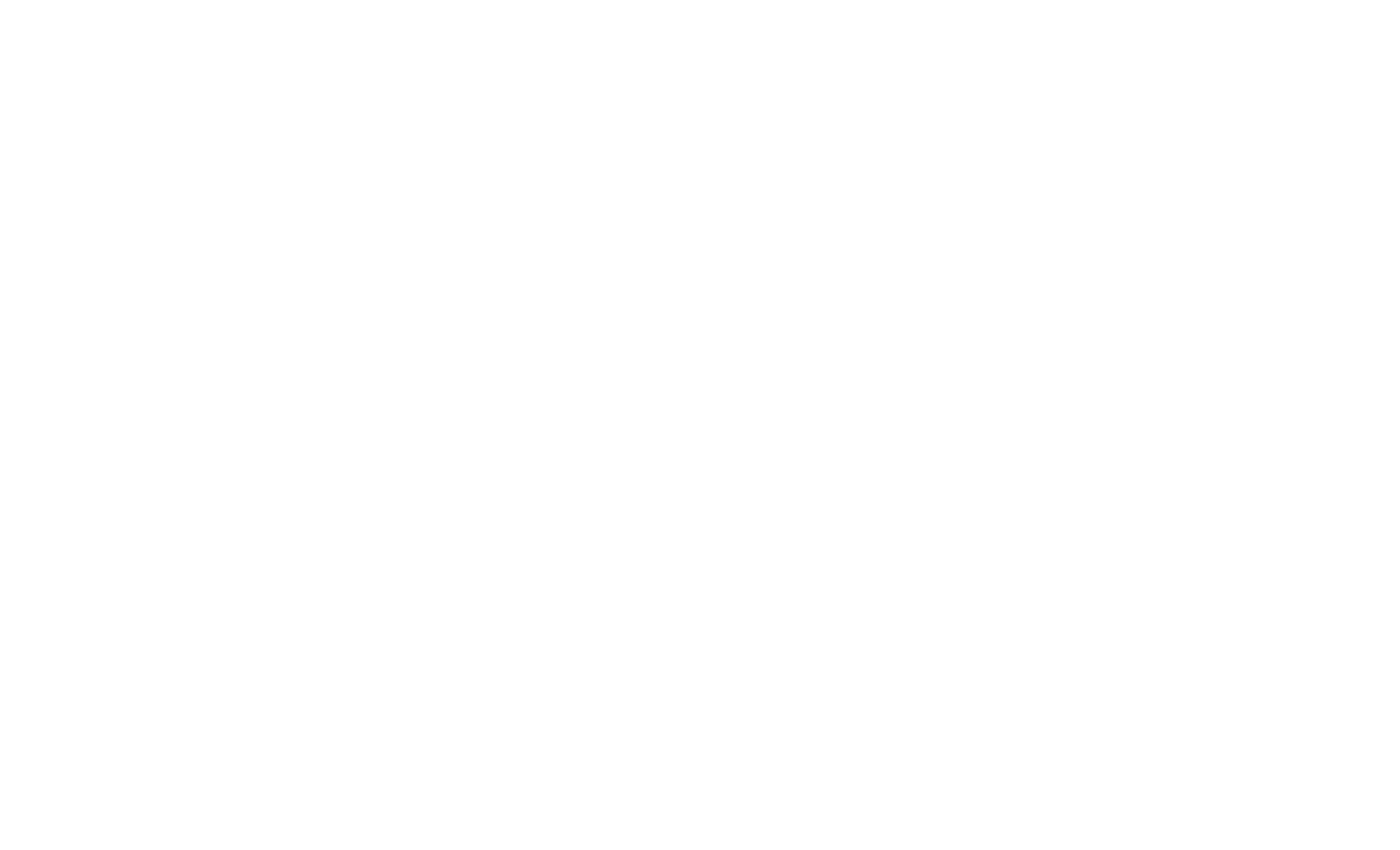| STATE OF NEW YORK | 2017 TOWN TAX ROLL                 | PAGE                             |
|-------------------|------------------------------------|----------------------------------|
| COUNTY - Herkimer | TAXABLE SECTION OF THE ROLL - 1    | VALUATION DATE-JUL 01, 2015      |
| TOWN<br>- Warren  | OWNERS NAME SEOUENCE               | TAXABLE STATUS DATE-MAR 01, 2016 |
| $-215200$<br>SWIS | UNIFORM PERCENT OF VALUE IS 063.50 |                                  |

| TAX MAP PARCEL NUMBER       |                                           |         | PROPERTY LOCATION & CLASS ASSESSMENT EXEMPTION CODE---------------COUNTY-------TOWN--------- |                |                                  |
|-----------------------------|-------------------------------------------|---------|----------------------------------------------------------------------------------------------|----------------|----------------------------------|
| CURRENT OWNERS NAME         | SCHOOL DISTRICT                           | LAND    | TAX DESCRIPTION                                                                              | TAXABLE VALUE  |                                  |
| CURRENT OWNERS ADDRESS      | PARCEL SIZE/GRID COORD                    | TOTAL   | SPECIAL DISTRICTS                                                                            |                | TAX AMOUNT                       |
|                             |                                           |         |                                                                                              |                |                                  |
|                             | 343 Youngs Rd                             |         |                                                                                              | ACCT 190003480 | BILL<br>$\overline{\phantom{0}}$ |
| $133.3 - 1 - 58$            | 240 Rural res                             |         | County Tax                                                                                   | 102,500        | 927.39                           |
| 731 Hogsback Rd, LLC        | 215001<br>Owen D Young                    | 78,500  | Town Tax                                                                                     | 102,500        | 930.19                           |
| 192 Main St                 | Doublewide                                | 102,500 | FD280 Warren fire prot                                                                       | 102,500 TO M   | 80.20                            |
| Richfield Springs, NY 13326 |                                           |         |                                                                                              |                |                                  |
|                             | ACRES 172.70<br>EAST-0383463 NRTH-1481554 |         |                                                                                              |                |                                  |
|                             |                                           |         |                                                                                              |                |                                  |
|                             | DEED BOOK 1385 PG-416                     |         |                                                                                              |                |                                  |
|                             | FULL MARKET VALUE                         | 161,417 |                                                                                              |                |                                  |
|                             |                                           |         | TOTAL TAX ---                                                                                |                | 1,937.78**                       |
|                             |                                           |         |                                                                                              | DATE #1        | 01/31/17                         |
|                             |                                           |         |                                                                                              | AMT DUE        | 1,937.78                         |
|                             |                                           |         |                                                                                              |                |                                  |
|                             | 731 Hogsback Rd                           |         |                                                                                              | ACCT 190002165 | 2<br><b>BILL</b>                 |
| $140.3 - 1 - 7$             | 210 1 Family Res                          |         | AG MKTS L 41720                                                                              | 6,100<br>6,100 |                                  |
| 731 Hogsback Road LLC       | Richfield Sprin 365601                    | 10,500  | County Tax                                                                                   | 123,000        | 1,112.87                         |
| PO Box 1580                 | R1                                        | 129,100 | Town Tax                                                                                     | 123,000        | 1,116.22                         |
| Richfield Springs, NY 13439 | ACRES<br>1.40                             |         | FD280 Warren fire prot 123,000 TO M                                                          |                | 96.25                            |
|                             | EAST-0379729 NRTH-1472758                 |         | 6,100 EX                                                                                     |                |                                  |
| MAY BE SUBJECT TO PAYMENT   | DEED BOOK 1314 PG-804                     |         |                                                                                              |                |                                  |
| UNDER AGDIST LAW TIL 2020   | FULL MARKET VALUE                         | 203,307 |                                                                                              |                |                                  |
|                             |                                           |         | TOTAL TAX ---                                                                                |                | $2,325.34**$                     |
|                             |                                           |         |                                                                                              |                |                                  |
|                             |                                           |         |                                                                                              | DATE #1        | 01/31/17                         |
|                             |                                           |         |                                                                                              | AMT DUE        | 2,325.34                         |
|                             |                                           |         |                                                                                              |                |                                  |
|                             | Hogsback Rd                               |         |                                                                                              | ACCT 190002220 | 3<br>BILL                        |
| $140.3 - 1 - 8$             | 312 Vac w/imprv                           |         | AG MKTS L 41720                                                                              | 2,235<br>2,235 |                                  |
| 731 Hogsback Road LLC       | Richfield Sprin 365601                    | 25,400  | County Tax                                                                                   | 33,165         | 300.07                           |
| PO Box 1580                 | Farm Land                                 | 35,400  | Town Tax                                                                                     | 33,165         | 300.97                           |
| Richfield Springs, NY 13439 | ACRES 57.30                               |         | FD280 Warren fire prot                                                                       | 33,165 TO M    | 25.95                            |
|                             | EAST-0379675 NRTH-1472323                 |         | 2,235 EX                                                                                     |                |                                  |
| MAY BE SUBJECT TO PAYMENT   | DEED BOOK 1314<br>PG-804                  |         |                                                                                              |                |                                  |
| UNDER AGDIST LAW TIL 2020   | FULL MARKET VALUE                         | 55,748  |                                                                                              |                |                                  |
|                             |                                           |         | TOTAL TAX ---                                                                                |                | $626.99**$                       |
|                             |                                           |         |                                                                                              | DATE #1        | 01/31/17                         |
|                             |                                           |         |                                                                                              | AMT DUE        | 626.99                           |
|                             |                                           |         |                                                                                              |                |                                  |
|                             | 152 Little Lakes Rd                       |         |                                                                                              | ACCT 190008160 | <b>BILL</b><br>$\overline{4}$    |
| $144.23 - 1 - 23$           | 270 Mfg housing                           |         | AG MKTS L 41720                                                                              | 6,299<br>6,299 |                                  |
| 731 Hogsback Road LLC       | Richfield Sprin 365601                    |         | 15,900 County Tax                                                                            | 40,201         | 363.73                           |
|                             |                                           |         |                                                                                              |                |                                  |
| PO Box 1580                 | Mobile Home                               | 46,500  | Town Tax                                                                                     | 40,201         | 364.82                           |
| Richfield Springs, NY 13439 | ACRES<br>6.70                             |         | FD280 Warren fire prot                                                                       | 40,201 TO M    | 31.46                            |
|                             | EAST-0379626 NRTH-1463670                 |         | 6,299 EX                                                                                     |                |                                  |
| MAY BE SUBJECT TO PAYMENT   | DEED BOOK 1331<br>PG-736                  |         |                                                                                              |                |                                  |
| UNDER AGDIST LAW TIL 2020   | FULL MARKET VALUE                         | 73,228  |                                                                                              |                |                                  |
|                             |                                           |         | TOTAL TAX ---                                                                                |                | 760.01**                         |
|                             |                                           |         |                                                                                              | DATE #1        | 01/31/17                         |
|                             |                                           |         |                                                                                              | AMT DUE        | 760.01                           |
|                             |                                           |         |                                                                                              |                |                                  |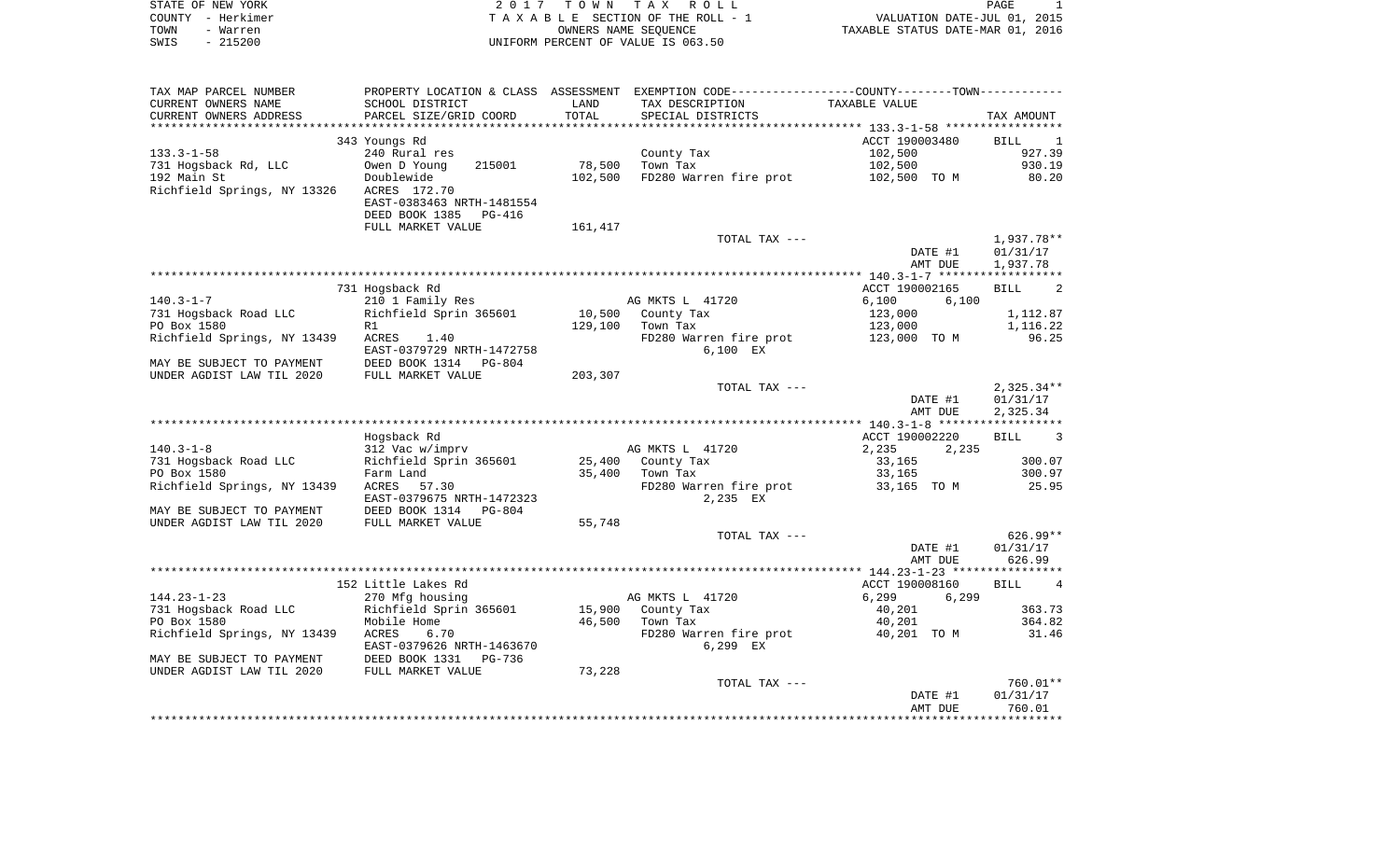|      | STATE OF NEW YORK | 2017 TOWN TAX ROLL                 | PAGE                             |
|------|-------------------|------------------------------------|----------------------------------|
|      | COUNTY - Herkimer | TAXABLE SECTION OF THE ROLL - 1    | VALUATION DATE-JUL 01, 2015      |
| TOWN | - Warren          | OWNERS NAME SEOUENCE               | TAXABLE STATUS DATE-MAR 01, 2016 |
| SWIS | - 215200          | UNIFORM PERCENT OF VALUE IS 063.50 |                                  |

| TAX MAP PARCEL NUMBER                     |                                           |         |                        | PROPERTY LOCATION & CLASS ASSESSMENT EXEMPTION CODE----------------COUNTY--------TOWN---------- |                        |
|-------------------------------------------|-------------------------------------------|---------|------------------------|-------------------------------------------------------------------------------------------------|------------------------|
| CURRENT OWNERS NAME                       | SCHOOL DISTRICT                           | LAND    | TAX DESCRIPTION        | TAXABLE VALUE                                                                                   |                        |
| CURRENT OWNERS ADDRESS                    | PARCEL SIZE/GRID COORD                    | TOTAL   | SPECIAL DISTRICTS      |                                                                                                 | TAX AMOUNT             |
|                                           |                                           |         |                        |                                                                                                 |                        |
|                                           | State Route 167                           |         |                        | ACCT 190009120                                                                                  | BILL 5                 |
| $133.1 - 1 - 6$                           | 321 Abandoned ag                          |         | County Tax             | 3,000                                                                                           | 27.14                  |
| Abbruzzese Joseph Michael                 | 215001<br>Owen D Young                    | 3,000   | Town Tax               | 3,000                                                                                           | 27.22                  |
| Abbruzzese Julio C                        | Vacant Lot                                | 3,000   | FD280 Warren fire prot | 3,000 TO M                                                                                      | 2.35                   |
| 1842 State Route 167                      | ACRES<br>6.50                             |         |                        |                                                                                                 |                        |
| Mohawk, NY 13407                          | EAST-0378745 NRTH-1495668                 |         |                        |                                                                                                 |                        |
|                                           | DEED BOOK 875<br>$PG-232$                 |         |                        |                                                                                                 |                        |
|                                           | FULL MARKET VALUE                         | 4,724   |                        |                                                                                                 |                        |
|                                           |                                           |         | TOTAL TAX ---          |                                                                                                 | 56.71**                |
|                                           |                                           |         |                        | DATE #1                                                                                         | 01/31/17               |
|                                           |                                           |         |                        | AMT DUE                                                                                         | 56.71                  |
|                                           |                                           |         |                        |                                                                                                 |                        |
|                                           | 1842 State Route 167                      |         |                        | ACCT 190010800                                                                                  | <b>BILL</b><br>-6      |
| $133.1 - 1 - 7.1$                         | 210 1 Family Res                          |         | VET WAR CT 41121       | 5,850<br>5,850                                                                                  |                        |
|                                           |                                           |         |                        | 86,150                                                                                          | 779.46                 |
| Abbruzzese Julio<br>Abbruzzese Ann        | Owen D Young<br>215001<br>Rural Residence | 92,000  | 12,000 County Tax      |                                                                                                 | 781.81                 |
|                                           |                                           |         | Town Tax               | 86,150                                                                                          |                        |
| 1842 State Route 167                      | FRNT 200.00 DPTH                          |         | FD280 Warren fire prot | 92,000 TO M                                                                                     | 71.99                  |
| Mohawk, NY 13407                          | 5.00<br>ACRES                             |         |                        |                                                                                                 |                        |
|                                           | EAST-0379230 NRTH-1494513                 |         |                        |                                                                                                 |                        |
|                                           | DEED BOOK 00641 PG-00196                  |         |                        |                                                                                                 |                        |
|                                           | FULL MARKET VALUE                         | 144,882 |                        |                                                                                                 |                        |
|                                           |                                           |         | TOTAL TAX ---          |                                                                                                 | 1,633.26**             |
|                                           |                                           |         |                        | DATE #1                                                                                         | 01/31/17               |
|                                           |                                           |         |                        | AMT DUE                                                                                         | 1,633.26               |
|                                           |                                           |         |                        |                                                                                                 |                        |
|                                           | State Route 167                           |         |                        |                                                                                                 | $\overline{7}$<br>BILL |
| $133.1 - 1 - 7.2$                         | 321 Abandoned ag                          |         | County Tax             | 56,600                                                                                          | 512.10                 |
| Abbruzzese Julio & Michael                | Owen D Young<br>215001                    | 56,600  | Town Tax               | 56,600                                                                                          | 513.64                 |
| PO Box 315                                | FRNT 1105.00 DPTH                         | 56,600  | FD280 Warren fire prot | 56,600 TO M                                                                                     | 44.29                  |
| Springfield Center, NY 13468 ACRES 253.80 |                                           |         |                        |                                                                                                 |                        |
|                                           | EAST-0381894 NRTH-1494552                 |         |                        |                                                                                                 |                        |
| PRIOR OWNER ON 3/01/2016                  | DEED BOOK 1606 PG-421                     |         |                        |                                                                                                 |                        |
| Northwest Enterprises LLC                 | FULL MARKET VALUE                         | 89,134  |                        |                                                                                                 |                        |
|                                           |                                           |         | TOTAL TAX ---          |                                                                                                 | 1,070.03**             |
|                                           |                                           |         |                        | DATE #1                                                                                         | 01/31/17               |
|                                           |                                           |         |                        | AMT DUE                                                                                         | 1,070.03               |
|                                           |                                           |         |                        |                                                                                                 |                        |
|                                           | 201 Little Lakes Rd                       |         |                        | ACCT 190000300                                                                                  | BILL 8                 |
| $144.23 - 1 - 20.1$                       | 240 Rural res                             |         | County Tax             | 71,000                                                                                          | 642.39                 |
| Acers Edith                               | Richfield Sprin 365601                    | 13,750  | Town Tax               | 71,000                                                                                          | 644.32                 |
| 201 Little Lakes Rd                       | Residence                                 | 71,000  | FD280 Warren fire prot | 71,000 TO M                                                                                     | 55.56                  |
| Richfield Springs, NY 13439               | Pole Barn                                 |         |                        |                                                                                                 |                        |
|                                           | ACRES 15.90                               |         |                        |                                                                                                 |                        |
|                                           | EAST-0378428 NRTH-1464211                 |         |                        |                                                                                                 |                        |
|                                           | DEED BOOK 1440<br><b>PG-799</b>           |         |                        |                                                                                                 |                        |
|                                           | FULL MARKET VALUE                         | 111,811 |                        |                                                                                                 |                        |
|                                           |                                           |         | TOTAL TAX ---          |                                                                                                 | 1,342.27**             |
|                                           |                                           |         |                        | DATE #1                                                                                         | 01/31/17               |
|                                           |                                           |         |                        | AMT DUE                                                                                         | 1,342.27               |
|                                           |                                           |         |                        |                                                                                                 |                        |
|                                           |                                           |         |                        |                                                                                                 |                        |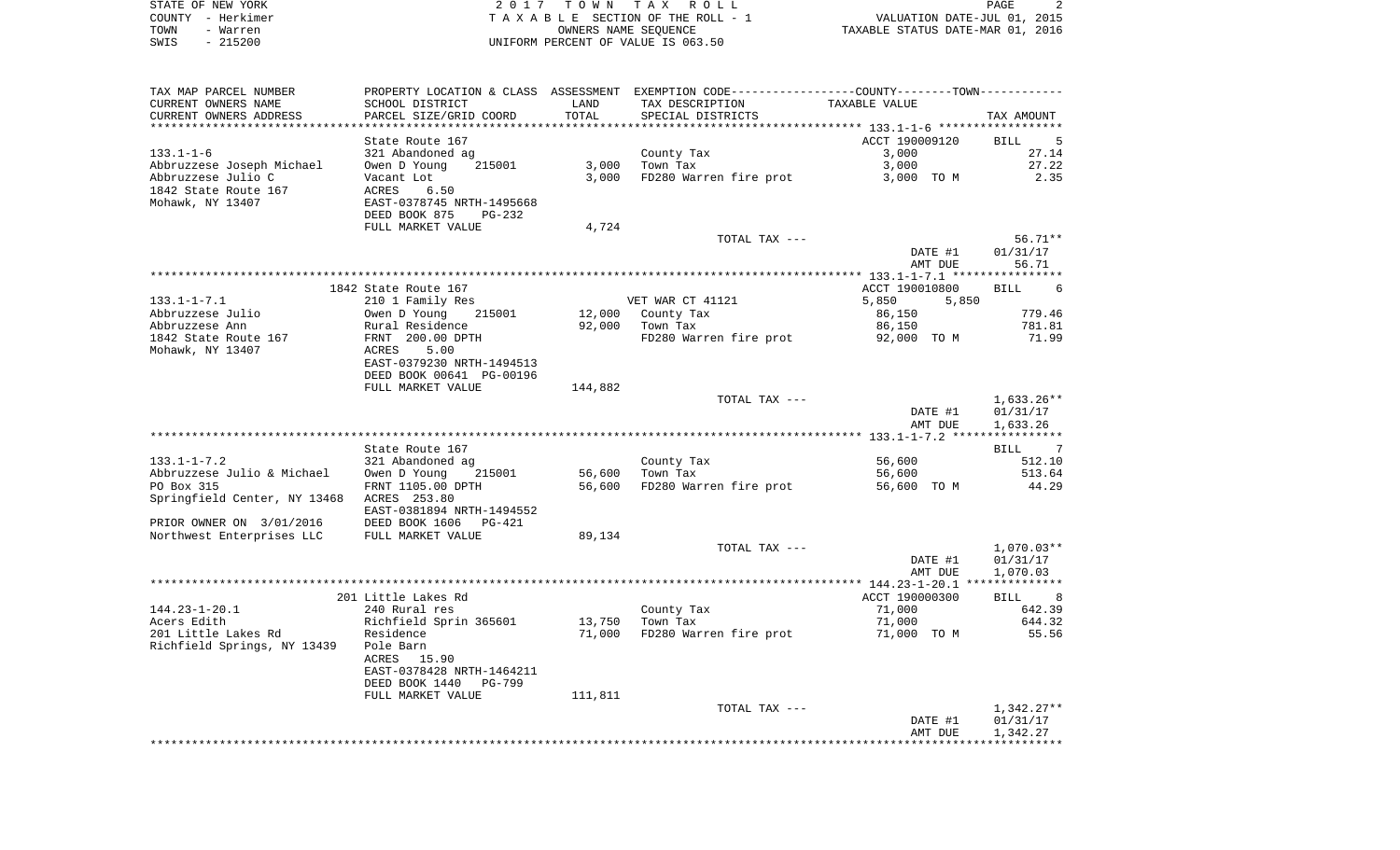| STATE OF NEW YORK<br>COUNTY - Herkimer<br>TOWN<br>- Warren<br>$-215200$<br>SWIS | 2017                                                 |                  | TOWN TAX ROLL<br>TAXABLE SECTION OF THE ROLL - 1<br>OWNERS NAME SEQUENCE<br>UNIFORM PERCENT OF VALUE IS 063.50 | VALUATION DATE-JUL 01, 2015<br>TAXABLE STATUS DATE-MAR 01, 2016 | PAGE<br>3              |
|---------------------------------------------------------------------------------|------------------------------------------------------|------------------|----------------------------------------------------------------------------------------------------------------|-----------------------------------------------------------------|------------------------|
| TAX MAP PARCEL NUMBER                                                           |                                                      |                  | PROPERTY LOCATION & CLASS ASSESSMENT EXEMPTION CODE----------------COUNTY--------TOWN-----------               |                                                                 |                        |
| CURRENT OWNERS NAME                                                             | SCHOOL DISTRICT                                      | LAND             | TAX DESCRIPTION                                                                                                | TAXABLE VALUE                                                   |                        |
| CURRENT OWNERS ADDRESS                                                          | PARCEL SIZE/GRID COORD                               | TOTAL            | SPECIAL DISTRICTS                                                                                              |                                                                 | TAX AMOUNT             |
| *************************                                                       |                                                      |                  |                                                                                                                |                                                                 |                        |
|                                                                                 | 206 Little Lakes Rd                                  |                  |                                                                                                                | ACCT 190000305                                                  | BILL<br>-9             |
| $144.23 - 1 - 20.2$                                                             | 220 2 Family Res                                     |                  | County Tax                                                                                                     | 64,400                                                          | 582.67                 |
| Acers Edith<br>201 Little Lakes Rd                                              | Richfield Sprin 365601<br>Residence                  | 13,000<br>64,400 | Town Tax<br>FD280 Warren fire prot                                                                             | 64,400<br>64,400 TO M                                           | 584.43<br>50.39        |
| Richfield Springs, NY 13439                                                     | ACRES<br>6.00                                        |                  |                                                                                                                |                                                                 |                        |
|                                                                                 | EAST-0379473 NRTH-1464596                            |                  |                                                                                                                |                                                                 |                        |
|                                                                                 | DEED BOOK 1440 PG-799                                |                  |                                                                                                                |                                                                 |                        |
|                                                                                 | FULL MARKET VALUE                                    | 101,417          |                                                                                                                |                                                                 |                        |
|                                                                                 |                                                      |                  | TOTAL TAX ---                                                                                                  |                                                                 | $1,217.49**$           |
|                                                                                 |                                                      |                  |                                                                                                                | DATE #1                                                         | 01/31/17               |
|                                                                                 |                                                      |                  |                                                                                                                | AMT DUE                                                         | 1,217.49               |
|                                                                                 | 269 Springer Rd                                      |                  |                                                                                                                | ACCT 190004351                                                  | 10<br>BILL             |
| $140.3 - 1 - 11.2$                                                              | 270 Mfg housing                                      |                  | County Tax                                                                                                     | 69,200                                                          | 626.10                 |
| Acker Michael                                                                   | Richfield Sprin 365601                               | 7,400            | Town Tax                                                                                                       | 69,200                                                          | 627.99                 |
| PO Box 494                                                                      | Mobile Home                                          | 69,200           | FD280 Warren fire prot                                                                                         | 69,200 TO M                                                     | 54.15                  |
| Richfield Springs, NY 13439                                                     | G                                                    |                  |                                                                                                                |                                                                 |                        |
|                                                                                 | FRNT 150.00 DPTH 150.00                              |                  |                                                                                                                |                                                                 |                        |
|                                                                                 | EAST-0384091 NRTH-1469747<br>DEED BOOK 871<br>PG-424 |                  |                                                                                                                |                                                                 |                        |
|                                                                                 | FULL MARKET VALUE                                    | 108,976          |                                                                                                                |                                                                 |                        |
|                                                                                 |                                                      |                  | TOTAL TAX ---                                                                                                  |                                                                 | $1,308.24**$           |
|                                                                                 |                                                      |                  |                                                                                                                | DATE #1                                                         | 01/31/17               |
|                                                                                 |                                                      |                  |                                                                                                                | AMT DUE                                                         | 1,308.24               |
|                                                                                 |                                                      |                  |                                                                                                                |                                                                 |                        |
| $139.4 - 1 - 52$                                                                | 178 Millstone Rd                                     |                  |                                                                                                                | ACCT 190007000                                                  | BILL<br>11<br>930.10   |
| Allen Edward                                                                    | 210 1 Family Res<br>Richfield Sprin 365601           | 10,600           | County Tax<br>Town Tax                                                                                         | 102,800<br>102,800                                              | 932.91                 |
| Allen Patricia                                                                  | Residence                                            | 102,800          | FD280 Warren fire prot                                                                                         | 102,800 TO M                                                    | 80.44                  |
| Rd                                                                              | ACRES<br>1.50                                        |                  |                                                                                                                |                                                                 |                        |
| PO Box 646                                                                      | EAST-0365860 NRTH-1467052                            |                  |                                                                                                                |                                                                 |                        |
| Richfield Springs, NY 13439                                                     | DEED BOOK 1378 PG-752                                |                  |                                                                                                                |                                                                 |                        |
|                                                                                 | FULL MARKET VALUE                                    | 161,890          |                                                                                                                |                                                                 |                        |
|                                                                                 |                                                      |                  | TOTAL TAX ---                                                                                                  | DATE #1                                                         | 1,943.45**<br>01/31/17 |
|                                                                                 |                                                      |                  |                                                                                                                | AMT DUE                                                         | 1,943.45               |
|                                                                                 |                                                      |                  |                                                                                                                |                                                                 |                        |
|                                                                                 | Co Hwy 20                                            |                  |                                                                                                                |                                                                 | 12<br>BILL             |
| $140.2 - 1 - 16$                                                                | 311 Res vac land                                     |                  | County Tax                                                                                                     | 5,000                                                           | 45.24                  |
| Amadon Michael                                                                  | Richfield Sprin 365601                               |                  | 5,000 Town Tax                                                                                                 | 5,000                                                           | 45.37                  |
| Slotnick Jessica                                                                | FRNT 217.00 DPTH                                     | 5,000            | FD280 Warren fire prot                                                                                         | 5,000 TO M                                                      | 3.91                   |
| 2526 Jordanville Rd<br>Jordanville, NY 13361                                    | ACRES<br>0.86<br>EAST-0389586 NRTH-0147457           |                  |                                                                                                                |                                                                 |                        |
|                                                                                 | DEED BOOK 1599 PG-622                                |                  |                                                                                                                |                                                                 |                        |
|                                                                                 | FULL MARKET VALUE                                    | 7,874            |                                                                                                                |                                                                 |                        |
|                                                                                 |                                                      |                  | TOTAL TAX ---                                                                                                  |                                                                 | $94.52**$              |
|                                                                                 |                                                      |                  |                                                                                                                | DATE #1                                                         | 01/31/17               |
|                                                                                 |                                                      |                  |                                                                                                                | AMT DUE                                                         | 94.52                  |
|                                                                                 |                                                      |                  |                                                                                                                |                                                                 |                        |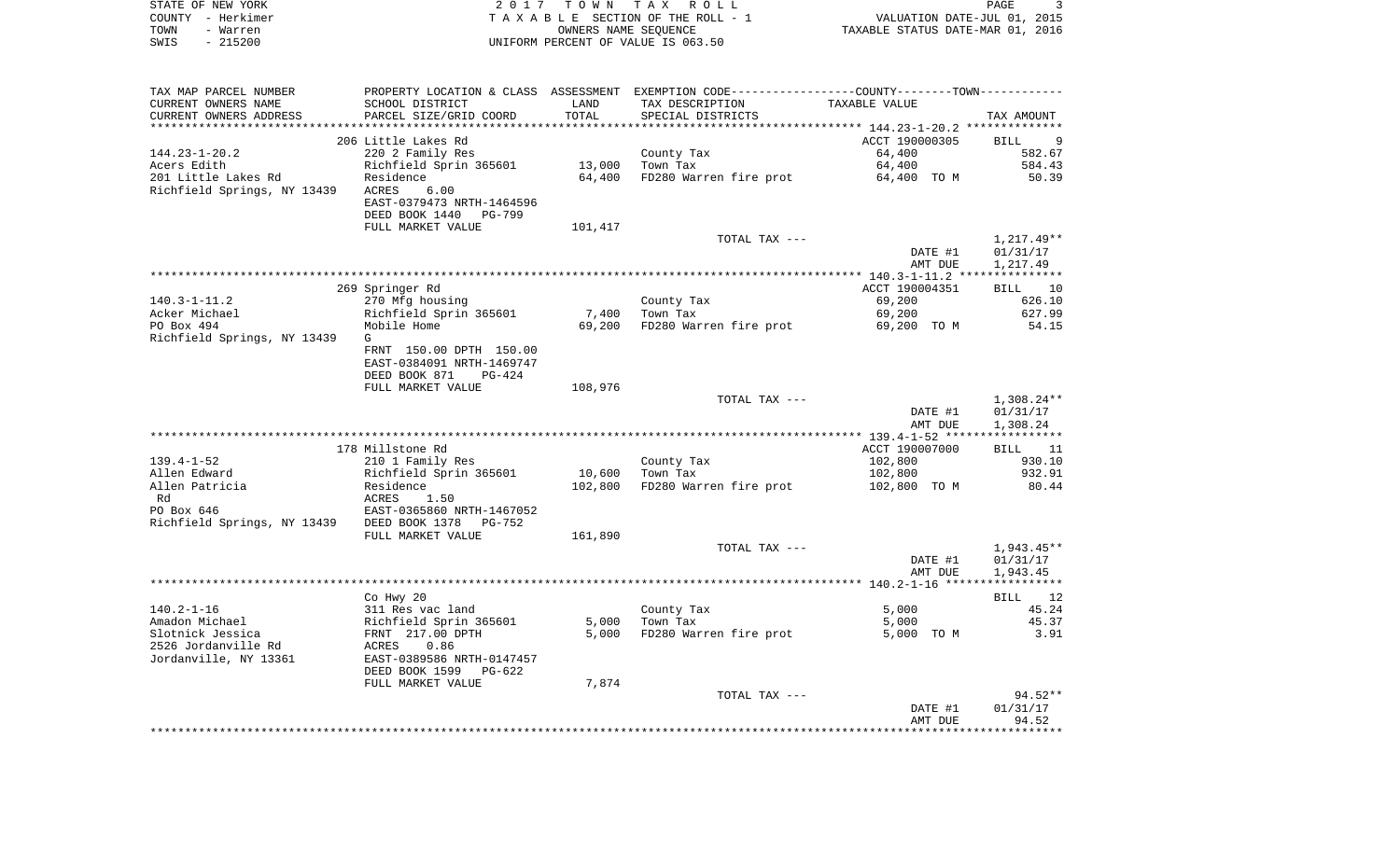| STATE OF NEW YORK | 2017 TOWN TAX ROLL                 | PAGE                             |
|-------------------|------------------------------------|----------------------------------|
| COUNTY - Herkimer | TAXABLE SECTION OF THE ROLL - 1    | VALUATION DATE-JUL 01, 2015      |
| TOWN<br>- Warren  | OWNERS NAME SEOUENCE               | TAXABLE STATUS DATE-MAR 01, 2016 |
| - 215200<br>SWIS  | UNIFORM PERCENT OF VALUE IS 063.50 |                                  |

| TAX MAP PARCEL NUMBER                                |                           |         | PROPERTY LOCATION & CLASS ASSESSMENT EXEMPTION CODE---------------COUNTY-------TOWN---------- |                    |                      |
|------------------------------------------------------|---------------------------|---------|-----------------------------------------------------------------------------------------------|--------------------|----------------------|
| CURRENT OWNERS NAME                                  | SCHOOL DISTRICT           | LAND    | TAX DESCRIPTION                                                                               | TAXABLE VALUE      |                      |
| CURRENT OWNERS ADDRESS                               | PARCEL SIZE/GRID COORD    | TOTAL   | SPECIAL DISTRICTS                                                                             |                    | TAX AMOUNT           |
| **********************                               | ************************* |         |                                                                                               |                    |                      |
|                                                      | 254 Millstone Rd          |         |                                                                                               |                    | <b>BILL</b><br>13    |
| $139.4 - 1 - 55.4 - 999$                             | 837 Cell Tower            |         | County Tax                                                                                    | 32,600             | 294.95               |
| American Tower                                       | Richfield Sprin 365601    | 10,000  | Town Tax                                                                                      | 32,600             | 295.84               |
| Attn: Property Tax Department ACRES                  | 1.00                      | 32,600  | FD280 Warren fire prot                                                                        | 32,600 TO M        | 25.51                |
| PO Box 723597                                        | FULL MARKET VALUE         | 51,339  |                                                                                               |                    |                      |
| Atlanta, GA 31139                                    |                           |         | TOTAL TAX ---                                                                                 |                    | $616.30**$           |
|                                                      |                           |         |                                                                                               | DATE #1            | 01/31/17             |
|                                                      |                           |         |                                                                                               | AMT DUE            | 616.30               |
|                                                      |                           |         |                                                                                               |                    |                      |
|                                                      | Jordanville Rd            |         |                                                                                               | ACCT 190011550     | BILL 14              |
| $133.4 - 2 - 5$                                      | 831 Tele Comm             |         | County Tax                                                                                    | 87,000             | 787.15               |
| American Towers Inc                                  | 215001<br>Owen D Young    | 11,300  | Town Tax                                                                                      | 87,000             | 789.52               |
| Attn: Property Tax Department 2 Communication Towers |                           | 87,000  | FD280 Warren fire prot 87,000 TO M                                                            |                    | 68.08                |
| PO Box 723597                                        | ACRES<br>2.00             |         |                                                                                               |                    |                      |
| Atlanta, GA 31139                                    | EAST-0389315 NRTH-1486081 |         |                                                                                               |                    |                      |
|                                                      | DEED BOOK 938<br>$PG-251$ |         |                                                                                               |                    |                      |
|                                                      | FULL MARKET VALUE         | 137,008 |                                                                                               |                    |                      |
|                                                      |                           |         | TOTAL TAX ---                                                                                 |                    | 1,644.75**           |
|                                                      |                           |         |                                                                                               | DATE #1<br>AMT DUE | 01/31/17<br>1,644.75 |
|                                                      |                           |         |                                                                                               |                    |                      |
|                                                      | 3972 State Route 20       |         |                                                                                               | ACCT 190002910     | BILL 15              |
| $144.1 - 1 - 60$                                     | 210 1 Family Res          |         | County Tax                                                                                    | 105,500            | 954.53               |
| Amore Kathleen A                                     | Richfield Sprin 365601    | 15,000  | $\mathbf{r}$ and $\mathbf{r}$ and $\mathbf{r}$ and $\mathbf{r}$<br>Town Tax                   | 105,500            | 957.41               |
| 3972 State Route 20                                  | FRNT 513.00 DPTH          | 105,500 | FD280 Warren fire prot                                                                        | 105,500 TO M       | 82.55                |
| Richfield Springs, NY 13439                          | 4.70<br>ACRES             |         |                                                                                               |                    |                      |
|                                                      | EAST-0373561 NRTH-1463183 |         |                                                                                               |                    |                      |
|                                                      | DEED BOOK 1536 PG-588     |         |                                                                                               |                    |                      |
|                                                      | FULL MARKET VALUE         | 166,142 |                                                                                               |                    |                      |
|                                                      |                           |         | TOTAL TAX ---                                                                                 |                    | 1,994.49**           |
|                                                      |                           |         |                                                                                               | DATE #1            | 01/31/17             |
|                                                      |                           |         |                                                                                               | AMT DUE            | 1,994.49             |
|                                                      | 474 Andrechek Rd          |         |                                                                                               | ACCT 190000510     | BILL 16              |
| $144.2 - 1 - 1$                                      | 105 Vac farmland          |         | County Tax                                                                                    | 500                | 4.52                 |
| Andercheck Steven J                                  | Richfield Sprin 365601    | 500     | Town Tax                                                                                      | 500                | 4.54                 |
| Lange Karin K                                        | Farm Land                 | 500     | FD280 Warren fire prot                                                                        | 500 TO M           | .39                  |
| 208 Andrechek Rd                                     | ACRES<br>1.00             |         |                                                                                               |                    |                      |
| Richfield Springs, NY 13439                          | EAST-0384199 NRTH-1463607 |         |                                                                                               |                    |                      |
|                                                      | DEED BOOK 1593 PG-543     |         |                                                                                               |                    |                      |
|                                                      | FULL MARKET VALUE         | 787     |                                                                                               |                    |                      |
|                                                      |                           |         | TOTAL TAX ---                                                                                 |                    | $9.45**$             |
|                                                      |                           |         |                                                                                               | DATE #1            | 01/31/17             |
|                                                      |                           |         |                                                                                               | AMT DUE            | 9.45                 |
|                                                      |                           |         |                                                                                               |                    |                      |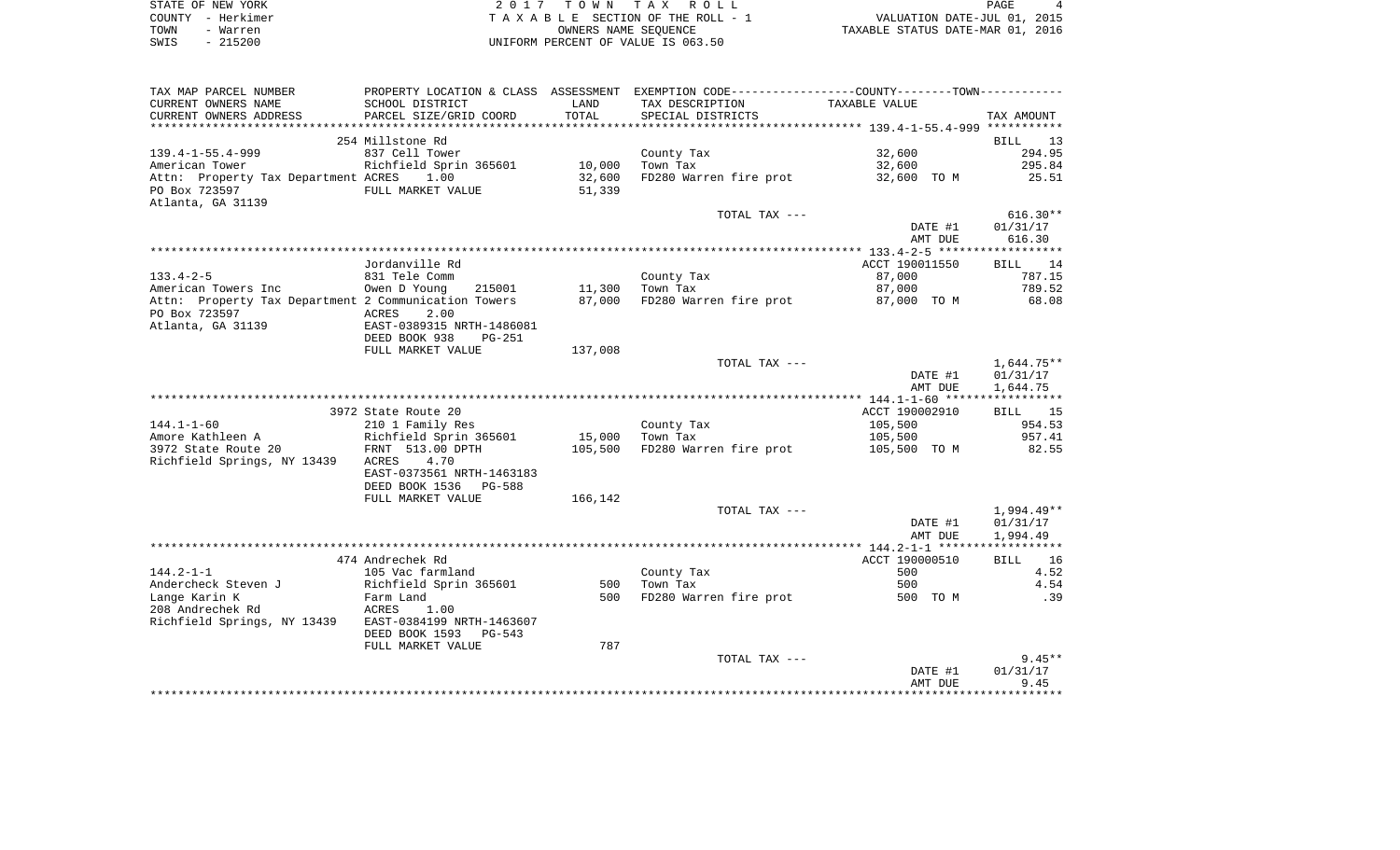| PROPERTY LOCATION & CLASS ASSESSMENT EXEMPTION CODE---------------COUNTY-------TOWN----------<br>SCHOOL DISTRICT<br>LAND<br>TAX DESCRIPTION<br>TAXABLE VALUE<br>TOTAL<br>CURRENT OWNERS ADDRESS<br>PARCEL SIZE/GRID COORD<br>SPECIAL DISTRICTS<br>TAX AMOUNT<br>*************************<br>208 Andrechek Rd<br>ACCT 190000480<br>BILL<br>17<br>643.83<br>240 Rural res<br>County Tax<br>71,160<br>645.78<br>Richfield Sprin 365601<br>37,360<br>Town Tax<br>71,160<br>FD280 Warren fire prot<br>55.68<br>Residence<br>71,160<br>71,160 TO M<br>208 Andrechek Rd<br>FRNT 2512.00 DPTH<br>Richfield Springs, NY 13439<br>ACRES 61.80<br>EAST-0385075 NRTH-1462998<br>DEED BOOK 1593<br>PG-543<br>FULL MARKET VALUE<br>112,063<br>TOTAL TAX ---<br>$1,345.29**$<br>01/31/17<br>DATE #1<br>1,345.29<br>AMT DUE<br>3811 Us Hwy 20<br>ACCT 190005730<br>18<br>BILL<br>$143.2 - 1 - 2$<br>210 1 Family Res<br>VET WAR CT 41121<br>5,700<br>5,700<br>292.24<br>Richfield Sprin 365601<br>15,500<br>County Tax<br>32,300<br>293.12<br>Residence<br>38,000<br>Town Tax<br>32,300<br>29.73<br>ACRES<br>6.50<br>FD280 Warren fire prot<br>38,000 TO M<br>EAST-0370460 NRTH-1463878<br>DEED BOOK 00641 PG-00866<br>FULL MARKET VALUE<br>59,843<br>$615.09**$<br>TOTAL TAX ---<br>01/31/17<br>DATE #1<br>AMT DUE<br>615.09<br>ACCT 190006540<br>1402 State Route 167<br><b>BILL</b><br>19<br>$133.3 - 1 - 7$<br>56,000<br>506.67<br>210 1 Family Res<br>County Tax<br>Andreev Michael<br>Owen D Young<br>215001<br>6,500<br>Town Tax<br>56,000<br>508.20<br>FD280 Warren fire prot<br>Residence<br>56,000<br>56,000 TO M<br>43.82<br>FRNT 100.00 DPTH 155.00<br>EAST-0375298 NRTH-1487819<br>DEED BOOK 776<br>$PG-80$<br>FULL MARKET VALUE<br>88,189<br>TOTAL TAX ---<br>$1,058.69**$<br>01/31/17<br>DATE #1<br>1,058.69<br>AMT DUE<br>2581 Jordanville Rd<br>ACCT 190008700<br>BILL<br>20<br>$133.3 - 1 - 10$<br>49,000<br>443.34<br>210 1 Family Res<br>County Tax<br>Owen D Young 215001<br>49,000<br>444.67<br>Andreev Michael<br>15,800 Town Tax<br>FD280 Warren fire prot<br>38.34<br>1402 State Route 167<br>Residence<br>49,000<br>49,000 TO M<br>Jordanville, NY 13361<br>ACRES<br>7.00<br>EAST-0375432 NRTH-1487510<br>DEED BOOK 1601<br>PG-407<br>FULL MARKET VALUE<br>77,165<br>$926.35**$<br>TOTAL TAX ---<br>DATE #1<br>01/31/17<br>926.35<br>AMT DUE | STATE OF NEW YORK<br>COUNTY - Herkimer<br>TOWN<br>- Warren<br>$-215200$<br>SWIS | 2017 | T O W N | TAX ROLL<br>TAXABLE SECTION OF THE ROLL - 1<br>OWNERS NAME SEQUENCE<br>UNIFORM PERCENT OF VALUE IS 063.50 | VALUATION DATE-JUL 01, 2015<br>TAXABLE STATUS DATE-MAR 01, 2016 | PAGE<br>5 |
|---------------------------------------------------------------------------------------------------------------------------------------------------------------------------------------------------------------------------------------------------------------------------------------------------------------------------------------------------------------------------------------------------------------------------------------------------------------------------------------------------------------------------------------------------------------------------------------------------------------------------------------------------------------------------------------------------------------------------------------------------------------------------------------------------------------------------------------------------------------------------------------------------------------------------------------------------------------------------------------------------------------------------------------------------------------------------------------------------------------------------------------------------------------------------------------------------------------------------------------------------------------------------------------------------------------------------------------------------------------------------------------------------------------------------------------------------------------------------------------------------------------------------------------------------------------------------------------------------------------------------------------------------------------------------------------------------------------------------------------------------------------------------------------------------------------------------------------------------------------------------------------------------------------------------------------------------------------------------------------------------------------------------------------------------------------------------------------------------------------------------------------------------------------------------------------------------------------------------------------------------------------------------------------------------------------------------------------------------------|---------------------------------------------------------------------------------|------|---------|-----------------------------------------------------------------------------------------------------------|-----------------------------------------------------------------|-----------|
|                                                                                                                                                                                                                                                                                                                                                                                                                                                                                                                                                                                                                                                                                                                                                                                                                                                                                                                                                                                                                                                                                                                                                                                                                                                                                                                                                                                                                                                                                                                                                                                                                                                                                                                                                                                                                                                                                                                                                                                                                                                                                                                                                                                                                                                                                                                                                         |                                                                                 |      |         |                                                                                                           |                                                                 |           |
|                                                                                                                                                                                                                                                                                                                                                                                                                                                                                                                                                                                                                                                                                                                                                                                                                                                                                                                                                                                                                                                                                                                                                                                                                                                                                                                                                                                                                                                                                                                                                                                                                                                                                                                                                                                                                                                                                                                                                                                                                                                                                                                                                                                                                                                                                                                                                         | TAX MAP PARCEL NUMBER                                                           |      |         |                                                                                                           |                                                                 |           |
|                                                                                                                                                                                                                                                                                                                                                                                                                                                                                                                                                                                                                                                                                                                                                                                                                                                                                                                                                                                                                                                                                                                                                                                                                                                                                                                                                                                                                                                                                                                                                                                                                                                                                                                                                                                                                                                                                                                                                                                                                                                                                                                                                                                                                                                                                                                                                         | CURRENT OWNERS NAME                                                             |      |         |                                                                                                           |                                                                 |           |
|                                                                                                                                                                                                                                                                                                                                                                                                                                                                                                                                                                                                                                                                                                                                                                                                                                                                                                                                                                                                                                                                                                                                                                                                                                                                                                                                                                                                                                                                                                                                                                                                                                                                                                                                                                                                                                                                                                                                                                                                                                                                                                                                                                                                                                                                                                                                                         |                                                                                 |      |         |                                                                                                           |                                                                 |           |
|                                                                                                                                                                                                                                                                                                                                                                                                                                                                                                                                                                                                                                                                                                                                                                                                                                                                                                                                                                                                                                                                                                                                                                                                                                                                                                                                                                                                                                                                                                                                                                                                                                                                                                                                                                                                                                                                                                                                                                                                                                                                                                                                                                                                                                                                                                                                                         |                                                                                 |      |         |                                                                                                           |                                                                 |           |
|                                                                                                                                                                                                                                                                                                                                                                                                                                                                                                                                                                                                                                                                                                                                                                                                                                                                                                                                                                                                                                                                                                                                                                                                                                                                                                                                                                                                                                                                                                                                                                                                                                                                                                                                                                                                                                                                                                                                                                                                                                                                                                                                                                                                                                                                                                                                                         | $144.2 - 1 - 2.1$                                                               |      |         |                                                                                                           |                                                                 |           |
|                                                                                                                                                                                                                                                                                                                                                                                                                                                                                                                                                                                                                                                                                                                                                                                                                                                                                                                                                                                                                                                                                                                                                                                                                                                                                                                                                                                                                                                                                                                                                                                                                                                                                                                                                                                                                                                                                                                                                                                                                                                                                                                                                                                                                                                                                                                                                         | Andercheck Steven J                                                             |      |         |                                                                                                           |                                                                 |           |
|                                                                                                                                                                                                                                                                                                                                                                                                                                                                                                                                                                                                                                                                                                                                                                                                                                                                                                                                                                                                                                                                                                                                                                                                                                                                                                                                                                                                                                                                                                                                                                                                                                                                                                                                                                                                                                                                                                                                                                                                                                                                                                                                                                                                                                                                                                                                                         | Lange Karin K                                                                   |      |         |                                                                                                           |                                                                 |           |
|                                                                                                                                                                                                                                                                                                                                                                                                                                                                                                                                                                                                                                                                                                                                                                                                                                                                                                                                                                                                                                                                                                                                                                                                                                                                                                                                                                                                                                                                                                                                                                                                                                                                                                                                                                                                                                                                                                                                                                                                                                                                                                                                                                                                                                                                                                                                                         |                                                                                 |      |         |                                                                                                           |                                                                 |           |
|                                                                                                                                                                                                                                                                                                                                                                                                                                                                                                                                                                                                                                                                                                                                                                                                                                                                                                                                                                                                                                                                                                                                                                                                                                                                                                                                                                                                                                                                                                                                                                                                                                                                                                                                                                                                                                                                                                                                                                                                                                                                                                                                                                                                                                                                                                                                                         |                                                                                 |      |         |                                                                                                           |                                                                 |           |
|                                                                                                                                                                                                                                                                                                                                                                                                                                                                                                                                                                                                                                                                                                                                                                                                                                                                                                                                                                                                                                                                                                                                                                                                                                                                                                                                                                                                                                                                                                                                                                                                                                                                                                                                                                                                                                                                                                                                                                                                                                                                                                                                                                                                                                                                                                                                                         |                                                                                 |      |         |                                                                                                           |                                                                 |           |
|                                                                                                                                                                                                                                                                                                                                                                                                                                                                                                                                                                                                                                                                                                                                                                                                                                                                                                                                                                                                                                                                                                                                                                                                                                                                                                                                                                                                                                                                                                                                                                                                                                                                                                                                                                                                                                                                                                                                                                                                                                                                                                                                                                                                                                                                                                                                                         |                                                                                 |      |         |                                                                                                           |                                                                 |           |
|                                                                                                                                                                                                                                                                                                                                                                                                                                                                                                                                                                                                                                                                                                                                                                                                                                                                                                                                                                                                                                                                                                                                                                                                                                                                                                                                                                                                                                                                                                                                                                                                                                                                                                                                                                                                                                                                                                                                                                                                                                                                                                                                                                                                                                                                                                                                                         |                                                                                 |      |         |                                                                                                           |                                                                 |           |
|                                                                                                                                                                                                                                                                                                                                                                                                                                                                                                                                                                                                                                                                                                                                                                                                                                                                                                                                                                                                                                                                                                                                                                                                                                                                                                                                                                                                                                                                                                                                                                                                                                                                                                                                                                                                                                                                                                                                                                                                                                                                                                                                                                                                                                                                                                                                                         |                                                                                 |      |         |                                                                                                           |                                                                 |           |
|                                                                                                                                                                                                                                                                                                                                                                                                                                                                                                                                                                                                                                                                                                                                                                                                                                                                                                                                                                                                                                                                                                                                                                                                                                                                                                                                                                                                                                                                                                                                                                                                                                                                                                                                                                                                                                                                                                                                                                                                                                                                                                                                                                                                                                                                                                                                                         |                                                                                 |      |         |                                                                                                           |                                                                 |           |
|                                                                                                                                                                                                                                                                                                                                                                                                                                                                                                                                                                                                                                                                                                                                                                                                                                                                                                                                                                                                                                                                                                                                                                                                                                                                                                                                                                                                                                                                                                                                                                                                                                                                                                                                                                                                                                                                                                                                                                                                                                                                                                                                                                                                                                                                                                                                                         |                                                                                 |      |         |                                                                                                           |                                                                 |           |
|                                                                                                                                                                                                                                                                                                                                                                                                                                                                                                                                                                                                                                                                                                                                                                                                                                                                                                                                                                                                                                                                                                                                                                                                                                                                                                                                                                                                                                                                                                                                                                                                                                                                                                                                                                                                                                                                                                                                                                                                                                                                                                                                                                                                                                                                                                                                                         |                                                                                 |      |         |                                                                                                           |                                                                 |           |
|                                                                                                                                                                                                                                                                                                                                                                                                                                                                                                                                                                                                                                                                                                                                                                                                                                                                                                                                                                                                                                                                                                                                                                                                                                                                                                                                                                                                                                                                                                                                                                                                                                                                                                                                                                                                                                                                                                                                                                                                                                                                                                                                                                                                                                                                                                                                                         | Anderson Joy J                                                                  |      |         |                                                                                                           |                                                                 |           |
|                                                                                                                                                                                                                                                                                                                                                                                                                                                                                                                                                                                                                                                                                                                                                                                                                                                                                                                                                                                                                                                                                                                                                                                                                                                                                                                                                                                                                                                                                                                                                                                                                                                                                                                                                                                                                                                                                                                                                                                                                                                                                                                                                                                                                                                                                                                                                         | 3811 Us Hwy 20                                                                  |      |         |                                                                                                           |                                                                 |           |
|                                                                                                                                                                                                                                                                                                                                                                                                                                                                                                                                                                                                                                                                                                                                                                                                                                                                                                                                                                                                                                                                                                                                                                                                                                                                                                                                                                                                                                                                                                                                                                                                                                                                                                                                                                                                                                                                                                                                                                                                                                                                                                                                                                                                                                                                                                                                                         | Richfield Springs, NY 13439                                                     |      |         |                                                                                                           |                                                                 |           |
|                                                                                                                                                                                                                                                                                                                                                                                                                                                                                                                                                                                                                                                                                                                                                                                                                                                                                                                                                                                                                                                                                                                                                                                                                                                                                                                                                                                                                                                                                                                                                                                                                                                                                                                                                                                                                                                                                                                                                                                                                                                                                                                                                                                                                                                                                                                                                         |                                                                                 |      |         |                                                                                                           |                                                                 |           |
|                                                                                                                                                                                                                                                                                                                                                                                                                                                                                                                                                                                                                                                                                                                                                                                                                                                                                                                                                                                                                                                                                                                                                                                                                                                                                                                                                                                                                                                                                                                                                                                                                                                                                                                                                                                                                                                                                                                                                                                                                                                                                                                                                                                                                                                                                                                                                         |                                                                                 |      |         |                                                                                                           |                                                                 |           |
|                                                                                                                                                                                                                                                                                                                                                                                                                                                                                                                                                                                                                                                                                                                                                                                                                                                                                                                                                                                                                                                                                                                                                                                                                                                                                                                                                                                                                                                                                                                                                                                                                                                                                                                                                                                                                                                                                                                                                                                                                                                                                                                                                                                                                                                                                                                                                         |                                                                                 |      |         |                                                                                                           |                                                                 |           |
|                                                                                                                                                                                                                                                                                                                                                                                                                                                                                                                                                                                                                                                                                                                                                                                                                                                                                                                                                                                                                                                                                                                                                                                                                                                                                                                                                                                                                                                                                                                                                                                                                                                                                                                                                                                                                                                                                                                                                                                                                                                                                                                                                                                                                                                                                                                                                         |                                                                                 |      |         |                                                                                                           |                                                                 |           |
|                                                                                                                                                                                                                                                                                                                                                                                                                                                                                                                                                                                                                                                                                                                                                                                                                                                                                                                                                                                                                                                                                                                                                                                                                                                                                                                                                                                                                                                                                                                                                                                                                                                                                                                                                                                                                                                                                                                                                                                                                                                                                                                                                                                                                                                                                                                                                         |                                                                                 |      |         |                                                                                                           |                                                                 |           |
|                                                                                                                                                                                                                                                                                                                                                                                                                                                                                                                                                                                                                                                                                                                                                                                                                                                                                                                                                                                                                                                                                                                                                                                                                                                                                                                                                                                                                                                                                                                                                                                                                                                                                                                                                                                                                                                                                                                                                                                                                                                                                                                                                                                                                                                                                                                                                         |                                                                                 |      |         |                                                                                                           |                                                                 |           |
|                                                                                                                                                                                                                                                                                                                                                                                                                                                                                                                                                                                                                                                                                                                                                                                                                                                                                                                                                                                                                                                                                                                                                                                                                                                                                                                                                                                                                                                                                                                                                                                                                                                                                                                                                                                                                                                                                                                                                                                                                                                                                                                                                                                                                                                                                                                                                         |                                                                                 |      |         |                                                                                                           |                                                                 |           |
|                                                                                                                                                                                                                                                                                                                                                                                                                                                                                                                                                                                                                                                                                                                                                                                                                                                                                                                                                                                                                                                                                                                                                                                                                                                                                                                                                                                                                                                                                                                                                                                                                                                                                                                                                                                                                                                                                                                                                                                                                                                                                                                                                                                                                                                                                                                                                         |                                                                                 |      |         |                                                                                                           |                                                                 |           |
|                                                                                                                                                                                                                                                                                                                                                                                                                                                                                                                                                                                                                                                                                                                                                                                                                                                                                                                                                                                                                                                                                                                                                                                                                                                                                                                                                                                                                                                                                                                                                                                                                                                                                                                                                                                                                                                                                                                                                                                                                                                                                                                                                                                                                                                                                                                                                         | PO Box 234                                                                      |      |         |                                                                                                           |                                                                 |           |
|                                                                                                                                                                                                                                                                                                                                                                                                                                                                                                                                                                                                                                                                                                                                                                                                                                                                                                                                                                                                                                                                                                                                                                                                                                                                                                                                                                                                                                                                                                                                                                                                                                                                                                                                                                                                                                                                                                                                                                                                                                                                                                                                                                                                                                                                                                                                                         | Jordanville, NY 13361                                                           |      |         |                                                                                                           |                                                                 |           |
|                                                                                                                                                                                                                                                                                                                                                                                                                                                                                                                                                                                                                                                                                                                                                                                                                                                                                                                                                                                                                                                                                                                                                                                                                                                                                                                                                                                                                                                                                                                                                                                                                                                                                                                                                                                                                                                                                                                                                                                                                                                                                                                                                                                                                                                                                                                                                         |                                                                                 |      |         |                                                                                                           |                                                                 |           |
|                                                                                                                                                                                                                                                                                                                                                                                                                                                                                                                                                                                                                                                                                                                                                                                                                                                                                                                                                                                                                                                                                                                                                                                                                                                                                                                                                                                                                                                                                                                                                                                                                                                                                                                                                                                                                                                                                                                                                                                                                                                                                                                                                                                                                                                                                                                                                         |                                                                                 |      |         |                                                                                                           |                                                                 |           |
|                                                                                                                                                                                                                                                                                                                                                                                                                                                                                                                                                                                                                                                                                                                                                                                                                                                                                                                                                                                                                                                                                                                                                                                                                                                                                                                                                                                                                                                                                                                                                                                                                                                                                                                                                                                                                                                                                                                                                                                                                                                                                                                                                                                                                                                                                                                                                         |                                                                                 |      |         |                                                                                                           |                                                                 |           |
|                                                                                                                                                                                                                                                                                                                                                                                                                                                                                                                                                                                                                                                                                                                                                                                                                                                                                                                                                                                                                                                                                                                                                                                                                                                                                                                                                                                                                                                                                                                                                                                                                                                                                                                                                                                                                                                                                                                                                                                                                                                                                                                                                                                                                                                                                                                                                         |                                                                                 |      |         |                                                                                                           |                                                                 |           |
|                                                                                                                                                                                                                                                                                                                                                                                                                                                                                                                                                                                                                                                                                                                                                                                                                                                                                                                                                                                                                                                                                                                                                                                                                                                                                                                                                                                                                                                                                                                                                                                                                                                                                                                                                                                                                                                                                                                                                                                                                                                                                                                                                                                                                                                                                                                                                         |                                                                                 |      |         |                                                                                                           |                                                                 |           |
|                                                                                                                                                                                                                                                                                                                                                                                                                                                                                                                                                                                                                                                                                                                                                                                                                                                                                                                                                                                                                                                                                                                                                                                                                                                                                                                                                                                                                                                                                                                                                                                                                                                                                                                                                                                                                                                                                                                                                                                                                                                                                                                                                                                                                                                                                                                                                         |                                                                                 |      |         |                                                                                                           |                                                                 |           |
|                                                                                                                                                                                                                                                                                                                                                                                                                                                                                                                                                                                                                                                                                                                                                                                                                                                                                                                                                                                                                                                                                                                                                                                                                                                                                                                                                                                                                                                                                                                                                                                                                                                                                                                                                                                                                                                                                                                                                                                                                                                                                                                                                                                                                                                                                                                                                         |                                                                                 |      |         |                                                                                                           |                                                                 |           |
|                                                                                                                                                                                                                                                                                                                                                                                                                                                                                                                                                                                                                                                                                                                                                                                                                                                                                                                                                                                                                                                                                                                                                                                                                                                                                                                                                                                                                                                                                                                                                                                                                                                                                                                                                                                                                                                                                                                                                                                                                                                                                                                                                                                                                                                                                                                                                         |                                                                                 |      |         |                                                                                                           |                                                                 |           |
|                                                                                                                                                                                                                                                                                                                                                                                                                                                                                                                                                                                                                                                                                                                                                                                                                                                                                                                                                                                                                                                                                                                                                                                                                                                                                                                                                                                                                                                                                                                                                                                                                                                                                                                                                                                                                                                                                                                                                                                                                                                                                                                                                                                                                                                                                                                                                         |                                                                                 |      |         |                                                                                                           |                                                                 |           |
|                                                                                                                                                                                                                                                                                                                                                                                                                                                                                                                                                                                                                                                                                                                                                                                                                                                                                                                                                                                                                                                                                                                                                                                                                                                                                                                                                                                                                                                                                                                                                                                                                                                                                                                                                                                                                                                                                                                                                                                                                                                                                                                                                                                                                                                                                                                                                         |                                                                                 |      |         |                                                                                                           |                                                                 |           |
|                                                                                                                                                                                                                                                                                                                                                                                                                                                                                                                                                                                                                                                                                                                                                                                                                                                                                                                                                                                                                                                                                                                                                                                                                                                                                                                                                                                                                                                                                                                                                                                                                                                                                                                                                                                                                                                                                                                                                                                                                                                                                                                                                                                                                                                                                                                                                         |                                                                                 |      |         |                                                                                                           |                                                                 |           |
|                                                                                                                                                                                                                                                                                                                                                                                                                                                                                                                                                                                                                                                                                                                                                                                                                                                                                                                                                                                                                                                                                                                                                                                                                                                                                                                                                                                                                                                                                                                                                                                                                                                                                                                                                                                                                                                                                                                                                                                                                                                                                                                                                                                                                                                                                                                                                         |                                                                                 |      |         |                                                                                                           |                                                                 |           |
|                                                                                                                                                                                                                                                                                                                                                                                                                                                                                                                                                                                                                                                                                                                                                                                                                                                                                                                                                                                                                                                                                                                                                                                                                                                                                                                                                                                                                                                                                                                                                                                                                                                                                                                                                                                                                                                                                                                                                                                                                                                                                                                                                                                                                                                                                                                                                         |                                                                                 |      |         |                                                                                                           |                                                                 |           |
|                                                                                                                                                                                                                                                                                                                                                                                                                                                                                                                                                                                                                                                                                                                                                                                                                                                                                                                                                                                                                                                                                                                                                                                                                                                                                                                                                                                                                                                                                                                                                                                                                                                                                                                                                                                                                                                                                                                                                                                                                                                                                                                                                                                                                                                                                                                                                         |                                                                                 |      |         |                                                                                                           |                                                                 |           |
|                                                                                                                                                                                                                                                                                                                                                                                                                                                                                                                                                                                                                                                                                                                                                                                                                                                                                                                                                                                                                                                                                                                                                                                                                                                                                                                                                                                                                                                                                                                                                                                                                                                                                                                                                                                                                                                                                                                                                                                                                                                                                                                                                                                                                                                                                                                                                         |                                                                                 |      |         |                                                                                                           |                                                                 |           |
|                                                                                                                                                                                                                                                                                                                                                                                                                                                                                                                                                                                                                                                                                                                                                                                                                                                                                                                                                                                                                                                                                                                                                                                                                                                                                                                                                                                                                                                                                                                                                                                                                                                                                                                                                                                                                                                                                                                                                                                                                                                                                                                                                                                                                                                                                                                                                         |                                                                                 |      |         |                                                                                                           |                                                                 |           |

 $5\overline{)}$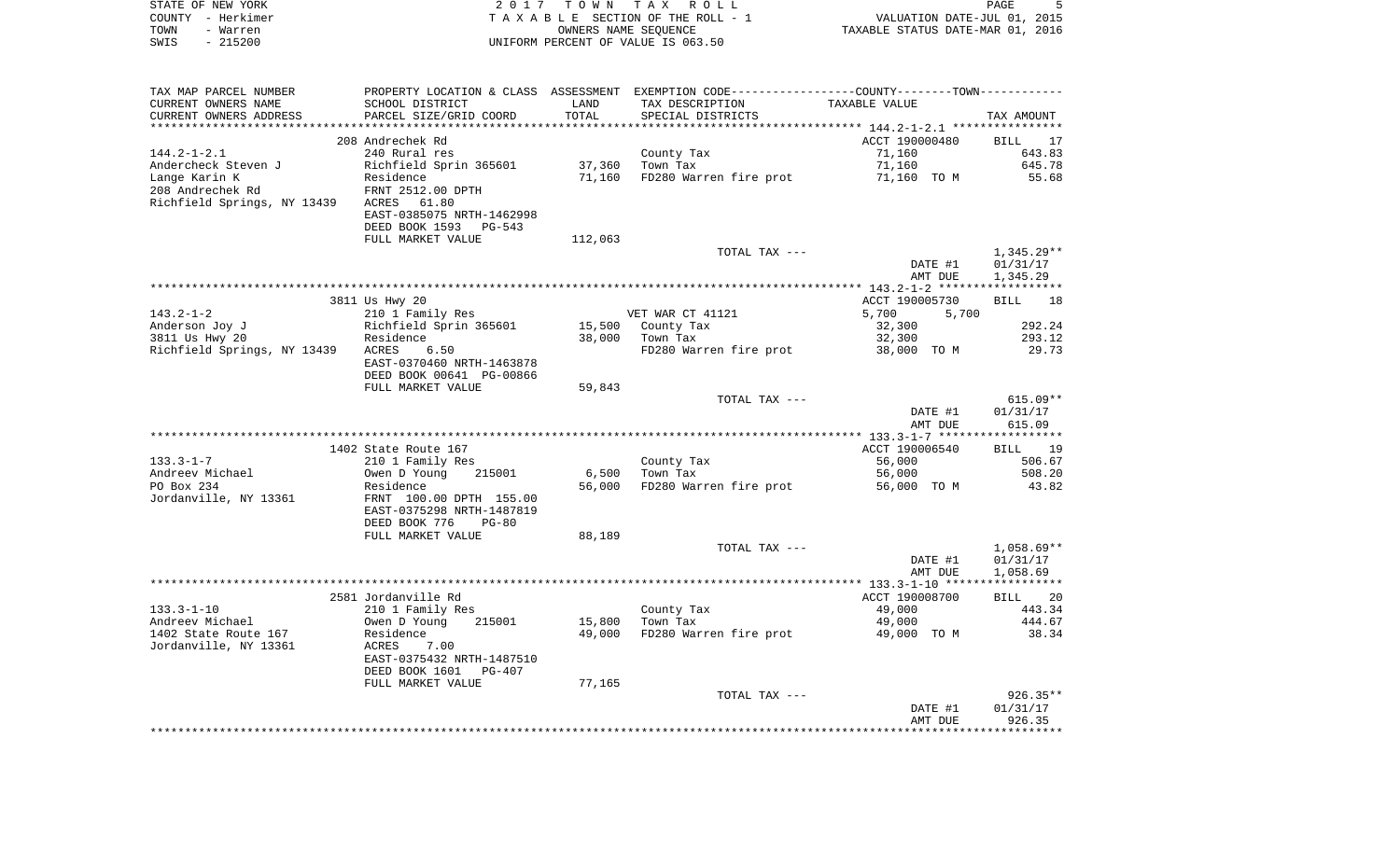|      | STATE OF NEW YORK | 2017 TOWN TAX ROLL                 |                                  | PAGE |  |
|------|-------------------|------------------------------------|----------------------------------|------|--|
|      | COUNTY – Herkimer | TAXABLE SECTION OF THE ROLL - 1    | VALUATION DATE-JUL 01, 2015      |      |  |
| TOWN | - Warren          | OWNERS NAME SEOUENCE               | TAXABLE STATUS DATE-MAR 01, 2016 |      |  |
| SWIS | - 215200          | UNIFORM PERCENT OF VALUE IS 063.50 |                                  |      |  |

| TAX MAP PARCEL NUMBER   | PROPERTY LOCATION & CLASS ASSESSMENT |        | EXEMPTION CODE-----------------COUNTY-------TOWN----------- |                                           |                   |
|-------------------------|--------------------------------------|--------|-------------------------------------------------------------|-------------------------------------------|-------------------|
| CURRENT OWNERS NAME     | SCHOOL DISTRICT                      | LAND   | TAX DESCRIPTION                                             | TAXABLE VALUE                             |                   |
| CURRENT OWNERS ADDRESS  | PARCEL SIZE/GRID COORD               | TOTAL  | SPECIAL DISTRICTS                                           |                                           | TAX AMOUNT        |
|                         |                                      |        |                                                             | ****************** 139.2-1-28 *********** |                   |
|                         | 125 Hogsback Rd                      |        |                                                             | ACCT 190008490                            | <b>BILL</b><br>21 |
| $139.2 - 1 - 28$        | 210 1 Family Res                     |        | County Tax                                                  | 41,200                                    | 372.77            |
| Andreev Michael         | Richfield Sprin 365601               | 6,000  | Town Tax                                                    | 41,200                                    | 373.89            |
| 1402 State Route 167 Rd | Residence                            | 41,200 | FD280 Warren fire prot                                      | 41,200 TO M                               | 32.24             |
| Jordanville, NY 13361   | FRNT<br>82.50 DPTH 140.00            |        |                                                             |                                           |                   |
|                         | EAST-0368572 NRTH-1474903            |        |                                                             |                                           |                   |
|                         | DEED BOOK 1569<br>$PG-402$           |        |                                                             |                                           |                   |
|                         |                                      |        |                                                             |                                           |                   |
|                         | FULL MARKET VALUE                    | 64,882 |                                                             |                                           |                   |
|                         |                                      |        | TOTAL TAX ---                                               |                                           | $778.90**$        |
|                         |                                      |        |                                                             | DATE #1                                   | 01/31/17          |
|                         |                                      |        |                                                             | AMT DUE                                   | 778.90            |
|                         |                                      |        |                                                             |                                           |                   |
|                         | State Route 167                      |        |                                                             | ACCT 190010320                            | 22<br>BILL        |
| $139.4 - 1 - 4.1$       | 314 Rural vac<10                     |        | County Tax                                                  | 7,000                                     | 63.33             |
| Andreev Michael         | Richfield Sprin 365601               | 7,000  | Town Tax                                                    | 7,000                                     | 63.52             |
| PO Box 234              | partial assmt                        | 7,000  | FD280 Warren fire prot                                      | 7,000 TO M                                | 5.48              |
| Jordanville, NY 13361   | FRNT 272.00 DPTH                     |        |                                                             |                                           |                   |
|                         | 3.20<br>ACRES                        |        |                                                             |                                           |                   |
|                         | EAST-0366388 NRTH-1472104            |        |                                                             |                                           |                   |
|                         | DEED BOOK 940<br>$PG-427$            |        |                                                             |                                           |                   |
|                         | FULL MARKET VALUE                    | 11,024 |                                                             |                                           |                   |
|                         |                                      |        | TOTAL TAX ---                                               |                                           | $132.33**$        |
|                         |                                      |        |                                                             | DATE #1                                   | 01/31/17          |
|                         |                                      |        |                                                             | AMT DUE                                   | 132.33            |
|                         |                                      |        |                                                             |                                           |                   |
|                         | Sheridan Rd                          |        |                                                             | ACCT 190000936                            | 23<br><b>BILL</b> |
| $139.4 - 1 - 40.4$      | 314 Rural vac<10                     |        | County Tax                                                  | 2,400                                     | 21.71             |
| Andreev Michael         | Richfield Sprin 365601               | 2,400  | Town Tax                                                    | 2,400                                     | 21.78             |
| 1402 State Route 167    | Lot                                  | 2,400  | FD280 Warren fire prot                                      | 2,400 TO M                                | 1.88              |
| Jordanville, NY 13361   | ACRES<br>1.93                        |        |                                                             |                                           |                   |
|                         | EAST-0364188 NRTH-1468876            |        |                                                             |                                           |                   |
|                         | DEED BOOK 1569<br>$PG-404$           |        |                                                             |                                           |                   |
|                         |                                      |        |                                                             |                                           |                   |
|                         | FULL MARKET VALUE                    | 3,780  |                                                             |                                           |                   |
|                         |                                      |        | TOTAL TAX ---                                               |                                           | $45.37**$         |
|                         |                                      |        |                                                             | DATE #1                                   | 01/31/17          |
|                         |                                      |        |                                                             | AMT DUE                                   | 45.37             |
|                         |                                      |        |                                                             |                                           |                   |
|                         | Rock Hill Rd                         |        |                                                             |                                           | BILL 24           |
| $127.3 - 1 - 1.2$       | 210 1 Family Res                     |        | County Tax                                                  | 52,400                                    | 474.10            |
| Aney Darryl W           | Owen D Young<br>215001               | 9,300  | Town Tax                                                    | 52,400                                    | 475.53            |
| 837 Rock Hill Rd        | R1                                   | 52,400 | FD280 Warren fire prot                                      | 52,400 TO M                               | 41.00             |
| Mohawk, NY 13407        | FRNT 150.00 DPTH 250.00              |        |                                                             |                                           |                   |
|                         | EAST-0376337 NRTH-1499560            |        |                                                             |                                           |                   |
|                         | DEED BOOK 831<br>$PG-568$            |        |                                                             |                                           |                   |
|                         | FULL MARKET VALUE                    | 82,520 |                                                             |                                           |                   |
|                         |                                      |        | TOTAL TAX ---                                               |                                           | 990.63**          |
|                         |                                      |        |                                                             | DATE #1                                   | 01/31/17          |
|                         |                                      |        |                                                             | AMT DUE                                   | 990.63            |
|                         |                                      |        |                                                             |                                           |                   |
|                         |                                      |        |                                                             |                                           |                   |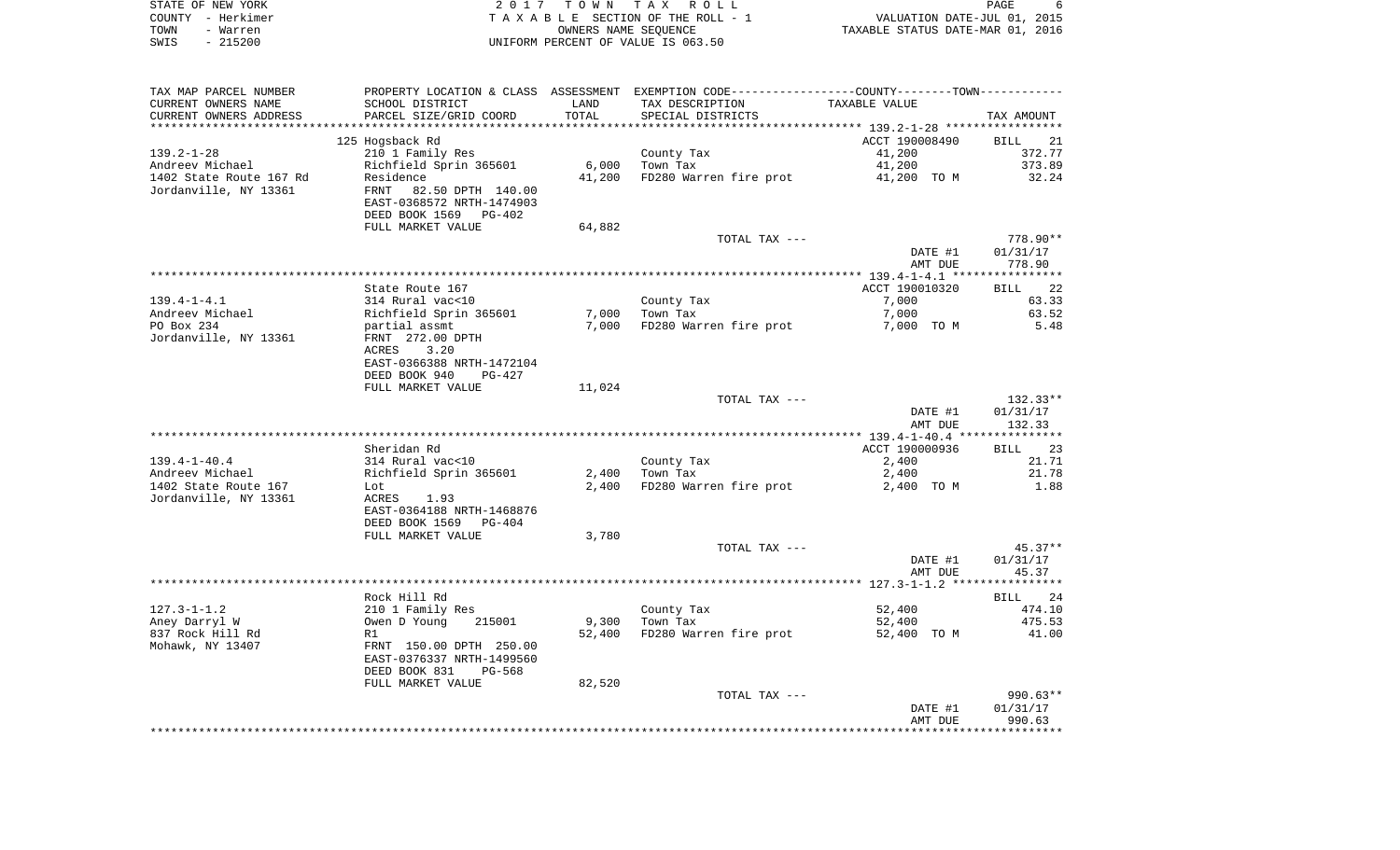| STATE OF NEW YORK | 2017 TOWN TAX ROLL                 | PAGE                             |
|-------------------|------------------------------------|----------------------------------|
| COUNTY - Herkimer | TAXABLE SECTION OF THE ROLL - 1    | VALUATION DATE-JUL 01, 2015      |
| TOWN<br>- Warren  | OWNERS NAME SEOUENCE               | TAXABLE STATUS DATE-MAR 01, 2016 |
| - 215200<br>SWIS  | UNIFORM PERCENT OF VALUE IS 063.50 |                                  |

| TAX MAP PARCEL NUMBER   | PROPERTY LOCATION & CLASS ASSESSMENT EXEMPTION CODE---------------COUNTY-------TOWN---------- |         |                        |                                           |                   |
|-------------------------|-----------------------------------------------------------------------------------------------|---------|------------------------|-------------------------------------------|-------------------|
| CURRENT OWNERS NAME     | SCHOOL DISTRICT                                                                               | LAND    | TAX DESCRIPTION        | TAXABLE VALUE                             |                   |
| CURRENT OWNERS ADDRESS  | PARCEL SIZE/GRID COORD                                                                        | TOTAL   | SPECIAL DISTRICTS      |                                           | TAX AMOUNT        |
| *********************** |                                                                                               |         |                        |                                           |                   |
|                         | Rock Hill Rd                                                                                  |         |                        | ACCT 190000600                            | 25<br><b>BILL</b> |
| $127.3 - 1 - 1.1$       | 105 Vac farmland                                                                              |         | County Tax             | 33,000                                    | 298.57            |
| Aney Et Al Garry        | 215001<br>Owen D Young                                                                        | 33,000  | Town Tax               | 33,000                                    | 299.47            |
| 892 Rock Hill Rd        | Farm Land                                                                                     | 33,000  | FD280 Warren fire prot | 33,000 TO M                               | 25.82             |
| Mohawk, NY 13407        | ACRES 107.10                                                                                  |         |                        |                                           |                   |
|                         | EAST-0375717 NRTH-1499157                                                                     |         |                        |                                           |                   |
|                         | DEED BOOK 1107<br><b>PG-770</b>                                                               |         |                        |                                           |                   |
|                         | FULL MARKET VALUE                                                                             | 51,969  |                        |                                           |                   |
|                         |                                                                                               |         | TOTAL TAX ---          |                                           | 623.86**          |
|                         |                                                                                               |         |                        | DATE #1                                   | 01/31/17          |
|                         |                                                                                               |         |                        | AMT DUE                                   | 623.86            |
|                         |                                                                                               |         |                        |                                           | **********        |
|                         | Rock Hill Rd                                                                                  |         |                        | ACCT 190000570                            | 26<br>BILL        |
| $127.3 - 1 - 3$         | 112 Dairy farm                                                                                |         | County Tax             | 134,100                                   | 1,213.30          |
| Aney Et Al Garry        | Owen D Young<br>215001                                                                        | 81,400  | Town Tax               | 134,100                                   | 1,216.95          |
| 892 Rock Hill Rd        | Farm                                                                                          | 134,100 | FD280 Warren fire prot | 134,100 TO M                              | 104.93            |
| Mohawk, NY 13407        | Life Use Donald                                                                               |         |                        |                                           |                   |
|                         | ACRES 178.70                                                                                  |         |                        |                                           |                   |
|                         | EAST-0376084 NRTH-1497668                                                                     |         |                        |                                           |                   |
|                         | DEED BOOK 1107<br><b>PG-770</b>                                                               |         |                        |                                           |                   |
|                         | FULL MARKET VALUE                                                                             | 211,181 |                        |                                           |                   |
|                         |                                                                                               |         | TOTAL TAX ---          |                                           | $2,535.18**$      |
|                         |                                                                                               |         |                        | DATE #1                                   | 01/31/17          |
|                         |                                                                                               |         |                        | AMT DUE                                   | 2,535.18          |
|                         |                                                                                               |         |                        | *********** 133.3-1-33 ****************** |                   |
|                         | 2644 Jordanville Rd                                                                           |         |                        | ACCT 190003540                            | <b>BILL</b><br>27 |
| $133.3 - 1 - 33$        | 210 1 Family Res                                                                              |         | VET WAR CT 41121       | 5,850<br>5,850                            |                   |
| Armstrong Glen W        | Owen D Young<br>215001                                                                        | 7,900   | County Tax             | 57,650                                    | 521.60            |
| Armstrong Marcia        | R1                                                                                            | 63,500  | Town Tax               | 57,650                                    | 523.17            |
| 2644 Jordanville Rd     | FRNT 230.00 DPTH 190.00                                                                       |         | FD280 Warren fire prot | 63,500 TO M                               | 49.69             |
| Jordanville, NY 13361   | EAST-0376631 NRTH-1486737                                                                     |         |                        |                                           |                   |
|                         | DEED BOOK 813<br><b>PG-216</b>                                                                |         |                        |                                           |                   |
|                         | FULL MARKET VALUE                                                                             | 100,000 |                        |                                           |                   |
|                         |                                                                                               |         | TOTAL TAX ---          |                                           | $1,094.46**$      |
|                         |                                                                                               |         |                        | DATE #1                                   | 01/31/17          |
|                         |                                                                                               |         |                        | AMT DUE                                   | 1,094.46          |
|                         |                                                                                               |         |                        |                                           |                   |
|                         | Little Lakes Rd                                                                               |         |                        |                                           | 28<br>BILL        |
| $133.3 - 1 - 18.2$      | 314 Rural vac<10                                                                              |         | County Tax             | 1,000                                     | 9.05              |
| Armstrong Glenn W       | Owen D Young<br>215001                                                                        | 1,000   | Town Tax               | 1,000                                     | 9.07              |
| Armstrong Marcia J      | FRNT 227.00 DPTH 160.00                                                                       | 1,000   | FD280 Warren fire prot | 1,000 TO M                                | .78               |
| 2644 Jordanville Rd     | EAST-0376654 NRTH-1486551                                                                     |         |                        |                                           |                   |
| Jordanville, NY 13361   | DEED BOOK 1205<br>$PG-394$                                                                    |         |                        |                                           |                   |
|                         | FULL MARKET VALUE                                                                             | 1,575   |                        |                                           |                   |
|                         |                                                                                               |         | TOTAL TAX ---          |                                           | $18.90**$         |
|                         |                                                                                               |         |                        | DATE #1                                   | 01/31/17          |
|                         |                                                                                               |         |                        | AMT DUE                                   | 18.90             |
|                         |                                                                                               |         |                        |                                           |                   |
|                         |                                                                                               |         |                        |                                           |                   |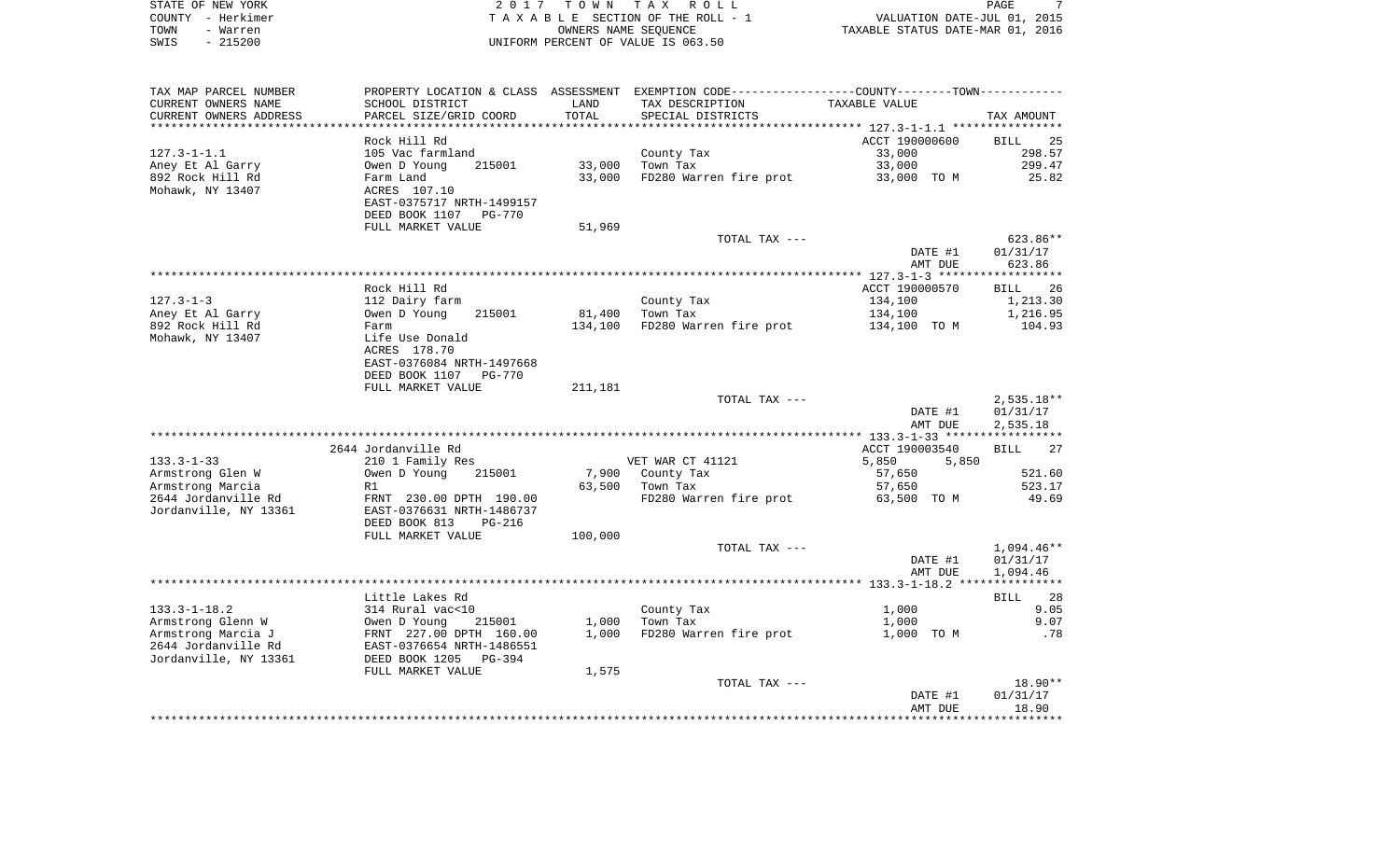| STATE OF NEW YORK | 2017 TOWN TAX ROLL                 | PAGE                             |
|-------------------|------------------------------------|----------------------------------|
| COUNTY - Herkimer | TAXABLE SECTION OF THE ROLL - 1    | VALUATION DATE-JUL 01, 2015      |
| TOWN<br>- Warren  | OWNERS NAME SEOUENCE               | TAXABLE STATUS DATE-MAR 01, 2016 |
| $-215200$<br>SWIS | UNIFORM PERCENT OF VALUE IS 063.50 |                                  |

| TAX MAP PARCEL NUMBER<br>CURRENT OWNERS NAME | PROPERTY LOCATION & CLASS ASSESSMENT<br>SCHOOL DISTRICT | LAND    | EXEMPTION CODE-----------------COUNTY--------TOWN-----------<br>TAX DESCRIPTION | TAXABLE VALUE  |                   |
|----------------------------------------------|---------------------------------------------------------|---------|---------------------------------------------------------------------------------|----------------|-------------------|
| CURRENT OWNERS ADDRESS                       | PARCEL SIZE/GRID COORD                                  | TOTAL   | SPECIAL DISTRICTS                                                               |                | TAX AMOUNT        |
|                                              |                                                         |         |                                                                                 |                |                   |
|                                              | Off Chyle Rd                                            |         |                                                                                 | ACCT 190012780 | 29<br><b>BILL</b> |
| $140.1 - 1 - 24$                             | 314 Rural vac<10                                        |         | County Tax                                                                      | 700            | 6.33              |
| Armstrong Glenn W                            | Richfield Sprin 365601                                  | 700     | Town Tax                                                                        | 700            | 6.35              |
| 2644 Jordanville Rd                          | Swamp                                                   | 700     | FD280 Warren fire prot                                                          | 700 TO M       | .55               |
| Jordanville, NY 13361                        | <b>ACRES</b><br>2.00                                    |         |                                                                                 |                |                   |
|                                              | EAST-0385846 NRTH-1471820                               |         |                                                                                 |                |                   |
|                                              | FULL MARKET VALUE                                       | 1,102   |                                                                                 |                |                   |
|                                              |                                                         |         | TOTAL TAX ---                                                                   |                | $13.23**$         |
|                                              |                                                         |         |                                                                                 | DATE #1        | 01/31/17          |
|                                              |                                                         |         |                                                                                 | AMT DUE        | 13.23             |
|                                              |                                                         |         |                                                                                 |                |                   |
|                                              | 178 Chyle Rd                                            |         |                                                                                 | ACCT 190000150 | <b>BILL</b><br>30 |
| $140.3 - 1 - 10$                             | 120 Field crops                                         |         | County Tax                                                                      | 56,000         | 506.67            |
| Armstrong Glenn W                            | Owen D Young<br>215001                                  | 53,400  | Town Tax                                                                        | 56,000         | 508.20            |
| Armstrong William P                          | $G/lean-too$                                            | 56,000  | FD280 Warren fire prot                                                          | 56,000 TO M    | 43.82             |
| Attn: Glenn Armstrong                        | ACRES 105.00                                            |         |                                                                                 |                |                   |
| 2644 Jordanville Rd                          | EAST-0383569 NRTH-1472150                               |         |                                                                                 |                |                   |
| Jordanville, NY 13361                        | DEED BOOK 828<br>$PG-352$                               |         |                                                                                 |                |                   |
|                                              | FULL MARKET VALUE                                       | 88,189  |                                                                                 |                |                   |
|                                              |                                                         |         | TOTAL TAX ---                                                                   |                | $1,058.69**$      |
|                                              |                                                         |         |                                                                                 | DATE #1        | 01/31/17          |
|                                              |                                                         |         |                                                                                 | AMT DUE        | 1,058.69          |
|                                              |                                                         |         |                                                                                 |                |                   |
|                                              | State Route 28                                          |         |                                                                                 |                | <b>BILL</b><br>31 |
| $139.1 - 1 - 10$                             | 314 Rural vac<10                                        |         | County Tax                                                                      | 7,300          | 66.05             |
| Armstrong John                               | Richfield Sprin 365601                                  | 7,300   | Town Tax                                                                        | 7,300          | 66.25             |
| Armstrong Diana                              | ACRES<br>3.50                                           | 7,300   | FD280 Warren fire prot                                                          | 7,300 TO M     | 5.71              |
| 311 Hopkins Rd                               | EAST-0359038 NRTH-1472993                               |         |                                                                                 |                |                   |
| Richfield Springs, NY 13439                  | DEED BOOK 1514<br><b>PG-137</b>                         |         |                                                                                 |                |                   |
|                                              | FULL MARKET VALUE                                       | 11,496  |                                                                                 |                |                   |
|                                              |                                                         |         | TOTAL TAX ---                                                                   |                | 138.01**          |
|                                              |                                                         |         |                                                                                 | DATE #1        | 01/31/17          |
|                                              |                                                         |         |                                                                                 | AMT DUE        | 138.01            |
|                                              |                                                         |         |                                                                                 |                |                   |
|                                              | 311 Hopkins Rd                                          |         |                                                                                 |                | -32<br>BILL       |
| $139.1 - 1 - 6$                              | 210 1 Family Res                                        |         | County Tax                                                                      | 138,900        | 1,256.73          |
| Armstrong John M                             | Richfield Sprin 365601                                  | 13,700  | Town Tax                                                                        | 138,900        | 1,260.51          |
| Armstrong Diana L                            | R1 G                                                    | 138,900 | FD280 Warren fire prot                                                          | 138,900 TO M   | 108.69            |
| PO Box 414                                   | Modular                                                 |         |                                                                                 |                |                   |
| Richfield Springs, NY 13439                  | FRNT 784.10 DPTH                                        |         |                                                                                 |                |                   |
|                                              | 5.20<br>ACRES                                           |         |                                                                                 |                |                   |
|                                              | EAST-0359923 NRTH-1473596                               |         |                                                                                 |                |                   |
|                                              | DEED BOOK 826<br>$PG-248$                               |         |                                                                                 |                |                   |
|                                              | FULL MARKET VALUE                                       | 218,740 |                                                                                 |                |                   |
|                                              |                                                         |         | TOTAL TAX ---                                                                   |                | $2,625.93**$      |
|                                              |                                                         |         |                                                                                 | DATE #1        | 01/31/17          |
|                                              |                                                         |         |                                                                                 | AMT DUE        | 2,625.93          |
|                                              |                                                         |         |                                                                                 |                |                   |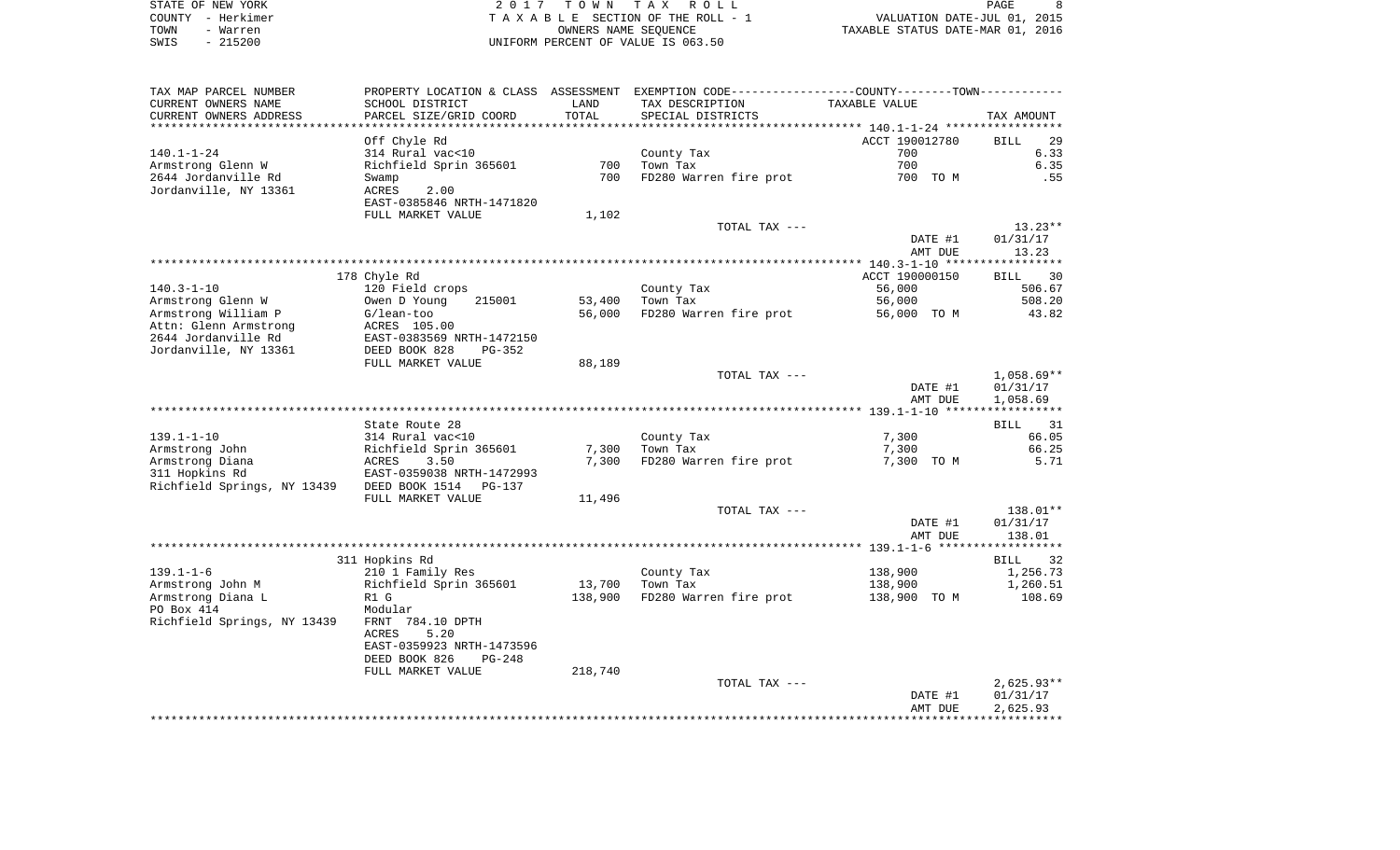STATE OF NEW YORK 2 0 1 7 T O W N T A X R O L L PAGE 9COUNTY - Herkimer **T A X A B L E** SECTION OF THE ROLL - 1 VALUATION DATE-JUL 01, 2015 TOWN - Warren OWNERS NAME SEQUENCE TAXABLE STATUS DATE-MAR 01, 2016 SWIS - 215200 UNIFORM PERCENT OF VALUE IS 063.50TAX MAP PARCEL NUMBER PROPERTY LOCATION & CLASS ASSESSMENT EXEMPTION CODE------------------COUNTY--------TOWN------------ CURRENT OWNERS NAME SCHOOL DISTRICT LAND TAX DESCRIPTION TAXABLE VALUECURRENT OWNERS ADDRESS PARCEL SIZE/GRID COORD TOTAL SPECIAL DISTRICTS TAX AMOUNT \*\*\*\*\*\*\*\*\*\*\*\*\*\*\*\*\*\*\*\*\*\*\*\*\*\*\*\*\*\*\*\*\*\*\*\*\*\*\*\*\*\*\*\*\*\*\*\*\*\*\*\*\*\*\*\*\*\*\*\*\*\*\*\*\*\*\*\*\*\*\*\*\*\*\*\*\*\*\*\*\*\*\*\*\*\*\*\*\*\*\*\*\*\*\*\*\*\*\*\*\*\*\* 139.1-1-9 \*\*\*\*\*\*\*\*\*\*\*\*\*\*\*\*\*\* Hopkins Rd BILL 33 139.1-1-9 314 Rural vac<10 County Tax 10,300 93.19 Armstrong John M Richfield Sprin 365601 10,300 Town Tax 10,300 100,300 93.47 Armstrong Diana Vac Ld 10,300 FD280 Warren fire prot 10,300 TO M 8.06 PO Box 414 FRNT 83.00 DPTH Richfield Springs, NY 13439 ACRES 11.50 EAST-0359526 NRTH-1473464 DEED BOOK 885 PG-117FULL MARKET VALUE 16,220 TOTAL TAX --- 194.72\*\* DATE #1 01/31/17 AMT DUE 194.72 \*\*\*\*\*\*\*\*\*\*\*\*\*\*\*\*\*\*\*\*\*\*\*\*\*\*\*\*\*\*\*\*\*\*\*\*\*\*\*\*\*\*\*\*\*\*\*\*\*\*\*\*\*\*\*\*\*\*\*\*\*\*\*\*\*\*\*\*\*\*\*\*\*\*\*\*\*\*\*\*\*\*\*\*\*\*\*\*\*\*\*\*\*\*\*\*\*\*\*\*\*\*\* 133.3-1-19.1 \*\*\*\*\*\*\*\*\*\*\*\*\*\*\* $\overline{34}$  Jordanville Rd ACCT 190009870 BILL 34133.3-1-19.1 105 Vac farmland 105 AG MKTS L 41720 3,595 3,595 3,595 Armstrong Thomas Owen D Young 215001 8,400 County Tax 4,805 43.47 Armstrong Wanda ACRES 13.20 8,400 Town Tax 4,805 43.61 43.61 43.61 2861 Jordanville Rd EAST-0379028 NRTH-1485770 FD280 Warren fire prot 4,805 TO M 3.76 Jordanville, NY 13361 DEED BOOK 1307 PG-902 3,595 EX FULL MARKET VALUE 13,228 MAY BE SUBJECT TO PAYMENTUNDER AGDIST LAW TIL 2020TOTAL TAX  $-- 90.84**$  DATE #1 01/31/17 AMT DUE 90.84 \*\*\*\*\*\*\*\*\*\*\*\*\*\*\*\*\*\*\*\*\*\*\*\*\*\*\*\*\*\*\*\*\*\*\*\*\*\*\*\*\*\*\*\*\*\*\*\*\*\*\*\*\*\*\*\*\*\*\*\*\*\*\*\*\*\*\*\*\*\*\*\*\*\*\*\*\*\*\*\*\*\*\*\*\*\*\*\*\*\*\*\*\*\*\*\*\*\*\*\*\*\*\* 133.3-1-21.2 \*\*\*\*\*\*\*\*\*\*\*\*\*\*\* 2861 Jordanville Rd ACCT 190008645 BILL 35133.3-1-21.2 112 Dairy farm AGRIC 10 Y 41700 29,000 29,000 Armstrong Thomas Owen D Young 215001 77,000 AG MKTS L 41720 0 0 Armstrong Wanda Dairy Farm 193,100 AGRIC 10 Y 42100 4,000 4,000 2861 Jordanville Rd  $ACRES$  174.02 County Tax 160,100 160,100 1,448.54 Jordanville, NY 13361 **EAST-0380411 NRTH-1485311** Town Tax 160,100 160,100 1,452.90 DEED BOOK 679 PG-606 FD280 Warren fire prot 193,100 TO M 151.10 MAY BE SUBJECT TO PAYMENT FULL MARKET VALUE 304,094 UNDER AGDIST LAW TIL 2020 TOTAL TAX --- 3,052.54\*\* DATE #1 01/31/17 AMT DUE 3,052.54 \*\*\*\*\*\*\*\*\*\*\*\*\*\*\*\*\*\*\*\*\*\*\*\*\*\*\*\*\*\*\*\*\*\*\*\*\*\*\*\*\*\*\*\*\*\*\*\*\*\*\*\*\*\*\*\*\*\*\*\*\*\*\*\*\*\*\*\*\*\*\*\*\*\*\*\*\*\*\*\*\*\*\*\*\*\*\*\*\*\*\*\*\*\*\*\*\*\*\*\*\*\*\* 133.3-1-23.1 \*\*\*\*\*\*\*\*\*\*\*\*\*\*\* Jordanville Rd ACCT 190000030 BILL 36133.3-1-23.1 105 Vac farmland County Tax 38,400 347.43 Armstrong Thomas Owen D Young 215001 38,400 Town Tax 38,400 348.48 Armstrong Wanda **Farm Land** Farm Land 38,400 FD280 Warren fire prot 38,400 TO M 30.05 2861 Jordanville Rd
and ACRES
76.80
2861 Jordanville, NY 13361 EAST-0382593 NRTH-1486758 DEED BOOK 1525 PG-136 FULL MARKET VALUE 60,472 TOTAL TAX --- 725.96\*\* DATE #1 01/31/17 AMT DUE 725.96

\*\*\*\*\*\*\*\*\*\*\*\*\*\*\*\*\*\*\*\*\*\*\*\*\*\*\*\*\*\*\*\*\*\*\*\*\*\*\*\*\*\*\*\*\*\*\*\*\*\*\*\*\*\*\*\*\*\*\*\*\*\*\*\*\*\*\*\*\*\*\*\*\*\*\*\*\*\*\*\*\*\*\*\*\*\*\*\*\*\*\*\*\*\*\*\*\*\*\*\*\*\*\*\*\*\*\*\*\*\*\*\*\*\*\*\*\*\*\*\*\*\*\*\*\*\*\*\*\*\*\*\*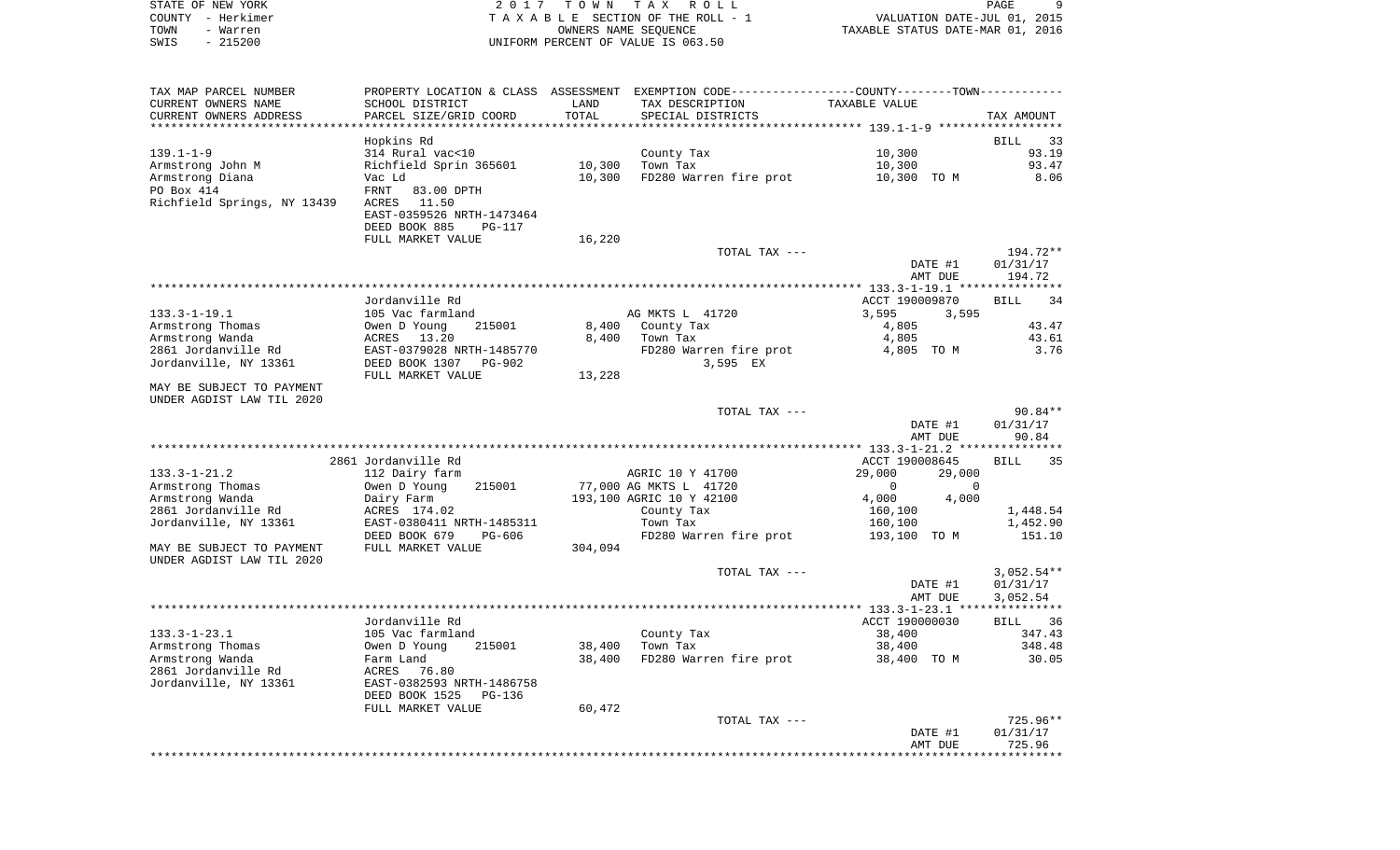|      | STATE OF NEW YORK | 2017 TOWN TAX ROLL                 | 10<br>PAGE                       |
|------|-------------------|------------------------------------|----------------------------------|
|      | COUNTY - Herkimer | TAXABLE SECTION OF THE ROLL - 1    | VALUATION DATE-JUL 01, 2015      |
| TOWN | - Warren          | OWNERS NAME SEOUENCE               | TAXABLE STATUS DATE-MAR 01, 2016 |
| SWIS | - 215200          | UNIFORM PERCENT OF VALUE IS 063.50 |                                  |

| TAX MAP PARCEL NUMBER                                  |                                     |        | PROPERTY LOCATION & CLASS ASSESSMENT EXEMPTION CODE---------------COUNTY-------TOWN---------- |                  |                   |
|--------------------------------------------------------|-------------------------------------|--------|-----------------------------------------------------------------------------------------------|------------------|-------------------|
| CURRENT OWNERS NAME                                    | SCHOOL DISTRICT                     | LAND   | TAX DESCRIPTION                                                                               | TAXABLE VALUE    |                   |
| CURRENT OWNERS ADDRESS                                 | PARCEL SIZE/GRID COORD              | TOTAL  | SPECIAL DISTRICTS                                                                             |                  | TAX AMOUNT        |
|                                                        |                                     |        |                                                                                               |                  |                   |
|                                                        | Jordanville Rd                      |        |                                                                                               |                  | <b>BILL</b><br>37 |
| $133.3 - 1 - 23.2$                                     | 105 Vac farmland<br>215001          | 28,320 | AG MKTS L 41720                                                                               | 12,116<br>12,116 | 146.61            |
| Armstrong Thomas<br>Armstrong Wanda                    | Owen D Young<br>FRNT 1540.00 DPTH   | 28,320 | County Tax                                                                                    | 16,204<br>16,204 | 147.05            |
| 2861 Jordanville Rd                                    | ACRES 47.20                         |        | Town Tax<br>FD280 Warren fire prot                                                            | 16,204 TO M      | 12.68             |
| Jordanville, NY 13361                                  | EAST-0381764 NRTH-1486639           |        | 12,116 EX                                                                                     |                  |                   |
|                                                        | DEED BOOK 1525<br>PG-136            |        |                                                                                               |                  |                   |
| MAY BE SUBJECT TO PAYMENT<br>UNDER AGDIST LAW TIL 2020 | FULL MARKET VALUE                   | 44,598 |                                                                                               |                  |                   |
|                                                        |                                     |        | TOTAL TAX ---                                                                                 |                  | $306.34**$        |
|                                                        |                                     |        |                                                                                               | DATE #1          | 01/31/17          |
|                                                        |                                     |        |                                                                                               | AMT DUE          | 306.34            |
|                                                        |                                     |        |                                                                                               |                  |                   |
|                                                        | Jordanville Rd                      |        |                                                                                               |                  | BILL 38           |
| 133.3-1-24.2                                           | 322 Rural vac>10                    |        | County Tax                                                                                    | 16,800           | 152.00            |
| Armstrong Thomas                                       | 215001<br>Owen D Young              | 16,800 | Town Tax                                                                                      | 16,800           | 152.46            |
| Armstrong Wanda                                        | ACRES 30.40                         | 16,800 | FD280 Warren fire prot                                                                        | 16,800 TO M      | 13.15             |
| 2861 Jordanville Rd                                    | EAST-0384303 NRTH-1486516           |        |                                                                                               |                  |                   |
| Jordanville, NY 13361                                  | DEED BOOK 1446<br>PG-47             |        |                                                                                               |                  |                   |
|                                                        | FULL MARKET VALUE                   | 26,457 |                                                                                               |                  |                   |
|                                                        |                                     |        | TOTAL TAX ---                                                                                 |                  | $317.61**$        |
|                                                        |                                     |        |                                                                                               | DATE #1          | 01/31/17          |
|                                                        |                                     |        |                                                                                               | AMT DUE          | 317.61            |
|                                                        |                                     |        |                                                                                               |                  |                   |
|                                                        | Jordanville & Youngs Rd             |        |                                                                                               | ACCT 190006701   | 39<br>BILL        |
| $133.3 - 3 - 1$                                        | 321 Abandoned ag                    |        | AG MKTS L 41720                                                                               | 4,527            | 4,527             |
| Armstrong Thomas<br>Armstrong Wanda                    | Owen D Young<br>215001<br>Rural Lot | 7,100  | 7,100 County Tax<br>Town Tax                                                                  | 2,573<br>2,573   | 23.28<br>23.35    |
| 2861 Jordanville Rd                                    | ACRES<br>5.40                       |        | FD280 Warren fire prot                                                                        | 2,573 TO M       | 2.01              |
| Jordanville, NY 13361                                  | EAST-0383528 NRTH-1485349           |        | 4,527 EX                                                                                      |                  |                   |
|                                                        | DEED BOOK 816<br>PG-416             |        |                                                                                               |                  |                   |
| MAY BE SUBJECT TO PAYMENT                              | FULL MARKET VALUE                   | 11,181 |                                                                                               |                  |                   |
| UNDER AGDIST LAW TIL 2020                              |                                     |        |                                                                                               |                  |                   |
|                                                        |                                     |        | TOTAL TAX ---                                                                                 |                  | 48.64**           |
|                                                        |                                     |        |                                                                                               | DATE #1          | 01/31/17          |
|                                                        |                                     |        |                                                                                               | AMT DUE          | 48.64             |
|                                                        |                                     |        |                                                                                               |                  |                   |
|                                                        | Jordanville Rd                      |        |                                                                                               | ACCT 190006702   | BILL<br>40        |
| $133.3 - 3 - 2$                                        | 314 Rural vac<10                    |        | AG MKTS L 41720                                                                               | 4,544            | 4,544             |
| Armstrong Thomas                                       | Owen D Young<br>215001              | 7,200  | County Tax                                                                                    | 2,656            | 24.03             |
| Armstrong Wanda                                        | Rural Lot                           | 7,200  | Town Tax                                                                                      | 2,656            | 24.10             |
| 2861 Jordanville Rd                                    | 6.40<br>ACRES                       |        | FD280 Warren fire prot                                                                        | 2,656 TO M       | 2.08              |
| Jordanville, NY 13361                                  | EAST-0383920 NRTH-1485146           |        | 4,544 EX                                                                                      |                  |                   |
|                                                        | DEED BOOK 816<br>PG-416             |        |                                                                                               |                  |                   |
| MAY BE SUBJECT TO PAYMENT                              | FULL MARKET VALUE                   | 11,339 |                                                                                               |                  |                   |
| UNDER AGDIST LAW TIL 2020                              |                                     |        |                                                                                               |                  |                   |
|                                                        |                                     |        | TOTAL TAX ---                                                                                 |                  | $50.21**$         |
|                                                        |                                     |        |                                                                                               | DATE #1          | 01/31/17<br>50.21 |
|                                                        |                                     |        |                                                                                               | AMT DUE          |                   |
|                                                        |                                     |        |                                                                                               |                  |                   |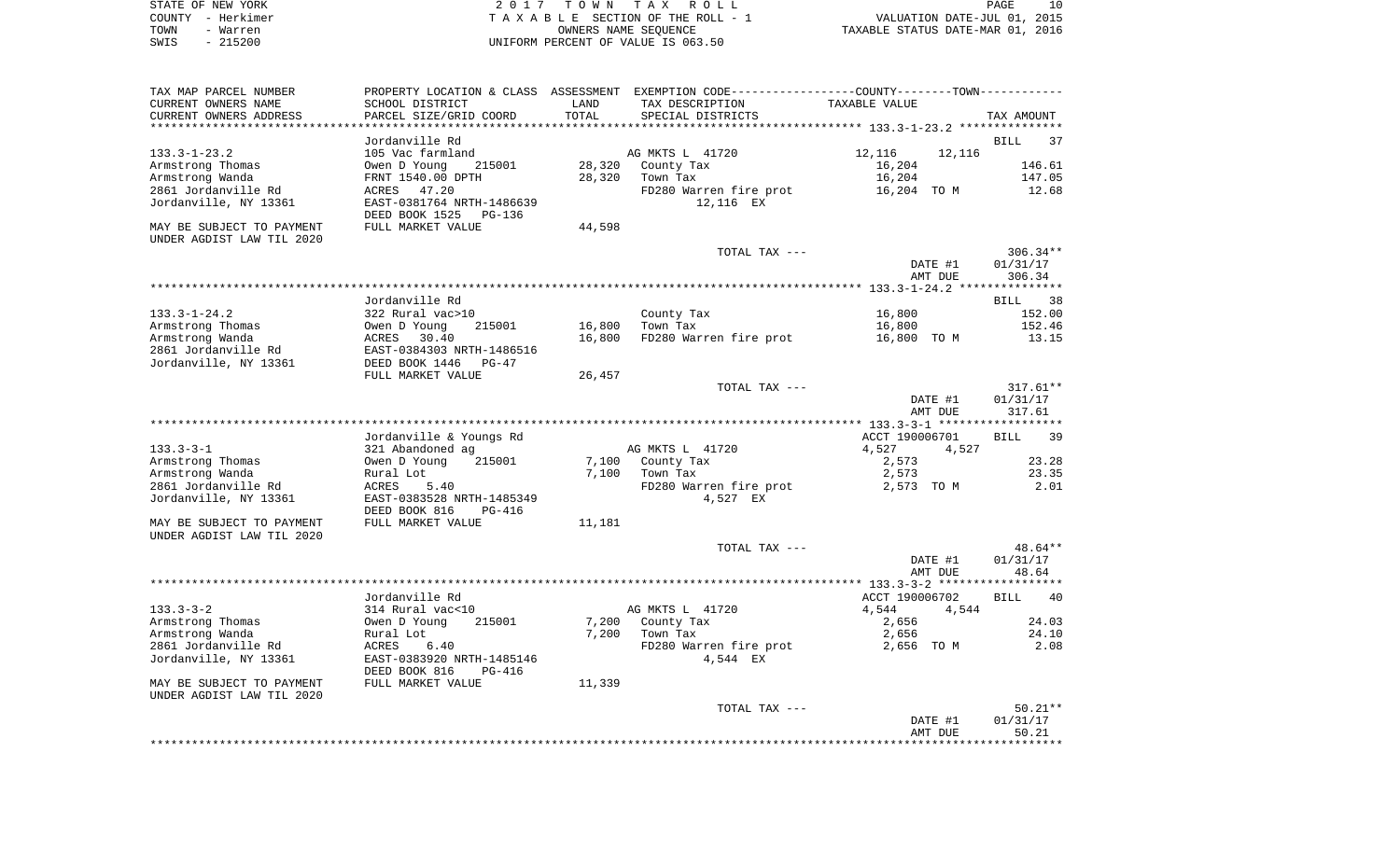| STATE OF NEW YORK | 2017 TOWN TAX ROLL                 | PAGE                             |
|-------------------|------------------------------------|----------------------------------|
| COUNTY - Herkimer | TAXABLE SECTION OF THE ROLL - 1    | VALUATION DATE-JUL 01, 2015      |
| TOWN<br>- Warren  | OWNERS NAME SEOUENCE               | TAXABLE STATUS DATE-MAR 01, 2016 |
| $-215200$<br>SWIS | UNIFORM PERCENT OF VALUE IS 063.50 |                                  |

 $\begin{array}{c} 11 \\ 2015 \\ 2016 \end{array}$ 

| SCHOOL DISTRICT<br>LAND<br>TAX DESCRIPTION<br>TAXABLE VALUE<br>TOTAL<br>PARCEL SIZE/GRID COORD<br>SPECIAL DISTRICTS<br>TAX AMOUNT<br>*****************************<br>**********************<br>Youngs Rd<br>ACCT 190006710<br><b>BILL</b><br>41<br>314 Rural vac<10<br>AG MKTS L 41720<br>4,477<br>4,477<br>6,700<br>2,223<br>20.11<br>Owen D Young<br>215001<br>County Tax<br>6,700<br>2,223<br>Rural Lot<br>Town Tax<br>20.17<br>FD280 Warren fire prot<br>ACRES<br>5.20<br>2,223 TO M<br>1.74<br>EAST-0383591 NRTH-1484868<br>4,477 EX<br>DEED BOOK 816<br>PG-416<br>FULL MARKET VALUE<br>10,551<br>UNDER AGDIST LAW TIL 2020<br>TOTAL TAX ---<br>$42.02**$<br>DATE #1<br>01/31/17<br>42.02<br>AMT DUE<br>ACCT 190011130<br>Off Youngs Rd<br>42<br><b>BILL</b><br>22.62<br>$133.4 - 2 - 13$<br>323 Vacant rural<br>County Tax<br>2,500<br>2,500<br>Town Tax<br>2,500<br>22.69<br>Armstrong Thomas<br>Owen D Young<br>215001<br>Wood Lot<br>2,500<br>FD280 Warren fire prot<br>2,500 TO M<br>1.96<br>Springfield Center, NY 13439 ACRES<br>10.00<br>EAST-0385848 NRTH-1482934<br>DEED BOOK 697<br>$PG-248$<br>FULL MARKET VALUE<br>3,937<br>TOTAL TAX ---<br>$47.27**$<br>DATE #1<br>01/31/17<br>AMT DUE<br>47.27<br>1039 Robinson Rd<br>BILL<br>43<br>339,100<br>3,068.07<br>250 Estate<br>County Tax<br>215001<br>15,200<br>Town Tax<br>339,100<br>3,077.33<br>Owen D Young<br>265.34<br>5.50<br>339,100<br>FD280 Warren fire prot<br>339,100 TO M<br>ACRES<br>EAST-0370831 NRTH-1496616<br>Mohawk, NY 13407<br>DEED BOOK 838<br>$PG-216$<br>FULL MARKET VALUE<br>534,016<br>$6,410.74**$<br>TOTAL TAX ---<br>01/31/17<br>DATE #1<br>AMT DUE<br>6,410.74<br>Off Rt 20<br>ACCT 190008460<br>44<br>BILL<br>314 Rural vac<10<br>County Tax<br>300<br>2.71<br>Town Tax<br>2.72<br>Richfield Sprin 365601<br>300<br>300<br>FD280 Warren fire prot<br>Vacant Lot<br>300<br>300 TO M<br>.23<br>FRNT 175.00 DPTH 205.00<br>EAST-0365825 NRTH-1465019<br>DEED BOOK 1556<br>PG-883<br>472<br>FULL MARKET VALUE<br>$5.66**$<br>TOTAL TAX ---<br>01/31/17<br>DATE #1<br>5.66<br>AMT DUE | TAX MAP PARCEL NUMBER       | PROPERTY LOCATION & CLASS ASSESSMENT EXEMPTION CODE----------------COUNTY-------TOWN---------- |  |  |
|----------------------------------------------------------------------------------------------------------------------------------------------------------------------------------------------------------------------------------------------------------------------------------------------------------------------------------------------------------------------------------------------------------------------------------------------------------------------------------------------------------------------------------------------------------------------------------------------------------------------------------------------------------------------------------------------------------------------------------------------------------------------------------------------------------------------------------------------------------------------------------------------------------------------------------------------------------------------------------------------------------------------------------------------------------------------------------------------------------------------------------------------------------------------------------------------------------------------------------------------------------------------------------------------------------------------------------------------------------------------------------------------------------------------------------------------------------------------------------------------------------------------------------------------------------------------------------------------------------------------------------------------------------------------------------------------------------------------------------------------------------------------------------------------------------------------------------------------------------------------------------------------------------------------------------------------------------------------------------------------------------------------------------------------------------------------------------|-----------------------------|------------------------------------------------------------------------------------------------|--|--|
|                                                                                                                                                                                                                                                                                                                                                                                                                                                                                                                                                                                                                                                                                                                                                                                                                                                                                                                                                                                                                                                                                                                                                                                                                                                                                                                                                                                                                                                                                                                                                                                                                                                                                                                                                                                                                                                                                                                                                                                                                                                                                  | CURRENT OWNERS NAME         |                                                                                                |  |  |
|                                                                                                                                                                                                                                                                                                                                                                                                                                                                                                                                                                                                                                                                                                                                                                                                                                                                                                                                                                                                                                                                                                                                                                                                                                                                                                                                                                                                                                                                                                                                                                                                                                                                                                                                                                                                                                                                                                                                                                                                                                                                                  | CURRENT OWNERS ADDRESS      |                                                                                                |  |  |
|                                                                                                                                                                                                                                                                                                                                                                                                                                                                                                                                                                                                                                                                                                                                                                                                                                                                                                                                                                                                                                                                                                                                                                                                                                                                                                                                                                                                                                                                                                                                                                                                                                                                                                                                                                                                                                                                                                                                                                                                                                                                                  |                             |                                                                                                |  |  |
|                                                                                                                                                                                                                                                                                                                                                                                                                                                                                                                                                                                                                                                                                                                                                                                                                                                                                                                                                                                                                                                                                                                                                                                                                                                                                                                                                                                                                                                                                                                                                                                                                                                                                                                                                                                                                                                                                                                                                                                                                                                                                  |                             |                                                                                                |  |  |
|                                                                                                                                                                                                                                                                                                                                                                                                                                                                                                                                                                                                                                                                                                                                                                                                                                                                                                                                                                                                                                                                                                                                                                                                                                                                                                                                                                                                                                                                                                                                                                                                                                                                                                                                                                                                                                                                                                                                                                                                                                                                                  | $133.3 - 3 - 10$            |                                                                                                |  |  |
|                                                                                                                                                                                                                                                                                                                                                                                                                                                                                                                                                                                                                                                                                                                                                                                                                                                                                                                                                                                                                                                                                                                                                                                                                                                                                                                                                                                                                                                                                                                                                                                                                                                                                                                                                                                                                                                                                                                                                                                                                                                                                  | Armstrong Thomas            |                                                                                                |  |  |
|                                                                                                                                                                                                                                                                                                                                                                                                                                                                                                                                                                                                                                                                                                                                                                                                                                                                                                                                                                                                                                                                                                                                                                                                                                                                                                                                                                                                                                                                                                                                                                                                                                                                                                                                                                                                                                                                                                                                                                                                                                                                                  | Armstrong Wanda             |                                                                                                |  |  |
|                                                                                                                                                                                                                                                                                                                                                                                                                                                                                                                                                                                                                                                                                                                                                                                                                                                                                                                                                                                                                                                                                                                                                                                                                                                                                                                                                                                                                                                                                                                                                                                                                                                                                                                                                                                                                                                                                                                                                                                                                                                                                  | 2861 Jordanville Rd         |                                                                                                |  |  |
|                                                                                                                                                                                                                                                                                                                                                                                                                                                                                                                                                                                                                                                                                                                                                                                                                                                                                                                                                                                                                                                                                                                                                                                                                                                                                                                                                                                                                                                                                                                                                                                                                                                                                                                                                                                                                                                                                                                                                                                                                                                                                  | Jordanville, NY 13361       |                                                                                                |  |  |
|                                                                                                                                                                                                                                                                                                                                                                                                                                                                                                                                                                                                                                                                                                                                                                                                                                                                                                                                                                                                                                                                                                                                                                                                                                                                                                                                                                                                                                                                                                                                                                                                                                                                                                                                                                                                                                                                                                                                                                                                                                                                                  | MAY BE SUBJECT TO PAYMENT   |                                                                                                |  |  |
|                                                                                                                                                                                                                                                                                                                                                                                                                                                                                                                                                                                                                                                                                                                                                                                                                                                                                                                                                                                                                                                                                                                                                                                                                                                                                                                                                                                                                                                                                                                                                                                                                                                                                                                                                                                                                                                                                                                                                                                                                                                                                  |                             |                                                                                                |  |  |
|                                                                                                                                                                                                                                                                                                                                                                                                                                                                                                                                                                                                                                                                                                                                                                                                                                                                                                                                                                                                                                                                                                                                                                                                                                                                                                                                                                                                                                                                                                                                                                                                                                                                                                                                                                                                                                                                                                                                                                                                                                                                                  |                             |                                                                                                |  |  |
|                                                                                                                                                                                                                                                                                                                                                                                                                                                                                                                                                                                                                                                                                                                                                                                                                                                                                                                                                                                                                                                                                                                                                                                                                                                                                                                                                                                                                                                                                                                                                                                                                                                                                                                                                                                                                                                                                                                                                                                                                                                                                  |                             |                                                                                                |  |  |
|                                                                                                                                                                                                                                                                                                                                                                                                                                                                                                                                                                                                                                                                                                                                                                                                                                                                                                                                                                                                                                                                                                                                                                                                                                                                                                                                                                                                                                                                                                                                                                                                                                                                                                                                                                                                                                                                                                                                                                                                                                                                                  |                             |                                                                                                |  |  |
|                                                                                                                                                                                                                                                                                                                                                                                                                                                                                                                                                                                                                                                                                                                                                                                                                                                                                                                                                                                                                                                                                                                                                                                                                                                                                                                                                                                                                                                                                                                                                                                                                                                                                                                                                                                                                                                                                                                                                                                                                                                                                  |                             |                                                                                                |  |  |
|                                                                                                                                                                                                                                                                                                                                                                                                                                                                                                                                                                                                                                                                                                                                                                                                                                                                                                                                                                                                                                                                                                                                                                                                                                                                                                                                                                                                                                                                                                                                                                                                                                                                                                                                                                                                                                                                                                                                                                                                                                                                                  |                             |                                                                                                |  |  |
|                                                                                                                                                                                                                                                                                                                                                                                                                                                                                                                                                                                                                                                                                                                                                                                                                                                                                                                                                                                                                                                                                                                                                                                                                                                                                                                                                                                                                                                                                                                                                                                                                                                                                                                                                                                                                                                                                                                                                                                                                                                                                  |                             |                                                                                                |  |  |
|                                                                                                                                                                                                                                                                                                                                                                                                                                                                                                                                                                                                                                                                                                                                                                                                                                                                                                                                                                                                                                                                                                                                                                                                                                                                                                                                                                                                                                                                                                                                                                                                                                                                                                                                                                                                                                                                                                                                                                                                                                                                                  | Rt 80                       |                                                                                                |  |  |
|                                                                                                                                                                                                                                                                                                                                                                                                                                                                                                                                                                                                                                                                                                                                                                                                                                                                                                                                                                                                                                                                                                                                                                                                                                                                                                                                                                                                                                                                                                                                                                                                                                                                                                                                                                                                                                                                                                                                                                                                                                                                                  |                             |                                                                                                |  |  |
|                                                                                                                                                                                                                                                                                                                                                                                                                                                                                                                                                                                                                                                                                                                                                                                                                                                                                                                                                                                                                                                                                                                                                                                                                                                                                                                                                                                                                                                                                                                                                                                                                                                                                                                                                                                                                                                                                                                                                                                                                                                                                  |                             |                                                                                                |  |  |
|                                                                                                                                                                                                                                                                                                                                                                                                                                                                                                                                                                                                                                                                                                                                                                                                                                                                                                                                                                                                                                                                                                                                                                                                                                                                                                                                                                                                                                                                                                                                                                                                                                                                                                                                                                                                                                                                                                                                                                                                                                                                                  |                             |                                                                                                |  |  |
|                                                                                                                                                                                                                                                                                                                                                                                                                                                                                                                                                                                                                                                                                                                                                                                                                                                                                                                                                                                                                                                                                                                                                                                                                                                                                                                                                                                                                                                                                                                                                                                                                                                                                                                                                                                                                                                                                                                                                                                                                                                                                  |                             |                                                                                                |  |  |
|                                                                                                                                                                                                                                                                                                                                                                                                                                                                                                                                                                                                                                                                                                                                                                                                                                                                                                                                                                                                                                                                                                                                                                                                                                                                                                                                                                                                                                                                                                                                                                                                                                                                                                                                                                                                                                                                                                                                                                                                                                                                                  |                             |                                                                                                |  |  |
|                                                                                                                                                                                                                                                                                                                                                                                                                                                                                                                                                                                                                                                                                                                                                                                                                                                                                                                                                                                                                                                                                                                                                                                                                                                                                                                                                                                                                                                                                                                                                                                                                                                                                                                                                                                                                                                                                                                                                                                                                                                                                  |                             |                                                                                                |  |  |
|                                                                                                                                                                                                                                                                                                                                                                                                                                                                                                                                                                                                                                                                                                                                                                                                                                                                                                                                                                                                                                                                                                                                                                                                                                                                                                                                                                                                                                                                                                                                                                                                                                                                                                                                                                                                                                                                                                                                                                                                                                                                                  |                             |                                                                                                |  |  |
|                                                                                                                                                                                                                                                                                                                                                                                                                                                                                                                                                                                                                                                                                                                                                                                                                                                                                                                                                                                                                                                                                                                                                                                                                                                                                                                                                                                                                                                                                                                                                                                                                                                                                                                                                                                                                                                                                                                                                                                                                                                                                  |                             |                                                                                                |  |  |
|                                                                                                                                                                                                                                                                                                                                                                                                                                                                                                                                                                                                                                                                                                                                                                                                                                                                                                                                                                                                                                                                                                                                                                                                                                                                                                                                                                                                                                                                                                                                                                                                                                                                                                                                                                                                                                                                                                                                                                                                                                                                                  |                             |                                                                                                |  |  |
|                                                                                                                                                                                                                                                                                                                                                                                                                                                                                                                                                                                                                                                                                                                                                                                                                                                                                                                                                                                                                                                                                                                                                                                                                                                                                                                                                                                                                                                                                                                                                                                                                                                                                                                                                                                                                                                                                                                                                                                                                                                                                  | $126.4 - 1 - 7.2$           |                                                                                                |  |  |
|                                                                                                                                                                                                                                                                                                                                                                                                                                                                                                                                                                                                                                                                                                                                                                                                                                                                                                                                                                                                                                                                                                                                                                                                                                                                                                                                                                                                                                                                                                                                                                                                                                                                                                                                                                                                                                                                                                                                                                                                                                                                                  | Bach Richard Hans           |                                                                                                |  |  |
|                                                                                                                                                                                                                                                                                                                                                                                                                                                                                                                                                                                                                                                                                                                                                                                                                                                                                                                                                                                                                                                                                                                                                                                                                                                                                                                                                                                                                                                                                                                                                                                                                                                                                                                                                                                                                                                                                                                                                                                                                                                                                  | Bach Management             |                                                                                                |  |  |
|                                                                                                                                                                                                                                                                                                                                                                                                                                                                                                                                                                                                                                                                                                                                                                                                                                                                                                                                                                                                                                                                                                                                                                                                                                                                                                                                                                                                                                                                                                                                                                                                                                                                                                                                                                                                                                                                                                                                                                                                                                                                                  | 1039 Robinson Rd            |                                                                                                |  |  |
|                                                                                                                                                                                                                                                                                                                                                                                                                                                                                                                                                                                                                                                                                                                                                                                                                                                                                                                                                                                                                                                                                                                                                                                                                                                                                                                                                                                                                                                                                                                                                                                                                                                                                                                                                                                                                                                                                                                                                                                                                                                                                  |                             |                                                                                                |  |  |
|                                                                                                                                                                                                                                                                                                                                                                                                                                                                                                                                                                                                                                                                                                                                                                                                                                                                                                                                                                                                                                                                                                                                                                                                                                                                                                                                                                                                                                                                                                                                                                                                                                                                                                                                                                                                                                                                                                                                                                                                                                                                                  |                             |                                                                                                |  |  |
|                                                                                                                                                                                                                                                                                                                                                                                                                                                                                                                                                                                                                                                                                                                                                                                                                                                                                                                                                                                                                                                                                                                                                                                                                                                                                                                                                                                                                                                                                                                                                                                                                                                                                                                                                                                                                                                                                                                                                                                                                                                                                  |                             |                                                                                                |  |  |
|                                                                                                                                                                                                                                                                                                                                                                                                                                                                                                                                                                                                                                                                                                                                                                                                                                                                                                                                                                                                                                                                                                                                                                                                                                                                                                                                                                                                                                                                                                                                                                                                                                                                                                                                                                                                                                                                                                                                                                                                                                                                                  |                             |                                                                                                |  |  |
|                                                                                                                                                                                                                                                                                                                                                                                                                                                                                                                                                                                                                                                                                                                                                                                                                                                                                                                                                                                                                                                                                                                                                                                                                                                                                                                                                                                                                                                                                                                                                                                                                                                                                                                                                                                                                                                                                                                                                                                                                                                                                  |                             |                                                                                                |  |  |
|                                                                                                                                                                                                                                                                                                                                                                                                                                                                                                                                                                                                                                                                                                                                                                                                                                                                                                                                                                                                                                                                                                                                                                                                                                                                                                                                                                                                                                                                                                                                                                                                                                                                                                                                                                                                                                                                                                                                                                                                                                                                                  |                             |                                                                                                |  |  |
|                                                                                                                                                                                                                                                                                                                                                                                                                                                                                                                                                                                                                                                                                                                                                                                                                                                                                                                                                                                                                                                                                                                                                                                                                                                                                                                                                                                                                                                                                                                                                                                                                                                                                                                                                                                                                                                                                                                                                                                                                                                                                  |                             |                                                                                                |  |  |
|                                                                                                                                                                                                                                                                                                                                                                                                                                                                                                                                                                                                                                                                                                                                                                                                                                                                                                                                                                                                                                                                                                                                                                                                                                                                                                                                                                                                                                                                                                                                                                                                                                                                                                                                                                                                                                                                                                                                                                                                                                                                                  | $139.4 - 1 - 56$            |                                                                                                |  |  |
|                                                                                                                                                                                                                                                                                                                                                                                                                                                                                                                                                                                                                                                                                                                                                                                                                                                                                                                                                                                                                                                                                                                                                                                                                                                                                                                                                                                                                                                                                                                                                                                                                                                                                                                                                                                                                                                                                                                                                                                                                                                                                  | Backus Lynn E               |                                                                                                |  |  |
|                                                                                                                                                                                                                                                                                                                                                                                                                                                                                                                                                                                                                                                                                                                                                                                                                                                                                                                                                                                                                                                                                                                                                                                                                                                                                                                                                                                                                                                                                                                                                                                                                                                                                                                                                                                                                                                                                                                                                                                                                                                                                  | Backus Susan L              |                                                                                                |  |  |
|                                                                                                                                                                                                                                                                                                                                                                                                                                                                                                                                                                                                                                                                                                                                                                                                                                                                                                                                                                                                                                                                                                                                                                                                                                                                                                                                                                                                                                                                                                                                                                                                                                                                                                                                                                                                                                                                                                                                                                                                                                                                                  | 277 E Main St               |                                                                                                |  |  |
|                                                                                                                                                                                                                                                                                                                                                                                                                                                                                                                                                                                                                                                                                                                                                                                                                                                                                                                                                                                                                                                                                                                                                                                                                                                                                                                                                                                                                                                                                                                                                                                                                                                                                                                                                                                                                                                                                                                                                                                                                                                                                  | Richfield Springs, NY 13439 |                                                                                                |  |  |
|                                                                                                                                                                                                                                                                                                                                                                                                                                                                                                                                                                                                                                                                                                                                                                                                                                                                                                                                                                                                                                                                                                                                                                                                                                                                                                                                                                                                                                                                                                                                                                                                                                                                                                                                                                                                                                                                                                                                                                                                                                                                                  |                             |                                                                                                |  |  |
|                                                                                                                                                                                                                                                                                                                                                                                                                                                                                                                                                                                                                                                                                                                                                                                                                                                                                                                                                                                                                                                                                                                                                                                                                                                                                                                                                                                                                                                                                                                                                                                                                                                                                                                                                                                                                                                                                                                                                                                                                                                                                  |                             |                                                                                                |  |  |
|                                                                                                                                                                                                                                                                                                                                                                                                                                                                                                                                                                                                                                                                                                                                                                                                                                                                                                                                                                                                                                                                                                                                                                                                                                                                                                                                                                                                                                                                                                                                                                                                                                                                                                                                                                                                                                                                                                                                                                                                                                                                                  |                             |                                                                                                |  |  |
|                                                                                                                                                                                                                                                                                                                                                                                                                                                                                                                                                                                                                                                                                                                                                                                                                                                                                                                                                                                                                                                                                                                                                                                                                                                                                                                                                                                                                                                                                                                                                                                                                                                                                                                                                                                                                                                                                                                                                                                                                                                                                  |                             |                                                                                                |  |  |
|                                                                                                                                                                                                                                                                                                                                                                                                                                                                                                                                                                                                                                                                                                                                                                                                                                                                                                                                                                                                                                                                                                                                                                                                                                                                                                                                                                                                                                                                                                                                                                                                                                                                                                                                                                                                                                                                                                                                                                                                                                                                                  |                             |                                                                                                |  |  |
|                                                                                                                                                                                                                                                                                                                                                                                                                                                                                                                                                                                                                                                                                                                                                                                                                                                                                                                                                                                                                                                                                                                                                                                                                                                                                                                                                                                                                                                                                                                                                                                                                                                                                                                                                                                                                                                                                                                                                                                                                                                                                  |                             |                                                                                                |  |  |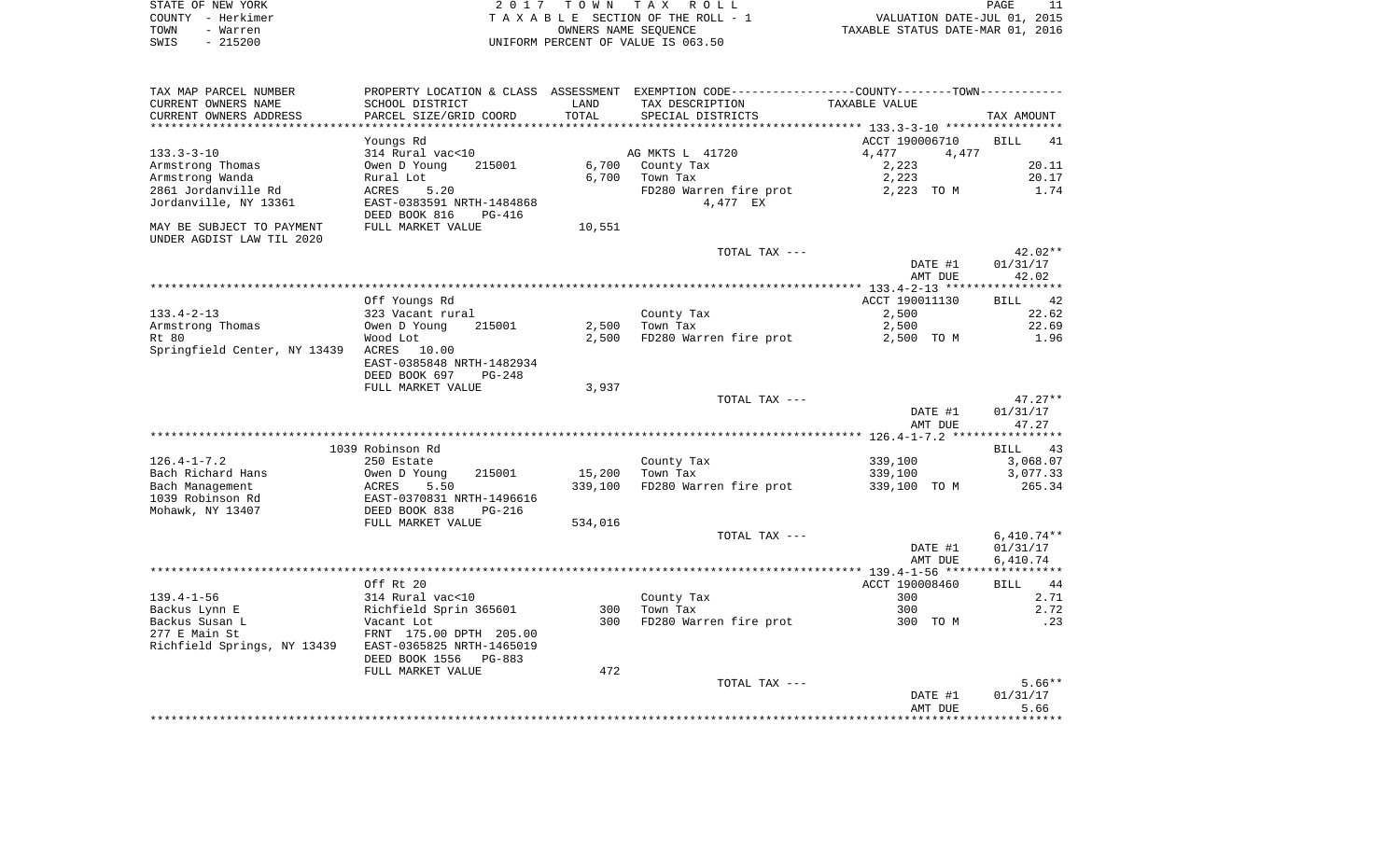| STATE OF NEW YORK | 2017 TOWN TAX ROLL                 | PAGE                             |
|-------------------|------------------------------------|----------------------------------|
| COUNTY - Herkimer | TAXABLE SECTION OF THE ROLL - 1    | VALUATION DATE-JUL 01, 2015      |
| TOWN<br>- Warren  | OWNERS NAME SEOUENCE               | TAXABLE STATUS DATE-MAR 01, 2016 |
| $-215200$<br>SWIS | UNIFORM PERCENT OF VALUE IS 063.50 |                                  |

| TAX MAP PARCEL NUMBER                                 | PROPERTY LOCATION & CLASS ASSESSMENT EXEMPTION CODE---------------COUNTY--------TOWN---------- |         |                                                                                                                                                                                                                                                                                                                                                                                                                                                                            |                |              |
|-------------------------------------------------------|------------------------------------------------------------------------------------------------|---------|----------------------------------------------------------------------------------------------------------------------------------------------------------------------------------------------------------------------------------------------------------------------------------------------------------------------------------------------------------------------------------------------------------------------------------------------------------------------------|----------------|--------------|
| CURRENT OWNERS NAME                                   | SCHOOL DISTRICT                                                                                | LAND    | TAX DESCRIPTION                                                                                                                                                                                                                                                                                                                                                                                                                                                            | TAXABLE VALUE  |              |
| CURRENT OWNERS ADDRESS                                | PARCEL SIZE/GRID COORD                                                                         | TOTAL   | SPECIAL DISTRICTS                                                                                                                                                                                                                                                                                                                                                                                                                                                          |                | TAX AMOUNT   |
|                                                       |                                                                                                |         |                                                                                                                                                                                                                                                                                                                                                                                                                                                                            |                |              |
|                                                       | 139 Ostrander Rd                                                                               |         |                                                                                                                                                                                                                                                                                                                                                                                                                                                                            | ACCT 190002610 | BILL<br>45   |
| $144.23 - 1 - 3$                                      | 210 1 Family Res                                                                               |         | County Tax                                                                                                                                                                                                                                                                                                                                                                                                                                                                 | 45,000         | 407.15       |
| Banks Burton                                          | Richfield Sprin 365601                                                                         | 8,600   | Town Tax                                                                                                                                                                                                                                                                                                                                                                                                                                                                   | 45,000         | 408.37       |
| 139 Ostrander Rd                                      | Residence                                                                                      | 45,000  | FD280 Warren fire prot                                                                                                                                                                                                                                                                                                                                                                                                                                                     | 45,000 TO M    | 35.21        |
| Richfield Springs, NY 13439                           | FRNT 166.00 DPTH 194.00                                                                        |         | LT170 Warren light #1                                                                                                                                                                                                                                                                                                                                                                                                                                                      | 45,000 TO M    | 62.05        |
|                                                       | EAST-0378965 NRTH-1463088                                                                      |         |                                                                                                                                                                                                                                                                                                                                                                                                                                                                            |                |              |
| PRIOR OWNER ON 3/01/2016                              | DEED BOOK 1615 PG-360                                                                          |         |                                                                                                                                                                                                                                                                                                                                                                                                                                                                            |                |              |
| Richmond Tracy                                        | FULL MARKET VALUE                                                                              | 70,866  |                                                                                                                                                                                                                                                                                                                                                                                                                                                                            |                |              |
|                                                       |                                                                                                |         | TOTAL TAX ---                                                                                                                                                                                                                                                                                                                                                                                                                                                              |                | $912.78**$   |
|                                                       |                                                                                                |         |                                                                                                                                                                                                                                                                                                                                                                                                                                                                            | DATE #1        | 01/31/17     |
|                                                       |                                                                                                |         |                                                                                                                                                                                                                                                                                                                                                                                                                                                                            | AMT DUE        | 912.78       |
|                                                       |                                                                                                |         |                                                                                                                                                                                                                                                                                                                                                                                                                                                                            |                |              |
|                                                       | 129 Sheridan Rd                                                                                |         |                                                                                                                                                                                                                                                                                                                                                                                                                                                                            | ACCT 190010415 | BILL 46      |
| $139.4 - 1 - 39.2$                                    | 270 Mfg housing                                                                                |         | County Tax<br>$\mathbb{E} \left[ \begin{array}{cc} \mathbb{E} \left[ \mathbb{E} \left[ \mathbb{E} \left[ \mathbb{E} \left[ \mathbb{E} \left[ \mathbb{E} \left[ \mathbb{E} \left[ \mathbb{E} \left[ \mathbb{E} \left[ \mathbb{E} \left[ \mathbb{E} \left[ \mathbb{E} \left[ \mathbb{E} \left[ \mathbb{E} \left[ \mathbb{E} \left[ \mathbb{E} \left[ \mathbb{E} \left[ \mathbb{E} \left[ \mathbb{E} \left[ \mathbb{E} \left[ \mathbb{E} \left[ \mathbb{E} \left[ \mathbb{E}$ | 21,000         | 190.00       |
| Baranova Galina & Maria       Richfield Sprin 365601  |                                                                                                | 11,000  | Town Tax                                                                                                                                                                                                                                                                                                                                                                                                                                                                   | 21,000         | 190.57       |
| Vachlenko Andrejus                                    | Rural Lot<br>ACRES 1                                                                           | 21,000  | FD280 Warren fire prot                                                                                                                                                                                                                                                                                                                                                                                                                                                     | 21,000 TO M    | 16.43        |
| 129 Sheridan Rd                                       | 1.80                                                                                           |         |                                                                                                                                                                                                                                                                                                                                                                                                                                                                            |                |              |
| Richfield Springs, NY 13439 EAST-0362928 NRTH-1468889 |                                                                                                |         |                                                                                                                                                                                                                                                                                                                                                                                                                                                                            |                |              |
|                                                       | DEED BOOK 1264 PG-281                                                                          |         |                                                                                                                                                                                                                                                                                                                                                                                                                                                                            |                |              |
|                                                       | FULL MARKET VALUE                                                                              | 33,071  | TOTAL TAX ---                                                                                                                                                                                                                                                                                                                                                                                                                                                              |                | 397.00**     |
|                                                       |                                                                                                |         |                                                                                                                                                                                                                                                                                                                                                                                                                                                                            | DATE #1        | 01/31/17     |
|                                                       |                                                                                                |         |                                                                                                                                                                                                                                                                                                                                                                                                                                                                            | AMT DUE        | 397.00       |
|                                                       |                                                                                                |         |                                                                                                                                                                                                                                                                                                                                                                                                                                                                            |                |              |
|                                                       | 3818 State Route 20                                                                            |         |                                                                                                                                                                                                                                                                                                                                                                                                                                                                            | ACCT 190005735 | BILL<br>47   |
| $143.2 - 1 - 4$                                       | 210 1 Family Res                                                                               |         | County Tax                                                                                                                                                                                                                                                                                                                                                                                                                                                                 | 158,700        | 1,435.87     |
| Barnhart Michael                                      | Richfield Sprin 365601                                                                         | 20,000  | Town Tax                                                                                                                                                                                                                                                                                                                                                                                                                                                                   | 158,700        | 1,440.20     |
| Barnhart Darlene                                      | R1 Ple brn                                                                                     | 158,700 | School Relevy                                                                                                                                                                                                                                                                                                                                                                                                                                                              |                | 2,851.65     |
| 3818 US Hwy 20                                        | ACRES<br>7.80                                                                                  |         | FD280 Warren fire prot 158,700 TO M                                                                                                                                                                                                                                                                                                                                                                                                                                        |                | 124.18       |
| Richfield Springs, NY 13439 EAST-0370673 NRTH-1462722 |                                                                                                |         |                                                                                                                                                                                                                                                                                                                                                                                                                                                                            |                |              |
|                                                       | DEED BOOK 1567 PG-116                                                                          |         |                                                                                                                                                                                                                                                                                                                                                                                                                                                                            |                |              |
|                                                       | FULL MARKET VALUE                                                                              | 249,921 |                                                                                                                                                                                                                                                                                                                                                                                                                                                                            |                |              |
|                                                       |                                                                                                |         | TOTAL TAX ---                                                                                                                                                                                                                                                                                                                                                                                                                                                              |                | $5,851.90**$ |
|                                                       |                                                                                                |         |                                                                                                                                                                                                                                                                                                                                                                                                                                                                            | DATE #1        | 01/31/17     |
|                                                       |                                                                                                |         |                                                                                                                                                                                                                                                                                                                                                                                                                                                                            | AMT DUE        | 5,851.90     |
|                                                       |                                                                                                |         |                                                                                                                                                                                                                                                                                                                                                                                                                                                                            |                |              |
|                                                       | 141 Main St                                                                                    |         |                                                                                                                                                                                                                                                                                                                                                                                                                                                                            | ACCT 190001350 | BILL 48      |
| $132.60 - 1 - 26$                                     | 220 2 Family Res                                                                               |         | County Tax                                                                                                                                                                                                                                                                                                                                                                                                                                                                 | 28,100         | 254.24       |
| Barown Julie A                                        | Owen D Young<br>215001                                                                         | 6,100   | Town Tax                                                                                                                                                                                                                                                                                                                                                                                                                                                                   | 28,100         | 255.01       |
| 4 Division St                                         | Residence                                                                                      | 28,100  | FD280 Warren fire prot                                                                                                                                                                                                                                                                                                                                                                                                                                                     | 28,100 TO M    | 21.99        |
| Richfield Springs, NY 13439 FRNT                      | 64.50 DPTH 181.00                                                                              |         | LT180 Warren light #2                                                                                                                                                                                                                                                                                                                                                                                                                                                      | 28,100 TO M    | 28.04        |
|                                                       | EAST-0371374 NRTH-1487391                                                                      |         |                                                                                                                                                                                                                                                                                                                                                                                                                                                                            |                |              |
|                                                       | DEED BOOK 1564<br>PG-710                                                                       |         |                                                                                                                                                                                                                                                                                                                                                                                                                                                                            |                |              |
|                                                       | FULL MARKET VALUE                                                                              | 44,252  |                                                                                                                                                                                                                                                                                                                                                                                                                                                                            |                |              |
|                                                       |                                                                                                |         | TOTAL TAX ---                                                                                                                                                                                                                                                                                                                                                                                                                                                              |                | 559.28**     |
|                                                       |                                                                                                |         |                                                                                                                                                                                                                                                                                                                                                                                                                                                                            | DATE #1        | 01/31/17     |
|                                                       |                                                                                                |         |                                                                                                                                                                                                                                                                                                                                                                                                                                                                            | AMT DUE        | 559.28       |
|                                                       |                                                                                                |         |                                                                                                                                                                                                                                                                                                                                                                                                                                                                            |                |              |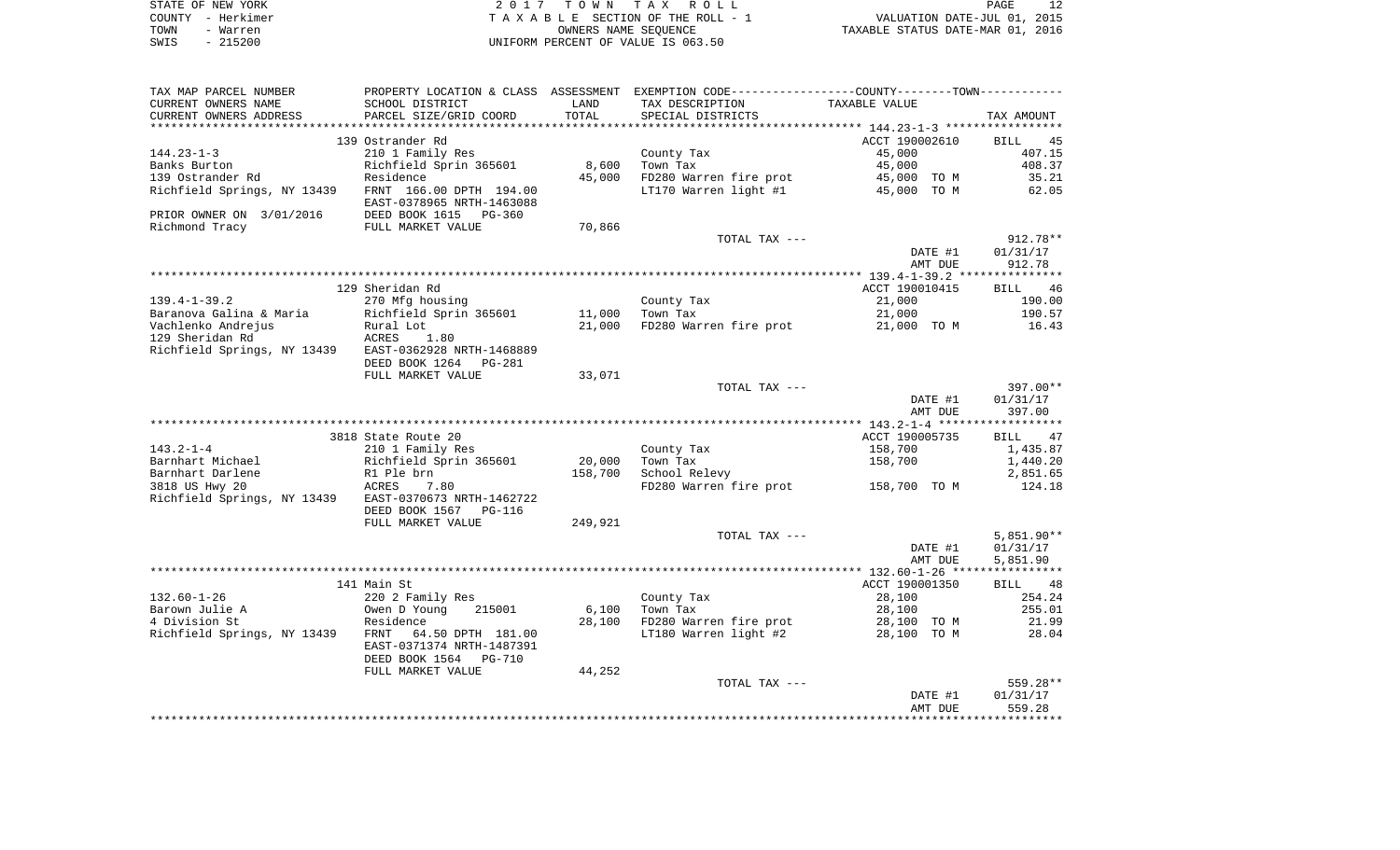|      | STATE OF NEW YORK | 2017 TOWN TAX ROLL                 | PAGE                             |
|------|-------------------|------------------------------------|----------------------------------|
|      | COUNTY - Herkimer | TAXABLE SECTION OF THE ROLL - 1    | VALUATION DATE-JUL 01, 2015      |
| TOWN | - Warren          | OWNERS NAME SEOUENCE               | TAXABLE STATUS DATE-MAR 01, 2016 |
| SWIS | $-215200$         | UNIFORM PERCENT OF VALUE IS 063.50 |                                  |

| TAX MAP PARCEL NUMBER       |                                |         |                        | PROPERTY LOCATION & CLASS ASSESSMENT EXEMPTION CODE----------------COUNTY--------TOWN---------- |                   |
|-----------------------------|--------------------------------|---------|------------------------|-------------------------------------------------------------------------------------------------|-------------------|
| CURRENT OWNERS NAME         | SCHOOL DISTRICT                | LAND    | TAX DESCRIPTION        | TAXABLE VALUE                                                                                   |                   |
| CURRENT OWNERS ADDRESS      | PARCEL SIZE/GRID COORD         | TOTAL   | SPECIAL DISTRICTS      |                                                                                                 | TAX AMOUNT        |
|                             |                                |         |                        |                                                                                                 |                   |
|                             | 406 State Route 167            |         |                        |                                                                                                 | BILL<br>49        |
| $139.4 - 1 - 4.2$           | 240 Rural res                  |         | County Tax             | 79,300                                                                                          | 717.48            |
| Barringer Steven D          | Richfield Sprin 365601         | 32,300  | Town Tax               | 79,300                                                                                          | 719.65            |
|                             |                                |         |                        |                                                                                                 |                   |
| Barringer Bonita J          | Residence                      | 79,300  | FD280 Warren fire prot | 79,300 TO M                                                                                     | 62.05             |
| 406 State Route 167         | ACRES 48.70                    |         |                        |                                                                                                 |                   |
| Richfield Springs, NY 13439 | EAST-0367092 NRTH-1471875      |         |                        |                                                                                                 |                   |
|                             | DEED BOOK 798<br>PG-694        |         |                        |                                                                                                 |                   |
|                             | FULL MARKET VALUE              | 124,882 |                        |                                                                                                 |                   |
|                             |                                |         | TOTAL TAX ---          |                                                                                                 | $1,499.18**$      |
|                             |                                |         |                        | DATE #1                                                                                         | 01/31/17          |
|                             |                                |         |                        | AMT DUE                                                                                         | 1,499.18          |
|                             |                                |         |                        |                                                                                                 |                   |
|                             | Off Earl Rd                    |         |                        |                                                                                                 | BILL<br>50        |
| $140.1 - 1 - 14$            | 322 Rural vac>10               |         | County Tax             | 3,100                                                                                           | 28.05             |
| Barringer Steven D          | Richfield Sprin 365601         | 3,100   | Town Tax               | 3,100                                                                                           | 28.13             |
| Barringer Bonita J          | Lot                            | 3,100   | FD280 Warren fire prot | 3,100 TO M                                                                                      | 2.43              |
|                             |                                |         |                        |                                                                                                 |                   |
| 406 State Route 167         | ACRES 12.20                    |         |                        |                                                                                                 |                   |
| Richfield Springs, NY 13439 | EAST-0374171 NRTH-1478419      |         |                        |                                                                                                 |                   |
|                             | DEED BOOK 798<br>PG-694        |         |                        |                                                                                                 |                   |
|                             | FULL MARKET VALUE              | 4,882   |                        |                                                                                                 |                   |
|                             |                                |         | TOTAL TAX ---          |                                                                                                 | $58.61**$         |
|                             |                                |         |                        | DATE #1                                                                                         | 01/31/17          |
|                             |                                |         |                        | AMT DUE                                                                                         | 58.61             |
|                             |                                |         |                        |                                                                                                 |                   |
|                             | Hoke Rd                        |         |                        | ACCT 190001200                                                                                  | 51<br><b>BILL</b> |
| $144.1 - 1 - 73$            | 314 Rural vac<10               |         | County Tax             | 3,600                                                                                           | 32.57             |
| Bartlett James              | Richfield Sprin 365601         | 3,600   | Town Tax               | 3,600                                                                                           | 32.67             |
| Lindberg-Bartlett Tammy     | Farm Land                      | 3,600   | FD280 Warren fire prot | 3,600 TO M                                                                                      | 2.82              |
| 147 Bartlett Rd             | ACRES<br>3.60                  |         |                        |                                                                                                 |                   |
| Cooperstown, NY 13326       | EAST-0383770 NRTH-1457901      |         |                        |                                                                                                 |                   |
|                             | DEED BOOK 1438<br>PG-359       |         |                        |                                                                                                 |                   |
|                             | FULL MARKET VALUE              | 5,669   |                        |                                                                                                 |                   |
|                             |                                |         |                        |                                                                                                 | 68.06**           |
|                             |                                |         | TOTAL TAX ---          |                                                                                                 |                   |
|                             |                                |         |                        | DATE #1                                                                                         | 01/31/17          |
|                             |                                |         |                        | AMT DUE                                                                                         | 68.06             |
|                             |                                |         |                        |                                                                                                 |                   |
|                             | 710 Hicks Rd                   |         |                        | ACCT 190001245                                                                                  | BILL 52           |
| $133.2 - 3 - 2$             | 210 1 Family Res               |         | County Tax             | 45,400                                                                                          | 410.77            |
| Bawolak Stephanie A         | 215001<br>Owen D Young         | 10,000  | Town Tax               | 45,400                                                                                          | 412.00            |
| 710 Hicks Rd                | Vacant Land                    | 45,400  | FD280 Warren fire prot | 45,400 TO M                                                                                     | 35.52             |
| Mohawk, NY 13407            | ACRES<br>5.10                  |         |                        |                                                                                                 |                   |
|                             | EAST-0393086 NRTH-1492042      |         |                        |                                                                                                 |                   |
|                             | DEED BOOK 879<br><b>PG-681</b> |         |                        |                                                                                                 |                   |
|                             | FULL MARKET VALUE              | 71,496  |                        |                                                                                                 |                   |
|                             |                                |         | TOTAL TAX ---          |                                                                                                 | 858.29**          |
|                             |                                |         |                        | DATE #1                                                                                         | 01/31/17          |
|                             |                                |         |                        | AMT DUE                                                                                         | 858.29            |
|                             |                                |         |                        |                                                                                                 |                   |
|                             |                                |         |                        |                                                                                                 |                   |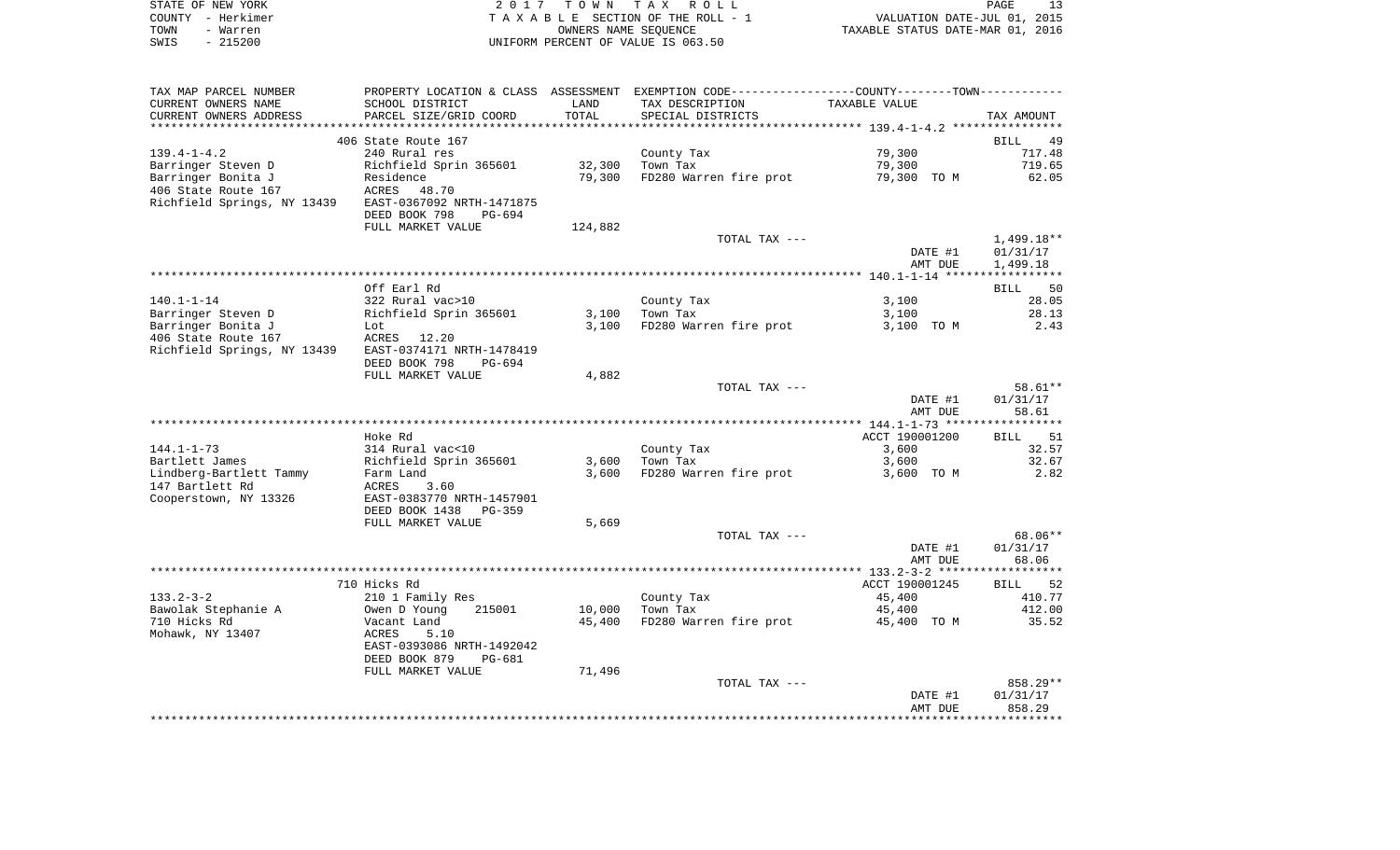| STATE OF NEW YORK | 2017 TOWN TAX ROLL                    | 14<br><b>PAGE</b>                |
|-------------------|---------------------------------------|----------------------------------|
| COUNTY - Herkimer | T A X A B L E SECTION OF THE ROLL - 1 | VALUATION DATE-JUL 01, 2015      |
| TOWN<br>- Warren  | OWNERS NAME SEOUENCE                  | TAXABLE STATUS DATE-MAR 01, 2016 |
| $-215200$<br>SWIS | UNIFORM PERCENT OF VALUE IS 063.50    |                                  |

| TAX MAP PARCEL NUMBER                                  | PROPERTY LOCATION & CLASS ASSESSMENT EXEMPTION CODE----------------COUNTY--------TOWN----------- |         |                        |                |                      |
|--------------------------------------------------------|--------------------------------------------------------------------------------------------------|---------|------------------------|----------------|----------------------|
| CURRENT OWNERS NAME                                    | SCHOOL DISTRICT                                                                                  | LAND    | TAX DESCRIPTION        | TAXABLE VALUE  |                      |
| CURRENT OWNERS ADDRESS                                 | PARCEL SIZE/GRID COORD                                                                           | TOTAL   | SPECIAL DISTRICTS      |                | TAX AMOUNT           |
| ***********************                                |                                                                                                  |         |                        |                |                      |
|                                                        | Bloomfield Rd                                                                                    |         |                        | ACCT 190000934 | BILL<br>53           |
| $139.4 - 1 - 40.3$                                     | 314 Rural vac<10                                                                                 |         | County Tax             | 5,400          | 48.86                |
| Beadle Nancy                                           | Richfield Sprin 365601                                                                           | 5,400   | Town Tax               | 5,400          | 49.00                |
| 343 E German St                                        | Rural Lot                                                                                        | 5,400   | FD280 Warren fire prot | 5,400 TO M     | 4.23                 |
| Herkimer, NY 13350                                     | ACRES<br>4.10                                                                                    |         |                        |                |                      |
|                                                        | EAST-0363626 NRTH-1470123                                                                        |         |                        |                |                      |
|                                                        | DEED BOOK 1383<br>PG-607                                                                         |         |                        |                |                      |
|                                                        | FULL MARKET VALUE                                                                                | 8,504   |                        |                |                      |
|                                                        |                                                                                                  |         | TOTAL TAX ---          |                | $102.09**$           |
|                                                        |                                                                                                  |         |                        | DATE #1        | 01/31/17             |
|                                                        |                                                                                                  |         |                        | AMT DUE        | 102.09               |
|                                                        |                                                                                                  |         |                        |                |                      |
|                                                        | 369 Hoke Rd                                                                                      |         |                        |                | <b>BILL</b><br>54    |
| $144.3 - 1 - 2.3$                                      | 270 Mfg housing                                                                                  |         | County Tax             | 78,000         | 705.72               |
| Beebe Dan E                                            | Richfield Sprin 365601                                                                           | 15,000  | Town Tax               | 78,000         | 707.85               |
| Beebe Patricia A                                       | Residence                                                                                        | 78,000  | FD280 Warren fire prot | 78,000 TO M    | 61.03                |
| 369 Hoke Rd                                            | ACRES<br>5.00                                                                                    |         |                        |                |                      |
| Richfield Springs, NY 13439 EAST-0384302 NRTH-1456948  |                                                                                                  |         |                        |                |                      |
|                                                        | DEED BOOK 812<br>PG-561                                                                          |         |                        |                |                      |
|                                                        | FULL MARKET VALUE                                                                                | 122,835 |                        |                |                      |
|                                                        |                                                                                                  |         | TOTAL TAX ---          | DATE #1        | 1,474.60**           |
|                                                        |                                                                                                  |         |                        | AMT DUE        | 01/31/17<br>1,474.60 |
|                                                        |                                                                                                  |         |                        |                |                      |
|                                                        | Hoke Rd                                                                                          |         |                        | ACCT 190012870 | BILL 55              |
| $144.3 - 1 - 2.1$                                      | 322 Rural vac>10                                                                                 |         | County Tax             | 31,400         | 284.10               |
| Beebe Dan Rolloff                                      | Richfield Sprin 365601                                                                           | 31,400  | Town Tax               | 31,400         | 284.95               |
| Container Service Inc                                  | Vacant Land                                                                                      | 31,400  | FD280 Warren fire prot | 31,400 TO M    | 24.57                |
| PO Box 42                                              | 61.60<br>ACRES                                                                                   |         |                        |                |                      |
| Springfield Center, NY 13468 EAST-0383936 NRTH-1456771 |                                                                                                  |         |                        |                |                      |
|                                                        | DEED BOOK 760<br>$PG-31$                                                                         |         |                        |                |                      |
|                                                        | FULL MARKET VALUE                                                                                | 49,449  |                        |                |                      |
|                                                        |                                                                                                  |         | TOTAL TAX ---          |                | 593.62**             |
|                                                        |                                                                                                  |         |                        | DATE #1        | 01/31/17             |
|                                                        |                                                                                                  |         |                        | AMT DUE        | 593.62               |
|                                                        |                                                                                                  |         |                        |                |                      |
|                                                        | Yule Corners Rd                                                                                  |         |                        |                | <b>BILL</b><br>56    |
| $132.2 - 3 - 1$                                        | 322 Rural vac>10                                                                                 |         | County Tax             | 20,000         | 180.95               |
| Benedict Hildegard N                                   | Owen D Young<br>215001                                                                           | 20,000  | Town Tax               | 20,000         | 181.50               |
| 6622 Buttonbush Ct                                     | VL                                                                                               | 20,000  | FD280 Warren fire prot | 20,000 TO M    | 15.65                |
| Lakewood Ranch, FL 34202                               | FRNT 426.50 DPTH                                                                                 |         |                        |                |                      |
|                                                        | ACRES 20.00                                                                                      |         |                        |                |                      |
|                                                        | EAST-0365934 NRTH-1489703                                                                        |         |                        |                |                      |
|                                                        | DEED BOOK 1392<br>PG-206                                                                         |         |                        |                |                      |
|                                                        | FULL MARKET VALUE                                                                                | 31,496  |                        |                |                      |
|                                                        |                                                                                                  |         | TOTAL TAX ---          |                | 378.10**             |
|                                                        |                                                                                                  |         |                        | DATE #1        | 01/31/17             |
|                                                        |                                                                                                  |         |                        | AMT DUE        | 378.10               |
|                                                        |                                                                                                  |         |                        |                |                      |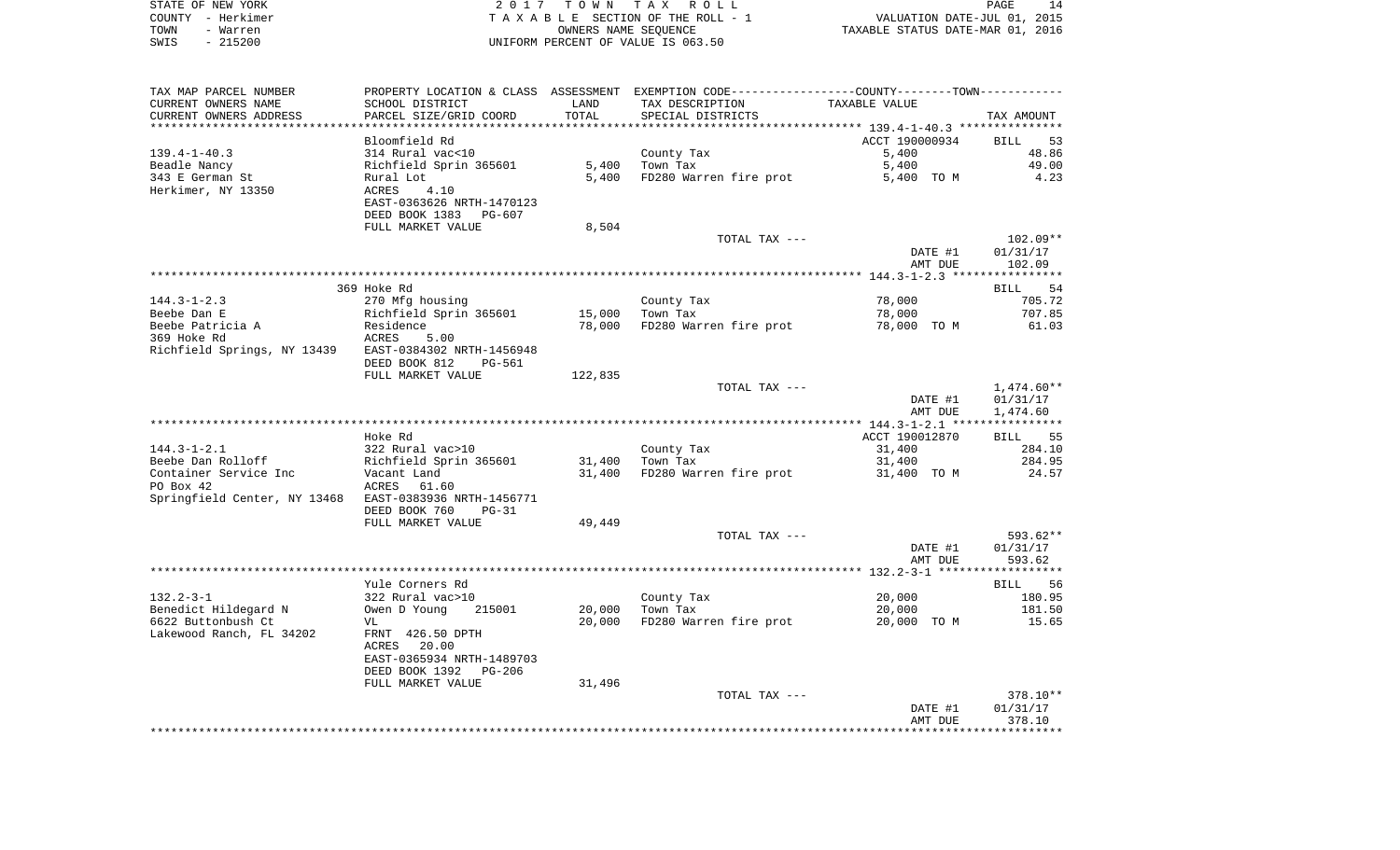|      | STATE OF NEW YORK | 2017 TOWN TAX ROLL                 | PAGE                             | 15 |
|------|-------------------|------------------------------------|----------------------------------|----|
|      | COUNTY - Herkimer | TAXABLE SECTION OF THE ROLL - 1    | VALUATION DATE-JUL 01, 2015      |    |
| TOWN | - Warren          | OWNERS NAME SEOUENCE               | TAXABLE STATUS DATE-MAR 01, 2016 |    |
| SWIS | - 215200          | UNIFORM PERCENT OF VALUE IS 063.50 |                                  |    |

| TAX MAP PARCEL NUMBER                               | PROPERTY LOCATION & CLASS ASSESSMENT EXEMPTION CODE---------------COUNTY-------TOWN---------- |         |                                    |                |                   |
|-----------------------------------------------------|-----------------------------------------------------------------------------------------------|---------|------------------------------------|----------------|-------------------|
| CURRENT OWNERS NAME                                 | SCHOOL DISTRICT                                                                               | LAND    | TAX DESCRIPTION                    | TAXABLE VALUE  |                   |
| CURRENT OWNERS ADDRESS                              | PARCEL SIZE/GRID COORD                                                                        | TOTAL   | SPECIAL DISTRICTS                  |                | TAX AMOUNT        |
|                                                     |                                                                                               |         |                                    |                |                   |
|                                                     | 463 Little Lakes Rd                                                                           |         |                                    |                | <b>BILL</b><br>57 |
| $140.3 - 1 - 14.3$                                  | 270 Mfg housing                                                                               |         | County Tax                         | 69,500         | 628.82            |
| Bennett Derek                                       | Richfield Sprin 365601                                                                        | 15,500  | Town Tax                           | 69,500         | 630.71            |
| Bennett Marcia                                      | Dblwd G1 S                                                                                    | 69,500  | School Relevy                      |                | 899.46            |
| PO Box 1544                                         | FRNT 500.00 DPTH                                                                              |         | FD280 Warren fire prot 69,500 TO M |                | 54.38             |
| Richfield Springs, NY 13439                         | ACRES 12.00                                                                                   |         |                                    |                |                   |
|                                                     | EAST-0380799 NRTH-1468364                                                                     |         |                                    |                |                   |
|                                                     | DEED BOOK 830<br>PG-199                                                                       |         |                                    |                |                   |
|                                                     | FULL MARKET VALUE                                                                             | 109,449 |                                    |                |                   |
|                                                     |                                                                                               |         | TOTAL TAX ---                      |                | $2,213.37**$      |
|                                                     |                                                                                               |         |                                    | DATE #1        | 01/31/17          |
|                                                     |                                                                                               |         |                                    | AMT DUE        | 2,213.37          |
|                                                     | 3787 State Route 20                                                                           |         |                                    | ACCT 190002943 | BILL 58           |
| $139.4 - 1 - 60.3$                                  | 455 Dealer-prod.                                                                              |         | County Tax                         | 89,100         | 806.15            |
| Better Homes & Transport Inc Richfield Sprin 365601 |                                                                                               | 13,400  | Town Tax                           | 89,100         | 808.58            |
| PO Box 187                                          | FRNT 485.00 DPTH                                                                              | 89,100  | FD280 Warren fire prot             | 89,100 TO M    | 69.72             |
| Mohawk, NY 13407                                    | 3.70<br>ACRES                                                                                 |         |                                    |                |                   |
|                                                     | EAST-0370168 NRTH-1463465                                                                     |         |                                    |                |                   |
|                                                     | DEED BOOK 927<br>$PG-628$                                                                     |         |                                    |                |                   |
|                                                     | FULL MARKET VALUE                                                                             | 140,315 |                                    |                |                   |
|                                                     |                                                                                               |         | TOTAL TAX ---                      |                | $1,684.45**$      |
|                                                     |                                                                                               |         |                                    | DATE #1        | 01/31/17          |
|                                                     |                                                                                               |         |                                    | AMT DUE        | 1,684.45          |
|                                                     |                                                                                               |         |                                    |                |                   |
|                                                     | Mixter Rd                                                                                     |         |                                    | ACCT 190010650 | BILL 59           |
| $140.1 - 1 - 2$                                     | 323 Vacant rural                                                                              |         | County Tax                         | 1,000          | 9.05              |
| Birch William G                                     | Owen D Young<br>215001                                                                        | 1,000   | Town Tax                           | 1,000          | 9.07              |
| Bouck Moore T                                       | Swamp                                                                                         | 1,000   | FD280 Warren fire prot             | 1,000 TO M     | .78               |
| 505 Fourth Ave Ext                                  | ACRES<br>1.00                                                                                 |         |                                    |                |                   |
| Frankfort, NY 13340                                 | EAST-0377051 NRTH-1480704                                                                     |         |                                    |                |                   |
|                                                     | DEED BOOK 852<br>$PG-360$                                                                     |         |                                    |                |                   |
|                                                     | FULL MARKET VALUE                                                                             | 1,575   | TOTAL TAX ---                      |                | $18.90**$         |
|                                                     |                                                                                               |         |                                    | DATE #1        | 01/31/17          |
|                                                     |                                                                                               |         |                                    | AMT DUE        | 18.90             |
|                                                     |                                                                                               |         |                                    |                |                   |
|                                                     | 159 Sheridan Rd                                                                               |         |                                    | ACCT 190000932 | BILL 60           |
| $139.4 - 1 - 40.2$                                  | 210 1 Family Res                                                                              |         | County Tax                         | 105,500        | 954.53            |
| Bloomfield John Russell                             | Richfield Sprin 365601                                                                        | 13,800  | Town Tax                           | 105,500        | 957.41            |
| PO Box 46                                           | R1 G Ingpl S                                                                                  | 105,500 | School Relevy                      |                | 1,546.34          |
| Richfield Springs, NY 13439                         | ACRES<br>4.00                                                                                 |         | FD280 Warren fire prot             | 105,500 TO M   | 82.55             |
|                                                     | EAST-0363606 NRTH-1468892                                                                     |         |                                    |                |                   |
|                                                     | DEED BOOK 745<br>PG-227                                                                       |         |                                    |                |                   |
|                                                     | FULL MARKET VALUE                                                                             | 166,142 |                                    |                |                   |
|                                                     |                                                                                               |         | TOTAL TAX ---                      |                | $3,540.83**$      |
|                                                     |                                                                                               |         |                                    | DATE #1        | 01/31/17          |
|                                                     |                                                                                               |         |                                    | AMT DUE        | 3,540.83          |
|                                                     |                                                                                               |         |                                    |                |                   |
|                                                     |                                                                                               |         |                                    |                |                   |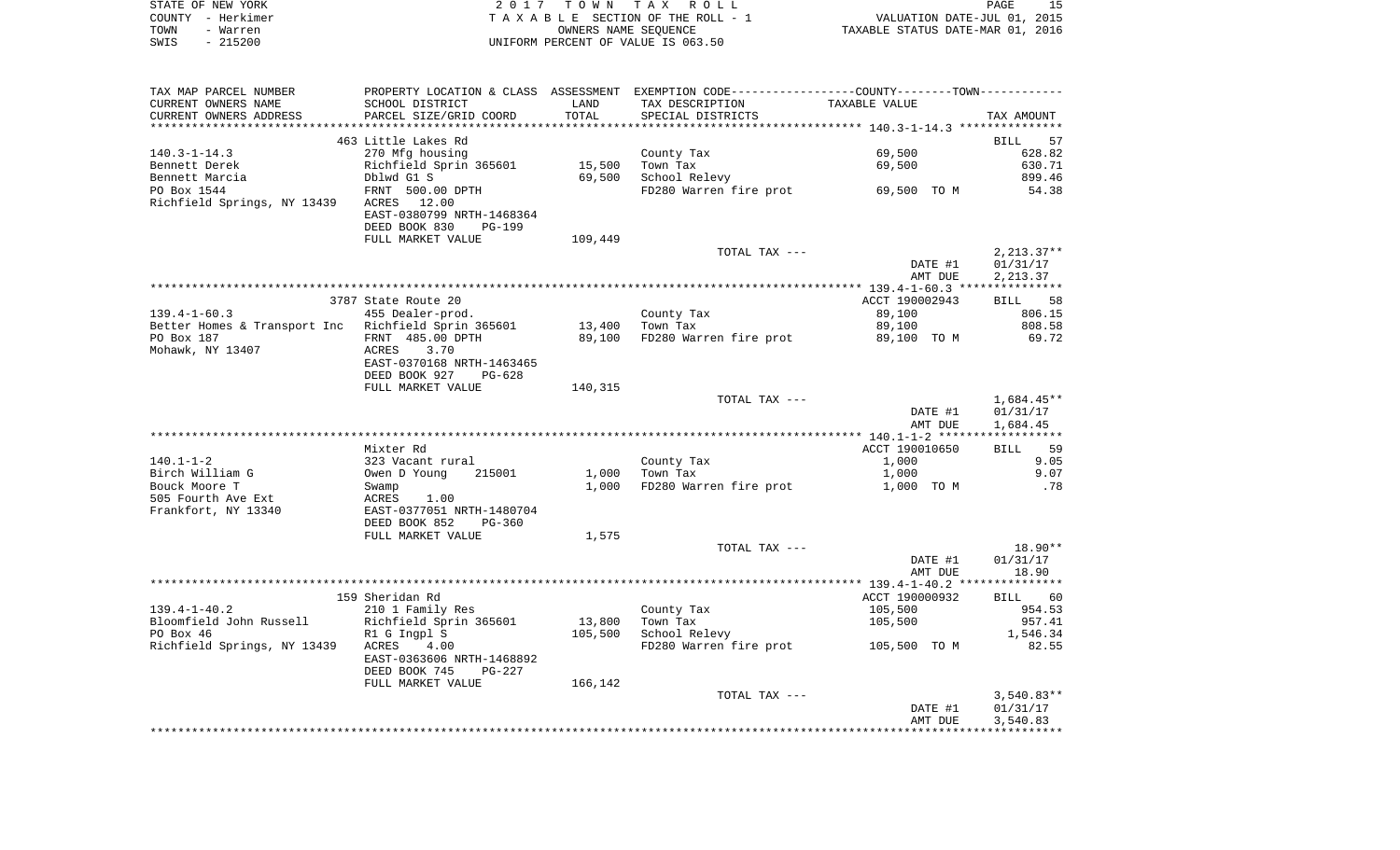| STATE OF NEW YORK | 2017 TOWN TAX ROLL                 | PAGE                             |
|-------------------|------------------------------------|----------------------------------|
| COUNTY - Herkimer | TAXABLE SECTION OF THE ROLL - 1    | VALUATION DATE-JUL 01, 2015      |
| TOWN<br>- Warren  | OWNERS NAME SEOUENCE               | TAXABLE STATUS DATE-MAR 01, 2016 |
| - 215200<br>SWIS  | UNIFORM PERCENT OF VALUE IS 063.50 |                                  |

 $\begin{array}{c} 16 \\ 2015 \\ 2016 \end{array}$ 

| TAX MAP PARCEL NUMBER                      |                           |                | PROPERTY LOCATION & CLASS ASSESSMENT EXEMPTION CODE----------------COUNTY--------TOWN----------- |                                              |                   |
|--------------------------------------------|---------------------------|----------------|--------------------------------------------------------------------------------------------------|----------------------------------------------|-------------------|
| CURRENT OWNERS NAME                        | SCHOOL DISTRICT           | LAND           | TAX DESCRIPTION                                                                                  | TAXABLE VALUE                                |                   |
| CURRENT OWNERS ADDRESS                     | PARCEL SIZE/GRID COORD    | TOTAL          | SPECIAL DISTRICTS                                                                                |                                              | TAX AMOUNT        |
|                                            |                           | ************** |                                                                                                  | ******************** 139.4-1-18 ************ |                   |
|                                            | State Route 167           |                |                                                                                                  | ACCT 190001020                               | <b>BILL</b><br>61 |
| $139.4 - 1 - 18$                           | 314 Rural vac<10          |                | County Tax                                                                                       | 8,000                                        | 72.38             |
| Bloomfield Russell                         | Richfield Sprin 365601    | 8,000          | Town Tax                                                                                         | 8,000                                        | 72.60             |
|                                            |                           |                |                                                                                                  |                                              |                   |
| Bloomfield Daniel                          | Farm Land                 | 8,000          | School Relevy                                                                                    |                                              | 143.74            |
| PO Box 46                                  | ACRES<br>2.40             |                | FD280 Warren fire prot                                                                           | 8,000 TO M                                   | 6.26              |
| Richfield Springs, NY 13430                | EAST-0365990 NRTH-1471151 |                |                                                                                                  |                                              |                   |
|                                            | DEED BOOK 1509<br>PG-711  |                |                                                                                                  |                                              |                   |
|                                            | FULL MARKET VALUE         | 12,598         |                                                                                                  |                                              |                   |
|                                            |                           |                | TOTAL TAX ---                                                                                    |                                              | 294.98**          |
|                                            |                           |                |                                                                                                  | DATE #1                                      | 01/31/17          |
|                                            |                           |                |                                                                                                  | AMT DUE                                      | 294.98            |
|                                            |                           |                |                                                                                                  |                                              |                   |
|                                            | 112 Earl Rd               |                |                                                                                                  | ACCT 190001050                               | BILL 62           |
| 139.2-1-27                                 | 140 Truck crops           |                | County Tax                                                                                       | 79,400                                       | 718.39            |
| Bobak Michael                              | Richfield Sprin 365601    | 38,500         | Town Tax                                                                                         | 79,400                                       | 720.55            |
|                                            |                           |                |                                                                                                  |                                              |                   |
| 112 Earl Rd                                | Cullen                    | 79,400         | FD280 Warren fire prot                                                                           | 79,400 TO M                                  | 62.13             |
| Richfield Springs, NY 13439                | Farm 84                   |                |                                                                                                  |                                              |                   |
|                                            | ACRES<br>77.80            |                |                                                                                                  |                                              |                   |
|                                            | EAST-0370130 NRTH-1475749 |                |                                                                                                  |                                              |                   |
|                                            | DEED BOOK 00661 PG-00957  |                |                                                                                                  |                                              |                   |
|                                            | FULL MARKET VALUE         | 125,039        |                                                                                                  |                                              |                   |
|                                            |                           |                | TOTAL TAX ---                                                                                    |                                              | $1,501.07**$      |
|                                            |                           |                |                                                                                                  | DATE #1                                      | 01/31/17          |
|                                            |                           |                |                                                                                                  | AMT DUE                                      | 1,501.07          |
|                                            |                           |                |                                                                                                  |                                              |                   |
|                                            | Hogsback Rd               |                |                                                                                                  | ACCT 190001080                               | 63<br>BILL        |
| $139.2 - 1 - 31$                           | 105 Vac farmland          |                | County Tax                                                                                       | 8,000                                        | 72.38             |
| Bobak Michael                              | Richfield Sprin 365601    | 8,000          | Town Tax                                                                                         | 8,000                                        | 72.60             |
|                                            |                           |                |                                                                                                  |                                              | 6.26              |
| 112 Earl Rd                                | Cullen                    | 8,000          | FD280 Warren fire prot                                                                           | 8,000 TO M                                   |                   |
| Richfield Springs, NY 13439                | 22<br>Lot                 |                |                                                                                                  |                                              |                   |
|                                            | ACRES<br>18.00            |                |                                                                                                  |                                              |                   |
|                                            | EAST-0369747 NRTH-1473625 |                |                                                                                                  |                                              |                   |
|                                            | DEED BOOK 00661 PG-00957  |                |                                                                                                  |                                              |                   |
|                                            | FULL MARKET VALUE         | 12,598         |                                                                                                  |                                              |                   |
|                                            |                           |                | TOTAL TAX ---                                                                                    |                                              | 151.24**          |
|                                            |                           |                |                                                                                                  | DATE #1                                      | 01/31/17          |
|                                            |                           |                |                                                                                                  | AMT DUE                                      | 151.24            |
|                                            |                           |                |                                                                                                  |                                              |                   |
|                                            | 2774 Jordanville Rd       |                |                                                                                                  |                                              | BILL<br>64        |
| $133.3 - 1 - 19.2$                         | 210 1 Family Res          |                | County Tax                                                                                       | 73,400                                       | 664.10            |
| Bobnick Kevin                              | Owen D Young<br>215001    | 10,500         | Town Tax                                                                                         | 73,400                                       | 666.10            |
| Bobnick Lisa                               | 2.00<br>ACRES             | 73,400         | FD280 Warren fire prot                                                                           |                                              | 57.43             |
|                                            |                           |                |                                                                                                  | 73,400 TO M                                  |                   |
| 754 County Hwy 24                          | EAST-0379041 NRTH-1485998 |                |                                                                                                  |                                              |                   |
| Richfield Springs, NY 13329 DEED BOOK 1307 | PG-902                    |                |                                                                                                  |                                              |                   |
|                                            | FULL MARKET VALUE         | 115,591        |                                                                                                  |                                              |                   |
|                                            |                           |                | TOTAL TAX ---                                                                                    |                                              | $1,387.63**$      |
|                                            |                           |                |                                                                                                  | DATE #1                                      | 01/31/17          |
|                                            |                           |                |                                                                                                  | AMT DUE                                      | 1,387.63          |
|                                            |                           |                |                                                                                                  |                                              |                   |
|                                            |                           |                |                                                                                                  |                                              |                   |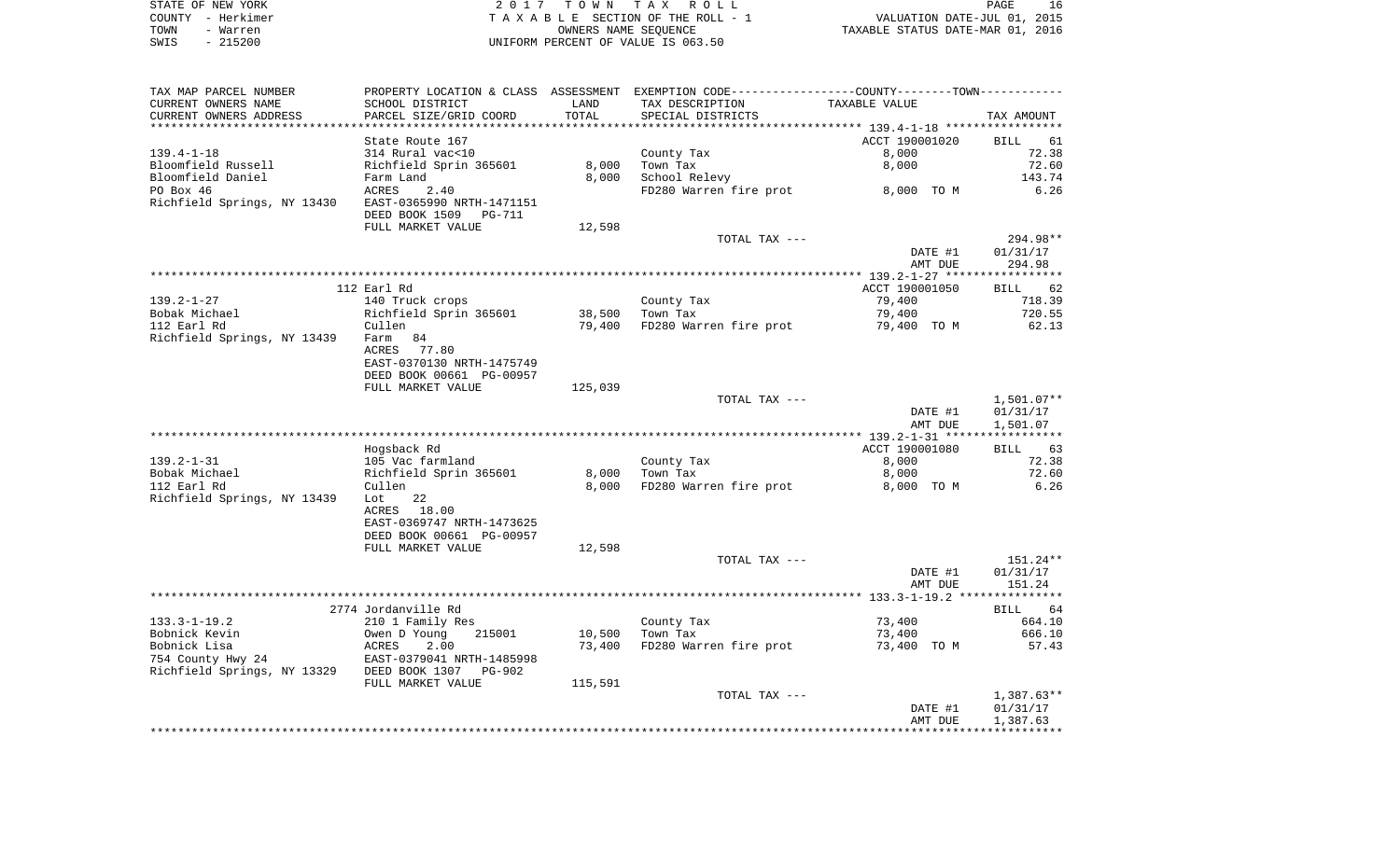|      | STATE OF NEW YORK | 2017 TOWN TAX ROLL                 | PAGE                             | 17 |
|------|-------------------|------------------------------------|----------------------------------|----|
|      | COUNTY - Herkimer | TAXABLE SECTION OF THE ROLL - 1    | VALUATION DATE-JUL 01, 2015      |    |
| TOWN | - Warren          | OWNERS NAME SEOUENCE               | TAXABLE STATUS DATE-MAR 01, 2016 |    |
| SWIS | - 215200          | UNIFORM PERCENT OF VALUE IS 063.50 |                                  |    |

| CURRENT OWNERS NAME<br>SCHOOL DISTRICT<br>LAND<br>TAX DESCRIPTION<br>TAXABLE VALUE<br>TOTAL<br>CURRENT OWNERS ADDRESS<br>PARCEL SIZE/GRID COORD<br>SPECIAL DISTRICTS<br>TAX AMOUNT<br>State Route 167<br><b>BILL</b><br>65<br>$139.2 - 1 - 10.2$<br>20,000<br>105 Vac farmland<br>180.95<br>County Tax<br>Bostwick Neal E<br>Richfield Sprin 365601<br>20,000<br>Town Tax<br>20,000<br>181.50<br>Bostwick Norma J<br>20,000 TO M<br>Vac Ld<br>20,000<br>FD280 Warren fire prot<br>15.65<br>478 Cullen Rd<br>ACRES<br>80.00<br>Richfield Springs, NY 13439<br>EAST-0365113 NRTH-1473880<br>DEED BOOK 814<br>$PG-9$<br>FULL MARKET VALUE<br>31,496<br>378.10**<br>TOTAL TAX ---<br>DATE #1<br>01/31/17<br>AMT DUE<br>378.10<br>478 Cullen Rd<br>66<br>BILL<br>210 1 Family Res<br>121,500<br>1,099.30<br>County Tax<br>Richfield Sprin 365601<br>20,700<br>Town Tax<br>121,500<br>1,102.61<br>Bostwick Norma J<br>R1 Ple brn D<br>121,500<br>FD280 Warren fire prot<br>121,500 TO M<br>95.07<br>478 Cullen Rd<br>FRNT 732.00 DPTH<br>Richfield Springs, NY 13439<br>23.70<br>ACRES<br>EAST-0365212 NRTH-1475135<br>DEED BOOK 837<br><b>PG-650</b><br>191,339<br>FULL MARKET VALUE<br>TOTAL TAX ---<br>$2,296.98**$<br>DATE #1<br>01/31/17<br>AMT DUE<br>2,296.98<br>140 Hogsback Rd<br>ACCT 190012330<br>BILL 67<br>$139.2 - 1 - 26.1$<br>240 Rural res<br>County Tax<br>70,000<br>633.34<br>Bourne Anthony<br>Richfield Sprin 365601<br>18,700<br>Town Tax<br>70,000<br>635.25<br>140 Hogsback Rd<br>70,000<br>FD280 Warren fire prot<br>70,000 TO M<br>54.77<br>Residence<br>Richfield Springs, NY 13439<br>13.40<br>ACRES<br>EAST-0368402 NRTH-1474292<br>DEED BOOK 1543<br>$PG-630$<br>110,236<br>FULL MARKET VALUE<br>TOTAL TAX ---<br>DATE #1<br>01/31/17<br>1,323.36<br>AMT DUE<br>Kingdom Rd<br>68<br><b>BILL</b><br>$132.2 - 3 - 9$<br>314 Rural vac<10<br>64.42<br>County Tax<br>7,120<br>215001<br>Town Tax<br>64.61<br>Bowman Lester<br>Owen D Young<br>7,120<br>7,120<br>1094 E Peiffer Hill Rd<br>7,120<br>6.30<br>FD280 Warren fire prot<br>7,120 TO M<br>5.57<br>ACRES<br>Stevens, PA 17578<br>EAST-0365700 NRTH-1492159<br>DEED BOOK 1214<br>PG-202<br>11,213<br>FULL MARKET VALUE<br>134.60**<br>TOTAL TAX ---<br>DATE #1<br>01/31/17<br>134.60<br>AMT DUE | TAX MAP PARCEL NUMBER | PROPERTY LOCATION & CLASS ASSESSMENT EXEMPTION CODE---------------COUNTY-------TOWN---------- |  |  |
|----------------------------------------------------------------------------------------------------------------------------------------------------------------------------------------------------------------------------------------------------------------------------------------------------------------------------------------------------------------------------------------------------------------------------------------------------------------------------------------------------------------------------------------------------------------------------------------------------------------------------------------------------------------------------------------------------------------------------------------------------------------------------------------------------------------------------------------------------------------------------------------------------------------------------------------------------------------------------------------------------------------------------------------------------------------------------------------------------------------------------------------------------------------------------------------------------------------------------------------------------------------------------------------------------------------------------------------------------------------------------------------------------------------------------------------------------------------------------------------------------------------------------------------------------------------------------------------------------------------------------------------------------------------------------------------------------------------------------------------------------------------------------------------------------------------------------------------------------------------------------------------------------------------------------------------------------------------------------------------------------------------------------------------------------------------------------------------------------------------------------------------------------------------------------------------------------------------------------------------------------------------------------|-----------------------|-----------------------------------------------------------------------------------------------|--|--|
|                                                                                                                                                                                                                                                                                                                                                                                                                                                                                                                                                                                                                                                                                                                                                                                                                                                                                                                                                                                                                                                                                                                                                                                                                                                                                                                                                                                                                                                                                                                                                                                                                                                                                                                                                                                                                                                                                                                                                                                                                                                                                                                                                                                                                                                                            |                       |                                                                                               |  |  |
| $1,323.36**$                                                                                                                                                                                                                                                                                                                                                                                                                                                                                                                                                                                                                                                                                                                                                                                                                                                                                                                                                                                                                                                                                                                                                                                                                                                                                                                                                                                                                                                                                                                                                                                                                                                                                                                                                                                                                                                                                                                                                                                                                                                                                                                                                                                                                                                               |                       |                                                                                               |  |  |
|                                                                                                                                                                                                                                                                                                                                                                                                                                                                                                                                                                                                                                                                                                                                                                                                                                                                                                                                                                                                                                                                                                                                                                                                                                                                                                                                                                                                                                                                                                                                                                                                                                                                                                                                                                                                                                                                                                                                                                                                                                                                                                                                                                                                                                                                            |                       |                                                                                               |  |  |
|                                                                                                                                                                                                                                                                                                                                                                                                                                                                                                                                                                                                                                                                                                                                                                                                                                                                                                                                                                                                                                                                                                                                                                                                                                                                                                                                                                                                                                                                                                                                                                                                                                                                                                                                                                                                                                                                                                                                                                                                                                                                                                                                                                                                                                                                            |                       |                                                                                               |  |  |
|                                                                                                                                                                                                                                                                                                                                                                                                                                                                                                                                                                                                                                                                                                                                                                                                                                                                                                                                                                                                                                                                                                                                                                                                                                                                                                                                                                                                                                                                                                                                                                                                                                                                                                                                                                                                                                                                                                                                                                                                                                                                                                                                                                                                                                                                            |                       |                                                                                               |  |  |
|                                                                                                                                                                                                                                                                                                                                                                                                                                                                                                                                                                                                                                                                                                                                                                                                                                                                                                                                                                                                                                                                                                                                                                                                                                                                                                                                                                                                                                                                                                                                                                                                                                                                                                                                                                                                                                                                                                                                                                                                                                                                                                                                                                                                                                                                            |                       |                                                                                               |  |  |
|                                                                                                                                                                                                                                                                                                                                                                                                                                                                                                                                                                                                                                                                                                                                                                                                                                                                                                                                                                                                                                                                                                                                                                                                                                                                                                                                                                                                                                                                                                                                                                                                                                                                                                                                                                                                                                                                                                                                                                                                                                                                                                                                                                                                                                                                            |                       |                                                                                               |  |  |
|                                                                                                                                                                                                                                                                                                                                                                                                                                                                                                                                                                                                                                                                                                                                                                                                                                                                                                                                                                                                                                                                                                                                                                                                                                                                                                                                                                                                                                                                                                                                                                                                                                                                                                                                                                                                                                                                                                                                                                                                                                                                                                                                                                                                                                                                            |                       |                                                                                               |  |  |
|                                                                                                                                                                                                                                                                                                                                                                                                                                                                                                                                                                                                                                                                                                                                                                                                                                                                                                                                                                                                                                                                                                                                                                                                                                                                                                                                                                                                                                                                                                                                                                                                                                                                                                                                                                                                                                                                                                                                                                                                                                                                                                                                                                                                                                                                            |                       |                                                                                               |  |  |
|                                                                                                                                                                                                                                                                                                                                                                                                                                                                                                                                                                                                                                                                                                                                                                                                                                                                                                                                                                                                                                                                                                                                                                                                                                                                                                                                                                                                                                                                                                                                                                                                                                                                                                                                                                                                                                                                                                                                                                                                                                                                                                                                                                                                                                                                            |                       |                                                                                               |  |  |
|                                                                                                                                                                                                                                                                                                                                                                                                                                                                                                                                                                                                                                                                                                                                                                                                                                                                                                                                                                                                                                                                                                                                                                                                                                                                                                                                                                                                                                                                                                                                                                                                                                                                                                                                                                                                                                                                                                                                                                                                                                                                                                                                                                                                                                                                            |                       |                                                                                               |  |  |
|                                                                                                                                                                                                                                                                                                                                                                                                                                                                                                                                                                                                                                                                                                                                                                                                                                                                                                                                                                                                                                                                                                                                                                                                                                                                                                                                                                                                                                                                                                                                                                                                                                                                                                                                                                                                                                                                                                                                                                                                                                                                                                                                                                                                                                                                            |                       |                                                                                               |  |  |
|                                                                                                                                                                                                                                                                                                                                                                                                                                                                                                                                                                                                                                                                                                                                                                                                                                                                                                                                                                                                                                                                                                                                                                                                                                                                                                                                                                                                                                                                                                                                                                                                                                                                                                                                                                                                                                                                                                                                                                                                                                                                                                                                                                                                                                                                            |                       |                                                                                               |  |  |
|                                                                                                                                                                                                                                                                                                                                                                                                                                                                                                                                                                                                                                                                                                                                                                                                                                                                                                                                                                                                                                                                                                                                                                                                                                                                                                                                                                                                                                                                                                                                                                                                                                                                                                                                                                                                                                                                                                                                                                                                                                                                                                                                                                                                                                                                            |                       |                                                                                               |  |  |
|                                                                                                                                                                                                                                                                                                                                                                                                                                                                                                                                                                                                                                                                                                                                                                                                                                                                                                                                                                                                                                                                                                                                                                                                                                                                                                                                                                                                                                                                                                                                                                                                                                                                                                                                                                                                                                                                                                                                                                                                                                                                                                                                                                                                                                                                            |                       |                                                                                               |  |  |
|                                                                                                                                                                                                                                                                                                                                                                                                                                                                                                                                                                                                                                                                                                                                                                                                                                                                                                                                                                                                                                                                                                                                                                                                                                                                                                                                                                                                                                                                                                                                                                                                                                                                                                                                                                                                                                                                                                                                                                                                                                                                                                                                                                                                                                                                            |                       |                                                                                               |  |  |
|                                                                                                                                                                                                                                                                                                                                                                                                                                                                                                                                                                                                                                                                                                                                                                                                                                                                                                                                                                                                                                                                                                                                                                                                                                                                                                                                                                                                                                                                                                                                                                                                                                                                                                                                                                                                                                                                                                                                                                                                                                                                                                                                                                                                                                                                            |                       |                                                                                               |  |  |
|                                                                                                                                                                                                                                                                                                                                                                                                                                                                                                                                                                                                                                                                                                                                                                                                                                                                                                                                                                                                                                                                                                                                                                                                                                                                                                                                                                                                                                                                                                                                                                                                                                                                                                                                                                                                                                                                                                                                                                                                                                                                                                                                                                                                                                                                            | $139.2 - 1 - 7.2$     |                                                                                               |  |  |
|                                                                                                                                                                                                                                                                                                                                                                                                                                                                                                                                                                                                                                                                                                                                                                                                                                                                                                                                                                                                                                                                                                                                                                                                                                                                                                                                                                                                                                                                                                                                                                                                                                                                                                                                                                                                                                                                                                                                                                                                                                                                                                                                                                                                                                                                            | Bostwick Neil E       |                                                                                               |  |  |
|                                                                                                                                                                                                                                                                                                                                                                                                                                                                                                                                                                                                                                                                                                                                                                                                                                                                                                                                                                                                                                                                                                                                                                                                                                                                                                                                                                                                                                                                                                                                                                                                                                                                                                                                                                                                                                                                                                                                                                                                                                                                                                                                                                                                                                                                            |                       |                                                                                               |  |  |
|                                                                                                                                                                                                                                                                                                                                                                                                                                                                                                                                                                                                                                                                                                                                                                                                                                                                                                                                                                                                                                                                                                                                                                                                                                                                                                                                                                                                                                                                                                                                                                                                                                                                                                                                                                                                                                                                                                                                                                                                                                                                                                                                                                                                                                                                            |                       |                                                                                               |  |  |
|                                                                                                                                                                                                                                                                                                                                                                                                                                                                                                                                                                                                                                                                                                                                                                                                                                                                                                                                                                                                                                                                                                                                                                                                                                                                                                                                                                                                                                                                                                                                                                                                                                                                                                                                                                                                                                                                                                                                                                                                                                                                                                                                                                                                                                                                            |                       |                                                                                               |  |  |
|                                                                                                                                                                                                                                                                                                                                                                                                                                                                                                                                                                                                                                                                                                                                                                                                                                                                                                                                                                                                                                                                                                                                                                                                                                                                                                                                                                                                                                                                                                                                                                                                                                                                                                                                                                                                                                                                                                                                                                                                                                                                                                                                                                                                                                                                            |                       |                                                                                               |  |  |
|                                                                                                                                                                                                                                                                                                                                                                                                                                                                                                                                                                                                                                                                                                                                                                                                                                                                                                                                                                                                                                                                                                                                                                                                                                                                                                                                                                                                                                                                                                                                                                                                                                                                                                                                                                                                                                                                                                                                                                                                                                                                                                                                                                                                                                                                            |                       |                                                                                               |  |  |
|                                                                                                                                                                                                                                                                                                                                                                                                                                                                                                                                                                                                                                                                                                                                                                                                                                                                                                                                                                                                                                                                                                                                                                                                                                                                                                                                                                                                                                                                                                                                                                                                                                                                                                                                                                                                                                                                                                                                                                                                                                                                                                                                                                                                                                                                            |                       |                                                                                               |  |  |
|                                                                                                                                                                                                                                                                                                                                                                                                                                                                                                                                                                                                                                                                                                                                                                                                                                                                                                                                                                                                                                                                                                                                                                                                                                                                                                                                                                                                                                                                                                                                                                                                                                                                                                                                                                                                                                                                                                                                                                                                                                                                                                                                                                                                                                                                            |                       |                                                                                               |  |  |
|                                                                                                                                                                                                                                                                                                                                                                                                                                                                                                                                                                                                                                                                                                                                                                                                                                                                                                                                                                                                                                                                                                                                                                                                                                                                                                                                                                                                                                                                                                                                                                                                                                                                                                                                                                                                                                                                                                                                                                                                                                                                                                                                                                                                                                                                            |                       |                                                                                               |  |  |
|                                                                                                                                                                                                                                                                                                                                                                                                                                                                                                                                                                                                                                                                                                                                                                                                                                                                                                                                                                                                                                                                                                                                                                                                                                                                                                                                                                                                                                                                                                                                                                                                                                                                                                                                                                                                                                                                                                                                                                                                                                                                                                                                                                                                                                                                            |                       |                                                                                               |  |  |
|                                                                                                                                                                                                                                                                                                                                                                                                                                                                                                                                                                                                                                                                                                                                                                                                                                                                                                                                                                                                                                                                                                                                                                                                                                                                                                                                                                                                                                                                                                                                                                                                                                                                                                                                                                                                                                                                                                                                                                                                                                                                                                                                                                                                                                                                            |                       |                                                                                               |  |  |
|                                                                                                                                                                                                                                                                                                                                                                                                                                                                                                                                                                                                                                                                                                                                                                                                                                                                                                                                                                                                                                                                                                                                                                                                                                                                                                                                                                                                                                                                                                                                                                                                                                                                                                                                                                                                                                                                                                                                                                                                                                                                                                                                                                                                                                                                            |                       |                                                                                               |  |  |
|                                                                                                                                                                                                                                                                                                                                                                                                                                                                                                                                                                                                                                                                                                                                                                                                                                                                                                                                                                                                                                                                                                                                                                                                                                                                                                                                                                                                                                                                                                                                                                                                                                                                                                                                                                                                                                                                                                                                                                                                                                                                                                                                                                                                                                                                            |                       |                                                                                               |  |  |
|                                                                                                                                                                                                                                                                                                                                                                                                                                                                                                                                                                                                                                                                                                                                                                                                                                                                                                                                                                                                                                                                                                                                                                                                                                                                                                                                                                                                                                                                                                                                                                                                                                                                                                                                                                                                                                                                                                                                                                                                                                                                                                                                                                                                                                                                            |                       |                                                                                               |  |  |
|                                                                                                                                                                                                                                                                                                                                                                                                                                                                                                                                                                                                                                                                                                                                                                                                                                                                                                                                                                                                                                                                                                                                                                                                                                                                                                                                                                                                                                                                                                                                                                                                                                                                                                                                                                                                                                                                                                                                                                                                                                                                                                                                                                                                                                                                            |                       |                                                                                               |  |  |
|                                                                                                                                                                                                                                                                                                                                                                                                                                                                                                                                                                                                                                                                                                                                                                                                                                                                                                                                                                                                                                                                                                                                                                                                                                                                                                                                                                                                                                                                                                                                                                                                                                                                                                                                                                                                                                                                                                                                                                                                                                                                                                                                                                                                                                                                            |                       |                                                                                               |  |  |
|                                                                                                                                                                                                                                                                                                                                                                                                                                                                                                                                                                                                                                                                                                                                                                                                                                                                                                                                                                                                                                                                                                                                                                                                                                                                                                                                                                                                                                                                                                                                                                                                                                                                                                                                                                                                                                                                                                                                                                                                                                                                                                                                                                                                                                                                            |                       |                                                                                               |  |  |
|                                                                                                                                                                                                                                                                                                                                                                                                                                                                                                                                                                                                                                                                                                                                                                                                                                                                                                                                                                                                                                                                                                                                                                                                                                                                                                                                                                                                                                                                                                                                                                                                                                                                                                                                                                                                                                                                                                                                                                                                                                                                                                                                                                                                                                                                            |                       |                                                                                               |  |  |
|                                                                                                                                                                                                                                                                                                                                                                                                                                                                                                                                                                                                                                                                                                                                                                                                                                                                                                                                                                                                                                                                                                                                                                                                                                                                                                                                                                                                                                                                                                                                                                                                                                                                                                                                                                                                                                                                                                                                                                                                                                                                                                                                                                                                                                                                            |                       |                                                                                               |  |  |
|                                                                                                                                                                                                                                                                                                                                                                                                                                                                                                                                                                                                                                                                                                                                                                                                                                                                                                                                                                                                                                                                                                                                                                                                                                                                                                                                                                                                                                                                                                                                                                                                                                                                                                                                                                                                                                                                                                                                                                                                                                                                                                                                                                                                                                                                            |                       |                                                                                               |  |  |
|                                                                                                                                                                                                                                                                                                                                                                                                                                                                                                                                                                                                                                                                                                                                                                                                                                                                                                                                                                                                                                                                                                                                                                                                                                                                                                                                                                                                                                                                                                                                                                                                                                                                                                                                                                                                                                                                                                                                                                                                                                                                                                                                                                                                                                                                            |                       |                                                                                               |  |  |
|                                                                                                                                                                                                                                                                                                                                                                                                                                                                                                                                                                                                                                                                                                                                                                                                                                                                                                                                                                                                                                                                                                                                                                                                                                                                                                                                                                                                                                                                                                                                                                                                                                                                                                                                                                                                                                                                                                                                                                                                                                                                                                                                                                                                                                                                            |                       |                                                                                               |  |  |
|                                                                                                                                                                                                                                                                                                                                                                                                                                                                                                                                                                                                                                                                                                                                                                                                                                                                                                                                                                                                                                                                                                                                                                                                                                                                                                                                                                                                                                                                                                                                                                                                                                                                                                                                                                                                                                                                                                                                                                                                                                                                                                                                                                                                                                                                            |                       |                                                                                               |  |  |
|                                                                                                                                                                                                                                                                                                                                                                                                                                                                                                                                                                                                                                                                                                                                                                                                                                                                                                                                                                                                                                                                                                                                                                                                                                                                                                                                                                                                                                                                                                                                                                                                                                                                                                                                                                                                                                                                                                                                                                                                                                                                                                                                                                                                                                                                            |                       |                                                                                               |  |  |
|                                                                                                                                                                                                                                                                                                                                                                                                                                                                                                                                                                                                                                                                                                                                                                                                                                                                                                                                                                                                                                                                                                                                                                                                                                                                                                                                                                                                                                                                                                                                                                                                                                                                                                                                                                                                                                                                                                                                                                                                                                                                                                                                                                                                                                                                            |                       |                                                                                               |  |  |
|                                                                                                                                                                                                                                                                                                                                                                                                                                                                                                                                                                                                                                                                                                                                                                                                                                                                                                                                                                                                                                                                                                                                                                                                                                                                                                                                                                                                                                                                                                                                                                                                                                                                                                                                                                                                                                                                                                                                                                                                                                                                                                                                                                                                                                                                            |                       |                                                                                               |  |  |
|                                                                                                                                                                                                                                                                                                                                                                                                                                                                                                                                                                                                                                                                                                                                                                                                                                                                                                                                                                                                                                                                                                                                                                                                                                                                                                                                                                                                                                                                                                                                                                                                                                                                                                                                                                                                                                                                                                                                                                                                                                                                                                                                                                                                                                                                            |                       |                                                                                               |  |  |
|                                                                                                                                                                                                                                                                                                                                                                                                                                                                                                                                                                                                                                                                                                                                                                                                                                                                                                                                                                                                                                                                                                                                                                                                                                                                                                                                                                                                                                                                                                                                                                                                                                                                                                                                                                                                                                                                                                                                                                                                                                                                                                                                                                                                                                                                            |                       |                                                                                               |  |  |
|                                                                                                                                                                                                                                                                                                                                                                                                                                                                                                                                                                                                                                                                                                                                                                                                                                                                                                                                                                                                                                                                                                                                                                                                                                                                                                                                                                                                                                                                                                                                                                                                                                                                                                                                                                                                                                                                                                                                                                                                                                                                                                                                                                                                                                                                            |                       |                                                                                               |  |  |
|                                                                                                                                                                                                                                                                                                                                                                                                                                                                                                                                                                                                                                                                                                                                                                                                                                                                                                                                                                                                                                                                                                                                                                                                                                                                                                                                                                                                                                                                                                                                                                                                                                                                                                                                                                                                                                                                                                                                                                                                                                                                                                                                                                                                                                                                            |                       |                                                                                               |  |  |
|                                                                                                                                                                                                                                                                                                                                                                                                                                                                                                                                                                                                                                                                                                                                                                                                                                                                                                                                                                                                                                                                                                                                                                                                                                                                                                                                                                                                                                                                                                                                                                                                                                                                                                                                                                                                                                                                                                                                                                                                                                                                                                                                                                                                                                                                            |                       |                                                                                               |  |  |
|                                                                                                                                                                                                                                                                                                                                                                                                                                                                                                                                                                                                                                                                                                                                                                                                                                                                                                                                                                                                                                                                                                                                                                                                                                                                                                                                                                                                                                                                                                                                                                                                                                                                                                                                                                                                                                                                                                                                                                                                                                                                                                                                                                                                                                                                            |                       |                                                                                               |  |  |
|                                                                                                                                                                                                                                                                                                                                                                                                                                                                                                                                                                                                                                                                                                                                                                                                                                                                                                                                                                                                                                                                                                                                                                                                                                                                                                                                                                                                                                                                                                                                                                                                                                                                                                                                                                                                                                                                                                                                                                                                                                                                                                                                                                                                                                                                            |                       |                                                                                               |  |  |
|                                                                                                                                                                                                                                                                                                                                                                                                                                                                                                                                                                                                                                                                                                                                                                                                                                                                                                                                                                                                                                                                                                                                                                                                                                                                                                                                                                                                                                                                                                                                                                                                                                                                                                                                                                                                                                                                                                                                                                                                                                                                                                                                                                                                                                                                            |                       |                                                                                               |  |  |
|                                                                                                                                                                                                                                                                                                                                                                                                                                                                                                                                                                                                                                                                                                                                                                                                                                                                                                                                                                                                                                                                                                                                                                                                                                                                                                                                                                                                                                                                                                                                                                                                                                                                                                                                                                                                                                                                                                                                                                                                                                                                                                                                                                                                                                                                            |                       |                                                                                               |  |  |
|                                                                                                                                                                                                                                                                                                                                                                                                                                                                                                                                                                                                                                                                                                                                                                                                                                                                                                                                                                                                                                                                                                                                                                                                                                                                                                                                                                                                                                                                                                                                                                                                                                                                                                                                                                                                                                                                                                                                                                                                                                                                                                                                                                                                                                                                            |                       |                                                                                               |  |  |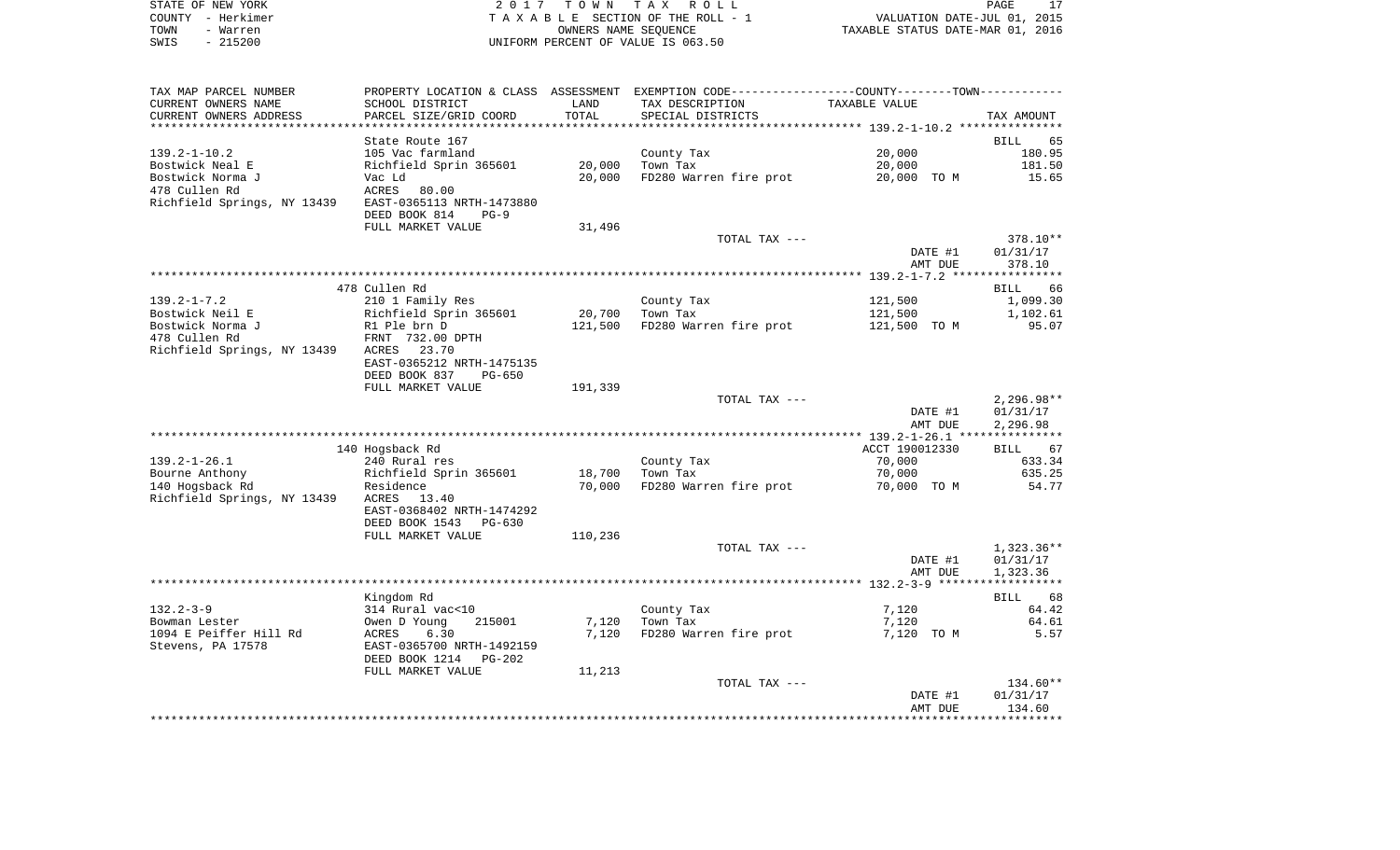| STATE OF NEW YORK<br>COUNTY - Herkimer                    |                                                                                                         | 2017 TOWN         | TAX ROLL<br>TAXABLE SECTION OF THE ROLL - 1                                                    | VALUATION DATE-JUL 01, 2015                                  | PAGE<br>18                           |
|-----------------------------------------------------------|---------------------------------------------------------------------------------------------------------|-------------------|------------------------------------------------------------------------------------------------|--------------------------------------------------------------|--------------------------------------|
| - Warren<br>TOWN<br>SWIS<br>$-215200$                     |                                                                                                         |                   | OWNERS NAME SEQUENCE<br>UNIFORM PERCENT OF VALUE IS 063.50                                     | TAXABLE STATUS DATE-MAR 01, 2016                             |                                      |
| TAX MAP PARCEL NUMBER                                     |                                                                                                         |                   | PROPERTY LOCATION & CLASS ASSESSMENT EXEMPTION CODE----------------COUNTY-------TOWN---------- |                                                              |                                      |
| CURRENT OWNERS NAME                                       | SCHOOL DISTRICT                                                                                         | LAND              | TAX DESCRIPTION                                                                                | TAXABLE VALUE                                                |                                      |
| CURRENT OWNERS ADDRESS                                    | PARCEL SIZE/GRID COORD                                                                                  | TOTAL             | SPECIAL DISTRICTS                                                                              |                                                              | TAX AMOUNT                           |
| ***************                                           | State Route 167                                                                                         | ********          |                                                                                                | ************ 139.4-2-5 *******************<br>ACCT 190000990 | 69<br>BILL                           |
| 139.4-2-5                                                 | 322 Rural vac>10                                                                                        |                   | County Tax                                                                                     | 17,200                                                       | 155.62                               |
| Bright Daniel T                                           | Richfield Sprin 365601                                                                                  | 17,200            | Town Tax                                                                                       | 17,200                                                       | 156.09                               |
| Bright Janet M<br>141 Wilson Rd<br>Sparrow Bush, NY 12780 | Novi Subdivision 2002<br>FRNT 252.50 DPTH<br>ACRES<br>25.00<br>EAST-0366781 NRTH-1470962                | 17,200            | FD280 Warren fire prot                                                                         | 17,200 TO M                                                  | 13.46                                |
|                                                           | DEED BOOK 913<br>$PG-238$                                                                               |                   |                                                                                                |                                                              |                                      |
|                                                           | FULL MARKET VALUE                                                                                       | 27,087            |                                                                                                |                                                              |                                      |
|                                                           |                                                                                                         |                   | TOTAL TAX ---                                                                                  | DATE #1<br>AMT DUE                                           | 325.17**<br>01/31/17<br>325.17       |
|                                                           |                                                                                                         |                   |                                                                                                |                                                              |                                      |
|                                                           | 416 Hicks Rd                                                                                            |                   |                                                                                                | ACCT 190006600                                               | - 70<br>BILL                         |
| 133.1-1-21                                                | 210 1 Family Res                                                                                        |                   | County Tax                                                                                     | 60,000                                                       | 542.86                               |
| Broat Melvin M                                            | Owen D Young<br>215001                                                                                  | 13,800            | Town Tax<br>FD280 Warren fire prot                                                             | 60,000                                                       | 544.50                               |
| Broat Sherrill A<br>416 Hicks Rd<br>Mohawk, NY 13407      | Residence<br>ACRES<br>4.00<br>EAST-0381498 NRTH-1489997<br>DEED BOOK 852<br>PG-608<br>FULL MARKET VALUE | 60,000<br>94,488  |                                                                                                | 60,000 TO M                                                  | 46.95                                |
|                                                           |                                                                                                         |                   | TOTAL TAX ---                                                                                  | DATE #1<br>AMT DUE                                           | 1,134.31**<br>01/31/17<br>1,134.31   |
|                                                           |                                                                                                         |                   |                                                                                                | *************** 132.60-1-33 ****************                 |                                      |
|                                                           | 2407 Jordanville Rd                                                                                     |                   |                                                                                                | ACCT 190012030                                               | <b>BILL</b><br>71                    |
| $132.60 - 1 - 33$                                         | 210 1 Family Res                                                                                        |                   | County Tax                                                                                     | 56,000                                                       | 506.67                               |
| Bronson Catherine                                         | Owen D Young<br>215001                                                                                  | 6,400             | Town Tax                                                                                       | 56,000                                                       | 508.20                               |
| 1682 County Highway 22<br>Richfield Springs, NY 13439     | R1 G<br>77.00 DPTH 192.00<br>FRNT<br>EAST-0371982 NRTH-1487439<br>DEED BOOK 1253<br>PG-547              | 56,000            | FD280 Warren fire prot<br>LT180 Warren light #2                                                | 56,000 TO M<br>56,000 TO M                                   | 43.82<br>55.88                       |
|                                                           | FULL MARKET VALUE                                                                                       | 88,189            |                                                                                                |                                                              |                                      |
|                                                           |                                                                                                         |                   | TOTAL TAX ---                                                                                  | DATE #1<br>AMT DUE                                           | 1, 114. 57**<br>01/31/17<br>1,114.57 |
|                                                           |                                                                                                         |                   |                                                                                                |                                                              |                                      |
|                                                           | 233 Bloomfield Rd                                                                                       |                   |                                                                                                | ACCT 190000990                                               | BILL<br>72                           |
| $139.4 - 2 - 2$                                           | 270 Mfg housing                                                                                         |                   | County Tax                                                                                     | 105,400                                                      | 953.63                               |
| Bronson Morris<br>233 Bloomfield Rd                       | Richfield Sprin 365601<br>Novi Subdivision 2002                                                         | 24,000<br>105,400 | Town Tax<br>FD280 Warren fire prot                                                             | 105,400<br>105,400 TO M                                      | 956.50<br>82.47                      |
| Richfield Springs, NY 13839                               | MН<br>FRNT 300.00 DPTH                                                                                  |                   |                                                                                                |                                                              |                                      |
|                                                           | ACRES 15.00<br>EAST-0364644 NRTH-1471444                                                                |                   |                                                                                                |                                                              |                                      |
|                                                           | DEED BOOK 1279<br>PG-895<br>FULL MARKET VALUE                                                           | 165,984           |                                                                                                |                                                              |                                      |

TOTAL TAX ---  $\begin{array}{cccc} 1,992.60^{**} \\ 0.1/31/17 \end{array}$  DATE #1 01/31/17 AMT DUE 1,992.60 \*\*\*\*\*\*\*\*\*\*\*\*\*\*\*\*\*\*\*\*\*\*\*\*\*\*\*\*\*\*\*\*\*\*\*\*\*\*\*\*\*\*\*\*\*\*\*\*\*\*\*\*\*\*\*\*\*\*\*\*\*\*\*\*\*\*\*\*\*\*\*\*\*\*\*\*\*\*\*\*\*\*\*\*\*\*\*\*\*\*\*\*\*\*\*\*\*\*\*\*\*\*\*\*\*\*\*\*\*\*\*\*\*\*\*\*\*\*\*\*\*\*\*\*\*\*\*\*\*\*\*\*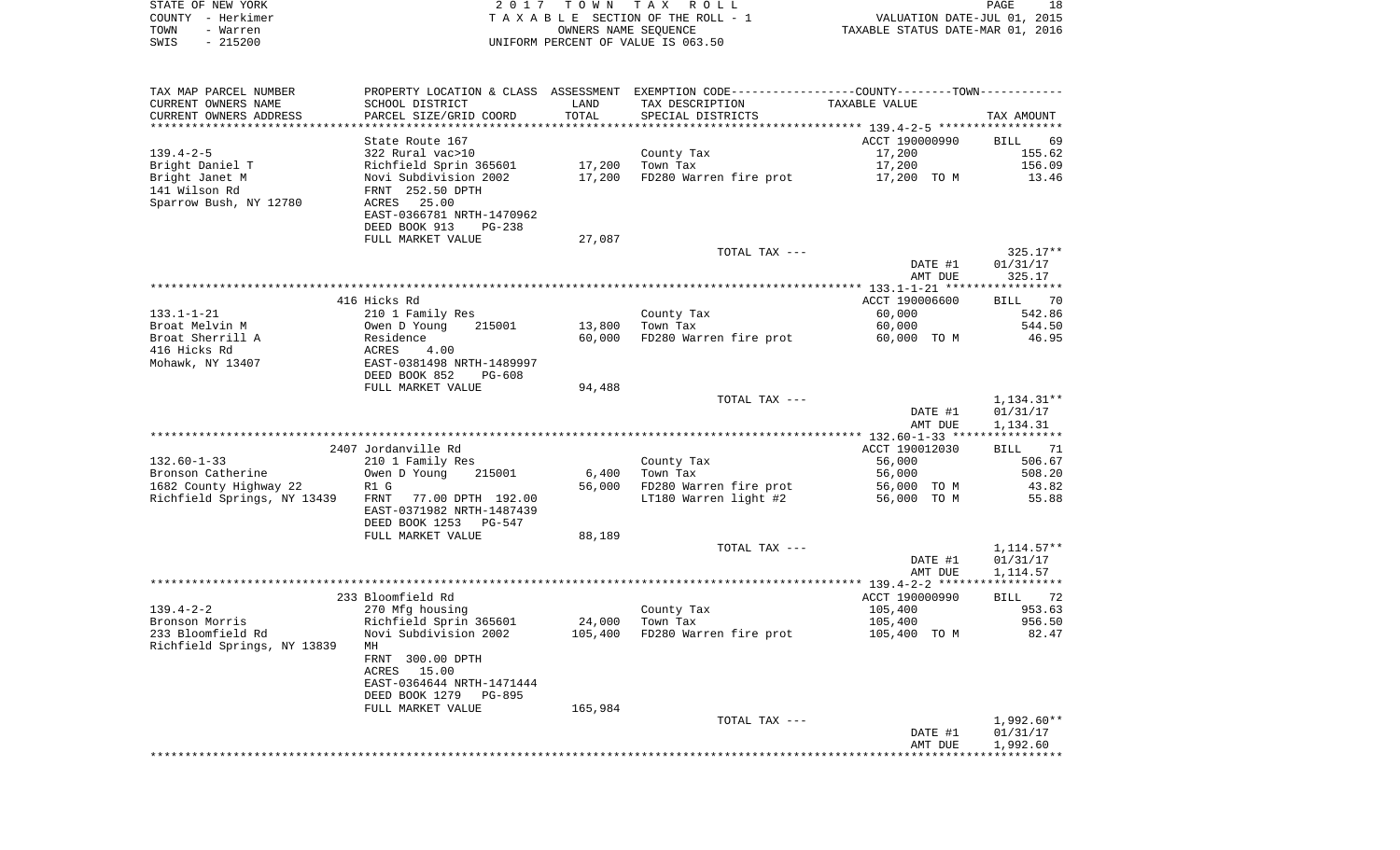|      | STATE OF NEW YORK | 2017 TOWN TAX ROLL                 | 19<br>PAGE                       |
|------|-------------------|------------------------------------|----------------------------------|
|      | COUNTY - Herkimer | TAXABLE SECTION OF THE ROLL - 1    | VALUATION DATE-JUL 01, 2015      |
| TOWN | - Warren          | OWNERS NAME SEOUENCE               | TAXABLE STATUS DATE-MAR 01, 2016 |
| SWIS | $-215200$         | UNIFORM PERCENT OF VALUE IS 063.50 |                                  |
|      |                   |                                    |                                  |
|      |                   |                                    |                                  |

| TAX MAP PARCEL NUMBER       |                            |         | PROPERTY LOCATION & CLASS ASSESSMENT EXEMPTION CODE----------------COUNTY-------TOWN--------- |                |                   |
|-----------------------------|----------------------------|---------|-----------------------------------------------------------------------------------------------|----------------|-------------------|
| CURRENT OWNERS NAME         | SCHOOL DISTRICT            | LAND    | TAX DESCRIPTION                                                                               | TAXABLE VALUE  |                   |
| CURRENT OWNERS ADDRESS      | PARCEL SIZE/GRID COORD     | TOTAL   | SPECIAL DISTRICTS                                                                             |                | TAX AMOUNT        |
| *********************       |                            |         |                                                                                               |                |                   |
|                             | 207 Mumford Rd             |         |                                                                                               | ACCT 190001830 | <b>BILL</b><br>73 |
| $132.4 - 1 - 86.1$          | 114 Sheep farm             |         | County Tax                                                                                    | 101,500        | 918.34            |
| Brouillard Darryl           | Owen D Young<br>215001     | 50,300  | Town Tax                                                                                      | 101,500        | 921.11            |
| Brouillard Lucinda          | Farm                       | 101,500 | FD280 Warren fire prot                                                                        | 101,500 TO M   | 79.42             |
| 207 Mumford Rd              | ACRES 101.00               |         |                                                                                               |                |                   |
|                             |                            |         |                                                                                               |                |                   |
| Jordanville, NY 13361       | EAST-0367783 NRTH-1482841  |         |                                                                                               |                |                   |
|                             | DEED BOOK 1087<br>$PG-24$  |         |                                                                                               |                |                   |
|                             | FULL MARKET VALUE          | 159,843 |                                                                                               |                |                   |
|                             |                            |         | TOTAL TAX ---                                                                                 |                | $1,918.87**$      |
|                             |                            |         |                                                                                               | DATE #1        | 01/31/17          |
|                             |                            |         |                                                                                               | AMT DUE        | 1,918.87          |
|                             |                            |         |                                                                                               |                |                   |
|                             | Mumford Rd                 |         |                                                                                               |                | BILL<br>74        |
| $132.4 - 1 - 86.2$          | 312 Vac w/imprv            |         | County Tax                                                                                    | 7,800          | 70.57             |
| Brouillard Darryl           | Owen D Young<br>215001     | 4,800   | Town Tax                                                                                      | 7,800          | 70.78             |
| Brouillard Lucinda          | Partially Built Home       | 7,800   | FD280 Warren fire prot                                                                        | 7,800 TO M     | 6.10              |
| 207 Mumford Rd              | Mumford Rd                 |         |                                                                                               |                |                   |
| Jordanville, NY 13361       | FRNT 750.00 DPTH           |         |                                                                                               |                |                   |
|                             | 12.00<br>ACRES             |         |                                                                                               |                |                   |
|                             | EAST-0366856 NRTH-1483710  |         |                                                                                               |                |                   |
|                             | DEED BOOK 1250<br>$PG-835$ |         |                                                                                               |                |                   |
|                             | FULL MARKET VALUE          | 12,283  |                                                                                               |                |                   |
|                             |                            |         | TOTAL TAX ---                                                                                 |                | $147.45**$        |
|                             |                            |         |                                                                                               | DATE #1        | 01/31/17          |
|                             |                            |         |                                                                                               | AMT DUE        | 147.45            |
|                             |                            |         |                                                                                               |                |                   |
|                             | 179 Jordanville Rd         |         |                                                                                               | ACCT 190004860 | BILL 75           |
| $132.60 - 1 - 35$           | 483 Converted Re           |         | County Tax                                                                                    | 69,000         | 624.29            |
| Brouillard Darryl           | Owen D Young<br>215001     | 6,500   | Town Tax                                                                                      | 69,000         | 626.17            |
| Brouillard Lucinda          | Diner                      | 69,000  | FD280 Warren fire prot                                                                        | 69,000 TO M    | 53.99             |
|                             |                            |         |                                                                                               |                |                   |
| 207 Mumford Rd              | FRNT 74.00 DPTH 200.00     |         | LT180 Warren light #2                                                                         | 69,000 TO M    | 68.85             |
| Jordanville, NY 13361       | EAST-0372164 NRTH-1487473  |         |                                                                                               |                |                   |
|                             | DEED BOOK 1229 PG-864      |         |                                                                                               |                |                   |
|                             | FULL MARKET VALUE          | 108,661 |                                                                                               |                |                   |
|                             |                            |         | TOTAL TAX ---                                                                                 |                | $1,373.30**$      |
|                             |                            |         |                                                                                               | DATE #1        | 01/31/17          |
|                             |                            |         |                                                                                               | AMT DUE        | 1,373.30          |
|                             |                            |         |                                                                                               |                |                   |
|                             | 192 Bloomfield Rd          |         |                                                                                               | ACCT 190007140 | BILL 76           |
| $139.4 - 1 - 41$            | 210 1 Family Res           |         | County Tax                                                                                    | 69,000         | 624.29            |
| Bruen Joshua                | Richfield Sprin 365601     | 15,000  | Town Tax                                                                                      | 69,000         | 626.17            |
| 192 Bloomfield Rd           | R1                         | 69,000  | FD280 Warren fire prot                                                                        | 69,000 TO M    | 53.99             |
| Richfield Springs, NY 13439 | ACRES<br>5.00              |         |                                                                                               |                |                   |
|                             | EAST-0363926 NRTH-1470169  |         |                                                                                               |                |                   |
|                             | DEED BOOK 946<br>PG-421    |         |                                                                                               |                |                   |
|                             | FULL MARKET VALUE          | 108,661 |                                                                                               |                |                   |
|                             |                            |         | TOTAL TAX ---                                                                                 |                | $1,304.45**$      |
|                             |                            |         |                                                                                               | DATE #1        | 01/31/17          |
|                             |                            |         |                                                                                               | AMT DUE        | 1,304.45          |
|                             |                            |         |                                                                                               |                |                   |
|                             |                            |         |                                                                                               |                |                   |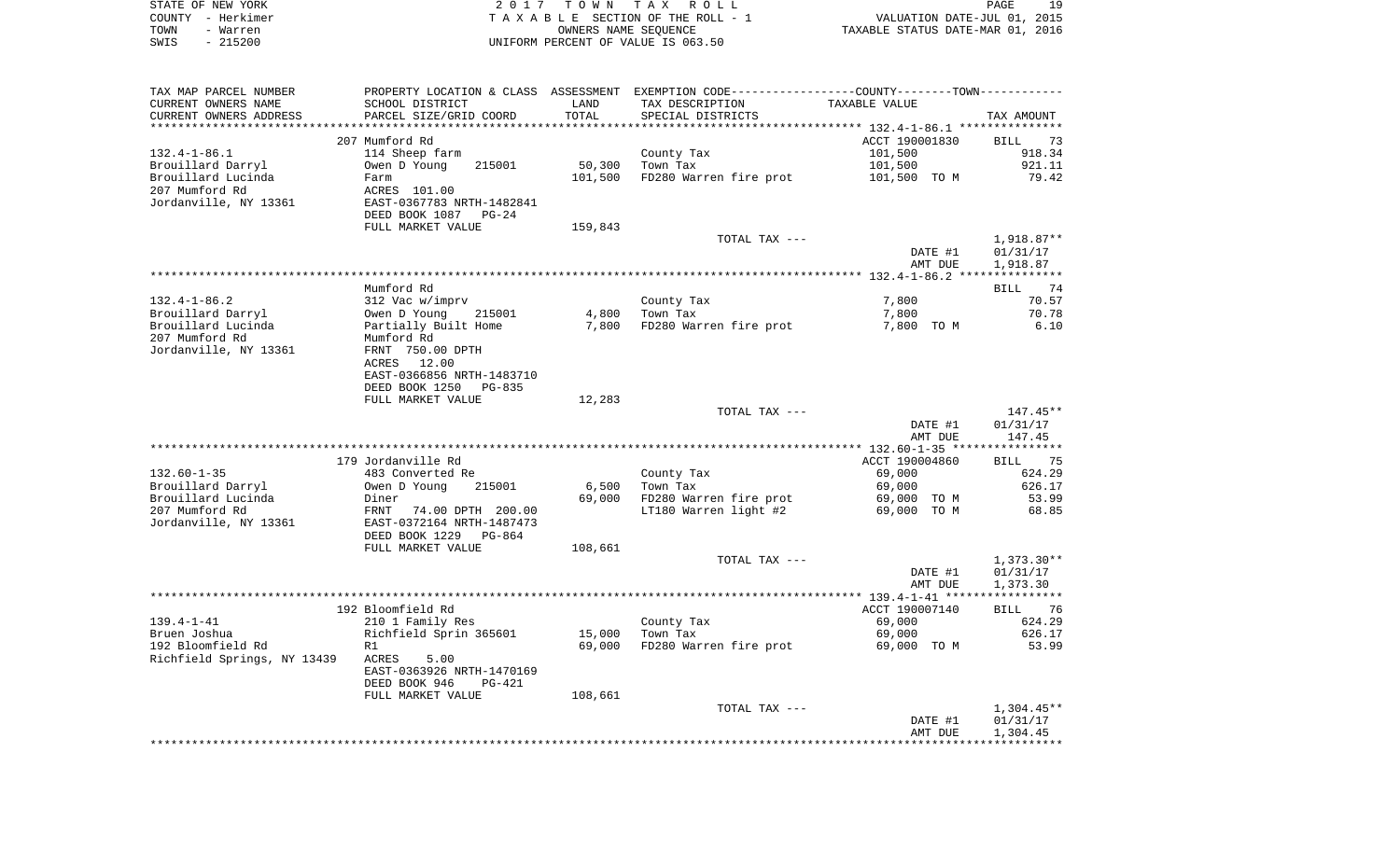| STATE OF NEW YORK                                                                       |                                                                                               |                | 2017 TOWN TAX ROLL                                                                            |                                                                 | PAGE<br>20                     |
|-----------------------------------------------------------------------------------------|-----------------------------------------------------------------------------------------------|----------------|-----------------------------------------------------------------------------------------------|-----------------------------------------------------------------|--------------------------------|
| COUNTY - Herkimer<br>TOWN<br>- Warren<br>SWIS<br>$-215200$                              |                                                                                               |                | TAXABLE SECTION OF THE ROLL - 1<br>OWNERS NAME SEQUENCE<br>UNIFORM PERCENT OF VALUE IS 063.50 | VALUATION DATE-JUL 01, 2015<br>TAXABLE STATUS DATE-MAR 01, 2016 |                                |
|                                                                                         |                                                                                               |                |                                                                                               |                                                                 |                                |
| TAX MAP PARCEL NUMBER                                                                   | PROPERTY LOCATION & CLASS ASSESSMENT EXEMPTION CODE---------------COUNTY-------TOWN---------- |                | TAX DESCRIPTION                                                                               |                                                                 |                                |
| CURRENT OWNERS NAME<br>CURRENT OWNERS ADDRESS<br>***********************                | SCHOOL DISTRICT<br>PARCEL SIZE/GRID COORD                                                     | LAND<br>TOTAL  | SPECIAL DISTRICTS                                                                             | TAXABLE VALUE                                                   | TAX AMOUNT                     |
|                                                                                         | 442 State Route 167                                                                           |                |                                                                                               |                                                                 | BILL<br>77                     |
| 139.4-1-4.4                                                                             | 210 1 Family Res                                                                              |                | County Tax                                                                                    | 44,700                                                          | 404.43                         |
| Bunce Susan M                                                                           | Richfield Sprin 365601                                                                        | 10,800         | Town Tax                                                                                      | 44,700                                                          | 405.65                         |
| 442 State Route 167                                                                     | Doublewide                                                                                    | 44,700         | FD280 Warren fire prot                                                                        | 44,700 TO M                                                     | 34.98                          |
| Richfield Springs, NY 13439                                                             | FRNT 136.00 DPTH<br>ACRES<br>1.60<br>EAST-0366323 NRTH-1471901                                |                |                                                                                               |                                                                 |                                |
|                                                                                         | DEED BOOK 1277<br>PG-922                                                                      |                |                                                                                               |                                                                 |                                |
|                                                                                         | FULL MARKET VALUE                                                                             | 70,394         |                                                                                               |                                                                 |                                |
|                                                                                         |                                                                                               |                | TOTAL TAX ---                                                                                 | DATE #1<br>AMT DUE                                              | 845.06**<br>01/31/17<br>845.06 |
|                                                                                         |                                                                                               |                |                                                                                               |                                                                 |                                |
|                                                                                         | 154 State Route 167 St                                                                        |                |                                                                                               |                                                                 | 78<br>BILL                     |
| 139.4-1-53.5                                                                            | 322 Rural vac>10                                                                              |                | County Tax                                                                                    | 2,800                                                           | 25.33                          |
| Burkhardt Susanne                                                                       | Richfield Sprin 365601                                                                        | 2,800          | Town Tax                                                                                      | 2,800                                                           | 25.41                          |
| 3134 Mvakka River Rd<br>Tavares, FL 32778-4834                                          | FRNT 210.00 DPTH                                                                              | 2,800          | FD280 Warren fire prot                                                                        | 2,800 TO M                                                      | 2.19                           |
|                                                                                         | 5.60<br>ACRES<br>EAST-0364415 NRTH-1466830<br>DEED BOOK 1147<br>PG-876                        |                |                                                                                               |                                                                 |                                |
|                                                                                         | FULL MARKET VALUE                                                                             | 4,409          |                                                                                               |                                                                 |                                |
|                                                                                         |                                                                                               |                | TOTAL TAX ---                                                                                 |                                                                 | $52.93**$                      |
|                                                                                         |                                                                                               |                |                                                                                               | DATE #1<br>AMT DUE                                              | 01/31/17<br>52.93              |
|                                                                                         | Jordanville Rd                                                                                |                |                                                                                               | ACCT 190013170                                                  |                                |
| 133.3-1-25                                                                              | 323 Vacant rural                                                                              |                | County Tax                                                                                    | 17,000                                                          | BILL<br>79<br>153.81           |
| Burks Willie A Sr                                                                       | 215001<br>Owen D Young                                                                        | 17,000         | Town Tax                                                                                      | 17,000                                                          | 154.27                         |
| % Anthony Burks                                                                         | Farm Land                                                                                     | 17,000         | FD280 Warren fire prot                                                                        | 17,000 TO M                                                     | 13.30                          |
| 5070 Rockborough Trail                                                                  | ACRES<br>10.00                                                                                |                |                                                                                               |                                                                 |                                |
| Norcross, GA 30071                                                                      | EAST-0383918 NRTH-1485950                                                                     |                |                                                                                               |                                                                 |                                |
|                                                                                         | DEED BOOK 691<br>PG-167                                                                       |                |                                                                                               |                                                                 |                                |
|                                                                                         | FULL MARKET VALUE                                                                             | 26,772         | TOTAL TAX ---                                                                                 |                                                                 | 321.38**                       |
|                                                                                         |                                                                                               |                |                                                                                               | DATE #1<br>AMT DUE                                              | 01/31/17<br>321.38             |
|                                                                                         |                                                                                               |                |                                                                                               | **** 133.3-3-11 ****                                            |                                |
|                                                                                         | Youngs Rd                                                                                     |                |                                                                                               | ACCT 190006711                                                  | 80<br>BILL                     |
| $133.3 - 3 - 11$                                                                        | 314 Rural vac<10                                                                              |                | AG MKTS L 41720                                                                               | 4,827<br>4,827                                                  |                                |
| Burton L & Lucas L Banks Trust Owen D Young<br>The Bruce & Marilyn Banks Fami Rural Lot | 215001                                                                                        | 7,300<br>7,300 | County Tax<br>Town Tax                                                                        | 2,473<br>2,473                                                  | 22.37<br>22.44                 |
| 141 Aney Hill Rd                                                                        | 6.70<br>ACRES                                                                                 |                | FD280 Warren fire prot                                                                        | 2,473 TO M                                                      | 1.94                           |
| Jordanville, NY 13361                                                                   | EAST-0383889 NRTH-1484479<br>DEED BOOK 1577 PG-954                                            |                | 4,827 EX                                                                                      |                                                                 |                                |
| MAY BE SUBJECT TO PAYMENT<br>UNDER AGDIST LAW TIL 2020                                  | FULL MARKET VALUE                                                                             | 11,496         |                                                                                               |                                                                 |                                |
|                                                                                         |                                                                                               |                | TOTAL TAX ---                                                                                 |                                                                 | $46.75**$                      |
|                                                                                         |                                                                                               |                |                                                                                               | DATE #1                                                         | 01/31/17                       |
|                                                                                         |                                                                                               |                |                                                                                               | AMT DUE                                                         | 46.75                          |

\*\*\*\*\*\*\*\*\*\*\*\*\*\*\*\*\*\*\*\*\*\*\*\*\*\*\*\*\*\*\*\*\*\*\*\*\*\*\*\*\*\*\*\*\*\*\*\*\*\*\*\*\*\*\*\*\*\*\*\*\*\*\*\*\*\*\*\*\*\*\*\*\*\*\*\*\*\*\*\*\*\*\*\*\*\*\*\*\*\*\*\*\*\*\*\*\*\*\*\*\*\*\*\*\*\*\*\*\*\*\*\*\*\*\*\*\*\*\*\*\*\*\*\*\*\*\*\*\*\*\*\*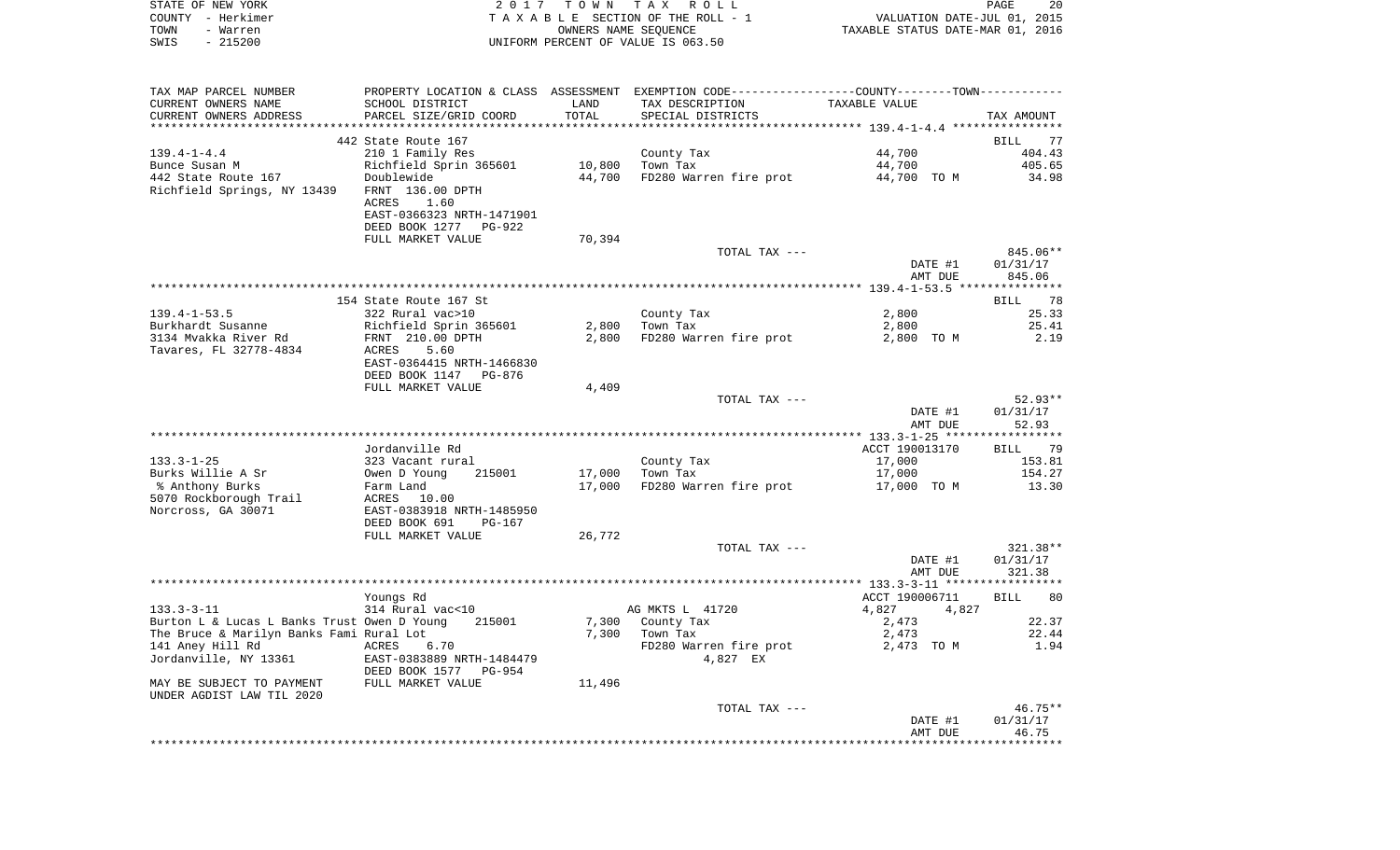|      | STATE OF NEW YORK | 2017 TOWN TAX ROLL                 | -21<br>PAGE                      |
|------|-------------------|------------------------------------|----------------------------------|
|      | COUNTY - Herkimer | TAXABLE SECTION OF THE ROLL - 1    | VALUATION DATE-JUL 01, 2015      |
| TOWN | - Warren          | OWNERS NAME SEOUENCE               | TAXABLE STATUS DATE-MAR 01, 2016 |
| SWIS | - 215200          | UNIFORM PERCENT OF VALUE IS 063.50 |                                  |

| TAX MAP PARCEL NUMBER                       | PROPERTY LOCATION & CLASS | ASSESSMENT | EXEMPTION CODE-----------------COUNTY-------TOWN----------- |                                     |                   |
|---------------------------------------------|---------------------------|------------|-------------------------------------------------------------|-------------------------------------|-------------------|
| CURRENT OWNERS NAME                         | SCHOOL DISTRICT           | LAND       | TAX DESCRIPTION                                             | TAXABLE VALUE                       |                   |
| CURRENT OWNERS ADDRESS                      | PARCEL SIZE/GRID COORD    | TOTAL      | SPECIAL DISTRICTS                                           |                                     | TAX AMOUNT        |
|                                             |                           |            |                                                             | ************ 133.3-3-12 *********** |                   |
|                                             | Youngs Rd                 |            |                                                             | ACCT 190006712                      | <b>BILL</b><br>81 |
| $133.3 - 3 - 12$                            | 314 Rural vac<10          |            | AG MKTS L 41720                                             | 4,281<br>4,281                      |                   |
| Burton L & Lucas L Banks Trust Owen D Young | 215001                    | 6,800      | County Tax                                                  | 2,519                               | 22.79             |
| The Bruce & Marilyn Banks Fami Rural Lot    |                           | 6,800      | Town Tax                                                    | 2,519                               | 22.86             |
| 141 Aney Hill Rd                            | ACRES<br>5.50             |            | FD280 Warren fire prot                                      | 2,519 TO M                          | 1.97              |
| Jordanville, NY 13361                       | EAST-0384020 NRTH-1484194 |            | 4,281 EX                                                    |                                     |                   |
|                                             | DEED BOOK 1577<br>PG-954  |            |                                                             |                                     |                   |
| MAY BE SUBJECT TO PAYMENT                   | FULL MARKET VALUE         | 10,709     |                                                             |                                     |                   |
| UNDER AGDIST LAW TIL 2020                   |                           |            |                                                             |                                     |                   |
|                                             |                           |            | TOTAL TAX ---                                               |                                     | $47.62**$         |
|                                             |                           |            |                                                             | DATE #1                             | 01/31/17          |
|                                             |                           |            |                                                             | AMT DUE                             | 47.62             |
|                                             |                           |            |                                                             |                                     |                   |
|                                             | Off Youngs Rd             |            |                                                             | ACCT 190006713                      | 82<br><b>BILL</b> |
| $133.3 - 3 - 13$                            | 314 Rural vac<10          |            | AG MKTS L 41720                                             | $\overline{0}$                      | 0                 |
| Burton L & Lucas L Banks Trust Owen D Young | 215001                    | 2,200      | County Tax                                                  | 2,200                               | 19.90             |
| The Bruce & Marilyn Banks Fami Rural Lot    |                           | 2,200      | Town Tax                                                    | 2,200                               | 19.96             |
| 141 Aney Hill Rd                            | ACRES<br>5.50             |            | FD280 Warren fire prot                                      | 2,200 TO M                          | 1.72              |
| Jordanville, NY 13361                       | EAST-0384803 NRTH-1484232 |            |                                                             |                                     |                   |
|                                             | DEED BOOK 1577<br>PG-954  |            |                                                             |                                     |                   |
| MAY BE SUBJECT TO PAYMENT                   | FULL MARKET VALUE         | 3,465      |                                                             |                                     |                   |
| UNDER AGDIST LAW TIL 2020                   |                           |            |                                                             |                                     |                   |
|                                             |                           |            | TOTAL TAX ---                                               |                                     | $41.58**$         |
|                                             |                           |            |                                                             | DATE #1                             | 01/31/17          |
|                                             |                           |            |                                                             | AMT DUE                             | 41.58             |
|                                             |                           |            |                                                             |                                     |                   |
|                                             | 330 State Route 28        |            |                                                             |                                     | 83<br>BILL        |
| $139.3 - 1 - 1.3$                           | 210 1 Family Res          |            | AGRIC 10 Y 41700                                            | 22,000<br>22,000                    |                   |
| Byler Michael                               | Richfield Sprin 365601    |            | 21,500 AG MKTS<br>41730                                     | $\circ$                             | $\Omega$          |
| Byler Betty                                 | pole barn/residence       | 119,100    | County Tax                                                  | 97,100                              | 878.53            |
| 330 State Route 28                          | partial for house         |            | Town Tax                                                    | 97,100                              | 881.18            |
| Richfield Springs, NY 13439                 | 37.80<br>ACRES            |            | FD280 Warren fire prot                                      | 119,100 TO M                        | 93.19             |
|                                             | EAST-0359244 NRTH-1471120 |            |                                                             |                                     |                   |
| MAY BE SUBJECT TO PAYMENT                   | DEED BOOK 935<br>PG-535   |            |                                                             |                                     |                   |
| UNDER AGDIST LAW TIL 2023                   | FULL MARKET VALUE         | 187,559    |                                                             |                                     |                   |
|                                             |                           |            | TOTAL TAX ---                                               |                                     | $1,852.90**$      |
|                                             |                           |            |                                                             | DATE #1                             | 01/31/17          |
|                                             |                           |            |                                                             | AMT DUE                             | 1,852.90          |
|                                             |                           |            |                                                             |                                     |                   |
|                                             | Osley Rd                  |            |                                                             | ACCT 190004532                      | 84<br>BILL        |
| $139.2 - 1 - 1.1$                           | 105 Vac farmland          |            | County Tax                                                  | 20,500                              | 185.48            |
| Byler Michael A & Betty M                   | Richfield Sprin 365601    | 20,500     | Town Tax                                                    | 20,500                              | 186.04            |
| Byler Michael M.                            | Farm Land                 | 20,500     | FD280 Warren fire prot                                      | 20,500 TO M                         | 16.04             |
| 330 State Route 28                          | ACRES<br>76.20            |            |                                                             |                                     |                   |
| Richfield Springs, NY 13439                 | EAST-0361738 NRTH-1479536 |            |                                                             |                                     |                   |
|                                             | DEED BOOK 1617<br>PG-281  |            |                                                             |                                     |                   |
| PRIOR OWNER ON 3/01/2016                    | FULL MARKET VALUE         | 32,283     |                                                             |                                     |                   |
| Grup William H                              |                           |            |                                                             |                                     |                   |
|                                             |                           |            | TOTAL TAX ---                                               |                                     | 387.56**          |
|                                             |                           |            |                                                             | DATE #1                             | 01/31/17          |
|                                             |                           |            |                                                             | AMT DUE                             | 387.56            |
|                                             |                           |            |                                                             |                                     |                   |
|                                             |                           |            |                                                             |                                     |                   |
|                                             |                           |            |                                                             |                                     |                   |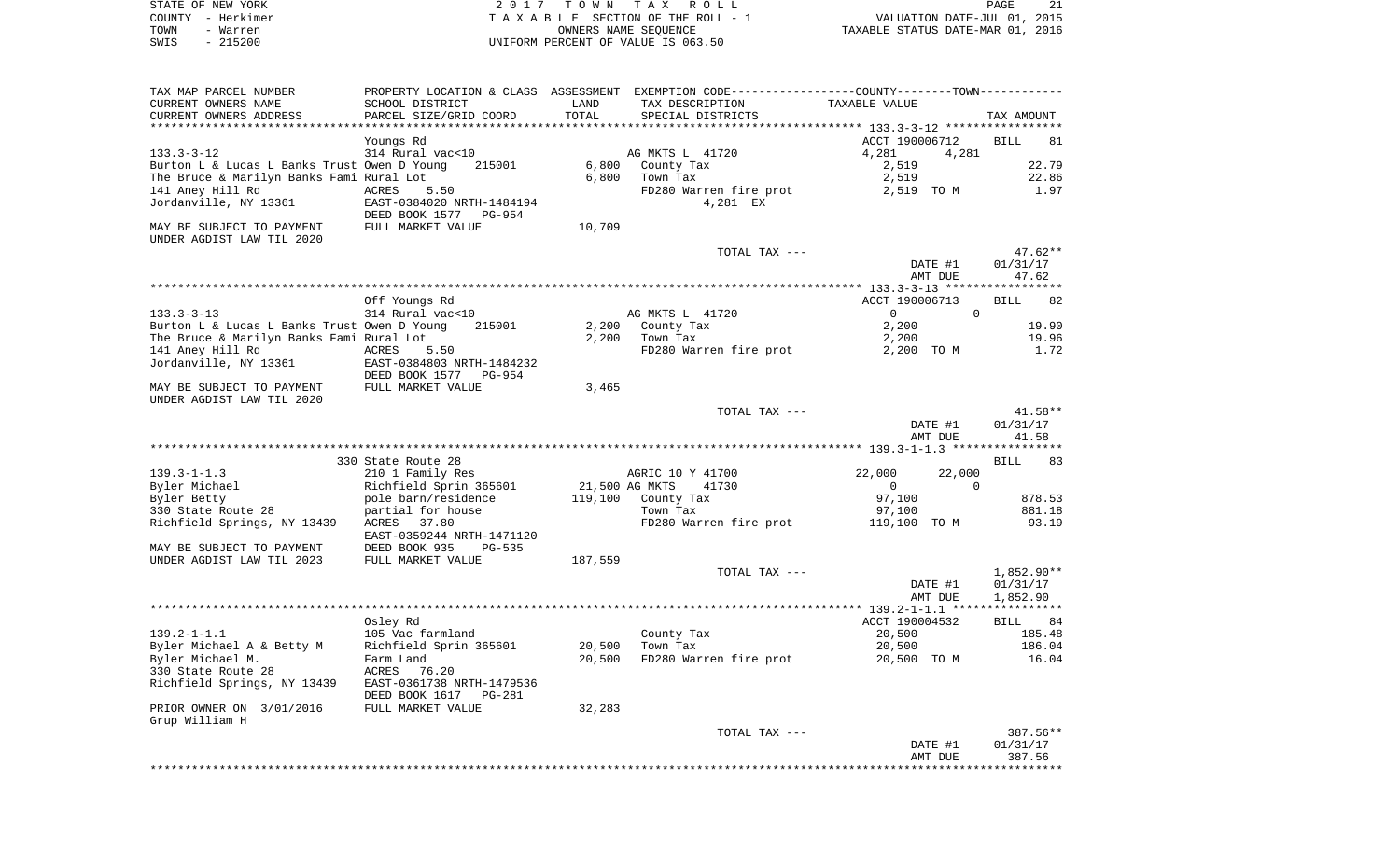|      | STATE OF NEW YORK | 2017 TOWN TAX ROLL                 | PAGE                             | 22 |
|------|-------------------|------------------------------------|----------------------------------|----|
|      | COUNTY – Herkimer | TAXABLE SECTION OF THE ROLL - 1    | VALUATION DATE-JUL 01, 2015      |    |
| TOWN | - Warren          | OWNERS NAME SEOUENCE               | TAXABLE STATUS DATE-MAR 01, 2016 |    |
| SWIS | - 215200          | UNIFORM PERCENT OF VALUE IS 063.50 |                                  |    |

| TAX MAP PARCEL NUMBER                    |                                 |         | PROPERTY LOCATION & CLASS ASSESSMENT EXEMPTION CODE----------------COUNTY-------TOWN---------- |                                                   |                   |
|------------------------------------------|---------------------------------|---------|------------------------------------------------------------------------------------------------|---------------------------------------------------|-------------------|
| CURRENT OWNERS NAME                      | SCHOOL DISTRICT                 | LAND    | TAX DESCRIPTION                                                                                | TAXABLE VALUE                                     |                   |
| CURRENT OWNERS ADDRESS                   | PARCEL SIZE/GRID COORD          | TOTAL   | SPECIAL DISTRICTS                                                                              |                                                   | TAX AMOUNT        |
|                                          |                                 |         |                                                                                                | ******************* 140.2-1-6 ******************* |                   |
|                                          | 263 Mary Hill Rd                |         |                                                                                                | ACCT 190012845                                    | <b>BILL</b><br>85 |
| $140.2 - 1 - 6$                          | 270 Mfg housing                 |         | County Tax                                                                                     | 29,200                                            | 264.19            |
| Byler Nelson E                           | Owen D Young<br>215001          | 16,200  | Town Tax                                                                                       | 29,200                                            | 264.99            |
| Byler Eli E                              | Seasonal Residence              | 29,200  | FD280 Warren fire prot 29,200 TO M                                                             |                                                   | 22.85             |
| 545 McShane Rd                           | ACRES<br>8.00                   |         |                                                                                                |                                                   |                   |
| Richfield Springs, NY 13439              | EAST-0385784 NRTH-1477209       |         |                                                                                                |                                                   |                   |
|                                          | DEED BOOK 1284<br><b>PG-701</b> |         |                                                                                                |                                                   |                   |
|                                          | FULL MARKET VALUE               | 45,984  |                                                                                                |                                                   |                   |
|                                          |                                 |         | TOTAL TAX ---                                                                                  |                                                   | 552.03**          |
|                                          |                                 |         |                                                                                                | DATE #1                                           |                   |
|                                          |                                 |         |                                                                                                |                                                   | 01/31/17          |
|                                          |                                 |         |                                                                                                | AMT DUE                                           | 552.03            |
|                                          |                                 |         |                                                                                                |                                                   |                   |
|                                          | 182 Little Lakes Rd             |         |                                                                                                | ACCT 190010590                                    | BILL 86           |
| $144.23 - 1 - 22$                        | 210 1 Family Res                |         | County Tax                                                                                     | 59,000                                            | 533.81            |
| Calta Scott                              | Richfield Sprin 365601          | 15,100  | Town Tax                                                                                       | 59,000                                            | 535.42            |
| Calta Jennifer                           | Residence                       | 59,000  | School Relevy                                                                                  |                                                   | 710.79            |
| 182 Little Lakes Rd                      | <b>ACRES</b><br>5.30            |         | FD280 Warren fire prot                                                                         | 59,000 TO M                                       | 46.17             |
| Richfield Springs, NY 13439              | EAST-0379600 NRTH-1464118       |         |                                                                                                |                                                   |                   |
|                                          | DEED BOOK 1075<br>$PG-72$       |         |                                                                                                |                                                   |                   |
|                                          | FULL MARKET VALUE               | 92,913  |                                                                                                |                                                   |                   |
|                                          |                                 |         | TOTAL TAX ---                                                                                  |                                                   | $1,826.19**$      |
|                                          |                                 |         |                                                                                                | DATE #1                                           | 01/31/17          |
|                                          |                                 |         |                                                                                                | AMT DUE                                           | 1,826.19          |
|                                          |                                 |         |                                                                                                |                                                   |                   |
|                                          | Radek Rd                        |         |                                                                                                | ACCT 190009510                                    | BILL 87           |
| $133.2 - 2 - 3$                          | 321 Abandoned ag                |         | County Tax                                                                                     | 55,300                                            | 500.34            |
| Caltabellota Jean                        | 215001<br>Owen D Young          | 55,300  | Town Tax                                                                                       | 55,300                                            | 501.85            |
| Senatore Mary Ann                        | Vacant Land                     | 55,300  | FD280 Warren fire prot 55,300 TO M                                                             |                                                   | 43.27             |
| Caroline Stasio                          | ACRES 150.40                    |         |                                                                                                |                                                   |                   |
| 1468 East 233rd St                       | EAST-0385692 NRTH-1494718       |         |                                                                                                |                                                   |                   |
| Bronx, NY 10466                          | DEED BOOK 1292<br>$PG-822$      |         |                                                                                                |                                                   |                   |
|                                          |                                 | 87,087  |                                                                                                |                                                   |                   |
|                                          | FULL MARKET VALUE               |         |                                                                                                |                                                   | $1,045.46**$      |
|                                          |                                 |         | TOTAL TAX ---                                                                                  |                                                   |                   |
|                                          |                                 |         |                                                                                                | DATE #1                                           | 01/31/17          |
|                                          |                                 |         |                                                                                                | AMT DUE                                           | 1,045.46          |
|                                          |                                 |         |                                                                                                |                                                   |                   |
|                                          | 2892 Jordanville Rd             |         |                                                                                                | ACCT 190000090                                    | <b>BILL</b><br>88 |
| $133.3 - 1 - 22$                         | 210 1 Family Res                |         | AGRIC 10 Y 41700                                                                               | 20,000<br>20,000                                  |                   |
| Canizares Yves & Margaret                | Owen D Young<br>215001          |         | 10,600 AGRIC 10 Y 41700                                                                        | 15,000<br>15,000                                  |                   |
| Canizares Sayda William Fields Residence |                                 |         | 205,000 AG MKTS L 41720                                                                        | 93<br>93                                          |                   |
| 2892 Jordanville Rd                      | ACRES<br>1.50                   |         | County Tax                                                                                     | 169,907                                           | 1,537.27          |
| Jordanville, NY 13361                    | EAST-0381240 NRTH-1485721       |         | Town Tax                                                                                       | 169,907                                           | 1,541.90          |
|                                          | DEED BOOK 1410<br>PG-945        |         | FD280 Warren fire prot                                                                         | 204,907 TO M                                      | 160.34            |
| MAY BE SUBJECT TO PAYMENT                | FULL MARKET VALUE               | 322,835 | 93 EX                                                                                          |                                                   |                   |
| UNDER AGDIST LAW TIL 2024                |                                 |         |                                                                                                |                                                   |                   |
|                                          |                                 |         | TOTAL TAX ---                                                                                  |                                                   | $3,239.51**$      |
|                                          |                                 |         |                                                                                                | DATE #1                                           | 01/31/17          |
|                                          |                                 |         |                                                                                                | AMT DUE                                           | 3,239.51          |
|                                          |                                 |         |                                                                                                |                                                   |                   |
|                                          |                                 |         |                                                                                                |                                                   |                   |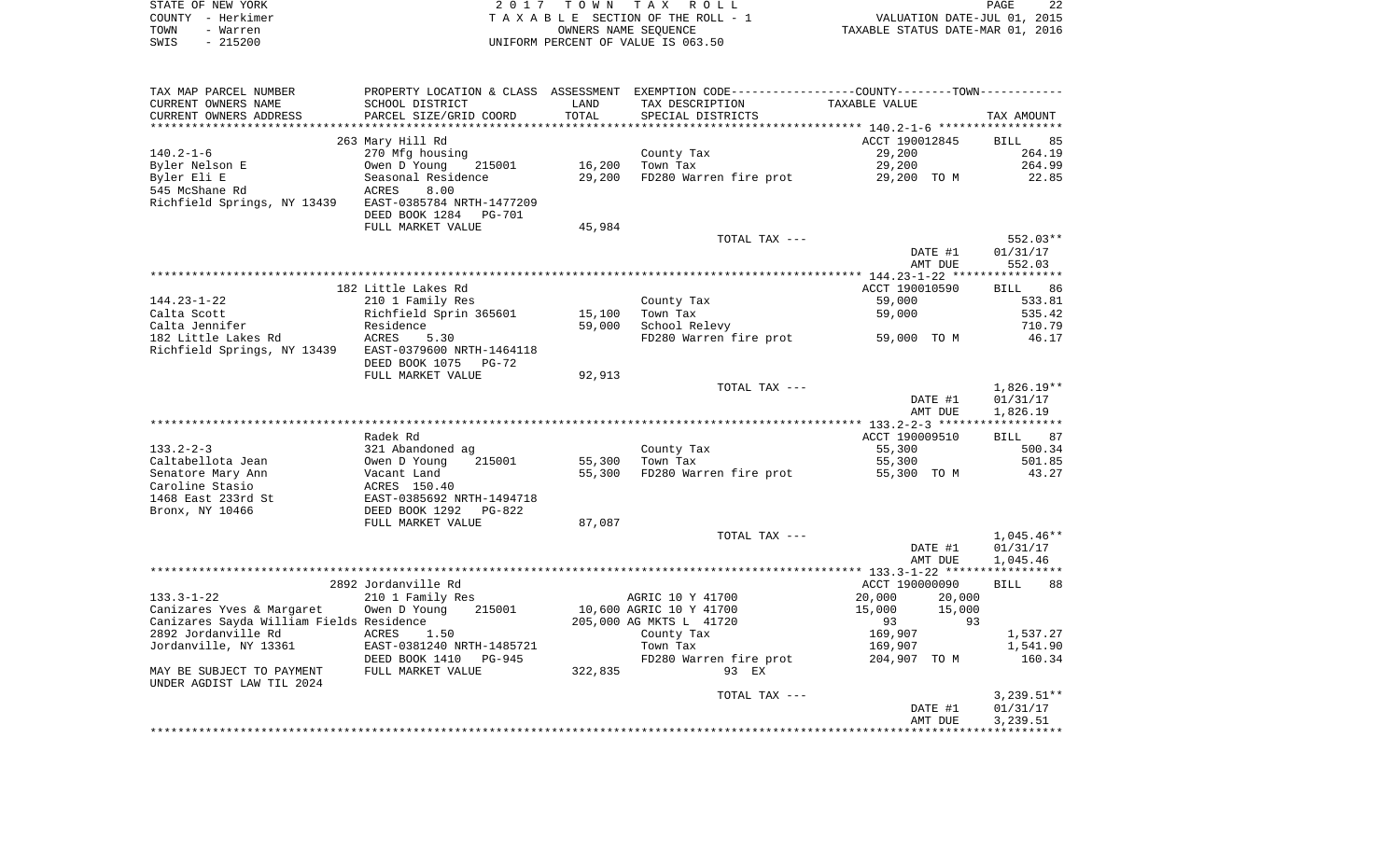|      | STATE OF NEW YORK | 2017 TOWN TAX ROLL                 | PAGE                             | 23 |
|------|-------------------|------------------------------------|----------------------------------|----|
|      | COUNTY - Herkimer | TAXABLE SECTION OF THE ROLL - 1    | VALUATION DATE-JUL 01, 2015      |    |
| TOWN | - Warren          | OWNERS NAME SEOUENCE               | TAXABLE STATUS DATE-MAR 01, 2016 |    |
| SWIS | $-215200$         | UNIFORM PERCENT OF VALUE IS 063.50 |                                  |    |

| TAX MAP PARCEL NUMBER                           |                                |         | PROPERTY LOCATION & CLASS ASSESSMENT EXEMPTION CODE---------------COUNTY-------TOWN--------- |                |                   |
|-------------------------------------------------|--------------------------------|---------|----------------------------------------------------------------------------------------------|----------------|-------------------|
| CURRENT OWNERS NAME                             | SCHOOL DISTRICT                | LAND    | TAX DESCRIPTION                                                                              | TAXABLE VALUE  |                   |
| CURRENT OWNERS ADDRESS                          | PARCEL SIZE/GRID COORD         | TOTAL   | SPECIAL DISTRICTS                                                                            |                | TAX AMOUNT        |
|                                                 |                                |         |                                                                                              |                |                   |
|                                                 | Jordanville Rd                 |         |                                                                                              |                | <b>BILL</b><br>89 |
| $133.3 - 1 - 57.3$                              | 105 Vac farmland               |         | AG MKTS L 41720                                                                              | 8,178<br>8,178 |                   |
| Canizares Yves & Margaret                       | Owen D Young<br>215001         | 26,500  | County Tax                                                                                   | 18,322         | 165.77            |
| Canizares Sayda William Fields FRNT 390.00 DPTH |                                | 26,500  | Town Tax                                                                                     | 18,322         | 166.27            |
| 2892 Jordanville Rd                             | ACRES<br>53.00                 |         | FD280 Warren fire prot                                                                       | 18,322 TO M    | 14.34             |
| Jordanville, NY 13361                           | EAST-0381700 NRTH-1484458      |         | 8,178 EX                                                                                     |                |                   |
|                                                 | DEED BOOK 1410<br>PG-945       |         |                                                                                              |                |                   |
|                                                 |                                |         |                                                                                              |                |                   |
| MAY BE SUBJECT TO PAYMENT                       | FULL MARKET VALUE              | 41,732  |                                                                                              |                |                   |
| UNDER AGDIST LAW TIL 2020                       |                                |         |                                                                                              |                |                   |
|                                                 |                                |         | TOTAL TAX ---                                                                                |                | 346.38**          |
|                                                 |                                |         |                                                                                              | DATE #1        | 01/31/17          |
|                                                 |                                |         |                                                                                              | AMT DUE        | 346.38            |
|                                                 |                                |         |                                                                                              |                |                   |
|                                                 | 2063 Jordanville Rd            |         |                                                                                              | ACCT 190012390 | BILL 90           |
| $132.4 - 1 - 1.1$                               | 210 1 Family Res               |         | County Tax                                                                                   | 72,900         | 659.58            |
| Carney Richard M                                | Owen D Young<br>215001         | 13,300  | Town Tax                                                                                     | 72,900         | 661.57            |
| Carney Palma A                                  | R1                             | 72,900  | FD280 Warren fire prot                                                                       | 72,900 TO M    | 57.04             |
| 2063 Jordanville Rd                             | FRNT 900.00 DPTH               |         |                                                                                              |                |                   |
| Jordanville, NY 13361                           | 3.60<br>ACRES                  |         |                                                                                              |                |                   |
|                                                 | EAST-0365014 NRTH-1487267      |         |                                                                                              |                |                   |
|                                                 | DEED BOOK 867<br><b>PG-238</b> |         |                                                                                              |                |                   |
|                                                 | FULL MARKET VALUE              | 114,803 |                                                                                              |                |                   |
|                                                 |                                |         | TOTAL TAX ---                                                                                |                | 1,378.19**        |
|                                                 |                                |         |                                                                                              | DATE #1        | 01/31/17          |
|                                                 |                                |         |                                                                                              | AMT DUE        | 1,378.19          |
|                                                 | ******************             |         |                                                                                              |                |                   |
|                                                 | 4625 Us Hwy 20                 |         |                                                                                              | ACCT 190012240 | BILL 91           |
| $144.2 - 1 - 8$                                 | 210 1 Family Res               |         | County Tax                                                                                   | 57,000         | 515.72            |
| Casalere Vincent A                              | Richfield Sprin 365601         | 10,000  | Town Tax                                                                                     | 57,000         | 517.27            |
|                                                 |                                |         |                                                                                              |                |                   |
| Casalere James R                                | Rural Res                      | 57,000  | FD280 Warren fire prot                                                                       | 57,000 TO M    | 44.60             |
| 4625 Us Hwy 20                                  | Life Use Ruth                  |         |                                                                                              |                |                   |
| Richfield Springs, NY 13439 ACRES               | 1.00                           |         |                                                                                              |                |                   |
|                                                 | EAST-0386362 NRTH-1460746      |         |                                                                                              |                |                   |
|                                                 | DEED BOOK 827<br>PG-368        |         |                                                                                              |                |                   |
|                                                 | FULL MARKET VALUE              | 89,764  |                                                                                              |                |                   |
|                                                 |                                |         | TOTAL TAX ---                                                                                |                | 1,077.59**        |
|                                                 |                                |         |                                                                                              | DATE #1        | 01/31/17          |
|                                                 |                                |         |                                                                                              | AMT DUE        | 1,077.59          |
|                                                 |                                |         |                                                                                              |                |                   |
|                                                 | 129 Vaughn Rd                  |         |                                                                                              | ACCT 190010440 | BILL 92           |
| $139.4 - 1 - 29$                                | 210 1 Family Res               |         | County Tax                                                                                   | 34,200         | 309.43            |
| Cavic Rade                                      | Richfield Sprin 365601         | 7,100   | Town Tax                                                                                     | 34,200         | 310.36            |
| Cavic Rosa                                      | Residence                      | 34,200  | FD280 Warren fire prot                                                                       | 34,200 TO M    | 26.76             |
| 129 Vaughn Rd                                   | FRNT 520.00 DPTH               |         |                                                                                              |                |                   |
| Richfield Springs, NY 13439                     | ACRES<br>1.00                  |         |                                                                                              |                |                   |
|                                                 | EAST-0362028 NRTH-1468951      |         |                                                                                              |                |                   |
|                                                 | DEED BOOK 847<br>PG-696        |         |                                                                                              |                |                   |
|                                                 | FULL MARKET VALUE              | 53,858  |                                                                                              |                |                   |
|                                                 |                                |         | TOTAL TAX ---                                                                                |                | 646.55**          |
|                                                 |                                |         |                                                                                              | DATE #1        | 01/31/17          |
|                                                 |                                |         |                                                                                              | AMT DUE        | 646.55            |
|                                                 |                                |         |                                                                                              |                |                   |
|                                                 |                                |         |                                                                                              |                |                   |
|                                                 |                                |         |                                                                                              |                |                   |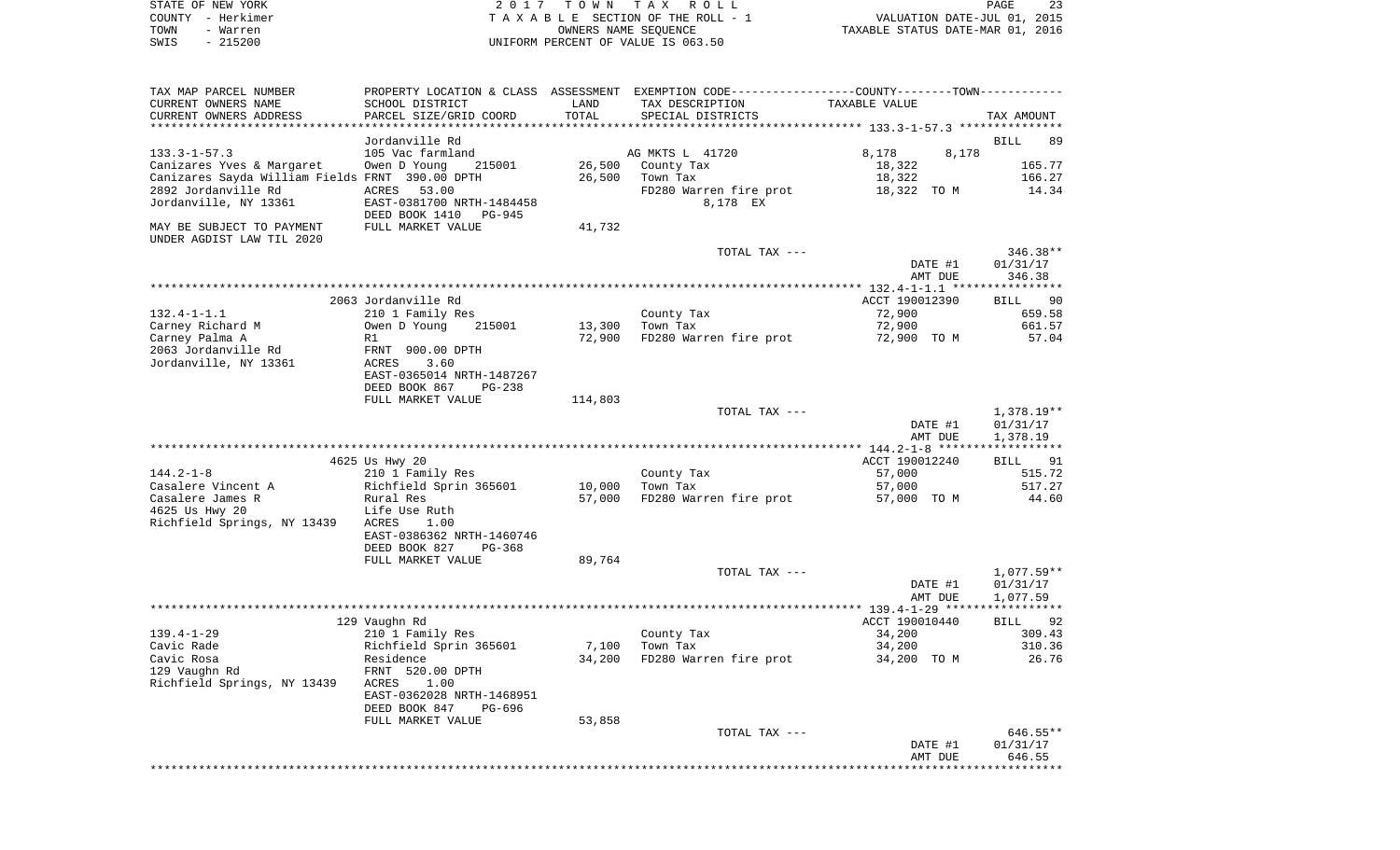| STATE OF NEW YORK | 2017 TOWN TAX ROLL                 | 24<br>PAGE                       |
|-------------------|------------------------------------|----------------------------------|
| COUNTY - Herkimer | TAXABLE SECTION OF THE ROLL - 1    | VALUATION DATE-JUL 01, 2015      |
| TOWN<br>- Warren  | OWNERS NAME SEOUENCE               | TAXABLE STATUS DATE-MAR 01, 2016 |
| $-215200$<br>SWIS | UNIFORM PERCENT OF VALUE IS 063.50 |                                  |

| TAX MAP PARCEL NUMBER               | PROPERTY LOCATION & CLASS    | ASSESSMENT | EXEMPTION CODE----------------COUNTY-------TOWN----------- |                |                   |
|-------------------------------------|------------------------------|------------|------------------------------------------------------------|----------------|-------------------|
| CURRENT OWNERS NAME                 | SCHOOL DISTRICT              | LAND       | TAX DESCRIPTION                                            | TAXABLE VALUE  |                   |
| CURRENT OWNERS ADDRESS              | PARCEL SIZE/GRID COORD       | TOTAL      | SPECIAL DISTRICTS                                          |                | TAX AMOUNT        |
| **********************              | **************************** |            |                                                            |                |                   |
|                                     | 951 Robinson Rd              |            |                                                            | ACCT 190004952 | BILL<br>93        |
| $126.4 - 1 - 10$                    | 210 1 Family Res             |            | County Tax                                                 | 64,500         | 583.58            |
| Ceneviva Vincent                    | 215001                       | 9,600      | Town Tax                                                   | 64,500         | 585.34            |
|                                     | Owen D Young                 |            |                                                            |                |                   |
| Auker Barbara                       | Residence                    | 64,500     | FD280 Warren fire prot                                     | 64,500 TO M    | 50.47             |
| 951 Robinson Rd                     | FRNT 200.00 DPTH 200.00      |            |                                                            |                |                   |
| Mohawk, NY 13407                    | EAST-0369121 NRTH-1497087    |            |                                                            |                |                   |
|                                     | DEED BOOK 794<br>$PG-47$     |            |                                                            |                |                   |
|                                     | FULL MARKET VALUE            | 101,575    |                                                            |                |                   |
|                                     |                              |            | TOTAL TAX ---                                              |                | $1,219.39**$      |
|                                     |                              |            |                                                            | DATE #1        | 01/31/17          |
|                                     |                              |            |                                                            | AMT DUE        | 1,219.39          |
|                                     |                              |            |                                                            |                |                   |
|                                     | 418 State Route 167          |            |                                                            |                | 94<br>BILL        |
| $139.4 - 1 - 4.3$                   | 210 1 Family Res             |            | County Tax                                                 | 50,200         | 454.19            |
| Chase David H                       | Richfield Sprin 365601       | 10,600     | Town Tax                                                   | 50,200         | 455.56            |
| PO Box 168                          | Doublewide                   | 50,200     | FD280 Warren fire prot                                     | 50,200 TO M    | 39.28             |
|                                     | FRNT 136.00 DPTH             |            |                                                            |                |                   |
| Cooperstown, NY 13326               |                              |            |                                                            |                |                   |
|                                     | <b>ACRES</b><br>1.50         |            |                                                            |                |                   |
|                                     | EAST-0366290 NRTH-1471772    |            |                                                            |                |                   |
|                                     | DEED BOOK 1141<br>$PG-692$   |            |                                                            |                |                   |
|                                     | FULL MARKET VALUE            | 79,055     |                                                            |                |                   |
|                                     |                              |            | TOTAL TAX ---                                              |                | 949.03**          |
|                                     |                              |            |                                                            | DATE #1        | 01/31/17          |
|                                     |                              |            |                                                            | AMT DUE        | 949.03            |
|                                     |                              |            |                                                            |                |                   |
|                                     | Kingdom Rd                   |            |                                                            |                | <b>BILL</b><br>95 |
| $132.2 - 3 - 11$                    | 314 Rural vac<10             |            | County Tax                                                 | 7,000          | 63.33             |
| Chester Norris A                    | Owen D Young<br>215001       | 7,000      | Town Tax                                                   | 7,000          | 63.52             |
| Chester Andrea M                    | 6.00<br>ACRES                | 7,000      | FD280 Warren fire prot                                     | 7,000 TO M     | 5.48              |
| 8 Kentucky Dr                       | EAST-0366236 NRTH-1492361    |            |                                                            |                |                   |
| Newburg, NY 12550                   | DEED BOOK 1218<br>$PG-91$    |            |                                                            |                |                   |
|                                     | FULL MARKET VALUE            |            |                                                            |                |                   |
|                                     |                              | 11,024     |                                                            |                |                   |
|                                     |                              |            | TOTAL TAX ---                                              |                | $132.33**$        |
|                                     |                              |            |                                                            | DATE #1        | 01/31/17          |
|                                     |                              |            |                                                            | AMT DUE        | 132.33            |
|                                     |                              |            |                                                            |                |                   |
|                                     | Jordanville Rd               |            |                                                            | ACCT 190006706 | 96<br>BILL        |
| $133.3 - 3 - 6$                     | 314 Rural vac<10             |            | County Tax                                                 | 7,800          | 70.57             |
| Chopski Alexander                   | Owen D Young<br>215001       | 7,800      | Town Tax                                                   | 7,800          | 70.78             |
| Chopski Dimitre                     | Vacant Land                  | 7,800      | FD280 Warren fire prot                                     | 7,800 TO M     | 6.10              |
| 80 VanCourtlandt Park S Apt A ACRES | 8.10                         |            |                                                            |                |                   |
| Bronx, NY 10463                     | EAST-0384984 NRTH-1485085    |            |                                                            |                |                   |
|                                     | DEED BOOK 945<br>$PG-700$    |            |                                                            |                |                   |
|                                     | FULL MARKET VALUE            | 12,283     |                                                            |                |                   |
|                                     |                              |            |                                                            |                |                   |
|                                     |                              |            | TOTAL TAX ---                                              |                | 147.45**          |
|                                     |                              |            |                                                            | DATE #1        | 01/31/17          |
|                                     |                              |            |                                                            | AMT DUE        | 147.45            |
|                                     |                              |            |                                                            |                |                   |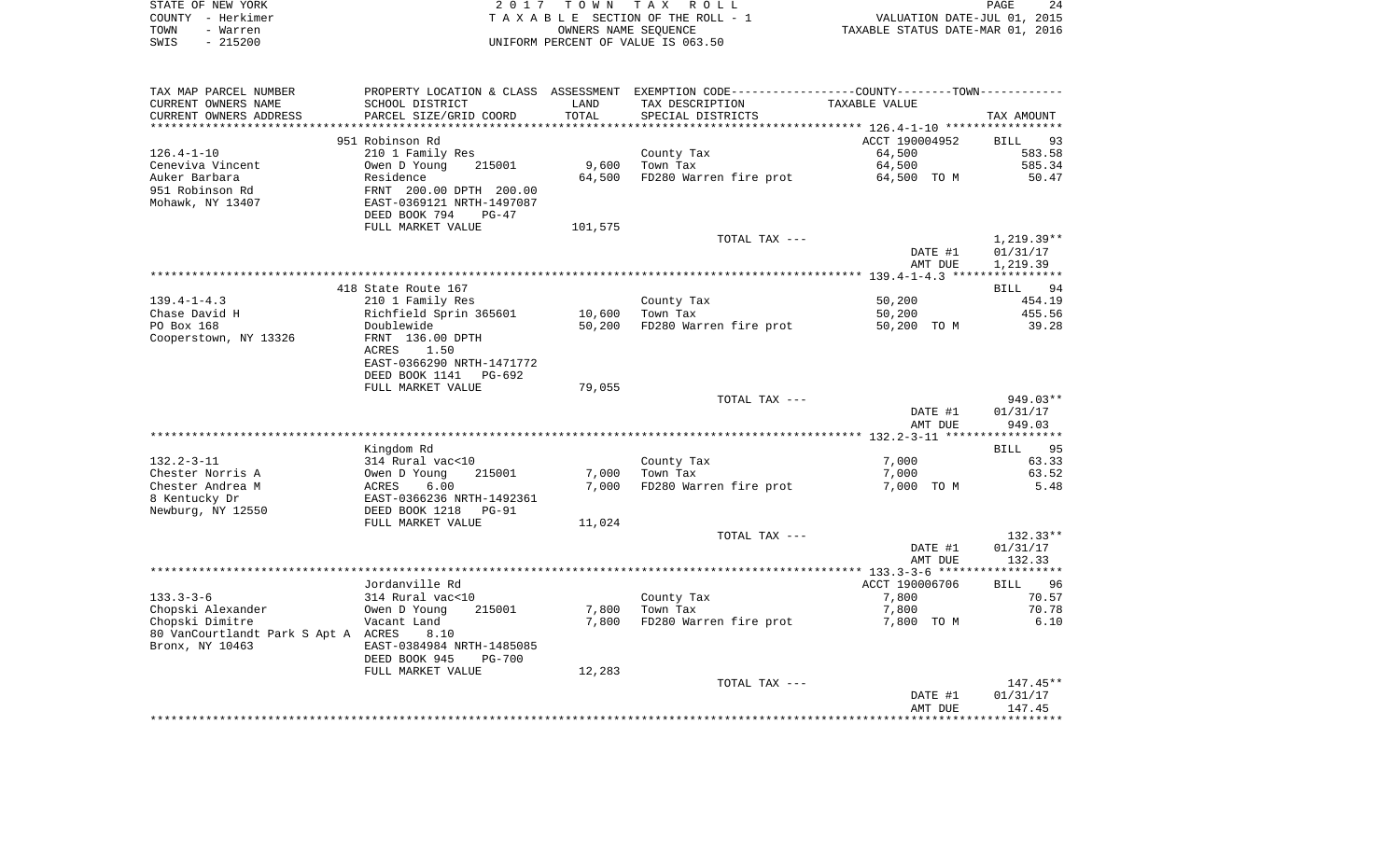| STATE OF NEW YORK | 2017 TOWN TAX ROLL                 | 25<br>PAGE                       |
|-------------------|------------------------------------|----------------------------------|
| COUNTY - Herkimer | TAXABLE SECTION OF THE ROLL - 1    | VALUATION DATE-JUL 01, 2015      |
| TOWN<br>- Warren  | OWNERS NAME SEOUENCE               | TAXABLE STATUS DATE-MAR 01, 2016 |
| - 215200<br>SWIS  | UNIFORM PERCENT OF VALUE IS 063.50 |                                  |

| CURRENT OWNERS NAME                                   |                           |         | PROPERTY LOCATION & CLASS ASSESSMENT EXEMPTION CODE---------------COUNTY-------TOWN---------- |                |                   |
|-------------------------------------------------------|---------------------------|---------|-----------------------------------------------------------------------------------------------|----------------|-------------------|
|                                                       | SCHOOL DISTRICT           | LAND    | TAX DESCRIPTION                                                                               | TAXABLE VALUE  |                   |
| CURRENT OWNERS ADDRESS                                | PARCEL SIZE/GRID COORD    | TOTAL   | SPECIAL DISTRICTS                                                                             |                | TAX AMOUNT        |
| ******************************                        |                           |         |                                                                                               |                |                   |
|                                                       | Off Rt 167                |         |                                                                                               | ACCT 190003780 | <b>BILL</b><br>97 |
| $133.1 - 1 - 8$                                       | 323 Vacant rural          |         | County Tax                                                                                    | 3,000          | 27.14             |
| Cisnowski Ernest                                      | Owen D Young<br>215001    |         | $3,000$ Town Tax                                                                              | 3,000          | 27.22             |
| Cisnowski Barbara                                     | Woods                     | 3,000   | FD280 Warren fire prot                                                                        | 3,000 TO M     | 2.35              |
| 551 Sussex Ave                                        | ACRES 10.00               |         |                                                                                               |                |                   |
| Spring Lake, NJ 07762                                 | EAST-0383412 NRTH-1493697 |         |                                                                                               |                |                   |
|                                                       | DEED BOOK 1141 PG-63      |         |                                                                                               |                |                   |
|                                                       | FULL MARKET VALUE         | 4,724   |                                                                                               |                |                   |
|                                                       |                           |         | TOTAL TAX ---                                                                                 |                | 56.71**           |
|                                                       |                           |         |                                                                                               | DATE #1        | 01/31/17          |
|                                                       |                           |         |                                                                                               | AMT DUE        | 56.71             |
|                                                       |                           |         |                                                                                               |                |                   |
|                                                       | State Route 167           |         |                                                                                               | ACCT 190003720 | BILL 98           |
| $133.1 - 1 - 9$                                       | 105 Vac farmland          |         | County Tax                                                                                    | 69,600         | 629.72            |
| Cisnowski Ernest                                      | Owen D Young<br>215001    |         | 69,600 Town Tax                                                                               | 69,600         | 631.62            |
| Cisnowski Barbara                                     | Farm Land                 |         | 69,600 FD280 Warren fire prot                                                                 | 69,600 TO M    | 54.46             |
| 551 Sussex Ave                                        | ACRES 173.00              |         |                                                                                               |                |                   |
| Spring Lake, NJ 07762                                 | EAST-0380793 NRTH-1492888 |         |                                                                                               |                |                   |
|                                                       | DEED BOOK 1141 PG-63      |         |                                                                                               |                |                   |
|                                                       | FULL MARKET VALUE         | 109,606 |                                                                                               |                |                   |
|                                                       |                           |         | TOTAL TAX ---                                                                                 |                | $1,315.80**$      |
|                                                       |                           |         |                                                                                               | DATE #1        | 01/31/17          |
|                                                       |                           |         |                                                                                               | AMT DUE        | 1,315.80          |
|                                                       |                           |         |                                                                                               |                |                   |
|                                                       | State Route 167           |         |                                                                                               | ACCT 190003750 | 99<br>BILL        |
| $133.1 - 1 - 12.1$                                    | 105 Vac farmland          |         | County Tax                                                                                    | 50,600         | 457.81            |
| Cisnowski Ernest                                      | Owen D Young<br>215001    |         | 50,600 Town Tax                                                                               | 50,600         | 459.19            |
| Cisnowski Barbara                                     | Farm Land                 |         | 50,600 FD280 Warren fire prot                                                                 | 50,600 TO M    | 39.59             |
| 551 Sussex Ave                                        | ACRES 112.10              |         |                                                                                               |                |                   |
| Spring Lake, NJ 07762                                 | EAST-0378189 NRTH-1491744 |         |                                                                                               |                |                   |
|                                                       | DEED BOOK 1141 PG-63      |         |                                                                                               |                |                   |
|                                                       | FULL MARKET VALUE         | 79,685  |                                                                                               |                |                   |
|                                                       |                           |         | TOTAL TAX ---                                                                                 |                | $956.59**$        |
|                                                       |                           |         |                                                                                               | DATE #1        | 01/31/17          |
|                                                       |                           |         |                                                                                               | AMT DUE        | 956.59            |
|                                                       |                           |         |                                                                                               |                |                   |
|                                                       | 499 Cullen Rd             |         |                                                                                               | ACCT 190005970 | BILL 100          |
| $139.2 - 1 - 7.1$                                     | 112 Dairy farm            |         | AGRIC 10 Y 42100                                                                              | 2,000<br>2,000 |                   |
| Clark Jerome W                                        | Richfield Sprin 365601    |         | 72,600 County Tax                                                                             | 139,000        | 1,257.63          |
| Clark Susan B                                         | Dairy Farm                |         | 141,000 Town Tax                                                                              | 139,000        | 1,261.42          |
|                                                       | ACRES 164.50              |         | FD280 Warren fire prot                                                                        | 141,000 TO M   | 110.33            |
| 499 Cullen Rd                                         |                           |         |                                                                                               |                |                   |
| Richfield Springs, NY 13439 EAST-0364403 NRTH-1477292 |                           |         |                                                                                               |                |                   |
|                                                       | DEED BOOK 877<br>PG-152   |         |                                                                                               |                |                   |
|                                                       | FULL MARKET VALUE         | 222,047 |                                                                                               |                |                   |
|                                                       |                           |         | TOTAL TAX ---                                                                                 |                | $2.629.38**$      |
|                                                       |                           |         |                                                                                               | DATE #1        | 01/31/17          |
|                                                       |                           |         |                                                                                               | AMT DUE        | 2,629.38          |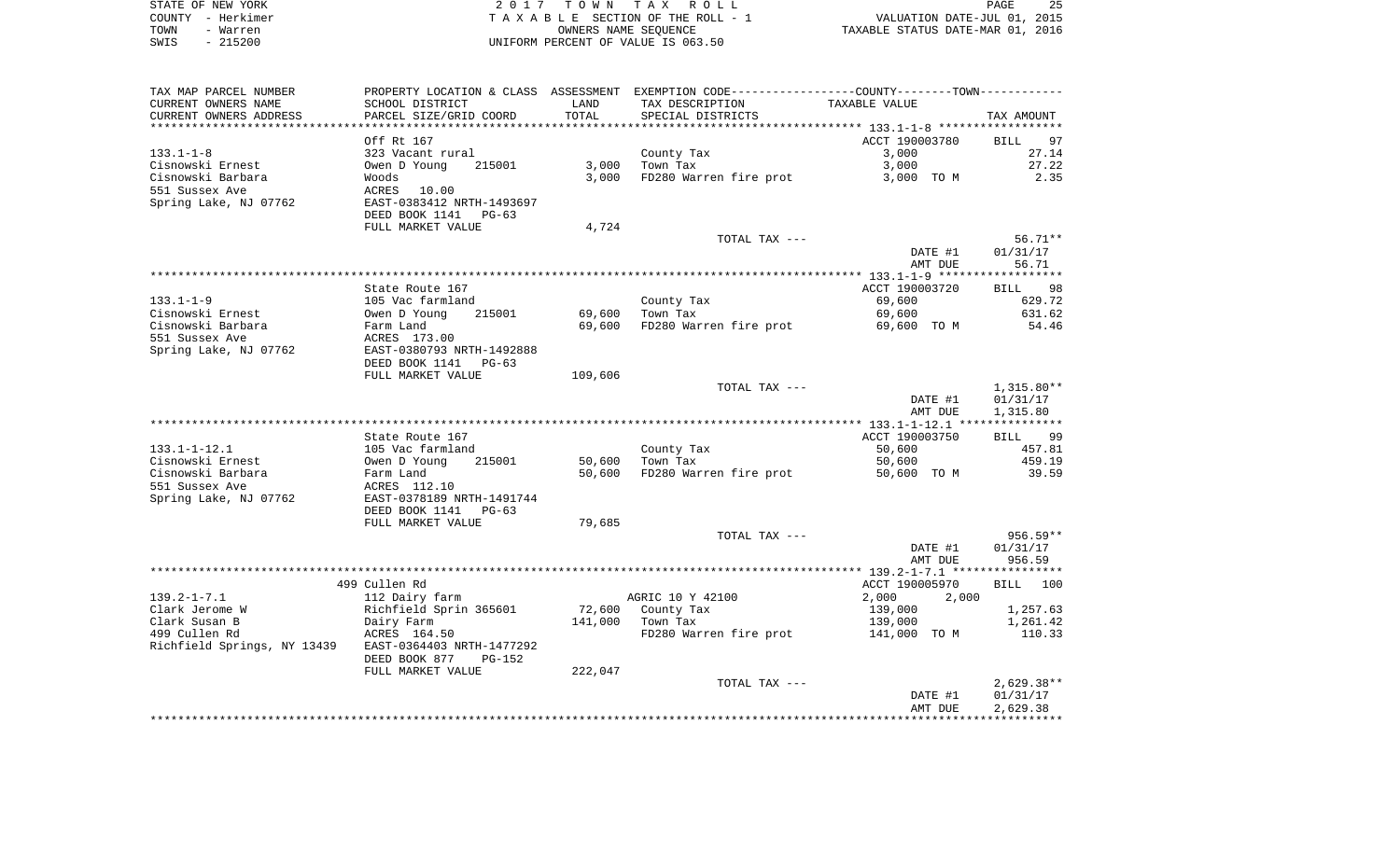| STATE OF NEW YORK | 2017 TOWN TAX ROLL                 | 26<br>PAGE                       |
|-------------------|------------------------------------|----------------------------------|
| COUNTY - Herkimer | TAXABLE SECTION OF THE ROLL - 1    | VALUATION DATE-JUL 01, 2015      |
| TOWN<br>- Warren  | OWNERS NAME SEOUENCE               | TAXABLE STATUS DATE-MAR 01, 2016 |
| - 215200<br>SWIS  | UNIFORM PERCENT OF VALUE IS 063.50 |                                  |

| TAX MAP PARCEL NUMBER  |                                   |         | PROPERTY LOCATION & CLASS ASSESSMENT EXEMPTION CODE----------------COUNTY--------TOWN----------- |                |         |                 |
|------------------------|-----------------------------------|---------|--------------------------------------------------------------------------------------------------|----------------|---------|-----------------|
| CURRENT OWNERS NAME    | SCHOOL DISTRICT                   | LAND    | TAX DESCRIPTION                                                                                  | TAXABLE VALUE  |         |                 |
| CURRENT OWNERS ADDRESS | PARCEL SIZE/GRID COORD            | TOTAL   | SPECIAL DISTRICTS                                                                                |                |         | TAX AMOUNT      |
|                        |                                   |         |                                                                                                  |                |         |                 |
|                        | 128 Henderson Rd                  |         |                                                                                                  | ACCT 190007326 |         | <b>BILL</b> 101 |
| $133.1 - 1 - 19.2$     | 210 1 Family Res                  |         | VET COM CT 41131                                                                                 | 9,750          | 9,750   |                 |
| Clements Karen L       | 215001<br>Owen D Young            |         | 11,000 VET DIS CT 41141                                                                          | 19,500         | 19,500  |                 |
| 128 Henderson Rd       | Residence                         |         | 85,000 County Tax                                                                                | 55,750         |         | 504.41          |
| Mohawk, NY 13407       | ACRES<br>1.80                     |         | Town Tax                                                                                         | 55,750         |         | 505.93          |
|                        | EAST-0379276 NRTH-1490642         |         | FD280 Warren fire prot                                                                           | 85,000 TO M    |         | 66.51           |
|                        | DEED BOOK 1535 PG-230             |         |                                                                                                  |                |         |                 |
|                        | FULL MARKET VALUE                 | 133,858 |                                                                                                  |                |         |                 |
|                        |                                   |         | TOTAL TAX ---                                                                                    |                |         | $1,076.85**$    |
|                        |                                   |         |                                                                                                  |                | DATE #1 | 01/31/17        |
|                        |                                   |         |                                                                                                  |                | AMT DUE | 1,076.85        |
|                        |                                   |         |                                                                                                  |                |         |                 |
|                        | 549 Kingdom Rd                    |         |                                                                                                  |                |         | BILL 102        |
| $132.2 - 3 - 13$       | 240 Rural res                     |         | County Tax                                                                                       | 161,100        |         | 1,457.58        |
| Colantuono Donna       | Owen D Young<br>215001            | 22,500  | Town Tax                                                                                         | 161,100        |         | 1,461.98        |
| 13 Ridge Rd            | R1 G                              | 161,100 | School Relevy                                                                                    |                |         | 4,684.13        |
| Carmel, NY 10512       | FRNT 476.00 DPTH<br>ACRES<br>6.00 |         | FD280 Warren fire prot                                                                           | 161,100 TO M   |         | 126.06          |
|                        | EAST-0367547 NRTH-1492439         |         |                                                                                                  |                |         |                 |
|                        | DEED BOOK 1575                    |         |                                                                                                  |                |         |                 |
|                        | PG-487                            |         |                                                                                                  |                |         |                 |
|                        | FULL MARKET VALUE                 | 253,701 |                                                                                                  |                |         |                 |
|                        |                                   |         | TOTAL TAX ---                                                                                    |                |         | 7,729.75**      |
|                        |                                   |         |                                                                                                  |                | DATE #1 | 01/31/17        |
|                        |                                   |         |                                                                                                  |                | AMT DUE | 7,729.75        |
|                        |                                   |         |                                                                                                  |                |         |                 |
|                        | Yule Corners Rd                   |         |                                                                                                  |                |         | BILL 103        |
| $132.2 - 3 - 3$        | 322 Rural vac>10                  |         | County Tax                                                                                       | 22,600         |         | 204.48          |
| Colarossi Michael      | 215001<br>Owen D Young            |         | 22,600   Town Tax                                                                                | 22,600         |         | 205.09          |
| 25 Louis Dr            | FRNT 500.00 DPTH                  | 22,600  | FD280 Warren fire prot                                                                           | 22,600 TO M    |         | 17.68           |
| Katonah, NY 10536      | ACRES 45.00                       |         |                                                                                                  |                |         |                 |
|                        | EAST-0366504 NRTH-1490678         |         |                                                                                                  |                |         |                 |
|                        | DEED BOOK 1209<br>PG-461          |         |                                                                                                  |                |         |                 |
|                        | FULL MARKET VALUE                 | 35,591  |                                                                                                  |                |         |                 |
|                        |                                   |         | TOTAL TAX ---                                                                                    |                |         | $427.25**$      |
|                        |                                   |         |                                                                                                  |                | DATE #1 | 01/31/17        |
|                        |                                   |         |                                                                                                  |                | AMT DUE | 427.25          |
|                        |                                   |         |                                                                                                  |                |         |                 |
|                        | Jordanville Rd                    |         |                                                                                                  | ACCT 190006180 |         | BILL 104        |
| $133.4 - 2 - 19$       | 312 Vac w/imprv                   |         | County Tax                                                                                       | 12,500         |         | 113.10          |
| Cole Peter             | Owen D Young<br>215001            | 12,400  | Town Tax                                                                                         | 12,500         |         | 113.44          |
| Cole Tabitha           | Field Crops                       | 12,500  | School Relevy                                                                                    |                |         | 363.45          |
| 49 W Erie St           | ACRES<br>31.00                    |         | FD280 Warren fire prot                                                                           | 12,500 TO M    |         | 9.78            |
| Albany, NY 12208       | EAST-0388965 NRTH-1483872         |         |                                                                                                  |                |         |                 |
|                        | DEED BOOK 1575<br>PG-542          |         |                                                                                                  |                |         |                 |
|                        | FULL MARKET VALUE                 | 19,685  |                                                                                                  |                |         |                 |
|                        |                                   |         | TOTAL TAX ---                                                                                    |                |         | 599.77**        |
|                        |                                   |         |                                                                                                  |                | DATE #1 | 01/31/17        |
|                        |                                   |         |                                                                                                  |                | AMT DUE | 599.77          |
|                        |                                   |         |                                                                                                  |                |         |                 |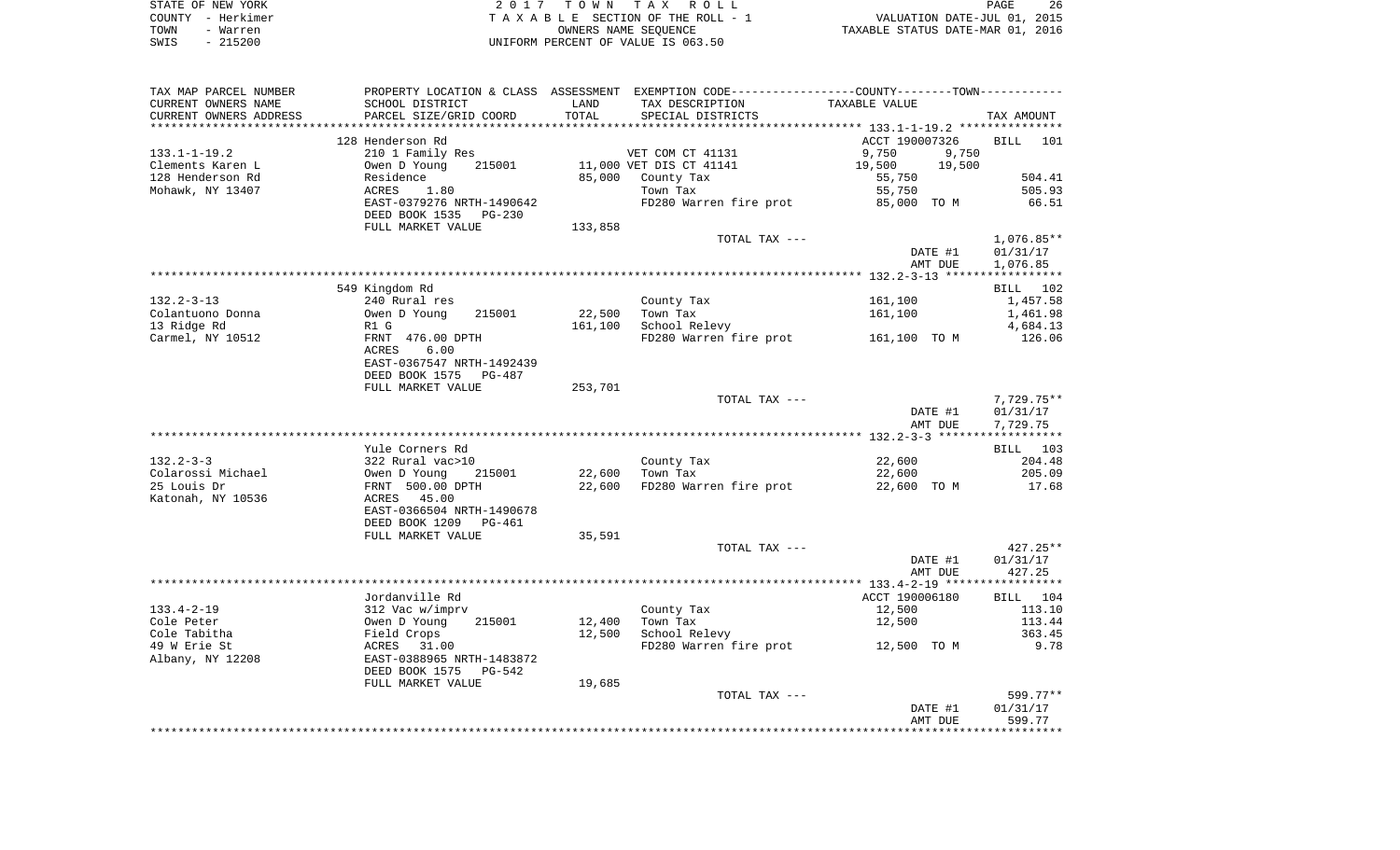|      | STATE OF NEW YORK | 2017 TOWN TAX ROLL                 | 27<br>PAGE                       |
|------|-------------------|------------------------------------|----------------------------------|
|      | COUNTY - Herkimer | TAXABLE SECTION OF THE ROLL - 1    | VALUATION DATE-JUL 01, 2015      |
| TOWN | - Warren          | OWNERS NAME SEOUENCE               | TAXABLE STATUS DATE-MAR 01, 2016 |
| SWIS | $-215200$         | UNIFORM PERCENT OF VALUE IS 063.50 |                                  |

| TAX MAP PARCEL NUMBER                                 | PROPERTY LOCATION & CLASS ASSESSMENT EXEMPTION CODE---------------COUNTY-------TOWN---------- |        |                        |                                   |                 |
|-------------------------------------------------------|-----------------------------------------------------------------------------------------------|--------|------------------------|-----------------------------------|-----------------|
| CURRENT OWNERS NAME                                   | SCHOOL DISTRICT                                                                               | LAND   | TAX DESCRIPTION        | TAXABLE VALUE                     |                 |
| CURRENT OWNERS ADDRESS                                | PARCEL SIZE/GRID COORD                                                                        | TOTAL  | SPECIAL DISTRICTS      |                                   | TAX AMOUNT      |
|                                                       |                                                                                               |        |                        |                                   |                 |
|                                                       | Jordanville Rd                                                                                |        |                        | ACCT 190006150                    | BILL 105        |
| $133.4 - 2 - 20.1$                                    | 314 Rural vac<10                                                                              |        | County Tax             | 4,300                             | 38.91           |
| Cole Peter                                            | Owen D Young<br>215001                                                                        | 4,300  | Town Tax               | 4,300                             | 39.02           |
| Cole Tabitha                                          | Field Crops                                                                                   | 4,300  | School Relevy          |                                   | 125.02          |
| 49 W Erie St                                          | ACRES<br>3.40                                                                                 |        |                        | FD280 Warren fire prot 4,300 TO M | 3.36            |
| Albany, NY 12208                                      | EAST-0389319 NRTH-1485199                                                                     |        |                        |                                   |                 |
|                                                       | DEED BOOK 1575<br>PG-542                                                                      |        |                        |                                   |                 |
|                                                       | FULL MARKET VALUE                                                                             | 6,772  |                        |                                   |                 |
|                                                       |                                                                                               |        | TOTAL TAX ---          |                                   | $206.31**$      |
|                                                       |                                                                                               |        |                        | DATE #1                           | 01/31/17        |
|                                                       |                                                                                               |        |                        | AMT DUE                           | 206.31          |
|                                                       |                                                                                               |        |                        |                                   |                 |
|                                                       | 2995 Jordanville Rd                                                                           |        |                        | ACCT 190001140                    | <b>BILL</b> 106 |
| $133.3 - 1 - 26$                                      | 210 1 Family Res                                                                              |        | County Tax             | 24,500                            | 221.67          |
| Coletti Veronica                                      | Owen D Young<br>215001                                                                        | 7,600  | Town Tax               | 24,500                            | 222.34          |
| 249 Hugick Rd                                         | Residence                                                                                     | 24,500 | School Relevy          | 24,500 TO M                       | 712.35<br>19.17 |
| Richfield Springs, NY 13439 FRNT 210.00 DPTH 140.00   | EAST-0383345 NRTH-1485703                                                                     |        | FD280 Warren fire prot |                                   |                 |
|                                                       | DEED BOOK 1342 PG-513                                                                         |        |                        |                                   |                 |
|                                                       | FULL MARKET VALUE                                                                             | 38,583 |                        |                                   |                 |
|                                                       |                                                                                               |        | TOTAL TAX ---          |                                   | $1,175.53**$    |
|                                                       |                                                                                               |        |                        | DATE #1                           | 01/31/17        |
|                                                       |                                                                                               |        |                        | AMT DUE                           | 1,175.53        |
|                                                       |                                                                                               |        |                        |                                   |                 |
|                                                       | Little Lakes Rd                                                                               |        |                        |                                   | BILL 107        |
| $144.1 - 1 - 15.2$                                    |                                                                                               |        | County Tax             | 500                               | 4.52            |
| Collins James                                         |                                                                                               | 500    | Town Tax               | 500                               | 4.54            |
| 209 Little Lakes Rd                                   | 314 Rural vac<10<br>Richfield Sprin 365601<br>FRNT 50.00 DPTH 660.00                          | 500    | School Relevy          |                                   | 8.98            |
| Richfield Springs, NY 13439 EAST-0378804 NRTH-1464500 |                                                                                               |        | FD280 Warren fire prot | 500 TO M                          | .39             |
|                                                       | DEED BOOK 923<br>$PG-289$                                                                     |        |                        |                                   |                 |
|                                                       | FULL MARKET VALUE                                                                             | 787    |                        |                                   |                 |
|                                                       |                                                                                               |        | TOTAL TAX ---          |                                   | $18.43**$       |
|                                                       |                                                                                               |        |                        | DATE #1                           | 01/31/17        |
|                                                       |                                                                                               |        |                        | AMT DUE                           | 18.43           |
|                                                       |                                                                                               |        |                        |                                   |                 |
|                                                       | 209 Little Lakes Rd                                                                           |        |                        | ACCT 190009990                    | BILL 108        |
| $144.1 - 1 - 15.1$                                    | 210 1 Family Res                                                                              |        | County Tax             | 56,900                            | 514.81          |
| Collins James W                                       | Richfield Sprin 365601                                                                        | 15,500 | Town Tax               | 56,900                            | 516.37          |
| 209 Little Lakes Rd                                   | Res                                                                                           | 56,900 | School Relevy          |                                   | 1,022.43        |
| Richfield Springs, NY 13439                           | FRNT 170.00 DPTH                                                                              |        | FD280 Warren fire prot | 56,900 TO M                       | 44.52           |
|                                                       | ACRES<br>7.30                                                                                 |        |                        |                                   |                 |
|                                                       | EAST-0378650 NRTH-1464672                                                                     |        |                        |                                   |                 |
|                                                       | DEED BOOK 705<br>$PG-773$                                                                     |        |                        |                                   |                 |
|                                                       | FULL MARKET VALUE                                                                             | 89,606 |                        |                                   |                 |
|                                                       |                                                                                               |        | TOTAL TAX ---          |                                   | $2,098.13**$    |
|                                                       |                                                                                               |        |                        | DATE #1                           | 01/31/17        |
|                                                       |                                                                                               |        |                        | AMT DUE                           | 2,098.13        |
|                                                       |                                                                                               |        |                        |                                   |                 |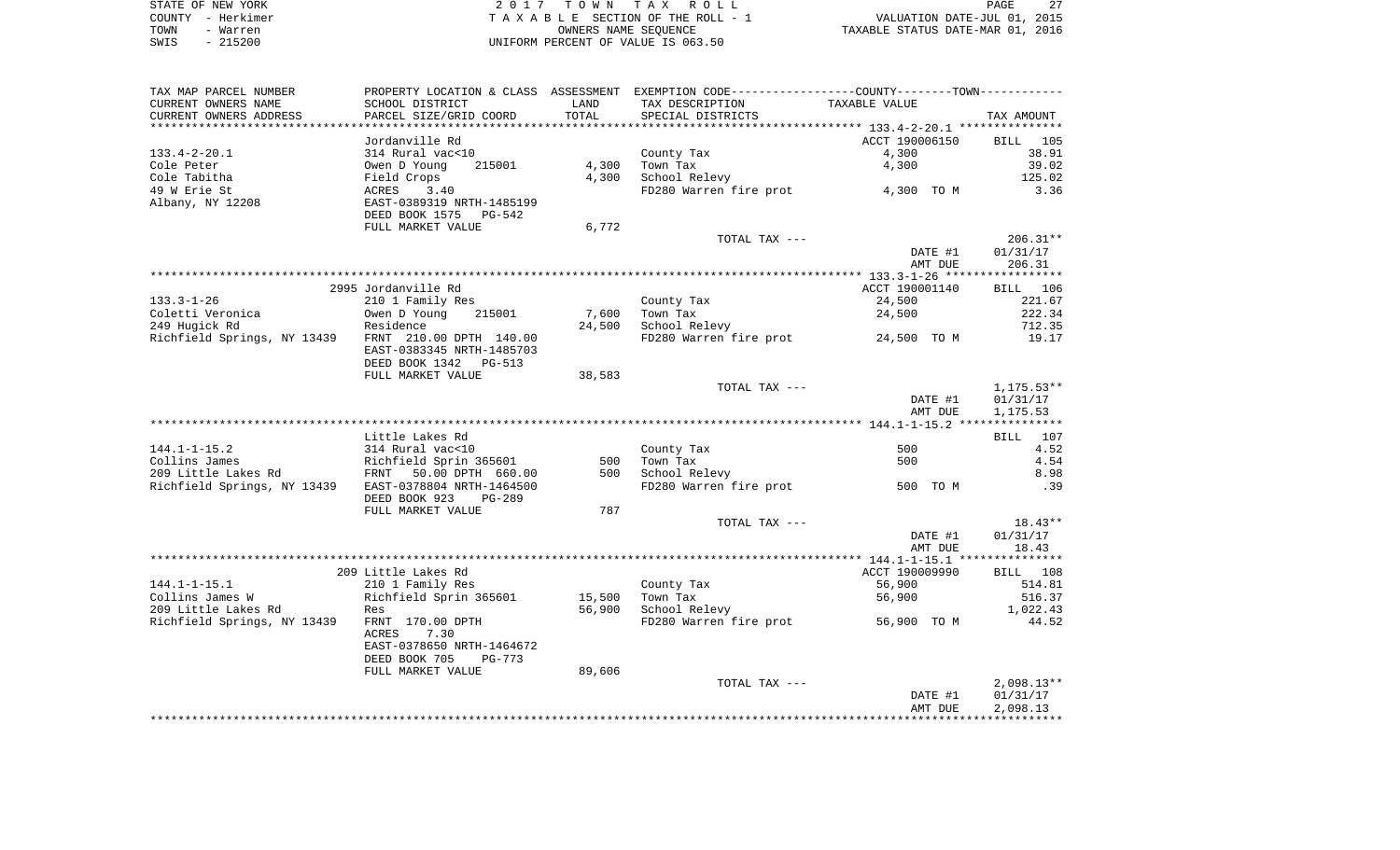| STATE OF NEW YORK | 2017 TOWN TAX ROLL                 | 28<br>PAGE                       |
|-------------------|------------------------------------|----------------------------------|
| COUNTY - Herkimer | TAXABLE SECTION OF THE ROLL - 1    | VALUATION DATE-JUL 01, 2015      |
| TOWN<br>- Warren  | OWNERS NAME SEOUENCE               | TAXABLE STATUS DATE-MAR 01, 2016 |
| $-215200$<br>SWIS | UNIFORM PERCENT OF VALUE IS 063.50 |                                  |

| ***********************<br>ACCT 190000420<br>Little Lakes Rd<br><b>BILL</b><br>109<br>312 Vac w/imprv<br>28.95<br>$144.1 - 1 - 16$<br>County Tax<br>3,200<br>29.04<br>Collins James W<br>Richfield Sprin 365601<br>2,500<br>Town Tax<br>3,200<br>3,200<br>209 Little Lakes Rd<br>Rural Vacant Land<br>School Relevy<br>57.50<br>Richfield Springs, NY 13439<br>FRNT 115.00 DPTH 200.00<br>FD280 Warren fire prot<br>2.50<br>3,200 TO M<br>EAST-0379014 NRTH-1464800<br>DEED BOOK 710<br>PG-393<br>FULL MARKET VALUE<br>5,039<br>TOTAL TAX ---<br>117.99**<br>DATE #1<br>01/31/17<br>117.99<br>AMT DUE<br>2228 Jordanville Rd<br>ACCT 190001920<br>BILL<br>110<br>240 Rural res<br>AG MKTS L 41720<br>3,071<br>3,071<br>Owen D Young<br>35,100<br>1,039.84<br>215001<br>County Tax<br>114,929<br>118,000<br>R1<br>Town Tax<br>114,929<br>1,042.98<br>FRNT 2855.00 DPTH<br>FD280 Warren fire prot<br>114,929 TO M<br>89.93<br>3,071 EX<br>ACRES<br>57.70<br>EAST-0369382 NRTH-1486371<br>LT180 Warren light #2<br>109.78<br>110,029 TO M<br>DEED BOOK 00547 PG-00350<br>3,071 EX<br>FULL MARKET VALUE<br>185,827<br>TOTAL TAX ---<br>$2,282.53**$<br>DATE #1<br>01/31/17<br>AMT DUE<br>2,282.53<br>ACCT 190004980<br>187 Kingdom Rd<br>- 111<br>BILL<br>78,000<br>705.72<br>210 1 Family Res<br>County Tax<br>Owen D Young<br>9,900<br>Town Tax<br>78,000<br>707.85<br>215001<br>78,000<br>FD280 Warren fire prot<br>61.03<br>R1<br>78,000 TO M<br>FRNT 125.00 DPTH 310.00<br>EAST-0370955 NRTH-1488907<br>DEED BOOK 1255<br>PG-272<br>122,835<br>FULL MARKET VALUE<br>$1,474.60**$<br>TOTAL TAX ---<br>DATE #1<br>01/31/17<br>AMT DUE<br>1,474.60<br>Kingdom Rd<br>ACCT 190006780<br>BILL<br>112<br>120 Field crops<br>AG MKTS<br>41730<br>240<br>240<br>10.50<br>Owen D Young<br>215001<br>1,400<br>County Tax<br>1,160<br>Farm Land<br>1,400<br>Town Tax<br>10.53<br>1,160<br>1.10<br>3.90<br>FD280 Warren fire prot<br>ACRES<br>1,400 TO M<br>EAST-0371433 NRTH-1488340<br>DEED BOOK 702<br>PG-573<br>FULL MARKET VALUE<br>2,205<br>$22.13**$<br>TOTAL TAX ---<br>01/31/17<br>DATE #1<br>22.13<br>AMT DUE | TAX MAP PARCEL NUMBER<br>CURRENT OWNERS NAME | PROPERTY LOCATION & CLASS<br>SCHOOL DISTRICT | ASSESSMENT<br>LAND | EXEMPTION CODE-----------------COUNTY-------TOWN-----------<br>TAX DESCRIPTION | TAXABLE VALUE |            |
|-------------------------------------------------------------------------------------------------------------------------------------------------------------------------------------------------------------------------------------------------------------------------------------------------------------------------------------------------------------------------------------------------------------------------------------------------------------------------------------------------------------------------------------------------------------------------------------------------------------------------------------------------------------------------------------------------------------------------------------------------------------------------------------------------------------------------------------------------------------------------------------------------------------------------------------------------------------------------------------------------------------------------------------------------------------------------------------------------------------------------------------------------------------------------------------------------------------------------------------------------------------------------------------------------------------------------------------------------------------------------------------------------------------------------------------------------------------------------------------------------------------------------------------------------------------------------------------------------------------------------------------------------------------------------------------------------------------------------------------------------------------------------------------------------------------------------------------------------------------------------------------------------------------------------------------------------------------------------------------------------------------------------------------------------------------------------------------------------------------|----------------------------------------------|----------------------------------------------|--------------------|--------------------------------------------------------------------------------|---------------|------------|
|                                                                                                                                                                                                                                                                                                                                                                                                                                                                                                                                                                                                                                                                                                                                                                                                                                                                                                                                                                                                                                                                                                                                                                                                                                                                                                                                                                                                                                                                                                                                                                                                                                                                                                                                                                                                                                                                                                                                                                                                                                                                                                             | CURRENT OWNERS ADDRESS                       | PARCEL SIZE/GRID COORD                       | TOTAL              | SPECIAL DISTRICTS                                                              |               | TAX AMOUNT |
|                                                                                                                                                                                                                                                                                                                                                                                                                                                                                                                                                                                                                                                                                                                                                                                                                                                                                                                                                                                                                                                                                                                                                                                                                                                                                                                                                                                                                                                                                                                                                                                                                                                                                                                                                                                                                                                                                                                                                                                                                                                                                                             |                                              |                                              |                    |                                                                                |               |            |
|                                                                                                                                                                                                                                                                                                                                                                                                                                                                                                                                                                                                                                                                                                                                                                                                                                                                                                                                                                                                                                                                                                                                                                                                                                                                                                                                                                                                                                                                                                                                                                                                                                                                                                                                                                                                                                                                                                                                                                                                                                                                                                             |                                              |                                              |                    |                                                                                |               |            |
|                                                                                                                                                                                                                                                                                                                                                                                                                                                                                                                                                                                                                                                                                                                                                                                                                                                                                                                                                                                                                                                                                                                                                                                                                                                                                                                                                                                                                                                                                                                                                                                                                                                                                                                                                                                                                                                                                                                                                                                                                                                                                                             |                                              |                                              |                    |                                                                                |               |            |
|                                                                                                                                                                                                                                                                                                                                                                                                                                                                                                                                                                                                                                                                                                                                                                                                                                                                                                                                                                                                                                                                                                                                                                                                                                                                                                                                                                                                                                                                                                                                                                                                                                                                                                                                                                                                                                                                                                                                                                                                                                                                                                             |                                              |                                              |                    |                                                                                |               |            |
|                                                                                                                                                                                                                                                                                                                                                                                                                                                                                                                                                                                                                                                                                                                                                                                                                                                                                                                                                                                                                                                                                                                                                                                                                                                                                                                                                                                                                                                                                                                                                                                                                                                                                                                                                                                                                                                                                                                                                                                                                                                                                                             |                                              |                                              |                    |                                                                                |               |            |
|                                                                                                                                                                                                                                                                                                                                                                                                                                                                                                                                                                                                                                                                                                                                                                                                                                                                                                                                                                                                                                                                                                                                                                                                                                                                                                                                                                                                                                                                                                                                                                                                                                                                                                                                                                                                                                                                                                                                                                                                                                                                                                             |                                              |                                              |                    |                                                                                |               |            |
|                                                                                                                                                                                                                                                                                                                                                                                                                                                                                                                                                                                                                                                                                                                                                                                                                                                                                                                                                                                                                                                                                                                                                                                                                                                                                                                                                                                                                                                                                                                                                                                                                                                                                                                                                                                                                                                                                                                                                                                                                                                                                                             |                                              |                                              |                    |                                                                                |               |            |
|                                                                                                                                                                                                                                                                                                                                                                                                                                                                                                                                                                                                                                                                                                                                                                                                                                                                                                                                                                                                                                                                                                                                                                                                                                                                                                                                                                                                                                                                                                                                                                                                                                                                                                                                                                                                                                                                                                                                                                                                                                                                                                             |                                              |                                              |                    |                                                                                |               |            |
|                                                                                                                                                                                                                                                                                                                                                                                                                                                                                                                                                                                                                                                                                                                                                                                                                                                                                                                                                                                                                                                                                                                                                                                                                                                                                                                                                                                                                                                                                                                                                                                                                                                                                                                                                                                                                                                                                                                                                                                                                                                                                                             |                                              |                                              |                    |                                                                                |               |            |
|                                                                                                                                                                                                                                                                                                                                                                                                                                                                                                                                                                                                                                                                                                                                                                                                                                                                                                                                                                                                                                                                                                                                                                                                                                                                                                                                                                                                                                                                                                                                                                                                                                                                                                                                                                                                                                                                                                                                                                                                                                                                                                             |                                              |                                              |                    |                                                                                |               |            |
|                                                                                                                                                                                                                                                                                                                                                                                                                                                                                                                                                                                                                                                                                                                                                                                                                                                                                                                                                                                                                                                                                                                                                                                                                                                                                                                                                                                                                                                                                                                                                                                                                                                                                                                                                                                                                                                                                                                                                                                                                                                                                                             |                                              |                                              |                    |                                                                                |               |            |
|                                                                                                                                                                                                                                                                                                                                                                                                                                                                                                                                                                                                                                                                                                                                                                                                                                                                                                                                                                                                                                                                                                                                                                                                                                                                                                                                                                                                                                                                                                                                                                                                                                                                                                                                                                                                                                                                                                                                                                                                                                                                                                             |                                              |                                              |                    |                                                                                |               |            |
|                                                                                                                                                                                                                                                                                                                                                                                                                                                                                                                                                                                                                                                                                                                                                                                                                                                                                                                                                                                                                                                                                                                                                                                                                                                                                                                                                                                                                                                                                                                                                                                                                                                                                                                                                                                                                                                                                                                                                                                                                                                                                                             |                                              |                                              |                    |                                                                                |               |            |
|                                                                                                                                                                                                                                                                                                                                                                                                                                                                                                                                                                                                                                                                                                                                                                                                                                                                                                                                                                                                                                                                                                                                                                                                                                                                                                                                                                                                                                                                                                                                                                                                                                                                                                                                                                                                                                                                                                                                                                                                                                                                                                             | $132.4 - 1 - 5.1$                            |                                              |                    |                                                                                |               |            |
|                                                                                                                                                                                                                                                                                                                                                                                                                                                                                                                                                                                                                                                                                                                                                                                                                                                                                                                                                                                                                                                                                                                                                                                                                                                                                                                                                                                                                                                                                                                                                                                                                                                                                                                                                                                                                                                                                                                                                                                                                                                                                                             | Collins Leland                               |                                              |                    |                                                                                |               |            |
|                                                                                                                                                                                                                                                                                                                                                                                                                                                                                                                                                                                                                                                                                                                                                                                                                                                                                                                                                                                                                                                                                                                                                                                                                                                                                                                                                                                                                                                                                                                                                                                                                                                                                                                                                                                                                                                                                                                                                                                                                                                                                                             | Collins Elizabeth Seamon                     |                                              |                    |                                                                                |               |            |
|                                                                                                                                                                                                                                                                                                                                                                                                                                                                                                                                                                                                                                                                                                                                                                                                                                                                                                                                                                                                                                                                                                                                                                                                                                                                                                                                                                                                                                                                                                                                                                                                                                                                                                                                                                                                                                                                                                                                                                                                                                                                                                             | 2228 Jordanville Rd                          |                                              |                    |                                                                                |               |            |
|                                                                                                                                                                                                                                                                                                                                                                                                                                                                                                                                                                                                                                                                                                                                                                                                                                                                                                                                                                                                                                                                                                                                                                                                                                                                                                                                                                                                                                                                                                                                                                                                                                                                                                                                                                                                                                                                                                                                                                                                                                                                                                             | Jordanville, NY 13361                        |                                              |                    |                                                                                |               |            |
|                                                                                                                                                                                                                                                                                                                                                                                                                                                                                                                                                                                                                                                                                                                                                                                                                                                                                                                                                                                                                                                                                                                                                                                                                                                                                                                                                                                                                                                                                                                                                                                                                                                                                                                                                                                                                                                                                                                                                                                                                                                                                                             |                                              |                                              |                    |                                                                                |               |            |
|                                                                                                                                                                                                                                                                                                                                                                                                                                                                                                                                                                                                                                                                                                                                                                                                                                                                                                                                                                                                                                                                                                                                                                                                                                                                                                                                                                                                                                                                                                                                                                                                                                                                                                                                                                                                                                                                                                                                                                                                                                                                                                             | MAY BE SUBJECT TO PAYMENT                    |                                              |                    |                                                                                |               |            |
|                                                                                                                                                                                                                                                                                                                                                                                                                                                                                                                                                                                                                                                                                                                                                                                                                                                                                                                                                                                                                                                                                                                                                                                                                                                                                                                                                                                                                                                                                                                                                                                                                                                                                                                                                                                                                                                                                                                                                                                                                                                                                                             | UNDER AGDIST LAW TIL 2020                    |                                              |                    |                                                                                |               |            |
|                                                                                                                                                                                                                                                                                                                                                                                                                                                                                                                                                                                                                                                                                                                                                                                                                                                                                                                                                                                                                                                                                                                                                                                                                                                                                                                                                                                                                                                                                                                                                                                                                                                                                                                                                                                                                                                                                                                                                                                                                                                                                                             |                                              |                                              |                    |                                                                                |               |            |
|                                                                                                                                                                                                                                                                                                                                                                                                                                                                                                                                                                                                                                                                                                                                                                                                                                                                                                                                                                                                                                                                                                                                                                                                                                                                                                                                                                                                                                                                                                                                                                                                                                                                                                                                                                                                                                                                                                                                                                                                                                                                                                             |                                              |                                              |                    |                                                                                |               |            |
|                                                                                                                                                                                                                                                                                                                                                                                                                                                                                                                                                                                                                                                                                                                                                                                                                                                                                                                                                                                                                                                                                                                                                                                                                                                                                                                                                                                                                                                                                                                                                                                                                                                                                                                                                                                                                                                                                                                                                                                                                                                                                                             |                                              |                                              |                    |                                                                                |               |            |
|                                                                                                                                                                                                                                                                                                                                                                                                                                                                                                                                                                                                                                                                                                                                                                                                                                                                                                                                                                                                                                                                                                                                                                                                                                                                                                                                                                                                                                                                                                                                                                                                                                                                                                                                                                                                                                                                                                                                                                                                                                                                                                             |                                              |                                              |                    |                                                                                |               |            |
|                                                                                                                                                                                                                                                                                                                                                                                                                                                                                                                                                                                                                                                                                                                                                                                                                                                                                                                                                                                                                                                                                                                                                                                                                                                                                                                                                                                                                                                                                                                                                                                                                                                                                                                                                                                                                                                                                                                                                                                                                                                                                                             |                                              |                                              |                    |                                                                                |               |            |
|                                                                                                                                                                                                                                                                                                                                                                                                                                                                                                                                                                                                                                                                                                                                                                                                                                                                                                                                                                                                                                                                                                                                                                                                                                                                                                                                                                                                                                                                                                                                                                                                                                                                                                                                                                                                                                                                                                                                                                                                                                                                                                             | $132.4 - 1 - 18$                             |                                              |                    |                                                                                |               |            |
|                                                                                                                                                                                                                                                                                                                                                                                                                                                                                                                                                                                                                                                                                                                                                                                                                                                                                                                                                                                                                                                                                                                                                                                                                                                                                                                                                                                                                                                                                                                                                                                                                                                                                                                                                                                                                                                                                                                                                                                                                                                                                                             | Collins Leland                               |                                              |                    |                                                                                |               |            |
|                                                                                                                                                                                                                                                                                                                                                                                                                                                                                                                                                                                                                                                                                                                                                                                                                                                                                                                                                                                                                                                                                                                                                                                                                                                                                                                                                                                                                                                                                                                                                                                                                                                                                                                                                                                                                                                                                                                                                                                                                                                                                                             | Collins Cathy Mayton                         |                                              |                    |                                                                                |               |            |
|                                                                                                                                                                                                                                                                                                                                                                                                                                                                                                                                                                                                                                                                                                                                                                                                                                                                                                                                                                                                                                                                                                                                                                                                                                                                                                                                                                                                                                                                                                                                                                                                                                                                                                                                                                                                                                                                                                                                                                                                                                                                                                             | 187 Kingdom Rd                               |                                              |                    |                                                                                |               |            |
|                                                                                                                                                                                                                                                                                                                                                                                                                                                                                                                                                                                                                                                                                                                                                                                                                                                                                                                                                                                                                                                                                                                                                                                                                                                                                                                                                                                                                                                                                                                                                                                                                                                                                                                                                                                                                                                                                                                                                                                                                                                                                                             | Jordanville, NY 13361                        |                                              |                    |                                                                                |               |            |
|                                                                                                                                                                                                                                                                                                                                                                                                                                                                                                                                                                                                                                                                                                                                                                                                                                                                                                                                                                                                                                                                                                                                                                                                                                                                                                                                                                                                                                                                                                                                                                                                                                                                                                                                                                                                                                                                                                                                                                                                                                                                                                             |                                              |                                              |                    |                                                                                |               |            |
|                                                                                                                                                                                                                                                                                                                                                                                                                                                                                                                                                                                                                                                                                                                                                                                                                                                                                                                                                                                                                                                                                                                                                                                                                                                                                                                                                                                                                                                                                                                                                                                                                                                                                                                                                                                                                                                                                                                                                                                                                                                                                                             |                                              |                                              |                    |                                                                                |               |            |
|                                                                                                                                                                                                                                                                                                                                                                                                                                                                                                                                                                                                                                                                                                                                                                                                                                                                                                                                                                                                                                                                                                                                                                                                                                                                                                                                                                                                                                                                                                                                                                                                                                                                                                                                                                                                                                                                                                                                                                                                                                                                                                             |                                              |                                              |                    |                                                                                |               |            |
|                                                                                                                                                                                                                                                                                                                                                                                                                                                                                                                                                                                                                                                                                                                                                                                                                                                                                                                                                                                                                                                                                                                                                                                                                                                                                                                                                                                                                                                                                                                                                                                                                                                                                                                                                                                                                                                                                                                                                                                                                                                                                                             |                                              |                                              |                    |                                                                                |               |            |
|                                                                                                                                                                                                                                                                                                                                                                                                                                                                                                                                                                                                                                                                                                                                                                                                                                                                                                                                                                                                                                                                                                                                                                                                                                                                                                                                                                                                                                                                                                                                                                                                                                                                                                                                                                                                                                                                                                                                                                                                                                                                                                             |                                              |                                              |                    |                                                                                |               |            |
|                                                                                                                                                                                                                                                                                                                                                                                                                                                                                                                                                                                                                                                                                                                                                                                                                                                                                                                                                                                                                                                                                                                                                                                                                                                                                                                                                                                                                                                                                                                                                                                                                                                                                                                                                                                                                                                                                                                                                                                                                                                                                                             |                                              |                                              |                    |                                                                                |               |            |
|                                                                                                                                                                                                                                                                                                                                                                                                                                                                                                                                                                                                                                                                                                                                                                                                                                                                                                                                                                                                                                                                                                                                                                                                                                                                                                                                                                                                                                                                                                                                                                                                                                                                                                                                                                                                                                                                                                                                                                                                                                                                                                             |                                              |                                              |                    |                                                                                |               |            |
|                                                                                                                                                                                                                                                                                                                                                                                                                                                                                                                                                                                                                                                                                                                                                                                                                                                                                                                                                                                                                                                                                                                                                                                                                                                                                                                                                                                                                                                                                                                                                                                                                                                                                                                                                                                                                                                                                                                                                                                                                                                                                                             | $132.2 - 1 - 23$                             |                                              |                    |                                                                                |               |            |
|                                                                                                                                                                                                                                                                                                                                                                                                                                                                                                                                                                                                                                                                                                                                                                                                                                                                                                                                                                                                                                                                                                                                                                                                                                                                                                                                                                                                                                                                                                                                                                                                                                                                                                                                                                                                                                                                                                                                                                                                                                                                                                             | Collins Leland D                             |                                              |                    |                                                                                |               |            |
|                                                                                                                                                                                                                                                                                                                                                                                                                                                                                                                                                                                                                                                                                                                                                                                                                                                                                                                                                                                                                                                                                                                                                                                                                                                                                                                                                                                                                                                                                                                                                                                                                                                                                                                                                                                                                                                                                                                                                                                                                                                                                                             | Collins Cathy Mayton                         |                                              |                    |                                                                                |               |            |
|                                                                                                                                                                                                                                                                                                                                                                                                                                                                                                                                                                                                                                                                                                                                                                                                                                                                                                                                                                                                                                                                                                                                                                                                                                                                                                                                                                                                                                                                                                                                                                                                                                                                                                                                                                                                                                                                                                                                                                                                                                                                                                             | 187 Kingdom Rd                               |                                              |                    |                                                                                |               |            |
|                                                                                                                                                                                                                                                                                                                                                                                                                                                                                                                                                                                                                                                                                                                                                                                                                                                                                                                                                                                                                                                                                                                                                                                                                                                                                                                                                                                                                                                                                                                                                                                                                                                                                                                                                                                                                                                                                                                                                                                                                                                                                                             | Jordanville, NY 13361                        |                                              |                    |                                                                                |               |            |
|                                                                                                                                                                                                                                                                                                                                                                                                                                                                                                                                                                                                                                                                                                                                                                                                                                                                                                                                                                                                                                                                                                                                                                                                                                                                                                                                                                                                                                                                                                                                                                                                                                                                                                                                                                                                                                                                                                                                                                                                                                                                                                             |                                              |                                              |                    |                                                                                |               |            |
|                                                                                                                                                                                                                                                                                                                                                                                                                                                                                                                                                                                                                                                                                                                                                                                                                                                                                                                                                                                                                                                                                                                                                                                                                                                                                                                                                                                                                                                                                                                                                                                                                                                                                                                                                                                                                                                                                                                                                                                                                                                                                                             | MAY BE SUBJECT TO PAYMENT                    |                                              |                    |                                                                                |               |            |
|                                                                                                                                                                                                                                                                                                                                                                                                                                                                                                                                                                                                                                                                                                                                                                                                                                                                                                                                                                                                                                                                                                                                                                                                                                                                                                                                                                                                                                                                                                                                                                                                                                                                                                                                                                                                                                                                                                                                                                                                                                                                                                             | UNDER AGDIST LAW TIL 2023                    |                                              |                    |                                                                                |               |            |
|                                                                                                                                                                                                                                                                                                                                                                                                                                                                                                                                                                                                                                                                                                                                                                                                                                                                                                                                                                                                                                                                                                                                                                                                                                                                                                                                                                                                                                                                                                                                                                                                                                                                                                                                                                                                                                                                                                                                                                                                                                                                                                             |                                              |                                              |                    |                                                                                |               |            |
|                                                                                                                                                                                                                                                                                                                                                                                                                                                                                                                                                                                                                                                                                                                                                                                                                                                                                                                                                                                                                                                                                                                                                                                                                                                                                                                                                                                                                                                                                                                                                                                                                                                                                                                                                                                                                                                                                                                                                                                                                                                                                                             |                                              |                                              |                    |                                                                                |               |            |
|                                                                                                                                                                                                                                                                                                                                                                                                                                                                                                                                                                                                                                                                                                                                                                                                                                                                                                                                                                                                                                                                                                                                                                                                                                                                                                                                                                                                                                                                                                                                                                                                                                                                                                                                                                                                                                                                                                                                                                                                                                                                                                             |                                              |                                              |                    |                                                                                |               |            |
|                                                                                                                                                                                                                                                                                                                                                                                                                                                                                                                                                                                                                                                                                                                                                                                                                                                                                                                                                                                                                                                                                                                                                                                                                                                                                                                                                                                                                                                                                                                                                                                                                                                                                                                                                                                                                                                                                                                                                                                                                                                                                                             |                                              |                                              |                    |                                                                                |               |            |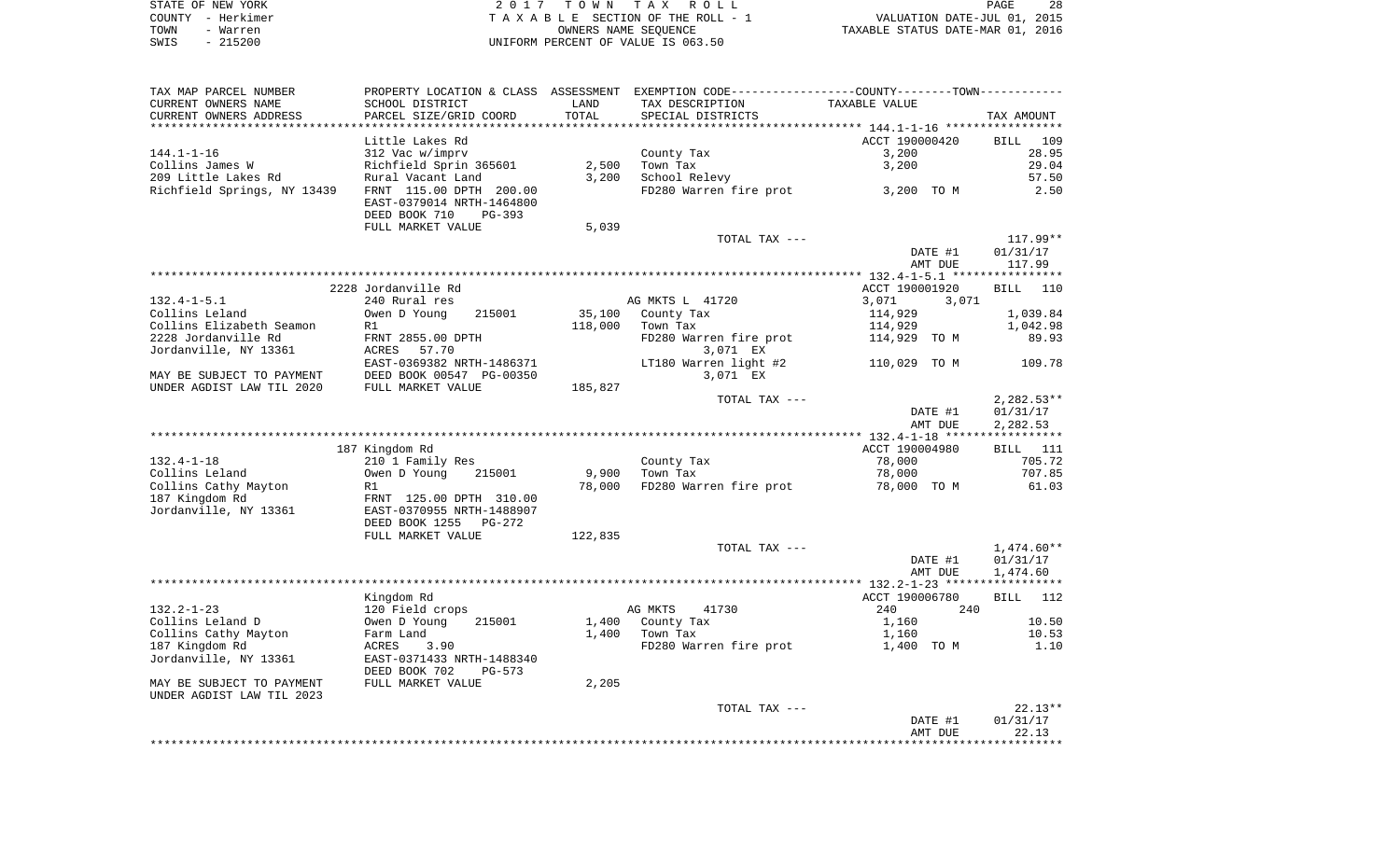|      | STATE OF NEW YORK | 2017 TOWN TAX ROLL                 | 29<br>PAGE                       |
|------|-------------------|------------------------------------|----------------------------------|
|      | COUNTY - Herkimer | TAXABLE SECTION OF THE ROLL - 1    | VALUATION DATE-JUL 01, 2015      |
| TOWN | - Warren          | OWNERS NAME SEOUENCE               | TAXABLE STATUS DATE-MAR 01, 2016 |
| SWIS | $-215200$         | UNIFORM PERCENT OF VALUE IS 063.50 |                                  |

| TAX MAP PARCEL NUMBER     |                                |         | PROPERTY LOCATION & CLASS ASSESSMENT EXEMPTION CODE---------------COUNTY--------TOWN---------- |                  |             |
|---------------------------|--------------------------------|---------|------------------------------------------------------------------------------------------------|------------------|-------------|
| CURRENT OWNERS NAME       | SCHOOL DISTRICT                | LAND    | TAX DESCRIPTION                                                                                | TAXABLE VALUE    |             |
| CURRENT OWNERS ADDRESS    | PARCEL SIZE/GRID COORD         | TOTAL   | SPECIAL DISTRICTS                                                                              |                  | TAX AMOUNT  |
|                           |                                |         |                                                                                                |                  |             |
|                           | Kingdom Rd                     |         |                                                                                                | ACCT 190006691   | BILL 113    |
| $132.2 - 1 - 25.2$        | 112 Dairy farm                 |         | AG MKTS<br>41730                                                                               | 14,211<br>14,211 |             |
| Collins Leland D          | Owen D Young<br>215001         |         | 27,400 AGRIC 10 Y 42100                                                                        | 2,000<br>2,000   |             |
| Collins Cathy Mayton      | ACRES 35.97                    | 54,400  | County Tax                                                                                     | 38,189           | 345.52      |
| 187 Kingdom Rd            | EAST-0372210 NRTH-1488977      |         | Town Tax                                                                                       | 38,189           | 346.56      |
| Jordanville, NY 13361     | DEED BOOK 702<br><b>PG-571</b> |         | FD280 Warren fire prot                                                                         | 54,400 TO M      | 42.57       |
|                           | FULL MARKET VALUE              | 85,669  |                                                                                                |                  |             |
| MAY BE SUBJECT TO PAYMENT |                                |         |                                                                                                |                  |             |
| UNDER AGDIST LAW TIL 2023 |                                |         |                                                                                                |                  |             |
|                           |                                |         | TOTAL TAX ---                                                                                  |                  | 734.65**    |
|                           |                                |         |                                                                                                | DATE #1          | 01/31/17    |
|                           |                                |         |                                                                                                | AMT DUE          | 734.65      |
|                           |                                |         |                                                                                                |                  |             |
|                           | Jordanville Rd                 |         |                                                                                                |                  | 114<br>BILL |
| $132.4 - 1 - 5.3$         | 314 Rural vac<10               |         | County Tax                                                                                     | 300              | 2.71        |
| Collins Leland D          | Owen D Young<br>215001         | 300     | Town Tax                                                                                       | 300              | 2.72        |
| Cathy Mayton-Collins      | Residual                       | 300     | FD280 Warren fire prot                                                                         | 300 TO M         | .23         |
| 2335 Jordanville Rd       | FRNT<br>50.00 DPTH 318.00      |         |                                                                                                |                  |             |
| Jordanville, NY 13361     | 0.60<br>ACRES                  |         |                                                                                                |                  |             |
|                           | EAST-0370509 NRTH-1487400      |         |                                                                                                |                  |             |
|                           | DEED BOOK 844<br><b>PG-181</b> |         |                                                                                                |                  |             |
|                           | FULL MARKET VALUE              | 472     |                                                                                                |                  |             |
|                           |                                |         | TOTAL TAX ---                                                                                  |                  | $5.66**$    |
|                           |                                |         |                                                                                                | DATE #1          | 01/31/17    |
|                           |                                |         |                                                                                                | AMT DUE          | 5.66        |
|                           |                                |         |                                                                                                |                  |             |
|                           | Jordanville Rd                 |         |                                                                                                | ACCT 190001650   | BILL 115    |
| $132.4 - 1 - 4.1$         | 120 Field crops                |         | AG MKTS<br>41730                                                                               | 8,704<br>8,704   |             |
| Collins Leland D Jr       | Owen D Young<br>215001         | 63,100  | County Tax                                                                                     | 56,396           | 510.25      |
| Mayton Collins Cathy      | Farm Land                      |         | 65,100 Town Tax                                                                                | 56,396           | 511.79      |
| 187 Kingdom Rd            | ACRES 157.50                   |         | FD280 Warren fire prot                                                                         | 65,100 TO M      | 50.94       |
| Jordanville, NY 13361     | EAST-0366928 NRTH-1488074      |         |                                                                                                |                  |             |
|                           | DEED BOOK 725<br><b>PG-119</b> |         |                                                                                                |                  |             |
| MAY BE SUBJECT TO PAYMENT | FULL MARKET VALUE              | 102,520 |                                                                                                |                  |             |
| UNDER AGDIST LAW TIL 2023 |                                |         |                                                                                                |                  |             |
|                           |                                |         | TOTAL TAX ---                                                                                  |                  | 1,072.98**  |
|                           |                                |         |                                                                                                | DATE #1          | 01/31/17    |
|                           |                                |         |                                                                                                | AMT DUE          | 1,072.98    |
|                           |                                |         |                                                                                                |                  |             |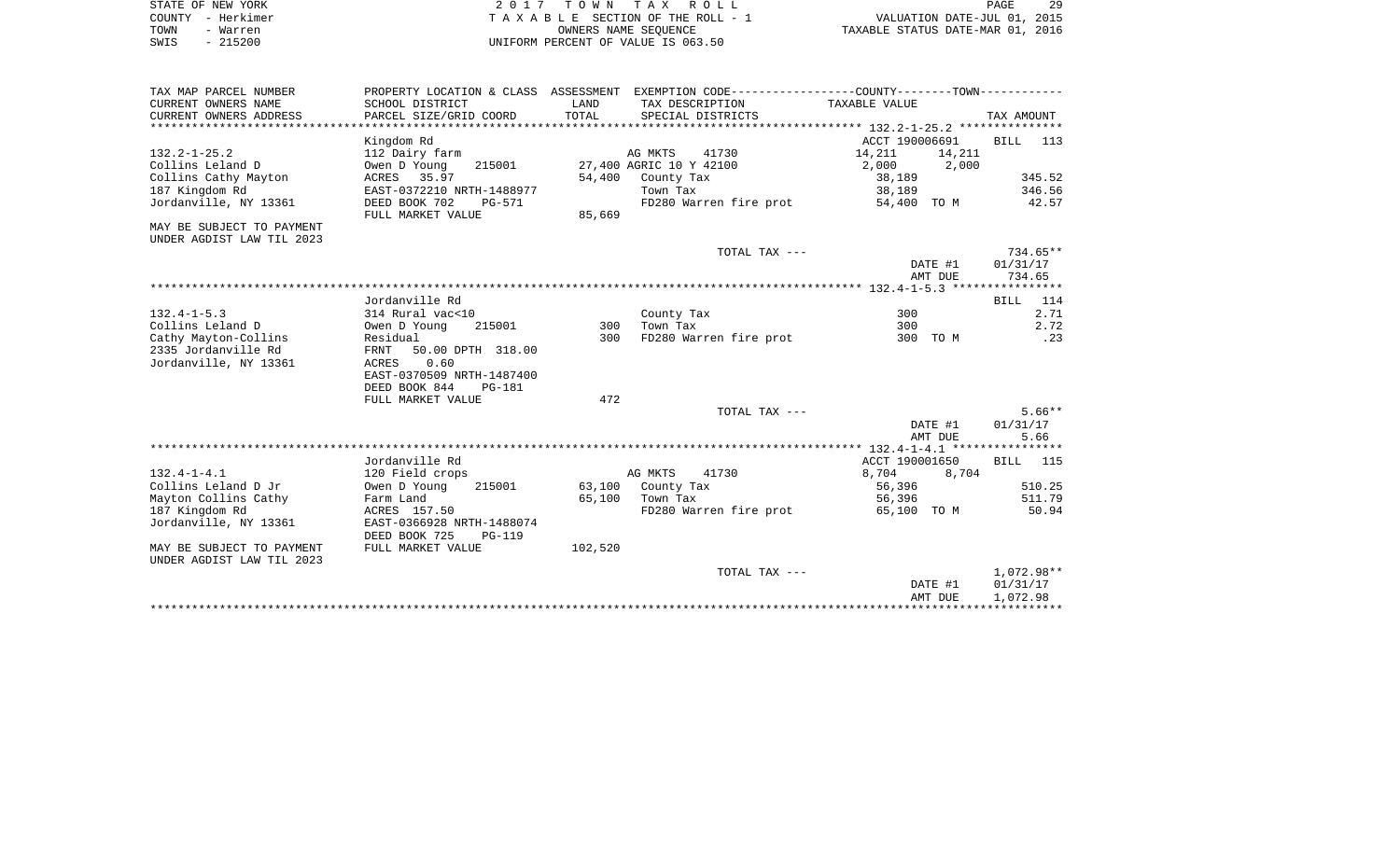| STATE OF NEW YORK | 2017 TOWN TAX ROLL                 | 30<br>PAGE                       |
|-------------------|------------------------------------|----------------------------------|
| COUNTY - Herkimer | TAXABLE SECTION OF THE ROLL - 1    | VALUATION DATE-JUL 01, 2015      |
| TOWN<br>- Warren  | OWNERS NAME SEOUENCE               | TAXABLE STATUS DATE-MAR 01, 2016 |
| $-215200$<br>SWIS | UNIFORM PERCENT OF VALUE IS 063.50 |                                  |

| TAX MAP PARCEL NUMBER<br>CURRENT OWNERS NAME<br>CURRENT OWNERS ADDRESS | PROPERTY LOCATION & CLASS ASSESSMENT<br>SCHOOL DISTRICT<br>PARCEL SIZE/GRID COORD | LAND<br>TOTAL  | EXEMPTION CODE-----------------COUNTY-------TOWN-----------<br>TAX DESCRIPTION<br>SPECIAL DISTRICTS | TAXABLE VALUE                                 |                    |
|------------------------------------------------------------------------|-----------------------------------------------------------------------------------|----------------|-----------------------------------------------------------------------------------------------------|-----------------------------------------------|--------------------|
|                                                                        |                                                                                   |                |                                                                                                     |                                               | TAX AMOUNT         |
|                                                                        | Kingdom Rd                                                                        |                |                                                                                                     | ACCT 190005040                                | <b>BILL</b><br>116 |
| $132.4 - 1 - 16$                                                       | 105 Vac farmland                                                                  |                | AG MKTS<br>41730                                                                                    | 4,402<br>4,402                                |                    |
| Collins Leland D Jr                                                    | Owen D Young<br>215001                                                            | 5,000          | County Tax                                                                                          | 598                                           | 5.41               |
| Collins-Mayton Cathy                                                   | Lot                                                                               | 5,000          | Town Tax                                                                                            | 598                                           | 5.43               |
| 187 Kingdom Rd                                                         | <b>ACRES</b><br>1.75                                                              |                | FD280 Warren fire prot                                                                              | 5,000 TO M                                    | 3.91               |
| Jordanville, NY 13361                                                  | EAST-0371007 NRTH-1488082<br>DEED BOOK 1566<br><b>PG-500</b>                      |                |                                                                                                     |                                               |                    |
| MAY BE SUBJECT TO PAYMENT<br>UNDER AGDIST LAW TIL 2023                 | FULL MARKET VALUE                                                                 | 7,874          |                                                                                                     |                                               |                    |
|                                                                        |                                                                                   |                | TOTAL TAX ---                                                                                       |                                               | 14.75**            |
|                                                                        |                                                                                   |                |                                                                                                     | DATE #1                                       | 01/31/17           |
|                                                                        |                                                                                   |                |                                                                                                     | AMT DUE                                       | 14.75              |
|                                                                        |                                                                                   |                |                                                                                                     |                                               |                    |
|                                                                        | Kingdom Rd                                                                        |                |                                                                                                     | ACCT 190009210                                | 117<br><b>BILL</b> |
| $132.4 - 1 - 19$                                                       | 105 Vac farmland                                                                  |                | AG MKTS<br>41730                                                                                    | 1,970<br>1,970                                |                    |
| Collins Leland D Jr                                                    | Owen D Young<br>215001                                                            | 8,200          | County Tax                                                                                          | 6,230                                         | 56.37              |
| Collins-Mayton Cathy                                                   | Farm Land                                                                         | 8,200          | Town Tax                                                                                            | 6,230                                         | 56.54              |
| 187 Kingdom Rd                                                         | FRNT 509.00 DPTH                                                                  |                | FD280 Warren fire prot                                                                              | 8,200 TO M                                    | 6.42               |
| Jordanville, NY 13361                                                  | ACRES<br>15.00                                                                    |                |                                                                                                     |                                               |                    |
|                                                                        | EAST-0370690 NRTH-1488446                                                         |                |                                                                                                     |                                               |                    |
| MAY BE SUBJECT TO PAYMENT                                              | DEED BOOK 1566<br>$PG - 500$                                                      |                |                                                                                                     |                                               |                    |
| UNDER AGDIST LAW TIL 2023                                              | FULL MARKET VALUE                                                                 | 12,913         |                                                                                                     |                                               |                    |
|                                                                        |                                                                                   |                | TOTAL TAX ---                                                                                       |                                               | $119.33**$         |
|                                                                        |                                                                                   |                |                                                                                                     | DATE #1<br>AMT DUE                            | 01/31/17<br>119.33 |
|                                                                        |                                                                                   |                |                                                                                                     | *************** 132.60-1-1 ****************** |                    |
|                                                                        | 2335 Jordanville Rd                                                               |                |                                                                                                     | ACCT 190001950                                | 118<br>BILL        |
| $132.60 - 1 - 1$                                                       | 210 1 Family Res                                                                  |                | County Tax                                                                                          | 54,600                                        | 494.00             |
| Collins Leland D Jr                                                    | Owen D Young<br>215001                                                            | 6,500          | Town Tax                                                                                            | 54,600                                        | 495.49             |
| 2335 Jordanville Rd                                                    | Residence                                                                         | 54,600         | FD280 Warren fire prot                                                                              | 54,600 TO M                                   | 42.72              |
| Jordanville, NY 13361                                                  | <b>FRNT</b><br>78.00 DPTH 200.00<br>EAST-0370593 NRTH-1487330                     |                | LT180 Warren light #2                                                                               | 54,600 TO M                                   | 54.48              |
|                                                                        | DEED BOOK 678<br>$PG-904$                                                         |                |                                                                                                     |                                               |                    |
|                                                                        | FULL MARKET VALUE                                                                 | 85,984         |                                                                                                     |                                               |                    |
|                                                                        |                                                                                   |                | TOTAL TAX ---                                                                                       |                                               | $1,086.69**$       |
|                                                                        |                                                                                   |                |                                                                                                     | DATE #1                                       | 01/31/17           |
|                                                                        |                                                                                   |                |                                                                                                     | AMT DUE                                       | 1,086.69           |
|                                                                        |                                                                                   |                |                                                                                                     |                                               |                    |
|                                                                        | Off Kingdom Rd                                                                    |                |                                                                                                     | ACCT 190001265                                | 119<br><b>BILL</b> |
| $132.60 - 1 - 13$                                                      | 105 Vac farmland                                                                  |                | AG MKTS<br>41730                                                                                    | 217<br>217                                    |                    |
| Collins Leland D Jr<br>187 Kingdom Rd                                  | Owen D Young<br>215001<br>Farm Land                                               | 3,800<br>3,800 | County Tax<br>Town Tax                                                                              | 3,583                                         | 32.42<br>32.52     |
| Jordanville, NY 13361                                                  | 9.40<br>ACRES                                                                     |                | FD280 Warren fire prot                                                                              | 3,583<br>3,800 TO M                           | 2.97               |
|                                                                        | EAST-0372103 NRTH-1488390                                                         |                |                                                                                                     |                                               |                    |
| MAY BE SUBJECT TO PAYMENT                                              | DEED BOOK 703<br>PG-688                                                           |                |                                                                                                     |                                               |                    |
| UNDER AGDIST LAW TIL 2023                                              | FULL MARKET VALUE                                                                 | 5,984          | TOTAL TAX ---                                                                                       |                                               | $67.91**$          |
|                                                                        |                                                                                   |                |                                                                                                     | DATE #1                                       | 01/31/17           |
|                                                                        |                                                                                   |                |                                                                                                     | AMT DUE                                       | 67.91              |
|                                                                        |                                                                                   |                |                                                                                                     |                                               |                    |
|                                                                        |                                                                                   |                |                                                                                                     |                                               |                    |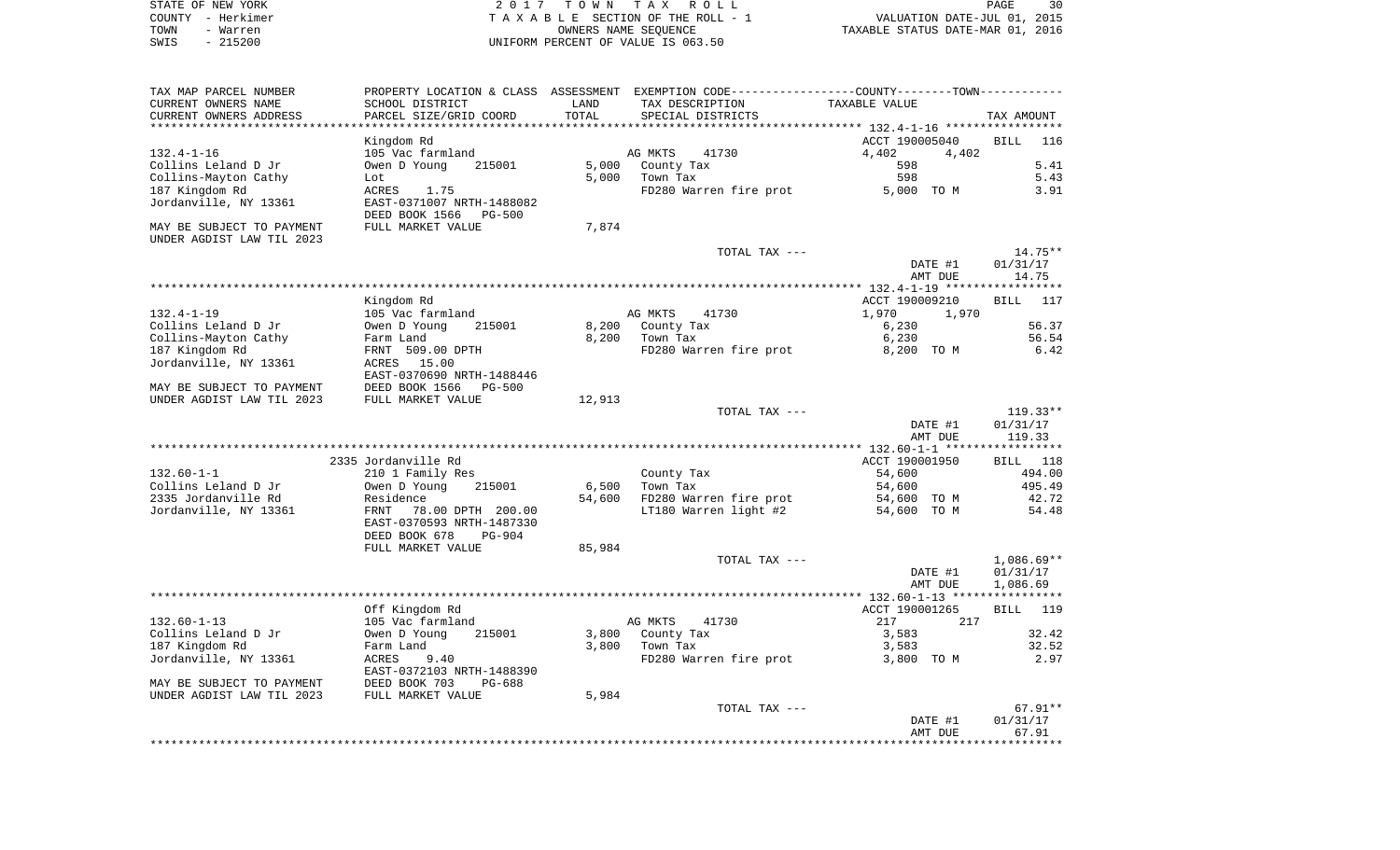| STATE OF NEW YORK | 2017 TOWN TAX ROLL                    | PAGE                             |
|-------------------|---------------------------------------|----------------------------------|
| COUNTY - Herkimer | T A X A B L E SECTION OF THE ROLL - 1 | VALUATION DATE-JUL 01, 2015      |
| TOWN<br>- Warren  | OWNERS NAME SEOUENCE                  | TAXABLE STATUS DATE-MAR 01, 2016 |
| $-215200$<br>SWIS | UNIFORM PERCENT OF VALUE IS 063.50    |                                  |

| TAX MAP PARCEL NUMBER       | PROPERTY LOCATION & CLASS ASSESSMENT EXEMPTION CODE----------------COUNTY-------TOWN---------- |         |                            |                                                    |             |
|-----------------------------|------------------------------------------------------------------------------------------------|---------|----------------------------|----------------------------------------------------|-------------|
| CURRENT OWNERS NAME         | SCHOOL DISTRICT                                                                                | LAND    | TAX DESCRIPTION            | TAXABLE VALUE                                      |             |
| CURRENT OWNERS ADDRESS      | PARCEL SIZE/GRID COORD                                                                         | TOTAL   | SPECIAL DISTRICTS          |                                                    | TAX AMOUNT  |
|                             |                                                                                                |         | ************************** | ******************** 140.3-1-29 ****************** |             |
|                             | Off Ostrander Rd                                                                               |         |                            | ACCT 190009360                                     | BILL 120    |
| $140.3 - 1 - 29$            | 321 Abandoned ag                                                                               |         | County Tax                 | 1,400                                              | 12.67       |
| Collins Wm T                | Richfield Sprin 365601                                                                         | 1,400   | Town Tax                   | 1,400                                              | 12.70       |
| Collins Linda J             | Rural Lot                                                                                      | 1,400   | FD280 Warren fire prot     | 1,400 TO M                                         | 1.10        |
| 247 Ostrander Rd            |                                                                                                |         |                            |                                                    |             |
|                             | ACRES<br>4.00                                                                                  |         |                            |                                                    |             |
| Richfield Springs, NY 13439 | EAST-0383995 NRTH-1467484                                                                      |         |                            |                                                    |             |
|                             | DEED BOOK 784<br>$PG-475$                                                                      |         |                            |                                                    |             |
|                             | FULL MARKET VALUE                                                                              | 2,205   |                            |                                                    |             |
|                             |                                                                                                |         | TOTAL TAX ---              |                                                    | $26.47**$   |
|                             |                                                                                                |         |                            | DATE #1                                            | 01/31/17    |
|                             |                                                                                                |         |                            | AMT DUE                                            | 26.47       |
|                             |                                                                                                |         |                            |                                                    |             |
|                             | Ostrander Rd                                                                                   |         |                            | ACCT 190009330                                     | BILL 121    |
| $144.1 - 1 - 21$            | 240 Rural res                                                                                  |         | County Tax                 | 99,000                                             | 895.72      |
| Collins Wm T                | Richfield Sprin 365601                                                                         | 46,700  | Town Tax                   | 99,000                                             | 898.42      |
| Collins Linda J             | Field Crops                                                                                    | 99,000  | FD280 Warren fire prot     | 99,000 TO M                                        | 77.47       |
| 247 Ostrander Rd            | ACRES 90.00                                                                                    |         |                            |                                                    |             |
| Richfield Springs, NY 13439 | EAST-0381126 NRTH-1464172                                                                      |         |                            |                                                    |             |
|                             | DEED BOOK 784<br>PG-475                                                                        |         |                            |                                                    |             |
|                             | FULL MARKET VALUE                                                                              | 155,906 |                            |                                                    |             |
|                             |                                                                                                |         |                            |                                                    |             |
|                             |                                                                                                |         | TOTAL TAX ---              |                                                    | 1,871.61**  |
|                             |                                                                                                |         |                            | DATE #1                                            | 01/31/17    |
|                             |                                                                                                |         |                            | AMT DUE                                            | 1,871.61    |
|                             |                                                                                                |         |                            |                                                    |             |
|                             | Cullen Rd                                                                                      |         |                            | ACCT 190003870                                     | BILL<br>122 |
| $139.1 - 1 - 2.1$           | 311 Res vac land                                                                               |         | County Tax                 | 5,300                                              | 47.95       |
| Conforti Michael            | Richfield Sprin 365601                                                                         | 5,300   | Town Tax                   | 5,300                                              | 48.10       |
| Conforti Karen              | ACRES<br>1.90                                                                                  | 5,300   | FD280 Warren fire prot     | 5,300 TO M                                         | 4.15        |
| 918 Steuben Hill Rd         | EAST-0359668 NRTH-1474475                                                                      |         |                            |                                                    |             |
| Herkimer, NY 13350          | DEED BOOK 893<br>PG-587                                                                        |         |                            |                                                    |             |
|                             | FULL MARKET VALUE                                                                              | 8,346   |                            |                                                    |             |
|                             |                                                                                                |         | TOTAL TAX ---              |                                                    | $100.20**$  |
|                             |                                                                                                |         |                            | DATE #1                                            | 01/31/17    |
|                             |                                                                                                |         |                            | AMT DUE                                            | 100.20      |
|                             |                                                                                                |         |                            |                                                    |             |
|                             | 951 Rock Hill Rd                                                                               |         |                            | ACCT 190009635                                     | BILL 123    |
| $127.3 - 1 - 6$             | 210 1 Family Res                                                                               |         | County Tax                 | 51,000                                             | 461.43      |
| Congdon William             | Owen D Young<br>215001                                                                         | 6,700   | Town Tax                   | 51,000                                             | 462.82      |
|                             |                                                                                                |         |                            |                                                    |             |
| Congdon Christine           | MH Ple brn                                                                                     | 51,000  | FD280 Warren fire prot     | 51,000 TO M                                        | 39.91       |
| 951 Rock Hill Rd            | partial                                                                                        |         |                            |                                                    |             |
|                             | FRNT 158.40 DPTH 168.96                                                                        |         |                            |                                                    |             |
| Mohawk, NY 13407            | EAST-0377352 NRTH-1497827                                                                      |         |                            |                                                    |             |
|                             |                                                                                                |         |                            |                                                    |             |
|                             | DEED BOOK 1558<br>$PG-1$                                                                       |         |                            |                                                    |             |
|                             | FULL MARKET VALUE                                                                              | 80,315  |                            |                                                    |             |
|                             |                                                                                                |         | TOTAL TAX ---              |                                                    | 964.16**    |
|                             |                                                                                                |         |                            | DATE #1                                            | 01/31/17    |
|                             |                                                                                                |         |                            | AMT DUE                                            | 964.16      |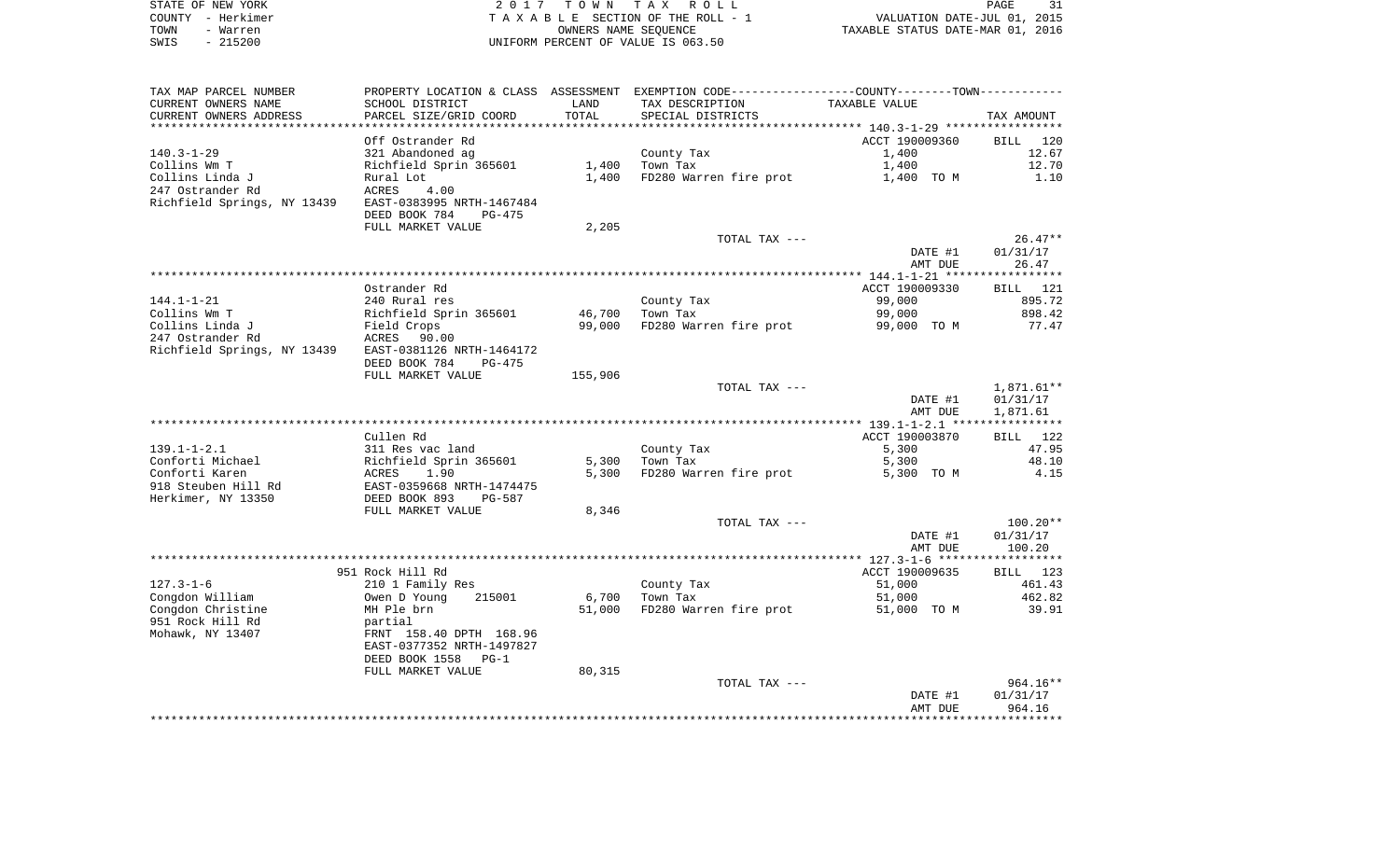|      | STATE OF NEW YORK | 2017 TOWN TAX ROLL                 | 32<br>PAGE                       |
|------|-------------------|------------------------------------|----------------------------------|
|      | COUNTY – Herkimer | TAXABLE SECTION OF THE ROLL - 1    | VALUATION DATE-JUL 01, 2015      |
| TOWN | - Warren          | OWNERS NAME SEOUENCE               | TAXABLE STATUS DATE-MAR 01, 2016 |
| SWIS | $-215200$         | UNIFORM PERCENT OF VALUE IS 063.50 |                                  |

| TAX MAP PARCEL NUMBER       |                           |         | PROPERTY LOCATION & CLASS ASSESSMENT EXEMPTION CODE----------------COUNTY--------TOWN---------- |                |              |
|-----------------------------|---------------------------|---------|-------------------------------------------------------------------------------------------------|----------------|--------------|
| CURRENT OWNERS NAME         | SCHOOL DISTRICT           | LAND    | TAX DESCRIPTION                                                                                 | TAXABLE VALUE  |              |
| CURRENT OWNERS ADDRESS      | PARCEL SIZE/GRID COORD    | TOTAL   | SPECIAL DISTRICTS                                                                               |                | TAX AMOUNT   |
|                             |                           |         |                                                                                                 |                |              |
|                             | 499 Yules Corners Rd      |         |                                                                                                 |                | BILL 124     |
| $132.2 - 1 - 26$            | 210 1 Family Res          |         | County Tax                                                                                      | 124,600        | 1,127.34     |
| Connell Joseph              | 215001<br>Owen D Young    | 13,000  | Town Tax                                                                                        | 124,600        | 1,130.74     |
| Connell Melody              | R1 G                      | 124,600 | FD280 Warren fire prot                                                                          | 124,600 TO M   | 97.50        |
| PO Box 55                   | ACRES<br>6.10             |         |                                                                                                 |                |              |
| Jordanville, NY 13361       | EAST-0364419 NRTH-1490325 |         |                                                                                                 |                |              |
|                             | DEED BOOK 1571<br>PG-268  |         |                                                                                                 |                |              |
|                             | FULL MARKET VALUE         | 196,220 |                                                                                                 |                |              |
|                             |                           |         | TOTAL TAX ---                                                                                   |                | $2,355.58**$ |
|                             |                           |         |                                                                                                 | DATE #1        | 01/31/17     |
|                             |                           |         |                                                                                                 | AMT DUE        | 2,355.58     |
|                             |                           |         |                                                                                                 |                |              |
|                             | 2652 Jordanville Rd       |         |                                                                                                 | ACCT 190005310 | BILL 125     |
| $133.3 - 1 - 32$            |                           |         |                                                                                                 | 66,000         | 597.15       |
|                             | 210 1 Family Res          |         | County Tax                                                                                      |                |              |
| Connors Danielle Lee        | Owen D Young<br>215001    | 8,800   | Town Tax                                                                                        | 66,000         | 598.95       |
| Green Joshua Anthony        | FRNT 115.00 DPTH 330.00   | 66,000  | FD280 Warren fire prot                                                                          | 66,000 TO M    | 51.64        |
| 72 Center St                | EAST-0376774 NRTH-1486557 |         |                                                                                                 |                |              |
| Amsterdam, NY 12010         | DEED BOOK 1576 PG-963     |         |                                                                                                 |                |              |
|                             | FULL MARKET VALUE         | 103,937 |                                                                                                 |                |              |
|                             |                           |         | TOTAL TAX ---                                                                                   |                | 1,247.74**   |
|                             |                           |         |                                                                                                 | DATE #1        | 01/31/17     |
|                             |                           |         |                                                                                                 | AMT DUE        | 1,247.74     |
|                             |                           |         |                                                                                                 |                |              |
|                             | 359 Ostrander Rd          |         |                                                                                                 | ACCT 190008431 | BILL 126     |
| $140.3 - 1 - 31$            | 210 1 Family Res          |         | County Tax                                                                                      | 83,400         | 754.58       |
| Contreni Laurence C         | Richfield Sprin 365601    | 15,900  | Town Tax                                                                                        | 83,400         | 756.85       |
| 359 Ostrander Rd            | Residence                 | 83,400  | FD280 Warren fire prot                                                                          | 83,400 TO M    | 65.26        |
| Richfield Springs, NY 13439 | ACRES<br>7.60             |         |                                                                                                 |                |              |
|                             | EAST-0383479 NRTH-1463805 |         |                                                                                                 |                |              |
|                             | DEED BOOK 939<br>$PG-143$ |         |                                                                                                 |                |              |
|                             | FULL MARKET VALUE         | 131,339 |                                                                                                 |                |              |
|                             |                           |         | TOTAL TAX ---                                                                                   |                | $1,576.69**$ |
|                             |                           |         |                                                                                                 | DATE #1        | 01/31/17     |
|                             |                           |         |                                                                                                 | AMT DUE        | 1,576.69     |
|                             |                           |         |                                                                                                 |                |              |
|                             | 276 Delong Rd             |         |                                                                                                 |                | BILL 127     |
| $139.4 - 1 - 32.4$          | 210 1 Family Res          |         | County Tax                                                                                      | 66,300         | 599.86       |
| Coolis Stephen J            | Richfield Sprin 365601    | 11,300  | Town Tax                                                                                        | 66,300         | 601.67       |
| Forbes Jean M               | Raised Dw                 | 66,300  | School Relevy                                                                                   |                | 841.97       |
| 276 Delong Rd               | FRNT 150.00 DPTH          |         | FD280 Warren fire prot 66,300 TO M                                                              |                | 51.88        |
| Richfield Springs, NY 13439 | ACRES<br>2.00             |         |                                                                                                 |                |              |
|                             | EAST-0361510 NRTH-1468363 |         |                                                                                                 |                |              |
|                             | DEED BOOK 836<br>$PG-30$  |         |                                                                                                 |                |              |
|                             | FULL MARKET VALUE         | 104,409 |                                                                                                 |                |              |
|                             |                           |         | TOTAL TAX ---                                                                                   |                | $2,095.38**$ |
|                             |                           |         |                                                                                                 | DATE #1        | 01/31/17     |
|                             |                           |         |                                                                                                 | AMT DUE        | 2,095.38     |
|                             |                           |         |                                                                                                 |                |              |
|                             |                           |         |                                                                                                 |                |              |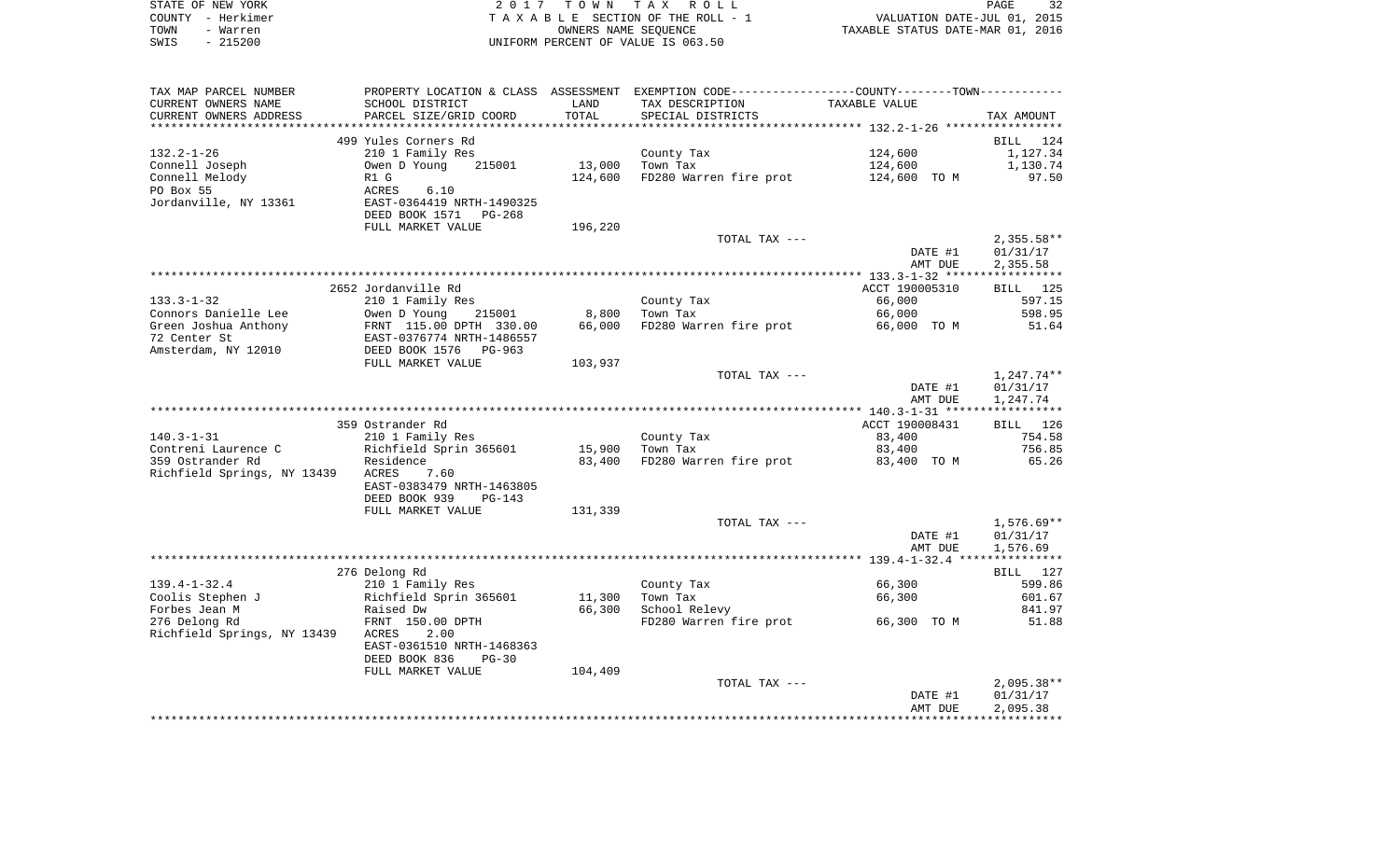|      | STATE OF NEW YORK | 2017 TOWN TAX ROLL                 |                                  | PAGE                        | -33 |
|------|-------------------|------------------------------------|----------------------------------|-----------------------------|-----|
|      | COUNTY - Herkimer | TAXABLE SECTION OF THE ROLL - 1    |                                  | VALUATION DATE-JUL 01, 2015 |     |
| TOWN | - Warren          | OWNERS NAME SEOUENCE               | TAXABLE STATUS DATE-MAR 01, 2016 |                             |     |
| SWIS | - 215200          | UNIFORM PERCENT OF VALUE IS 063.50 |                                  |                             |     |
|      |                   |                                    |                                  |                             |     |
|      |                   |                                    |                                  |                             |     |

 $\frac{33}{2015}$ <br>2016

| TAX MAP PARCEL NUMBER       | PROPERTY LOCATION & CLASS ASSESSMENT EXEMPTION CODE-----------------COUNTY-------TOWN-------- |         |                        |                |                    |
|-----------------------------|-----------------------------------------------------------------------------------------------|---------|------------------------|----------------|--------------------|
| CURRENT OWNERS NAME         | SCHOOL DISTRICT                                                                               | LAND    | TAX DESCRIPTION        | TAXABLE VALUE  |                    |
| CURRENT OWNERS ADDRESS      | PARCEL SIZE/GRID COORD                                                                        | TOTAL   | SPECIAL DISTRICTS      |                | TAX AMOUNT         |
| ********************        |                                                                                               |         |                        |                |                    |
|                             | Delong Rd                                                                                     |         |                        |                | BILL<br>128        |
| $139.4 - 1 - 32.5$          | 314 Rural vac<10                                                                              |         | County Tax             | 7,300          | 66.05              |
| Coolis Stephen J            | Richfield Sprin 365601                                                                        | 7,300   | Town Tax               | 7,300          | 66.25              |
|                             |                                                                                               |         |                        |                |                    |
| Coolis Jean M               | Vac                                                                                           | 7,300   | School Relevy          |                | 131.17             |
| 276 Delong Rd               | FRNT 143.00 DPTH                                                                              |         | FD280 Warren fire prot | 7,300 TO M     | 5.71               |
| Richfield Springs, NY 13439 | 2.80<br>ACRES                                                                                 |         |                        |                |                    |
|                             | EAST-0361338 NRTH-1468398                                                                     |         |                        |                |                    |
|                             | DEED BOOK 855<br>PG-154                                                                       |         |                        |                |                    |
|                             | FULL MARKET VALUE                                                                             | 11,496  |                        |                |                    |
|                             |                                                                                               |         | TOTAL TAX ---          |                | $269.18**$         |
|                             |                                                                                               |         |                        | DATE #1        | 01/31/17           |
|                             |                                                                                               |         |                        | AMT DUE        | 269.18             |
|                             |                                                                                               |         |                        |                |                    |
|                             |                                                                                               |         |                        |                |                    |
|                             | 119 Sheridan Rd                                                                               |         |                        | ACCT 190010380 | BILL 129           |
| $139.4 - 1 - 38$            | 210 1 Family Res                                                                              |         | County Tax             | 65,900         | 596.24             |
| Cooper John R               | Richfield Sprin 365601                                                                        | 11,500  | Town Tax               | 65,900         | 598.04             |
| Cooper Kim L                | Residence                                                                                     | 65,900  | FD280 Warren fire prot | 65,900 TO M    | 51.57              |
| 119 Sheridan Rd             | <b>ACRES</b><br>2.00                                                                          |         |                        |                |                    |
| PO Box 136                  | EAST-0362723 NRTH-1468751                                                                     |         |                        |                |                    |
| Richfield Springs, NY 13439 | DEED BOOK 828<br>$PG-257$                                                                     |         |                        |                |                    |
|                             | FULL MARKET VALUE                                                                             | 103,780 |                        |                |                    |
|                             |                                                                                               |         | TOTAL TAX ---          |                | 1,245.85**         |
|                             |                                                                                               |         |                        | DATE #1        | 01/31/17           |
|                             |                                                                                               |         |                        |                |                    |
|                             |                                                                                               |         |                        | AMT DUE        | 1,245.85           |
|                             |                                                                                               |         |                        |                |                    |
|                             | 460 Millstone Rd                                                                              |         |                        | ACCT 190003450 | BILL 130           |
| $139.4 - 1 - 10$            | 112 Dairy farm                                                                                |         | County Tax             | 207,600        | 1,878.30           |
| Cotton Harold Jr            | Richfield Sprin 365601                                                                        | 90,100  | Town Tax               | 207,600        | 1,883.97           |
| Cotton Elizabeth            | Farm                                                                                          | 207,600 | FD280 Warren fire prot | 207,600 TO M   | 162.44             |
| 460 Millstone Rd            | ACRES 205.00                                                                                  |         |                        |                |                    |
| Richfield Springs, NY 13439 | EAST-0372576 NRTH-1466970                                                                     |         |                        |                |                    |
|                             | DEED BOOK 1305<br>PG-191                                                                      |         |                        |                |                    |
|                             | FULL MARKET VALUE                                                                             | 326,929 |                        |                |                    |
|                             |                                                                                               |         |                        |                |                    |
|                             |                                                                                               |         | TOTAL TAX ---          |                | $3,924.71**$       |
|                             |                                                                                               |         |                        | DATE #1        | 01/31/17           |
|                             |                                                                                               |         |                        | AMT DUE        | 3,924.71           |
|                             |                                                                                               |         |                        |                |                    |
|                             | Little Lakes Rd                                                                               |         |                        | ACCT 190009900 | <b>BILL</b><br>131 |
| $133.3 - 1 - 34$            | 314 Rural vac<10                                                                              |         | County Tax             | 2,500          | 22.62              |
| Creighton Ronald J          | Owen D Young<br>215001                                                                        | 2,500   | Town Tax               | 2,500          | 22.69              |
| 123 Country Meadow Dr       | Rural Lot                                                                                     | 2,500   | School Relevy          |                | 72.69              |
| Frankfort, NY 13340         | ACRES<br>1.50                                                                                 |         | FD280 Warren fire prot | 2,500 TO M     | 1.96               |
|                             | EAST-0376449 NRTH-1485958                                                                     |         |                        |                |                    |
|                             | DEED BOOK 895<br>$PG-246$                                                                     |         |                        |                |                    |
|                             |                                                                                               |         |                        |                |                    |
|                             | FULL MARKET VALUE                                                                             | 3,937   |                        |                |                    |
|                             |                                                                                               |         | TOTAL TAX ---          |                | $119.96**$         |
|                             |                                                                                               |         |                        | DATE #1        | 01/31/17           |
|                             |                                                                                               |         |                        | AMT DUE        | 119.96             |
|                             |                                                                                               |         |                        |                |                    |
|                             |                                                                                               |         |                        |                |                    |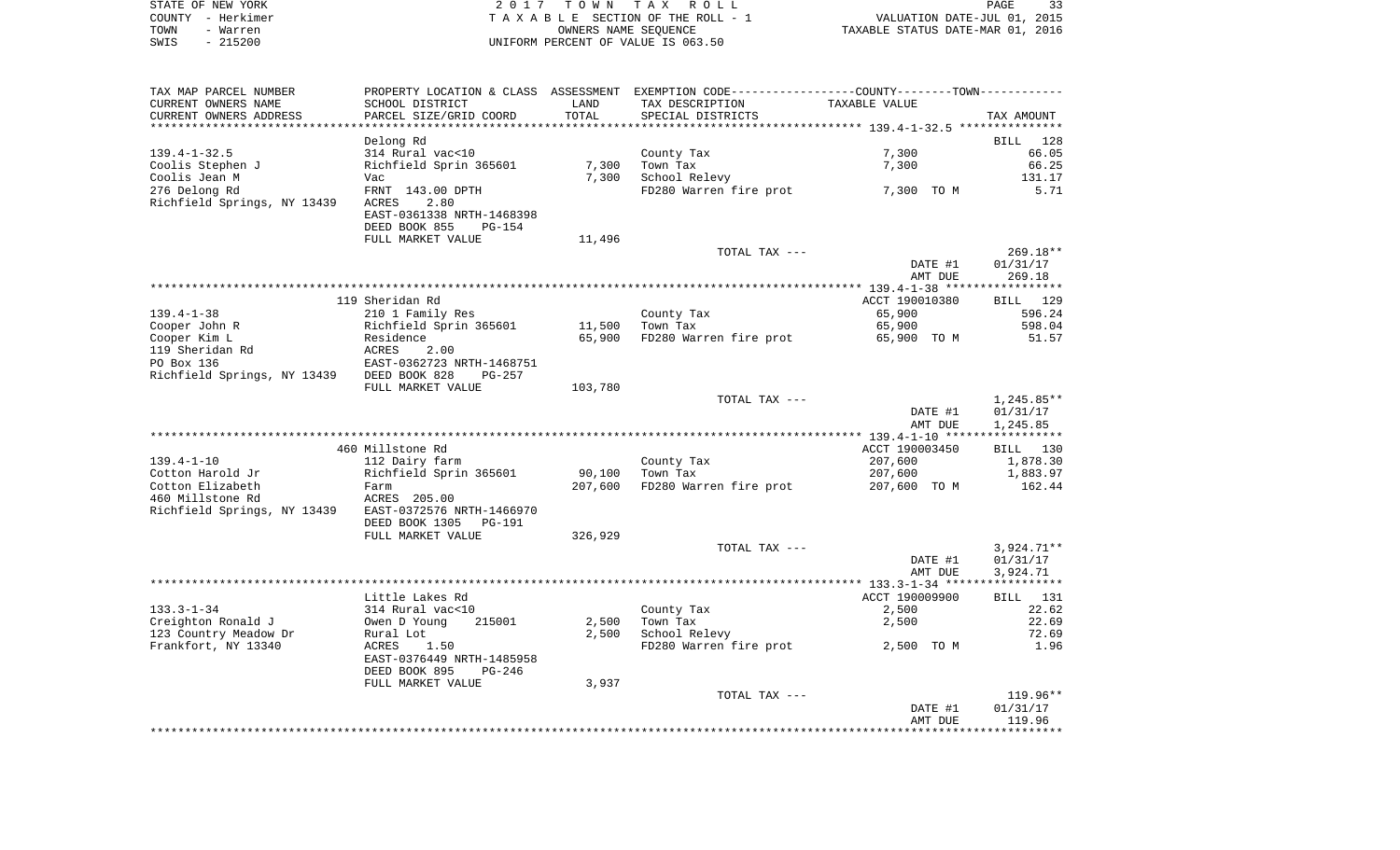| STATE OF NEW YORK | 2017 TOWN TAX ROLL                 | 34<br>PAGE                       |
|-------------------|------------------------------------|----------------------------------|
| COUNTY - Herkimer | TAXABLE SECTION OF THE ROLL - 1    | VALUATION DATE-JUL 01, 2015      |
| TOWN<br>- Warren  | OWNERS NAME SEOUENCE               | TAXABLE STATUS DATE-MAR 01, 2016 |
| $-215200$<br>SWIS | UNIFORM PERCENT OF VALUE IS 063.50 |                                  |

 $\begin{array}{c}34\\2015\\2016\end{array}$ 

| TAX MAP PARCEL NUMBER     | PROPERTY LOCATION & CLASS ASSESSMENT EXEMPTION CODE---------------COUNTY-------TOWN---------- |         |                        |                |              |
|---------------------------|-----------------------------------------------------------------------------------------------|---------|------------------------|----------------|--------------|
| CURRENT OWNERS NAME       | SCHOOL DISTRICT                                                                               | LAND    | TAX DESCRIPTION        | TAXABLE VALUE  |              |
| CURRENT OWNERS ADDRESS    | PARCEL SIZE/GRID COORD                                                                        | TOTAL   | SPECIAL DISTRICTS      |                | TAX AMOUNT   |
|                           |                                                                                               |         |                        |                |              |
|                           | 140 Main St                                                                                   |         |                        | ACCT 190001410 | BILL 132     |
| $132.60 - 1 - 57$         | 210 1 Family Res                                                                              |         | County Tax             | 49,000         | 443.34       |
| Crockett Jeffrey          | 215001<br>Owen D Young                                                                        | 6,100   | Town Tax               | 49,000         | 444.67       |
| 140 Main St               | Residence                                                                                     | 49,000  | School Relevy          |                | 864.83       |
| Jordanville, NY 13361     | FRNT<br>54.00 DPTH 219.00                                                                     |         | FD280 Warren fire prot | 49,000 TO M    | 38.34        |
|                           | EAST-0371430 NRTH-1487145                                                                     |         | LT180 Warren light #2  | 49,000 TO M    | 48.89        |
|                           | DEED BOOK 924<br>$PG-150$                                                                     |         |                        |                |              |
|                           | FULL MARKET VALUE                                                                             | 77,165  |                        |                |              |
|                           |                                                                                               |         | TOTAL TAX ---          |                | 1,840.07**   |
|                           |                                                                                               |         |                        | DATE #1        | 01/31/17     |
|                           |                                                                                               |         |                        | AMT DUE        | 1,840.07     |
|                           |                                                                                               |         |                        |                |              |
|                           | 1023 Robinson Rd                                                                              |         |                        | ACCT 190004960 | BILL 133     |
| $126.4 - 1 - 13$          | 242 Rurl res&rec                                                                              |         | County Tax             | 58,600         | 530.20       |
|                           | 215001                                                                                        |         |                        |                | 531.79       |
| Cummings Brian C          | Owen D Young                                                                                  | 17,000  | Town Tax               | 58,600         |              |
| Cummings Austina L        | Residence                                                                                     | 58,600  | FD280 Warren fire prot | 58,600 TO M    | 45.85        |
| 1023 Robinson Rd          | ACRES<br>10.00                                                                                |         |                        |                |              |
| Mohawk, NY 13407          | EAST-0370089 NRTH-1496680                                                                     |         |                        |                |              |
|                           | DEED BOOK 912<br>PG-684                                                                       |         |                        |                |              |
|                           | FULL MARKET VALUE                                                                             | 92,283  |                        |                |              |
|                           |                                                                                               |         | TOTAL TAX ---          |                | 1,107.84**   |
|                           |                                                                                               |         |                        | DATE #1        | 01/31/17     |
|                           |                                                                                               |         |                        | AMT DUE        | 1,107.84     |
|                           |                                                                                               |         |                        |                |              |
|                           | 554 Hicks Rd                                                                                  |         |                        | ACCT 190006030 | BILL 134     |
| $133.1 - 1 - 26.1$        | 240 Rural res                                                                                 |         | County Tax             | 113,500        | 1,026.91     |
| Daley Austin              | Owen D Young<br>215001                                                                        | 22,900  | Town Tax               | 113,500        | 1,030.01     |
| 554 Hicks Rd              | R1                                                                                            | 113,500 | FD280 Warren fire prot | 113,500 TO M   | 88.81        |
| Mohawk, NY 13407          | ACRES 33.00                                                                                   |         |                        |                |              |
|                           | EAST-0384790 NRTH-1489601                                                                     |         |                        |                |              |
| MAY BE SUBJECT TO PAYMENT | DEED BOOK 1531<br>PG-701                                                                      |         |                        |                |              |
| UNDER AGDIST LAW TIL 2016 | FULL MARKET VALUE                                                                             | 178,740 |                        |                |              |
|                           |                                                                                               |         | TOTAL TAX ---          |                | $2,145.73**$ |
|                           |                                                                                               |         |                        | DATE #1        | 01/31/17     |
|                           |                                                                                               |         |                        | AMT DUE        | 2,145.73     |
|                           |                                                                                               |         |                        |                |              |
|                           | Jordanville Rd                                                                                |         |                        | ACCT 190006060 | BILL 135     |
| $133.3 - 1 - 24.1$        | 105 Vac farmland                                                                              |         | County Tax             | 15,200         | 137.53       |
| Daley Austin              | 215001<br>Owen D Young                                                                        | 15,200  | Town Tax               | 15,200         | 137.94       |
| 554 Hicks Rd              | Farm Land                                                                                     | 15,200  | FD280 Warren fire prot | 15,200 TO M    | 11.89        |
| Mohawk, NY 13407          | ACRES<br>26.50                                                                                |         |                        |                |              |
|                           | EAST-0384765 NRTH-1487309                                                                     |         |                        |                |              |
|                           |                                                                                               |         |                        |                |              |
|                           |                                                                                               |         |                        |                |              |
| MAY BE SUBJECT TO PAYMENT | DEED BOOK 1531<br>PG-701                                                                      |         |                        |                |              |
| UNDER AGDIST LAW TIL 2017 | FULL MARKET VALUE                                                                             | 23,937  |                        |                |              |
|                           |                                                                                               |         | TOTAL TAX ---          |                | $287.36**$   |
|                           |                                                                                               |         |                        | DATE #1        | 01/31/17     |
|                           |                                                                                               |         |                        | AMT DUE        | 287.36       |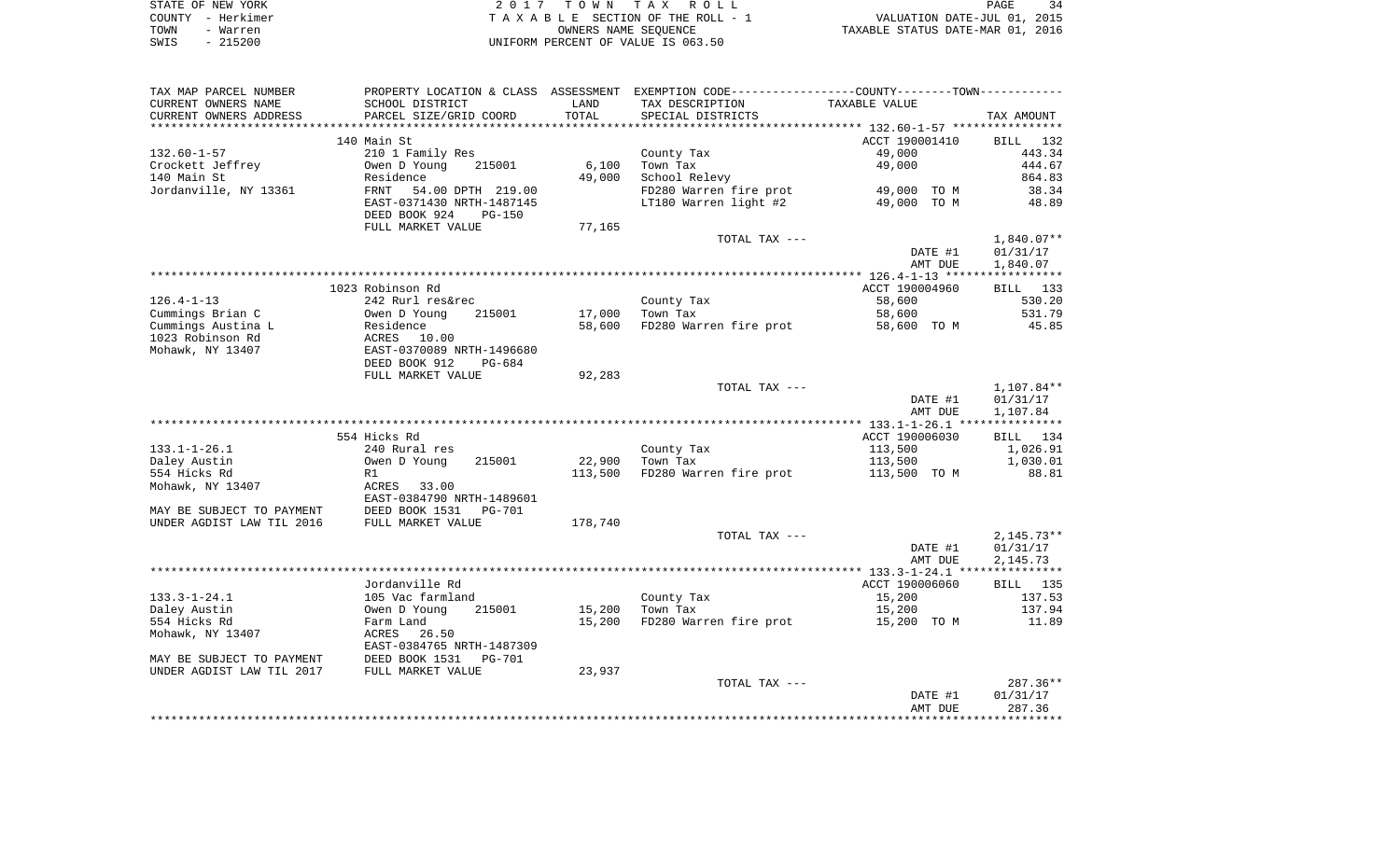| STATE OF NEW YORK | 2017 TOWN TAX ROLL                 | 35<br>PAGE                       |
|-------------------|------------------------------------|----------------------------------|
| COUNTY - Herkimer | TAXABLE SECTION OF THE ROLL - 1    | VALUATION DATE-JUL 01, 2015      |
| TOWN<br>- Warren  | OWNERS NAME SEOUENCE               | TAXABLE STATUS DATE-MAR 01, 2016 |
| $-215200$<br>SWIS | UNIFORM PERCENT OF VALUE IS 063.50 |                                  |

| TAX MAP PARCEL NUMBER            |                                |                | PROPERTY LOCATION & CLASS ASSESSMENT EXEMPTION CODE----------------COUNTY-------TOWN---------- |                     |               |
|----------------------------------|--------------------------------|----------------|------------------------------------------------------------------------------------------------|---------------------|---------------|
| CURRENT OWNERS NAME              | SCHOOL DISTRICT                | LAND           | TAX DESCRIPTION                                                                                | TAXABLE VALUE       |               |
| CURRENT OWNERS ADDRESS           | PARCEL SIZE/GRID COORD         | TOTAL          | SPECIAL DISTRICTS                                                                              |                     | TAX AMOUNT    |
|                                  |                                |                |                                                                                                |                     |               |
|                                  | Hicks Rd                       |                |                                                                                                |                     | BILL<br>136   |
| $133.2 - 2 - 12.2$               | 322 Rural vac>10               |                | County Tax                                                                                     | 7,600               | 68.76         |
| Daley Edward                     | Owen D Young<br>215001         | 7,600<br>7,600 | Town Tax                                                                                       | 7,600<br>7,600 TO M | 68.97<br>5.95 |
| Daley Mary F<br>489 Aney Hill Rd | Vac Ld<br>ACRES<br>23.40       |                | FD280 Warren fire prot                                                                         |                     |               |
| Mohawk, NY 13407                 | EAST-0389620 NRTH-1489712      |                |                                                                                                |                     |               |
|                                  | DEED BOOK 814<br>$PG-453$      |                |                                                                                                |                     |               |
|                                  | FULL MARKET VALUE              | 11,969         |                                                                                                |                     |               |
|                                  |                                |                | TOTAL TAX ---                                                                                  |                     | 143.68**      |
|                                  |                                |                |                                                                                                | DATE #1             | 01/31/17      |
|                                  |                                |                |                                                                                                | AMT DUE             | 143.68        |
|                                  |                                |                |                                                                                                |                     |               |
|                                  | Hicks Rd                       |                |                                                                                                |                     | BILL 137      |
| $133.2 - 2 - 12.5$               | 314 Rural vac<10               |                | County Tax                                                                                     | 8,000               | 72.38         |
| Daley Edward Jr                  | Owen D Young<br>215001         | 8,000          | Town Tax                                                                                       | 8,000               | 72.60         |
| 867 Hicks Rd                     | 8.00<br>ACRES                  | 8,000          | FD280 Warren fire prot                                                                         | 8,000 TO M          | 6.26          |
| Mohawk, NY 13407                 | EAST-0389575 NRTH-1488371      |                |                                                                                                |                     |               |
|                                  | DEED BOOK 925<br><b>PG-185</b> |                |                                                                                                |                     |               |
|                                  | FULL MARKET VALUE              | 12,598         | TOTAL TAX ---                                                                                  |                     | 151.24**      |
|                                  |                                |                |                                                                                                | DATE #1             | 01/31/17      |
|                                  |                                |                |                                                                                                | AMT DUE             | 151.24        |
|                                  |                                |                |                                                                                                |                     |               |
|                                  | Hicks Rd                       |                |                                                                                                |                     | BILL 138      |
| $133.2 - 2 - 12.3$               | 322 Rural vac>10               |                | County Tax                                                                                     | 14,900              | 134.81        |
| Daley Edward P Jr                | Owen D Young<br>215001         | 14,900         | Town Tax                                                                                       | 14,900              | 135.22        |
| 867 Hicks Rd                     | Vac Ld                         | 14,900         | FD280 Warren fire prot                                                                         | 14,900 TO M         | 11.66         |
| Mohawk, NY 13407                 | ACRES<br>17.30                 |                |                                                                                                |                     |               |
|                                  | EAST-0390506 NRTH-1488285      |                |                                                                                                |                     |               |
|                                  | DEED BOOK 849<br><b>PG-115</b> |                |                                                                                                |                     |               |
|                                  | FULL MARKET VALUE              | 23,465         |                                                                                                |                     |               |
|                                  |                                |                | TOTAL TAX ---                                                                                  |                     | 281.69**      |
|                                  |                                |                |                                                                                                | DATE #1             | 01/31/17      |
|                                  |                                |                |                                                                                                | AMT DUE             | 281.69        |
|                                  | 867 Hicks Rd                   |                |                                                                                                |                     | BILL 139      |
| $133.2 - 2 - 12.4$               | 210 1 Family Res               |                | County Tax                                                                                     | 54,800              | 495.81        |
| Daley Edward P Jr                | Owen D Young<br>215001         | 19,400         | Town Tax                                                                                       | 54,800              | 497.31        |
| 867 Hicks Rd                     | R1                             | 54,800         | FD280 Warren fire prot                                                                         | 54,800 TO M         | 42.88         |
| Mohawk, NY 13407                 | FRNT 602.00 DPTH               |                |                                                                                                |                     |               |
|                                  | ACRES 16.00                    |                |                                                                                                |                     |               |
|                                  | EAST-0389675 NRTH-1487919      |                |                                                                                                |                     |               |
|                                  | DEED BOOK 854<br>$PG-444$      |                |                                                                                                |                     |               |
|                                  | FULL MARKET VALUE              | 86,299         |                                                                                                |                     |               |
|                                  |                                |                | TOTAL TAX ---                                                                                  |                     | $1,036.00**$  |
|                                  |                                |                |                                                                                                | DATE #1             | 01/31/17      |
|                                  |                                |                |                                                                                                | AMT DUE             | 1,036.00      |
|                                  |                                |                |                                                                                                |                     |               |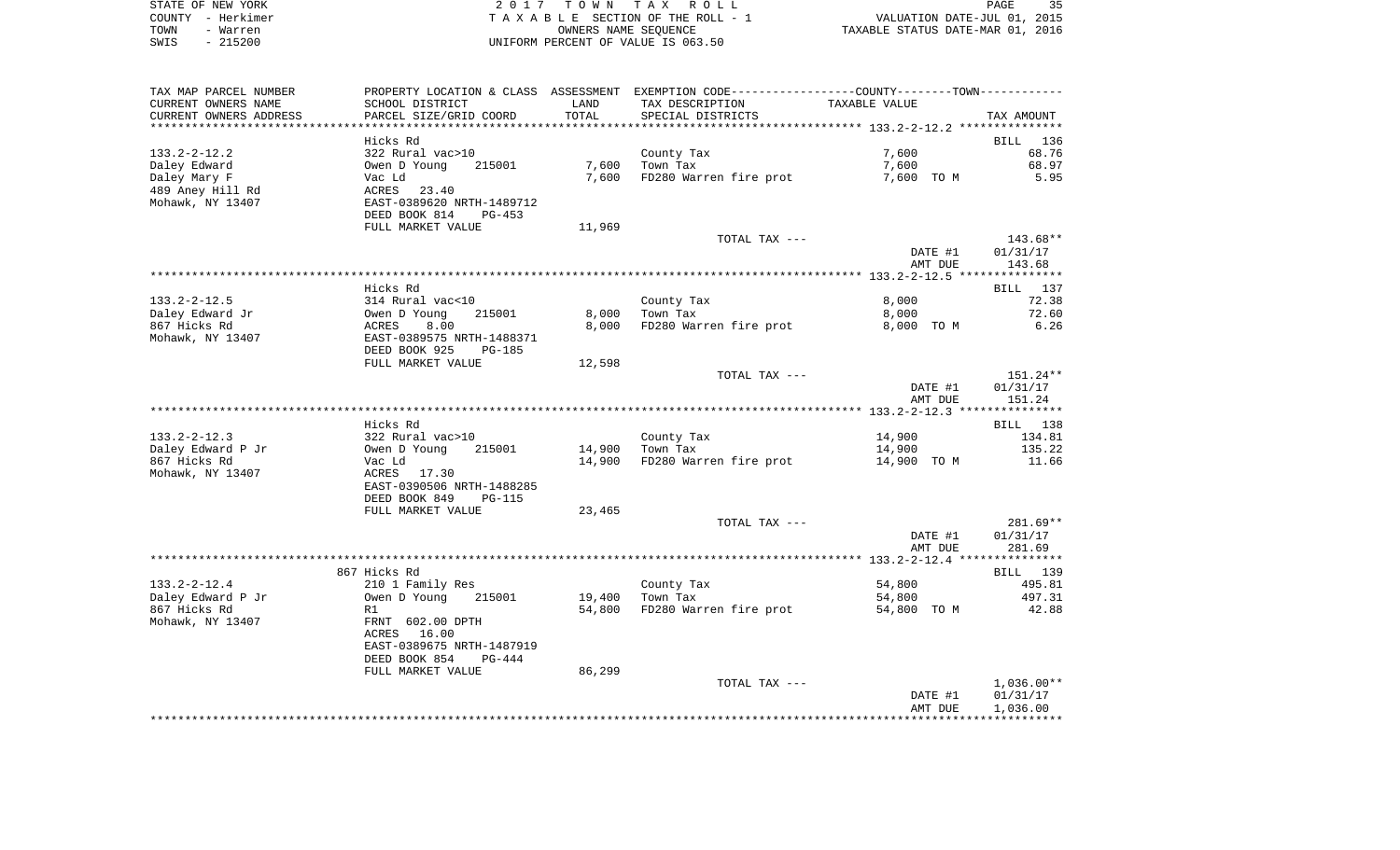| STATE OF NEW YORK | 2017 TOWN TAX ROLL                 | 36<br>PAGE                       |
|-------------------|------------------------------------|----------------------------------|
| COUNTY - Herkimer | TAXABLE SECTION OF THE ROLL - 1    | VALUATION DATE-JUL 01, 2015      |
| TOWN<br>- Warren  | OWNERS NAME SEOUENCE               | TAXABLE STATUS DATE-MAR 01, 2016 |
| $-215200$<br>SWIS | UNIFORM PERCENT OF VALUE IS 063.50 |                                  |

TAX MAP PARCEL NUMBER PROPERTY LOCATION & CLASS ASSESSMENT EXEMPTION CODE------------------COUNTY--------TOWN------------

| CURRENT OWNERS NAME         | SCHOOL DISTRICT            | LAND              | TAX DESCRIPTION        | TAXABLE VALUE                                        |              |
|-----------------------------|----------------------------|-------------------|------------------------|------------------------------------------------------|--------------|
| CURRENT OWNERS ADDRESS      | PARCEL SIZE/GRID COORD     | TOTAL             | SPECIAL DISTRICTS      |                                                      | TAX AMOUNT   |
|                             |                            | * * * * * * * * * |                        | **************************** 132.4-1-83 ************ |              |
|                             | Osley Rd                   |                   |                        |                                                      | 140<br>BILL  |
| $132.4 - 1 - 83$            | 105 Vac farmland           |                   | County Tax             | 34,700                                               | 313.96       |
| Damiano Robert              | Richfield Sprin 365601     | 34,700            | Town Tax               | 34,700                                               | 314.90       |
| PO Box 1891                 | 67.80<br>ACRES             | 34,700            | FD280 Warren fire prot | 34,700 TO M                                          | 27.15        |
| Richfield Springs, NY 13439 | EAST-0362091 NRTH-1481415  |                   |                        |                                                      |              |
|                             | DEED BOOK 820<br>PG-246    |                   |                        |                                                      |              |
|                             | FULL MARKET VALUE          | 54,646            |                        |                                                      |              |
|                             |                            |                   | TOTAL TAX ---          |                                                      | 656.01**     |
|                             |                            |                   |                        | DATE #1                                              | 01/31/17     |
|                             |                            |                   |                        | AMT DUE                                              | 656.01       |
|                             |                            |                   |                        |                                                      |              |
|                             | 2526 Jordanville Rd        |                   |                        | ACCT 190003600                                       | 141<br>BILL  |
| $133.3 - 1 - 47$            | 210 1 Family Res           |                   | County Tax             | 63,000                                               | 570.00       |
| Datzkiwsky Cornell          | Owen D Young<br>215001     | 15,200            | Town Tax               | 63,000                                               | 571.72       |
| 21 Taylor Rd                | Residence                  | 63,000            | FD280 Warren fire prot | 63,000 TO M                                          | 49.30        |
| Matawan, NJ 07747           | ACRES<br>5.40              |                   |                        |                                                      |              |
|                             | EAST-0374424 NRTH-1486831  |                   |                        |                                                      |              |
|                             | DEED BOOK 878<br>$PG-254$  |                   |                        |                                                      |              |
|                             | FULL MARKET VALUE          | 99,213            |                        |                                                      |              |
|                             |                            |                   | TOTAL TAX ---          |                                                      | 1,191.02**   |
|                             |                            |                   |                        | DATE #1                                              | 01/31/17     |
|                             |                            |                   |                        | AMT DUE                                              | 1,191.02     |
|                             |                            |                   |                        | **************** 139.4-1-55.6 ****************       |              |
|                             | 253 Millstone Rd           |                   |                        | ACCT 190000456                                       | 142<br>BILL  |
| $139.4 - 1 - 55.6$          | 270 Mfg housing            |                   | County Tax             | 78,200                                               | 707.53       |
| Davis Steven R              | Richfield Sprin 365601     | 21,400            | Town Tax               | 78,200                                               | 709.66       |
| Davis Deborah A             | G1 Brzwy                   | 78,200            | FD280 Warren fire prot | 78,200 TO M                                          | 61.19        |
| 253 Millstone Rd            | FRNT 439.00 DPTH           |                   |                        |                                                      |              |
| Richfield Springs, NY 13439 | 29.50<br>ACRES             |                   |                        |                                                      |              |
|                             | EAST-0366964 NRTH-1468060  |                   |                        |                                                      |              |
|                             | DEED BOOK 931<br>$PG-427$  |                   |                        |                                                      |              |
|                             | FULL MARKET VALUE          | 123,150           |                        |                                                      |              |
|                             |                            |                   | TOTAL TAX ---          |                                                      | $1,478.38**$ |
|                             |                            |                   |                        | DATE #1                                              | 01/31/17     |
|                             |                            |                   |                        | AMT DUE                                              | 1,478.38     |
|                             |                            |                   |                        |                                                      |              |
|                             | 364 Hoke Rd                |                   |                        | ACCT 190012880                                       | BILL 143     |
| $144.1 - 1 - 75$            | 210 1 Family Res           |                   | County Tax             | 85,400                                               | 772.67       |
| Dawson Matthew              | Richfield Sprin 365601     | 14,800            | Town Tax               | 85,400                                               | 775.00       |
| Dawson Angelina             | Residence                  | 85,400            | FD280 Warren fire prot | 85,400 TO M                                          | 66.82        |
| 364 Hoke Rd                 | ACRES<br>4.80              |                   |                        |                                                      |              |
| Richfield Springs, NY 13439 | EAST-0384815 NRTH-1457463  |                   |                        |                                                      |              |
|                             | DEED BOOK 1129<br>$PG-200$ |                   |                        |                                                      |              |
|                             | FULL MARKET VALUE          | 134,488           |                        |                                                      |              |
|                             |                            |                   | TOTAL TAX ---          |                                                      | $1,614.49**$ |
|                             |                            |                   |                        | DATE #1                                              | 01/31/17     |
|                             |                            |                   |                        | AMT DUE                                              | 1,614.49     |
|                             |                            |                   |                        |                                                      |              |
|                             |                            |                   |                        |                                                      |              |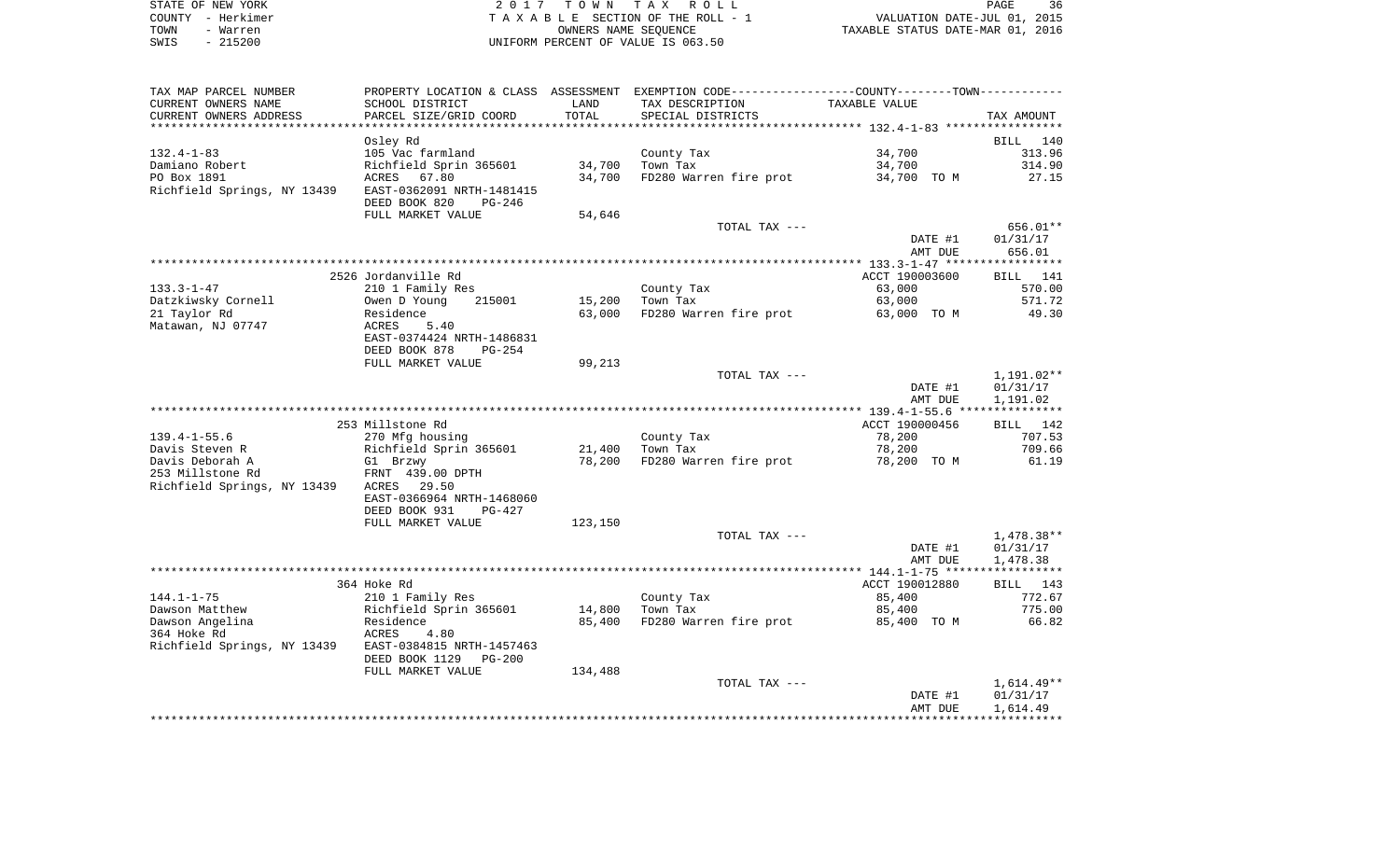| STATE OF NEW YORK     | 2017 TOWN TAX ROLL                                                                            | 37<br>PAGE                       |
|-----------------------|-----------------------------------------------------------------------------------------------|----------------------------------|
| COUNTY - Herkimer     | TAXABLE SECTION OF THE ROLL - 1                                                               | VALUATION DATE-JUL 01, 2015      |
| TOWN<br>- Warren      | OWNERS NAME SEOUENCE                                                                          | TAXABLE STATUS DATE-MAR 01, 2016 |
| $-215200$<br>SWIS     | UNIFORM PERCENT OF VALUE IS 063.50                                                            |                                  |
|                       |                                                                                               |                                  |
|                       |                                                                                               |                                  |
|                       |                                                                                               |                                  |
| TAX MAP PARCEL NUMBER | PROPERTY LOCATION & CLASS ASSESSMENT EXEMPTION CODE---------------COUNTY-------TOWN---------- |                                  |

| CURRENT OWNERS NAME                    | SCHOOL DISTRICT                                     | LAND             | TAX DESCRIPTION        | TAXABLE VALUE                              |                       |
|----------------------------------------|-----------------------------------------------------|------------------|------------------------|--------------------------------------------|-----------------------|
| CURRENT OWNERS ADDRESS                 | PARCEL SIZE/GRID COORD                              | TOTAL            | SPECIAL DISTRICTS      |                                            | TAX AMOUNT            |
| **************                         | *************************                           |                  |                        | ****************** 140.1-1-16.2 ********** |                       |
| $140.1 - 1 - 16.2$                     | 623 Hogsback Rd                                     |                  |                        |                                            | 144<br>BILL           |
| Dayton's Acres LLC                     | 312 Vac w/imprv<br>Richfield Sprin 365601           | 36,800           | County Tax<br>Town Tax | 38,800<br>38,800                           | 351.05<br>352.11      |
| PO Box 126                             | Woodland                                            | 38,800           | FD280 Warren fire prot | 38,800 TO M                                | 30.36                 |
| Springfield Center, NY 13468           | Hunting Cabin                                       |                  |                        |                                            |                       |
|                                        | <b>ACRES</b><br>79.00                               |                  |                        |                                            |                       |
|                                        | EAST-0376941 NRTH-1473959                           |                  |                        |                                            |                       |
|                                        | DEED BOOK 1451<br><b>PG-908</b>                     |                  |                        |                                            |                       |
|                                        | FULL MARKET VALUE                                   | 61,102           |                        |                                            |                       |
|                                        |                                                     |                  | TOTAL TAX ---          |                                            | 733.52**              |
|                                        |                                                     |                  |                        | DATE #1                                    | 01/31/17              |
|                                        |                                                     |                  |                        | AMT DUE                                    | 733.52                |
|                                        |                                                     |                  |                        | ************ 139.2-1-33 ******             | * * * * * * * * * * * |
|                                        | Off Osley Rd                                        |                  |                        | ACCT 190008731                             | BILL<br>145           |
| $139.2 - 1 - 33$<br>Decker Edward      | 323 Vacant rural                                    | 5,500            | County Tax<br>Town Tax | 5,500                                      | 49.76<br>49.91        |
| 16 New Hartford St                     | Richfield Sprin 365601<br>Lot                       | 5,500            | FD280 Warren fire prot | 5,500<br>5,500 TO M                        | 4.30                  |
| New York Mills, NY 13417               | ACRES<br>21.80                                      |                  |                        |                                            |                       |
|                                        | EAST-0362644 NRTH-1479385                           |                  |                        |                                            |                       |
|                                        | DEED BOOK 672<br>$PG-650$                           |                  |                        |                                            |                       |
|                                        | FULL MARKET VALUE                                   | 8,661            |                        |                                            |                       |
|                                        |                                                     |                  | TOTAL TAX ---          |                                            | 103.97**              |
|                                        |                                                     |                  |                        | DATE #1                                    | 01/31/17              |
|                                        |                                                     |                  |                        | AMT DUE                                    | 103.97                |
|                                        |                                                     |                  |                        |                                            |                       |
|                                        | 961 Robinson Rd                                     |                  |                        | ACCT 190004951                             | 146<br><b>BILL</b>    |
| $126.4 - 1 - 11$                       | 210 1 Family Res                                    |                  | County Tax             | 69,000                                     | 624.29<br>626.17      |
| Delaney Robert W Jr<br>961 Robinson Rd | Owen D Young<br>215001                              | 10,200<br>69,000 | Town Tax               | 69,000                                     |                       |
|                                        |                                                     |                  |                        |                                            |                       |
|                                        | Rural Residence                                     |                  | FD280 Warren fire prot | 69,000 TO M                                | 53.99                 |
| Mohawk, NY 13407                       | <b>ACRES</b><br>1.15                                |                  |                        |                                            |                       |
|                                        | EAST-0369335 NRTH-1496929                           |                  |                        |                                            |                       |
|                                        | DEED BOOK 779<br><b>PG-272</b><br>FULL MARKET VALUE | 108,661          |                        |                                            |                       |
|                                        |                                                     |                  | TOTAL TAX ---          |                                            | $1,304.45**$          |
|                                        |                                                     |                  |                        | DATE #1                                    | 01/31/17              |
|                                        |                                                     |                  |                        | AMT DUE                                    | 1,304.45              |
|                                        |                                                     |                  |                        |                                            |                       |
|                                        | 133 Hogsback Rd                                     |                  |                        | ACCT 190012270                             | BILL 147              |
| $139.2 - 1 - 30.1$                     | 112 Dairy farm                                      |                  | AGRIC 10 Y 42100       | 2,000<br>2,000                             |                       |
| Denton Keith                           | Richfield Sprin 365601                              | 54,300           | County Tax             | 115,500                                    | 1,045.01              |
| Denton Linda                           | Dairy Farm                                          | 117,500          | Town Tax               | 115,500                                    | 1,048.16              |
| 133 Hogsback Rd                        | ACRES 104.40                                        |                  | FD280 Warren fire prot | 117,500 TO M                               | 91.94                 |
| Richfield Springs, NY 13439            | EAST-0370551 NRTH-1474676                           |                  |                        |                                            |                       |
|                                        | DEED BOOK 1079<br>PG-531<br>FULL MARKET VALUE       | 185,039          |                        |                                            |                       |
|                                        |                                                     |                  | TOTAL TAX ---          |                                            | $2,185.11**$          |
|                                        |                                                     |                  |                        | DATE #1                                    | 01/31/17              |
|                                        |                                                     |                  |                        | AMT DUE                                    | 2,185.11              |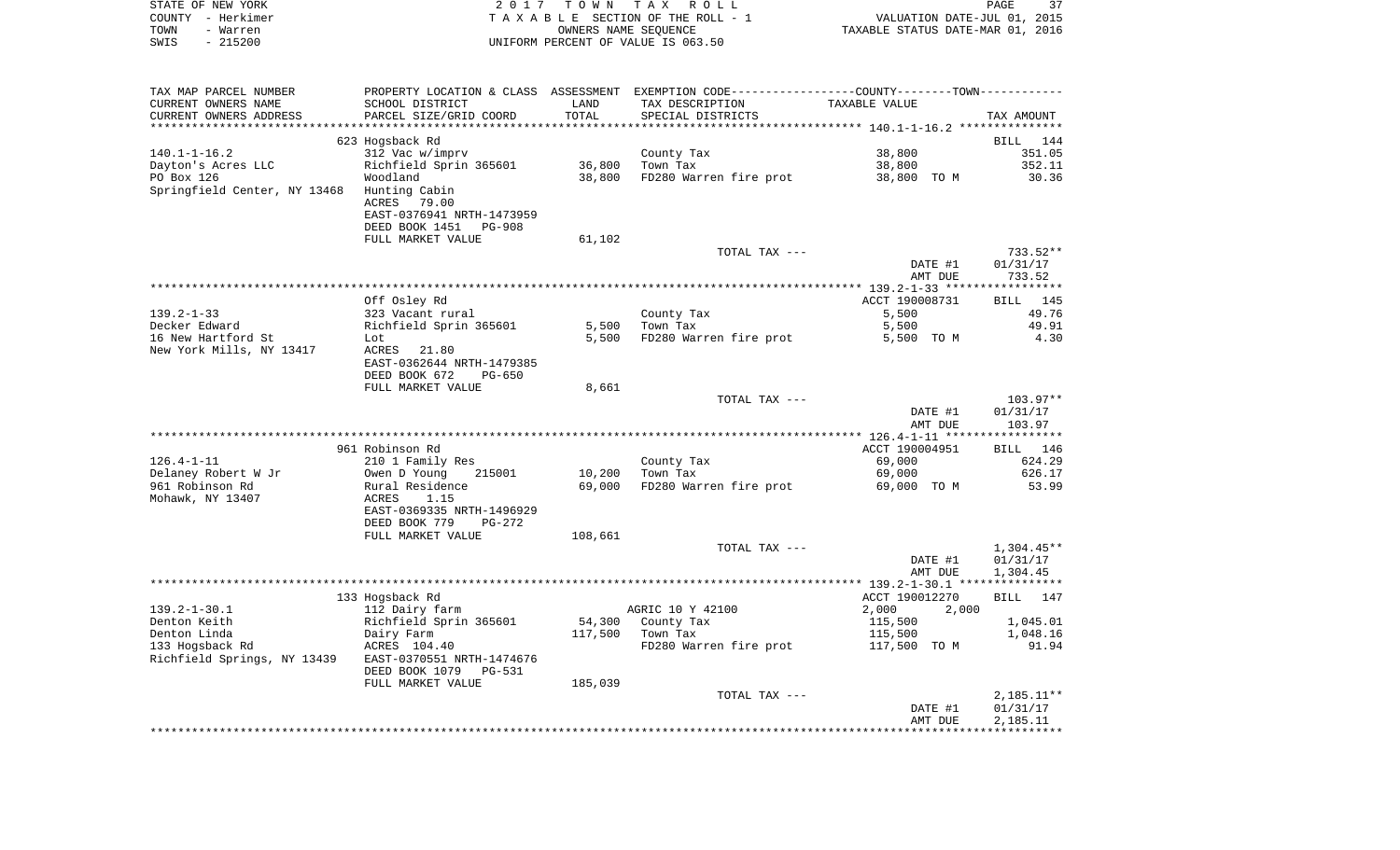|      | STATE OF NEW YORK | 2017 TOWN TAX ROLL                 | 38<br>PAGE                       |
|------|-------------------|------------------------------------|----------------------------------|
|      | COUNTY – Herkimer | TAXABLE SECTION OF THE ROLL - 1    | VALUATION DATE-JUL 01, 2015      |
| TOWN | - Warren          | OWNERS NAME SEOUENCE               | TAXABLE STATUS DATE-MAR 01, 2016 |
| SWIS | $-215200$         | UNIFORM PERCENT OF VALUE IS 063.50 |                                  |

| TAX MAP PARCEL NUMBER                                 |                            |         | PROPERTY LOCATION & CLASS ASSESSMENT EXEMPTION CODE---------------COUNTY-------TOWN--------- |                  |                    |
|-------------------------------------------------------|----------------------------|---------|----------------------------------------------------------------------------------------------|------------------|--------------------|
| CURRENT OWNERS NAME                                   | SCHOOL DISTRICT            | LAND    | TAX DESCRIPTION                                                                              | TAXABLE VALUE    |                    |
| CURRENT OWNERS ADDRESS                                | PARCEL SIZE/GRID COORD     | TOTAL   | SPECIAL DISTRICTS                                                                            |                  | TAX AMOUNT         |
| *********************                                 |                            |         |                                                                                              |                  |                    |
|                                                       | 104 Mortz Rd               |         |                                                                                              | ACCT 190011890   | BILL 148           |
| $126.4 - 1 - 3$                                       | 210 1 Family Res           |         | County Tax                                                                                   | 59,400           | 537.43             |
| DesJardins Douglas                                    | 215001<br>Owen D Young     | 11,000  | Town Tax                                                                                     | 59,400           | 539.05             |
| DesJardins Brandee                                    | Doublewide                 | 59,400  | School Relevy                                                                                |                  | 1,167.22           |
| 104 Mortz Rd                                          | ACRES<br>1.80              |         | FD280 Warren fire prot                                                                       | 59,400 TO M      | 46.48              |
| Mohawk, NY 13407                                      | EAST-0367396 NRTH-1499197  |         |                                                                                              |                  |                    |
|                                                       | DEED BOOK 1276<br>PG-390   |         |                                                                                              |                  |                    |
|                                                       | FULL MARKET VALUE          | 93,543  |                                                                                              |                  |                    |
|                                                       |                            |         | TOTAL TAX ---                                                                                |                  | $2,290.18**$       |
|                                                       |                            |         |                                                                                              | DATE #1          | 01/31/17           |
|                                                       |                            |         |                                                                                              | AMT DUE          | 2,290.18           |
|                                                       |                            |         |                                                                                              |                  |                    |
|                                                       | 142 Geywits Rd             |         |                                                                                              | ACCT 190008283   | <b>BILL</b><br>149 |
| $140.4 - 1 - 4.4$                                     | 112 Dairy farm             |         | AGRIC 10 Y 41700                                                                             | 82,000<br>82,000 |                    |
| Detweiler David H                                     | Richfield Sprin 365601     |         | 54,300 County Tax                                                                            | 175,600          | 1,588.78           |
| Detweiler MaryAnn                                     | Dairy Farm                 | 257,600 | Town Tax                                                                                     | 175,600          | 1,593.57           |
| 142 Geywits Rd                                        | ACRES 135.00               |         | FD280 Warren fire prot                                                                       | 257,600 TO M     | 201.57             |
| Richfield Springs, NY 13439 EAST-0386515 NRTH-1468837 | DEED BOOK 884<br>$PG-233$  |         |                                                                                              |                  |                    |
| MAY BE SUBJECT TO PAYMENT                             | FULL MARKET VALUE          | 405,669 |                                                                                              |                  |                    |
| UNDER RPTL483 UNTIL 2017                              |                            |         |                                                                                              |                  |                    |
|                                                       |                            |         | TOTAL TAX ---                                                                                |                  | $3,383.92**$       |
|                                                       |                            |         |                                                                                              | DATE #1          | 01/31/17           |
|                                                       |                            |         |                                                                                              | AMT DUE          | 3,383.92           |
|                                                       |                            |         |                                                                                              |                  |                    |
|                                                       | 108 Andrecheck Rd          |         |                                                                                              | ACCT 190005701   | BILL 150           |
| $144.2 - 1 - 4.1$                                     | 240 Rural res              |         | County Tax                                                                                   | 145,500          | 1,316.44           |
| DHL Softball Enterprises LLC Richfield Sprin 365601   |                            | 26,800  | Town Tax                                                                                     | 145,500          | 1,320.41           |
| 626 Vanderlyn Ln                                      | R1                         | 145,500 | FD280 Warren fire prot                                                                       | 145,500 TO M     | 113.85             |
| Slingerlands, NY 12159                                | pavillion shed dugouts     |         |                                                                                              |                  |                    |
|                                                       | ACRES 41.00                |         |                                                                                              |                  |                    |
|                                                       | EAST-0385954 NRTH-1461933  |         |                                                                                              |                  |                    |
|                                                       | DEED BOOK 1432<br>PG-460   |         |                                                                                              |                  |                    |
|                                                       | FULL MARKET VALUE          | 229,134 |                                                                                              |                  |                    |
|                                                       |                            |         | TOTAL TAX ---                                                                                |                  | $2,750.70**$       |
|                                                       |                            |         |                                                                                              | DATE #1          | 01/31/17           |
|                                                       |                            |         |                                                                                              | AMT DUE          | 2,750.70           |
|                                                       |                            |         |                                                                                              |                  |                    |
|                                                       | 106 Andrecheck Rd          |         |                                                                                              | ACCT 190005702   | BILL 151           |
| $144.2 - 1 - 4.2$                                     | 415 Motel                  |         | County Tax                                                                                   | 72,100           | 652.34             |
| DHL Softball Enterprises LLC  Richfield Sprin 365601  |                            | 13,300  | Town Tax                                                                                     | 72,100           | 654.31             |
| 626 Vanderlyn Ln                                      | Seasonal Motel             | 72,100  | FD280 Warren fire prot                                                                       | 72,100 TO M      | 56.42              |
| Slingerlands, NY 12159                                | Residence                  |         |                                                                                              |                  |                    |
|                                                       | ACRES<br>2.40              |         |                                                                                              |                  |                    |
|                                                       | EAST-0385021 NRTH-1461311  |         |                                                                                              |                  |                    |
|                                                       | DEED BOOK 1432<br>$PG-460$ |         |                                                                                              |                  |                    |
|                                                       | FULL MARKET VALUE          | 113,543 |                                                                                              |                  |                    |
|                                                       |                            |         | TOTAL TAX ---                                                                                |                  | $1,363.07**$       |
|                                                       |                            |         |                                                                                              | DATE #1          | 01/31/17           |
|                                                       |                            |         |                                                                                              | AMT DUE          | 1,363.07           |
|                                                       |                            |         |                                                                                              |                  |                    |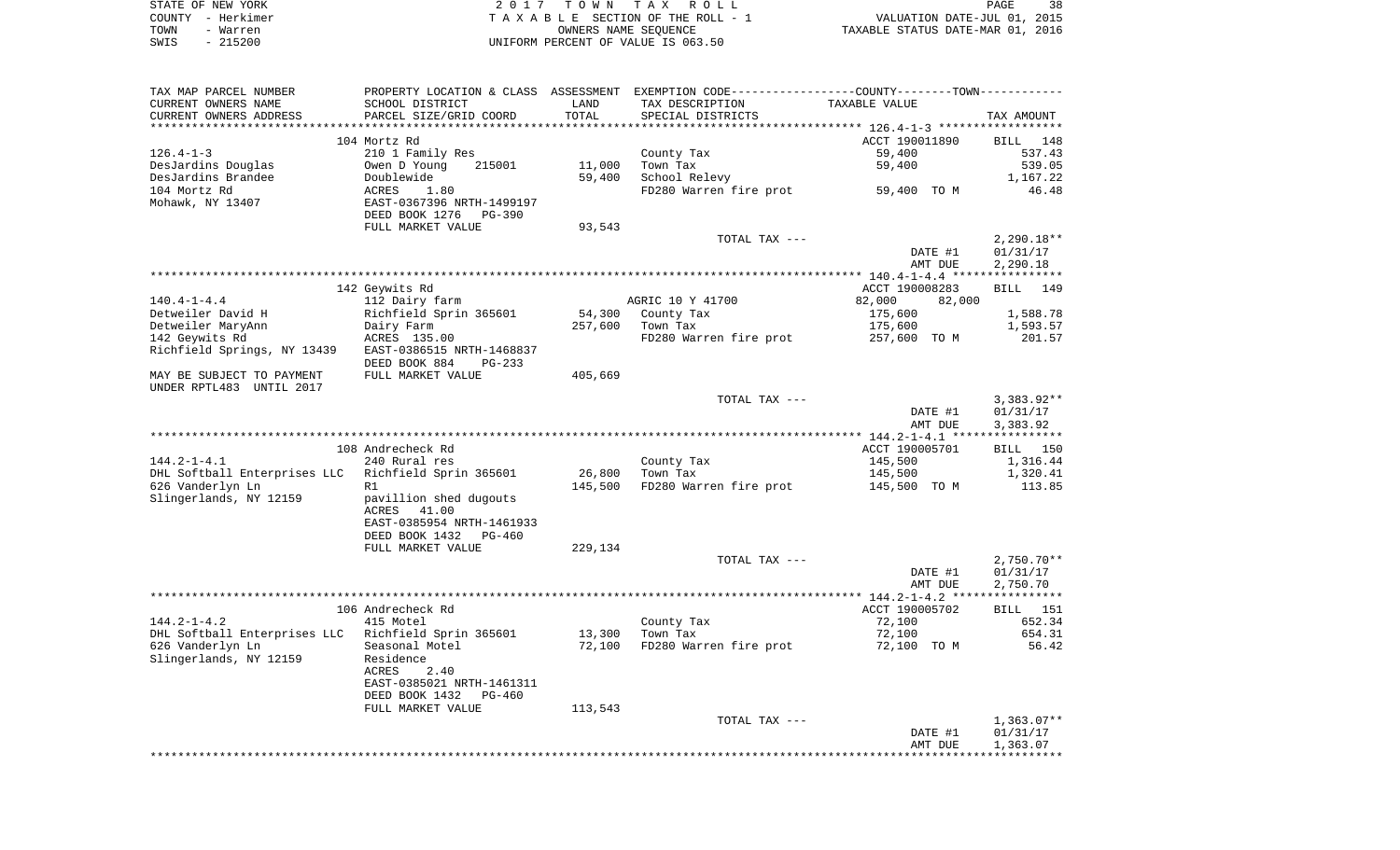|      | STATE OF NEW YORK | 2017 TOWN TAX ROLL                 |                                  | PAGE | 39 |
|------|-------------------|------------------------------------|----------------------------------|------|----|
|      | COUNTY - Herkimer | TAXABLE SECTION OF THE ROLL - 1    | VALUATION DATE-JUL 01, 2015      |      |    |
| TOWN | - Warren          | OWNERS NAME SEOUENCE               | TAXABLE STATUS DATE-MAR 01, 2016 |      |    |
| SWIS | - 215200          | UNIFORM PERCENT OF VALUE IS 063.50 |                                  |      |    |

| TAX MAP PARCEL NUMBER<br>CURRENT OWNERS NAME | PROPERTY LOCATION & CLASS ASSESSMENT<br>SCHOOL DISTRICT | LAND              | EXEMPTION CODE----------------COUNTY-------TOWN-----------<br>TAX DESCRIPTION | TAXABLE VALUE  |                 |
|----------------------------------------------|---------------------------------------------------------|-------------------|-------------------------------------------------------------------------------|----------------|-----------------|
| CURRENT OWNERS ADDRESS                       | PARCEL SIZE/GRID COORD                                  | TOTAL<br>******** | SPECIAL DISTRICTS                                                             |                | TAX AMOUNT      |
|                                              |                                                         |                   |                                                                               |                |                 |
|                                              | 4591 Us Hwy 20                                          |                   |                                                                               | ACCT 190006330 | BILL<br>152     |
| $144.2 - 1 - 6$                              | 210 1 Family Res                                        |                   | County Tax                                                                    | 17,200         | 155.62          |
| DHL Softball Enterprises LLC                 | Richfield Sprin 365601                                  | 17,200            | Town Tax                                                                      | 17,200         | 156.09          |
| 626 Vanderlyn Ln<br>Slingerlands, NY 12159   | Residence<br><b>ACRES</b><br>19.10                      | 17,200            | FD280 Warren fire prot                                                        | 17,200 TO M    | 13.46           |
|                                              | EAST-0386134 NRTH-1461304                               |                   |                                                                               |                |                 |
|                                              | DEED BOOK 1432<br>PG-460                                |                   |                                                                               |                |                 |
|                                              | FULL MARKET VALUE                                       | 27,087            |                                                                               |                |                 |
|                                              |                                                         |                   | TOTAL TAX ---                                                                 |                | $325.17**$      |
|                                              |                                                         |                   |                                                                               | DATE #1        | 01/31/17        |
|                                              |                                                         |                   |                                                                               | AMT DUE        | 325.17          |
|                                              |                                                         |                   |                                                                               |                |                 |
|                                              | 185 Main St                                             |                   |                                                                               | ACCT 190001260 | 153<br>BILL     |
| $132.60 - 1 - 36$                            | 210 1 Family Res                                        |                   | County Tax                                                                    | 52,000         | 470.48          |
| Diaz S Michelle                              | Owen D Young<br>215001                                  | 6,700             | Town Tax                                                                      | 52,000         | 471.90          |
| 185 Main St                                  | Res                                                     | 52,000            | School Relevy                                                                 |                | 1,511.95        |
| Jordanville, NY 13361                        | FRNT<br>86.80 DPTH 200.00                               |                   | FD280 Warren fire prot                                                        | 52,000 TO M    | 40.69           |
|                                              | EAST-0372241 NRTH-1487474                               |                   | LT180 Warren light #2                                                         | 52,000 TO M    | 51.88           |
|                                              | DEED BOOK 942<br>$PG-678$                               |                   |                                                                               |                |                 |
|                                              | FULL MARKET VALUE                                       | 81,890            |                                                                               |                |                 |
|                                              |                                                         |                   | TOTAL TAX ---                                                                 |                | $2,546.90**$    |
|                                              |                                                         |                   |                                                                               | DATE #1        | 01/31/17        |
|                                              |                                                         |                   |                                                                               | AMT DUE        | 2,546.90        |
|                                              |                                                         |                   |                                                                               |                |                 |
|                                              | 508 Cullen Rd                                           |                   |                                                                               |                | <b>BILL</b> 154 |
| $139.2 - 1 - 7.4$                            | 210 1 Family Res                                        |                   | County Tax                                                                    | 135,300        | 1,224.15        |
| Dibble Ryan                                  | Richfield Sprin 365601                                  | 12,500            | Town Tax                                                                      | 135,300        | 1,227.84        |
| Dibble Crystal                               | R1 2G                                                   | 135,300           | FD280 Warren fire prot                                                        | 135,300 TO M   | 105.87          |
| 508 Cullen Rd                                | ACRES 12.30<br>EAST-0365597 NRTH-1475187                |                   |                                                                               |                |                 |
| Richfield Springs, NY 13439                  | DEED BOOK 1534<br>$PG-53$                               |                   |                                                                               |                |                 |
|                                              | FULL MARKET VALUE                                       | 213,071           |                                                                               |                |                 |
|                                              |                                                         |                   | TOTAL TAX ---                                                                 |                | $2,557.86**$    |
|                                              |                                                         |                   |                                                                               | DATE #1        | 01/31/17        |
|                                              |                                                         |                   |                                                                               | AMT DUE        | 2,557.86        |
|                                              |                                                         |                   |                                                                               |                |                 |
|                                              | Tri-Town Rd                                             |                   |                                                                               | ACCT 190002480 | BILL 155        |
| $127.3 - 1 - 15$                             | 105 Vac farmland                                        |                   | County Tax                                                                    | 11,000         | 99.52           |
| Dickey Phyllis                               | Owen D Young<br>215001                                  | 11,000            | Town Tax                                                                      | 11,000         | 99.82           |
| 262 Tri Town Rd                              | Farm Land                                               | 11,000            | FD280 Warren fire prot                                                        | 11,000 TO M    | 8.61            |
| Mohawk, NY 13407                             | ACRES 27.60                                             |                   |                                                                               |                |                 |
|                                              | EAST-0383071 NRTH-1497549                               |                   |                                                                               |                |                 |
|                                              | DEED BOOK 1175<br>$PG-440$                              |                   |                                                                               |                |                 |
|                                              | FULL MARKET VALUE                                       | 17,323            |                                                                               |                |                 |
|                                              |                                                         |                   | TOTAL TAX ---                                                                 |                | 207.95**        |
|                                              |                                                         |                   |                                                                               | DATE #1        | 01/31/17        |
|                                              |                                                         |                   |                                                                               | AMT DUE        | 207.95          |
|                                              |                                                         |                   |                                                                               |                |                 |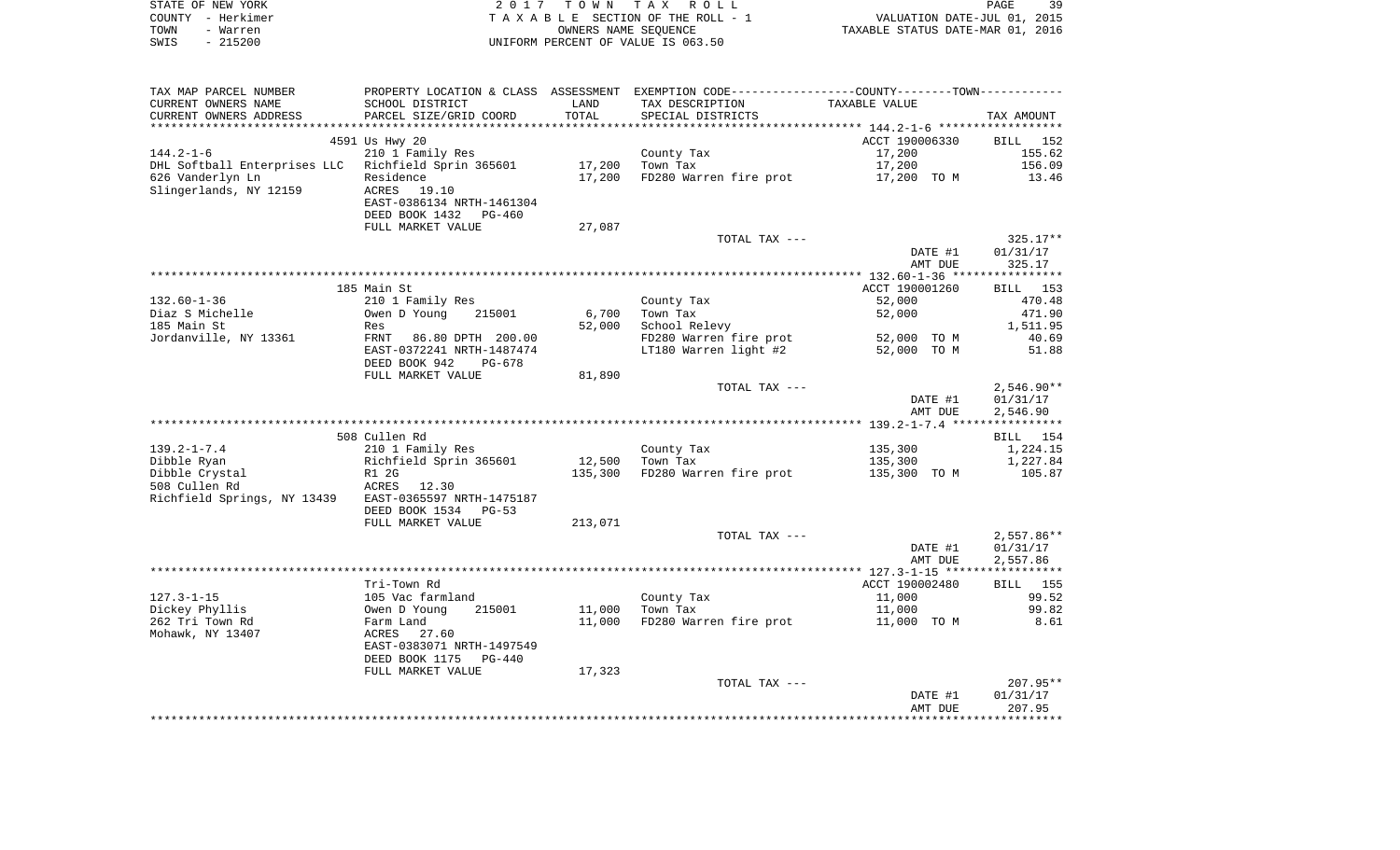|      | STATE OF NEW YORK | 2017 TOWN TAX ROLL                 |                                  | <b>PAGE</b> | 40 |
|------|-------------------|------------------------------------|----------------------------------|-------------|----|
|      | COUNTY – Herkimer | TAXABLE SECTION OF THE ROLL - 1    | VALUATION DATE-JUL 01, 2015      |             |    |
| TOWN | - Warren          | OWNERS NAME SEOUENCE               | TAXABLE STATUS DATE-MAR 01, 2016 |             |    |
| SWIS | - 215200          | UNIFORM PERCENT OF VALUE IS 063.50 |                                  |             |    |

| TAX MAP PARCEL NUMBER                                | PROPERTY LOCATION & CLASS ASSESSMENT EXEMPTION CODE---------------COUNTY-------TOWN--------- |         |                        |                |              |
|------------------------------------------------------|----------------------------------------------------------------------------------------------|---------|------------------------|----------------|--------------|
| CURRENT OWNERS NAME                                  | SCHOOL DISTRICT                                                                              | LAND    | TAX DESCRIPTION        | TAXABLE VALUE  |              |
| CURRENT OWNERS ADDRESS                               | PARCEL SIZE/GRID COORD                                                                       | TOTAL   | SPECIAL DISTRICTS      |                | TAX AMOUNT   |
|                                                      |                                                                                              |         |                        |                |              |
|                                                      | 499 Little Lakes Rd                                                                          |         |                        |                | BILL 156     |
| $140.3 - 1 - 14.2$                                   | 240 Rural res                                                                                |         | County Tax             | 75,500         | 683.10       |
| Dingman Ronald E Jr                                  | Richfield Sprin 365601                                                                       | 19,200  | Town Tax               | 75,500         | 685.16       |
| Kennedy Kelly                                        | R1                                                                                           | 75,500  | School Relevy          |                | 1,007.29     |
| 499 Little Lakes Rd                                  | ACRES<br>21.00                                                                               |         | FD280 Warren fire prot | 75,500 TO M    | 59.08        |
| Richfield Springs, NY 13439                          | EAST-0380450 NRTH-1468905                                                                    |         |                        |                |              |
|                                                      | DEED BOOK 856<br>PG-311                                                                      |         |                        |                |              |
|                                                      | FULL MARKET VALUE                                                                            | 118,898 |                        |                |              |
|                                                      |                                                                                              |         | TOTAL TAX ---          |                | $2,434.63**$ |
|                                                      |                                                                                              |         |                        | DATE #1        | 01/31/17     |
|                                                      |                                                                                              |         |                        | AMT DUE        | 2,434.63     |
|                                                      |                                                                                              |         |                        |                |              |
|                                                      | 145 Hogsback Rd                                                                              |         |                        | ACCT 190000630 | BILL 157     |
| $139.2 - 1 - 29$                                     | 270 Mfg housing                                                                              |         | County Tax             | 10,400         | 94.10        |
| Diotte Travis                                        | Richfield Sprin 365601                                                                       | 3,100   | Town Tax               | 10,400         | 94.38        |
| 160 Koenig Rd                                        | Residence                                                                                    | 10,400  | School Relevy          |                | 186.89       |
| Springfield Center, NY 13468 FRNT 275.00 DPTH 160.00 |                                                                                              |         | FD280 Warren fire prot |                | 8.14         |
|                                                      |                                                                                              |         |                        | 10,400 TO M    |              |
|                                                      | EAST-0368746 NRTH-1474541                                                                    |         |                        |                |              |
|                                                      | DEED BOOK 1317 PG-60                                                                         |         |                        |                |              |
|                                                      | FULL MARKET VALUE                                                                            | 16,378  |                        |                |              |
|                                                      |                                                                                              |         | TOTAL TAX ---          |                | 383.51**     |
|                                                      |                                                                                              |         |                        | DATE #1        | 01/31/17     |
|                                                      |                                                                                              |         |                        | AMT DUE        | 383.51       |
|                                                      |                                                                                              |         |                        |                |              |
|                                                      | 2308 Jordanville Rd                                                                          |         |                        | ACCT 190007620 | BILL 158     |
| $132.60 - 1 - 72$                                    | 270 Mfg housing                                                                              |         | County Tax             | 20,900         | 189.10       |
| Dole Helen C                                         | Owen D Young<br>215001                                                                       | 7,800   | Town Tax               | 20,900         | 189.67       |
| 804 W Shady Shore Rd                                 | Jordanville                                                                                  | 20,900  | School Relevy          |                | 607.69       |
| Shady Shores, TX 76208                               | Mobile Home                                                                                  |         | FD280 Warren fire prot | 20,900 TO M    | 16.35        |
|                                                      | FRNT 140.00 DPTH 180.00                                                                      |         | LT180 Warren light #2  | 20,900 TO M    | 20.85        |
|                                                      | EAST-0370102 NRTH-1487041                                                                    |         |                        |                |              |
|                                                      | DEED BOOK 00624 PG-00368                                                                     |         |                        |                |              |
|                                                      | FULL MARKET VALUE                                                                            | 32,913  |                        |                |              |
|                                                      |                                                                                              |         | TOTAL TAX ---          |                | $1,023.66**$ |
|                                                      |                                                                                              |         |                        | DATE #1        | 01/31/17     |
|                                                      |                                                                                              |         |                        | AMT DUE        | 1,023.66     |
|                                                      |                                                                                              |         |                        |                |              |
|                                                      | Off Mixter Rd                                                                                |         |                        |                | BILL 159     |
| $140.1 - 1 - 10.5$                                   | 210 1 Family Res                                                                             |         | County Tax             | 26,900         | 243.38       |
| Dolhun Jeffrey D                                     | Owen D Young<br>215001                                                                       | 10,000  | Town Tax               | 26,900         | 244.12       |
| 190 Mixter Rd                                        | R1                                                                                           | 26,900  | School Relevy          |                | 222.25       |
| Richfield Springs, NY 13439                          | No Rd Frontage                                                                               |         | FD280 Warren fire prot | 26,900 TO M    | 21.05        |
|                                                      | 1.00<br>ACRES                                                                                |         |                        |                |              |
|                                                      | EAST-0378236 NRTH-1478710                                                                    |         |                        |                |              |
|                                                      | DEED BOOK 834<br>$PG-529$                                                                    |         |                        |                |              |
|                                                      | FULL MARKET VALUE                                                                            | 42,362  |                        |                |              |
|                                                      |                                                                                              |         | TOTAL TAX ---          |                | 730.80**     |
|                                                      |                                                                                              |         |                        | DATE #1        | 01/31/17     |
|                                                      |                                                                                              |         |                        | AMT DUE        | 730.80       |
|                                                      |                                                                                              |         |                        |                |              |
|                                                      |                                                                                              |         |                        |                |              |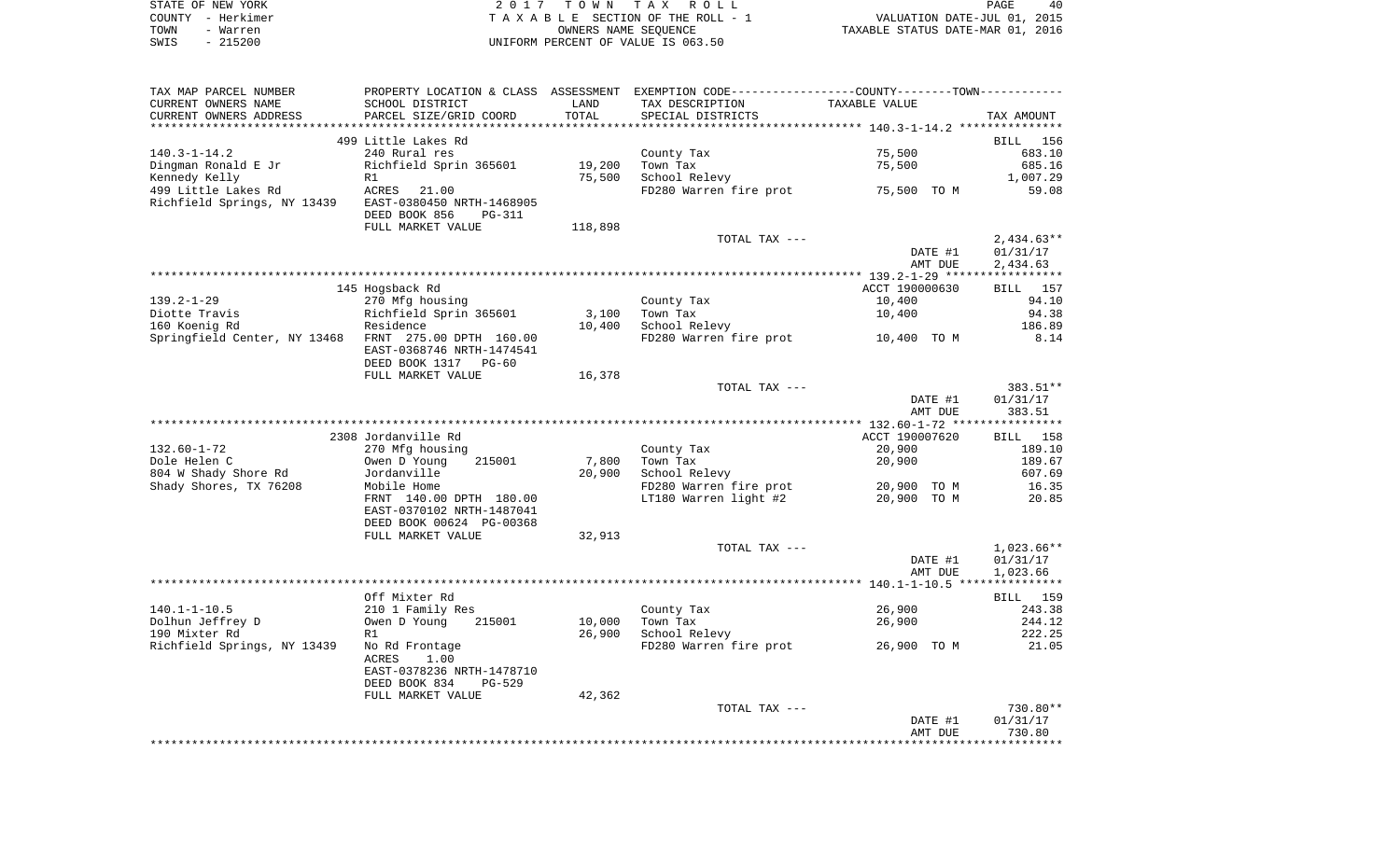|      | STATE OF NEW YORK | 2017 TOWN TAX ROLL                 | PAGE                             |
|------|-------------------|------------------------------------|----------------------------------|
|      | COUNTY - Herkimer | TAXABLE SECTION OF THE ROLL - 1    | VALUATION DATE-JUL 01, 2015      |
| TOWN | - Warren          | OWNERS NAME SEOUENCE               | TAXABLE STATUS DATE-MAR 01, 2016 |
| SWIS | $-215200$         | UNIFORM PERCENT OF VALUE IS 063.50 |                                  |

| TAX MAP PARCEL NUMBER       |                                |        | PROPERTY LOCATION & CLASS ASSESSMENT EXEMPTION CODE----------------COUNTY-------TOWN---------- |                |              |
|-----------------------------|--------------------------------|--------|------------------------------------------------------------------------------------------------|----------------|--------------|
| CURRENT OWNERS NAME         | SCHOOL DISTRICT                | LAND   | TAX DESCRIPTION                                                                                | TAXABLE VALUE  |              |
| CURRENT OWNERS ADDRESS      | PARCEL SIZE/GRID COORD         | TOTAL  | SPECIAL DISTRICTS                                                                              |                | TAX AMOUNT   |
| *************************   |                                |        |                                                                                                |                |              |
|                             | Parmwood Rd                    |        |                                                                                                | ACCT 190008555 | BILL 160     |
| $140.1 - 1 - 6$             | 210 1 Family Res               |        | County Tax                                                                                     | 61,100         | 552.81       |
| Dolhun Richard              | 215001<br>Owen D Young         | 10,600 | Town Tax                                                                                       | 61,100         | 554.48       |
| Dolhun June E               | Rural Residence                | 61,100 | FD280 Warren fire prot                                                                         | 61,100 TO M    | 47.81        |
| PO Box 11                   | ACRES<br>1.50                  |        |                                                                                                |                |              |
| Richfield Springs, NY 13439 | EAST-0381660 NRTH-1479510      |        |                                                                                                |                |              |
|                             | DEED BOOK 709<br><b>PG-538</b> |        |                                                                                                |                |              |
|                             | FULL MARKET VALUE              | 96,220 |                                                                                                |                |              |
|                             |                                |        | TOTAL TAX ---                                                                                  |                | $1,155.10**$ |
|                             |                                |        |                                                                                                | DATE #1        | 01/31/17     |
|                             |                                |        |                                                                                                | AMT DUE        | 1,155.10     |
|                             |                                |        |                                                                                                |                |              |
|                             | 248 Main St                    |        |                                                                                                | ACCT 190013140 | BILL 161     |
| $133.3 - 1 - 1.1$           | 322 Rural vac>10               |        | County Tax                                                                                     | 18,400         | 166.48       |
| Dominikow Rolf              | Owen D Young<br>215001         | 18,400 | Town Tax                                                                                       | 18,400         | 166.98       |
| 760 E Lansdowne Ave         | FRNT 890.00 DPTH               | 18,400 | FD280 Warren fire prot                                                                         | 18,400 TO M    | 14.40        |
| Orange City, FL 32763       | ACRES<br>27.00                 |        | LT180 Warren light #2                                                                          | 550 TO M       | .55          |
|                             | EAST-0373944 NRTH-1486673      |        |                                                                                                |                |              |
|                             | DEED BOOK 1540<br>PG-786       |        |                                                                                                |                |              |
|                             | FULL MARKET VALUE              | 28,976 |                                                                                                |                |              |
|                             |                                |        | TOTAL TAX ---                                                                                  |                | 348.41**     |
|                             |                                |        |                                                                                                | DATE #1        | 01/31/17     |
|                             |                                |        |                                                                                                | AMT DUE        | 348.41       |
|                             |                                |        |                                                                                                |                |              |
|                             | House Rd                       |        |                                                                                                | ACCT 190002280 | BILL 162     |
| $139.4 - 1 - 32.1$          | 314 Rural vac<10               |        | County Tax                                                                                     | 14,800         | 133.91       |
| Dorantes Frances            | Richfield Sprin 365601         | 14,800 | Town Tax                                                                                       | 14,800         | 134.31       |
| Yaworski Walter J           | VL                             | 14,800 | School Relevy                                                                                  |                | 265.94       |
|                             |                                |        |                                                                                                |                |              |
| 304 Delong Rd               | ACRES 35.50                    |        | FD280 Warren fire prot                                                                         | 14,800 TO M    | 11.58        |
| Richfield Springs, NY 13439 | EAST-0361521 NRTH-1467931      |        |                                                                                                |                |              |
|                             | DEED BOOK 1224<br>PG-209       |        |                                                                                                |                |              |
|                             | FULL MARKET VALUE              | 23,307 |                                                                                                |                |              |
|                             |                                |        | TOTAL TAX ---                                                                                  |                | 545.74**     |
|                             |                                |        |                                                                                                | DATE #1        | 01/31/17     |
|                             |                                |        |                                                                                                | AMT DUE        | 545.74       |
|                             |                                |        |                                                                                                |                |              |
|                             | 325 Springer Rd                |        |                                                                                                | ACCT 190008280 | BILL 163     |
| $140.4 - 1 - 4.1$           | 210 1 Family Res               |        | County Tax                                                                                     | 58,000         | 524.77       |
| Doubleday Fred              | Richfield Sprin 365601         | 11,300 | Town Tax                                                                                       | 58,000         | 526.35       |
| Doubleday Louise            | Residence                      | 58,000 | FD280 Warren fire prot                                                                         | 58,000 TO M    | 45.38        |
| 325 Springer Rd             | ACRES<br>2.00                  |        |                                                                                                |                |              |
| Richfield Springs, NY 13439 | EAST-0385136 NRTH-1470069      |        |                                                                                                |                |              |
|                             | DEED BOOK 908<br>PG-296        |        |                                                                                                |                |              |
|                             | FULL MARKET VALUE              | 91,339 |                                                                                                |                |              |
|                             |                                |        | TOTAL TAX ---                                                                                  |                | $1,096.50**$ |
|                             |                                |        |                                                                                                | DATE #1        | 01/31/17     |
|                             |                                |        |                                                                                                | AMT DUE        | 1,096.50     |
|                             |                                |        |                                                                                                |                |              |
|                             |                                |        |                                                                                                |                |              |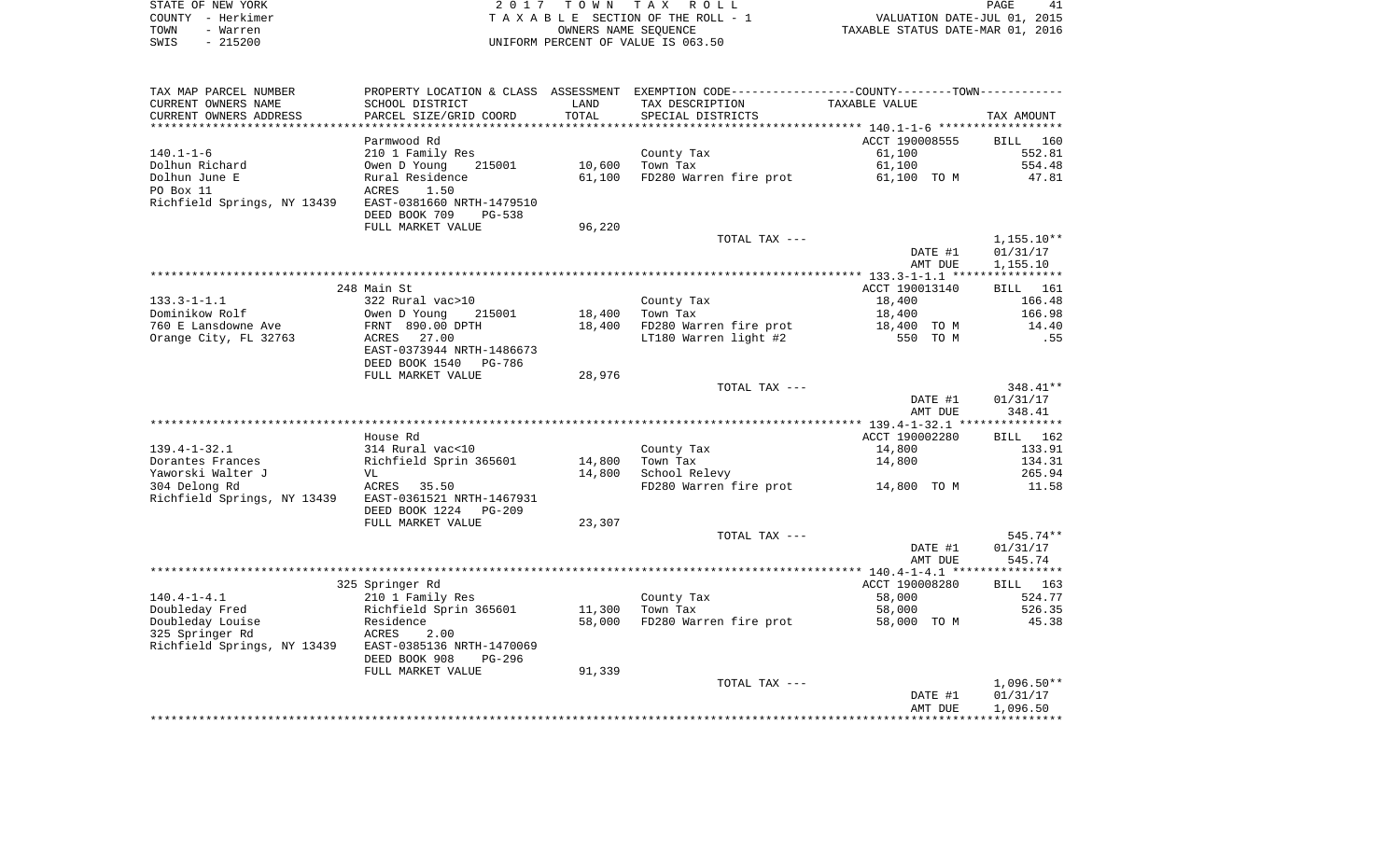|      | STATE OF NEW YORK | 2017 TOWN TAX ROLL                 | PAGE                             | 42 |
|------|-------------------|------------------------------------|----------------------------------|----|
|      | COUNTY - Herkimer | TAXABLE SECTION OF THE ROLL - 1    | VALUATION DATE-JUL 01, 2015      |    |
| TOWN | - Warren          | OWNERS NAME SEOUENCE               | TAXABLE STATUS DATE-MAR 01, 2016 |    |
| SWIS | - 215200          | UNIFORM PERCENT OF VALUE IS 063.50 |                                  |    |

| TAX MAP PARCEL NUMBER       |                           |         | PROPERTY LOCATION & CLASS ASSESSMENT EXEMPTION CODE---------------COUNTY-------TOWN---------- |                            |              |
|-----------------------------|---------------------------|---------|-----------------------------------------------------------------------------------------------|----------------------------|--------------|
| CURRENT OWNERS NAME         | SCHOOL DISTRICT           | LAND    | TAX DESCRIPTION                                                                               | TAXABLE VALUE              |              |
| CURRENT OWNERS ADDRESS      | PARCEL SIZE/GRID COORD    | TOTAL   | SPECIAL DISTRICTS                                                                             |                            | TAX AMOUNT   |
|                             |                           |         |                                                                                               |                            |              |
|                             | 254 Mary Hill Rd          |         |                                                                                               | ACCT 190002101             | BILL 164     |
| $140.2 - 1 - 5.2$           | 270 Mfg housing           |         | County Tax                                                                                    | 26,500                     | 239.76       |
| Douglas Robert              | 215001<br>Owen D Young    | 10,900  | Town Tax                                                                                      | 26,500                     | 240.49       |
| 254 Mary Hill Rd            | Mobile Home               | 26,500  | FD280 Warren fire prot                                                                        | 26,500 TO M                | 20.74        |
| Richfield Springs, NY 13439 | ACRES<br>1.70             |         |                                                                                               |                            |              |
|                             | EAST-0386546 NRTH-1476929 |         |                                                                                               |                            |              |
| PRIOR OWNER ON 3/01/2016    | DEED BOOK 1613<br>PG-932  |         |                                                                                               |                            |              |
| Decker Dennis               | FULL MARKET VALUE         | 41,732  |                                                                                               |                            |              |
|                             |                           |         | TOTAL TAX ---                                                                                 |                            | $500.99**$   |
|                             |                           |         |                                                                                               | DATE #1                    | 01/31/17     |
|                             |                           |         |                                                                                               | AMT DUE                    | 500.99       |
|                             |                           |         |                                                                                               |                            |              |
|                             | Off Mixter Rd             |         |                                                                                               |                            | 165          |
|                             |                           |         |                                                                                               | ACCT 190700030             | <b>BILL</b>  |
| $140.1 - 1 - 12$            | 314 Rural vac<10          |         | County Tax                                                                                    | 500                        | 4.52         |
| Downing Tilmothy J          | Owen D Young<br>215001    | 500     | Town Tax                                                                                      | 500                        | 4.54         |
| Downing Cindy R             | Swamp                     | 500     | FD280 Warren fire prot                                                                        | 500 TO M                   | .39          |
| 467 Earl Rd                 | ACRES<br>2.00             |         |                                                                                               |                            |              |
| Richfield Springs, NY 13439 | EAST-0375754 NRTH-1478852 |         |                                                                                               |                            |              |
|                             | DEED BOOK 835<br>$PG-14$  |         |                                                                                               |                            |              |
|                             | FULL MARKET VALUE         | 787     |                                                                                               |                            |              |
|                             |                           |         | TOTAL TAX ---                                                                                 |                            | $9.45**$     |
|                             |                           |         |                                                                                               | DATE #1                    | 01/31/17     |
|                             |                           |         |                                                                                               | AMT DUE                    | 9.45         |
|                             |                           |         |                                                                                               |                            |              |
|                             | Mixter Rd                 |         |                                                                                               | ACCT 190004620             | 166<br>BILL  |
| $140.1 - 1 - 11$            | 105 Vac farmland          |         | AG MKTS L 41720                                                                               | $\Omega$<br>$\Omega$       |              |
| Downing Timothy J           | Owen D Young<br>215001    | 9,200   | County Tax                                                                                    | 9,200                      | 83.24        |
| Downing Cindy R             | Farm Land                 |         | $9,200$ Town Tax                                                                              | 9,200                      | 83.49        |
| 467 Earl Rd                 | ACRES 23.00               |         | FD280 Warren fire prot                                                                        | 9,200 TO M                 | 7.20         |
| Richfield Springs, NY 13439 | EAST-0376974 NRTH-1478848 |         |                                                                                               |                            |              |
|                             | DEED BOOK 835<br>$PG-14$  |         |                                                                                               |                            |              |
| MAY BE SUBJECT TO PAYMENT   | FULL MARKET VALUE         | 14,488  |                                                                                               |                            |              |
| UNDER AGDIST LAW TIL 2020   |                           |         |                                                                                               |                            |              |
|                             |                           |         | TOTAL TAX ---                                                                                 |                            | 173.93**     |
|                             |                           |         |                                                                                               | DATE #1                    | 01/31/17     |
|                             |                           |         |                                                                                               | AMT DUE                    | 173.93       |
|                             |                           |         |                                                                                               |                            |              |
|                             | 467 Earl Rd               |         |                                                                                               | ACCT 190004560             | BILL 167     |
| $140.1 - 1 - 16.1$          | 112 Dairy farm            |         | VET COM CT 41131                                                                              | 9,750<br>9,750             |              |
| Downing Timothy J           | Richfield Sprin 365601    |         | 137,900 AG MKTS L 41720                                                                       | $\mathbf 0$<br>$\mathbf 0$ |              |
| Downing Cindy R             | Dairy Farm                |         | 210,000 AGRIC 10 Y 42100                                                                      | 6,000<br>6,000             |              |
| 467 Earl Rd                 | Inc Pcl #140.1-1-13       |         | AGRIC 10 Y 42100                                                                              | 6,000<br>6,000             |              |
| Richfield Springs, NY 13439 | ACRES 321.80              |         | County Tax                                                                                    | 188,250                    | 1,703.23     |
|                             | EAST-0376478 NRTH-1476140 |         | Town Tax                                                                                      | 188,250                    | 1,708.36     |
| MAY BE SUBJECT TO PAYMENT   | DEED BOOK 835<br>$PG-14$  |         | FD280 Warren fire prot 210,000 TO M                                                           |                            | 164.32       |
| UNDER AGDIST LAW TIL 2020   | FULL MARKET VALUE         | 330,709 |                                                                                               |                            |              |
|                             |                           |         | TOTAL TAX ---                                                                                 |                            | $3,575.91**$ |
|                             |                           |         |                                                                                               | DATE #1                    | 01/31/17     |
|                             |                           |         |                                                                                               | AMT DUE                    |              |
|                             |                           |         |                                                                                               |                            | 3,575.91     |
|                             |                           |         |                                                                                               |                            |              |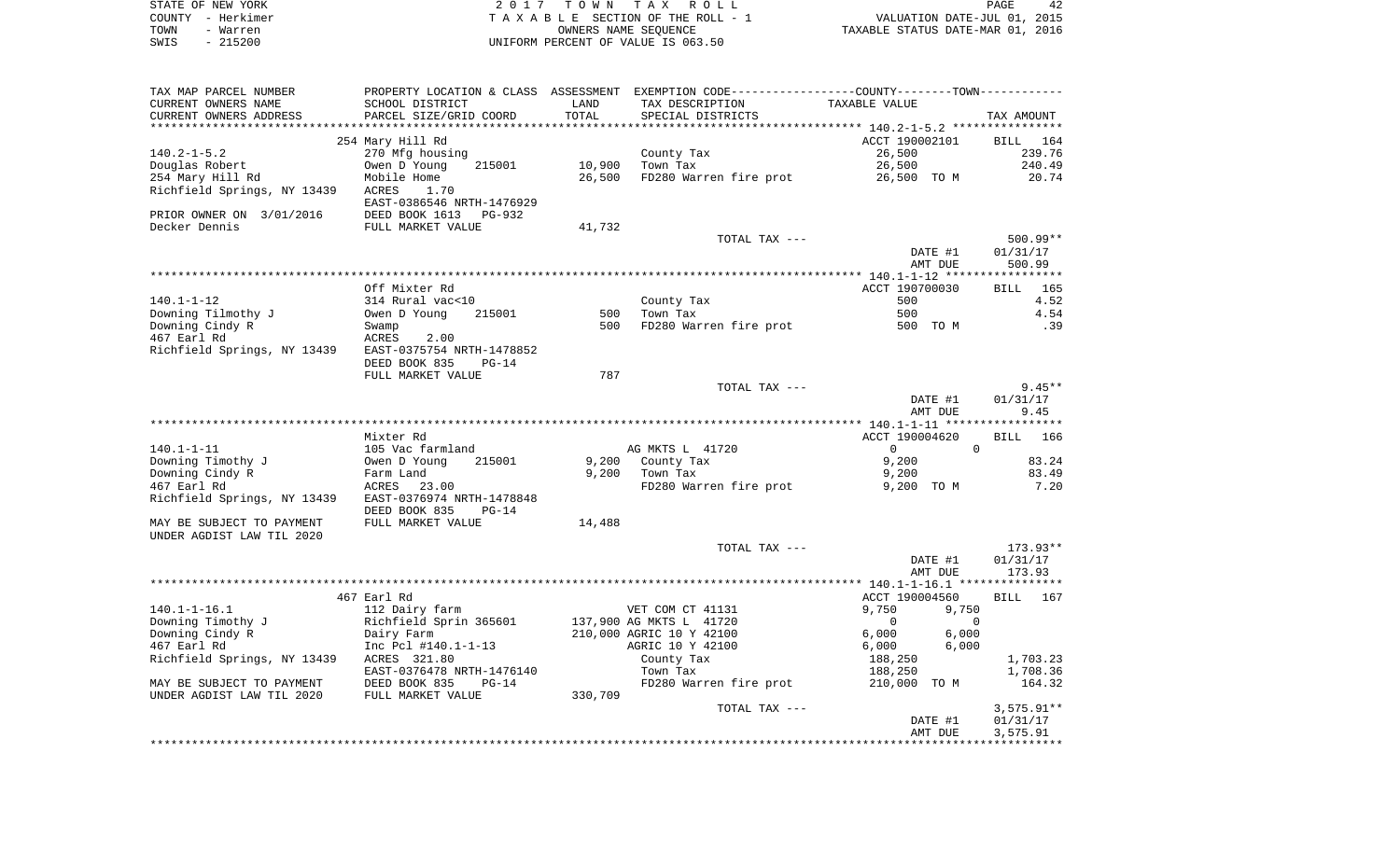|      | STATE OF NEW YORK | 2017 TOWN TAX ROLL                 | PAGE                             |
|------|-------------------|------------------------------------|----------------------------------|
|      | COUNTY - Herkimer | TAXABLE SECTION OF THE ROLL - 1    | VALUATION DATE-JUL 01, 2015      |
| TOWN | - Warren          | OWNERS NAME SEOUENCE               | TAXABLE STATUS DATE-MAR 01, 2016 |
| SWIS | $-215200$         | UNIFORM PERCENT OF VALUE IS 063.50 |                                  |

 $\begin{array}{c} 43 \\ 2015 \\ 2016 \end{array}$ 

| TAX MAP PARCEL NUMBER<br>CURRENT OWNERS NAME                                             | SCHOOL DISTRICT                                                                                                                                             | LAND           | PROPERTY LOCATION & CLASS ASSESSMENT EXEMPTION CODE---------------COUNTY-------TOWN---------<br>TAX DESCRIPTION | TAXABLE VALUE                                                |                                                      |
|------------------------------------------------------------------------------------------|-------------------------------------------------------------------------------------------------------------------------------------------------------------|----------------|-----------------------------------------------------------------------------------------------------------------|--------------------------------------------------------------|------------------------------------------------------|
| CURRENT OWNERS ADDRESS                                                                   | PARCEL SIZE/GRID COORD                                                                                                                                      | TOTAL          | SPECIAL DISTRICTS                                                                                               |                                                              | TAX AMOUNT                                           |
|                                                                                          |                                                                                                                                                             |                |                                                                                                                 |                                                              |                                                      |
| $132.60 - 1 - 9$<br>Drobot Dina<br>Drobot Sergei<br>1066 Robinson Rd<br>Mohawk, NY 13407 | Kingdom Rd<br>210 1 Family Res<br>Owen D Young<br>215001<br>Residence<br>FRNT<br>85.50 DPTH 107.00<br>EAST-0371117 NRTH-1487647<br>DEED BOOK 1287<br>PG-744 | 5,000<br>8,000 | County Tax<br>Town Tax<br>FD280 Warren fire prot<br>LT180 Warren light #2                                       | ACCT 190003690<br>8,000<br>8,000<br>8,000 TO M<br>8,000 TO M | 168<br><b>BILL</b><br>72.38<br>72.60<br>6.26<br>7.98 |
|                                                                                          | FULL MARKET VALUE                                                                                                                                           | 12,598         |                                                                                                                 |                                                              |                                                      |
|                                                                                          |                                                                                                                                                             |                | TOTAL TAX ---                                                                                                   | DATE #1<br>AMT DUE                                           | 159.22**<br>01/31/17<br>159.22                       |
|                                                                                          |                                                                                                                                                             |                |                                                                                                                 |                                                              |                                                      |
| 126.4-1-16                                                                               | 1066 Robinson Rd<br>210 1 Family Res                                                                                                                        |                | CLERGY 41400                                                                                                    | ACCT 190002490<br>1,500<br>1,500                             | <b>BILL</b><br>169                                   |
| Drobot Wsevolod                                                                          | Owen D Young<br>215001                                                                                                                                      | 9,300          | County Tax                                                                                                      | 73,500                                                       | 665.01                                               |
| Drobot Dina                                                                              | Residence                                                                                                                                                   | 75,000         | Town Tax                                                                                                        | 73,500                                                       | 667.01                                               |
| 1066 Robinson Rd<br>Mohawk, NY 13407                                                     | FRNT 205.00 DPTH 185.00<br>EAST-0371152 NRTH-1495956<br>DEED BOOK 00571 PG-00237                                                                            |                | FD280 Warren fire prot                                                                                          | 75,000 TO M                                                  | 58.69                                                |
|                                                                                          | FULL MARKET VALUE                                                                                                                                           | 118,110        |                                                                                                                 |                                                              |                                                      |
|                                                                                          |                                                                                                                                                             |                | TOTAL TAX ---                                                                                                   | DATE #1<br>AMT DUE                                           | $1,390.71**$<br>01/31/17<br>1,390.71                 |
|                                                                                          |                                                                                                                                                             |                |                                                                                                                 |                                                              |                                                      |
|                                                                                          | Millstone Rd N                                                                                                                                              |                |                                                                                                                 | ACCT 190000452                                               | BILL 170                                             |
| $139.4 - 1 - 55.2$                                                                       | 322 Rural vac>10                                                                                                                                            |                | County Tax                                                                                                      | 11,100                                                       | 100.43                                               |
| Druzhbina Olga                                                                           | Richfield Sprin 365601                                                                                                                                      | 11,100         | Town Tax                                                                                                        | 11,100                                                       | 100.73                                               |
| Esposito Mila                                                                            | Vacant Land                                                                                                                                                 | 11,100         | FD280 Warren fire prot                                                                                          | 11,100 TO M                                                  | 8.69                                                 |
| 5 Golf Ave                                                                               | ACRES<br>11.30                                                                                                                                              |                |                                                                                                                 |                                                              |                                                      |
| Maywood, NJ 07607                                                                        | EAST-0365707 NRTH-1467638<br>DEED BOOK 1602<br>PG-241                                                                                                       |                |                                                                                                                 |                                                              |                                                      |
| PRIOR OWNER ON 3/01/2016<br>Griffiths Barry                                              | FULL MARKET VALUE                                                                                                                                           | 17,480         |                                                                                                                 |                                                              |                                                      |
|                                                                                          |                                                                                                                                                             |                | TOTAL TAX ---                                                                                                   |                                                              | 209.85**                                             |
|                                                                                          |                                                                                                                                                             |                |                                                                                                                 | DATE #1<br>AMT DUE                                           | 01/31/17<br>209.85                                   |
|                                                                                          |                                                                                                                                                             |                |                                                                                                                 |                                                              |                                                      |
|                                                                                          | 4204 Us Hwy 20                                                                                                                                              |                |                                                                                                                 | ACCT 190001620                                               | BILL 171                                             |
| $144.31 - 1 - 2$                                                                         | 210 1 Family Res                                                                                                                                            |                | VET COM CT 41131                                                                                                | 8,025<br>8,025                                               |                                                      |
| Duncan Dennis<br>4204 Us Hwy 20                                                          | Richfield Sprin 365601<br>Residence                                                                                                                         | 32,100         | 10,100 County Tax<br>Town Tax                                                                                   | 24,075<br>24,075                                             | 217.82<br>218.48                                     |
| Richfield Springs, NY 13439 FRNT 240.00 DPTH 340.00                                      |                                                                                                                                                             |                | FD280 Warren fire prot                                                                                          | 32,100 TO M                                                  | 25.12                                                |
|                                                                                          | EAST-0378217 NRTH-1462554<br>DEED BOOK 924<br>PG-484                                                                                                        |                | LT170 Warren light #1                                                                                           | 32,100 TO M                                                  | 44.26                                                |
|                                                                                          | FULL MARKET VALUE                                                                                                                                           | 50,551         |                                                                                                                 |                                                              |                                                      |
|                                                                                          |                                                                                                                                                             |                | TOTAL TAX ---                                                                                                   |                                                              | $505.68**$                                           |
|                                                                                          |                                                                                                                                                             |                |                                                                                                                 | DATE #1<br>AMT DUE                                           | 01/31/17<br>505.68                                   |
|                                                                                          |                                                                                                                                                             |                |                                                                                                                 |                                                              | **************                                       |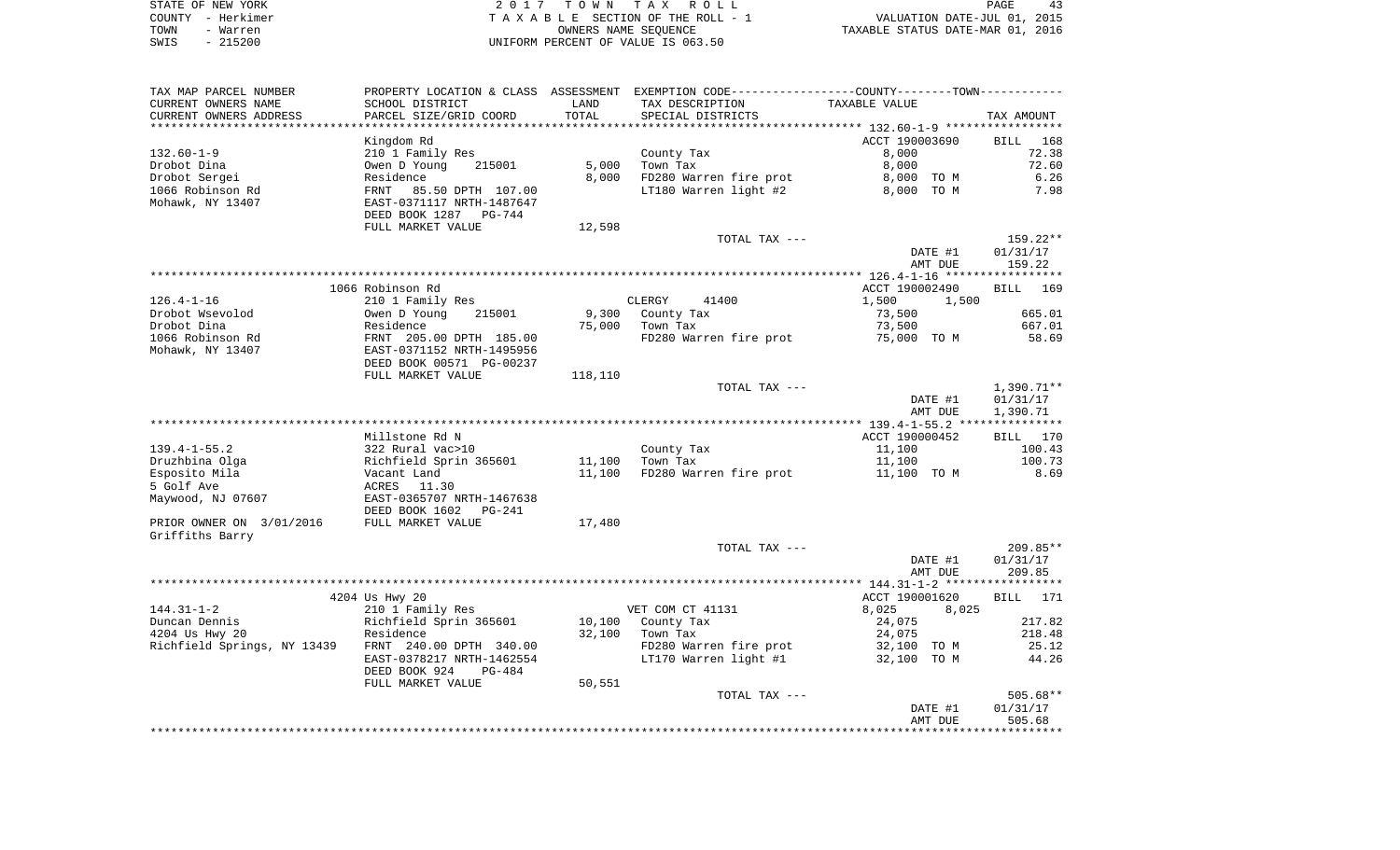| STATE OF NEW YORK | 2017 TOWN TAX ROLL                 | 44<br>PAGE                       |
|-------------------|------------------------------------|----------------------------------|
| COUNTY - Herkimer | TAXABLE SECTION OF THE ROLL - 1    | VALUATION DATE-JUL 01, 2015      |
| TOWN<br>- Warren  | OWNERS NAME SEOUENCE               | TAXABLE STATUS DATE-MAR 01, 2016 |
| $-215200$<br>SWIS | UNIFORM PERCENT OF VALUE IS 063.50 |                                  |

| TAX MAP PARCEL NUMBER                      | PROPERTY LOCATION & CLASS ASSESSMENT |              | EXEMPTION CODE-----------------COUNTY--------TOWN----------- |                |              |
|--------------------------------------------|--------------------------------------|--------------|--------------------------------------------------------------|----------------|--------------|
| CURRENT OWNERS NAME                        | SCHOOL DISTRICT                      | LAND         | TAX DESCRIPTION                                              | TAXABLE VALUE  |              |
| CURRENT OWNERS ADDRESS                     | PARCEL SIZE/GRID COORD               | TOTAL        | SPECIAL DISTRICTS                                            |                | TAX AMOUNT   |
|                                            |                                      | ************ |                                                              |                |              |
|                                            | Off Rt 20                            |              |                                                              |                | BILL<br>172  |
| $144.31 - 1 - 5$                           | 312 Vac w/imprv                      |              | County Tax                                                   | 1,800          | 16.29        |
| Duncan Dennis                              | Richfield Sprin 365601               | 300          | Town Tax                                                     | 1,800          | 16.33        |
| 4204 Us Hwy 20                             | Lot                                  | 1,800        | FD280 Warren fire prot                                       | 1,800 TO M     | 1.41         |
| Richfield Springs, NY 13439                | 814/529                              |              | LT170 Warren light #1                                        | 1,800 TO M     | 2.48         |
|                                            | FRNT 132.00 DPTH 139.00              |              |                                                              |                |              |
|                                            | <b>ACRES</b><br>0.25                 |              |                                                              |                |              |
|                                            | EAST-0378361 NRTH-1462454            |              |                                                              |                |              |
|                                            | DEED BOOK 924<br>PG-484              |              |                                                              |                |              |
|                                            | FULL MARKET VALUE                    | 2,835        | TOTAL TAX ---                                                |                | $36.51**$    |
|                                            |                                      |              |                                                              | DATE #1        | 01/31/17     |
|                                            |                                      |              |                                                              | AMT DUE        | 36.51        |
|                                            |                                      |              |                                                              |                |              |
|                                            | Hogsback Rd                          |              |                                                              | ACCT 190002160 | BILL 173     |
| $140.3 - 1 - 5.1$                          | 321 Abandoned ag                     |              | County Tax                                                   | 42,000         | 380.00       |
| Dunckel Wayne                              | 215001<br>Owen D Young               | 42,000       | Town Tax                                                     | 42,000         | 381.15       |
| Andrecheck Denise                          | Vacant Land                          | 42,000       | School Relevy                                                |                | 1,221.19     |
| PO Box 884                                 | ACRES<br>99.20                       |              | FD280 Warren fire prot                                       | 42,000 TO M    | 32.86        |
| Richfield Springs, 13439                   | EAST-0378124 NRTH-1472074            |              |                                                              |                |              |
|                                            | DEED BOOK 768<br>PG-695              |              |                                                              |                |              |
|                                            | FULL MARKET VALUE                    | 66,142       |                                                              |                |              |
|                                            |                                      |              | TOTAL TAX ---                                                |                | $2,015.20**$ |
|                                            |                                      |              |                                                              | DATE #1        | 01/31/17     |
|                                            |                                      |              |                                                              | AMT DUE        | 2,015.20     |
|                                            | 691 Hogsback Rd                      |              |                                                              |                | BILL 174     |
| $140.3 - 1 - 5.4$                          | 240 Rural res                        |              | VET WAR CT 41121                                             | 5,850<br>5,850 |              |
| Dunckel Wayne                              | Owen D Young<br>215001               | 12,000       | County Tax                                                   | 34,450         | 311.69       |
| Wickham Joanne                             | Life Use Janet Dunckel               | 40,300       | Town Tax                                                     | 34,450         | 312.63       |
| C/O Janet Dunckel                          | 10.30<br>ACRES                       |              | FD280 Warren fire prot                                       | 40,300 TO M    | 31.53        |
| 691 Hogsback Rd                            | EAST-0378749 NRTH-1472662            |              |                                                              |                |              |
| Richfield Springs, NY 13439 DEED BOOK 1405 | $PG-273$                             |              |                                                              |                |              |
|                                            | FULL MARKET VALUE                    | 63,465       |                                                              |                |              |
|                                            |                                      |              | TOTAL TAX ---                                                |                | 655.85**     |
|                                            |                                      |              |                                                              | DATE #1        | 01/31/17     |
|                                            |                                      |              |                                                              | AMT DUE        | 655.85       |
|                                            | Hogsback                             |              |                                                              |                | BILL 175     |
| $140.3 - 1 - 5.9$                          | 321 Abandoned ag                     |              | County Tax                                                   | 11,800         | 106.76       |
| Dunckel Wayne                              | 215001<br>Owen D Young               | 11,800       | Town Tax                                                     | 11,800         | 107.08       |
| Andrecheck Denise                          | 26.50<br>ACRES                       | 11,800       | School Relevy                                                |                | 343.10       |
| PO Box 884                                 | EAST-0378578 NRTH-1473489            |              | FD280 Warren fire prot                                       | 11,800 TO M    | 9.23         |
| Richfield Springs, NY 13439 DEED BOOK 946  | PG-601                               |              |                                                              |                |              |
|                                            | FULL MARKET VALUE                    | 18,583       |                                                              |                |              |
|                                            |                                      |              | TOTAL TAX ---                                                |                | $566.17**$   |
|                                            |                                      |              |                                                              | DATE #1        | 01/31/17     |
|                                            |                                      |              |                                                              | AMT DUE        | 566.17       |
|                                            |                                      |              |                                                              |                |              |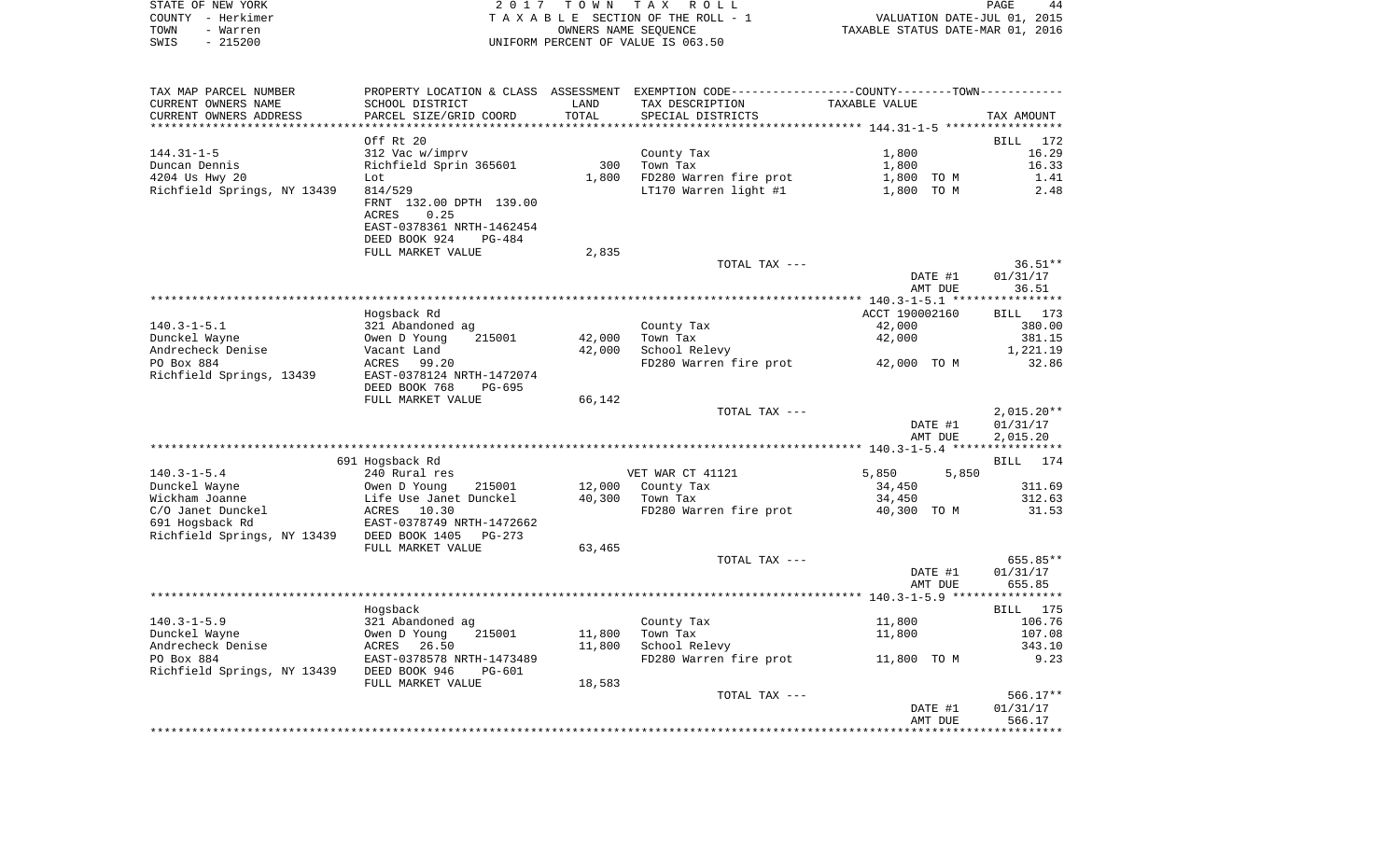| STATE OF NEW YORK |           | 2017 TOWN TAX ROLL                 | PAGE                             | 45 |
|-------------------|-----------|------------------------------------|----------------------------------|----|
| COUNTY - Herkimer |           | TAXABLE SECTION OF THE ROLL - 1    | VALUATION DATE-JUL 01, 2015      |    |
| TOWN              | - Warren  | OWNERS NAME SEOUENCE               | TAXABLE STATUS DATE-MAR 01, 2016 |    |
| SWIS              | $-215200$ | UNIFORM PERCENT OF VALUE IS 063.50 |                                  |    |

| TAX MAP PARCEL NUMBER       |                           |         | PROPERTY LOCATION & CLASS ASSESSMENT EXEMPTION CODE----------------COUNTY--------TOWN----------- |                                                  |              |
|-----------------------------|---------------------------|---------|--------------------------------------------------------------------------------------------------|--------------------------------------------------|--------------|
| CURRENT OWNERS NAME         | SCHOOL DISTRICT           | LAND    | TAX DESCRIPTION                                                                                  | TAXABLE VALUE                                    |              |
| CURRENT OWNERS ADDRESS      | PARCEL SIZE/GRID COORD    | TOTAL   | SPECIAL DISTRICTS                                                                                |                                                  | TAX AMOUNT   |
|                             |                           |         |                                                                                                  | ****************** 140.3-1-5.3 ***************** |              |
|                             | 375 Vanvalkenburg Rd      |         |                                                                                                  | ACCT 190002163                                   | BILL<br>176  |
| $140.3 - 1 - 5.3$           | 270 Mfg housing           |         | VET COM CT 41131                                                                                 | 9,750<br>9,750                                   |              |
| Dunckel Wayne H             | Richfield Sprin 365601    | 12,800  | County Tax                                                                                       | 59,850                                           | 541.50       |
| PO Box 884                  | Residence                 | 69,600  | Town Tax                                                                                         | 59,850                                           | 543.14       |
| Richfield Springs, NY 13439 | ACRES<br>3.20             |         | School Relevy                                                                                    |                                                  | 901.25       |
|                             | EAST-0378462 NRTH-1471294 |         | FD280 Warren fire prot                                                                           | 69,600 TO M                                      | 54.46        |
|                             | DEED BOOK 759<br>$PG-223$ |         |                                                                                                  |                                                  |              |
|                             | FULL MARKET VALUE         | 109,606 |                                                                                                  |                                                  |              |
|                             |                           |         | TOTAL TAX ---                                                                                    |                                                  | $2,040.35**$ |
|                             |                           |         |                                                                                                  | DATE #1                                          | 01/31/17     |
|                             |                           |         |                                                                                                  | AMT DUE                                          | 2,040.35     |
|                             |                           |         |                                                                                                  |                                                  |              |
|                             | Rock Hill Rd              |         |                                                                                                  | ACCT 190005130                                   | BILL 177     |
| $126.4 - 5 - 25$            | 322 Rural vac>10          |         | County Tax                                                                                       | 17,125                                           | 154.94       |
| Durst Richard               | Owen D Young<br>215001    | 17,125  | Town Tax                                                                                         | 17,125                                           | 155.41       |
| Baeumner Antje              | Subdivision lot #25B      | 17,125  | FD280 Warren fire prot                                                                           | 17,125 TO M                                      | 13.40        |
| Dendorferstr 6a             | ACRES<br>10.70            |         |                                                                                                  |                                                  |              |
| 93096 Koefering, Germany    | EAST-0373345 NRTH-1499513 |         |                                                                                                  |                                                  |              |
|                             | DEED BOOK 1460<br>PG-979  |         |                                                                                                  |                                                  |              |
| MAY BE SUBJECT TO PAYMENT   | FULL MARKET VALUE         | 26,969  |                                                                                                  |                                                  |              |
| UNDER AGDIST LAW TIL 2017   |                           |         |                                                                                                  |                                                  |              |
|                             |                           |         | TOTAL TAX ---                                                                                    |                                                  | $323.75**$   |
|                             |                           |         |                                                                                                  | DATE #1                                          | 01/31/17     |
|                             |                           |         |                                                                                                  | AMT DUE                                          | 323.75       |
|                             |                           |         |                                                                                                  |                                                  |              |
|                             | 2599 Jordanville Rd       |         |                                                                                                  | ACCT 190005340                                   | BILL 178     |
| $133.3 - 1 - 11$            | 210 1 Family Res          |         | County Tax                                                                                       | 39,000                                           | 352.86       |
|                             |                           | 9,600   |                                                                                                  | 39,000                                           | 353.92       |
| Dyachenko Vyacheslav        | Owen D Young<br>215001    |         | Town Tax                                                                                         |                                                  |              |
| Hazenfuss Helen             | Res                       | 39,000  | FD280 Warren fire prot                                                                           | 39,000 TO M                                      | 30.52        |
| 2599 Jordanville Rd         | FRNT<br>80.00 DPTH 545.00 |         |                                                                                                  |                                                  |              |
| Jordanville, NY 13361       | EAST-0375772 NRTH-1487443 |         |                                                                                                  |                                                  |              |
|                             | DEED BOOK 1136<br>PG-915  |         |                                                                                                  |                                                  |              |
|                             | FULL MARKET VALUE         | 61,417  |                                                                                                  |                                                  |              |
|                             |                           |         | TOTAL TAX ---                                                                                    |                                                  | $737.30**$   |
|                             |                           |         |                                                                                                  | DATE #1                                          | 01/31/17     |
|                             |                           |         |                                                                                                  | AMT DUE                                          | 737.30       |
|                             |                           |         |                                                                                                  |                                                  |              |
|                             | 252 Kingdom Rd            |         |                                                                                                  | ACCT 190001500                                   | BILL 179     |
| $132.2 - 1 - 21$            | 270 Mfg housing           |         | County Tax                                                                                       | 18,000                                           | 162.86       |
| Dygert Alfred               | Owen D Young<br>215001    | 10,000  | Town Tax                                                                                         | 18,000                                           | 163.35       |
| 2123 State Route 28         | Res                       | 18,000  | FD280 Warren fire prot                                                                           | 18,000 TO M                                      | 14.08        |
| Mohawk, NY 13407            | ACRES<br>1.00             |         |                                                                                                  |                                                  |              |
|                             | EAST-0371176 NRTH-1490287 |         |                                                                                                  |                                                  |              |
| PRIOR OWNER ON 3/01/2016    | DEED BOOK 1615<br>$PG-83$ |         |                                                                                                  |                                                  |              |
| Dygert Edna                 | FULL MARKET VALUE         | 28,346  |                                                                                                  |                                                  |              |
|                             |                           |         | TOTAL TAX ---                                                                                    |                                                  | 340.29**     |
|                             |                           |         |                                                                                                  | DATE #1                                          | 01/31/17     |
|                             |                           |         |                                                                                                  | AMT DUE                                          | 340.29       |
|                             |                           |         |                                                                                                  |                                                  |              |
|                             |                           |         |                                                                                                  |                                                  |              |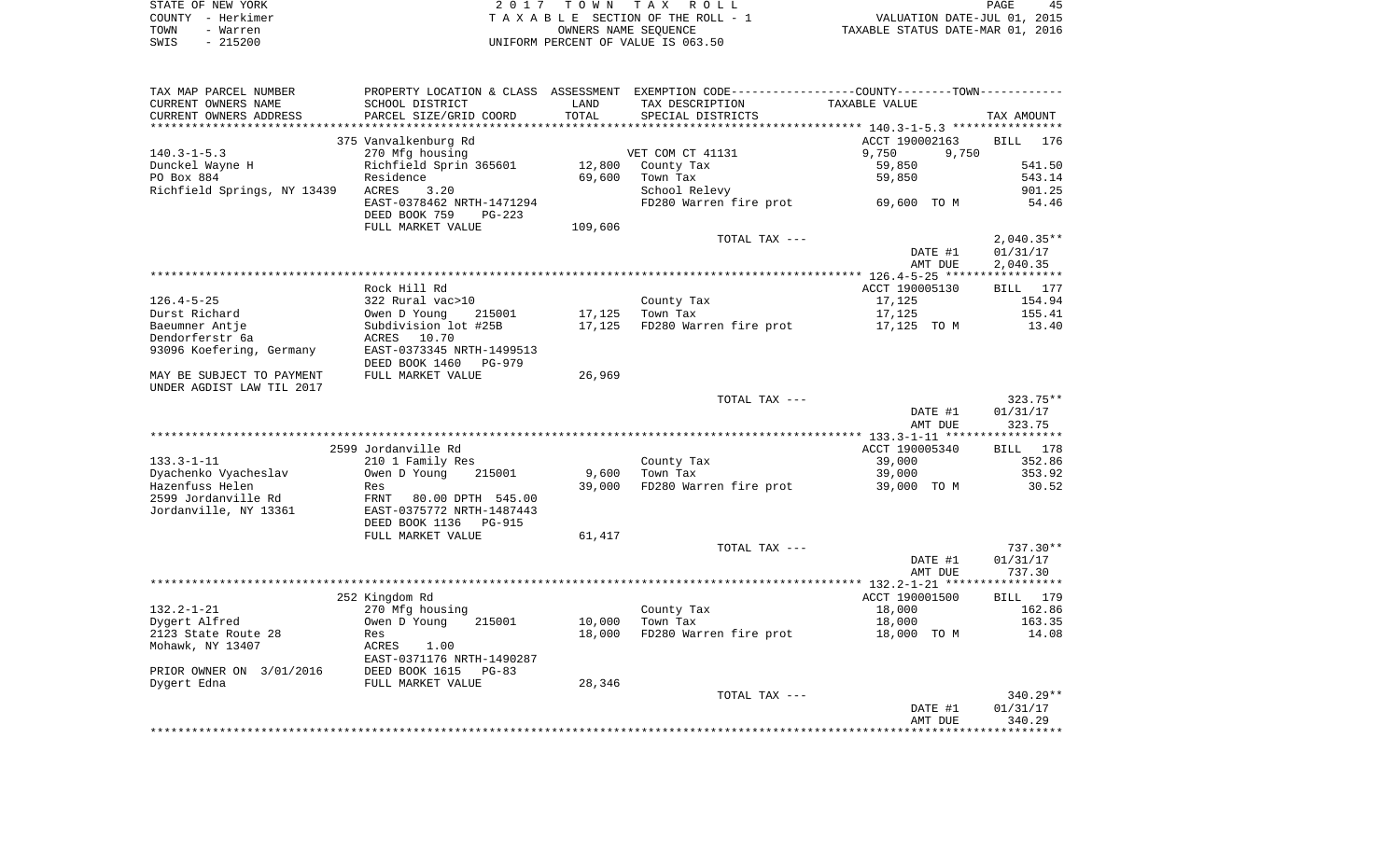| STATE OF NEW YORK |                   | 2017 TOWN TAX ROLL                 | 46<br>PAGE                       |
|-------------------|-------------------|------------------------------------|----------------------------------|
|                   | COUNTY - Herkimer | TAXABLE SECTION OF THE ROLL - 1    | VALUATION DATE-JUL 01, 2015      |
| TOWN              | - Warren          | OWNERS NAME SEOUENCE               | TAXABLE STATUS DATE-MAR 01, 2016 |
| SWIS              | - 215200          | UNIFORM PERCENT OF VALUE IS 063.50 |                                  |

| CURRENT OWNERS NAME<br>SCHOOL DISTRICT<br>TAXABLE VALUE<br>LAND<br>TAX DESCRIPTION<br>PARCEL SIZE/GRID COORD<br>TOTAL<br>CURRENT OWNERS ADDRESS<br>SPECIAL DISTRICTS<br>************************<br>***********************<br>ACCT 190001710<br>State Route 20<br>BILL<br>321 Abandoned ag<br>$144.1 - 1 - 62$<br>County Tax<br>95,900<br>Richfield Sprin 365601<br>95,900<br>95,900<br>Dykstra ETAL Fred Jr<br>Town Tax<br>95,900<br>FD280 Warren fire prot<br>2482 County Highway 20<br>Warren<br>95,900 TO M<br>Richfield Springs, NY 13439<br>LT190 Warren light #3<br>Rural Land<br>95,900 TO M<br>ACRES 277.40<br>EAST-0375274 NRTH-1461354<br>DEED BOOK 1332 PG-236<br>FULL MARKET VALUE<br>151,024<br>TOTAL TAX ---<br>DATE #1<br>AMT DUE<br>Hopkins Rd<br>314 Rural vac<10<br>$139.3 - 1 - 2.2$<br>County Tax<br>8,000<br>Dziadik Theodore<br>Richfield Sprin 365601<br>8,000<br>Town Tax<br>8,000<br>280 Hopkins Rd<br>8,000<br>School Relevy<br>Rural Lot<br>Richfield Springs, NY 13439<br>ACRES<br>6.70<br>FD280 Warren fire prot<br>8,000 TO M<br>EAST-0360776 NRTH-1473080<br>DEED BOOK 1244 PG-537<br>FULL MARKET VALUE<br>12,598<br>TOTAL TAX ---<br>DATE #1<br>AMT DUE<br>280 Hopkins Rd<br>ACCT 190007170<br>$139.1 - 1 - 5$<br>210 1 Family Res<br>72,400<br>County Tax<br>Dziadik Theodore R<br>Richfield Sprin 365601<br>11,500<br>Town Tax<br>72,400<br>280 Hopkins Rd<br>FRNT 550.00 DPTH 175.00<br>72,400<br>FD280 Warren fire prot<br>72,400 TO M<br>Richfield Springs, NY 13439<br>EAST-0360299 NRTH-1473583<br>DEED BOOK 703<br>PG-872<br>FULL MARKET VALUE<br>114,016 | TAX MAP PARCEL NUMBER |  | PROPERTY LOCATION & CLASS ASSESSMENT EXEMPTION CODE----------------COUNTY-------TOWN----------- |              |
|-----------------------------------------------------------------------------------------------------------------------------------------------------------------------------------------------------------------------------------------------------------------------------------------------------------------------------------------------------------------------------------------------------------------------------------------------------------------------------------------------------------------------------------------------------------------------------------------------------------------------------------------------------------------------------------------------------------------------------------------------------------------------------------------------------------------------------------------------------------------------------------------------------------------------------------------------------------------------------------------------------------------------------------------------------------------------------------------------------------------------------------------------------------------------------------------------------------------------------------------------------------------------------------------------------------------------------------------------------------------------------------------------------------------------------------------------------------------------------------------------------------------------------------------------------------------------------------------------------|-----------------------|--|-------------------------------------------------------------------------------------------------|--------------|
|                                                                                                                                                                                                                                                                                                                                                                                                                                                                                                                                                                                                                                                                                                                                                                                                                                                                                                                                                                                                                                                                                                                                                                                                                                                                                                                                                                                                                                                                                                                                                                                                     |                       |  |                                                                                                 |              |
|                                                                                                                                                                                                                                                                                                                                                                                                                                                                                                                                                                                                                                                                                                                                                                                                                                                                                                                                                                                                                                                                                                                                                                                                                                                                                                                                                                                                                                                                                                                                                                                                     |                       |  |                                                                                                 | TAX AMOUNT   |
|                                                                                                                                                                                                                                                                                                                                                                                                                                                                                                                                                                                                                                                                                                                                                                                                                                                                                                                                                                                                                                                                                                                                                                                                                                                                                                                                                                                                                                                                                                                                                                                                     |                       |  |                                                                                                 |              |
|                                                                                                                                                                                                                                                                                                                                                                                                                                                                                                                                                                                                                                                                                                                                                                                                                                                                                                                                                                                                                                                                                                                                                                                                                                                                                                                                                                                                                                                                                                                                                                                                     |                       |  |                                                                                                 | 180          |
|                                                                                                                                                                                                                                                                                                                                                                                                                                                                                                                                                                                                                                                                                                                                                                                                                                                                                                                                                                                                                                                                                                                                                                                                                                                                                                                                                                                                                                                                                                                                                                                                     |                       |  |                                                                                                 | 867.67       |
|                                                                                                                                                                                                                                                                                                                                                                                                                                                                                                                                                                                                                                                                                                                                                                                                                                                                                                                                                                                                                                                                                                                                                                                                                                                                                                                                                                                                                                                                                                                                                                                                     |                       |  |                                                                                                 | 870.29       |
|                                                                                                                                                                                                                                                                                                                                                                                                                                                                                                                                                                                                                                                                                                                                                                                                                                                                                                                                                                                                                                                                                                                                                                                                                                                                                                                                                                                                                                                                                                                                                                                                     |                       |  |                                                                                                 | 75.04        |
|                                                                                                                                                                                                                                                                                                                                                                                                                                                                                                                                                                                                                                                                                                                                                                                                                                                                                                                                                                                                                                                                                                                                                                                                                                                                                                                                                                                                                                                                                                                                                                                                     |                       |  |                                                                                                 | 154.04       |
|                                                                                                                                                                                                                                                                                                                                                                                                                                                                                                                                                                                                                                                                                                                                                                                                                                                                                                                                                                                                                                                                                                                                                                                                                                                                                                                                                                                                                                                                                                                                                                                                     |                       |  |                                                                                                 |              |
|                                                                                                                                                                                                                                                                                                                                                                                                                                                                                                                                                                                                                                                                                                                                                                                                                                                                                                                                                                                                                                                                                                                                                                                                                                                                                                                                                                                                                                                                                                                                                                                                     |                       |  |                                                                                                 |              |
|                                                                                                                                                                                                                                                                                                                                                                                                                                                                                                                                                                                                                                                                                                                                                                                                                                                                                                                                                                                                                                                                                                                                                                                                                                                                                                                                                                                                                                                                                                                                                                                                     |                       |  |                                                                                                 |              |
|                                                                                                                                                                                                                                                                                                                                                                                                                                                                                                                                                                                                                                                                                                                                                                                                                                                                                                                                                                                                                                                                                                                                                                                                                                                                                                                                                                                                                                                                                                                                                                                                     |                       |  |                                                                                                 |              |
|                                                                                                                                                                                                                                                                                                                                                                                                                                                                                                                                                                                                                                                                                                                                                                                                                                                                                                                                                                                                                                                                                                                                                                                                                                                                                                                                                                                                                                                                                                                                                                                                     |                       |  |                                                                                                 | $1,967.04**$ |
|                                                                                                                                                                                                                                                                                                                                                                                                                                                                                                                                                                                                                                                                                                                                                                                                                                                                                                                                                                                                                                                                                                                                                                                                                                                                                                                                                                                                                                                                                                                                                                                                     |                       |  |                                                                                                 | 01/31/17     |
|                                                                                                                                                                                                                                                                                                                                                                                                                                                                                                                                                                                                                                                                                                                                                                                                                                                                                                                                                                                                                                                                                                                                                                                                                                                                                                                                                                                                                                                                                                                                                                                                     |                       |  |                                                                                                 | 1,967.04     |
|                                                                                                                                                                                                                                                                                                                                                                                                                                                                                                                                                                                                                                                                                                                                                                                                                                                                                                                                                                                                                                                                                                                                                                                                                                                                                                                                                                                                                                                                                                                                                                                                     |                       |  |                                                                                                 |              |
|                                                                                                                                                                                                                                                                                                                                                                                                                                                                                                                                                                                                                                                                                                                                                                                                                                                                                                                                                                                                                                                                                                                                                                                                                                                                                                                                                                                                                                                                                                                                                                                                     |                       |  |                                                                                                 | BILL 181     |
|                                                                                                                                                                                                                                                                                                                                                                                                                                                                                                                                                                                                                                                                                                                                                                                                                                                                                                                                                                                                                                                                                                                                                                                                                                                                                                                                                                                                                                                                                                                                                                                                     |                       |  |                                                                                                 | 72.38        |
|                                                                                                                                                                                                                                                                                                                                                                                                                                                                                                                                                                                                                                                                                                                                                                                                                                                                                                                                                                                                                                                                                                                                                                                                                                                                                                                                                                                                                                                                                                                                                                                                     |                       |  |                                                                                                 | 72.60        |
|                                                                                                                                                                                                                                                                                                                                                                                                                                                                                                                                                                                                                                                                                                                                                                                                                                                                                                                                                                                                                                                                                                                                                                                                                                                                                                                                                                                                                                                                                                                                                                                                     |                       |  |                                                                                                 | 143.74       |
|                                                                                                                                                                                                                                                                                                                                                                                                                                                                                                                                                                                                                                                                                                                                                                                                                                                                                                                                                                                                                                                                                                                                                                                                                                                                                                                                                                                                                                                                                                                                                                                                     |                       |  |                                                                                                 | 6.26         |
|                                                                                                                                                                                                                                                                                                                                                                                                                                                                                                                                                                                                                                                                                                                                                                                                                                                                                                                                                                                                                                                                                                                                                                                                                                                                                                                                                                                                                                                                                                                                                                                                     |                       |  |                                                                                                 |              |
|                                                                                                                                                                                                                                                                                                                                                                                                                                                                                                                                                                                                                                                                                                                                                                                                                                                                                                                                                                                                                                                                                                                                                                                                                                                                                                                                                                                                                                                                                                                                                                                                     |                       |  |                                                                                                 |              |
|                                                                                                                                                                                                                                                                                                                                                                                                                                                                                                                                                                                                                                                                                                                                                                                                                                                                                                                                                                                                                                                                                                                                                                                                                                                                                                                                                                                                                                                                                                                                                                                                     |                       |  |                                                                                                 |              |
|                                                                                                                                                                                                                                                                                                                                                                                                                                                                                                                                                                                                                                                                                                                                                                                                                                                                                                                                                                                                                                                                                                                                                                                                                                                                                                                                                                                                                                                                                                                                                                                                     |                       |  |                                                                                                 | 294.98**     |
|                                                                                                                                                                                                                                                                                                                                                                                                                                                                                                                                                                                                                                                                                                                                                                                                                                                                                                                                                                                                                                                                                                                                                                                                                                                                                                                                                                                                                                                                                                                                                                                                     |                       |  |                                                                                                 | 01/31/17     |
|                                                                                                                                                                                                                                                                                                                                                                                                                                                                                                                                                                                                                                                                                                                                                                                                                                                                                                                                                                                                                                                                                                                                                                                                                                                                                                                                                                                                                                                                                                                                                                                                     |                       |  |                                                                                                 | 294.98       |
|                                                                                                                                                                                                                                                                                                                                                                                                                                                                                                                                                                                                                                                                                                                                                                                                                                                                                                                                                                                                                                                                                                                                                                                                                                                                                                                                                                                                                                                                                                                                                                                                     |                       |  |                                                                                                 |              |
|                                                                                                                                                                                                                                                                                                                                                                                                                                                                                                                                                                                                                                                                                                                                                                                                                                                                                                                                                                                                                                                                                                                                                                                                                                                                                                                                                                                                                                                                                                                                                                                                     |                       |  |                                                                                                 | BILL 182     |
|                                                                                                                                                                                                                                                                                                                                                                                                                                                                                                                                                                                                                                                                                                                                                                                                                                                                                                                                                                                                                                                                                                                                                                                                                                                                                                                                                                                                                                                                                                                                                                                                     |                       |  |                                                                                                 | 655.05       |
|                                                                                                                                                                                                                                                                                                                                                                                                                                                                                                                                                                                                                                                                                                                                                                                                                                                                                                                                                                                                                                                                                                                                                                                                                                                                                                                                                                                                                                                                                                                                                                                                     |                       |  |                                                                                                 | 657.03       |
|                                                                                                                                                                                                                                                                                                                                                                                                                                                                                                                                                                                                                                                                                                                                                                                                                                                                                                                                                                                                                                                                                                                                                                                                                                                                                                                                                                                                                                                                                                                                                                                                     |                       |  |                                                                                                 | 56.65        |
|                                                                                                                                                                                                                                                                                                                                                                                                                                                                                                                                                                                                                                                                                                                                                                                                                                                                                                                                                                                                                                                                                                                                                                                                                                                                                                                                                                                                                                                                                                                                                                                                     |                       |  |                                                                                                 |              |
|                                                                                                                                                                                                                                                                                                                                                                                                                                                                                                                                                                                                                                                                                                                                                                                                                                                                                                                                                                                                                                                                                                                                                                                                                                                                                                                                                                                                                                                                                                                                                                                                     |                       |  |                                                                                                 |              |
|                                                                                                                                                                                                                                                                                                                                                                                                                                                                                                                                                                                                                                                                                                                                                                                                                                                                                                                                                                                                                                                                                                                                                                                                                                                                                                                                                                                                                                                                                                                                                                                                     |                       |  |                                                                                                 |              |
|                                                                                                                                                                                                                                                                                                                                                                                                                                                                                                                                                                                                                                                                                                                                                                                                                                                                                                                                                                                                                                                                                                                                                                                                                                                                                                                                                                                                                                                                                                                                                                                                     |                       |  | TOTAL TAX ---                                                                                   | $1,368.73**$ |
| DATE #1                                                                                                                                                                                                                                                                                                                                                                                                                                                                                                                                                                                                                                                                                                                                                                                                                                                                                                                                                                                                                                                                                                                                                                                                                                                                                                                                                                                                                                                                                                                                                                                             |                       |  |                                                                                                 | 01/31/17     |
| AMT DUE                                                                                                                                                                                                                                                                                                                                                                                                                                                                                                                                                                                                                                                                                                                                                                                                                                                                                                                                                                                                                                                                                                                                                                                                                                                                                                                                                                                                                                                                                                                                                                                             |                       |  |                                                                                                 | 1,368.73     |
|                                                                                                                                                                                                                                                                                                                                                                                                                                                                                                                                                                                                                                                                                                                                                                                                                                                                                                                                                                                                                                                                                                                                                                                                                                                                                                                                                                                                                                                                                                                                                                                                     |                       |  |                                                                                                 |              |
| Mason Rd<br>ACCT 190010830                                                                                                                                                                                                                                                                                                                                                                                                                                                                                                                                                                                                                                                                                                                                                                                                                                                                                                                                                                                                                                                                                                                                                                                                                                                                                                                                                                                                                                                                                                                                                                          |                       |  |                                                                                                 | BILL 183     |
| $132.2 - 1 - 2.1$<br>105 Vac farmland<br>County Tax<br>17,000                                                                                                                                                                                                                                                                                                                                                                                                                                                                                                                                                                                                                                                                                                                                                                                                                                                                                                                                                                                                                                                                                                                                                                                                                                                                                                                                                                                                                                                                                                                                       |                       |  |                                                                                                 | 153.81       |
| Eckert David B<br>Town Tax<br>Owen D Young<br>215001<br>17,000<br>17,000                                                                                                                                                                                                                                                                                                                                                                                                                                                                                                                                                                                                                                                                                                                                                                                                                                                                                                                                                                                                                                                                                                                                                                                                                                                                                                                                                                                                                                                                                                                            |                       |  |                                                                                                 | 154.27       |
| Haddock Thomas<br>40.10<br>17,000<br>FD280 Warren fire prot<br>ACRES<br>17,000 TO M                                                                                                                                                                                                                                                                                                                                                                                                                                                                                                                                                                                                                                                                                                                                                                                                                                                                                                                                                                                                                                                                                                                                                                                                                                                                                                                                                                                                                                                                                                                 |                       |  |                                                                                                 | 13.30        |
| 6 Crystal Ln<br>EAST-0370326 NRTH-1493781                                                                                                                                                                                                                                                                                                                                                                                                                                                                                                                                                                                                                                                                                                                                                                                                                                                                                                                                                                                                                                                                                                                                                                                                                                                                                                                                                                                                                                                                                                                                                           |                       |  |                                                                                                 |              |
| East Northport, NY 11731<br>DEED BOOK 1171<br>PG-627                                                                                                                                                                                                                                                                                                                                                                                                                                                                                                                                                                                                                                                                                                                                                                                                                                                                                                                                                                                                                                                                                                                                                                                                                                                                                                                                                                                                                                                                                                                                                |                       |  |                                                                                                 |              |
| FULL MARKET VALUE<br>26,772                                                                                                                                                                                                                                                                                                                                                                                                                                                                                                                                                                                                                                                                                                                                                                                                                                                                                                                                                                                                                                                                                                                                                                                                                                                                                                                                                                                                                                                                                                                                                                         |                       |  |                                                                                                 |              |
| TOTAL TAX ---                                                                                                                                                                                                                                                                                                                                                                                                                                                                                                                                                                                                                                                                                                                                                                                                                                                                                                                                                                                                                                                                                                                                                                                                                                                                                                                                                                                                                                                                                                                                                                                       |                       |  |                                                                                                 | $321.38**$   |
| DATE #1                                                                                                                                                                                                                                                                                                                                                                                                                                                                                                                                                                                                                                                                                                                                                                                                                                                                                                                                                                                                                                                                                                                                                                                                                                                                                                                                                                                                                                                                                                                                                                                             |                       |  |                                                                                                 | 01/31/17     |
| AMT DUE                                                                                                                                                                                                                                                                                                                                                                                                                                                                                                                                                                                                                                                                                                                                                                                                                                                                                                                                                                                                                                                                                                                                                                                                                                                                                                                                                                                                                                                                                                                                                                                             |                       |  |                                                                                                 | 321.38       |
|                                                                                                                                                                                                                                                                                                                                                                                                                                                                                                                                                                                                                                                                                                                                                                                                                                                                                                                                                                                                                                                                                                                                                                                                                                                                                                                                                                                                                                                                                                                                                                                                     |                       |  |                                                                                                 |              |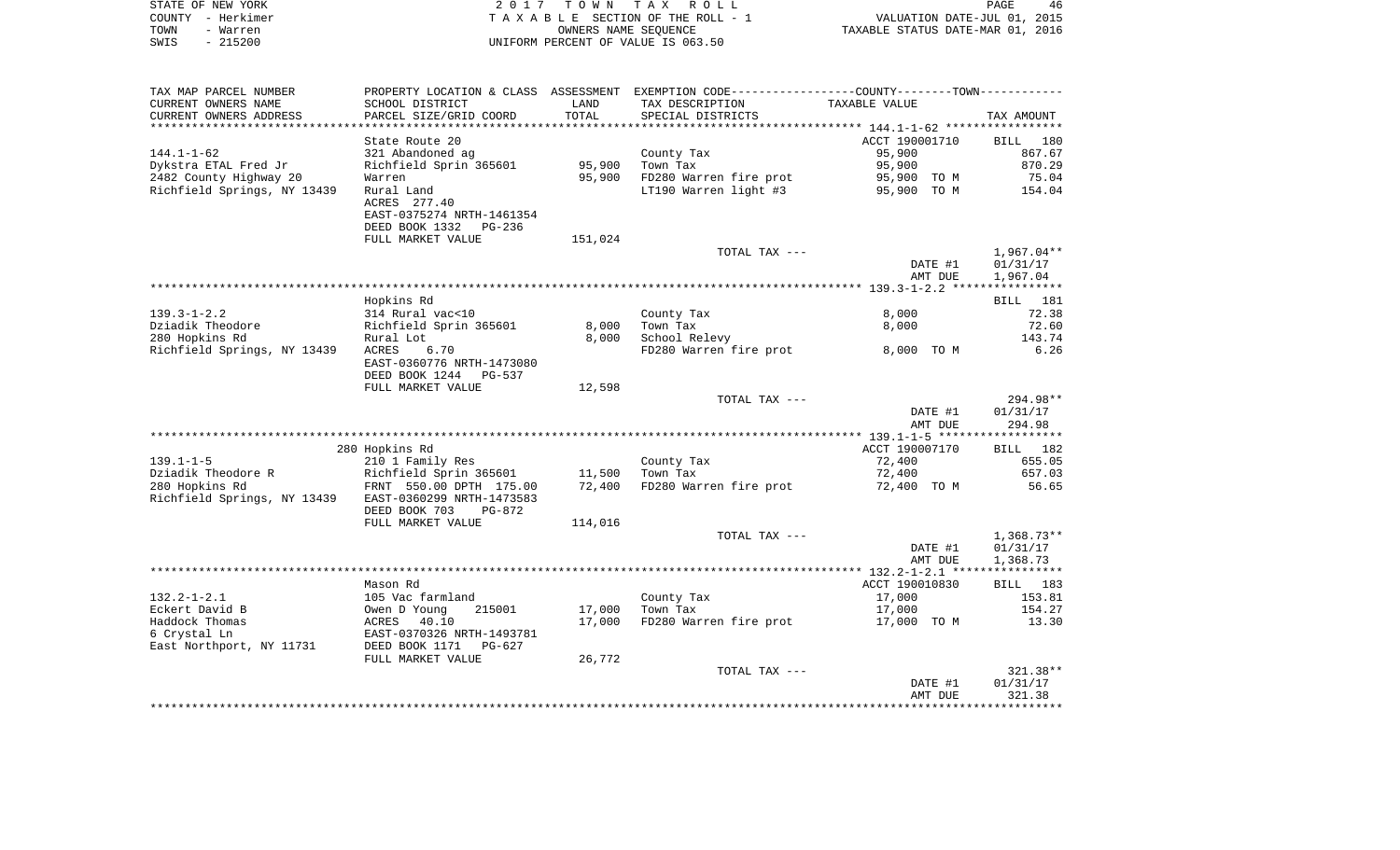| STATE OF NEW YORK | 2017 TOWN TAX ROLL                 | 47<br><b>PAGE</b>                |
|-------------------|------------------------------------|----------------------------------|
| COUNTY - Herkimer | TAXABLE SECTION OF THE ROLL - 1    | VALUATION DATE-JUL 01, 2015      |
| TOWN<br>- Warren  | OWNERS NAME SEOUENCE               | TAXABLE STATUS DATE-MAR 01, 2016 |
| $-215200$<br>SWIS | UNIFORM PERCENT OF VALUE IS 063.50 |                                  |

| TAX MAP PARCEL NUMBER       | PROPERTY LOCATION & CLASS ASSESSMENT EXEMPTION CODE-----------------COUNTY-------TOWN---------- |         |                        |                |              |
|-----------------------------|-------------------------------------------------------------------------------------------------|---------|------------------------|----------------|--------------|
| CURRENT OWNERS NAME         | SCHOOL DISTRICT                                                                                 | LAND    | TAX DESCRIPTION        | TAXABLE VALUE  |              |
| CURRENT OWNERS ADDRESS      | PARCEL SIZE/GRID COORD                                                                          | TOTAL   | SPECIAL DISTRICTS      |                | TAX AMOUNT   |
|                             |                                                                                                 |         |                        |                |              |
|                             | Mason Rd                                                                                        |         |                        |                | BILL 184     |
| $132.2 - 1 - 2.2$           | 112 Dairy farm                                                                                  |         | AGRIC 10 Y 42100       | 2,000<br>2,000 |              |
|                             |                                                                                                 |         |                        |                |              |
| Eckert David B              | Owen D Young<br>215001                                                                          | 47,000  | County Tax             | 99,000         | 895.72       |
| Haddock Thomas              | Farm                                                                                            | 101,000 | Town Tax               | 99,000         | 898.42       |
| 6 Crystal Ln                | ACRES 75.00                                                                                     |         | FD280 Warren fire prot | 101,000 TO M   | 79.03        |
| East Northport, NY 11731    | EAST-0369428 NRTH-1495110                                                                       |         |                        |                |              |
|                             | DEED BOOK 1171<br>PG-627                                                                        |         |                        |                |              |
|                             | FULL MARKET VALUE                                                                               | 159,055 |                        |                |              |
|                             |                                                                                                 |         | TOTAL TAX ---          |                | $1,873.17**$ |
|                             |                                                                                                 |         |                        | DATE #1        | 01/31/17     |
|                             |                                                                                                 |         |                        | AMT DUE        | 1,873.17     |
|                             |                                                                                                 |         |                        |                |              |
|                             |                                                                                                 |         |                        |                |              |
|                             | 219 State Route 167                                                                             |         |                        |                | BILL 185     |
| $139.4 - 1 - 46.2$          | 270 Mfg housing                                                                                 |         | VET WAR CT 41121       | 5,280<br>5,280 |              |
| Eckler Floyd H              | Richfield Sprin 365601                                                                          |         | 15,200 County Tax      | 29,920         | 270.71       |
| Eckler Sharon A             | Mobile Home & Barn                                                                              | 35,200  | Town Tax               | 29,920         | 271.52       |
| 219 State Route 167 ACRES   | 5.00                                                                                            |         | FD280 Warren fire prot | 35,200 TO M    | 27.54        |
| Richfield Springs, NY 13439 | EAST-0364383 NRTH-1468239                                                                       |         |                        |                |              |
|                             | FULL MARKET VALUE                                                                               | 55,433  |                        |                |              |
|                             |                                                                                                 |         | TOTAL TAX ---          |                | 569.77**     |
|                             |                                                                                                 |         |                        | DATE #1        | 01/31/17     |
|                             |                                                                                                 |         |                        | AMT DUE        | 569.77       |
|                             |                                                                                                 |         |                        |                |              |
|                             |                                                                                                 |         |                        |                |              |
|                             | 170 Sheridan Rd                                                                                 |         |                        |                | BILL 186     |
| $139.4 - 1 - 46.3$          | 270 Mfg housing                                                                                 |         | County Tax             | 47,700         | 431.58       |
| Edick Jeffrey S             | Richfield Sprin 365601                                                                          | 11,900  | Town Tax               | 47,700         | 432.88       |
| PO Box 259                  | MH plbrn s                                                                                      | 47,700  | FD280 Warren fire prot | 47,700 TO M    | 37.32        |
| Richfield Springs, NY 13439 | FRNT 554.00 DPTH                                                                                |         |                        |                |              |
|                             | ACRES<br>9.80                                                                                   |         |                        |                |              |
|                             | EAST-0363913 NRTH-1468315                                                                       |         |                        |                |              |
|                             | DEED BOOK 868<br>PG-279                                                                         |         |                        |                |              |
|                             | FULL MARKET VALUE                                                                               | 75,118  |                        |                |              |
|                             |                                                                                                 |         | TOTAL TAX ---          |                | 901.78**     |
|                             |                                                                                                 |         |                        | DATE #1        | 01/31/17     |
|                             |                                                                                                 |         |                        | AMT DUE        | 901.78       |
|                             |                                                                                                 |         |                        |                |              |
|                             |                                                                                                 |         |                        |                |              |
|                             | Sheridan Rd                                                                                     |         |                        |                | BILL 187     |
| $139.4 - 1 - 46.1$          | 314 Rural vac<10                                                                                |         | County Tax             | 9,900          | 89.57        |
| Edick Shirley R             | Richfield Sprin 365601                                                                          | 9,900   | Town Tax               | 9,900          | 89.84        |
| PO Box 259                  | Vac Ld                                                                                          | 9,900   | FD280 Warren fire prot | 9,900 TO M     | 7.75         |
| Richfield Springs, NY 13439 | FRNT<br>56.00 DPTH                                                                              |         |                        |                |              |
|                             | 7.40<br>ACRES                                                                                   |         |                        |                |              |
|                             | EAST-0363479 NRTH-1468101                                                                       |         |                        |                |              |
|                             | DEED BOOK 845<br><b>PG-172</b>                                                                  |         |                        |                |              |
|                             | FULL MARKET VALUE                                                                               | 15,591  |                        |                |              |
|                             |                                                                                                 |         | TOTAL TAX ---          |                | $187.16**$   |
|                             |                                                                                                 |         |                        |                |              |
|                             |                                                                                                 |         |                        | DATE #1        | 01/31/17     |
|                             |                                                                                                 |         |                        | AMT DUE        | 187.16       |
|                             |                                                                                                 |         |                        |                |              |
|                             |                                                                                                 |         |                        |                |              |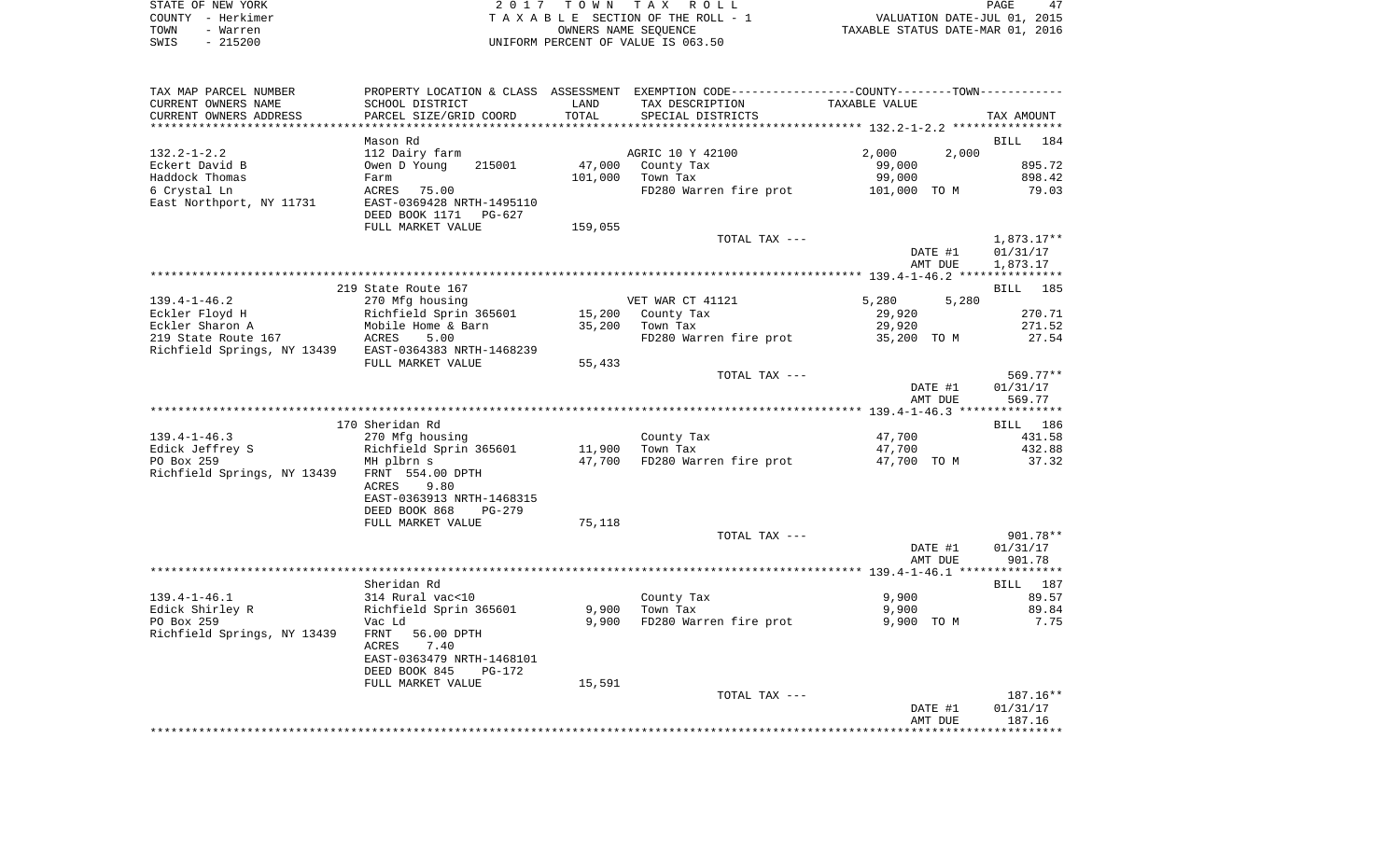|      | STATE OF NEW YORK | 2017 TOWN TAX ROLL                 | 48<br>PAGE                       |
|------|-------------------|------------------------------------|----------------------------------|
|      | COUNTY - Herkimer | TAXABLE SECTION OF THE ROLL - 1    | VALUATION DATE-JUL 01, 2015      |
| TOWN | - Warren          | OWNERS NAME SEOUENCE               | TAXABLE STATUS DATE-MAR 01, 2016 |
| SWIS | $-215200$         | UNIFORM PERCENT OF VALUE IS 063.50 |                                  |

| TAX MAP PARCEL NUMBER       |                           |        | PROPERTY LOCATION & CLASS ASSESSMENT EXEMPTION CODE----------------COUNTY--------TOWN---------- |                                                                                                                |            |
|-----------------------------|---------------------------|--------|-------------------------------------------------------------------------------------------------|----------------------------------------------------------------------------------------------------------------|------------|
| CURRENT OWNERS NAME         | SCHOOL DISTRICT           | LAND   | TAX DESCRIPTION                                                                                 | TAXABLE VALUE                                                                                                  |            |
| CURRENT OWNERS ADDRESS      | PARCEL SIZE/GRID COORD    | TOTAL  | SPECIAL DISTRICTS                                                                               |                                                                                                                | TAX AMOUNT |
|                             |                           |        |                                                                                                 |                                                                                                                |            |
|                             | Cullen Rd                 |        |                                                                                                 | ACCT 190006390                                                                                                 | BILL 188   |
| $139.1 - 1 - 4$             | 314 Rural vac<10          |        | County Tax                                                                                      | 200                                                                                                            | 1.81       |
| Effner Thomas               | Richfield Sprin 365601    | 200    | Town Tax                                                                                        | 200                                                                                                            | 1.82       |
| Garnsey Kristi              | Rural Lot                 | 200    | School Relevy                                                                                   |                                                                                                                | 3.60       |
| 186 Cullen Rd               | Cullen Rd                 |        | FD280 Warren fire prot                                                                          | ли пространите 200 година и 200 година и 10 км. в 10 км. и 10 км. и 10 км. и 10 км. и 10 км. и 10 км. и 10 км. | .16        |
| Richfield Springs, NY 13439 | FRNT 40.00 DPTH 235.00    |        |                                                                                                 |                                                                                                                |            |
|                             | EAST-0359325 NRTH-1474455 |        |                                                                                                 |                                                                                                                |            |
|                             | DEED BOOK 1260 PG-562     |        |                                                                                                 |                                                                                                                |            |
|                             | FULL MARKET VALUE         | 315    |                                                                                                 |                                                                                                                |            |
|                             |                           |        | TOTAL TAX ---                                                                                   |                                                                                                                | $7.39**$   |
|                             |                           |        |                                                                                                 | DATE #1                                                                                                        | 01/31/17   |
|                             |                           |        |                                                                                                 | AMT DUE                                                                                                        | 7.39       |
|                             |                           |        |                                                                                                 |                                                                                                                |            |
|                             | Ostrander Rd              |        |                                                                                                 |                                                                                                                | BILL 189   |
| 144.23-1-10.11              | 314 Rural vac<10          |        | County Tax                                                                                      | 10,000                                                                                                         | 90.48      |
| Elderkin Lincoln            | Richfield Sprin 365601    | 10,000 | Town Tax                                                                                        | 10,000                                                                                                         | 90.75      |
| 56 South St Apt 105         | Mobile Home               | 10,000 | School Relevy                                                                                   |                                                                                                                | 179.69     |
| West Winfield, NY 13491     | FRNT 112.00 DPTH 200.00   |        | FD280 Warren fire prot                                                                          | 10,000 TO M                                                                                                    | 7.82       |
|                             | EAST-0378925 NRTH-1462670 |        | LT170 Warren light #1                                                                           | 10,000 TO M                                                                                                    | 13.79      |
|                             | DEED BOOK 800<br>PG-527   |        |                                                                                                 |                                                                                                                |            |
|                             | FULL MARKET VALUE         | 15,748 |                                                                                                 |                                                                                                                |            |
|                             |                           |        | TOTAL TAX ---                                                                                   |                                                                                                                | 382.53**   |
|                             |                           |        |                                                                                                 | DATE #1                                                                                                        | 01/31/17   |
|                             |                           |        |                                                                                                 | AMT DUE                                                                                                        | 382.53     |
|                             |                           |        |                                                                                                 |                                                                                                                |            |
|                             | Chyle Rd                  |        |                                                                                                 | ACCT 190004170                                                                                                 | BILL 190   |
| $140.1 - 1 - 21.1$          | 322 Rural vac>10          |        | AG MKTS L 41720                                                                                 | 6,601<br>6,601                                                                                                 |            |
| Elsaesser Richard J Jr      | Owen D Young<br>215001    |        | 20,800 County Tax                                                                               | 14,199                                                                                                         | 128.47     |
| Elsaesser Rita T            | Vac Ld                    | 20,800 | Town Tax                                                                                        | 14,199                                                                                                         | 128.86     |
| 359 Chyle Rd                | ACRES 32.00               |        | FD280 Warren fire prot                                                                          | 14,199 TO M                                                                                                    | 11.11      |
| Richfield Springs, NY 13439 | EAST-0385456 NRTH-1473140 |        | 6,601 EX                                                                                        |                                                                                                                |            |
|                             | DEED BOOK 914<br>$PG-33$  |        |                                                                                                 |                                                                                                                |            |
| MAY BE SUBJECT TO PAYMENT   | FULL MARKET VALUE         | 32,756 |                                                                                                 |                                                                                                                |            |
| UNDER AGDIST LAW TIL 2020   |                           |        |                                                                                                 |                                                                                                                |            |
|                             |                           |        | TOTAL TAX ---                                                                                   |                                                                                                                | $268.44**$ |
|                             |                           |        |                                                                                                 | DATE #1                                                                                                        | 01/31/17   |
|                             |                           |        |                                                                                                 | AMT DUE                                                                                                        | 268.44     |
|                             |                           |        |                                                                                                 |                                                                                                                |            |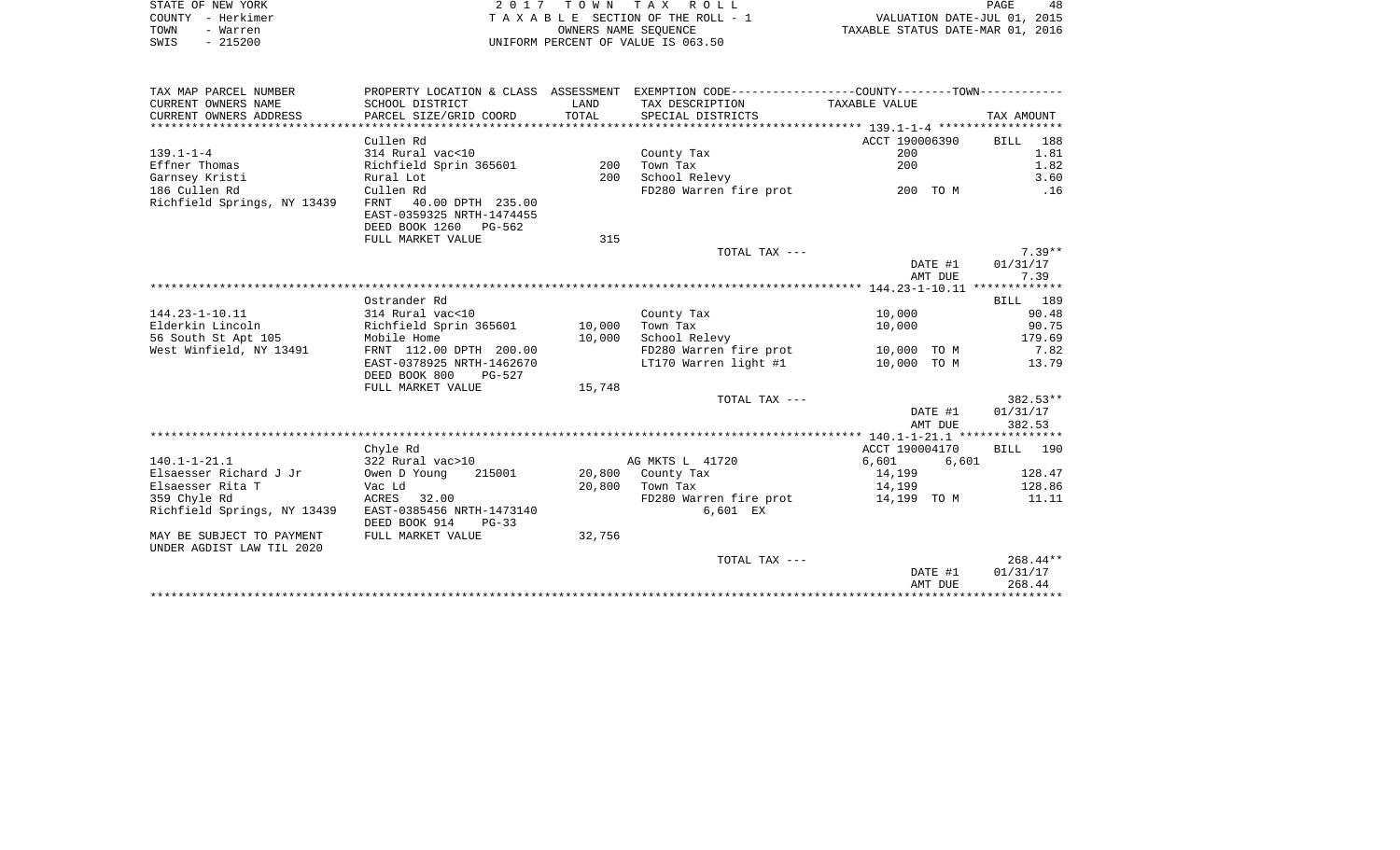| STATE OF NEW YORK                                      |                                                         |                 | 2017 TOWN TAX ROLL                                                                                               |                                  | PAGE<br>49           |
|--------------------------------------------------------|---------------------------------------------------------|-----------------|------------------------------------------------------------------------------------------------------------------|----------------------------------|----------------------|
| COUNTY - Herkimer                                      |                                                         |                 | TAXABLE SECTION OF THE ROLL - 1                                                                                  | VALUATION DATE-JUL 01, 2015      |                      |
| TOWN<br>- Warren                                       |                                                         |                 | OWNERS NAME SEQUENCE                                                                                             | TAXABLE STATUS DATE-MAR 01, 2016 |                      |
| $-215200$<br>SWIS                                      |                                                         |                 | UNIFORM PERCENT OF VALUE IS 063.50                                                                               |                                  |                      |
|                                                        |                                                         |                 |                                                                                                                  |                                  |                      |
| TAX MAP PARCEL NUMBER<br>CURRENT OWNERS NAME           | SCHOOL DISTRICT                                         | LAND            | PROPERTY LOCATION & CLASS ASSESSMENT EXEMPTION CODE---------------COUNTY-------TOWN----------<br>TAX DESCRIPTION | TAXABLE VALUE                    |                      |
| CURRENT OWNERS ADDRESS                                 | PARCEL SIZE/GRID COORD                                  | TOTAL           | SPECIAL DISTRICTS                                                                                                |                                  | TAX AMOUNT           |
|                                                        | Chyle Rd                                                |                 |                                                                                                                  | ACCT 190004200                   | BILL 191             |
| $140.1 - 1 - 22$                                       | 105 Vac farmland                                        |                 | AG MKTS L 41720                                                                                                  | 2,449<br>2,449                   |                      |
| Elsaesser Richard J Jr                                 | 215001<br>Owen D Young                                  |                 | 27,600 County Tax                                                                                                | 25,151                           | 227.56               |
| Elsaesser Rita                                         | Farmland                                                | 27,600          | Town Tax                                                                                                         | 25,151                           | 228.24               |
| 359 Chyle Rd                                           | ACRES<br>65.00                                          |                 | FD280 Warren fire prot                                                                                           | 25,151 TO M                      | 19.68                |
| Richfield Springs, NY 13439                            | EAST-0384812 NRTH-1474731<br>DEED BOOK 1196<br>PG-787   |                 | 2,449 EX                                                                                                         |                                  |                      |
| MAY BE SUBJECT TO PAYMENT<br>UNDER AGDIST LAW TIL 2020 | FULL MARKET VALUE                                       | 43,465          |                                                                                                                  |                                  |                      |
|                                                        |                                                         |                 | TOTAL TAX ---                                                                                                    |                                  | $475.48**$           |
|                                                        |                                                         |                 |                                                                                                                  | DATE #1<br>AMT DUE               | 01/31/17<br>475.48   |
|                                                        |                                                         |                 |                                                                                                                  |                                  |                      |
|                                                        | 359 Chyle Rd<br>210 1 Family Res                        |                 |                                                                                                                  | ACCT 190004205                   | 192<br>BILL          |
| 140.1-1-23<br>Elsaesser Richard J Jr                   | 215001<br>Owen D Young                                  |                 | AG MKTS L 41720<br>11,900 County Tax                                                                             | 1,340<br>1,340<br>59,460         | 537.98               |
| Elsaesser Rita                                         | Rural Res                                               | 60,800          | Town Tax                                                                                                         | 59,460                           | 539.60               |
| 359 Chyle Rd                                           | ACRES<br>2.50                                           |                 | FD280 Warren fire prot                                                                                           | 59,460 TO M                      | 46.53                |
| Richfield Springs, NY 13439 EAST-0385435 NRTH-1474061  | DEED BOOK 1196<br>PG-787                                |                 | 1,340 EX                                                                                                         |                                  |                      |
| MAY BE SUBJECT TO PAYMENT<br>UNDER AGDIST LAW TIL 2020 | FULL MARKET VALUE                                       | 95,748          |                                                                                                                  |                                  |                      |
|                                                        |                                                         |                 | TOTAL TAX ---                                                                                                    |                                  | 1,124.11**           |
|                                                        |                                                         |                 |                                                                                                                  | DATE #1<br>AMT DUE               | 01/31/17<br>1,124.11 |
|                                                        |                                                         |                 |                                                                                                                  |                                  |                      |
|                                                        | 2559 Jordanville Rd                                     |                 |                                                                                                                  | ACCT 190010710                   | BILL 193             |
| $133.3 - 1 - 4$                                        | 210 1 Family Res                                        |                 | County Tax                                                                                                       | 51,000                           | 461.43               |
| Elthorp Jeffrey M                                      | 215001<br>Owen D Young                                  | 14,100          | Town Tax                                                                                                         | 51,000                           | 462.82               |
| 2559 Jordanville Rd<br>Jordanville, NY 13361           | Residence<br>ACRES<br>4.30<br>EAST-0374860 NRTH-1487568 | 51,000          | FD280 Warren fire prot                                                                                           | 51,000 TO M                      | 39.91                |
|                                                        | DEED BOOK 1449<br>PG-419                                |                 |                                                                                                                  |                                  |                      |
|                                                        | FULL MARKET VALUE                                       | 80,315          |                                                                                                                  |                                  |                      |
|                                                        |                                                         |                 | TOTAL TAX ---                                                                                                    |                                  | 964.16**             |
|                                                        |                                                         |                 |                                                                                                                  | DATE #1                          | 01/31/17             |
|                                                        |                                                         |                 |                                                                                                                  | AMT DUE                          | 964.16               |
|                                                        |                                                         |                 |                                                                                                                  |                                  |                      |
|                                                        | 635 Cullen Rd                                           |                 |                                                                                                                  | ACCT 190002850                   | <b>BILL</b><br>194   |
| $139.2 - 1 - 20$                                       | 210 1 Family Res                                        |                 | County Tax                                                                                                       | 61,400                           | 555.53               |
| Empey Kenneth A<br>Empey Margaretta J                  | Richfield Sprin 365601<br>Residence                     | 8,900<br>61,400 | Town Tax<br>FD280 Warren fire prot                                                                               | 61,400<br>61,400 TO M            | 557.20<br>48.04      |
| 635 Cullen Rd                                          | FRNT 215.00 DPTH 340.00                                 |                 |                                                                                                                  |                                  |                      |
| Richfield Springs, NY 13439                            | EAST-0367783 NRTH-1475376<br>DEED BOOK 692<br>PG-656    |                 |                                                                                                                  |                                  |                      |
|                                                        | FULL MARKET VALUE                                       | 96,693          |                                                                                                                  |                                  |                      |
|                                                        |                                                         |                 | TOTAL TAX ---                                                                                                    |                                  | $1,160.77**$         |
|                                                        |                                                         |                 |                                                                                                                  | DATE #1                          | 01/31/17             |
|                                                        |                                                         |                 |                                                                                                                  | AMT DUE                          | 1,160.77             |
|                                                        |                                                         |                 |                                                                                                                  |                                  | **********           |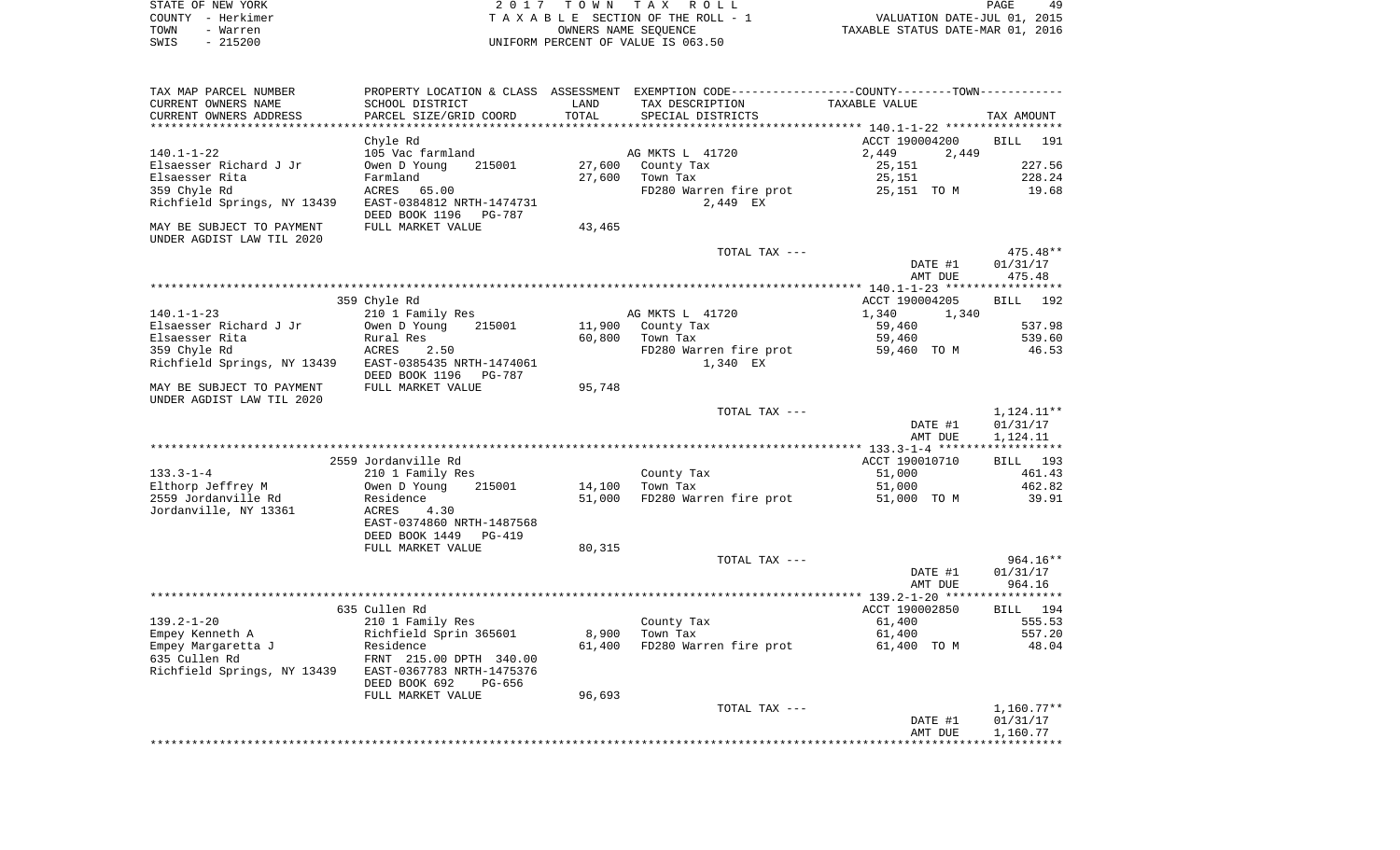|      | STATE OF NEW YORK | 2017 TOWN TAX ROLL                 | 50<br><b>PAGE</b>                |
|------|-------------------|------------------------------------|----------------------------------|
|      | COUNTY - Herkimer | TAXABLE SECTION OF THE ROLL - 1    | VALUATION DATE-JUL 01, 2015      |
| TOWN | - Warren          | OWNERS NAME SEOUENCE               | TAXABLE STATUS DATE-MAR 01, 2016 |
| SWIS | $-215200$         | UNIFORM PERCENT OF VALUE IS 063.50 |                                  |

| TAX MAP PARCEL NUMBER       | PROPERTY LOCATION & CLASS ASSESSMENT EXEMPTION CODE----------------COUNTY--------TOWN----------- |        |                        |                |              |
|-----------------------------|--------------------------------------------------------------------------------------------------|--------|------------------------|----------------|--------------|
| CURRENT OWNERS NAME         | SCHOOL DISTRICT                                                                                  | LAND   | TAX DESCRIPTION        | TAXABLE VALUE  |              |
| CURRENT OWNERS ADDRESS      | PARCEL SIZE/GRID COORD                                                                           | TOTAL  | SPECIAL DISTRICTS      |                | TAX AMOUNT   |
|                             |                                                                                                  |        |                        |                |              |
|                             | 125 Kingdom Rd                                                                                   |        |                        | ACCT 190002040 | BILL<br>195  |
| $132.60 - 1 - 10$           | 210 1 Family Res                                                                                 |        | County Tax             | 23,000         | 208.10       |
| Emrich Michael              | 215001<br>Owen D Young                                                                           | 6,100  | Town Tax               | 23,000         | 208.72       |
| 118 Elm St                  | Residence                                                                                        | 23,000 | FD280 Warren fire prot | 23,000 TO M    | 18.00        |
| Ilion, NY 13357             | FRNT 104.50 DPTH 107.00                                                                          |        | LT180 Warren light #2  | 23,000 TO M    | 22.95        |
|                             | EAST-0371111 NRTH-1487740                                                                        |        |                        |                |              |
|                             | DEED BOOK 858<br>$PG-655$                                                                        |        |                        |                |              |
|                             | FULL MARKET VALUE                                                                                | 36,220 |                        |                |              |
|                             |                                                                                                  |        | TOTAL TAX ---          |                | 457.77**     |
|                             |                                                                                                  |        |                        | DATE #1        | 01/31/17     |
|                             |                                                                                                  |        |                        | AMT DUE        | 457.77       |
|                             |                                                                                                  |        |                        |                |              |
|                             | 223 Little Lakes Rd                                                                              |        |                        | ACCT 190009960 | BILL 196     |
| $144.1 - 1 - 17$            | 210 1 Family Res                                                                                 |        | County Tax             | 50,200         | 454.19       |
| Evans Kenneth               | Richfield Sprin 365601                                                                           | 14,600 | Town Tax               | 50,200         | 455.56       |
| 223 Little Lakes Rd         | Residence                                                                                        | 50,200 | School Relevy          |                | 552.66       |
| Richfield Springs, NY 13439 | <b>ACRES</b><br>4.70                                                                             |        | FD280 Warren fire prot | 50,200 TO M    | 39.28        |
|                             | EAST-0378512 NRTH-1464869                                                                        |        |                        |                |              |
|                             | DEED BOOK 1437<br>PG-348                                                                         |        |                        |                |              |
|                             | FULL MARKET VALUE                                                                                | 79,055 |                        |                |              |
|                             |                                                                                                  |        | TOTAL TAX ---          |                | $1,501.69**$ |
|                             |                                                                                                  |        |                        | DATE #1        | 01/31/17     |
|                             |                                                                                                  |        |                        | AMT DUE        | 1,501.69     |
|                             |                                                                                                  |        |                        |                |              |
|                             | 122 Kingdom Rd                                                                                   |        |                        | ACCT 190007050 | BILL 197     |
| $132.60 - 1 - 22$           | 210 1 Family Res                                                                                 |        | County Tax             | 51,300         | 464.15       |
| Fagan Deonna                | Owen D Young<br>215001                                                                           | 6,900  | Town Tax               | 51,300         | 465.55       |
| 122 Kingdom Rd              | Residence                                                                                        | 51,300 | FD280 Warren fire prot | 51,300 TO M    | 40.14        |
| Jordanville, NY 13361       | FRNT<br>75.00 DPTH 260.00                                                                        |        | LT180 Warren light #2  | 51,300 TO M    | 51.19        |
|                             | EAST-0371352 NRTH-1487710                                                                        |        |                        |                |              |
|                             | DEED BOOK 1401<br>$PG-439$                                                                       |        |                        |                |              |
|                             | FULL MARKET VALUE                                                                                | 80,787 |                        |                |              |
|                             |                                                                                                  |        | TOTAL TAX ---          |                | $1,021.03**$ |
|                             |                                                                                                  |        |                        | DATE #1        | 01/31/17     |
|                             |                                                                                                  |        |                        | AMT DUE        | 1,021.03     |
|                             | 136 Main St                                                                                      |        |                        | ACCT 190003300 | BILL 198     |
| $132.60 - 1 - 60$           | 210 1 Family Res                                                                                 |        | County Tax             | 49,600         | 448.77       |
| Fahey Donald                | Owen D Young<br>215001                                                                           | 7,700  | Town Tax               | 49,600         | 450.12       |
| Fahey Vanetta               | Residence                                                                                        | 49,600 | FD280 Warren fire prot | 49,600 TO M    | 38.81        |
| 136 Main St                 | FRNT 149.00 DPTH 165.00                                                                          |        | LT180 Warren light #2  | 49,600 TO M    | 49.49        |
| Jordanville, NY 13361-2728  | EAST-0371332 NRTH-1487165                                                                        |        |                        |                |              |
|                             | DEED BOOK 1355<br>PG-722                                                                         |        |                        |                |              |
|                             | FULL MARKET VALUE                                                                                | 78,110 |                        |                |              |
|                             |                                                                                                  |        | TOTAL TAX ---          |                | 987.19**     |
|                             |                                                                                                  |        |                        | DATE #1        | 01/31/17     |
|                             |                                                                                                  |        |                        | AMT DUE        | 987.19       |
|                             |                                                                                                  |        |                        |                |              |
|                             |                                                                                                  |        |                        |                |              |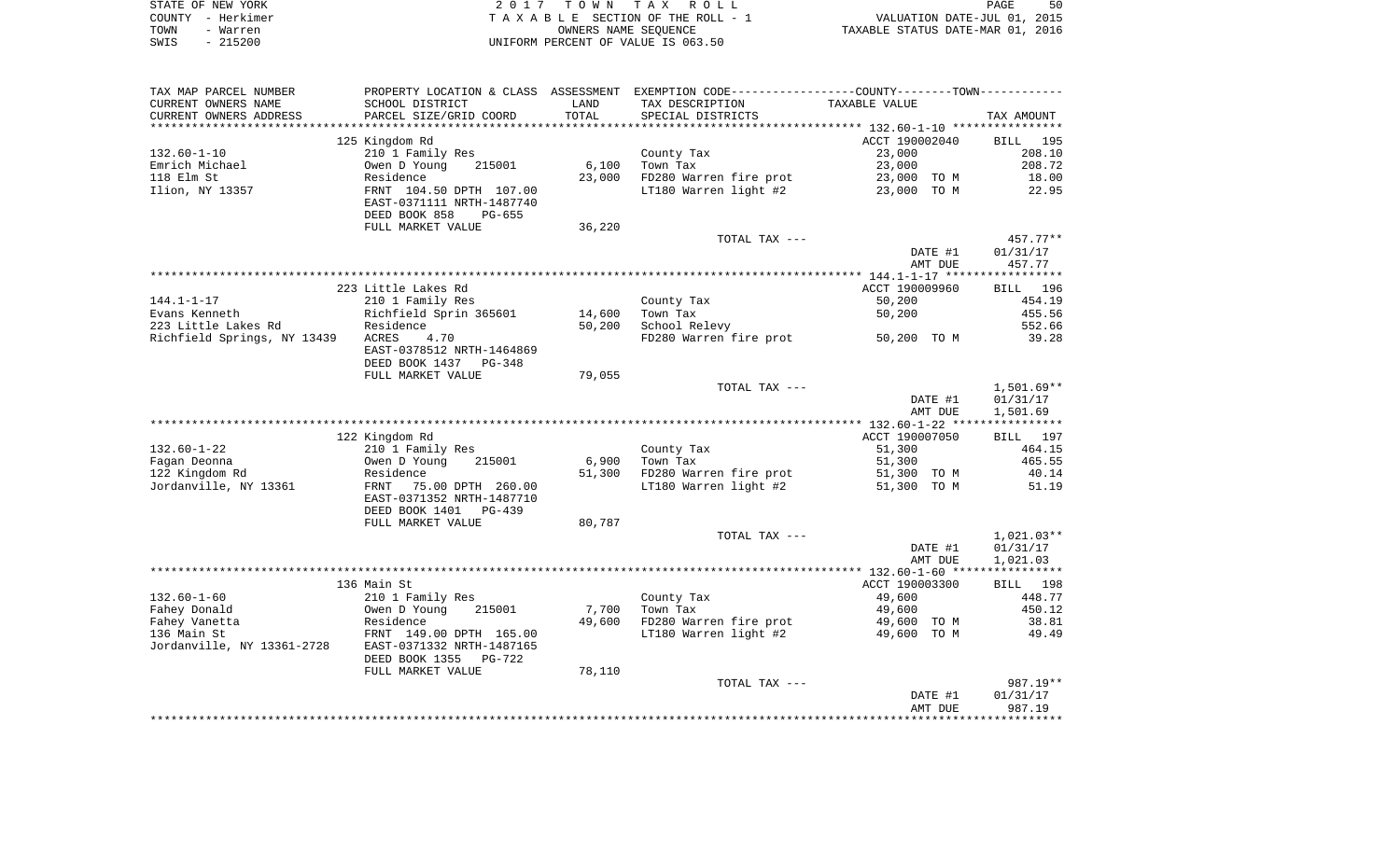| STATE OF NEW YORK<br>COUNTY - Herkimer                                                  |                                                                                                        |         | 2017 TOWN TAX ROLL                                                                            | PAGE 51<br>VALUATION DATE-JUL 01, 2015<br>TAXABLE STATUS DATE-MAR 01, 2016 | PAGE<br>51        |
|-----------------------------------------------------------------------------------------|--------------------------------------------------------------------------------------------------------|---------|-----------------------------------------------------------------------------------------------|----------------------------------------------------------------------------|-------------------|
| TOWN<br>- Warren                                                                        |                                                                                                        |         | TAXABLE SECTION OF THE ROLL - 1<br>OWNERS NAME SEQUENCE                                       |                                                                            |                   |
| $-215200$<br>SWIS                                                                       |                                                                                                        |         | UNIFORM PERCENT OF VALUE IS 063.50                                                            |                                                                            |                   |
|                                                                                         |                                                                                                        |         |                                                                                               |                                                                            |                   |
| TAX MAP PARCEL NUMBER                                                                   |                                                                                                        |         | PROPERTY LOCATION & CLASS ASSESSMENT EXEMPTION CODE---------------COUNTY-------TOWN---------- |                                                                            |                   |
| CURRENT OWNERS NAME                                                                     | SCHOOL DISTRICT                                                                                        | LAND    | TAX DESCRIPTION                                                                               | TAXABLE VALUE                                                              |                   |
| CURRENT OWNERS ADDRESS                                                                  | PARCEL SIZE/GRID COORD                                                                                 | TOTAL   | SPECIAL DISTRICTS                                                                             |                                                                            | TAX AMOUNT        |
|                                                                                         |                                                                                                        |         |                                                                                               |                                                                            |                   |
|                                                                                         | 4558 Us Hwy 20                                                                                         |         |                                                                                               | ACCT 190006900                                                             | BILL 199          |
| $144.2 - 1 - 12$<br>Fahey Robert F                                                      | 280 Res Multiple<br>Richfield Sprin 365601                                                             |         | County Tax<br>13,300   Town Tax                                                               | 86,500<br>86,500                                                           | 782.63<br>784.99  |
| PO Box 725                                                                              | Residence                                                                                              |         | 86,500 FD280 Warren fire prot                                                                 | 86,500 TO M                                                                | 67.68             |
| Richfield Springs, NY 13439                                                             | Mobile Home                                                                                            |         |                                                                                               |                                                                            |                   |
|                                                                                         | ACRES 2.86                                                                                             |         |                                                                                               |                                                                            |                   |
|                                                                                         | EAST-0385144 NRTH-1460888                                                                              |         |                                                                                               |                                                                            |                   |
|                                                                                         | DEED BOOK 710<br>PG-192                                                                                |         |                                                                                               |                                                                            |                   |
|                                                                                         | FULL MARKET VALUE                                                                                      | 136,220 |                                                                                               |                                                                            |                   |
|                                                                                         |                                                                                                        |         | TOTAL TAX ---                                                                                 |                                                                            | $1,635.30**$      |
|                                                                                         |                                                                                                        |         |                                                                                               | DATE #1                                                                    | 01/31/17          |
|                                                                                         |                                                                                                        |         |                                                                                               | AMT DUE                                                                    | 1,635.30          |
|                                                                                         |                                                                                                        |         |                                                                                               |                                                                            |                   |
|                                                                                         | 4254 Us Hwy 20                                                                                         |         |                                                                                               | ACCT 190007920                                                             | BILL 200          |
| $144.31 - 1 - 12$                                                                       | 210 1 Family Res                                                                                       |         | County Tax<br>Town Tax                                                                        | 53,500                                                                     | 484.05            |
| Fanelli Donna                                                                           | County Tax<br>Richfield Sprin 365601 8,500 Town Tax                                                    |         |                                                                                               | 53,500                                                                     | 485.51            |
| Hugick Nancy                                                                            |                                                                                                        |         | 53,500 FD280 Warren fire prot                                                                 | 53,500 TO M                                                                | 41.86             |
| 202 Florence Ct                                                                         |                                                                                                        |         | LT170 Warren light #1                                                                         | 53,500 TO M                                                                | 73.77             |
| Chadwicks, NY 13319                                                                     | Richfield Sprin 365601<br>FRNT 140.00 DPTH 185.00<br>EAST-0379244 NRTH-1462344<br>DEED BOOK 921 PG-305 |         |                                                                                               |                                                                            |                   |
|                                                                                         | FULL MARKET VALUE                                                                                      | 84,252  |                                                                                               |                                                                            |                   |
|                                                                                         |                                                                                                        |         | TOTAL TAX ---                                                                                 |                                                                            | $1,085.19**$      |
|                                                                                         |                                                                                                        |         |                                                                                               | DATE #1                                                                    | 01/31/17          |
|                                                                                         |                                                                                                        |         |                                                                                               | AMT DUE                                                                    | 1,085.19          |
|                                                                                         |                                                                                                        |         |                                                                                               |                                                                            | BILL 201          |
| $144.2 - 1 - 5$                                                                         | 4539 Us Hwy 20<br>210 1 Family Res                                                                     |         | County Tax                                                                                    | ACCT 190005700<br>106,000                                                  | 959.06            |
| Fassett Barbara                                                                         | Richfield Sprin 365601                                                                                 |         | 12,800 Town Tax                                                                               | 106,000                                                                    | 961.95            |
| 4539 State Highway 20                                                                   | R1 G                                                                                                   | 106,000 | FD280 Warren fire prot                                                                        | 106,000 TO M                                                               | 82.94             |
| Richfield Springs, NY 13439                                                             | partial                                                                                                |         |                                                                                               |                                                                            |                   |
|                                                                                         | ACRES<br>3.20                                                                                          |         |                                                                                               |                                                                            |                   |
|                                                                                         | EAST-0384553 NRTH-1461371                                                                              |         |                                                                                               |                                                                            |                   |
|                                                                                         | DEED BOOK 946<br>$PG-69$                                                                               |         |                                                                                               |                                                                            |                   |
|                                                                                         | FULL MARKET VALUE                                                                                      | 166,929 |                                                                                               |                                                                            |                   |
|                                                                                         |                                                                                                        |         | TOTAL TAX $---$                                                                               |                                                                            | $2,003.95**$      |
|                                                                                         |                                                                                                        |         |                                                                                               | DATE #1                                                                    | 01/31/17          |
|                                                                                         |                                                                                                        |         |                                                                                               | AMT DUE                                                                    | 2,003.95          |
|                                                                                         |                                                                                                        |         |                                                                                               |                                                                            |                   |
|                                                                                         |                                                                                                        |         |                                                                                               |                                                                            | BILL 202          |
|                                                                                         | Off Us Hwy 20                                                                                          |         |                                                                                               | 2,200                                                                      | 19.90             |
|                                                                                         |                                                                                                        |         | County Tax                                                                                    |                                                                            |                   |
|                                                                                         | 314 Rural vac<10<br>Richfield Sprin 365601                                                             | 2,200   | $T^{\text{conv}}$ $T^{\text{conv}}$                                                           | 2,200                                                                      |                   |
|                                                                                         | ACRES<br>6.20                                                                                          | 2,200   | FD280 Warren fire prot                                                                        | 2,200 TO M                                                                 |                   |
|                                                                                         | EAST-0384361 NRTH-1460442                                                                              |         |                                                                                               |                                                                            |                   |
|                                                                                         | DEED BOOK 946<br>PG-66                                                                                 |         |                                                                                               |                                                                            | 19.96<br>1.72     |
| $144.2 - 1 - 13$<br>Fassett Barbara<br>4539 US Hwy Rt.20<br>Richfield Springs, NY 13439 | FULL MARKET VALUE                                                                                      | 3,465   |                                                                                               |                                                                            |                   |
|                                                                                         |                                                                                                        |         | TOTAL TAX ---                                                                                 |                                                                            | $41.58**$         |
|                                                                                         |                                                                                                        |         |                                                                                               | DATE #1<br>AMT DUE                                                         | 01/31/17<br>41.58 |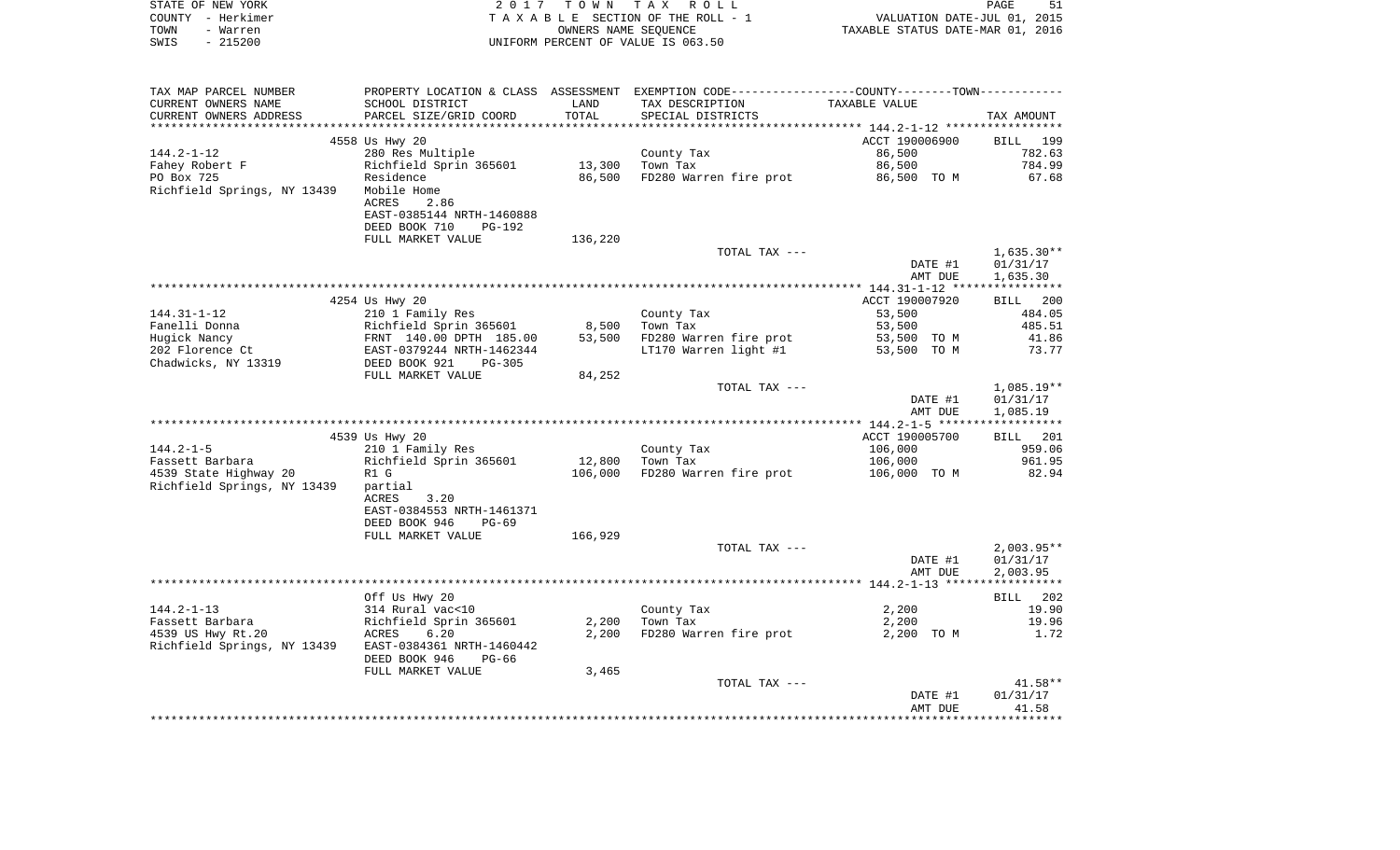| STATE OF NEW YORK | 2017 TOWN TAX ROLL                 | PAGE                             |
|-------------------|------------------------------------|----------------------------------|
| COUNTY - Herkimer | TAXABLE SECTION OF THE ROLL - 1    | VALUATION DATE-JUL 01, 2015      |
| TOWN<br>- Warren  | OWNERS NAME SEOUENCE               | TAXABLE STATUS DATE-MAR 01, 2016 |
| $-215200$<br>SWIS | UNIFORM PERCENT OF VALUE IS 063.50 |                                  |

| TAX MAP PARCEL NUMBER                      | PROPERTY LOCATION & CLASS ASSESSMENT EXEMPTION CODE----------------COUNTY-------TOWN---------- |         |                        |                |              |
|--------------------------------------------|------------------------------------------------------------------------------------------------|---------|------------------------|----------------|--------------|
| CURRENT OWNERS NAME                        | SCHOOL DISTRICT                                                                                | LAND    | TAX DESCRIPTION        | TAXABLE VALUE  |              |
| CURRENT OWNERS ADDRESS                     | PARCEL SIZE/GRID COORD                                                                         | TOTAL   | SPECIAL DISTRICTS      |                | TAX AMOUNT   |
|                                            |                                                                                                |         |                        |                |              |
|                                            | US Highway 20                                                                                  |         |                        |                | BILL<br>203  |
| $144.1 - 1 - 28.2$                         | 322 Rural vac>10                                                                               |         | County Tax             | 30,300         | 274.15       |
| Fassett Ivan                               | Richfield Sprin 365601                                                                         | 30,300  | Town Tax               | 30,300         | 274.97       |
| Fassett Barbara                            | ACRES 64.10                                                                                    | 30,300  | FD280 Warren fire prot | 30,300 TO M    | 23.71        |
| 4539 US Route 20                           | EAST-0381332 NRTH-1462728                                                                      |         |                        |                |              |
| Richfield Springs, NY 13439 DEED BOOK 1552 | PG-640                                                                                         |         |                        |                |              |
|                                            | FULL MARKET VALUE                                                                              | 47,717  |                        |                |              |
|                                            |                                                                                                |         | TOTAL TAX ---          |                | 572.83**     |
|                                            |                                                                                                |         |                        | DATE #1        | 01/31/17     |
|                                            |                                                                                                |         |                        | AMT DUE        | 572.83       |
|                                            |                                                                                                |         |                        |                |              |
|                                            |                                                                                                |         |                        |                |              |
|                                            | US Highway 20                                                                                  |         |                        |                | BILL 204     |
| $144.1 - 1 - 28.3$                         | 322 Rural vac>10                                                                               |         | County Tax             | 22,100         | 199.95       |
| Fassett Ivan                               | Richfield Sprin 365601                                                                         | 22,100  | Town Tax               | 22,100         | 200.56       |
| Fassett Barbara                            | ACRES 43.60                                                                                    | 22,100  | FD280 Warren fire prot | 22,100 TO M    | 17.29        |
| 4539 US Route 20                           | EAST-0382026 NRTH-1460886                                                                      |         |                        |                |              |
| Richfield Springs, NY 13439 DEED BOOK 1552 | PG-640                                                                                         |         |                        |                |              |
|                                            | FULL MARKET VALUE                                                                              | 34,803  |                        |                |              |
|                                            |                                                                                                |         | TOTAL TAX ---          |                | 417.80**     |
|                                            |                                                                                                |         |                        | DATE #1        | 01/31/17     |
|                                            |                                                                                                |         |                        | AMT DUE        | 417.80       |
|                                            |                                                                                                |         |                        |                |              |
|                                            | 4463 State Route 20                                                                            |         |                        | ACCT 190009450 | 205<br>BILL  |
| $144.1 - 1 - 26$                           | 450 Retail srvce                                                                               |         | County Tax             | 169,000        | 1,529.06     |
| Fassett Ivan M                             | Richfield Sprin 365601                                                                         | 48,900  | Town Tax               | 169,000        | 1,533.67     |
| Fassett Barbara A                          | Snack bar/Garden Center                                                                        | 169,000 | FD280 Warren fire prot | 169,000 TO M   | 132.24       |
| 4463 US 20                                 | ACRES 104.20                                                                                   |         |                        |                |              |
| Richfield Springs, NY 13439                | EAST-0383572 NRTH-1461969                                                                      |         |                        |                |              |
|                                            | DEED BOOK 915<br>$PG-504$                                                                      |         |                        |                |              |
|                                            | FULL MARKET VALUE                                                                              | 266,142 |                        |                |              |
|                                            |                                                                                                |         | TOTAL TAX ---          |                | $3,194.97**$ |
|                                            |                                                                                                |         |                        | DATE #1        | 01/31/17     |
|                                            |                                                                                                |         |                        | AMT DUE        | 3,194.97     |
|                                            |                                                                                                |         |                        |                |              |
|                                            | State Route 167                                                                                |         |                        | ACCT 190011460 | BILL 206     |
| $139.4 - 1 - 16$                           | 322 Rural vac>10                                                                               |         | County Tax             | 17,000         | 153.81       |
| Faulkner Verne F Sr                        | Richfield Sprin 365601                                                                         | 17,000  | Town Tax               | 17,000         | 154.27       |
| 224 State Route 167                        | Farm Land                                                                                      | 17,000  | FD280 Warren fire prot | 17,000 TO M    | 13.30        |
| Richfield Springs, NY 13439                | ACRES<br>40.60                                                                                 |         |                        |                |              |
|                                            | EAST-0365919 NRTH-1468838                                                                      |         |                        |                |              |
|                                            | DEED BOOK 1506<br>PG-163                                                                       |         |                        |                |              |
|                                            | FULL MARKET VALUE                                                                              | 26,772  |                        |                |              |
|                                            |                                                                                                |         | TOTAL TAX ---          |                | $321.38**$   |
|                                            |                                                                                                |         |                        | DATE #1        | 01/31/17     |
|                                            |                                                                                                |         |                        | AMT DUE        | 321.38       |
|                                            |                                                                                                |         |                        |                |              |
|                                            |                                                                                                |         |                        |                |              |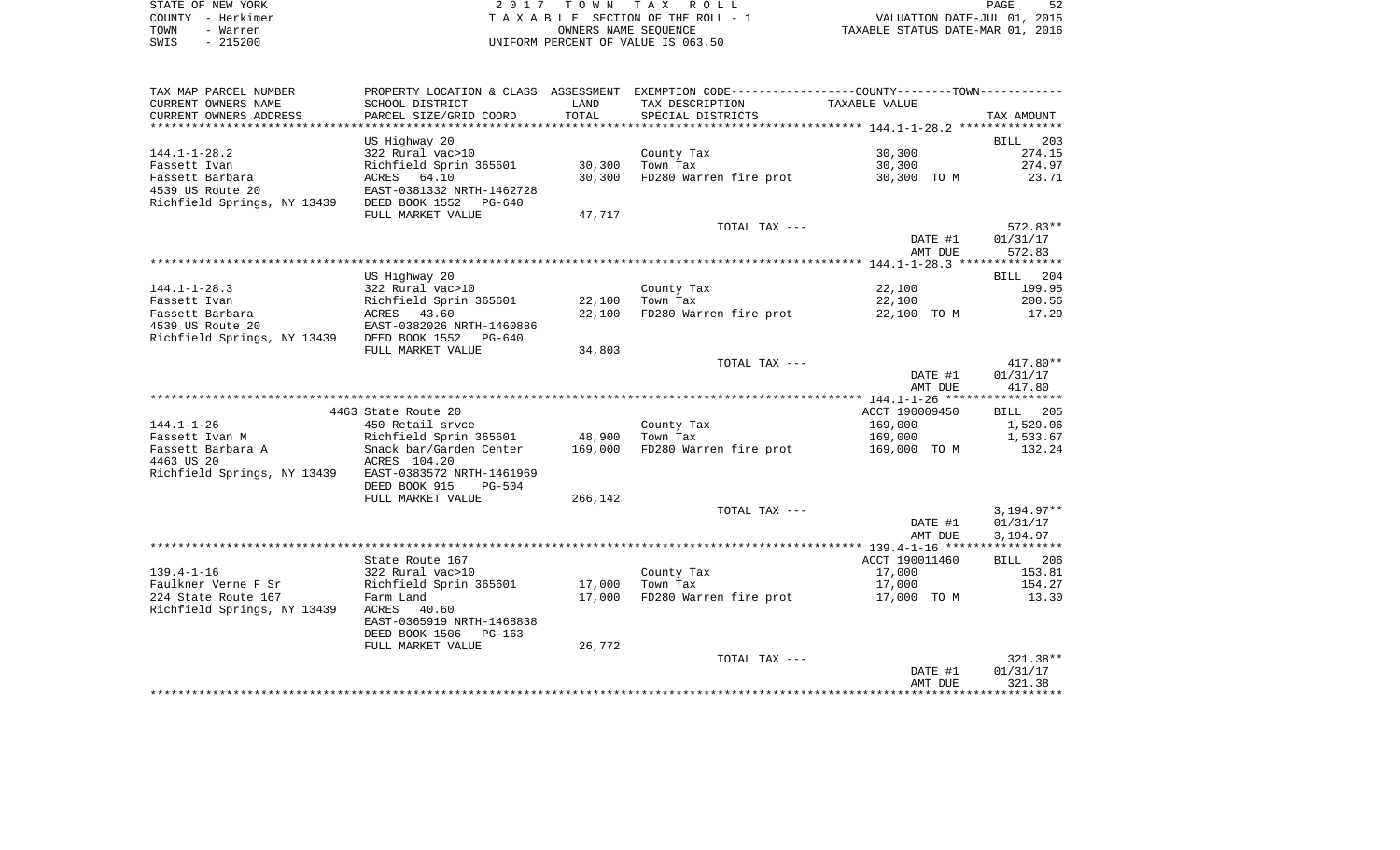|      | STATE OF NEW YORK | 2017 TOWN TAX ROLL                 | PAGE                             | 53 |
|------|-------------------|------------------------------------|----------------------------------|----|
|      | COUNTY - Herkimer | TAXABLE SECTION OF THE ROLL - 1    | VALUATION DATE-JUL 01, 2015      |    |
| TOWN | - Warren          | OWNERS NAME SEOUENCE               | TAXABLE STATUS DATE-MAR 01, 2016 |    |
| SWIS | $-215200$         | UNIFORM PERCENT OF VALUE IS 063.50 |                                  |    |

| TAX MAP PARCEL NUMBER                                 |                           |         | PROPERTY LOCATION & CLASS ASSESSMENT EXEMPTION CODE---------------COUNTY-------TOWN---------- |                |                 |
|-------------------------------------------------------|---------------------------|---------|-----------------------------------------------------------------------------------------------|----------------|-----------------|
| CURRENT OWNERS NAME                                   | SCHOOL DISTRICT           | LAND    | TAX DESCRIPTION                                                                               | TAXABLE VALUE  |                 |
| CURRENT OWNERS ADDRESS                                | PARCEL SIZE/GRID COORD    | TOTAL   | SPECIAL DISTRICTS                                                                             |                | TAX AMOUNT      |
|                                                       |                           |         |                                                                                               |                |                 |
|                                                       | 224 State Route 167       |         |                                                                                               | ACCT 190005760 | BILL 207        |
| $139.4 - 1 - 45$                                      | 421 Restaurant            |         | County Tax                                                                                    | 113,900        | 1,030.53        |
| Faulkner Verne F Sr                                   | Richfield Sprin 365601    | 15,100  | Town Tax                                                                                      | 113,900        | 1,033.64        |
| 224 State Route 167                                   | Millstone Tavern          | 113,900 | FD280 Warren fire prot                                                                        | 113,900 TO M   | 89.12           |
| Richfield Springs, NY 13439                           | ACRES<br>5.20             |         |                                                                                               |                |                 |
|                                                       |                           |         |                                                                                               |                |                 |
|                                                       | EAST-0364866 NRTH-1468405 |         |                                                                                               |                |                 |
|                                                       | DEED BOOK 1506<br>PG-163  |         |                                                                                               |                |                 |
|                                                       | FULL MARKET VALUE         | 179,370 |                                                                                               |                |                 |
|                                                       |                           |         | TOTAL TAX ---                                                                                 |                | $2,153.29**$    |
|                                                       |                           |         |                                                                                               | DATE #1        | 01/31/17        |
|                                                       |                           |         |                                                                                               | AMT DUE        | 2,153.29        |
|                                                       |                           |         |                                                                                               |                |                 |
|                                                       | 136 Ostrander Rd          |         |                                                                                               | ACCT 190012420 | 208<br>BILL     |
| 144.23-1-11                                           | 210 1 Family Res          |         | County Tax                                                                                    | 23,000         | 208.10          |
|                                                       |                           | 4,600   | Town Tax                                                                                      | 23,000         | 208.72          |
|                                                       |                           | 23,000  | FD280 Warren fire prot                                                                        | 23,000 TO M    | 18.00           |
|                                                       |                           |         | LT170 Warren light #1 23,000 TO M                                                             |                | 31.72           |
| Richfield Springs, NY 13439 EAST-0378884 NRTH-1462855 |                           |         |                                                                                               |                |                 |
|                                                       | DEED BOOK 1376<br>PG-718  |         |                                                                                               |                |                 |
|                                                       |                           |         |                                                                                               |                |                 |
|                                                       | FULL MARKET VALUE         | 36,220  |                                                                                               |                |                 |
|                                                       |                           |         | TOTAL TAX ---                                                                                 |                | $466.54***$     |
|                                                       |                           |         |                                                                                               | DATE #1        | 01/31/17        |
|                                                       |                           |         |                                                                                               | AMT DUE        | 466.54          |
|                                                       |                           |         |                                                                                               |                |                 |
|                                                       | Ostrander Rd              |         |                                                                                               | ACCT 190003330 | <b>BILL</b> 209 |
| 144.23-1-12                                           | 314 Rural vac<10          |         | County Tax                                                                                    | 4,000          | 36.19           |
| Fort Lester                                           | Richfield Sprin 365601    | 4,000   | Town Tax                                                                                      | 4,000          | 36.30           |
| Fort Wendy                                            | Residence                 | 4,000   | FD280 Warren fire prot                                                                        | 4,000 TO M     | 3.13            |
| 133 Ostrander Rd                                      | FRNT 48.00 DPTH 160.00    |         | LT170 Warren light #1                                                                         | 4,000 TO M     | 5.52            |
| Richfield Springs, NY 13439 EAST-0378833 NRTH-1462850 |                           |         |                                                                                               |                |                 |
|                                                       | DEED BOOK 1276<br>PG-392  |         |                                                                                               |                |                 |
|                                                       | FULL MARKET VALUE         | 6,299   |                                                                                               |                |                 |
|                                                       |                           |         | TOTAL TAX ---                                                                                 |                | $81.14**$       |
|                                                       |                           |         |                                                                                               | DATE #1        | 01/31/17        |
|                                                       |                           |         |                                                                                               | AMT DUE        | 81.14           |
|                                                       |                           |         |                                                                                               |                |                 |
|                                                       |                           |         |                                                                                               |                |                 |
|                                                       | 133 Ostrander Rd          |         |                                                                                               | ACCT 190003360 | BILL 210        |
| $144.23 - 1 - 2$                                      | 210 1 Family Res          |         | County Tax                                                                                    | 47,200         | 427.05          |
| Fort Lester G                                         | Richfield Sprin 365601    |         | $9,400$ Town Tax                                                                              | 47,200         | 428.34          |
| 133 Ostrander Rd                                      | Residence                 | 47,200  | FD280 Warren fire prot                                                                        | 47,200 TO M    | 36.93           |
| Richfield Springs, NY 13439 FRNT 139.00 DPTH 208.00   |                           |         | LT170 Warren light #1                                                                         | 47,200 TO M    | 65.09           |
|                                                       | EAST-0378807 NRTH-1463045 |         |                                                                                               |                |                 |
|                                                       | DEED BOOK 677<br>PG-942   |         |                                                                                               |                |                 |
|                                                       | FULL MARKET VALUE         | 74,331  |                                                                                               |                |                 |
|                                                       |                           |         | TOTAL TAX ---                                                                                 |                | $957.41**$      |
|                                                       |                           |         |                                                                                               | DATE #1        | 01/31/17        |
|                                                       |                           |         |                                                                                               | AMT DUE        | 957.41          |
|                                                       |                           |         |                                                                                               |                |                 |
|                                                       |                           |         |                                                                                               |                |                 |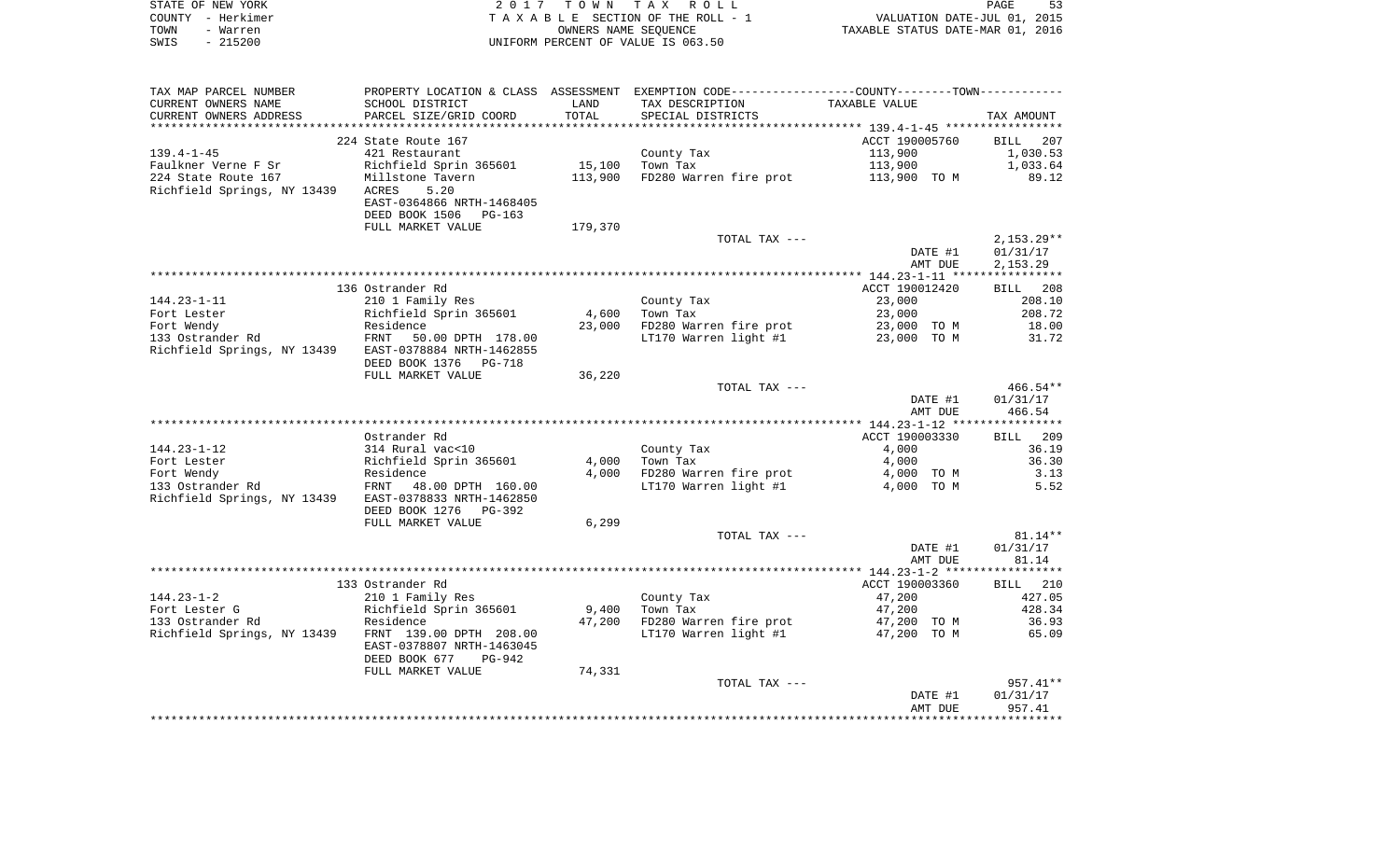|      | STATE OF NEW YORK | 2017 TOWN TAX ROLL                 | 54<br>PAGE                       |
|------|-------------------|------------------------------------|----------------------------------|
|      | COUNTY - Herkimer | TAXABLE SECTION OF THE ROLL - 1    | VALUATION DATE-JUL 01, 2015      |
| TOWN | - Warren          | OWNERS NAME SEOUENCE               | TAXABLE STATUS DATE-MAR 01, 2016 |
| SWIS | - 215200          | UNIFORM PERCENT OF VALUE IS 063.50 |                                  |

| TAX MAP PARCEL NUMBER                                  |                                                                                                   |        | PROPERTY LOCATION & CLASS ASSESSMENT EXEMPTION CODE---------------COUNTY--------TOWN---------- |                    |                                      |
|--------------------------------------------------------|---------------------------------------------------------------------------------------------------|--------|------------------------------------------------------------------------------------------------|--------------------|--------------------------------------|
| CURRENT OWNERS NAME                                    | SCHOOL DISTRICT                                                                                   | LAND   | TAX DESCRIPTION                                                                                | TAXABLE VALUE      |                                      |
| CURRENT OWNERS ADDRESS                                 | PARCEL SIZE/GRID COORD                                                                            | TOTAL  | SPECIAL DISTRICTS                                                                              |                    | TAX AMOUNT                           |
|                                                        |                                                                                                   |        |                                                                                                |                    |                                      |
|                                                        | 767 Hogsback Rd                                                                                   |        |                                                                                                | ACCT 190006305     | BILL 211                             |
| 140.1-1-20                                             | 210 1 Family Res                                                                                  |        | County Tax                                                                                     | 56,000             | 506.67                               |
| Foster Curtis                                          | Owen D Young<br>215001                                                                            | 9,600  | Town Tax                                                                                       | 56,000             | 508.20                               |
| 767 Hogsback Rd                                        | Rural Res                                                                                         | 56,000 | FD280 Warren fire prot                                                                         | 56,000 TO M        | 43.82                                |
| Richfield Springs, NY 13439    FRNT 200.00 DPTH 200.00 | EAST-0380118 NRTH-1472775<br>DEED BOOK 1425<br>PG-227                                             |        |                                                                                                |                    |                                      |
|                                                        | FULL MARKET VALUE                                                                                 | 88,189 |                                                                                                |                    |                                      |
|                                                        |                                                                                                   |        | TOTAL TAX ---                                                                                  | DATE #1<br>AMT DUE | $1,058.69**$<br>01/31/17<br>1,058.69 |
|                                                        |                                                                                                   |        |                                                                                                |                    |                                      |
|                                                        | 286 Delong Rd                                                                                     |        |                                                                                                |                    | BILL 212                             |
| $139.4 - 1 - 32.3$                                     | 210 1 Family Res                                                                                  |        | County Tax                                                                                     | 59,800             | 541.05                               |
| Fountain Audrey S                                      | Richfield Sprin 365601                                                                            | 10,800 | Town Tax                                                                                       | 59,800             | 542.68                               |
| 354 North Gage Rd                                      | R1                                                                                                | 59,800 | FD280 Warren fire prot                                                                         | 59,800 TO M        | 46.79                                |
| Poland, NY 13431                                       | FRNT 100.00 DPTH                                                                                  |        |                                                                                                |                    |                                      |
| PRIOR OWNER ON 3/01/2016                               | ACRES<br>1.60<br>EAST-0361684 NRTH-1468458                                                        |        |                                                                                                |                    |                                      |
| Gardella Jason & Michele Lyn DEED BOOK 1611 PG-43      |                                                                                                   |        |                                                                                                |                    |                                      |
|                                                        | FULL MARKET VALUE                                                                                 | 94,173 |                                                                                                |                    |                                      |
|                                                        |                                                                                                   |        | TOTAL TAX ---                                                                                  |                    | $1,130.52**$                         |
|                                                        |                                                                                                   |        |                                                                                                | DATE #1            | 01/31/17                             |
|                                                        |                                                                                                   |        |                                                                                                | AMT DUE            | 1,130.52                             |
|                                                        |                                                                                                   |        |                                                                                                |                    |                                      |
|                                                        | 153 Bloomfield Rd                                                                                 |        |                                                                                                |                    | BILL 213                             |
| $139.4 - 1 - 68$                                       | 270 Mfg housing                                                                                   |        | County Tax                                                                                     | 53,100             | 480.43                               |
| Fountain Ronald                                        | Richfield Sprin 365601                                                                            | 12,800 | Town Tax                                                                                       | 53,100             | 481.88                               |
| Fountain Audrey                                        | Vac Ld                                                                                            | 53,100 | School Relevy                                                                                  |                    | 954.14                               |
| 354 N Gage Rd<br>Poland, NY 13431                      | FRNT 1217.00 DPTH<br>ACRES<br>3.50<br>EAST-0362801 NRTH-1470632<br>DEED BOOK 924<br><b>PG-213</b> |        | FD280 Warren fire prot                                                                         | 53,100 TO M        | 41.55                                |
|                                                        | FULL MARKET VALUE                                                                                 | 83,622 |                                                                                                |                    |                                      |
|                                                        |                                                                                                   |        | TOTAL TAX ---                                                                                  | DATE #1<br>AMT DUE | 1,958.00**<br>01/31/17<br>1,958.00   |
|                                                        |                                                                                                   |        |                                                                                                |                    |                                      |
|                                                        | Kingdom Rd                                                                                        |        |                                                                                                |                    | BILL 214                             |
| $132.2 - 3 - 18$                                       | 314 Rural vac<10                                                                                  |        | County Tax                                                                                     | 5,400              | 48.86                                |
| Frankie Charleen                                       | Owen D Young<br>215001                                                                            | 5,400  | Town Tax                                                                                       | 5,400              | 49.00                                |
| 317 Grasmere Ave                                       | FRNT 200.00 DPTH                                                                                  | 5,400  | FD280 Warren fire prot                                                                         | 5,400 TO M         | 4.23                                 |
| Interlaken, NJ 07712                                   | ACRES<br>2.00<br>EAST-0368249 NRTH-1492635<br>DEED BOOK 1221<br>PG-209                            |        |                                                                                                |                    |                                      |
|                                                        | FULL MARKET VALUE                                                                                 | 8,504  |                                                                                                |                    |                                      |
|                                                        |                                                                                                   |        | TOTAL TAX ---                                                                                  |                    | $102.09**$                           |
|                                                        |                                                                                                   |        |                                                                                                | DATE #1<br>AMT DUE | 01/31/17<br>102.09                   |
|                                                        |                                                                                                   |        |                                                                                                |                    |                                      |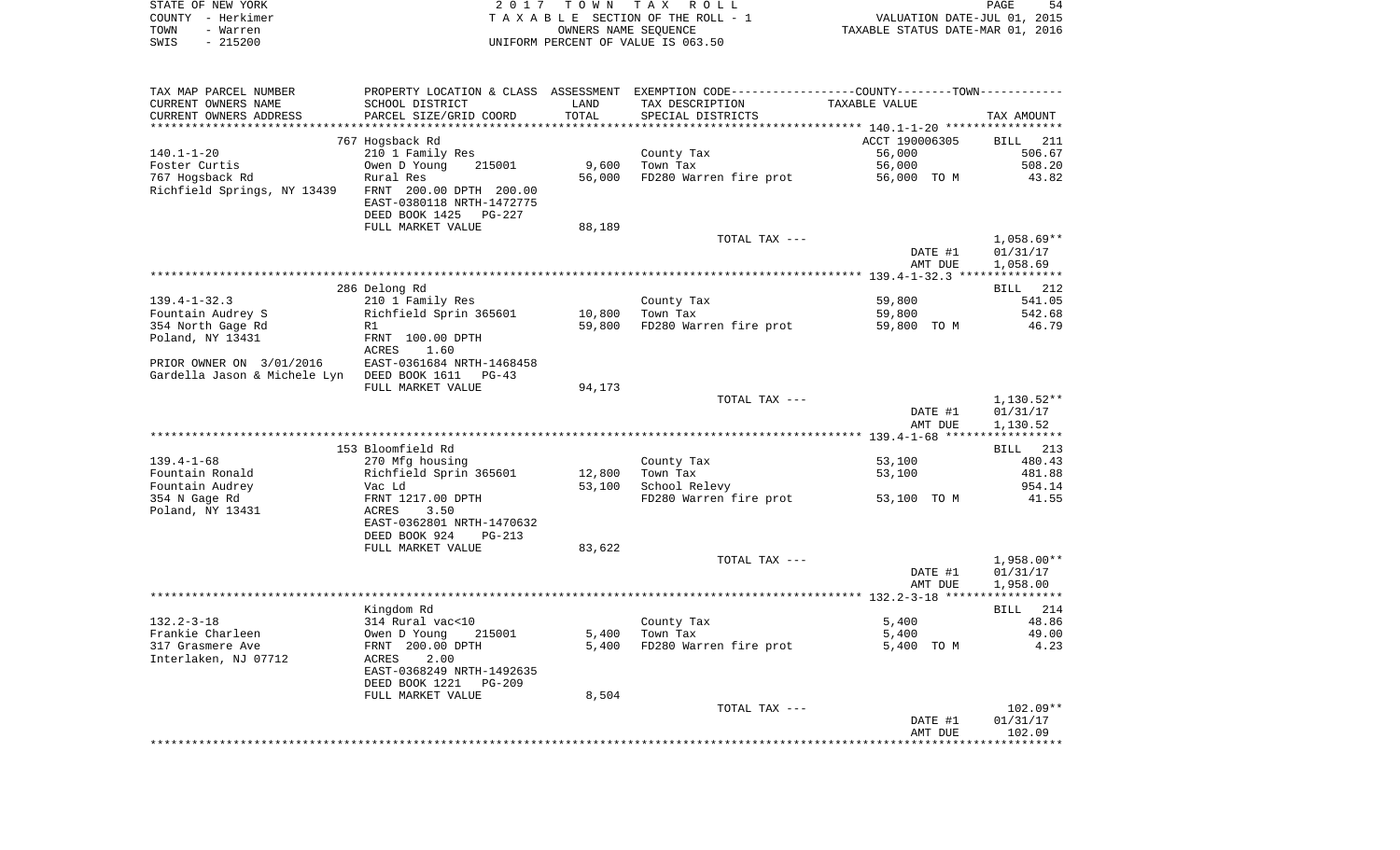|      | STATE OF NEW YORK | 2017 TOWN TAX ROLL                 | 55<br><b>PAGE</b>                |
|------|-------------------|------------------------------------|----------------------------------|
|      | COUNTY - Herkimer | TAXABLE SECTION OF THE ROLL - 1    | VALUATION DATE-JUL 01, 2015      |
| TOWN | - Warren          | OWNERS NAME SEOUENCE               | TAXABLE STATUS DATE-MAR 01, 2016 |
| SWIS | $-215200$         | UNIFORM PERCENT OF VALUE IS 063.50 |                                  |

| TAX MAP PARCEL NUMBER                                    |                           |         |                        | PROPERTY LOCATION & CLASS ASSESSMENT EXEMPTION CODE---------------COUNTY-------TOWN---------- |                |
|----------------------------------------------------------|---------------------------|---------|------------------------|-----------------------------------------------------------------------------------------------|----------------|
| CURRENT OWNERS NAME                                      | SCHOOL DISTRICT           | LAND    | TAX DESCRIPTION        | TAXABLE VALUE                                                                                 |                |
| CURRENT OWNERS ADDRESS                                   | PARCEL SIZE/GRID COORD    | TOTAL   | SPECIAL DISTRICTS      |                                                                                               | TAX AMOUNT     |
|                                                          |                           |         |                        |                                                                                               |                |
|                                                          | 205 Sheridan Rd           |         |                        | ACCT 190000940                                                                                | BILL 215       |
| $139.4 - 1 - 43$                                         | 270 Mfg housing           |         | County Tax             | 17,000                                                                                        | 153.81         |
| Fuller Hadcox Anna                                       | Richfield Sprin 365601    | 9,900   | Town Tax               | 17,000                                                                                        | 154.27         |
| 2517 Consaul Rd                                          | Mobile Home               | 17,000  | School Relevy          |                                                                                               | 305.47         |
| Schenectady, NY 12304                                    | FRNT 265.00 DPTH 165.00   |         |                        | FD280 Warren fire prot 17,000 TO M                                                            | 13.30          |
|                                                          | EAST-0364456 NRTH-1468816 |         |                        |                                                                                               |                |
|                                                          | DEED BOOK 833<br>PG-611   |         |                        |                                                                                               |                |
|                                                          | FULL MARKET VALUE         | 26,772  |                        |                                                                                               |                |
|                                                          |                           |         | TOTAL TAX ---          |                                                                                               | 626.85**       |
|                                                          |                           |         |                        | DATE #1                                                                                       | 01/31/17       |
|                                                          |                           |         |                        | AMT DUE                                                                                       | 626.85         |
|                                                          |                           |         |                        |                                                                                               |                |
|                                                          | 1158 Little Lakes Rd      |         |                        | ACCT 190001110                                                                                | BILL 216       |
| 133.3-1-56.1                                             | 105 Vac farmland          |         | AG MKTS L 41720        | $\overline{0}$                                                                                | $\overline{0}$ |
| G & T Land LLC                                           | 215001<br>Owen D Young    | 64,800  | County Tax             | 64,800                                                                                        | 586.29         |
| PO Box 1580                                              | ACRES 171.90              |         | 64,800 Town Tax        | 64,800                                                                                        | 588.06         |
| Richfield Springs, NY 13439    EAST-0379990 NRTH-1482666 |                           |         | FD280 Warren fire prot | 64,800 TO M                                                                                   | 50.70          |
|                                                          | DEED BOOK 1365 PG-125     |         |                        |                                                                                               |                |
| MAY BE SUBJECT TO PAYMENT                                | FULL MARKET VALUE         | 102,047 |                        |                                                                                               |                |
| UNDER AGDIST LAW TIL 2020                                |                           |         |                        |                                                                                               |                |
|                                                          |                           |         | TOTAL TAX ---          |                                                                                               | 1,225.05**     |
|                                                          |                           |         |                        | DATE #1                                                                                       | 01/31/17       |
|                                                          |                           |         |                        | AMT DUE                                                                                       | 1,225.05       |
|                                                          |                           |         |                        |                                                                                               |                |
|                                                          |                           |         |                        |                                                                                               | 217<br>BILL    |
|                                                          | 273 Chyle Rd              |         |                        | $\overline{0}$                                                                                | $\Omega$       |
| 140.1-1-21.2                                             | 112 Dairy farm            |         | AG MKTS L 41720        |                                                                                               |                |
| G & T Land LLC                                           | Owen D Young<br>215001    |         | 89,600 County Tax      | 183,000                                                                                       | 1,655.73       |
| 192 Main St                                              | Farm                      | 183,000 | Town Tax               | 183,000                                                                                       | 1,660.72       |
| Cooperstown, NY 13326                                    | ACRES 205.00              |         | FD280 Warren fire prot | 183,000 TO M                                                                                  | 143.19         |
|                                                          | EAST-0383176 NRTH-1475043 |         |                        |                                                                                               |                |
| MAY BE SUBJECT TO PAYMENT                                | DEED BOOK 1343<br>PG-347  |         |                        |                                                                                               |                |
| UNDER AGDIST LAW TIL 2020                                | FULL MARKET VALUE         | 288,189 |                        |                                                                                               |                |
|                                                          |                           |         | TOTAL TAX ---          |                                                                                               | $3,459.64**$   |
|                                                          |                           |         |                        | DATE #1                                                                                       | 01/31/17       |
|                                                          |                           |         |                        | AMT DUE                                                                                       | 3,459.64       |
|                                                          |                           |         |                        |                                                                                               |                |
|                                                          | Spur Rd                   |         |                        | ACCT 190008371                                                                                | BILL 218       |
| $144.2 - 1 - 3.2$                                        | 112 Dairy farm            |         | County Tax             | 53,500                                                                                        | 484.05         |
| G & T Land LLC                                           | Richfield Sprin 365601    | 48,500  | Town Tax               | 53,500                                                                                        | 485.51         |
| 192 Main St                                              | Dairy Farm                | 53,500  | School Relevy          |                                                                                               | 961.33         |
| Cooperstown, NY 13326                                    | ACRES 103.50              |         | FD280 Warren fire prot | 53,500 TO M                                                                                   | 41.86          |
|                                                          | EAST-0386991 NRTH-1462969 |         |                        |                                                                                               |                |
|                                                          | DEED BOOK 1383 PG-555     |         |                        |                                                                                               |                |
|                                                          | FULL MARKET VALUE         | 84,252  |                        |                                                                                               |                |
|                                                          |                           |         | TOTAL TAX ---          |                                                                                               | 1,972.75**     |
|                                                          |                           |         |                        | DATE #1                                                                                       | 01/31/17       |
|                                                          |                           |         |                        | AMT DUE                                                                                       | 1,972.75       |
|                                                          |                           |         |                        |                                                                                               |                |
|                                                          |                           |         |                        |                                                                                               |                |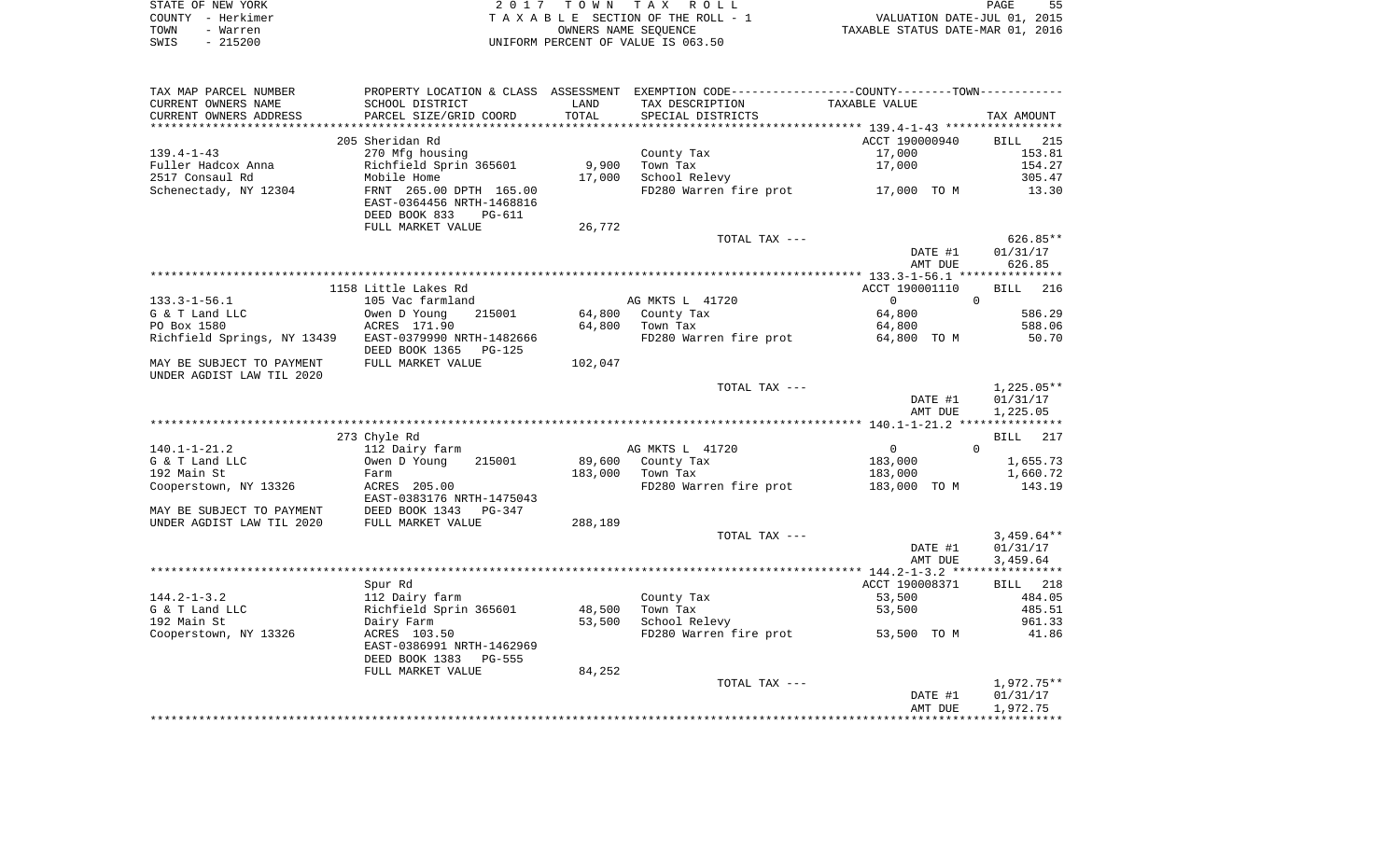| STATE OF NEW YORK              |                           |         | 2017 TOWN TAX ROLL                                                                           |                                                                 | PAGE<br>56         |
|--------------------------------|---------------------------|---------|----------------------------------------------------------------------------------------------|-----------------------------------------------------------------|--------------------|
| COUNTY - Herkimer              |                           |         | TAXABLE SECTION OF THE ROLL - 1                                                              | VALUATION DATE-JUL 01, 2015<br>TAXABLE STATUS DATE-MAR 01, 2016 |                    |
| TOWN<br>- Warren               |                           |         | OWNERS NAME SEQUENCE                                                                         |                                                                 |                    |
| SWIS<br>$-215200$              |                           |         | UNIFORM PERCENT OF VALUE IS 063.50                                                           |                                                                 |                    |
|                                |                           |         |                                                                                              |                                                                 |                    |
|                                |                           |         |                                                                                              |                                                                 |                    |
| TAX MAP PARCEL NUMBER          |                           |         | PROPERTY LOCATION & CLASS ASSESSMENT EXEMPTION CODE---------------COUNTY-------TOWN--------- |                                                                 |                    |
| CURRENT OWNERS NAME            | SCHOOL DISTRICT           | LAND    | TAX DESCRIPTION                                                                              | TAXABLE VALUE                                                   |                    |
| CURRENT OWNERS ADDRESS         | PARCEL SIZE/GRID COORD    | TOTAL   | SPECIAL DISTRICTS                                                                            |                                                                 | TAX AMOUNT         |
|                                |                           |         |                                                                                              |                                                                 |                    |
|                                | 732 Little Lakes Rd       |         |                                                                                              | ACCT 190006300                                                  | BILL 219           |
| $140.1 - 1 - 19.2$             | 112 Dairy farm            |         | AGRIC 10 Y 41700<br>110,500 AG MKTS L 41720                                                  | 2,500<br>2,500<br>$\Omega$<br>$\Omega$                          |                    |
| G & T Land, LLC<br>PO Box 1580 | Owen D Young<br>215001    |         |                                                                                              |                                                                 |                    |
| Richfield Springs, NY 13439    | Dairy Farm<br>MH          |         | 209,400 County Tax<br>Town Tax                                                               | 206,900                                                         | 1,871.97           |
|                                | FRNT 8645.00 DPTH         |         | FD280 Warren fire prot                                                                       | 206,900<br>209,400 TO M                                         | 1,877.61<br>163.85 |
| MAY BE SUBJECT TO PAYMENT      | ACRES 251.00              |         |                                                                                              |                                                                 |                    |
| UNDER AGDIST LAW TIL 2020      | EAST-0380657 NRTH-1474541 |         |                                                                                              |                                                                 |                    |
|                                | DEED BOOK 1346<br>PG-179  |         |                                                                                              |                                                                 |                    |
|                                | FULL MARKET VALUE         | 329,764 |                                                                                              |                                                                 |                    |
|                                |                           |         | TOTAL TAX ---                                                                                |                                                                 | $3,913.43**$       |
|                                |                           |         |                                                                                              | DATE #1                                                         | 01/31/17           |
|                                |                           |         |                                                                                              | AMT DUE                                                         | 3,913.43           |
|                                |                           |         |                                                                                              |                                                                 |                    |
|                                | 665 Millstone Rd          |         |                                                                                              | ACCT 190000900                                                  | 220<br>BILL        |
| $139.4 - 1 - 63$               | 113 Cattle farm           |         | AGRIC 10 Y 42100                                                                             | 2,000<br>2,000                                                  |                    |
| G&T Land LLC                   | Richfield Sprin 365601    | 86,900  | County Tax                                                                                   | 158,000                                                         | 1,429.54           |
| PO Box 192                     | Farm                      | 160,000 | Town Tax                                                                                     | 158,000                                                         | 1,433.85           |
| Cooperstown, NY 13326          | ACRES 190.10              |         | FD280 Warren fire prot                                                                       | 160,000 TO M                                                    | 125.20             |
|                                | EAST-0373076 NRTH-1464817 |         |                                                                                              |                                                                 |                    |
|                                | DEED BOOK 1425<br>PG-426  |         |                                                                                              |                                                                 |                    |
|                                | FULL MARKET VALUE         | 251,969 |                                                                                              |                                                                 |                    |
|                                |                           |         | TOTAL TAX ---                                                                                |                                                                 | $2,988.59**$       |
|                                |                           |         |                                                                                              | DATE #1                                                         | 01/31/17           |
|                                |                           |         |                                                                                              | AMT DUE                                                         | 2,988.59           |
|                                |                           |         |                                                                                              |                                                                 |                    |
|                                | Mud Lk                    |         |                                                                                              |                                                                 | <b>BILL</b><br>221 |
| $133.4 - 2 - 8$                | 105 Vac farmland          |         | AG MKTS L 41720                                                                              | 434<br>434                                                      |                    |
| G&T Land LLC                   | Owen D Young<br>215001    |         | 500 County Tax                                                                               | 66                                                              | 0.60               |
| 192 Main St                    | Farm Land                 | 500     | Town Tax                                                                                     | 66                                                              | 0.60               |
| Cooperstown, NY 13326          | ACRES<br>1.90             |         | FD280 Warren fire prot                                                                       | 66 TO M                                                         | .05                |
|                                | EAST-0385746 NRTH-1483719 |         | 434 EX                                                                                       |                                                                 |                    |
| MAY BE SUBJECT TO PAYMENT      | DEED BOOK 1385<br>PG-544  |         |                                                                                              |                                                                 |                    |
| UNDER AGDIST LAW TIL 2020      | FULL MARKET VALUE         | 787     |                                                                                              |                                                                 |                    |
|                                |                           |         | TOTAL TAX ---                                                                                |                                                                 | $1.25**$           |
|                                |                           |         |                                                                                              | DATE #1                                                         | 01/31/17           |
|                                |                           |         |                                                                                              | AMT DUE                                                         | 1.25               |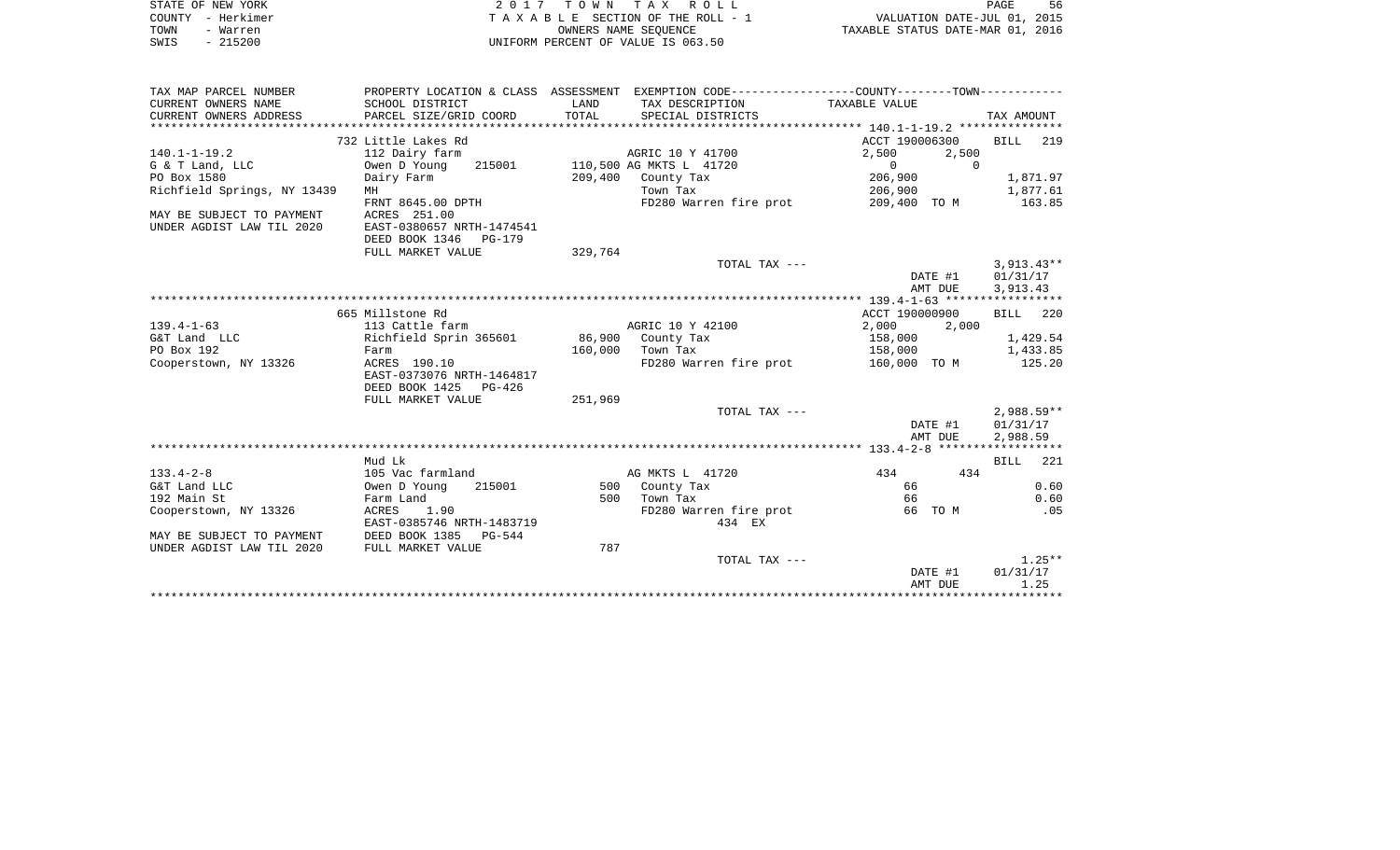|      | STATE OF NEW YORK | 2017 TOWN TAX ROLL                 | PAGE                             |
|------|-------------------|------------------------------------|----------------------------------|
|      | COUNTY - Herkimer | TAXABLE SECTION OF THE ROLL - 1    | VALUATION DATE-JUL 01, 2015      |
| TOWN | - Warren          | OWNERS NAME SEOUENCE               | TAXABLE STATUS DATE-MAR 01, 2016 |
| SWIS | $-215200$         | UNIFORM PERCENT OF VALUE IS 063.50 |                                  |

| TAX MAP PARCEL NUMBER     |                           |         |                         | PROPERTY LOCATION & CLASS ASSESSMENT EXEMPTION CODE----------------COUNTY-------TOWN----------- |                    |
|---------------------------|---------------------------|---------|-------------------------|-------------------------------------------------------------------------------------------------|--------------------|
| CURRENT OWNERS NAME       | SCHOOL DISTRICT           | LAND    | TAX DESCRIPTION         | TAXABLE VALUE                                                                                   |                    |
| CURRENT OWNERS ADDRESS    | PARCEL SIZE/GRID COORD    | TOTAL   | SPECIAL DISTRICTS       |                                                                                                 | TAX AMOUNT         |
|                           |                           |         |                         |                                                                                                 |                    |
|                           | Parmwood Rd               |         |                         | ACCT 190008610                                                                                  | <b>BILL</b><br>222 |
| $133.4 - 2 - 21$          | 105 Vac farmland          |         | AG MKTS L 41720         | 64<br>64                                                                                        |                    |
| G&T Land LLC              | Owen D Young<br>215001    | 32,200  | County Tax              | 32,136                                                                                          | 290.76             |
| 192 Main St               | Farm Land                 | 32,200  | Town Tax                | 32,136                                                                                          | 291.63             |
| Cooperstown, NY 13326     | ACRES 102.00              |         | FD280 Warren fire prot  | 32,136 TO M                                                                                     | 25.15              |
|                           | EAST-0389358 NRTH-1481290 |         | 64 EX                   |                                                                                                 |                    |
| MAY BE SUBJECT TO PAYMENT | DEED BOOK 1385<br>PG-544  |         |                         |                                                                                                 |                    |
| UNDER AGDIST LAW TIL 2020 | FULL MARKET VALUE         | 50,709  |                         |                                                                                                 |                    |
|                           |                           |         | TOTAL TAX ---           |                                                                                                 | 607.54**           |
|                           |                           |         |                         | DATE #1                                                                                         | 01/31/17           |
|                           |                           |         |                         | AMT DUE                                                                                         | 607.54             |
|                           |                           |         |                         |                                                                                                 |                    |
|                           | 427 Millstone Rd          |         |                         | ACCT 190012120                                                                                  | BILL 223           |
| $139.4 - 1 - 9$           | 312 Vac w/imprv           |         | County Tax              | 104,700                                                                                         | 947.29             |
| G&T Land LLC              | Richfield Sprin 365601    | 63,300  | Town Tax                | 104,700                                                                                         | 950.15             |
| 192 Main St               | Farm Land                 | 104,700 | FD280 Warren fire prot  | 104,700 TO M                                                                                    | 81.93              |
| Cooperstown, NY 13326     | ACRES 144.20              |         |                         |                                                                                                 |                    |
|                           | EAST-0371983 NRTH-1468815 |         |                         |                                                                                                 |                    |
|                           | DEED BOOK 1477<br>PG-652  |         |                         |                                                                                                 |                    |
|                           | FULL MARKET VALUE         | 164,882 |                         |                                                                                                 |                    |
|                           |                           |         | TOTAL TAX ---           |                                                                                                 |                    |
|                           |                           |         |                         |                                                                                                 | $1,979.37**$       |
|                           |                           |         |                         | DATE #1                                                                                         | 01/31/17           |
|                           |                           |         |                         | AMT DUE                                                                                         | 1,979.37           |
|                           | Millstone Rd              |         |                         |                                                                                                 | 224<br>BILL        |
|                           |                           |         |                         |                                                                                                 |                    |
| $139.4 - 1 - 11.3$        | 310 Res Vac               |         | County Tax              | 1,400                                                                                           | 12.67              |
| G&T Land LLC              | Richfield Sprin 365601    | 1,400   | Town Tax                | 1,400                                                                                           | 12.70              |
| 192 Main St               | 7.00<br>ACRES             | 1,400   | FD280 Warren fire prot  | 1,400 TO M                                                                                      | 1.10               |
| Cooperstown, NY 13326     | EAST-0370616 NRTH-1469633 |         |                         |                                                                                                 |                    |
|                           | DEED BOOK 1477<br>PG-652  |         |                         |                                                                                                 |                    |
|                           | FULL MARKET VALUE         | 2,205   |                         |                                                                                                 |                    |
|                           |                           |         | TOTAL TAX ---           |                                                                                                 | $26.47**$          |
|                           |                           |         |                         | DATE #1                                                                                         | 01/31/17           |
|                           |                           |         |                         | AMT DUE                                                                                         | 26.47              |
|                           |                           |         |                         |                                                                                                 |                    |
|                           | 515 Parmwood Rd           |         |                         | ACCT 190008580                                                                                  | 225<br>BILL        |
| $140.2 - 1 - 1$           | 112 Dairy farm            |         | AG MKTS L 41720         | $\mathbf{0}$<br>$\Omega$                                                                        |                    |
| G&T Land LLC              | 215001<br>Owen D Young    |         | 82,200 AGRIC 10 Y 42100 | 6,000<br>6,000                                                                                  |                    |
| 192 Main St               | Dairy Farm                | 175,300 | County Tax              | 169,300                                                                                         | 1,531.78           |
| Cooperstown, NY 13326     | ACRES 249.00              |         | Town Tax                | 169,300                                                                                         | 1,536.39           |
|                           | EAST-0387839 NRTH-1479880 |         | FD280 Warren fire prot  | 175,300 TO M                                                                                    | 137.17             |
| MAY BE SUBJECT TO PAYMENT | DEED BOOK 1385<br>PG-544  |         |                         |                                                                                                 |                    |
| UNDER AGDIST LAW TIL 2020 | FULL MARKET VALUE         | 276,063 |                         |                                                                                                 |                    |
|                           |                           |         | TOTAL TAX ---           |                                                                                                 | $3,205.34**$       |
|                           |                           |         |                         | DATE #1                                                                                         | 01/31/17           |
|                           |                           |         |                         | AMT DUE                                                                                         | 3,205.34           |
|                           |                           |         |                         |                                                                                                 |                    |
|                           |                           |         |                         |                                                                                                 |                    |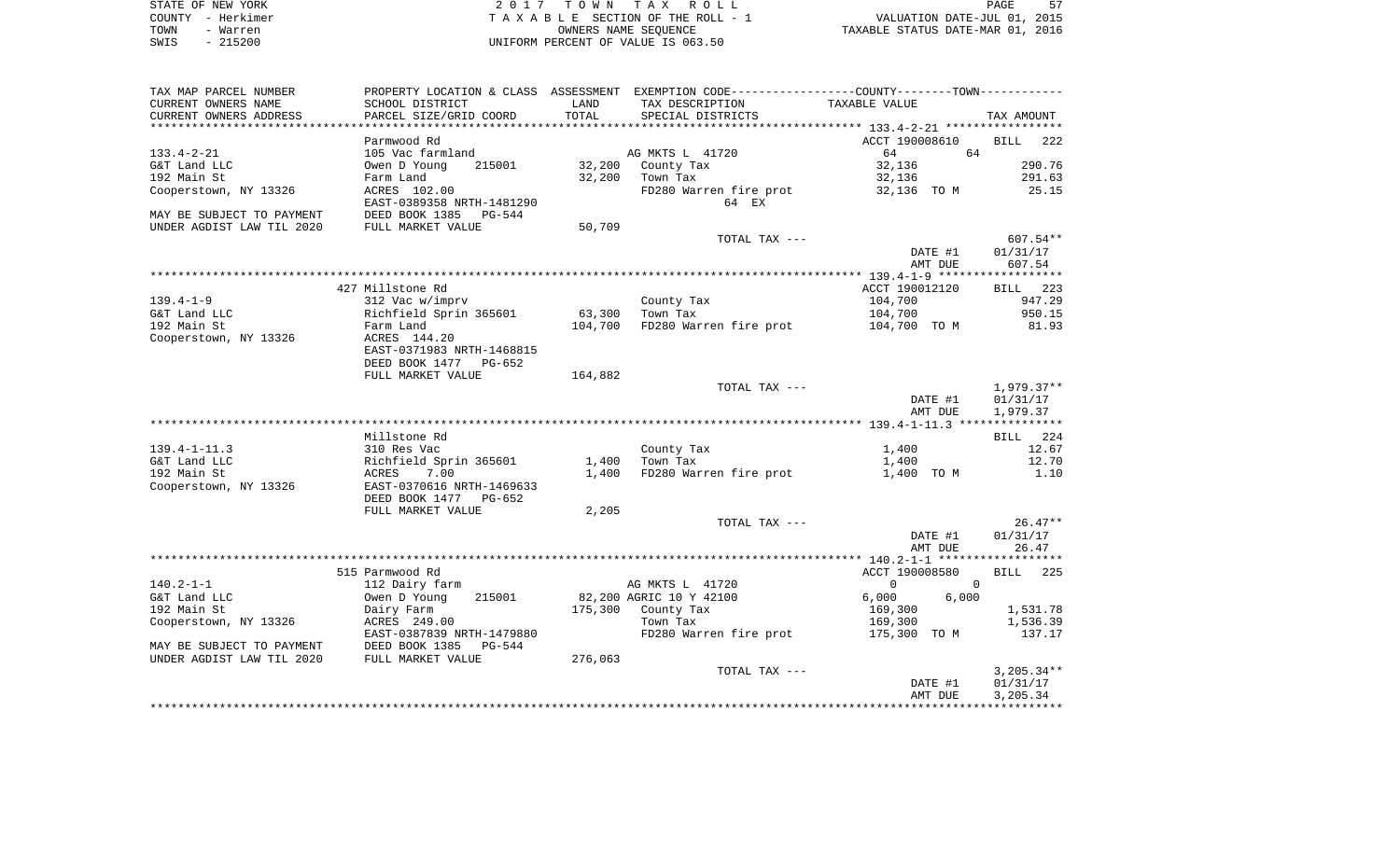| STATE OF NEW YORK<br>COUNTY - Herkimer<br>TOWN<br>- Warren<br>$-215200$<br>SWIS | 2017                                                  | T O W N<br>OWNERS NAME SEQUENCE | TAX ROLL<br>TAXABLE SECTION OF THE ROLL - 1<br>UNIFORM PERCENT OF VALUE IS 063.50             | VALUATION DATE-JUL 01, 2015<br>TAXABLE STATUS DATE-MAR 01, 2016 | PAGE<br>58             |
|---------------------------------------------------------------------------------|-------------------------------------------------------|---------------------------------|-----------------------------------------------------------------------------------------------|-----------------------------------------------------------------|------------------------|
|                                                                                 |                                                       |                                 |                                                                                               |                                                                 |                        |
| TAX MAP PARCEL NUMBER                                                           |                                                       |                                 | PROPERTY LOCATION & CLASS ASSESSMENT EXEMPTION CODE---------------COUNTY-------TOWN---------- |                                                                 |                        |
| CURRENT OWNERS NAME                                                             | SCHOOL DISTRICT                                       | LAND                            | TAX DESCRIPTION                                                                               | TAXABLE VALUE                                                   |                        |
| CURRENT OWNERS ADDRESS<br>**********************                                | PARCEL SIZE/GRID COORD                                | TOTAL                           | SPECIAL DISTRICTS                                                                             |                                                                 | TAX AMOUNT             |
|                                                                                 | 231 Mary Hill Rd                                      |                                 |                                                                                               | ACCT 190012840                                                  | BILL<br>226            |
| $140.2 - 1 - 7.1$                                                               | 241 Rural res&ag                                      |                                 | AG MKTS<br>41730                                                                              | $\mathbf{0}$                                                    | $\overline{0}$         |
| G&T Land LLC                                                                    | Owen D Young<br>215001                                | 37,200                          | County Tax                                                                                    | 215,000                                                         | 1,945.26               |
| 192 Main St                                                                     | R1 plbrn                                              | 215,000                         | Town Tax                                                                                      | 215,000                                                         | 1,951.12               |
| Cooperstown, NY 13326                                                           | brn shed                                              |                                 | FD280 Warren fire prot                                                                        | 215,000 TO M                                                    | 168.23                 |
| MAY BE SUBJECT TO PAYMENT                                                       | FRNT 2225.00 DPTH<br>ACRES 91.60                      |                                 |                                                                                               |                                                                 |                        |
| UNDER AGDIST LAW TIL 2023                                                       | EAST-0386125 NRTH-1476467                             |                                 |                                                                                               |                                                                 |                        |
|                                                                                 | DEED BOOK 1359<br>PG-245                              |                                 |                                                                                               |                                                                 |                        |
|                                                                                 | FULL MARKET VALUE                                     | 338,583                         |                                                                                               |                                                                 |                        |
|                                                                                 |                                                       |                                 | TOTAL TAX ---                                                                                 | DATE #1                                                         | 4,064.61**<br>01/31/17 |
|                                                                                 |                                                       |                                 |                                                                                               | AMT DUE                                                         | 4,064.61               |
|                                                                                 | 307 Mary Hill Rd                                      |                                 |                                                                                               |                                                                 | 227<br>BILL            |
| $140.2 - 1 - 7.3$                                                               | 210 1 Family Res                                      |                                 | County Tax                                                                                    | 210,200                                                         | 1,901.83               |
| G&T Land LLC                                                                    | Owen D Young<br>215001                                | 27,500                          | Town Tax                                                                                      | 210,200                                                         | 1,907.56               |
| PO Box 1580                                                                     | Ple brn wksp G                                        | 210,200                         | FD280 Warren fire prot                                                                        | 210,200 TO M                                                    | 164.48                 |
| Richfield Springs, NY 13439                                                     | House<br>ACRES<br>41.20                               |                                 |                                                                                               |                                                                 |                        |
|                                                                                 | EAST-0384722 NRTH-1477816                             |                                 |                                                                                               |                                                                 |                        |
|                                                                                 | DEED BOOK 1414<br>PG-183                              |                                 |                                                                                               |                                                                 |                        |
|                                                                                 | FULL MARKET VALUE                                     | 331,024                         |                                                                                               |                                                                 |                        |
|                                                                                 |                                                       |                                 | TOTAL TAX ---                                                                                 |                                                                 | $3,973.87**$           |
|                                                                                 |                                                       |                                 |                                                                                               | DATE #1                                                         | 01/31/17               |
|                                                                                 |                                                       |                                 |                                                                                               | AMT DUE                                                         | 3,973.87               |
|                                                                                 | 139 Springer Rd                                       |                                 |                                                                                               |                                                                 | 228<br>BILL            |
| $140.3 - 1 - 13.2$                                                              | 112 Dairy farm                                        |                                 | County Tax                                                                                    | 125,000                                                         | 1,130.96               |
| G&T Land LLC                                                                    | Richfield Sprin 365601                                | 89,100                          | Town Tax                                                                                      | 125,000                                                         | 1,134.37               |
| PO Box 192                                                                      | R1                                                    | 125,000                         | FD280 Warren fire prot                                                                        | 125,000 TO M                                                    | 97.81                  |
| Cooperstown, NY 13326                                                           | ACRES 194.90                                          |                                 |                                                                                               |                                                                 |                        |
|                                                                                 | EAST-0381954 NRTH-1470423<br>DEED BOOK 1398<br>PG-425 |                                 |                                                                                               |                                                                 |                        |
|                                                                                 | FULL MARKET VALUE                                     | 196,850                         |                                                                                               |                                                                 |                        |
|                                                                                 |                                                       |                                 | TOTAL TAX ---                                                                                 |                                                                 | $2,363.14**$           |
|                                                                                 |                                                       |                                 |                                                                                               | DATE #1                                                         | 01/31/17               |
|                                                                                 |                                                       |                                 |                                                                                               | AMT DUE                                                         | 2,363.14               |
|                                                                                 | 543 Little Lakes Rd                                   |                                 |                                                                                               |                                                                 |                        |
| $140.3 - 1 - 15$                                                                | 240 Rural res                                         |                                 | County Tax                                                                                    | ACCT 190004080<br>84,000                                        | BILL 229<br>760.01     |
| G&T Land LLC                                                                    | Richfield Sprin 365601                                | 50,100                          | Town Tax                                                                                      | 84,000                                                          | 762.30                 |
| PO Box 1580                                                                     | Residence                                             | 84,000                          | FD280 Warren fire prot                                                                        | 84,000 TO M                                                     | 65.73                  |
| Richfield Springs, NY 13439                                                     | ACRES<br>96.00                                        |                                 |                                                                                               |                                                                 |                        |
|                                                                                 | EAST-0380001 NRTH-1470054                             |                                 |                                                                                               |                                                                 |                        |
|                                                                                 | DEED BOOK 1403<br>PG-759<br>FULL MARKET VALUE         | 132,283                         |                                                                                               |                                                                 |                        |
|                                                                                 |                                                       |                                 | TOTAL TAX ---                                                                                 |                                                                 | $1,588.04**$           |
|                                                                                 |                                                       |                                 |                                                                                               | DATE #1                                                         | 01/31/17               |
|                                                                                 |                                                       |                                 |                                                                                               | AMT DUE                                                         | 1,588.04               |
|                                                                                 |                                                       |                                 |                                                                                               |                                                                 |                        |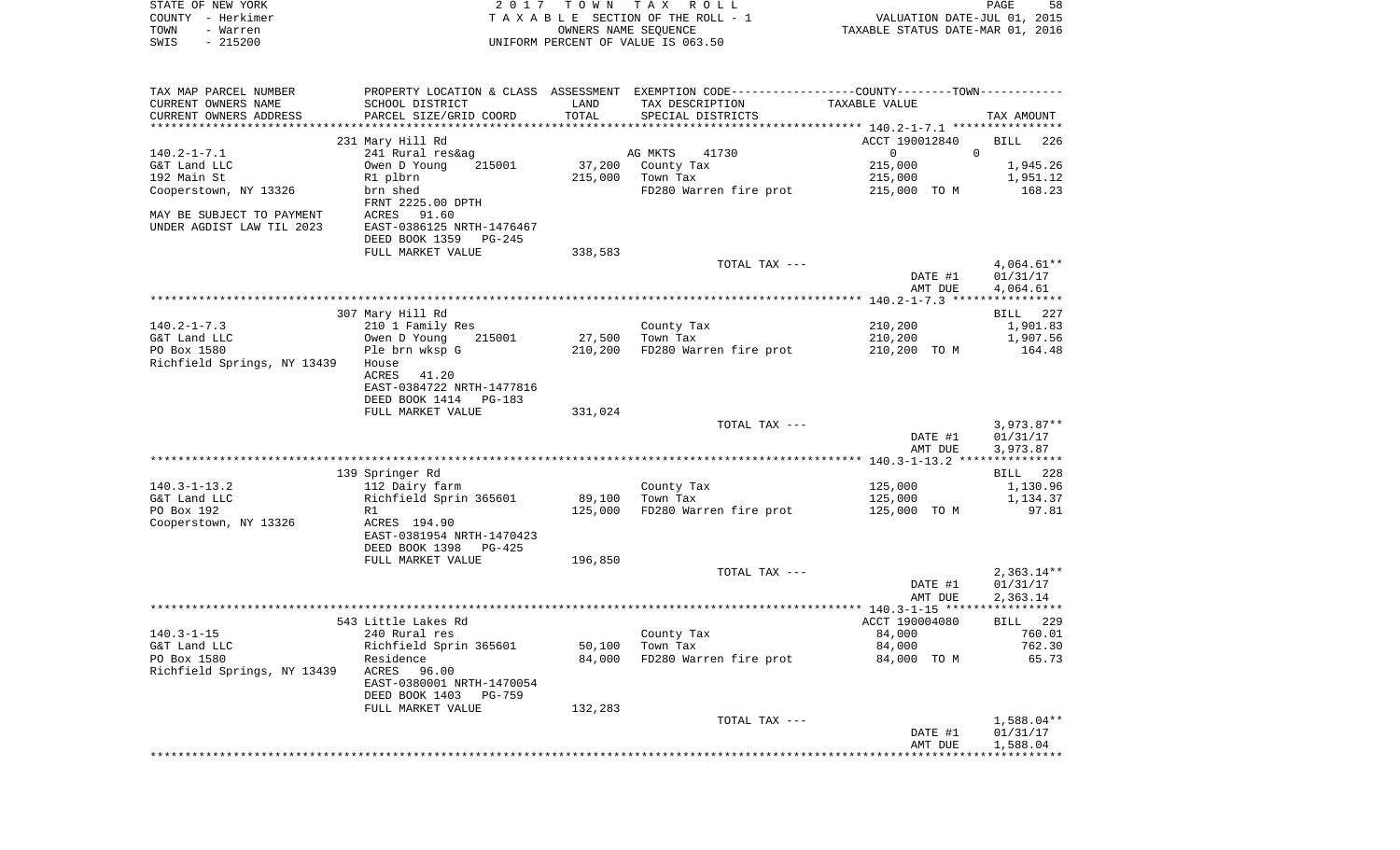|      | STATE OF NEW YORK | 2017 TOWN TAX ROLL                 | PAGE                             | 59 |
|------|-------------------|------------------------------------|----------------------------------|----|
|      | COUNTY - Herkimer | TAXABLE SECTION OF THE ROLL - 1    | VALUATION DATE-JUL 01, 2015      |    |
| TOWN | - Warren          | OWNERS NAME SEOUENCE               | TAXABLE STATUS DATE-MAR 01, 2016 |    |
| SWIS | $-215200$         | UNIFORM PERCENT OF VALUE IS 063.50 |                                  |    |

| TAX MAP PARCEL NUMBER       |                                                 |         |                        | PROPERTY LOCATION & CLASS ASSESSMENT EXEMPTION CODE----------------COUNTY-------TOWN--------- |                    |
|-----------------------------|-------------------------------------------------|---------|------------------------|-----------------------------------------------------------------------------------------------|--------------------|
| CURRENT OWNERS NAME         | SCHOOL DISTRICT                                 | LAND    | TAX DESCRIPTION        | TAXABLE VALUE                                                                                 |                    |
| CURRENT OWNERS ADDRESS      | PARCEL SIZE/GRID COORD                          | TOTAL   | SPECIAL DISTRICTS      |                                                                                               | TAX AMOUNT         |
|                             |                                                 |         |                        |                                                                                               |                    |
|                             | 239 Little Lakes Rd                             |         |                        |                                                                                               | <b>BILL</b><br>230 |
| $140.3 - 1 - 19.3$          | 112 Dairy farm                                  |         | AG MKTS L 41720        | $\mathbf 0$<br>$\overline{0}$                                                                 |                    |
| G&T Land LLC                | Richfield Sprin 365601 137,500 AGRIC 10 Y 42100 |         |                        | 6,000<br>6,000                                                                                |                    |
| PO Box 1580                 | 2002 merge w/144.1-1-25                         | 244,600 | County Tax             | 238,600                                                                                       | 2,158.78           |
| Richfield Springs, NY 13439 | $140.3 - 1 - 25.2$ & 26.1                       |         | Town Tax               | 238,600                                                                                       | 2,165.29           |
|                             | Merge W/140.3-1-21 2000                         |         | FD280 Warren fire prot | 244,600 TO M                                                                                  | 191.40             |
| MAY BE SUBJECT TO PAYMENT   | ACRES 375.00                                    |         |                        |                                                                                               |                    |
| UNDER AGDIST LAW TIL 2020   | EAST-0379795 NRTH-1465286                       |         |                        |                                                                                               |                    |
|                             | DEED BOOK 1314 PG-325                           |         |                        |                                                                                               |                    |
|                             | FULL MARKET VALUE                               | 385,197 |                        |                                                                                               |                    |
|                             |                                                 |         | TOTAL TAX ---          |                                                                                               | $4,515.47**$       |
|                             |                                                 |         |                        | DATE #1                                                                                       | 01/31/17           |
|                             |                                                 |         |                        | AMT DUE                                                                                       |                    |
|                             |                                                 |         |                        |                                                                                               | 4,515.47           |
|                             |                                                 |         |                        |                                                                                               |                    |
|                             | Vanvalkenburg Rd                                |         |                        |                                                                                               | BILL 231           |
| $140.3 - 1 - 19.4$          | 314 Rural vac<10                                |         | County Tax             | 2,000                                                                                         | 18.10              |
| G&T Land LLC                | Richfield Sprin 365601                          | 2,000   | Town Tax               | 2,000                                                                                         | 18.15              |
| 192 Main St                 | 8.00<br>ACRES                                   | 2,000   | FD280 Warren fire prot | 2,000 TO M                                                                                    | 1.56               |
| Cooperstown, NY 13326       | EAST-0374910 NRTH-1466103                       |         |                        |                                                                                               |                    |
|                             | DEED BOOK 1592 PG-977                           |         |                        |                                                                                               |                    |
|                             | FULL MARKET VALUE                               | 3,150   |                        |                                                                                               |                    |
|                             |                                                 |         | TOTAL TAX ---          |                                                                                               | 37.81**            |
|                             |                                                 |         |                        | DATE #1                                                                                       | 01/31/17           |
|                             |                                                 |         |                        | AMT DUE                                                                                       | 37.81              |
|                             |                                                 |         |                        |                                                                                               |                    |
|                             |                                                 |         |                        |                                                                                               |                    |
|                             | Van Valkenburg Rd                               |         |                        |                                                                                               | <b>BILL</b><br>232 |
| $140.3 - 1 - 19.6$          | 314 Rural vac<10                                |         | AG MKTS<br>41730       | 1,527<br>1,527                                                                                |                    |
| G&T Land LLC                | Richfield Sprin 365601                          | 2,000   | County Tax             | 473                                                                                           | 4.28               |
| PO Box 1580                 | ACRES<br>1.00                                   | 2,000   | Town Tax               | 473                                                                                           | 4.29               |
|                             |                                                 |         |                        |                                                                                               |                    |
| Richfield Springs, NY 13439 | EAST-0379171 NRTH-1466779                       |         |                        |                                                                                               |                    |
|                             | DEED BOOK 1314<br>PG-325                        |         |                        |                                                                                               |                    |
| MAY BE SUBJECT TO PAYMENT   | FULL MARKET VALUE                               | 3,150   |                        |                                                                                               |                    |
| UNDER AGDIST LAW TIL 2023   |                                                 |         |                        |                                                                                               |                    |
|                             |                                                 |         | TOTAL TAX ---          |                                                                                               | $8.57**$           |
|                             |                                                 |         |                        | DATE #1                                                                                       | 01/31/17           |
|                             |                                                 |         |                        | AMT DUE                                                                                       | 8.57               |
|                             |                                                 |         |                        |                                                                                               |                    |
|                             | 214 Vanvalkenburgh Rd                           |         |                        |                                                                                               | BILL 233           |
| $140.3 - 1 - 23.2$          | 270 Mfg housing                                 |         | AG MKTS<br>41730       | 8,322<br>8,322                                                                                |                    |
| G&T Land LLC                | Richfield Sprin 365601                          |         | 9,100 County Tax       | 25,378                                                                                        | 229.61             |
| PO Box 1580                 | Mobile Home Residence                           |         | 33,700 Town Tax        | 25,378                                                                                        | 230.30             |
| Richfield Springs, NY 13439 | FRNT 150.00 DPTH 245.00                         |         | FD280 Warren fire prot | 33,700 TO M                                                                                   | 26.37              |
|                             | ACRES<br>0.84                                   |         |                        |                                                                                               |                    |
| MAY BE SUBJECT TO PAYMENT   | EAST-0378997 NRTH-1468170                       |         |                        |                                                                                               |                    |
| UNDER AGDIST LAW TIL 2023   | DEED BOOK 1314 PG-325                           |         |                        |                                                                                               |                    |
|                             | FULL MARKET VALUE                               | 53,071  |                        |                                                                                               |                    |
|                             |                                                 |         | TOTAL TAX ---          |                                                                                               | 486.28**           |
|                             |                                                 |         |                        | DATE #1                                                                                       | 01/31/17           |
|                             |                                                 |         |                        | AMT DUE                                                                                       | 486.28             |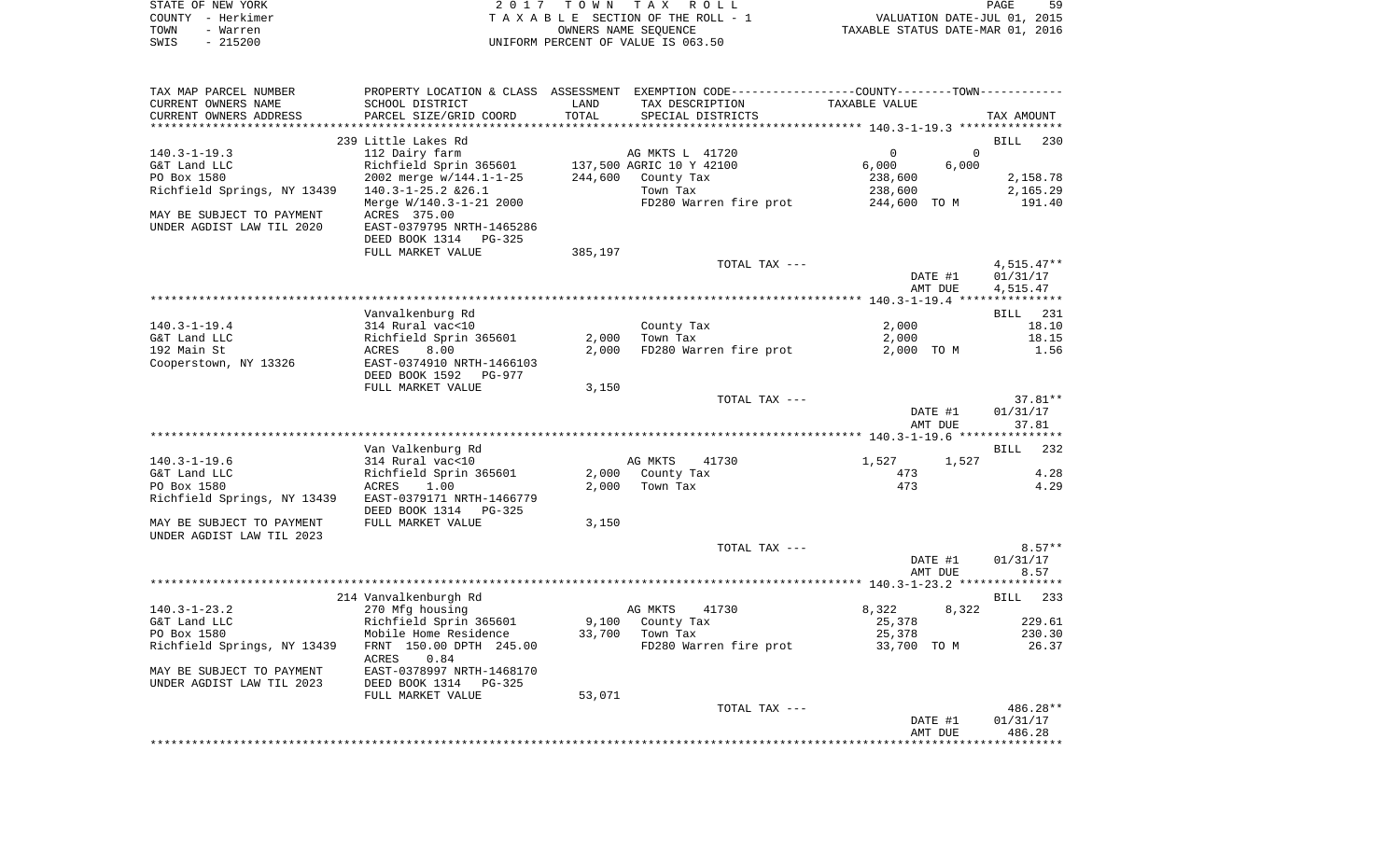| STATE OF NEW YORK | 2017 TOWN TAX ROLL                 | 60<br>PAGE                       |
|-------------------|------------------------------------|----------------------------------|
| COUNTY - Herkimer | TAXABLE SECTION OF THE ROLL - 1    | VALUATION DATE-JUL 01, 2015      |
| TOWN<br>- Warren  | OWNERS NAME SEOUENCE               | TAXABLE STATUS DATE-MAR 01, 2016 |
| $-215200$<br>SWIS | UNIFORM PERCENT OF VALUE IS 063.50 |                                  |

 $60$ <br>2015<br>2016

| TAX MAP PARCEL NUMBER<br>CURRENT OWNERS NAME          | SCHOOL DISTRICT                     | LAND   | PROPERTY LOCATION & CLASS ASSESSMENT EXEMPTION CODE---------------COUNTY-------TOWN----------<br>TAX DESCRIPTION | TAXABLE VALUE       |               |
|-------------------------------------------------------|-------------------------------------|--------|------------------------------------------------------------------------------------------------------------------|---------------------|---------------|
| CURRENT OWNERS ADDRESS                                | PARCEL SIZE/GRID COORD              | TOTAL  | SPECIAL DISTRICTS                                                                                                |                     | TAX AMOUNT    |
|                                                       |                                     |        |                                                                                                                  |                     |               |
|                                                       | State Route 20                      |        |                                                                                                                  | ACCT 190010230      | BILL 234      |
| 143.2-1-5                                             | 120 Field crops                     |        | County Tax                                                                                                       | 16,400              | 148.38        |
| G&T Land, LLC<br>PO Box 192                           | Richfield Sprin 365601              | 16,400 | Town Tax                                                                                                         | 16,400              | 148.83        |
| Cooperstown, NY 13326                                 | Farm Land<br>ACRES 22.50            |        | 16,400 FD280 Warren fire prot                                                                                    | 16,400 TO M         | 12.83         |
|                                                       | EAST-0369970 NRTH-1462981           |        |                                                                                                                  |                     |               |
|                                                       | DEED BOOK 1425 PG-430               |        |                                                                                                                  |                     |               |
|                                                       | FULL MARKET VALUE                   | 25,827 |                                                                                                                  |                     |               |
|                                                       |                                     |        | TOTAL TAX ---                                                                                                    |                     | $310.04**$    |
|                                                       |                                     |        |                                                                                                                  | DATE #1             | 01/31/17      |
|                                                       |                                     |        |                                                                                                                  | AMT DUE             | 310.04        |
|                                                       |                                     |        |                                                                                                                  |                     |               |
|                                                       | Geywits Rd                          |        |                                                                                                                  | ACCT 190008281      | BILL 235      |
| $140.4 - 1 - 4.2$                                     | 105 Vac farmland                    |        | County Tax                                                                                                       | 6,000               | 54.29         |
| Gachowski Gregory P                                   | Richfield Sprin 365601              | 6,000  | Town Tax                                                                                                         | 6,000               | 54.45         |
| Box 1197<br>82 Park St                                | Farm Land<br>ACRES                  | 6,000  | FD280 Warren fire prot                                                                                           | 6,000 TO M          | 4.69          |
| Tupper Lake, NY 12986                                 | 6.20<br>EAST-0386984 NRTH-1469976   |        |                                                                                                                  |                     |               |
|                                                       | DEED BOOK 763<br>PG-453             |        |                                                                                                                  |                     |               |
|                                                       | FULL MARKET VALUE                   | 9,449  |                                                                                                                  |                     |               |
|                                                       |                                     |        | TOTAL TAX ---                                                                                                    |                     | $113.43**$    |
|                                                       |                                     |        |                                                                                                                  | DATE #1             | 01/31/17      |
|                                                       |                                     |        |                                                                                                                  | AMT DUE             | 113.43        |
|                                                       |                                     |        |                                                                                                                  |                     |               |
|                                                       | Little Lakes Rd                     |        |                                                                                                                  | ACCT 190008949      | BILL 236      |
| $133.3 - 4 - 6$                                       | 314 Rural vac<10                    |        | County Tax                                                                                                       | 5,000               | 45.24         |
| Gage Dean                                             | Owen D Young<br>215001              | 5,000  | Town Tax<br>5,000 FD280 Warren fire prot                                                                         | 5,000               | 45.37<br>3.91 |
| Gage Tina<br>PO Box 132                               | Farm Land<br>ACRES<br>5.30          |        |                                                                                                                  | 5,000 TO M          |               |
| Richfield Springs, NY 13439 EAST-0378070 NRTH-1484112 |                                     |        |                                                                                                                  |                     |               |
|                                                       | DEED BOOK 1624<br>PG-765            |        |                                                                                                                  |                     |               |
| PRIOR OWNER ON 3/01/2016                              | FULL MARKET VALUE                   | 7,874  |                                                                                                                  |                     |               |
| Dyachenko Vyachesla                                   |                                     |        |                                                                                                                  |                     |               |
|                                                       |                                     |        | TOTAL TAX ---                                                                                                    |                     | 94.52**       |
|                                                       |                                     |        |                                                                                                                  | DATE #1             | 01/31/17      |
|                                                       |                                     |        |                                                                                                                  | AMT DUE             | 94.52         |
|                                                       |                                     |        |                                                                                                                  |                     |               |
|                                                       | Little Lakes Rd                     |        |                                                                                                                  | ACCT 190008950      | BILL 237      |
| $133.3 - 4 - 7$                                       | 314 Rural vac<10                    |        | County Tax                                                                                                       | 5,000               | 45.24         |
| Gage Dean<br>Gage Tina                                | 215001<br>Owen D Young<br>Farm Land | 5,000  | Town Tax<br>5,000 FD280 Warren fire prot                                                                         | 5,000<br>5,000 TO M | 45.37<br>3.91 |
| PO Box 132                                            | ACRES<br>5.30                       |        |                                                                                                                  |                     |               |
| Richfield Springs, NY 13439 EAST-0378302 NRTH-1484138 |                                     |        |                                                                                                                  |                     |               |
|                                                       | DEED BOOK 1624<br>PG-765            |        |                                                                                                                  |                     |               |
| PRIOR OWNER ON 3/01/2016                              | FULL MARKET VALUE                   | 7,874  |                                                                                                                  |                     |               |
| Dychenko Vyachesla                                    |                                     |        |                                                                                                                  |                     |               |
|                                                       |                                     |        | TOTAL TAX ---                                                                                                    |                     | $94.52**$     |
|                                                       |                                     |        |                                                                                                                  | DATE #1             | 01/31/17      |
|                                                       |                                     |        |                                                                                                                  | AMT DUE             | 94.52         |
|                                                       |                                     |        |                                                                                                                  |                     |               |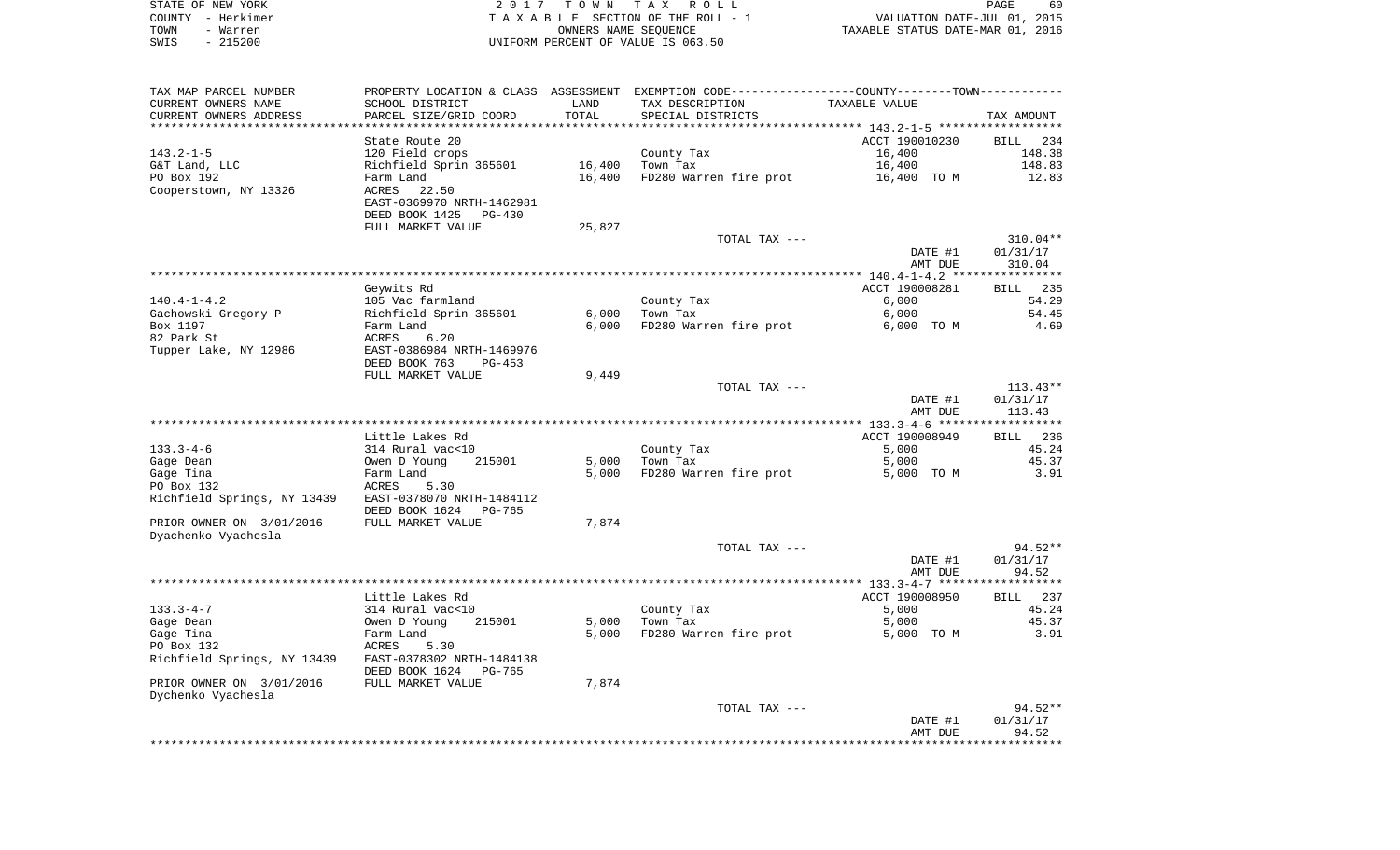|      | STATE OF NEW YORK | 2017 TOWN TAX ROLL                 | 61<br>PAGE                       |  |
|------|-------------------|------------------------------------|----------------------------------|--|
|      | COUNTY - Herkimer | TAXABLE SECTION OF THE ROLL - 1    | VALUATION DATE-JUL 01, 2015      |  |
| TOWN | - Warren          | OWNERS NAME SEOUENCE               | TAXABLE STATUS DATE-MAR 01, 2016 |  |
| SWIS | $-215200$         | UNIFORM PERCENT OF VALUE IS 063.50 |                                  |  |

| TAX MAP PARCEL NUMBER                                                   | PROPERTY LOCATION & CLASS ASSESSMENT |        | EXEMPTION CODE----------------COUNTY-------TOWN----------- |                                            |                    |
|-------------------------------------------------------------------------|--------------------------------------|--------|------------------------------------------------------------|--------------------------------------------|--------------------|
| CURRENT OWNERS NAME                                                     | SCHOOL DISTRICT                      | LAND   | TAX DESCRIPTION                                            | TAXABLE VALUE                              |                    |
| CURRENT OWNERS ADDRESS                                                  | PARCEL SIZE/GRID COORD               | TOTAL  | SPECIAL DISTRICTS                                          |                                            | TAX AMOUNT         |
|                                                                         |                                      |        | ****************************                               | ******************* 133.2-2-2 ************ |                    |
|                                                                         | Off Radek Rd                         |        |                                                            | ACCT 190007500                             | <b>BILL</b><br>238 |
| $133.2 - 2 - 2$                                                         | 323 Vacant rural                     |        | County Tax                                                 | 325                                        | 2.94               |
| Gage Family Trust                                                       | Owen D Young<br>215001               | 325    | Town Tax                                                   | 325                                        | 2.95               |
| Gage James & Winona                                                     | Hicks Cor                            | 325    | FD280 Warren fire prot                                     | 325 TO M                                   | .25                |
| 3384 State Route 28                                                     | Lot                                  |        |                                                            |                                            |                    |
| Herkimer, NY 13350                                                      | FRNT 130.00 DPTH 429.00              |        |                                                            |                                            |                    |
|                                                                         | ACRES<br>1.00                        |        |                                                            |                                            |                    |
|                                                                         | EAST-0349535 NRTH-1070600            |        |                                                            |                                            |                    |
|                                                                         | PG-708                               |        |                                                            |                                            |                    |
|                                                                         | DEED BOOK 1205                       | 512    |                                                            |                                            |                    |
|                                                                         | FULL MARKET VALUE                    |        |                                                            |                                            |                    |
|                                                                         |                                      |        | TOTAL TAX ---                                              |                                            | $6.14**$           |
|                                                                         |                                      |        |                                                            | DATE #1                                    | 01/31/17           |
|                                                                         |                                      |        |                                                            | AMT DUE                                    | 6.14               |
|                                                                         |                                      |        |                                                            |                                            |                    |
|                                                                         | 3952 State Route 20                  |        |                                                            | ACCT 190002550                             | BILL 239           |
| $144.1 - 1 - 61$                                                        | 270 Mfg housing                      |        | County Tax                                                 | 38,900                                     | 351.96             |
| Gardner Charles A                                                       | Richfield Sprin 365601               | 11,000 | $\mathbf{X} = \mathbf{X} \times \mathbf{X}$<br>Town Tax    | 38,900                                     | 353.02             |
| Gardner Alberta S                                                       | Mobile Home                          | 38,900 | FD280 Warren fire prot                                     | 38,900 TO M                                | 30.44              |
| 3952 Us Hwy 20                                                          | ACRES<br>1.80                        |        |                                                            |                                            |                    |
| Richfield Springs, NY 13439 EAST-0373253 NRTH-1463224                   |                                      |        |                                                            |                                            |                    |
|                                                                         | DEED BOOK 825<br>PG-598              |        |                                                            |                                            |                    |
|                                                                         | FULL MARKET VALUE                    | 61,260 |                                                            |                                            |                    |
|                                                                         |                                      |        | TOTAL TAX ---                                              |                                            | 735.42**           |
|                                                                         |                                      |        |                                                            | DATE #1                                    | 01/31/17           |
|                                                                         |                                      |        |                                                            | AMT DUE                                    | 735.42             |
|                                                                         |                                      |        |                                                            |                                            |                    |
|                                                                         | 415 Little Lakes Rd                  |        |                                                            |                                            | BILL 240           |
| $140.3 - 1 - 14.4$                                                      | 270 Mfg housing                      |        | County Tax                                                 | 49,000                                     | 443.34             |
| Gardner Crystal Megan                                                   | Richfield Sprin 365601               | 12,400 | Town Tax                                                   | 49,000                                     | 444.67             |
| Gardner Joseph C                                                        | ACRES<br>5.80                        | 49,000 | FD280 Warren fire prot                                     | 49,000 TO M                                | 38.34              |
|                                                                         |                                      |        |                                                            |                                            |                    |
| 415 Little Lakes Rd<br>Richfield Springs, NY 13439 DEED BOOK 1580 PG-59 |                                      |        |                                                            |                                            |                    |
|                                                                         | FULL MARKET VALUE                    | 77,165 |                                                            |                                            |                    |
|                                                                         |                                      |        | TOTAL TAX ---                                              |                                            | $926.35**$         |
|                                                                         |                                      |        |                                                            | DATE #1                                    | 01/31/17           |
|                                                                         |                                      |        |                                                            | AMT DUE                                    | 926.35             |
|                                                                         |                                      |        |                                                            |                                            |                    |
|                                                                         |                                      |        |                                                            |                                            |                    |
|                                                                         | 446 Little Lakes & Springer R        |        |                                                            | ACCT 190004140                             | BILL 241           |
| $140.3 - 1 - 24$                                                        | 210 1 Family Res                     |        | VET COM CT 41131                                           | 9,750<br>9,750                             |                    |
| Gardner David V                                                         | Richfield Sprin 365601               |        | 15,000 VET DIS CT 41141                                    | 19,500<br>19,500                           |                    |
| Gardner Susan K                                                         | Residence                            |        | 61,200 County Tax                                          | 31,950                                     | 289.07             |
| 446 Little Lakes Rd                                                     | <b>ACRES</b><br>5.00                 |        | Town Tax                                                   | 31,950                                     | 289.95             |
| Richfield Springs, NY 13439                                             | EAST-0381566 NRTH-1468021            |        | FD280 Warren fire prot                                     | 61,200 TO M                                | 47.89              |
|                                                                         | DEED BOOK 789<br>PG-157              |        |                                                            |                                            |                    |
|                                                                         | FULL MARKET VALUE                    | 96,378 |                                                            |                                            |                    |
|                                                                         |                                      |        | TOTAL TAX ---                                              |                                            | $626.91**$         |
|                                                                         |                                      |        |                                                            | DATE #1                                    | 01/31/17           |
|                                                                         |                                      |        |                                                            | AMT DUE                                    | 626.91             |
|                                                                         |                                      |        |                                                            |                                            |                    |
|                                                                         |                                      |        |                                                            |                                            |                    |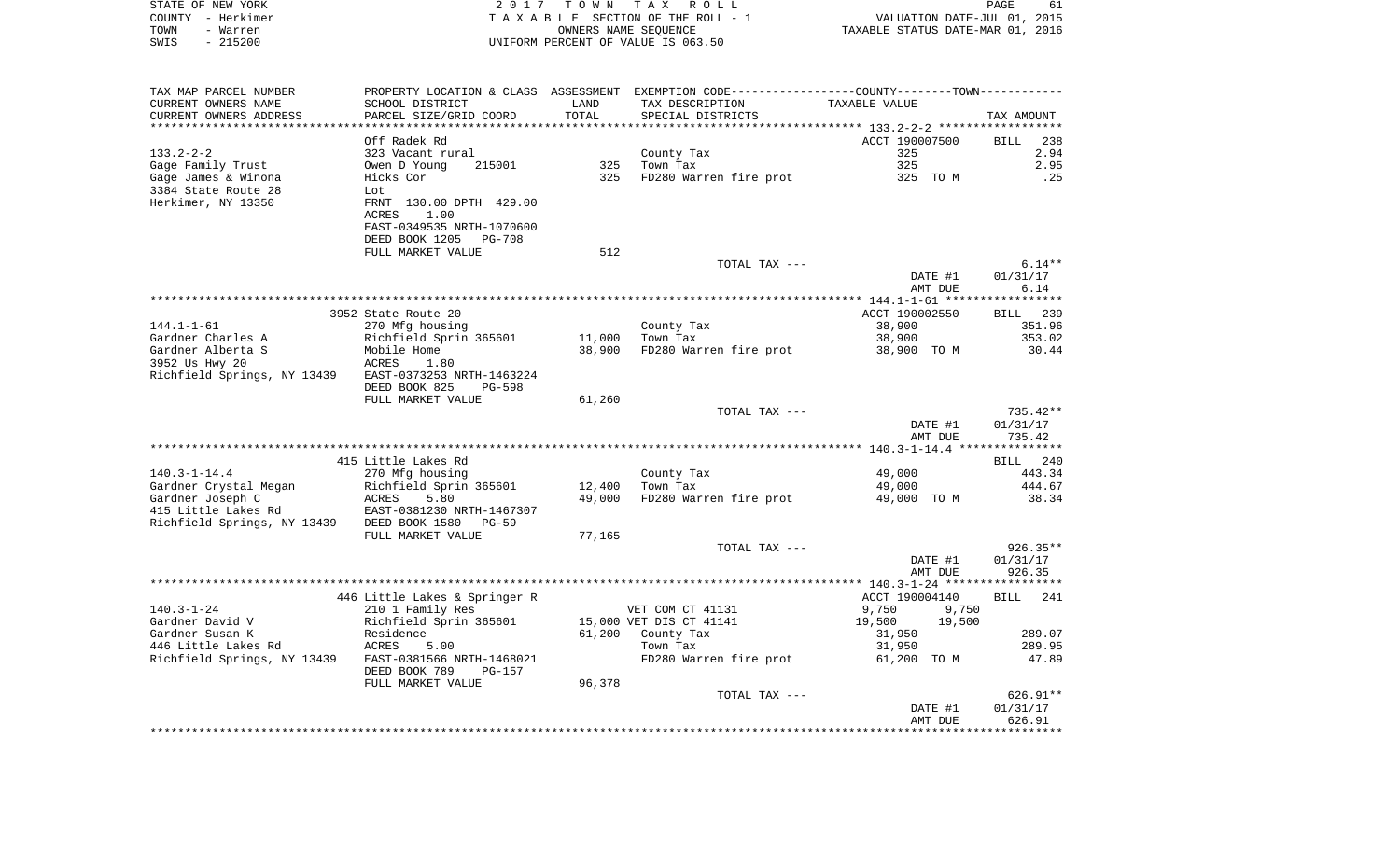| STATE OF NEW YORK |          | 2017 TOWN TAX ROLL                 | PAGE                             | 62 |
|-------------------|----------|------------------------------------|----------------------------------|----|
| COUNTY – Herkimer |          | TAXABLE SECTION OF THE ROLL - 1    | VALUATION DATE-JUL 01, 2015      |    |
| TOWN              | - Warren | OWNERS NAME SEOUENCE               | TAXABLE STATUS DATE-MAR 01, 2016 |    |
| SWIS              | - 215200 | UNIFORM PERCENT OF VALUE IS 063.50 |                                  |    |

| TAX MAP PARCEL NUMBER                                 | PROPERTY LOCATION & CLASS ASSESSMENT EXEMPTION CODE----------------COUNTY-------TOWN---------- |         |                        |                                                    |              |
|-------------------------------------------------------|------------------------------------------------------------------------------------------------|---------|------------------------|----------------------------------------------------|--------------|
| CURRENT OWNERS NAME                                   | SCHOOL DISTRICT                                                                                | LAND    | TAX DESCRIPTION        | TAXABLE VALUE                                      |              |
| CURRENT OWNERS ADDRESS                                | PARCEL SIZE/GRID COORD                                                                         | TOTAL   | SPECIAL DISTRICTS      |                                                    | TAX AMOUNT   |
|                                                       |                                                                                                |         |                        | ******************** 140.3-1-25.1 **************** |              |
|                                                       | 406 Little Lakes Rd                                                                            |         |                        | ACCT 190004050                                     | BILL<br>242  |
| $140.3 - 1 - 25.1$                                    | 280 Res Multiple                                                                               |         | VET WAR CT 41121       | 5,850<br>5,850                                     |              |
| Gardner George                                        | Richfield Sprin 365601                                                                         | 40,800  | County Tax             | 174,350                                            | 1,577.47     |
| Gardner Carolyn                                       |                                                                                                |         | Town Tax               |                                                    |              |
|                                                       | FRNT 1440.00 DPTH                                                                              | 180,200 |                        | 174,350                                            | 1,582.22     |
| 406 Little Lakes Rd                                   | ACRES 72.90                                                                                    |         | FD280 Warren fire prot | 180,200 TO M                                       | 141.00       |
| Richfield Springs, NY 13439                           | EAST-0381795 NRTH-1466360                                                                      |         |                        |                                                    |              |
|                                                       | DEED BOOK 00588 PG-00122                                                                       |         |                        |                                                    |              |
|                                                       | FULL MARKET VALUE                                                                              | 283,780 |                        |                                                    |              |
|                                                       |                                                                                                |         | TOTAL TAX ---          |                                                    | $3,300.69**$ |
|                                                       |                                                                                                |         |                        | DATE #1                                            | 01/31/17     |
|                                                       |                                                                                                |         |                        | AMT DUE                                            | 3,300.69     |
|                                                       |                                                                                                |         |                        |                                                    |              |
|                                                       | Blatchley Rd                                                                                   |         |                        | ACCT 190008941                                     | BILL 243     |
| $133.3 - 1 - 30.2$                                    | 322 Rural vac>10                                                                               |         | County Tax             | 22,500                                             | 203.57       |
| Gardner Jeffrey                                       | 215001<br>Owen D Young                                                                         | 22,500  | Town Tax               | 22,500                                             | 204.19       |
| Sarafin Jeffrey                                       |                                                                                                | 22,500  | FD280 Warren fire prot | 22,500 TO M                                        | 17.61        |
|                                                       | Vacant Land<br>ACRES                                                                           |         |                        |                                                    |              |
| 408 Little Lakes Rd                                   | 40.60                                                                                          |         |                        |                                                    |              |
| Richfield Springs, NY 13439 EAST-0375668 NRTH-1483864 |                                                                                                |         |                        |                                                    |              |
|                                                       | DEED BOOK 1158<br>$PG-423$                                                                     |         |                        |                                                    |              |
|                                                       | FULL MARKET VALUE                                                                              | 35,433  |                        |                                                    |              |
|                                                       |                                                                                                |         | TOTAL TAX ---          |                                                    | $425.37**$   |
|                                                       |                                                                                                |         |                        | DATE #1                                            | 01/31/17     |
|                                                       |                                                                                                |         |                        | AMT DUE                                            | 425.37       |
|                                                       |                                                                                                |         |                        |                                                    |              |
|                                                       | Little Lakes Rd                                                                                |         |                        |                                                    | BILL 244     |
| $140.3 - 1 - 26.3$                                    | 322 Rural vac>10                                                                               |         | County Tax             | 16,200                                             | 146.57       |
| Gardner Jeffrey                                       | Richfield Sprin 365601                                                                         | 16,200  | Town Tax               | 16,200                                             | 147.01       |
| 408 Little Lakes Rd                                   | ACRES 54.80                                                                                    | 16,200  | FD280 Warren fire prot | 16,200 TO M                                        | 12.68        |
| Richfield Springs, NY 13439 EAST-0383595 NRTH-1466936 |                                                                                                |         |                        |                                                    |              |
|                                                       | DEED BOOK 1619 PG-714                                                                          |         |                        |                                                    |              |
| PRIOR OWNER ON 3/01/2016                              | FULL MARKET VALUE                                                                              |         |                        |                                                    |              |
|                                                       |                                                                                                | 25,512  |                        |                                                    |              |
| Gardner Jeffrey L                                     |                                                                                                |         |                        |                                                    |              |
|                                                       |                                                                                                |         | TOTAL TAX ---          |                                                    | $306.26**$   |
|                                                       |                                                                                                |         |                        | DATE #1                                            | 01/31/17     |
|                                                       |                                                                                                |         |                        | AMT DUE                                            | 306.26       |
|                                                       |                                                                                                |         |                        |                                                    |              |
|                                                       | 108 Hogsback Rd                                                                                |         |                        | ACCT 190003090                                     | BILL 245     |
| $139.2 - 1 - 25$                                      | 270 Mfg housing                                                                                |         | County Tax             | 16,400                                             | 148.38       |
| Gardner John G                                        | Richfield Sprin 365601                                                                         | 8,000   | Town Tax               | 16,400                                             | 148.83       |
| 108 Hogsback Rd                                       | Mobile Home 10X50                                                                              | 16,400  | FD280 Warren fire prot | 16,400 TO M                                        | 12.83        |
| Richfield Springs, NY 13439                           | To Nys Depart Transporati                                                                      |         |                        |                                                    |              |
|                                                       | .004                                                                                           |         |                        |                                                    |              |
|                                                       | ACRES<br>3.40                                                                                  |         |                        |                                                    |              |
|                                                       | EAST-0368095 NRTH-1474824                                                                      |         |                        |                                                    |              |
|                                                       | DEED BOOK 877<br>PG-688                                                                        |         |                        |                                                    |              |
|                                                       |                                                                                                | 25,827  |                        |                                                    |              |
|                                                       | FULL MARKET VALUE                                                                              |         | TOTAL TAX ---          |                                                    | $310.04**$   |
|                                                       |                                                                                                |         |                        |                                                    |              |
|                                                       |                                                                                                |         |                        | DATE #1                                            | 01/31/17     |
|                                                       |                                                                                                |         |                        | AMT DUE                                            | 310.04       |
|                                                       |                                                                                                |         |                        |                                                    |              |
|                                                       |                                                                                                |         |                        |                                                    |              |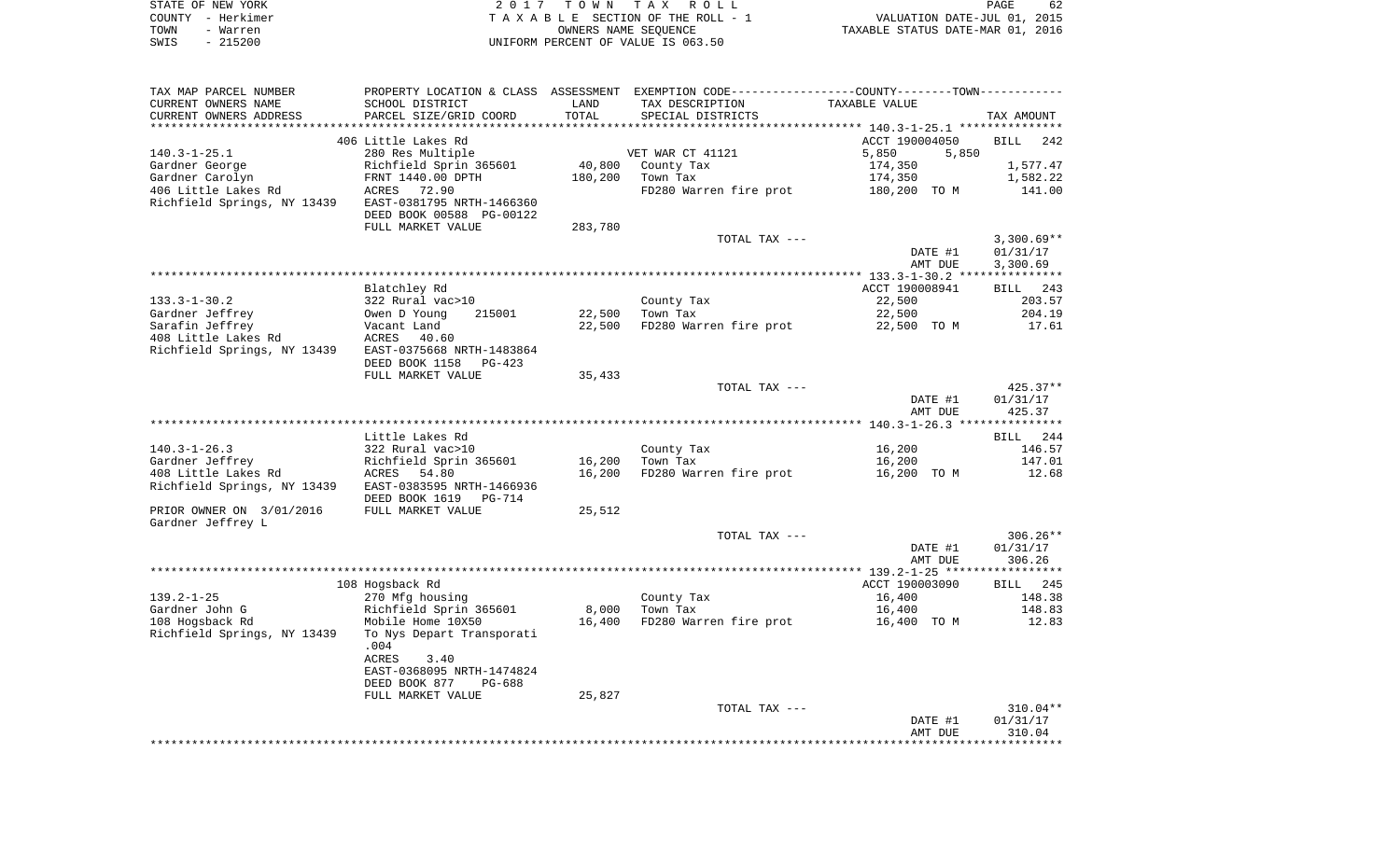| STATE OF NEW YORK | 2017 TOWN TAX ROLL<br>PAGE                                     | 63 |
|-------------------|----------------------------------------------------------------|----|
| COUNTY - Herkimer | VALUATION DATE-JUL 01, 2015<br>TAXABLE SECTION OF THE ROLL - 1 |    |
| TOWN<br>- Warren  | TAXABLE STATUS DATE-MAR 01, 2016<br>OWNERS NAME SEOUENCE       |    |
| SWIS<br>- 215200  | UNIFORM PERCENT OF VALUE IS 063.50                             |    |

| TAX MAP PARCEL NUMBER<br>CURRENT OWNERS NAME<br>CURRENT OWNERS ADDRESS | SCHOOL DISTRICT<br>PARCEL SIZE/GRID COORD | LAND<br>TOTAL    | PROPERTY LOCATION & CLASS ASSESSMENT EXEMPTION CODE----------------COUNTY-------TOWN----------<br>TAX DESCRIPTION<br>SPECIAL DISTRICTS | TAXABLE VALUE  | TAX AMOUNT         |
|------------------------------------------------------------------------|-------------------------------------------|------------------|----------------------------------------------------------------------------------------------------------------------------------------|----------------|--------------------|
| ********************                                                   |                                           |                  |                                                                                                                                        |                |                    |
|                                                                        | 351 Little Lakes Rd                       |                  |                                                                                                                                        | ACCT 190004141 | 246<br>BILL        |
| $140.3 - 1 - 14.1$                                                     | 210 1 Family Res                          |                  | County Tax                                                                                                                             | 95,600         | 864.96             |
| Gardner Joseph C                                                       | Richfield Sprin 365601                    | 24,500           | Town Tax                                                                                                                               | 95,600         | 867.57             |
| Gardner Cora                                                           | R1 Brn Ing Pool                           | 95,600           | FD280 Warren fire prot                                                                                                                 | 95,600 TO M    | 74.81              |
| 351 Little Lakes Rd                                                    | ACRES<br>29.10                            |                  |                                                                                                                                        |                |                    |
| Richfield Springs, NY 13439                                            | EAST-0380667 NRTH-1467581                 |                  |                                                                                                                                        |                |                    |
|                                                                        | DEED BOOK 830<br><b>PG-201</b>            |                  |                                                                                                                                        |                |                    |
|                                                                        | FULL MARKET VALUE                         | 150,551          |                                                                                                                                        |                |                    |
|                                                                        |                                           |                  | TOTAL TAX ---                                                                                                                          |                | 1,807.34**         |
|                                                                        |                                           |                  |                                                                                                                                        | DATE #1        | 01/31/17           |
|                                                                        |                                           |                  |                                                                                                                                        | AMT DUE        | 1,807.34           |
|                                                                        |                                           |                  |                                                                                                                                        |                |                    |
|                                                                        | Springer Rd                               |                  |                                                                                                                                        |                | BILL 247           |
| $140.3 - 1 - 11.4$                                                     | 105 Vac farmland                          |                  | County Tax                                                                                                                             | 22,000         | 199.05             |
| Gardner Kenneth J                                                      | Richfield Sprin 365601                    | 22,000<br>22,000 | Town Tax                                                                                                                               | 22,000         | 199.65<br>395.32   |
| 172 Springer Rd<br>Richfield Springs, NY 13439                         | FRNT 135.00 DPTH<br>50.00<br>ACRES        |                  | School Relevy<br>FD280 Warren fire prot                                                                                                | 22,000 TO M    | 17.21              |
|                                                                        | EAST-0384436 NRTH-1469579                 |                  |                                                                                                                                        |                |                    |
| PRIOR OWNER ON 3/01/2016                                               | DEED BOOK 1520 PG-773                     |                  |                                                                                                                                        |                |                    |
| Gardner Kenneth                                                        | FULL MARKET VALUE                         | 34,646           |                                                                                                                                        |                |                    |
|                                                                        |                                           |                  | TOTAL TAX ---                                                                                                                          |                | $811.23**$         |
|                                                                        |                                           |                  |                                                                                                                                        | DATE #1        | 01/31/17           |
|                                                                        |                                           |                  |                                                                                                                                        | AMT DUE        | 811.23             |
|                                                                        |                                           |                  |                                                                                                                                        |                |                    |
|                                                                        | 172 Springer Rd                           |                  |                                                                                                                                        | ACCT 190004110 | 248<br><b>BILL</b> |
| $140.3 - 1 - 13.1$                                                     | 240 Rural res                             |                  | County Tax                                                                                                                             | 92,700         | 838.72             |
| Gardner Kenneth J                                                      | Richfield Sprin 365601                    | 30,100           | Town Tax                                                                                                                               | 92,700         | 841.25             |
| Gardner Kim M                                                          | FRNT 1290.00 DPTH                         | 92,700           | School Relevy                                                                                                                          |                | 1,316.34           |
| 172 Springer Rd                                                        | ACRES<br>43.10                            |                  | FD280 Warren fire prot                                                                                                                 | 92,700 TO M    | 72.54              |
| Richfield Springs, NY 13439                                            | EAST-0383080 NRTH-1468321                 |                  |                                                                                                                                        |                |                    |
|                                                                        | DEED BOOK 1520<br>PG-773                  |                  |                                                                                                                                        |                |                    |
|                                                                        | FULL MARKET VALUE                         | 145,984          | TOTAL TAX ---                                                                                                                          |                | $3,068.85**$       |
|                                                                        |                                           |                  |                                                                                                                                        | DATE #1        | 01/31/17           |
|                                                                        |                                           |                  |                                                                                                                                        | AMT DUE        | 3,068.85           |
|                                                                        |                                           |                  |                                                                                                                                        |                |                    |
|                                                                        | Springer Rd                               |                  |                                                                                                                                        | ACCT 190005400 | BILL 249           |
| $140.4 - 1 - 5$                                                        | 270 Mfg housing                           |                  | County Tax                                                                                                                             | 6,000          | 54.29              |
| Gardner Kim                                                            | Richfield Sprin 365601                    | 5,000            | Town Tax                                                                                                                               | 6,000          | 54.45              |
| PO Box 349                                                             | Mobile Home                               | 6,000            | School Relevy                                                                                                                          |                | 107.81             |
| Richfield Springs, NY 13439                                            | FRNT 200.00 DPTH 200.00                   |                  | FD280 Warren fire prot                                                                                                                 | 6,000 TO M     | 4.69               |
|                                                                        | EAST-0384804 NRTH-1469726                 |                  |                                                                                                                                        |                |                    |
|                                                                        | DEED BOOK 1483 PG-620                     |                  |                                                                                                                                        |                |                    |
|                                                                        | FULL MARKET VALUE                         | 9,449            |                                                                                                                                        |                |                    |
|                                                                        |                                           |                  | TOTAL TAX ---                                                                                                                          |                | $221.24**$         |
|                                                                        |                                           |                  |                                                                                                                                        |                |                    |
|                                                                        |                                           |                  |                                                                                                                                        | DATE #1        | 01/31/17           |
|                                                                        |                                           |                  |                                                                                                                                        | AMT DUE        | 221.24             |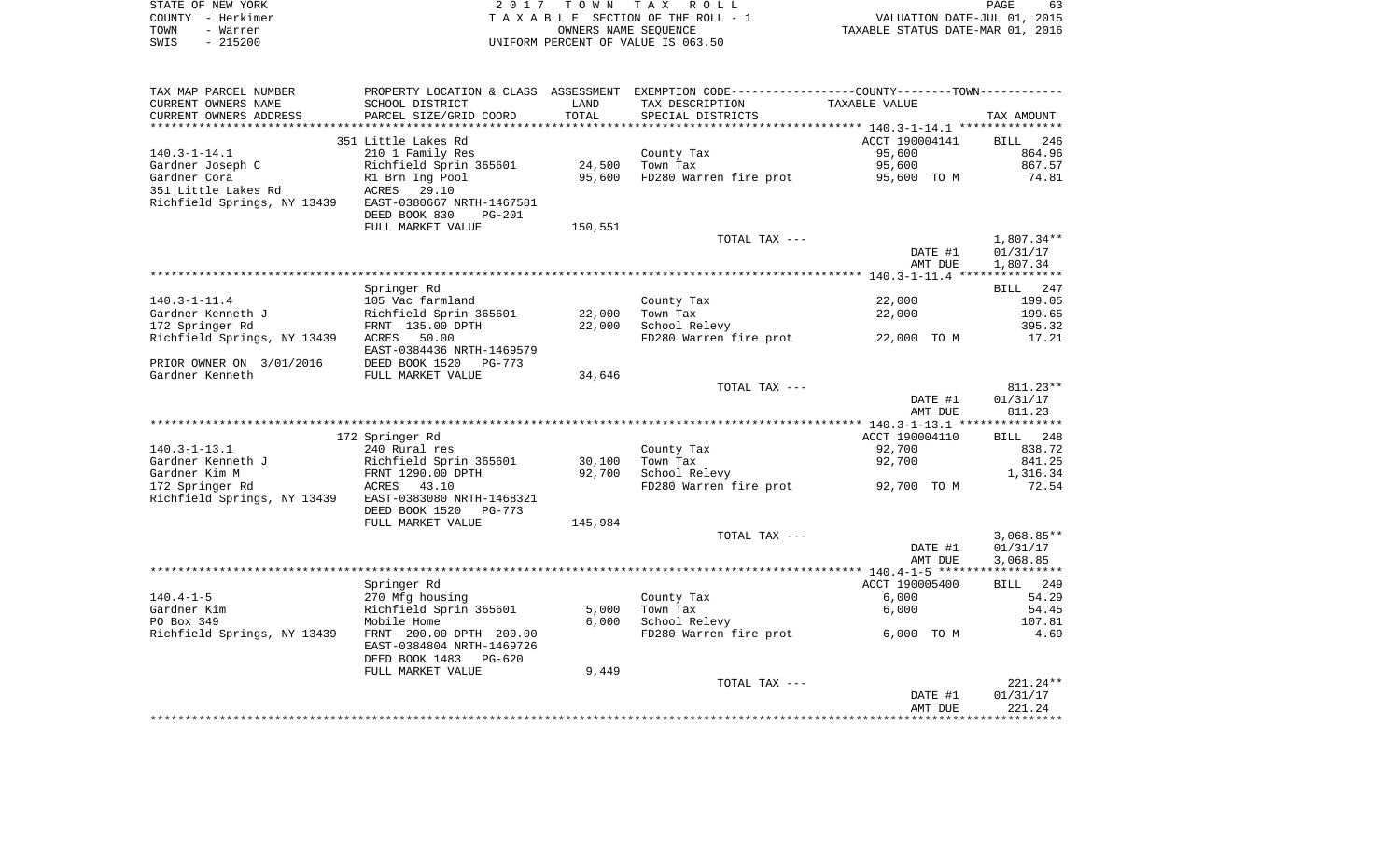| STATE OF NEW YORK | 2017 TOWN TAX ROLL                 | 64<br>PAGE                       |
|-------------------|------------------------------------|----------------------------------|
| COUNTY - Herkimer | TAXABLE SECTION OF THE ROLL - 1    | VALUATION DATE-JUL 01, 2015      |
| TOWN<br>- Warren  | OWNERS NAME SEOUENCE               | TAXABLE STATUS DATE-MAR 01, 2016 |
| - 215200<br>SWIS  | UNIFORM PERCENT OF VALUE IS 063.50 |                                  |

| TAX MAP PARCEL NUMBER                                 | PROPERTY LOCATION & CLASS ASSESSMENT EXEMPTION CODE---------------COUNTY-------TOWN----------             |        |                                     |                |                    |
|-------------------------------------------------------|-----------------------------------------------------------------------------------------------------------|--------|-------------------------------------|----------------|--------------------|
| CURRENT OWNERS NAME                                   | SCHOOL DISTRICT                                                                                           | LAND   | TAX DESCRIPTION                     | TAXABLE VALUE  |                    |
| CURRENT OWNERS ADDRESS                                | PARCEL SIZE/GRID COORD                                                                                    | TOTAL  | SPECIAL DISTRICTS                   |                | TAX AMOUNT         |
|                                                       |                                                                                                           |        |                                     |                |                    |
|                                                       | 302 Springer Rd                                                                                           |        |                                     |                | BILL 250           |
| 140.3-1-11.5                                          | 105 Vac farmland                                                                                          |        | County Tax                          | 3,000          | 27.14              |
| Gardner Kim Marie                                     |                                                                                                           | 3,000  | Town Tax                            | 3,000          | 27.22              |
| Gardner Jared                                         | Richfield Sprin 365601<br>FRNT 870.70 DPTH<br>ACRES 6.00                                                  | 3,000  | School Relevy                       |                | 53.91              |
| PO Box 349                                            |                                                                                                           |        | FD280 Warren fire prot 3,000 TO M   |                | 2.35               |
| Richfield Springs, NY 13349 EAST-0384241 NRTH-1468635 |                                                                                                           |        |                                     |                |                    |
|                                                       | DEED BOOK 1483 PG-620                                                                                     |        |                                     |                |                    |
|                                                       | FULL MARKET VALUE                                                                                         | 4,724  |                                     |                |                    |
|                                                       |                                                                                                           |        | TOTAL TAX ---                       |                | $110.62**$         |
|                                                       |                                                                                                           |        |                                     | DATE #1        | 01/31/17           |
|                                                       |                                                                                                           |        |                                     | AMT DUE        | 110.62             |
|                                                       |                                                                                                           |        |                                     |                |                    |
|                                                       | 4216 State Route 20                                                                                       |        |                                     | ACCT 190000750 | <b>BILL</b><br>251 |
| 144.31-1-6                                            | 270 Mfg housing                                                                                           |        | VET WAR CT 41121                    | 5,850          | 5,850              |
| Gardner Revocable Trust The Ro Richfield Sprin 365601 |                                                                                                           |        | 8,600 County Tax                    | 43,350         | 392.22             |
| 4216 US Highway 20                                    | Mobile Home                                                                                               | 49,200 | Town Tax<br>FD280 Warren fire prot  | 43,350         | 393.40             |
| Richfield Springs, NY 13439                           | Inc 144.31-1-7&17                                                                                         |        | LT170 Warren light $#1$ 49,200 TO M | 49,200 TO M    | 38.50              |
|                                                       | FRNT 118.00 DPTH 268.00<br>ACRES<br>1.20                                                                  |        |                                     |                | 67.84              |
|                                                       | EAST-0378497 NRTH-1462528                                                                                 |        |                                     |                |                    |
|                                                       | DEED BOOK 1522<br>PG-909                                                                                  |        |                                     |                |                    |
|                                                       | FULL MARKET VALUE                                                                                         | 77,480 |                                     |                |                    |
|                                                       |                                                                                                           |        | TOTAL TAX ---                       |                | 891.96**           |
|                                                       |                                                                                                           |        |                                     | DATE #1        | 01/31/17           |
|                                                       |                                                                                                           |        |                                     | AMT DUE        | 891.96             |
|                                                       |                                                                                                           |        |                                     |                |                    |
|                                                       | State Route 20                                                                                            |        |                                     | ACCT 190001680 | BILL 252           |
| $144.31 - 1 - 8$                                      | 270 Mfg housing                                                                                           |        | County Tax                          | 31,000         | 280.48             |
| Gardner Revocable Trust The Ro Richfield Sprin 365601 |                                                                                                           | 9,800  | Town Tax                            | 31,000         | 281.32             |
| 4216 US Highway 20                                    | Mobile Trailer                                                                                            | 31,000 | FD280 Warren fire prot              | 31,000 TO M    | 24.26              |
| Richfield Springs, NY 13439 Garage                    |                                                                                                           |        | LT170 Warren light #1               | 31,000 TO M    | 42.75              |
|                                                       | FRNT 111.04 DPTH 272.00                                                                                   |        |                                     |                |                    |
|                                                       | EAST-0378627 NRTH-1462459                                                                                 |        |                                     |                |                    |
|                                                       | DEED BOOK 1522 PG-909                                                                                     |        |                                     |                |                    |
|                                                       | FULL MARKET VALUE                                                                                         | 48,819 |                                     |                |                    |
|                                                       |                                                                                                           |        | TOTAL TAX ---                       |                | 628.81**           |
|                                                       |                                                                                                           |        |                                     | DATE #1        | 01/31/17           |
|                                                       |                                                                                                           |        |                                     | AMT DUE        | 628.81             |
|                                                       |                                                                                                           |        |                                     |                |                    |
|                                                       | Hopkins Rd                                                                                                |        |                                     |                | BILL 253           |
| 139.1-1-2.3                                           |                                                                                                           |        | County Tax                          | 4,100          | 37.10              |
| Garski Carl W                                         | 314 Rural vac<10<br>Richfield Sprin 365601<br>FRNT 200.00 DPTH<br>ACRES 1.10<br>EAST-0359447 NRTH-1474388 | 4,100  | Town Tax                            | 4,100          | 37.21              |
| Garski Penny                                          |                                                                                                           | 4,100  | School Relevy                       |                | 73.68              |
| 334 William St Apt 1                                  |                                                                                                           |        | FD280 Warren fire prot 4,100 TO M   |                | 3.21               |
| Herkimer, NY 13350                                    |                                                                                                           |        |                                     |                |                    |
|                                                       | DEED BOOK 893<br>PG-593                                                                                   |        |                                     |                |                    |
|                                                       | FULL MARKET VALUE                                                                                         | 6,457  | TOTAL TAX ---                       |                | $151.20**$         |
|                                                       |                                                                                                           |        |                                     | DATE #1        | 01/31/17           |
|                                                       |                                                                                                           |        |                                     | AMT DUE        | 151.20             |
|                                                       |                                                                                                           |        |                                     |                |                    |
|                                                       |                                                                                                           |        |                                     |                |                    |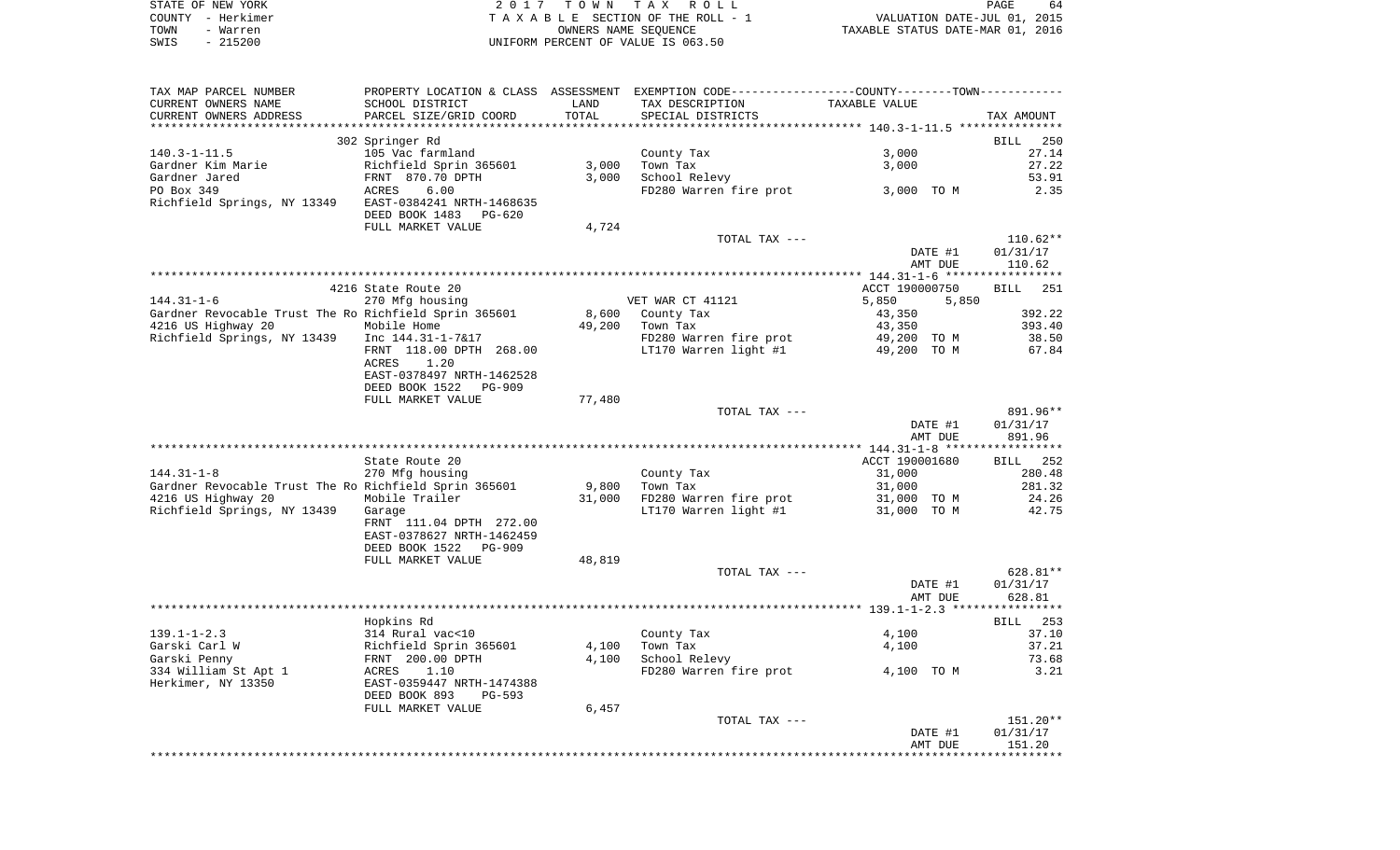|      | STATE OF NEW YORK | 2017 TOWN TAX ROLL                 | PAGE                             | 65 |
|------|-------------------|------------------------------------|----------------------------------|----|
|      | COUNTY - Herkimer | TAXABLE SECTION OF THE ROLL - 1    | VALUATION DATE-JUL 01, 2015      |    |
| TOWN | - Warren          | OWNERS NAME SEOUENCE               | TAXABLE STATUS DATE-MAR 01, 2016 |    |
| SWIS | - 215200          | UNIFORM PERCENT OF VALUE IS 063.50 |                                  |    |

| TAX MAP PARCEL NUMBER       |                            |         | PROPERTY LOCATION & CLASS ASSESSMENT EXEMPTION CODE----------------COUNTY-------TOWN----------- |                    |                      |
|-----------------------------|----------------------------|---------|-------------------------------------------------------------------------------------------------|--------------------|----------------------|
| CURRENT OWNERS NAME         | SCHOOL DISTRICT            | LAND    | TAX DESCRIPTION                                                                                 | TAXABLE VALUE      |                      |
| CURRENT OWNERS ADDRESS      | PARCEL SIZE/GRID COORD     | TOTAL   | SPECIAL DISTRICTS                                                                               |                    | TAX AMOUNT           |
|                             |                            |         |                                                                                                 |                    |                      |
|                             | 2458 Jordanville Rd        |         |                                                                                                 | ACCT 190008885     | <b>BILL</b><br>254   |
| $132.60 - 1 - 44$           | 210 1 Family Res           |         | County Tax                                                                                      | 66,600             | 602.58               |
| Gearon Patricia S           | Owen D Young<br>215001     | 11,300  | Town Tax                                                                                        | 66,600             | 604.39               |
| 4476 Woodland Brook Dr SE   | Residence                  | 66,600  | FD280 Warren fire prot                                                                          | 66,600 TO M        | 52.11                |
| Atlanta, GA 30339           | ACRES<br>2.00              |         | LT180 Warren light #2                                                                           | 66,600 TO M        | 66.45                |
|                             | EAST-0372907 NRTH-1487176  |         |                                                                                                 |                    |                      |
|                             | DEED BOOK 755<br>PG-179    |         |                                                                                                 |                    |                      |
|                             | FULL MARKET VALUE          | 104,882 |                                                                                                 |                    |                      |
|                             |                            |         | TOTAL TAX ---                                                                                   |                    | $1,325.53**$         |
|                             |                            |         |                                                                                                 | DATE #1            | 01/31/17             |
|                             |                            |         |                                                                                                 | AMT DUE            | 1,325.53             |
|                             |                            |         |                                                                                                 |                    |                      |
|                             | 169 Kingdom Rd             |         |                                                                                                 | ACCT 190010980     | BILL 255             |
| $132.4 - 1 - 17$            | 210 1 Family Res           |         | County Tax                                                                                      | 63,400             | 573.62               |
| George T. Heath & Ronette K | Owen D Young<br>215001     | 14,000  | Town Tax                                                                                        | 63,400             | 575.35               |
| Living Trust dated 3/30/10  | Residence                  | 63,400  | FD280 Warren fire prot                                                                          | 63,400 TO M        | 49.61                |
| 3316 Hillcrest Trail        | Life Use Ira Gorfinkle     |         |                                                                                                 |                    |                      |
| Toano, VA 23168             | ACRES<br>4.00              |         |                                                                                                 |                    |                      |
|                             | EAST-0370981 NRTH-1488408  |         |                                                                                                 |                    |                      |
|                             | DEED BOOK 1372<br>PG-940   |         |                                                                                                 |                    |                      |
|                             | FULL MARKET VALUE          | 99,843  |                                                                                                 |                    |                      |
|                             |                            |         | TOTAL TAX ---                                                                                   |                    | 1,198.58**           |
|                             |                            |         |                                                                                                 | DATE #1            | 01/31/17             |
|                             |                            |         |                                                                                                 | AMT DUE            | 1,198.58             |
|                             |                            |         |                                                                                                 |                    |                      |
|                             | 450 Hicks Rd               |         |                                                                                                 | ACCT 190006630     | 256<br>BILL          |
| $133.1 - 1 - 22.1$          | 210 1 Family Res           |         | County Tax                                                                                      | 140,800            | 1,273.92             |
| German Edwin S              | 215001<br>Owen D Young     | 17,500  | Town Tax                                                                                        | 140,800            | 1,277.76             |
| 66 Evergreen Rd             | R1 Ple Brn                 | 140,800 | FD280 Warren fire prot                                                                          | 140,800 TO M       | 110.17               |
| Riverhead, NY 11901         | ACRES<br>13.30             |         |                                                                                                 |                    |                      |
|                             | EAST-0382460 NRTH-1489417  |         |                                                                                                 |                    |                      |
| MAY BE SUBJECT TO PAYMENT   | DEED BOOK 1588<br>PG-220   |         |                                                                                                 |                    |                      |
| UNDER AGDIST LAW TIL 2023   | FULL MARKET VALUE          | 221,732 |                                                                                                 |                    |                      |
|                             |                            |         | TOTAL TAX ---                                                                                   |                    | $2,661.85**$         |
|                             |                            |         |                                                                                                 | DATE #1<br>AMT DUE | 01/31/17<br>2,661.85 |
|                             |                            |         |                                                                                                 |                    |                      |
|                             | Hicks Rd                   |         |                                                                                                 | ACCT 190011521     | BILL 257             |
| $133.1 - 1 - 23.2$          | 105 Vac farmland           |         | County Tax                                                                                      | 14,600             | 132.10               |
| German Edwin S              | Owen D Young<br>215001     | 14,600  | Town Tax                                                                                        | 14,600             | 132.49               |
| 66 Evergreen Rd             | Farm Land                  | 14,600  | FD280 Warren fire prot                                                                          | 14,600 TO M        | 11.42                |
| Riverhead, NY 11901         | ACRES<br>16.50             |         |                                                                                                 |                    |                      |
|                             | EAST-0382819 NRTH-1489428  |         |                                                                                                 |                    |                      |
| MAY BE SUBJECT TO PAYMENT   | DEED BOOK 1588<br>$PG-220$ |         |                                                                                                 |                    |                      |
| UNDER AGDIST LAW TIL 2023   | FULL MARKET VALUE          | 22,992  |                                                                                                 |                    |                      |
|                             |                            |         | TOTAL TAX ---                                                                                   |                    | $276.01**$           |
|                             |                            |         |                                                                                                 | DATE #1            | 01/31/17             |
|                             |                            |         |                                                                                                 | AMT DUE            | 276.01               |
|                             |                            |         |                                                                                                 |                    |                      |
|                             |                            |         |                                                                                                 |                    |                      |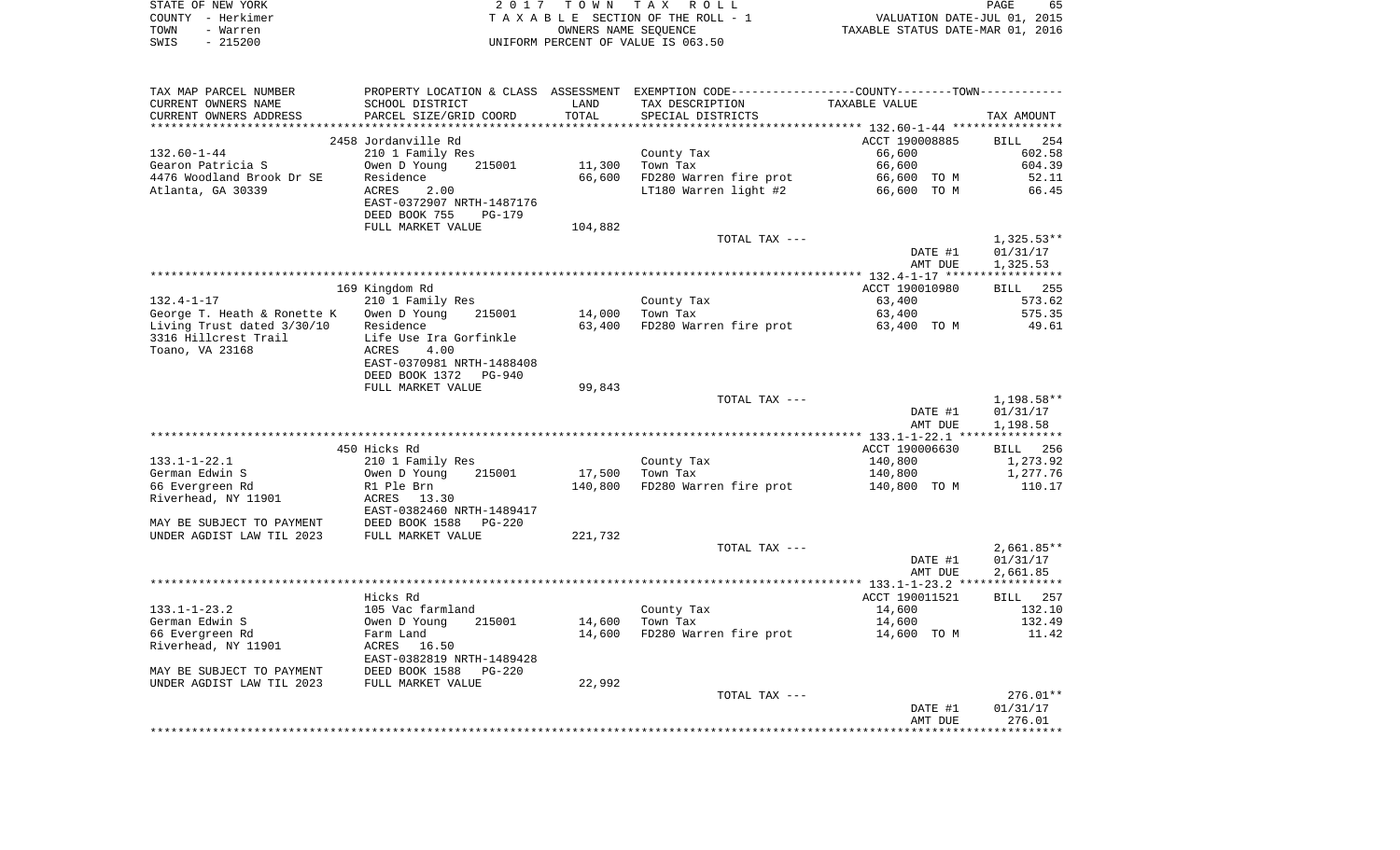|      | STATE OF NEW YORK | 2017 TOWN TAX ROLL                 | 66<br><b>PAGE</b>                |
|------|-------------------|------------------------------------|----------------------------------|
|      | COUNTY - Herkimer | TAXABLE SECTION OF THE ROLL - 1    | VALUATION DATE-JUL 01, 2015      |
| TOWN | - Warren          | OWNERS NAME SEOUENCE               | TAXABLE STATUS DATE-MAR 01, 2016 |
| SWIS | $-215200$         | UNIFORM PERCENT OF VALUE IS 063.50 |                                  |

 $66\n2015\n2016$ 

| CURRENT OWNERS NAME<br>CURRENT OWNERS ADDRESS         |                           |         | PROPERTY LOCATION & CLASS ASSESSMENT EXEMPTION CODE---------------COUNTY-------TOWN---------- |                    |                    |
|-------------------------------------------------------|---------------------------|---------|-----------------------------------------------------------------------------------------------|--------------------|--------------------|
|                                                       | SCHOOL DISTRICT           | LAND    | TAX DESCRIPTION                                                                               | TAXABLE VALUE      |                    |
|                                                       | PARCEL SIZE/GRID COORD    | TOTAL   | SPECIAL DISTRICTS                                                                             |                    | TAX AMOUNT         |
|                                                       |                           |         |                                                                                               |                    |                    |
| 371 Millstone Rd                                      |                           |         |                                                                                               | ACCT 190003420     | BILL 258           |
| $139.4 - 1 - 11.1$<br>240 Rural res                   |                           |         | County Tax                                                                                    | 77,100             | 697.58             |
| Geywits Christopher                                   | Richfield Sprin 365601    | 33,800  | Town Tax                                                                                      | 77,100             | 699.68             |
| PO Box 505<br>Residence                               |                           | 77,100  | School Relevy                                                                                 |                    | 1,385.39           |
| Richfield Springs, NY 13439<br>ACRES 34.20            |                           |         | FD280 Warren fire prot                                                                        | 77,100 TO M        | 60.33              |
|                                                       | EAST-0369630 NRTH-1467465 |         |                                                                                               |                    |                    |
| DEED BOOK 1260                                        | $PG-402$                  |         |                                                                                               |                    |                    |
|                                                       | FULL MARKET VALUE         | 121,417 |                                                                                               |                    |                    |
|                                                       |                           |         | TOTAL TAX ---                                                                                 |                    | $2,842.98**$       |
|                                                       |                           |         |                                                                                               | DATE #1            | 01/31/17           |
|                                                       |                           |         |                                                                                               | AMT DUE            | 2,842.98           |
|                                                       |                           |         |                                                                                               |                    |                    |
| 1112 House Rd                                         |                           |         |                                                                                               |                    | BILL 259           |
| $139.4 - 1 - 32.6$                                    | 210 1 Family Res          |         | County Tax                                                                                    | 68,800             | 622.48             |
| Geywits James C                                       | Richfield Sprin 365601    | 11,200  | Town Tax                                                                                      | 68,800             | 624.36             |
| Geywits Vanessa<br>MH Bsmt D                          |                           | 68,800  | FD280 Warren fire prot                                                                        | 68,800 TO M        | 53.83              |
| PO Box 30<br>ACRES                                    | 4.00                      |         |                                                                                               |                    |                    |
| Richfield Springs, NY 13439 EAST-0362436 NRTH-1467814 |                           |         |                                                                                               |                    |                    |
|                                                       | DEED BOOK 1224 PG-209     |         |                                                                                               |                    |                    |
|                                                       | FULL MARKET VALUE         | 108,346 |                                                                                               |                    |                    |
|                                                       |                           |         | TOTAL TAX ---                                                                                 |                    | $1,300.67**$       |
|                                                       |                           |         |                                                                                               | DATE #1            | 01/31/17           |
|                                                       |                           |         |                                                                                               | AMT DUE            | 1,300.67           |
|                                                       |                           |         |                                                                                               |                    |                    |
| 1106 House Rd                                         |                           |         |                                                                                               | ACCT 190013080     | BILL 260           |
| $139.4 - 1 - 33$<br>310 Res Vac                       |                           |         | County Tax                                                                                    | 2,000              | 18.10              |
| Geywits Vanessa                                       | Richfield Sprin 365601    | 2,000   | Town Tax                                                                                      | 2,000              | 18.15              |
| Geywits James<br>VL                                   |                           | 2,000   | FD280 Warren fire prot                                                                        | 2,000 TO M         | 1.56               |
| PO Box 30                                             | FRNT 76.56 DPTH 257.00    |         |                                                                                               |                    |                    |
| Richfield Springs, NY 13439                           | EAST-0362536 NRTH-1467169 |         |                                                                                               |                    |                    |
| DEED BOOK 1116                                        | PG-745                    |         |                                                                                               |                    |                    |
|                                                       | FULL MARKET VALUE         | 3,150   |                                                                                               |                    |                    |
|                                                       |                           |         | TOTAL TAX ---                                                                                 |                    | 37.81**            |
|                                                       |                           |         |                                                                                               | DATE #1            | 01/31/17           |
|                                                       |                           |         |                                                                                               | AMT DUE            | 37.81              |
|                                                       |                           |         |                                                                                               |                    |                    |
| Hicks Rd                                              |                           |         |                                                                                               | ACCT 190001251     | BILL 261           |
| $133.2 - 3 - 5$                                       | 320 Rural vacant          |         | County Tax                                                                                    | 10,100             | 91.38              |
|                                                       | 215001                    | 10,100  | Town Tax                                                                                      | 10,100             | 91.66              |
| Gilbert Nathalie<br>Owen D Young                      |                           | 10,100  | FD280 Warren fire prot                                                                        | 10,100 TO M        | 7.90               |
| Girard Selandy<br>Vacant Land                         |                           |         |                                                                                               |                    |                    |
| 3129 Mechanic St<br>ACRES                             | 5.30                      |         |                                                                                               |                    |                    |
| PO Box 86                                             | EAST-0394201 NRTH-1492317 |         |                                                                                               |                    |                    |
| DEED BOOK 1105<br>Newport, NY 13416                   | PG-216                    |         |                                                                                               |                    |                    |
|                                                       | FULL MARKET VALUE         | 15,906  |                                                                                               |                    |                    |
|                                                       |                           |         | TOTAL TAX ---                                                                                 |                    | 190.94**           |
|                                                       |                           |         |                                                                                               | DATE #1<br>AMT DUE | 01/31/17<br>190.94 |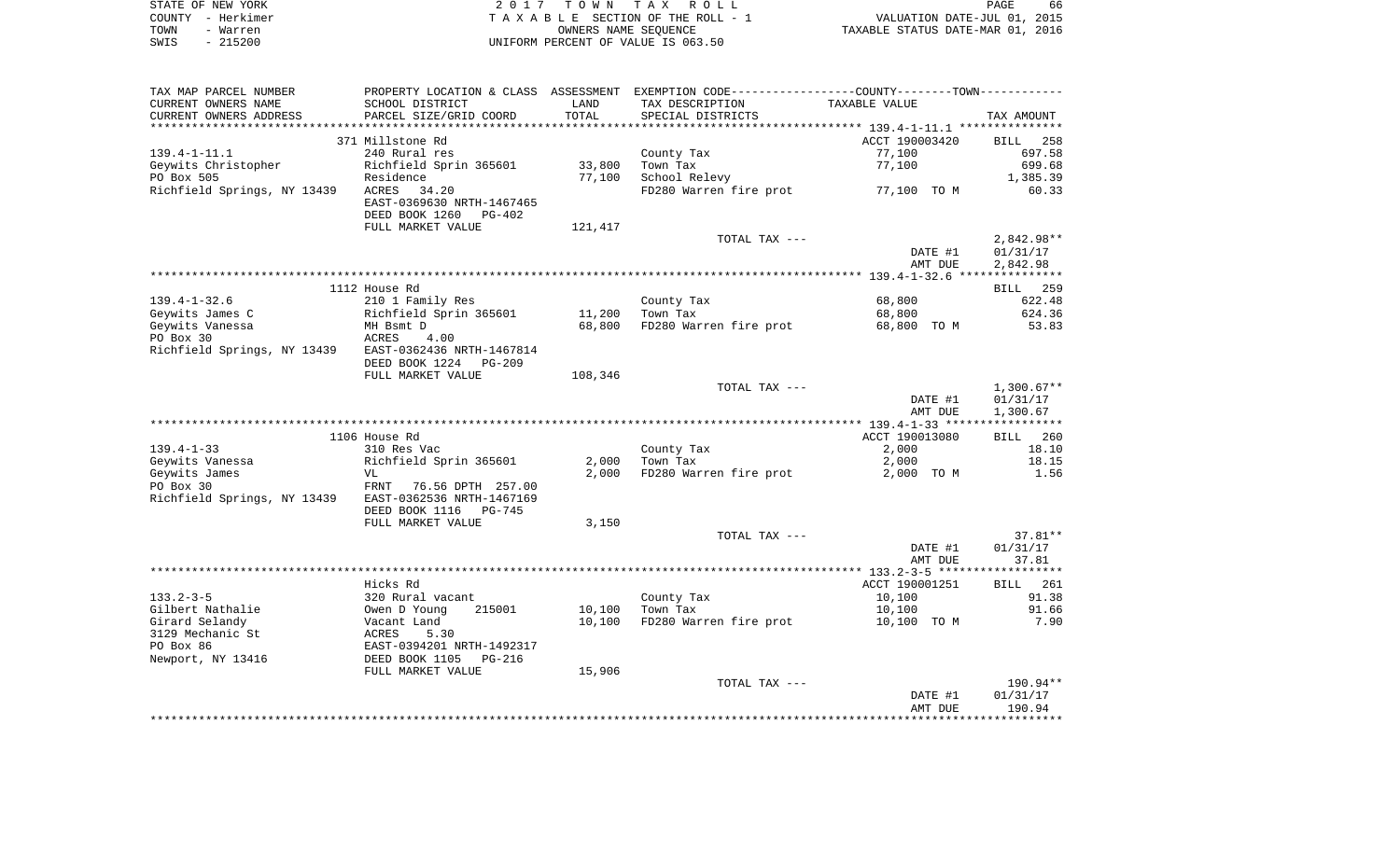| STATE OF NEW YORK | 2017 TOWN TAX ROLL                 | 67<br>PAGE                       |
|-------------------|------------------------------------|----------------------------------|
| COUNTY - Herkimer | TAXABLE SECTION OF THE ROLL - 1    | VALUATION DATE-JUL 01, 2015      |
| TOWN<br>- Warren  | OWNERS NAME SEOUENCE               | TAXABLE STATUS DATE-MAR 01, 2016 |
| $-215200$<br>SWIS | UNIFORM PERCENT OF VALUE IS 063.50 |                                  |

| TAX MAP PARCEL NUMBER                                 |                                                                                          |        | PROPERTY LOCATION & CLASS ASSESSMENT EXEMPTION CODE---------------COUNTY-------TOWN--------- |                  |                      |
|-------------------------------------------------------|------------------------------------------------------------------------------------------|--------|----------------------------------------------------------------------------------------------|------------------|----------------------|
| CURRENT OWNERS NAME                                   | SCHOOL DISTRICT                                                                          | LAND   | TAX DESCRIPTION                                                                              | TAXABLE VALUE    |                      |
| CURRENT OWNERS ADDRESS                                | PARCEL SIZE/GRID COORD                                                                   | TOTAL  | SPECIAL DISTRICTS                                                                            |                  | TAX AMOUNT           |
|                                                       |                                                                                          |        |                                                                                              |                  |                      |
|                                                       | 2338 Jordanville Rd                                                                      |        |                                                                                              | ACCT 190007265   | <b>BILL</b><br>262   |
| $132.60 - 1 - 68$                                     | 210 1 Family Res                                                                         |        | VET WAR CT 41121                                                                             | 3,600<br>3,600   |                      |
| Gilmartin Joseph P                                    |                                                                                          |        | 8,000 VET COM CT 41131                                                                       | 6,000<br>6,000   |                      |
| Gilmartin Judith A                                    |                                                                                          |        | 24,000 VET DIS CT 41141                                                                      | 12,000<br>12,000 |                      |
| PO Box 261                                            | Owen D Young 215001<br>Residence<br>FRNT 130.00 DPTH 214.00<br>EAST-0370679 NRTH-1487080 |        | County Tax                                                                                   | 2,400            | 21.71                |
| Jordanville, NY 13361                                 |                                                                                          |        | Town Tax                                                                                     | 2,400            | 21.78                |
|                                                       | DEED BOOK 740<br>PG-239                                                                  |        | FD280 Warren fire prot                                                                       | 24,000 TO M      | 18.78                |
|                                                       | FULL MARKET VALUE                                                                        |        | 37,795 LT180 Warren light #2                                                                 | 24,000 TO M      | 23.95                |
|                                                       |                                                                                          |        | TOTAL TAX ---                                                                                |                  | 86.22**              |
|                                                       |                                                                                          |        |                                                                                              | DATE #1          | 01/31/17             |
|                                                       |                                                                                          |        |                                                                                              | AMT DUE          | 86.22                |
|                                                       |                                                                                          |        |                                                                                              |                  |                      |
|                                                       | 111 Atswell Rd                                                                           |        |                                                                                              | ACCT 190008282   | BILL 263             |
| $140.4 - 1 - 4.3$                                     | 270 Mfg housing                                                                          |        | County Tax                                                                                   | 40,000           | 361.91               |
| Ginnow Dean                                           | -- All Alexandr -- 2014<br>Field Crops<br>Partial Crops<br>Partia                        | 28,900 | Town Tax                                                                                     | 40,000           | 363.00               |
| Rusin Barbara                                         |                                                                                          | 40,000 | School Relevy                                                                                |                  | 369.37               |
| 111 Atswell Rd                                        | ACRES 40.00                                                                              |        | FD280 Warren fire prot 40,000 TO M                                                           |                  | 31.30                |
| Richfield Springs, NY 13439 EAST-0385177 NRTH-1470893 |                                                                                          |        |                                                                                              |                  |                      |
|                                                       | DEED BOOK 820<br>PG-557                                                                  |        |                                                                                              |                  |                      |
|                                                       | FULL MARKET VALUE                                                                        | 62,992 |                                                                                              |                  |                      |
|                                                       |                                                                                          |        | TOTAL TAX ---                                                                                |                  | 1,125.58**           |
|                                                       |                                                                                          |        |                                                                                              | DATE #1          | 01/31/17             |
|                                                       |                                                                                          |        |                                                                                              | AMT DUE          | 1,125.58             |
|                                                       |                                                                                          |        |                                                                                              |                  |                      |
|                                                       | Yule Corners Rd                                                                          |        |                                                                                              |                  | BILL 264             |
| $132.2 - 3 - 6$                                       |                                                                                          |        | County Tax                                                                                   | 8,200            | 74.19                |
| Goebel Karen                                          | 314 Rural vac<10<br>Owen D Young 21<br>FRNT 250.00 DPTH<br>215001                        | 8,200  | Town Tax<br>FD280 Warren fire prot                                                           | 8,200            | 74.41                |
| 570 Yule Corners Rd                                   |                                                                                          | 8,200  |                                                                                              | 8,200 TO M       | 6.42                 |
| Mohawk, NY 13407                                      | ACRES<br>9.00                                                                            |        |                                                                                              |                  |                      |
|                                                       | EAST-0365446 NRTH-1491706                                                                |        |                                                                                              |                  |                      |
|                                                       | DEED BOOK 1569 PG-416                                                                    |        |                                                                                              |                  |                      |
|                                                       | FULL MARKET VALUE                                                                        | 12,913 |                                                                                              |                  |                      |
|                                                       |                                                                                          |        | TOTAL TAX ---                                                                                | DATE #1          | 155.02**<br>01/31/17 |
|                                                       |                                                                                          |        |                                                                                              | AMT DUE          | 155.02               |
|                                                       |                                                                                          |        |                                                                                              |                  |                      |
|                                                       | Yule Corners Rd                                                                          |        |                                                                                              |                  |                      |
| $132.2 - 3 - 7$                                       | 314 Rural vac<10                                                                         |        | County Tax                                                                                   | 5,720            | BILL 265<br>51.75    |
| Goebel Karen                                          | Owen D Young<br>215001                                                                   |        | 5,720 Town Tax                                                                               | 5,720            | 51.91                |
| 570 Yule Corners Rd                                   |                                                                                          | 5,720  | FD280 Warren fire prot                                                                       | 5,720 TO M       | 4.48                 |
| Mohawk, NY 13407                                      | VL<br>FRNT 661.00 DPTH                                                                   |        |                                                                                              |                  |                      |
|                                                       | 2.80<br>ACRES                                                                            |        |                                                                                              |                  |                      |
|                                                       | EAST-0364896 NRTH-1492276                                                                |        |                                                                                              |                  |                      |
|                                                       | DEED BOOK 1464 PG-352                                                                    |        |                                                                                              |                  |                      |
|                                                       | FULL MARKET VALUE                                                                        | 9,008  |                                                                                              |                  |                      |
|                                                       |                                                                                          |        | TOTAL TAX ---                                                                                |                  | $108.14**$           |
|                                                       |                                                                                          |        |                                                                                              | DATE #1          | 01/31/17             |
|                                                       |                                                                                          |        |                                                                                              | AMT DUE          | 108.14               |
|                                                       |                                                                                          |        |                                                                                              |                  |                      |
|                                                       |                                                                                          |        |                                                                                              |                  |                      |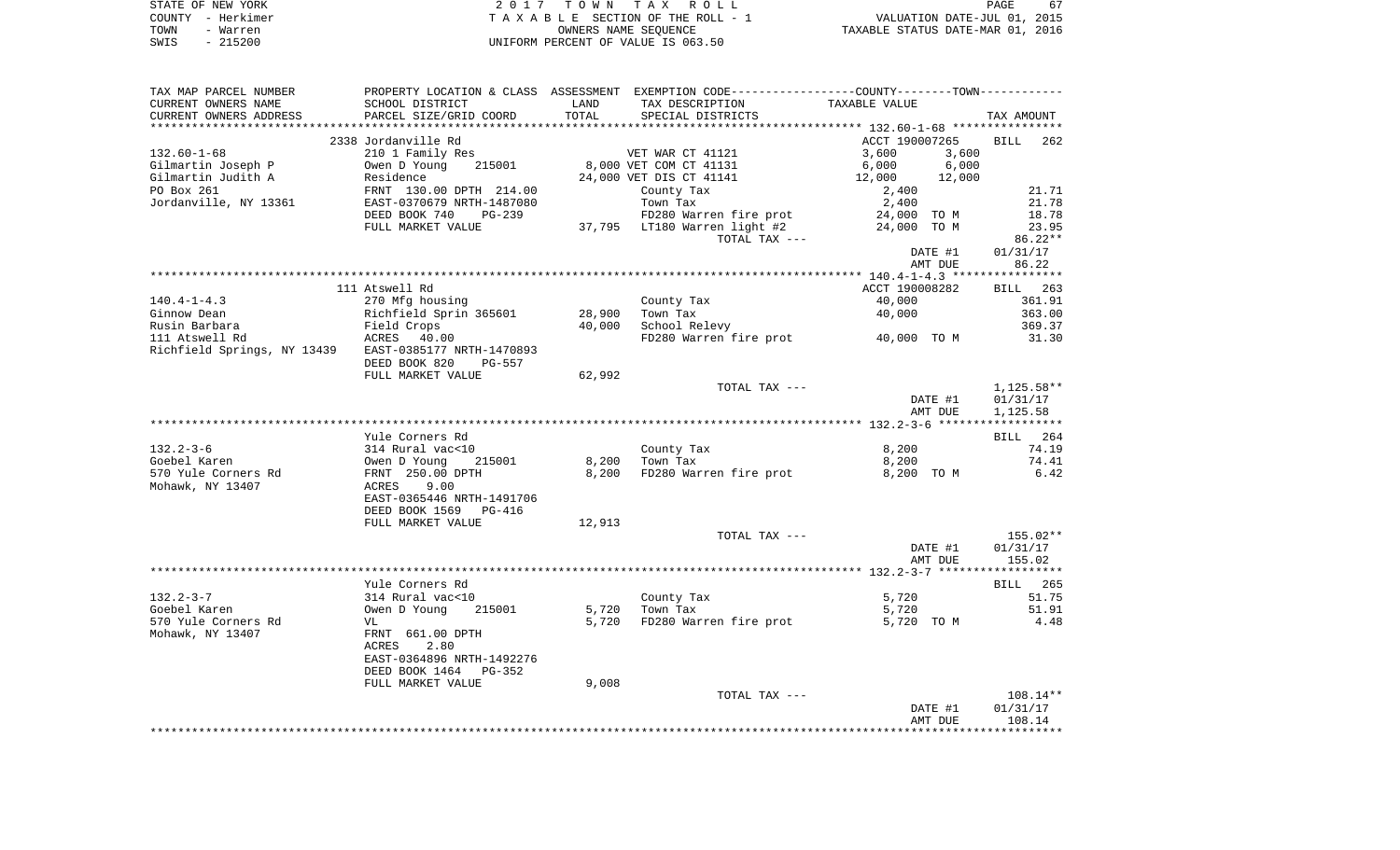|      | STATE OF NEW YORK | 2017 TOWN TAX ROLL                 | 68<br>PAGE                       |
|------|-------------------|------------------------------------|----------------------------------|
|      | COUNTY - Herkimer | TAXABLE SECTION OF THE ROLL - 1    | VALUATION DATE-JUL 01, 2015      |
| TOWN | - Warren          | OWNERS NAME SEOUENCE               | TAXABLE STATUS DATE-MAR 01, 2016 |
| SWIS | $-215200$         | UNIFORM PERCENT OF VALUE IS 063.50 |                                  |

| TAX MAP PARCEL NUMBER                                |                           |         | PROPERTY LOCATION & CLASS ASSESSMENT EXEMPTION CODE----------------COUNTY--------TOWN---------- |                  |                    |
|------------------------------------------------------|---------------------------|---------|-------------------------------------------------------------------------------------------------|------------------|--------------------|
| CURRENT OWNERS NAME                                  | SCHOOL DISTRICT           | LAND    | TAX DESCRIPTION                                                                                 | TAXABLE VALUE    |                    |
| CURRENT OWNERS ADDRESS                               | PARCEL SIZE/GRID COORD    | TOTAL   | SPECIAL DISTRICTS                                                                               |                  | TAX AMOUNT         |
| ************************                             |                           |         |                                                                                                 |                  |                    |
|                                                      | 570 Yules Corners Rd      |         |                                                                                                 |                  | BILL<br>266        |
| $132.2 - 1 - 14.2$                                   | 210 1 Family Res          |         | County Tax                                                                                      | 36,000           | 325.72             |
| Goebel Karen A                                       | Owen D Young<br>215001    | 15,000  | Town Tax                                                                                        | 36,000           | 326.70             |
| 570 Yules Corners Rd                                 | ACRES<br>5.00             | 36,000  | FD280 Warren fire prot                                                                          | 36,000 TO M      | 28.17              |
| Mohawk, NY 13407                                     | EAST-0365074 NRTH-1491964 |         |                                                                                                 |                  |                    |
|                                                      | DEED BOOK 894<br>PG-182   |         |                                                                                                 |                  |                    |
|                                                      | FULL MARKET VALUE         | 56,693  |                                                                                                 |                  |                    |
|                                                      |                           |         | TOTAL TAX ---                                                                                   |                  | 680.59**           |
|                                                      |                           |         |                                                                                                 | DATE #1          | 01/31/17           |
|                                                      |                           |         |                                                                                                 | AMT DUE          | 680.59             |
|                                                      |                           |         |                                                                                                 |                  |                    |
|                                                      | 109 State Route 167       |         |                                                                                                 | ACCT 190009780   | <b>BILL</b><br>267 |
| $139.4 - 1 - 35$                                     | 210 1 Family Res          |         | VET COM CT 41131                                                                                | 9,750<br>9,750   |                    |
| Goodale Thomas R                                     | Richfield Sprin 365601    |         | 11,400 VET DIS CT 41141                                                                         | 18,390<br>18,390 |                    |
| Goodale Marcia L                                     | Residence                 | 61,300  | County Tax                                                                                      | 33,160           | 300.02             |
| 109 State Route 167                                  | ACRES<br>2.10             |         | Town Tax                                                                                        | 33,160           | 300.93             |
| PO Box 306                                           | EAST-0363247 NRTH-1466662 |         | FD280 Warren fire prot                                                                          | 61,300 TO M      | 47.97              |
| Richfield Springs, NY 13439 DEED BOOK 00658 PG-00554 |                           |         |                                                                                                 |                  |                    |
|                                                      | FULL MARKET VALUE         | 96,535  |                                                                                                 |                  |                    |
|                                                      |                           |         | TOTAL TAX ---                                                                                   |                  | 648.92**           |
|                                                      |                           |         |                                                                                                 | DATE #1          | 01/31/17           |
|                                                      |                           |         |                                                                                                 | AMT DUE          | 648.92             |
|                                                      |                           |         |                                                                                                 |                  |                    |
|                                                      | 229 State Route 167       |         |                                                                                                 | ACCT 190002670   | BILL<br>268        |
| $139.4 - 1 - 44$                                     | 270 Mfg housing           |         | VET COM CT 41131                                                                                | 9,750<br>9,750   |                    |
| Gorden-Stanfield Mary                                | Richfield Sprin 365601    |         | 10,000 VET DIS CT 41141                                                                         | 19,500<br>19,500 |                    |
| 229 State Route 167                                  | MH G                      |         | 65,900 County Tax                                                                               | 36,650           | 331.60             |
| Richfield Springs, NY 13439                          | Land contract J.Famulare  |         | Town Tax                                                                                        | 36,650           | 332.60             |
|                                                      | 1.00<br>ACRES             |         | FD280 Warren fire prot                                                                          | 65,900 TO M      | 51.57              |
|                                                      | EAST-0364483 NRTH-1468586 |         |                                                                                                 |                  |                    |
|                                                      | DEED BOOK 709<br>PG-306   |         |                                                                                                 |                  |                    |
|                                                      | FULL MARKET VALUE         | 103,780 |                                                                                                 |                  |                    |
|                                                      |                           |         | TOTAL TAX ---                                                                                   |                  | $715.77**$         |
|                                                      |                           |         |                                                                                                 | DATE #1          | 01/31/17           |
|                                                      |                           |         |                                                                                                 | AMT DUE          | 715.77             |
|                                                      |                           |         |                                                                                                 |                  |                    |
|                                                      | 3865 Us Hwy 20            |         |                                                                                                 | ACCT 190002130   | BILL 269           |
| $143.2 - 1 - 1$                                      | 240 Rural res             |         | County Tax                                                                                      | 135,800          | 1,228.68           |
| Gordon David                                         | Richfield Sprin 365601    | 52,800  | Town Tax                                                                                        | 135,800          | 1,232.38           |
| 30 North Rd                                          | Farm                      | 135,800 | FD280 Warren fire prot                                                                          | 135,800 TO M     | 106.26             |
| Brewster, NY 10509                                   | ACRES 106.00              |         |                                                                                                 |                  |                    |
|                                                      | EAST-0371122 NRTH-1463969 |         |                                                                                                 |                  |                    |
|                                                      |                           |         |                                                                                                 |                  |                    |
|                                                      | DEED BOOK 940<br>$PG-250$ |         |                                                                                                 |                  |                    |
|                                                      | FULL MARKET VALUE         | 213,858 |                                                                                                 |                  |                    |
|                                                      |                           |         | TOTAL TAX ---                                                                                   |                  | $2,567.32**$       |
|                                                      |                           |         |                                                                                                 | DATE #1          | 01/31/17           |
|                                                      |                           |         |                                                                                                 | AMT DUE          | 2,567.32           |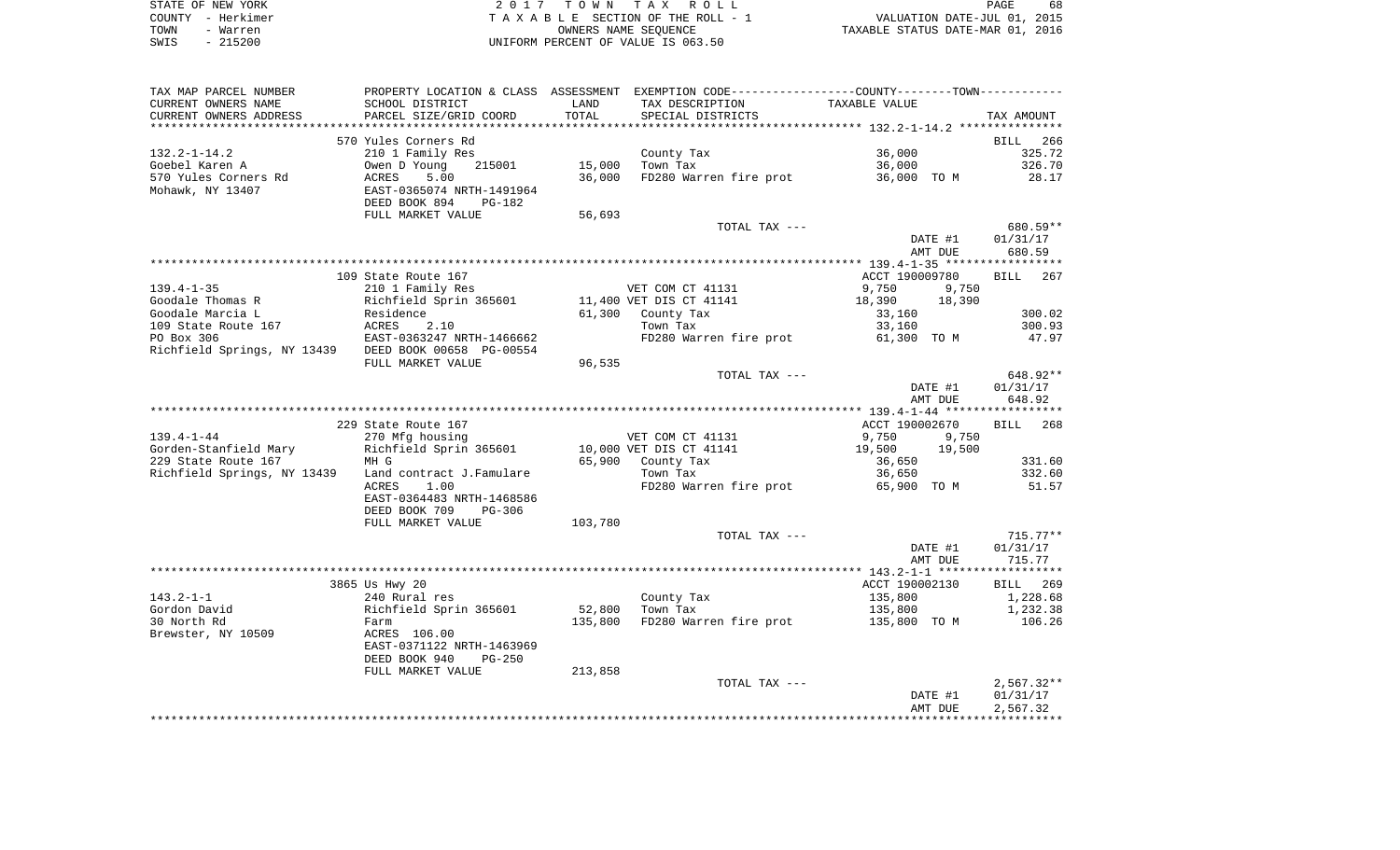| STATE OF NEW YORK | 2017 TOWN TAX ROLL                 | 69<br>PAGE                       |
|-------------------|------------------------------------|----------------------------------|
| COUNTY - Herkimer | TAXABLE SECTION OF THE ROLL - 1    | VALUATION DATE-JUL 01, 2015      |
| TOWN<br>- Warren  | OWNERS NAME SEOUENCE               | TAXABLE STATUS DATE-MAR 01, 2016 |
| $-215200$<br>SWIS | UNIFORM PERCENT OF VALUE IS 063.50 |                                  |

69<br>2015<br>2016

| TAX MAP PARCEL NUMBER                             | PROPERTY LOCATION & CLASS ASSESSMENT EXEMPTION CODE---------------COUNTY-------TOWN---------- |         |                        |                |              |
|---------------------------------------------------|-----------------------------------------------------------------------------------------------|---------|------------------------|----------------|--------------|
| CURRENT OWNERS NAME                               | SCHOOL DISTRICT                                                                               | LAND    | TAX DESCRIPTION        | TAXABLE VALUE  |              |
| CURRENT OWNERS ADDRESS                            | PARCEL SIZE/GRID COORD                                                                        | TOTAL   | SPECIAL DISTRICTS      |                | TAX AMOUNT   |
|                                                   |                                                                                               |         |                        |                |              |
|                                                   | Off Rt 20                                                                                     |         |                        |                | BILL 270     |
| $139.4 - 1 - 58$                                  | 120 Field crops                                                                               |         | County Tax             | 12,800         | 115.81       |
| Graepel Kenneth                                   | Richfield Sprin 365601                                                                        | 12,800  | Town Tax               | 12,800         | 116.16       |
| 3597 Us Hwy 20                                    | Farm Land                                                                                     | 12,800  | FD280 Warren fire prot | 12,800 TO M    | 10.02        |
| Richfield Springs, NY 13439                       | ACRES<br>32.00                                                                                |         |                        |                |              |
|                                                   | EAST-0366898 NRTH-1464975                                                                     |         |                        |                |              |
|                                                   | FULL MARKET VALUE                                                                             | 20,157  |                        |                |              |
|                                                   |                                                                                               |         | TOTAL TAX ---          |                | $241.99**$   |
|                                                   |                                                                                               |         |                        | DATE #1        | 01/31/17     |
|                                                   |                                                                                               |         |                        | AMT DUE        | 241.99       |
|                                                   |                                                                                               |         |                        |                |              |
|                                                   | 4221 US Highway 20                                                                            |         |                        | ACCT 190007020 | BILL 271     |
| $144.23 - 1 - 14.1$                               | 210 1 Family Res                                                                              |         | County Tax             | 15,000         | 135.72       |
| Graves Earl H 111                                 | Richfield Sprin 365601                                                                        | 6,700   | Town Tax               |                | 136.12       |
|                                                   |                                                                                               |         |                        | 15,000         |              |
| Graves Pamela                                     | Residence                                                                                     | 15,000  | FD280 Warren fire prot | 15,000 TO M    | 11.74        |
| 4221 US Highway 20                                | partial                                                                                       |         | LT170 Warren light #1  | 15,000 TO M    | 20.68        |
| Richfield Springs, NY 13439                       | FRNT 64.00 DPTH 281.00                                                                        |         |                        |                |              |
|                                                   | EAST-0378629 NRTH-1462884                                                                     |         |                        |                |              |
|                                                   | DEED BOOK 1419<br>PG-351                                                                      |         |                        |                |              |
|                                                   | FULL MARKET VALUE                                                                             | 23,622  |                        |                |              |
|                                                   |                                                                                               |         | TOTAL TAX ---          |                | $304.26**$   |
|                                                   |                                                                                               |         |                        | DATE #1        | 01/31/17     |
|                                                   |                                                                                               |         |                        | AMT DUE        | 304.26       |
|                                                   |                                                                                               |         |                        |                |              |
|                                                   | State Route 20                                                                                |         |                        | ACCT 190003960 | BILL 272     |
| $144.23 - 1 - 13$                                 | 449 Other Storag                                                                              |         | County Tax             | 20,100         | 181.86       |
| Graves Earl H III                                 | Richfield Sprin 365601                                                                        | 6,300   | Town Tax               | 20,100         | 182.41       |
| Graves Pamela                                     | FRNT 82.00 DPTH 158.00                                                                        | 20,100  | FD280 Warren fire prot | 20,100 TO M    | 15.73        |
| 4221 US Highway 20                                | EAST-0378746 NRTH-1462717                                                                     |         | LT170 Warren light #1  | 20,100 TO M    | 27.72        |
| Richfield Springs, NY 13439 DEED BOOK 1419 PG-354 |                                                                                               |         |                        |                |              |
|                                                   | FULL MARKET VALUE                                                                             | 31,654  |                        |                |              |
|                                                   |                                                                                               |         | TOTAL TAX ---          |                | 407.72**     |
|                                                   |                                                                                               |         |                        | DATE #1        | 01/31/17     |
|                                                   |                                                                                               |         |                        | AMT DUE        | 407.72       |
|                                                   |                                                                                               |         |                        |                |              |
|                                                   | State Route 20                                                                                |         |                        | ACCT 190012180 | BILL 273     |
| $144.23 - 1 - 15$                                 | 210 1 Family Res                                                                              |         | County Tax             | 67,400         | 609.81       |
| Graves Earl H III                                 | Richfield Sprin 365601                                                                        | 6,600   | Town Tax               | 67,400         | 611.65       |
| 4221 US Hwy 20                                    | Residence                                                                                     | 67,400  | FD280 Warren fire prot | 67,400 TO M    | 52.74        |
| Richfield Springs, NY 13439                       | FRNT<br>75.00 DPTH 157.00                                                                     |         | LT170 Warren light #1  | 67,400 TO M    | 92.94        |
|                                                   | EAST-0378613 NRTH-1462767                                                                     |         |                        |                |              |
|                                                   | DEED BOOK 877<br>PG-331                                                                       |         |                        |                |              |
|                                                   | FULL MARKET VALUE                                                                             | 106,142 |                        |                |              |
|                                                   |                                                                                               |         | TOTAL TAX ---          |                | $1,367.14**$ |
|                                                   |                                                                                               |         |                        | DATE #1        | 01/31/17     |
|                                                   |                                                                                               |         |                        | AMT DUE        | 1,367.14     |
|                                                   |                                                                                               |         |                        |                |              |
|                                                   |                                                                                               |         |                        |                |              |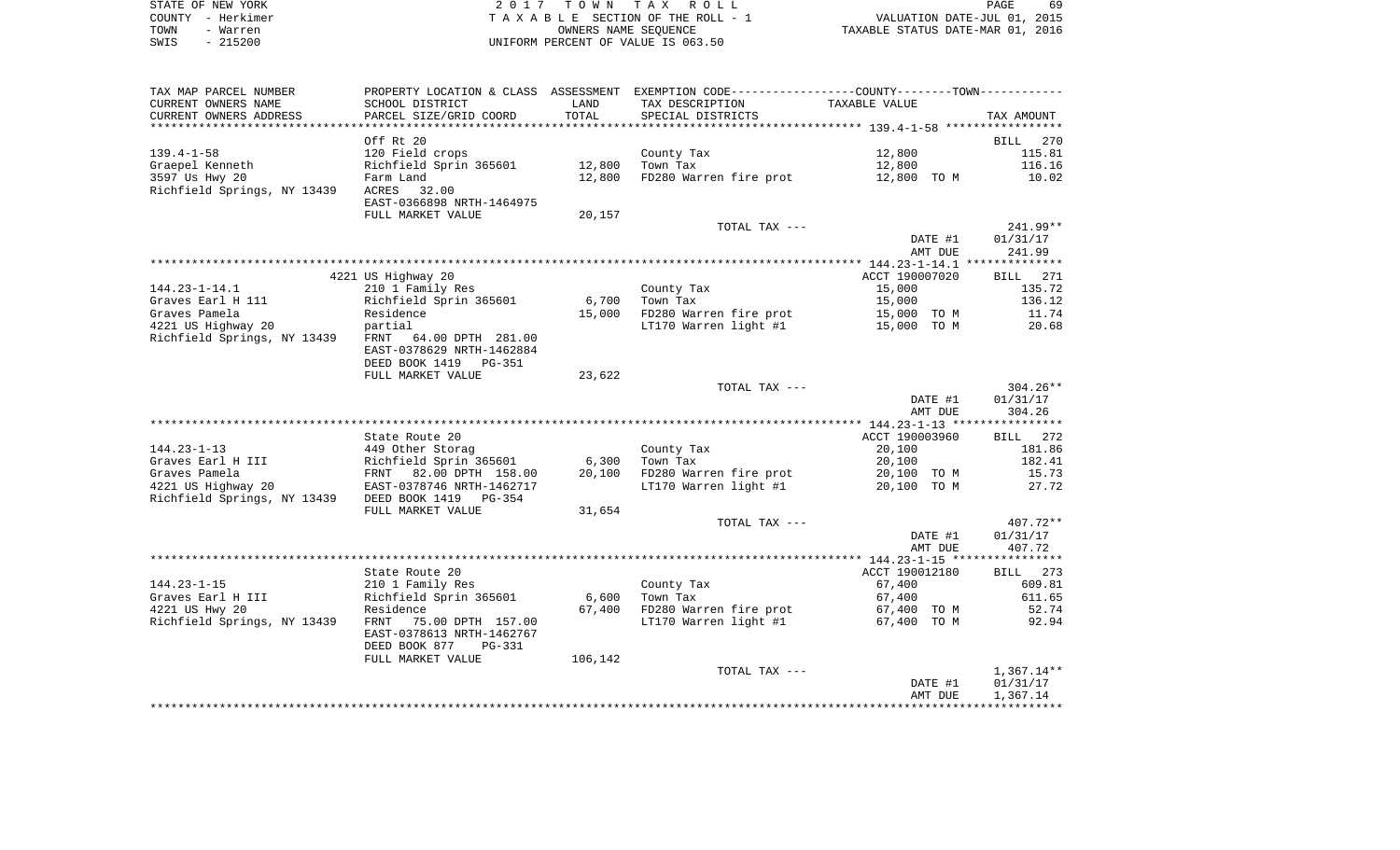| STATE OF NEW YORK | 2017 TOWN TAX ROLL                 | 70<br>PAGE                       |
|-------------------|------------------------------------|----------------------------------|
| COUNTY - Herkimer | TAXABLE SECTION OF THE ROLL - 1    | VALUATION DATE-JUL 01, 2015      |
| TOWN<br>- Warren  | OWNERS NAME SEOUENCE               | TAXABLE STATUS DATE-MAR 01, 2016 |
| $-215200$<br>SWIS | UNIFORM PERCENT OF VALUE IS 063.50 |                                  |

| TAX MAP PARCEL NUMBER                                 |                                                                                |        | PROPERTY LOCATION & CLASS ASSESSMENT EXEMPTION CODE----------------COUNTY--------TOWN---------- |                |                    |
|-------------------------------------------------------|--------------------------------------------------------------------------------|--------|-------------------------------------------------------------------------------------------------|----------------|--------------------|
| CURRENT OWNERS NAME                                   | SCHOOL DISTRICT                                                                | LAND   | TAX DESCRIPTION                                                                                 | TAXABLE VALUE  |                    |
| CURRENT OWNERS ADDRESS                                | PARCEL SIZE/GRID COORD                                                         | TOTAL  | SPECIAL DISTRICTS                                                                               |                | TAX AMOUNT         |
|                                                       |                                                                                |        |                                                                                                 |                |                    |
|                                                       | State Route 20                                                                 |        |                                                                                                 | ACCT 190008130 | <b>BILL</b><br>274 |
| $144.23 - 1 - 16$                                     | 314 Rural vac<10                                                               |        | County Tax                                                                                      | 1,000          | 9.05               |
| Graves Earl III                                       | Richfield Sprin 365601                                                         | 1,000  | Town Tax                                                                                        | 1,000          | 9.07               |
| 4221 US Hwy 20                                        | FRNT 28.00 DPTH 75.00                                                          | 1,000  | FD280 Warren fire prot                                                                          | 1,000 TO M     | .78                |
| Richfield Springs, NY 13439 EAST-0378551 NRTH-1462714 |                                                                                |        | LT170 Warren light #1                                                                           | 1,000 TO M     | 1.38               |
|                                                       | DEED BOOK 877<br>PG-331                                                        |        |                                                                                                 |                |                    |
|                                                       | FULL MARKET VALUE                                                              | 1,575  |                                                                                                 |                |                    |
|                                                       |                                                                                |        | TOTAL TAX ---                                                                                   |                | $20.28**$          |
|                                                       |                                                                                |        |                                                                                                 | DATE #1        | 01/31/17           |
|                                                       |                                                                                |        |                                                                                                 | AMT DUE        | 20.28              |
|                                                       |                                                                                |        |                                                                                                 |                |                    |
|                                                       | State Route 20                                                                 |        |                                                                                                 | ACCT 190000720 | 275<br>BILL        |
| $144.23 - 1 - 17$                                     | 314 Rural vac<10                                                               |        | County Tax                                                                                      | 1,000          | 9.05               |
| Graves Earl III                                       | Richfield Sprin 365601                                                         | 1,000  | Town Tax                                                                                        | 1,000          | 9.07               |
| 4221 US Hwy 20                                        | Lot                                                                            | 1,000  | FD280 Warren fire prot                                                                          | 1,000 TO M     | .78                |
| Richfield Springs, NY 13439 FRNT 320.00 DPTH 179.00   |                                                                                |        | LT170 Warren light #1                                                                           | 1,000 TO M     | 1.38               |
|                                                       | EAST-0378456 NRTH-1462768                                                      |        |                                                                                                 |                |                    |
|                                                       | DEED BOOK 877<br>$PG-331$<br>FULL MARKET VALUE                                 | 1,575  |                                                                                                 |                |                    |
|                                                       |                                                                                |        | TOTAL TAX ---                                                                                   |                | $20.28**$          |
|                                                       |                                                                                |        |                                                                                                 | DATE #1        | 01/31/17           |
|                                                       |                                                                                |        |                                                                                                 | AMT DUE        | 20.28              |
|                                                       |                                                                                |        |                                                                                                 |                |                    |
|                                                       | 4232 Us Hwy 20                                                                 |        |                                                                                                 | ACCT 190000540 | BILL 276           |
| $144.31 - 1 - 9$                                      | 210 1 Family Res                                                               |        | County Tax                                                                                      | 26,700         | 241.57             |
| Graves III Earl H                                     | Richfield Sprin 365601                                                         | 10,100 | Town Tax                                                                                        | 26,700         | 242.30             |
| Graves Pamela                                         |                                                                                | 26,700 | FD280 Warren fire prot                                                                          | 26,700 TO M    | 20.89              |
| 4221 Us Hwy 20                                        | Residence<br>FRNT 183.04 DPTH 270.60                                           |        | LT170 Warren light #1                                                                           | 26,700 TO M    | 36.82              |
| Richfield Springs, NY 13429                           | ACRES<br>1.02                                                                  |        |                                                                                                 |                |                    |
|                                                       | EAST-0378775 NRTH-1462429                                                      |        |                                                                                                 |                |                    |
|                                                       | DEED BOOK 1551<br>PG-438                                                       |        |                                                                                                 |                |                    |
|                                                       | FULL MARKET VALUE                                                              | 42,047 |                                                                                                 |                |                    |
|                                                       |                                                                                |        | TOTAL TAX ---                                                                                   |                | 541.58**           |
|                                                       |                                                                                |        |                                                                                                 | DATE #1        | 01/31/17           |
|                                                       |                                                                                |        |                                                                                                 | AMT DUE        | 541.58             |
|                                                       |                                                                                |        |                                                                                                 |                |                    |
|                                                       | State Route 20                                                                 |        |                                                                                                 |                | 277<br><b>BILL</b> |
| $144.23 - 1 - 14.2$                                   | 310 Res Vac                                                                    |        | County Tax                                                                                      | 500            | 4.52               |
| Graves III Earl J                                     |                                                                                | 500    | Town Tax                                                                                        | 500            | 4.54               |
| Graves Pamela                                         | Richfield Sprin 365601<br>FRNT 146.00 DPTH 100.00<br>EAST-0378629 NRTH-1462884 | 500    | FD280 Warren fire prot                                                                          | 500 TO M       | .39                |
| 4221 US Route 20                                      |                                                                                |        |                                                                                                 |                |                    |
| Richfield Springs, NY 13439 DEED BOOK 943             | $PG-485$                                                                       |        |                                                                                                 |                |                    |
|                                                       | FULL MARKET VALUE                                                              | 787    |                                                                                                 |                |                    |
|                                                       |                                                                                |        | TOTAL TAX ---                                                                                   |                | $9.45**$           |
|                                                       |                                                                                |        |                                                                                                 | DATE #1        | 01/31/17           |
|                                                       |                                                                                |        |                                                                                                 | AMT DUE        | 9.45               |
|                                                       |                                                                                |        |                                                                                                 |                |                    |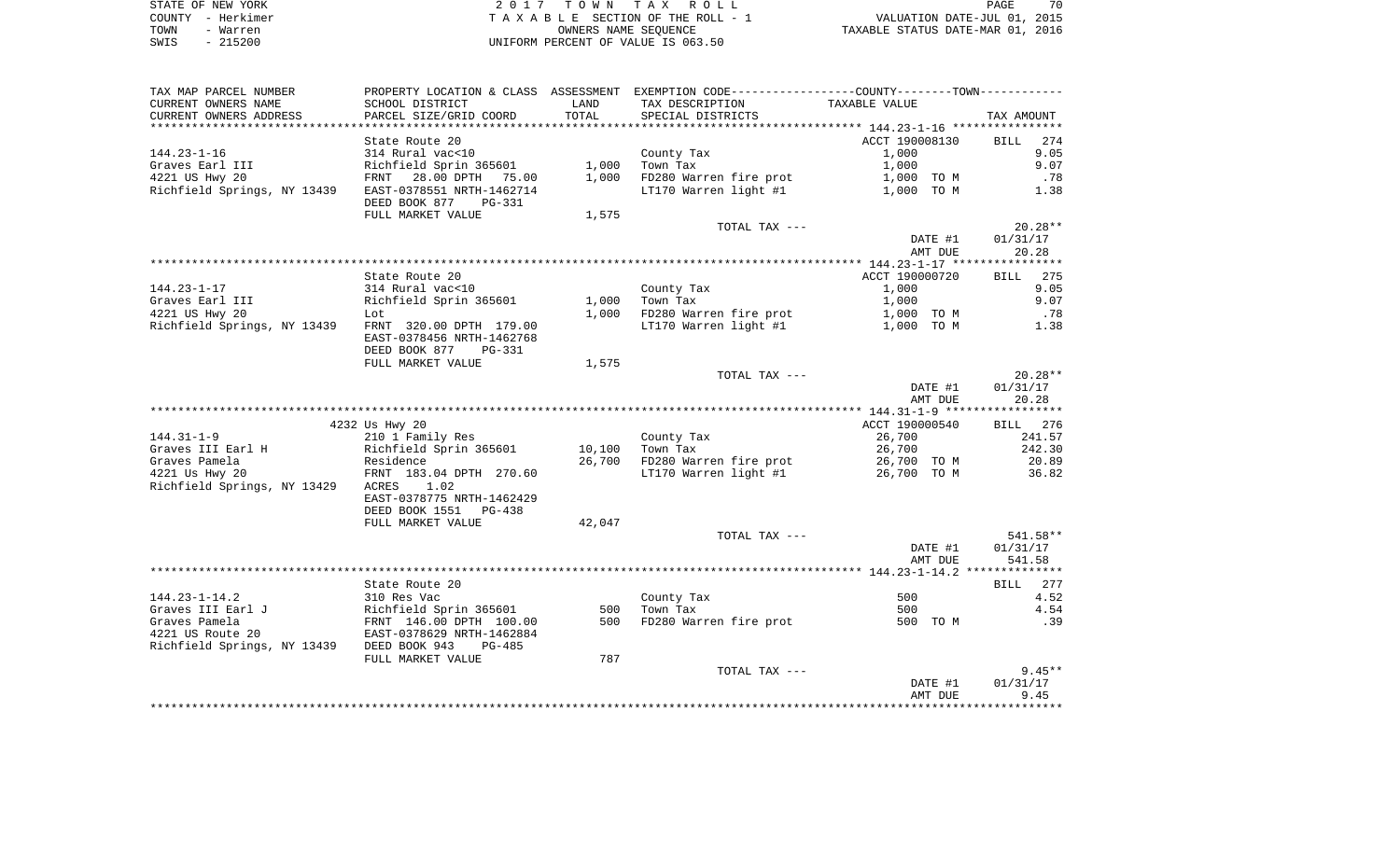| STATE OF NEW YORK | 2017 TOWN TAX ROLL                 | PAGE                             |
|-------------------|------------------------------------|----------------------------------|
| COUNTY - Herkimer | TAXABLE SECTION OF THE ROLL - 1    | VALUATION DATE-JUL 01, 2015      |
| TOWN<br>- Warren  | OWNERS NAME SEOUENCE               | TAXABLE STATUS DATE-MAR 01, 2016 |
| $-215200$<br>SWIS | UNIFORM PERCENT OF VALUE IS 063.50 |                                  |

| TAX MAP PARCEL NUMBER                      |                                               |         | PROPERTY LOCATION & CLASS ASSESSMENT EXEMPTION CODE----------------COUNTY-------TOWN---------- |                |                    |
|--------------------------------------------|-----------------------------------------------|---------|------------------------------------------------------------------------------------------------|----------------|--------------------|
| CURRENT OWNERS NAME                        | SCHOOL DISTRICT                               | LAND    | TAX DESCRIPTION                                                                                | TAXABLE VALUE  |                    |
| CURRENT OWNERS ADDRESS                     | PARCEL SIZE/GRID COORD                        | TOTAL   | SPECIAL DISTRICTS                                                                              |                | TAX AMOUNT         |
|                                            |                                               |         |                                                                                                |                |                    |
|                                            | Vanvalkenburg Rd                              |         |                                                                                                | ACCT 190002190 | <b>BILL</b><br>278 |
| $140.3 - 1 - 16$                           | 321 Abandoned ag                              |         | County Tax                                                                                     | 8,400          | 76.00              |
| Greco Scot                                 | Richfield Sprin 365601                        | 8,400   | Town Tax                                                                                       | 8,400          | 76.23              |
| Moore Kimberly                             | Lot                                           | 8,400   | FD280 Warren fire prot                                                                         | 8,400 TO M     | 6.57               |
| 671 Hogsback Rd                            | ACRES 18.20                                   |         |                                                                                                |                |                    |
| Richfield Springs, NY 13439                | EAST-0377915 NRTH-1470253                     |         |                                                                                                |                |                    |
|                                            | DEED BOOK 1327<br>PG-883<br>FULL MARKET VALUE |         |                                                                                                |                |                    |
|                                            |                                               | 13,228  | TOTAL TAX ---                                                                                  |                | 158.80**           |
|                                            |                                               |         |                                                                                                | DATE #1        | 01/31/17           |
|                                            |                                               |         |                                                                                                | AMT DUE        | 158.80             |
|                                            |                                               |         |                                                                                                |                |                    |
|                                            | 643 Hogsback Rd                               |         |                                                                                                | ACCT 190002161 | BILL<br>279        |
| $140.3 - 1 - 5.2$                          | 210 1 Family Res                              |         | County Tax                                                                                     | 68,000         | 615.24             |
| Green Cody                                 | Owen D Young<br>215001                        | 16,300  | Town Tax                                                                                       | 68,000         | 617.10             |
| 643 Hogsback Rd                            | ACRES<br>8.40                                 | 68,000  | FD280 Warren fire prot                                                                         | 68,000 TO M    | 53.21              |
| PO Box 183                                 | EAST-0377611 NRTH-1472887                     |         |                                                                                                |                |                    |
| Richfield Springs, NY 13439 DEED BOOK 831  | $PG-252$                                      |         |                                                                                                |                |                    |
|                                            | FULL MARKET VALUE                             | 107,087 |                                                                                                |                |                    |
|                                            |                                               |         | TOTAL TAX ---                                                                                  |                | $1,285.55**$       |
|                                            |                                               |         |                                                                                                | DATE #1        | 01/31/17           |
|                                            |                                               |         |                                                                                                | AMT DUE        | 1,285.55           |
|                                            |                                               |         |                                                                                                |                |                    |
|                                            | 405 Ostrander Rd                              |         |                                                                                                | ACCT 190010205 | BILL<br>280        |
| $140.3 - 1 - 27.1$                         | 210 1 Family Res                              |         | County Tax                                                                                     | 40,400         | 365.53             |
| Greer Ronald                               | Richfield Sprin 365601                        | 10,000  | Town Tax                                                                                       | 40,400         | 366.63             |
| Greer Colin                                | Residence                                     | 40,400  | FD280 Warren fire prot                                                                         | 40,400 TO M    | 31.61              |
| PO Box 861                                 | merge $w/140.2 - 1 - 26.2$                    |         |                                                                                                |                |                    |
| Richfield Springs, NY 13439                | FRNT 175.00 DPTH                              |         |                                                                                                |                |                    |
|                                            | ACRES<br>1.00                                 |         |                                                                                                |                |                    |
|                                            | EAST-0384126 NRTH-1463891                     |         |                                                                                                |                |                    |
|                                            | DEED BOOK 1522<br>PG-646                      |         |                                                                                                |                |                    |
|                                            | FULL MARKET VALUE                             | 63,622  |                                                                                                |                |                    |
|                                            |                                               |         | TOTAL TAX ---                                                                                  |                | 763.77**           |
|                                            |                                               |         |                                                                                                | DATE #1        | 01/31/17           |
|                                            |                                               |         |                                                                                                | AMT DUE        | 763.77             |
|                                            | Ostrander Rd                                  |         |                                                                                                |                | <b>BILL</b> 281    |
| $140.3 - 1 - 27.2$                         | 314 Rural vac<10                              |         | County Tax                                                                                     | 5,500          | 49.76              |
| Greer Ronald                               | Richfield Sprin 365601                        | 5,500   | Town Tax                                                                                       | 5,500          | 49.91              |
| Greer Colin                                | ACRES<br>1.50                                 | 5,500   | FD280 Warren fire prot                                                                         | 5,500 TO M     | 4.30               |
| PO Box 861                                 | EAST-0384306 NRTH-1463908                     |         |                                                                                                |                |                    |
| Richfield Springs, NY 13439 DEED BOOK 1522 | PG-646                                        |         |                                                                                                |                |                    |
|                                            | FULL MARKET VALUE                             | 8,661   |                                                                                                |                |                    |
|                                            |                                               |         | TOTAL TAX ---                                                                                  |                | $103.97**$         |
|                                            |                                               |         |                                                                                                | DATE #1        | 01/31/17           |
|                                            |                                               |         |                                                                                                | AMT DUE        | 103.97             |
|                                            |                                               |         |                                                                                                |                |                    |
|                                            |                                               |         |                                                                                                |                |                    |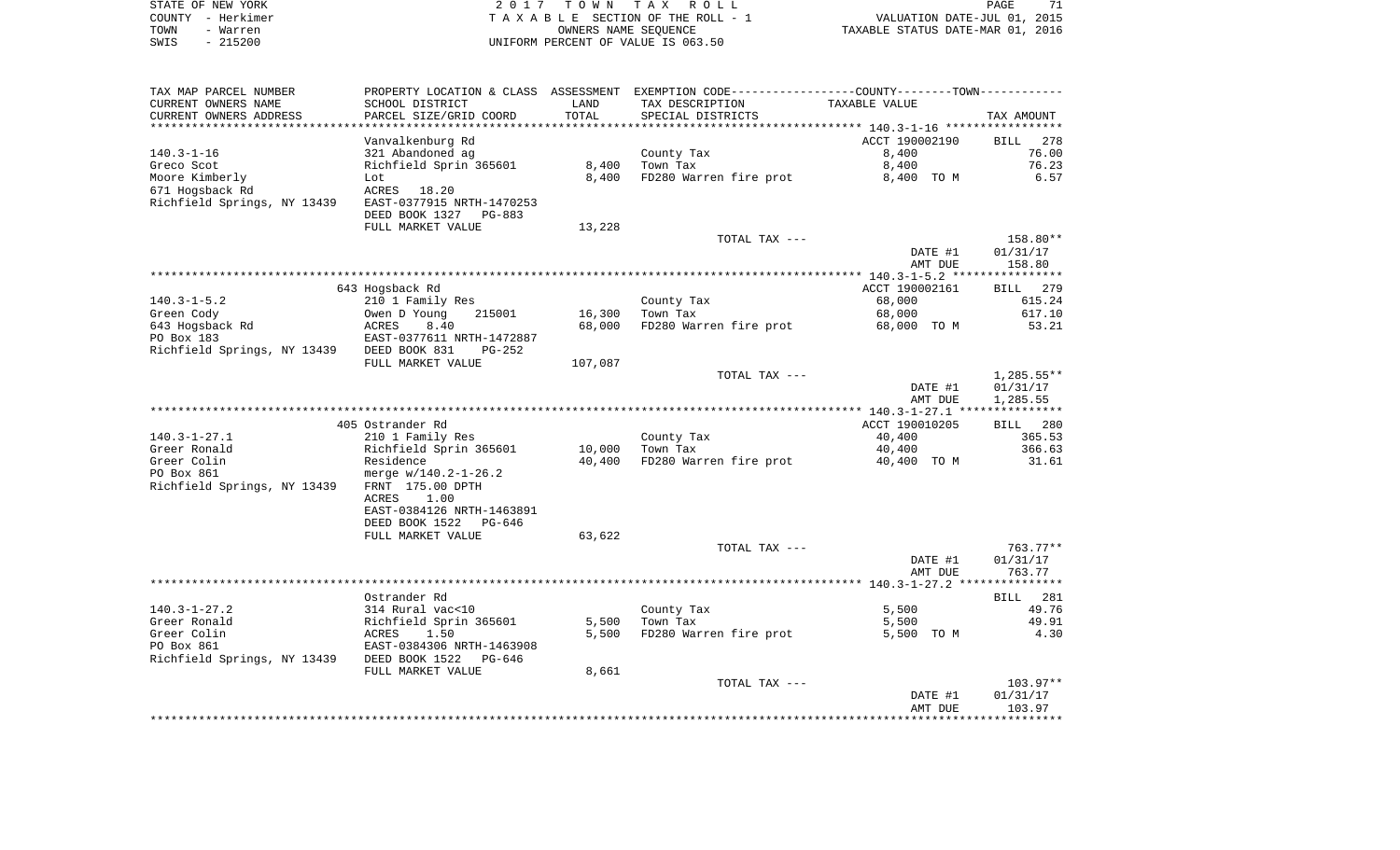|      | STATE OF NEW YORK | 2017 TOWN TAX ROLL                 | 72<br>PAGE                       |
|------|-------------------|------------------------------------|----------------------------------|
|      | COUNTY - Herkimer | TAXABLE SECTION OF THE ROLL - 1    | VALUATION DATE-JUL 01, 2015      |
| TOWN | - Warren          | OWNERS NAME SEOUENCE               | TAXABLE STATUS DATE-MAR 01, 2016 |
| SWIS | $-215200$         | UNIFORM PERCENT OF VALUE IS 063.50 |                                  |

| SCHOOL DISTRICT<br>TAX DESCRIPTION<br>TAXABLE VALUE<br>LAND<br>PARCEL SIZE/GRID COORD<br>TOTAL<br>CURRENT OWNERS ADDRESS<br>SPECIAL DISTRICTS<br>TAX AMOUNT<br>361 Vanvalkenburg Rd<br>ACCT 190002195<br>BILL 282<br>$140.3 - 1 - 6$<br>210 1 Family Res<br>County Tax<br>50,000<br>452.38<br>Richfield Sprin 365601<br>10,800<br>Town Tax<br>50,000<br>453.75<br>Gregory Allyson<br>361 Vanvalkenburg Rd<br>50,000<br>FD280 Warren fire prot<br>39.12<br>Residence<br>50,000 TO M<br>Richfield Springs, NY 13439<br>ACRES<br>1.60<br>EAST-0378450 NRTH-1470895<br>DEED BOOK 1278<br>PG-78<br>FULL MARKET VALUE<br>78,740<br>$945.25**$<br>TOTAL TAX ---<br>DATE #1<br>01/31/17<br>945.25<br>AMT DUE<br>ACCT 190003630<br>1416 State Route 167<br>BILL 283<br>$133.3 - 1 - 8$<br>County Tax<br>59,000<br>533.81<br>210 1 Family Res<br>15,000<br>59,000<br>535.42<br>Gross Dale Jr<br>Owen D Young<br>215001<br>Town Tax<br>FD280 Warren fire prot<br>1416 State Route 167<br>Residence<br>59,000<br>46.17<br>59,000 TO M<br>Jordanville, NY 13361<br>ACRES<br>5.00<br>EAST-0375723 NRTH-1487889<br>DEED BOOK 879<br>$PG-113$<br>92,913<br>FULL MARKET VALUE<br>TOTAL TAX ---<br>$1,115.40**$<br>DATE #1<br>01/31/17<br>AMT DUE<br>1,115.40<br>158 Sheridan Rd<br>BILL 284<br>42,400<br>$139.4 - 1 - 46.5$<br>270 Mfg housing<br>County Tax<br>383.62<br>384.78<br>Guardi Robert<br>11,300<br>Town Tax<br>42,400<br>158 Sheridan Rd<br>42,400<br>FD280 Warren fire prot<br>33.18<br>42,400 TO M<br>Richfield Springs, NY 13439<br>ACRES<br>2.40<br>EAST-0363450 NRTH-1468531<br>DEED BOOK 1526<br>PG-308<br>FULL MARKET VALUE<br>66,772<br>TOTAL TAX ---<br>801.58**<br>01/31/17<br>DATE #1<br>AMT DUE<br>801.58<br>Kingdom Rd<br>BILL 285<br>$132.2 - 3 - 20$<br>314 Rural vac<10<br>County Tax<br>1,240<br>11.22<br>Guillotin Marie Simone<br>Owen D Young<br>Town Tax<br>215001<br>1,240<br>1,240<br>11.25<br>68 Plainfield Ave<br>School Relevy<br>ACRES<br>3.10<br>1,240<br>36.05<br>Metuchen, NJ 08840<br>DEED BOOK 1217 PG-151<br>FD280 Warren fire prot<br>1,240 TO M<br>.97<br>1,953<br>FULL MARKET VALUE<br>$59.49**$<br>TOTAL TAX ---<br>DATE #1<br>01/31/17<br>AMT DUE<br>59.49 | TAX MAP PARCEL NUMBER | PROPERTY LOCATION & CLASS ASSESSMENT EXEMPTION CODE--------------COUNTY-------TOWN--------- |  |  |
|---------------------------------------------------------------------------------------------------------------------------------------------------------------------------------------------------------------------------------------------------------------------------------------------------------------------------------------------------------------------------------------------------------------------------------------------------------------------------------------------------------------------------------------------------------------------------------------------------------------------------------------------------------------------------------------------------------------------------------------------------------------------------------------------------------------------------------------------------------------------------------------------------------------------------------------------------------------------------------------------------------------------------------------------------------------------------------------------------------------------------------------------------------------------------------------------------------------------------------------------------------------------------------------------------------------------------------------------------------------------------------------------------------------------------------------------------------------------------------------------------------------------------------------------------------------------------------------------------------------------------------------------------------------------------------------------------------------------------------------------------------------------------------------------------------------------------------------------------------------------------------------------------------------------------------------------------------------------------------------------------------------------------------------------------------------------------------------------------------------------------------------------------------------------------------------------|-----------------------|---------------------------------------------------------------------------------------------|--|--|
|                                                                                                                                                                                                                                                                                                                                                                                                                                                                                                                                                                                                                                                                                                                                                                                                                                                                                                                                                                                                                                                                                                                                                                                                                                                                                                                                                                                                                                                                                                                                                                                                                                                                                                                                                                                                                                                                                                                                                                                                                                                                                                                                                                                             | CURRENT OWNERS NAME   |                                                                                             |  |  |
|                                                                                                                                                                                                                                                                                                                                                                                                                                                                                                                                                                                                                                                                                                                                                                                                                                                                                                                                                                                                                                                                                                                                                                                                                                                                                                                                                                                                                                                                                                                                                                                                                                                                                                                                                                                                                                                                                                                                                                                                                                                                                                                                                                                             |                       |                                                                                             |  |  |
|                                                                                                                                                                                                                                                                                                                                                                                                                                                                                                                                                                                                                                                                                                                                                                                                                                                                                                                                                                                                                                                                                                                                                                                                                                                                                                                                                                                                                                                                                                                                                                                                                                                                                                                                                                                                                                                                                                                                                                                                                                                                                                                                                                                             |                       |                                                                                             |  |  |
|                                                                                                                                                                                                                                                                                                                                                                                                                                                                                                                                                                                                                                                                                                                                                                                                                                                                                                                                                                                                                                                                                                                                                                                                                                                                                                                                                                                                                                                                                                                                                                                                                                                                                                                                                                                                                                                                                                                                                                                                                                                                                                                                                                                             |                       |                                                                                             |  |  |
|                                                                                                                                                                                                                                                                                                                                                                                                                                                                                                                                                                                                                                                                                                                                                                                                                                                                                                                                                                                                                                                                                                                                                                                                                                                                                                                                                                                                                                                                                                                                                                                                                                                                                                                                                                                                                                                                                                                                                                                                                                                                                                                                                                                             |                       |                                                                                             |  |  |
|                                                                                                                                                                                                                                                                                                                                                                                                                                                                                                                                                                                                                                                                                                                                                                                                                                                                                                                                                                                                                                                                                                                                                                                                                                                                                                                                                                                                                                                                                                                                                                                                                                                                                                                                                                                                                                                                                                                                                                                                                                                                                                                                                                                             |                       |                                                                                             |  |  |
|                                                                                                                                                                                                                                                                                                                                                                                                                                                                                                                                                                                                                                                                                                                                                                                                                                                                                                                                                                                                                                                                                                                                                                                                                                                                                                                                                                                                                                                                                                                                                                                                                                                                                                                                                                                                                                                                                                                                                                                                                                                                                                                                                                                             |                       |                                                                                             |  |  |
|                                                                                                                                                                                                                                                                                                                                                                                                                                                                                                                                                                                                                                                                                                                                                                                                                                                                                                                                                                                                                                                                                                                                                                                                                                                                                                                                                                                                                                                                                                                                                                                                                                                                                                                                                                                                                                                                                                                                                                                                                                                                                                                                                                                             |                       |                                                                                             |  |  |
|                                                                                                                                                                                                                                                                                                                                                                                                                                                                                                                                                                                                                                                                                                                                                                                                                                                                                                                                                                                                                                                                                                                                                                                                                                                                                                                                                                                                                                                                                                                                                                                                                                                                                                                                                                                                                                                                                                                                                                                                                                                                                                                                                                                             |                       |                                                                                             |  |  |
|                                                                                                                                                                                                                                                                                                                                                                                                                                                                                                                                                                                                                                                                                                                                                                                                                                                                                                                                                                                                                                                                                                                                                                                                                                                                                                                                                                                                                                                                                                                                                                                                                                                                                                                                                                                                                                                                                                                                                                                                                                                                                                                                                                                             |                       |                                                                                             |  |  |
|                                                                                                                                                                                                                                                                                                                                                                                                                                                                                                                                                                                                                                                                                                                                                                                                                                                                                                                                                                                                                                                                                                                                                                                                                                                                                                                                                                                                                                                                                                                                                                                                                                                                                                                                                                                                                                                                                                                                                                                                                                                                                                                                                                                             |                       |                                                                                             |  |  |
|                                                                                                                                                                                                                                                                                                                                                                                                                                                                                                                                                                                                                                                                                                                                                                                                                                                                                                                                                                                                                                                                                                                                                                                                                                                                                                                                                                                                                                                                                                                                                                                                                                                                                                                                                                                                                                                                                                                                                                                                                                                                                                                                                                                             |                       |                                                                                             |  |  |
|                                                                                                                                                                                                                                                                                                                                                                                                                                                                                                                                                                                                                                                                                                                                                                                                                                                                                                                                                                                                                                                                                                                                                                                                                                                                                                                                                                                                                                                                                                                                                                                                                                                                                                                                                                                                                                                                                                                                                                                                                                                                                                                                                                                             |                       |                                                                                             |  |  |
|                                                                                                                                                                                                                                                                                                                                                                                                                                                                                                                                                                                                                                                                                                                                                                                                                                                                                                                                                                                                                                                                                                                                                                                                                                                                                                                                                                                                                                                                                                                                                                                                                                                                                                                                                                                                                                                                                                                                                                                                                                                                                                                                                                                             |                       |                                                                                             |  |  |
|                                                                                                                                                                                                                                                                                                                                                                                                                                                                                                                                                                                                                                                                                                                                                                                                                                                                                                                                                                                                                                                                                                                                                                                                                                                                                                                                                                                                                                                                                                                                                                                                                                                                                                                                                                                                                                                                                                                                                                                                                                                                                                                                                                                             |                       |                                                                                             |  |  |
|                                                                                                                                                                                                                                                                                                                                                                                                                                                                                                                                                                                                                                                                                                                                                                                                                                                                                                                                                                                                                                                                                                                                                                                                                                                                                                                                                                                                                                                                                                                                                                                                                                                                                                                                                                                                                                                                                                                                                                                                                                                                                                                                                                                             |                       |                                                                                             |  |  |
|                                                                                                                                                                                                                                                                                                                                                                                                                                                                                                                                                                                                                                                                                                                                                                                                                                                                                                                                                                                                                                                                                                                                                                                                                                                                                                                                                                                                                                                                                                                                                                                                                                                                                                                                                                                                                                                                                                                                                                                                                                                                                                                                                                                             |                       |                                                                                             |  |  |
|                                                                                                                                                                                                                                                                                                                                                                                                                                                                                                                                                                                                                                                                                                                                                                                                                                                                                                                                                                                                                                                                                                                                                                                                                                                                                                                                                                                                                                                                                                                                                                                                                                                                                                                                                                                                                                                                                                                                                                                                                                                                                                                                                                                             |                       |                                                                                             |  |  |
|                                                                                                                                                                                                                                                                                                                                                                                                                                                                                                                                                                                                                                                                                                                                                                                                                                                                                                                                                                                                                                                                                                                                                                                                                                                                                                                                                                                                                                                                                                                                                                                                                                                                                                                                                                                                                                                                                                                                                                                                                                                                                                                                                                                             |                       |                                                                                             |  |  |
|                                                                                                                                                                                                                                                                                                                                                                                                                                                                                                                                                                                                                                                                                                                                                                                                                                                                                                                                                                                                                                                                                                                                                                                                                                                                                                                                                                                                                                                                                                                                                                                                                                                                                                                                                                                                                                                                                                                                                                                                                                                                                                                                                                                             |                       |                                                                                             |  |  |
|                                                                                                                                                                                                                                                                                                                                                                                                                                                                                                                                                                                                                                                                                                                                                                                                                                                                                                                                                                                                                                                                                                                                                                                                                                                                                                                                                                                                                                                                                                                                                                                                                                                                                                                                                                                                                                                                                                                                                                                                                                                                                                                                                                                             |                       |                                                                                             |  |  |
|                                                                                                                                                                                                                                                                                                                                                                                                                                                                                                                                                                                                                                                                                                                                                                                                                                                                                                                                                                                                                                                                                                                                                                                                                                                                                                                                                                                                                                                                                                                                                                                                                                                                                                                                                                                                                                                                                                                                                                                                                                                                                                                                                                                             |                       |                                                                                             |  |  |
|                                                                                                                                                                                                                                                                                                                                                                                                                                                                                                                                                                                                                                                                                                                                                                                                                                                                                                                                                                                                                                                                                                                                                                                                                                                                                                                                                                                                                                                                                                                                                                                                                                                                                                                                                                                                                                                                                                                                                                                                                                                                                                                                                                                             |                       |                                                                                             |  |  |
|                                                                                                                                                                                                                                                                                                                                                                                                                                                                                                                                                                                                                                                                                                                                                                                                                                                                                                                                                                                                                                                                                                                                                                                                                                                                                                                                                                                                                                                                                                                                                                                                                                                                                                                                                                                                                                                                                                                                                                                                                                                                                                                                                                                             |                       |                                                                                             |  |  |
|                                                                                                                                                                                                                                                                                                                                                                                                                                                                                                                                                                                                                                                                                                                                                                                                                                                                                                                                                                                                                                                                                                                                                                                                                                                                                                                                                                                                                                                                                                                                                                                                                                                                                                                                                                                                                                                                                                                                                                                                                                                                                                                                                                                             |                       |                                                                                             |  |  |
|                                                                                                                                                                                                                                                                                                                                                                                                                                                                                                                                                                                                                                                                                                                                                                                                                                                                                                                                                                                                                                                                                                                                                                                                                                                                                                                                                                                                                                                                                                                                                                                                                                                                                                                                                                                                                                                                                                                                                                                                                                                                                                                                                                                             |                       |                                                                                             |  |  |
|                                                                                                                                                                                                                                                                                                                                                                                                                                                                                                                                                                                                                                                                                                                                                                                                                                                                                                                                                                                                                                                                                                                                                                                                                                                                                                                                                                                                                                                                                                                                                                                                                                                                                                                                                                                                                                                                                                                                                                                                                                                                                                                                                                                             |                       |                                                                                             |  |  |
|                                                                                                                                                                                                                                                                                                                                                                                                                                                                                                                                                                                                                                                                                                                                                                                                                                                                                                                                                                                                                                                                                                                                                                                                                                                                                                                                                                                                                                                                                                                                                                                                                                                                                                                                                                                                                                                                                                                                                                                                                                                                                                                                                                                             |                       |                                                                                             |  |  |
|                                                                                                                                                                                                                                                                                                                                                                                                                                                                                                                                                                                                                                                                                                                                                                                                                                                                                                                                                                                                                                                                                                                                                                                                                                                                                                                                                                                                                                                                                                                                                                                                                                                                                                                                                                                                                                                                                                                                                                                                                                                                                                                                                                                             |                       |                                                                                             |  |  |
|                                                                                                                                                                                                                                                                                                                                                                                                                                                                                                                                                                                                                                                                                                                                                                                                                                                                                                                                                                                                                                                                                                                                                                                                                                                                                                                                                                                                                                                                                                                                                                                                                                                                                                                                                                                                                                                                                                                                                                                                                                                                                                                                                                                             |                       |                                                                                             |  |  |
|                                                                                                                                                                                                                                                                                                                                                                                                                                                                                                                                                                                                                                                                                                                                                                                                                                                                                                                                                                                                                                                                                                                                                                                                                                                                                                                                                                                                                                                                                                                                                                                                                                                                                                                                                                                                                                                                                                                                                                                                                                                                                                                                                                                             |                       |                                                                                             |  |  |
|                                                                                                                                                                                                                                                                                                                                                                                                                                                                                                                                                                                                                                                                                                                                                                                                                                                                                                                                                                                                                                                                                                                                                                                                                                                                                                                                                                                                                                                                                                                                                                                                                                                                                                                                                                                                                                                                                                                                                                                                                                                                                                                                                                                             |                       |                                                                                             |  |  |
|                                                                                                                                                                                                                                                                                                                                                                                                                                                                                                                                                                                                                                                                                                                                                                                                                                                                                                                                                                                                                                                                                                                                                                                                                                                                                                                                                                                                                                                                                                                                                                                                                                                                                                                                                                                                                                                                                                                                                                                                                                                                                                                                                                                             |                       |                                                                                             |  |  |
|                                                                                                                                                                                                                                                                                                                                                                                                                                                                                                                                                                                                                                                                                                                                                                                                                                                                                                                                                                                                                                                                                                                                                                                                                                                                                                                                                                                                                                                                                                                                                                                                                                                                                                                                                                                                                                                                                                                                                                                                                                                                                                                                                                                             |                       |                                                                                             |  |  |
|                                                                                                                                                                                                                                                                                                                                                                                                                                                                                                                                                                                                                                                                                                                                                                                                                                                                                                                                                                                                                                                                                                                                                                                                                                                                                                                                                                                                                                                                                                                                                                                                                                                                                                                                                                                                                                                                                                                                                                                                                                                                                                                                                                                             |                       |                                                                                             |  |  |
|                                                                                                                                                                                                                                                                                                                                                                                                                                                                                                                                                                                                                                                                                                                                                                                                                                                                                                                                                                                                                                                                                                                                                                                                                                                                                                                                                                                                                                                                                                                                                                                                                                                                                                                                                                                                                                                                                                                                                                                                                                                                                                                                                                                             |                       |                                                                                             |  |  |
|                                                                                                                                                                                                                                                                                                                                                                                                                                                                                                                                                                                                                                                                                                                                                                                                                                                                                                                                                                                                                                                                                                                                                                                                                                                                                                                                                                                                                                                                                                                                                                                                                                                                                                                                                                                                                                                                                                                                                                                                                                                                                                                                                                                             |                       |                                                                                             |  |  |
|                                                                                                                                                                                                                                                                                                                                                                                                                                                                                                                                                                                                                                                                                                                                                                                                                                                                                                                                                                                                                                                                                                                                                                                                                                                                                                                                                                                                                                                                                                                                                                                                                                                                                                                                                                                                                                                                                                                                                                                                                                                                                                                                                                                             |                       |                                                                                             |  |  |
|                                                                                                                                                                                                                                                                                                                                                                                                                                                                                                                                                                                                                                                                                                                                                                                                                                                                                                                                                                                                                                                                                                                                                                                                                                                                                                                                                                                                                                                                                                                                                                                                                                                                                                                                                                                                                                                                                                                                                                                                                                                                                                                                                                                             |                       |                                                                                             |  |  |
|                                                                                                                                                                                                                                                                                                                                                                                                                                                                                                                                                                                                                                                                                                                                                                                                                                                                                                                                                                                                                                                                                                                                                                                                                                                                                                                                                                                                                                                                                                                                                                                                                                                                                                                                                                                                                                                                                                                                                                                                                                                                                                                                                                                             |                       |                                                                                             |  |  |
|                                                                                                                                                                                                                                                                                                                                                                                                                                                                                                                                                                                                                                                                                                                                                                                                                                                                                                                                                                                                                                                                                                                                                                                                                                                                                                                                                                                                                                                                                                                                                                                                                                                                                                                                                                                                                                                                                                                                                                                                                                                                                                                                                                                             |                       |                                                                                             |  |  |
|                                                                                                                                                                                                                                                                                                                                                                                                                                                                                                                                                                                                                                                                                                                                                                                                                                                                                                                                                                                                                                                                                                                                                                                                                                                                                                                                                                                                                                                                                                                                                                                                                                                                                                                                                                                                                                                                                                                                                                                                                                                                                                                                                                                             |                       |                                                                                             |  |  |
|                                                                                                                                                                                                                                                                                                                                                                                                                                                                                                                                                                                                                                                                                                                                                                                                                                                                                                                                                                                                                                                                                                                                                                                                                                                                                                                                                                                                                                                                                                                                                                                                                                                                                                                                                                                                                                                                                                                                                                                                                                                                                                                                                                                             |                       |                                                                                             |  |  |
|                                                                                                                                                                                                                                                                                                                                                                                                                                                                                                                                                                                                                                                                                                                                                                                                                                                                                                                                                                                                                                                                                                                                                                                                                                                                                                                                                                                                                                                                                                                                                                                                                                                                                                                                                                                                                                                                                                                                                                                                                                                                                                                                                                                             |                       |                                                                                             |  |  |
|                                                                                                                                                                                                                                                                                                                                                                                                                                                                                                                                                                                                                                                                                                                                                                                                                                                                                                                                                                                                                                                                                                                                                                                                                                                                                                                                                                                                                                                                                                                                                                                                                                                                                                                                                                                                                                                                                                                                                                                                                                                                                                                                                                                             |                       |                                                                                             |  |  |
|                                                                                                                                                                                                                                                                                                                                                                                                                                                                                                                                                                                                                                                                                                                                                                                                                                                                                                                                                                                                                                                                                                                                                                                                                                                                                                                                                                                                                                                                                                                                                                                                                                                                                                                                                                                                                                                                                                                                                                                                                                                                                                                                                                                             |                       |                                                                                             |  |  |
|                                                                                                                                                                                                                                                                                                                                                                                                                                                                                                                                                                                                                                                                                                                                                                                                                                                                                                                                                                                                                                                                                                                                                                                                                                                                                                                                                                                                                                                                                                                                                                                                                                                                                                                                                                                                                                                                                                                                                                                                                                                                                                                                                                                             |                       |                                                                                             |  |  |
|                                                                                                                                                                                                                                                                                                                                                                                                                                                                                                                                                                                                                                                                                                                                                                                                                                                                                                                                                                                                                                                                                                                                                                                                                                                                                                                                                                                                                                                                                                                                                                                                                                                                                                                                                                                                                                                                                                                                                                                                                                                                                                                                                                                             |                       |                                                                                             |  |  |
|                                                                                                                                                                                                                                                                                                                                                                                                                                                                                                                                                                                                                                                                                                                                                                                                                                                                                                                                                                                                                                                                                                                                                                                                                                                                                                                                                                                                                                                                                                                                                                                                                                                                                                                                                                                                                                                                                                                                                                                                                                                                                                                                                                                             |                       |                                                                                             |  |  |
|                                                                                                                                                                                                                                                                                                                                                                                                                                                                                                                                                                                                                                                                                                                                                                                                                                                                                                                                                                                                                                                                                                                                                                                                                                                                                                                                                                                                                                                                                                                                                                                                                                                                                                                                                                                                                                                                                                                                                                                                                                                                                                                                                                                             |                       |                                                                                             |  |  |
|                                                                                                                                                                                                                                                                                                                                                                                                                                                                                                                                                                                                                                                                                                                                                                                                                                                                                                                                                                                                                                                                                                                                                                                                                                                                                                                                                                                                                                                                                                                                                                                                                                                                                                                                                                                                                                                                                                                                                                                                                                                                                                                                                                                             |                       |                                                                                             |  |  |
|                                                                                                                                                                                                                                                                                                                                                                                                                                                                                                                                                                                                                                                                                                                                                                                                                                                                                                                                                                                                                                                                                                                                                                                                                                                                                                                                                                                                                                                                                                                                                                                                                                                                                                                                                                                                                                                                                                                                                                                                                                                                                                                                                                                             |                       |                                                                                             |  |  |
|                                                                                                                                                                                                                                                                                                                                                                                                                                                                                                                                                                                                                                                                                                                                                                                                                                                                                                                                                                                                                                                                                                                                                                                                                                                                                                                                                                                                                                                                                                                                                                                                                                                                                                                                                                                                                                                                                                                                                                                                                                                                                                                                                                                             |                       |                                                                                             |  |  |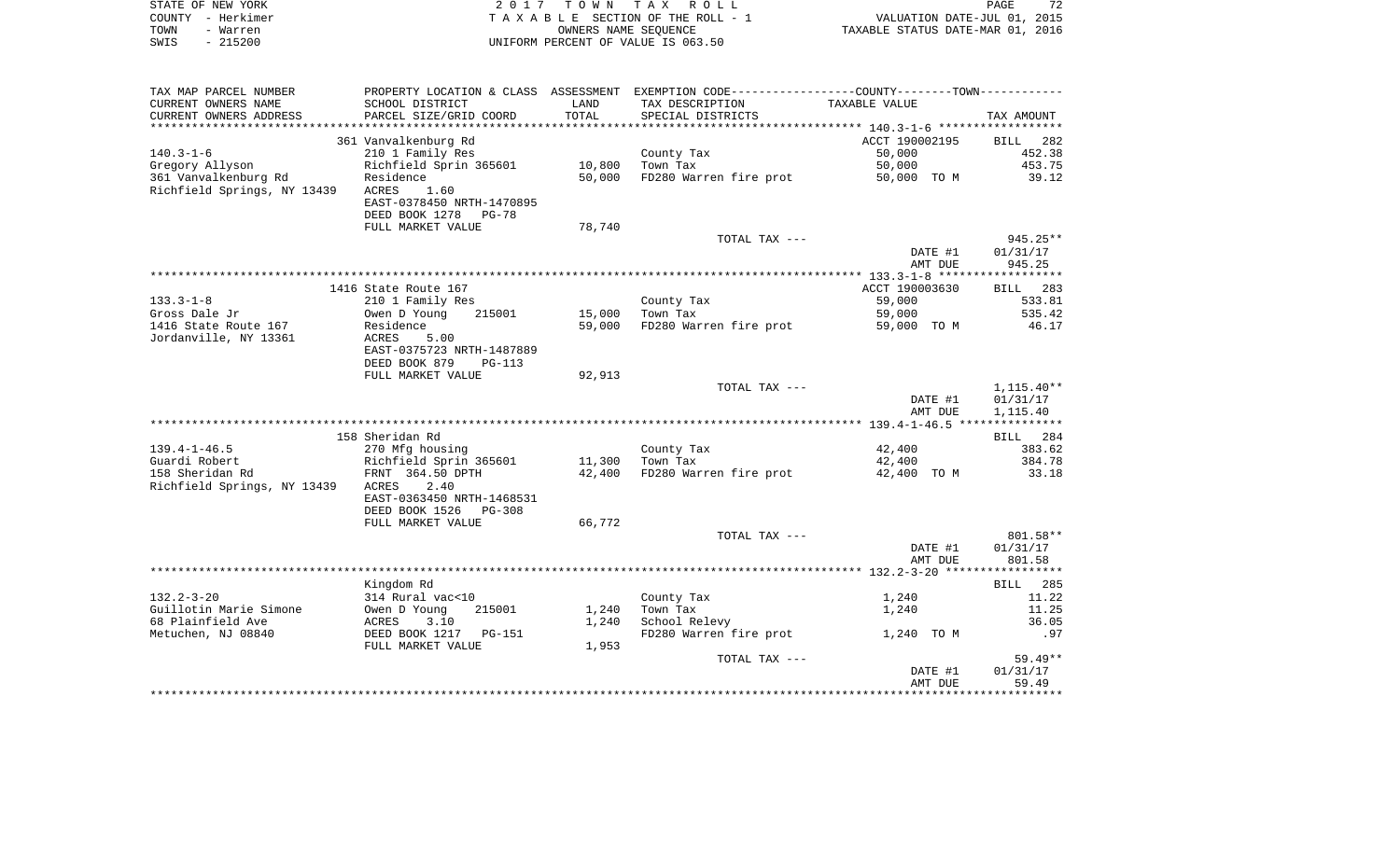| STATE OF NEW YORK | 2017 TOWN TAX ROLL                 | PAGE                             |
|-------------------|------------------------------------|----------------------------------|
| COUNTY - Herkimer | TAXABLE SECTION OF THE ROLL - 1    | VALUATION DATE-JUL 01, 2015      |
| TOWN<br>- Warren  | OWNERS NAME SEOUENCE               | TAXABLE STATUS DATE-MAR 01, 2016 |
| $-215200$<br>SWIS | UNIFORM PERCENT OF VALUE IS 063.50 |                                  |

| TAX MAP PARCEL NUMBER  |                                              |         | PROPERTY LOCATION & CLASS ASSESSMENT EXEMPTION CODE---------------COUNTY-------TOWN---------- |                  |             |
|------------------------|----------------------------------------------|---------|-----------------------------------------------------------------------------------------------|------------------|-------------|
| CURRENT OWNERS NAME    | SCHOOL DISTRICT                              | LAND    | TAX DESCRIPTION                                                                               | TAXABLE VALUE    |             |
| CURRENT OWNERS ADDRESS | PARCEL SIZE/GRID COORD                       | TOTAL   | SPECIAL DISTRICTS                                                                             |                  | TAX AMOUNT  |
| *****************      | **************************                   |         |                                                                                               |                  |             |
|                        | 436 Kingdom Rd                               |         |                                                                                               | ACCT 190012210   | BILL<br>286 |
| $132.2 - 1 - 7$        | 270 Mfg housing                              |         | County Tax                                                                                    | 41,300           | 373.67      |
| Gushue Michael         | 215001<br>Owen D Young                       | 10,000  | Town Tax                                                                                      | 41,300           | 374.80      |
| Gushue Patricia        | ACRES 1.10<br>EAST-0369648 NRTH-1492757      | 41,300  | FD280 Warren fire prot                                                                        | 41,300 TO M      | 32.32       |
| 436 Kingdom Rd         |                                              |         |                                                                                               |                  |             |
| Mohawk, NY 13407       | DEED BOOK 1374 PG-1                          |         |                                                                                               |                  |             |
|                        | FULL MARKET VALUE                            | 65,039  |                                                                                               |                  |             |
|                        |                                              |         | TOTAL TAX ---                                                                                 |                  | 780.79**    |
|                        |                                              |         |                                                                                               | DATE #1          | 01/31/17    |
|                        |                                              |         |                                                                                               | AMT DUE          | 780.79      |
|                        |                                              |         |                                                                                               |                  |             |
|                        | 136 Kingdom Rd                               |         |                                                                                               | ACCT 190005010   | BILL<br>287 |
| 132.60-1-11.1          | 210 1 Family Res                             |         | County Tax                                                                                    | 83,100           | 751.86      |
| Guzik Anthony Jr       | Owen D Young<br>215001                       | 14,600  | Town Tax                                                                                      | 83,100           | 754.13      |
| Guzik Judith B         | Residence                                    | 83,100  | FD280 Warren fire prot                                                                        | 83,100 TO M      | 65.02       |
| 136 Kingdom Rd         | ACRES<br>4.70                                |         | LT180 Warren light #2                                                                         | 83,100 TO M      | 82.92       |
| Jordanville, NY 13361  | EAST-0371492 NRTH-1488023                    |         |                                                                                               |                  |             |
|                        | DEED BOOK 837<br>PG-614<br>FULL MARKET VALUE | 130,866 |                                                                                               |                  |             |
|                        |                                              |         | TOTAL TAX ---                                                                                 |                  | 1,653.93**  |
|                        |                                              |         |                                                                                               | DATE #1          | 01/31/17    |
|                        |                                              |         |                                                                                               | AMT DUE          | 1,653.93    |
|                        |                                              |         |                                                                                               |                  |             |
|                        | Off Kingdom Rd                               |         |                                                                                               | ACCT 190001263   | BILL 288    |
| 132.60-1-12            | 314 Rural vac<10                             |         | County Tax                                                                                    | 1,000            | 9.05        |
| Guzik David            | 215001<br>Owen D Young                       | 1,000   | Town Tax                                                                                      | 1,000            | 9.07        |
| Guzik Heidi            | Vacant Land                                  | 1,000   | FD280 Warren fire prot                                                                        | 1,000 TO M       | .78         |
| 136 Kingdom Rd         | ACRES<br>2.00                                |         |                                                                                               |                  |             |
| Jordanville, NY 13361  | EAST-0371838 NRTH-1488043                    |         |                                                                                               |                  |             |
|                        | DEED BOOK 1089<br>PG-457                     |         |                                                                                               |                  |             |
|                        | FULL MARKET VALUE                            | 1,575   |                                                                                               |                  |             |
|                        |                                              |         | TOTAL TAX ---                                                                                 |                  | 18.90**     |
|                        |                                              |         |                                                                                               | DATE #1          | 01/31/17    |
|                        |                                              |         |                                                                                               | AMT DUE          | 18.90       |
|                        |                                              |         |                                                                                               |                  |             |
|                        | 167 Yule Corners Rd                          |         |                                                                                               | ACCT 190009390   | BILL 289    |
| $132.4 - 1 - 85$       | 210 1 Family Res                             |         | VET COM CT 41131                                                                              | 9,750<br>9,750   |             |
| Hadsell Robert Jr      | 215001<br>Owen D Young                       |         | 15,300 VET DIS CT 41141                                                                       | 10,215<br>10,215 |             |
| Barberio Anita Life Us | Residence                                    |         | 68,100 County Tax                                                                             | 48,135           | 435.51      |
| 167 Yule Corners Rd    | ACRES<br>5.70                                |         | Town Tax                                                                                      | 48,135           | 436.82      |
| Jordanville, NY 13361  | EAST-0365204 NRTH-1483897                    |         | FD280 Warren fire prot                                                                        | 68,100 TO M      | 53.29       |
|                        | DEED BOOK 1292<br>PG-804                     |         |                                                                                               |                  |             |
|                        | FULL MARKET VALUE                            | 107,244 |                                                                                               |                  |             |
|                        |                                              |         | TOTAL TAX ---                                                                                 |                  | $925.62**$  |
|                        |                                              |         |                                                                                               | DATE #1          | 01/31/17    |
|                        |                                              |         |                                                                                               | AMT DUE          | 925.62      |
|                        |                                              |         |                                                                                               |                  |             |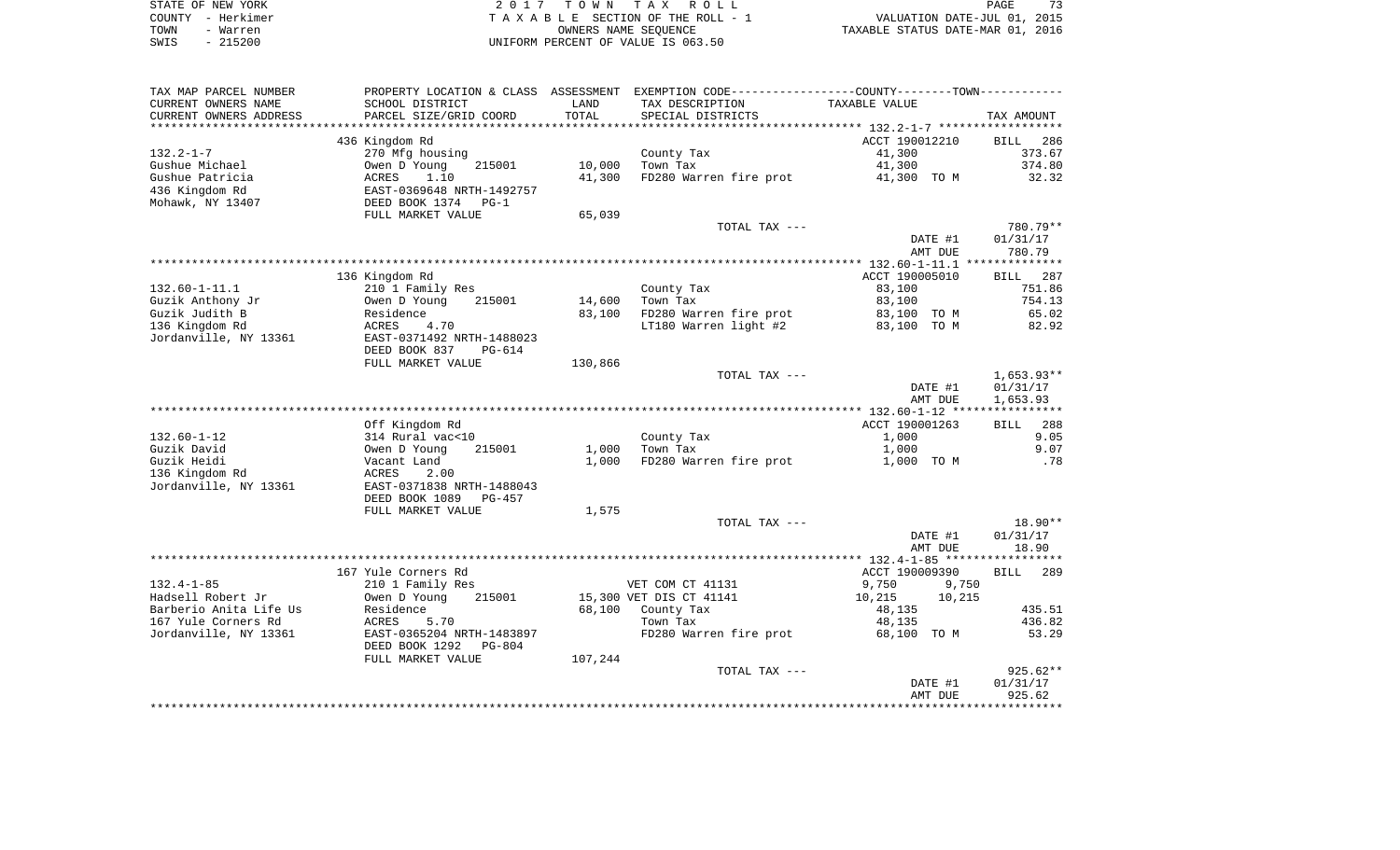| STATE OF NEW YORK                                | 2 0 1 7                                       | T O W N | T A X<br>ROLL                                                                                    |                                                                         | 74<br>PAGE         |
|--------------------------------------------------|-----------------------------------------------|---------|--------------------------------------------------------------------------------------------------|-------------------------------------------------------------------------|--------------------|
| COUNTY - Herkimer                                |                                               |         | TAXABLE SECTION OF THE ROLL - 1                                                                  | PAGE<br>VALUATION DATE-JUL 01, 2015<br>TAXABLE STATUS DATE-MAR 01, 2016 |                    |
| TOWN<br>- Warren                                 |                                               |         | OWNERS NAME SEQUENCE                                                                             |                                                                         |                    |
| SWIS<br>$-215200$                                |                                               |         | UNIFORM PERCENT OF VALUE IS 063.50                                                               |                                                                         |                    |
| TAX MAP PARCEL NUMBER                            |                                               |         | PROPERTY LOCATION & CLASS ASSESSMENT EXEMPTION CODE----------------COUNTY--------TOWN----------- |                                                                         |                    |
| CURRENT OWNERS NAME                              | SCHOOL DISTRICT                               | LAND    | TAX DESCRIPTION                                                                                  | TAXABLE VALUE                                                           |                    |
| CURRENT OWNERS ADDRESS<br>********************** | PARCEL SIZE/GRID COORD                        | TOTAL   | SPECIAL DISTRICTS                                                                                |                                                                         | TAX AMOUNT         |
|                                                  | 905 Little Lakes Rd                           |         |                                                                                                  | ACCT 190012815                                                          | <b>BILL</b><br>290 |
| $140.1 - 1 - 17$                                 | 210 1 Family Res                              |         | AGRIC 10 Y 41700                                                                                 | 16,000<br>16,000                                                        |                    |
| Hailston Richard L                               | Owen D Young<br>215001                        | 7,200   | County Tax                                                                                       | 66,800                                                                  | 604.39             |
| 905 Little Lakes Rd                              | Residence                                     | 82,800  | Town Tax                                                                                         | 66,800                                                                  | 606.21             |
| Richfield Springs, NY 13439                      | plebrn                                        |         | FD280 Warren fire prot                                                                           | 82,800 TO M                                                             | 64.79              |
|                                                  | FRNT 160.00 DPTH 130.00                       |         |                                                                                                  |                                                                         |                    |
| MAY BE SUBJECT TO PAYMENT                        | EAST-0379757 NRTH-1476810                     |         |                                                                                                  |                                                                         |                    |
| UNDER RPTL483 UNTIL 2017                         | DEED BOOK 820<br>PG-678                       |         |                                                                                                  |                                                                         |                    |
|                                                  | FULL MARKET VALUE                             | 130,394 | TOTAL TAX ---                                                                                    |                                                                         | $1,275.39**$       |
|                                                  |                                               |         |                                                                                                  | DATE #1                                                                 | 01/31/17           |
|                                                  |                                               |         |                                                                                                  | AMT DUE                                                                 | 1,275.39           |
|                                                  |                                               |         |                                                                                                  |                                                                         |                    |
|                                                  | Little Lakes Rd                               |         |                                                                                                  | ACCT 190012810                                                          | 291<br>BILL        |
| $140.1 - 1 - 18.1$                               | 314 Rural vac<10                              |         | County Tax                                                                                       | 10,000                                                                  | 90.48              |
| Hailston Richard L                               | Owen D Young<br>215001                        | 10,000  | Town Tax                                                                                         | 10,000                                                                  | 90.75              |
| 905 Little Lakes Rd                              | FRNT 225.00 DPTH 160.00                       | 10,000  | FD280 Warren fire prot                                                                           | 10,000 TO M                                                             | 7.82               |
| Richfield Springs, NY 13439                      | EAST-0379593 NRTH-1476814                     |         |                                                                                                  |                                                                         |                    |
|                                                  | DEED BOOK 1113<br>PG-863                      |         |                                                                                                  |                                                                         |                    |
|                                                  | FULL MARKET VALUE                             | 15,748  | TOTAL TAX ---                                                                                    |                                                                         | 189.05**           |
|                                                  |                                               |         |                                                                                                  | DATE #1                                                                 | 01/31/17           |
|                                                  |                                               |         |                                                                                                  | AMT DUE                                                                 | 189.05             |
|                                                  |                                               |         |                                                                                                  |                                                                         |                    |
|                                                  | Tunnicliff Rd                                 |         |                                                                                                  | ACCT 190004290                                                          | BILL 292           |
| $139.4 - 1 - 6$                                  | 105 Vac farmland                              |         | County Tax                                                                                       | 4,900                                                                   | 44.33              |
| Halkowich Anna                                   | Richfield Sprin 365601                        | 4,900   | Town Tax                                                                                         | 4,900                                                                   | 44.47              |
| 383 Hogsback Rd                                  | Farm Land                                     | 4,900   | FD280 Warren fire prot                                                                           | 4,900 TO M                                                              | 3.83               |
| Richfield Springs, NY 13439                      | ACRES 11.80                                   |         |                                                                                                  |                                                                         |                    |
|                                                  | EAST-0370740 NRTH-1471798                     |         |                                                                                                  |                                                                         |                    |
|                                                  | DEED BOOK 1393<br>PG-467                      | 7,717   |                                                                                                  |                                                                         |                    |
|                                                  | FULL MARKET VALUE                             |         | TOTAL TAX ---                                                                                    |                                                                         | $92.63**$          |
|                                                  |                                               |         |                                                                                                  | DATE #1                                                                 | 01/31/17           |
|                                                  |                                               |         |                                                                                                  | AMT DUE                                                                 | 92.63              |
|                                                  |                                               |         |                                                                                                  |                                                                         |                    |
|                                                  | 383 Hogsback Rd                               |         |                                                                                                  | ACCT 190004260                                                          | BILL 293           |
| $139.4 - 1 - 8$                                  | 210 1 Family Res                              |         | AGRIC 10 Y 42100                                                                                 | 4,000<br>4,000                                                          |                    |
| Halkowich Anna                                   | Richfield Sprin 365601                        | 27,300  | County Tax                                                                                       | 60,700                                                                  | 549.20             |
| 383 Hogsback Rd                                  | Dairy Farm                                    | 64,700  | Town Tax                                                                                         | 60,700                                                                  | 550.85             |
| Richfield Springs, NY 13439                      | ACRES<br>61.10                                |         | FD280 Warren fire prot                                                                           | 64,700 TO M                                                             | 50.63              |
|                                                  | EAST-0372715 NRTH-1471504                     |         |                                                                                                  |                                                                         |                    |
|                                                  | DEED BOOK 1393<br>PG-467<br>FULL MARKET VALUE | 101,890 |                                                                                                  |                                                                         |                    |
|                                                  |                                               |         | TOTAL TAX ---                                                                                    |                                                                         | 1,150.68**         |
|                                                  |                                               |         |                                                                                                  | DATE #1                                                                 | 01/31/17           |
|                                                  |                                               |         |                                                                                                  | AMT DUE                                                                 | 1,150.68           |
|                                                  |                                               |         |                                                                                                  |                                                                         |                    |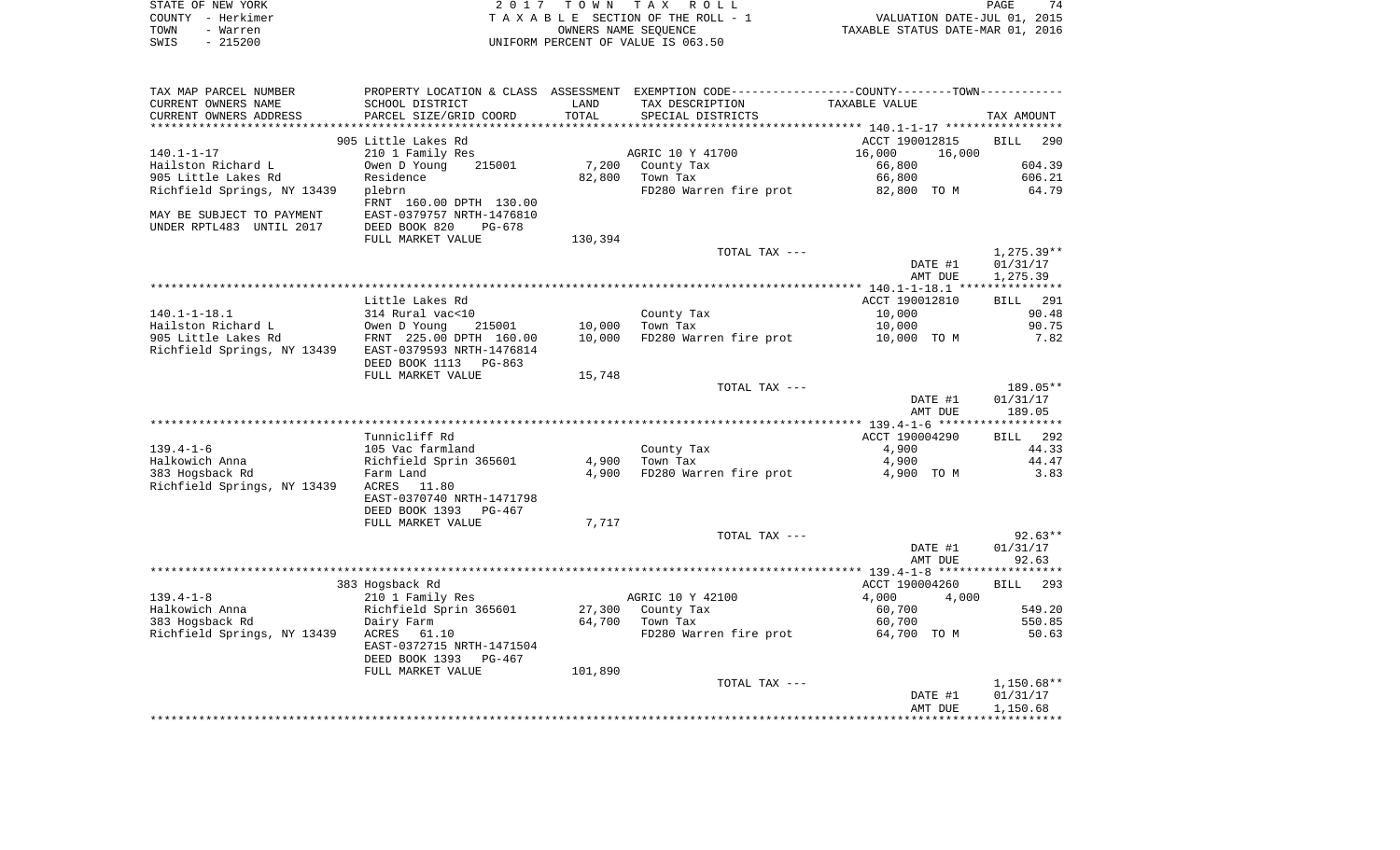| STATE OF NEW YORK                                                                                                                                                                                                                                       |                                                                                                                                                                                 |         |                                                                                                                                                                                                                                                                                                                                                         |                |              |
|---------------------------------------------------------------------------------------------------------------------------------------------------------------------------------------------------------------------------------------------------------|---------------------------------------------------------------------------------------------------------------------------------------------------------------------------------|---------|---------------------------------------------------------------------------------------------------------------------------------------------------------------------------------------------------------------------------------------------------------------------------------------------------------------------------------------------------------|----------------|--------------|
| COUNTY - Herkimer                                                                                                                                                                                                                                       |                                                                                                                                                                                 |         | $\begin{tabular}{cccccc} $\textbf{2}\  \  \, 0\  \  \, 1\  \  \, $7\quad \  \, $T\  \  \, 0\  \  \, $M$ & $\textbf{3}\  \  \, $T\  \  \, $A\  \  \, $B\  \  \, $E\  \  \, $SECTION\  \  \, $T\  \  \, $A\  \  \, $B\  \  \, $E\  \  \, $SECTION\  \  \, $T\  \  \, $M$ & $\textbf{5}\  \  \, $C\  \  \, $C\  \  \, $C\  \  \, $C\  \  \, $C\  \  \, $C$ |                |              |
| TOWN - Warren                                                                                                                                                                                                                                           |                                                                                                                                                                                 |         |                                                                                                                                                                                                                                                                                                                                                         |                |              |
| $-215200$<br>SWIS                                                                                                                                                                                                                                       |                                                                                                                                                                                 |         | UNIFORM PERCENT OF VALUE IS 063.50                                                                                                                                                                                                                                                                                                                      |                |              |
|                                                                                                                                                                                                                                                         |                                                                                                                                                                                 |         |                                                                                                                                                                                                                                                                                                                                                         |                |              |
| TAX MAP PARCEL NUMBER                                                                                                                                                                                                                                   | PROPERTY LOCATION & CLASS ASSESSMENT EXEMPTION CODE----------------COUNTY--------TOWN----------                                                                                 |         |                                                                                                                                                                                                                                                                                                                                                         |                |              |
| CURRENT OWNERS NAME                                                                                                                                                                                                                                     | SCHOOL DISTRICT                                                                                                                                                                 | LAND    | TAX DESCRIPTION TAXABLE VALUE                                                                                                                                                                                                                                                                                                                           |                |              |
| CURRENT OWNERS ADDRESS                                                                                                                                                                                                                                  | PARCEL SIZE/GRID COORD                                                                                                                                                          | TOTAL   | SPECIAL DISTRICTS                                                                                                                                                                                                                                                                                                                                       |                | TAX AMOUNT   |
|                                                                                                                                                                                                                                                         |                                                                                                                                                                                 |         |                                                                                                                                                                                                                                                                                                                                                         |                |              |
|                                                                                                                                                                                                                                                         | 292 Hopkins Rd                                                                                                                                                                  |         |                                                                                                                                                                                                                                                                                                                                                         |                | BILL 294     |
| 139.4-1-1.2                                                                                                                                                                                                                                             | 210 1 Family Res                                                                                                                                                                |         | County Tax<br>14,000 Town Tax                                                                                                                                                                                                                                                                                                                           | 136,200        | 1,232.30     |
|                                                                                                                                                                                                                                                         |                                                                                                                                                                                 |         | FD280 Warren fire prot 136,200 TO M 106.57                                                                                                                                                                                                                                                                                                              | 136,200        | 1,236.01     |
|                                                                                                                                                                                                                                                         |                                                                                                                                                                                 | 136,200 |                                                                                                                                                                                                                                                                                                                                                         |                |              |
| Richfield Springs, NY 13439 ACRES 14.40                                                                                                                                                                                                                 |                                                                                                                                                                                 |         |                                                                                                                                                                                                                                                                                                                                                         |                |              |
|                                                                                                                                                                                                                                                         | EAST-0360772 NRTH-1473724                                                                                                                                                       |         |                                                                                                                                                                                                                                                                                                                                                         |                |              |
|                                                                                                                                                                                                                                                         | DEED BOOK 1171 PG-677                                                                                                                                                           |         |                                                                                                                                                                                                                                                                                                                                                         |                |              |
|                                                                                                                                                                                                                                                         | FULL MARKET VALUE                                                                                                                                                               | 214,488 |                                                                                                                                                                                                                                                                                                                                                         |                |              |
|                                                                                                                                                                                                                                                         |                                                                                                                                                                                 |         | TOTAL TAX ---                                                                                                                                                                                                                                                                                                                                           |                | $2,574.88**$ |
|                                                                                                                                                                                                                                                         |                                                                                                                                                                                 |         |                                                                                                                                                                                                                                                                                                                                                         | DATE #1        | 01/31/17     |
|                                                                                                                                                                                                                                                         |                                                                                                                                                                                 |         |                                                                                                                                                                                                                                                                                                                                                         | AMT DUE        | 2,574.88     |
|                                                                                                                                                                                                                                                         |                                                                                                                                                                                 |         |                                                                                                                                                                                                                                                                                                                                                         |                |              |
|                                                                                                                                                                                                                                                         | 407 Youngs Rd                                                                                                                                                                   |         |                                                                                                                                                                                                                                                                                                                                                         | ACCT 190006725 | BILL 295     |
| $133.3 - 2 - 3$                                                                                                                                                                                                                                         | 210 1 Family Res                                                                                                                                                                |         | County Tax<br>Town Tax                                                                                                                                                                                                                                                                                                                                  | 66,100         | 598.05       |
| Hammont Brian<br>407 Youngs Rd                                                                                                                                                                                                                          | 215001<br>Owen D Young                                                                                                                                                          | 13,900  |                                                                                                                                                                                                                                                                                                                                                         | 66,100         | 599.86       |
| 407 Youngs Rd                                                                                                                                                                                                                                           | Residence                                                                                                                                                                       | 66,100  | FD280 Warren fire prot 66,100 TO M                                                                                                                                                                                                                                                                                                                      |                | 51.72        |
| Jordanville, NY 13361                                                                                                                                                                                                                                   | ACRES 6.80                                                                                                                                                                      |         |                                                                                                                                                                                                                                                                                                                                                         |                |              |
|                                                                                                                                                                                                                                                         | EAST-0383208 NRTH-1484285                                                                                                                                                       |         |                                                                                                                                                                                                                                                                                                                                                         |                |              |
|                                                                                                                                                                                                                                                         | DEED BOOK 1464 PG-365                                                                                                                                                           |         |                                                                                                                                                                                                                                                                                                                                                         |                |              |
|                                                                                                                                                                                                                                                         | FULL MARKET VALUE                                                                                                                                                               | 104,094 |                                                                                                                                                                                                                                                                                                                                                         |                |              |
|                                                                                                                                                                                                                                                         |                                                                                                                                                                                 |         | TOTAL TAX ---                                                                                                                                                                                                                                                                                                                                           |                | $1,249.63**$ |
|                                                                                                                                                                                                                                                         |                                                                                                                                                                                 |         |                                                                                                                                                                                                                                                                                                                                                         | DATE #1        | 01/31/17     |
|                                                                                                                                                                                                                                                         |                                                                                                                                                                                 |         |                                                                                                                                                                                                                                                                                                                                                         | AMT DUE        | 1,249.63     |
|                                                                                                                                                                                                                                                         |                                                                                                                                                                                 |         |                                                                                                                                                                                                                                                                                                                                                         |                |              |
|                                                                                                                                                                                                                                                         | Kingdom Rd                                                                                                                                                                      |         |                                                                                                                                                                                                                                                                                                                                                         | ACCT 190012690 | BILL 296     |
| $132.2 - 1 - 17$<br>Hanson Aggregates                                                                                                                                                                                                                   | Tripsom national metropology<br>720 Mine/quarry<br>0wen D Young 215001<br>Stone Quarry Land<br>FRNT 145.00 DPTH 276.80<br>EAST-0368085 NRTH-1491096<br>DEED BOOK 00632 PG-00823 | 892     | County Tax<br>Town Tax                                                                                                                                                                                                                                                                                                                                  | 892<br>892     | 8.07<br>8.09 |
| %Marvin F. Poer & Co                                                                                                                                                                                                                                    |                                                                                                                                                                                 |         | 892 FD280 Warren fire prot                                                                                                                                                                                                                                                                                                                              | 892 TO M       | .70          |
| PO Box 52427                                                                                                                                                                                                                                            |                                                                                                                                                                                 |         |                                                                                                                                                                                                                                                                                                                                                         |                |              |
| Atlanta, GA 30355                                                                                                                                                                                                                                       |                                                                                                                                                                                 |         |                                                                                                                                                                                                                                                                                                                                                         |                |              |
|                                                                                                                                                                                                                                                         |                                                                                                                                                                                 |         |                                                                                                                                                                                                                                                                                                                                                         |                |              |
|                                                                                                                                                                                                                                                         | FULL MARKET VALUE                                                                                                                                                               | 1,405   |                                                                                                                                                                                                                                                                                                                                                         |                |              |
|                                                                                                                                                                                                                                                         |                                                                                                                                                                                 |         | TOTAL TAX ---                                                                                                                                                                                                                                                                                                                                           |                | 16.86**      |
|                                                                                                                                                                                                                                                         |                                                                                                                                                                                 |         |                                                                                                                                                                                                                                                                                                                                                         | DATE #1        | 01/31/17     |
|                                                                                                                                                                                                                                                         |                                                                                                                                                                                 |         |                                                                                                                                                                                                                                                                                                                                                         | AMT DUE        | 16.86        |
|                                                                                                                                                                                                                                                         |                                                                                                                                                                                 |         |                                                                                                                                                                                                                                                                                                                                                         |                |              |
|                                                                                                                                                                                                                                                         | Kingdom Rd                                                                                                                                                                      |         |                                                                                                                                                                                                                                                                                                                                                         |                | BILL 297     |
|                                                                                                                                                                                                                                                         |                                                                                                                                                                                 |         |                                                                                                                                                                                                                                                                                                                                                         | 102,000        | 922.87       |
|                                                                                                                                                                                                                                                         |                                                                                                                                                                                 | 102,000 | County Tax<br>Town Tax<br>Town Tax                                                                                                                                                                                                                                                                                                                      | 102,000        | 925.65       |
|                                                                                                                                                                                                                                                         |                                                                                                                                                                                 | 102,000 | FD280 Warren fire prot 102,000 TO M                                                                                                                                                                                                                                                                                                                     |                | 79.81        |
|                                                                                                                                                                                                                                                         |                                                                                                                                                                                 |         |                                                                                                                                                                                                                                                                                                                                                         |                |              |
|                                                                                                                                                                                                                                                         |                                                                                                                                                                                 |         |                                                                                                                                                                                                                                                                                                                                                         |                |              |
| 132.2-1-18.2<br>Hanson Aggregates<br>* Marvin F Poer & Company<br>78.60<br>79 Box 52427<br>78.60<br>79 Box 52427<br>79 BAST-0369789 NRTH-1490951<br>79 BAST-0369789 NRTH-1490951<br>79 BEED BOOK 1470<br>79-35<br>79 DEED BOOK 1470<br>79-35<br>79 FULL |                                                                                                                                                                                 | 160,630 |                                                                                                                                                                                                                                                                                                                                                         |                |              |
|                                                                                                                                                                                                                                                         |                                                                                                                                                                                 |         | TOTAL TAX ---                                                                                                                                                                                                                                                                                                                                           |                | $1,928.33**$ |
|                                                                                                                                                                                                                                                         |                                                                                                                                                                                 |         |                                                                                                                                                                                                                                                                                                                                                         | DATE #1        | 01/31/17     |
|                                                                                                                                                                                                                                                         |                                                                                                                                                                                 |         |                                                                                                                                                                                                                                                                                                                                                         | AMT DUE        | 1,928.33     |
|                                                                                                                                                                                                                                                         |                                                                                                                                                                                 |         |                                                                                                                                                                                                                                                                                                                                                         |                |              |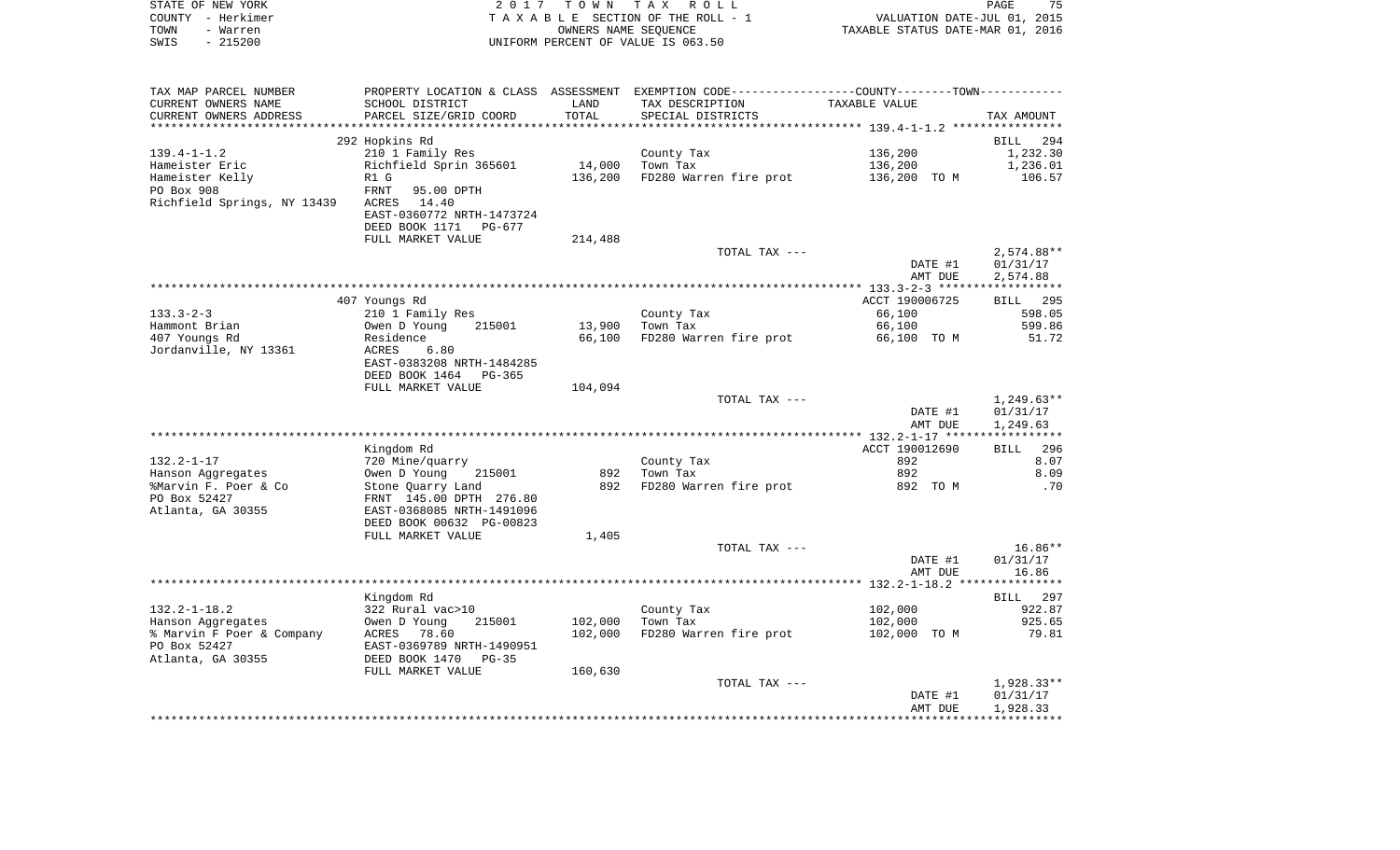| STATE OF NEW YORK | 2017 TOWN TAX ROLL                 | 76<br>PAGE                       |
|-------------------|------------------------------------|----------------------------------|
| COUNTY - Herkimer | TAXABLE SECTION OF THE ROLL - 1    | VALUATION DATE-JUL 01, 2015      |
| TOWN<br>- Warren  | OWNERS NAME SEOUENCE               | TAXABLE STATUS DATE-MAR 01, 2016 |
| $-215200$<br>SWIS | UNIFORM PERCENT OF VALUE IS 063.50 |                                  |

| TAX MAP PARCEL NUMBER  |                           |         | PROPERTY LOCATION & CLASS ASSESSMENT EXEMPTION CODE---------------COUNTY-------TOWN---------- |                |              |
|------------------------|---------------------------|---------|-----------------------------------------------------------------------------------------------|----------------|--------------|
| CURRENT OWNERS NAME    | SCHOOL DISTRICT           | LAND    | TAX DESCRIPTION                                                                               | TAXABLE VALUE  |              |
| CURRENT OWNERS ADDRESS | PARCEL SIZE/GRID COORD    | TOTAL   | SPECIAL DISTRICTS                                                                             |                | TAX AMOUNT   |
|                        |                           |         |                                                                                               |                |              |
|                        | Kingdom Rd                |         |                                                                                               | ACCT 190003810 | BILL 298     |
| 132.2-1-19             | 720 Mine/quarry           |         | County Tax                                                                                    | 307,340        | 2,780.72     |
| Hanson Aqqreqates      | Owen D Young<br>215001    | 72,900  | Town Tax                                                                                      | 307,340        | 2,789.10     |
| Marvin F Poer & Co     | Stone Quarry              | 307,340 | FD280 Warren fire prot                                                                        | 307,340 TO M   | 240.49       |
| PO Box 52427           | ACRES 151.00              |         |                                                                                               |                |              |
| Atlanta, GA 30355      | EAST-0370311 NRTH-1489858 |         |                                                                                               |                |              |
|                        | DEED BOOK 00604 PG-00676  |         |                                                                                               |                |              |
|                        | FULL MARKET VALUE         | 484,000 |                                                                                               |                |              |
|                        |                           |         | TOTAL TAX ---                                                                                 |                | $5,810.31**$ |
|                        |                           |         |                                                                                               | DATE #1        | 01/31/17     |
|                        |                           |         |                                                                                               | AMT DUE        | 5,810.31     |
|                        |                           |         |                                                                                               |                |              |
|                        | Kingdom Rd                |         |                                                                                               | ACCT 190006750 | BILL 299     |
| 132.2-1-22             | 720 Mine/quarry           |         | County Tax                                                                                    | 14,390         | 130.20       |
| Hanson Aqqreqates      | Owen D Young<br>215001    | 14,390  | Town Tax                                                                                      | 14,390         | 130.59       |
| PO Box 52427           | Rock Quarry Land          | 14,390  | FD280 Warren fire prot                                                                        | 14,390 TO M    | 11.26        |
| Atlanta, GA 30355      | ACRES 29.00               |         |                                                                                               |                |              |
|                        | EAST-0372668 NRTH-1490358 |         |                                                                                               |                |              |
|                        | DEED BOOK 702<br>PG-573   |         |                                                                                               |                |              |
|                        | FULL MARKET VALUE         | 22,661  |                                                                                               |                |              |
|                        |                           |         | TOTAL TAX ---                                                                                 |                | 272.05**     |
|                        |                           |         |                                                                                               | DATE #1        | 01/31/17     |
|                        |                           |         |                                                                                               | AMT DUE        | 272.05       |
|                        |                           |         |                                                                                               |                |              |
|                        |                           |         |                                                                                               |                |              |
|                        | Kingdom Rd                |         |                                                                                               | ACCT 190006690 | BILL 300     |
| $132.2 - 1 - 25.1$     | 720 Mine/quarry           |         | County Tax                                                                                    | 12,030         | 108.84       |
| Hanson Aggregates      | Owen D Young<br>215001    | 12,030  | Town Tax                                                                                      | 12,030         | 109.17       |
| PO Box 52427           | Rock Quarry Land          | 12,030  | FD280 Warren fire prot                                                                        | 12,030 TO M    | 9.41         |
| Atlanta, GA 30355      | ACRES 20.94               |         |                                                                                               |                |              |
|                        | EAST-0372220 NRTH-1489517 |         |                                                                                               |                |              |
|                        | DEED BOOK 702<br>PG-573   |         |                                                                                               |                |              |
|                        | FULL MARKET VALUE         | 18,945  |                                                                                               |                |              |
|                        |                           |         | TOTAL TAX ---                                                                                 |                | $227.42**$   |
|                        |                           |         |                                                                                               | DATE #1        | 01/31/17     |
|                        |                           |         |                                                                                               | AMT DUE        | 227.42       |
|                        |                           |         |                                                                                               |                |              |
|                        | Off Kingdom Rd            |         |                                                                                               | ACCT 190001655 | BILL 301     |
| $132.4 - 1 - 4.2$      | 720 Mine/quarry           |         | County Tax                                                                                    | 15,870         | 143.59       |
| Hanson Aggregates      | Owen D Young<br>215001    | 15,870  | Town Tax                                                                                      | 15,870         | 144.02       |
| PO Box 52427           | Quarry Reserve Land       | 15,870  | FD280 Warren fire prot                                                                        | 15,870 TO M    | 12.42        |
| Atlanta, GA 30355      | ACRES<br>45.50            |         |                                                                                               |                |              |
|                        | EAST-0367744 NRTH-1488719 |         |                                                                                               |                |              |
|                        | DEED BOOK 679<br>PG-304   |         |                                                                                               |                |              |
|                        | FULL MARKET VALUE         | 24,992  |                                                                                               |                |              |
|                        |                           |         | TOTAL TAX ---                                                                                 |                | $300.03**$   |
|                        |                           |         |                                                                                               | DATE #1        | 01/31/17     |
|                        |                           |         |                                                                                               | AMT DUE        | 300.03       |
|                        |                           |         |                                                                                               |                |              |
|                        |                           |         |                                                                                               |                |              |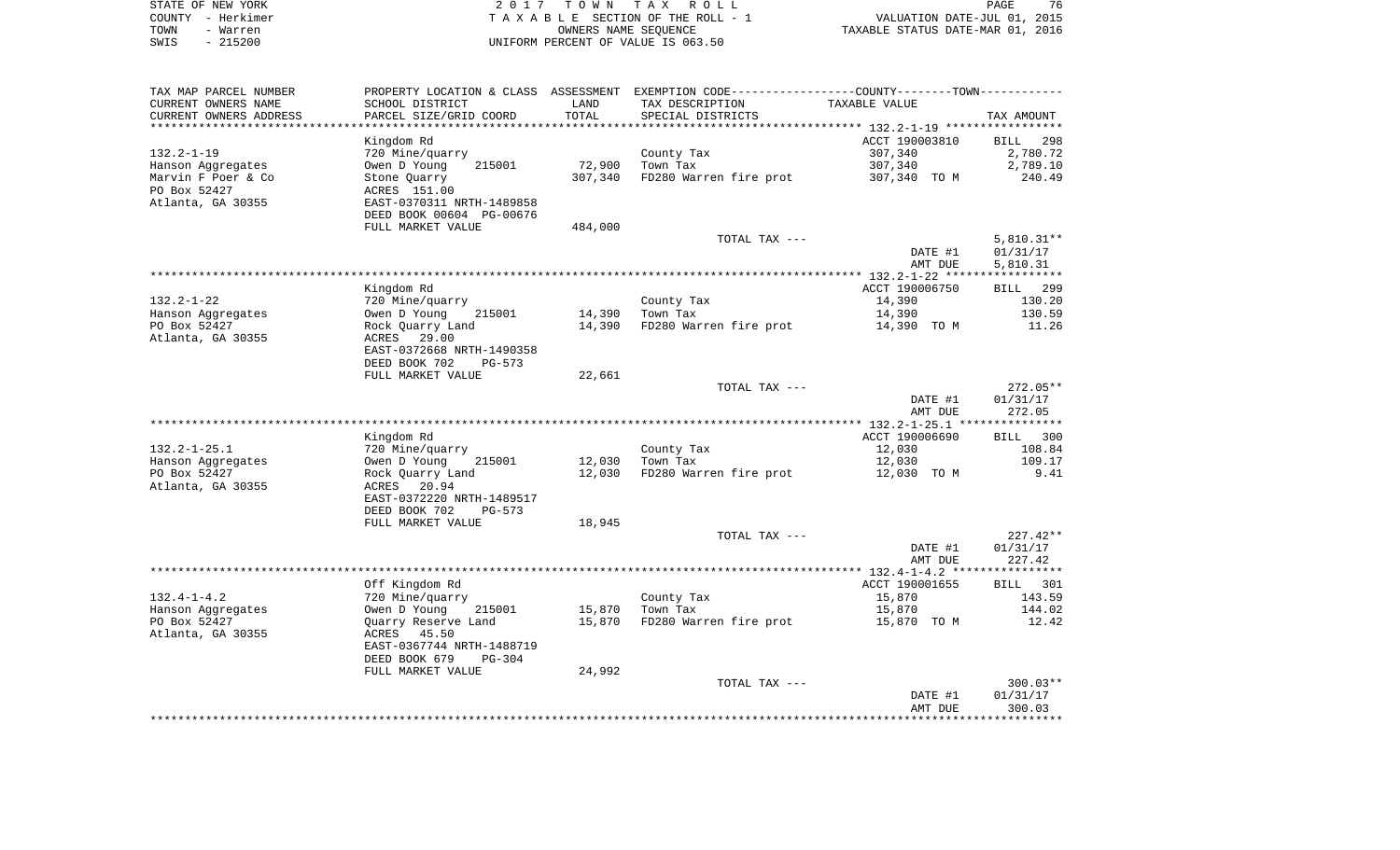|      | STATE OF NEW YORK | 2017 TOWN TAX ROLL                    | 77<br>PAGE                       |  |
|------|-------------------|---------------------------------------|----------------------------------|--|
|      | COUNTY - Herkimer | T A X A B L E SECTION OF THE ROLL - 1 | VALUATION DATE-JUL 01, 2015      |  |
| TOWN | - Warren          | OWNERS NAME SEOUENCE                  | TAXABLE STATUS DATE-MAR 01, 2016 |  |
| SWIS | $-215200$         | UNIFORM PERCENT OF VALUE IS 063.50    |                                  |  |

| TAX MAP PARCEL NUMBER<br>CURRENT OWNERS NAME         | SCHOOL DISTRICT                                                                    | LAND    | PROPERTY LOCATION & CLASS ASSESSMENT EXEMPTION CODE----------------COUNTY--------TOWN-----------<br>TAX DESCRIPTION | TAXABLE VALUE      |                                      |
|------------------------------------------------------|------------------------------------------------------------------------------------|---------|---------------------------------------------------------------------------------------------------------------------|--------------------|--------------------------------------|
| CURRENT OWNERS ADDRESS                               | PARCEL SIZE/GRID COORD                                                             | TOTAL   | SPECIAL DISTRICTS                                                                                                   |                    | TAX AMOUNT                           |
|                                                      | Off Kingdom Rd                                                                     |         |                                                                                                                     |                    | 302<br>BILL                          |
| $132.4 - 1 - 5.2$                                    | 720 Mine/quarry                                                                    |         | County Tax                                                                                                          | 5,610              | 50.76                                |
| Hanson Aggregates                                    | Owen D Young<br>215001                                                             | 5,610   | Town Tax                                                                                                            | 5,610              | 50.91                                |
| PO Box 52427                                         | Quarry Reserve Land                                                                | 5,610   | FD280 Warren fire prot                                                                                              | 5,610 TO M         | 4.39                                 |
| Atlanta, GA 30355                                    | ACRES<br>10.50<br>EAST-0369390 NRTH-1488213<br>DEED BOOK 676<br>$PG-594$           |         |                                                                                                                     |                    |                                      |
|                                                      | FULL MARKET VALUE                                                                  | 8,835   |                                                                                                                     |                    |                                      |
|                                                      |                                                                                    |         | TOTAL TAX ---                                                                                                       | DATE #1<br>AMT DUE | $106.06**$<br>01/31/17<br>106.06     |
|                                                      |                                                                                    |         |                                                                                                                     |                    |                                      |
|                                                      | Jordanville Rd                                                                     |         |                                                                                                                     |                    | <b>BILL</b><br>303                   |
| $132.4 - 1 - 5.4$                                    | 112 Dairy farm                                                                     |         | AGRIC 10 Y 42100                                                                                                    | 4,000<br>4,000     |                                      |
| Hanson Aggregates                                    | Owen D Young<br>215001                                                             | 42,100  | County Tax                                                                                                          | 133,600            | 1,208.77                             |
| PO Box 52427                                         | N                                                                                  | 137,600 | Town Tax                                                                                                            | 133,600            | 1,212.42                             |
| Atlanta, GA 30355                                    | Jordanville Rd<br>FRNT 2481.00 DPTH<br>75.40<br>ACRES<br>EAST-0369869 NRTH-1487914 |         | FD280 Warren fire prot                                                                                              | 137,600 TO M       | 107.67                               |
|                                                      | DEED BOOK 847<br>PG-597                                                            |         |                                                                                                                     |                    |                                      |
|                                                      | FULL MARKET VALUE                                                                  | 216,693 |                                                                                                                     |                    |                                      |
|                                                      |                                                                                    |         | TOTAL TAX ---                                                                                                       | DATE #1<br>AMT DUE | $2,528.86**$<br>01/31/17<br>2,528.86 |
|                                                      |                                                                                    |         |                                                                                                                     |                    |                                      |
|                                                      | 4624 Us Hwy 20                                                                     |         |                                                                                                                     | ACCT 190010020     | <b>BILL</b><br>304                   |
| $144.2 - 1 - 11$<br>Harding Martin D                 | 484 1 use sm bld<br>Richfield Sprin 365601                                         | 14,800  | VETFUND CT 41101<br>County Tax                                                                                      | 2,858<br>2,858     | 743.20                               |
| Steenburg Brenda J                                   | 2 Residences                                                                       | 85,000  | Town Tax                                                                                                            | 82,142<br>82,142   | 745.44                               |
| 4624 US Hwy 20                                       | Figurine Mfg & Sales                                                               |         | FD280 Warren fire prot                                                                                              | 85,000 TO M        | 66.51                                |
| Richfield Springs, NY 13439                          | ACRES<br>4.80<br>EAST-0386323 NRTH-1460403<br>DEED BOOK 814<br>$PG-213$            |         |                                                                                                                     |                    |                                      |
|                                                      | FULL MARKET VALUE                                                                  | 133,858 |                                                                                                                     |                    |                                      |
|                                                      |                                                                                    |         | TOTAL TAX ---                                                                                                       |                    | $1,555.15**$                         |
|                                                      |                                                                                    |         |                                                                                                                     | DATE #1            | 01/31/17                             |
|                                                      |                                                                                    |         |                                                                                                                     | AMT DUE            | 1,555.15                             |
|                                                      | 158 State Route 167 St                                                             |         |                                                                                                                     |                    | <b>BILL</b> 305                      |
| $139.4 - 1 - 53.7$                                   | 210 1 Family Res                                                                   |         | County Tax                                                                                                          | 102,100            | 923.77                               |
| Harris Brendon                                       | Richfield Sprin 365601                                                             | 12,500  | Town Tax                                                                                                            | 102,100            | 926.56                               |
| Harris Darcie                                        | R1 D G                                                                             | 102,100 | FD280 Warren fire prot                                                                                              | 102,100 TO M       | 79.89                                |
| 158 State Highway 167<br>Richfield Springs, NY 13439 | ACRES<br>6.80<br>EAST-0364482 NRTH-1467168<br><b>PG-671</b>                        |         |                                                                                                                     |                    |                                      |
|                                                      | DEED BOOK 1330<br>FULL MARKET VALUE                                                | 160,787 |                                                                                                                     |                    |                                      |
|                                                      |                                                                                    |         | TOTAL TAX ---                                                                                                       |                    | 1,930.22**                           |
|                                                      |                                                                                    |         |                                                                                                                     | DATE #1<br>AMT DUE | 01/31/17<br>1,930.22                 |
|                                                      |                                                                                    |         |                                                                                                                     |                    |                                      |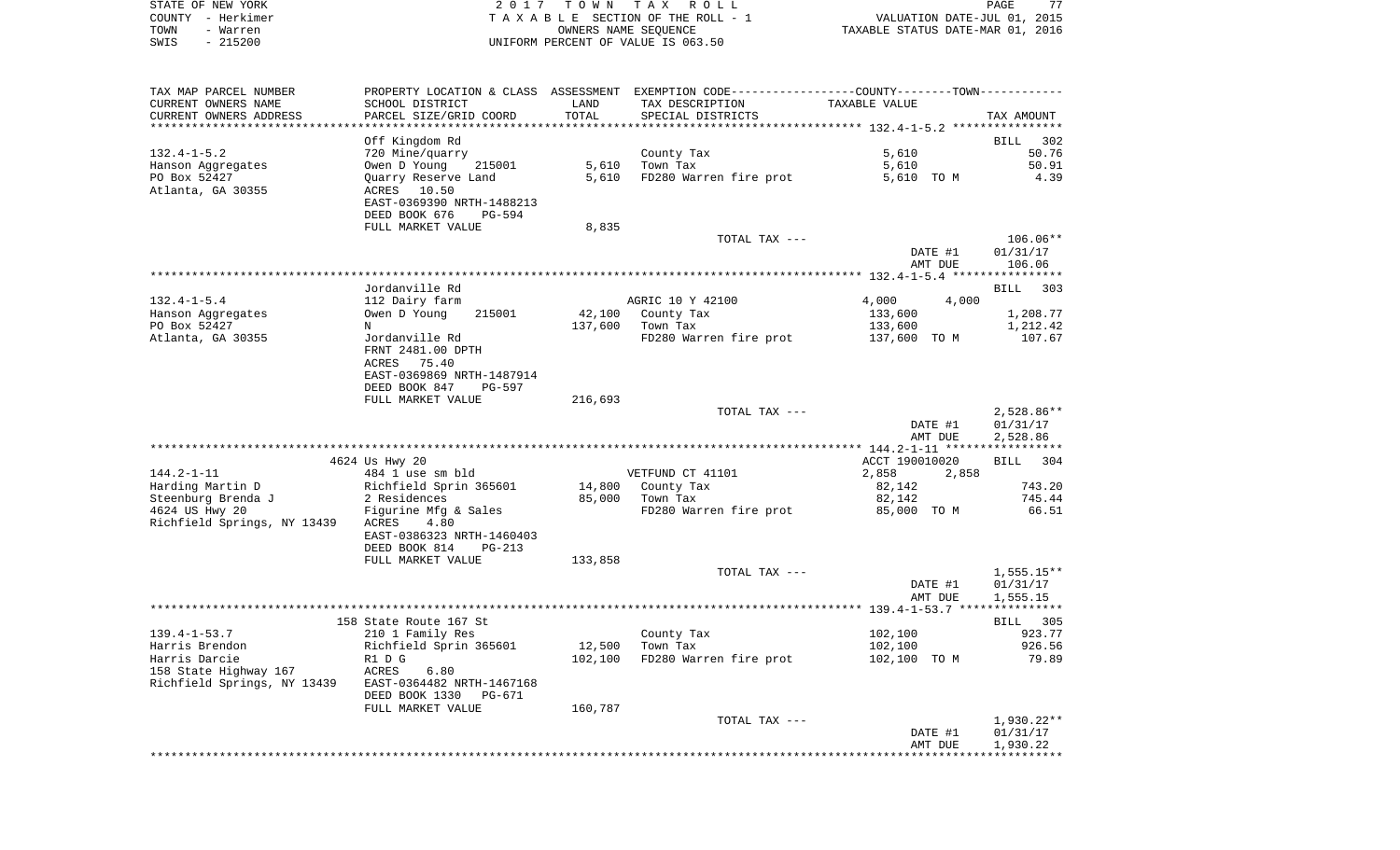| STATE OF NEW YORK | 2017 TOWN TAX ROLL                 | 78<br>PAGE                       |
|-------------------|------------------------------------|----------------------------------|
| COUNTY - Herkimer | TAXABLE SECTION OF THE ROLL - 1    | VALUATION DATE-JUL 01, 2015      |
| TOWN<br>- Warren  | OWNERS NAME SEOUENCE               | TAXABLE STATUS DATE-MAR 01, 2016 |
| $-215200$<br>SWIS | UNIFORM PERCENT OF VALUE IS 063.50 |                                  |

| TAX MAP PARCEL NUMBER       | PROPERTY LOCATION & CLASS ASSESSMENT EXEMPTION CODE----------------COUNTY--------TOWN---------- |         |                        |                |              |
|-----------------------------|-------------------------------------------------------------------------------------------------|---------|------------------------|----------------|--------------|
| CURRENT OWNERS NAME         | SCHOOL DISTRICT                                                                                 | LAND    | TAX DESCRIPTION        | TAXABLE VALUE  |              |
| CURRENT OWNERS ADDRESS      | PARCEL SIZE/GRID COORD                                                                          | TOTAL   | SPECIAL DISTRICTS      |                | TAX AMOUNT   |
|                             |                                                                                                 |         |                        |                |              |
|                             | 2344 Jordanville Rd                                                                             |         |                        | ACCT 190009540 | BILL 306     |
| $132.60 - 1 - 67$           | 210 1 Family Res                                                                                |         | County Tax             | 64,200         | 580.86       |
| Harris Patrick A            | 215001<br>Owen D Young                                                                          | 8,400   | Town Tax               | 64,200         | 582.61       |
| 108 Main St                 | Residence                                                                                       | 64,200  | FD280 Warren fire prot | 64,200 TO M    | 50.24        |
| PO Box 194                  | FRNT 142.90 DPTH 214.00                                                                         |         | LT180 Warren light #2  | 64,200 TO M    | 64.06        |
| Jordanville, NY 13361       | EAST-0370816 NRTH-1487093                                                                       |         |                        |                |              |
|                             | DEED BOOK 902<br>$PG-262$                                                                       |         |                        |                |              |
|                             | FULL MARKET VALUE                                                                               | 101,102 |                        |                |              |
|                             |                                                                                                 |         | TOTAL TAX ---          |                | $1,277.77**$ |
|                             |                                                                                                 |         |                        | DATE #1        | 01/31/17     |
|                             |                                                                                                 |         |                        | AMT DUE        | 1,277.77     |
|                             |                                                                                                 |         |                        |                |              |
|                             | Cullen Rd                                                                                       |         |                        | ACCT 190003845 | BILL 307     |
| $139.1 - 1 - 1$             | 321 Abandoned ag                                                                                |         | County Tax             | 5,900          | 53.38        |
| Hauser Alfred               | Richfield Sprin 365601                                                                          | 5,900   | Town Tax               | 5,900          | 53.54        |
| 159 Cullen Rd               | Vacant Land                                                                                     | 5,900   | FD280 Warren fire prot | 5,900 TO M     | 4.62         |
| Richfield Springs, NY 13439 | ACRES<br>14.80                                                                                  |         |                        |                |              |
|                             |                                                                                                 |         |                        |                |              |
|                             | EAST-0359779 NRTH-1475495                                                                       |         |                        |                |              |
|                             | DEED BOOK 1273<br>PG-380                                                                        |         |                        |                |              |
|                             | FULL MARKET VALUE                                                                               | 9,291   |                        |                |              |
|                             |                                                                                                 |         | TOTAL TAX ---          |                | $111.54***$  |
|                             |                                                                                                 |         |                        | DATE #1        | 01/31/17     |
|                             |                                                                                                 |         |                        | AMT DUE        | 111.54       |
|                             |                                                                                                 |         |                        |                |              |
|                             | Off Jordanville Rd                                                                              |         |                        | ACCT 190013200 | BILL 308     |
| $133.4 - 2 - 9$             | 314 Rural vac<10                                                                                |         | County Tax             | 1,500          | 13.57        |
| Hauswirth Family Trust      | Owen D Young<br>215001                                                                          | 1,500   | Town Tax               | 1,500          | 13.61        |
| 79 Llewellyn St             | Lot                                                                                             | 1,500   | FD280 Warren fire prot | 1,500 TO M     | 1.17         |
| Lowell, MA 01850            | 6.00<br>ACRES                                                                                   |         |                        |                |              |
|                             | EAST-0386485 NRTH-1483702                                                                       |         |                        |                |              |
|                             | DEED BOOK 940<br>$PG-425$                                                                       |         |                        |                |              |
|                             | FULL MARKET VALUE                                                                               | 2,362   |                        |                |              |
|                             |                                                                                                 |         | TOTAL TAX ---          |                | $28.35**$    |
|                             |                                                                                                 |         |                        | DATE #1        | 01/31/17     |
|                             |                                                                                                 |         |                        | AMT DUE        | 28.35        |
|                             |                                                                                                 |         |                        |                |              |
|                             | Youngs Rd                                                                                       |         |                        | ACCT 190000660 | BILL 309     |
| $133.4 - 2 - 12$            | 322 Rural vac>10                                                                                |         | County Tax             | 3,000          | 27.14        |
| Hauswirth Family Trust      | Richfield Sprin 365601                                                                          | 3,000   | Town Tax               | 3,000          | 27.22        |
| 79 Llewellyn St             | Mud Lake                                                                                        | 3,000   | FD280 Warren fire prot | 3,000 TO M     | 2.35         |
| Lowell, MA 01850            | ACRES 12.00                                                                                     |         |                        |                |              |
|                             | EAST-0386937 NRTH-1483000                                                                       |         |                        |                |              |
|                             | DEED BOOK 936<br>PG-407                                                                         |         |                        |                |              |
|                             | FULL MARKET VALUE                                                                               | 4,724   |                        |                |              |
|                             |                                                                                                 |         | TOTAL TAX ---          |                | $56.71**$    |
|                             |                                                                                                 |         |                        | DATE #1        | 01/31/17     |
|                             |                                                                                                 |         |                        |                |              |
|                             |                                                                                                 |         |                        |                |              |
|                             |                                                                                                 |         |                        | AMT DUE        | 56.71        |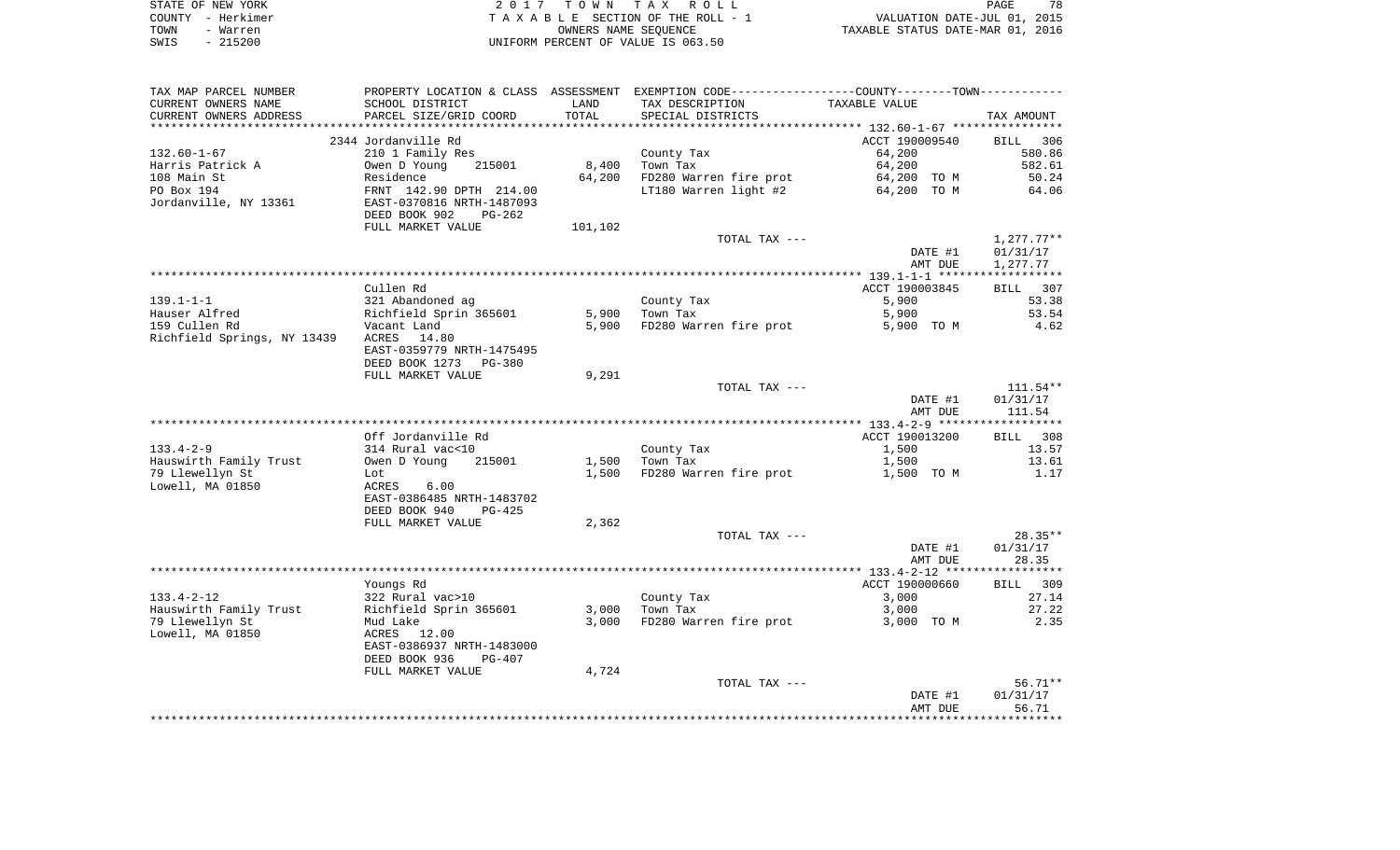| STATE OF NEW YORK | 2017 TOWN TAX ROLL                 | 79<br>PAGE                       |
|-------------------|------------------------------------|----------------------------------|
| COUNTY – Herkimer | TAXABLE SECTION OF THE ROLL - 1    | VALUATION DATE-JUL 01, 2015      |
| TOWN<br>- Warren  | OWNERS NAME SEOUENCE               | TAXABLE STATUS DATE-MAR 01, 2016 |
| $-215200$<br>SWIS | UNIFORM PERCENT OF VALUE IS 063.50 |                                  |

| TAX MAP PARCEL NUMBER  | PROPERTY LOCATION & CLASS ASSESSMENT EXEMPTION CODE----------------COUNTY-------TOWN---------- |         |                        |                |                    |
|------------------------|------------------------------------------------------------------------------------------------|---------|------------------------|----------------|--------------------|
| CURRENT OWNERS NAME    | SCHOOL DISTRICT                                                                                | LAND    | TAX DESCRIPTION        | TAXABLE VALUE  |                    |
| CURRENT OWNERS ADDRESS | PARCEL SIZE/GRID COORD                                                                         | TOTAL   | SPECIAL DISTRICTS      |                | TAX AMOUNT         |
| *******************    | ********************                                                                           |         |                        |                |                    |
|                        | Youngs Rd                                                                                      |         |                        |                | <b>BILL</b><br>310 |
| $133.4 - 2 - 14$       | 105 Vac farmland                                                                               |         | County Tax             | 8,600          | 77.81              |
| Hauswirth Family Trust | Owen D Young<br>215001                                                                         | 8,600   | Town Tax               | 8,600          | 78.04              |
| 79 Llewellyn St        | Farm Land                                                                                      | 8,600   | FD280 Warren fire prot | 8,600 TO M     | 6.73               |
| Lowell, MA 01850       | ACRES<br>28.80                                                                                 |         |                        |                |                    |
|                        | EAST-0386838 NRTH-1481876                                                                      |         |                        |                |                    |
|                        | DEED BOOK 936<br>$PG-407$                                                                      |         |                        |                |                    |
|                        | FULL MARKET VALUE                                                                              | 13,543  |                        |                |                    |
|                        |                                                                                                |         | TOTAL TAX ---          |                | 162.58**           |
|                        |                                                                                                |         |                        | DATE #1        | 01/31/17           |
|                        |                                                                                                |         |                        | AMT DUE        | 162.58             |
|                        |                                                                                                |         |                        |                |                    |
|                        | Youngs Rd                                                                                      |         |                        | ACCT 190013320 | BILL<br>311        |
| $133.4 - 2 - 16$       | 314 Rural vac<10                                                                               |         | County Tax             | 1,500          | 13.57              |
| Hauswirth Family Trust | Owen D Young<br>215001                                                                         | 1,500   | Town Tax               | 1,500          | 13.61              |
| 79 Llewellyn St        | Mud Lake                                                                                       | 1,500   | FD280 Warren fire prot | 1,500 TO M     | 1.17               |
| Lowell, MA 01850       | Lot                                                                                            |         |                        |                |                    |
|                        | ACRES<br>5.00                                                                                  |         |                        |                |                    |
|                        | EAST-0387108 NRTH-1481547                                                                      |         |                        |                |                    |
|                        | DEED BOOK 936<br>$PG-407$                                                                      |         |                        |                |                    |
|                        | FULL MARKET VALUE                                                                              | 2,362   |                        |                |                    |
|                        |                                                                                                |         | TOTAL TAX ---          |                | $28.35**$          |
|                        |                                                                                                |         |                        | DATE #1        | 01/31/17           |
|                        |                                                                                                |         |                        | AMT DUE        | 28.35              |
|                        |                                                                                                |         |                        |                |                    |
|                        | Parmwood Rd                                                                                    |         |                        | ACCT 190013260 | 312<br>BILL        |
| $133.4 - 2 - 18$       | 314 Rural vac<10                                                                               |         | County Tax             | 1,800          | 16.29              |
| Hauswirth Family Trust | Owen D Young<br>215001                                                                         | 1,800   | Town Tax               | 1,800          | 16.33              |
| 79 Llewellyn St        | Lot                                                                                            | 1,800   | FD280 Warren fire prot | 1,800 TO M     | 1.41               |
| Lowell, MA 01850       | ACRES<br>6.00                                                                                  |         |                        |                |                    |
|                        | EAST-0387653 NRTH-1481164<br>DEED BOOK 936<br>$PG-407$                                         |         |                        |                |                    |
|                        | FULL MARKET VALUE                                                                              | 2,835   |                        |                |                    |
|                        |                                                                                                |         | TOTAL TAX ---          |                | $34.03**$          |
|                        |                                                                                                |         |                        | DATE #1        | 01/31/17           |
|                        |                                                                                                |         |                        | AMT DUE        | 34.03              |
|                        |                                                                                                |         |                        |                |                    |
|                        | Youngs Rd                                                                                      |         |                        | ACCT 190003490 | BILL 313           |
| $133.4 - 2 - 23$       | 270 Mfg housing                                                                                |         | County Tax             | 95,400         | 863.15             |
| Hauswirth Family Trust | 215001<br>Owen D Young                                                                         | 58,300  | Town Tax               | 95,400         | 865.75             |
| 79 Llewellyn St        | ACRES 125.00                                                                                   | 95,400  | FD280 Warren fire prot | 95,400 TO M    | 74.65              |
| Lowell, MA 01850       | EAST-0385224 NRTH-1482170                                                                      |         |                        |                |                    |
|                        | DEED BOOK 936<br>$PG-407$                                                                      |         |                        |                |                    |
|                        | FULL MARKET VALUE                                                                              | 150,236 |                        |                |                    |
|                        |                                                                                                |         | TOTAL TAX ---          |                | $1,803.55**$       |
|                        |                                                                                                |         |                        | DATE #1        | 01/31/17           |
|                        |                                                                                                |         |                        | AMT DUE        | 1,803.55           |
|                        |                                                                                                |         |                        |                |                    |
|                        |                                                                                                |         |                        |                |                    |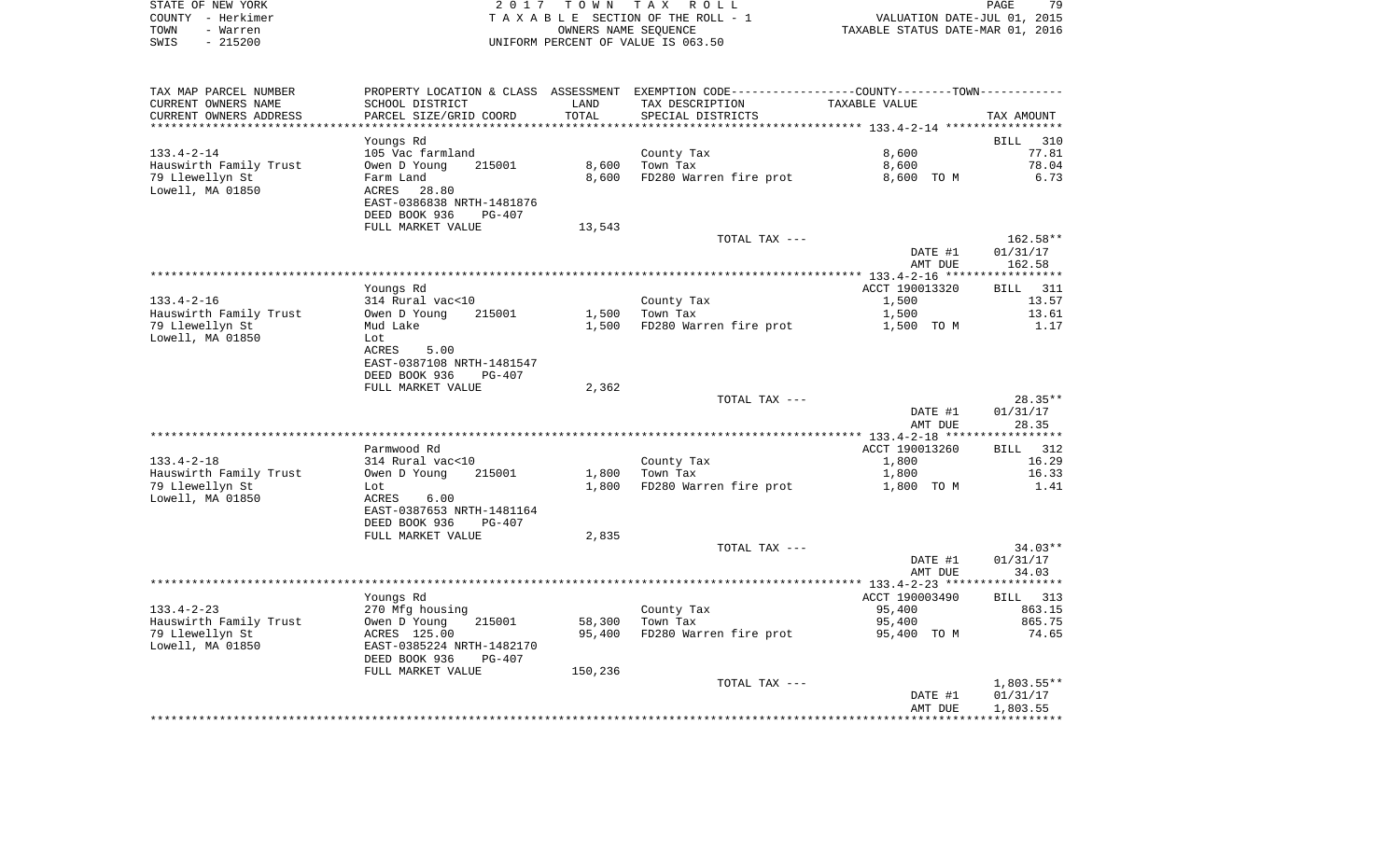| STATE OF NEW YORK<br>COUNTY - Herkimer | 2017                                                        | T O W N | TAX ROLL<br>TAXABLE SECTION OF THE ROLL - 1                 | VALUATION DATE-JUL 01, 2015                | PAGE<br>80               |
|----------------------------------------|-------------------------------------------------------------|---------|-------------------------------------------------------------|--------------------------------------------|--------------------------|
| TOWN<br>- Warren                       |                                                             |         | OWNERS NAME SEQUENCE                                        | TAXABLE STATUS DATE-MAR 01, 2016           |                          |
| $-215200$<br>SWIS                      |                                                             |         | UNIFORM PERCENT OF VALUE IS 063.50                          |                                            |                          |
|                                        |                                                             |         |                                                             |                                            |                          |
|                                        |                                                             |         |                                                             |                                            |                          |
| TAX MAP PARCEL NUMBER                  | PROPERTY LOCATION & CLASS ASSESSMENT                        |         | EXEMPTION CODE-----------------COUNTY-------TOWN----------- |                                            |                          |
| CURRENT OWNERS NAME                    | SCHOOL DISTRICT                                             | LAND    | TAX DESCRIPTION                                             | TAXABLE VALUE                              |                          |
| CURRENT OWNERS ADDRESS                 | PARCEL SIZE/GRID COORD                                      | TOTAL   | SPECIAL DISTRICTS                                           |                                            | TAX AMOUNT               |
| **********************                 | ************************                                    |         |                                                             |                                            |                          |
|                                        | Mud Lk                                                      |         |                                                             | ACCT 190009270                             | <b>BILL</b><br>314       |
| $133.4 - 2 - 25$                       | 323 Vacant rural                                            |         | County Tax                                                  | 1,000                                      | 9.05                     |
| Hauswirth Family Trust                 | Owen D Young<br>215001                                      | 1,000   | Town Tax                                                    | 1,000                                      | 9.07                     |
| 79 Llewellyn St                        | Mud Lake                                                    | 1,000   | FD280 Warren fire prot                                      | 1,000 TO M                                 | .78                      |
| Lowell, MA 01850                       | Lot<br>5                                                    |         |                                                             |                                            |                          |
|                                        | 3.70<br>ACRES                                               |         |                                                             |                                            |                          |
|                                        | EAST-0385736 NRTH-1483567<br>DEED BOOK 936<br><b>PG-408</b> |         |                                                             |                                            |                          |
|                                        | FULL MARKET VALUE                                           | 1,575   |                                                             |                                            |                          |
|                                        |                                                             |         | TOTAL TAX ---                                               |                                            | 18.90**                  |
|                                        |                                                             |         |                                                             | DATE #1                                    | 01/31/17                 |
|                                        |                                                             |         |                                                             | AMT DUE                                    | 18.90                    |
|                                        |                                                             |         |                                                             |                                            |                          |
|                                        | 281 Youngs Rd                                               |         |                                                             | ACCT 190004230                             | 315<br>BILL              |
| $133.4 - 2 - 10$                       | 314 Rural vac<10                                            |         | County Tax                                                  | 1,400                                      | 12.67                    |
| Hauswirth Robert                       | Owen D Young<br>215001                                      | 1,400   | Town Tax                                                    | 1,400                                      | 12.70                    |
| Hauswirth Albert                       | Lot                                                         | 1,400   | FD280 Warren fire prot                                      | 1,400 TO M                                 | 1.10                     |
| 79 Llewllyn St                         | ACRES<br>5.60                                               |         |                                                             |                                            |                          |
| Lowell, MA 01850                       | EAST-0387130 NRTH-1483780                                   |         |                                                             |                                            |                          |
|                                        | DEED BOOK 946<br>PG-563                                     |         |                                                             |                                            |                          |
|                                        | FULL MARKET VALUE                                           | 2,205   | TOTAL TAX ---                                               |                                            | $26.47**$                |
|                                        |                                                             |         |                                                             | DATE #1                                    | 01/31/17                 |
|                                        |                                                             |         |                                                             | AMT DUE                                    | 26.47                    |
|                                        |                                                             |         |                                                             | ************ 144.1-1-3.1 ***************** |                          |
|                                        | State Route 20                                              |         |                                                             | ACCT 190000840                             | <b>BILL</b><br>316       |
| $144.1 - 1 - 3.1$                      | 455 Dealer-prod.                                            |         | County Tax                                                  | 49,000                                     | 443.34                   |
| Hawkins Robert                         | Richfield Sprin 365601                                      | 10,300  | Town Tax                                                    | 49,000                                     | 444.67                   |
| 129 Tobey Rd                           | Mobile Home Sales                                           | 49,000  | School Relevy                                               |                                            | 880.47                   |
| Harpursville, NY 13787                 | 1.20<br>ACRES                                               |         | FD280 Warren fire prot                                      | 49,000 TO M                                | 38.34                    |
|                                        | EAST-0374797 NRTH-1463535                                   |         | LT190 Warren light #3                                       | 49,000 TO M                                | 78.71                    |
|                                        | DEED BOOK 1295 PG-471                                       |         |                                                             |                                            |                          |
|                                        | FULL MARKET VALUE                                           | 77,165  |                                                             |                                            |                          |
|                                        |                                                             |         | TOTAL TAX ---                                               | DATE #1                                    | $1,885.53**$<br>01/31/17 |
|                                        |                                                             |         |                                                             | AMT DUE                                    | 1,885.53                 |
|                                        |                                                             |         |                                                             |                                            |                          |
|                                        | State Route 167                                             |         |                                                             | ACCT 190006421                             | 317<br><b>BILL</b>       |
| $139.2 - 1 - 4.2$                      | 112 Dairy farm                                              |         | AGRIC 10 Y 42100                                            | 2,000<br>2,000                             |                          |
| Hawrylchak Steven M                    | Richfield Sprin 365601                                      |         | 56,500 County Tax                                           | 61,500                                     | 556.43                   |
| 712 State Route 167                    | Farm Land                                                   | 63,500  | Town Tax                                                    | 61,500                                     | 558.11                   |
| Richfield Springs, NY 13439            | Barn                                                        |         | FD280 Warren fire prot                                      | 63,500 TO M                                | 49.69                    |
|                                        | ACRES 138.50                                                |         |                                                             |                                            |                          |
|                                        | EAST-0370120 NRTH-1479334                                   |         |                                                             |                                            |                          |
|                                        | DEED BOOK 700<br>PG-914                                     |         |                                                             |                                            |                          |
|                                        | FULL MARKET VALUE                                           | 100,000 |                                                             |                                            |                          |
|                                        |                                                             |         | TOTAL TAX ---                                               |                                            | $1,164.23**$             |
|                                        |                                                             |         |                                                             | DATE #1                                    | 01/31/17                 |
|                                        |                                                             |         |                                                             | AMT DUE                                    | 1,164.23                 |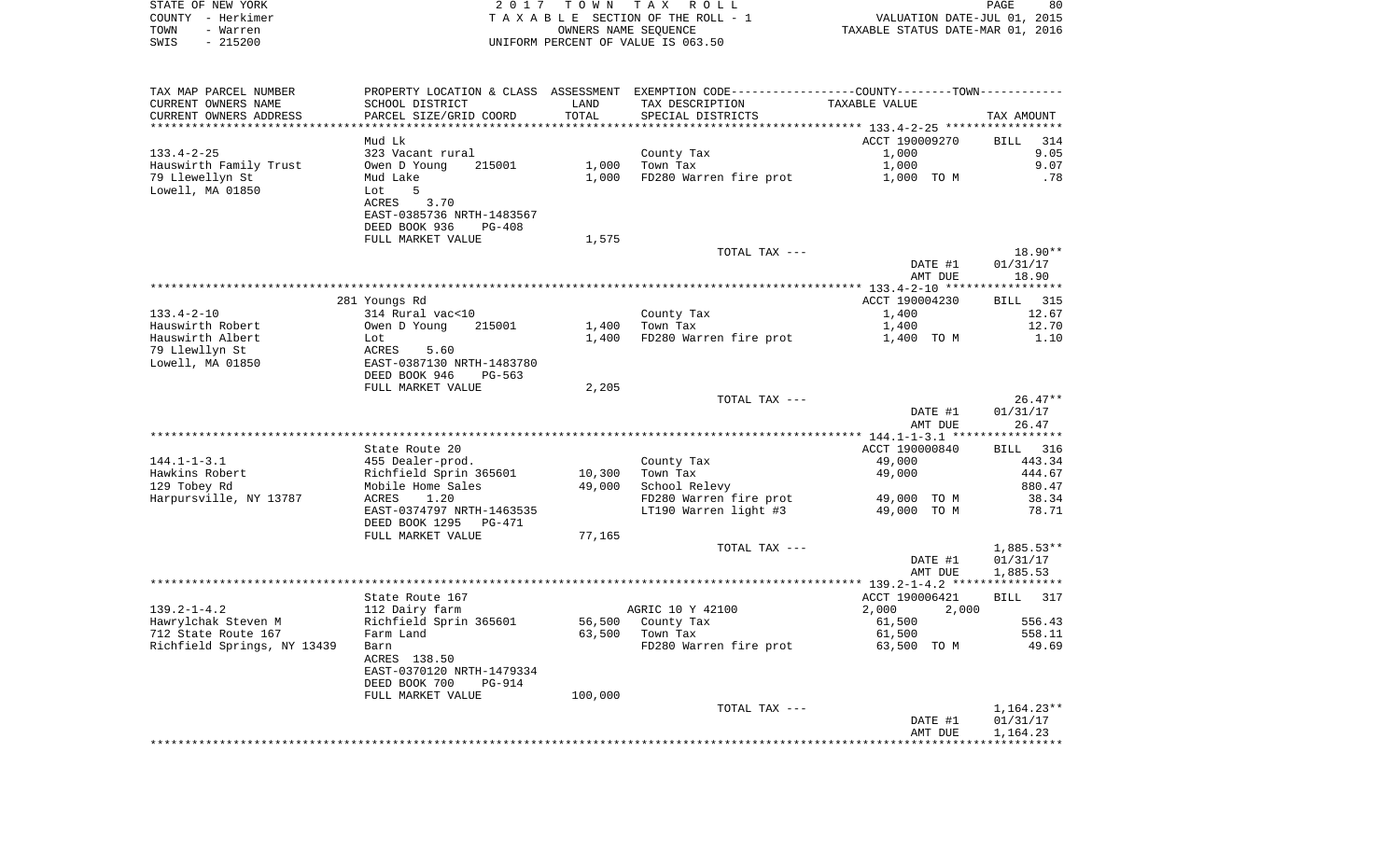| STATE OF NEW YORK | 2017 TOWN TAX ROLL                 | 81<br>PAGE                       |
|-------------------|------------------------------------|----------------------------------|
| COUNTY - Herkimer | TAXABLE SECTION OF THE ROLL - 1    | VALUATION DATE-JUL 01, 2015      |
| TOWN<br>- Warren  | OWNERS NAME SEOUENCE               | TAXABLE STATUS DATE-MAR 01, 2016 |
| - 215200<br>SWIS  | UNIFORM PERCENT OF VALUE IS 063.50 |                                  |

| TAX MAP PARCEL NUMBER                    |                                            |         | PROPERTY LOCATION & CLASS ASSESSMENT EXEMPTION CODE----------------COUNTY--------TOWN----------- |                |                      |
|------------------------------------------|--------------------------------------------|---------|--------------------------------------------------------------------------------------------------|----------------|----------------------|
| CURRENT OWNERS NAME                      | SCHOOL DISTRICT                            | LAND    | TAX DESCRIPTION                                                                                  | TAXABLE VALUE  |                      |
| CURRENT OWNERS ADDRESS                   | PARCEL SIZE/GRID COORD                     | TOTAL   | SPECIAL DISTRICTS                                                                                |                | TAX AMOUNT           |
|                                          |                                            |         |                                                                                                  |                |                      |
|                                          | State Route 167                            |         |                                                                                                  | ACCT 190004710 | BILL 318             |
| $139.2 - 1 - 6$                          | 105 Vac farmland                           |         | County Tax                                                                                       | 47,100         | 426.15               |
| Hawrylchak Steven M                      | Richfield Sprin 365601                     | 45,900  | Town Tax                                                                                         | 47,100         | 427.43               |
| 712 State Route 167                      | Farm Land                                  | 47,100  | FD280 Warren fire prot                                                                           | 47,100 TO M    | 36.85                |
| Richfield Springs, NY 13439              | ACRES 102.00                               |         |                                                                                                  |                |                      |
|                                          | EAST-0369333 NRTH-1478027                  |         |                                                                                                  |                |                      |
|                                          | DEED BOOK 818<br>$PG-401$                  |         |                                                                                                  |                |                      |
|                                          | FULL MARKET VALUE                          | 74,173  |                                                                                                  |                |                      |
|                                          |                                            |         | TOTAL TAX ---                                                                                    | DATE #1        | 890.43**<br>01/31/17 |
|                                          |                                            |         |                                                                                                  | AMT DUE        | 890.43               |
|                                          |                                            |         |                                                                                                  |                |                      |
|                                          | 712 State Route 167                        |         |                                                                                                  | ACCT 190004680 | BILL 319             |
| $139.2 - 1 - 16$                         | 112 Dairy farm                             |         | AGRIC 10 Y 42100                                                                                 | 2,000<br>2,000 |                      |
| Hawrylchak Steven M                      | Richfield Sprin 365601                     |         | 60,100 County Tax                                                                                | 153,000        | 1,384.30             |
| 712 State Route 167                      | Dairy Farm                                 | 155,000 | Town Tax                                                                                         | 153,000        | 1,388.47             |
| Richfield Springs, NY 13439 ACRES 124.00 |                                            |         | FD280 Warren fire prot                                                                           | 155,000 TO M   | 121.29               |
|                                          | EAST-0369600 NRTH-1476845                  |         |                                                                                                  |                |                      |
|                                          | DEED BOOK 818<br><b>PG-401</b>             |         |                                                                                                  |                |                      |
|                                          | FULL MARKET VALUE                          | 244,094 |                                                                                                  |                |                      |
|                                          |                                            |         | TOTAL TAX ---                                                                                    |                | $2,894.06**$         |
|                                          |                                            |         |                                                                                                  | DATE #1        | 01/31/17             |
|                                          |                                            |         |                                                                                                  | AMT DUE        | 2,894.06             |
|                                          |                                            |         |                                                                                                  |                |                      |
|                                          | State Route 167                            |         |                                                                                                  | ACCT 190004725 | BILL 320             |
| $139.2 - 1 - 19$                         | 105 Vac farmland                           |         | County Tax                                                                                       | 5,000          | 45.24                |
| Hawrylchak Steven M                      | Richfield Sprin 365601                     | 5,000   | Town Tax                                                                                         | 5,000          | 45.37                |
| 712 State Route 167                      | Vac                                        | 5,000   | FD280 Warren fire prot                                                                           | 5,000 TO M     | 3.91                 |
| Richfield Springs, NY 13439              | ACRES<br>3.00<br>EAST-0367914 NRTH-1475586 |         |                                                                                                  |                |                      |
|                                          | DEED BOOK 818<br>PG-401                    |         |                                                                                                  |                |                      |
|                                          | FULL MARKET VALUE                          | 7,874   |                                                                                                  |                |                      |
|                                          |                                            |         | TOTAL TAX ---                                                                                    |                | $94.52**$            |
|                                          |                                            |         |                                                                                                  | DATE #1        | 01/31/17             |
|                                          |                                            |         |                                                                                                  | AMT DUE        | 94.52                |
|                                          |                                            |         |                                                                                                  |                |                      |
|                                          | 2398 Jordanville Rd                        |         |                                                                                                  | ACCT 190011910 | BILL 321             |
| $132.60 - 1 - 53$                        | 210 1 Family Res                           |         | County Tax                                                                                       | 68,900         | 623.39               |
| Hectus Steven K                          | Owen D Young<br>215001                     | 8,800   | Town Tax                                                                                         | 68,900         | 625.27               |
| Hectus Carol J                           | Residence                                  | 68,900  | School Relevy                                                                                    |                | 1,443.44             |
| PO Box 61                                | Per Easement Nys Dot 6/00                  |         | FD280 Warren fire prot                                                                           | 68,900 TO M    | 53.91                |
| Jordanville, NY 13361                    | FRNT 201.00 DPTH 227.25                    |         | LT180 Warren light #2                                                                            | 68,900 TO M    | 68.75                |
|                                          | EAST-0371814 NRTH-1487177                  |         |                                                                                                  |                |                      |
|                                          | DEED BOOK 879<br><b>PG-381</b>             |         |                                                                                                  |                |                      |
|                                          | FULL MARKET VALUE                          | 108,504 |                                                                                                  |                |                      |
|                                          |                                            |         | TOTAL TAX ---                                                                                    |                | $2,814.76**$         |
|                                          |                                            |         |                                                                                                  | DATE #1        | 01/31/17             |
|                                          |                                            |         |                                                                                                  | AMT DUE        | 2,814.76             |
|                                          |                                            |         |                                                                                                  |                |                      |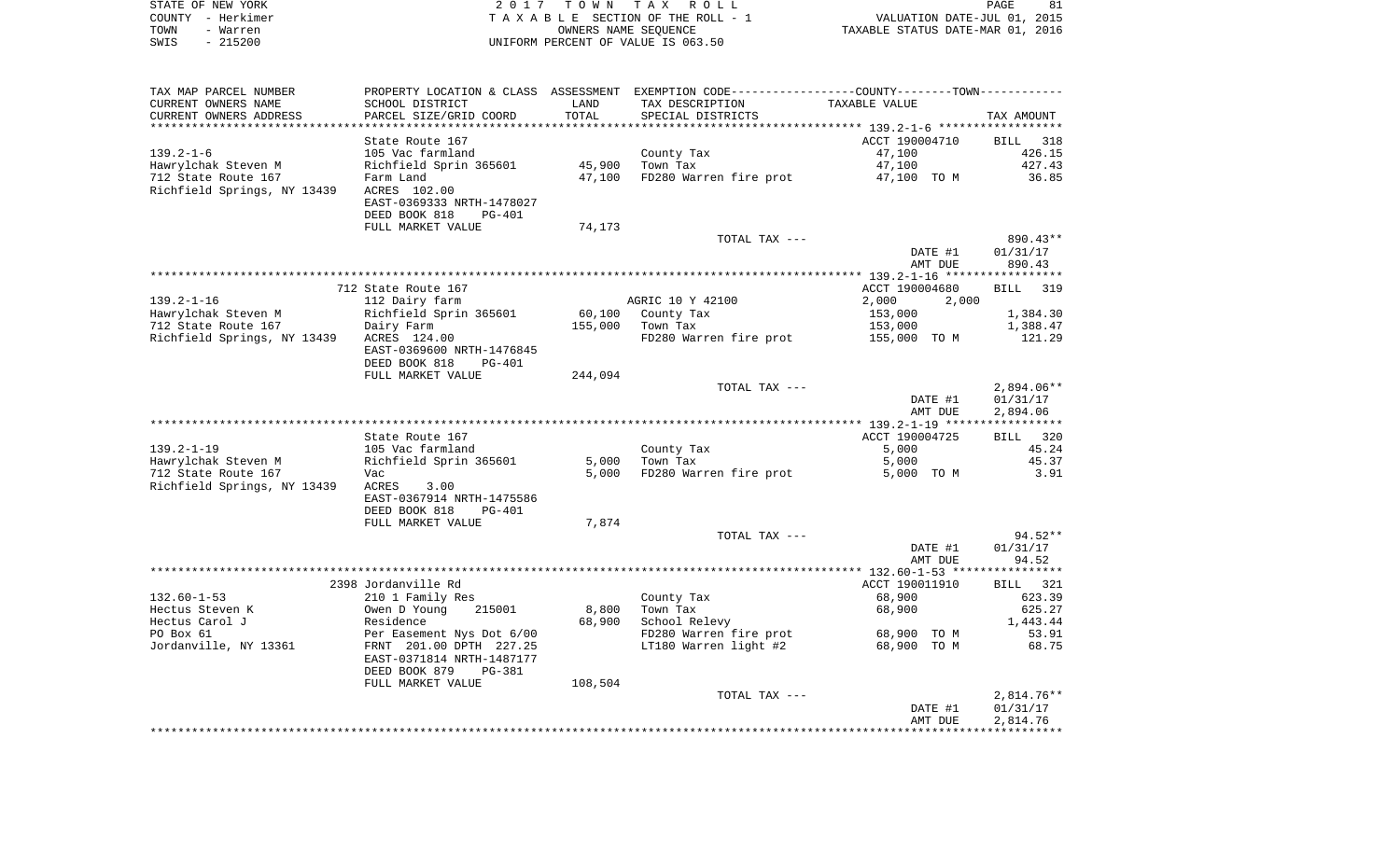| STATE OF NEW YORK | 2017 TOWN TAX ROLL                 | 82<br>PAGE                       |
|-------------------|------------------------------------|----------------------------------|
| COUNTY - Herkimer | TAXABLE SECTION OF THE ROLL - 1    | VALUATION DATE-JUL 01, 2015      |
| TOWN<br>- Warren  | OWNERS NAME SEOUENCE               | TAXABLE STATUS DATE-MAR 01, 2016 |
| $-215200$<br>SWIS | UNIFORM PERCENT OF VALUE IS 063.50 |                                  |

| SCHOOL DISTRICT<br>TAX DESCRIPTION<br>TAXABLE VALUE<br>LAND<br>PARCEL SIZE/GRID COORD<br>TOTAL<br>SPECIAL DISTRICTS<br>TAX AMOUNT<br>**********************<br>Yule Corners Rd<br><b>BILL</b><br>322<br>314 Rural vac<10<br>3,500<br>31.67<br>County Tax<br>Town Tax<br>Owen D Young<br>3,500<br>3,500<br>31.76<br>215001<br>201 Yule Corners Rd<br>FD280 Warren fire prot<br>2.74<br>FRNT 130.00 DPTH<br>3,500<br>3,500 TO M<br>Jordanville, NY 13361<br>3.10<br>ACRES<br>EAST-0364956 NRTH-1485076<br>DEED BOOK 1418<br>PG-624<br>5,512<br>FULL MARKET VALUE<br>$66.17**$<br>TOTAL TAX ---<br>01/31/17<br>DATE #1<br>AMT DUE<br>66.17<br>201 Yules Corners Rd<br>ACCT 190011340<br>BILL 323<br>$132.4 - 1 - 80.1$<br>210 1 Family Res<br>County Tax<br>72,600<br>656.86<br>Helmer Connie<br>Owen D Young<br>11,100<br>Town Tax<br>72,600<br>658.84<br>215001<br>201 Yules Corners Rd<br>72,600<br>FD280 Warren fire prot<br>56.81<br>72,600 TO M<br>R1<br>Jordanville, NY 13361<br>FRNT 320.40 DPTH<br>ACRES<br>1.90<br>EAST-0365260 NRTH-1484640<br>DEED BOOK 1394<br>PG-694<br>FULL MARKET VALUE<br>114,331<br>TOTAL TAX ---<br>$1,372.51**$<br>DATE #1<br>01/31/17<br>1,372.51<br>AMT DUE<br>ACCT 190012090<br>Us Hwy 20<br><b>BILL</b><br>324<br>County Tax<br>18.10<br>311 Res vac land<br>2,000<br>Richfield Sprin 365601<br>2,000<br>Town Tax<br>2,000<br>18.15<br>2,000<br>FD280 Warren fire prot<br>1.56<br>FRNT 108.00 DPTH 265.00<br>2,000 TO M<br>Jackson Heights, NY 11372<br>EAST-0377826 NRTH-1462567<br>DEED BOOK 1375<br>$PG-15$<br>FULL MARKET VALUE<br>3,150<br>TOTAL TAX ---<br>$37.81**$<br>DATE #1<br>01/31/17<br>AMT DUE<br>37.81<br>4192 Us Hwy 20<br>ACCT 190012060<br>BILL 325<br>$144.31 - 1 - 1$<br>County Tax<br>60,500<br>547.39<br>270 Mfg housing<br>Henriquez Luz<br>Richfield Sprin 365601<br>13,400<br>Town Tax<br>60,500<br>549.04<br>77-11 35th Ave Apt 3M<br>FD280 Warren fire prot<br>47.34<br>Residence<br>60,500<br>60,500 TO M<br>LT190 Warren light #3<br>Jackson Heights, NY 11372<br>ACRES<br>3.70<br>60,500 TO M<br>97.18<br>EAST-0378185 NRTH-1462337<br>DEED BOOK 1375<br>PG-15<br>95,276<br>FULL MARKET VALUE<br>$1,240.95**$<br>TOTAL TAX ---<br>DATE #1<br>01/31/17<br>AMT DUE<br>1,240.95 | TAX MAP PARCEL NUMBER  |  | PROPERTY LOCATION & CLASS ASSESSMENT EXEMPTION CODE----------------COUNTY-------TOWN---------- |  |
|-------------------------------------------------------------------------------------------------------------------------------------------------------------------------------------------------------------------------------------------------------------------------------------------------------------------------------------------------------------------------------------------------------------------------------------------------------------------------------------------------------------------------------------------------------------------------------------------------------------------------------------------------------------------------------------------------------------------------------------------------------------------------------------------------------------------------------------------------------------------------------------------------------------------------------------------------------------------------------------------------------------------------------------------------------------------------------------------------------------------------------------------------------------------------------------------------------------------------------------------------------------------------------------------------------------------------------------------------------------------------------------------------------------------------------------------------------------------------------------------------------------------------------------------------------------------------------------------------------------------------------------------------------------------------------------------------------------------------------------------------------------------------------------------------------------------------------------------------------------------------------------------------------------------------------------------------------------------------------------------------------------------------------------------------------------------------------------------------------------------------------------------------------------------------------------------------------------------------------------------------|------------------------|--|------------------------------------------------------------------------------------------------|--|
|                                                                                                                                                                                                                                                                                                                                                                                                                                                                                                                                                                                                                                                                                                                                                                                                                                                                                                                                                                                                                                                                                                                                                                                                                                                                                                                                                                                                                                                                                                                                                                                                                                                                                                                                                                                                                                                                                                                                                                                                                                                                                                                                                                                                                                                 | CURRENT OWNERS NAME    |  |                                                                                                |  |
|                                                                                                                                                                                                                                                                                                                                                                                                                                                                                                                                                                                                                                                                                                                                                                                                                                                                                                                                                                                                                                                                                                                                                                                                                                                                                                                                                                                                                                                                                                                                                                                                                                                                                                                                                                                                                                                                                                                                                                                                                                                                                                                                                                                                                                                 | CURRENT OWNERS ADDRESS |  |                                                                                                |  |
|                                                                                                                                                                                                                                                                                                                                                                                                                                                                                                                                                                                                                                                                                                                                                                                                                                                                                                                                                                                                                                                                                                                                                                                                                                                                                                                                                                                                                                                                                                                                                                                                                                                                                                                                                                                                                                                                                                                                                                                                                                                                                                                                                                                                                                                 |                        |  |                                                                                                |  |
|                                                                                                                                                                                                                                                                                                                                                                                                                                                                                                                                                                                                                                                                                                                                                                                                                                                                                                                                                                                                                                                                                                                                                                                                                                                                                                                                                                                                                                                                                                                                                                                                                                                                                                                                                                                                                                                                                                                                                                                                                                                                                                                                                                                                                                                 |                        |  |                                                                                                |  |
|                                                                                                                                                                                                                                                                                                                                                                                                                                                                                                                                                                                                                                                                                                                                                                                                                                                                                                                                                                                                                                                                                                                                                                                                                                                                                                                                                                                                                                                                                                                                                                                                                                                                                                                                                                                                                                                                                                                                                                                                                                                                                                                                                                                                                                                 | $132.4 - 1 - 79.2$     |  |                                                                                                |  |
|                                                                                                                                                                                                                                                                                                                                                                                                                                                                                                                                                                                                                                                                                                                                                                                                                                                                                                                                                                                                                                                                                                                                                                                                                                                                                                                                                                                                                                                                                                                                                                                                                                                                                                                                                                                                                                                                                                                                                                                                                                                                                                                                                                                                                                                 | Helmer Connie          |  |                                                                                                |  |
|                                                                                                                                                                                                                                                                                                                                                                                                                                                                                                                                                                                                                                                                                                                                                                                                                                                                                                                                                                                                                                                                                                                                                                                                                                                                                                                                                                                                                                                                                                                                                                                                                                                                                                                                                                                                                                                                                                                                                                                                                                                                                                                                                                                                                                                 |                        |  |                                                                                                |  |
|                                                                                                                                                                                                                                                                                                                                                                                                                                                                                                                                                                                                                                                                                                                                                                                                                                                                                                                                                                                                                                                                                                                                                                                                                                                                                                                                                                                                                                                                                                                                                                                                                                                                                                                                                                                                                                                                                                                                                                                                                                                                                                                                                                                                                                                 |                        |  |                                                                                                |  |
|                                                                                                                                                                                                                                                                                                                                                                                                                                                                                                                                                                                                                                                                                                                                                                                                                                                                                                                                                                                                                                                                                                                                                                                                                                                                                                                                                                                                                                                                                                                                                                                                                                                                                                                                                                                                                                                                                                                                                                                                                                                                                                                                                                                                                                                 |                        |  |                                                                                                |  |
|                                                                                                                                                                                                                                                                                                                                                                                                                                                                                                                                                                                                                                                                                                                                                                                                                                                                                                                                                                                                                                                                                                                                                                                                                                                                                                                                                                                                                                                                                                                                                                                                                                                                                                                                                                                                                                                                                                                                                                                                                                                                                                                                                                                                                                                 |                        |  |                                                                                                |  |
|                                                                                                                                                                                                                                                                                                                                                                                                                                                                                                                                                                                                                                                                                                                                                                                                                                                                                                                                                                                                                                                                                                                                                                                                                                                                                                                                                                                                                                                                                                                                                                                                                                                                                                                                                                                                                                                                                                                                                                                                                                                                                                                                                                                                                                                 |                        |  |                                                                                                |  |
|                                                                                                                                                                                                                                                                                                                                                                                                                                                                                                                                                                                                                                                                                                                                                                                                                                                                                                                                                                                                                                                                                                                                                                                                                                                                                                                                                                                                                                                                                                                                                                                                                                                                                                                                                                                                                                                                                                                                                                                                                                                                                                                                                                                                                                                 |                        |  |                                                                                                |  |
|                                                                                                                                                                                                                                                                                                                                                                                                                                                                                                                                                                                                                                                                                                                                                                                                                                                                                                                                                                                                                                                                                                                                                                                                                                                                                                                                                                                                                                                                                                                                                                                                                                                                                                                                                                                                                                                                                                                                                                                                                                                                                                                                                                                                                                                 |                        |  |                                                                                                |  |
|                                                                                                                                                                                                                                                                                                                                                                                                                                                                                                                                                                                                                                                                                                                                                                                                                                                                                                                                                                                                                                                                                                                                                                                                                                                                                                                                                                                                                                                                                                                                                                                                                                                                                                                                                                                                                                                                                                                                                                                                                                                                                                                                                                                                                                                 |                        |  |                                                                                                |  |
|                                                                                                                                                                                                                                                                                                                                                                                                                                                                                                                                                                                                                                                                                                                                                                                                                                                                                                                                                                                                                                                                                                                                                                                                                                                                                                                                                                                                                                                                                                                                                                                                                                                                                                                                                                                                                                                                                                                                                                                                                                                                                                                                                                                                                                                 |                        |  |                                                                                                |  |
|                                                                                                                                                                                                                                                                                                                                                                                                                                                                                                                                                                                                                                                                                                                                                                                                                                                                                                                                                                                                                                                                                                                                                                                                                                                                                                                                                                                                                                                                                                                                                                                                                                                                                                                                                                                                                                                                                                                                                                                                                                                                                                                                                                                                                                                 |                        |  |                                                                                                |  |
|                                                                                                                                                                                                                                                                                                                                                                                                                                                                                                                                                                                                                                                                                                                                                                                                                                                                                                                                                                                                                                                                                                                                                                                                                                                                                                                                                                                                                                                                                                                                                                                                                                                                                                                                                                                                                                                                                                                                                                                                                                                                                                                                                                                                                                                 |                        |  |                                                                                                |  |
|                                                                                                                                                                                                                                                                                                                                                                                                                                                                                                                                                                                                                                                                                                                                                                                                                                                                                                                                                                                                                                                                                                                                                                                                                                                                                                                                                                                                                                                                                                                                                                                                                                                                                                                                                                                                                                                                                                                                                                                                                                                                                                                                                                                                                                                 |                        |  |                                                                                                |  |
|                                                                                                                                                                                                                                                                                                                                                                                                                                                                                                                                                                                                                                                                                                                                                                                                                                                                                                                                                                                                                                                                                                                                                                                                                                                                                                                                                                                                                                                                                                                                                                                                                                                                                                                                                                                                                                                                                                                                                                                                                                                                                                                                                                                                                                                 |                        |  |                                                                                                |  |
|                                                                                                                                                                                                                                                                                                                                                                                                                                                                                                                                                                                                                                                                                                                                                                                                                                                                                                                                                                                                                                                                                                                                                                                                                                                                                                                                                                                                                                                                                                                                                                                                                                                                                                                                                                                                                                                                                                                                                                                                                                                                                                                                                                                                                                                 |                        |  |                                                                                                |  |
|                                                                                                                                                                                                                                                                                                                                                                                                                                                                                                                                                                                                                                                                                                                                                                                                                                                                                                                                                                                                                                                                                                                                                                                                                                                                                                                                                                                                                                                                                                                                                                                                                                                                                                                                                                                                                                                                                                                                                                                                                                                                                                                                                                                                                                                 |                        |  |                                                                                                |  |
|                                                                                                                                                                                                                                                                                                                                                                                                                                                                                                                                                                                                                                                                                                                                                                                                                                                                                                                                                                                                                                                                                                                                                                                                                                                                                                                                                                                                                                                                                                                                                                                                                                                                                                                                                                                                                                                                                                                                                                                                                                                                                                                                                                                                                                                 |                        |  |                                                                                                |  |
|                                                                                                                                                                                                                                                                                                                                                                                                                                                                                                                                                                                                                                                                                                                                                                                                                                                                                                                                                                                                                                                                                                                                                                                                                                                                                                                                                                                                                                                                                                                                                                                                                                                                                                                                                                                                                                                                                                                                                                                                                                                                                                                                                                                                                                                 |                        |  |                                                                                                |  |
|                                                                                                                                                                                                                                                                                                                                                                                                                                                                                                                                                                                                                                                                                                                                                                                                                                                                                                                                                                                                                                                                                                                                                                                                                                                                                                                                                                                                                                                                                                                                                                                                                                                                                                                                                                                                                                                                                                                                                                                                                                                                                                                                                                                                                                                 |                        |  |                                                                                                |  |
|                                                                                                                                                                                                                                                                                                                                                                                                                                                                                                                                                                                                                                                                                                                                                                                                                                                                                                                                                                                                                                                                                                                                                                                                                                                                                                                                                                                                                                                                                                                                                                                                                                                                                                                                                                                                                                                                                                                                                                                                                                                                                                                                                                                                                                                 |                        |  |                                                                                                |  |
|                                                                                                                                                                                                                                                                                                                                                                                                                                                                                                                                                                                                                                                                                                                                                                                                                                                                                                                                                                                                                                                                                                                                                                                                                                                                                                                                                                                                                                                                                                                                                                                                                                                                                                                                                                                                                                                                                                                                                                                                                                                                                                                                                                                                                                                 |                        |  |                                                                                                |  |
|                                                                                                                                                                                                                                                                                                                                                                                                                                                                                                                                                                                                                                                                                                                                                                                                                                                                                                                                                                                                                                                                                                                                                                                                                                                                                                                                                                                                                                                                                                                                                                                                                                                                                                                                                                                                                                                                                                                                                                                                                                                                                                                                                                                                                                                 |                        |  |                                                                                                |  |
|                                                                                                                                                                                                                                                                                                                                                                                                                                                                                                                                                                                                                                                                                                                                                                                                                                                                                                                                                                                                                                                                                                                                                                                                                                                                                                                                                                                                                                                                                                                                                                                                                                                                                                                                                                                                                                                                                                                                                                                                                                                                                                                                                                                                                                                 |                        |  |                                                                                                |  |
|                                                                                                                                                                                                                                                                                                                                                                                                                                                                                                                                                                                                                                                                                                                                                                                                                                                                                                                                                                                                                                                                                                                                                                                                                                                                                                                                                                                                                                                                                                                                                                                                                                                                                                                                                                                                                                                                                                                                                                                                                                                                                                                                                                                                                                                 | $144.1 - 1 - 54$       |  |                                                                                                |  |
|                                                                                                                                                                                                                                                                                                                                                                                                                                                                                                                                                                                                                                                                                                                                                                                                                                                                                                                                                                                                                                                                                                                                                                                                                                                                                                                                                                                                                                                                                                                                                                                                                                                                                                                                                                                                                                                                                                                                                                                                                                                                                                                                                                                                                                                 | Henriquez Luz          |  |                                                                                                |  |
|                                                                                                                                                                                                                                                                                                                                                                                                                                                                                                                                                                                                                                                                                                                                                                                                                                                                                                                                                                                                                                                                                                                                                                                                                                                                                                                                                                                                                                                                                                                                                                                                                                                                                                                                                                                                                                                                                                                                                                                                                                                                                                                                                                                                                                                 | 77-11 35th Ave Apt 3M  |  |                                                                                                |  |
|                                                                                                                                                                                                                                                                                                                                                                                                                                                                                                                                                                                                                                                                                                                                                                                                                                                                                                                                                                                                                                                                                                                                                                                                                                                                                                                                                                                                                                                                                                                                                                                                                                                                                                                                                                                                                                                                                                                                                                                                                                                                                                                                                                                                                                                 |                        |  |                                                                                                |  |
|                                                                                                                                                                                                                                                                                                                                                                                                                                                                                                                                                                                                                                                                                                                                                                                                                                                                                                                                                                                                                                                                                                                                                                                                                                                                                                                                                                                                                                                                                                                                                                                                                                                                                                                                                                                                                                                                                                                                                                                                                                                                                                                                                                                                                                                 |                        |  |                                                                                                |  |
|                                                                                                                                                                                                                                                                                                                                                                                                                                                                                                                                                                                                                                                                                                                                                                                                                                                                                                                                                                                                                                                                                                                                                                                                                                                                                                                                                                                                                                                                                                                                                                                                                                                                                                                                                                                                                                                                                                                                                                                                                                                                                                                                                                                                                                                 |                        |  |                                                                                                |  |
|                                                                                                                                                                                                                                                                                                                                                                                                                                                                                                                                                                                                                                                                                                                                                                                                                                                                                                                                                                                                                                                                                                                                                                                                                                                                                                                                                                                                                                                                                                                                                                                                                                                                                                                                                                                                                                                                                                                                                                                                                                                                                                                                                                                                                                                 |                        |  |                                                                                                |  |
|                                                                                                                                                                                                                                                                                                                                                                                                                                                                                                                                                                                                                                                                                                                                                                                                                                                                                                                                                                                                                                                                                                                                                                                                                                                                                                                                                                                                                                                                                                                                                                                                                                                                                                                                                                                                                                                                                                                                                                                                                                                                                                                                                                                                                                                 |                        |  |                                                                                                |  |
|                                                                                                                                                                                                                                                                                                                                                                                                                                                                                                                                                                                                                                                                                                                                                                                                                                                                                                                                                                                                                                                                                                                                                                                                                                                                                                                                                                                                                                                                                                                                                                                                                                                                                                                                                                                                                                                                                                                                                                                                                                                                                                                                                                                                                                                 |                        |  |                                                                                                |  |
|                                                                                                                                                                                                                                                                                                                                                                                                                                                                                                                                                                                                                                                                                                                                                                                                                                                                                                                                                                                                                                                                                                                                                                                                                                                                                                                                                                                                                                                                                                                                                                                                                                                                                                                                                                                                                                                                                                                                                                                                                                                                                                                                                                                                                                                 |                        |  |                                                                                                |  |
|                                                                                                                                                                                                                                                                                                                                                                                                                                                                                                                                                                                                                                                                                                                                                                                                                                                                                                                                                                                                                                                                                                                                                                                                                                                                                                                                                                                                                                                                                                                                                                                                                                                                                                                                                                                                                                                                                                                                                                                                                                                                                                                                                                                                                                                 |                        |  |                                                                                                |  |
|                                                                                                                                                                                                                                                                                                                                                                                                                                                                                                                                                                                                                                                                                                                                                                                                                                                                                                                                                                                                                                                                                                                                                                                                                                                                                                                                                                                                                                                                                                                                                                                                                                                                                                                                                                                                                                                                                                                                                                                                                                                                                                                                                                                                                                                 |                        |  |                                                                                                |  |
|                                                                                                                                                                                                                                                                                                                                                                                                                                                                                                                                                                                                                                                                                                                                                                                                                                                                                                                                                                                                                                                                                                                                                                                                                                                                                                                                                                                                                                                                                                                                                                                                                                                                                                                                                                                                                                                                                                                                                                                                                                                                                                                                                                                                                                                 |                        |  |                                                                                                |  |
|                                                                                                                                                                                                                                                                                                                                                                                                                                                                                                                                                                                                                                                                                                                                                                                                                                                                                                                                                                                                                                                                                                                                                                                                                                                                                                                                                                                                                                                                                                                                                                                                                                                                                                                                                                                                                                                                                                                                                                                                                                                                                                                                                                                                                                                 |                        |  |                                                                                                |  |
|                                                                                                                                                                                                                                                                                                                                                                                                                                                                                                                                                                                                                                                                                                                                                                                                                                                                                                                                                                                                                                                                                                                                                                                                                                                                                                                                                                                                                                                                                                                                                                                                                                                                                                                                                                                                                                                                                                                                                                                                                                                                                                                                                                                                                                                 |                        |  |                                                                                                |  |
|                                                                                                                                                                                                                                                                                                                                                                                                                                                                                                                                                                                                                                                                                                                                                                                                                                                                                                                                                                                                                                                                                                                                                                                                                                                                                                                                                                                                                                                                                                                                                                                                                                                                                                                                                                                                                                                                                                                                                                                                                                                                                                                                                                                                                                                 |                        |  |                                                                                                |  |
|                                                                                                                                                                                                                                                                                                                                                                                                                                                                                                                                                                                                                                                                                                                                                                                                                                                                                                                                                                                                                                                                                                                                                                                                                                                                                                                                                                                                                                                                                                                                                                                                                                                                                                                                                                                                                                                                                                                                                                                                                                                                                                                                                                                                                                                 |                        |  |                                                                                                |  |
|                                                                                                                                                                                                                                                                                                                                                                                                                                                                                                                                                                                                                                                                                                                                                                                                                                                                                                                                                                                                                                                                                                                                                                                                                                                                                                                                                                                                                                                                                                                                                                                                                                                                                                                                                                                                                                                                                                                                                                                                                                                                                                                                                                                                                                                 |                        |  |                                                                                                |  |
|                                                                                                                                                                                                                                                                                                                                                                                                                                                                                                                                                                                                                                                                                                                                                                                                                                                                                                                                                                                                                                                                                                                                                                                                                                                                                                                                                                                                                                                                                                                                                                                                                                                                                                                                                                                                                                                                                                                                                                                                                                                                                                                                                                                                                                                 |                        |  |                                                                                                |  |
|                                                                                                                                                                                                                                                                                                                                                                                                                                                                                                                                                                                                                                                                                                                                                                                                                                                                                                                                                                                                                                                                                                                                                                                                                                                                                                                                                                                                                                                                                                                                                                                                                                                                                                                                                                                                                                                                                                                                                                                                                                                                                                                                                                                                                                                 |                        |  |                                                                                                |  |
|                                                                                                                                                                                                                                                                                                                                                                                                                                                                                                                                                                                                                                                                                                                                                                                                                                                                                                                                                                                                                                                                                                                                                                                                                                                                                                                                                                                                                                                                                                                                                                                                                                                                                                                                                                                                                                                                                                                                                                                                                                                                                                                                                                                                                                                 |                        |  |                                                                                                |  |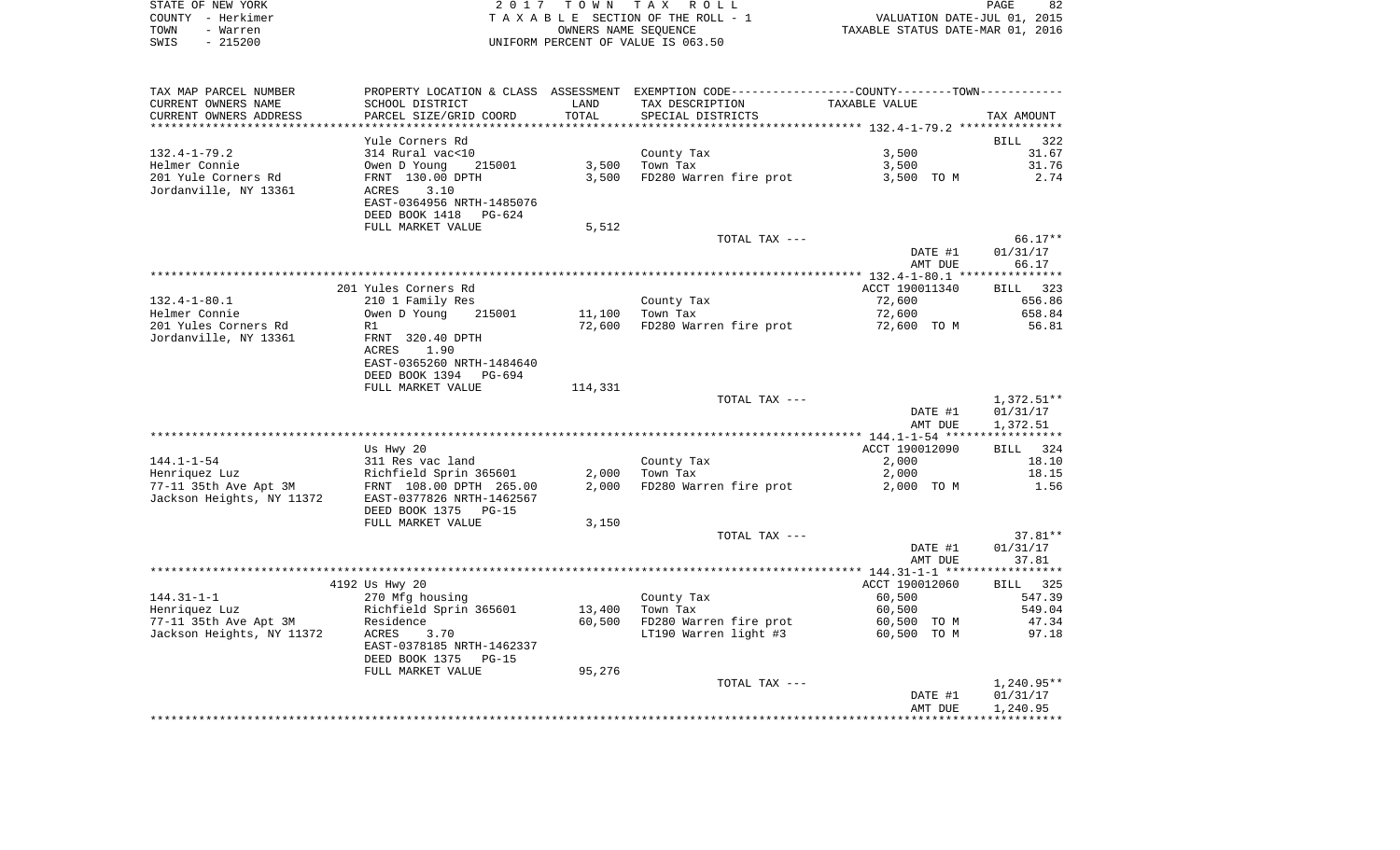| STATE OF NEW YORK<br>COUNTY - Herkimer<br>- Warren<br>TOWN |                                            | 2017 TOWN | TAX ROLL<br>TAXABLE SECTION OF THE ROLL - 1<br>OWNERS NAME SEQUENCE                             | VALUATION DATE-JUL 01, 2015<br>TAXABLE STATUS DATE-MAR 01, 2016 | PAGE<br>83       |
|------------------------------------------------------------|--------------------------------------------|-----------|-------------------------------------------------------------------------------------------------|-----------------------------------------------------------------|------------------|
| $-215200$<br>SWIS                                          |                                            |           | UNIFORM PERCENT OF VALUE IS 063.50                                                              |                                                                 |                  |
| TAX MAP PARCEL NUMBER                                      |                                            |           | PROPERTY LOCATION & CLASS ASSESSMENT EXEMPTION CODE----------------COUNTY--------TOWN---------- |                                                                 |                  |
| CURRENT OWNERS NAME                                        | SCHOOL DISTRICT                            | LAND      | TAX DESCRIPTION                                                                                 | TAXABLE VALUE                                                   |                  |
| CURRENT OWNERS ADDRESS                                     | PARCEL SIZE/GRID COORD                     | TOTAL     | SPECIAL DISTRICTS                                                                               |                                                                 | TAX AMOUNT       |
| **************************                                 |                                            |           |                                                                                                 |                                                                 |                  |
|                                                            | Bloomfield Rd                              |           |                                                                                                 | ACCT 190000990                                                  | 326<br>BILL      |
| $139.4 - 2 - 1$                                            | 322 Rural vac>10<br>Richfield Sprin 365601 | 14,600    | County Tax<br>Town Tax                                                                          | 14,600<br>14,600                                                | 132.10<br>132.49 |
| Henriquez Luz M<br>Orfanitopoulos Ivy S                    | Novi Subdivision 2002                      | 14,600    | FD280 Warren fire prot                                                                          | 14,600 TO M                                                     | 11.42            |
| 77-11 35th St Apt 3M                                       | FRNT 277.00 DPTH                           |           |                                                                                                 |                                                                 |                  |
| Jackson Heights, NY 11372                                  | ACRES 18.50                                |           |                                                                                                 |                                                                 |                  |
|                                                            | EAST-0364213 NRTH-1471300                  |           |                                                                                                 |                                                                 |                  |
|                                                            | DEED BOOK 914<br>PG-256                    |           |                                                                                                 |                                                                 |                  |
|                                                            | FULL MARKET VALUE                          | 22,992    |                                                                                                 |                                                                 |                  |
|                                                            |                                            |           | TOTAL TAX ---                                                                                   |                                                                 | $276.01**$       |
|                                                            |                                            |           |                                                                                                 | DATE #1                                                         | 01/31/17         |
|                                                            |                                            |           |                                                                                                 | AMT DUE                                                         | 276.01           |
|                                                            |                                            |           |                                                                                                 |                                                                 |                  |
|                                                            | Little Lakes Rd                            |           |                                                                                                 | ACCT 190007741                                                  | BILL 327         |
| $133.3 - 1 - 35$                                           | 314 Rural vac<10                           |           | County Tax                                                                                      | 5,000                                                           | 45.24            |
| Hess Chad                                                  | Owen D Young<br>215001                     | 5,000     | Town Tax                                                                                        | 5,000                                                           | 45.37            |
| Hess Kathleen                                              | Rural Lot                                  | 5,000     | School Relevy<br>FD280 Warren fire prot                                                         |                                                                 | 145.38<br>3.91   |
| 2608 Jordanville Rd<br>Jordanville, NY 13361               | ACRES<br>1.50<br>EAST-0376413 NRTH-1486170 |           |                                                                                                 | 5,000 TO M                                                      |                  |
|                                                            | DEED BOOK 1368 PG-892                      |           |                                                                                                 |                                                                 |                  |
|                                                            | FULL MARKET VALUE                          | 7,874     |                                                                                                 |                                                                 |                  |
|                                                            |                                            |           | TOTAL TAX ---                                                                                   |                                                                 | 239.90**         |
|                                                            |                                            |           |                                                                                                 | DATE #1                                                         | 01/31/17         |
|                                                            |                                            |           |                                                                                                 | AMT DUE                                                         | 239.90           |
|                                                            |                                            |           |                                                                                                 |                                                                 |                  |
|                                                            | 2608 Jordanville Rd                        |           |                                                                                                 | ACCT 190007740                                                  | BILL 328         |
| $133.3 - 1 - 38$                                           | 210 1 Family Res                           |           | County Tax                                                                                      | 155,200                                                         | 1,404.20         |
| Hess Chad                                                  | 215001<br>Owen D Young                     | 13,800    | Town Tax                                                                                        | 155,200                                                         | 1,408.44         |
| 2608 Jordanville Rd                                        | R1 plbrn                                   | 155,200   | FD280 Warren fire prot                                                                          | 155,200 TO M                                                    | 121.44           |
| Jordanville, NY 13361                                      | ACRES 10.60                                |           |                                                                                                 |                                                                 |                  |
|                                                            | EAST-0376174 NRTH-1486702                  |           |                                                                                                 |                                                                 |                  |
|                                                            | DEED BOOK 1357 PG-283                      |           |                                                                                                 |                                                                 |                  |
|                                                            | FULL MARKET VALUE                          | 244,409   | TOTAL TAX ---                                                                                   |                                                                 | $2.934.08**$     |
|                                                            |                                            |           |                                                                                                 | DATE #1                                                         | 01/31/17         |
|                                                            |                                            |           |                                                                                                 | AMT DUE                                                         | 2,934.08         |
|                                                            |                                            |           |                                                                                                 |                                                                 |                  |
|                                                            | 322 Hoke Rd                                |           |                                                                                                 |                                                                 | BILL 329         |
| $144.1 - 1 - 77.2$                                         | 210 1 Family Res                           |           | County Tax                                                                                      | 67,000                                                          | 606.20           |
| Hickey Eric                                                | Richfield Sprin 365601                     |           | 13,500 Town Tax                                                                                 | 67,000                                                          | 608.02           |
| Hickey Stacey                                              | R1 Plebrn                                  | 67,000    | FD280 Warren fire prot                                                                          | 67,000 TO M                                                     | 52.43            |
| 322 Hoke Rd                                                | ACRES<br>5.00                              |           |                                                                                                 |                                                                 |                  |
| Richfield Springs, NY 13439                                | EAST-0385310 NRTH-1456476                  |           |                                                                                                 |                                                                 |                  |
|                                                            | DEED BOOK 940<br>PG-620                    |           |                                                                                                 |                                                                 |                  |
|                                                            | FULL MARKET VALUE                          | 105,512   |                                                                                                 |                                                                 |                  |
|                                                            |                                            |           | TOTAL TAX ---                                                                                   |                                                                 | $1,266.65**$     |
|                                                            |                                            |           |                                                                                                 | DATE #1                                                         | 01/31/17         |
|                                                            |                                            |           |                                                                                                 | AMT DUE                                                         | 1,266.65         |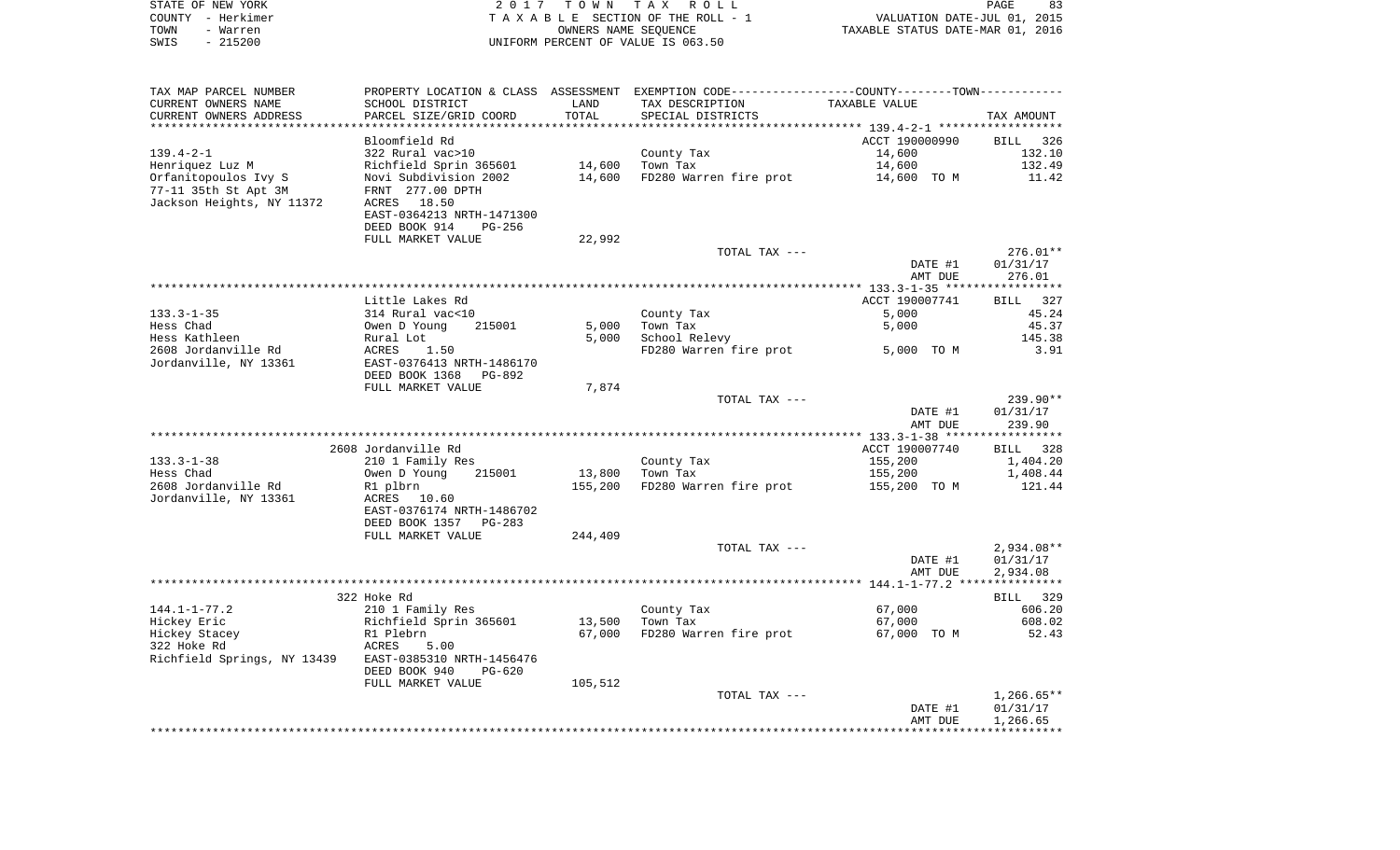| STATE OF NEW YORK | 2017 TOWN TAX ROLL                 | 84<br>PAGE                       |
|-------------------|------------------------------------|----------------------------------|
| COUNTY - Herkimer | TAXABLE SECTION OF THE ROLL - 1    | VALUATION DATE-JUL 01, 2015      |
| TOWN<br>- Warren  | OWNERS NAME SEOUENCE               | TAXABLE STATUS DATE-MAR 01, 2016 |
| $-215200$<br>SWIS | UNIFORM PERCENT OF VALUE IS 063.50 |                                  |

 $\begin{array}{c} 84 \\ 2015 \end{array}$ 

| TAX MAP PARCEL NUMBER                                 |                           |         | PROPERTY LOCATION & CLASS ASSESSMENT EXEMPTION CODE---------------COUNTY-------TOWN---------- |                |                    |                      |
|-------------------------------------------------------|---------------------------|---------|-----------------------------------------------------------------------------------------------|----------------|--------------------|----------------------|
| CURRENT OWNERS NAME                                   | SCHOOL DISTRICT           | LAND    | TAX DESCRIPTION                                                                               | TAXABLE VALUE  |                    |                      |
| CURRENT OWNERS ADDRESS                                | PARCEL SIZE/GRID COORD    | TOTAL   | SPECIAL DISTRICTS                                                                             |                |                    | TAX AMOUNT           |
|                                                       |                           |         |                                                                                               |                |                    |                      |
|                                                       | State Route 167           |         |                                                                                               | ACCT 190002970 |                    | 330<br>BILL          |
| $139.2 - 1 - 11$                                      | 312 Vac w/imprv           |         | County Tax                                                                                    | 24,800         |                    | 224.38               |
| Hoffman Cynthia                                       | Richfield Sprin 365601    | 22,500  | Town Tax                                                                                      | 24,800         |                    | 225.06               |
| Couchman Kerry                                        | ACRES 24.00               | 24,800  | FD280 Warren fire prot                                                                        | 24,800 TO M    |                    | 19.41                |
| 8187 Barnard Rd                                       | EAST-0367593 NRTH-1473949 |         |                                                                                               |                |                    |                      |
| Earlville, NY 13332                                   | DEED BOOK 1085 PG-790     |         |                                                                                               |                |                    |                      |
|                                                       | FULL MARKET VALUE         | 39,055  |                                                                                               |                |                    |                      |
|                                                       |                           |         | TOTAL TAX ---                                                                                 |                |                    | 468.85**             |
|                                                       |                           |         |                                                                                               |                | DATE #1            | 01/31/17             |
|                                                       |                           |         |                                                                                               |                | AMT DUE            | 468.85               |
|                                                       | 1315 State Route 167      |         |                                                                                               | ACCT 190004770 |                    | BILL 331             |
| $132.60 - 1 - 69$                                     | 444 Lumber yd/ml          |         | County Tax                                                                                    | 25,800         |                    | 233.43               |
| Hoke Construction Co                                  | 215001<br>Owen D Young    | 10,000  | Town Tax                                                                                      | 25,800         |                    | 234.13               |
| 436 Hogsback Rd                                       | Lumber Supply             | 25,800  | FD280 Warren fire prot                                                                        | 25,800 TO M    |                    | 20.19                |
| Richfield Springs, NY 13439                           | ACRES<br>1.30             |         | LT180 Warren light #2                                                                         | 25,800 TO M    |                    | 25.74                |
|                                                       | EAST-0370474 NRTH-1486905 |         |                                                                                               |                |                    |                      |
|                                                       | DEED BOOK 00550 PG-00196  |         |                                                                                               |                |                    |                      |
|                                                       | FULL MARKET VALUE         | 40,630  |                                                                                               |                |                    |                      |
|                                                       |                           |         | TOTAL TAX ---                                                                                 |                |                    | $513.49**$           |
|                                                       |                           |         |                                                                                               |                | DATE #1            | 01/31/17             |
|                                                       |                           |         |                                                                                               |                | AMT DUE            | 513.49               |
|                                                       |                           |         |                                                                                               |                |                    |                      |
|                                                       | 1321 State Route 167      |         |                                                                                               | ACCT 190004740 |                    | BILL 332             |
| $132.60 - 1 - 70$                                     | 210 1 Family Res          |         | County Tax                                                                                    | 74,400         |                    | 673.15               |
| Hoke Gordon                                           | Owen D Young<br>215001    | 7,100   | Town Tax                                                                                      | 74,400         |                    | 675.18               |
| Hoke Catherine O                                      | R1 Plbrn                  |         | 74,400 FD280 Warren fire prot                                                                 | 74,400 TO M    |                    | 58.22                |
| 436 Hogsback Rd                                       | FRNT 200.00 DPTH 100.00   |         | LT180 Warren light #2                                                                         | 74,400 TO M    |                    | 74.23                |
| Richfield Springs, NY 13439                           | EAST-0370518 NRTH-1487069 |         |                                                                                               |                |                    |                      |
|                                                       | DEED BOOK 1571 PG-158     |         |                                                                                               |                |                    |                      |
|                                                       | FULL MARKET VALUE         | 117,165 |                                                                                               |                |                    |                      |
|                                                       |                           |         | TOTAL TAX ---                                                                                 |                |                    | 1,480.78**           |
|                                                       |                           |         |                                                                                               |                | DATE #1<br>AMT DUE | 01/31/17<br>1,480.78 |
|                                                       |                           |         |                                                                                               |                |                    |                      |
|                                                       | 436 Hogsback Rd           |         |                                                                                               | ACCT 190013020 |                    | 333<br>BILL          |
| $140.3 - 1 - 1$                                       | 240 Rural res             |         | CW 15 VET/ 41162                                                                              | 5,850          |                    | $\Omega$             |
| Hoke Personal Trust Gordon & C Richfield Sprin 365601 |                           |         | 38,500 AG MKTS L 41720                                                                        | 2,722          | 2,722              |                      |
| Hoke Heather-Marie                                    | R1                        |         | 105,400 County Tax                                                                            | 96,828         |                    | 876.07               |
| 436 Hogsback Rd                                       | ACRES 119.00              |         | Town Tax                                                                                      | 102,678        |                    | 931.80               |
| Richfield Springs, NY 13439                           | EAST-0373898 NRTH-1471467 |         | FD280 Warren fire prot 102,678 TO M                                                           |                |                    | 80.34                |
|                                                       | DEED BOOK 890<br>PG-86    |         | 2,722 EX                                                                                      |                |                    |                      |
| MAY BE SUBJECT TO PAYMENT                             | FULL MARKET VALUE         | 165,984 |                                                                                               |                |                    |                      |
| UNDER AGDIST LAW TIL 2020                             |                           |         |                                                                                               |                |                    |                      |
|                                                       |                           |         | TOTAL TAX ---                                                                                 |                |                    | 1,888.21**           |
|                                                       |                           |         |                                                                                               |                | DATE #1            | 01/31/17             |
|                                                       |                           |         |                                                                                               |                | AMT DUE            | 1,888.21             |
|                                                       |                           |         |                                                                                               |                |                    |                      |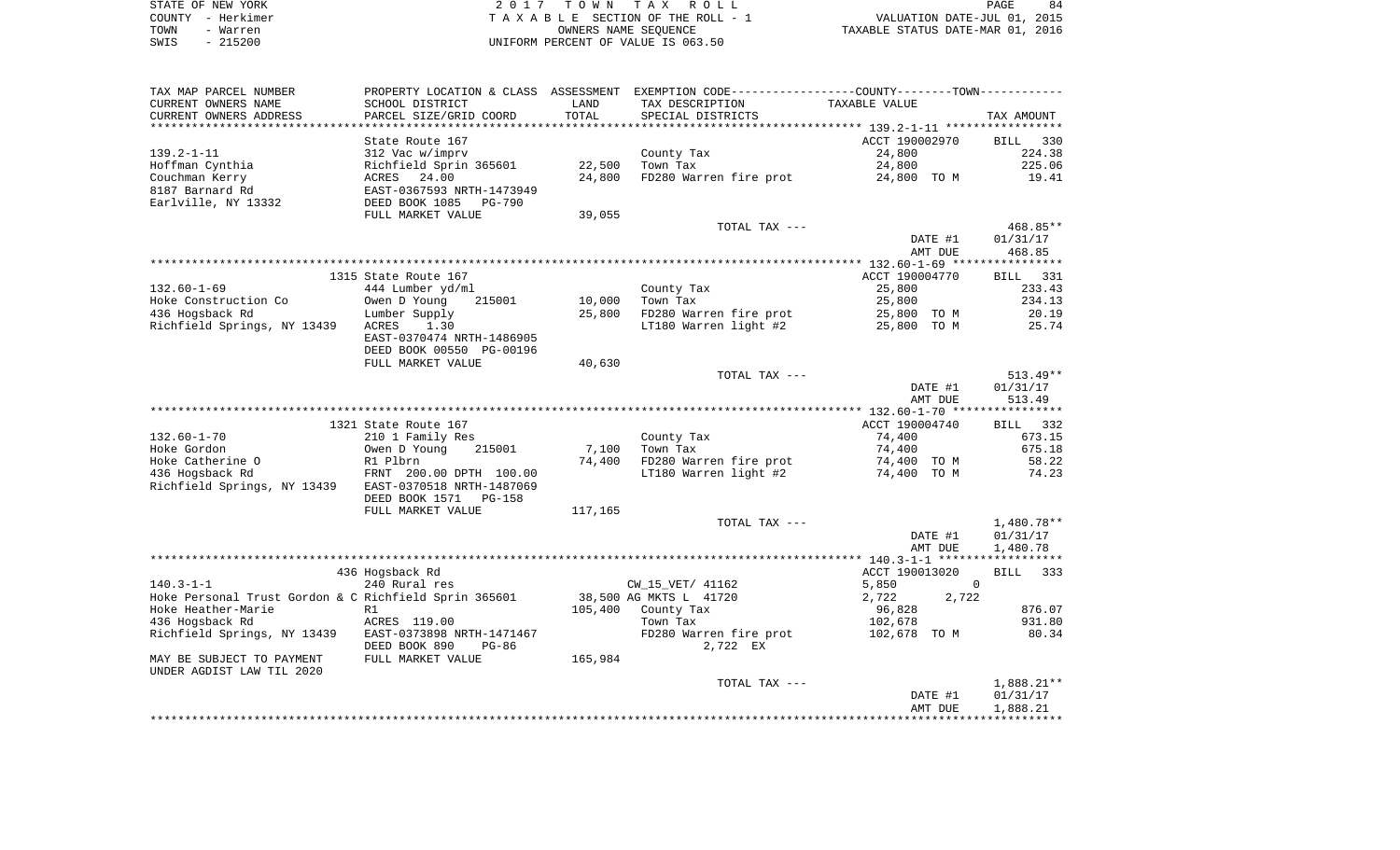| STATE OF NEW YORK | 2017 TOWN TAX ROLL                 | 85<br>PAGE                       |
|-------------------|------------------------------------|----------------------------------|
| COUNTY - Herkimer | TAXABLE SECTION OF THE ROLL - 1    | VALUATION DATE-JUL 01, 2015      |
| TOWN<br>- Warren  | OWNERS NAME SEOUENCE               | TAXABLE STATUS DATE-MAR 01, 2016 |
| - 215200<br>SWIS  | UNIFORM PERCENT OF VALUE IS 063.50 |                                  |

| TAX MAP PARCEL NUMBER              |                                |         | PROPERTY LOCATION & CLASS ASSESSMENT EXEMPTION CODE----------------COUNTY--------TOWN----------- |                |                           |
|------------------------------------|--------------------------------|---------|--------------------------------------------------------------------------------------------------|----------------|---------------------------|
| CURRENT OWNERS NAME                | SCHOOL DISTRICT                | LAND    | TAX DESCRIPTION                                                                                  | TAXABLE VALUE  |                           |
| CURRENT OWNERS ADDRESS             | PARCEL SIZE/GRID COORD         | TOTAL   | SPECIAL DISTRICTS                                                                                |                | TAX AMOUNT                |
|                                    |                                |         |                                                                                                  |                |                           |
|                                    | Mason Rd                       |         |                                                                                                  | ACCT 190005160 | BILL 334                  |
| $132.2 - 1 - 5$                    | 105 Vac farmland               |         | County Tax                                                                                       | 26,500         | 239.76                    |
| Holy Trinity Monastery             | Owen D Young<br>215001         | 26,500  | Town Tax                                                                                         | 26,500         | 240.49                    |
| PO Box 36                          | Farm Land                      | 26,500  | FD280 Warren fire prot                                                                           | 26,500 TO M    | 20.74                     |
| Jordanville, NY 13361              | ACRES<br>60.00                 |         |                                                                                                  |                |                           |
|                                    | EAST-0371870 NRTH-1493010      |         |                                                                                                  |                |                           |
|                                    | DEED BOOK 00356 PG-00245       |         |                                                                                                  |                |                           |
|                                    | FULL MARKET VALUE              | 41,732  |                                                                                                  |                |                           |
|                                    |                                |         | TOTAL TAX ---                                                                                    |                | $500.99**$                |
|                                    |                                |         |                                                                                                  | DATE #1        | 01/31/17                  |
|                                    |                                |         |                                                                                                  | AMT DUE        | 500.99                    |
|                                    |                                |         |                                                                                                  | ACCT 190005190 |                           |
| 132.2-1-20                         | Kingdom Rd<br>105 Vac farmland |         | County Tax                                                                                       | 43,800         | <b>BILL</b> 335<br>396.29 |
| Holy Trinity Monastery             | Owen D Young<br>215001         | 43,800  | Town Tax                                                                                         | 43,800         | 397.48                    |
| PO Box 36                          | Farm Land                      | 43,800  | FD280 Warren fire prot                                                                           | 43,800 TO M    | 34.27                     |
| Jordanville, NY 13361              | ACRES 125.00                   |         |                                                                                                  |                |                           |
|                                    | EAST-0372622 NRTH-1491476      |         |                                                                                                  |                |                           |
|                                    | DEED BOOK 00318 PG-00587       |         |                                                                                                  |                |                           |
|                                    | FULL MARKET VALUE              | 68,976  |                                                                                                  |                |                           |
|                                    |                                |         | TOTAL TAX ---                                                                                    |                | 828.04**                  |
|                                    |                                |         |                                                                                                  | DATE #1        | 01/31/17                  |
|                                    |                                |         |                                                                                                  | AMT DUE        | 828.04                    |
|                                    |                                |         |                                                                                                  |                |                           |
|                                    | 2471 Jordanville Rd            |         |                                                                                                  | ACCT 190003270 | BILL 336                  |
| $132.60 - 1 - 43$                  | 210 1 Family Res               |         | County Tax                                                                                       | 97,300         | 880.34                    |
| Holy Trinity Monastery             | Owen D Young<br>215001         | 10,100  | Town Tax                                                                                         | 97,300         | 883.00                    |
| 2471 Jordanville Rd                | Residence                      | 97,300  | FD280 Warren fire prot                                                                           | 97,300 TO M    | 76.14                     |
| PO Box 67                          | FRNT 190.00 DPTH 220.50        |         | LT180 Warren light #2                                                                            | 97,300 TO M    | 97.08                     |
| Jordanville, NY 13361              | EAST-0373284 NRTH-1487507      |         |                                                                                                  |                |                           |
|                                    | DEED BOOK 1271 PG-18           |         |                                                                                                  |                |                           |
|                                    | FULL MARKET VALUE              | 153,228 |                                                                                                  |                |                           |
|                                    |                                |         | TOTAL TAX ---                                                                                    |                | 1,936.56**                |
|                                    |                                |         |                                                                                                  | DATE #1        | 01/31/17                  |
|                                    |                                |         |                                                                                                  | AMT DUE        | 1,936.56                  |
|                                    |                                |         |                                                                                                  |                |                           |
|                                    | Rt 167 & Hicks Rd              |         |                                                                                                  | ACCT 190005220 | BILL 337                  |
| $133.1 - 1 - 14.1$                 | 112 Dairy farm                 |         | County Tax                                                                                       | 135,000        | 1,221.44                  |
| Holy Trinity Seminary<br>PO Box 36 | Owen D Young<br>215001         | 95,800  | Town Tax<br>FD280 Warren fire prot                                                               | 135,000        | 1,225.12<br>105.64        |
| Jordanville, NY 13361              | Dairy Farm<br>ACRES 166.30     | 135,000 |                                                                                                  | 135,000 TO M   |                           |
|                                    | EAST-0375930 NRTH-1489390      |         |                                                                                                  |                |                           |
|                                    | DEED BOOK 00501 PG-00110       |         |                                                                                                  |                |                           |
|                                    | FULL MARKET VALUE              | 212,598 |                                                                                                  |                |                           |
|                                    |                                |         | TOTAL TAX ---                                                                                    |                | 2,552.20**                |
|                                    |                                |         |                                                                                                  | DATE #1        | 01/31/17                  |
|                                    |                                |         |                                                                                                  | AMT DUE        | 2,552.20                  |
|                                    |                                |         |                                                                                                  |                |                           |
|                                    |                                |         |                                                                                                  |                |                           |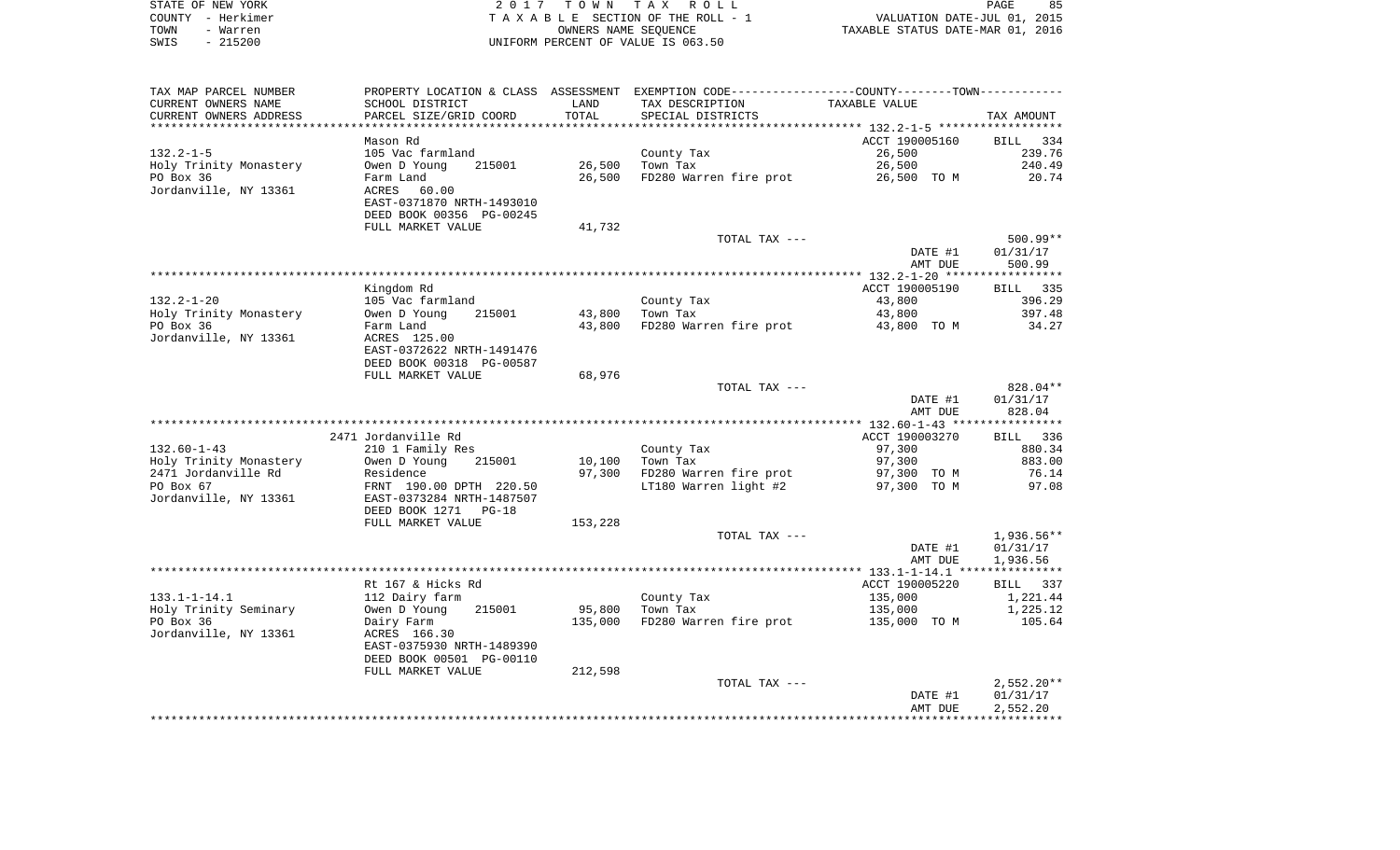|      | STATE OF NEW YORK | 2017 TOWN TAX ROLL                 | PAGE                             | 86 |
|------|-------------------|------------------------------------|----------------------------------|----|
|      | COUNTY – Herkimer | TAXABLE SECTION OF THE ROLL - 1    | VALUATION DATE-JUL 01, 2015      |    |
| TOWN | - Warren          | OWNERS NAME SEOUENCE               | TAXABLE STATUS DATE-MAR 01, 2016 |    |
| SWIS | - 215200          | UNIFORM PERCENT OF VALUE IS 063.50 |                                  |    |

| TAX MAP PARCEL NUMBER     |                                                                   |         | PROPERTY LOCATION & CLASS ASSESSMENT EXEMPTION CODE---------------COUNTY-------TOWN---------- |                  |                    |
|---------------------------|-------------------------------------------------------------------|---------|-----------------------------------------------------------------------------------------------|------------------|--------------------|
| CURRENT OWNERS NAME       | SCHOOL DISTRICT                                                   | LAND    | TAX DESCRIPTION                                                                               | TAXABLE VALUE    |                    |
| CURRENT OWNERS ADDRESS    | PARCEL SIZE/GRID COORD                                            | TOTAL   | SPECIAL DISTRICTS                                                                             |                  | TAX AMOUNT         |
|                           |                                                                   |         |                                                                                               |                  |                    |
|                           | 1520 State Route 167                                              |         |                                                                                               | ACCT 190006510   | BILL 338           |
| $133.1 - 1 - 15$          | 210 1 Family Res                                                  |         | County Tax                                                                                    | 42,400           | 383.62             |
|                           | 215001                                                            |         | Town Tax                                                                                      | 42,400           | 384.78             |
| Holy Trinity Seminary     | Owen D Young                                                      | 6,500   |                                                                                               |                  |                    |
| Theophylact Clapper-Dewel | Residence                                                         | 42,400  | FD280 Warren fire prot                                                                        | 42,400 TO M      | 33.18              |
| PO Box 36                 | FRNT 100.00 DPTH 150.00                                           |         |                                                                                               |                  |                    |
| Jordanville, NY 13361     | EAST-0375873 NRTH-1488248                                         |         |                                                                                               |                  |                    |
|                           | DEED BOOK 880<br>$PG-434$                                         |         |                                                                                               |                  |                    |
|                           | FULL MARKET VALUE                                                 | 66,772  |                                                                                               |                  |                    |
|                           |                                                                   |         | TOTAL TAX ---                                                                                 |                  | 801.58**           |
|                           |                                                                   |         |                                                                                               | DATE #1          | 01/31/17           |
|                           |                                                                   |         |                                                                                               | AMT DUE          | 801.58             |
|                           |                                                                   |         |                                                                                               |                  |                    |
|                           | Hopkins Rd                                                        |         |                                                                                               |                  | BILL 339           |
| $139.1 - 1 - 2.4$         | 314 Rural vac<10                                                  |         | County Tax                                                                                    | 4,000            | 36.19              |
| Horst Eugene              |                                                                   | 4,000   | Town Tax                                                                                      | 4,000            | 36.30              |
| Horst Linda               | Richfield Sprin 365601<br>ACRES 1.00<br>EAST-0359616 NRTH-1474249 | 4,000   | FD280 Warren fire prot                                                                        | 4,000 TO M       | 3.13               |
|                           |                                                                   |         |                                                                                               |                  |                    |
| 714 Ronald St             |                                                                   |         |                                                                                               |                  |                    |
| Herkimer, NY 13350        | DEED BOOK 893<br><b>PG-590</b>                                    |         |                                                                                               |                  |                    |
|                           | FULL MARKET VALUE                                                 | 6,299   |                                                                                               |                  |                    |
|                           |                                                                   |         | TOTAL TAX ---                                                                                 |                  | $75.62**$          |
|                           |                                                                   |         |                                                                                               | DATE #1          | 01/31/17           |
|                           |                                                                   |         |                                                                                               | AMT DUE          | 75.62              |
|                           |                                                                   |         |                                                                                               |                  |                    |
|                           | 342 Earl Rd                                                       |         |                                                                                               |                  | <b>BILL</b><br>340 |
| $140.1 - 1 - 15.4$        | 112 Dairy farm                                                    |         | AGRIC 10 Y 42100                                                                              | 31,600<br>31,600 |                    |
| Horst Jay                 | Richfield Sprin 365601                                            | 90,000  | County Tax                                                                                    | 198,000          | 1,791.44           |
| Horst Elaine              | pole brn                                                          | 229,600 | Town Tax                                                                                      | 198,000          | 1,796.85           |
| 2804 Skillet Rd           | horse barn                                                        |         | FD280 Warren fire prot                                                                        | 229,600 TO M     | 179.66             |
| Scipio Center, NY 13417   | FRNT 3786.00 DPTH                                                 |         |                                                                                               |                  |                    |
|                           | ACRES 197.00                                                      |         |                                                                                               |                  |                    |
|                           | EAST-0373258 NRTH-1476070                                         |         |                                                                                               |                  |                    |
|                           | DEED BOOK 1333<br>PG-509                                          |         |                                                                                               |                  |                    |
|                           |                                                                   |         |                                                                                               |                  |                    |
|                           | FULL MARKET VALUE                                                 | 361,575 |                                                                                               |                  |                    |
|                           |                                                                   |         | TOTAL TAX ---                                                                                 |                  | $3,767.95**$       |
|                           |                                                                   |         |                                                                                               | DATE #1          | 01/31/17           |
|                           |                                                                   |         |                                                                                               | AMT DUE          | 3,767.95           |
|                           |                                                                   |         |                                                                                               |                  |                    |
|                           | Hopkins Rd                                                        |         |                                                                                               |                  | BILL 341           |
| $139.1 - 1 - 2.5$         | 314 Rural vac<10                                                  |         | County Tax                                                                                    | 4,000            | 36.19              |
| Horst Linda               | Richfield Sprin 365601                                            | 4,000   | Town Tax                                                                                      | 4,000            | 36.30              |
| 174 Ronald St             | FRNT 200.00 DPTH                                                  | 4,000   | FD280 Warren fire prot                                                                        | 4,000 TO M       | 3.13               |
| Herkimer, NY 13350        | 1.00<br>ACRES                                                     |         |                                                                                               |                  |                    |
|                           | EAST-0359777 NRTH-1474141                                         |         |                                                                                               |                  |                    |
|                           | DEED BOOK 1296<br>PG-222                                          |         |                                                                                               |                  |                    |
|                           | FULL MARKET VALUE                                                 | 6,299   |                                                                                               |                  |                    |
|                           |                                                                   |         | TOTAL TAX ---                                                                                 |                  | $75.62**$          |
|                           |                                                                   |         |                                                                                               | DATE #1          | 01/31/17           |
|                           |                                                                   |         |                                                                                               |                  |                    |
|                           |                                                                   |         |                                                                                               | AMT DUE          | 75.62              |
|                           |                                                                   |         |                                                                                               |                  |                    |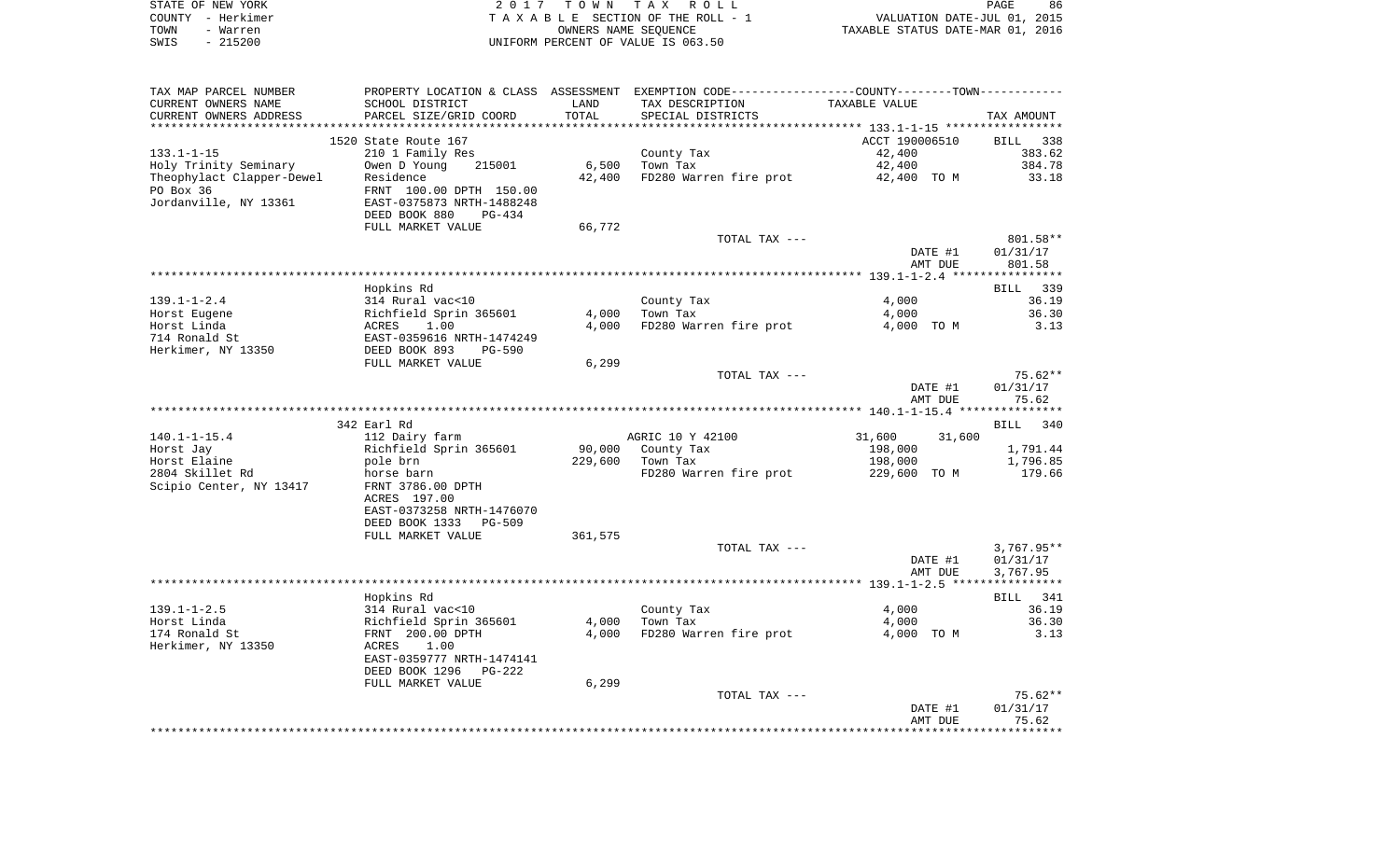| STATE OF NEW YORK | 2017 TOWN TAX ROLL                 | 87<br>PAGE                       |
|-------------------|------------------------------------|----------------------------------|
| COUNTY - Herkimer | TAXABLE SECTION OF THE ROLL - 1    | VALUATION DATE-JUL 01, 2015      |
| TOWN<br>- Warren  | OWNERS NAME SEOUENCE               | TAXABLE STATUS DATE-MAR 01, 2016 |
| $-215200$<br>SWIS | UNIFORM PERCENT OF VALUE IS 063.50 |                                  |

| TAX MAP PARCEL NUMBER  |                                               |         | PROPERTY LOCATION & CLASS ASSESSMENT EXEMPTION CODE----------------COUNTY-------TOWN---------- |                |              |
|------------------------|-----------------------------------------------|---------|------------------------------------------------------------------------------------------------|----------------|--------------|
| CURRENT OWNERS NAME    | SCHOOL DISTRICT                               | LAND    | TAX DESCRIPTION                                                                                | TAXABLE VALUE  |              |
| CURRENT OWNERS ADDRESS | PARCEL SIZE/GRID COORD                        | TOTAL   | SPECIAL DISTRICTS                                                                              |                | TAX AMOUNT   |
|                        |                                               |         |                                                                                                |                |              |
|                        | Off Osley Rd                                  |         |                                                                                                | ACCT 190008732 | BILL 342     |
| $139.2 - 1 - 34$       | 323 Vacant rural                              |         | County Tax                                                                                     | 2,500          | 22.62        |
| Hruska Jos             | Richfield Sprin 365601                        | 2,500   | Town Tax                                                                                       | 2,500          | 22.69        |
| Hruska Vera            | Rural Lot                                     | 2,500   | FD280 Warren fire prot                                                                         | 2,500 TO M     | 1.96         |
| 10997 Us Hwy 11        | 10.00<br>ACRES                                |         |                                                                                                |                |              |
| N Lawrence, NY 12967   | EAST-0361365 NRTH-1480354                     |         |                                                                                                |                |              |
|                        | DEED BOOK 701<br>$PG-753$                     |         |                                                                                                |                |              |
|                        | FULL MARKET VALUE                             | 3,937   |                                                                                                |                |              |
|                        |                                               |         | TOTAL TAX ---                                                                                  |                | $47.27**$    |
|                        |                                               |         |                                                                                                | DATE #1        | 01/31/17     |
|                        |                                               |         |                                                                                                | AMT DUE        | 47.27        |
|                        |                                               |         |                                                                                                |                |              |
|                        | 436 Cullen Rd                                 |         |                                                                                                |                | BILL 343     |
| $139.2 - 1 - 7.5$      | 210 1 Family Res                              |         | County Tax                                                                                     | 149,200        | 1,349.92     |
| Hucke Michael          | Richfield Sprin 365601                        | 18,000  | Town Tax                                                                                       | 149,200        | 1,353.99     |
| Hucke Cindy            | ACRES 16.50                                   | 149,200 | FD280 Warren fire prot                                                                         | 149,200 TO M   | 116.75       |
| 215 North Country Rd   | EAST-0363823 NRTH-1475167                     |         |                                                                                                |                |              |
| Miller Place, NY 11764 | DEED BOOK 1379<br>PG-227<br>FULL MARKET VALUE | 234,961 |                                                                                                |                |              |
|                        |                                               |         | TOTAL TAX ---                                                                                  |                | $2,820.66**$ |
|                        |                                               |         |                                                                                                | DATE #1        | 01/31/17     |
|                        |                                               |         |                                                                                                | AMT DUE        | 2,820.66     |
|                        |                                               |         |                                                                                                |                |              |
|                        | 524 Yules Corner Rd                           |         |                                                                                                |                | BILL 344     |
| $132.2 - 1 - 14.3$     | 210 1 Family Res                              |         | County Tax                                                                                     | 100,000        | 904.77       |
| Hugick Brandon         | Owen D Young<br>215001                        | 12,800  | Town Tax                                                                                       | 100,000        | 907.50       |
| Hugick Becky           | FRNT 302.40 DPTH                              | 100,000 | FD280 Warren fire prot                                                                         | 100,000 TO M   | 78.25        |
| 524 Yule Corners Rd    | ACRES<br>8.00                                 |         |                                                                                                |                |              |
| Mohawk, NY 13407       | EAST-0365387 NRTH-1491116                     |         |                                                                                                |                |              |
|                        | DEED BOOK 1538<br>PG-710                      |         |                                                                                                |                |              |
|                        | FULL MARKET VALUE                             | 157,480 |                                                                                                |                |              |
|                        |                                               |         | TOTAL TAX ---                                                                                  |                | 1,890.52**   |
|                        |                                               |         |                                                                                                | DATE #1        | 01/31/17     |
|                        |                                               |         |                                                                                                | AMT DUE        | 1,890.52     |
|                        |                                               |         |                                                                                                |                |              |
|                        | Yule Corners Rd                               |         |                                                                                                |                | BILL 345     |
| $132.2 - 3 - 4$        | 322 Rural vac>10                              |         | County Tax                                                                                     | 6,720          | 60.80        |
| Hugick Brandon         | 215001<br>Owen D Young                        | 6,720   | Town Tax                                                                                       | 6,720          | 60.98        |
| Hugick Becky           | FRNT 350.00 DPTH                              | 6,720   | FD280 Warren fire prot                                                                         | 6,720 TO M     | 5.26         |
| 524 Yule Corners Rd    | ACRES<br>5.30                                 |         |                                                                                                |                |              |
| Mohawk, NY 13407       | EAST-0365216                                  |         |                                                                                                |                |              |
|                        | DEED BOOK 1580<br>PG-426                      |         |                                                                                                |                |              |
|                        | FULL MARKET VALUE                             | 10,583  |                                                                                                |                |              |
|                        |                                               |         | TOTAL TAX ---                                                                                  |                | 127.04**     |
|                        |                                               |         |                                                                                                | DATE #1        | 01/31/17     |
|                        |                                               |         |                                                                                                | AMT DUE        | 127.04       |
|                        |                                               |         |                                                                                                |                |              |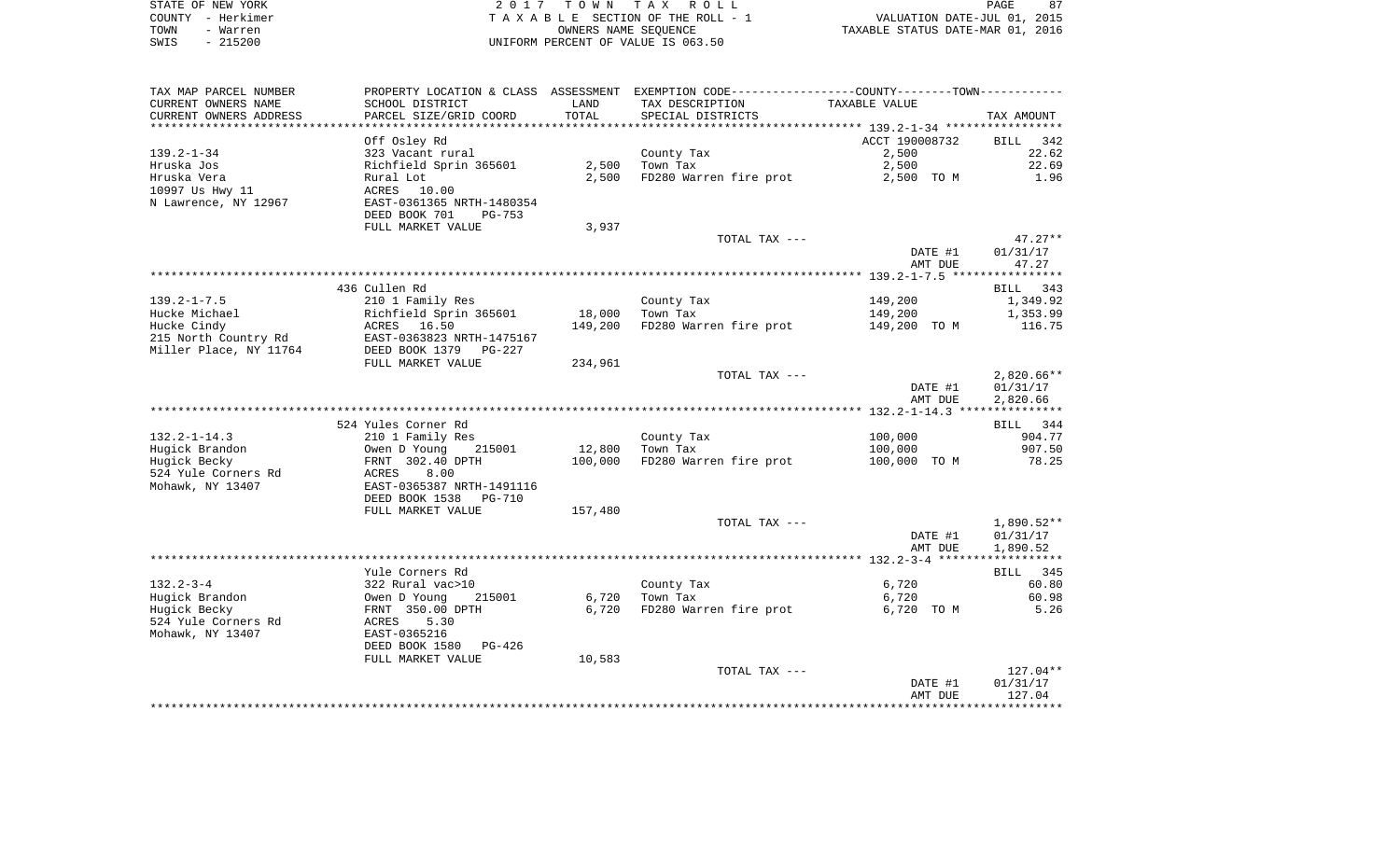| STATE OF NEW YORK | 2017 TOWN TAX ROLL                 | 88<br>PAGE                       |
|-------------------|------------------------------------|----------------------------------|
| COUNTY - Herkimer | TAXABLE SECTION OF THE ROLL - 1    | VALUATION DATE-JUL 01, 2015      |
| TOWN<br>- Warren  | OWNERS NAME SEOUENCE               | TAXABLE STATUS DATE-MAR 01, 2016 |
| $-215200$<br>SWIS | UNIFORM PERCENT OF VALUE IS 063.50 |                                  |

| TAX MAP PARCEL NUMBER  |                                                      |         | PROPERTY LOCATION & CLASS ASSESSMENT EXEMPTION CODE---------------COUNTY-------TOWN---------- |                |                        |
|------------------------|------------------------------------------------------|---------|-----------------------------------------------------------------------------------------------|----------------|------------------------|
| CURRENT OWNERS NAME    | SCHOOL DISTRICT                                      | LAND    | TAX DESCRIPTION                                                                               | TAXABLE VALUE  |                        |
| CURRENT OWNERS ADDRESS | PARCEL SIZE/GRID COORD                               | TOTAL   | SPECIAL DISTRICTS                                                                             |                | TAX AMOUNT             |
|                        |                                                      |         |                                                                                               |                |                        |
|                        | 834 Hicks Rd                                         |         |                                                                                               | ACCT 190013111 | BILL 346               |
| $133.4 - 2 - 1.2$      | 210 1 Family Res                                     |         | County Tax                                                                                    | 188,500        | 1,705.49               |
| Hugick Brenda R        | 215001<br>Owen D Young                               | 11,600  | Town Tax                                                                                      | 188,500        | 1,710.63               |
| Mosher Linda C         | Residence                                            | 188,500 | School Relevy                                                                                 |                | 4,920.92               |
| 834 Hicks Rd           | 2.30<br>ACRES                                        |         | FD280 Warren fire prot                                                                        | 188,500 TO M   | 147.50                 |
| Mohawk, NY 13407       | EAST-0388865 NRTH-1488019<br>DEED BOOK 731<br>PG-337 |         |                                                                                               |                |                        |
|                        | FULL MARKET VALUE                                    | 296,850 |                                                                                               |                |                        |
|                        |                                                      |         | TOTAL TAX ---                                                                                 |                | 8,484.54**             |
|                        |                                                      |         |                                                                                               | DATE #1        | 01/31/17               |
|                        |                                                      |         |                                                                                               | AMT DUE        | 8,484.54               |
|                        |                                                      |         |                                                                                               |                |                        |
|                        | Radek Rd                                             |         |                                                                                               | ACCT 190007410 | BILL 347               |
| $133.2 - 2 - 4$        | 105 Vac farmland                                     |         | County Tax                                                                                    | 46,800         | 423.43                 |
| Hugick Irene           | Owen D Young<br>215001                               | 46,800  | Town Tax                                                                                      | 46,800         | 424.71                 |
| 834 Hicks Rd           | Farm Land                                            | 46,800  | FD280 Warren fire prot                                                                        | 46,800 TO M    | 36.62                  |
| Mohawk, NY 13407       | ACRES 144.00                                         |         |                                                                                               |                |                        |
|                        | EAST-0386280 NRTH-1492673                            |         |                                                                                               |                |                        |
|                        | DEED BOOK 817<br><b>PG-700</b>                       |         |                                                                                               |                |                        |
|                        | FULL MARKET VALUE                                    | 73,701  |                                                                                               |                |                        |
|                        |                                                      |         | TOTAL TAX ---                                                                                 |                | 884.76**               |
|                        |                                                      |         |                                                                                               | DATE #1        | 01/31/17               |
|                        |                                                      |         |                                                                                               | AMT DUE        | 884.76                 |
|                        |                                                      |         |                                                                                               |                |                        |
|                        | Yules Corners Rd                                     |         |                                                                                               | ACCT 190001860 | BILL 348               |
| $132.2 - 1 - 14.1$     | 105 Vac farmland                                     |         | County Tax                                                                                    | 17,300         | 156.53                 |
| Hugick Nancy           | Owen D Young<br>215001                               | 17,300  | Town Tax                                                                                      | 17,300         | 157.00                 |
| Hugick Bernard         | Yule Rd                                              | 17,300  | FD280 Warren fire prot                                                                        | 17,300 TO M    | 13.54                  |
| 812 Kingdom Rd         | FRNT 100.00 DPTH                                     |         |                                                                                               |                |                        |
| Mohawk, NY 13407       | 42.00<br>ACRES                                       |         |                                                                                               |                |                        |
|                        | EAST-0367037 NRTH-1491550                            |         |                                                                                               |                |                        |
|                        | DEED BOOK 1201<br>PG-666                             |         |                                                                                               |                |                        |
|                        | FULL MARKET VALUE                                    | 27,244  |                                                                                               |                |                        |
|                        |                                                      |         | TOTAL TAX ---                                                                                 | DATE #1        | $327.07**$<br>01/31/17 |
|                        |                                                      |         |                                                                                               |                | 327.07                 |
|                        |                                                      |         |                                                                                               | AMT DUE        |                        |
|                        | Youngs Lake Rd                                       |         |                                                                                               | ACCT 190007950 | BILL 349               |
| $144.31 - 1 - 13$      | 314 Rural vac<10                                     |         | County Tax                                                                                    | 1,000          | 9.05                   |
| Hugick Nancy           | Richfield Sprin 365601                               | 1,000   | Town Tax                                                                                      | 1,000          | 9.07                   |
| Fanelli Donna          | Lot                                                  | 1,000   | FD280 Warren fire prot                                                                        | 1,000 TO M     | .78                    |
| 202 Florence Ct        | FRNT 230.00 DPTH 153.00                              |         |                                                                                               |                |                        |
| Chadwicks, NY 13319    | EAST-0379203 NRTH-1462147                            |         |                                                                                               |                |                        |
|                        | DEED BOOK 921<br>$PG-305$                            |         |                                                                                               |                |                        |
|                        | FULL MARKET VALUE                                    | 1,575   |                                                                                               |                |                        |
|                        |                                                      |         | TOTAL TAX ---                                                                                 |                | 18.90**                |
|                        |                                                      |         |                                                                                               | DATE #1        | 01/31/17               |
|                        |                                                      |         |                                                                                               | AMT DUE        | 18.90                  |
|                        |                                                      |         |                                                                                               |                |                        |
|                        |                                                      |         |                                                                                               |                |                        |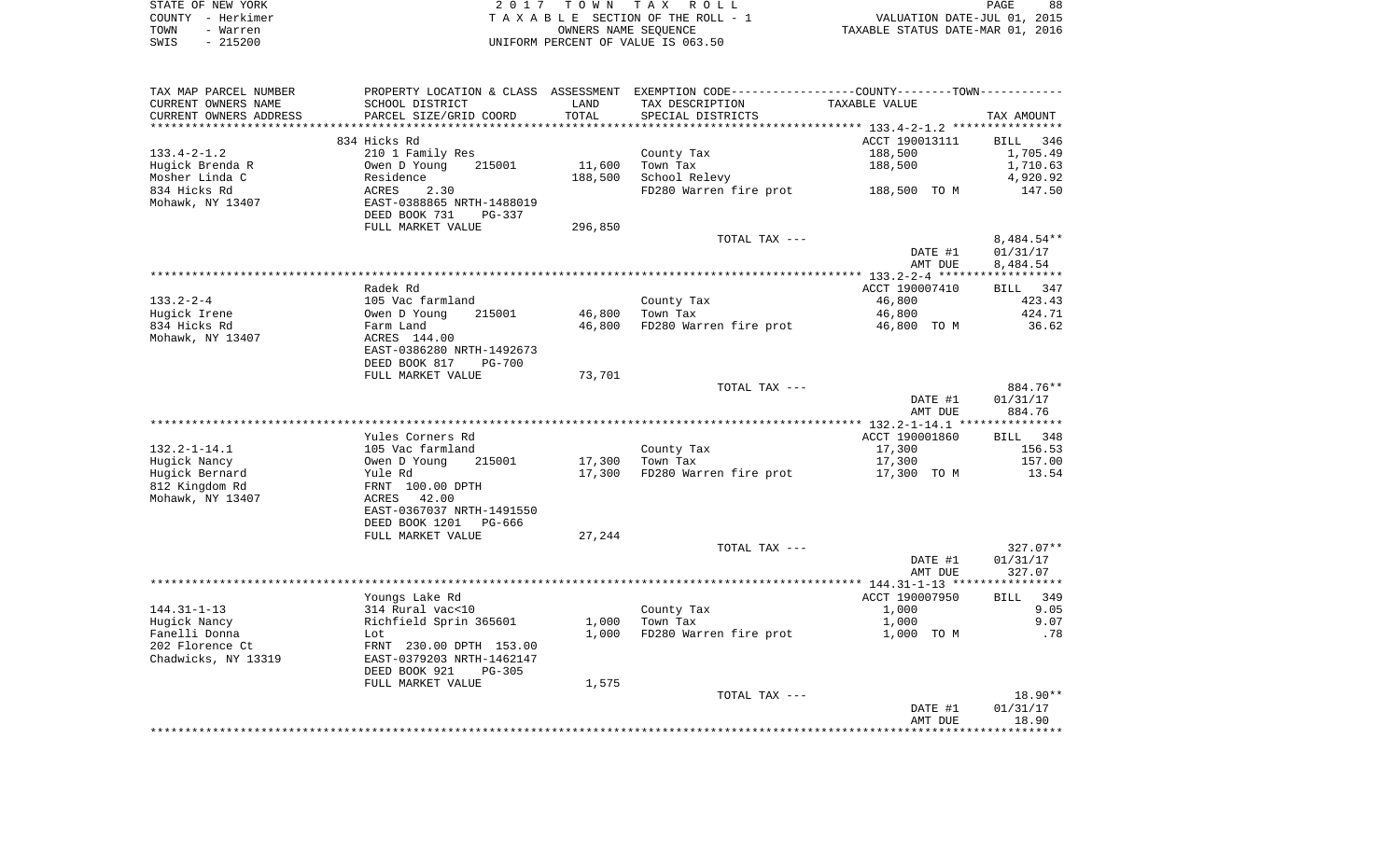| COUNTY - Herkimer<br>TOWN<br>- Warren<br>$-215200$<br>SWIS |                                          |        | TAXABLE SECTION OF THE ROLL - 1<br>OWNERS NAME SEQUENCE<br>UNIFORM PERCENT OF VALUE IS 063.50 | VALUATION DATE-JUL 01, 2015<br>TAXABLE STATUS DATE-MAR 01, 2016 |            |
|------------------------------------------------------------|------------------------------------------|--------|-----------------------------------------------------------------------------------------------|-----------------------------------------------------------------|------------|
| TAX MAP PARCEL NUMBER                                      |                                          |        | PROPERTY LOCATION & CLASS ASSESSMENT EXEMPTION CODE---------------COUNTY-------TOWN---------- |                                                                 |            |
| CURRENT OWNERS NAME                                        | SCHOOL DISTRICT                          | LAND   | TAX DESCRIPTION                                                                               | TAXABLE VALUE                                                   |            |
| CURRENT OWNERS ADDRESS                                     | PARCEL SIZE/GRID COORD                   | TOTAL  | SPECIAL DISTRICTS                                                                             |                                                                 | TAX AMOUNT |
|                                                            |                                          |        |                                                                                               |                                                                 |            |
|                                                            | Off Youngs Lake Rd                       |        |                                                                                               | ACCT 190008015                                                  | BILL 350   |
| 144.31-1-16                                                | 314 Rural vac<10                         |        | County Tax                                                                                    | 2,500                                                           | 22.62      |
| Hugick Nancy                                               | Richfield Sprin 365601                   |        | $2,500$ Town Tax                                                                              | 2,500                                                           | 22.69      |
| Fanelli Donna<br>202 Florence Ct                           | Warren<br>Lot                            | 2,500  | FD280 Warren fire prot                                                                        | 2,500 TO M                                                      | 1.96       |
| Chadwicks, NY 13319                                        | ACRES<br>3.80                            |        |                                                                                               |                                                                 |            |
|                                                            | EAST-0378602 NRTH-1462208                |        |                                                                                               |                                                                 |            |
|                                                            | DEED BOOK 921<br>$PG-305$                |        |                                                                                               |                                                                 |            |
|                                                            | FULL MARKET VALUE                        | 3,937  |                                                                                               |                                                                 |            |
|                                                            |                                          |        | TOTAL TAX ---                                                                                 |                                                                 | $47.27**$  |
|                                                            |                                          |        |                                                                                               | DATE #1                                                         | 01/31/17   |
|                                                            |                                          |        |                                                                                               | AMT DUE                                                         | 47.27      |
|                                                            |                                          |        |                                                                                               |                                                                 |            |
|                                                            | Hicks Rd                                 |        |                                                                                               | ACCT 190013110                                                  | BILL 351   |
| $133.4 - 2 - 1.1$                                          | 105 Vac farmland                         |        | County Tax                                                                                    | 33,400                                                          | 302.19     |
| Hugick Stanley                                             | Owen D Young<br>215001                   |        | 33,400 Town Tax                                                                               | 33,400                                                          | 303.10     |
| Huqick Irene                                               | Farm Land                                | 33,400 | FD280 Warren fire prot                                                                        | 33,400 TO M                                                     | 26.13      |
| 834 Hicks Rd<br>Mohawk, NY 13407                           | ACRES 76.90<br>EAST-0388477 NRTH-1487938 |        |                                                                                               |                                                                 |            |
|                                                            | DEED BOOK 00586 PG-00225                 |        |                                                                                               |                                                                 |            |
|                                                            | FULL MARKET VALUE                        | 52,598 |                                                                                               |                                                                 |            |
|                                                            |                                          |        | TOTAL TAX ---                                                                                 |                                                                 | $631.42**$ |
|                                                            |                                          |        |                                                                                               | DATE #1                                                         | 01/31/17   |
|                                                            |                                          |        |                                                                                               | AMT DUE                                                         | 631.42     |
|                                                            |                                          |        |                                                                                               |                                                                 |            |
|                                                            | 847 State Route 167                      |        |                                                                                               | ACCT 190004530                                                  | BILL 352   |
| 139.2-1-3.1                                                | 210 1 Family Res                         |        | AGRIC 10 Y 42100                                                                              | 7,500<br>7,500                                                  |            |
| Hula David                                                 | Richfield Sprin 365601                   |        | 14,400 County Tax                                                                             | 36,900                                                          | 333.86     |
| 3712 VanceBoro Ct                                          | R1                                       |        | 44,400 Town Tax                                                                               | 36,900                                                          | 334.87     |
| Modesto, CA 95357                                          | plebrn shed                              |        | FD280 Warren fire prot                                                                        | 44,400 TO M                                                     | 34.74      |
|                                                            | L Use Anna Hula<br>4.50<br>ACRES         |        |                                                                                               |                                                                 |            |
|                                                            | EAST-0367018 NRTH-1479233                |        |                                                                                               |                                                                 |            |
|                                                            | DEED BOOK 1264 PG-991                    |        |                                                                                               |                                                                 |            |
|                                                            | FULL MARKET VALUE                        | 69,921 |                                                                                               |                                                                 |            |
|                                                            |                                          |        | TOTAL TAX ---                                                                                 |                                                                 | $703.47**$ |
|                                                            |                                          |        |                                                                                               | DATE #1                                                         | 01/31/17   |
|                                                            |                                          |        |                                                                                               | AMT DUE                                                         | 703.47     |
|                                                            |                                          |        |                                                                                               |                                                                 |            |

PAGE 89

STATE OF NEW YORK **EXECUTE:** TOWN TAX ROLL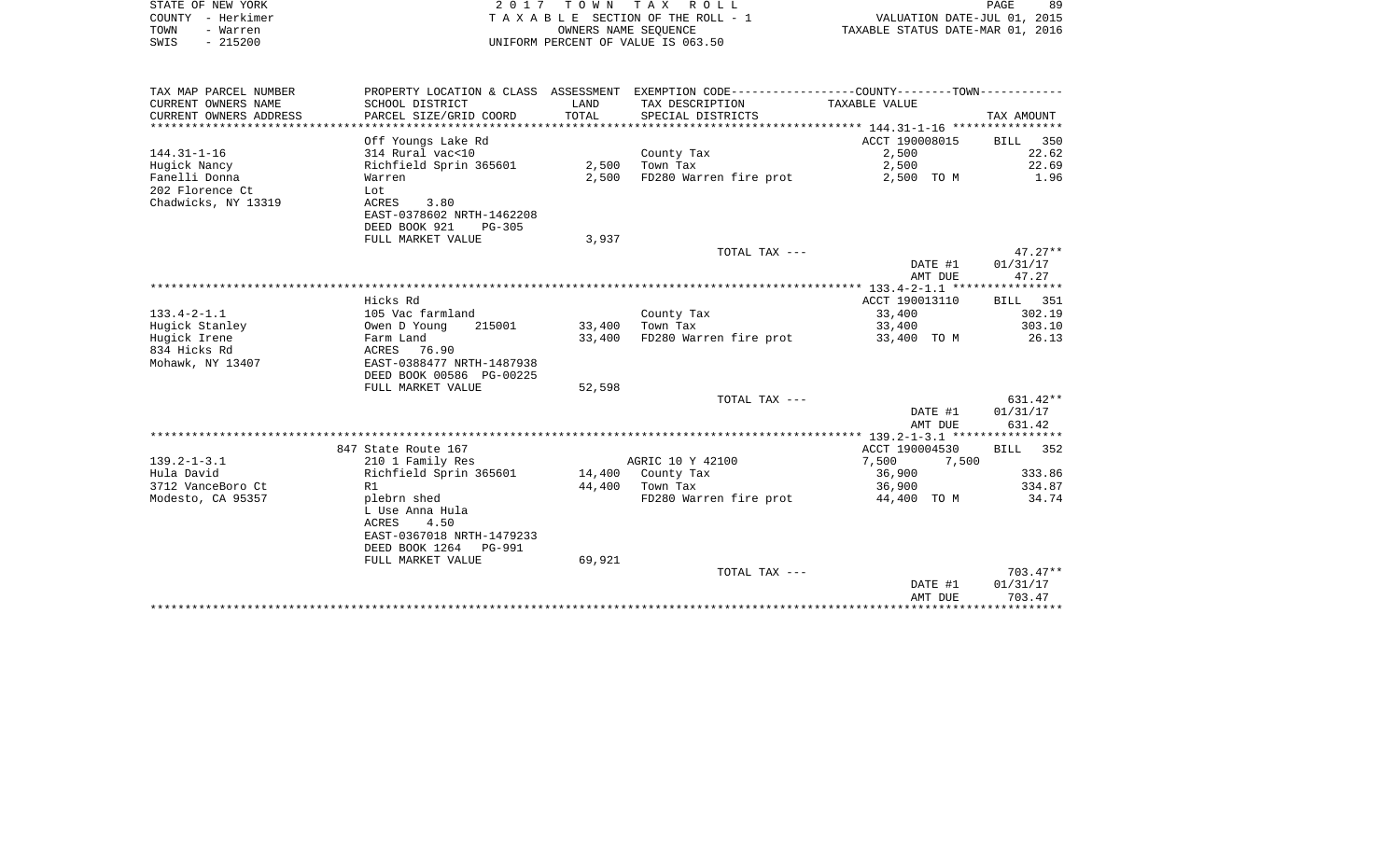|      | STATE OF NEW YORK | 2017 TOWN TAX ROLL                 | PAGE                             | 90 |
|------|-------------------|------------------------------------|----------------------------------|----|
|      | COUNTY - Herkimer | TAXABLE SECTION OF THE ROLL - 1    | VALUATION DATE-JUL 01, 2015      |    |
| TOWN | - Warren          | OWNERS NAME SEOUENCE               | TAXABLE STATUS DATE-MAR 01, 2016 |    |
| SWIS | - 215200          | UNIFORM PERCENT OF VALUE IS 063.50 |                                  |    |

| TAX MAP PARCEL NUMBER       |                           |         | PROPERTY LOCATION & CLASS ASSESSMENT EXEMPTION CODE---------------COUNTY-------TOWN---------- |                |              |
|-----------------------------|---------------------------|---------|-----------------------------------------------------------------------------------------------|----------------|--------------|
| CURRENT OWNERS NAME         | SCHOOL DISTRICT           | LAND    | TAX DESCRIPTION                                                                               | TAXABLE VALUE  |              |
| CURRENT OWNERS ADDRESS      | PARCEL SIZE/GRID COORD    | TOTAL   | SPECIAL DISTRICTS                                                                             |                | TAX AMOUNT   |
|                             |                           |         |                                                                                               |                |              |
|                             | 781 State Route 167       |         |                                                                                               | ACCT 190004532 | BILL 353     |
| $139.2 - 1 - 3.2$           | 112 Dairy farm            |         | AGRIC 10 Y 42100                                                                              | 2,000<br>2,000 |              |
| Hula David                  | Richfield Sprin 365601    | 104,800 | County Tax                                                                                    | 121,000        | 1,094.77     |
| Hula George                 | Dairy Farm                | 123,000 | Town Tax                                                                                      | 121,000        | 1,098.07     |
| 3712 VanceBoro Ct           | ACRES 320.00              |         | FD280 Warren fire prot                                                                        | 123,000 TO M   | 96.25        |
| Modesto, CA 95357           | EAST-0365734 NRTH-1480040 |         |                                                                                               |                |              |
|                             |                           |         |                                                                                               |                |              |
|                             | DEED BOOK 918<br>PG-496   |         |                                                                                               |                |              |
|                             | FULL MARKET VALUE         | 193,701 |                                                                                               |                |              |
|                             |                           |         | TOTAL TAX ---                                                                                 |                | $2,289.09**$ |
|                             |                           |         |                                                                                               | DATE #1        | 01/31/17     |
|                             |                           |         |                                                                                               | AMT DUE        | 2,289.09     |
|                             |                           |         |                                                                                               |                |              |
|                             | State Route 167           |         |                                                                                               | ACCT 190005250 | 354<br>BILL  |
| $139.2 - 1 - 15$            | 323 Vacant rural          |         | County Tax                                                                                    | 2,000          | 18.10        |
| Hula David                  | Richfield Sprin 365601    | 2,000   | Town Tax                                                                                      | 2,000          | 18.15        |
| 3712 VanceBoro Ct           | Rt 167                    | 2,000   | FD280 Warren fire prot                                                                        | 2,000 TO M     | 1.56         |
| Modesto, CA 95357           | Lot<br>1.05               |         |                                                                                               |                |              |
|                             | FRNT 268.01 DPTH 154.22   |         |                                                                                               |                |              |
|                             | EAST-0367494 NRTH-1477011 |         |                                                                                               |                |              |
|                             | DEED BOOK 1355 PG-281     |         |                                                                                               |                |              |
|                             | FULL MARKET VALUE         | 3,150   |                                                                                               |                |              |
|                             |                           |         | TOTAL TAX ---                                                                                 |                | $37.81**$    |
|                             |                           |         |                                                                                               |                | 01/31/17     |
|                             |                           |         |                                                                                               | DATE #1        |              |
|                             |                           |         |                                                                                               | AMT DUE        | 37.81        |
|                             |                           |         |                                                                                               |                |              |
|                             | 270 Hogsback Rd           |         |                                                                                               | ACCT 190012302 | BILL 355     |
| $139.4 - 1 - 5.2$           | 210 1 Family Res          |         | County Tax                                                                                    | 89,000         | 805.25       |
| Hula George R               | Richfield Sprin 365601    | 12,400  | Town Tax                                                                                      | 89,000         | 807.67       |
| Hula Amy L                  | R1                        | 89,000  | FD280 Warren fire prot                                                                        | 89,000 TO M    | 69.64        |
| PO Box 1846                 | Hogsback Rd               |         |                                                                                               |                |              |
| Richfield Springs, NY 13439 | ACRES<br>2.90             |         |                                                                                               |                |              |
|                             | EAST-0370360 NRTH-1472371 |         |                                                                                               |                |              |
|                             | DEED BOOK 770<br>PG-462   |         |                                                                                               |                |              |
|                             | FULL MARKET VALUE         | 140,157 |                                                                                               |                |              |
|                             |                           |         | TOTAL TAX ---                                                                                 |                | $1,682.56**$ |
|                             |                           |         |                                                                                               | DATE #1        | 01/31/17     |
|                             |                           |         |                                                                                               | AMT DUE        | 1,682.56     |
|                             |                           |         |                                                                                               |                |              |
|                             | Hogsback Rd               |         |                                                                                               |                | BILL 356     |
| $139.4 - 1 - 5.5$           | 322 Rural vac>10          |         | County Tax                                                                                    | 11,800         | 106.76       |
|                             |                           | 11,800  | Town Tax                                                                                      | 11,800         | 107.08       |
| Hula George R               | Richfield Sprin 365601    |         |                                                                                               |                |              |
| Hula Amy L                  | FRNT 546.00 DPTH          | 11,800  | FD280 Warren fire prot                                                                        | 11,800 TO M    | 9.23         |
| PO Box 1846                 | ACRES 11.50               |         |                                                                                               |                |              |
| Richfield Springs, NY 13439 | EAST-0370030 NRTH-1472396 |         |                                                                                               |                |              |
|                             | DEED BOOK 898<br>PG-368   |         |                                                                                               |                |              |
|                             | FULL MARKET VALUE         | 18,583  |                                                                                               |                |              |
|                             |                           |         | TOTAL TAX ---                                                                                 |                | $223.07**$   |
|                             |                           |         |                                                                                               | DATE #1        | 01/31/17     |
|                             |                           |         |                                                                                               | AMT DUE        | 223.07       |
|                             |                           |         |                                                                                               |                |              |
|                             |                           |         |                                                                                               |                |              |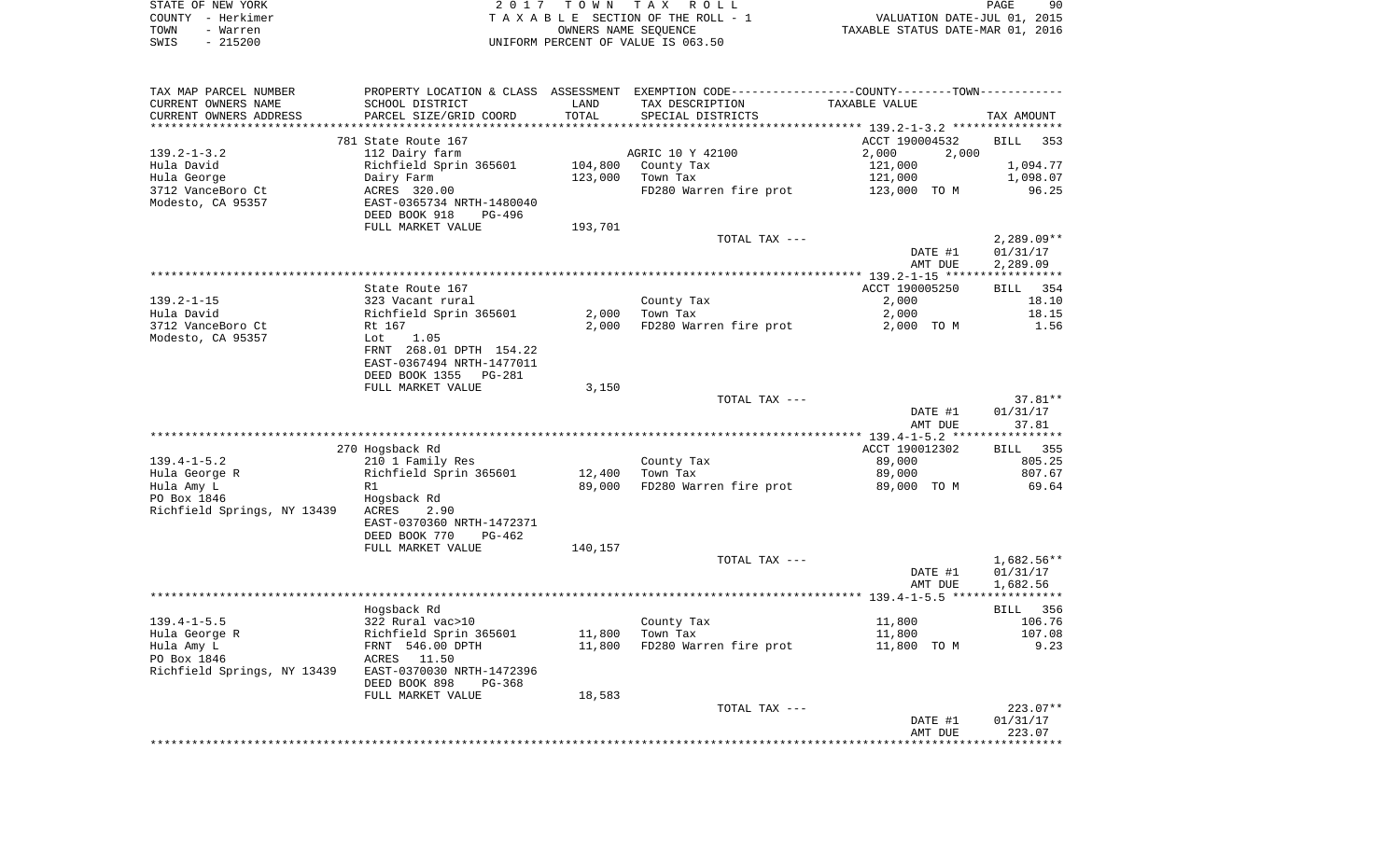| STATE OF NEW YORK | 2017 TOWN TAX ROLL                 | 91<br>PAGE                       |
|-------------------|------------------------------------|----------------------------------|
| COUNTY – Herkimer | TAXABLE SECTION OF THE ROLL - 1    | VALUATION DATE-JUL 01, 2015      |
| TOWN<br>- Warren  | OWNERS NAME SEOUENCE               | TAXABLE STATUS DATE-MAR 01, 2016 |
| $-215200$<br>SWIS | UNIFORM PERCENT OF VALUE IS 063.50 |                                  |

| TAX MAP PARCEL NUMBER                                 |                                                                        |        | PROPERTY LOCATION & CLASS ASSESSMENT EXEMPTION CODE---------------COUNTY-------TOWN---------- |                |            |
|-------------------------------------------------------|------------------------------------------------------------------------|--------|-----------------------------------------------------------------------------------------------|----------------|------------|
| CURRENT OWNERS NAME                                   | SCHOOL DISTRICT                                                        | LAND   | TAX DESCRIPTION                                                                               | TAXABLE VALUE  |            |
| CURRENT OWNERS ADDRESS                                | PARCEL SIZE/GRID COORD                                                 | TOTAL  | SPECIAL DISTRICTS                                                                             |                | TAX AMOUNT |
|                                                       |                                                                        |        |                                                                                               |                |            |
|                                                       | Little Lakes Rd                                                        |        |                                                                                               |                | BILL 357   |
| $133.3 - 1 - 56.3$                                    |                                                                        |        | County Tax                                                                                    | 8,100          | 73.29      |
| Hula Nicholas                                         | 215001                                                                 | 8,100  | Town Tax                                                                                      | 8,100          | 73.51      |
| Hula Doris                                            |                                                                        | 8,100  | FD280 Warren fire prot                                                                        | 8,100 TO M     | 6.34       |
| PO Box 82                                             | 322 Rural vac>10<br>0wen D Young 21<br>FRNT 341.00 DPTH<br>ACRES 13.10 |        |                                                                                               |                |            |
| Jordanville, NY 13361                                 | EAST-0379989 NRTH-1481661                                              |        |                                                                                               |                |            |
|                                                       | DEED BOOK 1427 PG-102                                                  |        |                                                                                               |                |            |
|                                                       | FULL MARKET VALUE                                                      | 12,756 |                                                                                               |                |            |
|                                                       |                                                                        |        | TOTAL TAX ---                                                                                 |                | 153.14**   |
|                                                       |                                                                        |        |                                                                                               | DATE #1        | 01/31/17   |
|                                                       |                                                                        |        |                                                                                               | AMT DUE        | 153.14     |
|                                                       |                                                                        |        |                                                                                               |                |            |
|                                                       | Yule Corners Rd                                                        |        |                                                                                               |                | BILL 358   |
| $132.2 - 3 - 2$                                       | 322 Rural vac>10                                                       |        | County Tax                                                                                    | 21,040         | 190.36     |
| Hula Nicholas J<br>Hula Nicholas J                    | Owen D Young<br>215001                                                 |        | 21,040 Town Tax                                                                               | 21,040         | 190.94     |
| Hula Tracy                                            | VL                                                                     | 21,040 | FD280 Warren fire prot                                                                        | 21,040 TO M    | 16.46      |
| 1066 Little Lakes Rd                                  | FRNT 350.00 DPTH                                                       |        |                                                                                               |                |            |
| Richfield Springs, NY 13439 ACRES 41.10               |                                                                        |        |                                                                                               |                |            |
|                                                       | EAST-0366872 NRTH-1490192                                              |        |                                                                                               |                |            |
|                                                       | DEED BOOK 1225 PG-644                                                  |        |                                                                                               |                |            |
|                                                       | FULL MARKET VALUE                                                      | 33,134 |                                                                                               |                |            |
|                                                       |                                                                        |        | TOTAL TAX ---                                                                                 |                | 397.76**   |
|                                                       |                                                                        |        |                                                                                               | DATE #1        | 01/31/17   |
|                                                       |                                                                        |        |                                                                                               | AMT DUE        | 397.76     |
|                                                       |                                                                        |        |                                                                                               |                |            |
|                                                       | Off Little Lakes Rd                                                    |        |                                                                                               |                | BILL 359   |
| 133.3-1-56.4                                          | 322 Rural vac>10                                                       |        | County Tax                                                                                    | 11,900         | 107.67     |
|                                                       |                                                                        |        | 11,900 Town Tax                                                                               | 11,900         | 107.99     |
|                                                       |                                                                        | 11,900 | FD280 Warren fire prot                                                                        | 11,900 TO M    | 9.31       |
|                                                       |                                                                        |        |                                                                                               |                |            |
| Richfield Springs, NY 13439 DEED BOOK 880             | $PG-184$                                                               |        |                                                                                               |                |            |
|                                                       | FULL MARKET VALUE                                                      | 18,740 |                                                                                               |                |            |
|                                                       |                                                                        |        | TOTAL TAX ---                                                                                 |                | $224.97**$ |
|                                                       |                                                                        |        |                                                                                               | DATE #1        | 01/31/17   |
|                                                       |                                                                        |        |                                                                                               | AMT DUE        | 224.97     |
|                                                       |                                                                        |        |                                                                                               |                |            |
|                                                       | 1066 Little Lakes Rd                                                   |        |                                                                                               | ACCT 190004382 | BILL 360   |
| $140.1 - 1 - 4.2$                                     | 210 1 Family Res                                                       |        | County Tax                                                                                    | 37,500         | 339.29     |
|                                                       |                                                                        |        | 11,300 Town Tax                                                                               | 37,500         | 340.31     |
|                                                       |                                                                        |        | 37,500 FD280 Warren fire prot 37,500 TO M                                                     |                | 29.34      |
| Richfield Springs, NY 13439 EAST-0379582 NRTH-1480026 |                                                                        |        |                                                                                               |                |            |
|                                                       | DEED BOOK 778<br>PG-111                                                |        |                                                                                               |                |            |
|                                                       | FULL MARKET VALUE                                                      | 59,055 |                                                                                               |                |            |
|                                                       |                                                                        |        | TOTAL TAX ---                                                                                 |                | 708.94**   |
|                                                       |                                                                        |        |                                                                                               | DATE #1        | 01/31/17   |
|                                                       |                                                                        |        |                                                                                               | AMT DUE        | 708.94     |
|                                                       |                                                                        |        |                                                                                               |                |            |
|                                                       |                                                                        |        |                                                                                               |                |            |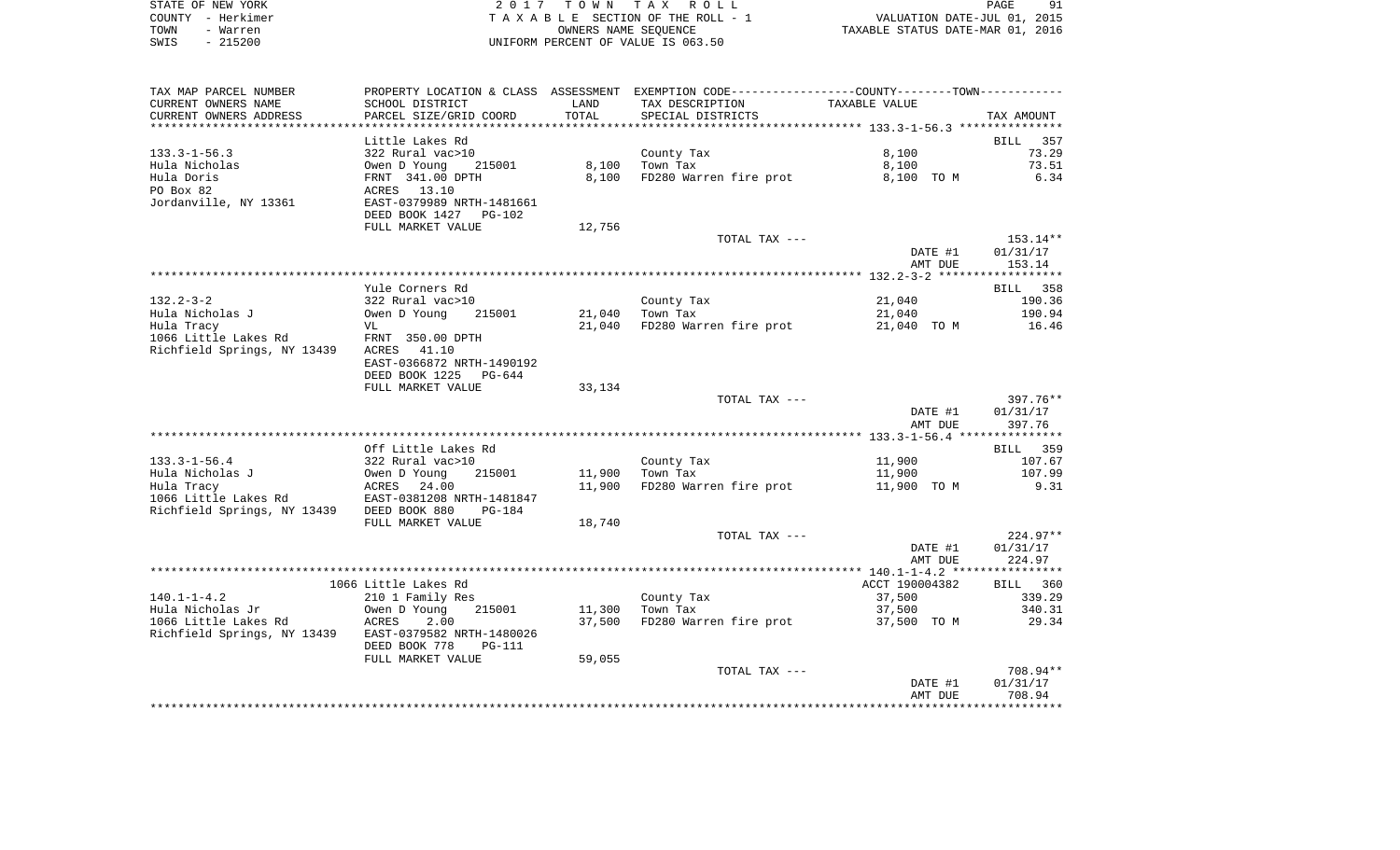|      | STATE OF NEW YORK | 2017 TOWN TAX ROLL                 | PAGE                             | 92 |
|------|-------------------|------------------------------------|----------------------------------|----|
|      | COUNTY – Herkimer | TAXABLE SECTION OF THE ROLL - 1    | VALUATION DATE-JUL 01, 2015      |    |
| TOWN | - Warren          | OWNERS NAME SEOUENCE               | TAXABLE STATUS DATE-MAR 01, 2016 |    |
| SWIS | - 215200          | UNIFORM PERCENT OF VALUE IS 063.50 |                                  |    |

| TAX MAP PARCEL NUMBER       |                                 |         | PROPERTY LOCATION & CLASS ASSESSMENT EXEMPTION CODE---------------COUNTY-------TOWN---------- |                  |                 |
|-----------------------------|---------------------------------|---------|-----------------------------------------------------------------------------------------------|------------------|-----------------|
| CURRENT OWNERS NAME         | SCHOOL DISTRICT                 | LAND    | TAX DESCRIPTION                                                                               | TAXABLE VALUE    |                 |
| CURRENT OWNERS ADDRESS      | PARCEL SIZE/GRID COORD          | TOTAL   | SPECIAL DISTRICTS                                                                             |                  | TAX AMOUNT      |
|                             |                                 |         |                                                                                               |                  |                 |
|                             | 944 State Route 167             |         |                                                                                               | ACCT 190004500   | <b>BILL</b> 361 |
| $132.4 - 1 - 90$            | 112 Dairy farm                  |         | AGRIC 10 Y 42100                                                                              | 2,000<br>2,000   |                 |
| Hula Peter Jr               | Richfield Sprin 365601          |         | 99,900 County Tax                                                                             | 113,000          | 1,022.39        |
| Hula Michael                | Dairy Farm                      | 115,000 | Town Tax                                                                                      | 113,000          | 1,025.47        |
| 944 State Route 167         | ACRES 281.40                    |         | FD280 Warren fire prot                                                                        | 115,000 TO M     | 89.99           |
| Richfield Springs, NY 13439 | EAST-0369300 NRTH-1480874       |         |                                                                                               |                  |                 |
|                             |                                 |         |                                                                                               |                  |                 |
|                             | DEED BOOK 1599 PG-103           |         |                                                                                               |                  |                 |
|                             | FULL MARKET VALUE               | 181,102 |                                                                                               |                  |                 |
|                             |                                 |         | TOTAL TAX ---                                                                                 |                  | $2,137.85**$    |
|                             |                                 |         |                                                                                               | DATE #1          | 01/31/17        |
|                             |                                 |         |                                                                                               | AMT DUE          | 2,137.85        |
|                             |                                 |         |                                                                                               |                  |                 |
|                             | Little Lakes Rd                 |         |                                                                                               | ACCT 190004410   | BILL 362        |
| $133.3 - 1 - 55.1$          | 322 Rural vac>10                |         | County Tax                                                                                    | 13,050           | 118.07          |
| Hula Steven                 | Owen D Young<br>215001          | 13,050  | Town Tax                                                                                      | 13,050           | 118.43          |
| Hula Randy                  | Farm Land                       | 13,050  | FD280 Warren fire prot                                                                        | 13,050 TO M      | 10.21           |
| PO Box 213                  | ACRES 43.70                     |         |                                                                                               |                  |                 |
| Jordanville, NY 13361       | EAST-0378321 NRTH-1480966       |         |                                                                                               |                  |                 |
|                             | DEED BOOK 1181 PG-490           |         |                                                                                               |                  |                 |
|                             | FULL MARKET VALUE               | 20,551  |                                                                                               |                  |                 |
|                             |                                 |         |                                                                                               |                  | $246.71**$      |
|                             |                                 |         | TOTAL TAX ---                                                                                 |                  |                 |
|                             |                                 |         |                                                                                               | DATE #1          | 01/31/17        |
|                             |                                 |         |                                                                                               | AMT DUE          | 246.71          |
|                             |                                 |         |                                                                                               |                  |                 |
|                             | Little Lakes Rd                 |         |                                                                                               |                  | BILL 363        |
| $133.3 - 1 - 55.2$          | 322 Rural vac>10                |         | County Tax                                                                                    | 7,000            | 63.33           |
| Hula Steven                 | Owen D Young<br>215001          | 7,000   | Town Tax                                                                                      | 7,000            | 63.52           |
| Hula Randy                  | ACRES 13.30                     | 7,000   | FD280 Warren fire prot                                                                        | 7,000 TO M       | 5.48            |
| PO Box 213                  | EAST-0377789 NRTH-1481566       |         |                                                                                               |                  |                 |
| Jordanville, NY 13361       | DEED BOOK 1111 PG-526           |         |                                                                                               |                  |                 |
|                             | FULL MARKET VALUE               | 11,024  |                                                                                               |                  |                 |
|                             |                                 |         | TOTAL TAX ---                                                                                 |                  | $132.33**$      |
|                             |                                 |         |                                                                                               | DATE #1          | 01/31/17        |
|                             |                                 |         |                                                                                               | AMT DUE          | 132.33          |
|                             |                                 |         |                                                                                               |                  |                 |
|                             | 1116 Little Lakes Rd            |         |                                                                                               | ACCT 190004380   | BILL 364        |
| $140.1 - 1 - 4.1$           | 112 Dairy farm                  |         | AGRIC 10 Y 41700                                                                              | 21,000<br>21,000 |                 |
| Hula Steven                 | Owen D Young<br>215001          | 59,500  | County Tax                                                                                    | 98,200           | 888.48          |
|                             |                                 |         |                                                                                               |                  | 891.16          |
| Hula Randy                  | Dairy Farm                      | 119,200 | Town Tax                                                                                      | 98,200           |                 |
| PO Box 213                  | ACRES 122.90                    |         | FD280 Warren fire prot                                                                        | 119,200 TO M     | 93.27           |
| Jordanville, NY 13361       | EAST-0381039 NRTH-1480602       |         |                                                                                               |                  |                 |
|                             | DEED BOOK 1181<br><b>PG-490</b> |         |                                                                                               |                  |                 |
| MAY BE SUBJECT TO PAYMENT   | FULL MARKET VALUE               | 187,717 |                                                                                               |                  |                 |
| UNDER RPTL483 UNTIL 2019    |                                 |         |                                                                                               |                  |                 |
|                             |                                 |         | TOTAL TAX ---                                                                                 |                  | 1,872.91**      |
|                             |                                 |         |                                                                                               | DATE #1          | 01/31/17        |
|                             |                                 |         |                                                                                               | AMT DUE          | 1,872.91        |
|                             |                                 |         |                                                                                               |                  |                 |
|                             |                                 |         |                                                                                               |                  |                 |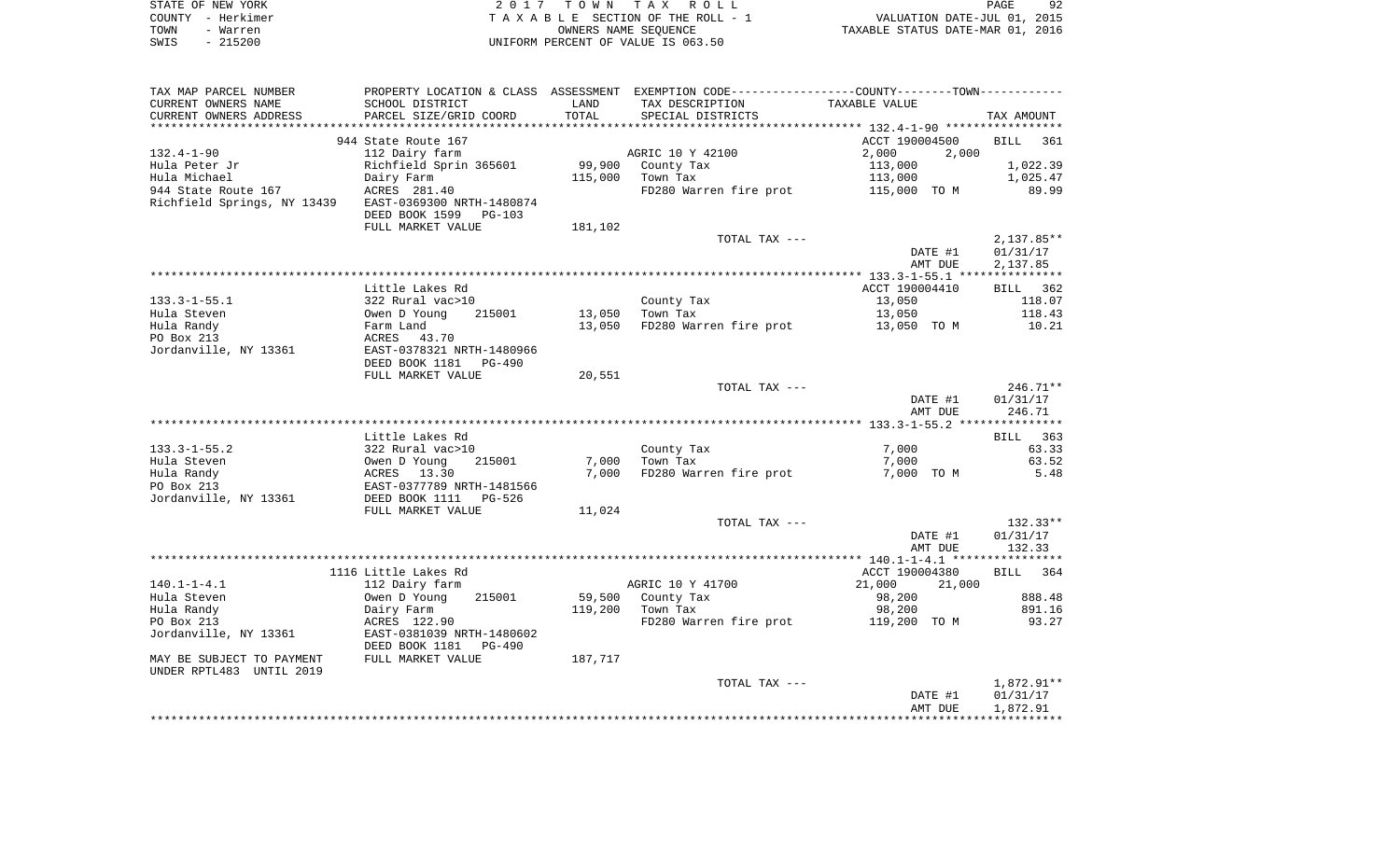|      | STATE OF NEW YORK | 2017 TOWN TAX ROLL                 | PAGE                             | 93 |
|------|-------------------|------------------------------------|----------------------------------|----|
|      | COUNTY - Herkimer | TAXABLE SECTION OF THE ROLL - 1    | VALUATION DATE-JUL 01, 2015      |    |
| TOWN | - Warren          | OWNERS NAME SEOUENCE               | TAXABLE STATUS DATE-MAR 01, 2016 |    |
| SWIS | $-215200$         | UNIFORM PERCENT OF VALUE IS 063.50 |                                  |    |

| TAX MAP PARCEL NUMBER                             |                                           |        | PROPERTY LOCATION & CLASS ASSESSMENT EXEMPTION CODE---------------COUNTY-------TOWN---------- |                                  |                      |
|---------------------------------------------------|-------------------------------------------|--------|-----------------------------------------------------------------------------------------------|----------------------------------|----------------------|
| CURRENT OWNERS NAME                               | SCHOOL DISTRICT                           | LAND   | TAX DESCRIPTION                                                                               | TAXABLE VALUE                    |                      |
| CURRENT OWNERS ADDRESS<br>*********************** | PARCEL SIZE/GRID COORD                    | TOTAL  | SPECIAL DISTRICTS                                                                             |                                  | TAX AMOUNT           |
|                                                   |                                           |        |                                                                                               |                                  |                      |
| $133.3 - 1 - 56.5$                                | Mixter Rd<br>322 Rural vac>10             |        | County Tax                                                                                    | 8,400                            | BILL<br>365<br>76.00 |
| Hula Steven A                                     | Owen D Young<br>215001                    | 8,400  | Town Tax                                                                                      | 8,400                            | 76.23                |
| PO Box 213                                        | FRNT 716.00 DPTH                          | 8,400  | FD280 Warren fire prot                                                                        | 8,400 TO M                       | 6.57                 |
| Jordanville, NY 13361                             | 17.30<br>ACRES                            |        |                                                                                               |                                  |                      |
|                                                   | EAST-0377766 NRTH-1482232                 |        |                                                                                               |                                  |                      |
|                                                   | DEED BOOK 880<br>$PG-188$                 |        |                                                                                               |                                  |                      |
|                                                   | FULL MARKET VALUE                         | 13,228 |                                                                                               |                                  |                      |
|                                                   |                                           |        | TOTAL TAX ---                                                                                 |                                  | 158.80**             |
|                                                   |                                           |        |                                                                                               | DATE #1                          | 01/31/17             |
|                                                   |                                           |        |                                                                                               | AMT DUE                          | 158.80               |
|                                                   | Yule Corners Rd                           |        |                                                                                               |                                  | 366<br>BILL          |
| $132.2 - 1 - 28$                                  | 322 Rural vac>10                          |        | County Tax                                                                                    | 14,700                           | 133.00               |
| Hula Tracy M                                      | Owen D Young<br>215001                    | 14,700 | Town Tax                                                                                      | 14,700                           | 133.40               |
| Hula Nicholas J                                   | New Parcel 2000                           | 14,700 | FD280 Warren fire prot                                                                        | 14,700 TO M                      | 11.50                |
| 1066 Little Lakes Rd                              | FRNT 640.00 DPTH                          |        |                                                                                               |                                  |                      |
| Richfield Springs, NY 13439 ACRES                 | 16.90                                     |        |                                                                                               |                                  |                      |
|                                                   | EAST-0364327 NRTH-1489865                 |        |                                                                                               |                                  |                      |
|                                                   | DEED BOOK 1220<br>$PG-359$                |        |                                                                                               |                                  |                      |
|                                                   | FULL MARKET VALUE                         | 23,150 |                                                                                               |                                  |                      |
|                                                   |                                           |        | TOTAL TAX ---                                                                                 |                                  | $277.90**$           |
|                                                   |                                           |        |                                                                                               | DATE #1<br>AMT DUE               | 01/31/17<br>277.90   |
|                                                   |                                           |        |                                                                                               | ***************** 133.3-1-51 *** | **********           |
|                                                   | 143 Burrwood Rd                           |        |                                                                                               | ACCT 190004440                   | BILL 367             |
| $133.3 - 1 - 51$                                  | 113 Cattle farm                           |        | County Tax                                                                                    | 60,000                           | 542.86               |
| Hula Wasyl                                        | 215001<br>Owen D Young                    | 42,200 | Town Tax                                                                                      | 60,000                           | 544.50               |
| 143 Burwell Rd                                    | Blatchley Cor                             | 60,000 | FD280 Warren fire prot                                                                        | 60,000 TO M                      | 46.95                |
| Richfield Springs, NY 13439                       | Farm                                      |        |                                                                                               |                                  |                      |
|                                                   | ACRES 100.00                              |        |                                                                                               |                                  |                      |
|                                                   | EAST-0373512 NRTH-1481804                 |        |                                                                                               |                                  |                      |
|                                                   | DEED BOOK 00536 PG-00292                  |        |                                                                                               |                                  |                      |
|                                                   | FULL MARKET VALUE                         | 94,488 | TOTAL TAX ---                                                                                 |                                  | $1,134.31**$         |
|                                                   |                                           |        |                                                                                               | DATE #1                          | 01/31/17             |
|                                                   |                                           |        |                                                                                               | AMT DUE                          | 1,134.31             |
|                                                   |                                           |        |                                                                                               |                                  |                      |
|                                                   | Blatchley/Mixter Rd                       |        |                                                                                               | ACCT 190004470                   | BILL 368             |
| $133.3 - 1 - 53.1$                                | 105 Vac farmland                          |        | County Tax                                                                                    | 41,000                           | 370.96               |
| Hula Wasyl                                        | Owen D Young<br>215001                    | 41,000 | Town Tax                                                                                      | 41,000                           | 372.07               |
| 143 Burrwood Rd                                   | Blatchley Cor                             | 41,000 | FD280 Warren fire prot                                                                        | 41,000 TO M                      | 32.08                |
| Richfield Springs, NY 13439                       | ACRES 156.80<br>EAST-0375618 NRTH-1482363 |        |                                                                                               |                                  |                      |
|                                                   | DEED BOOK 00585 PG-00824                  |        |                                                                                               |                                  |                      |
|                                                   | FULL MARKET VALUE                         | 64,567 |                                                                                               |                                  |                      |
|                                                   |                                           |        | TOTAL TAX ---                                                                                 |                                  | $775.11**$           |
|                                                   |                                           |        |                                                                                               | DATE #1                          | 01/31/17             |
|                                                   |                                           |        |                                                                                               | AMT DUE                          | 775.11               |
|                                                   |                                           |        |                                                                                               |                                  |                      |
|                                                   |                                           |        |                                                                                               |                                  |                      |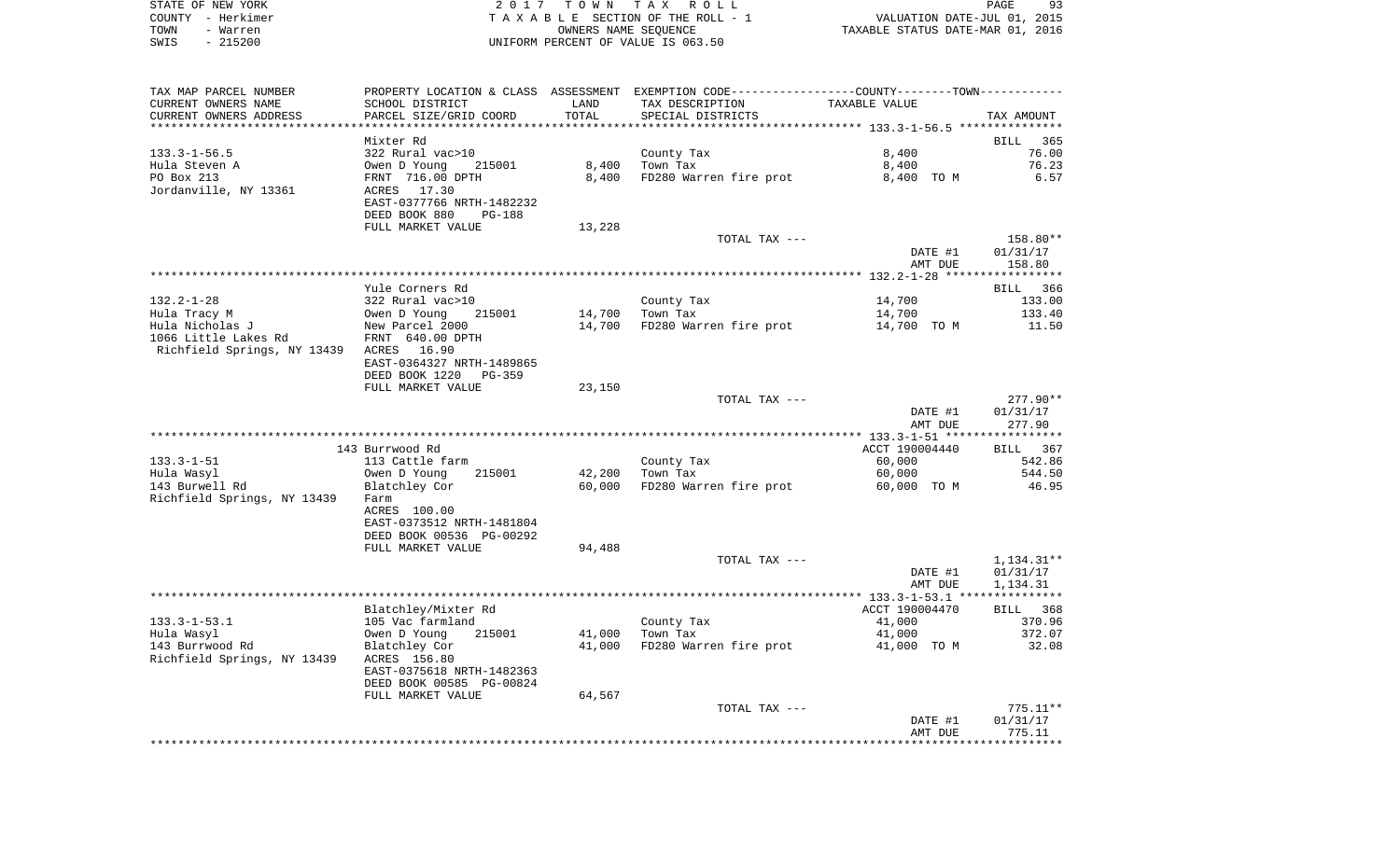| STATE OF NEW YORK | 2017 TOWN TAX ROLL                 |                                  | PAGE<br>94 |
|-------------------|------------------------------------|----------------------------------|------------|
| COUNTY - Herkimer | TAXABLE SECTION OF THE ROLL - 1    | VALUATION DATE-JUL 01, 2015      |            |
| TOWN<br>- Warren  | OWNERS NAME SEOUENCE               | TAXABLE STATUS DATE-MAR 01, 2016 |            |
| SWIS<br>- 215200  | UNIFORM PERCENT OF VALUE IS 063.50 |                                  |            |

| TAX MAP PARCEL NUMBER       |                           |        | PROPERTY LOCATION & CLASS ASSESSMENT EXEMPTION CODE----------------COUNTY-------TOWN---------- |                                              |              |
|-----------------------------|---------------------------|--------|------------------------------------------------------------------------------------------------|----------------------------------------------|--------------|
| CURRENT OWNERS NAME         | SCHOOL DISTRICT           | LAND   | TAX DESCRIPTION                                                                                | TAXABLE VALUE                                |              |
| CURRENT OWNERS ADDRESS      | PARCEL SIZE/GRID COORD    | TOTAL  | SPECIAL DISTRICTS                                                                              |                                              | TAX AMOUNT   |
|                             |                           |        |                                                                                                | ******************** 133.3-1-54 ************ |              |
|                             | Mixter Rd                 |        |                                                                                                | ACCT 190012660                               | BILL<br>369  |
| $133.3 - 1 - 54$            | 314 Rural vac<10          |        | County Tax                                                                                     | 300                                          | 2.71         |
| Hula Wasyl                  | Owen D Young<br>215001    | 300    | Town Tax                                                                                       | 300                                          | 2.72         |
| 143 Burrwood Rd             | Vacant Lot                | 300    | FD280 Warren fire prot                                                                         | 300 TO M                                     | .23          |
| Richfield Springs, NY 13439 | FRNT 330.00 DPTH          |        |                                                                                                |                                              |              |
|                             | ACRES<br>1.00             |        |                                                                                                |                                              |              |
|                             | EAST-0377245 NRTH-1481305 |        |                                                                                                |                                              |              |
|                             |                           |        |                                                                                                |                                              |              |
|                             | DEED BOOK 784<br>$PG-244$ |        |                                                                                                |                                              |              |
|                             | FULL MARKET VALUE         | 472    |                                                                                                |                                              |              |
|                             |                           |        | TOTAL TAX ---                                                                                  |                                              | $5.66**$     |
|                             |                           |        |                                                                                                | DATE #1                                      | 01/31/17     |
|                             |                           |        |                                                                                                | AMT DUE                                      | 5.66         |
|                             |                           |        |                                                                                                |                                              |              |
|                             | Mixter Rd                 |        |                                                                                                | ACCT 190004590                               | BILL 370     |
| $140.1 - 1 - 1$             | 270 Mfg housing           |        | County Tax                                                                                     | 55,200                                       | 499.43       |
| Hula Wasyl                  | Owen D Young<br>215001    | 48,200 | Town Tax                                                                                       | 55,200                                       | 500.94       |
| Hula SandraSue              | Farm Land                 | 55,200 | FD280 Warren fire prot                                                                         | 55,200 TO M                                  | 43.19        |
| 143 Burrwood Rd             | ACRES 125.00              |        |                                                                                                |                                              |              |
| Richfield Springs, NY 13439 | EAST-0375474 NRTH-1480283 |        |                                                                                                |                                              |              |
|                             | DEED BOOK 835<br>$PG-255$ |        |                                                                                                |                                              |              |
|                             | FULL MARKET VALUE         | 86,929 |                                                                                                |                                              |              |
|                             |                           |        | TOTAL TAX ---                                                                                  |                                              | $1,043.56**$ |
|                             |                           |        |                                                                                                | DATE #1                                      | 01/31/17     |
|                             |                           |        |                                                                                                | AMT DUE                                      | 1,043.56     |
|                             |                           |        |                                                                                                |                                              |              |
|                             | Jordanville Rd            |        |                                                                                                | ACCT 190011222                               | 371<br>BILL  |
| $133.4 - 2 - 6.3$           | 105 Vac farmland          |        | AG MKTS L 41720                                                                                | $\Omega$                                     | $\Omega$     |
|                             | 215001                    | 13,000 |                                                                                                |                                              | 117.62       |
| Hula-Fredericks Jessica A   | Owen D Young              |        | County Tax                                                                                     | 13,000                                       |              |
| 682 Newville Rd             | Farm Land                 | 13,000 | Town Tax                                                                                       | 13,000                                       | 117.97       |
| Little Falls, NY 13365      | ACRES 27.00               |        | FD280 Warren fire prot                                                                         | 13,000 TO M                                  | 10.17        |
|                             | EAST-0385503 NRTH-1486481 |        |                                                                                                |                                              |              |
| MAY BE SUBJECT TO PAYMENT   | DEED BOOK 1464 PG-573     |        |                                                                                                |                                              |              |
| UNDER AGDIST LAW TIL 2020   | FULL MARKET VALUE         | 20,472 |                                                                                                |                                              |              |
|                             |                           |        | TOTAL TAX ---                                                                                  |                                              | 245.76**     |
|                             |                           |        |                                                                                                | DATE #1                                      | 01/31/17     |
|                             |                           |        |                                                                                                | AMT DUE                                      | 245.76       |
|                             |                           |        |                                                                                                |                                              |              |
|                             | Jordanville Rd            |        |                                                                                                | ACCT 190011225                               | BILL 372     |
| $133.4 - 2 - 7$             | 105 Vac farmland          |        | County Tax                                                                                     | 15,000                                       | 135.72       |
| Hula-Fredericks Jessica A   | Owen D Young<br>215001    | 15,000 | Town Tax                                                                                       | 15,000                                       | 136.12       |
| 682 Newville Rd             | Farm Land                 | 15,000 | FD280 Warren fire prot                                                                         | 15,000 TO M                                  | 11.74        |
| Little Falls, NY 13365      | ACRES 30.00               |        |                                                                                                |                                              |              |
|                             | EAST-0386551 NRTH-1486563 |        |                                                                                                |                                              |              |
| MAY BE SUBJECT TO PAYMENT   | DEED BOOK 1464 PG-573     |        |                                                                                                |                                              |              |
| UNDER AGDIST LAW TIL 2017   | FULL MARKET VALUE         | 23,622 |                                                                                                |                                              |              |
|                             |                           |        | TOTAL TAX ---                                                                                  |                                              | 283.58**     |
|                             |                           |        |                                                                                                | DATE #1                                      | 01/31/17     |
|                             |                           |        |                                                                                                | AMT DUE                                      | 283.58       |
|                             |                           |        |                                                                                                |                                              |              |
|                             |                           |        |                                                                                                |                                              |              |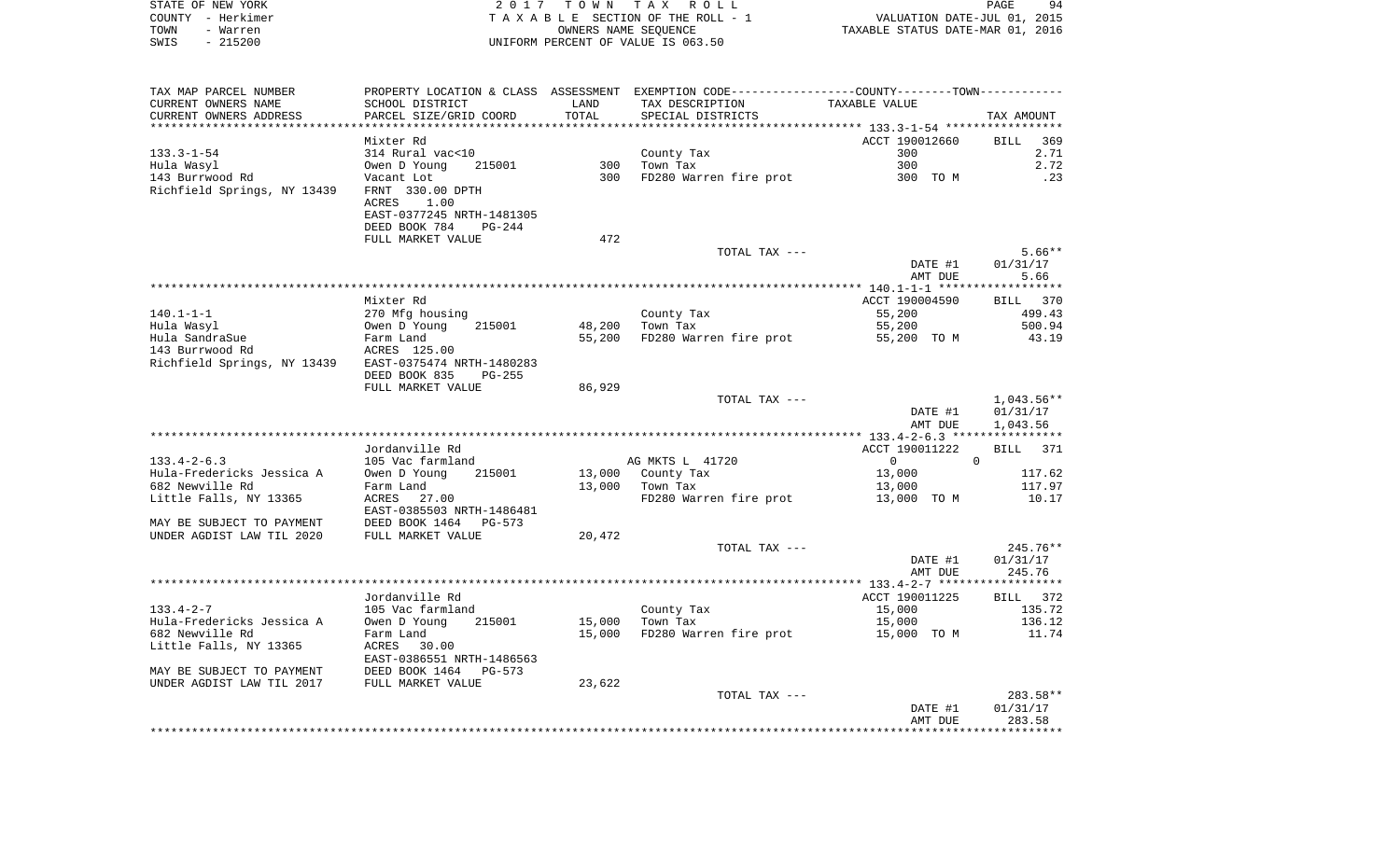| STATE OF NEW YORK<br>2017 TOWN TAX ROLL                                             | PAGE | 95 |
|-------------------------------------------------------------------------------------|------|----|
| VALUATION DATE-JUL 01, 2015<br>COUNTY - Herkimer<br>TAXABLE SECTION OF THE ROLL - 1 |      |    |
| TAXABLE STATUS DATE-MAR 01, 2016<br>OWNERS NAME SEOUENCE<br>TOWN<br>- Warren        |      |    |
| SWIS - 215200<br>UNIFORM PERCENT OF VALUE IS 063.50                                 |      |    |

| TAX MAP PARCEL NUMBER     |                           |         | PROPERTY LOCATION & CLASS ASSESSMENT EXEMPTION CODE----------------COUNTY--------TOWN----------- |                            |                 |
|---------------------------|---------------------------|---------|--------------------------------------------------------------------------------------------------|----------------------------|-----------------|
| CURRENT OWNERS NAME       | SCHOOL DISTRICT           | LAND    | TAX DESCRIPTION                                                                                  | TAXABLE VALUE              |                 |
| CURRENT OWNERS ADDRESS    | PARCEL SIZE/GRID COORD    | TOTAL   | SPECIAL DISTRICTS                                                                                |                            | TAX AMOUNT      |
|                           |                           |         |                                                                                                  |                            |                 |
|                           | Kingdom Rd                |         |                                                                                                  |                            | BILL 373        |
| $132.2 - 3 - 16$          | 322 Rural vac>10          |         | County Tax                                                                                       | 14,200                     | 128.48          |
| Hunt Robert               | Owen D Young<br>215001    | 14,200  | Town Tax                                                                                         | 14,200                     | 128.86          |
| 10 Spice Ln               | VL                        | 14,200  | FD280 Warren fire prot                                                                           | 14,200 TO M                | 11.11           |
| Wilton, CT 06897          | FRNT 224.00 DPTH          |         |                                                                                                  |                            |                 |
|                           | 24.00<br>ACRES            |         |                                                                                                  |                            |                 |
|                           | EAST-0369516 NRTH-1493663 |         |                                                                                                  |                            |                 |
|                           | DEED BOOK 1214<br>PG-886  |         |                                                                                                  |                            |                 |
|                           | FULL MARKET VALUE         | 22,362  |                                                                                                  |                            |                 |
|                           |                           |         | TOTAL TAX ---                                                                                    |                            | $268.45**$      |
|                           |                           |         |                                                                                                  | DATE #1                    | 01/31/17        |
|                           |                           |         |                                                                                                  | AMT DUE                    | 268.45          |
|                           |                           |         |                                                                                                  |                            |                 |
|                           | 1252 State Route 167      |         |                                                                                                  | ACCT 190010740             | BILL 374        |
| $132.4 - 1 - 76$          | 210 1 Family Res          |         | County Tax                                                                                       | 51,700                     | 467.77          |
| Hunt Russell              | Owen D Young<br>215001    | 7,100   | Town Tax                                                                                         | 51,700                     | 469.18          |
| Hunt Marianne             | R1                        | 51,700  | FD280 Warren fire prot                                                                           | 51,700 TO M                | 40.45           |
| 1252 State Route 167      | FRNT 200.00 DPTH 100.00   |         |                                                                                                  |                            |                 |
| Jordanville, NY 13361     | EAST-0370126 NRTH-1485896 |         |                                                                                                  |                            |                 |
|                           | DEED BOOK 1083<br>PG-431  |         |                                                                                                  |                            |                 |
|                           | FULL MARKET VALUE         | 81,417  |                                                                                                  |                            |                 |
|                           |                           |         | TOTAL TAX ---                                                                                    |                            | $977.40**$      |
|                           |                           |         |                                                                                                  | DATE #1                    | 01/31/17        |
|                           |                           |         |                                                                                                  | AMT DUE                    | 977.40          |
|                           |                           |         |                                                                                                  |                            |                 |
|                           | Jordanville Rd            |         |                                                                                                  | ACCT 190003570             | <b>BILL</b> 375 |
| $133.3 - 1 - 18.1$        | 112 Dairy farm            |         | AG MKTS L 41720                                                                                  | $\Omega$<br>$\Omega$       |                 |
| Hurst David L             | 215001<br>Owen D Young    |         | 64,100 AGRIC 10 Y 42100                                                                          | 6,000<br>6,000             |                 |
| Hurst Karen H             | Dairy Farm                | 156,500 | County Tax                                                                                       | 150,500                    | 1,361.68        |
| 106 Casler Rd             | ACRES 133.80              |         | Town Tax                                                                                         | 150,500                    | 1,365.78        |
| Jordanville, NY 13361     | EAST-3777906 NRTH-1986707 |         | FD280 Warren fire prot                                                                           | 156,500 TO M               | 122.46          |
|                           | DEED BOOK 1329<br>PG-613  |         |                                                                                                  |                            |                 |
| MAY BE SUBJECT TO PAYMENT | FULL MARKET VALUE         | 246,457 |                                                                                                  |                            |                 |
| UNDER AGDIST LAW TIL 2020 |                           |         |                                                                                                  |                            |                 |
|                           |                           |         | TOTAL TAX ---                                                                                    |                            | $2,849.92**$    |
|                           |                           |         |                                                                                                  | DATE #1                    | 01/31/17        |
|                           |                           |         |                                                                                                  | AMT DUE                    | 2,849.92        |
|                           |                           |         |                                                                                                  |                            |                 |
|                           | Little Lakes Rd           |         |                                                                                                  | ACCT 190008943             | BILL<br>376     |
| $133.3 - 1 - 30.3$        | 270 Mfg housing           |         | AG MKTS L 41720                                                                                  | $\overline{0}$<br>$\Omega$ |                 |
| Hurst David L             | 215001<br>Owen D Young    | 20,100  | County Tax                                                                                       | 33,100                     | 299.48          |
| Hurst Karen H             | Trailer                   | 33,100  | Town Tax                                                                                         | 33,100                     | 300.38          |
| 106 Casler Rd             | ACRES 45.90               |         | FD280 Warren fire prot                                                                           | 33,100 TO M                | 25.90           |
| Jordanville, NY 13361     | EAST-0375778 NRTH-1484900 |         |                                                                                                  |                            |                 |
|                           | DEED BOOK 1329<br>PG-613  |         |                                                                                                  |                            |                 |
| MAY BE SUBJECT TO PAYMENT | FULL MARKET VALUE         | 52,126  |                                                                                                  |                            |                 |
| UNDER AGDIST LAW TIL 2020 |                           |         |                                                                                                  |                            |                 |
|                           |                           |         | TOTAL TAX ---                                                                                    |                            | 625.76**        |
|                           |                           |         |                                                                                                  | DATE #1                    | 01/31/17        |
|                           |                           |         |                                                                                                  | AMT DUE                    | 625.76          |
|                           |                           |         |                                                                                                  |                            |                 |
|                           |                           |         |                                                                                                  |                            |                 |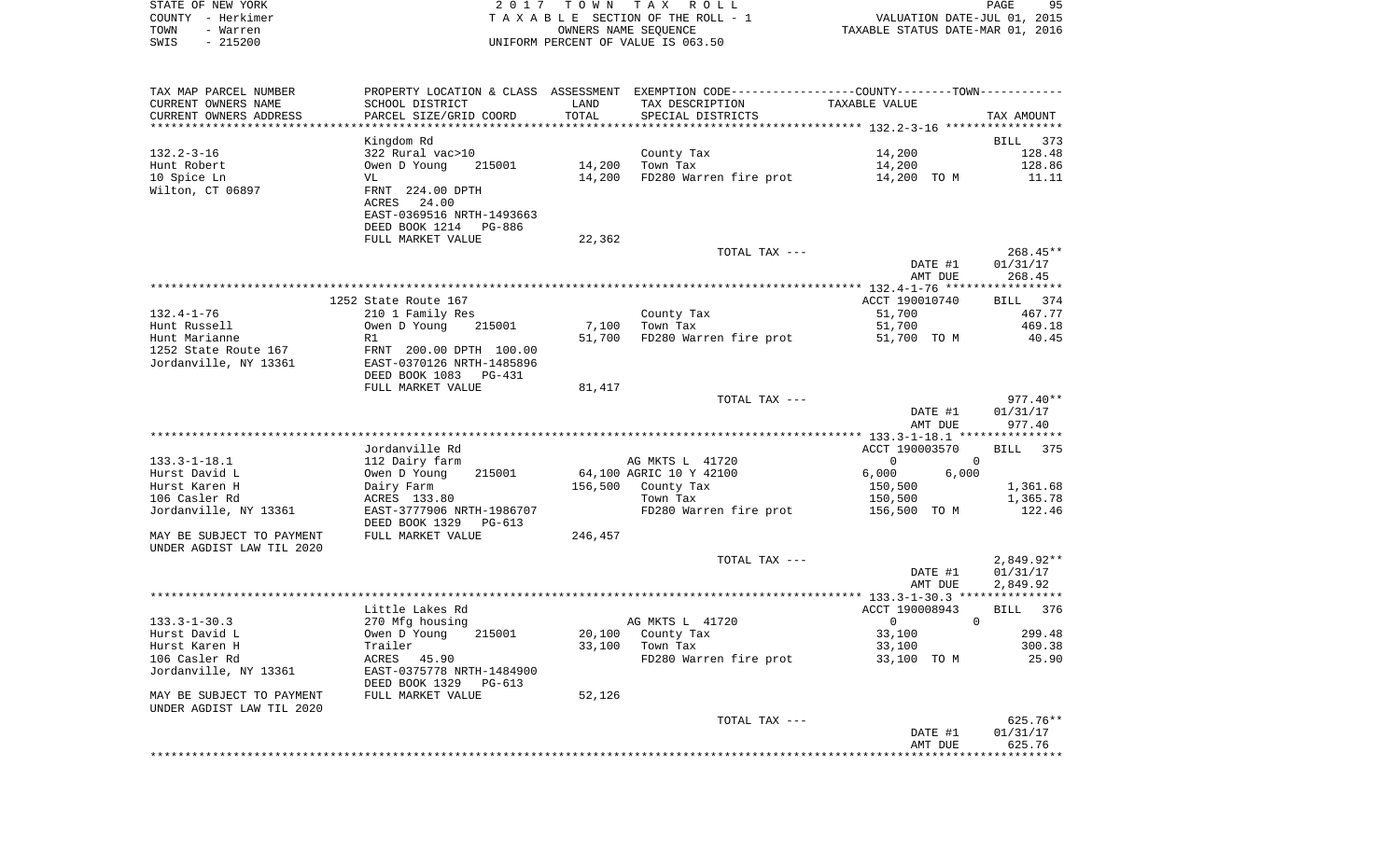| STATE OF NEW YORK | 2017 TOWN TAX ROLL                 | 96<br>PAGE                       |
|-------------------|------------------------------------|----------------------------------|
| COUNTY - Herkimer | TAXABLE SECTION OF THE ROLL - 1    | VALUATION DATE-JUL 01, 2015      |
| TOWN<br>- Warren  | OWNERS NAME SEOUENCE               | TAXABLE STATUS DATE-MAR 01, 2016 |
| $-215200$<br>SWIS | UNIFORM PERCENT OF VALUE IS 063.50 |                                  |

| CURRENT OWNERS NAME       | PROPERTY LOCATION & CLASS ASSESSMENT<br>SCHOOL DISTRICT | LAND   | EXEMPTION CODE----------------COUNTY-------TOWN-----------<br>TAX DESCRIPTION | TAXABLE VALUE                              |                                                  |
|---------------------------|---------------------------------------------------------|--------|-------------------------------------------------------------------------------|--------------------------------------------|--------------------------------------------------|
| CURRENT OWNERS ADDRESS    | PARCEL SIZE/GRID COORD                                  | TOTAL  | SPECIAL DISTRICTS                                                             |                                            | TAX AMOUNT                                       |
| ********************      |                                                         |        |                                                                               | ****************** 133.3-4-8 ************* |                                                  |
|                           | Little Lakes Rd                                         |        |                                                                               | ACCT 190008951                             | BILL<br>377                                      |
| $133.3 - 4 - 8$           | 105 Vac farmland                                        |        | AG MKTS L 41720                                                               | 2,341<br>2,341                             |                                                  |
| Hurst David L             | Owen D Young<br>215001                                  | 15,500 | County Tax                                                                    | 13,159                                     | 119.06                                           |
| Hurst Karen H             | ACRES<br>27.20                                          | 15,500 | Town Tax                                                                      | 13,159                                     | 119.42                                           |
| 106 Casler Rd             | EAST-0377862 NRTH-1484946                               |        | FD280 Warren fire prot                                                        | 13,159 TO M                                | 10.30                                            |
| Jordanville, NY 13361     | DEED BOOK 1329 PG-613                                   |        | 2,341 EX                                                                      |                                            |                                                  |
|                           | FULL MARKET VALUE                                       | 24,409 |                                                                               |                                            |                                                  |
| MAY BE SUBJECT TO PAYMENT |                                                         |        |                                                                               |                                            |                                                  |
| UNDER AGDIST LAW TIL 2020 |                                                         |        |                                                                               |                                            |                                                  |
|                           |                                                         |        | TOTAL TAX ---                                                                 |                                            | 248.78**                                         |
|                           |                                                         |        |                                                                               | DATE #1                                    | 01/31/17                                         |
|                           |                                                         |        |                                                                               | AMT DUE                                    | 248.78                                           |
|                           |                                                         |        |                                                                               |                                            |                                                  |
|                           | State Route 167                                         |        |                                                                               | ACCT 190008970                             | BILL 378                                         |
| $133.3 - 1 - 49.1$        | 322 Rural vac>10                                        |        | County Tax                                                                    | 7,700                                      | 69.67                                            |
| Hurst Harold              | 215001<br>Owen D Young                                  |        | 7,700 Town Tax                                                                | 7,700                                      | 69.88                                            |
| Hurst Sharon              | Farmland                                                |        | 7,700 FD280 Warren fire prot                                                  | 7,700 TO M                                 | 6.03                                             |
| 106 Casler Rd             | ACRES 22.00                                             |        |                                                                               |                                            |                                                  |
| Jordanville, NY 13361     | EAST-0373721 NRTH-1485586                               |        |                                                                               |                                            |                                                  |
|                           | DEED BOOK 1529 PG-183                                   |        |                                                                               |                                            |                                                  |
|                           | FULL MARKET VALUE                                       | 12,126 |                                                                               |                                            |                                                  |
|                           |                                                         |        | TOTAL TAX ---                                                                 |                                            | 145.58**                                         |
|                           |                                                         |        |                                                                               | DATE #1                                    | 01/31/17                                         |
|                           |                                                         |        |                                                                               | AMT DUE                                    | 145.58                                           |
|                           |                                                         |        |                                                                               |                                            |                                                  |
|                           | Blatchley Rd                                            |        |                                                                               | ACCT 190008910                             | BILL 379                                         |
| $133.3 - 1 - 50.1$        | 105 Vac farmland                                        |        | County Tax                                                                    | 10,600                                     | 95.91                                            |
| Hurst Harold              | 215001<br>Owen D Young                                  | 10,600 | Town Tax                                                                      | 10,600                                     | 96.19                                            |
| Hurst Sharon              | Farm Land                                               | 10,600 | FD280 Warren fire prot                                                        | 10,600 TO M                                | 8.29                                             |
| 106 Casler Rd             | ACRES<br>32.60                                          |        |                                                                               |                                            |                                                  |
|                           | EAST-0373978 NRTH-1484965                               |        |                                                                               |                                            |                                                  |
| Jordanville, NY 13361     | DEED BOOK 1529<br>PG-183                                |        |                                                                               |                                            |                                                  |
|                           |                                                         |        |                                                                               |                                            |                                                  |
|                           | FULL MARKET VALUE                                       | 16,693 |                                                                               |                                            | $200.39**$                                       |
|                           |                                                         |        | TOTAL TAX ---                                                                 |                                            |                                                  |
|                           |                                                         |        |                                                                               |                                            |                                                  |
|                           |                                                         |        |                                                                               | DATE #1                                    | 01/31/17                                         |
|                           |                                                         |        |                                                                               | AMT DUE                                    | 200.39                                           |
|                           |                                                         |        |                                                                               |                                            |                                                  |
|                           | Jordanville Rd                                          |        |                                                                               |                                            |                                                  |
| $133.3 - 1 - 19.3$        | 314 Rural vac<10                                        |        | County Tax                                                                    | 9,800                                      |                                                  |
| Hurst Harold L            | Owen D Young<br>215001                                  | 9,800  | Town Tax                                                                      | 9,800                                      |                                                  |
| Hurst Sharon R            | 3.80<br>ACRES                                           | 9.800  | FD280 Warren fire prot                                                        | 9,800 TO M                                 |                                                  |
| 106 Casler Rd             | EAST-0378770 NRTH-1486273                               |        |                                                                               |                                            |                                                  |
| Jordanville, NY 13361     | DEED BOOK 1411    PG-408                                |        |                                                                               |                                            |                                                  |
|                           | FULL MARKET VALUE                                       | 15,433 |                                                                               |                                            |                                                  |
|                           |                                                         |        | TOTAL TAX ---                                                                 |                                            | BILL 380<br>88.67<br>88.93<br>7.67<br>$185.27**$ |
|                           |                                                         |        |                                                                               | DATE #1<br>AMT DUE                         | 01/31/17<br>185.27                               |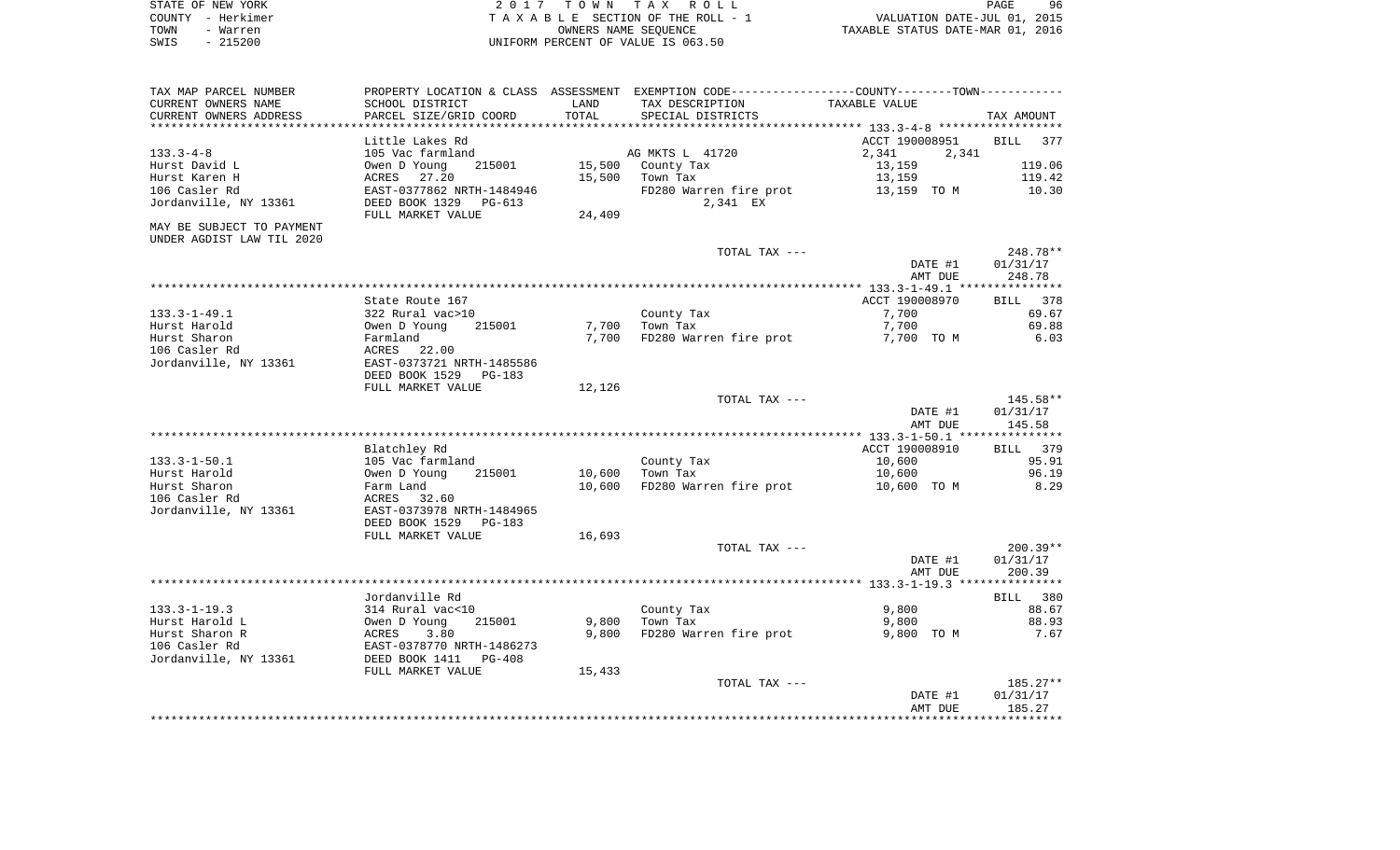|      | STATE OF NEW YORK | 2017 TOWN TAX ROLL                 |                                  | PAGE                        | 97 |
|------|-------------------|------------------------------------|----------------------------------|-----------------------------|----|
|      | COUNTY - Herkimer | TAXABLE SECTION OF THE ROLL - 1    |                                  | VALUATION DATE-JUL 01, 2015 |    |
| TOWN | - Warren          | OWNERS NAME SEOUENCE               | TAXABLE STATUS DATE-MAR 01, 2016 |                             |    |
| SWIS | - 215200          | UNIFORM PERCENT OF VALUE IS 063.50 |                                  |                             |    |

| TAX MAP PARCEL NUMBER       | PROPERTY LOCATION & CLASS ASSESSMENT EXEMPTION CODE-----------------COUNTY-------TOWN- |        |                        |                |              |
|-----------------------------|----------------------------------------------------------------------------------------|--------|------------------------|----------------|--------------|
| CURRENT OWNERS NAME         | SCHOOL DISTRICT                                                                        | LAND   | TAX DESCRIPTION        | TAXABLE VALUE  |              |
| CURRENT OWNERS ADDRESS      | PARCEL SIZE/GRID COORD                                                                 | TOTAL  | SPECIAL DISTRICTS      |                | TAX AMOUNT   |
|                             |                                                                                        |        |                        |                |              |
|                             | 358 Vanvalkenburg Rd                                                                   |        |                        |                | BILL 381     |
| $140.3 - 1 - 5.6$           | 210 1 Family Res                                                                       |        | County Tax             | 58,200         | 526.58       |
| Hutchins Peter N            | Owen D Young<br>215001                                                                 | 11,500 | Town Tax               | 58,200         | 528.16       |
| PO Box 1303                 | R1                                                                                     | 58,200 | FD280 Warren fire prot | 58,200 TO M    | 45.54        |
| Richfield Springs, NY 13439 | FRNT 395.40 DPTH                                                                       |        |                        |                |              |
|                             | <b>ACRES</b><br>2.20                                                                   |        |                        |                |              |
|                             |                                                                                        |        |                        |                |              |
|                             | EAST-0378755 NRTH-1470856                                                              |        |                        |                |              |
|                             | DEED BOOK 828<br>$PG-299$                                                              |        |                        |                |              |
|                             | FULL MARKET VALUE                                                                      | 91,654 |                        |                |              |
|                             |                                                                                        |        | TOTAL TAX ---          |                | $1,100.28**$ |
|                             |                                                                                        |        |                        | DATE #1        | 01/31/17     |
|                             |                                                                                        |        |                        | AMT DUE        | 1,100.28     |
|                             |                                                                                        |        |                        |                |              |
|                             | Little Lakes Rd                                                                        |        |                        | ACCT 190008948 | 382<br>BILL  |
| $133.3 - 4 - 5$             | 314 Rural vac<10                                                                       |        | County Tax             | 5,000          | 45.24        |
| Ingardia Nina               | Owen D Young<br>215001                                                                 | 5,000  | Town Tax               | 5,000          | 45.37        |
| Holy Trinity Monastary      | Farm Land                                                                              | 5,000  | School Relevy          |                | 145.38       |
| PO Box 36                   | ACRES<br>5.30                                                                          |        | FD280 Warren fire prot | 5,000 TO M     | 3.91         |
| Jordanville, NY 13361       | EAST-0377847 NRTH-1484100                                                              |        |                        |                |              |
|                             | DEED BOOK 1118 PG-462                                                                  |        |                        |                |              |
|                             | FULL MARKET VALUE                                                                      | 7,874  |                        |                |              |
|                             |                                                                                        |        | TOTAL TAX ---          |                | $239.90**$   |
|                             |                                                                                        |        |                        | DATE #1        | 01/31/17     |
|                             |                                                                                        |        |                        |                |              |
|                             |                                                                                        |        |                        | AMT DUE        | 239.90       |
|                             |                                                                                        |        |                        |                |              |
|                             | 1932 State Route 167                                                                   |        |                        | ACCT 190002431 | BILL 383     |
| $133.1 - 1 - 4.2$           | 210 1 Family Res                                                                       |        | County Tax             | 43,200         | 390.86       |
| Ingerham James              | Owen D Young<br>215001                                                                 | 10,000 | Town Tax               | 43,200         | 392.04       |
| Ingerham Susan A            | 1.00<br>ACRES                                                                          | 43,200 | School Relevy          |                | 696.20       |
| 1932 State Route 167        | EAST-0378569 NRTH-1496101                                                              |        | FD280 Warren fire prot | 43,200 TO M    | 33.80        |
| Mohawk, NY 13407            | DEED BOOK 701<br>PG-696                                                                |        |                        |                |              |
|                             | FULL MARKET VALUE                                                                      | 68,031 |                        |                |              |
|                             |                                                                                        |        | TOTAL TAX ---          |                | 1,512.90**   |
|                             |                                                                                        |        |                        | DATE #1        | 01/31/17     |
|                             |                                                                                        |        |                        | AMT DUE        | 1,512.90     |
|                             |                                                                                        |        |                        |                |              |
|                             | State Route 28                                                                         |        |                        | ACCT 190006000 | BILL 384     |
| $139.3 - 1 - 1.1$           | 105 Vac farmland                                                                       |        | County Tax             | 11,750         | 106.31       |
| Ingles Edward               | Richfield Sprin 365601                                                                 | 11,750 | Town Tax               | 11,750         | 106.63       |
| Ingles Ruth                 | Vac Ld                                                                                 | 11,750 | FD280 Warren fire prot | 11,750 TO M    | 9.19         |
| 382 State Route 28          | ACRES<br>28.10                                                                         |        |                        |                |              |
| Richfield Springs, NY 13439 | EAST-0359015 NRTH-1471373                                                              |        |                        |                |              |
|                             |                                                                                        |        |                        |                |              |
|                             | DEED BOOK 1203<br><b>PG-808</b>                                                        |        |                        |                |              |
|                             | FULL MARKET VALUE                                                                      | 18,504 |                        |                |              |
|                             |                                                                                        |        | TOTAL TAX ---          |                | $222.13**$   |
|                             |                                                                                        |        |                        | DATE #1        | 01/31/17     |
|                             |                                                                                        |        |                        | AMT DUE        | 222.13       |
|                             |                                                                                        |        |                        |                |              |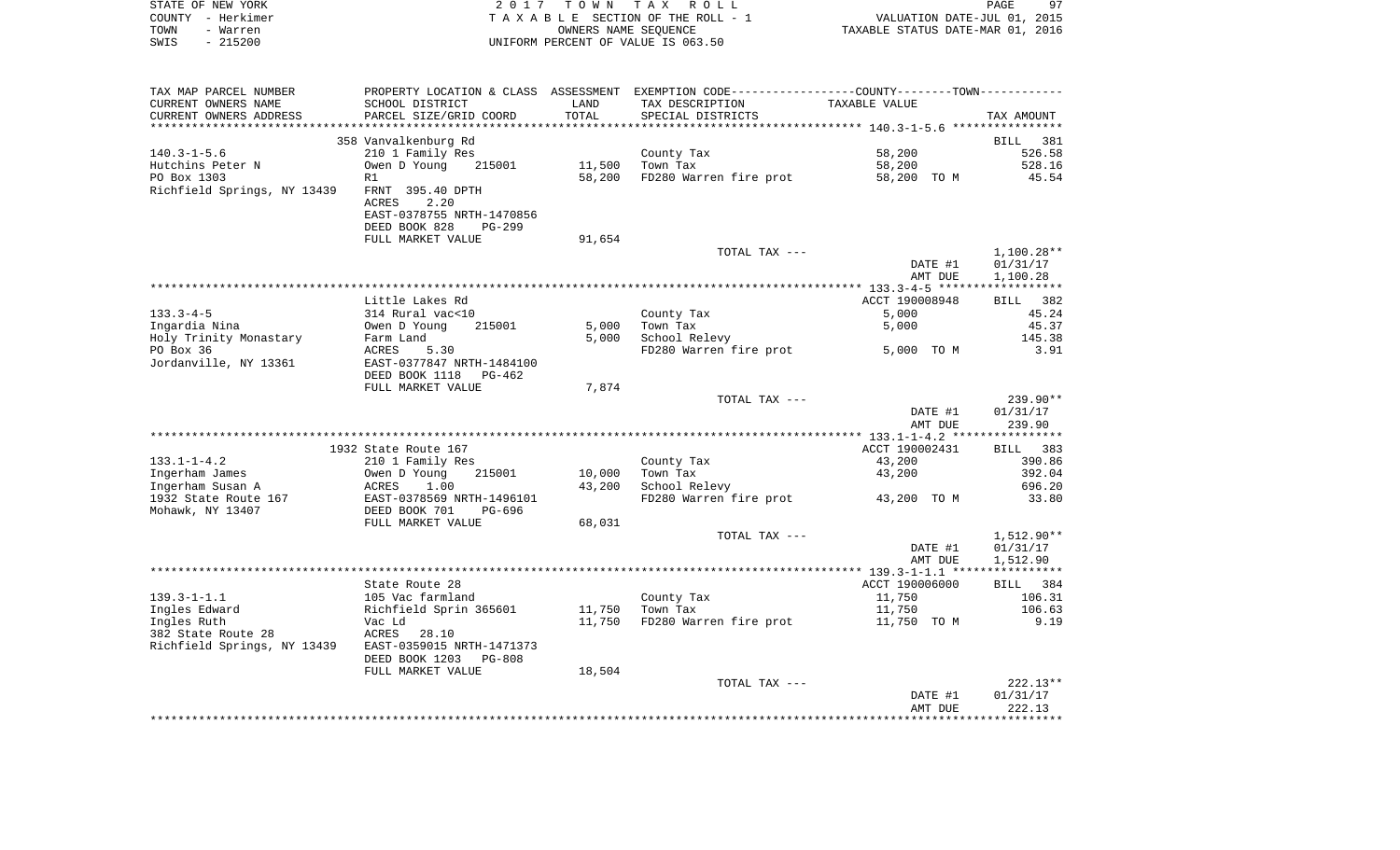| STATE OF NEW YORK | 2017 TOWN TAX ROLL                 | 98<br>PAGE                       |
|-------------------|------------------------------------|----------------------------------|
| COUNTY - Herkimer | TAXABLE SECTION OF THE ROLL - 1    | VALUATION DATE-JUL 01, 2015      |
| TOWN<br>- Warren  | OWNERS NAME SEOUENCE               | TAXABLE STATUS DATE-MAR 01, 2016 |
| - 215200<br>SWIS  | UNIFORM PERCENT OF VALUE IS 063.50 |                                  |

| TAX MAP PARCEL NUMBER                                 |                                                |         | PROPERTY LOCATION & CLASS ASSESSMENT EXEMPTION CODE---------------COUNTY-------TOWN---------- |                  |                 |
|-------------------------------------------------------|------------------------------------------------|---------|-----------------------------------------------------------------------------------------------|------------------|-----------------|
| CURRENT OWNERS NAME                                   | SCHOOL DISTRICT                                | LAND    | TAX DESCRIPTION                                                                               | TAXABLE VALUE    |                 |
| CURRENT OWNERS ADDRESS                                | PARCEL SIZE/GRID COORD                         | TOTAL   | SPECIAL DISTRICTS                                                                             |                  | TAX AMOUNT      |
|                                                       |                                                |         |                                                                                               |                  |                 |
|                                                       | 150 Millstone Rd                               |         |                                                                                               |                  | BILL 385        |
| $139.4 - 1 - 53.4$                                    | 240 Rural res                                  |         | VET COM CT 41131                                                                              | 9,750<br>9,750   |                 |
| Irrevocable Trust Geraldine Pa Richfield Sprin 365601 |                                                |         | 17,500 VET DIS CT 41141                                                                       | 19,500<br>19,500 |                 |
| 150 Millstone Rd                                      | R1 G1&1/2                                      |         | 164,500 County Tax                                                                            | 135,250          | 1,223.70        |
| Richfield Springs, NY 13439                           | FRNT 197.00 DPTH                               |         | Town Tax                                                                                      | 135,250          | 1,227.39        |
|                                                       | 2.10<br>ACRES                                  |         | FD280 Warren fire prot 164,500 TO M                                                           |                  | 128.72          |
|                                                       | EAST-0365154 NRTH-1467333                      |         |                                                                                               |                  |                 |
|                                                       | DEED BOOK 1548 PG-907                          |         |                                                                                               |                  |                 |
|                                                       | FULL MARKET VALUE                              | 259,055 |                                                                                               |                  |                 |
|                                                       |                                                |         | TOTAL TAX ---                                                                                 |                  | $2,579.81**$    |
|                                                       |                                                |         |                                                                                               | DATE #1          | 01/31/17        |
|                                                       |                                                |         |                                                                                               |                  |                 |
|                                                       |                                                |         |                                                                                               | AMT DUE          | 2,579.81        |
|                                                       |                                                |         |                                                                                               |                  |                 |
|                                                       | Us Hwy 20                                      |         |                                                                                               | ACCT 190000845   | <b>BILL</b> 386 |
| $144.1 - 1 - 1$                                       | 210 1 Family Res                               |         | County Tax                                                                                    | 31,000           | 280.48          |
| Isaac William G                                       | Richfield Sprin 365601                         |         | 26,800 Town Tax                                                                               | 31,000           | 281.32          |
| PO Box 487                                            | ACRES 39.00                                    | 31,000  | FD280 Warren fire prot 31,000 TO M 24.26                                                      |                  |                 |
| Cherry Valley, NY 13320                               | EAST-0374548 NRTH-1464491                      |         |                                                                                               |                  |                 |
|                                                       | DEED BOOK 00637 PG-00497                       |         |                                                                                               |                  |                 |
|                                                       | FULL MARKET VALUE                              | 48,819  |                                                                                               |                  |                 |
|                                                       |                                                |         | TOTAL TAX ---                                                                                 |                  | 586.06**        |
|                                                       |                                                |         |                                                                                               | DATE #1          | 01/31/17        |
|                                                       |                                                |         |                                                                                               | AMT DUE          | 586.06          |
|                                                       |                                                |         |                                                                                               |                  |                 |
|                                                       | Off Rt 20                                      |         |                                                                                               | ACCT 190000842   | BILL 387        |
| $144.1 - 1 - 3.2$                                     |                                                |         |                                                                                               | 12,400           | 112.19          |
| Isaac William G<br>PO Box 487                         | 320 Rural vacant<br>Richfield Sprin 365601<br> |         | County Tax<br>Tarm Tax<br>12,400 Town Tax                                                     | 12,400           | 112.53          |
| PO Box 487                                            | Vacant Land                                    |         | 12,400 FD280 Warren fire prot 12,400 TO M                                                     |                  | 9.70            |
| Cherry Valley, NY 13320                               | ACRES 16.80                                    |         |                                                                                               |                  |                 |
|                                                       | EAST-0375280 NRTH-1464194                      |         |                                                                                               |                  |                 |
|                                                       | DEED BOOK 769<br>PG-668                        |         |                                                                                               |                  |                 |
|                                                       | FULL MARKET VALUE                              | 19,528  |                                                                                               |                  |                 |
|                                                       |                                                |         | TOTAL TAX ---                                                                                 |                  | 234.42**        |
|                                                       |                                                |         |                                                                                               | DATE #1          | 01/31/17        |
|                                                       |                                                |         |                                                                                               | AMT DUE          | 234.42          |
|                                                       |                                                |         |                                                                                               |                  |                 |
|                                                       | 3941 State Route 20                            |         |                                                                                               | ACCT 190006960   | BILL 388        |
| $139.4 - 1 - 62$                                      |                                                |         |                                                                                               |                  |                 |
|                                                       | 283 Res w/Comuse<br>Richfield Sprin 365601     |         | County Tax                                                                                    | 136,300          | 1,233.20        |
| Isidoro Marra                                         |                                                | 12,300  | Town Tax                                                                                      | 136,300          | 1,236.92        |
| 363 Shodack Rd                                        | restaurant<br>ACRES 2.80                       | 136,300 | School Relevy<br>FD280 Warren fire prot 136,300 TO M                                          |                  | 2,449.14        |
| Castleton, NY 12033                                   |                                                |         |                                                                                               |                  | 106.65          |
|                                                       | EAST-0373050 NRTH-1463614                      |         |                                                                                               |                  |                 |
|                                                       | DEED BOOK 1122 PG-857                          |         |                                                                                               |                  |                 |
|                                                       | FULL MARKET VALUE                              | 214,646 |                                                                                               |                  |                 |
|                                                       |                                                |         | TOTAL TAX ---                                                                                 |                  | $5,025.91**$    |
|                                                       |                                                |         |                                                                                               | DATE #1          | 01/31/17        |
|                                                       |                                                |         |                                                                                               | AMT DUE          | 5,025.91        |
|                                                       |                                                |         |                                                                                               |                  |                 |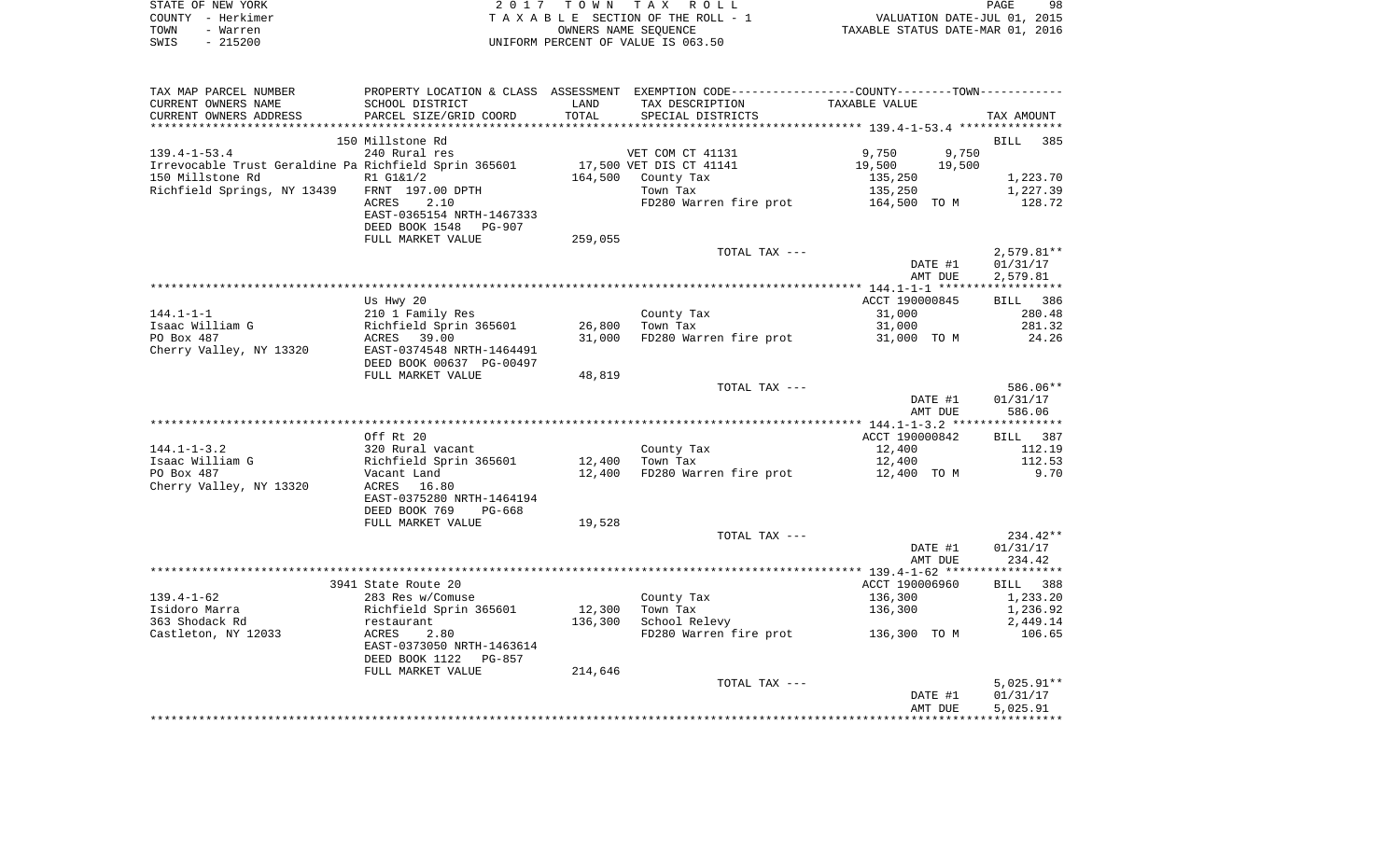|      | STATE OF NEW YORK | 2017 TOWN TAX ROLL                 | PAGE                             | 99 |
|------|-------------------|------------------------------------|----------------------------------|----|
|      | COUNTY - Herkimer | TAXABLE SECTION OF THE ROLL - 1    | VALUATION DATE-JUL 01, 2015      |    |
| TOWN | - Warren          | OWNERS NAME SEOUENCE               | TAXABLE STATUS DATE-MAR 01, 2016 |    |
| SWIS | - 215200          | UNIFORM PERCENT OF VALUE IS 063.50 |                                  |    |

| TAX MAP PARCEL NUMBER  | PROPERTY LOCATION & CLASS ASSESSMENT EXEMPTION CODE---------------COUNTY-------TOWN---------- |         |                        |                |                    |
|------------------------|-----------------------------------------------------------------------------------------------|---------|------------------------|----------------|--------------------|
| CURRENT OWNERS NAME    | SCHOOL DISTRICT                                                                               | LAND    | TAX DESCRIPTION        | TAXABLE VALUE  |                    |
| CURRENT OWNERS ADDRESS | PARCEL SIZE/GRID COORD                                                                        | TOTAL   | SPECIAL DISTRICTS      |                | TAX AMOUNT         |
|                        |                                                                                               |         |                        |                |                    |
|                        | 2604 Jordanville Rd                                                                           |         |                        | ACCT 190007830 | <b>BILL</b><br>389 |
| $133.3 - 1 - 39$       | 210 1 Family Res                                                                              |         | VET WAR CT 41121       | 5,850<br>5,850 |                    |
| Ivashchenko Valerian   | Owen D Young<br>215001                                                                        | 7,900   | County Tax             | 41,950         | 379.55             |
| 2604 Jordanville Rd    | Residence                                                                                     | 47,800  | Town Tax               | 41,950         | 380.70             |
| Jordanville, NY 13361  | FRNT 111.00 DPTH 218.00                                                                       |         | FD280 Warren fire prot | 47,800 TO M    | 37.40              |
|                        | EAST-0375882 NRTH-1486997                                                                     |         |                        |                |                    |
|                        | DEED BOOK 674<br>$PG-821$                                                                     |         |                        |                |                    |
|                        | FULL MARKET VALUE                                                                             | 75,276  |                        |                |                    |
|                        |                                                                                               |         | TOTAL TAX ---          |                | $797.65**$         |
|                        |                                                                                               |         |                        | DATE #1        | 01/31/17           |
|                        |                                                                                               |         |                        | AMT DUE        | 797.65             |
|                        |                                                                                               |         |                        |                |                    |
|                        | Kingdom Rd                                                                                    |         |                        |                | BILL 390           |
| $132.2 - 1 - 9.6$      | 105 Vac farmland                                                                              |         | County Tax             | 1,300          | 11.76              |
| Jack Carol             | Owen D Young<br>215001                                                                        | 1,300   | Town Tax               | 1,300          | 11.80              |
| 1079 Robinson Rd       | ACRES<br>3.00                                                                                 | 1,300   | FD280 Warren fire prot | 1,300 TO M     | 1.02               |
| Mohawk, NY 13407       | EAST-0365152 NRTH-1493850                                                                     |         |                        |                |                    |
|                        | DEED BOOK 1374<br><b>PG-811</b>                                                               |         |                        |                |                    |
|                        | FULL MARKET VALUE                                                                             | 2,047   |                        |                |                    |
|                        |                                                                                               |         | TOTAL TAX ---          |                | 24.58**            |
|                        |                                                                                               |         |                        | DATE #1        | 01/31/17           |
|                        |                                                                                               |         |                        | AMT DUE        | 24.58              |
|                        |                                                                                               |         |                        |                |                    |
|                        | 1079 Robinson Rd                                                                              |         |                        | ACCT 190010620 | BILL 391           |
| $126.4 - 1 - 15$       | 210 1 Family Res                                                                              |         | County Tax             | 86,000         | 778.10             |
| Jack Carol E           | Owen D Young<br>215001                                                                        | 11,100  | Town Tax               | 86,000         | 780.45             |
| 1079 Robinson Rd       | Residence                                                                                     | 86,000  | FD280 Warren fire prot | 86,000 TO M    | 67.29              |
| Mohawk, NY 13407       | ACRES<br>1.90                                                                                 |         |                        |                |                    |
|                        | EAST-0371474 NRTH-1496109                                                                     |         |                        |                |                    |
|                        | DEED BOOK 1426<br>$PG-5$                                                                      |         |                        |                |                    |
|                        | FULL MARKET VALUE                                                                             | 135,433 |                        |                |                    |
|                        |                                                                                               |         | TOTAL TAX ---          |                | 1,625.84**         |
|                        |                                                                                               |         |                        | DATE #1        | 01/31/17           |
|                        |                                                                                               |         |                        | AMT DUE        | 1,625.84           |
|                        |                                                                                               |         |                        |                |                    |
|                        | 642 Kingdom Rd                                                                                |         |                        |                | BILL 392           |
| $132.2 - 1 - 9.2$      | 210 1 Family Res                                                                              |         | County Tax             | 68,000         | 615.24             |
| Jack Richard           | Owen D Young<br>215001                                                                        | 8,900   | Town Tax               | 68,000         | 617.10             |
| Jack Ruth E            | R1                                                                                            | 68,000  | FD280 Warren fire prot | 68,000 TO M    | 53.21              |
| 642 Kingdom Rd         | FRNT 200.00 DPTH 175.00                                                                       |         |                        |                |                    |
| Mohawk, NY 13407       | EAST-0365619 NRTH-1492639                                                                     |         |                        |                |                    |
|                        | DEED BOOK 671<br>PG-735                                                                       |         |                        |                |                    |
|                        | FULL MARKET VALUE                                                                             | 107,087 |                        |                |                    |
|                        |                                                                                               |         | TOTAL TAX ---          |                | $1,285.55**$       |
|                        |                                                                                               |         |                        | DATE #1        | 01/31/17           |
|                        |                                                                                               |         |                        | AMT DUE        | 1,285.55           |
|                        |                                                                                               |         |                        |                |                    |
|                        |                                                                                               |         |                        |                |                    |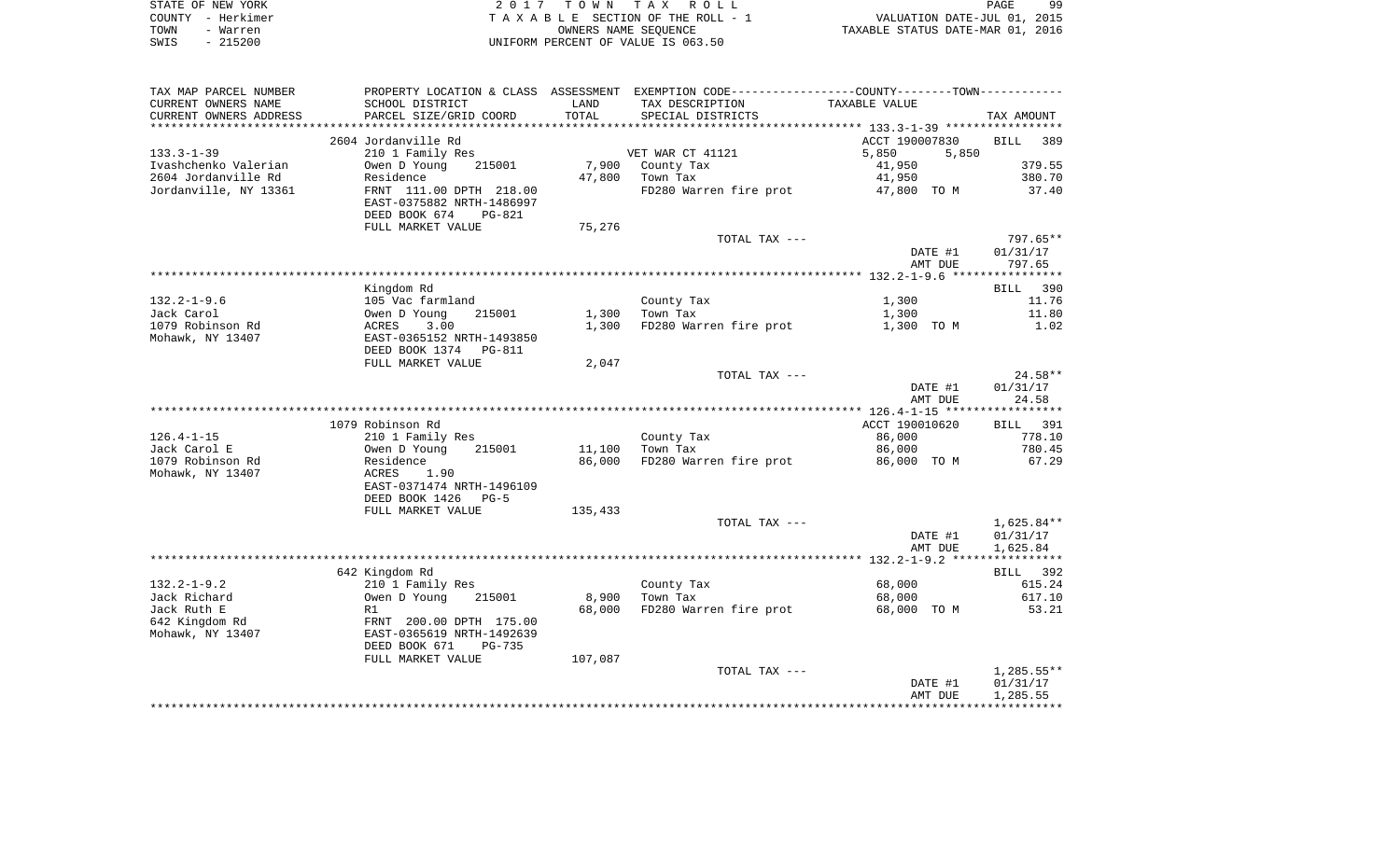| STATE OF NEW YORK | 2017 TOWN TAX ROLL                 | 100<br>PAGE                      |
|-------------------|------------------------------------|----------------------------------|
| COUNTY - Herkimer | TAXABLE SECTION OF THE ROLL - 1    | VALUATION DATE-JUL 01, 2015      |
| TOWN<br>- Warren  | OWNERS NAME SEOUENCE               | TAXABLE STATUS DATE-MAR 01, 2016 |
| - 215200<br>SWIS  | UNIFORM PERCENT OF VALUE IS 063.50 |                                  |

| PROPERTY LOCATION & CLASS |                                                                                                                                                                                                                                                                                                                                                                                                           |                                                                              | ASSESSMENT EXEMPTION CODE-----------------COUNTY-------TOWN----------                                                                                                                |                                                                                                                                              |
|---------------------------|-----------------------------------------------------------------------------------------------------------------------------------------------------------------------------------------------------------------------------------------------------------------------------------------------------------------------------------------------------------------------------------------------------------|------------------------------------------------------------------------------|--------------------------------------------------------------------------------------------------------------------------------------------------------------------------------------|----------------------------------------------------------------------------------------------------------------------------------------------|
| SCHOOL DISTRICT           | LAND                                                                                                                                                                                                                                                                                                                                                                                                      | TAX DESCRIPTION                                                              | TAXABLE VALUE                                                                                                                                                                        |                                                                                                                                              |
| PARCEL SIZE/GRID COORD    | TOTAL                                                                                                                                                                                                                                                                                                                                                                                                     | SPECIAL DISTRICTS                                                            |                                                                                                                                                                                      | TAX AMOUNT                                                                                                                                   |
|                           |                                                                                                                                                                                                                                                                                                                                                                                                           |                                                                              |                                                                                                                                                                                      |                                                                                                                                              |
| Kingdom Rd                |                                                                                                                                                                                                                                                                                                                                                                                                           |                                                                              | ACCT 190006660                                                                                                                                                                       | <b>BILL</b><br>393                                                                                                                           |
| 112 Dairy farm            |                                                                                                                                                                                                                                                                                                                                                                                                           |                                                                              | 6,000                                                                                                                                                                                |                                                                                                                                              |
| 215001                    |                                                                                                                                                                                                                                                                                                                                                                                                           |                                                                              |                                                                                                                                                                                      | 431.58                                                                                                                                       |
|                           |                                                                                                                                                                                                                                                                                                                                                                                                           |                                                                              |                                                                                                                                                                                      | 432.88                                                                                                                                       |
|                           |                                                                                                                                                                                                                                                                                                                                                                                                           |                                                                              |                                                                                                                                                                                      | 42.02                                                                                                                                        |
|                           |                                                                                                                                                                                                                                                                                                                                                                                                           |                                                                              |                                                                                                                                                                                      |                                                                                                                                              |
|                           |                                                                                                                                                                                                                                                                                                                                                                                                           |                                                                              |                                                                                                                                                                                      |                                                                                                                                              |
|                           |                                                                                                                                                                                                                                                                                                                                                                                                           |                                                                              |                                                                                                                                                                                      |                                                                                                                                              |
|                           |                                                                                                                                                                                                                                                                                                                                                                                                           |                                                                              |                                                                                                                                                                                      | $906.48**$                                                                                                                                   |
|                           |                                                                                                                                                                                                                                                                                                                                                                                                           |                                                                              |                                                                                                                                                                                      | 01/31/17                                                                                                                                     |
|                           |                                                                                                                                                                                                                                                                                                                                                                                                           |                                                                              |                                                                                                                                                                                      | 906.48                                                                                                                                       |
|                           |                                                                                                                                                                                                                                                                                                                                                                                                           |                                                                              |                                                                                                                                                                                      |                                                                                                                                              |
|                           |                                                                                                                                                                                                                                                                                                                                                                                                           |                                                                              |                                                                                                                                                                                      | BILL 394                                                                                                                                     |
|                           |                                                                                                                                                                                                                                                                                                                                                                                                           |                                                                              |                                                                                                                                                                                      | 959.06                                                                                                                                       |
|                           |                                                                                                                                                                                                                                                                                                                                                                                                           |                                                                              |                                                                                                                                                                                      | 961.95                                                                                                                                       |
|                           |                                                                                                                                                                                                                                                                                                                                                                                                           |                                                                              |                                                                                                                                                                                      | 82.94                                                                                                                                        |
|                           |                                                                                                                                                                                                                                                                                                                                                                                                           |                                                                              |                                                                                                                                                                                      |                                                                                                                                              |
|                           |                                                                                                                                                                                                                                                                                                                                                                                                           |                                                                              |                                                                                                                                                                                      |                                                                                                                                              |
|                           |                                                                                                                                                                                                                                                                                                                                                                                                           |                                                                              |                                                                                                                                                                                      |                                                                                                                                              |
|                           |                                                                                                                                                                                                                                                                                                                                                                                                           |                                                                              |                                                                                                                                                                                      |                                                                                                                                              |
|                           |                                                                                                                                                                                                                                                                                                                                                                                                           |                                                                              |                                                                                                                                                                                      |                                                                                                                                              |
|                           |                                                                                                                                                                                                                                                                                                                                                                                                           |                                                                              |                                                                                                                                                                                      |                                                                                                                                              |
|                           |                                                                                                                                                                                                                                                                                                                                                                                                           |                                                                              |                                                                                                                                                                                      | $2,003.95**$                                                                                                                                 |
|                           |                                                                                                                                                                                                                                                                                                                                                                                                           |                                                                              |                                                                                                                                                                                      | 01/31/17                                                                                                                                     |
|                           |                                                                                                                                                                                                                                                                                                                                                                                                           |                                                                              |                                                                                                                                                                                      | 2,003.95                                                                                                                                     |
|                           |                                                                                                                                                                                                                                                                                                                                                                                                           |                                                                              |                                                                                                                                                                                      |                                                                                                                                              |
|                           |                                                                                                                                                                                                                                                                                                                                                                                                           |                                                                              |                                                                                                                                                                                      | <b>BILL</b> 395                                                                                                                              |
|                           |                                                                                                                                                                                                                                                                                                                                                                                                           |                                                                              |                                                                                                                                                                                      | 73.29                                                                                                                                        |
|                           |                                                                                                                                                                                                                                                                                                                                                                                                           |                                                                              |                                                                                                                                                                                      | 73.51                                                                                                                                        |
|                           |                                                                                                                                                                                                                                                                                                                                                                                                           | FD280 Warren fire prot                                                       |                                                                                                                                                                                      |                                                                                                                                              |
|                           |                                                                                                                                                                                                                                                                                                                                                                                                           |                                                                              | 8,100 TO M                                                                                                                                                                           | 6.34                                                                                                                                         |
| EAST-0365127 NRTH-1493150 |                                                                                                                                                                                                                                                                                                                                                                                                           |                                                                              |                                                                                                                                                                                      |                                                                                                                                              |
| DEED BOOK 1205<br>PG-444  |                                                                                                                                                                                                                                                                                                                                                                                                           |                                                                              |                                                                                                                                                                                      |                                                                                                                                              |
| FULL MARKET VALUE         | 12,756                                                                                                                                                                                                                                                                                                                                                                                                    |                                                                              |                                                                                                                                                                                      |                                                                                                                                              |
|                           |                                                                                                                                                                                                                                                                                                                                                                                                           | TOTAL TAX ---                                                                |                                                                                                                                                                                      | 153.14**                                                                                                                                     |
|                           |                                                                                                                                                                                                                                                                                                                                                                                                           |                                                                              | DATE #1                                                                                                                                                                              | 01/31/17                                                                                                                                     |
|                           |                                                                                                                                                                                                                                                                                                                                                                                                           |                                                                              | AMT DUE                                                                                                                                                                              | 153.14                                                                                                                                       |
|                           |                                                                                                                                                                                                                                                                                                                                                                                                           |                                                                              |                                                                                                                                                                                      |                                                                                                                                              |
| Kingdom Rd                |                                                                                                                                                                                                                                                                                                                                                                                                           |                                                                              |                                                                                                                                                                                      | 396<br><b>BILL</b>                                                                                                                           |
| 314 Rural vac<10          |                                                                                                                                                                                                                                                                                                                                                                                                           | County Tax                                                                   | 1,000                                                                                                                                                                                | 9.05                                                                                                                                         |
| Owen D Young<br>215001    | 1,000                                                                                                                                                                                                                                                                                                                                                                                                     | Town Tax                                                                     | 1,000                                                                                                                                                                                | 9.07                                                                                                                                         |
| ACRES<br>1.50             | 1,000                                                                                                                                                                                                                                                                                                                                                                                                     | FD280 Warren fire prot                                                       | 1,000 TO M                                                                                                                                                                           | .78                                                                                                                                          |
| EAST-0365567 NRTH-1492747 |                                                                                                                                                                                                                                                                                                                                                                                                           |                                                                              |                                                                                                                                                                                      |                                                                                                                                              |
| DEED BOOK 1205<br>PG-448  |                                                                                                                                                                                                                                                                                                                                                                                                           |                                                                              |                                                                                                                                                                                      |                                                                                                                                              |
| FULL MARKET VALUE         | 1,575                                                                                                                                                                                                                                                                                                                                                                                                     |                                                                              |                                                                                                                                                                                      |                                                                                                                                              |
|                           |                                                                                                                                                                                                                                                                                                                                                                                                           | TOTAL TAX ---                                                                |                                                                                                                                                                                      | $18.90**$                                                                                                                                    |
|                           |                                                                                                                                                                                                                                                                                                                                                                                                           |                                                                              | DATE #1                                                                                                                                                                              | 01/31/17                                                                                                                                     |
|                           | Owen D Young<br>Dairy Farm<br>ACRES<br>74.60<br>EAST-0366384 NRTH-1493432<br>DEED BOOK 1205<br>PG-440<br>FULL MARKET VALUE<br>544 Kingdom Rd<br>210 1 Family Res<br>Owen D Young<br>215001<br>MH<br>FRNT<br>98.00 DPTH<br>ACRES<br>6.30<br>EAST-0367607 NRTH-1493050<br>DEED BOOK 923<br><b>PG-120</b><br>FULL MARKET VALUE<br>Kingdom Rd<br>105 Vac farmland<br>Owen D Young<br>215001<br>ACRES<br>19.00 | 28,300<br>53,700<br>84,567<br>12,100<br>106,000<br>166,929<br>8,100<br>8,100 | AGRIC 10 Y 42100<br>County Tax<br>Town Tax<br>FD280 Warren fire prot<br>TOTAL TAX ---<br>County Tax<br>Town Tax<br>FD280 Warren fire prot<br>TOTAL TAX ---<br>County Tax<br>Town Tax | 6,000<br>47,700<br>47,700<br>53,700 TO M<br>DATE #1<br>AMT DUE<br>106,000<br>106,000<br>106,000 TO M<br>DATE #1<br>AMT DUE<br>8,100<br>8,100 |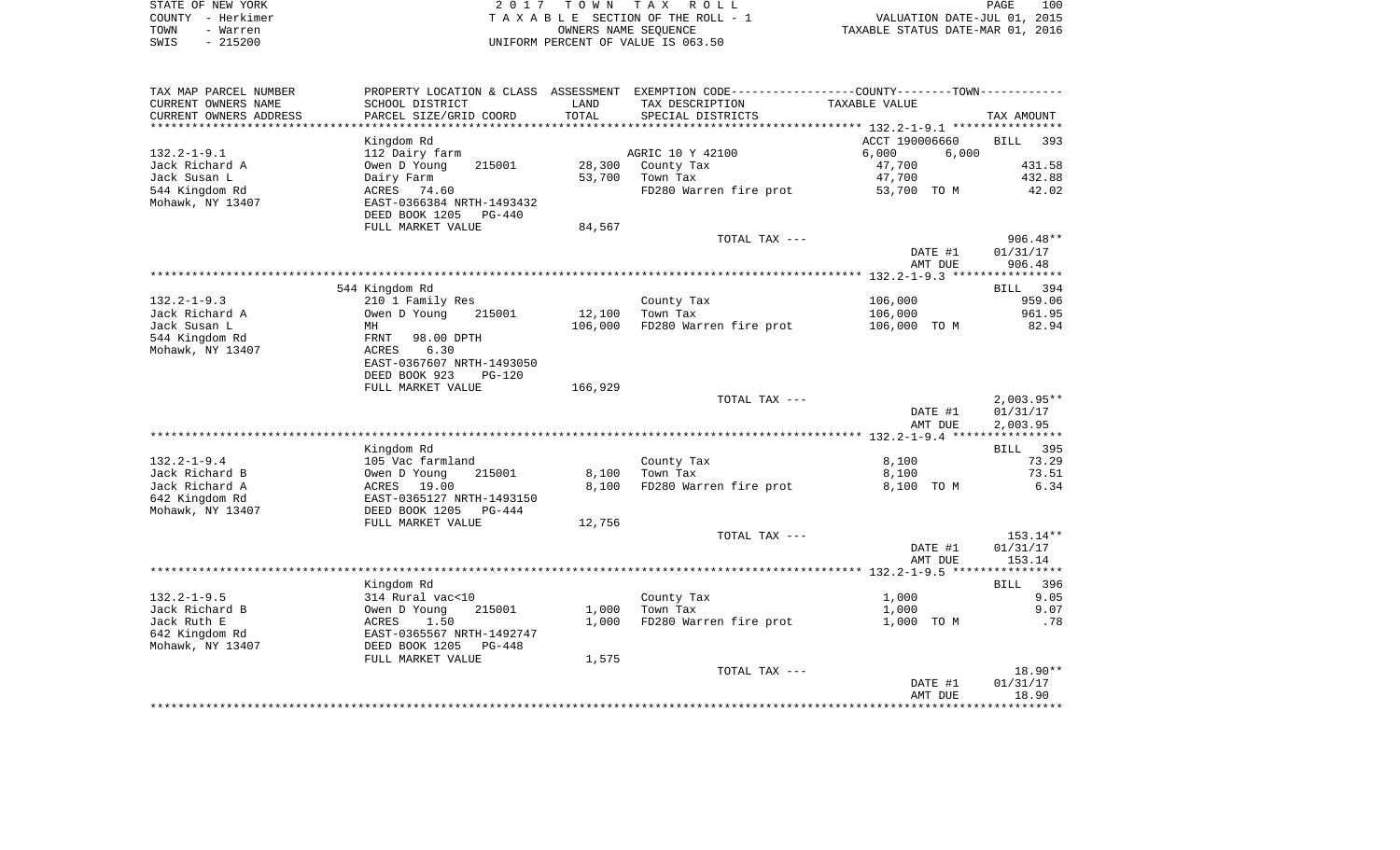| STATE OF NEW YORK<br>COUNTY - Herkimer<br>TOWN<br>- Warren<br>SWIS<br>$-215200$ |                                           | 2017 TOWN<br>OWNERS NAME SEQUENCE | TAX ROLL<br>TAXABLE SECTION OF THE ROLL - 1<br>UNIFORM PERCENT OF VALUE IS 063.50              | VALUATION DATE-JUL 01, 2015<br>TAXABLE STATUS DATE-MAR 01, 2016 | PAGE<br>101          |
|---------------------------------------------------------------------------------|-------------------------------------------|-----------------------------------|------------------------------------------------------------------------------------------------|-----------------------------------------------------------------|----------------------|
|                                                                                 |                                           |                                   |                                                                                                |                                                                 |                      |
| TAX MAP PARCEL NUMBER                                                           |                                           |                                   | PROPERTY LOCATION & CLASS ASSESSMENT EXEMPTION CODE----------------COUNTY-------TOWN---------- |                                                                 |                      |
| CURRENT OWNERS NAME<br>CURRENT OWNERS ADDRESS                                   | SCHOOL DISTRICT<br>PARCEL SIZE/GRID COORD | LAND<br>TOTAL                     | TAX DESCRIPTION<br>SPECIAL DISTRICTS                                                           | TAXABLE VALUE                                                   | TAX AMOUNT           |
| *************************                                                       |                                           |                                   |                                                                                                |                                                                 |                      |
|                                                                                 | 471 Youngs Rd                             |                                   |                                                                                                | ACCT 190006722                                                  | BILL<br>397          |
| $133.3 - 2 - 1$                                                                 | 210 1 Family Res                          |                                   | County Tax                                                                                     | 79,100                                                          | 715.67               |
| Jaeger Mary A                                                                   | Owen D Young<br>215001                    | 15,000                            | Town Tax                                                                                       | 79,100                                                          | 717.83               |
| PO Box 177                                                                      | R1                                        | 79,100                            | FD280 Warren fire prot                                                                         | 79,100 TO M                                                     | 61.89                |
| Billings, NY 12510                                                              | G                                         |                                   |                                                                                                |                                                                 |                      |
|                                                                                 | ACRES<br>5.10                             |                                   |                                                                                                |                                                                 |                      |
|                                                                                 | EAST-0383058 NRTH-1485328                 |                                   |                                                                                                |                                                                 |                      |
|                                                                                 | DEED BOOK 1542 PG-284                     |                                   |                                                                                                |                                                                 |                      |
|                                                                                 | FULL MARKET VALUE                         | 124,567                           |                                                                                                |                                                                 |                      |
|                                                                                 |                                           |                                   | TOTAL TAX ---                                                                                  |                                                                 | $1,495.39**$         |
|                                                                                 |                                           |                                   |                                                                                                | DATE #1<br>AMT DUE                                              | 01/31/17<br>1,495.39 |
|                                                                                 |                                           |                                   |                                                                                                |                                                                 |                      |
|                                                                                 | Youngs Rd West                            |                                   |                                                                                                | ACCT 190006723                                                  | BILL 398             |
| $133.3 - 2 - 2.1$                                                               | 321 Abandoned ag                          |                                   | County Tax                                                                                     | 3,000                                                           | 27.14                |
| Jaeger Mary A                                                                   | 215001<br>Owen D Young                    | 3,000                             | Town Tax                                                                                       | 3,000                                                           | 27.22                |
| PO Box 177                                                                      | Rural Lot                                 | 3,000                             | FD280 Warren fire prot                                                                         | 3,000 TO M                                                      | 2.35                 |
| Billings, NY 12510                                                              | ACRES<br>2.70                             |                                   |                                                                                                |                                                                 |                      |
|                                                                                 | EAST-0383163 NRTH-1484701                 |                                   |                                                                                                |                                                                 |                      |
|                                                                                 | DEED BOOK 1542 PG-284                     |                                   |                                                                                                |                                                                 |                      |
|                                                                                 | FULL MARKET VALUE                         | 4,724                             |                                                                                                |                                                                 |                      |
|                                                                                 |                                           |                                   | TOTAL TAX ---                                                                                  |                                                                 | 56.71**              |
|                                                                                 |                                           |                                   |                                                                                                | DATE #1<br>AMT DUE                                              | 01/31/17<br>56.71    |
|                                                                                 |                                           |                                   |                                                                                                |                                                                 |                      |
|                                                                                 | Youngs Rd West                            |                                   |                                                                                                | ACCT 190006724                                                  | 399<br>BILL          |
| $133.3 - 2 - 2.2$                                                               | 321 Abandoned ag                          |                                   | County Tax                                                                                     | 7,100                                                           | 64.24                |
| Jaeger Mary A                                                                   | Owen D Young<br>215001                    | 7,100                             | Town Tax                                                                                       | 7,100                                                           | 64.43                |
| PO Box 177                                                                      | Rural Lot                                 | 7,100                             | FD280 Warren fire prot                                                                         | 7,100 TO M                                                      | 5.56                 |
| Billings, NY 12510                                                              | ACRES<br>2.70                             |                                   |                                                                                                |                                                                 |                      |
|                                                                                 | EAST-0383131 NRTH-1484963                 |                                   |                                                                                                |                                                                 |                      |
|                                                                                 | DEED BOOK 1542 PG-284                     |                                   |                                                                                                |                                                                 |                      |
|                                                                                 | FULL MARKET VALUE                         | 11,181                            |                                                                                                |                                                                 |                      |
|                                                                                 |                                           |                                   | TOTAL TAX ---                                                                                  |                                                                 | $134.23**$           |
|                                                                                 |                                           |                                   |                                                                                                | DATE #1                                                         | 01/31/17             |
|                                                                                 |                                           |                                   |                                                                                                | AMT DUE                                                         | 134.23               |
|                                                                                 | Youngs Rd                                 |                                   |                                                                                                | ACCT 190006722                                                  | BILL 400             |
| $133.3 - 3 - 15$                                                                | 321 Abandoned ag                          |                                   | County Tax                                                                                     | 19,200                                                          | 173.72               |
| Jepsen Gregory                                                                  | 215001<br>Owen D Young                    |                                   | 19,200 Town Tax                                                                                | 19,200                                                          | 174.24               |
| Jepsen Patricia                                                                 | Rural Lot                                 | 19,200                            | FD280 Warren fire prot                                                                         | 19,200 TO M                                                     | 15.02                |
| 76 Helwig St                                                                    | ACRES<br>30.40                            |                                   |                                                                                                |                                                                 |                      |
| Gloversville, NY 12078                                                          | EAST-0384578 NRTH-1483668                 |                                   |                                                                                                |                                                                 |                      |
|                                                                                 | DEED BOOK 904<br><b>PG-220</b>            |                                   |                                                                                                |                                                                 |                      |
|                                                                                 | FULL MARKET VALUE                         | 30,236                            |                                                                                                |                                                                 |                      |
|                                                                                 |                                           |                                   | TOTAL TAX ---                                                                                  |                                                                 | $362.98**$           |
|                                                                                 |                                           |                                   |                                                                                                |                                                                 |                      |
|                                                                                 |                                           |                                   |                                                                                                | DATE #1<br>AMT DUE                                              | 01/31/17<br>362.98   |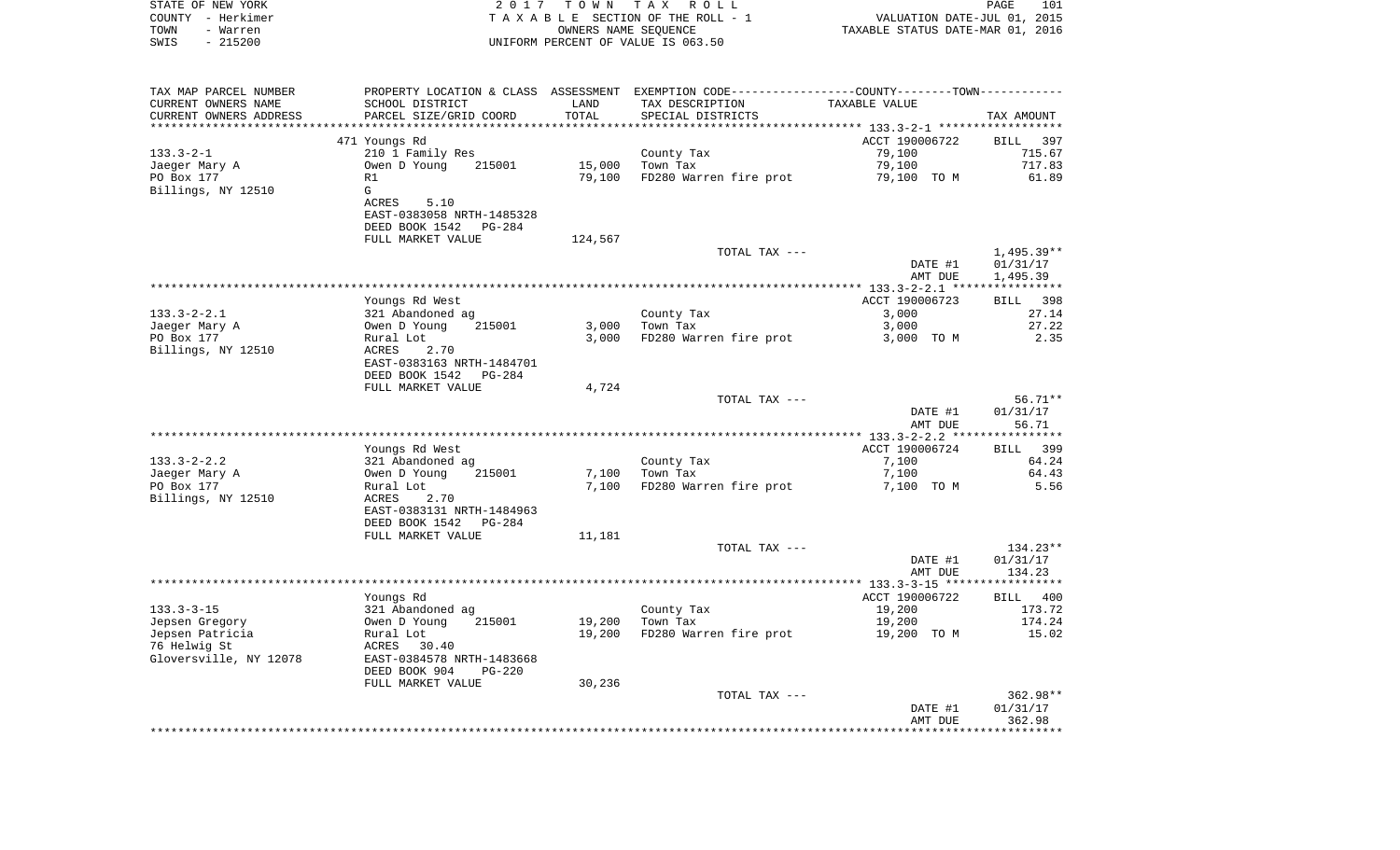|      | STATE OF NEW YORK | 2017 TOWN TAX ROLL                 | <b>PAGE</b>                      | 102 |
|------|-------------------|------------------------------------|----------------------------------|-----|
|      | COUNTY - Herkimer | TAXABLE SECTION OF THE ROLL - 1    | VALUATION DATE-JUL 01, 2015      |     |
| TOWN | - Warren          | OWNERS NAME SEOUENCE               | TAXABLE STATUS DATE-MAR 01, 2016 |     |
| SWIS | - 215200          | UNIFORM PERCENT OF VALUE IS 063.50 |                                  |     |

| TAX MAP PARCEL NUMBER                              |                           |         | PROPERTY LOCATION & CLASS ASSESSMENT EXEMPTION CODE-----------------COUNTY--------TOWN--------- |                |              |
|----------------------------------------------------|---------------------------|---------|-------------------------------------------------------------------------------------------------|----------------|--------------|
| CURRENT OWNERS NAME                                | SCHOOL DISTRICT           | LAND    | TAX DESCRIPTION                                                                                 | TAXABLE VALUE  |              |
| CURRENT OWNERS ADDRESS                             | PARCEL SIZE/GRID COORD    | TOTAL   | SPECIAL DISTRICTS                                                                               |                | TAX AMOUNT   |
|                                                    |                           |         |                                                                                                 |                |              |
|                                                    | 4648 US HWY 20            |         |                                                                                                 | ACCT 190005430 | BILL 401     |
| $144.2 - 1 - 10$                                   | 483 Converted Re          |         | County Tax                                                                                      | 81,200         | 734.67       |
| Jerson Robert                                      | Richfield Sprin 365601    | 12,500  | Town Tax                                                                                        | 81,200         | 736.89       |
| Jerson Elisabeth                                   | Residence                 | 81,200  | FD280 Warren fire prot                                                                          | 81,200 TO M    | 63.54        |
| 4648 US Hwy 20                                     | ACRES<br>3.00             |         |                                                                                                 |                |              |
| PO Box 399                                         | EAST-0386644 NRTH-1460320 |         |                                                                                                 |                |              |
| Springfield Center, NY 13468 DEED BOOK 1177 PG-291 |                           |         |                                                                                                 |                |              |
|                                                    | FULL MARKET VALUE         | 127,874 |                                                                                                 |                |              |
|                                                    |                           |         | TOTAL TAX ---                                                                                   |                | $1,535.10**$ |
|                                                    |                           |         |                                                                                                 | DATE #1        | 01/31/17     |
|                                                    |                           |         |                                                                                                 | AMT DUE        | 1,535.10     |
|                                                    |                           |         |                                                                                                 |                |              |
|                                                    | State Route 20            |         |                                                                                                 | ACCT 190001720 | BILL 402     |
| $144.1 - 1 - 56.1$                                 | 322 Rural vac>10          |         | County Tax                                                                                      | 12,700         | 114.91       |
| JGB Properties LLC                                 | Richfield Sprin 365601    | 12,700  | Town Tax                                                                                        | 12,700         | 115.25       |
| PO Box 209                                         | Rural Lot                 | 12,700  | FD280 Warren fire prot                                                                          | 12,700 TO M    | 9.94         |
| Liverpool, NY 13088                                | 11.90<br>ACRES            |         |                                                                                                 |                |              |
|                                                    | EAST-0376025 NRTH-1462737 |         |                                                                                                 |                |              |
|                                                    | DEED BOOK 864<br>$PG-58$  |         |                                                                                                 |                |              |
|                                                    | FULL MARKET VALUE         | 20,000  |                                                                                                 |                |              |
|                                                    |                           |         | TOTAL TAX ---                                                                                   |                | $240.10**$   |
|                                                    |                           |         |                                                                                                 | DATE #1        | 01/31/17     |
|                                                    |                           |         |                                                                                                 | AMT DUE        | 240.10       |
|                                                    |                           |         |                                                                                                 |                |              |
|                                                    | State Route 20            |         |                                                                                                 |                | BILL 403     |
| $144.1 - 1 - 56.2$                                 | 314 Rural vac<10          |         | County Tax                                                                                      | 100            | 0.90         |
| JGBProperties LLC                                  | Richfield Sprin 365601    | 100     | Town Tax                                                                                        | 100            | 0.91         |
| PO Box 209                                         | FRNT 105.40 DPTH<br>56.30 | 100     | FD280 Warren fire prot                                                                          | 100 TO M       | .08          |
| Liverpool, NY 13088                                | EAST-0376218 NRTH-1462739 |         |                                                                                                 |                |              |
|                                                    | DEED BOOK 864<br>$PG-58$  |         |                                                                                                 |                |              |
|                                                    | FULL MARKET VALUE         | 157     |                                                                                                 |                |              |
|                                                    |                           |         | TOTAL TAX ---                                                                                   |                | $1.89**$     |
|                                                    |                           |         |                                                                                                 | DATE #1        | 01/31/17     |
|                                                    |                           |         |                                                                                                 | AMT DUE        | 1.89         |
|                                                    |                           |         |                                                                                                 |                |              |
|                                                    | Jordanville Rd            |         |                                                                                                 | ACCT 190011224 | BILL 404     |
| $133.4 - 2 - 6.4$                                  | 321 Abandoned ag          |         | County Tax                                                                                      | 58,500         | 529.29       |
| Jodko George                                       | Owen D Young<br>215001    | 58,500  | Town Tax                                                                                        | 58,500         | 530.89       |
| Jodko Marianna                                     | Farm Land                 | 58,500  | FD280 Warren fire prot                                                                          | 58,500 TO M    | 45.78        |
| 1991 County Hwy 33                                 | ACRES 130.00              |         |                                                                                                 |                |              |
| Cooperstown, NY 13326                              | EAST-0386994 NRTH-1485107 |         |                                                                                                 |                |              |
|                                                    | DEED BOOK 796<br>$PG-45$  |         |                                                                                                 |                |              |
|                                                    | FULL MARKET VALUE         | 92,126  |                                                                                                 |                |              |
|                                                    |                           |         | TOTAL TAX ---                                                                                   |                | $1,105.96**$ |
|                                                    |                           |         |                                                                                                 | DATE #1        | 01/31/17     |
|                                                    |                           |         |                                                                                                 | AMT DUE        | 1,105.96     |
|                                                    |                           |         |                                                                                                 |                |              |
|                                                    |                           |         |                                                                                                 |                |              |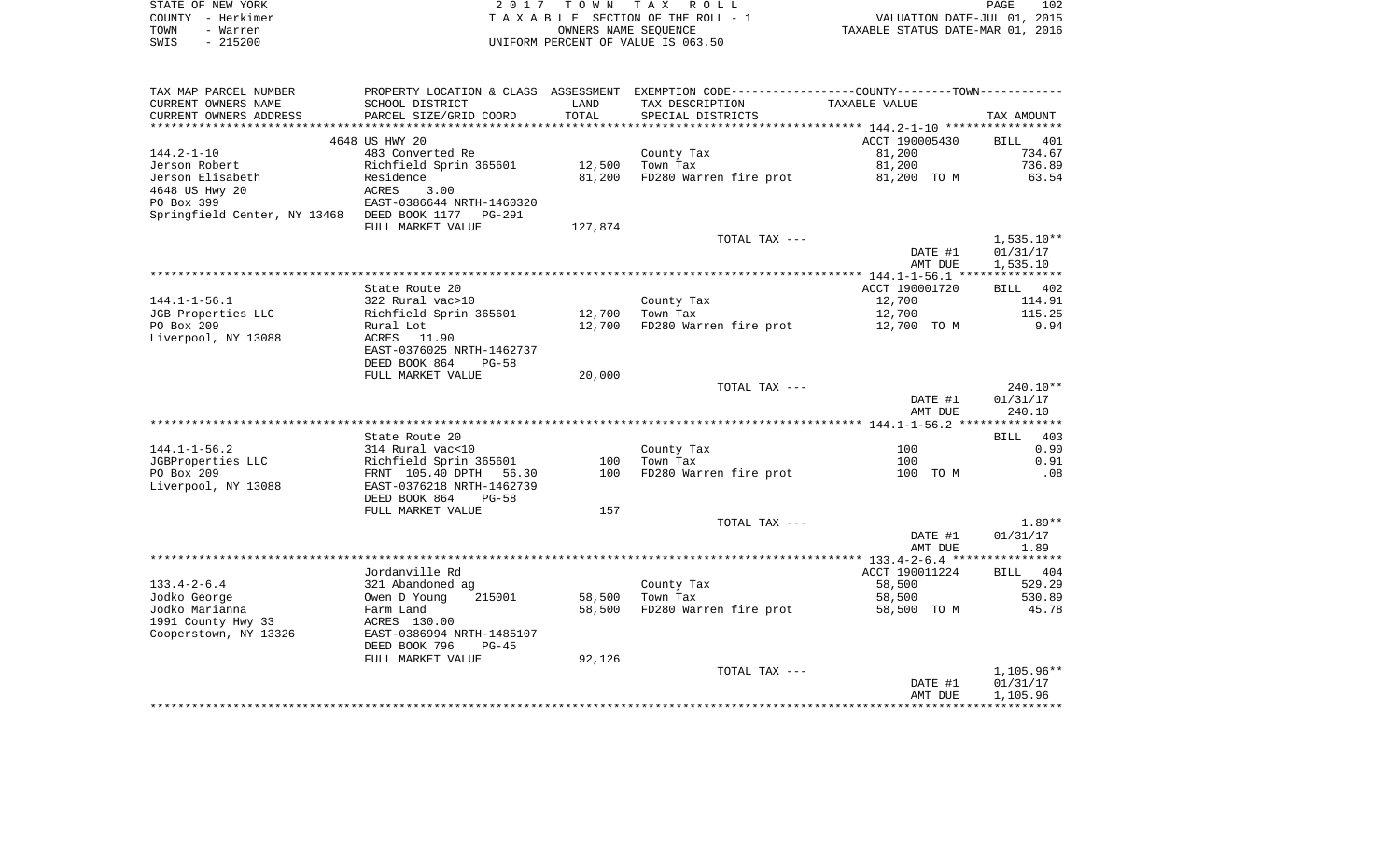|      | STATE OF NEW YORK | 2017 TOWN TAX ROLL                 | PAGE                             | 103 |
|------|-------------------|------------------------------------|----------------------------------|-----|
|      | COUNTY - Herkimer | TAXABLE SECTION OF THE ROLL - 1    | VALUATION DATE-JUL 01, 2015      |     |
| TOWN | - Warren          | OWNERS NAME SEOUENCE               | TAXABLE STATUS DATE-MAR 01, 2016 |     |
| SWIS | $-215200$         | UNIFORM PERCENT OF VALUE IS 063.50 |                                  |     |

| TAX MAP PARCEL NUMBER                                 |                                                                          |         | PROPERTY LOCATION & CLASS ASSESSMENT EXEMPTION CODE---------------COUNTY-------TOWN---------- |                    |                                      |
|-------------------------------------------------------|--------------------------------------------------------------------------|---------|-----------------------------------------------------------------------------------------------|--------------------|--------------------------------------|
| CURRENT OWNERS NAME                                   | SCHOOL DISTRICT                                                          | LAND    | TAX DESCRIPTION                                                                               | TAXABLE VALUE      |                                      |
| CURRENT OWNERS ADDRESS                                | PARCEL SIZE/GRID COORD                                                   | TOTAL   | SPECIAL DISTRICTS                                                                             |                    | TAX AMOUNT                           |
|                                                       |                                                                          |         |                                                                                               |                    |                                      |
|                                                       | 4380 Us Hwy 20                                                           |         |                                                                                               | ACCT 190011190     | BILL 405                             |
| $144.1 - 1 - 28.1$                                    | 240 Rural res                                                            |         | County Tax                                                                                    | 50,100             | 453.29                               |
| Johnson Craig                                         | Richfield Sprin 365601                                                   | 25,800  | Town Tax                                                                                      | 50,100             | 454.66                               |
| PO Box 1403                                           | ACRES<br>39.40                                                           | 50,100  | FD280 Warren fire prot                                                                        | 50,100 TO M        | 39.20                                |
| Richfield Springs, NY 13439 EAST-0381078 NRTH-1461672 | DEED BOOK 941<br>PG-591                                                  |         |                                                                                               |                    |                                      |
|                                                       | FULL MARKET VALUE                                                        | 78,898  |                                                                                               |                    |                                      |
|                                                       |                                                                          |         | TOTAL TAX ---                                                                                 |                    | 947.15**                             |
|                                                       |                                                                          |         |                                                                                               | DATE #1<br>AMT DUE | 01/31/17<br>947.15                   |
|                                                       |                                                                          |         |                                                                                               |                    |                                      |
|                                                       | 351 Millstone Rd                                                         |         |                                                                                               | ACCT 190005460     | BILL 406                             |
| $139.4 - 1 - 12.1$                                    | 113 Cattle farm                                                          |         | AGRIC 10 Y 42100                                                                              | 2,000<br>2,000     |                                      |
| Johnson Keith E                                       | Richfield Sprin 365601                                                   | 35,600  | County Tax                                                                                    | 40,600             | 367.34                               |
| 292 Millstone Rd                                      | Farm                                                                     | 42,600  | Town Tax                                                                                      | 40,600             | 368.44                               |
| Richfield Springs, NY 13439                           | FRNT 1615.00 DPTH<br>ACRES<br>73.00<br>EAST-0368471 NRTH-1468341         |         | FD280 Warren fire prot                                                                        | 42,600 TO M        | 33.33                                |
|                                                       | DEED BOOK 688<br>$PG-94$                                                 |         |                                                                                               |                    |                                      |
|                                                       | FULL MARKET VALUE                                                        | 67,087  |                                                                                               |                    |                                      |
|                                                       |                                                                          |         | TOTAL TAX ---                                                                                 | DATE #1<br>AMT DUE | 769.11**<br>01/31/17<br>769.11       |
|                                                       |                                                                          |         |                                                                                               |                    |                                      |
|                                                       | 292 Millstone Rd                                                         |         |                                                                                               |                    | BILL 407                             |
| $139.4 - 1 - 12.2$                                    | 210 1 Family Res                                                         |         | County Tax                                                                                    | 108,600            | 982.58                               |
| Johnson Keith E                                       | Richfield Sprin 365601                                                   | 26,000  | Town Tax                                                                                      | 108,600            | 985.54                               |
| Smith Susan                                           | R1                                                                       | 108,600 | FD280 Warren fire prot                                                                        | 108,600 TO M       | 84.98                                |
| 292 Millstone Rd                                      | FRNT 1530.00 DPTH                                                        |         |                                                                                               |                    |                                      |
| Richfield Springs, NY 13439                           | ACRES<br>60.00<br>EAST-0368729 NRTH-1466504                              |         |                                                                                               |                    |                                      |
|                                                       | DEED BOOK 850<br>PG-137                                                  |         |                                                                                               |                    |                                      |
|                                                       | FULL MARKET VALUE                                                        | 171,024 |                                                                                               |                    |                                      |
|                                                       |                                                                          |         | TOTAL TAX ---                                                                                 | DATE #1<br>AMT DUE | $2,053.10**$<br>01/31/17<br>2,053.10 |
|                                                       |                                                                          |         |                                                                                               |                    |                                      |
|                                                       | Off Rt 167                                                               |         |                                                                                               | ACCT 190005495     | BILL 408                             |
| $139.4 - 1 - 64$                                      | 105 Vac farmland                                                         |         | County Tax                                                                                    | 12,500             | 113.10                               |
| Johnson Keith E                                       | Richfield Sprin 365601                                                   | 12,500  | Town Tax                                                                                      | 12,500             | 113.44                               |
| 292 Millstone Rd                                      | Farm Land                                                                | 12,500  | FD280 Warren fire prot                                                                        | 12,500 TO M        | 9.78                                 |
| Richfield Springs, NY 13439                           | 40.00<br>ACRES<br>EAST-0366762 NRTH-1469498<br>DEED BOOK 708<br>$PG-143$ |         |                                                                                               |                    |                                      |
|                                                       | FULL MARKET VALUE                                                        | 19,685  |                                                                                               |                    |                                      |
|                                                       |                                                                          |         | TOTAL TAX ---                                                                                 |                    | $236.32**$                           |
|                                                       |                                                                          |         |                                                                                               | DATE #1            | 01/31/17                             |
|                                                       |                                                                          |         |                                                                                               | AMT DUE            | 236.32                               |
|                                                       |                                                                          |         |                                                                                               |                    |                                      |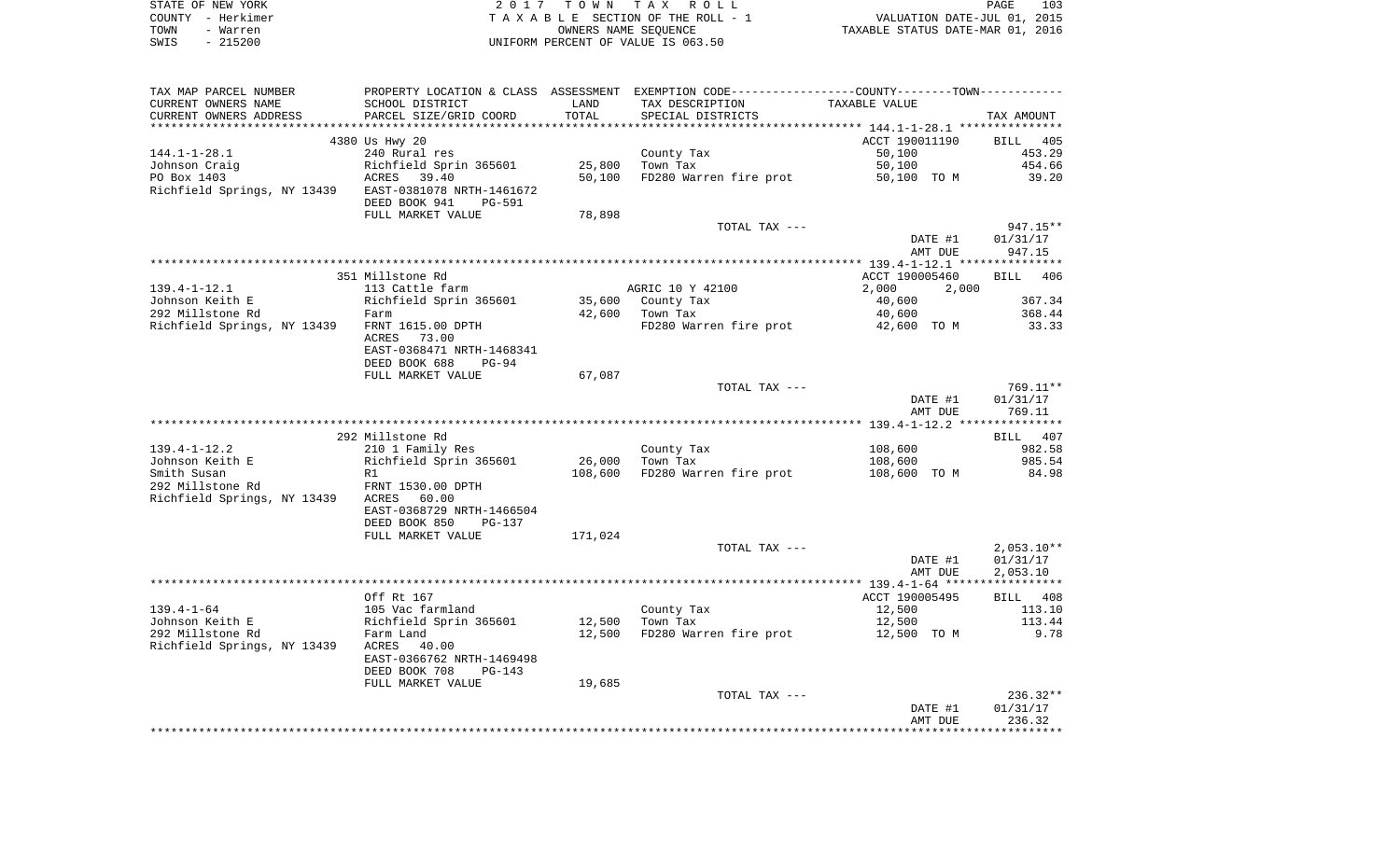| STATE OF NEW YORK | 2017 TOWN TAX ROLL                 | PAGE                             | 104 |
|-------------------|------------------------------------|----------------------------------|-----|
| COUNTY - Herkimer | TAXABLE SECTION OF THE ROLL - 1    | VALUATION DATE-JUL 01, 2015      |     |
| TOWN<br>- Warren  | OWNERS NAME SEOUENCE               | TAXABLE STATUS DATE-MAR 01, 2016 |     |
| $-215200$<br>SWIS | UNIFORM PERCENT OF VALUE IS 063.50 |                                  |     |

| TAX MAP PARCEL NUMBER                                 | PROPERTY LOCATION & CLASS ASSESSMENT EXEMPTION CODE---------------COUNTY-------TOWN---------- |         |                        |                |                 |
|-------------------------------------------------------|-----------------------------------------------------------------------------------------------|---------|------------------------|----------------|-----------------|
| CURRENT OWNERS NAME                                   | SCHOOL DISTRICT                                                                               | LAND    | TAX DESCRIPTION        | TAXABLE VALUE  |                 |
| CURRENT OWNERS ADDRESS                                | PARCEL SIZE/GRID COORD                                                                        | TOTAL   | SPECIAL DISTRICTS      |                | TAX AMOUNT      |
|                                                       |                                                                                               |         |                        |                |                 |
|                                                       | Bloomfield Rd                                                                                 |         |                        | ACCT 190000992 | BILL 409        |
|                                                       |                                                                                               |         |                        |                |                 |
| $139.4 - 1 - 20.2$                                    | 322 Rural vac>10                                                                              |         | County Tax             | 5,400          | 48.86           |
| Johnson Patrick                                       | Richfield Sprin 365601                                                                        | 5,400   | Town Tax               | 5,400          | 49.00           |
| Johnson Heidi                                         | Lot                                                                                           | 5,400   | FD280 Warren fire prot | 5,400 TO M     | 4.23            |
| PO Box 1857                                           | ACRES 13.60                                                                                   |         |                        |                |                 |
| Richfield Springs, NY 13439 EAST-0363437 NRTH-1471303 |                                                                                               |         |                        |                |                 |
|                                                       | DEED BOOK 1299 PG-692                                                                         |         |                        |                |                 |
|                                                       | FULL MARKET VALUE                                                                             | 8,504   |                        |                |                 |
|                                                       |                                                                                               |         | TOTAL TAX ---          |                | $102.09**$      |
|                                                       |                                                                                               |         |                        | DATE #1        | 01/31/17        |
|                                                       |                                                                                               |         |                        |                |                 |
|                                                       |                                                                                               |         |                        | AMT DUE        | 102.09          |
|                                                       |                                                                                               |         |                        |                |                 |
|                                                       | 167 Bloomfield Rd                                                                             |         |                        | ACCT 190005555 | BILL 410        |
| $139.4 - 1 - 23$                                      | 210 1 Family Res                                                                              |         | County Tax             | 60,300         | 545.58          |
| Johnson Patrick                                       | Richfield Sprin 365601                                                                        | 11,300  | Town Tax               | 60,300         | 547.22          |
| Johnson Heidi                                         | Mobile Home                                                                                   | 60,300  | FD280 Warren fire prot | 60,300 TO M    | 47.18           |
| PO Box 1857                                           | ACRES<br>2.00                                                                                 |         |                        |                |                 |
| Richfield Springs, NY 13439 EAST-0363541 NRTH-1470638 |                                                                                               |         |                        |                |                 |
|                                                       |                                                                                               |         |                        |                |                 |
|                                                       | DEED BOOK 1299 PG-688                                                                         |         |                        |                |                 |
|                                                       | FULL MARKET VALUE                                                                             | 94,961  |                        |                |                 |
|                                                       |                                                                                               |         | TOTAL TAX ---          |                | 1,139.98**      |
|                                                       |                                                                                               |         |                        | DATE #1        | 01/31/17        |
|                                                       |                                                                                               |         |                        | AMT DUE        | 1,139.98        |
|                                                       |                                                                                               |         |                        |                |                 |
|                                                       | Mortz Rd                                                                                      |         |                        | ACCT 190011885 | <b>BILL</b> 411 |
| $126.4 - 1 - 5$                                       | 852 Landfill                                                                                  |         | County Tax             | 12,500         | 113.10          |
| Joint Sanitary Landfill Corp Owen D Young             | 215001                                                                                        | 12,500  | Town Tax               | 12,500         | 113.44          |
| PO Box 57                                             |                                                                                               | 12,500  |                        |                | 9.78            |
|                                                       | Land Fill                                                                                     |         | FD280 Warren fire prot | 12,500 TO M    |                 |
| Mohawk, NY 13407                                      | ACRES 100.70                                                                                  |         |                        |                |                 |
|                                                       | EAST-0368997 NRTH-1499535                                                                     |         |                        |                |                 |
|                                                       | DEED BOOK 00637 PG-00520                                                                      |         |                        |                |                 |
|                                                       | FULL MARKET VALUE                                                                             | 19,685  |                        |                |                 |
|                                                       |                                                                                               |         | TOTAL TAX ---          |                | $236.32**$      |
|                                                       |                                                                                               |         |                        | DATE #1        | 01/31/17        |
|                                                       |                                                                                               |         |                        | AMT DUE        | 236.32          |
|                                                       |                                                                                               |         |                        |                |                 |
|                                                       | 123 Earl Rd                                                                                   |         |                        | ACCT 190005790 | BILL 412        |
|                                                       |                                                                                               |         |                        |                |                 |
| $139.2 - 1 - 18$                                      | 210 1 Family Res                                                                              |         | County Tax             | 87,600         | 792.58          |
| Jones Donna                                           | Richfield Sprin 365601                                                                        | 15,000  | Town Tax               | 87,600         | 794.97          |
| PO Box 125                                            | Res                                                                                           | 87,600  | FD280 Warren fire prot | 87,600 TO M    | 68.55           |
| Richfield Springs, NY 13439 ACRES                     | 5.00                                                                                          |         |                        |                |                 |
|                                                       | EAST-0368322 NRTH-1475691                                                                     |         |                        |                |                 |
|                                                       | DEED BOOK 681<br>PG-546                                                                       |         |                        |                |                 |
|                                                       | FULL MARKET VALUE                                                                             | 137,953 |                        |                |                 |
|                                                       |                                                                                               |         |                        |                | $1,656.10**$    |
|                                                       |                                                                                               |         | TOTAL TAX ---          |                |                 |
|                                                       |                                                                                               |         |                        | DATE #1        | 01/31/17        |
|                                                       |                                                                                               |         |                        | AMT DUE        | 1,656.10        |
|                                                       |                                                                                               |         |                        |                |                 |
|                                                       |                                                                                               |         |                        |                |                 |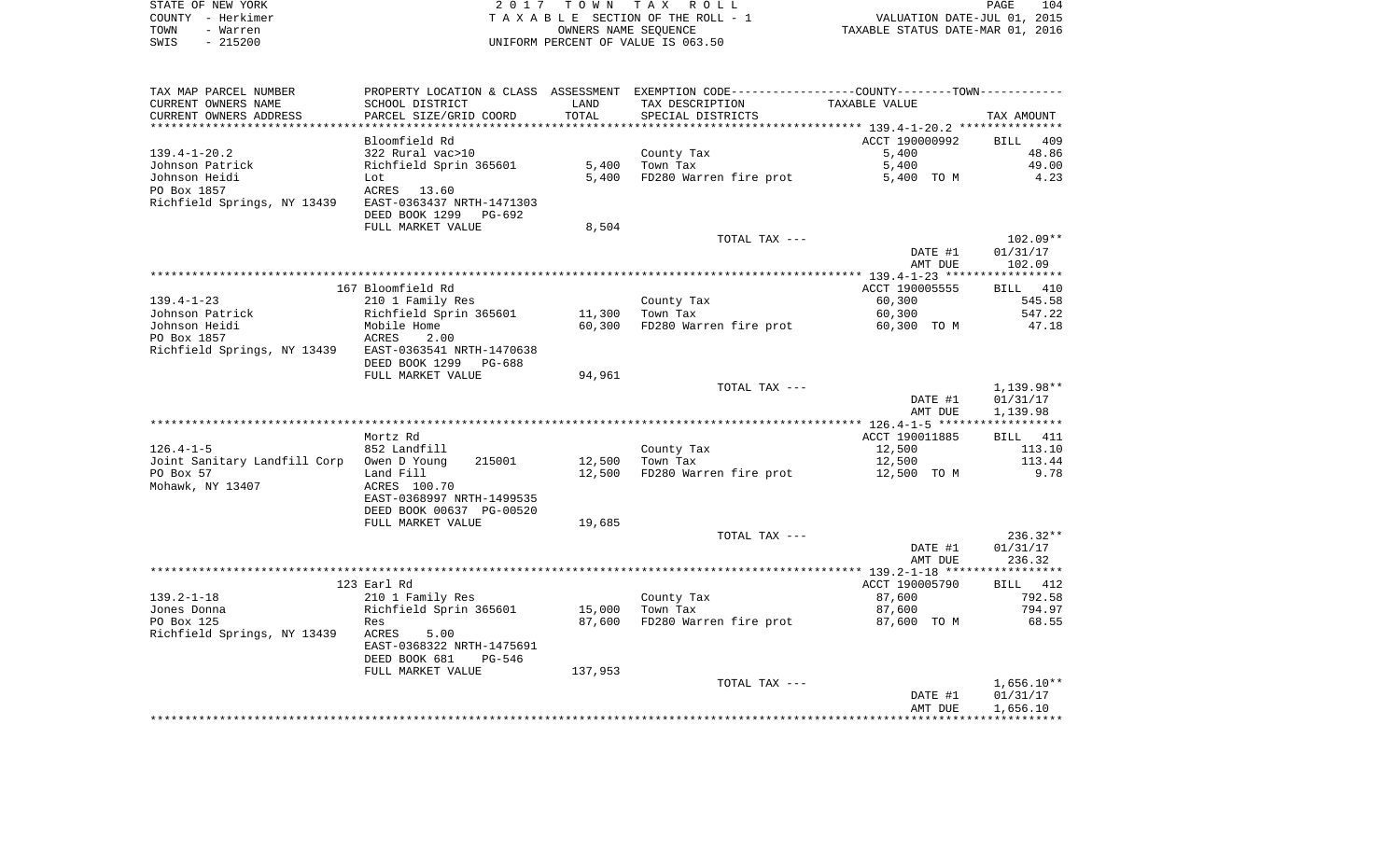| STATE OF NEW YORK | 2017 TOWN TAX ROLL                 | 105<br>PAGE                      |
|-------------------|------------------------------------|----------------------------------|
| COUNTY – Herkimer | TAXABLE SECTION OF THE ROLL - 1    | VALUATION DATE-JUL 01, 2015      |
| TOWN<br>- Warren  | OWNERS NAME SEOUENCE               | TAXABLE STATUS DATE-MAR 01, 2016 |
| - 215200<br>SWIS  | UNIFORM PERCENT OF VALUE IS 063.50 |                                  |

| TAX MAP PARCEL NUMBER       | PROPERTY LOCATION & CLASS ASSESSMENT EXEMPTION CODE---------------COUNTY-------TOWN---------- |        |                        |                |                      |
|-----------------------------|-----------------------------------------------------------------------------------------------|--------|------------------------|----------------|----------------------|
| CURRENT OWNERS NAME         | SCHOOL DISTRICT                                                                               | LAND   | TAX DESCRIPTION        | TAXABLE VALUE  |                      |
| CURRENT OWNERS ADDRESS      | PARCEL SIZE/GRID COORD                                                                        | TOTAL  | SPECIAL DISTRICTS      |                | TAX AMOUNT           |
|                             |                                                                                               |        |                        |                |                      |
|                             | Hogsback Rd                                                                                   |        |                        |                | BILL 413             |
| $140.1 - 1 - 16.3$          | 312 Vac w/imprv                                                                               |        | County Tax             | 23,500         | 212.62               |
| Jones Rodney                | Richfield Sprin 365601                                                                        | 16,000 | Town Tax               | 23,500         | 213.26               |
| Jones Timothy A             | hunting camp                                                                                  | 23,500 | FD280 Warren fire prot | 23,500 TO M    | 18.39                |
| 7553 State Hwy 80           | ACRES<br>33.00                                                                                |        |                        |                |                      |
| Richfield Springs, NY 13439 | EAST-0375794 NRTH-1473581                                                                     |        |                        |                |                      |
|                             | DEED BOOK 811<br>$PG-20$                                                                      |        |                        |                |                      |
|                             | FULL MARKET VALUE                                                                             | 37,008 |                        |                |                      |
|                             |                                                                                               |        | TOTAL TAX ---          |                | $444.27**$           |
|                             |                                                                                               |        |                        | DATE #1        | 01/31/17             |
|                             |                                                                                               |        |                        | AMT DUE        | 444.27               |
|                             |                                                                                               |        |                        |                |                      |
|                             | Hogsback Rd                                                                                   |        |                        | ACCT 190012300 | BILL 414             |
| $139.4 - 1 - 5.1$           | 105 Vac farmland                                                                              |        | County Tax             | 31,200         | 282.29               |
| Joule William W             | Richfield Sprin 365601                                                                        | 31,200 | Town Tax               | 31,200         | 283.14               |
| Joule Jackie L              | Dairy Farm                                                                                    | 31,200 | FD280 Warren fire prot | 31,200 TO M    | 24.41                |
| 107 Trenton Blvd            | ACRES<br>61.80                                                                                |        |                        |                |                      |
| Sea Girt, NJ 08750          | EAST-0368930 NRTH-1472697                                                                     |        |                        |                |                      |
|                             | DEED BOOK 1209<br><b>PG-708</b>                                                               |        |                        |                |                      |
|                             | FULL MARKET VALUE                                                                             | 49,134 |                        |                |                      |
|                             |                                                                                               |        | TOTAL TAX ---          | DATE #1        | 589.84**<br>01/31/17 |
|                             |                                                                                               |        |                        | AMT DUE        | 589.84               |
|                             |                                                                                               |        |                        |                |                      |
|                             | Kingdom Rd                                                                                    |        |                        |                | 415<br><b>BILL</b>   |
| $132.2 - 3 - 14$            | 314 Rural vac<10                                                                              |        | County Tax             | 6,840          | 61.89                |
| Kamilar Judy                | Owen D Young<br>215001                                                                        | 6,840  | Town Tax               | 6,840          | 62.07                |
| 102 Abemarle Rd             | VL                                                                                            | 6,840  | School Relevy          |                | 198.88               |
| Brooklyn, NY 11218          | 5.60<br>ACRES                                                                                 |        | FD280 Warren fire prot | 6,840 TO M     | 5.35                 |
|                             | EAST-0370589 NRTH-1492937                                                                     |        |                        |                |                      |
|                             | DEED BOOK 1216<br>$PG-626$                                                                    |        |                        |                |                      |
|                             | FULL MARKET VALUE                                                                             | 10,772 |                        |                |                      |
|                             |                                                                                               |        | TOTAL TAX ---          |                | 328.19**             |
|                             |                                                                                               |        |                        | DATE #1        | 01/31/17             |
|                             |                                                                                               |        |                        | AMT DUE        | 328.19               |
|                             |                                                                                               |        |                        |                |                      |
|                             | 329 Mary Hill Rd                                                                              |        |                        |                | BILL 416             |
| $140.2 - 1 - 7.2$           | 270 Mfg housing                                                                               |        | County Tax             | 47,000         | 425.24               |
| Kanagy John Henry           | Owen D Young<br>215001                                                                        | 16,700 | Town Tax               | 47,000         | 426.52               |
| 329 Mary Hill Rd            | Mobile Home                                                                                   | 47,000 | FD280 Warren fire prot | 47,000 TO M    | 36.78                |
| Richfield Springs, NY 13439 | ACRES<br>9.20                                                                                 |        |                        |                |                      |
|                             | EAST-0385619 NRTH-1478192                                                                     |        |                        |                |                      |
|                             | DEED BOOK 1506<br>$PG-1$                                                                      |        |                        |                |                      |
|                             | FULL MARKET VALUE                                                                             | 74,016 |                        |                |                      |
|                             |                                                                                               |        | TOTAL TAX ---          |                | 888.54**             |
|                             |                                                                                               |        |                        | DATE #1        | 01/31/17             |
|                             |                                                                                               |        |                        | AMT DUE        | 888.54               |
|                             |                                                                                               |        |                        |                |                      |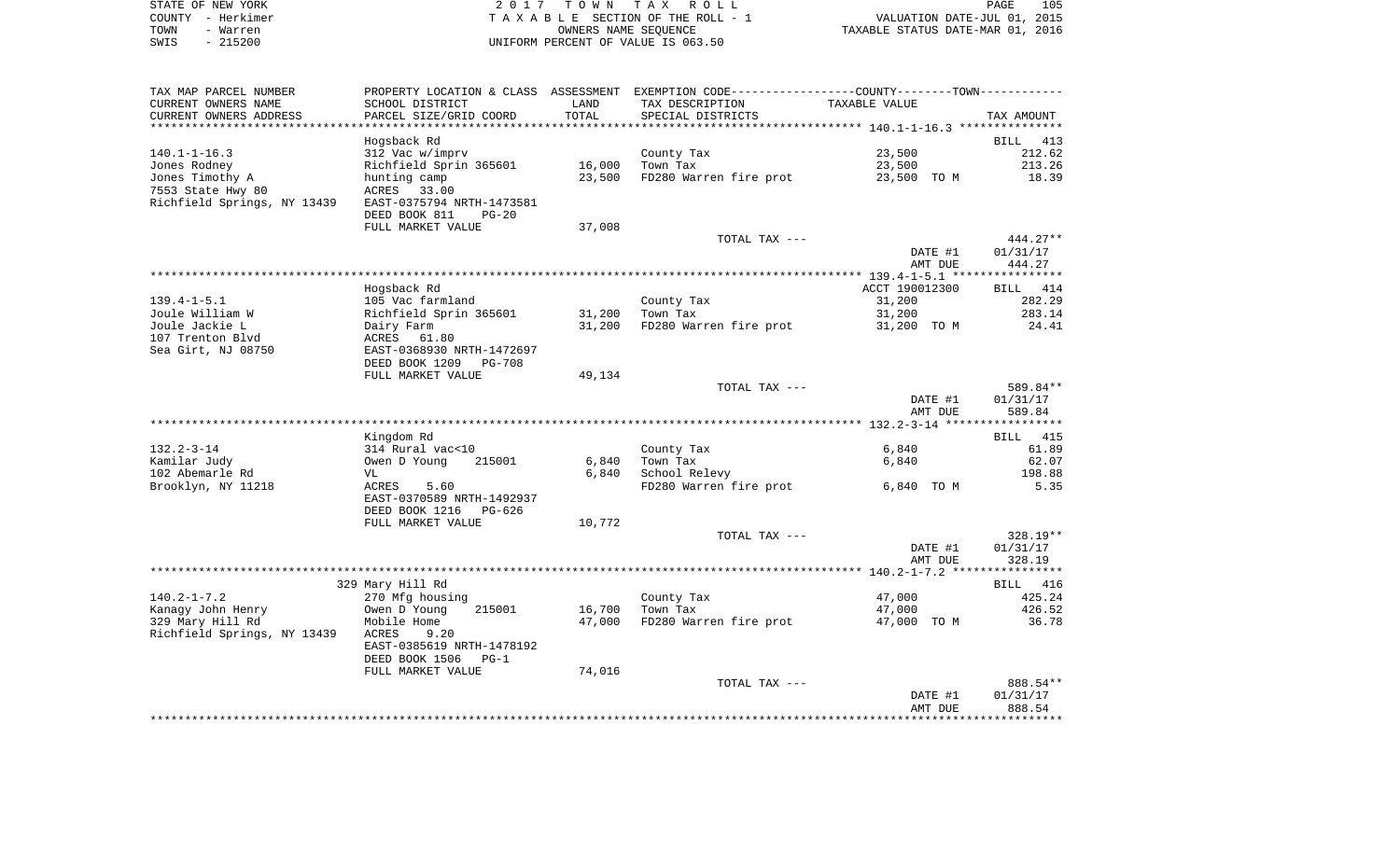|      | STATE OF NEW YORK | 2017 TOWN TAX ROLL                 | PAGE                             | 106 |
|------|-------------------|------------------------------------|----------------------------------|-----|
|      | COUNTY - Herkimer | TAXABLE SECTION OF THE ROLL - 1    | VALUATION DATE-JUL 01, 2015      |     |
| TOWN | - Warren          | OWNERS NAME SEOUENCE               | TAXABLE STATUS DATE-MAR 01, 2016 |     |
| SWIS | - 215200          | UNIFORM PERCENT OF VALUE IS 063.50 |                                  |     |

| TAX MAP PARCEL NUMBER       |                                 |         | PROPERTY LOCATION & CLASS ASSESSMENT EXEMPTION CODE---------------COUNTY-------TOWN---------- |                |              |
|-----------------------------|---------------------------------|---------|-----------------------------------------------------------------------------------------------|----------------|--------------|
| CURRENT OWNERS NAME         | SCHOOL DISTRICT                 | LAND    | TAX DESCRIPTION                                                                               | TAXABLE VALUE  |              |
| CURRENT OWNERS ADDRESS      | PARCEL SIZE/GRID COORD          | TOTAL   | SPECIAL DISTRICTS                                                                             |                | TAX AMOUNT   |
|                             |                                 |         |                                                                                               |                |              |
|                             | Off Ostrander Rd                |         |                                                                                               | ACCT 190009750 | BILL 417     |
| $140.4 - 1 - 6.3$           | 323 Vacant rural                |         | County Tax                                                                                    | 21,200         | 191.81       |
| Kemker Kate Boone           | Richfield Sprin 365601          | 21,200  | Town Tax                                                                                      | 21,200         | 192.39       |
| Fox Kaaren Boas             | Woods                           | 21,200  | FD280 Warren fire prot                                                                        | 21,200 TO M    | 16.59        |
| 565 Ostsrander Rd           | ACRES<br>75.50                  |         |                                                                                               |                |              |
| Richfield Springs, NY 13439 | EAST-0386861 NRTH-1467285       |         |                                                                                               |                |              |
|                             | DEED BOOK 1599<br>PG-915        |         |                                                                                               |                |              |
| PRIOR OWNER ON 3/01/2016    | FULL MARKET VALUE               | 33,386  |                                                                                               |                |              |
| M&G Dailey LLC              |                                 |         |                                                                                               |                |              |
|                             |                                 |         | TOTAL TAX ---                                                                                 |                | 400.79**     |
|                             |                                 |         |                                                                                               | DATE #1        | 01/31/17     |
|                             |                                 |         |                                                                                               | AMT DUE        | 400.79       |
|                             |                                 |         |                                                                                               |                |              |
|                             | 627 Kingdom Rd                  |         |                                                                                               |                | BILL 418     |
| $132.2 - 3 - 10$            | 312 Vac w/imprv                 |         | County Tax                                                                                    | 17,500         | 158.33       |
| Kemp Chris                  | Owen D Young<br>215001          | 8,200   | Town Tax                                                                                      | 17,500         | 158.81       |
| 37 Beal St                  | camp                            | 17,500  | School Relevy                                                                                 |                | 508.83       |
| Stamford, CT 06902          | FRNT 589.00 DPTH                |         | FD280 Warren fire prot                                                                        | 17,500 TO M    | 13.69        |
|                             | ACRES<br>9.00                   |         |                                                                                               |                |              |
|                             | EAST-0366236 NRTH-1492260       |         |                                                                                               |                |              |
|                             | DEED BOOK 1237<br>PG-882        |         |                                                                                               |                |              |
|                             | FULL MARKET VALUE               | 27,559  |                                                                                               |                |              |
|                             |                                 |         | TOTAL TAX ---                                                                                 |                | 839.66**     |
|                             |                                 |         |                                                                                               | DATE #1        | 01/31/17     |
|                             |                                 |         |                                                                                               | AMT DUE        | 839.66       |
|                             |                                 |         |                                                                                               |                |              |
|                             | Rt 20E                          |         |                                                                                               | ACCT 190012960 | BILL 419     |
| $144.1 - 1 - 4.1$           | 455 Dealer-prod.                |         | County Tax                                                                                    | 76,720         | 694.14       |
| Kenn-Schl, LLC              | Richfield Sprin 365601          | 9,120   | Town Tax                                                                                      | 76,720         | 696.23       |
| PO Box 1319                 | Mobile Home Sales               | 76,720  | FD280 Warren fire prot                                                                        | 76,720 TO M    | 60.03        |
| Richfield Springs, NY 13439 | ACRES<br>3.80                   |         | LT190 Warren light #3                                                                         | 76,720 TO M    | 123.23       |
|                             | EAST-0375243 NRTH-1463436       |         |                                                                                               |                |              |
|                             | DEED BOOK 1354<br><b>PG-315</b> |         |                                                                                               |                |              |
|                             | FULL MARKET VALUE               | 120,819 |                                                                                               |                |              |
|                             |                                 |         | TOTAL TAX ---                                                                                 |                | $1,573.63**$ |
|                             |                                 |         |                                                                                               | DATE #1        | 01/31/17     |
|                             |                                 |         |                                                                                               | AMT DUE        | 1,573.63     |
|                             |                                 |         |                                                                                               |                |              |
|                             | Rt 20E                          |         |                                                                                               | ACCT 190006360 | BILL 420     |
| $144.1 - 1 - 5.1$           | 330 Vacant comm                 |         | County Tax                                                                                    | 15,400         | 139.33       |
| Kenn-Schl, LLC              | Richfield Sprin 365601          | 15,400  | Town Tax                                                                                      | 15,400         | 139.75       |
| PO Box 1319                 | Mobile Home Sales Lot           | 15,400  | FD280 Warren fire prot                                                                        | 15,400 TO M    | 12.05        |
| Richfield Springs, NY 13439 | Swamp                           |         | LT190 Warren light #3                                                                         | 15,400 TO M    | 24.74        |
|                             | ACRES<br>5.70                   |         |                                                                                               |                |              |
|                             | EAST-0375805 NRTH-1463329       |         |                                                                                               |                |              |
|                             | DEED BOOK 1354<br><b>PG-315</b> |         |                                                                                               |                |              |
|                             | FULL MARKET VALUE               | 24,252  |                                                                                               |                |              |
|                             |                                 |         | TOTAL TAX ---                                                                                 |                | 315.87**     |
|                             |                                 |         |                                                                                               | DATE #1        | 01/31/17     |
|                             |                                 |         |                                                                                               | AMT DUE        | 315.87       |
|                             |                                 |         |                                                                                               |                |              |
|                             |                                 |         |                                                                                               |                |              |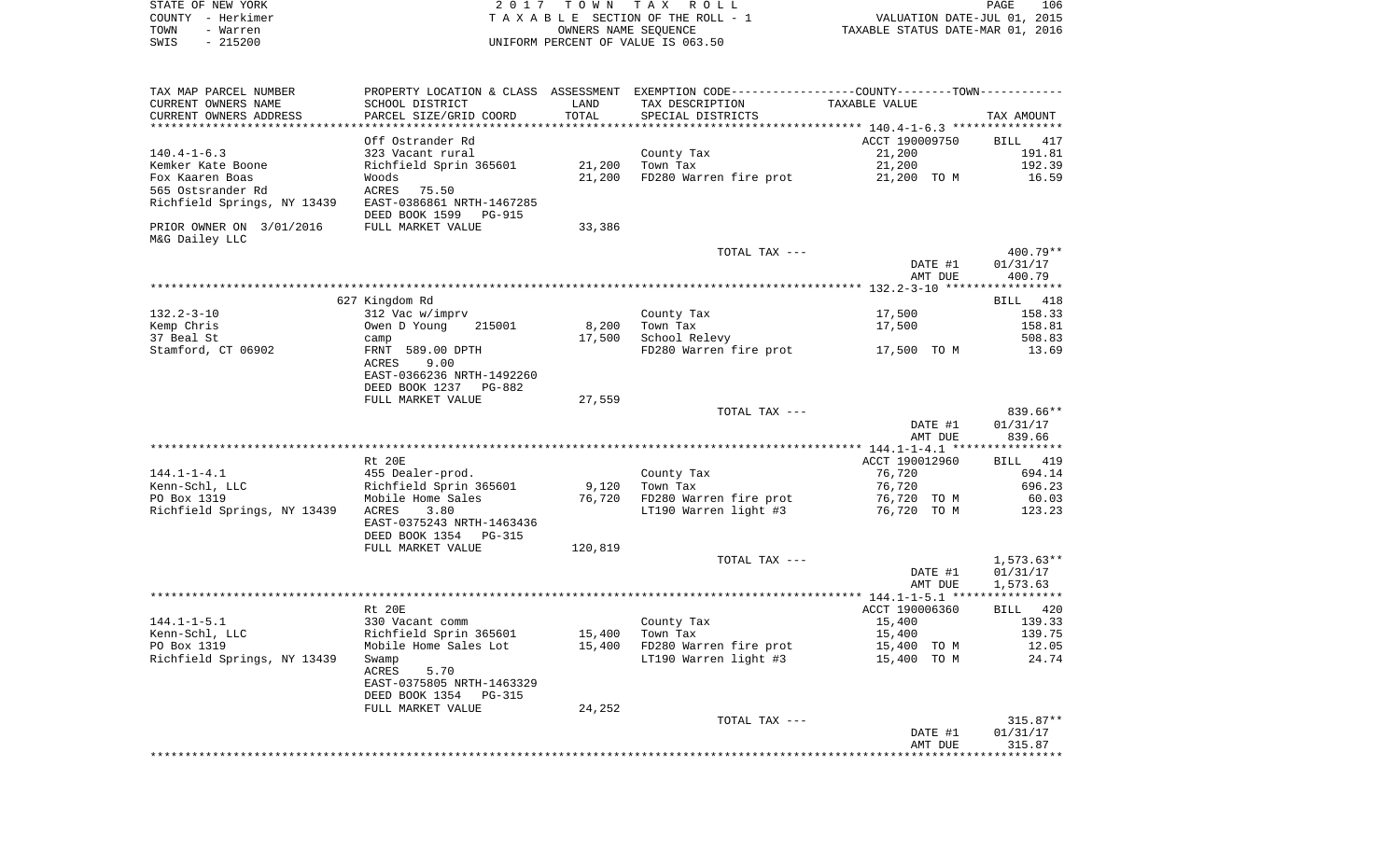|      | STATE OF NEW YORK | 2017 TOWN TAX ROLL                 | PAGE                             | 107 |
|------|-------------------|------------------------------------|----------------------------------|-----|
|      | COUNTY - Herkimer | TAXABLE SECTION OF THE ROLL - 1    | VALUATION DATE-JUL 01, 2015      |     |
| TOWN | - Warren          | OWNERS NAME SEOUENCE               | TAXABLE STATUS DATE-MAR 01, 2016 |     |
| SWIS | - 215200          | UNIFORM PERCENT OF VALUE IS 063.50 |                                  |     |

 $\frac{107}{2015}$ <br>2016

| TAX MAP PARCEL NUMBER            |                           |         | PROPERTY LOCATION & CLASS ASSESSMENT EXEMPTION CODE---------------COUNTY-------TOWN---------- |                  |              |
|----------------------------------|---------------------------|---------|-----------------------------------------------------------------------------------------------|------------------|--------------|
| CURRENT OWNERS NAME              | SCHOOL DISTRICT           | LAND    | TAX DESCRIPTION                                                                               | TAXABLE VALUE    |              |
| CURRENT OWNERS ADDRESS           | PARCEL SIZE/GRID COORD    | TOTAL   | SPECIAL DISTRICTS                                                                             |                  | TAX AMOUNT   |
|                                  |                           |         |                                                                                               |                  |              |
|                                  | Rt 20W                    |         |                                                                                               | ACCT 190001740   | BILL<br>421  |
| $144.1 - 1 - 58$                 | 455 Dealer-prod.          |         | County Tax                                                                                    | 90,300           | 817.01       |
| Kenn-Schl, LLC                   | Richfield Sprin 365601    | 15,800  | Town Tax                                                                                      | 90,300           | 819.47       |
| PO Box 1319                      | Mobile Home Sales         | 90,300  | FD280 Warren fire prot                                                                        | 90,300 TO M      | 70.66        |
| Richfield Springs, NY 13439      | ACRES<br>7.20             |         | LT190 Warren light #3                                                                         | 90,300 TO M      | 145.04       |
|                                  | EAST-0375135 NRTH-1463005 |         |                                                                                               |                  |              |
|                                  | DEED BOOK 1354<br>PG-315  |         |                                                                                               |                  |              |
|                                  | FULL MARKET VALUE         | 142,205 |                                                                                               |                  |              |
|                                  |                           |         | TOTAL TAX ---                                                                                 |                  | $1,852.18**$ |
|                                  |                           |         |                                                                                               | DATE #1          | 01/31/17     |
|                                  |                           |         |                                                                                               | AMT DUE          | 1,852.18     |
|                                  |                           |         |                                                                                               |                  |              |
|                                  | State Route 20            |         |                                                                                               | ACCT 190002880   | BILL 422     |
| $144.1 - 1 - 59$                 | 455 Dealer-prod.          |         | County Tax                                                                                    | 78,000           | 705.72       |
| Kenn-Schl, LLC                   | Richfield Sprin 365601    | 25,400  | Town Tax                                                                                      | 78,000           | 707.85       |
| PO Box 1319                      | Mobile Home Sales         | 78,000  | FD280 Warren fire prot                                                                        | 78,000 TO M      | 61.03        |
| Richfield Springs, NY 13439      | Residence                 |         | LT190 Warren light #3                                                                         | 78,000 TO M      | 125.29       |
|                                  | ACRES<br>35.00            |         |                                                                                               |                  |              |
|                                  | EAST-0373347 NRTH-1462372 |         |                                                                                               |                  |              |
|                                  | DEED BOOK 1354 PG-322     |         |                                                                                               |                  |              |
|                                  | FULL MARKET VALUE         | 122,835 |                                                                                               |                  |              |
|                                  |                           |         | TOTAL TAX ---                                                                                 |                  | 1,599.89**   |
|                                  |                           |         |                                                                                               | DATE #1          | 01/31/17     |
|                                  |                           |         |                                                                                               | AMT DUE          | 1,599.89     |
|                                  |                           |         |                                                                                               |                  |              |
|                                  | Off Rt 167                |         |                                                                                               |                  | BILL 423     |
| $127.3 - 1 - 12$                 | 323 Vacant rural          |         | County Tax                                                                                    | 5,200            | 47.05        |
| Kenyon Joseph Jr                 | 215001<br>Owen D Young    | 5,200   | Town Tax                                                                                      | 5,200            | 47.19        |
| 204 Tri-Town Rd                  | Vacant Land               | 5,200   | FD280 Warren fire prot                                                                        | 5,200 TO M       | 4.07         |
| Mohawk, NY 13407                 | ACRES<br>16.00            |         |                                                                                               |                  |              |
|                                  | EAST-0381447 NRTH-1496015 |         |                                                                                               |                  |              |
|                                  | DEED BOOK 1627<br>PG-220  |         |                                                                                               |                  |              |
|                                  | FULL MARKET VALUE         | 8,189   |                                                                                               |                  |              |
|                                  |                           |         | TOTAL TAX ---                                                                                 |                  | $98.31**$    |
|                                  |                           |         |                                                                                               | DATE #1          | 01/31/17     |
|                                  |                           |         |                                                                                               | AMT DUE          | 98.31        |
|                                  | 801 Robinson Rd           |         |                                                                                               | ACCT 190007440   | BILL 424     |
|                                  |                           |         |                                                                                               |                  | 550.10       |
| $126.4 - 1 - 1$<br>Kineke Arthur | 240 Rural res<br>215001   | 17,600  | County Tax<br>Town Tax                                                                        | 60,800<br>60,800 | 551.76       |
| Kineke Barbara                   | Owen D Young<br>Residence | 60,800  | FD280 Warren fire prot                                                                        | 60,800 TO M      | 47.58        |
| 801 Robinson Rd                  | plebrn                    |         |                                                                                               |                  |              |
| Mohawk, NY 13407-9613            | ACRES<br>11.50            |         |                                                                                               |                  |              |
|                                  | EAST-0366958 NRTH-1499753 |         |                                                                                               |                  |              |
|                                  | DEED BOOK 784<br>PG-306   |         |                                                                                               |                  |              |
|                                  |                           | 95,748  |                                                                                               |                  |              |
|                                  | FULL MARKET VALUE         |         | TOTAL TAX ---                                                                                 |                  | $1,149.44**$ |
|                                  |                           |         |                                                                                               | DATE #1          | 01/31/17     |
|                                  |                           |         |                                                                                               |                  |              |
|                                  |                           |         |                                                                                               |                  |              |
|                                  |                           |         |                                                                                               | AMT DUE          | 1,149.44     |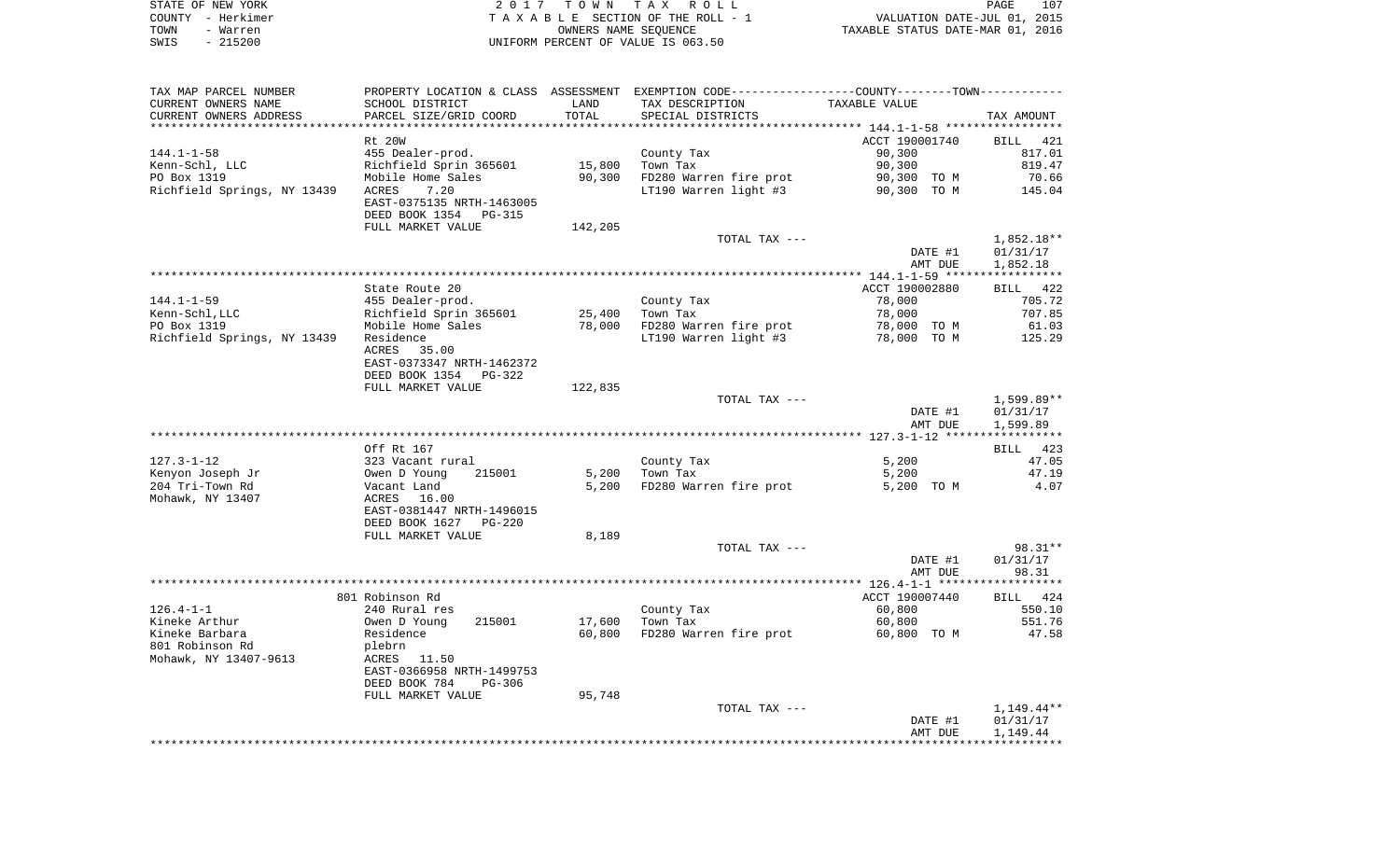| TAXABLE SECTION OF THE ROLL - 1<br>VALUATION DATE-JUL 01, 2015<br>OWNERS NAME SEQUENCE<br>TAXABLE STATUS DATE-MAR 01, 2016<br>UNIFORM PERCENT OF VALUE IS 063.50<br>PROPERTY LOCATION & CLASS ASSESSMENT EXEMPTION CODE----------------COUNTY-------TOWN----------<br>TAX DESCRIPTION<br>TAXABLE VALUE<br>SPECIAL DISTRICTS<br>TAX AMOUNT<br>BILL 425 |
|-------------------------------------------------------------------------------------------------------------------------------------------------------------------------------------------------------------------------------------------------------------------------------------------------------------------------------------------------------|
|                                                                                                                                                                                                                                                                                                                                                       |
|                                                                                                                                                                                                                                                                                                                                                       |
|                                                                                                                                                                                                                                                                                                                                                       |
|                                                                                                                                                                                                                                                                                                                                                       |
|                                                                                                                                                                                                                                                                                                                                                       |
|                                                                                                                                                                                                                                                                                                                                                       |
|                                                                                                                                                                                                                                                                                                                                                       |
|                                                                                                                                                                                                                                                                                                                                                       |
| 78,300<br>708.43<br>County Tax                                                                                                                                                                                                                                                                                                                        |
| 14,900<br>Town Tax<br>78,300<br>710.57                                                                                                                                                                                                                                                                                                                |
| 78,300<br>FD280 Warren fire prot<br>78,300 TO M<br>61.27                                                                                                                                                                                                                                                                                              |
|                                                                                                                                                                                                                                                                                                                                                       |
|                                                                                                                                                                                                                                                                                                                                                       |
|                                                                                                                                                                                                                                                                                                                                                       |
| 123,307                                                                                                                                                                                                                                                                                                                                               |
| TOTAL TAX ---<br>1,480.27**<br>01/31/17<br>DATE #1                                                                                                                                                                                                                                                                                                    |
| AMT DUE<br>1,480.27                                                                                                                                                                                                                                                                                                                                   |
|                                                                                                                                                                                                                                                                                                                                                       |
| ACCT 190007110<br>BILL 426                                                                                                                                                                                                                                                                                                                            |
| County Tax<br>48,000<br>434.29                                                                                                                                                                                                                                                                                                                        |
| 10,300<br>Town Tax<br>435.60<br>48,000                                                                                                                                                                                                                                                                                                                |
| 48,000<br>FD280 Warren fire prot<br>37.56<br>48,000 TO M                                                                                                                                                                                                                                                                                              |
|                                                                                                                                                                                                                                                                                                                                                       |
|                                                                                                                                                                                                                                                                                                                                                       |
|                                                                                                                                                                                                                                                                                                                                                       |
|                                                                                                                                                                                                                                                                                                                                                       |
|                                                                                                                                                                                                                                                                                                                                                       |
| 75,591                                                                                                                                                                                                                                                                                                                                                |
| $907.45**$<br>TOTAL TAX ---                                                                                                                                                                                                                                                                                                                           |
| DATE #1<br>01/31/17                                                                                                                                                                                                                                                                                                                                   |
| 907.45<br>AMT DUE                                                                                                                                                                                                                                                                                                                                     |
|                                                                                                                                                                                                                                                                                                                                                       |
| BILL 427                                                                                                                                                                                                                                                                                                                                              |
| County Tax<br>36.19<br>4,000                                                                                                                                                                                                                                                                                                                          |
| Town Tax<br>36.30<br>4,000<br>4,000                                                                                                                                                                                                                                                                                                                   |
| FD280 Warren fire prot<br>4,000<br>4,000 TO M<br>3.13                                                                                                                                                                                                                                                                                                 |
|                                                                                                                                                                                                                                                                                                                                                       |
|                                                                                                                                                                                                                                                                                                                                                       |
| 6,299                                                                                                                                                                                                                                                                                                                                                 |
| $75.62**$<br>TOTAL TAX ---                                                                                                                                                                                                                                                                                                                            |
| 01/31/17<br>DATE #1                                                                                                                                                                                                                                                                                                                                   |
| 75.62<br>AMT DUE                                                                                                                                                                                                                                                                                                                                      |
|                                                                                                                                                                                                                                                                                                                                                       |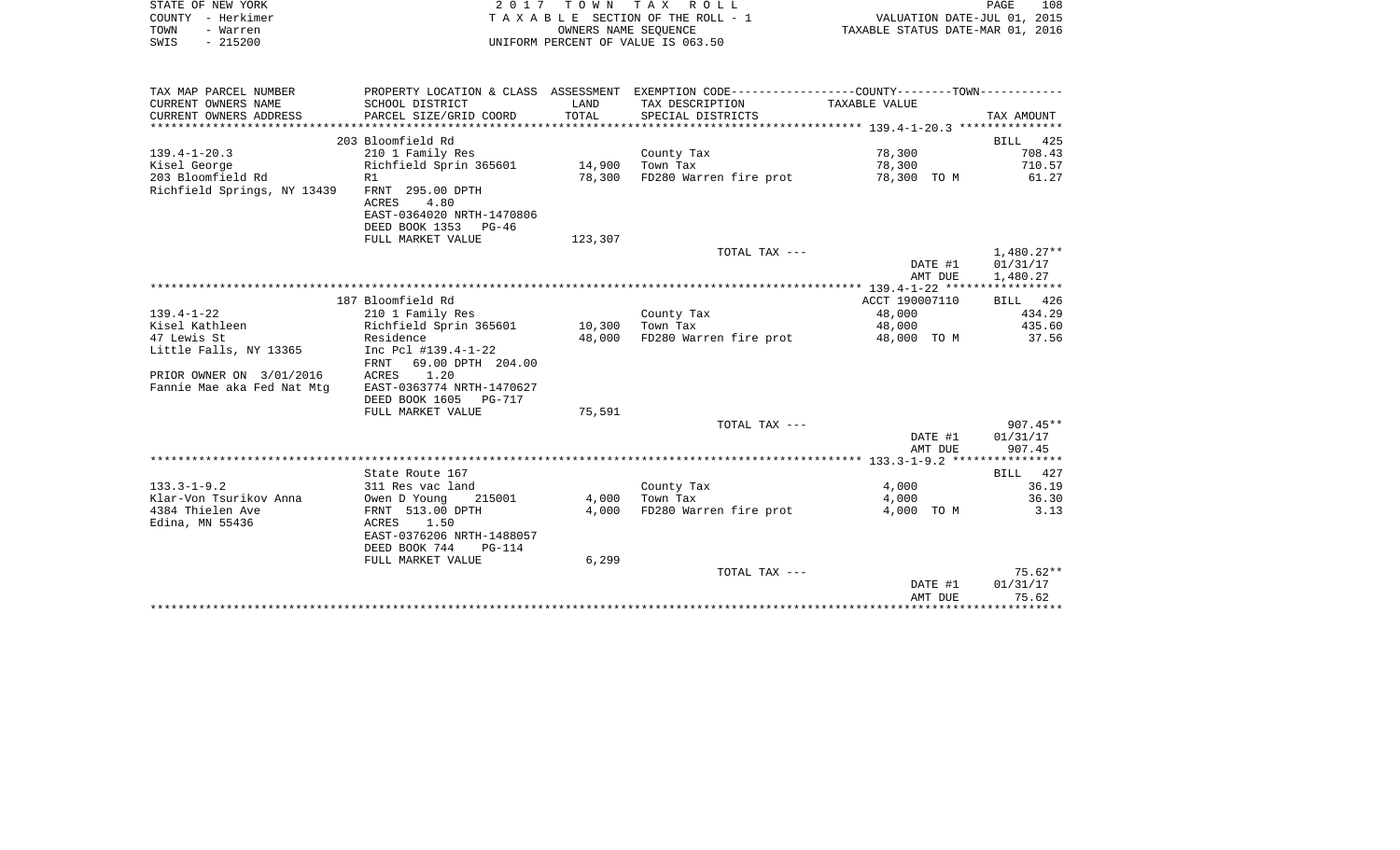| STATE OF NEW YORK<br>COUNTY - Herkimer<br>TOWN<br>- Warren<br>$-215200$<br>SWIS | 2017                                                        | T O W N<br>OWNERS NAME SEQUENCE | TAX ROLL<br>TAXABLE SECTION OF THE ROLL - 1<br>UNIFORM PERCENT OF VALUE IS 063.50 | VALUATION DATE-JUL 01, 2015<br>TAXABLE STATUS DATE-MAR 01, 2016 | PAGE<br>109                          |
|---------------------------------------------------------------------------------|-------------------------------------------------------------|---------------------------------|-----------------------------------------------------------------------------------|-----------------------------------------------------------------|--------------------------------------|
| TAX MAP PARCEL NUMBER                                                           | PROPERTY LOCATION & CLASS ASSESSMENT                        |                                 | EXEMPTION CODE-----------------COUNTY--------TOWN-----------                      |                                                                 |                                      |
| CURRENT OWNERS NAME                                                             | SCHOOL DISTRICT                                             | LAND                            | TAX DESCRIPTION                                                                   | TAXABLE VALUE                                                   |                                      |
| CURRENT OWNERS ADDRESS                                                          | PARCEL SIZE/GRID COORD                                      | TOTAL                           | SPECIAL DISTRICTS                                                                 |                                                                 | TAX AMOUNT                           |
| ************************                                                        | ************************                                    |                                 |                                                                                   |                                                                 |                                      |
| $144.1 - 1 - 2$                                                                 | State Route 20<br>210 1 Family Res                          |                                 | County Tax                                                                        | ACCT 190000870<br>47,800                                        | BILL<br>-428<br>432.48               |
| Klein Robert                                                                    | Richfield Sprin 365601                                      | 12,800                          | Town Tax                                                                          | 47,800                                                          | 433.78                               |
| Klein Lillian                                                                   | Mobile Home Sales                                           | 47,800                          | FD280 Warren fire prot                                                            | 47,800<br>TO M                                                  | 37.40                                |
| 4009 State Route 20<br>Richfield Springs, NY 13439                              | Residence<br>Dbl Wide Mobile Home                           |                                 | LT190 Warren light #3                                                             | 47,800 TO M                                                     | 76.78                                |
|                                                                                 | 3.40<br>ACRES<br>EAST-0374267 NRTH-1463528                  |                                 |                                                                                   |                                                                 |                                      |
|                                                                                 | DEED BOOK 784<br>PG-675                                     |                                 |                                                                                   |                                                                 |                                      |
|                                                                                 | FULL MARKET VALUE                                           | 75,276                          | TOTAL TAX ---                                                                     |                                                                 | 980.44**                             |
|                                                                                 |                                                             |                                 |                                                                                   | DATE #1<br>AMT DUE                                              | 01/31/17<br>980.44                   |
|                                                                                 |                                                             |                                 |                                                                                   |                                                                 |                                      |
|                                                                                 | 3392 Jordanville Rd                                         |                                 |                                                                                   |                                                                 | 429<br>BILL                          |
| $133.4 - 2 - 20.2$                                                              | 120 Field crops                                             |                                 | County Tax                                                                        | 85,000                                                          | 769.05                               |
| Klestov Rev. Serge<br>123 Maple Ave                                             | Owen D Young<br>215001<br>ACRES<br>90.90                    | 49,300<br>85,000                | Town Tax<br>FD280 Warren fire prot                                                | 85,000                                                          | 771.37<br>66.51                      |
| Sea Cliff, NY 11579                                                             | EAST-0390433 NRTH-1484841<br>DEED BOOK 854<br>PG-173        |                                 |                                                                                   | 85,000 TO M                                                     |                                      |
|                                                                                 | FULL MARKET VALUE                                           | 133,858                         |                                                                                   |                                                                 |                                      |
|                                                                                 |                                                             |                                 | TOTAL TAX ---                                                                     | DATE #1<br>AMT DUE                                              | $1,606.93**$<br>01/31/17<br>1,606.93 |
|                                                                                 |                                                             |                                 |                                                                                   |                                                                 |                                      |
|                                                                                 | Hicks Rd                                                    |                                 |                                                                                   | ACCT 190007325                                                  | BILL 430                             |
| $133.1 - 1 - 19.1$                                                              | 210 1 Family Res                                            |                                 | County Tax                                                                        | 103,000                                                         | 931.91                               |
| Korol Vladimir                                                                  | Owen D Young<br>215001                                      | 11,000                          | Town Tax                                                                          | 103,000                                                         | 934.72                               |
| Korol Svetlana                                                                  | R1 G                                                        | 103,000                         | FD280 Warren fire prot                                                            | 103,000 TO M                                                    | 80.60                                |
| 118 Henderson Rd<br>Mohawk, NY 13407                                            | ACRES<br>1.80<br>EAST-0379322 NRTH-1490304                  |                                 |                                                                                   |                                                                 |                                      |
|                                                                                 | DEED BOOK 937<br>PG-686<br>FULL MARKET VALUE                | 162,205                         |                                                                                   |                                                                 |                                      |
|                                                                                 |                                                             |                                 | TOTAL TAX ---                                                                     |                                                                 | 1,947.23**                           |
|                                                                                 |                                                             |                                 |                                                                                   | DATE #1<br>AMT DUE                                              | 01/31/17<br>1,947.23                 |
|                                                                                 |                                                             |                                 |                                                                                   |                                                                 |                                      |
|                                                                                 | 303 Hoke Rd                                                 |                                 |                                                                                   |                                                                 | BILL 431                             |
| $144.3 - 1 - 1.2$                                                               | 210 1 Family Res                                            |                                 | County Tax                                                                        | 52,600                                                          | 475.91                               |
| Kraynak Douglas                                                                 | Richfield Sprin 365601                                      |                                 | 7,000 Town Tax                                                                    | 52,600                                                          | 477.34                               |
| Kraynak Marcia<br>303 Hoke Rd                                                   | Residence<br>FRNT 127.00 DPTH 249.00                        | 52,600                          | School Relevy<br>FD280 Warren fire prot                                           | 52,600 TO M                                                     | 945.15<br>41.16                      |
| Richfield Springs, NY 13439                                                     | EAST-0384479 NRTH-1455624<br>DEED BOOK 784<br><b>PG-599</b> |                                 |                                                                                   |                                                                 |                                      |
|                                                                                 | FULL MARKET VALUE                                           | 82,835                          |                                                                                   |                                                                 |                                      |
|                                                                                 |                                                             |                                 | TOTAL TAX ---                                                                     |                                                                 | $1,939.56**$                         |
|                                                                                 |                                                             |                                 |                                                                                   | DATE #1<br>AMT DUE                                              | 01/31/17<br>1,939.56                 |
|                                                                                 |                                                             |                                 |                                                                                   |                                                                 |                                      |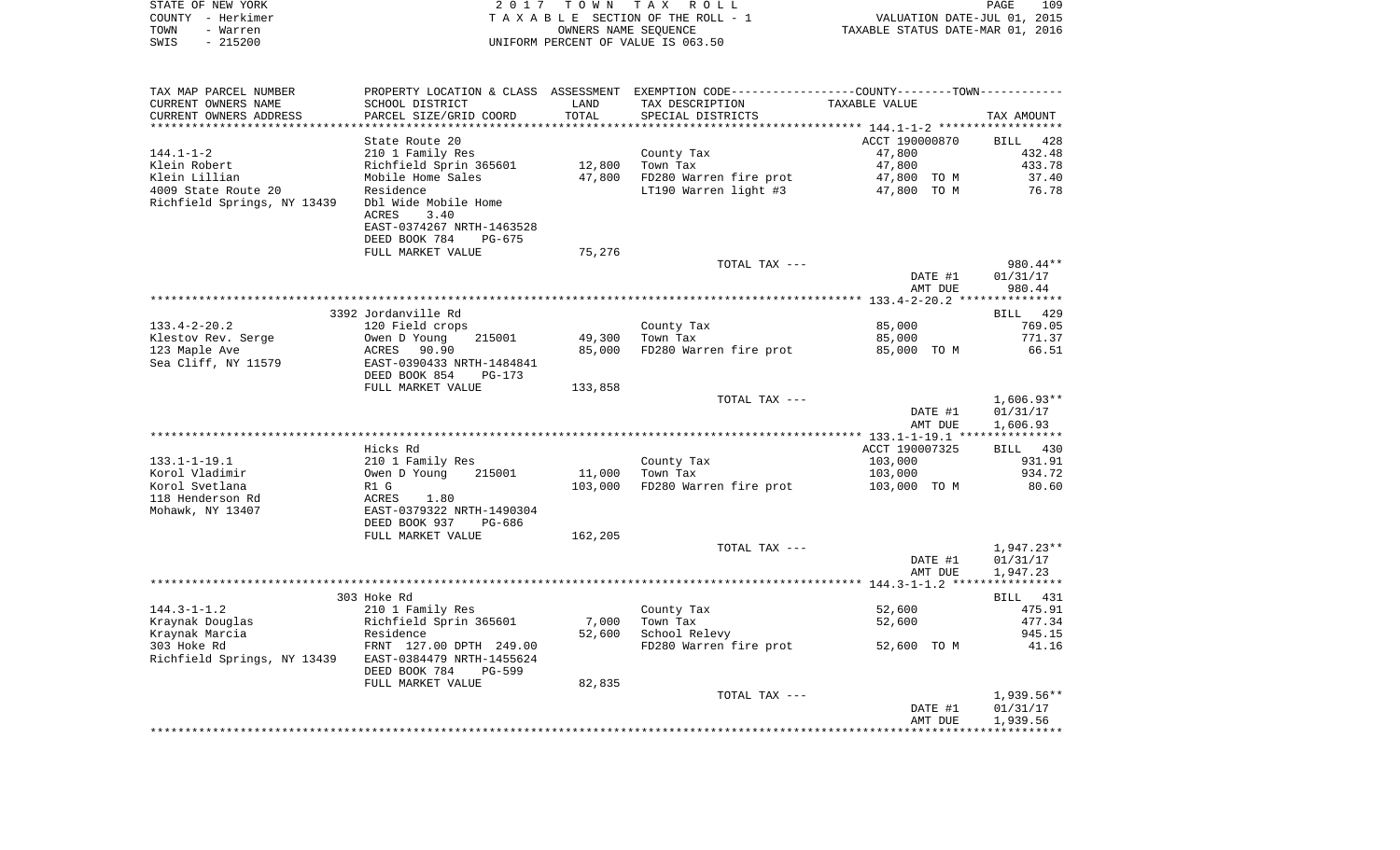| STATE OF NEW YORK | 2017 TOWN TAX ROLL                 | 110<br>PAGE                      |
|-------------------|------------------------------------|----------------------------------|
| COUNTY - Herkimer | TAXABLE SECTION OF THE ROLL - 1    | VALUATION DATE-JUL 01, 2015      |
| TOWN<br>- Warren  | OWNERS NAME SEOUENCE               | TAXABLE STATUS DATE-MAR 01, 2016 |
| - 215200<br>SWIS  | UNIFORM PERCENT OF VALUE IS 063.50 |                                  |

| TAX MAP PARCEL NUMBER                     | PROPERTY LOCATION & CLASS ASSESSMENT EXEMPTION CODE---------------COUNTY-------TOWN---------- |         |                        |                          |                    |
|-------------------------------------------|-----------------------------------------------------------------------------------------------|---------|------------------------|--------------------------|--------------------|
| CURRENT OWNERS NAME                       | SCHOOL DISTRICT                                                                               | LAND    | TAX DESCRIPTION        | TAXABLE VALUE            |                    |
| CURRENT OWNERS ADDRESS                    | PARCEL SIZE/GRID COORD                                                                        | TOTAL   | SPECIAL DISTRICTS      |                          | TAX AMOUNT         |
|                                           |                                                                                               |         |                        |                          |                    |
|                                           | 188 Main St                                                                                   |         |                        | ACCT 190007680           | BILL 432           |
| $132.60 - 1 - 46$                         | 210 1 Family Res                                                                              |         | County Tax             | 78,000                   | 705.72             |
| Kuber Taimi                               | 215001<br>Owen D Young                                                                        | 10,900  | Town Tax               | 78,000                   | 707.85             |
| 188 Main St                               | Residence                                                                                     | 78,000  | FD280 Warren fire prot | 78,000 TO M              | 61.03              |
| Jordanville, NY 13361                     | FRNT 328.00 DPTH 231.00                                                                       |         | LT180 Warren light #2  | 78,000 TO M              | 77.83              |
|                                           | ACRES<br>1.74                                                                                 |         |                        |                          |                    |
|                                           | EAST-0372480 NRTH-1487235                                                                     |         |                        |                          |                    |
|                                           | DEED BOOK 1481<br><b>PG-600</b><br>FULL MARKET VALUE                                          | 122,835 |                        |                          |                    |
|                                           |                                                                                               |         | TOTAL TAX ---          |                          | $1,552.43**$       |
|                                           |                                                                                               |         |                        | DATE #1                  | 01/31/17           |
|                                           |                                                                                               |         |                        | AMT DUE                  | 1,552.43           |
|                                           |                                                                                               |         |                        |                          |                    |
|                                           | Ostrander Rd                                                                                  |         |                        | ACCT 190011790           | BILL 433           |
| $140.4 - 1 - 10$                          | 323 Vacant rural                                                                              |         | County Tax             | 7,200                    | 65.14              |
| Kucerak Milan                             | Richfield Sprin 365601                                                                        | 7,200   | Town Tax               | 7,200                    | 65.34              |
| 304 East Adams St                         | Swamp                                                                                         | 7,200   | FD280 Warren fire prot | 7,200 TO M               | 5.63               |
| Jefferson, IA 50129                       | ACRES<br>22.00                                                                                |         |                        |                          |                    |
|                                           | EAST-0384993 NRTH-1467127                                                                     |         |                        |                          |                    |
|                                           | DEED BOOK 00632 PG-01002                                                                      |         |                        |                          |                    |
|                                           | FULL MARKET VALUE                                                                             | 11,339  |                        |                          |                    |
|                                           |                                                                                               |         | TOTAL TAX ---          |                          | $136.11**$         |
|                                           |                                                                                               |         |                        | DATE #1                  | 01/31/17           |
|                                           |                                                                                               |         |                        | AMT DUE                  | 136.11             |
|                                           |                                                                                               |         |                        |                          |                    |
| $132.4 - 1 - 84.2$                        | 543 Osley Rd                                                                                  |         |                        | ACCT 190011320<br>86,800 | BILL 434<br>785.34 |
|                                           | 210 1 Family Res<br>215001                                                                    | 9,600   | County Tax<br>Town Tax | 86,800                   | 787.71             |
| Kurita Takemasa John<br>Zanetti Jodi Lynn | Owen D Young<br>R1 shed                                                                       | 86,800  | FD280 Warren fire prot | 86,800 TO M              | 67.92              |
| 543 Osley Rd                              | FRNT 200.00 DPTH 200.00                                                                       |         |                        |                          |                    |
| Jordanville, NY 13361                     | EAST-0364614 NRTH-1482680                                                                     |         |                        |                          |                    |
|                                           | DEED BOOK 1560<br>$PG-12$                                                                     |         |                        |                          |                    |
|                                           | FULL MARKET VALUE                                                                             | 136,693 |                        |                          |                    |
|                                           |                                                                                               |         | TOTAL TAX ---          |                          | $1,640.97**$       |
|                                           |                                                                                               |         |                        | DATE #1                  | 01/31/17           |
|                                           |                                                                                               |         |                        | AMT DUE                  | 1,640.97           |
|                                           |                                                                                               |         |                        |                          |                    |
|                                           | Patterson Rd                                                                                  |         |                        |                          | BILL 435           |
| $144.1 - 1 - 69.2$                        | 314 Rural vac<10                                                                              |         | County Tax             | 3,800                    | 34.38              |
| Labruzzo Donna M                          | Richfield Sprin 365601                                                                        | 3,800   | Town Tax               | 3,800                    | 34.48              |
| Mihulka Vincent J                         | FRNT 115.00 DPTH 360.00                                                                       | 3,800   | FD280 Warren fire prot | 3,800 TO M               | 2.97               |
| 210 Patterson Rd                          | 0.95<br>ACRES                                                                                 |         |                        |                          |                    |
| Richfield Springs, NY 13439               | EAST-0378969 NRTH-1457035                                                                     |         |                        |                          |                    |
|                                           | DEED BOOK 1270<br>PG-581                                                                      |         |                        |                          |                    |
|                                           | FULL MARKET VALUE                                                                             | 5,984   |                        |                          |                    |
|                                           |                                                                                               |         | TOTAL TAX ---          |                          | $71.83**$          |
|                                           |                                                                                               |         |                        | DATE #1<br>AMT DUE       | 01/31/17<br>71.83  |
|                                           |                                                                                               |         |                        |                          |                    |
|                                           |                                                                                               |         |                        |                          |                    |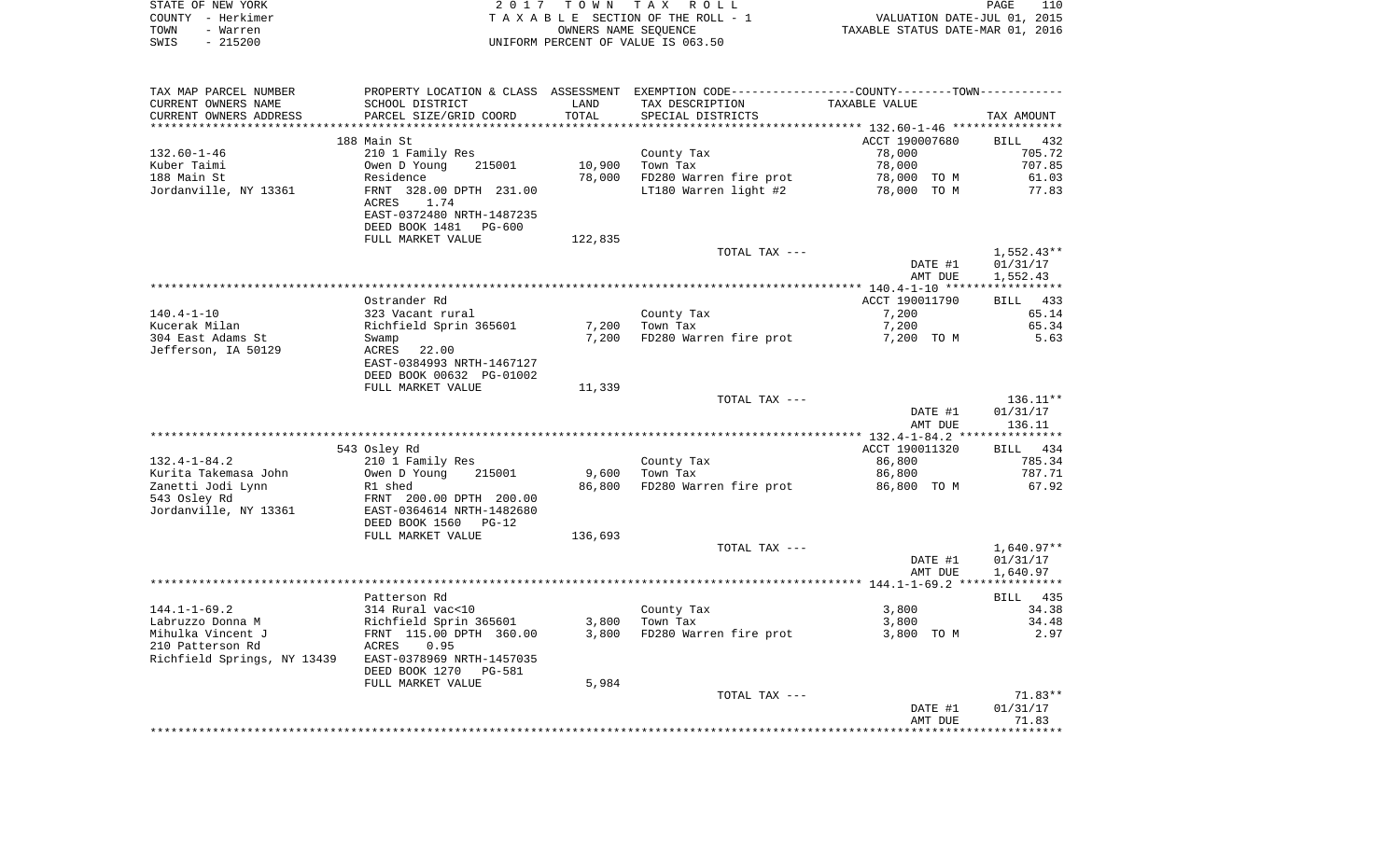| STATE OF NEW YORK | 2017 TOWN TAX ROLL                 | PAGE                             |
|-------------------|------------------------------------|----------------------------------|
| COUNTY – Herkimer | TAXABLE SECTION OF THE ROLL - 1    | VALUATION DATE-JUL 01, 2015      |
| TOWN<br>- Warren  | OWNERS NAME SEOUENCE               | TAXABLE STATUS DATE-MAR 01, 2016 |
| - 215200<br>SWIS  | UNIFORM PERCENT OF VALUE IS 063.50 |                                  |

| TAX MAP PARCEL NUMBER                                 |                                              |         | PROPERTY LOCATION & CLASS ASSESSMENT EXEMPTION CODE---------------COUNTY-------TOWN----------                                                            |                |              |
|-------------------------------------------------------|----------------------------------------------|---------|----------------------------------------------------------------------------------------------------------------------------------------------------------|----------------|--------------|
| CURRENT OWNERS NAME                                   | SCHOOL DISTRICT                              | LAND    | TAX DESCRIPTION                                                                                                                                          | TAXABLE VALUE  |              |
| CURRENT OWNERS ADDRESS                                | PARCEL SIZE/GRID COORD                       | TOTAL   | SPECIAL DISTRICTS                                                                                                                                        |                | TAX AMOUNT   |
|                                                       |                                              |         |                                                                                                                                                          |                |              |
|                                                       | Off Patterson Rd                             |         |                                                                                                                                                          |                | BILL 436     |
| $144.1 - 1 - 63$                                      | 105 Vac farmland                             |         | County Tax                                                                                                                                               | 3,500          | 31.67        |
| Labruzzo Gino L                                       | Richfield Sprin 365601                       | 3,500   | Town Tax                                                                                                                                                 | 3,500          | 31.76        |
| Labruzzo Donna                                        | Farm Land                                    | 3,500   | FD280 Warren fire prot                                                                                                                                   | 3,500 TO M     | 2.74         |
| 145 Patterson Rd                                      | ACRES<br>10.90                               |         |                                                                                                                                                          |                |              |
| Richfield Springs, NY 13439 EAST-0376466 NRTH-1458848 |                                              |         |                                                                                                                                                          |                |              |
|                                                       |                                              |         |                                                                                                                                                          |                |              |
|                                                       | DEED BOOK 776<br><b>PG-100</b>               |         |                                                                                                                                                          |                |              |
|                                                       | FULL MARKET VALUE                            | 5,512   |                                                                                                                                                          |                |              |
|                                                       |                                              |         | TOTAL TAX ---                                                                                                                                            |                | $66.17**$    |
|                                                       |                                              |         |                                                                                                                                                          | DATE #1        | 01/31/17     |
|                                                       |                                              |         |                                                                                                                                                          | AMT DUE        | 66.17        |
|                                                       |                                              |         |                                                                                                                                                          |                |              |
|                                                       | Patterson Rd                                 |         |                                                                                                                                                          | ACCT 190005670 | BILL 437     |
| $144.1 - 1 - 69.1$                                    | 314 Rural vac<10                             |         | County Tax                                                                                                                                               | 9,400          | 85.05        |
| Labruzzo Gino L                                       | Richfield Sprin 365601<br>ACRES 1.20         | 9,400   | Town Tax                                                                                                                                                 | 9,400          | 85.30        |
| Labruzzo Donna M                                      |                                              | 9,400   | FD280 Warren fire prot                                                                                                                                   | 9,400 TO M     | 7.36         |
| 145 Patterson Rd                                      | EAST-0378642 NRTH-1457233                    |         |                                                                                                                                                          |                |              |
| Richfield Springs, NY 13439 DEED BOOK 850             | $PG-2$                                       |         |                                                                                                                                                          |                |              |
|                                                       | FULL MARKET VALUE                            | 14,803  |                                                                                                                                                          |                |              |
|                                                       |                                              |         | TOTAL TAX ---                                                                                                                                            |                | $177.71**$   |
|                                                       |                                              |         |                                                                                                                                                          | DATE #1        | 01/31/17     |
|                                                       |                                              |         |                                                                                                                                                          | AMT DUE        | 177.71       |
|                                                       |                                              |         |                                                                                                                                                          |                |              |
|                                                       | 115 Hidden Acres Dr                          |         |                                                                                                                                                          | ACCT 190002940 | BILL 438     |
| $139.4 - 1 - 60.1$                                    | 280 Res Multiple                             |         | County Tax                                                                                                                                               | 169,900        | 1,537.20     |
| LaBruzzo Thomas                                       |                                              | 45,900  | and a strong of the state.<br>The strong of the strong of the strong of the strong of the strong of the strong of the strong of the strong o<br>Town Tax | 169,900        | 1,541.84     |
| 115 Hidden Acres Dr                                   | Richfield Sprin 365601<br>3 Family Residence |         | 169,900 FD280 Warren fire prot                                                                                                                           | 169,900 TO M   | 132.94       |
| Richfield Springs, NY 13439 FRNT 1235.00 DPTH         |                                              |         |                                                                                                                                                          |                |              |
|                                                       | ACRES<br>92.00                               |         |                                                                                                                                                          |                |              |
|                                                       |                                              |         |                                                                                                                                                          |                |              |
|                                                       | EAST-0369320 NRTH-1464558                    |         |                                                                                                                                                          |                |              |
|                                                       | DEED BOOK 1140<br>PG-557                     |         |                                                                                                                                                          |                |              |
|                                                       | FULL MARKET VALUE                            | 267,559 |                                                                                                                                                          |                |              |
|                                                       |                                              |         | TOTAL TAX ---                                                                                                                                            |                | $3,211.98**$ |
|                                                       |                                              |         |                                                                                                                                                          | DATE #1        | 01/31/17     |
|                                                       |                                              |         |                                                                                                                                                          | AMT DUE        | 3,211.98     |
|                                                       |                                              |         |                                                                                                                                                          |                |              |
|                                                       | 121 Main St                                  |         |                                                                                                                                                          | ACCT 190009030 | BILL 439     |
| $132.60 - 1 - 4$                                      | 210 1 Family Res                             |         | County Tax                                                                                                                                               | 73,900         | 668.62       |
| Lalli Cathy                                           | 215001<br>Owen D Young                       | 10,300  | Town Tax                                                                                                                                                 | 73,900         | 670.64       |
| PO Box 63                                             | 2 Residences                                 | 73,900  | School Relevy                                                                                                                                            |                | 2,148.72     |
| Jordanville, NY 13361                                 | Life Use Mary Lalli                          |         | FD280 Warren fire prot                                                                                                                                   | 73,900 TO M    | 57.83        |
|                                                       | FRNT 189.67 DPTH 295.00                      |         | LT180 Warren light #2                                                                                                                                    | 73,900 TO M    | 73.74        |
|                                                       | ACRES<br>1.25                                |         |                                                                                                                                                          |                |              |
|                                                       | EAST-0370961 NRTH-1487406                    |         |                                                                                                                                                          |                |              |
|                                                       | DEED BOOK 1261<br>PG-51                      |         |                                                                                                                                                          |                |              |
|                                                       | FULL MARKET VALUE                            | 116,378 |                                                                                                                                                          |                |              |
|                                                       |                                              |         | TOTAL TAX ---                                                                                                                                            |                | $3,619.55**$ |
|                                                       |                                              |         |                                                                                                                                                          | DATE #1        | 01/31/17     |
|                                                       |                                              |         |                                                                                                                                                          | AMT DUE        | 3,619.55     |
|                                                       |                                              |         |                                                                                                                                                          |                |              |
|                                                       |                                              |         |                                                                                                                                                          |                |              |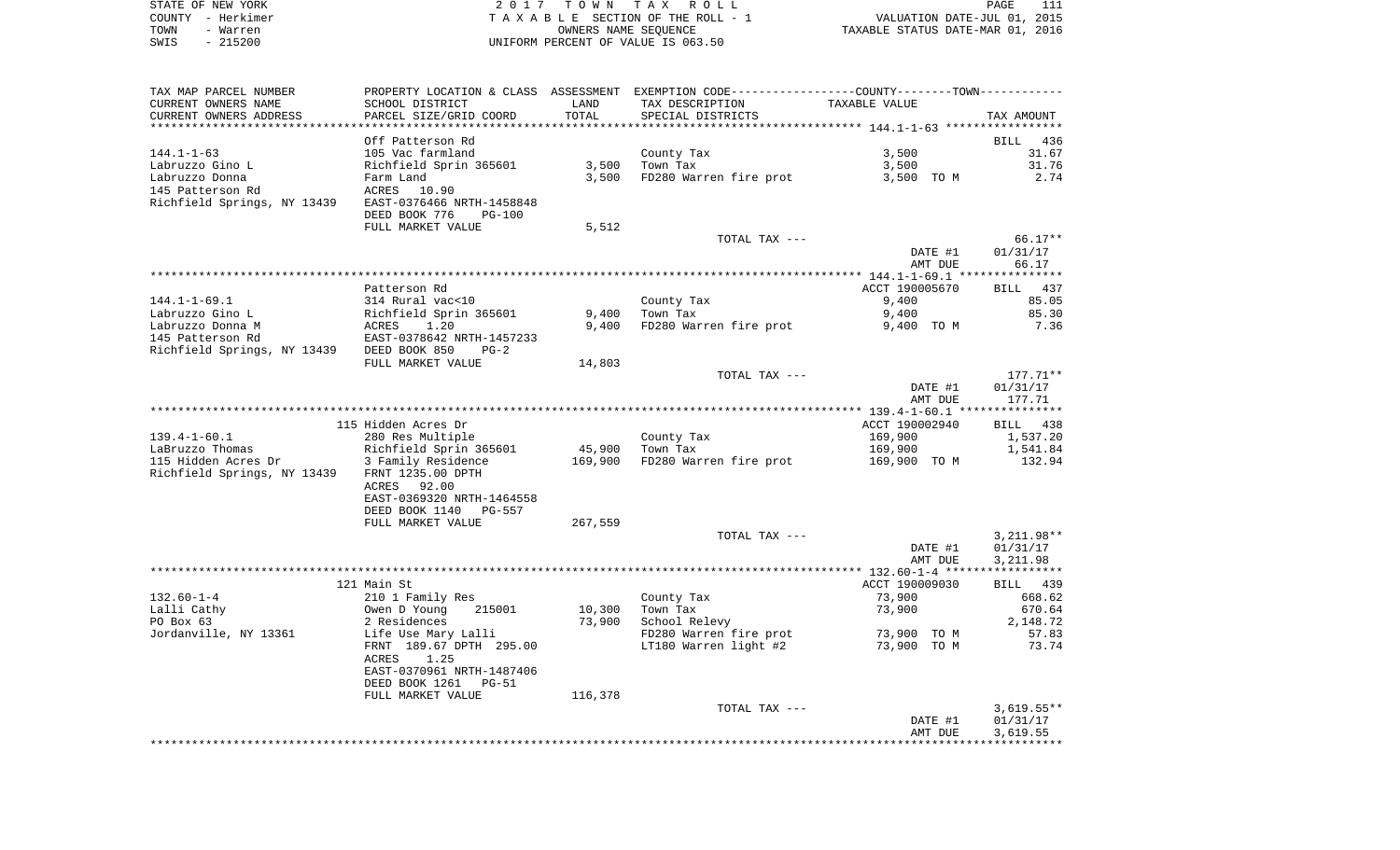|      | STATE OF NEW YORK | 2017 TOWN TAX ROLL                 | PAGE                             | 112 |
|------|-------------------|------------------------------------|----------------------------------|-----|
|      | COUNTY - Herkimer | TAXABLE SECTION OF THE ROLL - 1    | VALUATION DATE-JUL 01, 2015      |     |
| TOWN | - Warren          | OWNERS NAME SEOUENCE               | TAXABLE STATUS DATE-MAR 01, 2016 |     |
| SWIS | - 215200          | UNIFORM PERCENT OF VALUE IS 063.50 |                                  |     |

| TAX MAP PARCEL NUMBER                        | PROPERTY LOCATION & CLASS ASSESSMENT EXEMPTION CODE----------------COUNTY--------TOWN---------- |         |                        |                |              |
|----------------------------------------------|-------------------------------------------------------------------------------------------------|---------|------------------------|----------------|--------------|
| CURRENT OWNERS NAME                          | SCHOOL DISTRICT                                                                                 | LAND    | TAX DESCRIPTION        | TAXABLE VALUE  |              |
| CURRENT OWNERS ADDRESS                       | PARCEL SIZE/GRID COORD                                                                          | TOTAL   | SPECIAL DISTRICTS      |                | TAX AMOUNT   |
|                                              |                                                                                                 |         |                        |                |              |
|                                              | State Route 167                                                                                 |         |                        | ACCT 190003745 | BILL 440     |
| $133.1 - 1 - 12.2$                           | 314 Rural vac<10                                                                                |         | County Tax             | 8,000          | 72.38        |
| Lallier Richard                              | 215001<br>Owen D Young                                                                          | 8,000   | Town Tax               | 8,000          | 72.60        |
| Lallier Joyce                                | Rural Lot                                                                                       | 8,000   | FD280 Warren fire prot | 8,000 TO M     | 6.26         |
| 5061 Spring Rd                               | ACRES<br>4.80                                                                                   |         |                        |                |              |
| Verona, NY 13478                             | EAST-0377277 NRTH-1492783                                                                       |         |                        |                |              |
|                                              | DEED BOOK 1334 PG-907                                                                           |         |                        |                |              |
|                                              | FULL MARKET VALUE                                                                               | 12,598  |                        |                |              |
|                                              |                                                                                                 |         | TOTAL TAX ---          |                | 151.24**     |
|                                              |                                                                                                 |         |                        | DATE #1        | 01/31/17     |
|                                              |                                                                                                 |         |                        | AMT DUE        | 151.24       |
|                                              |                                                                                                 |         |                        |                |              |
|                                              | 416 Little Lakes Rd                                                                             |         |                        |                | BILL 441     |
| $140.3 - 1 - 25.3$                           |                                                                                                 |         |                        | 160,200        | 1,449.44     |
|                                              | 210 1 Family Res                                                                                |         | County Tax             |                |              |
| Lalyer Carrie Lynn                           | Richfield Sprin 365601                                                                          |         | 15,600 Town Tax        | 160,200        | 1,453.81     |
| PO Box 165                                   | R1 D                                                                                            | 160,200 | FD280 Warren fire prot | 160,200 TO M   | 125.35       |
| Richfield Springs, NY 13439 FRNT 480.00 DPTH |                                                                                                 |         |                        |                |              |
|                                              | ACRES 11.30                                                                                     |         |                        |                |              |
|                                              | EAST-0381993 NRTH-1467618                                                                       |         |                        |                |              |
|                                              | DEED BOOK 1394 PG-650                                                                           |         |                        |                |              |
|                                              | FULL MARKET VALUE                                                                               | 252,283 |                        |                |              |
|                                              |                                                                                                 |         | TOTAL TAX ---          |                | $3,028.60**$ |
|                                              |                                                                                                 |         |                        | DATE #1        | 01/31/17     |
|                                              |                                                                                                 |         |                        | AMT DUE        | 3,028.60     |
|                                              |                                                                                                 |         |                        |                |              |
|                                              | 342 State Route 167                                                                             |         |                        | ACCT 190000990 | BILL 442     |
| $139.4 - 2 - 6$                              | 322 Rural vac>10                                                                                |         | County Tax             | 27,900         | 252.43       |
| Lan Did Corporation                          | Richfield Sprin 365601<br>Novi Subdivision 2002                                                 | 27,900  | Town Tax               | 27,900         | 253.19       |
| 75 E 4th St Ste 585                          |                                                                                                 | 27,900  | School Relevy          |                | 501.34       |
| New York, NY 10003                           | FRNT 763.60 DPTH                                                                                |         | FD280 Warren fire prot | 27,900 TO M    | 21.83        |
|                                              | 51.70<br>ACRES                                                                                  |         |                        |                |              |
|                                              | EAST-0366765 NRTH-1470238                                                                       |         |                        |                |              |
|                                              | DEED BOOK 914<br>PG-549                                                                         |         |                        |                |              |
|                                              | FULL MARKET VALUE                                                                               | 43,937  |                        |                |              |
|                                              |                                                                                                 |         | TOTAL TAX ---          |                | 1,028.79**   |
|                                              |                                                                                                 |         |                        | DATE #1        | 01/31/17     |
|                                              |                                                                                                 |         |                        | AMT DUE        | 1,028.79     |
|                                              |                                                                                                 |         |                        |                |              |
|                                              | 474 Ostrander Rd                                                                                |         |                        |                | BILL 443     |
| $144.2 - 1 - 2.2$                            | 210 1 Family Res                                                                                |         | County Tax             | 25,000         | 226.19       |
| Lange Karin                                  | Richfield Sprin 365601                                                                          | 11,900  | Town Tax               | 25,000         | 226.87       |
| PO Box 14                                    | partial                                                                                         | 25,000  | FD280 Warren fire prot | 25,000 TO M    | 19.56        |
| Richfield Springs, NY 13439                  | 5.20<br>ACRES                                                                                   |         |                        |                |              |
|                                              | EAST-0385459 NRTH-1463599                                                                       |         |                        |                |              |
|                                              | DEED BOOK 921<br>PG-546                                                                         |         |                        |                |              |
|                                              | FULL MARKET VALUE                                                                               | 39,370  |                        |                |              |
|                                              |                                                                                                 |         | TOTAL TAX ---          |                | $472.62**$   |
|                                              |                                                                                                 |         |                        | DATE #1        | 01/31/17     |
|                                              |                                                                                                 |         |                        | AMT DUE        | 472.62       |
|                                              |                                                                                                 |         |                        |                |              |
|                                              |                                                                                                 |         |                        |                |              |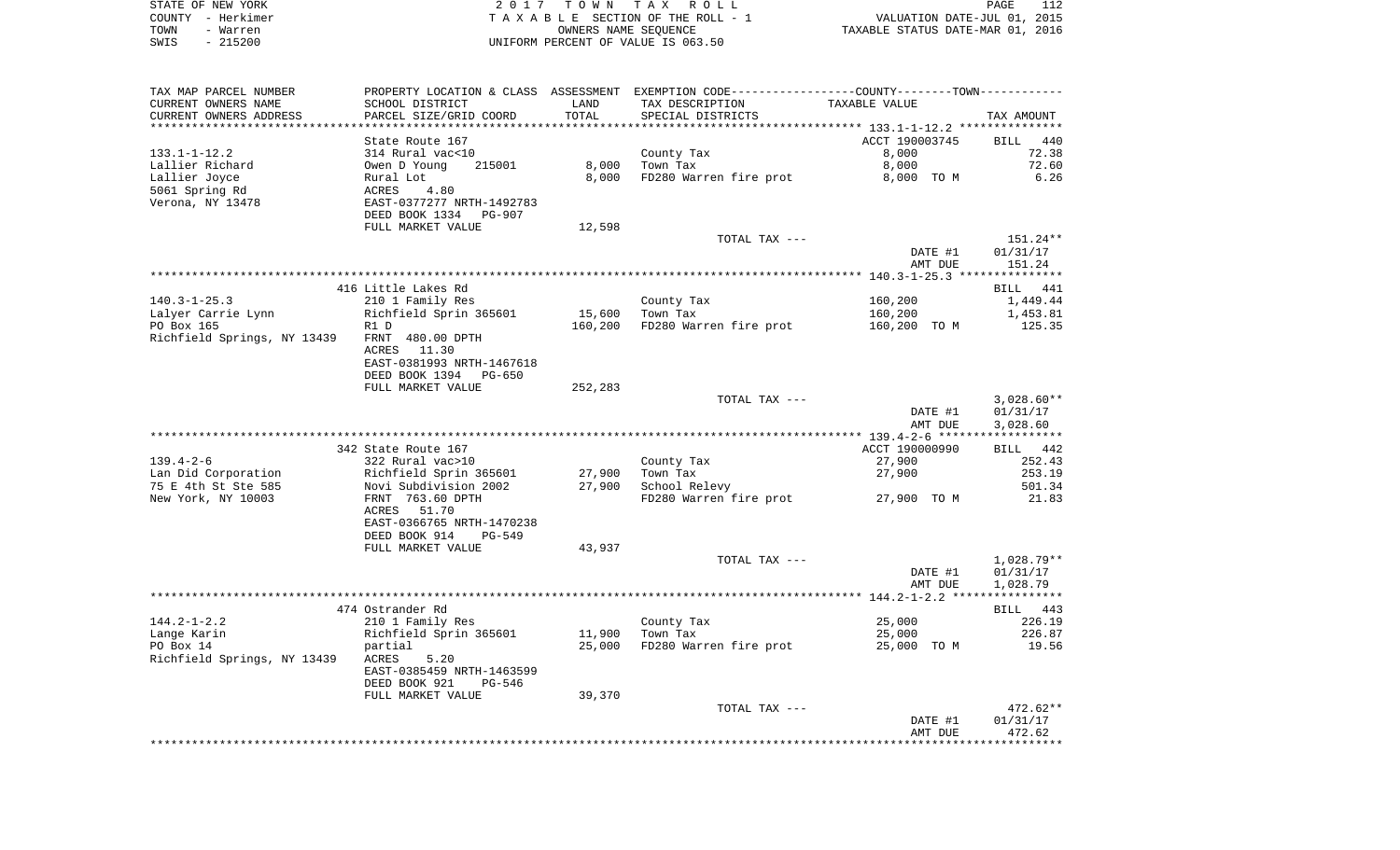|      | STATE OF NEW YORK | 2017 TOWN TAX ROLL                 | 113<br>PAGE                      |
|------|-------------------|------------------------------------|----------------------------------|
|      | COUNTY - Herkimer | TAXABLE SECTION OF THE ROLL - 1    | VALUATION DATE-JUL 01, 2015      |
| TOWN | - Warren          | OWNERS NAME SEOUENCE               | TAXABLE STATUS DATE-MAR 01, 2016 |
| SWIS | - 215200          | UNIFORM PERCENT OF VALUE IS 063.50 |                                  |

| SCHOOL DISTRICT<br>PARCEL SIZE/GRID COORD<br>129 Hogsback Rd<br>210 1 Family Res<br>Richfield Sprin 365601<br>Rural Residence<br>Richfield Springs, NY 13439 FRNT 95.00 DPTH 300.00 | LAND<br>TOTAL<br>8,100                                                                                                                                                                                                                                                                                                                                                                                                                                                                                                     | TAX DESCRIPTION<br>SPECIAL DISTRICTS<br>County Tax                         | TAXABLE VALUE<br>ACCT 190012271                                                                              | TAX AMOUNT<br>BILL 444                                                                                                                                                                                                                |
|-------------------------------------------------------------------------------------------------------------------------------------------------------------------------------------|----------------------------------------------------------------------------------------------------------------------------------------------------------------------------------------------------------------------------------------------------------------------------------------------------------------------------------------------------------------------------------------------------------------------------------------------------------------------------------------------------------------------------|----------------------------------------------------------------------------|--------------------------------------------------------------------------------------------------------------|---------------------------------------------------------------------------------------------------------------------------------------------------------------------------------------------------------------------------------------|
|                                                                                                                                                                                     |                                                                                                                                                                                                                                                                                                                                                                                                                                                                                                                            |                                                                            |                                                                                                              |                                                                                                                                                                                                                                       |
|                                                                                                                                                                                     |                                                                                                                                                                                                                                                                                                                                                                                                                                                                                                                            |                                                                            |                                                                                                              |                                                                                                                                                                                                                                       |
|                                                                                                                                                                                     |                                                                                                                                                                                                                                                                                                                                                                                                                                                                                                                            |                                                                            |                                                                                                              |                                                                                                                                                                                                                                       |
|                                                                                                                                                                                     |                                                                                                                                                                                                                                                                                                                                                                                                                                                                                                                            |                                                                            |                                                                                                              |                                                                                                                                                                                                                                       |
|                                                                                                                                                                                     |                                                                                                                                                                                                                                                                                                                                                                                                                                                                                                                            |                                                                            | 35,000                                                                                                       | 316.67                                                                                                                                                                                                                                |
|                                                                                                                                                                                     |                                                                                                                                                                                                                                                                                                                                                                                                                                                                                                                            | Town Tax                                                                   | 35,000                                                                                                       | 317.62                                                                                                                                                                                                                                |
|                                                                                                                                                                                     | 35,000                                                                                                                                                                                                                                                                                                                                                                                                                                                                                                                     | FD280 Warren fire prot                                                     | 35,000 TO M                                                                                                  | 27.39                                                                                                                                                                                                                                 |
| EAST-0368797 NRTH-1474924<br>DEED BOOK 1109 PG-110                                                                                                                                  |                                                                                                                                                                                                                                                                                                                                                                                                                                                                                                                            |                                                                            |                                                                                                              |                                                                                                                                                                                                                                       |
|                                                                                                                                                                                     |                                                                                                                                                                                                                                                                                                                                                                                                                                                                                                                            |                                                                            |                                                                                                              |                                                                                                                                                                                                                                       |
|                                                                                                                                                                                     |                                                                                                                                                                                                                                                                                                                                                                                                                                                                                                                            |                                                                            | DATE #1<br>AMT DUE                                                                                           | 661.68**<br>01/31/17<br>661.68                                                                                                                                                                                                        |
|                                                                                                                                                                                     |                                                                                                                                                                                                                                                                                                                                                                                                                                                                                                                            |                                                                            |                                                                                                              |                                                                                                                                                                                                                                       |
|                                                                                                                                                                                     |                                                                                                                                                                                                                                                                                                                                                                                                                                                                                                                            |                                                                            | ACCT 190000455                                                                                               | BILL 445                                                                                                                                                                                                                              |
|                                                                                                                                                                                     |                                                                                                                                                                                                                                                                                                                                                                                                                                                                                                                            | County Tax                                                                 | 102,900                                                                                                      | 931.01                                                                                                                                                                                                                                |
|                                                                                                                                                                                     |                                                                                                                                                                                                                                                                                                                                                                                                                                                                                                                            | Town Tax                                                                   |                                                                                                              | 933.82                                                                                                                                                                                                                                |
|                                                                                                                                                                                     |                                                                                                                                                                                                                                                                                                                                                                                                                                                                                                                            |                                                                            |                                                                                                              | 80.52                                                                                                                                                                                                                                 |
|                                                                                                                                                                                     |                                                                                                                                                                                                                                                                                                                                                                                                                                                                                                                            |                                                                            |                                                                                                              |                                                                                                                                                                                                                                       |
| PG-678                                                                                                                                                                              |                                                                                                                                                                                                                                                                                                                                                                                                                                                                                                                            |                                                                            |                                                                                                              |                                                                                                                                                                                                                                       |
|                                                                                                                                                                                     |                                                                                                                                                                                                                                                                                                                                                                                                                                                                                                                            |                                                                            |                                                                                                              |                                                                                                                                                                                                                                       |
|                                                                                                                                                                                     |                                                                                                                                                                                                                                                                                                                                                                                                                                                                                                                            |                                                                            |                                                                                                              | $1,945.35**$                                                                                                                                                                                                                          |
|                                                                                                                                                                                     |                                                                                                                                                                                                                                                                                                                                                                                                                                                                                                                            |                                                                            |                                                                                                              | 01/31/17                                                                                                                                                                                                                              |
|                                                                                                                                                                                     |                                                                                                                                                                                                                                                                                                                                                                                                                                                                                                                            |                                                                            |                                                                                                              | 1,945.35                                                                                                                                                                                                                              |
|                                                                                                                                                                                     |                                                                                                                                                                                                                                                                                                                                                                                                                                                                                                                            |                                                                            |                                                                                                              |                                                                                                                                                                                                                                       |
|                                                                                                                                                                                     |                                                                                                                                                                                                                                                                                                                                                                                                                                                                                                                            |                                                                            |                                                                                                              | BILL 446<br>63.33                                                                                                                                                                                                                     |
|                                                                                                                                                                                     |                                                                                                                                                                                                                                                                                                                                                                                                                                                                                                                            |                                                                            |                                                                                                              | 63.52                                                                                                                                                                                                                                 |
|                                                                                                                                                                                     |                                                                                                                                                                                                                                                                                                                                                                                                                                                                                                                            |                                                                            |                                                                                                              | 203.52                                                                                                                                                                                                                                |
|                                                                                                                                                                                     |                                                                                                                                                                                                                                                                                                                                                                                                                                                                                                                            |                                                                            |                                                                                                              | 5.48                                                                                                                                                                                                                                  |
| PG-886                                                                                                                                                                              |                                                                                                                                                                                                                                                                                                                                                                                                                                                                                                                            |                                                                            |                                                                                                              |                                                                                                                                                                                                                                       |
|                                                                                                                                                                                     | 11,024                                                                                                                                                                                                                                                                                                                                                                                                                                                                                                                     |                                                                            |                                                                                                              |                                                                                                                                                                                                                                       |
|                                                                                                                                                                                     |                                                                                                                                                                                                                                                                                                                                                                                                                                                                                                                            |                                                                            | DATE #1                                                                                                      | 335.85**<br>01/31/17                                                                                                                                                                                                                  |
|                                                                                                                                                                                     |                                                                                                                                                                                                                                                                                                                                                                                                                                                                                                                            |                                                                            | AMT DUE                                                                                                      | 335.85                                                                                                                                                                                                                                |
|                                                                                                                                                                                     |                                                                                                                                                                                                                                                                                                                                                                                                                                                                                                                            |                                                                            |                                                                                                              |                                                                                                                                                                                                                                       |
|                                                                                                                                                                                     |                                                                                                                                                                                                                                                                                                                                                                                                                                                                                                                            |                                                                            |                                                                                                              | BILL 447                                                                                                                                                                                                                              |
|                                                                                                                                                                                     |                                                                                                                                                                                                                                                                                                                                                                                                                                                                                                                            |                                                                            |                                                                                                              | 72.38                                                                                                                                                                                                                                 |
|                                                                                                                                                                                     |                                                                                                                                                                                                                                                                                                                                                                                                                                                                                                                            |                                                                            |                                                                                                              | 72.60                                                                                                                                                                                                                                 |
|                                                                                                                                                                                     |                                                                                                                                                                                                                                                                                                                                                                                                                                                                                                                            |                                                                            |                                                                                                              | 232.60<br>6.26                                                                                                                                                                                                                        |
|                                                                                                                                                                                     |                                                                                                                                                                                                                                                                                                                                                                                                                                                                                                                            |                                                                            |                                                                                                              |                                                                                                                                                                                                                                       |
|                                                                                                                                                                                     |                                                                                                                                                                                                                                                                                                                                                                                                                                                                                                                            |                                                                            |                                                                                                              |                                                                                                                                                                                                                                       |
| $PG-61$                                                                                                                                                                             |                                                                                                                                                                                                                                                                                                                                                                                                                                                                                                                            |                                                                            |                                                                                                              |                                                                                                                                                                                                                                       |
|                                                                                                                                                                                     | 12,598                                                                                                                                                                                                                                                                                                                                                                                                                                                                                                                     |                                                                            |                                                                                                              |                                                                                                                                                                                                                                       |
|                                                                                                                                                                                     |                                                                                                                                                                                                                                                                                                                                                                                                                                                                                                                            |                                                                            |                                                                                                              | 383.84**                                                                                                                                                                                                                              |
|                                                                                                                                                                                     |                                                                                                                                                                                                                                                                                                                                                                                                                                                                                                                            |                                                                            | DATE #1<br>AMT DUE                                                                                           | 01/31/17<br>383.84                                                                                                                                                                                                                    |
|                                                                                                                                                                                     | FULL MARKET VALUE<br>267 Millstone Rd N<br>241 Rural res&ag<br>Richfield Sprin 365601<br>ACRES 16.60<br>Richfield Springs, NY 13439 EAST-0367506 NRTH-1468128<br>DEED BOOK 946<br>FULL MARKET VALUE<br>314 Rural vac<10<br>LDCG Property Holdings, LLC Owen D Young<br>215001<br>FRNT 418.00 DPTH<br>6.00<br>EAST-0367120 NRTH-1492391<br>DEED BOOK 1526<br>FULL MARKET VALUE<br>314 Rural vac<10<br>215001<br>Owen D Young<br>FRNT 725.00 DPTH<br>5.00<br>EAST-0389081 NRTH-1487182<br>DEED BOOK 939<br>FULL MARKET VALUE | 55,118<br>22,900<br>102,900<br>162,047<br>7,000<br>7,000<br>8,000<br>8,000 | County Tax<br>Town Tax<br>School Relevy<br>County Tax<br>Town Tax<br>School Relevy<br>FD280 Warren fire prot | TOTAL TAX ---<br>102,900<br>FD280 Warren fire prot<br>102,900 TO M<br>TOTAL TAX ---<br>DATE #1<br>AMT DUE<br>7,000<br>7,000<br>FD280 Warren fire prot<br>7,000 TO M<br>TOTAL TAX ---<br>8,000<br>8,000<br>8,000 TO M<br>TOTAL TAX --- |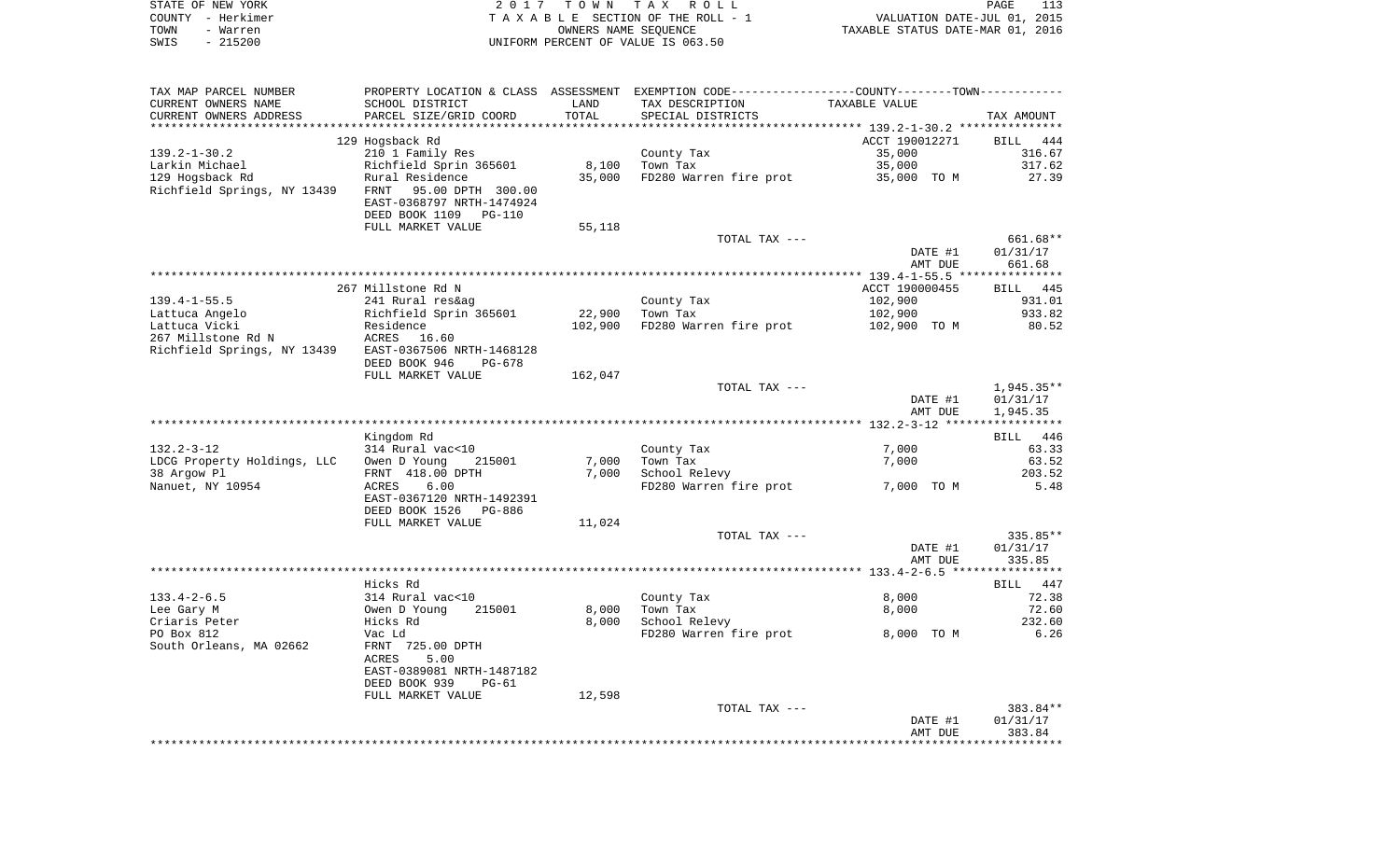|      | STATE OF NEW YORK | 2017 TOWN TAX ROLL                 | 114<br>PAGE                      |
|------|-------------------|------------------------------------|----------------------------------|
|      | COUNTY - Herkimer | TAXABLE SECTION OF THE ROLL - 1    | VALUATION DATE-JUL 01, 2015      |
| TOWN | – Warren          | OWNERS NAME SEOUENCE               | TAXABLE STATUS DATE-MAR 01, 2016 |
| SWIS | - 215200          | UNIFORM PERCENT OF VALUE IS 063.50 |                                  |

| TAX MAP PARCEL NUMBER        |                                            |         | PROPERTY LOCATION & CLASS ASSESSMENT EXEMPTION CODE----------------COUNTY-------TOWN---------- |                      |                    |
|------------------------------|--------------------------------------------|---------|------------------------------------------------------------------------------------------------|----------------------|--------------------|
| CURRENT OWNERS NAME          | SCHOOL DISTRICT                            | LAND    | TAX DESCRIPTION                                                                                | <b>TAXABLE VALUE</b> |                    |
| CURRENT OWNERS ADDRESS       | PARCEL SIZE/GRID COORD                     | TOTAL   | SPECIAL DISTRICTS                                                                              |                      | TAX AMOUNT         |
|                              |                                            |         |                                                                                                |                      |                    |
|                              | Jordanville Rd                             |         |                                                                                                | ACCT 190011220       | <b>BILL</b><br>448 |
| $133.4 - 2 - 6.1$            | 270 Mfg housing                            |         | County Tax                                                                                     | 50,500               | 456.91             |
| Lemus Blanca                 | Owen D Young<br>215001                     | 48,500  | Town Tax                                                                                       | 50,500               | 458.29             |
| 230 East 80th St Apt 5A      | Farm Land                                  | 50,500  | School Relevy                                                                                  |                      | 1,468.33           |
| New York, NY 10021           | Mobile home unlivable                      |         | FD280 Warren fire prot                                                                         | 50,500 TO M          | 39.52              |
|                              | FRNT 5750.00 DPTH                          |         |                                                                                                |                      |                    |
|                              | 89.50<br>ACRES                             |         |                                                                                                |                      |                    |
|                              | EAST-0388651 NRTH-1486710                  |         |                                                                                                |                      |                    |
|                              | DEED BOOK 1209<br><b>PG-811</b>            |         |                                                                                                |                      |                    |
|                              | FULL MARKET VALUE                          | 79,528  |                                                                                                |                      |                    |
|                              |                                            |         | TOTAL TAX ---                                                                                  |                      | $2,423.05**$       |
|                              |                                            |         |                                                                                                | DATE #1              | 01/31/17           |
|                              |                                            |         |                                                                                                | AMT DUE              | 2,423.05           |
|                              |                                            |         |                                                                                                |                      |                    |
|                              | 385 Youngs Rd                              |         |                                                                                                | ACCT 190006726       | 449<br>BILL        |
| $133.3 - 2 - 4$              | 210 1 Family Res                           |         | VET WAR CT 41121                                                                               | 5,850<br>5,850       |                    |
| Leon Zgirski Revocable Trust | Owen D Young<br>215001                     | 17,400  | County Tax                                                                                     | 133,150              | 1,204.70           |
| 385 Youngs Rd                | ACRES<br>11.00                             | 139,000 | Town Tax                                                                                       | 133,150              | 1,208.33           |
| Jordanville, NY 13361        | EAST-0383329 NRTH-1483583                  |         | FD280 Warren fire prot                                                                         | 139,000 TO M         | 108.77             |
|                              | DEED BOOK 1310<br><b>PG-220</b>            |         |                                                                                                |                      |                    |
|                              | FULL MARKET VALUE                          | 218,898 |                                                                                                |                      |                    |
|                              |                                            |         | TOTAL TAX ---                                                                                  |                      | $2,521.80**$       |
|                              |                                            |         |                                                                                                | DATE #1              | 01/31/17           |
|                              |                                            |         |                                                                                                | AMT DUE              | 2,521.80           |
|                              | 2548 Jordanville Rd                        |         |                                                                                                | ACCT 190003625       | BILL               |
| $133.3 - 1 - 45$             |                                            |         |                                                                                                | 62,200               | 450<br>562.77      |
| Leonidow Matrina             | 210 1 Family Res<br>Owen D Young<br>215001 | 11,300  | County Tax<br>Town Tax                                                                         | 62,200               | 564.46             |
| Leonidow Natalia             | Residence                                  | 62,200  | FD280 Warren fire prot                                                                         | 62,200 TO M          | 48.67              |
| % Natasha Lenidow Keller     | ACRES<br>2.00                              |         |                                                                                                |                      |                    |
| 1701 Glen Lakes Blvd N       | EAST-0374837 NRTH-1486826                  |         |                                                                                                |                      |                    |
| St Petersburg, FL 33702      | DEED BOOK 713<br>PG-344                    |         |                                                                                                |                      |                    |
|                              | FULL MARKET VALUE                          | 97,953  |                                                                                                |                      |                    |
|                              |                                            |         | TOTAL TAX ---                                                                                  |                      | $1,175.90**$       |
|                              |                                            |         |                                                                                                | DATE #1              | 01/31/17           |
|                              |                                            |         |                                                                                                | AMT DUE              | 1,175.90           |
|                              |                                            |         |                                                                                                |                      |                    |
|                              | Little Lakes Rd                            |         |                                                                                                | ACCT 190006570       | 451<br>BILL        |
| $133.3 - 1 - 36$             | 314 Rural vac<10                           |         | County Tax                                                                                     | 4,000                | 36.19              |
| Leonidow Paul                | Owen D Young<br>215001                     | 4,000   | Town Tax                                                                                       | 4,000                | 36.30              |
| Leonidow Matrina             | Rural Lot                                  | 4,000   | FD280 Warren fire prot                                                                         | 4,000 TO M           | 3.13               |
| % Natasha Lenidow Keller     | FRNT 100.00 DPTH 334.00                    |         |                                                                                                |                      |                    |
| 1701 Glen Lakes Blvd N       | EAST-0376399 NRTH-1486313                  |         |                                                                                                |                      |                    |
| St Petersburg, FL 33702      | DEED BOOK 00596 PG-00607                   |         |                                                                                                |                      |                    |
|                              | FULL MARKET VALUE                          | 6,299   |                                                                                                |                      |                    |
|                              |                                            |         | TOTAL TAX ---                                                                                  |                      | $75.62**$          |
|                              |                                            |         |                                                                                                | DATE #1              | 01/31/17           |
|                              |                                            |         |                                                                                                | AMT DUE              | 75.62              |
|                              |                                            |         |                                                                                                |                      |                    |
|                              |                                            |         |                                                                                                |                      |                    |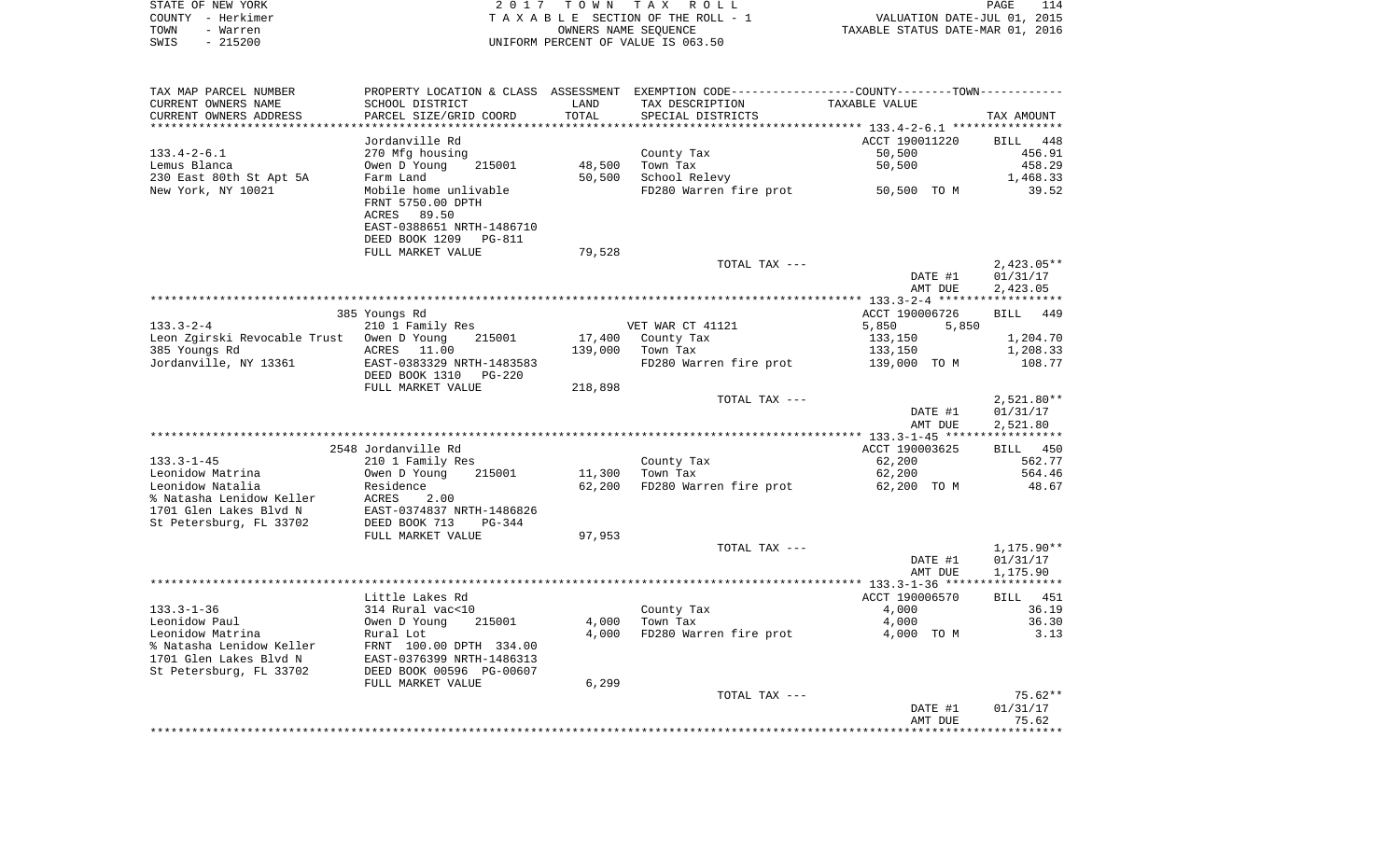|      | STATE OF NEW YORK | 2017 TOWN TAX ROLL                 | PAGE                             |
|------|-------------------|------------------------------------|----------------------------------|
|      | COUNTY - Herkimer | TAXABLE SECTION OF THE ROLL - 1    | VALUATION DATE-JUL 01, 2015      |
| TOWN | - Warren          | OWNERS NAME SEOUENCE               | TAXABLE STATUS DATE-MAR 01, 2016 |
| SWIS | $-215200$         | UNIFORM PERCENT OF VALUE IS 063.50 |                                  |

| TAX MAP PARCEL NUMBER<br>CURRENT OWNERS NAME                                                                             | SCHOOL DISTRICT                                                                                                                                                       | LAND                    | PROPERTY LOCATION & CLASS ASSESSMENT EXEMPTION CODE---------------COUNTY-------TOWN----------<br>TAX DESCRIPTION | TAXABLE VALUE                                        |                                                        |
|--------------------------------------------------------------------------------------------------------------------------|-----------------------------------------------------------------------------------------------------------------------------------------------------------------------|-------------------------|------------------------------------------------------------------------------------------------------------------|------------------------------------------------------|--------------------------------------------------------|
| CURRENT OWNERS ADDRESS                                                                                                   | PARCEL SIZE/GRID COORD                                                                                                                                                | TOTAL                   | SPECIAL DISTRICTS                                                                                                |                                                      | TAX AMOUNT                                             |
|                                                                                                                          |                                                                                                                                                                       | **********              |                                                                                                                  |                                                      |                                                        |
| $126.4 - 1 - 7.1$<br>Liberty Enterprises Llc<br>1039 Robinson Rd<br>Mohawk, NY 13407                                     | Robinson Rd<br>312 Vac w/imprv<br>Owen D Young<br>215001<br>ACRES 209.50<br>EAST-0371206 NRTH-1497752                                                                 | 86,200<br>133,200       | County Tax<br>Town Tax<br>School Relevy<br>FD280 Warren fire prot                                                | ACCT 190004950<br>133,200<br>133,200<br>133,200 TO M | BILL 452<br>1,205.15<br>1,208.79<br>3,872.91<br>104.23 |
|                                                                                                                          | DEED BOOK 766<br>PG-598<br>FULL MARKET VALUE                                                                                                                          | 209,764                 |                                                                                                                  |                                                      |                                                        |
|                                                                                                                          |                                                                                                                                                                       |                         | TOTAL TAX ---                                                                                                    | DATE #1<br>AMT DUE                                   | $6,391.08**$<br>01/31/17<br>6,391.08                   |
|                                                                                                                          |                                                                                                                                                                       |                         |                                                                                                                  |                                                      |                                                        |
| $133.3 - 1 - 42$<br>Liddle-Schuyler Nora<br>2578 Jordanville Rd<br>Jordanville, NY 13361                                 | 2578 Jordanville Rd<br>210 1 Family Res<br>Owen D Young<br>215001<br>Lot<br>ACRES<br>4.00<br>EAST-0375374 NRTH-1486781<br>DEED BOOK 1368<br>PG-360                    | 8,800<br>76,400         | County Tax<br>Town Tax<br>FD280 Warren fire prot                                                                 | ACCT 190003620<br>76,400<br>76,400<br>76,400 TO M    | BILL 453<br>691.24<br>693.33<br>59.78                  |
|                                                                                                                          | FULL MARKET VALUE                                                                                                                                                     | 120,315                 |                                                                                                                  |                                                      |                                                        |
|                                                                                                                          |                                                                                                                                                                       |                         | TOTAL TAX ---                                                                                                    | DATE #1<br>AMT DUE                                   | $1,444.35**$<br>01/31/17<br>1,444.35                   |
|                                                                                                                          |                                                                                                                                                                       |                         |                                                                                                                  |                                                      |                                                        |
| 127.3-1-13<br>Lipiec James<br>Lipiec Kay<br>453 Bellinger Rd                                                             | 204 Tri Town Rd<br>112 Dairy farm<br>Owen D Young<br>215001<br>Farm<br>ACRES 100.90                                                                                   | 1,000<br>69,500         | County Tax<br>Town Tax<br>FD280 Warren fire prot                                                                 | ACCT 190002400<br>69,500<br>69,500<br>69,500 TO M    | BILL 454<br>628.82<br>630.71<br>54.38                  |
| Little Falls, NY 13365<br>PRIOR OWNER ON 3/01/2016<br>Kenyon Joseph Jr                                                   | EAST-0382650 NRTH-1496965<br>DEED BOOK 1627<br>PG-220<br>FULL MARKET VALUE                                                                                            | 109,449                 |                                                                                                                  |                                                      |                                                        |
|                                                                                                                          |                                                                                                                                                                       |                         | TOTAL TAX ---                                                                                                    | DATE #1<br>AMT DUE                                   | 1,313.91**<br>01/31/17<br>1,313.91                     |
|                                                                                                                          |                                                                                                                                                                       |                         |                                                                                                                  |                                                      |                                                        |
| $127.3 - 1 - 14$<br>Lipiec James<br>Lipiec Kay<br>453 Bellinger Rd<br>Little Falls, NY 13365<br>PRIOR OWNER ON 3/01/2016 | Off Tri Town Rd<br>323 Vacant rural<br>Owen D Young<br>215001<br>Land<br>10.00<br>ACRES<br>EAST-0383575 NRTH-1496193<br>DEED BOOK 1627<br>PG-220<br>FULL MARKET VALUE | 3,250<br>3,250<br>5,118 | County Tax<br>Town Tax<br>FD280 Warren fire prot                                                                 | ACCT 190002460<br>3,250<br>3,250<br>3,250 TO M       | <b>BILL</b> 455<br>29.41<br>29.49<br>2.54              |
| Kenyon Joseph Jr                                                                                                         |                                                                                                                                                                       |                         | TOTAL TAX ---                                                                                                    | DATE #1<br>AMT DUE                                   | $61.44**$<br>01/31/17<br>61.44                         |
|                                                                                                                          |                                                                                                                                                                       |                         |                                                                                                                  |                                                      |                                                        |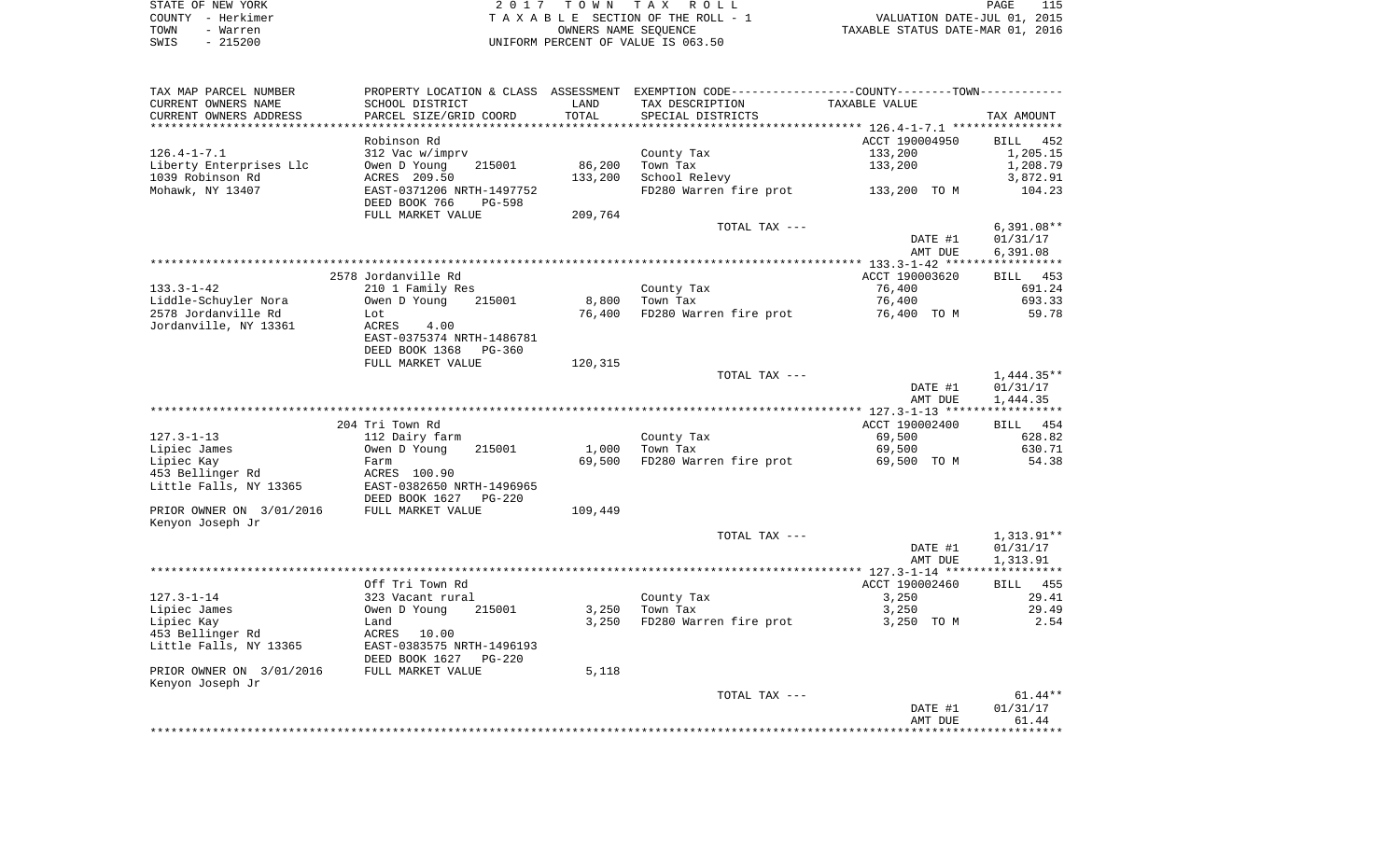|      | STATE OF NEW YORK | 2017 TOWN TAX ROLL                 | PAGE                             | 116 |
|------|-------------------|------------------------------------|----------------------------------|-----|
|      | COUNTY - Herkimer | TAXABLE SECTION OF THE ROLL - 1    | VALUATION DATE-JUL 01, 2015      |     |
| TOWN | - Warren          | OWNERS NAME SEOUENCE               | TAXABLE STATUS DATE-MAR 01, 2016 |     |
| SWIS | - 215200          | UNIFORM PERCENT OF VALUE IS 063.50 |                                  |     |

| TAX MAP PARCEL NUMBER        | PROPERTY LOCATION & CLASS        | ASSESSMENT      |                        | EXEMPTION CODE-----------------COUNTY-------TOWN----------- |                  |
|------------------------------|----------------------------------|-----------------|------------------------|-------------------------------------------------------------|------------------|
| CURRENT OWNERS NAME          | SCHOOL DISTRICT                  | LAND            | TAX DESCRIPTION        | TAXABLE VALUE                                               |                  |
| CURRENT OWNERS ADDRESS       | PARCEL SIZE/GRID COORD           | TOTAL           | SPECIAL DISTRICTS      |                                                             | TAX AMOUNT       |
|                              | *************************        | *************** |                        |                                                             |                  |
|                              | State Route 167                  |                 |                        | ACCT 190002430                                              | BILL<br>456      |
| $133.1 - 1 - 4.1$            | 105 Vac farmland                 |                 | County Tax             | 38,900                                                      | 351.96           |
| Lipiec James                 | Owen D Young<br>215001           | 38,900          | Town Tax               | 38,900                                                      | 353.02           |
| Lipiec Kay                   | Farmland                         | 38,900          | FD280 Warren fire prot | 38,900 TO M                                                 | 30.44            |
| 453 Bellinger Rd             | ACRES 100.90                     |                 |                        |                                                             |                  |
| Little Falls, NY 13365       | EAST-0378951 NRTH-1496380        |                 |                        |                                                             |                  |
|                              | DEED BOOK 1627<br>PG-220         |                 |                        |                                                             |                  |
| PRIOR OWNER ON 3/01/2016     | FULL MARKET VALUE                | 61,260          |                        |                                                             |                  |
| Kenyon Joseph Jr             |                                  |                 |                        |                                                             |                  |
|                              |                                  |                 | TOTAL TAX ---          |                                                             | 735.42**         |
|                              |                                  |                 |                        | DATE #1                                                     | 01/31/17         |
|                              |                                  |                 |                        | AMT DUE                                                     | 735.42           |
|                              |                                  |                 |                        | *************** 133.3-1-6 ****                              | **********       |
|                              | 1396 State Route 167             |                 |                        | ACCT 190002340                                              | BILL 457         |
| $133.3 - 1 - 6$              | 210 1 Family Res                 |                 |                        | 51,000                                                      | 461.43           |
| Lochmatow Elena G            | Owen D Young<br>215001           | 6,500           | County Tax<br>Town Tax | 51,000                                                      | 462.82           |
| 216 Graham St                |                                  |                 |                        |                                                             | 39.91            |
|                              | Residence                        | 51,000          | FD280 Warren fire prot | 51,000 TO M                                                 |                  |
| Herkimer, NY 13350           | FRNT 100.00 DPTH 150.00          |                 |                        |                                                             |                  |
|                              | EAST-0375194 NRTH-1487790        |                 |                        |                                                             |                  |
|                              | DEED BOOK 684<br>PG-377          |                 |                        |                                                             |                  |
|                              | FULL MARKET VALUE                | 80,315          |                        |                                                             |                  |
|                              |                                  |                 | TOTAL TAX ---          |                                                             | 964.16**         |
|                              |                                  |                 |                        | DATE #1                                                     | 01/31/17         |
|                              |                                  |                 |                        | AMT DUE                                                     | 964.16           |
|                              |                                  |                 |                        |                                                             |                  |
|                              | 1222 State Route 167             |                 |                        | ACCT 190003180                                              | BILL 458         |
| $132.4 - 1 - 88.2$           | 210 1 Family Res                 |                 | County Tax             | 83,600                                                      | 756.39           |
| Loiacono Keith J             | Owen D Young<br>215001           | 28,100          | Town Tax               | 83,600                                                      | 758.67           |
| Loiacono Doris A             | 1 Residence                      | 83,600          | FD280 Warren fire prot | 83,600 TO M                                                 | 65.42            |
| 1222 State Route 167         | merge w/ 88.1&77 2002            |                 |                        |                                                             |                  |
| Jordanville, NY 13361        | ACRES<br>37.30                   |                 |                        |                                                             |                  |
|                              | EAST-0370599 NRTH-1485515        |                 |                        |                                                             |                  |
|                              | DEED BOOK 699<br>PG-186          |                 |                        |                                                             |                  |
|                              | FULL MARKET VALUE                | 131,654         |                        |                                                             |                  |
|                              |                                  |                 | TOTAL TAX ---          |                                                             | 1,580.48**       |
|                              |                                  |                 |                        | DATE #1                                                     | 01/31/17         |
|                              |                                  |                 |                        | AMT DUE<br>*********** 139.2-1-22 ***                       | 1,580.48         |
|                              | State Route 167                  |                 |                        | ACCT 190002730                                              | BILL 459         |
|                              |                                  |                 |                        |                                                             |                  |
| $139.2 - 1 - 22$             | 210 1 Family Res                 |                 | County Tax             | 19,000                                                      | 171.91<br>172.42 |
| Lopez Karen E<br>102 Earl Rd | Richfield Sprin 365601<br>Cullen | 10,100          | Town Tax               | 19,000                                                      | 14.87            |
|                              |                                  | 19,000          | FD280 Warren fire prot | 19,000 TO M                                                 |                  |
| Richfield Springs, NY 13439  | Residence                        |                 |                        |                                                             |                  |
|                              | FRNT 235.00 DPTH 235.00          |                 |                        |                                                             |                  |
|                              | ACRES<br>1.07                    |                 |                        |                                                             |                  |
|                              | EAST-0368201 NRTH-1475168        |                 |                        |                                                             |                  |
|                              | DEED BOOK 880<br>PG-461          |                 |                        |                                                             |                  |
|                              | FULL MARKET VALUE                | 29,921          |                        |                                                             |                  |
|                              |                                  |                 | TOTAL TAX ---          |                                                             | 359.20**         |
|                              |                                  |                 |                        | DATE #1                                                     | 01/31/17         |
|                              |                                  |                 |                        | AMT DUE                                                     | 359.20           |
|                              |                                  |                 |                        |                                                             |                  |
|                              |                                  |                 |                        |                                                             |                  |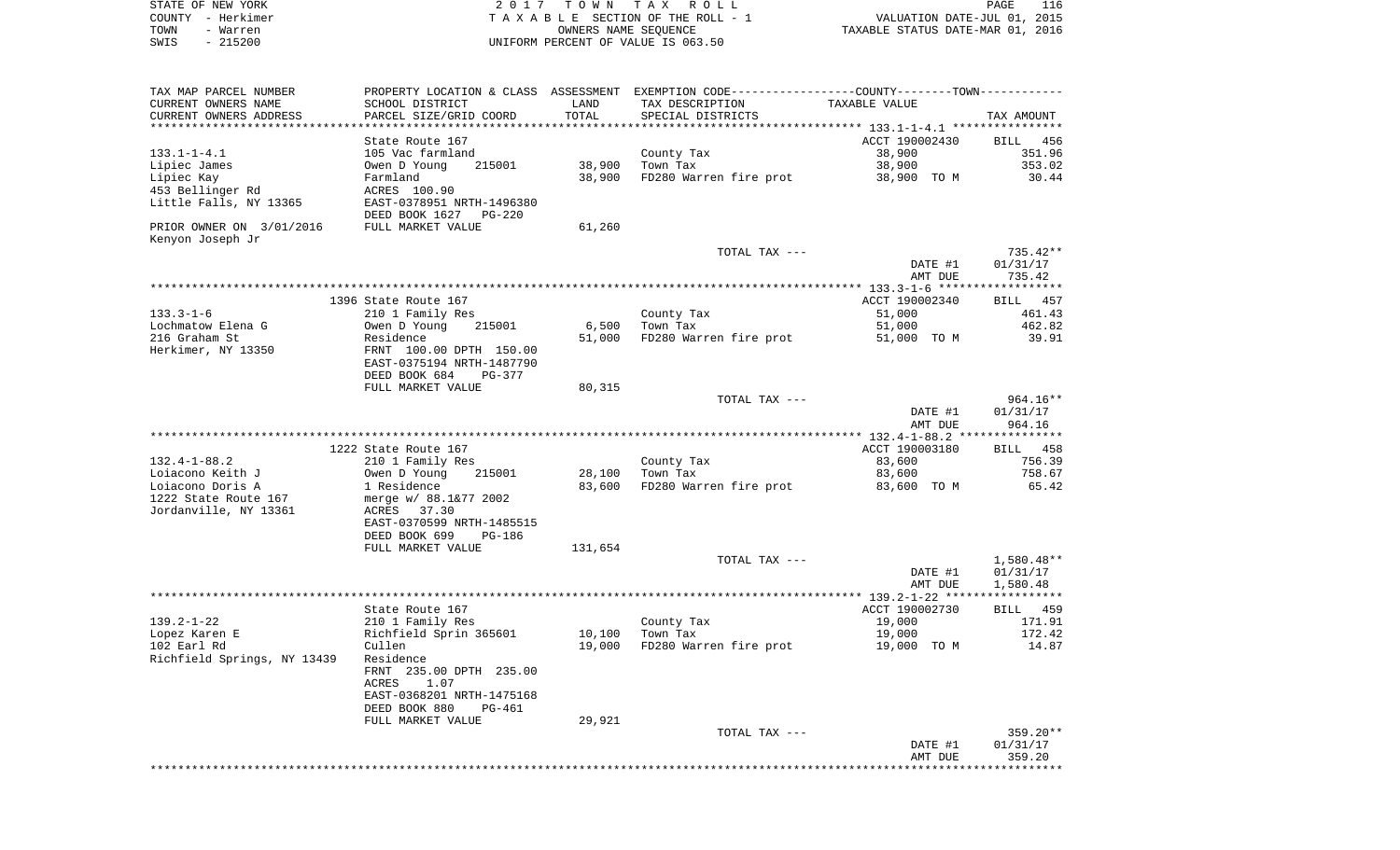|      | STATE OF NEW YORK | 2017 TOWN TAX ROLL                 | PAGE                             |  |
|------|-------------------|------------------------------------|----------------------------------|--|
|      | COUNTY - Herkimer | TAXABLE SECTION OF THE ROLL - 1    | VALUATION DATE-JUL 01, 2015      |  |
| TOWN | - Warren          | OWNERS NAME SEOUENCE               | TAXABLE STATUS DATE-MAR 01, 2016 |  |
|      | SWIS - 215200     | UNIFORM PERCENT OF VALUE IS 063.50 |                                  |  |

| TAX MAP PARCEL NUMBER                                 | PROPERTY LOCATION & CLASS ASSESSMENT EXEMPTION CODE---------------COUNTY-------TOWN---------- |        |                        |                |              |
|-------------------------------------------------------|-----------------------------------------------------------------------------------------------|--------|------------------------|----------------|--------------|
| CURRENT OWNERS NAME                                   | SCHOOL DISTRICT                                                                               | LAND   | TAX DESCRIPTION        | TAXABLE VALUE  |              |
| CURRENT OWNERS ADDRESS                                | PARCEL SIZE/GRID COORD                                                                        | TOTAL  | SPECIAL DISTRICTS      |                | TAX AMOUNT   |
|                                                       |                                                                                               |        |                        |                |              |
|                                                       | 223 Jordanville Rd                                                                            |        |                        | ACCT 190008850 | BILL 460     |
| $132.60 - 1 - 41$                                     | 210 1 Family Res                                                                              |        | County Tax             | 60,300         | 545.58       |
| Louise Bayer Living Trust                             | 215001<br>Owen D Young                                                                        | 7,500  | Town Tax               | 60,300         | 547.22       |
| PO Box 48                                             | Residence                                                                                     | 60,300 | FD280 Warren fire prot | 60,300 TO M    | 47.18        |
| Jordanville, NY 13361                                 | FRNT 105.00 DPTH 195.00                                                                       |        | LT180 Warren light #2  | 60,300 TO M    | 60.17        |
|                                                       | EAST-0373012 NRTH-1487521                                                                     |        |                        |                |              |
|                                                       | DEED BOOK 1363<br>PG-915                                                                      |        |                        |                |              |
|                                                       | FULL MARKET VALUE                                                                             | 94,961 |                        |                |              |
|                                                       |                                                                                               |        | TOTAL TAX ---          |                | $1,200.15**$ |
|                                                       |                                                                                               |        |                        | DATE #1        | 01/31/17     |
|                                                       |                                                                                               |        |                        | AMT DUE        | 1,200.15     |
|                                                       |                                                                                               |        |                        |                |              |
|                                                       | Robinson Rd                                                                                   |        |                        | ACCT 190011880 | BILL 461     |
| $126.4 - 1 - 4$                                       | 314 Rural vac<10                                                                              |        | County Tax             | 6,900          | 62.43        |
| Lyn Sylvan                                            | Owen D Young<br>215001                                                                        | 6,900  | Town Tax               | 6,900          | 62.62        |
|                                                       |                                                                                               | 6,900  | FD280 Warren fire prot | 6,900 TO M     | 5.40         |
| 243-21 Weller Ave                                     | Lot                                                                                           |        |                        |                |              |
| Rosedale, NY 11422                                    | ACRES<br>2.50                                                                                 |        |                        |                |              |
|                                                       | EAST-0367445 NRTH-1498785                                                                     |        |                        |                |              |
|                                                       | DEED BOOK 1238<br>PG-937                                                                      |        |                        |                |              |
|                                                       | FULL MARKET VALUE                                                                             | 10,866 |                        |                |              |
|                                                       |                                                                                               |        | TOTAL TAX ---          |                | $130.45**$   |
|                                                       |                                                                                               |        |                        | DATE #1        | 01/31/17     |
|                                                       |                                                                                               |        |                        | AMT DUE        | 130.45       |
|                                                       |                                                                                               |        |                        |                |              |
|                                                       | Kingdom Rd                                                                                    |        |                        |                | BILL 462     |
| $132.2 - 1 - 1.2$                                     | 105 Vac farmland                                                                              |        | County Tax             | 32,600         | 294.95       |
| Lyn Sylvan                                            | 215001<br>Owen D Young                                                                        | 32,600 | Town Tax               | 32,600         | 295.84       |
| 243-21 Welles Ave                                     | Farm Land                                                                                     | 32,600 | FD280 Warren fire prot | 32,600 TO M    | 25.51        |
| Rosedale, NY 11422                                    | ACRES<br>66.00                                                                                |        |                        |                |              |
|                                                       | EAST-0368024 NRTH-1495756                                                                     |        |                        |                |              |
|                                                       | DEED BOOK 1238<br>PG-937                                                                      |        |                        |                |              |
|                                                       | FULL MARKET VALUE                                                                             | 51,339 |                        |                |              |
|                                                       |                                                                                               |        | TOTAL TAX ---          |                | $616.30**$   |
|                                                       |                                                                                               |        |                        | DATE #1        | 01/31/17     |
|                                                       |                                                                                               |        |                        | AMT DUE        | 616.30       |
|                                                       |                                                                                               |        |                        |                |              |
|                                                       | Off Rt 20                                                                                     |        |                        | ACCT 190005490 | BILL 463     |
| $139.4 - 1 - 59$                                      | 105 Vac farmland                                                                              |        | County Tax             | 14,900         | 134.81       |
| Lynch Brian                                           | Richfield Sprin 365601                                                                        | 14,900 | Town Tax               | 14,900         | 135.22       |
| Lynch Angella                                         | Farm Land                                                                                     | 14,900 | FD280 Warren fire prot | 14,900 TO M    | 11.66        |
| 3649 US Highway 20                                    | ACRES 37.20                                                                                   |        |                        |                |              |
| Richfield Springs, NY 13439 EAST-0367796 NRTH-1464728 |                                                                                               |        |                        |                |              |
|                                                       | DEED BOOK 1457<br>PG-827                                                                      |        |                        |                |              |
|                                                       | FULL MARKET VALUE                                                                             | 23,465 |                        |                |              |
|                                                       |                                                                                               |        | TOTAL TAX ---          |                | $281.69**$   |
|                                                       |                                                                                               |        |                        | DATE #1        | 01/31/17     |
|                                                       |                                                                                               |        |                        | AMT DUE        | 281.69       |
|                                                       |                                                                                               |        |                        |                |              |
|                                                       |                                                                                               |        |                        |                |              |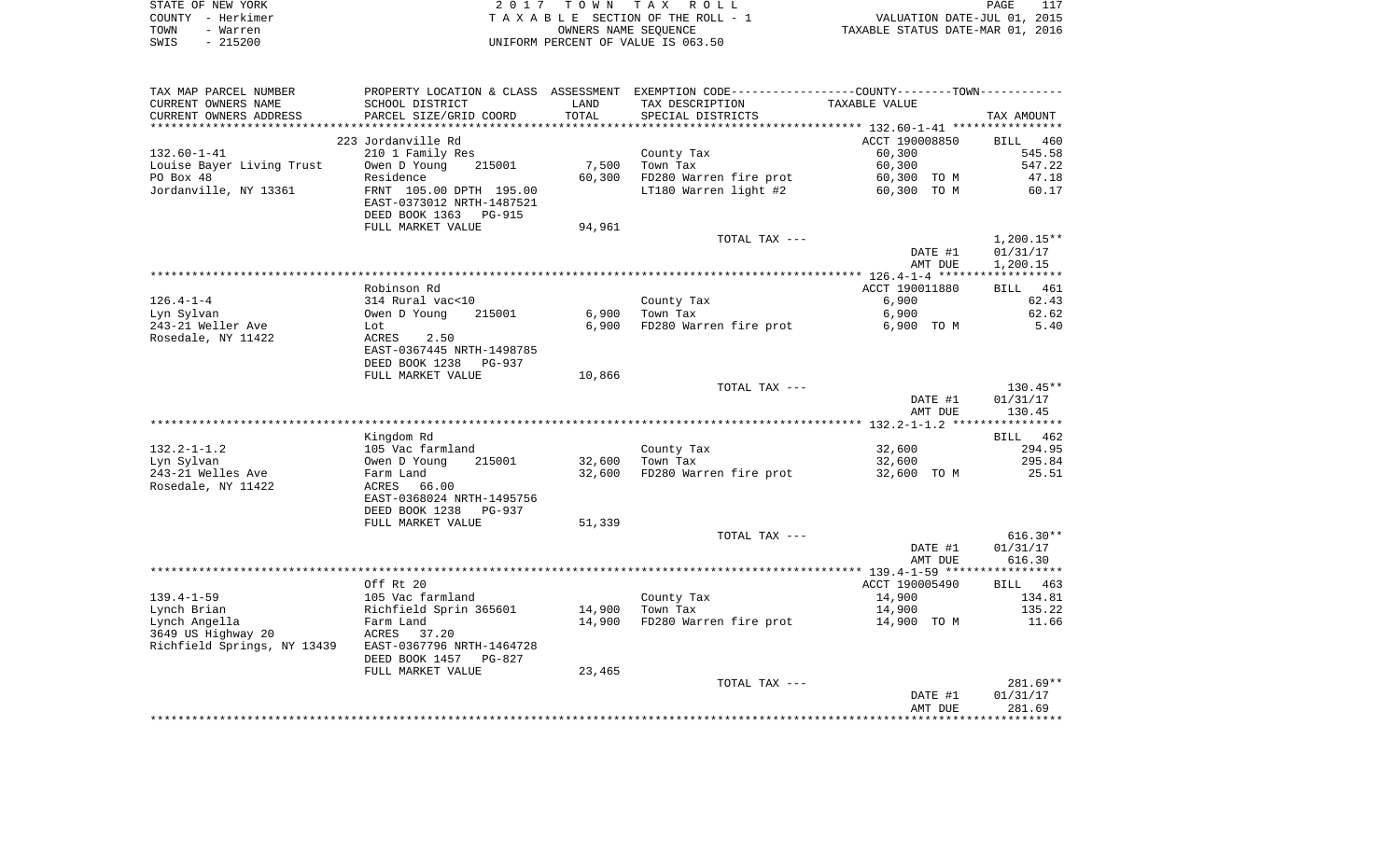| STATE OF NEW YORK | 2017 TOWN TAX ROLL                 | PAGE                             | 118 |
|-------------------|------------------------------------|----------------------------------|-----|
| COUNTY - Herkimer | TAXABLE SECTION OF THE ROLL - 1    | VALUATION DATE-JUL 01, 2015      |     |
| TOWN<br>- Warren  | OWNERS NAME SEOUENCE               | TAXABLE STATUS DATE-MAR 01, 2016 |     |
| $-215200$<br>SWIS | UNIFORM PERCENT OF VALUE IS 063.50 |                                  |     |

| TAX MAP PARCEL NUMBER                             |                                                                       |        |                                    | PROPERTY LOCATION & CLASS ASSESSMENT EXEMPTION CODE----------------COUNTY--------TOWN----------- |            |
|---------------------------------------------------|-----------------------------------------------------------------------|--------|------------------------------------|--------------------------------------------------------------------------------------------------|------------|
| CURRENT OWNERS NAME                               | SCHOOL DISTRICT                                                       | LAND   | TAX DESCRIPTION                    | TAXABLE VALUE                                                                                    |            |
| CURRENT OWNERS ADDRESS                            | PARCEL SIZE/GRID COORD                                                | TOTAL  | SPECIAL DISTRICTS                  |                                                                                                  | TAX AMOUNT |
|                                                   |                                                                       |        |                                    |                                                                                                  |            |
|                                                   | 130 Millstone Rd                                                      |        |                                    | ACCT 190012990                                                                                   | BILL 464   |
| $139.4 - 1 - 47$                                  | 210 1 Family Res                                                      |        | County Tax                         | 22,600                                                                                           | 204.48     |
| Lynch Michael                                     | Richfield Sprin 365601                                                | 10,300 | Town Tax                           | 22,600                                                                                           | 205.09     |
| 130 Millstone Rd                                  | Residence                                                             | 22,600 | FD280 Warren fire prot             | 22,600 TO M                                                                                      | 17.68      |
| PO Box 1404                                       | Fire partial assmt                                                    |        |                                    |                                                                                                  |            |
| Richfield Springs, NY 13439                       | FRNT 385.00 DPTH 215.00                                               |        |                                    |                                                                                                  |            |
|                                                   | EAST-0364988 NRTH-1467594                                             |        |                                    |                                                                                                  |            |
|                                                   | DEED BOOK 864<br>$PG-495$                                             |        |                                    |                                                                                                  |            |
|                                                   | FULL MARKET VALUE                                                     | 35,591 |                                    |                                                                                                  |            |
|                                                   |                                                                       |        | TOTAL TAX ---                      |                                                                                                  | $427.25**$ |
|                                                   |                                                                       |        |                                    |                                                                                                  |            |
|                                                   |                                                                       |        |                                    | DATE #1                                                                                          | 01/31/17   |
|                                                   |                                                                       |        |                                    | AMT DUE                                                                                          | 427.25     |
|                                                   |                                                                       |        |                                    |                                                                                                  |            |
|                                                   | Ostrander Rd                                                          |        |                                    |                                                                                                  | BILL 465   |
| $140.4 - 1 - 6.4$                                 | 311 Res vac land                                                      |        | County Tax                         | 500                                                                                              | 4.52       |
| M&G Dailey, LLC                                   | Sil Kes vac Ianu<br>Richfield Sprin 365601                            | 500    | Town Tax                           | 500                                                                                              | 4.54       |
| 565 Ostrander Rd                                  | ACRES 0.19                                                            | 500    | School Relevy                      |                                                                                                  | 8.98       |
| Richfield Springs, NY 13439                       | EAST-0385785 NRTH-1464031                                             |        | FD280 Warren fire prot             | 500 TO M                                                                                         | .39        |
|                                                   | FULL MARKET VALUE                                                     | 787    |                                    |                                                                                                  |            |
|                                                   |                                                                       |        | TOTAL TAX ---                      |                                                                                                  | $18.43**$  |
|                                                   |                                                                       |        |                                    | DATE #1                                                                                          | 01/31/17   |
|                                                   |                                                                       |        |                                    | AMT DUE                                                                                          | 18.43      |
|                                                   |                                                                       |        |                                    |                                                                                                  |            |
|                                                   | Cullen Rd                                                             |        |                                    |                                                                                                  | BILL 466   |
| $139.1 - 1 - 2.6$                                 | 311 Res vac land                                                      |        | County Tax                         | 17,400                                                                                           | 157.43     |
| Mackin Brian R                                    |                                                                       | 17,400 | Town Tax                           | 17,400                                                                                           | 157.90     |
| Mackin Helene L                                   | Richfield Sprin 365601<br>ACRES 43.40<br>28 EAST-0360597 NRTH-1477598 | 17,400 | FD280 Warren fire prot 17,400 TO M |                                                                                                  | 13.62      |
| 660 State Highway 28                              |                                                                       |        |                                    |                                                                                                  |            |
| Richfield Springs, NY 13439 DEED BOOK 1151 PG-954 |                                                                       |        |                                    |                                                                                                  |            |
|                                                   | FULL MARKET VALUE                                                     | 27,402 |                                    |                                                                                                  |            |
|                                                   |                                                                       |        | TOTAL TAX ---                      |                                                                                                  | $328.95**$ |
|                                                   |                                                                       |        |                                    | DATE #1                                                                                          | 01/31/17   |
|                                                   |                                                                       |        |                                    | AMT DUE                                                                                          | 328.95     |
|                                                   |                                                                       |        |                                    |                                                                                                  |            |
|                                                   | 279 Cullen Rd                                                         |        |                                    | ACCT 190003875                                                                                   |            |
|                                                   |                                                                       |        |                                    |                                                                                                  | BILL 467   |
| $139.1 - 1 - 3$                                   | 210 1 Family Res                                                      |        | VET WAR CT 41121                   | 5,850<br>5,850                                                                                   |            |
| Mackin Leo B                                      | Richfield Sprin 365601                                                |        | 8,700 County Tax                   | 39,850                                                                                           | 360.55     |
| Mackin Catherine                                  | Mobile Home                                                           |        |                                    | 39,850                                                                                           | 361.64     |
| 279 Cullen Rd                                     | FRNT 255.00 DPTH 340.00                                               |        | FD280 Warren fire prot 45,700 TO M |                                                                                                  | 35.76      |
| Richfield Springs, NY 13439                       | EAST-0360909 NRTH-1475146                                             |        |                                    |                                                                                                  |            |
|                                                   | DEED BOOK 688<br>PG-415                                               |        |                                    |                                                                                                  |            |
|                                                   | FULL MARKET VALUE                                                     | 71,969 |                                    |                                                                                                  |            |
|                                                   |                                                                       |        | TOTAL TAX ---                      |                                                                                                  | 757.95**   |
|                                                   |                                                                       |        |                                    | DATE #1                                                                                          | 01/31/17   |
|                                                   |                                                                       |        |                                    | AMT DUE                                                                                          | 757.95     |
|                                                   |                                                                       |        |                                    |                                                                                                  |            |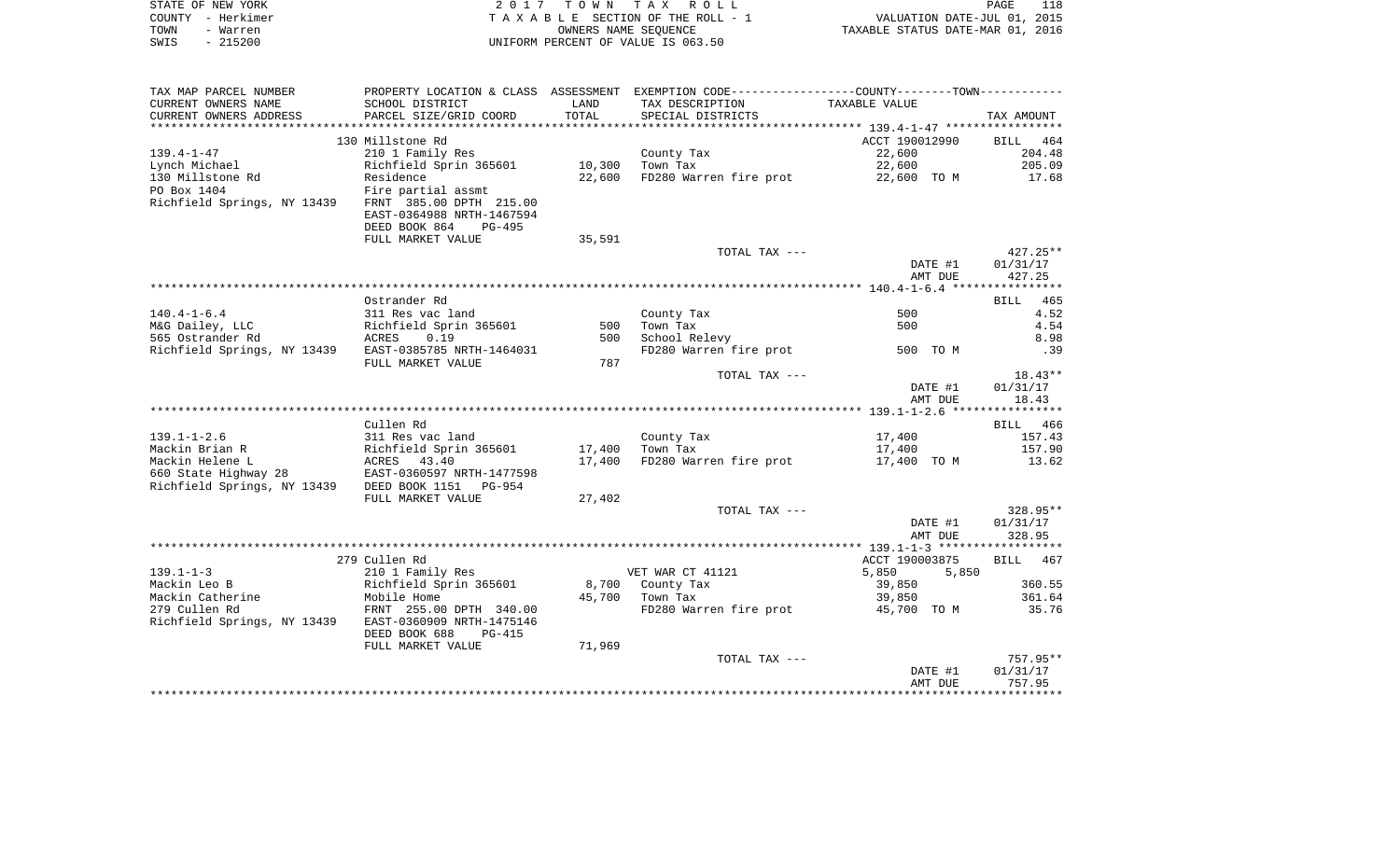| STATE OF NEW YORK | 2017 TOWN TAX ROLL                 | PAGE                             |
|-------------------|------------------------------------|----------------------------------|
| COUNTY - Herkimer | TAXABLE SECTION OF THE ROLL - 1    | VALUATION DATE-JUL 01, 2015      |
| TOWN<br>- Warren  | OWNERS NAME SEOUENCE               | TAXABLE STATUS DATE-MAR 01, 2016 |
| $-215200$<br>SWIS | UNIFORM PERCENT OF VALUE IS 063.50 |                                  |

| TAX MAP PARCEL NUMBER<br>CURRENT OWNERS NAME      | SCHOOL DISTRICT                                      | LAND    | PROPERTY LOCATION & CLASS ASSESSMENT EXEMPTION CODE----------------COUNTY--------TOWN-----------<br>TAX DESCRIPTION | TAXABLE VALUE  |            |
|---------------------------------------------------|------------------------------------------------------|---------|---------------------------------------------------------------------------------------------------------------------|----------------|------------|
| CURRENT OWNERS ADDRESS                            | PARCEL SIZE/GRID COORD                               | TOTAL   | SPECIAL DISTRICTS                                                                                                   |                | TAX AMOUNT |
|                                                   |                                                      |         |                                                                                                                     |                |            |
|                                                   | Cullen Rd                                            |         |                                                                                                                     |                | BILL 468   |
| $139.1 - 1 - 2.2$                                 | 322 Rural vac>10                                     |         | County Tax                                                                                                          | 25,000         | 226.19     |
| Mackin Leo B Jr                                   | Richfield Sprin 365601                               | 25,000  | Town Tax                                                                                                            | 25,000         | 226.87     |
| Mackin Catherine E                                | ACRES 51.00                                          | 25,000  | FD280 Warren fire prot                                                                                              | 25,000 TO M    | 19.56      |
| 279 Cullen Rd                                     | EAST-0360431 NRTH-1474915                            |         |                                                                                                                     |                |            |
| Richfield Springs, NY 13439 DEED BOOK 893         | PG-443                                               |         |                                                                                                                     |                |            |
|                                                   | FULL MARKET VALUE                                    | 39,370  |                                                                                                                     |                |            |
|                                                   |                                                      |         | TOTAL TAX ---                                                                                                       |                | $472.62**$ |
|                                                   |                                                      |         |                                                                                                                     | DATE #1        | 01/31/17   |
|                                                   |                                                      |         |                                                                                                                     | AMT DUE        | 472.62     |
|                                                   |                                                      |         |                                                                                                                     |                |            |
|                                                   | Cullen Rd                                            |         |                                                                                                                     |                | BILL 469   |
| 139.1-1-2.7                                       | 311 Res vac land                                     |         | County Tax                                                                                                          | 5,000          | 45.24      |
| Mackin Leo B Jr                                   | Richfield Sprin 365601                               | 5,000   | Town Tax                                                                                                            | 5,000          | 45.37      |
| Mackin Cathrine E                                 |                                                      | 5,000   | FD280 Warren fire prot                                                                                              | 5,000 TO M     | 3.91       |
| 279 Cullen Rd                                     | FRNT 146.00 DPTH 284.50<br>EAST-0360778 NRTH-1475120 |         |                                                                                                                     |                |            |
| Richfield Springs, NY 13439 DEED BOOK 1151 PG-959 |                                                      |         |                                                                                                                     |                |            |
|                                                   | FULL MARKET VALUE                                    | 7,874   |                                                                                                                     |                |            |
|                                                   |                                                      |         | TOTAL TAX ---                                                                                                       |                | 94.52**    |
|                                                   |                                                      |         |                                                                                                                     | DATE #1        | 01/31/17   |
|                                                   |                                                      |         |                                                                                                                     | AMT DUE        | 94.52      |
|                                                   |                                                      |         |                                                                                                                     |                |            |
|                                                   | 2360 Jordanville Rd                                  |         |                                                                                                                     | ACCT 190002790 | BILL 470   |
| $132.60 - 1 - 62$                                 | 210 1 Family Res                                     |         | County Tax                                                                                                          | 39,000         | 352.86     |
| Macrina Brandon                                   | 215001<br>Owen D Young                               | 3,600   | Town Tax                                                                                                            | 39,000         | 353.92     |
| C/O Donald Eckler                                 | Residence                                            | 39,000  | FD280 Warren fire prot                                                                                              | 39,000 TO M    | 30.52      |
| 658 Casey Rd                                      |                                                      |         | LT180 Warren light #2                                                                                               | 39,000 TO M    | 38.91      |
| Mohawk, NY 13407                                  | Life Use Donald Eckler<br>FRNT   51.50 DPTH  128.25  |         |                                                                                                                     |                |            |
|                                                   | EAST-0371117 NRTH-1487162                            |         |                                                                                                                     |                |            |
|                                                   | DEED BOOK 1337 PG-200                                |         |                                                                                                                     |                |            |
|                                                   | FULL MARKET VALUE                                    | 61,417  |                                                                                                                     |                |            |
|                                                   |                                                      |         | TOTAL TAX ---                                                                                                       |                | $776.21**$ |
|                                                   |                                                      |         |                                                                                                                     | DATE #1        | 01/31/17   |
|                                                   |                                                      |         |                                                                                                                     | AMT DUE        | 776.21     |
|                                                   |                                                      |         |                                                                                                                     |                |            |
|                                                   | 337 Hogsback Rd                                      |         |                                                                                                                     | ACCT 190010500 | BILL 471   |
| 139.4-1-7                                         | 241 Rural res&ag                                     |         | County Tax<br>Town Tax                                                                                              | 168,600        | 1,525.44   |
| Macrina Karen                                     | Richfield Sprin 365601                               | 75,000  |                                                                                                                     | 168,600        | 1,530.04   |
| Unsinn Donald                                     | Farm Land                                            |         | 168,600 FD280 Warren fire prot                                                                                      | 168,600 TO M   | 131.93     |
| 431 West End Rd                                   | ACRES 161.00                                         |         |                                                                                                                     |                |            |
| Little Falls, NY 13365                            | EAST-0371643 NRTH-1471133                            |         |                                                                                                                     |                |            |
|                                                   | DEED BOOK 902<br>PG-324                              |         |                                                                                                                     |                |            |
|                                                   | FULL MARKET VALUE                                    | 265,512 |                                                                                                                     |                |            |
|                                                   |                                                      |         | TOTAL TAX ---                                                                                                       |                | 3,187.41** |
|                                                   |                                                      |         |                                                                                                                     | DATE #1        | 01/31/17   |
|                                                   |                                                      |         |                                                                                                                     | AMT DUE        | 3,187.41   |
|                                                   |                                                      |         |                                                                                                                     |                |            |
|                                                   |                                                      |         |                                                                                                                     |                |            |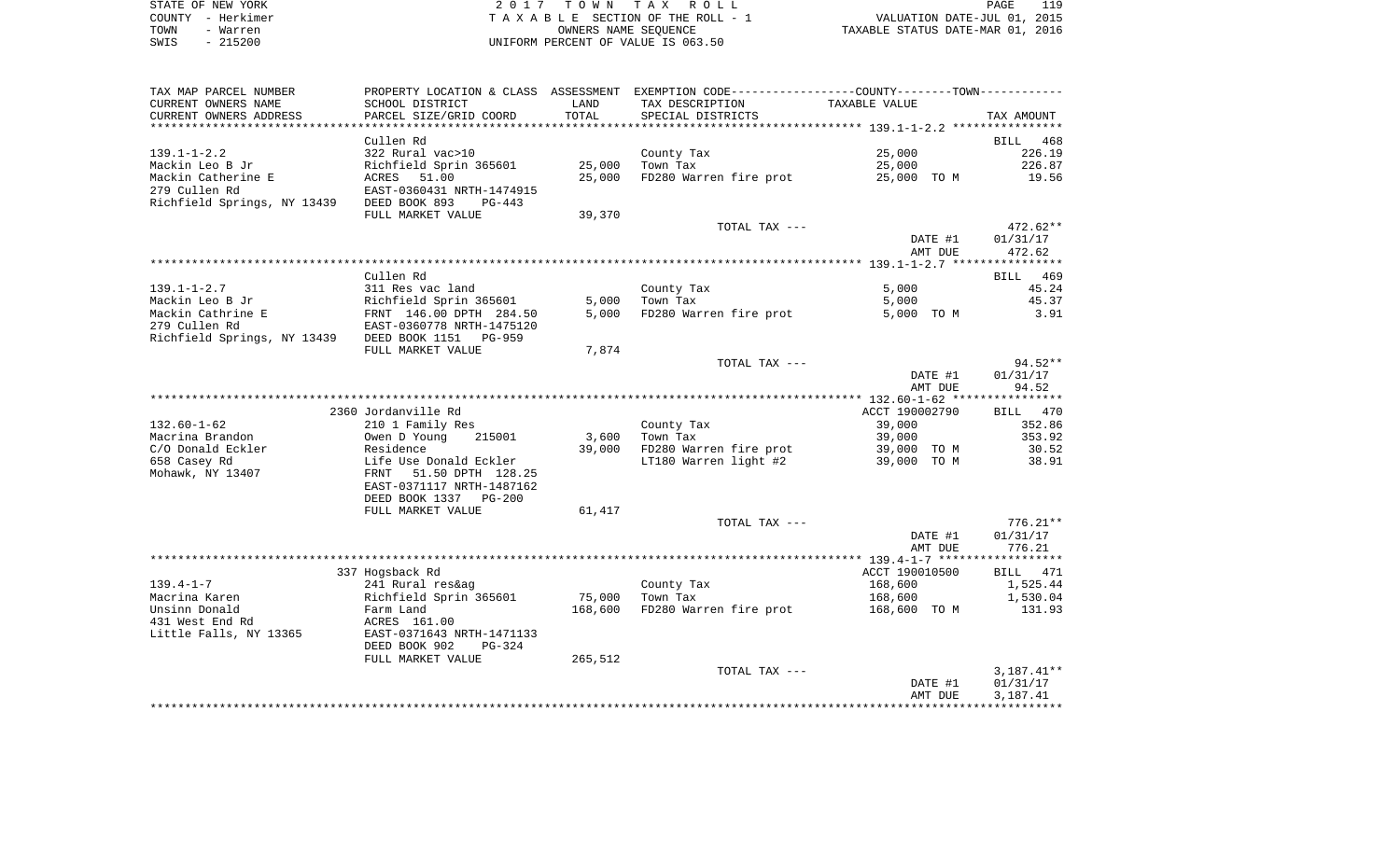| STATE OF NEW YORK |                                    | 2017 TOWN TAX ROLL              |                                  | <b>PAGE</b> | 120 |
|-------------------|------------------------------------|---------------------------------|----------------------------------|-------------|-----|
| COUNTY - Herkimer |                                    | TAXABLE SECTION OF THE ROLL - 1 | VALUATION DATE-JUL 01, 2015      |             |     |
| TOWN<br>- Warren  | OWNERS NAME SEOUENCE               |                                 | TAXABLE STATUS DATE-MAR 01, 2016 |             |     |
| - 215200<br>SWIS  | UNIFORM PERCENT OF VALUE IS 063.50 |                                 |                                  |             |     |

| TAX MAP PARCEL NUMBER  | PROPERTY LOCATION & CLASS ASSESSMENT EXEMPTION CODE----------------COUNTY-------TOWN---------- |         |                        |                |                    |
|------------------------|------------------------------------------------------------------------------------------------|---------|------------------------|----------------|--------------------|
| CURRENT OWNERS NAME    | SCHOOL DISTRICT                                                                                | LAND    | TAX DESCRIPTION        | TAXABLE VALUE  |                    |
| CURRENT OWNERS ADDRESS | PARCEL SIZE/GRID COORD                                                                         | TOTAL   | SPECIAL DISTRICTS      |                | TAX AMOUNT         |
|                        |                                                                                                |         |                        |                |                    |
|                        | Tunnicliff Rd                                                                                  |         |                        | ACCT 190011700 | BILL 472           |
| $139.4 - 1 - 13$       | 105 Vac farmland                                                                               |         | County Tax             | 23,000         | 208.10             |
| Macrina Karen          | Richfield Sprin 365601                                                                         | 23,000  | Town Tax               | 23,000         | 208.72             |
| Unsinn Donald          | Farm Land                                                                                      | 23,000  | FD280 Warren fire prot | 23,000 TO M    | 18.00              |
| 431 West End Rd        | 49.00<br>ACRES                                                                                 |         |                        |                |                    |
| Little Falls, NY 13365 | EAST-0369703 NRTH-1470052                                                                      |         |                        |                |                    |
|                        | DEED BOOK 902<br>PG-328                                                                        |         |                        |                |                    |
|                        | FULL MARKET VALUE                                                                              | 36,220  |                        |                |                    |
|                        |                                                                                                |         | TOTAL TAX ---          |                | 434.82**           |
|                        |                                                                                                |         |                        | DATE #1        | 01/31/17           |
|                        |                                                                                                |         |                        | AMT DUE        | 434.82             |
|                        |                                                                                                |         |                        |                | **********         |
|                        | Kingdom Rd                                                                                     |         |                        |                | <b>BILL</b><br>473 |
| $132.2 - 3 - 15$       |                                                                                                |         |                        |                | 61.16              |
| Makham Sudhakar        | 314 Rural vac<10                                                                               | 6,760   | County Tax<br>Town Tax | 6,760          | 61.35              |
|                        | Owen D Young<br>215001                                                                         |         |                        | 6,760          | 5.29               |
| 5538 Village Dr        | FRNT 571.00 DPTH                                                                               | 6,760   | FD280 Warren fire prot | 6,760 TO M     |                    |
| Edina, MN 55439-1946   | ACRES<br>5.40                                                                                  |         |                        |                |                    |
|                        | EAST-0370017 NRTH-1492877                                                                      |         |                        |                |                    |
|                        | DEED BOOK 1218<br>PG-113                                                                       |         |                        |                |                    |
|                        | FULL MARKET VALUE                                                                              | 10,646  |                        |                |                    |
|                        |                                                                                                |         | TOTAL TAX ---          |                | 127.80**           |
|                        |                                                                                                |         |                        | DATE #1        | 01/31/17           |
|                        |                                                                                                |         |                        | AMT DUE        | 127.80             |
|                        |                                                                                                |         |                        |                |                    |
|                        | State Route 167                                                                                |         |                        |                | BILL 474           |
| $132.4 - 1 - 87.2$     | 314 Rural vac<10                                                                               |         | County Tax             | 6,400          | 57.91              |
| Malinowski Daniel J    | Owen D Young<br>215001                                                                         | 6,400   | Town Tax               | 6,400          | 58.08              |
| 1181 State Route 167   | FRNT 300.00 DPTH                                                                               | 6,400   | FD280 Warren fire prot | 6,400 TO M     | 5.01               |
| Jordanville, NY 13361  | ACRES<br>2.80                                                                                  |         |                        |                |                    |
|                        | EAST-0368786 NRTH-1483744                                                                      |         |                        |                |                    |
|                        | DEED BOOK 890<br><b>PG-553</b>                                                                 |         |                        |                |                    |
|                        | FULL MARKET VALUE                                                                              | 10,079  |                        |                |                    |
|                        |                                                                                                |         | TOTAL TAX ---          |                | 121.00**           |
|                        |                                                                                                |         |                        | DATE #1        | 01/31/17           |
|                        |                                                                                                |         |                        | AMT DUE        | 121.00             |
|                        |                                                                                                |         |                        |                |                    |
|                        | 1181 State Route 167                                                                           |         |                        | ACCT 190001890 | <b>BILL</b> 475    |
| $132.4 - 1 - 87.1$     | 112 Dairy farm                                                                                 |         | County Tax             | 92,300         | 835.10             |
| Malinowski James M     | Owen D Young<br>215001                                                                         | 30,200  | Town Tax               | 92,300         | 837.62             |
| 1181 State Route 167   | dairy farm                                                                                     | 92,300  | FD280 Warren fire prot | 92,300 TO M    | 72.22              |
| Jordanville, NY 13361  | 5/00 To State Of Ny Trans                                                                      |         |                        |                |                    |
|                        | .026                                                                                           |         |                        |                |                    |
|                        | ACRES<br>62.30                                                                                 |         |                        |                |                    |
|                        | EAST-0369224 NRTH-1484436                                                                      |         |                        |                |                    |
|                        | DEED BOOK 877<br>PG-682                                                                        |         |                        |                |                    |
|                        | FULL MARKET VALUE                                                                              | 145,354 |                        |                |                    |
|                        |                                                                                                |         | TOTAL TAX ---          |                | 1,744.94**         |
|                        |                                                                                                |         |                        | DATE #1        | 01/31/17           |
|                        |                                                                                                |         |                        | AMT DUE        | 1,744.94           |
|                        |                                                                                                |         |                        |                |                    |
|                        |                                                                                                |         |                        |                |                    |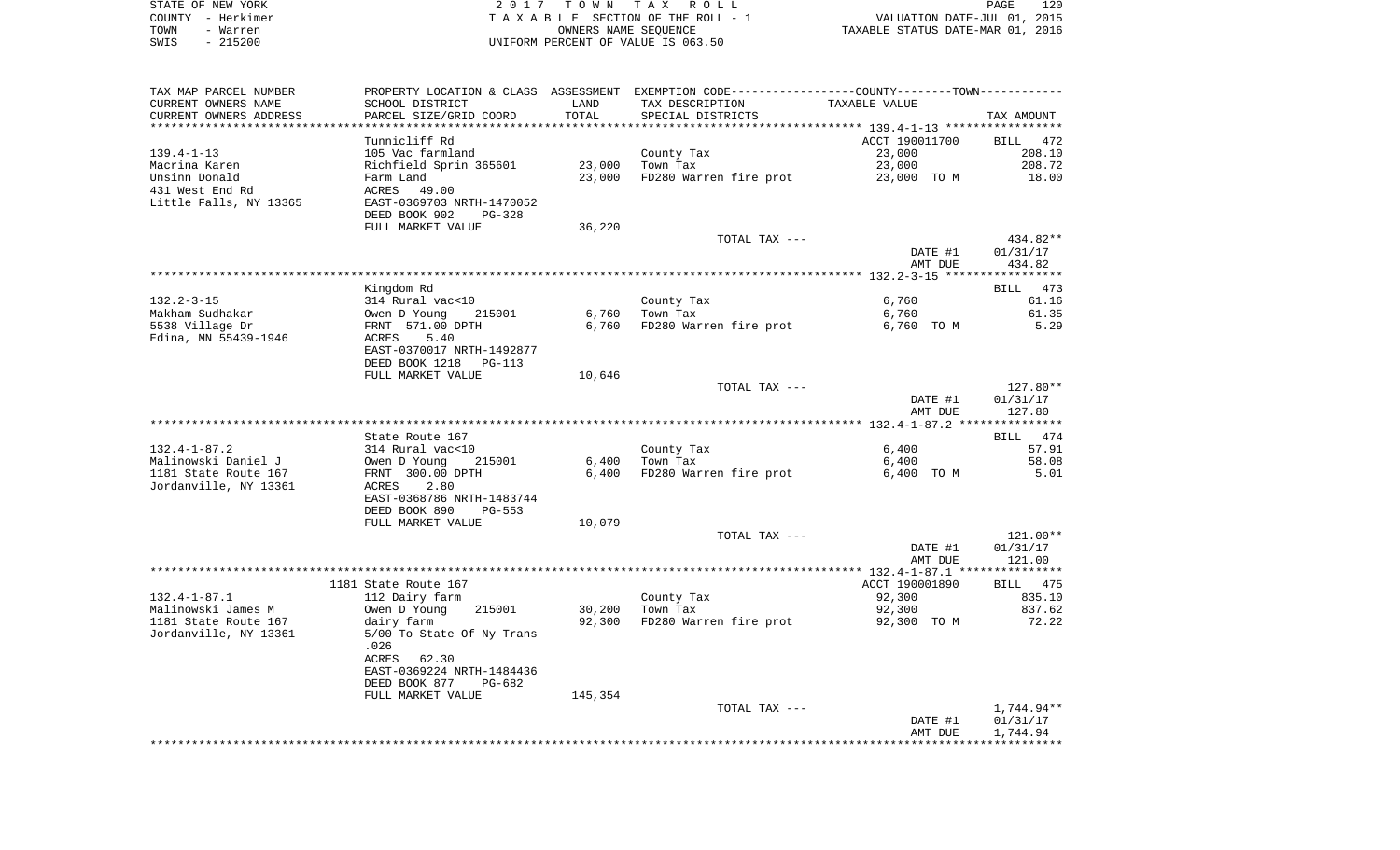|      | STATE OF NEW YORK | 2017 TOWN TAX ROLL                 | PAGE                             | 121 |
|------|-------------------|------------------------------------|----------------------------------|-----|
|      | COUNTY - Herkimer | TAXABLE SECTION OF THE ROLL - 1    | VALUATION DATE-JUL 01, 2015      |     |
| TOWN | - Warren          | OWNERS NAME SEOUENCE               | TAXABLE STATUS DATE-MAR 01, 2016 |     |
| SWIS | - 215200          | UNIFORM PERCENT OF VALUE IS 063.50 |                                  |     |

| TAX MAP PARCEL NUMBER                                 |                                                                                   |         | PROPERTY LOCATION & CLASS ASSESSMENT EXEMPTION CODE----------------COUNTY--------TOWN----------- |                |                          |
|-------------------------------------------------------|-----------------------------------------------------------------------------------|---------|--------------------------------------------------------------------------------------------------|----------------|--------------------------|
| CURRENT OWNERS NAME                                   | SCHOOL DISTRICT                                                                   | LAND    | TAX DESCRIPTION                                                                                  | TAXABLE VALUE  |                          |
| CURRENT OWNERS ADDRESS                                | PARCEL SIZE/GRID COORD                                                            | TOTAL   | SPECIAL DISTRICTS                                                                                |                | TAX AMOUNT               |
|                                                       |                                                                                   |         |                                                                                                  |                |                          |
|                                                       | 164 Ostrander Rd                                                                  |         |                                                                                                  | ACCT 190007590 | BILL 476                 |
| $144.23 - 1 - 6$                                      | 210 1 Family Res                                                                  |         | County Tax                                                                                       | 34,000         | 307.62                   |
| Mang Allen R                                          | Richfield Sprin 365601                                                            | 8,000   | Town Tax                                                                                         | 34,000         | 308.55                   |
| 164 Ostrander Rd                                      | Residence                                                                         | 34,000  | FD280 Warren fire prot                                                                           | 34,000 TO M    | 26.60                    |
| Richfield Springs, NY 13439                           | FRNT 173.25 DPTH 173.00<br>EAST-0379469 NRTH-1462941<br>DEED BOOK 824<br>$PG-54$  |         |                                                                                                  |                |                          |
|                                                       | FULL MARKET VALUE                                                                 | 53,543  |                                                                                                  |                |                          |
|                                                       |                                                                                   |         | TOTAL TAX ---                                                                                    |                | 642.77**                 |
|                                                       |                                                                                   |         |                                                                                                  | DATE #1        | 01/31/17                 |
|                                                       |                                                                                   |         |                                                                                                  | AMT DUE        | 642.77                   |
|                                                       | 127 Ostrander Rd                                                                  |         |                                                                                                  | ACCT 190010170 | BILL 477                 |
| $144.23 - 1 - 1$                                      |                                                                                   |         |                                                                                                  | 45,800         | 414.38                   |
| Mang Brian                                            | 210 1 Family Res<br>Richfield Sprin 365601                                        | 15,000  | County Tax<br>Town Tax                                                                           | 45,800         | 415.63                   |
| Mang Wendy                                            | Residence                                                                         | 45,800  | School Relevy                                                                                    |                | 822.96                   |
| 127 Ostrander Rd                                      | <b>ACRES</b><br>2.60                                                              |         | FD280 Warren fire prot                                                                           | 45,800 TO M    | 35.84                    |
| Richfield Springs, NY 13439 EAST-0378546 NRTH-1463108 |                                                                                   |         | LT170 Warren light #1                                                                            | 45,800 TO M    | 63.15                    |
|                                                       | DEED BOOK 1436<br>PG-327                                                          |         |                                                                                                  |                |                          |
|                                                       | FULL MARKET VALUE                                                                 | 72,126  |                                                                                                  |                |                          |
|                                                       |                                                                                   |         | TOTAL TAX ---                                                                                    | DATE #1        | $1,751.96**$<br>01/31/17 |
|                                                       |                                                                                   |         |                                                                                                  | AMT DUE        | 1,751.96                 |
|                                                       | 453 Kingdom Rd                                                                    |         |                                                                                                  | ACCT 190006210 | BILL 478                 |
| $132.2 - 1 - 18.1$                                    | 112 Dairy farm                                                                    |         | AGRIC 10 Y 42100                                                                                 | 6,000          | 6,000                    |
| Manning Gerald                                        | Owen D Young<br>215001                                                            | 37,600  | County Tax                                                                                       | 133,500        | 1,207.87                 |
| Manning Amy Sue                                       | Dairy Farm                                                                        | 139,500 | Town Tax                                                                                         | 133,500        | 1,211.51                 |
| 453 Kingdom Rd                                        | Life Use Barbara                                                                  |         | FD280 Warren fire prot                                                                           | 139,500 TO M   | 109.16                   |
| Mohawk, NY 13407                                      | ACRES<br>73.00<br>EAST-0369524 NRTH-1492192<br>DEED BOOK 1487<br>$PG-4$           |         |                                                                                                  |                |                          |
|                                                       | FULL MARKET VALUE                                                                 | 219,685 |                                                                                                  |                |                          |
|                                                       |                                                                                   |         | TOTAL TAX ---                                                                                    |                | $2,528.54**$             |
|                                                       |                                                                                   |         |                                                                                                  | DATE #1        | 01/31/17                 |
|                                                       |                                                                                   |         |                                                                                                  | AMT DUE        | 2,528.54                 |
|                                                       |                                                                                   |         |                                                                                                  |                |                          |
|                                                       | 2448 Jordanville Rd                                                               |         |                                                                                                  | ACCT 190009060 | BILL 479                 |
| $132.60 - 1 - 45$                                     | 210 1 Family Res                                                                  |         | County Tax                                                                                       | 40,700         | 368.24                   |
| Marquardt Susan B                                     | 215001<br>Owen D Young                                                            | 6,200   | Town Tax                                                                                         | 40,700         | 369.35                   |
| 212 Main St                                           | Residence                                                                         | 40,700  | FD280 Warren fire prot                                                                           | 40,700 TO M    | 31.85                    |
| Jordonville, NY 13361                                 | FRNT<br>72.00 DPTH 173.25<br>EAST-0372837 NRTH-1487295<br>DEED BOOK 861<br>PG-632 |         | LT180 Warren light #2                                                                            | 40,700 TO M    | 40.61                    |
|                                                       | FULL MARKET VALUE                                                                 | 64,094  |                                                                                                  |                |                          |
|                                                       |                                                                                   |         | TOTAL TAX ---                                                                                    |                | 810.05**                 |
|                                                       |                                                                                   |         |                                                                                                  | DATE #1        | 01/31/17                 |
|                                                       |                                                                                   |         |                                                                                                  | AMT DUE        | 810.05                   |
|                                                       |                                                                                   |         |                                                                                                  |                |                          |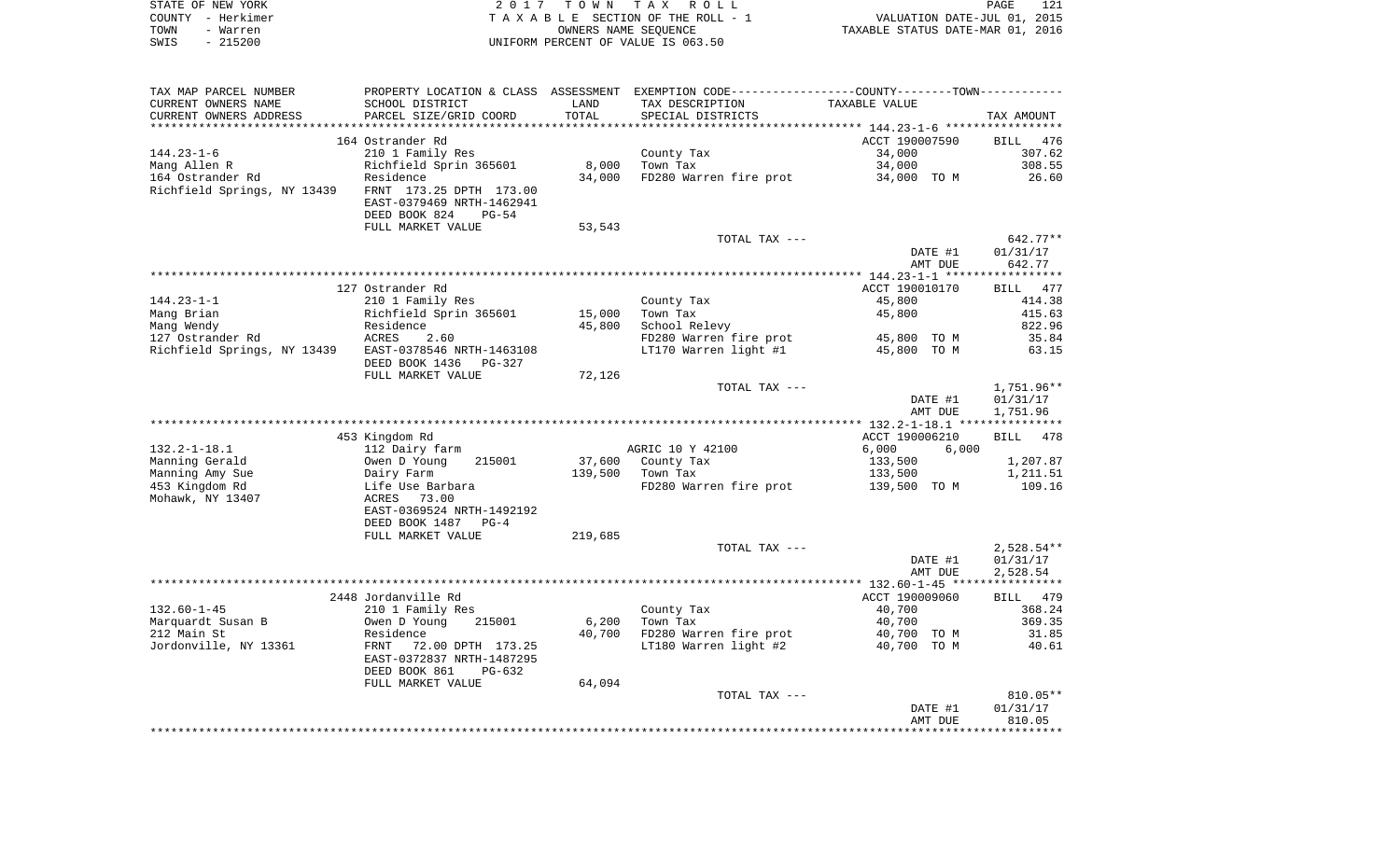| STATE OF NEW YORK | 2017 TOWN TAX ROLL                 | 122<br><b>PAGE</b>               |
|-------------------|------------------------------------|----------------------------------|
| COUNTY - Herkimer | TAXABLE SECTION OF THE ROLL - 1    | VALUATION DATE-JUL 01, 2015      |
| TOWN<br>- Warren  | OWNERS NAME SEOUENCE               | TAXABLE STATUS DATE-MAR 01, 2016 |
| $-215200$<br>SWIS | UNIFORM PERCENT OF VALUE IS 063.50 |                                  |

| TAX MAP PARCEL NUMBER    |                                                                                                                |         |                         | PROPERTY LOCATION & CLASS ASSESSMENT EXEMPTION CODE---------------COUNTY-------TOWN---------- |                                  |
|--------------------------|----------------------------------------------------------------------------------------------------------------|---------|-------------------------|-----------------------------------------------------------------------------------------------|----------------------------------|
| CURRENT OWNERS NAME      | SCHOOL DISTRICT                                                                                                | LAND    | TAX DESCRIPTION         | TAXABLE VALUE                                                                                 |                                  |
| CURRENT OWNERS ADDRESS   | PARCEL SIZE/GRID COORD                                                                                         | TOTAL   | SPECIAL DISTRICTS       |                                                                                               | TAX AMOUNT                       |
|                          |                                                                                                                |         |                         |                                                                                               |                                  |
|                          | Jordanville                                                                                                    |         |                         | ACCT 190009575                                                                                | BILL<br>480                      |
| $132.60 - 1 - 30$        | 485 >luse sm bld                                                                                               |         | County Tax              | 10,000                                                                                        | 90.48                            |
| Marsh Kevin              | Owen D Young<br>215001                                                                                         | 2,900   | Town Tax                | 10,000                                                                                        | 90.75                            |
| 54 Walnut St             | 2 Stall Garage                                                                                                 | 10,000  | FD280 Warren fire prot  | 10,000 TO M                                                                                   | 7.82                             |
| Mohawk, NY 13407         | 2000.013 To Nys Dept Tra<br>48.00 DPTH 105.00<br>FRNT<br>EAST-0371674 NRTH-1487381<br>DEED BOOK 1594<br>PG-331 |         |                         |                                                                                               |                                  |
|                          | FULL MARKET VALUE                                                                                              | 15,748  |                         |                                                                                               |                                  |
|                          |                                                                                                                |         | TOTAL TAX ---           |                                                                                               | 189.05**                         |
|                          |                                                                                                                |         |                         | DATE #1                                                                                       | 01/31/17                         |
|                          |                                                                                                                |         |                         | AMT DUE                                                                                       | 189.05                           |
|                          |                                                                                                                |         |                         | ***************** 139.4-1-1.1 ****************                                                |                                  |
|                          | Hopkins Rd                                                                                                     |         |                         | ACCT 190005520                                                                                | <b>BILL</b> 481                  |
| $139.4 - 1 - 1.1$        | 105 Vac farmland                                                                                               |         | County Tax              | 10,800                                                                                        | 97.72                            |
| Martinson Larry          | Richfield Sprin 365601                                                                                         | 10,800  | Town Tax                | 10,800                                                                                        | 98.01                            |
| PO Box 586               | FRNT 744.00 DPTH                                                                                               | 10,800  | FD280 Warren fire prot  | 10,800 TO M                                                                                   | 8.45                             |
| Herkimer, NY 13350       | 38.00<br>ACRES<br>EAST-0362092 NRTH-1472327                                                                    |         |                         |                                                                                               |                                  |
|                          | DEED BOOK 1404<br><b>PG-182</b>                                                                                |         |                         |                                                                                               |                                  |
|                          | FULL MARKET VALUE                                                                                              | 17,008  |                         |                                                                                               |                                  |
|                          |                                                                                                                |         | TOTAL TAX ---           |                                                                                               | $204.18**$                       |
|                          |                                                                                                                |         |                         | DATE #1<br>AMT DUE                                                                            | 01/31/17<br>204.18               |
|                          |                                                                                                                |         |                         |                                                                                               | *********                        |
|                          | 184 Hopkins Rd                                                                                                 |         |                         | ACCT 190007200                                                                                | 482<br><b>BILL</b>               |
| $139.4 - 1 - 2$          | 210 1 Family Res                                                                                               |         | VET COM CT 41131        | 9,750<br>9,750                                                                                |                                  |
| Martinson Larry          | Richfield Sprin 365601                                                                                         |         | 15,700 VET DIS CT 41141 | 19,500<br>19,500                                                                              |                                  |
| PO Box 586               | Residence                                                                                                      | 79,000  | County Tax              | 49,750                                                                                        | 450.12                           |
| Herkimer, NY 13350       | 6.80<br>ACRES                                                                                                  |         | Town Tax                | 49,750                                                                                        | 451.48                           |
|                          | EAST-0361684 NRTH-1471845<br>DEED BOOK 1404 PG-182                                                             |         | FD280 Warren fire prot  | 79,000 TO M                                                                                   | 61.82                            |
|                          | FULL MARKET VALUE                                                                                              | 124,409 |                         |                                                                                               |                                  |
|                          |                                                                                                                |         | TOTAL TAX ---           | DATE #1<br>AMT DUE                                                                            | $963.42**$<br>01/31/17<br>963.42 |
|                          |                                                                                                                |         |                         |                                                                                               | ***********                      |
|                          | 1440 State Route 167                                                                                           |         |                         |                                                                                               | BILL 483                         |
| $133.3 - 1 - 9.3$        | 210 1 Family Res                                                                                               |         | County Tax              | 52,700                                                                                        | 476.81                           |
| Maslov Olessia & Mikhail | Owen D Young<br>215001                                                                                         | 10,000  | Town Tax                | 52,700                                                                                        | 478.25                           |
| 11 Cottage Park          | R1 G                                                                                                           | 52,700  | School Relevy           |                                                                                               | 1,532.29                         |
| Melrose, NY 02176        | FRNT 507.00 DPTH<br>ACRES<br>3.10<br>EAST-0376614 NRTH-1487786<br>DEED BOOK 1594<br>PG-290                     |         | FD280 Warren fire prot  | 52,700 TO M                                                                                   | 41.24                            |
|                          | FULL MARKET VALUE                                                                                              | 82,992  |                         |                                                                                               |                                  |
|                          |                                                                                                                |         | TOTAL TAX ---           |                                                                                               | $2,528.59**$                     |
|                          |                                                                                                                |         |                         | DATE #1                                                                                       | 01/31/17                         |
|                          |                                                                                                                |         |                         | AMT DUE                                                                                       | 2,528.59                         |
|                          |                                                                                                                |         |                         |                                                                                               |                                  |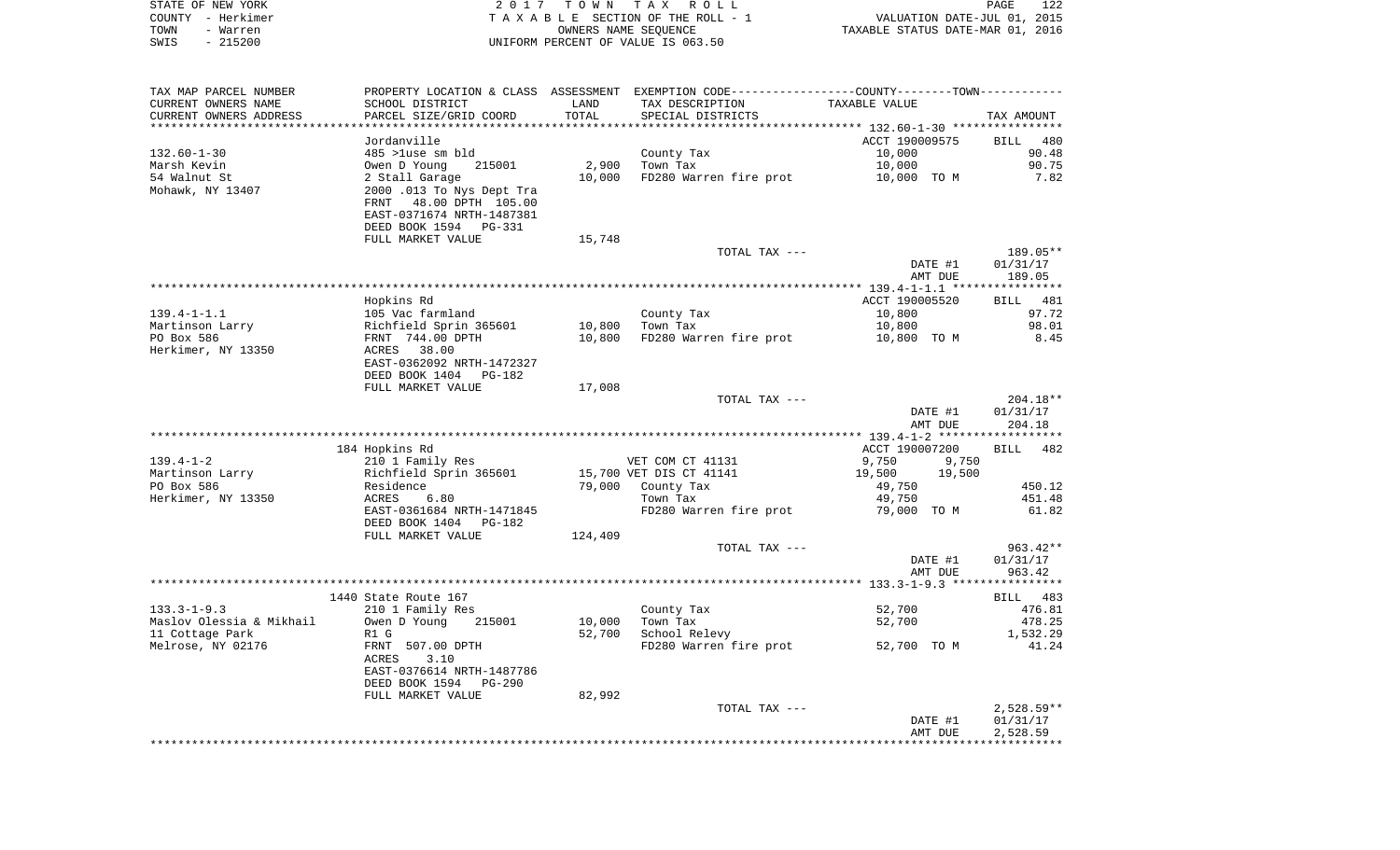|      | STATE OF NEW YORK | 2017 TOWN TAX ROLL                 | PAGE                             | 123 |
|------|-------------------|------------------------------------|----------------------------------|-----|
|      | COUNTY - Herkimer | TAXABLE SECTION OF THE ROLL - 1    | VALUATION DATE-JUL 01, 2015      |     |
| TOWN | - Warren          | OWNERS NAME SEOUENCE               | TAXABLE STATUS DATE-MAR 01, 2016 |     |
| SWIS | - 215200          | UNIFORM PERCENT OF VALUE IS 063.50 |                                  |     |

| TAX MAP PARCEL NUMBER       | PROPERTY LOCATION & CLASS ASSESSMENT EXEMPTION CODE---------------COUNTY-------TOWN--------- |         |                        |                |              |
|-----------------------------|----------------------------------------------------------------------------------------------|---------|------------------------|----------------|--------------|
| CURRENT OWNERS NAME         | SCHOOL DISTRICT                                                                              | LAND    | TAX DESCRIPTION        | TAXABLE VALUE  |              |
| CURRENT OWNERS ADDRESS      | PARCEL SIZE/GRID COORD                                                                       | TOTAL   | SPECIAL DISTRICTS      |                | TAX AMOUNT   |
|                             |                                                                                              |         |                        |                |              |
|                             | 192 Millstone Rd                                                                             |         |                        | ACCT 190000454 | BILL 484     |
| $139.4 - 1 - 55.4$          | 240 Rural res                                                                                |         | County Tax             | 72,700         | 657.77       |
| Mccaskey Michael J          | Richfield Sprin 365601                                                                       | 34,200  | Town Tax               | 72,700         | 659.75       |
| Mccaskey Debra M            | Residence                                                                                    | 72,700  | FD280 Warren fire prot | 72,700 TO M    | 56.89        |
| 192 Millstone Rd            | ACRES<br>56.50                                                                               |         |                        |                |              |
| Richfield Springs, NY 13439 | EAST-0366918 NRTH-1466399                                                                    |         |                        |                |              |
|                             | DEED BOOK 800<br>PG-639                                                                      |         |                        |                |              |
|                             | FULL MARKET VALUE                                                                            | 114,488 |                        |                |              |
|                             |                                                                                              |         | TOTAL TAX ---          |                | $1,374.41**$ |
|                             |                                                                                              |         |                        | DATE #1        | 01/31/17     |
|                             |                                                                                              |         |                        | AMT DUE        | 1,374.41     |
|                             |                                                                                              |         |                        |                |              |
|                             | 2029 Jordanville Rd                                                                          |         |                        |                | BILL 485     |
| $132.4 - 1 - 1.5$           | 210 1 Family Res                                                                             |         | County Tax             | 32,600         | 294.95       |
| McCaslin Matthew            | Owen D Young<br>215001                                                                       | 17,400  | Town Tax               | 32,600         | 295.84       |
| Williams Amy                | FRNT 877.00 DPTH                                                                             | 32,600  | FD280 Warren fire prot | 32,600 TO M    | 25.51        |
| 440 6th Ave                 | ACRES 11.00                                                                                  |         |                        |                |              |
|                             | EAST-0364741 NRTH-1487697                                                                    |         |                        |                |              |
| Brooklyn, NY 11215          |                                                                                              |         |                        |                |              |
|                             | DEED BOOK 943<br>PG-495                                                                      |         |                        |                |              |
|                             | FULL MARKET VALUE                                                                            | 51,339  |                        |                |              |
|                             |                                                                                              |         | TOTAL TAX ---          |                | $616.30**$   |
|                             |                                                                                              |         |                        | DATE #1        | 01/31/17     |
|                             |                                                                                              |         |                        | AMT DUE        | 616.30       |
|                             |                                                                                              |         |                        |                |              |
|                             | Us Hwy 20                                                                                    |         |                        | ACCT 190007980 | BILL 486     |
| $144.31 - 1 - 14$           | 210 1 Family Res                                                                             |         | County Tax             | 29,100         | 263.29       |
| McConaughy John             | Richfield Sprin 365601                                                                       | 5,000   | Town Tax               | 29,100         | 264.08       |
| Myers Jean                  | Residence                                                                                    | 29,100  | FD280 Warren fire prot | 29,100 TO M    | 22.77        |
| PO Box 646                  | unliveable                                                                                   |         | LT170 Warren light #1  | 29,100 TO M    | 40.13        |
| Rincon, PR 00677-0646       | plebrn partial                                                                               |         |                        |                |              |
|                             | 1.10<br>ACRES                                                                                |         |                        |                |              |
|                             | EAST-0379376 NRTH-1462229                                                                    |         |                        |                |              |
|                             | DEED BOOK 1275<br>PG-937                                                                     |         |                        |                |              |
|                             | FULL MARKET VALUE                                                                            | 45,827  |                        |                |              |
|                             |                                                                                              |         | TOTAL TAX ---          |                | 590.27**     |
|                             |                                                                                              |         |                        | DATE #1        | 01/31/17     |
|                             |                                                                                              |         |                        | AMT DUE        | 590.27       |
|                             |                                                                                              |         |                        |                |              |
|                             | Osley Rd                                                                                     |         |                        |                | BILL 487     |
| $139.2 - 1 - 1.2$           | 311 Res vac land                                                                             |         | County Tax             | 500            | 4.52         |
| McDole Barry                | Richfield Sprin 365601                                                                       | 500     | Town Tax               | 500            | 4.54         |
| McDole Michelle             | FRNT 219.00 DPTH 519.00                                                                      | 500     | FD280 Warren fire prot | 500 TO M       | .39          |
| 82 Route 639                | 0.70<br>ACRES                                                                                |         |                        |                |              |
| Wantage, NJ 07461           | EAST-0360425 NRTH-1478141                                                                    |         |                        |                |              |
|                             | DEED BOOK 1249<br>PG-116                                                                     |         |                        |                |              |
|                             | FULL MARKET VALUE                                                                            | 787     |                        |                |              |
|                             |                                                                                              |         | TOTAL TAX ---          |                | $9.45**$     |
|                             |                                                                                              |         |                        | DATE #1        | 01/31/17     |
|                             |                                                                                              |         |                        | AMT DUE        | 9.45         |
|                             |                                                                                              |         |                        |                |              |
|                             |                                                                                              |         |                        |                |              |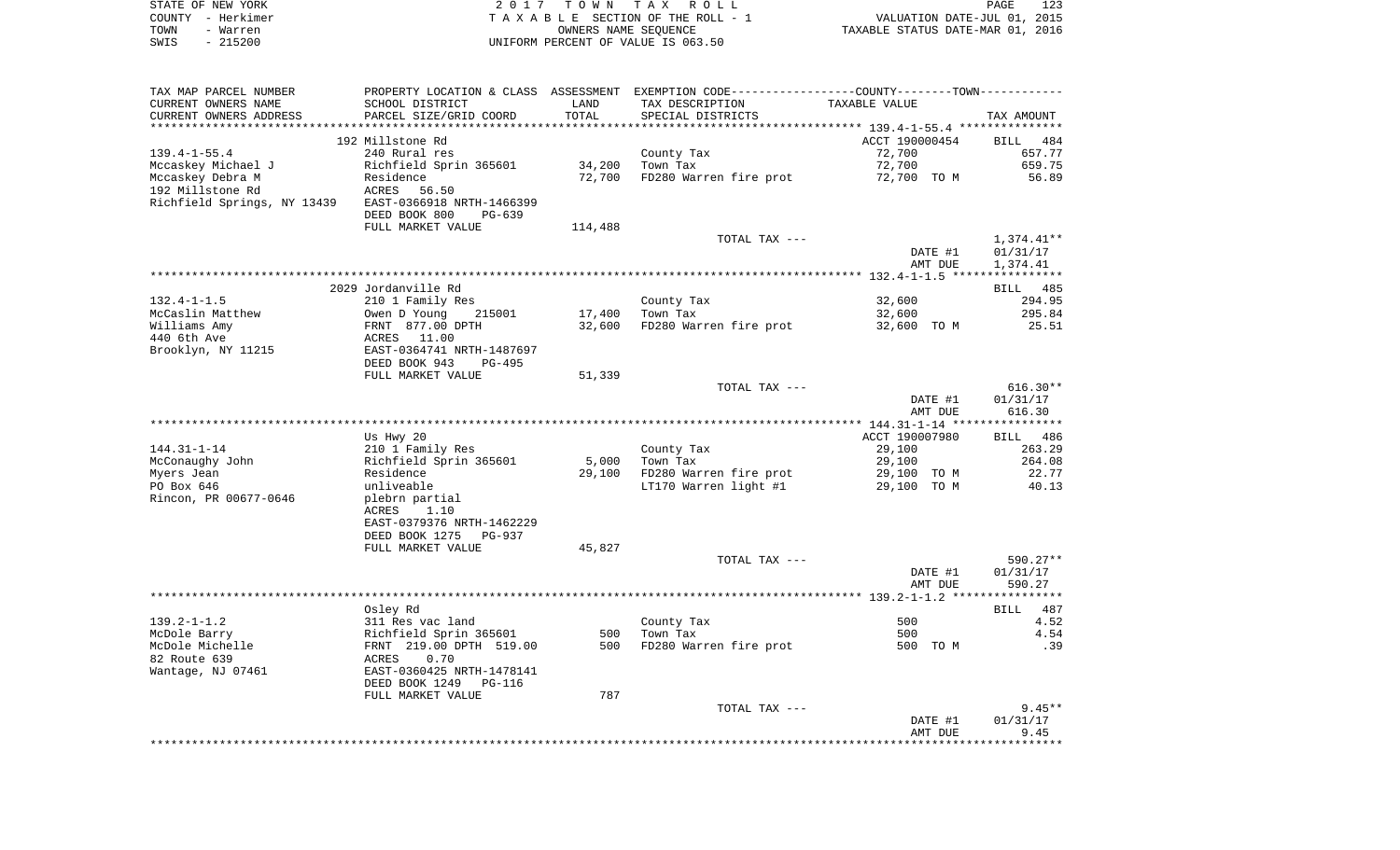| STATE OF NEW YORK<br>– Herkimer<br>COUNTY<br>TOWN<br>- Warren<br>SWIS<br>$-215200$ | T O W N<br>2017<br>TAX ROLL<br>TAXABLE SECTION OF THE ROLL - 1<br>OWNERS NAME SEOUENCE<br>UNIFORM PERCENT OF VALUE IS 063.50                                                                                |         |                                                    | VALUATION DATE-JUL 01, 2015<br>TAXABLE STATUS DATE-MAR 01, 2016 | 124<br>PAGE  |
|------------------------------------------------------------------------------------|-------------------------------------------------------------------------------------------------------------------------------------------------------------------------------------------------------------|---------|----------------------------------------------------|-----------------------------------------------------------------|--------------|
| TAX MAP PARCEL NUMBER<br>CURRENT OWNERS NAME<br>CURRENT OWNERS ADDRESS             | PROPERTY LOCATION & CLASS ASSESSMENT<br>SCHOOL DISTRICT<br><b>EXAMPLE SERVICE SERVICE SERVICE SERVICE SERVICE SERVICE SERVICE SERVICE SERVICE SERVICE SERVICE SERVICE SERVICE</b><br>PARCEL SIZE/GRID COORD | TOTAL   | TAX DESCRIPTION TAXABLE VALUE<br>SPECIAL DISTRICTS | EXEMPTION CODE----------------COUNTY-------TOWN-----------      | TAX AMOUNT   |
|                                                                                    | 299 Yules Corners Rd                                                                                                                                                                                        |         |                                                    |                                                                 | BILL 488     |
| $132.4 - 1 - 1.3$                                                                  | 210 1 Family Res                                                                                                                                                                                            |         | County Tax                                         | 71,000                                                          | 642.39       |
| McFarland Adam & Ashely                                                            | Owen D Young 215001 19,000                                                                                                                                                                                  |         | Town Tax                                           |                                                                 | 644.32       |
| 299 Yules Corners Rd                                                               | Doublewide                                                                                                                                                                                                  | 71,000  | FD280 Warren fire prot                             | 71,000 TO M                                                     | 55.56        |
| Jordanville, NY 13361                                                              | G                                                                                                                                                                                                           |         |                                                    |                                                                 |              |
|                                                                                    | 15.20<br>ACRES                                                                                                                                                                                              |         |                                                    |                                                                 |              |
| PRIOR OWNER ON 3/01/2016                                                           | EAST-0364913 NRTH-1486529<br>PG-108                                                                                                                                                                         |         |                                                    |                                                                 |              |
| Rudd Kelly                                                                         | DEED BOOK 1622<br>FULL MARKET VALUE                                                                                                                                                                         | 111,811 |                                                    |                                                                 |              |
|                                                                                    |                                                                                                                                                                                                             |         | TOTAL TAX ---                                      |                                                                 | $1.342.27**$ |

|                       |                           |        | TO TUTTE TUTT          |            |         | 1 <i>1 J 1 4 . 4 l</i> |
|-----------------------|---------------------------|--------|------------------------|------------|---------|------------------------|
|                       |                           |        |                        |            | DATE #1 | 01/31/17               |
|                       |                           |        |                        |            | AMT DUE | 1,342.27               |
|                       |                           |        |                        |            |         |                        |
|                       | Kingdom Rd                |        |                        |            |         | 489<br>BILL            |
| $132.2 - 3 - 22$      | 322 Rural vac>10          |        | County Tax             | 8,560      |         | 77.45                  |
| McFarland Scott B     | 215001<br>Owen D Young    | 8,560  | Town Tax               | 8,560      |         | 77.68                  |
| 1909 Jordanville Rd   | 21.40<br>ACRES            | 8,560  | School Relevy          |            |         | 248.88                 |
| Jordanville, NY 13361 | EAST-0365862 NRTH-1495191 |        | FD280 Warren fire prot | 8,560 TO M |         | 6.70                   |
|                       | DEED BOOK 1487<br>PG-927  |        |                        |            |         |                        |
|                       | FULL MARKET VALUE         | 13,480 |                        |            |         |                        |

|                             |                                 |         | TOTAL TAX ---          |                | $410.71**$   |
|-----------------------------|---------------------------------|---------|------------------------|----------------|--------------|
|                             |                                 |         |                        | DATE #1        | 01/31/17     |
|                             |                                 |         |                        | AMT DUE        | 410.71       |
|                             |                                 |         |                        |                |              |
|                             | 1395 Little Lakes Rd            |         |                        | ACCT 190008940 | BILL 490     |
| $133.3 - 1 - 30.1$          | 210 1 Family Res                |         | County Tax             | 93,100         | 842.34       |
| McKeon Douglas              | 215001<br>Owen D Young          | 12,500  | Town Tax               | 93,100         | 844.88       |
| McKeon Maria                | R1 G                            | 93,100  | FD280 Warren fire prot | 93,100 TO M    | 72.85        |
| 89 Asbury Ave               | ACRES<br>11.40                  |         |                        |                |              |
| Ocean Grove, NJ 07756       | EAST-0376379 NRTH-1484258       |         |                        |                |              |
|                             | DEED BOOK 1547<br><b>PG-270</b> |         |                        |                |              |
|                             | FULL MARKET VALUE               | 146,614 |                        |                |              |
|                             |                                 |         | TOTAL TAX ---          |                | $1,760.07**$ |
|                             |                                 |         |                        | DATE #1        | 01/31/17     |
|                             |                                 |         |                        | AMT DUE        | 1,760.07     |
|                             |                                 |         |                        |                |              |
|                             | State Route 28                  |         |                        |                | 491<br>BILL  |
| $139.1 - 1 - 7$             | 314 Rural vac<10                |         | County Tax             | 8,000          | 72.38        |
| Mcknight William J          | Richfield Sprin 365601          | 8,000   | Town Tax               | 8,000          | 72.60        |
| Mcknight Michele A          | FRNT 527.00 DPTH                | 8,000   |                        |                |              |
| PO Box 625                  | 4.10<br>ACRES                   |         |                        |                |              |
| Richfield Springs, NY 13439 | EAST-0359337 NRTH-1474002       |         |                        |                |              |
|                             | DEED BOOK 867<br>PG-675         |         |                        |                |              |
|                             | FULL MARKET VALUE               | 12,598  |                        |                |              |
|                             |                                 |         | TOTAL TAX ---          |                | 144.98**     |
|                             |                                 |         |                        | DATE #1        | 01/31/17     |
|                             |                                 |         |                        | AMT DUE        | 144.98       |
|                             |                                 |         |                        |                |              |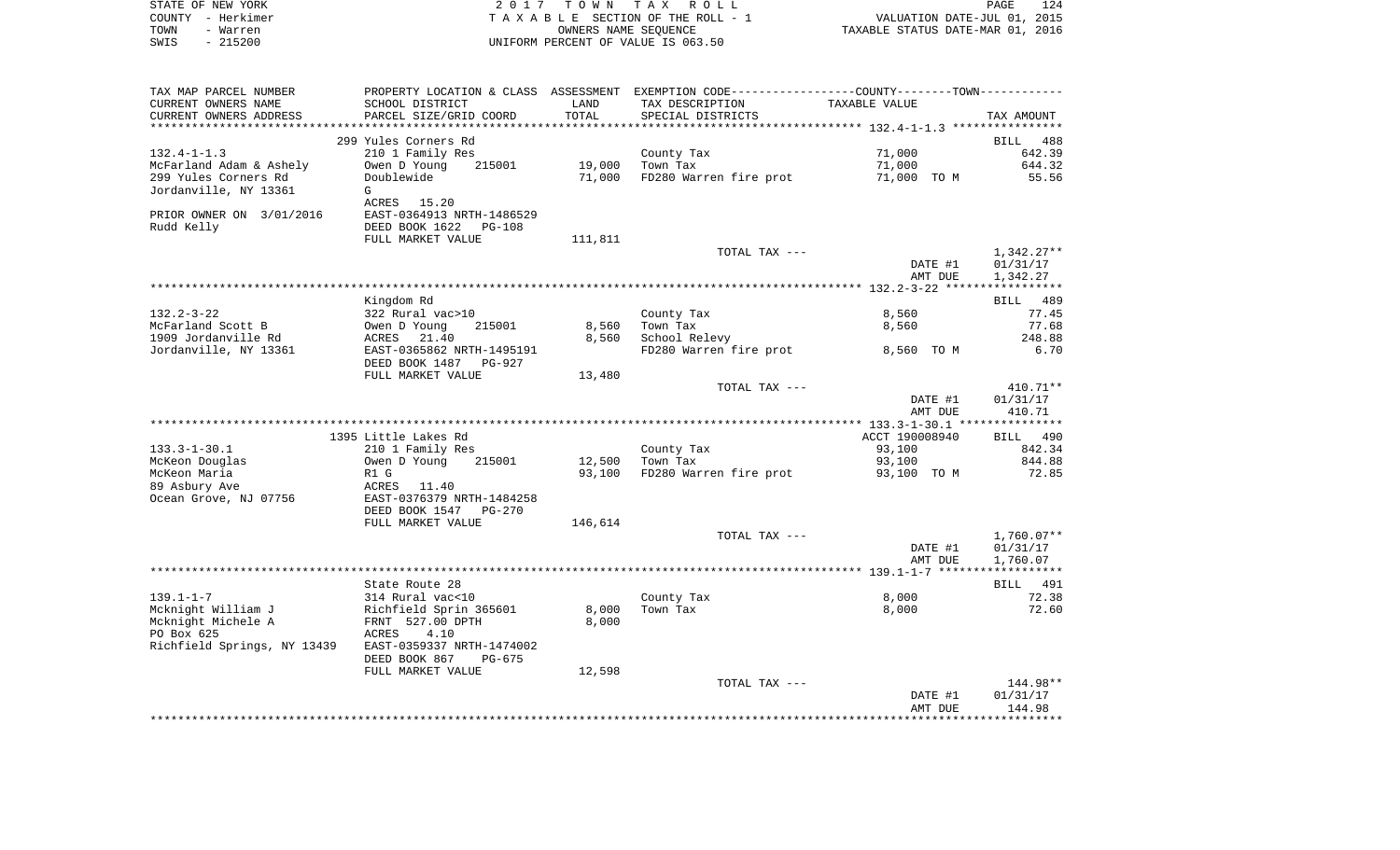| STATE OF NEW YORK | 2017 TOWN TAX ROLL                 | 125<br>PAGE                      |
|-------------------|------------------------------------|----------------------------------|
| COUNTY - Herkimer | TAXABLE SECTION OF THE ROLL - 1    | VALUATION DATE-JUL 01, 2015      |
| TOWN<br>- Warren  | OWNERS NAME SEOUENCE               | TAXABLE STATUS DATE-MAR 01, 2016 |
| $-215200$<br>SWIS | UNIFORM PERCENT OF VALUE IS 063.50 |                                  |

125<br>2015

| TAX MAP PARCEL NUMBER                                 |                           |         | PROPERTY LOCATION & CLASS ASSESSMENT EXEMPTION CODE---------------COUNTY-------TOWN---------- |                |              |
|-------------------------------------------------------|---------------------------|---------|-----------------------------------------------------------------------------------------------|----------------|--------------|
| CURRENT OWNERS NAME                                   | SCHOOL DISTRICT           | LAND    | TAX DESCRIPTION                                                                               | TAXABLE VALUE  |              |
| CURRENT OWNERS ADDRESS                                | PARCEL SIZE/GRID COORD    | TOTAL   | SPECIAL DISTRICTS                                                                             |                | TAX AMOUNT   |
|                                                       |                           |         |                                                                                               |                |              |
|                                                       | 343 Hopkins Rd            |         |                                                                                               |                | BILL 492     |
|                                                       |                           |         |                                                                                               |                |              |
| $139.1 - 1 - 8$                                       | 210 1 Family Res          |         | County Tax                                                                                    | 128,000        | 1,158.11     |
| Mcknight William J                                    | Richfield Sprin 365601    | 12,000  | Town Tax                                                                                      | 128,000        | 1,161.60     |
| Mcknight Michele A                                    | <b>ACRES</b><br>1.60      | 128,000 | FD280 Warren fire prot                                                                        | 128,000 TO M   | 100.16       |
| PO Box 625                                            | EAST-0359128 NRTH-1473348 |         |                                                                                               |                |              |
| Richfield Springs, NY 13439 DEED BOOK 884             | PG-676                    |         |                                                                                               |                |              |
|                                                       | FULL MARKET VALUE         | 201,575 |                                                                                               |                |              |
|                                                       |                           |         | TOTAL TAX ---                                                                                 |                | $2,419.87**$ |
|                                                       |                           |         |                                                                                               | DATE #1        | 01/31/17     |
|                                                       |                           |         |                                                                                               | AMT DUE        |              |
|                                                       |                           |         |                                                                                               |                | 2,419.87     |
|                                                       |                           |         |                                                                                               |                |              |
|                                                       | 290 Little Lakes Rd       |         |                                                                                               |                | BILL 493     |
| $140.3 - 1 - 19.7$                                    | 210 1 Family Res          |         | AG MKTS L 41720                                                                               | 293<br>293     |              |
| McWilliams James                                      | Richfield Sprin 365601    | 14,300  | County Tax                                                                                    | 108,107        | 978.12       |
| McWilliams Carmen                                     | R1 1G                     | 108,400 | Town Tax                                                                                      | 108,107        | 981.07       |
| 290 Little Lakes Rd                                   | ACRES 11.80               |         | FD280 Warren fire prot                                                                        | 108,107 TO M   | 84.59        |
| Richfield Springs, NY 13439 EAST-0379802 NRTH-1465895 |                           |         | 293 EX                                                                                        |                |              |
|                                                       | DEED BOOK 1271<br>PG-828  |         |                                                                                               |                |              |
|                                                       | FULL MARKET VALUE         | 170,709 |                                                                                               |                |              |
| MAY BE SUBJECT TO PAYMENT                             |                           |         |                                                                                               |                |              |
| UNDER AGDIST LAW TIL 2020                             |                           |         |                                                                                               |                |              |
|                                                       |                           |         | TOTAL TAX ---                                                                                 |                | $2,043.78**$ |
|                                                       |                           |         |                                                                                               | DATE #1        | 01/31/17     |
|                                                       |                           |         |                                                                                               | AMT DUE        | 2,043.78     |
|                                                       |                           |         |                                                                                               |                |              |
|                                                       | Off Kingdom Rd            |         |                                                                                               |                | BILL 494     |
| $132.60 - 1 - 18$                                     | 323 Vacant rural          |         | County Tax                                                                                    | 600            | 5.43         |
| Melko Alexander                                       | 215001<br>Owen D Young    | 600     | Town Tax                                                                                      | 600            | 5.44         |
| 53 Church St                                          | Swamp                     | 600     | FD280 Warren fire prot                                                                        | 600 TO M       | .47          |
|                                                       |                           |         |                                                                                               |                |              |
| Richfield Springs, NY 13439                           | ACRES<br>1.40             |         |                                                                                               |                |              |
|                                                       | EAST-0372086 NRTH-1487706 |         |                                                                                               |                |              |
|                                                       | DEED BOOK 1184<br>PG-178  |         |                                                                                               |                |              |
|                                                       | FULL MARKET VALUE         | 945     |                                                                                               |                |              |
|                                                       |                           |         | TOTAL TAX ---                                                                                 |                | $11.34**$    |
|                                                       |                           |         |                                                                                               | DATE #1        | 01/31/17     |
|                                                       |                           |         |                                                                                               | AMT DUE        | 11.34        |
|                                                       |                           |         |                                                                                               |                |              |
|                                                       | 175 Main St               |         |                                                                                               | ACCT 190004890 | BILL 495     |
| $132.60 - 1 - 34$                                     | 210 1 Family Res          |         | County Tax                                                                                    | 29,000         | 262.38       |
| Melko Alexander                                       | 215001                    | 7,400   | Town Tax                                                                                      |                | 263.17       |
|                                                       | Owen D Young              |         |                                                                                               | 29,000         |              |
| 53 Church St                                          | Residence                 | 29,000  | FD280 Warren fire prot                                                                        | 29,000 TO M    | 22.69        |
| Richfield Springs, NY 13439 FRNT 103.00 DPTH 200.00   |                           |         | LT180 Warren light #2                                                                         | 29,000 TO M    | 28.94        |
|                                                       | EAST-0372071 NRTH-1487469 |         |                                                                                               |                |              |
|                                                       | DEED BOOK 1184<br>PG-178  |         |                                                                                               |                |              |
|                                                       | FULL MARKET VALUE         | 45,669  |                                                                                               |                |              |
|                                                       |                           |         | TOTAL TAX ---                                                                                 |                | $577.18**$   |
|                                                       |                           |         |                                                                                               | DATE #1        | 01/31/17     |
|                                                       |                           |         |                                                                                               | AMT DUE        | 577.18       |
|                                                       |                           |         |                                                                                               |                |              |
|                                                       |                           |         |                                                                                               |                |              |
|                                                       |                           |         |                                                                                               |                |              |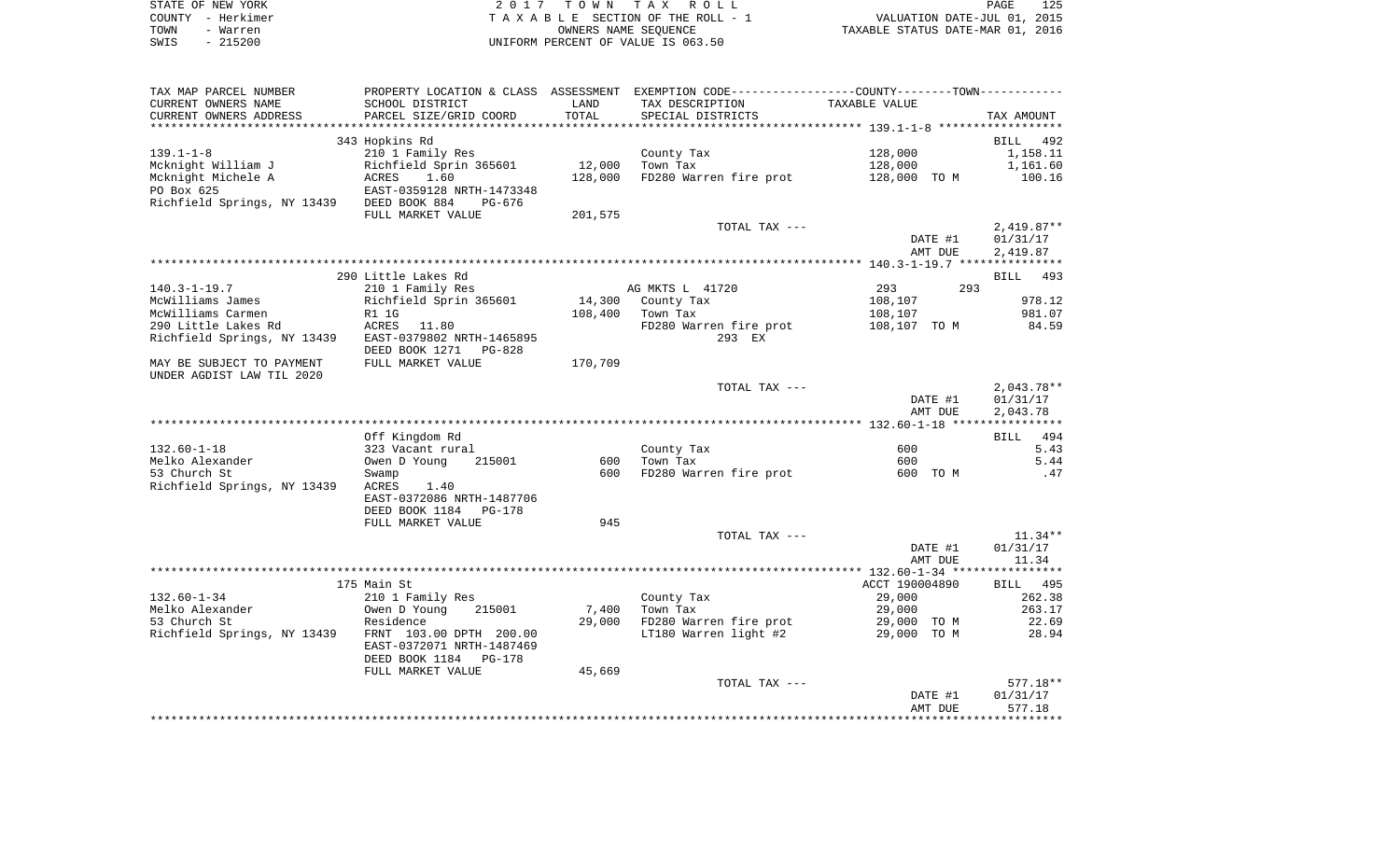| STATE OF NEW YORK |           | 2017 TOWN TAX ROLL                 |                      |  |                                  | PAGE | 126 |
|-------------------|-----------|------------------------------------|----------------------|--|----------------------------------|------|-----|
| COUNTY - Herkimer |           | TAXABLE SECTION OF THE ROLL - 1    |                      |  | VALUATION DATE-JUL 01, 2015      |      |     |
| TOWN              | - Warren  |                                    | OWNERS NAME SEOUENCE |  | TAXABLE STATUS DATE-MAR 01, 2016 |      |     |
| SWIS              | $-215200$ | UNIFORM PERCENT OF VALUE IS 063.50 |                      |  |                                  |      |     |

| TAX MAP PARCEL NUMBER                               |                           |         | PROPERTY LOCATION & CLASS ASSESSMENT EXEMPTION CODE----------------COUNTY-------TOWN---------- |                    |                    |
|-----------------------------------------------------|---------------------------|---------|------------------------------------------------------------------------------------------------|--------------------|--------------------|
| CURRENT OWNERS NAME                                 | SCHOOL DISTRICT           | LAND    | TAX DESCRIPTION                                                                                | TAXABLE VALUE      |                    |
| CURRENT OWNERS ADDRESS                              | PARCEL SIZE/GRID COORD    | TOTAL   | SPECIAL DISTRICTS                                                                              |                    | TAX AMOUNT         |
|                                                     |                           |         |                                                                                                |                    |                    |
|                                                     | Warren St                 |         |                                                                                                |                    | BILL<br>496        |
| $139.4 - 1 - 53.6$                                  | 311 Res vac land          |         | County Tax                                                                                     | 10,000             | 90.48              |
| Melko Alexander                                     | Richfield Sprin 365601    | 10,000  | Town Tax                                                                                       | 10,000             | 90.75              |
| Melko Josephine                                     | 5.00<br>ACRES             | 10,000  | FD280 Warren fire prot                                                                         | 10,000 TO M        | 7.82               |
| PO Box 362                                          | EAST-0364601 NRTH-1466230 |         |                                                                                                |                    |                    |
| Richfield Springs, NY 13439                         | DEED BOOK 1166<br>PG-509  |         |                                                                                                |                    |                    |
|                                                     | FULL MARKET VALUE         | 15,748  |                                                                                                |                    |                    |
|                                                     |                           |         | TOTAL TAX ---                                                                                  |                    | 189.05**           |
|                                                     |                           |         |                                                                                                | DATE #1            | 01/31/17           |
|                                                     |                           |         |                                                                                                | AMT DUE            | 189.05             |
|                                                     |                           |         |                                                                                                |                    |                    |
|                                                     | 159 Main St               |         |                                                                                                | ACCT 190009570     | BILL 497           |
| $132.60 - 1 - 31$                                   | 210 1 Family Res          |         | County Tax                                                                                     | 21,000             | 190.00             |
| Melko Alexander A                                   | Owen D Young<br>215001    | 6,600   | Town Tax                                                                                       | 21,000             | 190.57             |
| 63 Church St                                        | Residence                 | 21,000  | FD280 Warren fire prot                                                                         | 21,000 TO M        | 16.43              |
| Richfield Springs, NY 13439 FRNT 110.00 DPTH 172.00 |                           |         | LT180 Warren light #2                                                                          | 21,000 TO M        | 20.95              |
|                                                     | EAST-0371773 NRTH-1487411 |         |                                                                                                |                    |                    |
|                                                     | DEED BOOK 1434<br>PG-302  |         |                                                                                                |                    |                    |
|                                                     | FULL MARKET VALUE         | 33,071  |                                                                                                |                    |                    |
|                                                     |                           |         | TOTAL TAX ---                                                                                  |                    | $417.95**$         |
|                                                     |                           |         |                                                                                                | DATE #1<br>AMT DUE | 01/31/17<br>417.95 |
|                                                     |                           |         |                                                                                                |                    |                    |
|                                                     | Warren St                 |         |                                                                                                | ACCT 190001800     | BILL 498           |
| $139.4 - 1 - 49$                                    | 210 1 Family Res          |         | County Tax                                                                                     | 75,000             | 678.58             |
| Melko Alexander S                                   | Richfield Sprin 365601    | 15,400  | Town Tax                                                                                       | 75,000             | 680.62             |
| Melko Josephine T                                   | Residence                 | 75,000  | FD280 Warren fire prot                                                                         | 75,000 TO M        | 58.69              |
| PO Box 362                                          | ACRES<br>6.00             |         |                                                                                                |                    |                    |
| Richfield Springs, NY 13439                         | EAST-0364309 NRTH-1466310 |         |                                                                                                |                    |                    |
|                                                     | DEED BOOK 844<br>$PG-44$  |         |                                                                                                |                    |                    |
|                                                     | FULL MARKET VALUE         | 118,110 |                                                                                                |                    |                    |
|                                                     |                           |         | TOTAL TAX ---                                                                                  |                    | 1,417.89**         |
|                                                     |                           |         |                                                                                                | DATE #1            | 01/31/17           |
|                                                     |                           |         |                                                                                                | AMT DUE            | 1,417.89           |
|                                                     |                           |         |                                                                                                |                    |                    |
|                                                     | 539 Chyle Rd              |         |                                                                                                | ACCT 190007650     | BILL 499           |
| 140.2-1-12                                          | 260 Seasonal res          |         | County Tax                                                                                     | 41,500             | 375.48             |
| Merlo Luis A                                        | Owen D Young<br>215001    | 16,100  | Town Tax                                                                                       | 41,500             | 376.61             |
| 388 Summit Ave                                      | Residence                 | 41,500  | FD280 Warren fire prot                                                                         | 41,500 TO M        | 32.47              |
| Hackensack, NJ 07601                                | merge w/ 140.2-1-11.2 200 |         |                                                                                                |                    |                    |
|                                                     | FRNT 700.00 DPTH          |         |                                                                                                |                    |                    |
|                                                     | 7.30<br>ACRES             |         |                                                                                                |                    |                    |
|                                                     | EAST-0351980 NRTH-1050130 |         |                                                                                                |                    |                    |
|                                                     | DEED BOOK 903<br>PG-103   |         |                                                                                                |                    |                    |
|                                                     | FULL MARKET VALUE         | 65,354  |                                                                                                |                    |                    |
|                                                     |                           |         | TOTAL TAX ---                                                                                  |                    | 784.56**           |
|                                                     |                           |         |                                                                                                | DATE #1            | 01/31/17           |
|                                                     |                           |         |                                                                                                | AMT DUE            | 784.56             |
|                                                     |                           |         |                                                                                                |                    |                    |
|                                                     |                           |         |                                                                                                |                    |                    |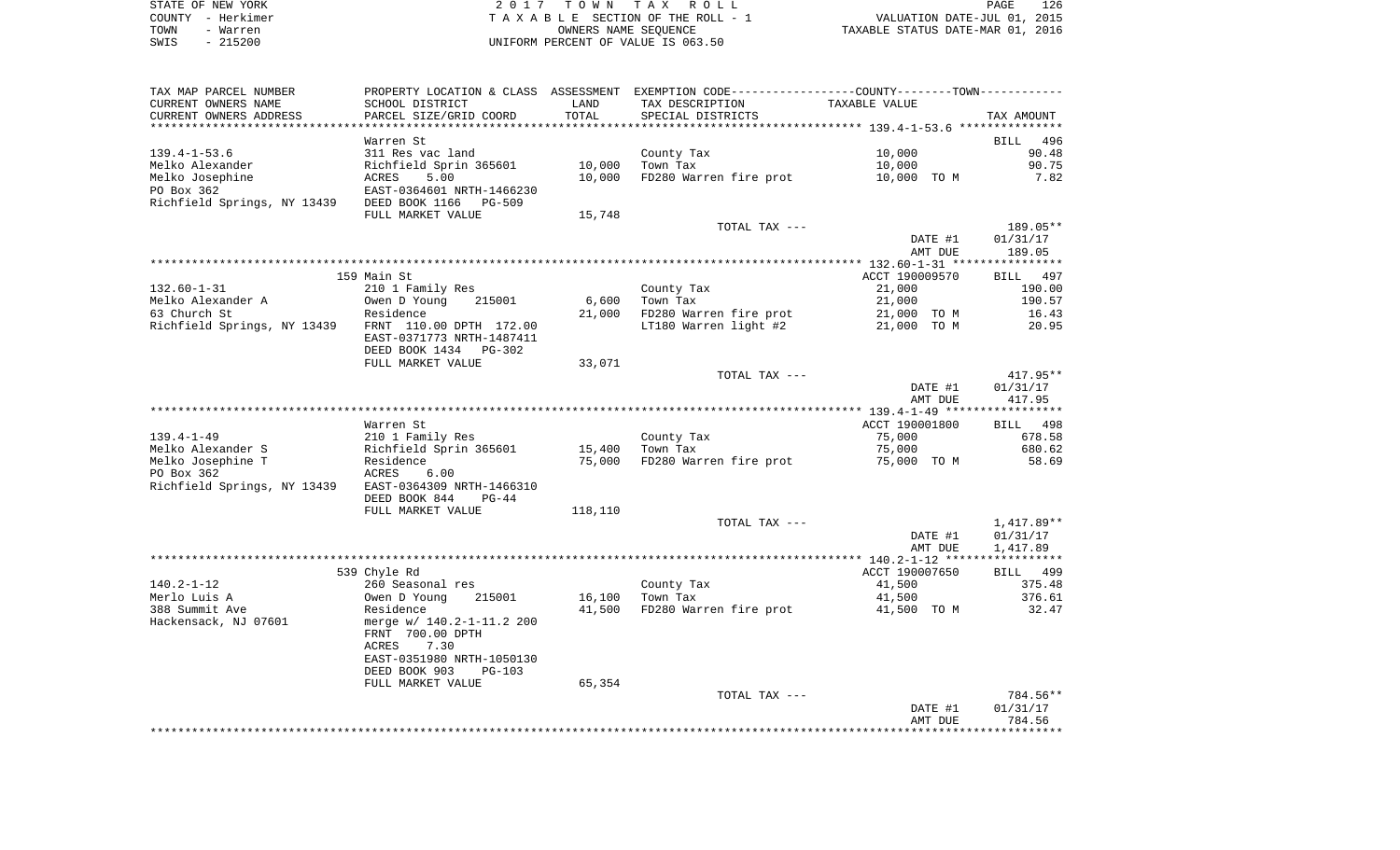|      | STATE OF NEW YORK | 2017 TOWN TAX ROLL                 | PAGE                             | 127 |
|------|-------------------|------------------------------------|----------------------------------|-----|
|      | COUNTY - Herkimer | TAXABLE SECTION OF THE ROLL - 1    | VALUATION DATE-JUL 01, 2015      |     |
| TOWN | - Warren          | OWNERS NAME SEOUENCE               | TAXABLE STATUS DATE-MAR 01, 2016 |     |
| SWIS | - 215200          | UNIFORM PERCENT OF VALUE IS 063.50 |                                  |     |

| TAX MAP PARCEL NUMBER       |                           |         | PROPERTY LOCATION & CLASS ASSESSMENT EXEMPTION CODE---------------COUNTY-------TOWN---------- |                |              |
|-----------------------------|---------------------------|---------|-----------------------------------------------------------------------------------------------|----------------|--------------|
| CURRENT OWNERS NAME         | SCHOOL DISTRICT           | LAND    | TAX DESCRIPTION                                                                               | TAXABLE VALUE  |              |
| CURRENT OWNERS ADDRESS      | PARCEL SIZE/GRID COORD    | TOTAL   | SPECIAL DISTRICTS                                                                             |                | TAX AMOUNT   |
|                             |                           |         |                                                                                               |                |              |
|                             | Little Lakes Rd           |         |                                                                                               | ACCT 190002640 | BILL<br>500  |
| $140.3 - 1 - 9$             | 210 1 Family Res          |         | County Tax                                                                                    | 35,000         | 316.67       |
| Meyerhoff William           | Richfield Sprin 365601    | 11,300  | Town Tax                                                                                      | 35,000         | 317.62       |
| 102 Chyle Rd                | Residence                 | 35,000  | FD280 Warren fire prot                                                                        | 35,000 TO M    | 27.39        |
| Richfield Springs, NY 13439 | 2.00<br>ACRES             |         |                                                                                               |                |              |
|                             | EAST-0380852 NRTH-1472560 |         |                                                                                               |                |              |
|                             | DEED BOOK 1505 PG-531     |         |                                                                                               |                |              |
|                             | FULL MARKET VALUE         | 55,118  |                                                                                               |                |              |
|                             |                           |         | TOTAL TAX ---                                                                                 |                | 661.68**     |
|                             |                           |         |                                                                                               | DATE #1        | 01/31/17     |
|                             |                           |         |                                                                                               | AMT DUE        | 661.68       |
|                             |                           |         |                                                                                               |                |              |
|                             | 1308 State Route 167      |         |                                                                                               | ACCT 190007260 | BILL 501     |
| $132.60 - 1 - 66$           | 210 1 Family Res          |         | County Tax                                                                                    | 69,000         | 624.29       |
| Miller Alfred J Jr          | 215001<br>Owen D Young    | 16,400  | Town Tax                                                                                      | 69,000         | 626.17       |
| Miller Marianne             | Residence                 | 69,000  | FD280 Warren fire prot                                                                        | 69,000 TO M    | 53.99        |
| 1308 State Route 167        | ACRES<br>9.00             |         | LT180 Warren light #2                                                                         | 69,000 TO M    | 68.85        |
| Jordanville, NY 13361       | EAST-0370816 NRTH-1486675 |         |                                                                                               |                |              |
|                             | DEED BOOK 00664 PG-00480  |         |                                                                                               |                |              |
|                             | FULL MARKET VALUE         | 108,661 |                                                                                               |                |              |
|                             |                           |         | TOTAL TAX ---                                                                                 |                | 1,373.30**   |
|                             |                           |         |                                                                                               | DATE #1        | 01/31/17     |
|                             |                           |         |                                                                                               | AMT DUE        | 1,373.30     |
|                             |                           |         |                                                                                               |                |              |
|                             | Aney Hill Rd              |         |                                                                                               |                | BILL 502     |
| $133.4 - 2 - 2$             | 105 Vac farmland          |         | County Tax                                                                                    | 2,250          | 20.36        |
| Miller John E               | 215001<br>Owen D Young    | 2,250   | Town Tax                                                                                      | 2,250          | 20.42        |
| 307 Aney Hill Rd            | ACRES<br>5.60             | 2,250   | FD280 Warren fire prot                                                                        | 2,250 TO M     | 1.76         |
| Jordanville, NY 13361       | EAST-0391147 NRTH-1487261 |         |                                                                                               |                |              |
|                             | FULL MARKET VALUE         | 3,543   |                                                                                               |                |              |
|                             |                           |         | TOTAL TAX ---                                                                                 |                | $42.54**$    |
|                             |                           |         |                                                                                               | DATE #1        | 01/31/17     |
|                             |                           |         |                                                                                               | AMT DUE        | 42.54        |
|                             |                           |         |                                                                                               |                |              |
|                             | 494 Hoke Rd               |         |                                                                                               | ACCT 190006870 | BILL 503     |
| $144.1 - 1 - 67$            | 210 1 Family Res          |         | County Tax                                                                                    | 72,000         | 651.43       |
| Miller Leslie               | Richfield Sprin 365601    | 13,800  | Town Tax                                                                                      | 72,000         | 653.40       |
| Miller Marjorie             | Res                       | 72,000  | FD280 Warren fire prot                                                                        | 72,000 TO M    | 56.34        |
| 554 Hoke Rd                 | ACRES<br>4.00             |         |                                                                                               |                |              |
| Richfield Springs, NY 13439 | EAST-0382376 NRTH-1458111 |         |                                                                                               |                |              |
|                             | DEED BOOK 864<br>PG-498   |         |                                                                                               |                |              |
|                             | FULL MARKET VALUE         | 113,386 |                                                                                               |                |              |
|                             |                           |         | TOTAL TAX ---                                                                                 |                | $1,361.17**$ |
|                             |                           |         |                                                                                               | DATE #1        | 01/31/17     |
|                             |                           |         |                                                                                               | AMT DUE        | 1,361.17     |
|                             |                           |         |                                                                                               |                |              |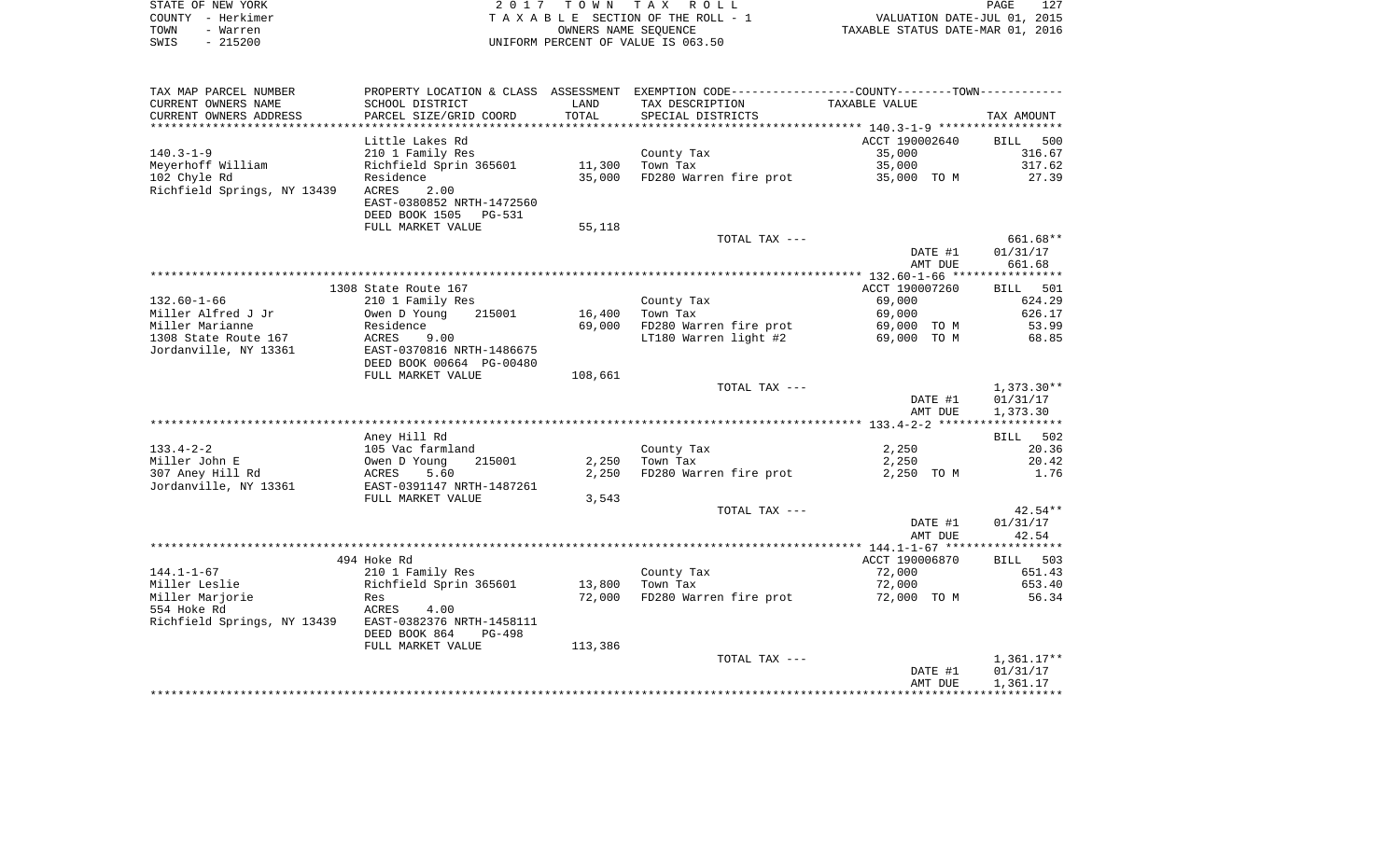| STATE OF NEW YORK | 2017 TOWN TAX ROLL                 | 128<br>PAGE                      |
|-------------------|------------------------------------|----------------------------------|
| COUNTY - Herkimer | TAXABLE SECTION OF THE ROLL - 1    | VALUATION DATE-JUL 01, 2015      |
| TOWN<br>- Warren  | OWNERS NAME SEOUENCE               | TAXABLE STATUS DATE-MAR 01, 2016 |
| - 215200<br>SWIS  | UNIFORM PERCENT OF VALUE IS 063.50 |                                  |

| TAX MAP PARCEL NUMBER                       |                                              |            |                                    | PROPERTY LOCATION & CLASS ASSESSMENT EXEMPTION CODE---------------COUNTY--------TOWN---------- |                      |
|---------------------------------------------|----------------------------------------------|------------|------------------------------------|------------------------------------------------------------------------------------------------|----------------------|
| CURRENT OWNERS NAME                         | SCHOOL DISTRICT                              | LAND       | TAX DESCRIPTION                    | TAXABLE VALUE                                                                                  |                      |
| CURRENT OWNERS ADDRESS                      | PARCEL SIZE/GRID COORD                       | TOTAL      | SPECIAL DISTRICTS                  |                                                                                                | TAX AMOUNT           |
|                                             |                                              |            |                                    |                                                                                                |                      |
|                                             | 4246 Us Hwy 20                               |            |                                    | ACCT 190008010                                                                                 | BILL<br>504          |
| $144.31 - 1 - 11$                           | 270 Mfg housing                              |            | County Tax                         | 51,700                                                                                         | 467.77               |
| Miller Leslie & Marjorie                    | Richfield Sprin 365601                       | 10,000     | Town Tax                           | 51,700                                                                                         | 469.18               |
| 554 Hoke Rd                                 | Residence                                    | 51,700     | FD280 Warren fire prot             | 51,700 TO M                                                                                    | 40.45                |
| Richfield Springs, NY 13439                 | FRNT 161.04 DPTH 270.60                      |            | LT170 Warren light #1              | 51,700 TO M                                                                                    | 71.29                |
|                                             | ACRES<br>1.00                                |            |                                    |                                                                                                |                      |
|                                             | EAST-0379091 NRTH-1462353                    |            |                                    |                                                                                                |                      |
|                                             | DEED BOOK 1591 PG-835<br>FULL MARKET VALUE   | 81,417     |                                    |                                                                                                |                      |
|                                             |                                              |            | TOTAL TAX ---                      |                                                                                                | $1,048.69**$         |
|                                             |                                              |            |                                    | DATE #1                                                                                        | 01/31/17             |
|                                             |                                              |            |                                    | AMT DUE                                                                                        | 1,048.69             |
|                                             |                                              |            |                                    |                                                                                                |                      |
|                                             | 554 Hoke Rd                                  |            |                                    | ACCT 190007890                                                                                 | 505<br>BILL          |
| $144.1 - 1 - 71.1$                          | 112 Dairy farm                               |            | AG MKTS L 41720                    | $\mathbf{0}$<br>$\Omega$                                                                       |                      |
| Miller Leslie James                         | Richfield Sprin 365601                       |            | 84,750 AGRIC 10 Y 42100            | 16,400<br>16,400                                                                               |                      |
| Miller James M                              | Dairy Farm                                   |            | 349,050 AGRIC 10 Y 42100           | 22,200<br>22,200                                                                               |                      |
| 554 Hoke Rd                                 | ACRES 191.90                                 |            | AGRIC 10 Y 42100                   | 8,000<br>8,000                                                                                 |                      |
| Richfield Springs, NY 13439                 | EAST-0382419 NRTH-1457755                    |            | County Tax                         | 302,450                                                                                        | 2,736.48             |
|                                             | DEED BOOK 1551 PG-800                        |            | Town Tax                           | 302,450                                                                                        | 2,744.73             |
| MAY BE SUBJECT TO PAYMENT                   | FULL MARKET VALUE                            |            | 549,685 FD280 Warren fire prot     | 349,050 TO M                                                                                   | 273.13               |
| UNDER AGDIST LAW TIL 2020                   |                                              |            |                                    |                                                                                                |                      |
|                                             |                                              |            | TOTAL TAX ---                      |                                                                                                | $5,754.34**$         |
|                                             |                                              |            |                                    | DATE #1                                                                                        | 01/31/17             |
|                                             |                                              |            |                                    | AMT DUE                                                                                        | 5,754.34             |
|                                             |                                              |            |                                    |                                                                                                |                      |
|                                             | Hoke Rd                                      |            |                                    |                                                                                                | 506<br><b>BILL</b>   |
| $144.1 - 1 - 72.2$                          | 314 Rural vac<10                             |            | County Tax                         | 500<br>500                                                                                     | 4.52<br>4.54         |
| Miller Leslie James<br>Miller James Michael | Richfield Sprin 365601<br>15.00 DPTH<br>FRNT | 500<br>500 | Town Tax<br>FD280 Warren fire prot | 500 TO M                                                                                       | .39                  |
| 554 Hoke Rd                                 | ACRES<br>0.20                                |            |                                    |                                                                                                |                      |
| Richfield Sprigs, NY 13439                  | EAST-0383268 NRTH-1458073                    |            |                                    |                                                                                                |                      |
|                                             | DEED BOOK 1551<br>PG-278                     |            |                                    |                                                                                                |                      |
|                                             | FULL MARKET VALUE                            | 787        |                                    |                                                                                                |                      |
|                                             |                                              |            | TOTAL TAX ---                      |                                                                                                | $9.45**$             |
|                                             |                                              |            |                                    | DATE #1                                                                                        | 01/31/17             |
|                                             |                                              |            |                                    | AMT DUE                                                                                        | 9.45                 |
|                                             |                                              |            |                                    |                                                                                                |                      |
|                                             | 303 Cullen Rd                                |            |                                    | ACCT 190003150                                                                                 | <b>BILL</b><br>507   |
| $139.2 - 1 - 8$                             | 112 Dairy farm                               |            | AGRIC 10 Y 42100                   | 4,000<br>4,000                                                                                 |                      |
| Miller Nelson J                             | Richfield Sprin 365601                       | 75,200     | County Tax                         | 165,000                                                                                        | 1,492.87             |
| Miller Barbara D                            | Kroll Rd                                     | 169,000    | Town Tax                           | 165,000                                                                                        | 1,497.37             |
| 303 Cullen Rd                               | Farm                                         |            | FD280 Warren fire prot             | 169,000 TO M                                                                                   | 132.24               |
| Richfield Springs, NY 13439                 | ACRES 174.30                                 |            |                                    |                                                                                                |                      |
|                                             | EAST-0361873 NRTH-1477104                    |            |                                    |                                                                                                |                      |
|                                             | DEED BOOK 1285<br><b>PG-712</b>              |            |                                    |                                                                                                |                      |
|                                             | FULL MARKET VALUE                            | 266,142    |                                    |                                                                                                |                      |
|                                             |                                              |            | TOTAL TAX ---                      |                                                                                                | $3,122.48**$         |
|                                             |                                              |            |                                    | DATE #1                                                                                        | 01/31/17<br>3,122.48 |
|                                             |                                              |            |                                    | AMT DUE                                                                                        |                      |
|                                             |                                              |            |                                    |                                                                                                |                      |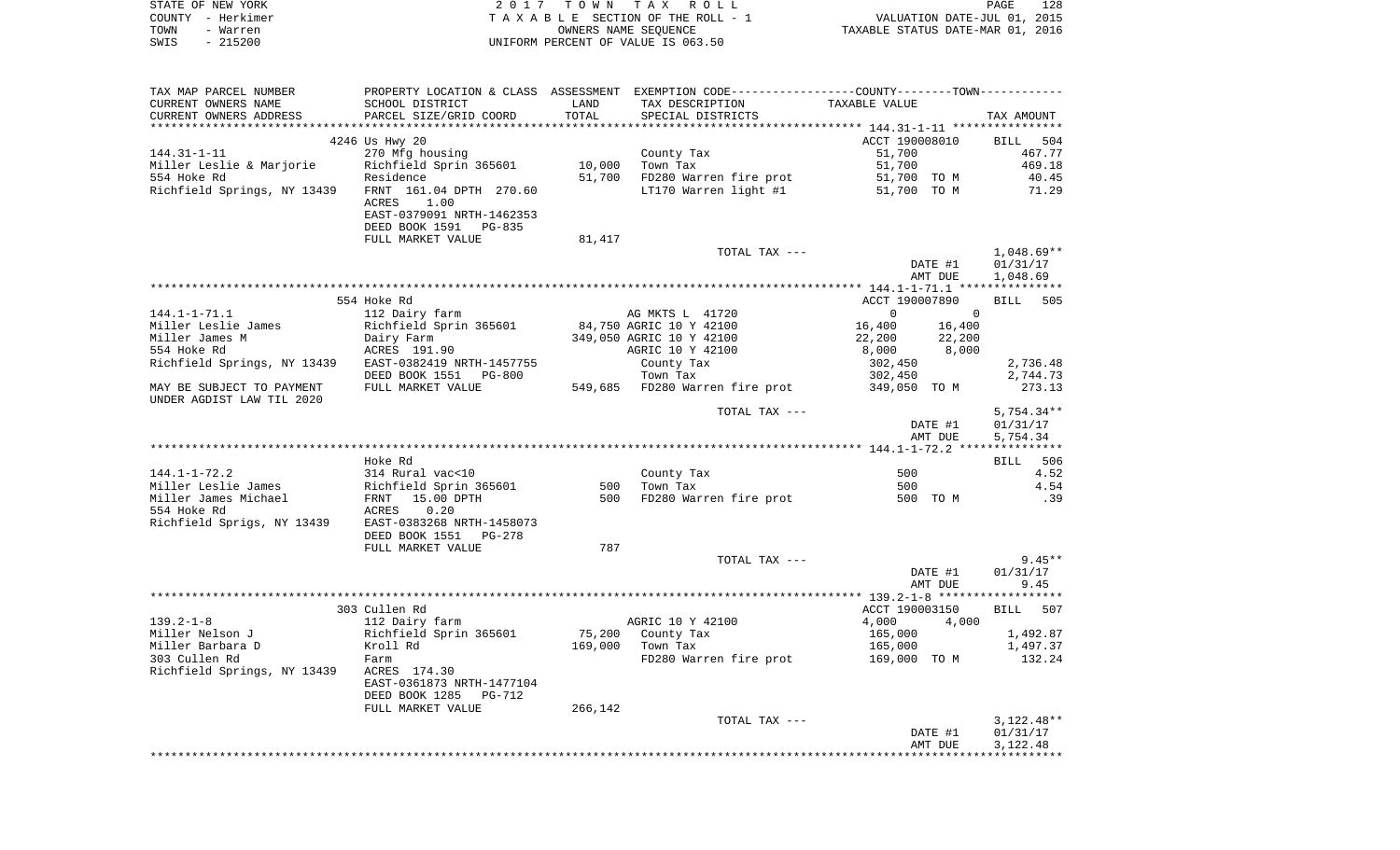| STATE OF NEW YORK | 2017 TOWN TAX ROLL                 | 129<br>PAGE                      |
|-------------------|------------------------------------|----------------------------------|
| COUNTY – Herkimer | TAXABLE SECTION OF THE ROLL - 1    | VALUATION DATE-JUL 01, 2015      |
| TOWN<br>- Warren  | OWNERS NAME SEOUENCE               | TAXABLE STATUS DATE-MAR 01, 2016 |
| - 215200<br>SWIS  | UNIFORM PERCENT OF VALUE IS 063.50 |                                  |

| CURRENT OWNERS NAME               |                                                      |                 | PROPERTY LOCATION & CLASS ASSESSMENT EXEMPTION CODE---------------COUNTY-------TOWN---------- |                |                                       |
|-----------------------------------|------------------------------------------------------|-----------------|-----------------------------------------------------------------------------------------------|----------------|---------------------------------------|
|                                   | SCHOOL DISTRICT                                      | LAND            | TAX DESCRIPTION                                                                               | TAXABLE VALUE  |                                       |
| CURRENT OWNERS ADDRESS            | PARCEL SIZE/GRID COORD                               | TOTAL           | SPECIAL DISTRICTS                                                                             |                | TAX AMOUNT                            |
|                                   |                                                      |                 |                                                                                               |                |                                       |
|                                   | 862 Rock Hill Rd                                     |                 |                                                                                               | ACCT 190001980 | BILL 508                              |
| $127.3 - 1 - 2$                   | 210 1 Family Res                                     |                 | County Tax                                                                                    | 44,300         | 400.81                                |
| Mills Martin                      | Owen D Young 215001                                  |                 | 8,600 Town Tax<br>44,300 School Relevy                                                        | 44,300         | 402.02                                |
| 862 Rock Hill Rd                  | Residence                                            |                 | FD280 Warren fire prot 44,300 TO M                                                            |                | 728.17                                |
| Mohawk, NY 13407                  | FRNT 270.00 DPTH 120.00<br>EAST-0376213 NRTH-1498963 |                 |                                                                                               |                | 34.66                                 |
|                                   | DEED BOOK 929<br>PG-351                              |                 |                                                                                               |                |                                       |
|                                   | FULL MARKET VALUE                                    | 69,764          |                                                                                               |                |                                       |
|                                   |                                                      |                 | TOTAL TAX ---                                                                                 |                | $1,565.66**$                          |
|                                   |                                                      |                 |                                                                                               | DATE #1        | 01/31/17                              |
|                                   |                                                      |                 |                                                                                               | AMT DUE        | 1,565.66                              |
|                                   |                                                      |                 |                                                                                               |                |                                       |
|                                   | 236 Springer Rd                                      |                 |                                                                                               | ACCT 190009930 | BILL 509                              |
| $140.3 - 1 - 12$                  | 210 1 Family Res                                     |                 | County Tax                                                                                    | 112,700        | 1,019.68                              |
| Mills Susan C                     | Richfield Sprin 365601                               | 10,300 Town Tax |                                                                                               | 112,700        | 1,022.75                              |
| 236 Springer Rd                   | Rural Res                                            |                 | 112,700 FD280 Warren fire prot                                                                | 112,700 TO M   | 88.19                                 |
| Richfield Springs, NY 13439       | ACRES<br>1.20                                        |                 |                                                                                               |                |                                       |
|                                   | EAST-0383663 NRTH-1469269                            |                 |                                                                                               |                |                                       |
|                                   | DEED BOOK 931<br>PG-245                              |                 |                                                                                               |                |                                       |
|                                   | FULL MARKET VALUE                                    | 177,480         |                                                                                               |                |                                       |
|                                   |                                                      |                 | TOTAL TAX ---                                                                                 |                | $2,130.62**$                          |
|                                   |                                                      |                 |                                                                                               | DATE #1        | 01/31/17                              |
|                                   |                                                      |                 |                                                                                               | AMT DUE        | 2,130.62                              |
|                                   |                                                      |                 |                                                                                               |                |                                       |
|                                   | 247 Bloomfield Rd                                    |                 |                                                                                               | ACCT 190000990 | BILL 510                              |
| $139.4 - 2 - 3$                   | 322 Rural vac>10                                     |                 | County Tax<br>15,200   Town Tax                                                               | 15,200         | 137.53                                |
|                                   | Richfield Sprin 365601                               |                 |                                                                                               | 15,200         |                                       |
| Minall Robert                     |                                                      |                 |                                                                                               |                | 137.94                                |
| Minall Margaret                   | Novi Subdivision 2002                                | 15,200          | FD280 Warren fire prot 15,200 TO M                                                            |                | 11.89                                 |
| 235 Floyd Rd                      | FRNT 250.00 DPTH                                     |                 |                                                                                               |                |                                       |
|                                   | ACRES 20.00                                          |                 |                                                                                               |                |                                       |
| Shirley, NY 11967                 | EAST-0365162 NRTH-1471415                            |                 |                                                                                               |                |                                       |
|                                   | DEED BOOK 1552 PG-28                                 |                 |                                                                                               |                |                                       |
|                                   | FULL MARKET VALUE                                    | 23,937          |                                                                                               |                |                                       |
|                                   |                                                      |                 | TOTAL TAX ---                                                                                 |                |                                       |
|                                   |                                                      |                 |                                                                                               | DATE #1        | $287.36**$<br>01/31/17                |
|                                   |                                                      |                 |                                                                                               | AMT DUE        | 287.36                                |
|                                   |                                                      |                 |                                                                                               |                |                                       |
|                                   | 351 State Route 167                                  |                 |                                                                                               | ACCT 190000990 |                                       |
| $139.4 - 2 - 4$                   | 270 Mfg housing                                      |                 | County Tax                                                                                    | 42,200         |                                       |
| Minall Robert W                   | Richfield Sprin 365601                               | 15,000 Town Tax |                                                                                               | 42,200         |                                       |
| Minall Margaret A                 | Novi Subdivision                                     |                 | 42,200 FD280 Warren fire prot                                                                 | 42,200 TO M    |                                       |
|                                   | FRNT 1026.20 DPTH                                    |                 |                                                                                               |                |                                       |
| 235 Floyd Rd<br>Shirley, NY 11967 | 5.00<br>ACRES                                        |                 |                                                                                               |                |                                       |
|                                   | EAST-0365507 NRTH-1470938                            |                 |                                                                                               |                |                                       |
|                                   | DEED BOOK 913<br><b>PG-510</b>                       |                 |                                                                                               |                |                                       |
|                                   | FULL MARKET VALUE                                    | 66,457          |                                                                                               |                | BILL 511<br>381.81<br>382.96<br>33.02 |
|                                   |                                                      |                 | TOTAL TAX ---                                                                                 | DATE #1        | 797.79**<br>01/31/17                  |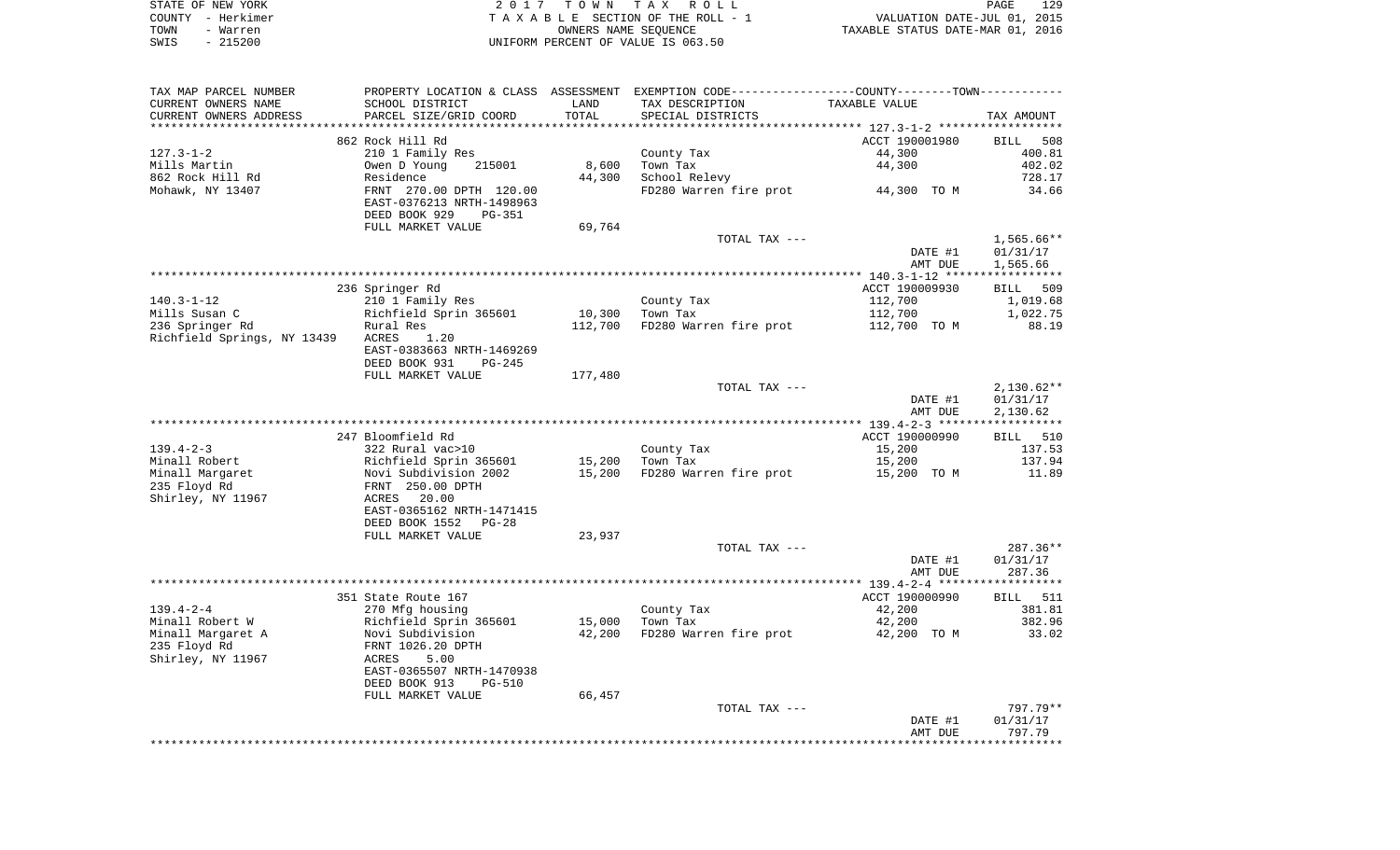|      | STATE OF NEW YORK | 2017 TOWN TAX ROLL                 | PAGE                             | 130 |
|------|-------------------|------------------------------------|----------------------------------|-----|
|      | COUNTY - Herkimer | TAXABLE SECTION OF THE ROLL - 1    | VALUATION DATE-JUL 01, 2015      |     |
| TOWN | - Warren          | OWNERS NAME SEOUENCE               | TAXABLE STATUS DATE-MAR 01, 2016 |     |
| SWIS | - 215200          | UNIFORM PERCENT OF VALUE IS 063.50 |                                  |     |

| TAX MAP PARCEL NUMBER       |                                                      |        | PROPERTY LOCATION & CLASS ASSESSMENT EXEMPTION CODE---------------COUNTY-------TOWN---------- |                    |                    |
|-----------------------------|------------------------------------------------------|--------|-----------------------------------------------------------------------------------------------|--------------------|--------------------|
| CURRENT OWNERS NAME         | SCHOOL DISTRICT                                      | LAND   | TAX DESCRIPTION                                                                               | TAXABLE VALUE      |                    |
| CURRENT OWNERS ADDRESS      | PARCEL SIZE/GRID COORD                               | TOTAL  | SPECIAL DISTRICTS                                                                             |                    | TAX AMOUNT         |
|                             |                                                      |        |                                                                                               |                    |                    |
|                             | 2302 Jordanville Rd                                  |        |                                                                                               | ACCT 190002370     | BILL 512           |
| $132.60 - 1 - 71$           | 210 1 Family Res                                     |        | County Tax                                                                                    | 51,000             | 461.43             |
| Miner Rolland A III         | Owen D Young<br>215001                               | 5,300  | Town Tax                                                                                      | 51,000             | 462.82             |
| 2302 Jordanville Rd         | Residence                                            | 51,000 | FD280 Warren fire prot                                                                        | 51,000 TO M        | 39.91              |
| Jordanville, NY 13361       | FRNT 167.00 DPTH 180.00<br>EAST-0369944 NRTH-1487025 |        | LT180 Warren light #2                                                                         | 51,000 TO M        | 50.89              |
|                             | DEED BOOK 1527 PG-295                                |        |                                                                                               |                    |                    |
|                             | FULL MARKET VALUE                                    | 80,315 |                                                                                               |                    |                    |
|                             |                                                      |        | TOTAL TAX ---                                                                                 |                    | 1,015.05**         |
|                             |                                                      |        |                                                                                               | DATE #1            | 01/31/17           |
|                             |                                                      |        |                                                                                               | AMT DUE            | 1,015.05           |
|                             |                                                      |        |                                                                                               |                    |                    |
|                             | 4242 Us Hwy 20                                       |        |                                                                                               | ACCT 190012900     | BILL 513           |
| $144.31 - 1 - 10$           | 210 1 Family Res                                     |        | County Tax                                                                                    | 39,000             | 352.86             |
| Miosek Brendan              | Richfield Sprin 365601                               | 10,000 | Town Tax                                                                                      | 39,000             | 353.92             |
| Miosek Melissa              | Residence                                            | 39,000 | FD280 Warren fire prot                                                                        | 39,000 TO M        | 30.52              |
| 4242 Us Hwy 20              | FRNT 161.04 DPTH 270.60                              |        | LT170 Warren light #1                                                                         | 39,000 TO M        | 53.78              |
| Richfield Springs, NY 13439 | ACRES<br>1.00                                        |        |                                                                                               |                    |                    |
|                             | EAST-0378932 NRTH-1462391                            |        |                                                                                               |                    |                    |
|                             | DEED BOOK 1518<br>PG-846                             |        |                                                                                               |                    |                    |
|                             | FULL MARKET VALUE                                    | 61,417 |                                                                                               |                    |                    |
|                             |                                                      |        | TOTAL TAX ---                                                                                 |                    | 791.08**           |
|                             |                                                      |        |                                                                                               | DATE #1<br>AMT DUE | 01/31/17<br>791.08 |
|                             |                                                      |        |                                                                                               |                    |                    |
|                             | Hicks Rd                                             |        |                                                                                               | ACCT 190006620     | BILL 514           |
| $133.1 - 1 - 22.2$          | 105 Vac farmland                                     |        | County Tax                                                                                    | 21,700             | 196.34             |
| Miscensik John              | 215001<br>Owen D Young                               | 21,700 | Town Tax                                                                                      | 21,700             | 196.93             |
| 381 Hicks Rd                | Farm Land                                            | 21,700 | FD280 Warren fire prot                                                                        | 21,700 TO M        | 16.98              |
| Mohawk, NY 13407            | ACRES<br>46.00                                       |        |                                                                                               |                    |                    |
|                             | EAST-0381840 NRTH-1489229                            |        |                                                                                               |                    |                    |
| PRIOR OWNER ON 3/01/2016    | DEED BOOK 1619<br>PG-161                             |        |                                                                                               |                    |                    |
| Broat Melvin M              | FULL MARKET VALUE                                    | 34,173 |                                                                                               |                    |                    |
|                             |                                                      |        | TOTAL TAX ---                                                                                 |                    | $410.25**$         |
|                             |                                                      |        |                                                                                               | DATE #1            | 01/31/17           |
|                             |                                                      |        |                                                                                               | AMT DUE            | 410.25             |
|                             | Williams Rd N                                        |        |                                                                                               | ACCT 190007320     | <b>BILL</b> 515    |
| 133.1-1-17                  | 105 Vac farmland                                     |        | AG MKTS L 41720                                                                               | $0 \qquad \qquad$  | $\overline{0}$     |
| Misencik John C             | Owen D Young<br>215001                               |        | 17,300 County Tax                                                                             | 17,300             | 156.53             |
| 381 Hicks Rd                | Bronners Cor                                         |        | 17,300 Town Tax                                                                               | 17,300             | 157.00             |
| Mohawk, NY 13407            | Farm                                                 |        | FD280 Warren fire prot                                                                        | 17,300 TO M        | 13.54              |
|                             | ACRES<br>53.10                                       |        |                                                                                               |                    |                    |
| MAY BE SUBJECT TO PAYMENT   | EAST-0380299 NRTH-1488310                            |        |                                                                                               |                    |                    |
| UNDER AGDIST LAW TIL 2020   | DEED BOOK 915<br>$PG-349$                            |        |                                                                                               |                    |                    |
|                             | FULL MARKET VALUE                                    | 27,244 |                                                                                               |                    |                    |
|                             |                                                      |        | TOTAL TAX ---                                                                                 |                    | 327.07**           |
|                             |                                                      |        |                                                                                               | DATE #1            | 01/31/17           |
|                             |                                                      |        |                                                                                               | AMT DUE            | 327.07             |
|                             |                                                      |        |                                                                                               |                    |                    |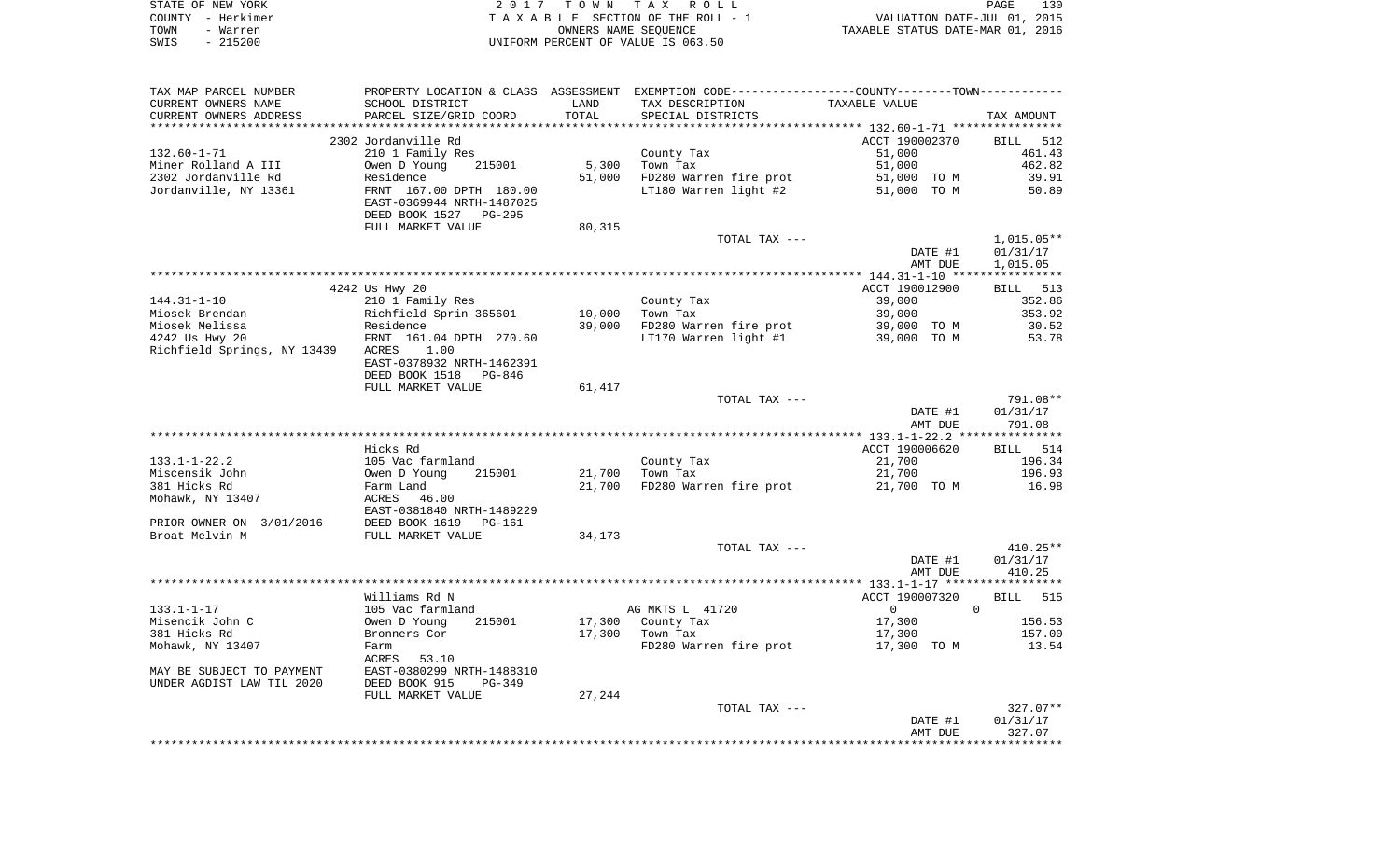|      | STATE OF NEW YORK | 2017 TOWN TAX ROLL                 | PAGE                             | 131 |
|------|-------------------|------------------------------------|----------------------------------|-----|
|      | COUNTY – Herkimer | TAXABLE SECTION OF THE ROLL - 1    | VALUATION DATE-JUL 01, 2015      |     |
| TOWN | - Warren          | OWNERS NAME SEOUENCE               | TAXABLE STATUS DATE-MAR 01, 2016 |     |
| SWIS | - 215200          | UNIFORM PERCENT OF VALUE IS 063.50 |                                  |     |

| TAX MAP PARCEL NUMBER        |                                                      |         |                                    | PROPERTY LOCATION & CLASS ASSESSMENT EXEMPTION CODE---------------COUNTY-------TOWN---------- |                    |
|------------------------------|------------------------------------------------------|---------|------------------------------------|-----------------------------------------------------------------------------------------------|--------------------|
| CURRENT OWNERS NAME          | SCHOOL DISTRICT                                      | LAND    | TAX DESCRIPTION                    | TAXABLE VALUE                                                                                 |                    |
| CURRENT OWNERS ADDRESS       | PARCEL SIZE/GRID COORD                               | TOTAL   | SPECIAL DISTRICTS                  |                                                                                               | TAX AMOUNT         |
|                              |                                                      |         |                                    |                                                                                               |                    |
|                              | 381 Hicks Rd                                         |         |                                    | 55 PCT OF VALUE USED FOR EXEMPTION PURPOSES ACCT 190007290                                    | <b>BILL</b><br>516 |
| $133.1 - 1 - 20.1$           | 112 Dairy farm                                       |         | VET COM CT 41131                   | 9,750<br>9,750                                                                                |                    |
| Misencik John C              | Owen D Young<br>215001                               |         | 89,300 County Tax                  | 178,450                                                                                       | 1,614.56           |
| 381 Hicks Rd                 | Farm                                                 |         | 188,200 Town Tax                   | 178,450                                                                                       | 1,619.43           |
| Mohawk, NY 13407             | Life Use George & Martha<br>ACRES 196.20             |         | FD280 Warren fire prot             | 188,200 TO M                                                                                  | 147.26             |
|                              | EAST-0381608 NRTH-1490940<br>DEED BOOK 915<br>PG-346 |         |                                    |                                                                                               |                    |
|                              | FULL MARKET VALUE                                    | 296,378 |                                    |                                                                                               |                    |
|                              |                                                      |         | TOTAL TAX ---                      |                                                                                               | $3,381.25**$       |
|                              |                                                      |         |                                    | DATE #1                                                                                       | 01/31/17           |
|                              |                                                      |         |                                    | AMT DUE                                                                                       | 3,381.25           |
|                              |                                                      |         |                                    |                                                                                               |                    |
|                              | Hoke Rd                                              |         |                                    | ACCT 190006930                                                                                | 517<br>BILL        |
| $144.2 - 1 - 16$             | 105 Vac farmland                                     |         | AG MKTS L 41720                    | 3,221<br>3,221                                                                                |                    |
| Mizerak Revocable Trust      | Richfield Sprin 365601                               |         | 25,100 County Tax                  | 21,879                                                                                        | 197.95             |
| 128 Co Hwy 53                | ACRES 56.30                                          |         | 25,100 Town Tax                    | 21,879                                                                                        | 198.55             |
| Richfield Springs, NY 13439  | EAST-0385888 NRTH-1457826<br>DEED BOOK 903<br>PG-96  |         | FD280 Warren fire prot<br>3,221 EX | 21,879 TO M                                                                                   | 17.12              |
| MAY BE SUBJECT TO PAYMENT    | FULL MARKET VALUE                                    | 39,528  |                                    |                                                                                               |                    |
| UNDER AGDIST LAW TIL 2020    |                                                      |         |                                    |                                                                                               |                    |
|                              |                                                      |         | TOTAL TAX ---                      |                                                                                               | $413.62**$         |
|                              |                                                      |         |                                    | DATE #1                                                                                       | 01/31/17           |
|                              |                                                      |         |                                    | AMT DUE                                                                                       | 413.62             |
|                              | 4638 State Route 20                                  |         |                                    | ACCT 190009420                                                                                | <b>BILL</b><br>518 |
| $144.2 - 1 - 15.1$           | 105 Vac farmland                                     |         | VETFUND CT 41101                   | 200<br>200                                                                                    |                    |
| Mlecz Stella                 | Richfield Sprin 365601                               |         | 14,700 County Tax                  | 14,500                                                                                        | 131.19             |
| 9760 Military Rd             | Farm Land                                            |         | 14,700 Town Tax                    | 14,500                                                                                        | 131.59             |
| Palm Beach Gardens, FL 33410 | FRNT 685.00 DPTH                                     |         | FD280 Warren fire prot             | 14,700 TO M                                                                                   | 11.50              |
|                              | ACRES 18.60<br>EAST-0386022 NRTH-1459973             |         |                                    |                                                                                               |                    |
|                              | DEED BOOK 885<br>PG-450                              |         |                                    |                                                                                               |                    |
|                              | FULL MARKET VALUE                                    | 23,150  |                                    |                                                                                               |                    |
|                              |                                                      |         | TOTAL TAX ---                      |                                                                                               | $274.28**$         |
|                              |                                                      |         |                                    | DATE #1                                                                                       | 01/31/17           |
|                              |                                                      |         |                                    | AMT DUE                                                                                       | 274.28             |
|                              |                                                      |         |                                    |                                                                                               |                    |
|                              | Mixter Rd                                            |         |                                    | ACCT 190006450                                                                                | BILL 519           |
| $140.1 - 1 - 3$              | 105 Vac farmland                                     |         | County Tax                         | 31,700                                                                                        | 286.81             |
| Mlinar Ann                   | Owen D Young<br>215001                               | 31,700  | Town Tax                           | 31,700                                                                                        | 287.68             |
| Mlinar Lisowicz A            | Farm Land                                            | 31,700  | FD280 Warren fire prot             | 31,700 TO M                                                                                   | 24.80              |
| 2709 Cherry Springs Ct       | ACRES 62.00                                          |         |                                    |                                                                                               |                    |
| Las Vegas, NV 89117          | EAST-0376939 NRTH-1479486                            |         |                                    |                                                                                               |                    |
|                              | DEED BOOK 00344 PG-00434                             | 49,921  |                                    |                                                                                               |                    |
|                              | FULL MARKET VALUE                                    |         | TOTAL TAX ---                      |                                                                                               | 599.29**           |
|                              |                                                      |         |                                    | DATE #1                                                                                       | 01/31/17           |
|                              |                                                      |         |                                    | AMT DUE                                                                                       | 599.29             |
|                              |                                                      |         |                                    |                                                                                               |                    |
|                              |                                                      |         |                                    |                                                                                               |                    |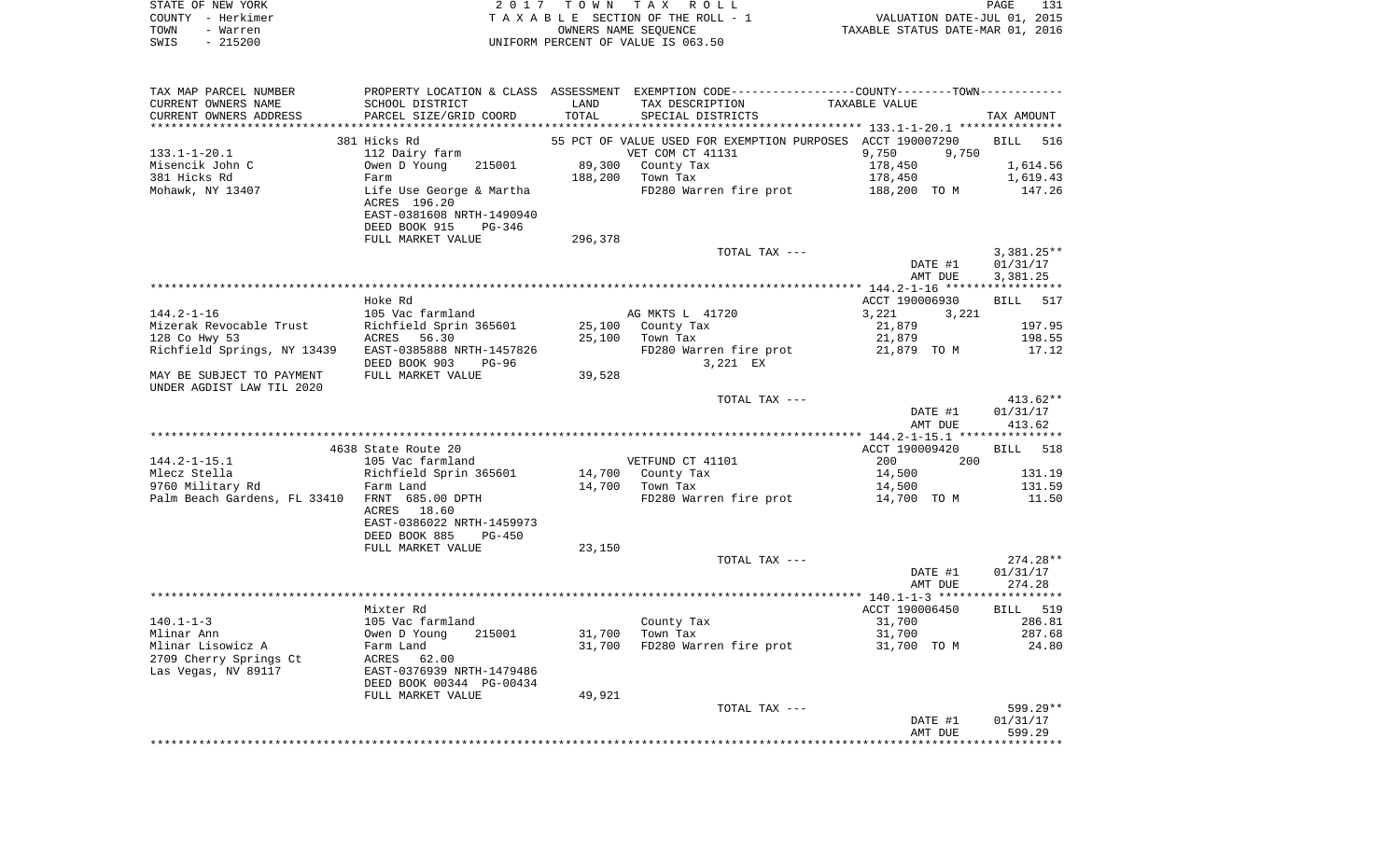| STATE OF NEW YORK | 2017 TOWN TAX ROLL                 | 132<br><b>PAGE</b>               |
|-------------------|------------------------------------|----------------------------------|
| COUNTY - Herkimer | TAXABLE SECTION OF THE ROLL - 1    | VALUATION DATE-JUL 01, 2015      |
| TOWN<br>- Warren  | OWNERS NAME SEOUENCE               | TAXABLE STATUS DATE-MAR 01, 2016 |
| $-215200$<br>SWIS | UNIFORM PERCENT OF VALUE IS 063.50 |                                  |

| TAX MAP PARCEL NUMBER            |                                      |                  | PROPERTY LOCATION & CLASS ASSESSMENT EXEMPTION CODE----------------COUNTY-------TOWN----------- |                |                    |
|----------------------------------|--------------------------------------|------------------|-------------------------------------------------------------------------------------------------|----------------|--------------------|
| CURRENT OWNERS NAME              | SCHOOL DISTRICT                      | LAND             | TAX DESCRIPTION                                                                                 | TAXABLE VALUE  |                    |
| CURRENT OWNERS ADDRESS           | PARCEL SIZE/GRID COORD               | TOTAL            | SPECIAL DISTRICTS                                                                               |                | TAX AMOUNT         |
|                                  |                                      |                  |                                                                                                 |                |                    |
|                                  | Jordanville Rd                       |                  |                                                                                                 | ACCT 190006707 | <b>BILL</b><br>520 |
| $133.3 - 3 - 7$                  | 321 Abandoned ag                     |                  | County Tax                                                                                      | 7,300          | 66.05              |
| Montana George                   | Owen D Young<br>215001               | 7,300            | Town Tax                                                                                        | 7,300          | 66.25              |
| 27 Hancock Ave                   | Rural Lot                            | 7,300            | FD280 Warren fire prot                                                                          | 7,300 TO M     | 5.71               |
| Yonkers, NY 10705                | ACRES<br>6.70                        |                  |                                                                                                 |                |                    |
|                                  | EAST-0385220 NRTH-1485247            |                  |                                                                                                 |                |                    |
|                                  | DEED BOOK 841<br>PG-78               |                  |                                                                                                 |                |                    |
|                                  | FULL MARKET VALUE                    | 11,496           |                                                                                                 |                |                    |
|                                  |                                      |                  | TOTAL TAX ---                                                                                   |                | 138.01**           |
|                                  |                                      |                  |                                                                                                 | DATE #1        | 01/31/17           |
|                                  |                                      |                  |                                                                                                 | AMT DUE        | 138.01             |
|                                  | Jordanville Rd                       |                  |                                                                                                 | ACCT 190006708 | BILL 521           |
| $133.3 - 3 - 8$                  | 321 Abandoned ag                     |                  | County Tax                                                                                      | 10,000         | 90.48              |
|                                  | Owen D Young<br>215001               |                  | Town Tax                                                                                        |                | 90.75              |
| Montana George<br>27 Hancock Ave |                                      | 10,000<br>10,000 | FD280 Warren fire prot                                                                          | 10,000         | 7.82               |
| Yonkers, NY 10705                | Rural Lot<br>ACRES<br>13.50          |                  |                                                                                                 | 10,000 TO M    |                    |
|                                  | EAST-0385578 NRTH-1485293            |                  |                                                                                                 |                |                    |
|                                  | DEED BOOK 845<br><b>PG-701</b>       |                  |                                                                                                 |                |                    |
|                                  | FULL MARKET VALUE                    | 15,748           |                                                                                                 |                |                    |
|                                  |                                      |                  | TOTAL TAX ---                                                                                   |                | 189.05**           |
|                                  |                                      |                  |                                                                                                 | DATE #1        | 01/31/17           |
|                                  |                                      |                  |                                                                                                 | AMT DUE        | 189.05             |
|                                  |                                      |                  |                                                                                                 |                |                    |
|                                  | Off Youngs Rd                        |                  |                                                                                                 | ACCT 190006724 | BILL 522           |
| $133.3 - 3 - 14$                 | 323 Vacant rural                     |                  | County Tax                                                                                      | 4,600          | 41.62              |
| Montana George                   | Owen D Young<br>215001               | 4,600            | Town Tax                                                                                        | 4,600          | 41.74              |
| 27 Hancock Ave                   | Rural Lot                            | 4,600            | FD280 Warren fire prot                                                                          | 4,600 TO M     | 3.60               |
| Yonkers, NY 10705                | ACRES<br>11.50                       |                  |                                                                                                 |                |                    |
|                                  | EAST-0385584 NRTH-1484383            |                  |                                                                                                 |                |                    |
|                                  | DEED BOOK 841<br>$PG-78$             |                  |                                                                                                 |                |                    |
|                                  | FULL MARKET VALUE                    | 7,244            |                                                                                                 |                |                    |
|                                  |                                      |                  | TOTAL TAX ---                                                                                   |                | 86.96**            |
|                                  |                                      |                  |                                                                                                 | DATE #1        | 01/31/17           |
|                                  |                                      |                  |                                                                                                 | AMT DUE        | 86.96              |
|                                  |                                      |                  |                                                                                                 |                |                    |
|                                  | 127 Hidden Acres Dr                  |                  |                                                                                                 | ACCT 190002942 | BILL 523           |
| $139.4 - 1 - 60.2$               | 270 Mfg housing                      |                  | County Tax                                                                                      | 67,700         | 612.53             |
| Moore Ami L                      | Richfield Sprin 365601               | 10,900           | Town Tax                                                                                        | 67,700         | 614.38             |
| 127 Hidden Acres Dr              | Mh G                                 | 67,700           | FD280 Warren fire prot                                                                          | 67,700 TO M    | 52.97              |
| Richfield Springs, NY            | ACRES<br>1.70                        |                  |                                                                                                 |                |                    |
|                                  | 13439-2892 EAST-0368381 NRTH-1463589 |                  |                                                                                                 |                |                    |
|                                  | DEED BOOK 1518<br>PG-272             |                  |                                                                                                 |                |                    |
|                                  | FULL MARKET VALUE                    | 106,614          |                                                                                                 |                |                    |
|                                  |                                      |                  | TOTAL TAX ---                                                                                   |                | 1,279.88**         |
|                                  |                                      |                  |                                                                                                 | DATE #1        | 01/31/17           |
|                                  |                                      |                  |                                                                                                 | AMT DUE        | 1,279.88           |
|                                  |                                      |                  |                                                                                                 |                |                    |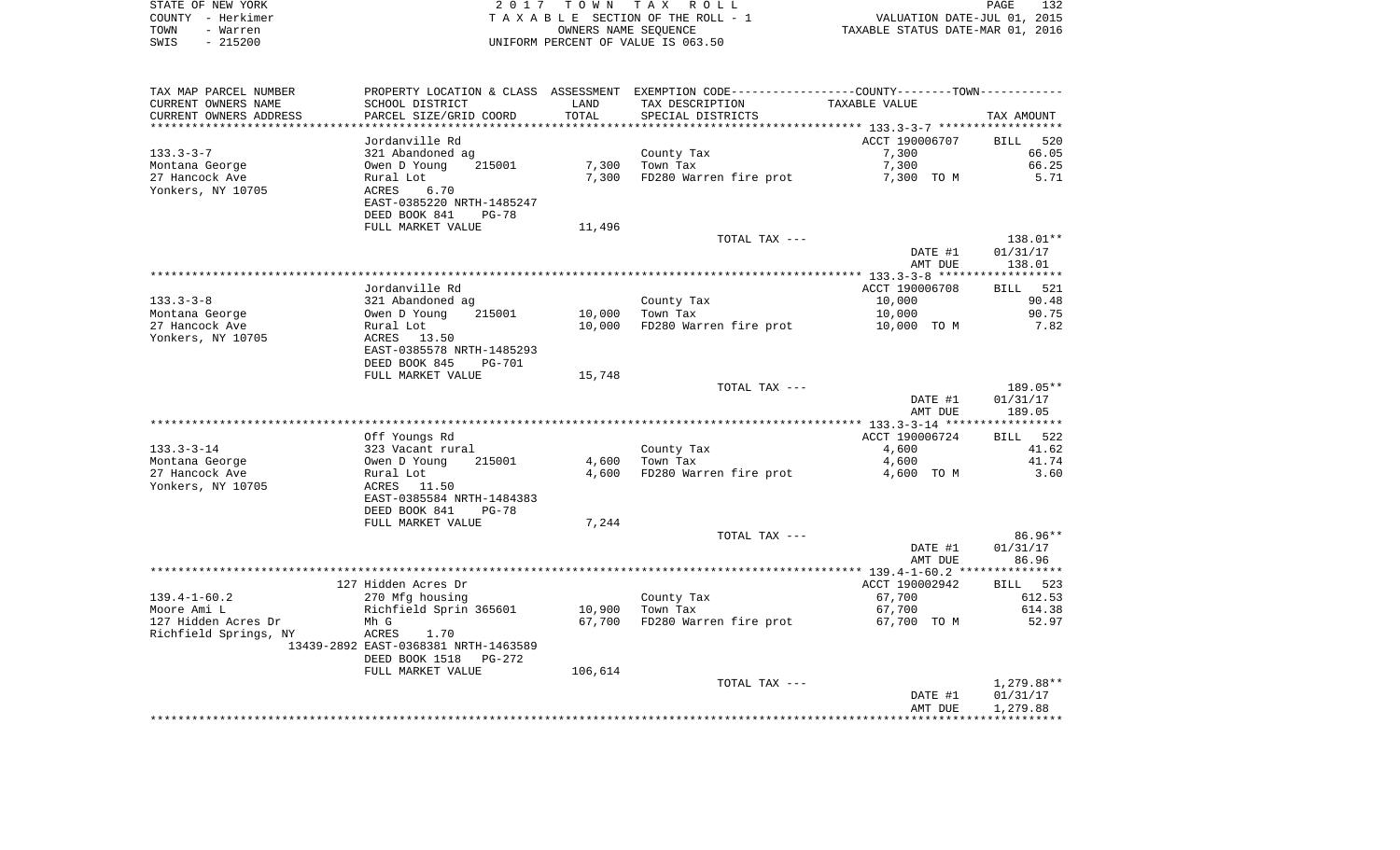| STATE OF NEW YORK | 2017 TOWN TAX ROLL                 | 133<br>PAGE                      |
|-------------------|------------------------------------|----------------------------------|
| COUNTY - Herkimer | TAXABLE SECTION OF THE ROLL - 1    | VALUATION DATE-JUL 01, 2015      |
| TOWN<br>- Warren  | OWNERS NAME SEOUENCE               | TAXABLE STATUS DATE-MAR 01, 2016 |
| $-215200$<br>SWIS | UNIFORM PERCENT OF VALUE IS 063.50 |                                  |

133<br>2015

| TAX MAP PARCEL NUMBER                                 |                                            |                | PROPERTY LOCATION & CLASS ASSESSMENT EXEMPTION CODE----------------COUNTY--------TOWN----------- |                |                    |
|-------------------------------------------------------|--------------------------------------------|----------------|--------------------------------------------------------------------------------------------------|----------------|--------------------|
| CURRENT OWNERS NAME                                   | SCHOOL DISTRICT                            | LAND           | TAX DESCRIPTION                                                                                  | TAXABLE VALUE  |                    |
| CURRENT OWNERS ADDRESS                                | PARCEL SIZE/GRID COORD                     | TOTAL          | SPECIAL DISTRICTS                                                                                |                | TAX AMOUNT         |
|                                                       |                                            | ************** |                                                                                                  |                |                    |
|                                                       | Hogsback Rd                                |                |                                                                                                  |                | <b>BILL</b><br>524 |
| $140.3 - 1 - 5.7$                                     | 314 Rural vac<10                           |                | County Tax                                                                                       | 5,100          | 46.14              |
| Moore Kimberly                                        | Owen D Young<br>215001                     | 5,100          | Town Tax                                                                                         | 5,100          | 46.28              |
| Greco Scott                                           | ACRES<br>5.10                              | 5,100          | FD280 Warren fire prot                                                                           | 5,100 TO M     | 3.99               |
| 671 Hogsback Rd                                       | EAST-0378358 NRTH-1472733                  |                |                                                                                                  |                |                    |
| Richfield Springs, NY 13439 DEED BOOK 946             | PG-601                                     |                |                                                                                                  |                |                    |
|                                                       | FULL MARKET VALUE                          | 8,031          |                                                                                                  |                |                    |
|                                                       |                                            |                | TOTAL TAX ---                                                                                    |                | $96.41**$          |
|                                                       |                                            |                |                                                                                                  | DATE #1        | 01/31/17           |
|                                                       |                                            |                |                                                                                                  | AMT DUE        | 96.41              |
|                                                       |                                            |                |                                                                                                  |                |                    |
|                                                       | Hogsback Rd                                |                |                                                                                                  |                | BILL 525           |
| $140.3 - 1 - 5.8$                                     | 314 Rural vac<10                           |                | County Tax                                                                                       | 2,300          | 20.81              |
| Moore Kimberly                                        | 215001<br>Owen D Young                     | 2,300          | Town Tax                                                                                         | 2,300          | 20.87              |
| Greco Scott                                           | 5.10<br>ACRES                              | 2,300          | FD280 Warren fire prot                                                                           | 2,300 TO M     | 1.80               |
| 671 Hogsback Rd                                       | EAST-0378205 NRTH-1473095                  |                |                                                                                                  |                |                    |
| Richfield Springs, NY 13439 DEED BOOK 946             | $PG-602$                                   |                |                                                                                                  |                |                    |
|                                                       | FULL MARKET VALUE                          | 3,622          |                                                                                                  |                |                    |
|                                                       |                                            |                | TOTAL TAX ---                                                                                    |                | $43.48**$          |
|                                                       |                                            |                |                                                                                                  | DATE #1        | 01/31/17           |
|                                                       |                                            |                |                                                                                                  | AMT DUE        | 43.48              |
|                                                       |                                            |                |                                                                                                  |                |                    |
|                                                       | 671 Hogsback Rd                            |                |                                                                                                  |                | BILL<br>526        |
| $140.3 - 1 - 5.5$                                     | 270 Mfg housing                            |                | County Tax                                                                                       | 94,500         | 855.01             |
| Moore Kimberly J                                      | 215001<br>Owen D Young                     | 12,400         | Town Tax                                                                                         | 94,500         | 857.59             |
| Greco Scot                                            | R1 G                                       | 94,500         | FD280 Warren fire prot                                                                           | 94,500 TO M    | 73.94              |
| 671 Hogsback Rd                                       | ACRES<br>2.90                              |                |                                                                                                  |                |                    |
| Richfield Springs, NY 13439 EAST-0378065 NRTH-1472779 |                                            |                |                                                                                                  |                |                    |
|                                                       | DEED BOOK 865<br><b>PG-151</b>             |                |                                                                                                  |                |                    |
|                                                       | FULL MARKET VALUE                          | 148,819        |                                                                                                  |                |                    |
|                                                       |                                            |                | TOTAL TAX ---                                                                                    |                | 1,786.54**         |
|                                                       |                                            |                |                                                                                                  | DATE #1        | 01/31/17           |
|                                                       |                                            |                |                                                                                                  | AMT DUE        | 1,786.54           |
|                                                       | 4247 Us Hwy 20                             |                |                                                                                                  | ACCT 190010140 | BILL<br>527        |
| $144.23 - 1 - 9$                                      |                                            |                |                                                                                                  | 58,400         | 528.39             |
| Moore Michael B                                       | 210 1 Family Res<br>Richfield Sprin 365601 | 6,500          | County Tax<br>Town Tax                                                                           | 58,400         | 529.98             |
| Moore Debra J                                         | R1                                         | 58,400         | FD280 Warren fire prot                                                                           | 58,400 TO M    | 45.70              |
| 4247 Us Hwy 20                                        | FRNT<br>78.00 DPTH 194.00                  |                | LT170 Warren light #1                                                                            | 58,400 TO M    | 80.53              |
| Richfield Springs, NY 13439                           | EAST-0379119 NRTH-1462649                  |                |                                                                                                  |                |                    |
|                                                       | DEED BOOK 875<br>PG-448                    |                |                                                                                                  |                |                    |
|                                                       | FULL MARKET VALUE                          | 91,969         |                                                                                                  |                |                    |
|                                                       |                                            |                | TOTAL TAX ---                                                                                    |                | 1,184.60**         |
|                                                       |                                            |                |                                                                                                  | DATE #1        | 01/31/17           |
|                                                       |                                            |                |                                                                                                  | AMT DUE        | 1,184.60           |
|                                                       |                                            |                |                                                                                                  |                |                    |
|                                                       |                                            |                |                                                                                                  |                |                    |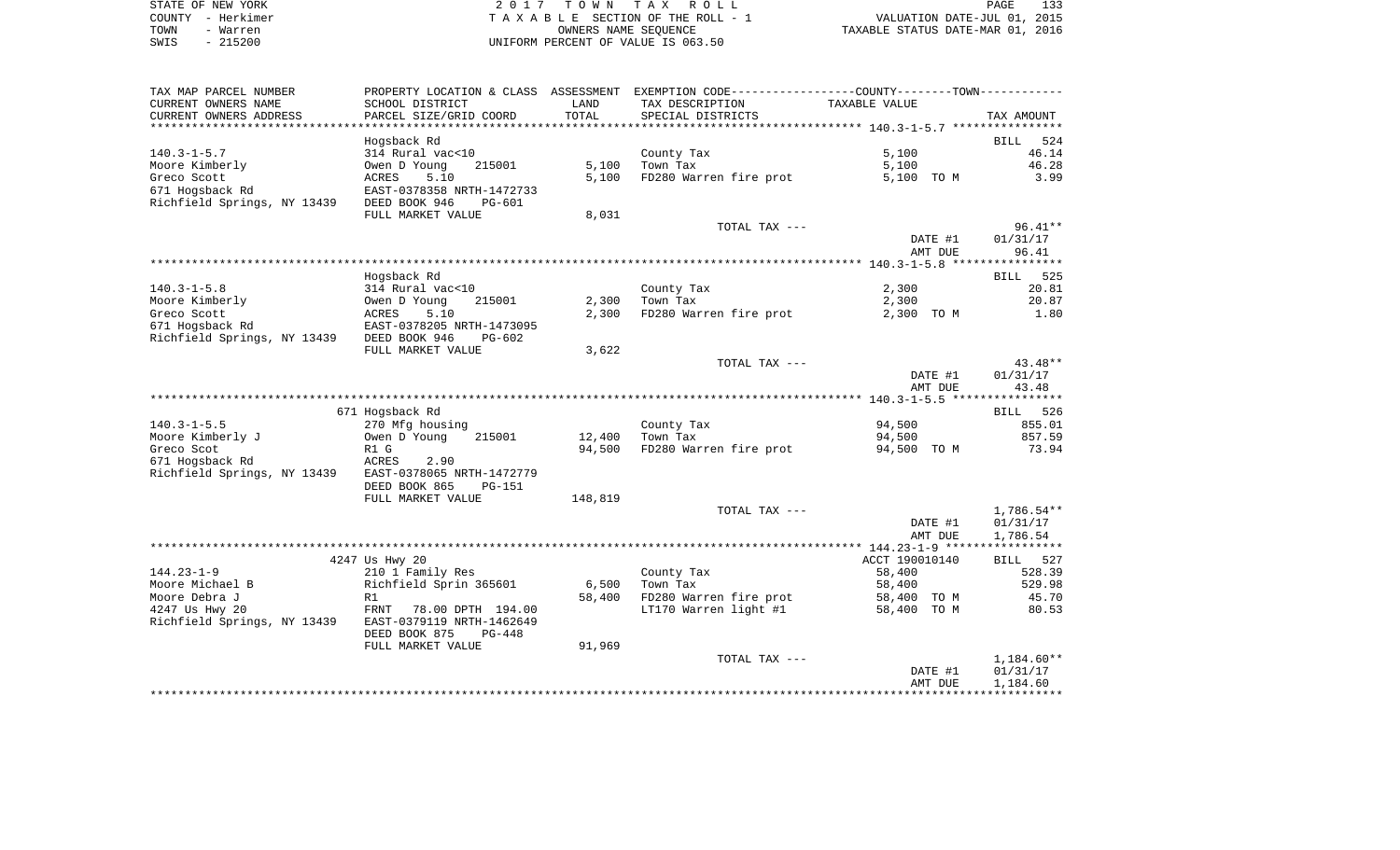| STATE OF NEW YORK | 2017 TOWN TAX ROLL                 | 134<br>PAGE                      |
|-------------------|------------------------------------|----------------------------------|
| COUNTY - Herkimer | TAXABLE SECTION OF THE ROLL - 1    | VALUATION DATE-JUL 01, 2015      |
| TOWN<br>- Warren  | OWNERS NAME SEOUENCE               | TAXABLE STATUS DATE-MAR 01, 2016 |
| $-215200$<br>SWIS | UNIFORM PERCENT OF VALUE IS 063.50 |                                  |

| TAX MAP PARCEL NUMBER                            | PROPERTY LOCATION & CLASS ASSESSMENT EXEMPTION CODE---------------COUNTY-------TOWN---------- |         |                                    |                |                    |
|--------------------------------------------------|-----------------------------------------------------------------------------------------------|---------|------------------------------------|----------------|--------------------|
| CURRENT OWNERS NAME                              | SCHOOL DISTRICT                                                                               | LAND    | TAX DESCRIPTION                    | TAXABLE VALUE  |                    |
| CURRENT OWNERS ADDRESS                           | PARCEL SIZE/GRID COORD                                                                        | TOTAL   | SPECIAL DISTRICTS                  |                | TAX AMOUNT         |
|                                                  |                                                                                               |         |                                    |                |                    |
| $132.2 - 3 - 21$                                 | Kingdom Rd<br>322 Rural vac>10                                                                |         | County Tax                         | 18,200         | BILL 528<br>164.67 |
| Moore William                                    | 215001<br>Owen D Young                                                                        | 18,200  | Town Tax                           | 18,200         | 165.16             |
| Guillotin-Moore Marie                            |                                                                                               | 18,200  | School Relevy                      |                | 529.18             |
| 420 Route 47 North                               |                                                                                               |         | FD280 Warren fire prot 18,200 TO M |                | 14.24              |
| Cape May Court House, NJ 08210 FULL MARKET VALUE |                                                                                               | 28,661  |                                    |                |                    |
|                                                  |                                                                                               |         | TOTAL TAX ---                      |                | 873.25**           |
|                                                  |                                                                                               |         |                                    | DATE #1        | 01/31/17           |
|                                                  |                                                                                               |         |                                    | AMT DUE        | 873.25             |
|                                                  |                                                                                               |         |                                    |                |                    |
|                                                  | 167 Main St                                                                                   |         |                                    | ACCT 190002010 | BILL 529           |
| $132.60 - 1 - 19$                                | 210 1 Family Res                                                                              |         | VET WAR CT 41121                   | 5,850<br>5,850 |                    |
| Mower George                                     | 215001<br>Owen D Young                                                                        |         | 11,500 County Tax                  | 59,150         | 535.17             |
| Mower Gudrun                                     | OWCH D TOO                                                                                    | 65,000  | Town Tax                           | 59,150         | 536.79             |
| 167 Main St                                      | ACRES<br>2.20                                                                                 |         | FD280 Warren fire prot             | 65,000 TO M    | 50.86              |
| Jordanville, NY 13361                            | EAST-0371883 NRTH-1487635                                                                     |         | LT180 Warren light #2              | 65,000 TO M    | 64.86              |
|                                                  | DEED BOOK 1106 PG-600                                                                         |         |                                    |                |                    |
|                                                  | FULL MARKET VALUE                                                                             | 102,362 |                                    |                |                    |
|                                                  |                                                                                               |         | TOTAL TAX ---                      |                | 1,187.68**         |
|                                                  |                                                                                               |         |                                    | DATE #1        | 01/31/17           |
|                                                  |                                                                                               |         |                                    | AMT DUE        | 1,187.68           |
|                                                  |                                                                                               |         |                                    |                |                    |
|                                                  | 2382 Jordanville                                                                              |         |                                    | ACCT 190003930 | BILL 530           |
| $132.60 - 1 - 54$                                | 312 Vac w/imprv                                                                               |         | County Tax                         | 1,500          | 13.57              |
| Mower Steffanie                                  | Owen D Young<br>215001                                                                        | 500     | Town Tax                           | 1,500          | 13.61              |
| 146 Main St                                      | Storage Bldg                                                                                  |         | 1,500 FD280 Warren fire prot       | 1,500 TO M     | 1.17               |
| Jordanville, NY 13361                            | Right Of Way Nys Dot 6/00                                                                     |         | LT180 Warren light #2              | 1,500 TO M     | 1.50               |
|                                                  | FRNT 66.50 DPTH 102.00                                                                        |         |                                    |                |                    |
|                                                  | EAST-0371596 NRTH-1487217                                                                     |         |                                    |                |                    |
|                                                  | DEED BOOK 1095 PG-831                                                                         |         |                                    |                |                    |
|                                                  | FULL MARKET VALUE                                                                             | 2,362   |                                    |                |                    |
|                                                  |                                                                                               |         | TOTAL TAX ---                      |                | 29.85**            |
|                                                  |                                                                                               |         |                                    | DATE #1        | 01/31/17           |
|                                                  |                                                                                               |         |                                    | AMT DUE        | 29.85              |
|                                                  |                                                                                               |         |                                    |                |                    |
|                                                  | Jordanville Rd                                                                                |         |                                    | ACCT 190003240 | BILL<br>531        |
| $132.60 - 1 - 55$                                | 314 Rural vac<10                                                                              |         | County Tax                         | 100            | 0.90               |
| Mower Steffanie                                  | 215001<br>Owen D Young                                                                        | 100     | Town Tax                           | 100            | 0.91               |
| 146 Main St                                      | Vacant Land                                                                                   |         | 100 FD280 Warren fire prot         | 100 TO M       | .08                |
| Jordanville, NY 13361                            | FRNT 88.50 DPTH 118.00                                                                        |         | LT180 Warren light #2              | 100 TO M       | .10                |
|                                                  | EAST-0371583 NRTH-1487120                                                                     |         |                                    |                |                    |
|                                                  | DEED BOOK 1095<br>PG-831                                                                      |         |                                    |                |                    |
|                                                  | FULL MARKET VALUE                                                                             | 157     |                                    |                |                    |
|                                                  |                                                                                               |         | TOTAL TAX ---                      |                | $1.99**$           |
|                                                  |                                                                                               |         |                                    | DATE #1        | 01/31/17           |
|                                                  |                                                                                               |         |                                    | AMT DUE        | 1.99               |
|                                                  |                                                                                               |         |                                    |                |                    |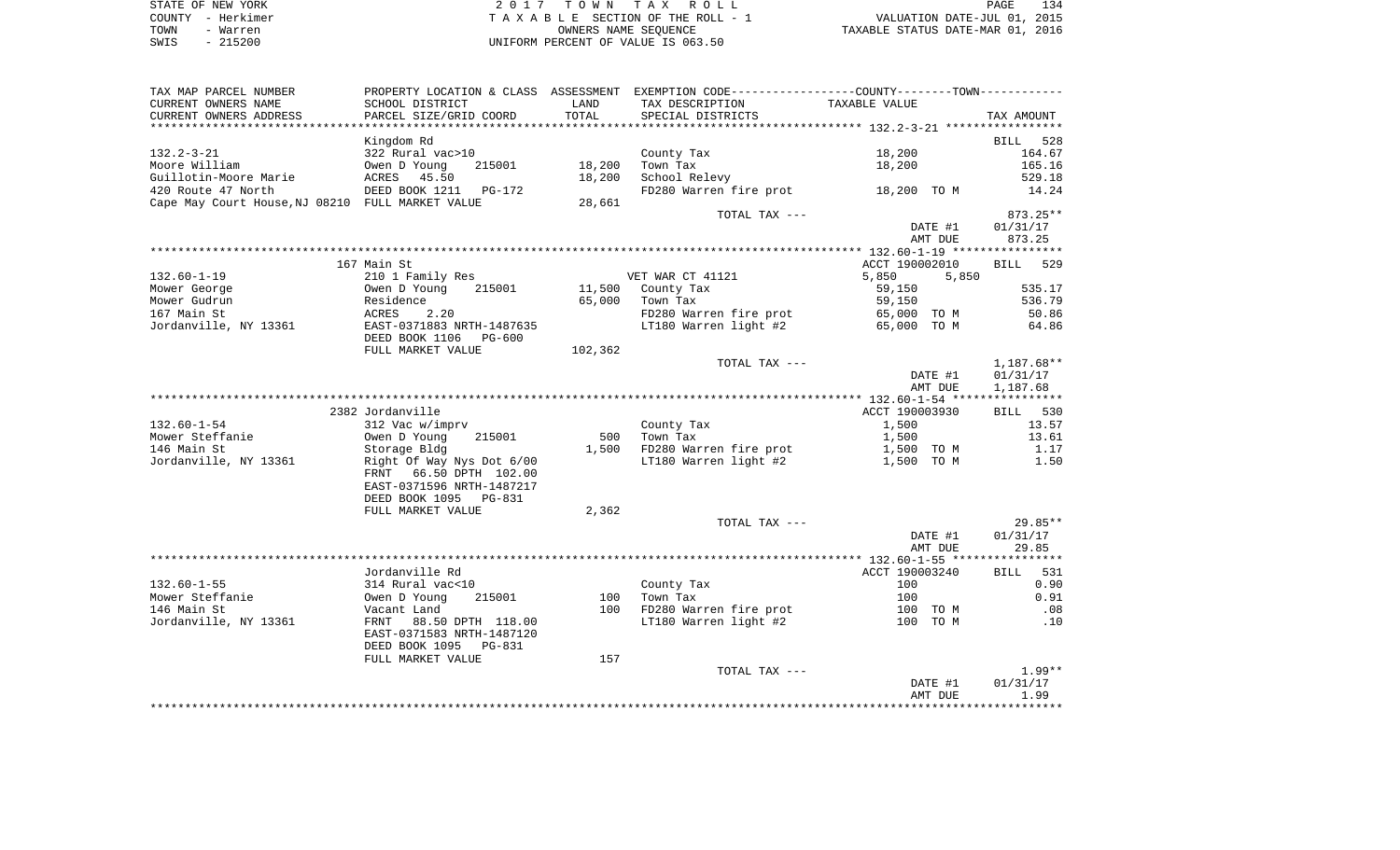| STATE OF NEW YORK | 2017 TOWN TAX ROLL                 | 135<br>PAGE                      |
|-------------------|------------------------------------|----------------------------------|
| COUNTY – Herkimer | TAXABLE SECTION OF THE ROLL - 1    | VALUATION DATE-JUL 01, 2015      |
| TOWN<br>- Warren  | OWNERS NAME SEOUENCE               | TAXABLE STATUS DATE-MAR 01, 2016 |
| - 215200<br>SWIS  | UNIFORM PERCENT OF VALUE IS 063.50 |                                  |

| TAX MAP PARCEL NUMBER                                                   | PROPERTY LOCATION & CLASS ASSESSMENT EXEMPTION CODE---------------COUNTY-------TOWN---------- |         |                                                 |                |                        |
|-------------------------------------------------------------------------|-----------------------------------------------------------------------------------------------|---------|-------------------------------------------------|----------------|------------------------|
| CURRENT OWNERS NAME                                                     | SCHOOL DISTRICT                                                                               | LAND    | TAX DESCRIPTION                                 | TAXABLE VALUE  |                        |
| CURRENT OWNERS ADDRESS                                                  | PARCEL SIZE/GRID COORD                                                                        | TOTAL   | SPECIAL DISTRICTS                               |                | TAX AMOUNT             |
|                                                                         |                                                                                               |         |                                                 |                |                        |
|                                                                         | 2382 Jordanville Rd                                                                           |         |                                                 | ACCT 190003210 | BILL 532               |
| 132.60-1-56                                                             | 210 1 Family Res                                                                              |         | County Tax                                      | 62,800         | 568.20                 |
| Nower Steffanie                                                         | Owen D Young 215001                                                                           | 7,700   | Town Tax                                        | 62,800         | 569.91                 |
| 146 Main St                                                             | Residence                                                                                     |         | 62,800 FD280 Warren fire prot                   | 62,800 TO M    | 49.14                  |
| Jordanville, NY 13361                                                   | FRNT 123.50 DPTH 219.00<br>EAST-0371494 NRTH-1487157<br>DEED BOOK 1095 PG-831                 |         | LT180 Warren light #2                           | 62,800 TO M    | 62.66                  |
|                                                                         | FULL MARKET VALUE                                                                             | 98,898  |                                                 |                |                        |
|                                                                         |                                                                                               |         | TOTAL TAX ---                                   |                | 1,249.91**             |
|                                                                         |                                                                                               |         |                                                 | DATE #1        | 01/31/17               |
|                                                                         |                                                                                               |         |                                                 | AMT DUE        | 1,249.91               |
|                                                                         |                                                                                               |         |                                                 |                |                        |
|                                                                         | 4641 Us Hwy 20                                                                                |         |                                                 | ACCT 190007530 | BILL 533               |
| $144.2 - 1 - 7$                                                         | 240 Rural res                                                                                 |         | County Tax                                      | 69,000         | 624.29                 |
| Mulligan John                                                           | Richfield Sprin 365601<br>Residence                                                           | 17,800  | Town Tax                                        | 69,000         | 626.17                 |
| PO Box 543                                                              |                                                                                               |         | 69,000 FD280 Warren fire prot 69,000 TO M 53.99 |                |                        |
| Richfield Springs, NY 13439 ACRES 13.28                                 | EAST-0387018 NRTH-1461229                                                                     |         |                                                 |                |                        |
|                                                                         | DEED BOOK 932<br>PG-499                                                                       |         |                                                 |                |                        |
|                                                                         | FULL MARKET VALUE                                                                             | 108,661 |                                                 |                |                        |
|                                                                         |                                                                                               |         | TOTAL TAX ---                                   | DATE #1        | 1,304.45**<br>01/31/17 |
|                                                                         |                                                                                               |         |                                                 | AMT DUE        | 1,304.45               |
|                                                                         |                                                                                               |         |                                                 |                |                        |
|                                                                         | 149 Williams Rd S                                                                             |         |                                                 | ACCT 190000060 | BILL 534               |
| $133.3 - 1 - 28$                                                        | 210 1 Family Res                                                                              |         |                                                 | 170,900        | 1,546.25               |
| Murdock Daniel                                                          | 215001<br>Owen D Young                                                                        |         | County Tax<br>Town Tax<br>14,400 Town Tax       | 170,900        | 1,550.91               |
| Murdock Michelle                                                        | R1 G                                                                                          |         | 170,900 FD280 Warren fire prot                  | 170,900 TO M   | 133.73                 |
|                                                                         |                                                                                               |         |                                                 |                |                        |
| PO Box 507<br>Richfield Springs, NY 13439 EAST-0378633 NRTH-1484203     |                                                                                               |         |                                                 |                |                        |
|                                                                         | DEED BOOK 1176 PG-274                                                                         |         |                                                 |                |                        |
|                                                                         | FULL MARKET VALUE                                                                             | 269,134 |                                                 |                |                        |
|                                                                         |                                                                                               |         | TOTAL TAX ---                                   |                | $3,230.89**$           |
|                                                                         |                                                                                               |         |                                                 | DATE #1        | 01/31/17               |
|                                                                         |                                                                                               |         |                                                 | AMT DUE        | 3,230.89               |
|                                                                         |                                                                                               |         |                                                 |                |                        |
|                                                                         | Casler Rd                                                                                     |         |                                                 | ACCT 190007775 | <b>BILL</b> 535        |
| 133.3-1-16                                                              | 312 Vac w/imprv                                                                               |         | County Tax                                      | 6,000          | 54.29                  |
| Nathalie F Orloff Trustee Owen D Young<br>4949 Filmidse Dr. 6 Gooley Pd | 215001                                                                                        | 5,000   | Town Tax                                        | 6,000          | 54.45                  |
| 4848 Elkridge Dr<br>Rancho Palos Verdes, CA 90275 Lot 1A                | Casler Rd                                                                                     | 6,000   | FD280 Warren fire prot                          | 6,000 TO M     | 4.69                   |
|                                                                         | FRNT 236.00 DPTH 188.00                                                                       |         |                                                 |                |                        |
|                                                                         | EAST-0376376 NRTH-1487257                                                                     |         |                                                 |                |                        |
|                                                                         | DEED BOOK 1582 PG-199                                                                         |         |                                                 |                |                        |
|                                                                         | FULL MARKET VALUE                                                                             | 9,449   |                                                 |                |                        |
|                                                                         |                                                                                               |         | TOTAL TAX ---                                   |                | $113.43**$             |
|                                                                         |                                                                                               |         |                                                 | DATE #1        | 01/31/17               |
|                                                                         |                                                                                               |         |                                                 | AMT DUE        | 113.43                 |
|                                                                         |                                                                                               |         |                                                 |                |                        |
|                                                                         |                                                                                               |         |                                                 |                |                        |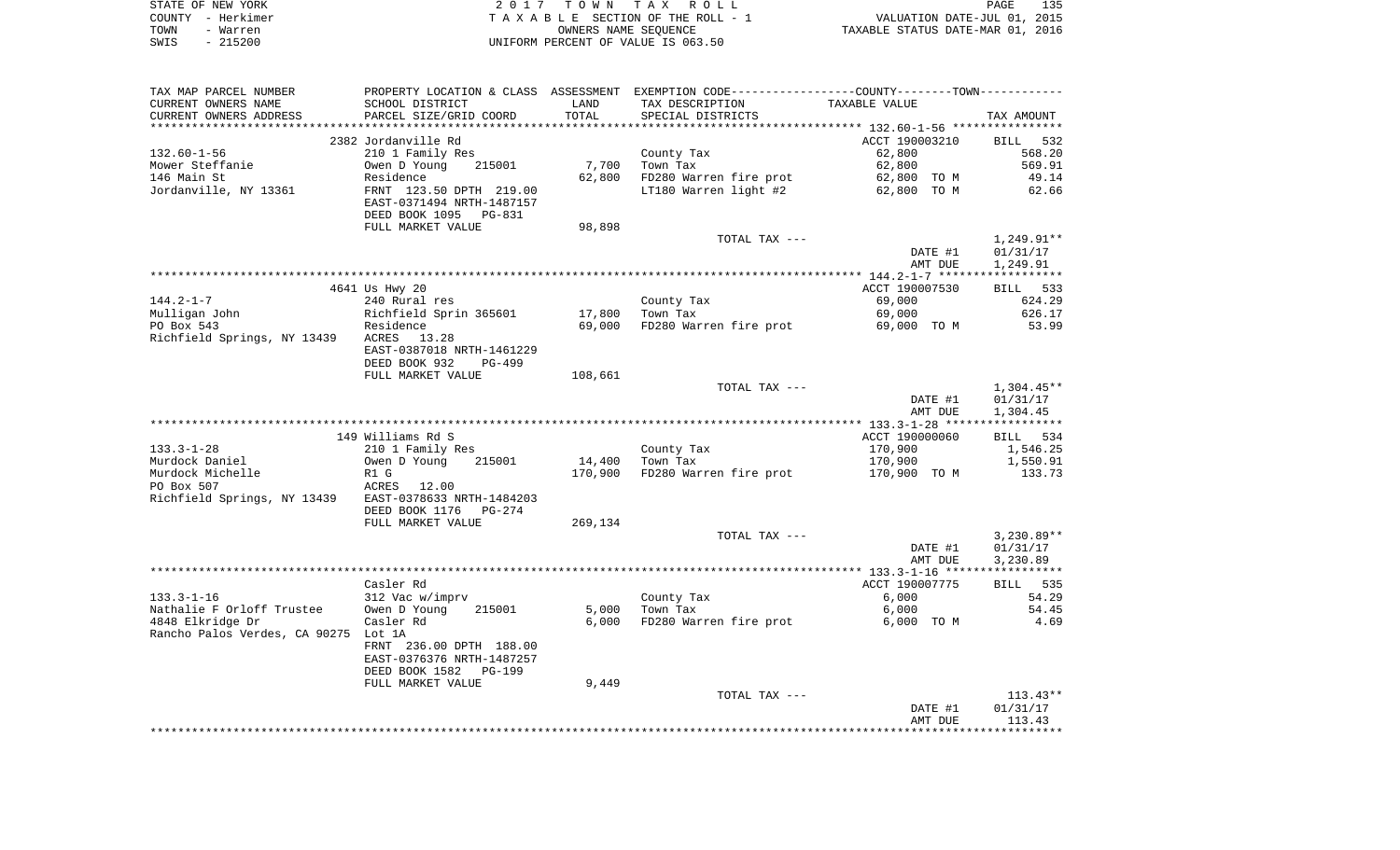|      | STATE OF NEW YORK | 2017 TOWN TAX ROLL                 | PAGE                             | 136 |
|------|-------------------|------------------------------------|----------------------------------|-----|
|      | COUNTY – Herkimer | TAXABLE SECTION OF THE ROLL - 1    | VALUATION DATE-JUL 01, 2015      |     |
| TOWN | - Warren          | OWNERS NAME SEOUENCE               | TAXABLE STATUS DATE-MAR 01, 2016 |     |
| SWIS | - 215200          | UNIFORM PERCENT OF VALUE IS 063.50 |                                  |     |

| TAX MAP PARCEL NUMBER                 |                                     |                  | PROPERTY LOCATION & CLASS ASSESSMENT EXEMPTION CODE---------------COUNTY-------TOWN---------- |                     |                    |
|---------------------------------------|-------------------------------------|------------------|-----------------------------------------------------------------------------------------------|---------------------|--------------------|
| CURRENT OWNERS NAME                   | SCHOOL DISTRICT                     | LAND             | TAX DESCRIPTION                                                                               | TAXABLE VALUE       |                    |
| CURRENT OWNERS ADDRESS                | PARCEL SIZE/GRID COORD              | TOTAL            | SPECIAL DISTRICTS                                                                             |                     | TAX AMOUNT         |
|                                       | Jordanville Rd                      |                  |                                                                                               | ACCT 190005940      | <b>BILL</b><br>536 |
| $133.3 - 1 - 20$                      | 314 Rural vac<10                    |                  | County Tax                                                                                    | 5,000               | 45.24              |
| Naumenko Gregory                      | Owen D Young<br>215001              | 5,000            | Town Tax                                                                                      | 5,000               | 45.37              |
| Perekrestov Elena                     | Lot                                 | 5,000            | FD280 Warren fire prot                                                                        | 5,000 TO M          | 3.91               |
| 110 Wendover Rd                       | ACRES<br>1.70                       |                  |                                                                                               |                     |                    |
| Rochester, NY 14610                   | EAST-0379517 NRTH-1486287           |                  |                                                                                               |                     |                    |
|                                       | DEED BOOK 1125<br>PG-224            |                  |                                                                                               |                     |                    |
|                                       | FULL MARKET VALUE                   | 7,874            |                                                                                               |                     |                    |
|                                       |                                     |                  | TOTAL TAX ---                                                                                 |                     | $94.52**$          |
|                                       |                                     |                  |                                                                                               | DATE #1             | 01/31/17           |
|                                       |                                     |                  |                                                                                               | AMT DUE             | 94.52              |
|                                       |                                     |                  |                                                                                               |                     |                    |
|                                       | 2664 Jordanville Rd                 |                  |                                                                                               | ACCT 190005910      | <b>BILL</b><br>537 |
| $133.3 - 1 - 31$                      | 210 1 Family Res                    |                  | CLERGY<br>41400                                                                               | 1,500<br>1,500      |                    |
| Naumenko Gregory<br>Perekrestov Elena | Owen D Young<br>215001<br>Residence | 10,500<br>56,000 | County Tax<br>Town Tax                                                                        | 54,500<br>54,500    | 493.10<br>494.59   |
| 110 Wendover Rd                       | ACRES<br>1.40                       |                  | FD280 Warren fire prot                                                                        | 56,000 TO M         | 43.82              |
| Rochester, NY 14610                   | EAST-0376938 NRTH-1486501           |                  |                                                                                               |                     |                    |
|                                       | DEED BOOK 1125<br>PG-224            |                  |                                                                                               |                     |                    |
|                                       | FULL MARKET VALUE                   | 88,189           |                                                                                               |                     |                    |
|                                       |                                     |                  | TOTAL TAX ---                                                                                 |                     | $1,031.51**$       |
|                                       |                                     |                  |                                                                                               | DATE #1             | 01/31/17           |
|                                       |                                     |                  |                                                                                               | AMT DUE             | 1,031.51           |
|                                       |                                     |                  |                                                                                               |                     |                    |
|                                       | Hogsback Rd                         |                  |                                                                                               | ACCT 190004320      | 538<br>BILL        |
| $140.3 - 1 - 2$                       | 321 Abandoned ag                    |                  | County Tax                                                                                    | 1,500               | 13.57              |
| Nelson Matthew<br>235 Springer Rd     | Richfield Sprin 365601              | 1,500<br>1,500   | Town Tax<br>FD280 Warren fire prot                                                            | 1,500<br>1,500 TO M | 13.61<br>1.17      |
| Richfield Springs, NY 13439           | Lot<br>ACRES<br>5.10                |                  |                                                                                               |                     |                    |
|                                       | EAST-0374766 NRTH-1471812           |                  |                                                                                               |                     |                    |
|                                       | DEED BOOK 1517<br>PG-853            |                  |                                                                                               |                     |                    |
|                                       | FULL MARKET VALUE                   | 2,362            |                                                                                               |                     |                    |
|                                       |                                     |                  | TOTAL TAX ---                                                                                 |                     | $28.35**$          |
|                                       |                                     |                  |                                                                                               | DATE #1             | 01/31/17           |
|                                       |                                     |                  |                                                                                               | AMT DUE             | 28.35              |
|                                       |                                     |                  |                                                                                               |                     |                    |
|                                       | Springer Rd                         |                  |                                                                                               | ACCT 190004350      | <b>BILL</b><br>539 |
| $140.3 - 1 - 11.1$                    | 105 Vac farmland                    |                  | County Tax                                                                                    | 13,000              | 117.62             |
| Nelson Michael                        | Richfield Sprin 365601              | 13,000           | Town Tax                                                                                      | 13,000              | 117.97             |
| Nelson Marsha<br>235 Springer Rd      | Farmland<br>FRNT 650.00 DPTH        | 13,000           | FD280 Warren fire prot                                                                        | 13,000 TO M         | 10.17              |
| Richfield Springs, NY 13439           | 50.50<br>ACRES                      |                  |                                                                                               |                     |                    |
|                                       | EAST-0384026 NRTH-1470402           |                  |                                                                                               |                     |                    |
|                                       | DEED BOOK 1517<br>PG-856            |                  |                                                                                               |                     |                    |
|                                       | FULL MARKET VALUE                   | 20,472           |                                                                                               |                     |                    |
|                                       |                                     |                  | TOTAL TAX ---                                                                                 |                     | $245.76**$         |
|                                       |                                     |                  |                                                                                               | DATE #1             | 01/31/17           |
|                                       |                                     |                  |                                                                                               | AMT DUE             | 245.76             |
|                                       |                                     |                  |                                                                                               |                     |                    |
|                                       |                                     |                  |                                                                                               |                     |                    |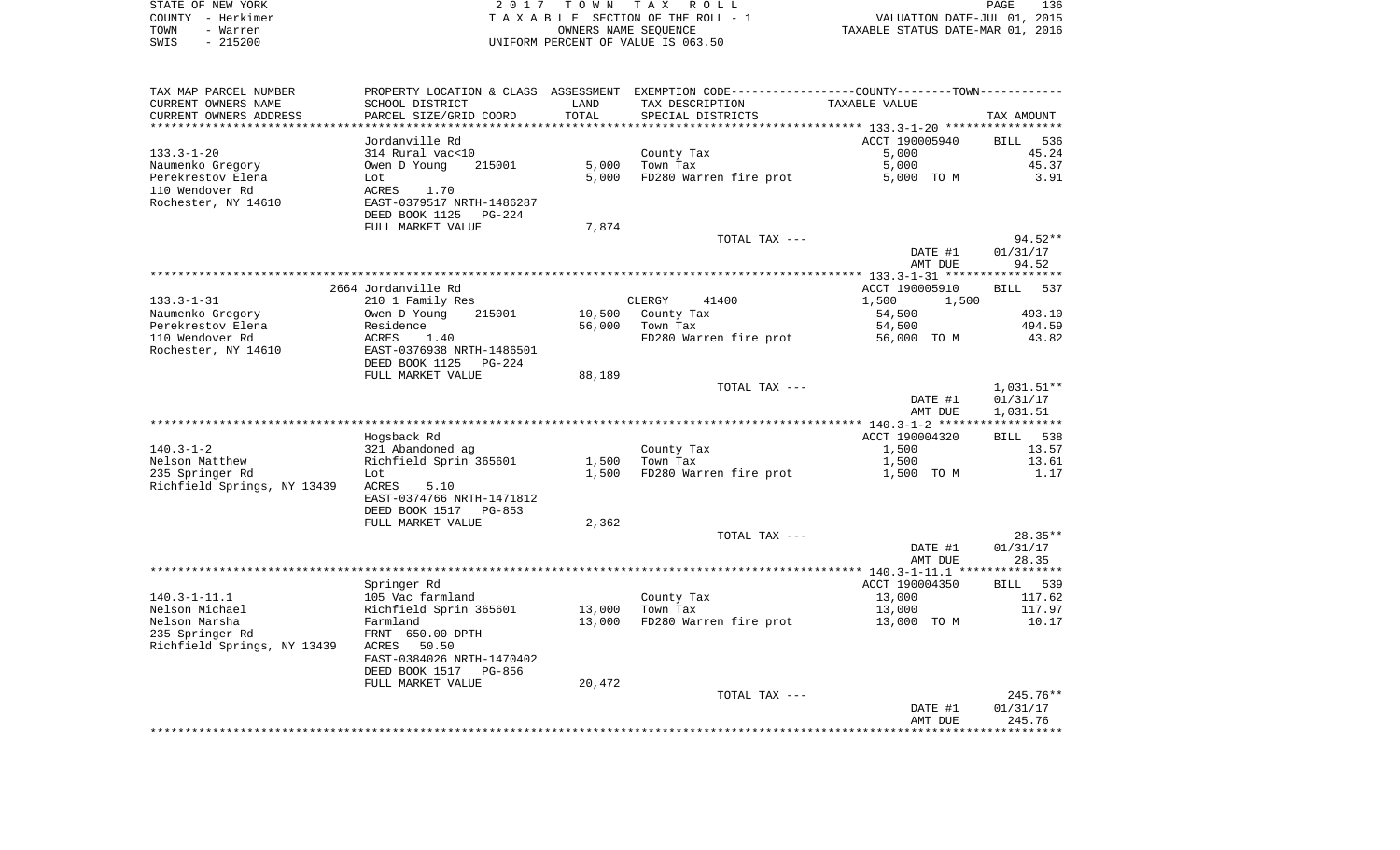|      | STATE OF NEW YORK | 2017 TOWN TAX ROLL                 | PAGE                             | 137 |
|------|-------------------|------------------------------------|----------------------------------|-----|
|      | COUNTY - Herkimer | TAXABLE SECTION OF THE ROLL - 1    | VALUATION DATE-JUL 01, 2015      |     |
| TOWN | - Warren          | OWNERS NAME SEOUENCE               | TAXABLE STATUS DATE-MAR 01, 2016 |     |
| SWIS | $-215200$         | UNIFORM PERCENT OF VALUE IS 063.50 |                                  |     |

| TAX MAP PARCEL NUMBER       |                                            |                | PROPERTY LOCATION & CLASS ASSESSMENT EXEMPTION CODE---------------COUNTY-------TOWN---------- |                |                |                    |
|-----------------------------|--------------------------------------------|----------------|-----------------------------------------------------------------------------------------------|----------------|----------------|--------------------|
| CURRENT OWNERS NAME         | SCHOOL DISTRICT                            | LAND           | TAX DESCRIPTION                                                                               | TAXABLE VALUE  |                |                    |
| CURRENT OWNERS ADDRESS      | PARCEL SIZE/GRID COORD                     | TOTAL          | SPECIAL DISTRICTS                                                                             |                |                | TAX AMOUNT         |
|                             |                                            |                |                                                                                               |                |                |                    |
|                             | 235 Springer Rd                            |                |                                                                                               |                |                | BILL 540           |
| $140.3 - 1 - 11.3$          | 210 1 Family Res                           |                | County Tax                                                                                    | 96,600         |                | 874.01             |
| Nelson Michael J            | Richfield Sprin 365601                     | 10,400         | Town Tax                                                                                      | 96,600         |                | 876.64             |
| Nelson Marsha E             | Residence                                  | 96,600         | FD280 Warren fire prot                                                                        | 96,600 TO M    |                | 75.59              |
| 235 Springer Rd             | ACRES<br>1.30                              |                |                                                                                               |                |                |                    |
| Richfield Springs, NY 13439 | EAST-0383650 NRTH-1469513                  |                |                                                                                               |                |                |                    |
|                             | DEED BOOK 801<br>PG-482                    |                |                                                                                               |                |                |                    |
|                             |                                            |                |                                                                                               |                |                |                    |
|                             | FULL MARKET VALUE                          | 152,126        |                                                                                               |                |                |                    |
|                             |                                            |                | TOTAL TAX ---                                                                                 |                |                | $1,826.24**$       |
|                             |                                            |                |                                                                                               | DATE #1        |                | 01/31/17           |
|                             |                                            |                |                                                                                               | AMT DUE        |                | 1,826.24           |
|                             |                                            |                |                                                                                               |                |                |                    |
|                             | 184 Jordanville Rd                         |                |                                                                                               | ACCT 190012450 |                | <b>BILL</b><br>541 |
| $132.60 - 1 - 47$           | 210 1 Family Res                           |                | VET WAR CT 41121                                                                              | 5,850          | 5,850          |                    |
| Nepenthe Home Trust         | 215001<br>Owen D Young                     | 7,750          | County Tax                                                                                    | 63,650         |                | 575.89             |
| %John Parker                | Residence                                  | 69,500         | Town Tax                                                                                      | 63,650         |                | 577.62             |
| 184 Main St                 | 858-0410                                   |                | FD280 Warren fire prot                                                                        | 69,500 TO M    |                | 54.38              |
| Jordanville, NY 13361       | FRNT 107.00 DPTH 231.83                    |                | LT180 Warren light #2                                                                         | 69,500 TO M    |                | 69.35              |
|                             | EAST-0372264 NRTH-1487204                  |                |                                                                                               |                |                |                    |
|                             | DEED BOOK 936<br><b>PG-471</b>             |                |                                                                                               |                |                |                    |
|                             | FULL MARKET VALUE                          | 109,449        |                                                                                               |                |                |                    |
|                             |                                            |                | TOTAL TAX ---                                                                                 |                |                | $1,277.24**$       |
|                             |                                            |                |                                                                                               | DATE #1        |                | 01/31/17           |
|                             |                                            |                |                                                                                               | AMT DUE        |                | 1,277.24           |
|                             |                                            |                |                                                                                               |                |                |                    |
|                             | 403 Earl Rd                                |                |                                                                                               | ACCT 190004650 |                | BILL<br>542        |
| $140.1 - 1 - 15.1$          | 210 1 Family Res                           |                | County Tax                                                                                    | 184,600        |                | 1,670.21           |
| Nepton Bernard              | Richfield Sprin 365601                     | 62,900         | Town Tax                                                                                      | 184,600        |                | 1,675.24           |
| Nepton Sherry               | R1 MH                                      | 184,600        | FD280 Warren fire prot                                                                        | 184,600 TO M   |                | 144.45             |
| 403 Earl Rd                 | ACRES 137.13                               |                |                                                                                               |                |                |                    |
| Richfield Springs, NY 13439 | EAST-0373205 NRTH-1478527                  |                |                                                                                               |                |                |                    |
|                             | DEED BOOK 742<br>$PG-89$                   |                |                                                                                               |                |                |                    |
|                             | FULL MARKET VALUE                          | 290,709        |                                                                                               |                |                |                    |
|                             |                                            |                | TOTAL TAX ---                                                                                 |                |                | $3,489.90**$       |
|                             |                                            |                |                                                                                               | DATE #1        |                | 01/31/17           |
|                             |                                            |                |                                                                                               | AMT DUE        |                | 3,489.90           |
|                             |                                            |                |                                                                                               |                |                |                    |
|                             | 2918 Jordanville Rd                        |                |                                                                                               |                |                | BILL<br>543        |
| $133.3 - 1 - 57.2$          | 210 1 Family Res                           |                | CW_15_VET/ 41162                                                                              | 5,850          | $\overline{0}$ |                    |
| O'Brien Gary                |                                            | 12,000 AG MKTS | 41730                                                                                         | 465            | 465            |                    |
| O'Brien Sharon              | Owen D Young<br>215001<br>FRNT 170.00 DPTH | 68,600         | County Tax                                                                                    | 62,285         |                | 563.54             |
|                             |                                            |                |                                                                                               |                |                |                    |
| 2918 Jordanville Rd         | 5.00<br>ACRES                              |                | Town Tax                                                                                      | 68,135         |                | 618.32             |
| Jordanville, NY 13361       | EAST-0381876 NRTH-1485184                  |                | School Relevy                                                                                 |                |                | 1,421.18           |
|                             | DEED BOOK 1147<br>$PG-50$                  |                | FD280 Warren fire prot                                                                        | 68,600 TO M    |                | 53.68              |
| MAY BE SUBJECT TO PAYMENT   | FULL MARKET VALUE                          | 108,031        |                                                                                               |                |                |                    |
| UNDER AGDIST LAW TIL 2023   |                                            |                |                                                                                               |                |                |                    |
|                             |                                            |                | TOTAL TAX ---                                                                                 |                |                | $2,656.72**$       |
|                             |                                            |                |                                                                                               | DATE #1        |                | 01/31/17           |
|                             |                                            |                |                                                                                               | AMT DUE        |                | 2,656.72           |
|                             |                                            |                |                                                                                               |                |                |                    |
|                             |                                            |                |                                                                                               |                |                |                    |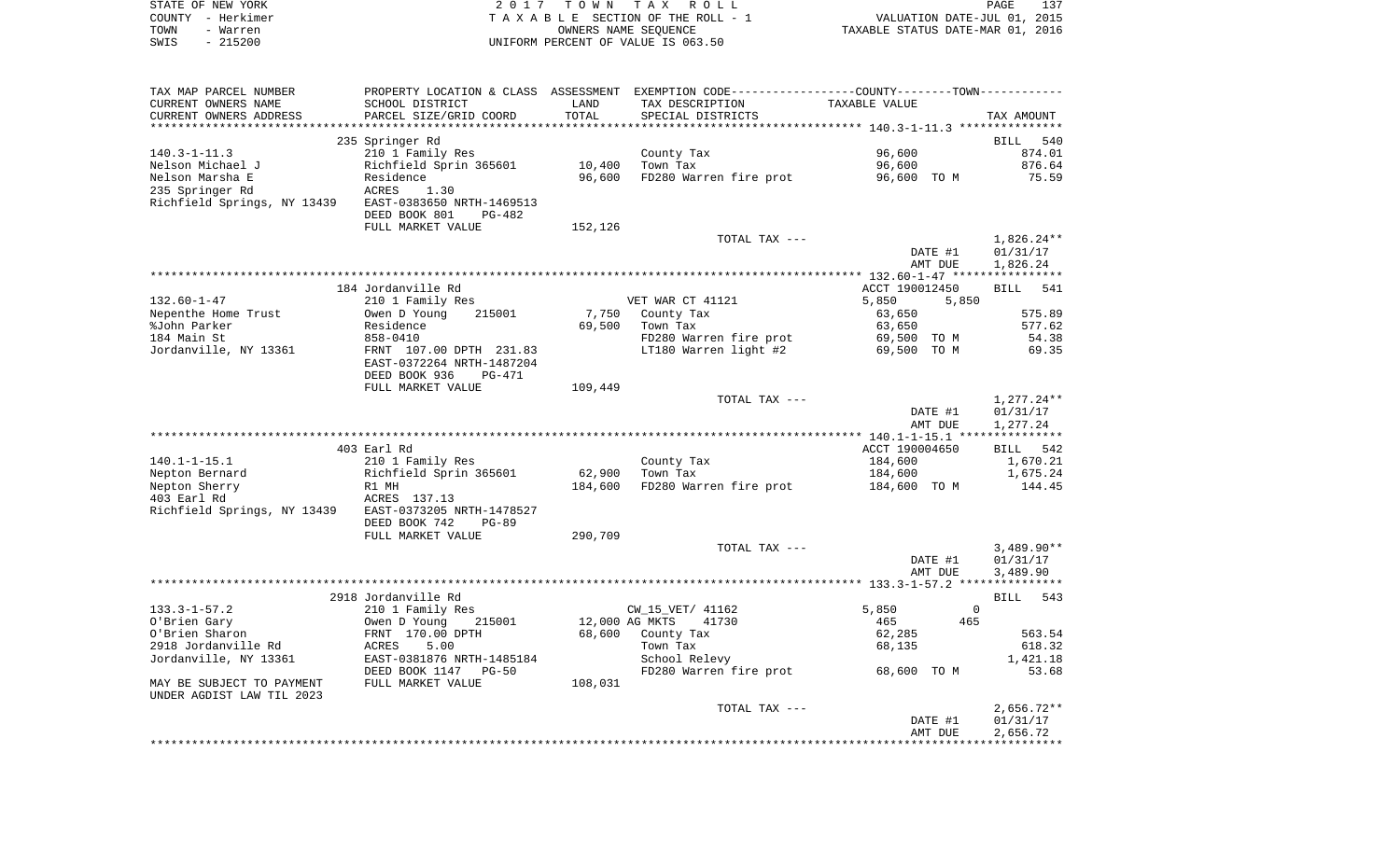| STATE OF NEW YORK<br>COUNTY - Herkimer<br>TOWN<br>- Warren<br>$-215200$<br>SWIS |                                            |               | 2017 TOWN TAX ROLL<br>TAXABLE SECTION OF THE ROLL - 1<br>OWNERS NAME SEOUENCE<br>UNIFORM PERCENT OF VALUE IS 063.50                   | VALUATION DATE-JUL 01, 2015<br>TAXABLE STATUS DATE-MAR 01, 2016 | PAGE<br>138        |
|---------------------------------------------------------------------------------|--------------------------------------------|---------------|---------------------------------------------------------------------------------------------------------------------------------------|-----------------------------------------------------------------|--------------------|
| TAX MAP PARCEL NUMBER<br>CURRENT OWNERS NAME<br>CURRENT OWNERS ADDRESS          | SCHOOL DISTRICT<br>PARCEL SIZE/GRID COORD  | LAND<br>TOTAL | PROPERTY LOCATION & CLASS ASSESSMENT EXEMPTION CODE---------------COUNTY-------TOWN----------<br>TAX DESCRIPTION<br>SPECIAL DISTRICTS | TAXABLE VALUE                                                   | TAX AMOUNT         |
|                                                                                 | 2924 Jordanville Rd                        |               |                                                                                                                                       | ACCT 190000120                                                  | <b>BILL</b><br>544 |
| $133.3 - 1 - 57.1$                                                              | 117 Horse farm                             |               | AG MKTS L 41720                                                                                                                       | 3,533<br>3,533                                                  |                    |
| O'Brien Gary & Sharon                                                           | Owen D Young<br>215001                     | 20,500        | County Tax                                                                                                                            | 124,867                                                         | 1,129.76           |
| 2924 Jordanville Rd                                                             | Residence                                  | 128,400       | Town Tax                                                                                                                              | 124,867                                                         | 1,133.17           |
| Jordanville, NY 13361                                                           | ACRES 19.30                                |               | School Relevy                                                                                                                         |                                                                 | 3,630.62           |
|                                                                                 | EAST-0382331 NRTH-1485274                  |               | FD280 Warren fire prot                                                                                                                | 124,867 TO M                                                    | 97.71              |
| PRIOR OWNER ON 3/01/2016                                                        | DEED BOOK 1603<br>PG-939                   |               | 3,533 EX                                                                                                                              |                                                                 |                    |
| O'Brien Gary                                                                    | FULL MARKET VALUE                          | 202,205       |                                                                                                                                       |                                                                 |                    |
| MAY BE SUBJECT TO PAYMENT<br>UNDER AGDIST LAW TIL 2020                          |                                            |               | TOTAL TAX ---                                                                                                                         |                                                                 | $5.991.26**$       |
|                                                                                 |                                            |               |                                                                                                                                       | DATE #1                                                         | 01/31/17           |
|                                                                                 |                                            |               |                                                                                                                                       | AMT DUE                                                         | 5,991.26           |
|                                                                                 |                                            |               |                                                                                                                                       |                                                                 |                    |
|                                                                                 | 111 Sheridan Rd                            |               |                                                                                                                                       |                                                                 | 545<br><b>BILL</b> |
| $139.4 - 1 - 26.2$                                                              | 270 Mfg housing                            |               | County Tax                                                                                                                            | 69,200                                                          | 626.10             |
| O'Connor Kenneth                                                                | Richfield Sprin 365601 12,000              |               | Town Tax                                                                                                                              | 69,200                                                          | 627.99             |
| O'Connor Nicole                                                                 | Residence D/w Mobile Home                  | 69,200        | FD280 Warren fire prot                                                                                                                | 69,200 TO M                                                     | 54.15              |
| 111 Sheridan Rd                                                                 | 1.80<br>ACRES<br>EAST-0362408 NRTH-1468796 |               |                                                                                                                                       |                                                                 |                    |
| Richfield Springs, NY 13439                                                     | DEED BOOK 1093 PG-231                      |               |                                                                                                                                       |                                                                 |                    |
|                                                                                 | FULL MARKET VALUE                          | 108,976       |                                                                                                                                       |                                                                 |                    |
|                                                                                 |                                            |               | TOTAL TAX ---                                                                                                                         |                                                                 | $1,308.24**$       |
|                                                                                 |                                            |               |                                                                                                                                       | DATE #1                                                         | 01/31/17           |

|                             |                           |       |                        | AMT DUE            | 1,308.24        |
|-----------------------------|---------------------------|-------|------------------------|--------------------|-----------------|
|                             |                           |       |                        | $139.4 - 1 - 26.3$ | *************** |
|                             | Sheridan Rd               |       |                        |                    | 546<br>BILL     |
| $139.4 - 1 - 26.3$          | 314 Rural vac<10          |       | County Tax             | 1,000              | 9.05            |
| O'Connor Kenneth            | Richfield Sprin 365601    | 1,000 | Town Tax               | 1,000              | 9.07            |
| O'Connor Nicole             | Vac Ld                    | 1,000 | FD280 Warren fire prot | 1,000<br>TO M      | .78             |
| 111 Sheridan Rd             | FRNT 255.00 DPTH 114.00   |       |                        |                    |                 |
| Richfield Springs, NY 13439 | 0.66<br>ACRES             |       |                        |                    |                 |
|                             | EAST-0362547 NRTH-1468793 |       |                        |                    |                 |
|                             | DEED BOOK 1093 PG-231     |       |                        |                    |                 |
|                             | FULL MARKET VALUE         | 1,575 |                        |                    |                 |
|                             |                           |       | TOTAL TAX ---          |                    | $18.90**$       |
|                             |                           |       |                        | DATE #1            | 01/31/17        |
|                             |                           |       |                        | AMT DUE            | 18.90           |

\*\*\*\*\*\*\*\*\*\*\*\*\*\*\*\*\*\*\*\*\*\*\*\*\*\*\*\*\*\*\*\*\*\*\*\*\*\*\*\*\*\*\*\*\*\*\*\*\*\*\*\*\*\*\*\*\*\*\*\*\*\*\*\*\*\*\*\*\*\*\*\*\*\*\*\*\*\*\*\*\*\*\*\*\*\*\*\*\*\*\*\*\*\*\*\*\*\*\*\*\*\*\*\*\*\*\*\*\*\*\*\*\*\*\*\*\*\*\*\*\*\*\*\*\*\*\*\*\*\*\*\*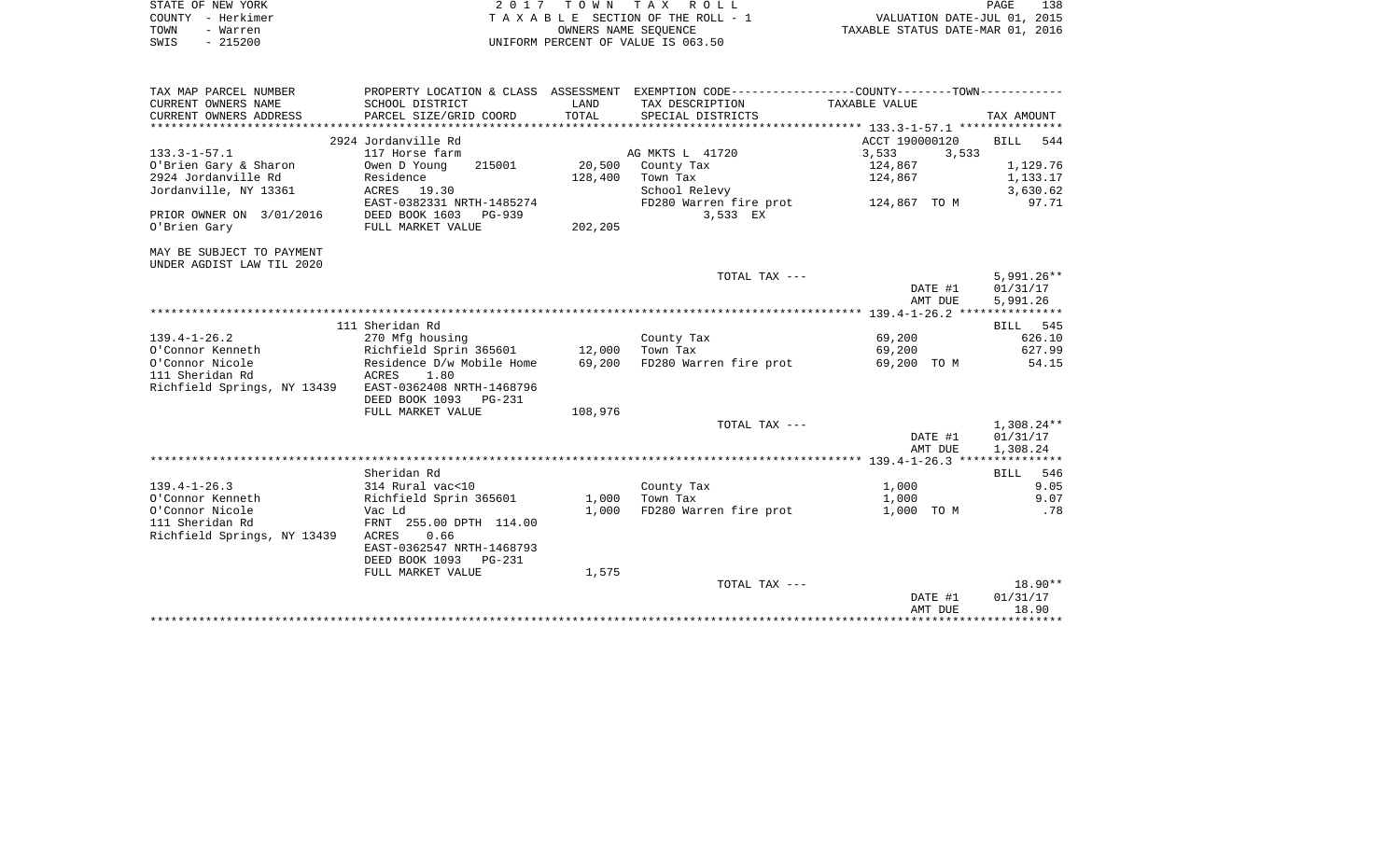| STATE OF NEW YORK | 2017 TOWN TAX ROLL                 | 139<br>PAGE                      |
|-------------------|------------------------------------|----------------------------------|
| COUNTY - Herkimer | TAXABLE SECTION OF THE ROLL - 1    | VALUATION DATE-JUL 01, 2015      |
| TOWN<br>- Warren  | OWNERS NAME SEOUENCE               | TAXABLE STATUS DATE-MAR 01, 2016 |
| $-215200$<br>SWIS | UNIFORM PERCENT OF VALUE IS 063.50 |                                  |

139<br>2015

| TAX MAP PARCEL NUMBER                                 | PROPERTY LOCATION & CLASS ASSESSMENT EXEMPTION CODE----------------COUNTY-------TOWN---------- |         |                               |                |                    |
|-------------------------------------------------------|------------------------------------------------------------------------------------------------|---------|-------------------------------|----------------|--------------------|
| CURRENT OWNERS NAME                                   | SCHOOL DISTRICT                                                                                | LAND    | TAX DESCRIPTION               | TAXABLE VALUE  |                    |
| CURRENT OWNERS ADDRESS                                | PARCEL SIZE/GRID COORD                                                                         | TOTAL   | SPECIAL DISTRICTS             |                | TAX AMOUNT         |
|                                                       |                                                                                                |         |                               |                |                    |
|                                                       | Bloomfield Rd                                                                                  |         |                               |                | 547<br><b>BILL</b> |
| $139.4 - 1 - 40.7$                                    | 314 Rural vac<10                                                                               |         | County Tax                    | 4,600          | 41.62              |
| Oakes Carla                                           | Richfield Sprin 365601                                                                         | 4,600   | Town Tax                      | 4,600          | 41.74              |
| 148 Bloomfield Rd                                     | 3.50<br>ACRES                                                                                  | 4,600   | School Relevy                 |                | 82.66              |
| Richfield Springs, NY 13439 EAST-0363361 NRTH-1470154 |                                                                                                |         | FD280 Warren fire prot        | 4,600 TO M     | 3.60               |
|                                                       | DEED BOOK 1201 PG-864                                                                          |         |                               |                |                    |
|                                                       | FULL MARKET VALUE                                                                              | 7,244   |                               |                |                    |
|                                                       |                                                                                                |         | TOTAL TAX ---                 |                | $169.62**$         |
|                                                       |                                                                                                |         |                               | DATE #1        | 01/31/17           |
|                                                       |                                                                                                |         |                               | AMT DUE        | 169.62             |
|                                                       |                                                                                                |         |                               |                |                    |
|                                                       | Robinson Rd                                                                                    |         |                               | ACCT 190004953 | BILL 548           |
| $126.4 - 1 - 8$                                       | 322 Rural vac>10                                                                               |         | County Tax                    | 14,900         | 134.81             |
| Ocuto Vincent                                         | Owen D Young<br>215001                                                                         | 14,900  | Town Tax                      | 14,900         | 135.22             |
| PO Box 36                                             | Lot                                                                                            | 14,900  | FD280 Warren fire prot        | 14,900 TO M    | 11.66              |
| Mohawk, NY 13407                                      | ACRES 18.00                                                                                    |         |                               |                |                    |
|                                                       | EAST-0368906 NRTH-1497296                                                                      |         |                               |                |                    |
|                                                       | DEED BOOK 00000                                                                                |         |                               |                |                    |
|                                                       | FULL MARKET VALUE                                                                              | 23,465  |                               |                |                    |
|                                                       |                                                                                                |         | TOTAL TAX ---                 |                | 281.69**           |
|                                                       |                                                                                                |         |                               | DATE #1        | 01/31/17           |
|                                                       |                                                                                                |         |                               | AMT DUE        | 281.69             |
|                                                       |                                                                                                |         |                               |                |                    |
|                                                       | 350 Patterson Rd                                                                               |         |                               | ACCT 190007860 | BILL 549           |
| $144.1 - 1 - 64$                                      | 112 Dairy farm                                                                                 |         | AGRIC 10 Y 42100              | 4,000<br>4,000 |                    |
| Oldick Donald                                         | Richfield Sprin 365601                                                                         | 131,000 | County Tax                    | 281,600        | 2,547.83           |
| 350 Patterson Rd                                      | Dairy Farm                                                                                     | 285,600 | Town Tax                      | 281,600        | 2,555.51           |
| Richfield Springs, NY 13439 ACRES 335.00              |                                                                                                |         | FD280 Warren fire prot        | 285,600 TO M   | 223.48             |
|                                                       | EAST-0378737 NRTH-1458975                                                                      |         |                               |                |                    |
|                                                       | DEED BOOK 712<br>PG-385                                                                        |         |                               |                |                    |
|                                                       | FULL MARKET VALUE                                                                              | 449,764 |                               |                |                    |
|                                                       |                                                                                                |         | TOTAL TAX ---                 |                | $5,326.82**$       |
|                                                       |                                                                                                |         |                               | DATE #1        | 01/31/17           |
|                                                       |                                                                                                |         |                               | AMT DUE        | 5,326.82           |
|                                                       |                                                                                                |         |                               |                |                    |
|                                                       | Hoke Rd                                                                                        |         |                               |                | BILL 550           |
| $144.1 - 1 - 66.2$                                    | 105 Vac farmland                                                                               |         | County Tax                    | 36,600         | 331.15             |
| Oldick Nancy I                                        | Richfield Sprin 365601                                                                         | 36,600  | Town Tax                      | 36,600         | 332.14             |
| 350 Patterson Rd                                      | Farm Land                                                                                      |         | 36,600 FD280 Warren fire prot | 36,600 TO M    | 28.64              |
| Richfield Springs, NY 13439                           | ACRES<br>85.00                                                                                 |         |                               |                |                    |
|                                                       | EAST-0381571 NRTH-1460017                                                                      |         |                               |                |                    |
|                                                       | DEED BOOK 837<br>$PG-48$                                                                       |         |                               |                |                    |
|                                                       | FULL MARKET VALUE                                                                              | 57,638  |                               |                |                    |
|                                                       |                                                                                                |         | TOTAL TAX ---                 |                | 691.93**           |
|                                                       |                                                                                                |         |                               | DATE #1        | 01/31/17           |
|                                                       |                                                                                                |         |                               | AMT DUE        | 691.93             |
|                                                       |                                                                                                |         |                               |                |                    |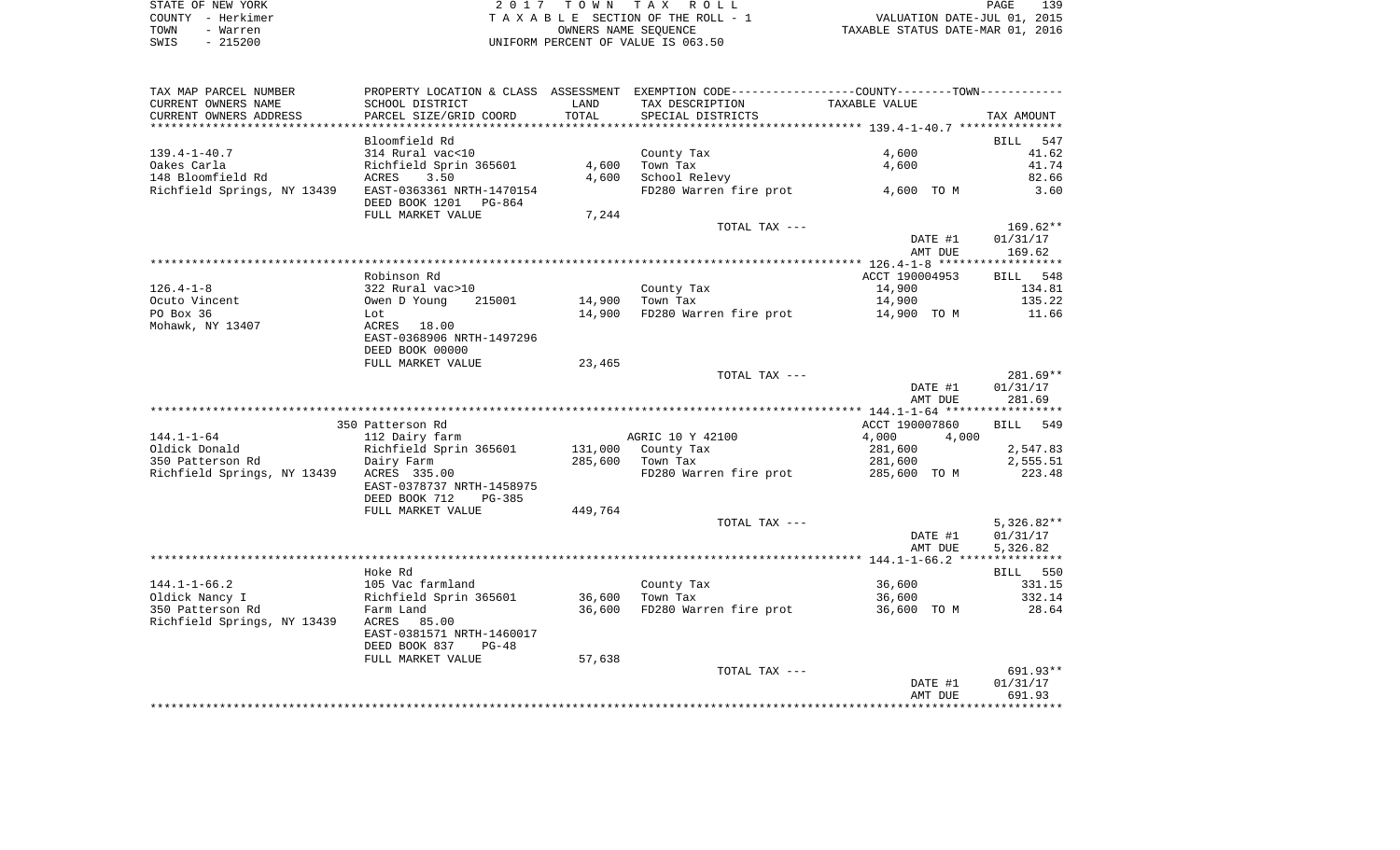| STATE OF NEW YORK | 2017 TOWN TAX ROLL                 | 140<br><b>PAGE</b>               |
|-------------------|------------------------------------|----------------------------------|
| COUNTY - Herkimer | TAXABLE SECTION OF THE ROLL - 1    | VALUATION DATE-JUL 01, 2015      |
| TOWN<br>- Warren  | OWNERS NAME SEOUENCE               | TAXABLE STATUS DATE-MAR 01, 2016 |
| $-215200$<br>SWIS | UNIFORM PERCENT OF VALUE IS 063.50 |                                  |

| TAX MAP PARCEL NUMBER       | PROPERTY LOCATION & CLASS ASSESSMENT EXEMPTION CODE----------------COUNTY-------TOWN----------- |         |                        |                |                    |
|-----------------------------|-------------------------------------------------------------------------------------------------|---------|------------------------|----------------|--------------------|
| CURRENT OWNERS NAME         | SCHOOL DISTRICT                                                                                 | LAND    | TAX DESCRIPTION        | TAXABLE VALUE  |                    |
| CURRENT OWNERS ADDRESS      | PARCEL SIZE/GRID COORD                                                                          | TOTAL   | SPECIAL DISTRICTS      |                | TAX AMOUNT         |
|                             |                                                                                                 |         |                        |                |                    |
|                             | Hoke Rd                                                                                         |         |                        | ACCT 190011760 | <b>BILL</b><br>551 |
| 144.1-1-68                  | 210 1 Family Res                                                                                |         | County Tax             | 35,800         | 323.91             |
| Oldick Nancy I              | Richfield Sprin 365601                                                                          | 10,400  | Town Tax               | 35,800         | 324.88             |
| 350 Patterson Rd            | Rural Res                                                                                       | 35,800  | FD280 Warren fire prot | 35,800 TO M    | 28.01              |
| Richfield Springs, NY 13439 | ACRES<br>1.30                                                                                   |         |                        |                |                    |
|                             | EAST-0380891 NRTH-1457799                                                                       |         |                        |                |                    |
|                             | DEED BOOK 837<br>$PG-51$                                                                        |         |                        |                |                    |
|                             | FULL MARKET VALUE                                                                               | 56,378  |                        |                |                    |
|                             |                                                                                                 |         | TOTAL TAX ---          |                | 676.80**           |
|                             |                                                                                                 |         |                        | DATE #1        | 01/31/17           |
|                             |                                                                                                 |         |                        | AMT DUE        | 676.80             |
|                             |                                                                                                 |         |                        |                |                    |
|                             | Patterson Rd                                                                                    |         |                        | ACCT 190006270 | 552<br>BILL        |
| $144.1 - 1 - 70$            | 105 Vac farmland                                                                                |         | County Tax             | 2,900          | 26.24              |
| Oldick Stephen S            | Richfield Sprin 365601                                                                          | 2,900   | Town Tax               | 2,900          | 26.32              |
| Oldick Linda M              | Farm Land                                                                                       | 2,900   | FD280 Warren fire prot | 2,900 TO M     | 2.27               |
| 129 Rathbun Rd              | ACRES<br>9.00                                                                                   |         |                        |                |                    |
| Cooperstown, NY 13326       | EAST-0379369 NRTH-1456973                                                                       |         |                        |                |                    |
|                             | DEED BOOK 830<br>PG-59                                                                          |         |                        |                |                    |
|                             | FULL MARKET VALUE                                                                               | 4,567   |                        |                |                    |
|                             |                                                                                                 |         | TOTAL TAX ---          |                | 54.83**            |
|                             |                                                                                                 |         |                        | DATE #1        | 01/31/17           |
|                             |                                                                                                 |         |                        | AMT DUE        | 54.83              |
|                             |                                                                                                 |         |                        |                |                    |
|                             | 3032 Jordanville Rd                                                                             |         |                        | ACCT 190006703 | BILL 553           |
| $133.3 - 3 - 3.1$           | 210 1 Family Res                                                                                |         | County Tax             | 66,400         | 600.77             |
| Olsen Walter                | Owen D Young<br>215001                                                                          | 10,500  | Town Tax               | 66,400         | 602.58             |
| Star Zina                   | Residence                                                                                       | 66,400  | FD280 Warren fire prot | 66,400 TO M    | 51.96              |
| 3032 Jordanville Rd         | ACRES<br>1.20                                                                                   |         |                        |                |                    |
| Jordanville, NY 13361       | EAST-0384104 NRTH-1485558                                                                       |         |                        |                |                    |
|                             | DEED BOOK 1291<br>PG-189                                                                        |         |                        |                |                    |
|                             | FULL MARKET VALUE                                                                               | 104,567 |                        |                |                    |
|                             |                                                                                                 |         | TOTAL TAX ---          |                | $1,255.31**$       |
|                             |                                                                                                 |         |                        | DATE #1        | 01/31/17           |
|                             |                                                                                                 |         |                        | AMT DUE        | 1,255.31           |
|                             |                                                                                                 |         |                        |                |                    |
|                             | Jordanville Rd                                                                                  |         |                        | ACCT 190003615 | BILL 554           |
| $133.3 - 1 - 43$            | 314 Rural vac<10                                                                                |         | County Tax             | 8,800          | 79.62              |
| Orloff Olga                 | Owen D Young<br>215001                                                                          | 8,800   | Town Tax               | 8,800          | 79.86              |
| Celentano John T            | Rural Lot                                                                                       | 8,800   | School Relevy          |                | 255.87             |
| 15502 Gundry Ave            | ACRES<br>4.00                                                                                   |         | FD280 Warren fire prot | 8,800 TO M     | 6.89               |
| Paramount Calif, 90723      | EAST-0375179 NRTH-1486811                                                                       |         |                        |                |                    |
|                             | DEED BOOK 672<br>$PG-805$                                                                       |         |                        |                |                    |
|                             | FULL MARKET VALUE                                                                               | 13,858  |                        |                |                    |
|                             |                                                                                                 |         | TOTAL TAX ---          |                | 422.24**           |
|                             |                                                                                                 |         |                        | DATE #1        | 01/31/17<br>422.24 |
|                             |                                                                                                 |         |                        | AMT DUE        |                    |
|                             |                                                                                                 |         |                        |                |                    |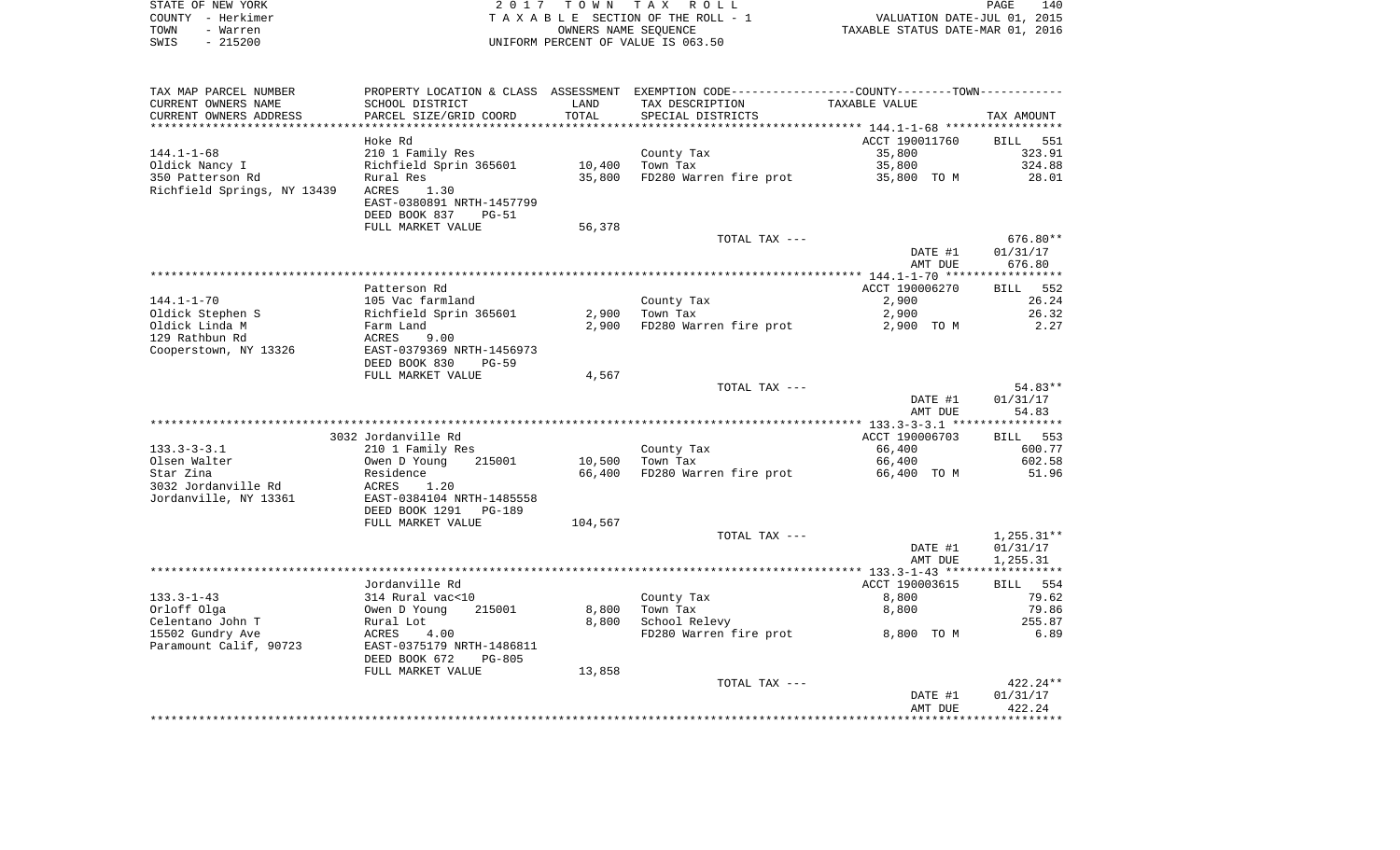|      | STATE OF NEW YORK | 2017 TOWN TAX ROLL                 | 141<br><b>PAGE</b>               |
|------|-------------------|------------------------------------|----------------------------------|
|      | COUNTY - Herkimer | TAXABLE SECTION OF THE ROLL - 1    | VALUATION DATE-JUL 01, 2015      |
| TOWN | - Warren          | OWNERS NAME SEOUENCE               | TAXABLE STATUS DATE-MAR 01, 2016 |
| SWIS | $-215200$         | UNIFORM PERCENT OF VALUE IS 063.50 |                                  |

| TAX MAP PARCEL NUMBER                                 |                                  |         | PROPERTY LOCATION & CLASS ASSESSMENT EXEMPTION CODE---------------COUNTY--------TOWN---------- |                    |                                                                                                                                     |
|-------------------------------------------------------|----------------------------------|---------|------------------------------------------------------------------------------------------------|--------------------|-------------------------------------------------------------------------------------------------------------------------------------|
| CURRENT OWNERS NAME                                   | SCHOOL DISTRICT                  | LAND    | TAX DESCRIPTION                                                                                | TAXABLE VALUE      |                                                                                                                                     |
| CURRENT OWNERS ADDRESS                                | PARCEL SIZE/GRID COORD           | TOTAL   | SPECIAL DISTRICTS                                                                              |                    | TAX AMOUNT                                                                                                                          |
|                                                       | Jordanville Rd                   |         |                                                                                                | ACCT 190003601     | BILL<br>555                                                                                                                         |
| $133.3 - 1 - 44$                                      | 314 Rural vac<10                 |         | County Tax                                                                                     | 8,800              | 79.62                                                                                                                               |
| Orloff Olga                                           | Owen D Young<br>215001           |         | 8,800 Town Tax                                                                                 | 8,800              | 79.86                                                                                                                               |
| Celentano John T                                      | Rural Lot                        |         | 8,800 School Relevy                                                                            |                    | 255.87                                                                                                                              |
| 15502 Gundry Ave                                      | 4.00<br>ACRES                    |         | FD280 Warren fire prot 8,800 TO M                                                              |                    | 6.89                                                                                                                                |
| Paramount Calif, 90723                                | EAST-0374983 NRTH-1486831        |         |                                                                                                |                    |                                                                                                                                     |
|                                                       | DEED BOOK 672 PG-809             |         |                                                                                                |                    |                                                                                                                                     |
|                                                       | FULL MARKET VALUE                | 13,858  |                                                                                                |                    |                                                                                                                                     |
|                                                       |                                  |         | TOTAL TAX ---                                                                                  |                    | $422.24**$                                                                                                                          |
|                                                       |                                  |         |                                                                                                | DATE #1            | 01/31/17                                                                                                                            |
|                                                       |                                  |         |                                                                                                | AMT DUE            | 422.24                                                                                                                              |
|                                                       |                                  |         |                                                                                                |                    |                                                                                                                                     |
|                                                       | Mcdaniels Rd                     |         |                                                                                                | ACCT 190005100     | BILL 556                                                                                                                            |
| $133.4 - 2 - 22$                                      | 105 Vac farmland                 |         | AG MKTS L 41720                                                                                | 6,236<br>6,236     |                                                                                                                                     |
| Ortensi Gregory D                                     |                                  |         | 34,000 County Tax                                                                              | 27,764             | 251.20                                                                                                                              |
| 765 County Hwy 29                                     | Owen D Young 215001<br>Farm Land |         | $34,000$ Town Tax                                                                              | 27,764             | 251.96                                                                                                                              |
| rarm Land<br>Richfield Springs, NY 13439 ACRES 118.30 |                                  |         | FD280 Warren fire prot                                                                         | 27,764 TO M        | 21.72                                                                                                                               |
|                                                       | EAST-0390335 NRTH-1482083        |         | 6,236 EX                                                                                       |                    |                                                                                                                                     |
| MAY BE SUBJECT TO PAYMENT                             | DEED BOOK 837 PG-331             |         |                                                                                                |                    |                                                                                                                                     |
| UNDER AGDIST LAW TIL 2020                             | FULL MARKET VALUE                | 53,543  |                                                                                                |                    |                                                                                                                                     |
|                                                       |                                  |         |                                                                                                |                    | 524.88**                                                                                                                            |
|                                                       |                                  |         | TOTAL TAX ---                                                                                  |                    |                                                                                                                                     |
|                                                       |                                  |         |                                                                                                | DATE #1            | 01/31/17                                                                                                                            |
|                                                       |                                  |         |                                                                                                | AMT DUE            | 524.88                                                                                                                              |
|                                                       |                                  |         |                                                                                                |                    |                                                                                                                                     |
|                                                       | 1033 Robinson Rd                 |         |                                                                                                | ACCT 190004955     |                                                                                                                                     |
| $126.4 - 1 - 14$                                      | 210 1 Family Res                 |         | AGED-CT 41801                                                                                  | 48,750<br>48,750   |                                                                                                                                     |
| Osaulenko Larisa                                      | Owen D Young 215001              |         | 11,300 County Tax                                                                              | 48,750             |                                                                                                                                     |
| 1033 Robinson Rd                                      | FRNT 140.00 DPTH                 |         | 11,300 County Tax<br>97,500 Town Tax                                                           | 48,750             |                                                                                                                                     |
| Mohawk, NY 13407                                      | 2.00<br>ACRES                    |         | FD280 Warren fire prot 97,500 TO M                                                             |                    |                                                                                                                                     |
|                                                       | EAST-0370608 NRTH-1496609        |         |                                                                                                |                    |                                                                                                                                     |
|                                                       | DEED BOOK 1257 PG-577            |         |                                                                                                |                    |                                                                                                                                     |
|                                                       | FULL MARKET VALUE                | 153,543 |                                                                                                |                    |                                                                                                                                     |
|                                                       |                                  |         | TOTAL TAX ---                                                                                  |                    |                                                                                                                                     |
|                                                       |                                  |         |                                                                                                | DATE #1            | 01/31/17                                                                                                                            |
|                                                       |                                  |         |                                                                                                | AMT DUE            | 959.78                                                                                                                              |
|                                                       |                                  |         |                                                                                                |                    |                                                                                                                                     |
|                                                       | Hicks Rd                         |         |                                                                                                | ACCT 190001242     |                                                                                                                                     |
| $133.2 - 3 - 1.1$                                     | 270 Mfg housing                  |         | County Tax                                                                                     | 7,000              |                                                                                                                                     |
| Ouellette Mark                                        | Owen D Young<br>215001           |         | 5,000 Town Tax                                                                                 | 7,000              |                                                                                                                                     |
| PO Box 13                                             | ACRES<br>2.80                    |         | 7,000 School Relevy                                                                            |                    |                                                                                                                                     |
| Van Hornesville, NY 13475                             | EAST-0386983 NRTH-1489938        |         | FD280 Warren fire prot 7,000 TO M                                                              |                    |                                                                                                                                     |
|                                                       | DEED BOOK 931 PG-62              |         |                                                                                                |                    |                                                                                                                                     |
|                                                       | FULL MARKET VALUE                | 11,024  |                                                                                                |                    |                                                                                                                                     |
|                                                       |                                  |         | TOTAL TAX ---                                                                                  |                    |                                                                                                                                     |
|                                                       |                                  |         |                                                                                                | DATE #1<br>AMT DUE | BILL 557<br>441.08<br>442.41<br>76.29<br>959.78**<br>BILL 558<br>63.33<br>63.52<br>203.52<br>5.48<br>335.85**<br>01/31/17<br>335.85 |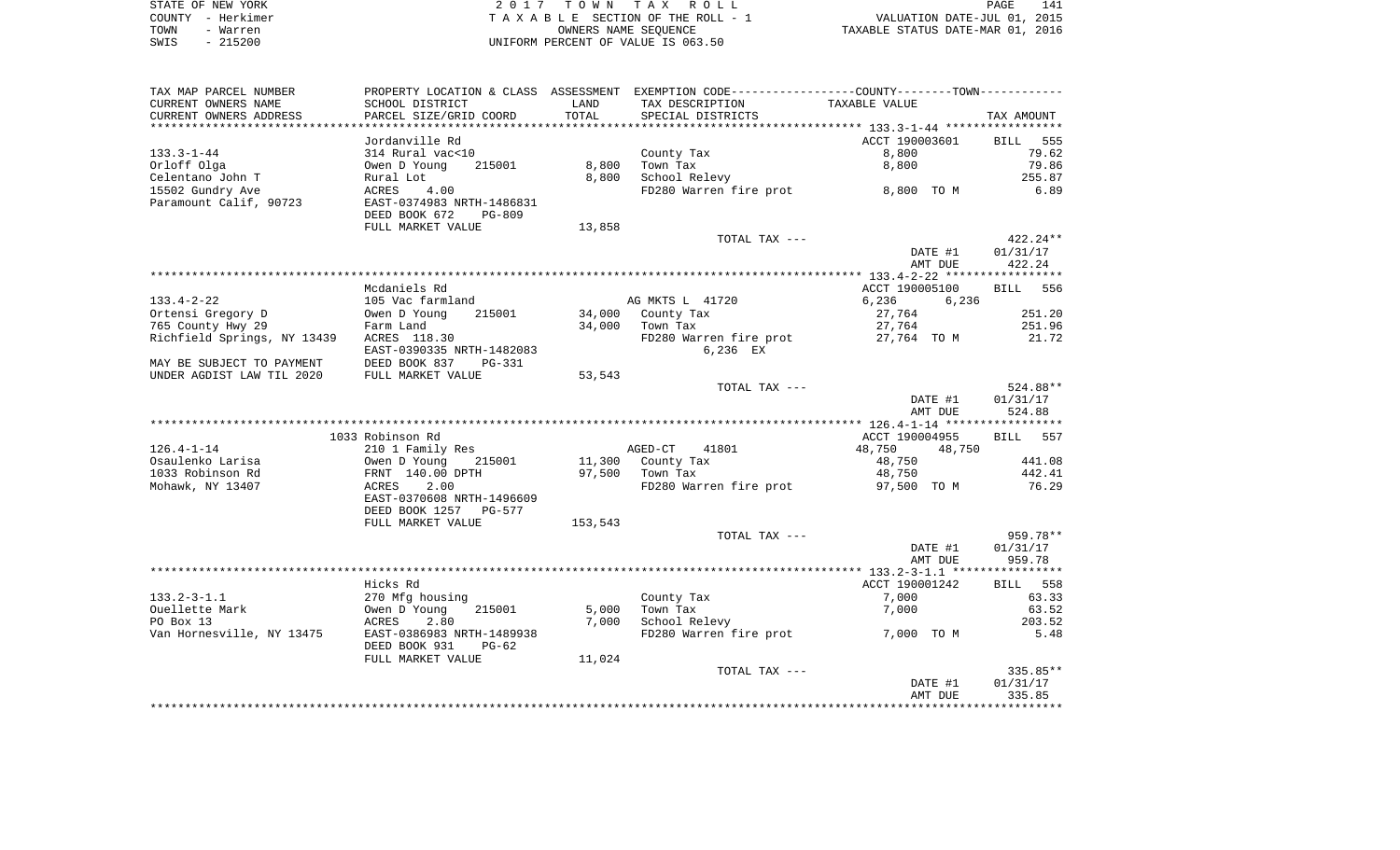|      | STATE OF NEW YORK | 2017 TOWN TAX ROLL                 | 142<br>PAGE                      |
|------|-------------------|------------------------------------|----------------------------------|
|      | COUNTY - Herkimer | TAXABLE SECTION OF THE ROLL - 1    | VALUATION DATE-JUL 01, 2015      |
| TOWN | - Warren          | OWNERS NAME SEOUENCE               | TAXABLE STATUS DATE-MAR 01, 2016 |
| SWIS | $-215200$         | UNIFORM PERCENT OF VALUE IS 063.50 |                                  |

| TAX MAP PARCEL NUMBER                      |                                                                              |                  | PROPERTY LOCATION & CLASS ASSESSMENT EXEMPTION CODE---------------COUNTY-------TOWN---------- |                       |                                |
|--------------------------------------------|------------------------------------------------------------------------------|------------------|-----------------------------------------------------------------------------------------------|-----------------------|--------------------------------|
| CURRENT OWNERS NAME                        | SCHOOL DISTRICT                                                              | LAND             | TAX DESCRIPTION                                                                               | TAXABLE VALUE         |                                |
| CURRENT OWNERS ADDRESS                     | PARCEL SIZE/GRID COORD                                                       | TOTAL            | SPECIAL DISTRICTS                                                                             |                       | TAX AMOUNT                     |
| ***********************                    |                                                                              |                  |                                                                                               |                       |                                |
|                                            | Hicks Rd                                                                     |                  |                                                                                               | ACCT 190001241        | BILL<br>559                    |
| $133.2 - 3 - 1.2$                          | 320 Rural vacant                                                             |                  | County Tax                                                                                    | 3,000                 | 27.14                          |
| Ouellette Mark                             | 215001<br>Owen D Young                                                       | 3,000            | Town Tax                                                                                      | 3,000                 | 27.22                          |
| PO Box 13                                  | Vacant Land                                                                  | 3,000            | School Relevy                                                                                 |                       | 87.23                          |
| Van Hornesville, NY 13475                  | ACRES<br>3.30<br>EAST-0387133 NRTH-1489683<br>DEED BOOK 931<br>$PG-65$       |                  | FD280 Warren fire prot                                                                        | 3,000 TO M            | 2.35                           |
|                                            | FULL MARKET VALUE                                                            | 4,724            |                                                                                               |                       |                                |
|                                            |                                                                              |                  | TOTAL TAX ---                                                                                 | DATE #1<br>AMT DUE    | 143.94**<br>01/31/17<br>143.94 |
|                                            |                                                                              |                  |                                                                                               |                       |                                |
|                                            | Hoke Rd                                                                      |                  |                                                                                               | ACCT 190007892        | <b>BILL</b><br>560             |
| $144.1 - 1 - 71.2$                         | 323 Vacant rural                                                             |                  | County Tax                                                                                    | 1,600                 | 14.48                          |
| Ough Richard                               | Richfield Sprin 365601                                                       | 1,600            | Town Tax                                                                                      | 1,600                 | 14.52                          |
| Ough Others                                | Lot                                                                          | 1,600            | FD280 Warren fire prot                                                                        | 1,600 TO M            | 1.25                           |
| 319 Koenig Rd<br>Van Hornseville, NY 13475 | ACRES<br>1.60<br>EAST-0380668 NRTH-1458071<br>DEED BOOK 788<br><b>PG-581</b> |                  |                                                                                               |                       |                                |
|                                            | FULL MARKET VALUE                                                            | 2,520            |                                                                                               |                       |                                |
|                                            |                                                                              |                  | TOTAL TAX ---                                                                                 |                       | $30.25**$                      |
|                                            |                                                                              |                  |                                                                                               | DATE #1               | 01/31/17                       |
|                                            |                                                                              |                  |                                                                                               | AMT DUE               | 30.25                          |
|                                            |                                                                              |                  |                                                                                               |                       |                                |
|                                            | Hicks Rd                                                                     |                  |                                                                                               | ACCT 190001230        | BILL 561                       |
| $133.2 - 2 - 12.1$                         | 321 Abandoned ag                                                             |                  | County Tax                                                                                    | 10,500                | 95.00<br>95.29                 |
| Ovchinnikoff Fedor<br>PO Box 21267         | Owen D Young<br>215001<br>Farm Land                                          | 10,500<br>10,500 | Town Tax<br>FD280 Warren fire prot                                                            | 10,500<br>10,500 TO M | 8.22                           |
| Keyzer, OR 97307                           | ACRES 13.60<br>EAST-0389563 NRTH-1488835                                     |                  |                                                                                               |                       |                                |
|                                            | DEED BOOK 00611 PG-00150                                                     |                  |                                                                                               |                       |                                |
|                                            | FULL MARKET VALUE                                                            | 16,535           |                                                                                               |                       | 198.51**                       |
|                                            |                                                                              |                  | TOTAL TAX ---                                                                                 | DATE #1<br>AMT DUE    | 01/31/17<br>198.51             |
|                                            |                                                                              |                  |                                                                                               |                       |                                |
|                                            | 460 State Rt 167                                                             |                  |                                                                                               | ACCT 190002250        | BILL 562                       |
| $139.2 - 1 - 10.1$                         | 241 Rural res&ag                                                             |                  | County Tax                                                                                    | 148,500               | 1,343.58                       |
| Owczarczak Karen                           | Richfield Sprin 365601                                                       | 33,200           | Town Tax                                                                                      | 148,500               | 1,347.63                       |
| Owczarczak Jeffrey                         | Farm                                                                         | 148,500          | FD280 Warren fire prot                                                                        | 148,500 TO M          | 116.20                         |
| 5037 Noella Way                            | Inc/1.2A parcel Survey JJ                                                    |                  |                                                                                               |                       |                                |
| San Jose, CA 95124                         | Life Use J Dale & Margare<br>ACRES<br>52.00<br>EAST-0367148 NRTH-1472985     |                  |                                                                                               |                       |                                |
|                                            | DEED BOOK 1444 PG-117                                                        |                  |                                                                                               |                       |                                |
|                                            | FULL MARKET VALUE                                                            | 233,858          |                                                                                               |                       |                                |
|                                            |                                                                              |                  | TOTAL TAX ---                                                                                 |                       | $2,807.41**$                   |
|                                            |                                                                              |                  |                                                                                               | DATE #1               | 01/31/17                       |
|                                            |                                                                              |                  |                                                                                               | AMT DUE               | 2,807.41                       |
|                                            |                                                                              |                  |                                                                                               |                       |                                |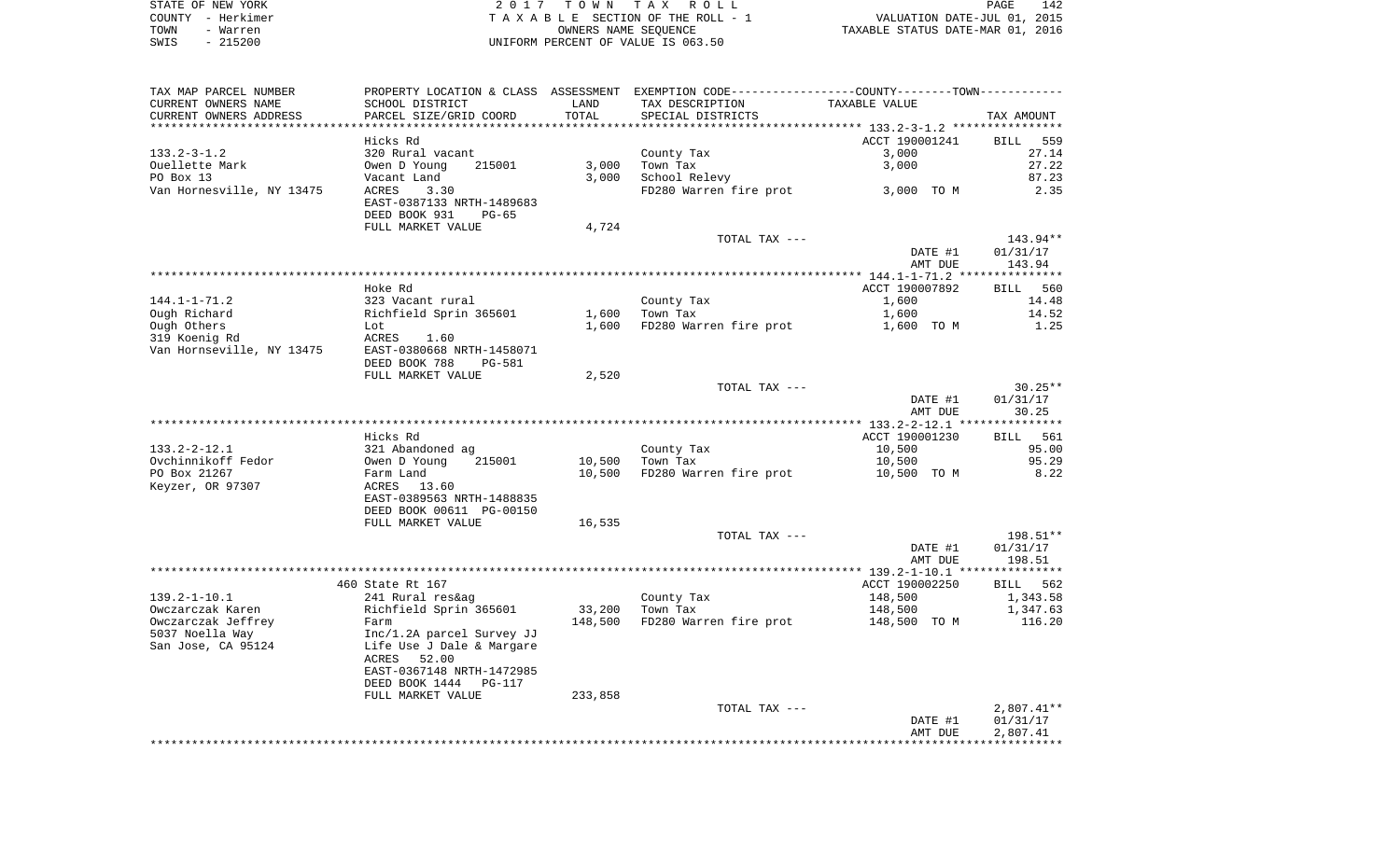| STATE OF NEW YORK | 2017 TOWN TAX ROLL<br>PAGE                                           | 143 |
|-------------------|----------------------------------------------------------------------|-----|
| COUNTY - Herkimer | VALUATION DATE-JUL 01, 2015<br>T A X A B L E SECTION OF THE ROLL - 1 |     |
| TOWN<br>- Warren  | TAXABLE STATUS DATE-MAR 01, 2016<br>OWNERS NAME SEOUENCE             |     |
| - 215200<br>SWIS  | UNIFORM PERCENT OF VALUE IS 063.50                                   |     |

| TAX MAP PARCEL NUMBER                                                                                                                                                                                                          | PROPERTY LOCATION & CLASS ASSESSMENT EXEMPTION CODE---------------COUNTY--------TOWN---------- |        |                                           |                          |                            |
|--------------------------------------------------------------------------------------------------------------------------------------------------------------------------------------------------------------------------------|------------------------------------------------------------------------------------------------|--------|-------------------------------------------|--------------------------|----------------------------|
| CURRENT OWNERS NAME                                                                                                                                                                                                            | SCHOOL DISTRICT                                                                                | LAND   | TAX DESCRIPTION                           | TAXABLE VALUE            |                            |
| CURRENT OWNERS ADDRESS                                                                                                                                                                                                         | PARCEL SIZE/GRID COORD                                                                         | TOTAL  | SPECIAL DISTRICTS                         |                          | TAX AMOUNT                 |
|                                                                                                                                                                                                                                |                                                                                                |        |                                           |                          |                            |
|                                                                                                                                                                                                                                | 126 Main St                                                                                    |        |                                           | ACCT 190008250           | BILL 563                   |
| $132.60 - 1 - 64$                                                                                                                                                                                                              | 270 Mfg housing                                                                                |        | CW_15_VET/ 41162                          | 3,675                    | $\mathbf{0}$               |
| Owens Ronald                                                                                                                                                                                                                   | Owen D Young<br>215001                                                                         |        | 12,500 CW_DISBLD_ 41172                   | 1,225<br>9,800           | $\overline{0}$<br>$\Omega$ |
| PO Box 5                                                                                                                                                                                                                       | Jordanville                                                                                    |        | 24,500 AGED-CNTY 41802                    |                          | 88.67                      |
| Jordanville, NY 13361                                                                                                                                                                                                          | Mobile Home & Garage<br>3.45<br>ACRES                                                          |        | County Tax<br>Town Tax                    | 9,800<br>24,500          | 222.34                     |
|                                                                                                                                                                                                                                | EAST-0371152 NRTH-1486754                                                                      |        | FD280 Warren fire prot 34,500 TO M        |                          | 19.17                      |
|                                                                                                                                                                                                                                | DEED BOOK 1290 PG-599                                                                          |        |                                           |                          |                            |
|                                                                                                                                                                                                                                | FULL MARKET VALUE                                                                              | 38,583 |                                           |                          |                            |
|                                                                                                                                                                                                                                |                                                                                                |        | TOTAL TAX ---                             |                          | 330.18**                   |
|                                                                                                                                                                                                                                |                                                                                                |        |                                           | DATE #1                  | 01/31/17                   |
|                                                                                                                                                                                                                                |                                                                                                |        |                                           | AMT DUE                  | 330.18                     |
|                                                                                                                                                                                                                                |                                                                                                |        |                                           |                          |                            |
|                                                                                                                                                                                                                                | Hicks Rd                                                                                       |        |                                           |                          | BILL 564                   |
|                                                                                                                                                                                                                                |                                                                                                |        | County Tax                                | 1,600                    | 14.48                      |
|                                                                                                                                                                                                                                |                                                                                                |        | $1,600$ Town Tax                          | 1,600                    | 14.52                      |
| CONSIDER THE CONSIDER SERVICE SERVICE SERVICE SERVICE SUBSTRATED SERVICE SUBSTRATED SAVING A MARGIN SALE SAVING SAVING SAVING SUPER SAVING SAVING SUPER SAVING SAVING SUPER SAVING SUPER SAVING SUPER SAVING SAVING SAVING SUP |                                                                                                |        | 1,600 FD280 Warren fire prot              | 1,600 TO M               | 1.25                       |
|                                                                                                                                                                                                                                |                                                                                                |        |                                           |                          |                            |
|                                                                                                                                                                                                                                |                                                                                                |        |                                           |                          |                            |
|                                                                                                                                                                                                                                | DEED BOOK 1510 PG-147                                                                          |        |                                           |                          |                            |
|                                                                                                                                                                                                                                | FULL MARKET VALUE                                                                              | 2,520  |                                           |                          |                            |
|                                                                                                                                                                                                                                |                                                                                                |        | TOTAL TAX ---                             |                          | $30.25**$                  |
|                                                                                                                                                                                                                                |                                                                                                |        |                                           | DATE #1                  | 01/31/17                   |
|                                                                                                                                                                                                                                |                                                                                                |        |                                           | AMT DUE                  | 30.25                      |
|                                                                                                                                                                                                                                |                                                                                                |        |                                           |                          | BILL 565                   |
| $140.2 - 1 - 3$                                                                                                                                                                                                                | Off Chyle Rd                                                                                   |        | County Tax                                | ACCT 190011850<br>11,100 | 100.43                     |
| Pace Antonio                                                                                                                                                                                                                   | 323 Vacant rural<br>Owen D Young 215<br>215001                                                 |        | 11,100 Town Tax                           | 11,100                   | 100.73                     |
| Pace Mary                                                                                                                                                                                                                      |                                                                                                |        | 11,100 FD280 Warren fire prot             | 11,100 TO M              | 8.69                       |
| PO Box 468                                                                                                                                                                                                                     | Lot<br>ACRES 31.80<br>EAST-0389955 NRTH-1477831<br>DEED BOOK 00629 PG-00966                    |        |                                           |                          |                            |
| Mastic, NY 11950                                                                                                                                                                                                               |                                                                                                |        |                                           |                          |                            |
|                                                                                                                                                                                                                                |                                                                                                |        |                                           |                          |                            |
|                                                                                                                                                                                                                                | FULL MARKET VALUE                                                                              | 17,480 |                                           |                          |                            |
|                                                                                                                                                                                                                                |                                                                                                |        | TOTAL TAX ---                             |                          | 209.85**                   |
|                                                                                                                                                                                                                                |                                                                                                |        |                                           | DATE #1                  | 01/31/17                   |
|                                                                                                                                                                                                                                |                                                                                                |        |                                           | AMT DUE                  | 209.85                     |
|                                                                                                                                                                                                                                |                                                                                                |        |                                           |                          |                            |
|                                                                                                                                                                                                                                | Chyle Rd                                                                                       |        |                                           | ACCT 190011820           | BILL 566                   |
| $140.2 - 1 - 13.1$                                                                                                                                                                                                             | 210 1 Family Res                                                                               |        | County Tax<br>Town Tax                    | 31,500                   | 285.00                     |
| Palumbo Christopher<br>PO Box 1526                                                                                                                                                                                             | Owen D Young 215001<br>partial assm't                                                          |        | 21,500 Town Tax                           | 31,500                   | 285.86                     |
|                                                                                                                                                                                                                                |                                                                                                |        | 31,500 FD280 Warren fire prot 31,500 TO M |                          | 24.65                      |
| Richfield Springs, NY 13439 FRNT 566.00 DPTH                                                                                                                                                                                   |                                                                                                |        |                                           |                          |                            |
|                                                                                                                                                                                                                                | ACRES 11.00                                                                                    |        |                                           |                          |                            |
|                                                                                                                                                                                                                                | EAST-0389475 NRTH-1475078                                                                      |        |                                           |                          |                            |
|                                                                                                                                                                                                                                | DEED BOOK 1540 PG-415                                                                          |        |                                           |                          |                            |
|                                                                                                                                                                                                                                | FULL MARKET VALUE                                                                              | 49,606 |                                           |                          |                            |
|                                                                                                                                                                                                                                |                                                                                                |        | TOTAL TAX ---                             |                          | 595.51**                   |
|                                                                                                                                                                                                                                |                                                                                                |        |                                           | DATE #1                  | 01/31/17                   |
|                                                                                                                                                                                                                                |                                                                                                |        |                                           |                          |                            |
|                                                                                                                                                                                                                                |                                                                                                |        |                                           | AMT DUE                  | 595.51                     |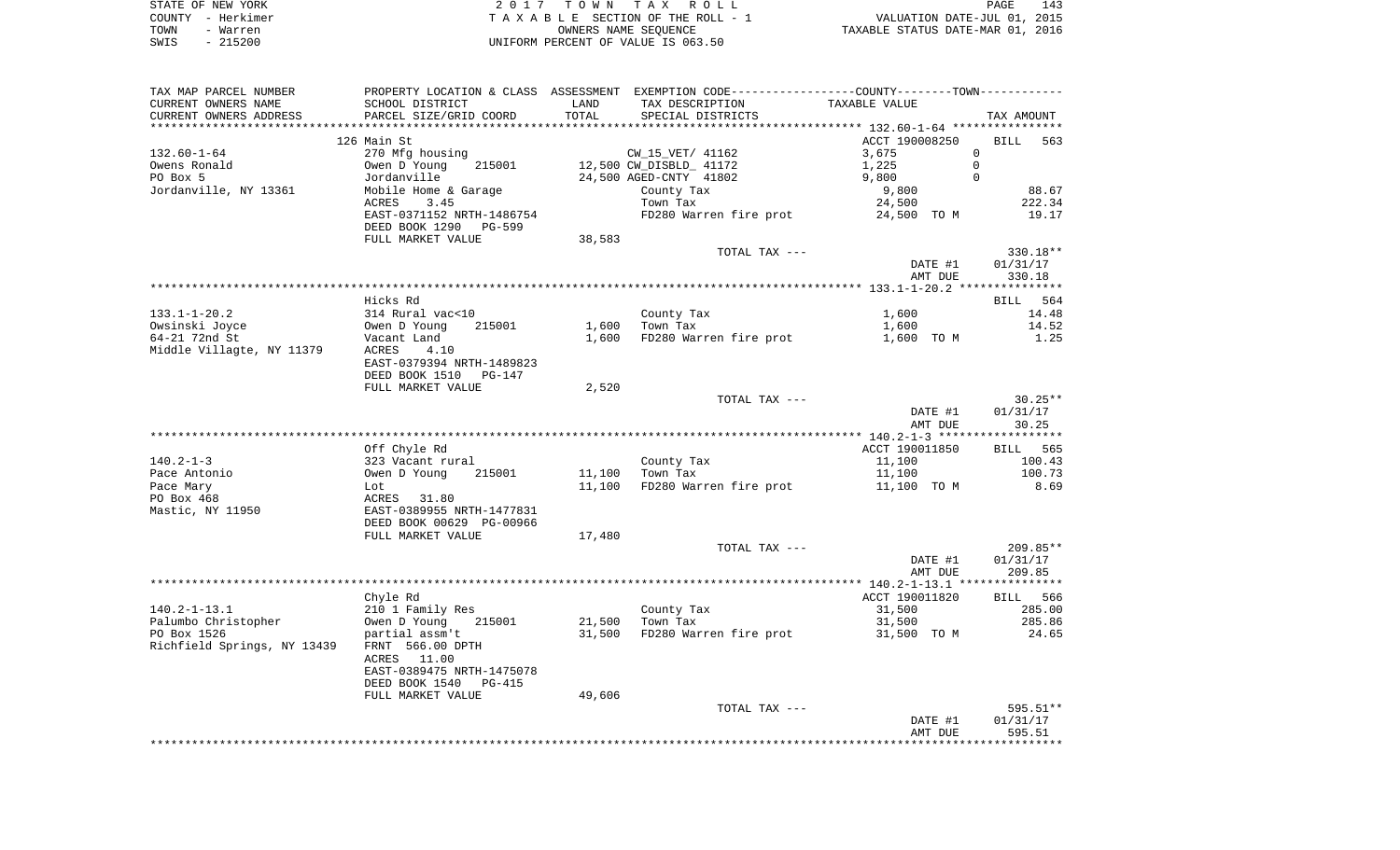|      | STATE OF NEW YORK | 2017 TOWN TAX ROLL                 | PAGE                             | 144 |
|------|-------------------|------------------------------------|----------------------------------|-----|
|      | COUNTY - Herkimer | TAXABLE SECTION OF THE ROLL - 1    | VALUATION DATE-JUL 01, 2015      |     |
| TOWN | - Warren          | OWNERS NAME SEOUENCE               | TAXABLE STATUS DATE-MAR 01, 2016 |     |
| SWIS | $-215200$         | UNIFORM PERCENT OF VALUE IS 063.50 |                                  |     |

| TAX MAP PARCEL NUMBER                                                                                        |                           |         | PROPERTY LOCATION & CLASS ASSESSMENT EXEMPTION CODE----------------COUNTY-------TOWN--------- |                    |              |
|--------------------------------------------------------------------------------------------------------------|---------------------------|---------|-----------------------------------------------------------------------------------------------|--------------------|--------------|
| CURRENT OWNERS NAME                                                                                          | SCHOOL DISTRICT           | LAND    | TAX DESCRIPTION                                                                               | TAXABLE VALUE      |              |
| CURRENT OWNERS ADDRESS                                                                                       | PARCEL SIZE/GRID COORD    | TOTAL   | SPECIAL DISTRICTS                                                                             |                    | TAX AMOUNT   |
|                                                                                                              |                           |         |                                                                                               |                    |              |
|                                                                                                              | 613 Earl Rd               |         |                                                                                               |                    | BILL 567     |
| $140.1 - 1 - 18.2$                                                                                           | 270 Mfg housing           |         | VET COM CT 41131                                                                              | 9,625 9,625        |              |
| Parkhurst James L<br>Parkhurst James L<br>613 Earl Rd<br>Residence Mok                                       | 215001                    |         |                                                                                               |                    | 261.25       |
|                                                                                                              |                           |         | 16,300 County Tax                                                                             | $28,875$<br>28,875 |              |
|                                                                                                              | Residence Mobile Home     |         |                                                                                               |                    | 262.04       |
| Richfield Springs, NY 13439                                                                                  | ACRES<br>8.30             |         | FD280 Warren fire prot 38,500 TO M 30.13                                                      |                    |              |
|                                                                                                              | EAST-0378439 NRTH-1477062 |         |                                                                                               |                    |              |
|                                                                                                              | DEED BOOK 867<br>PG-639   |         |                                                                                               |                    |              |
|                                                                                                              | FULL MARKET VALUE         | 60,630  |                                                                                               |                    |              |
|                                                                                                              |                           |         | TOTAL TAX ---                                                                                 |                    | 553.42**     |
|                                                                                                              |                           |         |                                                                                               | DATE #1            | 01/31/17     |
|                                                                                                              |                           |         |                                                                                               | AMT DUE            | 553.42       |
|                                                                                                              |                           |         |                                                                                               |                    |              |
|                                                                                                              | 119 Millstone Rd          |         |                                                                                               | ACCT 190012150     | BILL 568     |
| $139.4 - 1 - 54$                                                                                             | 210 1 Family Res          |         | County Tax                                                                                    | 83,900             | 759.10       |
|                                                                                                              |                           |         |                                                                                               |                    |              |
| Patterson Daniel P<br>Richfield Sprin 365601 17,500<br>119 Millstone Rd<br>R1 83,900                         |                           |         | Town Tax<br>School Relevy                                                                     | 83,900             | 761.39       |
|                                                                                                              |                           |         |                                                                                               |                    | 1,158.21     |
| Richfield Springs, NY 13439                                                                                  | ACRES 10.70               |         | FD280 Warren fire prot 83,900 TO M 65.65                                                      |                    |              |
|                                                                                                              | EAST-0365263 NRTH-1468101 |         |                                                                                               |                    |              |
|                                                                                                              | DEED BOOK 859<br>$PG-33$  |         |                                                                                               |                    |              |
|                                                                                                              | FULL MARKET VALUE         | 132,126 |                                                                                               |                    |              |
|                                                                                                              |                           |         | TOTAL TAX ---                                                                                 |                    | $2,744.35**$ |
|                                                                                                              |                           |         |                                                                                               | DATE #1            | 01/31/17     |
|                                                                                                              |                           |         |                                                                                               | AMT DUE            | 2,744.35     |
|                                                                                                              |                           |         |                                                                                               |                    |              |
|                                                                                                              | Warren                    |         |                                                                                               |                    | BILL 569     |
|                                                                                                              |                           |         | County Tax                                                                                    | 8,125              | 73.51        |
|                                                                                                              |                           |         | Town Tax                                                                                      | 8,125              | 73.73        |
|                                                                                                              |                           |         | FD280 Warren fire prot                                                                        |                    | 6.36         |
|                                                                                                              |                           |         |                                                                                               | 8,125 TO M         |              |
| Richfield Springs, NY 13439                                                                                  | EAST-0365018 NRTH-1466961 |         |                                                                                               |                    |              |
|                                                                                                              | DEED BOOK 1452 PG-63      |         |                                                                                               |                    |              |
|                                                                                                              | FULL MARKET VALUE         | 12,795  |                                                                                               |                    |              |
|                                                                                                              |                           |         | TOTAL TAX ---                                                                                 |                    | $153.60**$   |
|                                                                                                              |                           |         |                                                                                               | DATE #1            | 01/31/17     |
|                                                                                                              |                           |         |                                                                                               | AMT DUE            | 153.60       |
|                                                                                                              |                           |         |                                                                                               |                    |              |
|                                                                                                              | 315 Ostrander Rd          |         |                                                                                               | ACCT 190008435     | BILL 570     |
| $140.3 - 1 - 30.1$                                                                                           | 210 1 Family Res          |         | County Tax                                                                                    | 122,000            | 1,103.82     |
| 140.3-1-30.1 210 1 Family Res<br>Patterson Philip J Jr Richfield Sprin 365601<br>315 Ostrander Rd ACRES 5.80 |                           | 15,300  | Town Tax                                                                                      | 122,000            | 1,107.15     |
|                                                                                                              |                           | 122,000 | School Relevy                                                                                 |                    | 1,842.82     |
| Richfield Springs, NY 13439 EAST-0345613 NRTH-1039014                                                        |                           |         | FD280 Warren fire prot 122,000 TO M                                                           |                    | 95.46        |
|                                                                                                              |                           |         |                                                                                               |                    |              |
|                                                                                                              | DEED BOOK 907<br>PG-144   |         |                                                                                               |                    |              |
|                                                                                                              | FULL MARKET VALUE         | 192,126 |                                                                                               |                    |              |
|                                                                                                              |                           |         | TOTAL TAX ---                                                                                 |                    | $4,149.25**$ |
|                                                                                                              |                           |         |                                                                                               | DATE #1            | 01/31/17     |
|                                                                                                              |                           |         |                                                                                               | AMT DUE            | 4,149.25     |
|                                                                                                              |                           |         |                                                                                               |                    |              |
|                                                                                                              |                           |         |                                                                                               |                    |              |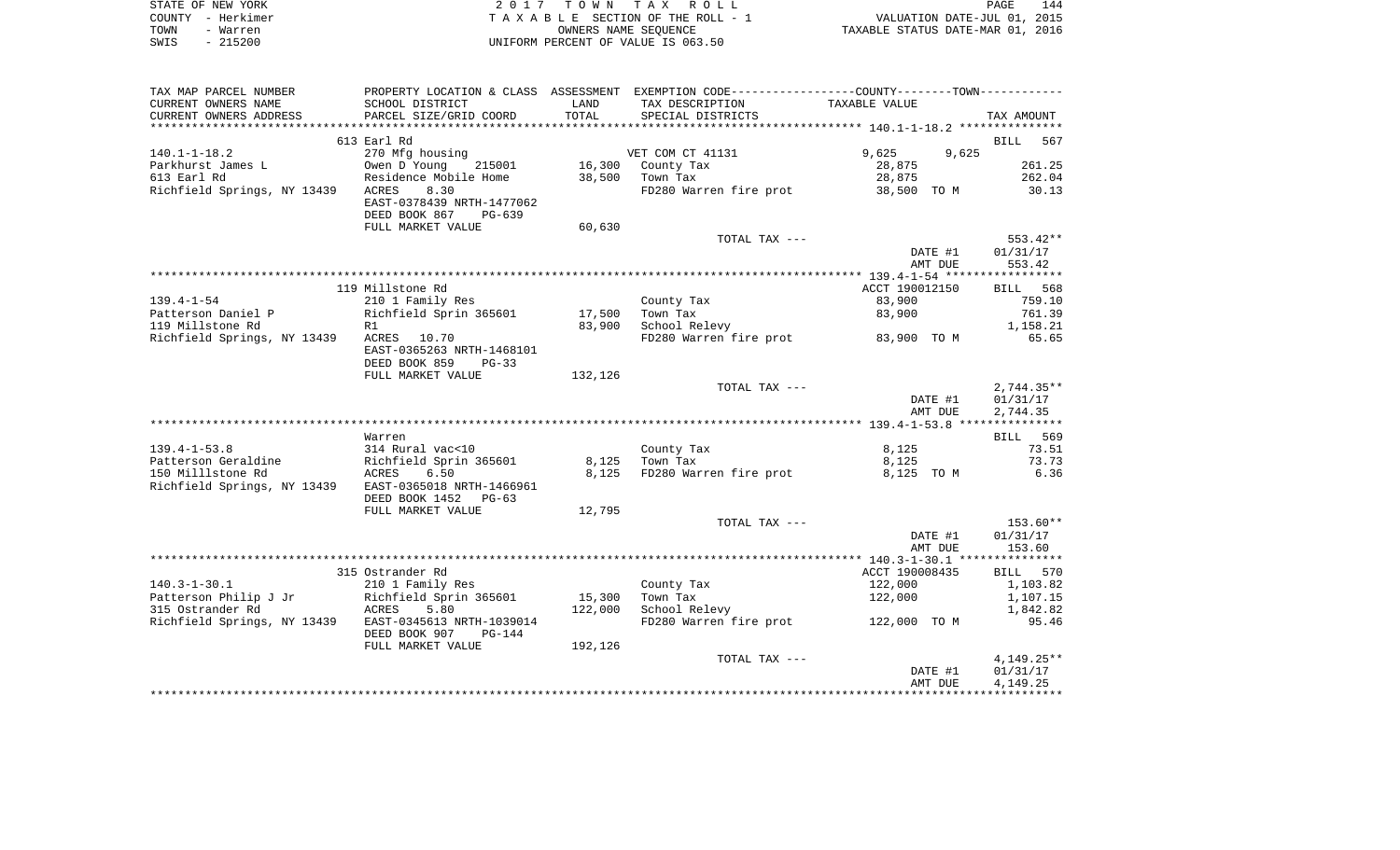| STATE OF NEW YORK |                   | 2017 TOWN TAX ROLL                 | PAGE                             | 145 |
|-------------------|-------------------|------------------------------------|----------------------------------|-----|
|                   | COUNTY - Herkimer | TAXABLE SECTION OF THE ROLL - 1    | VALUATION DATE-JUL 01, 2015      |     |
| TOWN              | - Warren          | OWNERS NAME SEOUENCE               | TAXABLE STATUS DATE-MAR 01, 2016 |     |
| SWIS              | - 215200          | UNIFORM PERCENT OF VALUE IS 063.50 |                                  |     |

| TAX MAP PARCEL NUMBER       |                           |                       | PROPERTY LOCATION & CLASS ASSESSMENT EXEMPTION CODE----------------COUNTY--------TOWN---------- |                                                  |              |
|-----------------------------|---------------------------|-----------------------|-------------------------------------------------------------------------------------------------|--------------------------------------------------|--------------|
| CURRENT OWNERS NAME         | SCHOOL DISTRICT           | LAND                  | TAX DESCRIPTION                                                                                 | TAXABLE VALUE                                    |              |
| CURRENT OWNERS ADDRESS      | PARCEL SIZE/GRID COORD    | TOTAL                 | SPECIAL DISTRICTS                                                                               |                                                  | TAX AMOUNT   |
|                             |                           | ********************* |                                                                                                 | ****************** 133.1-1-14.2 **************** |              |
|                             | 1443 State Route 167      |                       |                                                                                                 |                                                  | BILL 571     |
| $133.1 - 1 - 14.2$          | 210 1 Family Res          |                       | County Tax                                                                                      | 62,900                                           | 569.10       |
| Peko Marian                 | Owen D Young<br>215001    | 10,000                | Town Tax                                                                                        | 62,900                                           | 570.82       |
| Peko Maria                  | R1                        | 62,900                | FD280 Warren fire prot                                                                          | 62,900 TO M                                      | 49.22        |
| 1443 State Route 167        | FRNT 135.00 DPTH 200.00   |                       |                                                                                                 |                                                  |              |
| Jordanville, NY 13361       | EAST-0375954 NRTH-1488306 |                       |                                                                                                 |                                                  |              |
|                             | DEED BOOK 1382 PG-877     |                       |                                                                                                 |                                                  |              |
|                             |                           |                       |                                                                                                 |                                                  |              |
|                             | FULL MARKET VALUE         | 99,055                |                                                                                                 |                                                  |              |
|                             |                           |                       | TOTAL TAX ---                                                                                   |                                                  | $1,189.14**$ |
|                             |                           |                       |                                                                                                 | DATE #1                                          | 01/31/17     |
|                             |                           |                       |                                                                                                 | AMT DUE                                          | 1,189.14     |
|                             |                           |                       |                                                                                                 |                                                  |              |
|                             | Yule Corners Rd           |                       |                                                                                                 |                                                  | 572<br>BILL  |
| $132.2 - 3 - 5$             | 314 Rural vac<10          |                       | County Tax                                                                                      | 7,600                                            | 68.76        |
| Pena James                  | Owen D Young<br>215001    | 7,600                 | Town Tax                                                                                        | 7,600                                            | 68.97        |
| Pena Donna                  | FRNT 250.00 DPTH          | 7,600                 | FD280 Warren fire prot                                                                          | 7,600 TO M                                       | 5.95         |
| 20 W Madison St             | 7.50<br>ACRES             |                       |                                                                                                 |                                                  |              |
| E. Isilp, NY 11730          | EAST-0365346 NRTH-1491434 |                       |                                                                                                 |                                                  |              |
|                             | DEED BOOK 1211<br>PG-796  |                       |                                                                                                 |                                                  |              |
|                             | FULL MARKET VALUE         | 11,969                |                                                                                                 |                                                  |              |
|                             |                           |                       | TOTAL TAX ---                                                                                   |                                                  | 143.68**     |
|                             |                           |                       |                                                                                                 | DATE #1                                          | 01/31/17     |
|                             |                           |                       |                                                                                                 | AMT DUE                                          | 143.68       |
|                             |                           |                       |                                                                                                 |                                                  |              |
|                             | 1158 Little Lakes Rd      |                       |                                                                                                 |                                                  | BILL 573     |
| $133.3 - 1 - 56.2$          | 240 Rural res             |                       | AG MKTS<br>41730                                                                                | 3,035<br>3,035                                   |              |
| Peplinski Edward J          | Owen D Young<br>215001    |                       | 17,300 AGRIC 10 Y 42100                                                                         | 4,000<br>4,000                                   |              |
| Peplinski Dorayne           | R1                        |                       |                                                                                                 | 72,965                                           | 660.17       |
| 270 Parmwood Rd             | FRNT 710.00 DPTH          |                       | 80,000 County Tax<br>Town Tax<br>Town Tax                                                       | 72,965                                           | 662.16       |
| Richfield Springs, NY 13439 | ACRES<br>10.70            |                       | FD280 Warren fire prot                                                                          | 80,000 TO M                                      | 62.60        |
|                             | EAST-0378981 NRTH-1481581 |                       |                                                                                                 |                                                  |              |
| MAY BE SUBJECT TO PAYMENT   | DEED BOOK 853<br>$PG-14$  |                       |                                                                                                 |                                                  |              |
| UNDER AGDIST LAW TIL 2023   | FULL MARKET VALUE         | 125,984               |                                                                                                 |                                                  |              |
|                             |                           |                       | TOTAL TAX ---                                                                                   |                                                  | 1,384.93**   |
|                             |                           |                       |                                                                                                 | DATE #1                                          | 01/31/17     |
|                             |                           |                       |                                                                                                 | AMT DUE                                          | 1,384.93     |
|                             |                           |                       |                                                                                                 |                                                  |              |
|                             |                           |                       |                                                                                                 |                                                  |              |
|                             | Jordanville Rd            |                       |                                                                                                 | ACCT 190006704                                   | BILL 574     |
| $133.3 - 3 - 4$             | 105 Vac farmland          |                       | AG MKTS L 41720                                                                                 | 13,387<br>13,387                                 |              |
| Peplinski Edward J          | Owen D Young<br>215001    | 21,000                | County Tax                                                                                      | 7,613                                            | 68.88        |
| Peplinski Dorayne C         | land                      | 21,000                | Town Tax                                                                                        | 7,613                                            | 69.09        |
| 270 Parmwood Rd             | 22.00<br>ACRES            |                       | FD280 Warren fire prot                                                                          | 7,613 TO M                                       | 5.96         |
| Richfield Springs, NY 13439 | EAST-0384469 NRTH-1485026 |                       | 13,387 EX                                                                                       |                                                  |              |
|                             | DEED BOOK 1291<br>PG-189  |                       |                                                                                                 |                                                  |              |
| MAY BE SUBJECT TO PAYMENT   | FULL MARKET VALUE         | 33,071                |                                                                                                 |                                                  |              |
| UNDER AGDIST LAW TIL 2020   |                           |                       |                                                                                                 |                                                  |              |
|                             |                           |                       | TOTAL TAX ---                                                                                   |                                                  | 143.93**     |
|                             |                           |                       |                                                                                                 | DATE #1                                          | 01/31/17     |
|                             |                           |                       |                                                                                                 | AMT DUE                                          | 143.93       |
|                             |                           |                       |                                                                                                 |                                                  |              |
|                             |                           |                       |                                                                                                 |                                                  |              |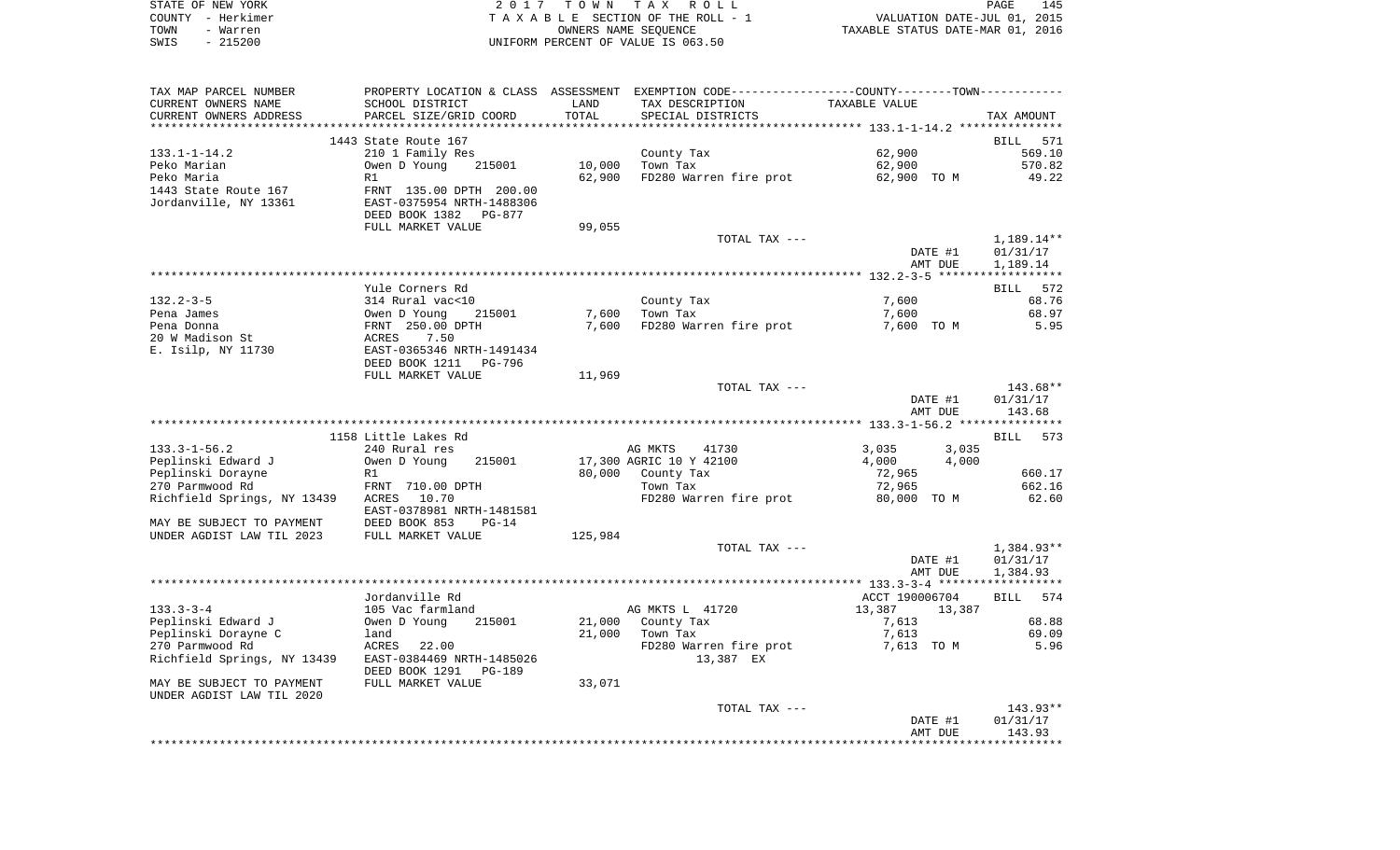|      | STATE OF NEW YORK | 2017 TOWN TAX ROLL                    | PAGE                             | 146 |
|------|-------------------|---------------------------------------|----------------------------------|-----|
|      | COUNTY - Herkimer | T A X A B L E SECTION OF THE ROLL - 1 | VALUATION DATE-JUL 01, 2015      |     |
| TOWN | - Warren          | OWNERS NAME SEOUENCE                  | TAXABLE STATUS DATE-MAR 01, 2016 |     |
| SWIS | - 215200          | UNIFORM PERCENT OF VALUE IS 063.50    |                                  |     |
|      |                   |                                       |                                  |     |
|      |                   |                                       |                                  |     |

| TAX MAP PARCEL NUMBER<br>CURRENT OWNERS NAME<br>CURRENT OWNERS ADDRESS | PROPERTY LOCATION & CLASS ASSESSMENT<br>SCHOOL DISTRICT<br>PARCEL SIZE/GRID COORD | LAND<br>TOTAL | EXEMPTION CODE-----------------COUNTY--------TOWN-----------<br>TAX DESCRIPTION TAXABLE VALUE<br>SPECIAL DISTRICTS |                  | TAX AMOUNT         |
|------------------------------------------------------------------------|-----------------------------------------------------------------------------------|---------------|--------------------------------------------------------------------------------------------------------------------|------------------|--------------------|
|                                                                        |                                                                                   |               |                                                                                                                    |                  |                    |
|                                                                        | Parmwood Rd                                                                       |               |                                                                                                                    |                  | BILL<br>575        |
| $133.4 - 2 - 15$                                                       | 105 Vac farmland                                                                  |               | County Tax                                                                                                         | 1,500            | 13.57              |
| Peplinski Edward J                                                     | 215001<br>Owen D Young                                                            |               | $1,500$ Town Tax                                                                                                   | 1,500            | 13.61              |
| Peplinski Dorayne                                                      | Mud Lake                                                                          | 1,500         | FD280 Warren fire prot                                                                                             | 1,500 TO M       | 1.17               |
| 270 Parmwood Rd                                                        | Farm Land                                                                         |               |                                                                                                                    |                  |                    |
| Richfield Springs, NY 13439                                            | ACRES<br>5.00                                                                     |               |                                                                                                                    |                  |                    |
|                                                                        | EAST-0387558 NRTH-1481854                                                         |               |                                                                                                                    |                  |                    |
|                                                                        | DEED BOOK 784<br>PG-374                                                           |               |                                                                                                                    |                  |                    |
|                                                                        | FULL MARKET VALUE                                                                 | 2,362         |                                                                                                                    |                  |                    |
|                                                                        |                                                                                   |               | TOTAL TAX ---                                                                                                      |                  | $28.35**$          |
|                                                                        |                                                                                   |               |                                                                                                                    | DATE #1          | 01/31/17           |
|                                                                        |                                                                                   |               |                                                                                                                    | AMT DUE          | 28.35              |
|                                                                        |                                                                                   |               |                                                                                                                    |                  |                    |
|                                                                        | Youngs Rd                                                                         |               |                                                                                                                    |                  | BILL 576           |
| $133.4 - 2 - 17$                                                       | 105 Vac farmland                                                                  |               | County Tax                                                                                                         | 3,000            | 27.14              |
| Peplinski Edward J                                                     | Owen D Young<br>215001                                                            | 3,000         | Town Tax                                                                                                           | 3,000            | 27.22              |
| Peplinski Dorayne                                                      | Farm Land                                                                         | 3,000         | FD280 Warren fire prot                                                                                             | 3,000 TO M       | 2.35               |
| 270 Parmwood Rd                                                        | ACRES 10.00                                                                       |               |                                                                                                                    |                  |                    |
| Richfield Springs, NY 13439                                            | EAST-0387142 NRTH-1481096                                                         |               |                                                                                                                    |                  |                    |
|                                                                        | DEED BOOK 784<br>$PG-374$                                                         |               |                                                                                                                    |                  |                    |
|                                                                        | FULL MARKET VALUE                                                                 | 4,724         | TOTAL TAX ---                                                                                                      |                  | 56.71**            |
|                                                                        |                                                                                   |               |                                                                                                                    | DATE #1          | 01/31/17           |
|                                                                        |                                                                                   |               |                                                                                                                    | AMT DUE          | 56.71              |
|                                                                        |                                                                                   |               |                                                                                                                    |                  | ****************** |
|                                                                        | 270 Parmwood Rd                                                                   |               |                                                                                                                    | ACCT 190008520   | BILL 577           |
| $140.1 - 1 - 5$                                                        | 270 Mfg housing                                                                   |               | AGRIC 10 Y 41700                                                                                                   | 72,600<br>72,600 |                    |
| Peplinski Edward J                                                     | 215001<br>Owen D Young                                                            |               | 19,200 AGRIC 10 Y 41700                                                                                            | 24,000<br>24,000 |                    |
| Peplinski Dorayne                                                      | Farm Land                                                                         |               | 115,800 AG MKTS L 41720                                                                                            | $\overline{0}$   | $\Omega$           |
| 270 Parmwood Rd                                                        | MH                                                                                |               | County Tax                                                                                                         | 19,200           | 173.72             |
| Richfield Springs, NY 13439                                            | ACRES 47.90                                                                       |               | Town Tax                                                                                                           | 19,200           | 174.24             |
|                                                                        | EAST-0382116 NRTH-1479582                                                         |               | FD280 Warren fire prot                                                                                             | 115,800 TO M     | 90.61              |
| MAY BE SUBJECT TO PAYMENT                                              | DEED BOOK 784<br>PG-374                                                           |               |                                                                                                                    |                  |                    |
| UNDER AGDIST LAW TIL 2026                                              | FULL MARKET VALUE                                                                 | 182,362       |                                                                                                                    |                  |                    |
|                                                                        |                                                                                   |               | TOTAL TAX ---                                                                                                      |                  | $438.57**$         |
|                                                                        |                                                                                   |               |                                                                                                                    | DATE #1          | 01/31/17           |
|                                                                        |                                                                                   |               |                                                                                                                    | AMT DUE          | 438.57             |
|                                                                        |                                                                                   |               |                                                                                                                    |                  |                    |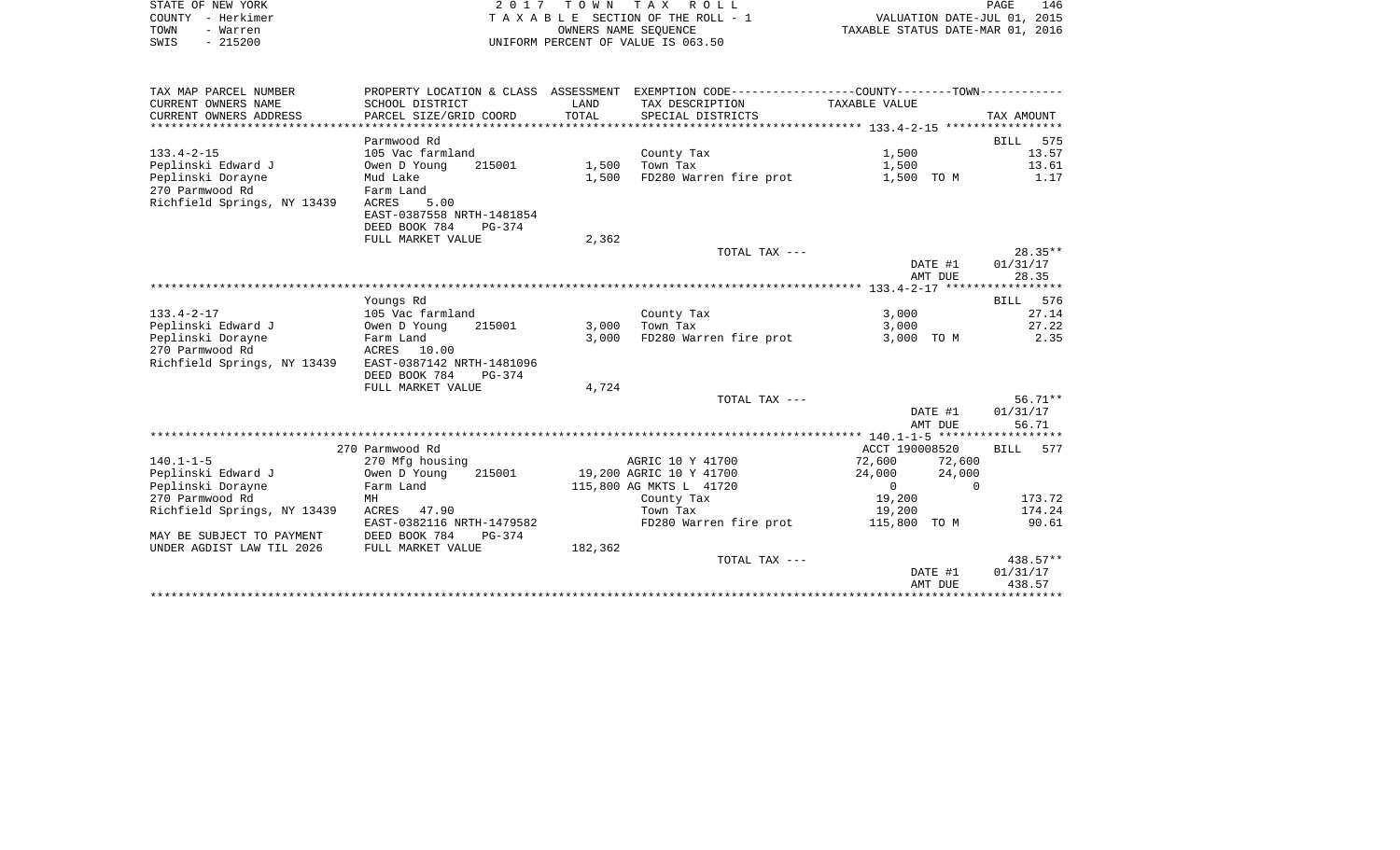| STATE OF NEW YORK | 2017 TOWN TAX ROLL<br>PAGE                                           | 147 |
|-------------------|----------------------------------------------------------------------|-----|
| COUNTY - Herkimer | VALUATION DATE-JUL 01, 2015<br>T A X A B L E SECTION OF THE ROLL - 1 |     |
| TOWN<br>- Warren  | TAXABLE STATUS DATE-MAR 01, 2016<br>OWNERS NAME SEOUENCE             |     |
| - 215200<br>SWIS  | UNIFORM PERCENT OF VALUE IS 063.50                                   |     |

| TAX MAP PARCEL NUMBER       |                           |         | PROPERTY LOCATION & CLASS ASSESSMENT EXEMPTION CODE---------------COUNTY-------TOWN---------- |                                |         |              |          |
|-----------------------------|---------------------------|---------|-----------------------------------------------------------------------------------------------|--------------------------------|---------|--------------|----------|
| CURRENT OWNERS NAME         | SCHOOL DISTRICT           | LAND    | TAX DESCRIPTION                                                                               | TAXABLE VALUE                  |         |              |          |
| CURRENT OWNERS ADDRESS      | PARCEL SIZE/GRID COORD    | TOTAL   | SPECIAL DISTRICTS                                                                             |                                |         | TAX AMOUNT   |          |
|                             |                           |         |                                                                                               |                                |         |              |          |
|                             | 270 Parmwood Rd           |         |                                                                                               | ACCT 190008550                 |         | BILL         | 578      |
| $140.1 - 1 - 7$             | 112 Dairy farm            |         | AGRIC 10 Y 41700                                                                              | 19,550                         | 19,550  |              |          |
| Peplinski Edward J          | 215001<br>Owen D Young    |         | 83,400 AGRIC 10 Y 41700                                                                       | 69,950                         | 69,950  |              |          |
| Peplinski Dorayne           | Dairy Farm                |         | 537,500 AGRIC 10 Y 41700                                                                      | 212,200                        | 212,200 |              |          |
| 270 Parmwood Rd             | ACRES 185.80              |         | AGRIC 10 Y 41700                                                                              |                                |         |              |          |
| Richfield Springs, NY 13439 | EAST-0383798 NRTH-1478960 |         | AG MKTS L 41720                                                                               | 23,800 23,800<br>11,570 11,570 |         |              |          |
|                             | DEED BOOK 784<br>PG-374   |         | AGRIC 10 Y 42100                                                                              | 4,000 4,000                    |         |              |          |
| MAY BE SUBJECT TO PAYMENT   | FULL MARKET VALUE         |         | 846,457 County Tax                                                                            | 196,430                        |         |              | 1,777.24 |
| UNDER AGDIST LAW TIL 2020   |                           |         | Town Tax                                                                                      | 196,430                        |         |              | 1,782.60 |
|                             |                           |         | FD280 Warren fire prot 525,930 TO M                                                           |                                |         |              | 411.53   |
|                             |                           |         | 11,570 EX                                                                                     |                                |         |              |          |
|                             |                           |         | TOTAL TAX ---                                                                                 |                                |         | $3,971.37**$ |          |
|                             |                           |         |                                                                                               | DATE #1                        |         | 01/31/17     |          |
|                             |                           |         |                                                                                               | AMT DUE                        |         | 3,971.37     |          |
|                             |                           |         |                                                                                               |                                |         |              |          |
|                             | Little Lakes Rd           |         |                                                                                               | ACCT 190012487                 |         | BILL 579     |          |
| $140.1 - 1 - 10.1$          | 120 Field crops           |         | AG MKTS L 41720                                                                               | 27,466                         | 27,466  |              |          |
| Peplinski Edward J          | 215001<br>Owen D Young    |         | 32,500 County Tax                                                                             | 51,734                         |         |              | 468.07   |
| Peplinski Dorayne           | ACRES 81.20               | 79,200  | Town Tax                                                                                      | 51,734                         |         |              | 469.49   |
| 270 Parmwood Rd             | EAST-0378718 NRTH-1478577 |         | FD280 Warren fire prot                                                                        | 51,734 TO M                    |         |              | 40.48    |
| Richfield Springs, NY 13439 | FULL MARKET VALUE         |         | 124,724 27,466 EX                                                                             |                                |         |              |          |
|                             |                           |         |                                                                                               |                                |         |              |          |
| MAY BE SUBJECT TO PAYMENT   |                           |         |                                                                                               |                                |         |              |          |
| UNDER AGDIST LAW TIL 2020   |                           |         |                                                                                               |                                |         |              |          |
|                             |                           |         | TOTAL TAX ---                                                                                 |                                |         |              | 978.04** |
|                             |                           |         |                                                                                               | DATE #1                        |         | 01/31/17     |          |
|                             |                           |         |                                                                                               | AMT DUE                        |         | 978.04       |          |
|                             |                           |         |                                                                                               |                                |         |              |          |
|                             | 1007 Little Lakes Rd      |         |                                                                                               |                                |         | BILL 580     |          |
| $140.1 - 1 - 10.3$          | 210 1 Family Res          |         | County Tax                                                                                    | 65,800                         |         |              | 595.34   |
| Peplinski Michael           | Owen D Young<br>215001    | 11,100  | Town Tax                                                                                      | 65,800                         |         |              | 597.13   |
| Peplinski Eleanor           | Residence                 | 65,800  | School Relevy                                                                                 |                                |         |              | 1,353.30 |
| 1007 Little Lakes Rd        | G/bzwy                    |         | FD280 Warren fire prot 65,800 TO M                                                            |                                |         |              | 51.49    |
| Richfield Springs, NY 13439 | ACRES<br>1.90             |         |                                                                                               |                                |         |              |          |
|                             | EAST-0379456 NRTH-1478864 |         |                                                                                               |                                |         |              |          |
|                             | DEED BOOK 784<br>PG-371   |         |                                                                                               |                                |         |              |          |
|                             | FULL MARKET VALUE         | 103,622 |                                                                                               |                                |         |              |          |
|                             |                           |         | TOTAL TAX ---                                                                                 |                                |         | $2,597.26**$ |          |
|                             |                           |         |                                                                                               | DATE #1                        |         | 01/31/17     |          |
|                             |                           |         |                                                                                               | AMT DUE                        |         | 2,597.26     |          |
|                             |                           |         |                                                                                               |                                |         |              |          |
|                             |                           |         |                                                                                               |                                |         |              |          |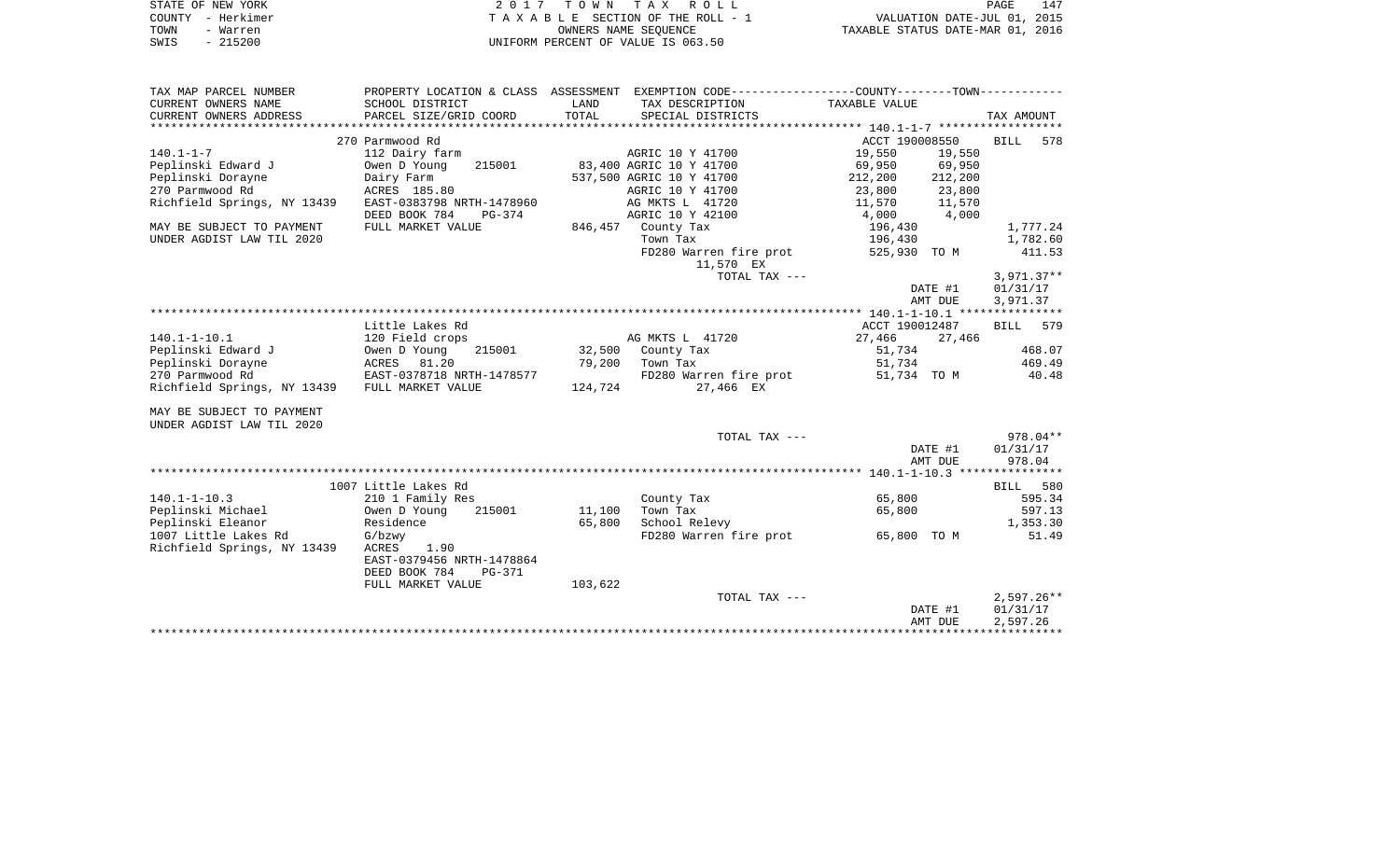| STATE OF NEW YORK | 2017 TOWN TAX ROLL                 | 148<br>PAGE                      |
|-------------------|------------------------------------|----------------------------------|
| COUNTY - Herkimer | TAXABLE SECTION OF THE ROLL - 1    | VALUATION DATE-JUL 01, 2015      |
| TOWN<br>- Warren  | OWNERS NAME SEOUENCE               | TAXABLE STATUS DATE-MAR 01, 2016 |
| - 215200<br>SWIS  | UNIFORM PERCENT OF VALUE IS 063.50 |                                  |

| TAX MAP PARCEL NUMBER       | PROPERTY LOCATION & CLASS ASSESSMENT EXEMPTION CODE----------------COUNTY--------TOWN----------- |         |                                         |                |              |
|-----------------------------|--------------------------------------------------------------------------------------------------|---------|-----------------------------------------|----------------|--------------|
| CURRENT OWNERS NAME         | SCHOOL DISTRICT                                                                                  | LAND    | TAX DESCRIPTION                         | TAXABLE VALUE  |              |
| CURRENT OWNERS ADDRESS      | PARCEL SIZE/GRID COORD                                                                           | TOTAL   | SPECIAL DISTRICTS                       |                | TAX AMOUNT   |
|                             |                                                                                                  |         |                                         |                |              |
|                             | Mixter Rd                                                                                        |         |                                         |                | BILL 581     |
| $140.1 - 1 - 10.4$          | 322 Rural vac>10                                                                                 |         | County Tax                              | 12,300         | 111.29       |
| Peplinski Michael           | 215001<br>Owen D Young                                                                           | 12,300  | Town Tax                                | 12,300         | 111.62       |
| Peplinski Eleanor           | Wood Lot                                                                                         | 12,300  | School Relevy                           |                | 357.64       |
| 1007 Little Lakes Rd        | ACRES 10.70                                                                                      |         | FD280 Warren fire prot 12,300 TO M 9.62 |                |              |
| Richfield Springs, NY 13439 | EAST-0378097 NRTH-1477780                                                                        |         |                                         |                |              |
|                             | DEED BOOK 784<br>PG-371                                                                          |         |                                         |                |              |
|                             | FULL MARKET VALUE                                                                                | 19,370  |                                         |                |              |
|                             |                                                                                                  |         | TOTAL TAX ---                           |                | 590.17**     |
|                             |                                                                                                  |         |                                         | DATE #1        | 01/31/17     |
|                             |                                                                                                  |         |                                         | AMT DUE        | 590.17       |
|                             | Little Lakes Rd                                                                                  |         |                                         |                | BILL 582     |
| $140.1 - 1 - 8.1$           | 312 Vac w/imprv                                                                                  |         | AG MKTS<br>41730                        | 7,687          | 7,687        |
| Peplinski Ronald            | Owen D Young<br>215001                                                                           |         | 26,200 County Tax                       | 64,013         | 579.17       |
| Peplinski Susan             | ACRES 49.20                                                                                      |         | 71,700 Town Tax                         | 64,013         | 580.92       |
| 953 Little Lakes Rd         | EAST-0381109 NRTH-1477783                                                                        |         | School Relevy                           |                | 1,861.23     |
| Richfield Springs, NY 13439 | DEED BOOK 946<br>PG-637                                                                          |         | FD280 Warren fire prot 71,700 TO M      |                | 56.10        |
|                             | FULL MARKET VALUE                                                                                | 112,913 |                                         |                |              |
| MAY BE SUBJECT TO PAYMENT   |                                                                                                  |         |                                         |                |              |
| UNDER AGDIST LAW TIL 2023   |                                                                                                  |         |                                         |                |              |
|                             |                                                                                                  |         | TOTAL TAX ---                           |                | $3,077.42**$ |
|                             |                                                                                                  |         |                                         | DATE #1        | 01/31/17     |
|                             |                                                                                                  |         |                                         | AMT DUE        | 3,077.42     |
|                             |                                                                                                  |         |                                         |                |              |
|                             | 1010 Little Lakes Rd                                                                             |         |                                         | ACCT 190012480 | BILL 583     |
| $140.1 - 1 - 8.2$           | 120 Field crops                                                                                  |         | AGRIC 10 Y 41700                        | 50,000         | 50,000       |
| Peplinski Ronald Sr         | Owen D Young<br>215001                                                                           |         | 29,900 County Tax                       | 88,800         | 803.44       |
| Peplinski Ronald Jr         | Farm                                                                                             |         | 138,800 Town Tax                        | 88,800         | 805.86       |
| 953 Little Lakes Rd         | ACRES 49.00                                                                                      |         | FD280 Warren fire prot 138,800 TO M     |                | 108.61       |
| Richfield Springs, NY 13439 | EAST-0380622 NRTH-1478659                                                                        |         |                                         |                |              |
|                             | DEED BOOK 1623<br>PG-459                                                                         |         |                                         |                |              |
| PRIOR OWNER ON 3/01/2016    | FULL MARKET VALUE                                                                                | 218,583 |                                         |                |              |
| Kanagy John S               |                                                                                                  |         |                                         |                |              |
| MAY BE SUBJECT TO PAYMENT   |                                                                                                  |         |                                         |                |              |
| UNDER AGDIST LAW TIL 2021   |                                                                                                  |         |                                         |                |              |
|                             |                                                                                                  |         | TOTAL TAX ---                           |                | 1,717.91**   |
|                             |                                                                                                  |         |                                         | DATE #1        | 01/31/17     |
|                             |                                                                                                  |         |                                         | AMT DUE        | 1,717.91     |
|                             |                                                                                                  |         |                                         |                |              |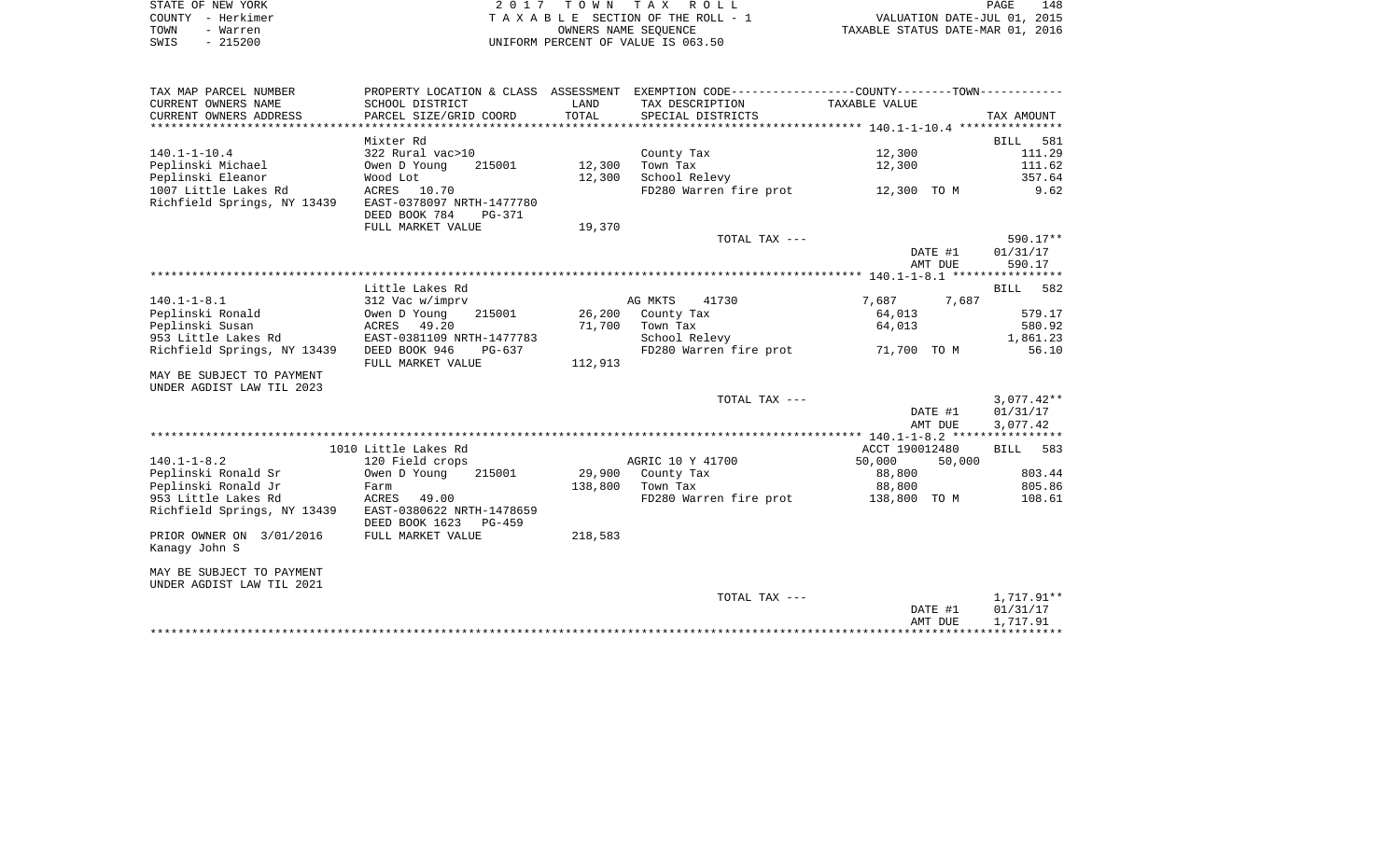| STATE OF NEW YORK | 2017 TOWN TAX ROLL                 | 149<br>PAGE                      |
|-------------------|------------------------------------|----------------------------------|
| COUNTY - Herkimer | TAXABLE SECTION OF THE ROLL - 1    | VALUATION DATE-JUL 01, 2015      |
| TOWN<br>- Warren  | OWNERS NAME SEOUENCE               | TAXABLE STATUS DATE-MAR 01, 2016 |
| $-215200$<br>SWIS | UNIFORM PERCENT OF VALUE IS 063.50 |                                  |

| TAX MAP PARCEL NUMBER       |                                                        |                 | PROPERTY LOCATION & CLASS ASSESSMENT EXEMPTION CODE---------------COUNTY-------TOWN---------- |                    |                    |
|-----------------------------|--------------------------------------------------------|-----------------|-----------------------------------------------------------------------------------------------|--------------------|--------------------|
| CURRENT OWNERS NAME         | SCHOOL DISTRICT                                        | LAND            | TAX DESCRIPTION                                                                               | TAXABLE VALUE      |                    |
| CURRENT OWNERS ADDRESS      | PARCEL SIZE/GRID COORD                                 | TOTAL           | SPECIAL DISTRICTS                                                                             |                    | TAX AMOUNT         |
| **********************      | ******************************                         | *************** |                                                                                               |                    |                    |
|                             | 953 Little Lakes Rd                                    |                 |                                                                                               | ACCT 190012488     | <b>BILL</b><br>584 |
| $140.1 - 1 - 10.2$          | 210 1 Family Res                                       |                 | County Tax                                                                                    | 73,700             | 666.82             |
| Peplinski Ronald W          | Owen D Young<br>215001                                 | 10,100          | Town Tax                                                                                      | 73,700             | 668.83             |
| Peplinski Susan A           | Mobile Home                                            | 73,700          | School Relevy                                                                                 |                    | 1,583.00           |
| 953 Little Lakes Rd         | ACRES<br>1.10                                          |                 | FD280 Warren fire prot                                                                        | 73,700 TO M        | 57.67              |
| Richfield Springs, NY 13439 | EAST-0379581 NRTH-1477836<br>DEED BOOK 776<br>$PG-465$ |                 |                                                                                               |                    |                    |
|                             | FULL MARKET VALUE                                      | 116,063         |                                                                                               |                    |                    |
|                             |                                                        |                 | TOTAL TAX ---                                                                                 |                    | $2,976.32**$       |
|                             |                                                        |                 |                                                                                               | DATE #1            | 01/31/17           |
|                             |                                                        |                 |                                                                                               | AMT DUE            | 2,976.32           |
|                             |                                                        |                 |                                                                                               |                    |                    |
|                             | Jordanville Rd                                         |                 |                                                                                               | ACCT 190000690     | 585<br><b>BILL</b> |
| $133.3 - 1 - 13$            | 314 Rural vac<10                                       |                 | County Tax                                                                                    | 6,300              | 57.00              |
| Perekrestov Peter           | Owen D Young<br>215001                                 | 6,300           | Town Tax                                                                                      | 6,300              | 57.17              |
| Perekrestov Elena           | Lot                                                    | 6,300           | FD280 Warren fire prot                                                                        | 6,300 TO M         | 4.93               |
| 475 26th Ave 2              | ACRES<br>2.00                                          |                 |                                                                                               |                    |                    |
| San Francisco, CA 94121     | EAST-0375953 NRTH-1487434<br>DEED BOOK 727<br>$PG-45$  |                 |                                                                                               |                    |                    |
|                             | FULL MARKET VALUE                                      | 9,921           |                                                                                               |                    |                    |
|                             |                                                        |                 | TOTAL TAX ---                                                                                 |                    | $119.10**$         |
|                             |                                                        |                 |                                                                                               | DATE #1<br>AMT DUE | 01/31/17<br>119.10 |
|                             |                                                        |                 |                                                                                               |                    |                    |
|                             | 531 Yules Corners Rd                                   |                 |                                                                                               | ACCT 190009180     | 586<br><b>BILL</b> |
| $132.2 - 1 - 13$            | 210 1 Family Res                                       |                 | VET WAR CT 41121                                                                              | 5,850<br>5,850     |                    |
| Perkins Joseph              | Owen D Young<br>215001                                 |                 | 14,000 AGRIC 10 Y 41700                                                                       | 25,800<br>25,800   |                    |
| Perkins Stephanie           | Kingdom Rd                                             | 249,100         | County Tax                                                                                    | 217,450            | 1,967.42           |
| 531 Yules Corners Rd        | Lot<br>64                                              |                 | Town Tax                                                                                      | 217,450            | 1,973.35           |
| Mohawk, NY 13407            | ACRES 10.10                                            |                 | FD280 Warren fire prot                                                                        | 249,100 TO M       | 194.92             |
|                             | EAST-0364498 NRTH-1491434                              |                 |                                                                                               |                    |                    |
| MAY BE SUBJECT TO PAYMENT   | DEED BOOK 1236<br>PG-16                                |                 |                                                                                               |                    |                    |
| UNDER RPTL483 UNTIL 2019    | FULL MARKET VALUE                                      | 392,283         |                                                                                               |                    |                    |
|                             |                                                        |                 | TOTAL TAX ---                                                                                 |                    | $4,135.69**$       |
|                             |                                                        |                 |                                                                                               | DATE #1            | 01/31/17           |
|                             |                                                        |                 |                                                                                               | AMT DUE            | 4,135.69           |
|                             |                                                        |                 |                                                                                               |                    |                    |
|                             | Jordanville Rd                                         |                 |                                                                                               |                    | <b>BILL</b><br>587 |
| $132.2 - 1 - 27$            | 312 Vac w/imprv                                        |                 | AGRIC 10 Y 41700                                                                              | 24,300<br>24,300   |                    |
| Perkins Joseph              | Owen D Young<br>215001                                 | 15,900          | County Tax                                                                                    | 15,900             | 143.86             |
| Perkins Stephanie           | horsebrn                                               | 40,200          | Town Tax                                                                                      | 15,900             | 144.29             |
| 531 Yules Corners Rd        | FRNT 500.00 DPTH                                       |                 | FD280 Warren fire prot                                                                        | 40,200 TO M        | 31.46              |
| Mohawk, NY 13407            | <b>ACRES</b><br>9.90<br>EAST-0364289 NRTH-1490644      |                 |                                                                                               |                    |                    |
| MAY BE SUBJECT TO PAYMENT   | DEED BOOK 1236<br>$PG-16$                              |                 |                                                                                               |                    |                    |
| UNDER RPTL483 UNTIL 2017    | FULL MARKET VALUE                                      | 63,307          |                                                                                               |                    |                    |
|                             |                                                        |                 | TOTAL TAX ---                                                                                 |                    | $319.61**$         |
|                             |                                                        |                 |                                                                                               | DATE #1            | 01/31/17           |
|                             |                                                        |                 |                                                                                               | AMT DUE            | 319.61             |
|                             |                                                        |                 |                                                                                               |                    |                    |
|                             |                                                        |                 |                                                                                               |                    |                    |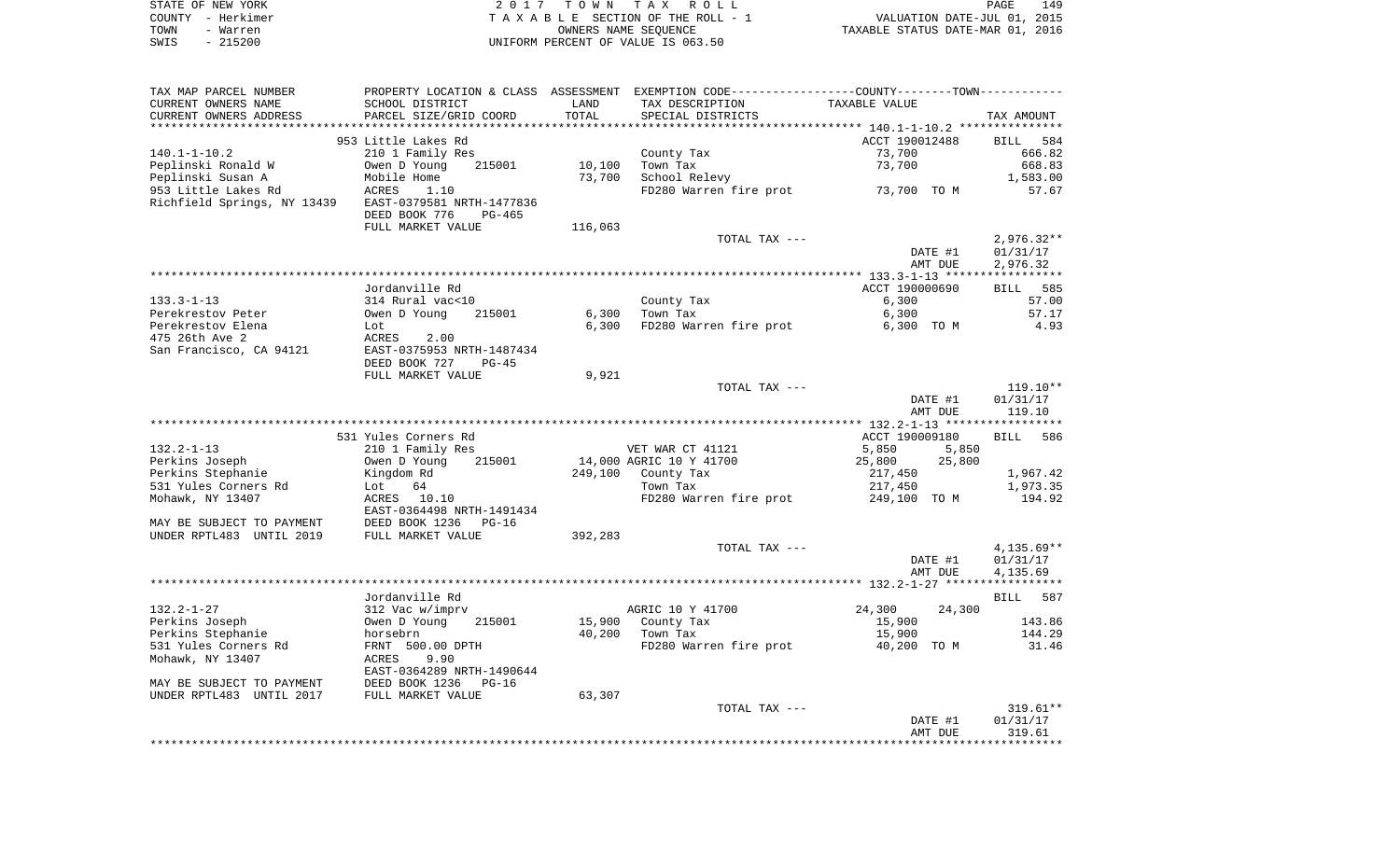| STATE OF NEW YORK | 2017 TOWN TAX ROLL                 | 150<br>PAGE                      |
|-------------------|------------------------------------|----------------------------------|
| COUNTY - Herkimer | TAXABLE SECTION OF THE ROLL - 1    | VALUATION DATE-JUL 01, 2015      |
| TOWN<br>- Warren  | OWNERS NAME SEOUENCE               | TAXABLE STATUS DATE-MAR 01, 2016 |
| - 215200<br>SWIS  | UNIFORM PERCENT OF VALUE IS 063.50 |                                  |

| TAX MAP PARCEL NUMBER       |                                |         | PROPERTY LOCATION & CLASS ASSESSMENT EXEMPTION CODE---------------COUNTY-------TOWN---------- |                |              |
|-----------------------------|--------------------------------|---------|-----------------------------------------------------------------------------------------------|----------------|--------------|
| CURRENT OWNERS NAME         | SCHOOL DISTRICT                | LAND    | TAX DESCRIPTION                                                                               | TAXABLE VALUE  |              |
| CURRENT OWNERS ADDRESS      | PARCEL SIZE/GRID COORD         | TOTAL   | SPECIAL DISTRICTS                                                                             |                | TAX AMOUNT   |
|                             |                                |         |                                                                                               |                |              |
|                             | 138 Parmwood Rd                |         |                                                                                               | ACCT 190012485 | BILL 588     |
| $140.1 - 1 - 9$             | 210 1 Family Res               |         | County Tax                                                                                    | 65,700         | 594.43       |
| Petriski Evelyn J           | Owen D Young<br>215001         | 8,300   | Town Tax                                                                                      | 65,700         | 596.23       |
| Smith Mary Jo Petriski      | Rural Res                      | 65,700  | FD280 Warren fire prot                                                                        | 65,700 TO M    | 51.41        |
| 138 Parmwood Rd             | FRNT 150.00 DPTH 200.00        |         |                                                                                               |                |              |
| Richfield Springs, NY 13439 | EAST-0380305 NRTH-1479067      |         |                                                                                               |                |              |
|                             | DEED BOOK 830<br><b>PG-288</b> |         |                                                                                               |                |              |
|                             | FULL MARKET VALUE              | 103,465 |                                                                                               |                |              |
|                             |                                |         | TOTAL TAX ---                                                                                 |                | $1,242.07**$ |
|                             |                                |         |                                                                                               | DATE #1        | 01/31/17     |
|                             |                                |         |                                                                                               | AMT DUE        | 1,242.07     |
|                             |                                |         |                                                                                               |                |              |
|                             | Hicks Rd                       |         |                                                                                               | ACCT 190007350 | BILL 589     |
| $133.2 - 2 - 9.1$           | 322 Rural vac>10               |         | County Tax                                                                                    | 38,800         | 351.05       |
| Phalen Michael              | Owen D Young<br>215001         | 38,800  | Town Tax                                                                                      | 38,800         | 352.11       |
| 2911 Pinenoll Ln            | ACRES 85.40                    | 38,800  | FD280 Warren fire prot 38,800 TO M                                                            |                | 30.36        |
| Charlotte, NC 28215         | EAST-0349263 NRTH-1064149      |         |                                                                                               |                |              |
|                             | DEED BOOK 1492<br>PG-632       |         |                                                                                               |                |              |
|                             | FULL MARKET VALUE              | 61,102  |                                                                                               |                |              |
|                             |                                |         | TOTAL TAX ---                                                                                 |                | $733.52**$   |
|                             |                                |         |                                                                                               | DATE #1        | 01/31/17     |
|                             |                                |         |                                                                                               | AMT DUE        | 733.52       |
|                             |                                |         |                                                                                               |                |              |
|                             | 2627 Jordanville Rd            |         |                                                                                               | ACCT 190012510 | BILL 590     |
| $133.3 - 1 - 17$            | 210 1 Family Res               |         | VET WAR CT 41121                                                                              | 5,520<br>5,520 |              |
| Philbrook Harold L          | Owen D Young<br>215001         |         | 7,100 County Tax                                                                              | 31,280         | 283.01       |
| Philbrook Carilyn           | Rural Res                      |         | 36,800 Town Tax                                                                               | 31,280         | 283.87       |
| 2627 Jordanville Rd         | FRNT 285.00 DPTH 105.00        |         | FD280 Warren fire prot                                                                        | 36,800 TO M    | 28.80        |
| PO Box 4                    | EAST-0376368 NRTH-1487069      |         |                                                                                               |                |              |
| Jordanville, NY 13361       | DEED BOOK 707<br>$PG-397$      |         |                                                                                               |                |              |
|                             | FULL MARKET VALUE              | 57,953  |                                                                                               |                |              |
|                             |                                |         | TOTAL TAX ---                                                                                 |                | 595.68**     |
|                             |                                |         |                                                                                               | DATE #1        | 01/31/17     |
|                             |                                |         |                                                                                               | AMT DUE        | 595.68       |
|                             |                                |         |                                                                                               |                |              |
|                             | Little Lakes Rd                |         |                                                                                               |                | BILL 591     |
| $133.3 - 1 - 50.2$          | 105 Vac farmland               |         | County Tax                                                                                    | 21,900         | 198.14       |
| Philbrook Harold L          | 215001<br>Owen D Young         | 21,900  | Town Tax                                                                                      | 21,900         | 198.74       |
| Philbrook Carilyn           | Farm Land                      | 21,900  | FD280 Warren fire prot                                                                        | 21,900 TO M    | 17.14        |
| 2627 Jordanville Rd         | ACRES 35.00                    |         |                                                                                               |                |              |
| PO Box 4                    | EAST-0375412 NRTH-1485854      |         |                                                                                               |                |              |
| Jordanville, NY 13361       | DEED BOOK 741<br>$PG-120$      |         |                                                                                               |                |              |
|                             | FULL MARKET VALUE              | 34,488  |                                                                                               |                |              |
|                             |                                |         | TOTAL TAX ---                                                                                 |                | $414.02**$   |
|                             |                                |         |                                                                                               | DATE #1        | 01/31/17     |
|                             |                                |         |                                                                                               | AMT DUE        | 414.02       |
|                             |                                |         |                                                                                               |                |              |
|                             |                                |         |                                                                                               |                |              |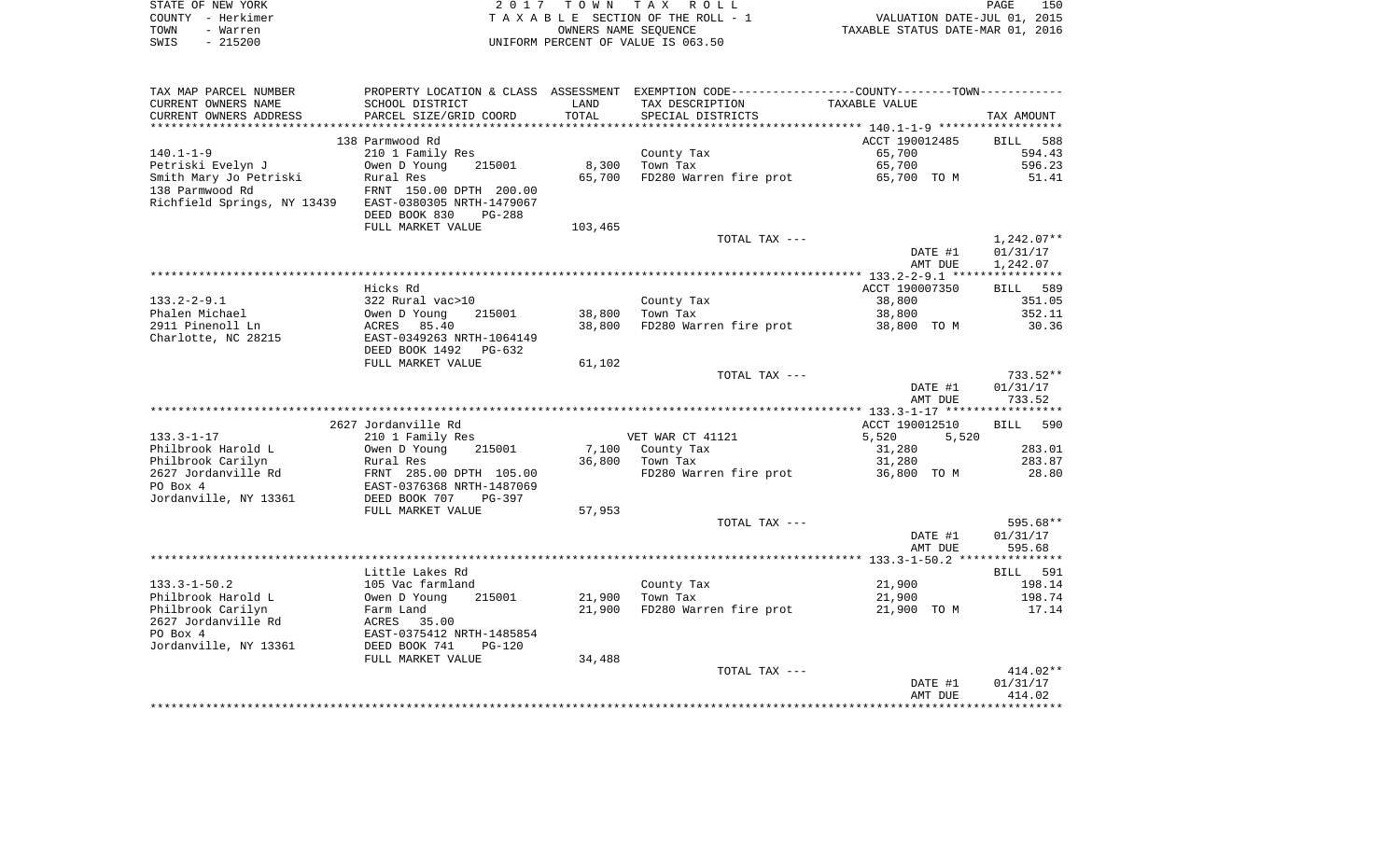| STATE OF NEW YORK | 2017 TOWN TAX ROLL                 | 151<br>PAGE                      |
|-------------------|------------------------------------|----------------------------------|
| COUNTY - Herkimer | TAXABLE SECTION OF THE ROLL - 1    | VALUATION DATE-JUL 01, 2015      |
| TOWN<br>- Warren  | OWNERS NAME SEOUENCE               | TAXABLE STATUS DATE-MAR 01, 2016 |
| $-215200$<br>SWIS | UNIFORM PERCENT OF VALUE IS 063.50 |                                  |

| TAX MAP PARCEL NUMBER                     |                             |        | PROPERTY LOCATION & CLASS ASSESSMENT EXEMPTION CODE---------------COUNTY-------TOWN--------- |                |                    |
|-------------------------------------------|-----------------------------|--------|----------------------------------------------------------------------------------------------|----------------|--------------------|
| CURRENT OWNERS NAME                       | SCHOOL DISTRICT             | LAND   | TAX DESCRIPTION                                                                              | TAXABLE VALUE  |                    |
| CURRENT OWNERS ADDRESS                    | PARCEL SIZE/GRID COORD      | TOTAL  | SPECIAL DISTRICTS                                                                            |                | TAX AMOUNT         |
| ********************                      | *************************** |        |                                                                                              |                |                    |
|                                           | State Route 167             |        |                                                                                              | ACCT 190000930 | <b>BILL</b><br>592 |
| $139.4 - 1 - 40.1$                        | 113 Cattle farm             |        | AGRIC 10 Y 42100                                                                             | 4,000<br>4,000 |                    |
| Phillips Jeffrey J                        | Richfield Sprin 365601      | 23,000 | County Tax                                                                                   | 52,400         | 474.10             |
| Phillips Kim Marie                        | ACRES 50.10                 | 56,400 | Town Tax                                                                                     | 52,400         | 475.53             |
| 192 Fish Rd                               | EAST-0364202 NRTH-1469446   |        | FD280 Warren fire prot                                                                       | 56,400 TO M    | 44.13              |
| Cooperstown, NY 13326                     | DEED BOOK 1346<br>$PG-33$   |        |                                                                                              |                |                    |
|                                           | FULL MARKET VALUE           | 88,819 |                                                                                              |                |                    |
|                                           |                             |        | TOTAL TAX ---                                                                                |                | 993.76**           |
|                                           |                             |        |                                                                                              | DATE #1        | 01/31/17           |
|                                           |                             |        |                                                                                              | AMT DUE        | 993.76             |
|                                           |                             |        |                                                                                              |                |                    |
|                                           | 258 Bloomfield Rd           |        |                                                                                              |                | BILL 593           |
| $139.4 - 1 - 40.8$                        | 210 1 Family Res            |        | County Tax                                                                                   | 33,600         | 304.00             |
|                                           |                             |        |                                                                                              |                |                    |
| Phillips Kevin H                          | Richfield Sprin 365601      | 13,000 | Town Tax                                                                                     | 33,600         | 304.92             |
| 258 Bloomfield Rd                         | 7.40<br>ACRES               | 33,600 | FD280 Warren fire prot                                                                       | 33,600 TO M    | 26.29              |
| Richfield Springs, NY 13439               | EAST-0365115                |        |                                                                                              |                |                    |
|                                           | DEED BOOK 1346<br>$PG-29$   |        |                                                                                              |                |                    |
|                                           | FULL MARKET VALUE           | 52,913 |                                                                                              |                |                    |
|                                           |                             |        | TOTAL TAX ---                                                                                |                | $635.21**$         |
|                                           |                             |        |                                                                                              | DATE #1        | 01/31/17           |
|                                           |                             |        |                                                                                              | AMT DUE        | 635.21             |
|                                           |                             |        |                                                                                              |                |                    |
|                                           | 3247 Jordanville Rd         |        |                                                                                              | ACCT 190011221 | 594<br>BILL        |
| $133.4 - 2 - 6.2$                         | 210 1 Family Res            |        | County Tax                                                                                   | 57,500         | 520.24             |
| Phillips Susan M                          | Owen D Young<br>215001      | 9,100  | Town Tax                                                                                     | 57,500         | 521.81             |
| 1674 State Route 28                       | Residence                   | 57,500 | School Relevy                                                                                |                | 1,671.86           |
| Mohawk, NY 13407                          | Garage                      |        | FD280 Warren fire prot                                                                       | 57,500 TO M    | 44.99              |
|                                           | FRNT 200.00 DPTH 215.00     |        |                                                                                              |                |                    |
|                                           | EAST-0388364 NRTH-1486128   |        |                                                                                              |                |                    |
|                                           | DEED BOOK 855<br>$PG-39$    |        |                                                                                              |                |                    |
|                                           | FULL MARKET VALUE           | 90,551 |                                                                                              |                |                    |
|                                           |                             |        | TOTAL TAX ---                                                                                |                | $2,758.90**$       |
|                                           |                             |        |                                                                                              | DATE #1        | 01/31/17           |
|                                           |                             |        |                                                                                              | AMT DUE        | 2,758.90           |
|                                           |                             |        |                                                                                              |                |                    |
|                                           | Tunnicliff Rd               |        |                                                                                              | ACCT 190003390 | BILL 595           |
| $139.4 - 1 - 15$                          | 320 Rural vacant            |        | County Tax                                                                                   | 21,900         | 198.14             |
| Pickens Lenuel                            | Richfield Sprin 365601      | 21,900 | Town Tax                                                                                     | 21,900         | 198.74             |
| Robertson Monica                          | ACRES<br>35.00              | 21,900 | FD280 Warren fire prot                                                                       | 21,900 TO M    | 17.14              |
| PO Box 843                                | EAST-0369807 NRTH-1470714   |        |                                                                                              |                |                    |
| Richfield Springs, NY 13439 DEED BOOK 948 | PG-316                      |        |                                                                                              |                |                    |
|                                           | FULL MARKET VALUE           | 34,488 |                                                                                              |                |                    |
|                                           |                             |        | TOTAL TAX ---                                                                                |                | $414.02**$         |
|                                           |                             |        |                                                                                              | DATE #1        | 01/31/17           |
|                                           |                             |        |                                                                                              | AMT DUE        | 414.02             |
|                                           |                             |        |                                                                                              |                |                    |
|                                           |                             |        |                                                                                              |                |                    |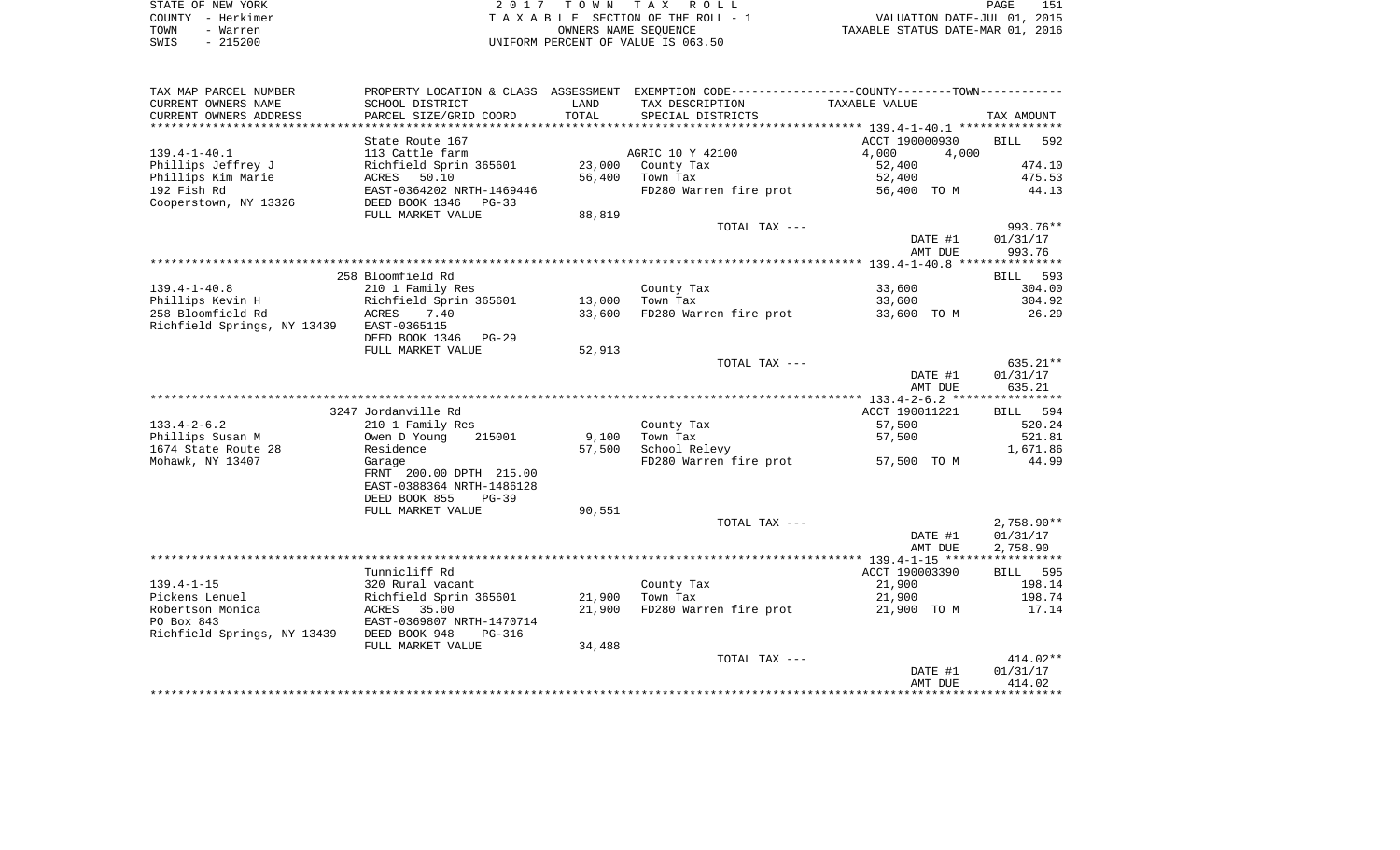| STATE OF NEW YORK | 2017 TOWN TAX ROLL                 | 152<br>PAGE                      |
|-------------------|------------------------------------|----------------------------------|
| COUNTY – Herkimer | TAXABLE SECTION OF THE ROLL - 1    | VALUATION DATE-JUL 01, 2015      |
| TOWN<br>- Warren  | OWNERS NAME SEOUENCE               | TAXABLE STATUS DATE-MAR 01, 2016 |
| - 215200<br>SWIS  | UNIFORM PERCENT OF VALUE IS 063.50 |                                  |

| TAX MAP PARCEL NUMBER       | PROPERTY LOCATION & CLASS ASSESSMENT EXEMPTION CODE----------------COUNTY-------TOWN---------- |         |                         |                    |                        |
|-----------------------------|------------------------------------------------------------------------------------------------|---------|-------------------------|--------------------|------------------------|
| CURRENT OWNERS NAME         | SCHOOL DISTRICT                                                                                | LAND    | TAX DESCRIPTION         | TAXABLE VALUE      |                        |
| CURRENT OWNERS ADDRESS      | PARCEL SIZE/GRID COORD                                                                         | TOTAL   | SPECIAL DISTRICTS       |                    | TAX AMOUNT             |
|                             |                                                                                                |         |                         |                    |                        |
|                             | Kingdom Rd                                                                                     |         |                         |                    | 596<br><b>BILL</b>     |
| $132.2 - 3 - 17$            | 314 Rural vac<10                                                                               |         | County Tax              | 6,200              | 56.10                  |
| Pigford Latricia            | Owen D Young<br>215001                                                                         | 6,200   | Town Tax                | 6,200              | 56.26                  |
| 4910 North Hutchinson St    | FRNT 377.50 DPTH                                                                               | 6,200   | FD280 Warren fire prot  | 6,200 TO M         | 4.85                   |
| Philadelphia, PA 19141      | 4.00<br>ACRES                                                                                  |         |                         |                    |                        |
|                             | EAST-0368594 NRTH-1492685                                                                      |         |                         |                    |                        |
|                             | DEED BOOK 1221<br>PG-487                                                                       |         |                         |                    |                        |
|                             | FULL MARKET VALUE                                                                              | 9,764   |                         |                    |                        |
|                             |                                                                                                |         | TOTAL TAX ---           |                    | $117.21**$<br>01/31/17 |
|                             |                                                                                                |         |                         | DATE #1<br>AMT DUE | 117.21                 |
|                             |                                                                                                |         |                         |                    |                        |
|                             | 145 Hopkins Rd                                                                                 |         |                         | ACCT 190005550     | 597<br>BILL            |
| $139.3 - 1 - 2.1$           | 210 1 Family Res                                                                               |         | AGRIC 10 Y 41700        | 6,000<br>6,000     |                        |
| Platt Deborah               | Richfield Sprin 365601                                                                         |         | 51,800 AGRIC 10 Y 41700 | 1,100<br>1,100     |                        |
| PO Box 1426                 | ACRES 168.10                                                                                   | 133,200 | County Tax              | 126,100            | 1,140.91               |
| Richfield Springs, NY 13439 | EAST-0360889 NRTH-1471436                                                                      |         | Town Tax                | 126,100            | 1,144.35               |
|                             | DEED BOOK 932<br>$PG-264$                                                                      |         | FD280 Warren fire prot  | 133,200 TO M       | 104.23                 |
| MAY BE SUBJECT TO PAYMENT   | FULL MARKET VALUE                                                                              | 209,764 |                         |                    |                        |
| UNDER RPTL483 UNTIL 2019    |                                                                                                |         |                         |                    |                        |
|                             |                                                                                                |         | TOTAL TAX ---           |                    | $2,389.49**$           |
|                             |                                                                                                |         |                         | DATE #1            | 01/31/17               |
|                             |                                                                                                |         |                         | AMT DUE            | 2,389.49               |
|                             |                                                                                                |         |                         |                    |                        |
|                             | 155 State Route 167                                                                            |         |                         | ACCT 190011430     | BILL 598               |
| $139.4 - 1 - 36$            | 210 1 Family Res                                                                               |         | County Tax              | 60,000             | 542.86                 |
| Pleshko Tamara              | Richfield Sprin 365601                                                                         | 19,800  | Town Tax                | 60,000             | 544.50                 |
| 93-30 86 Rd                 | Residence                                                                                      | 60,000  | FD280 Warren fire prot  | 60,000 TO M        | 46.95                  |
| Woodhaven, NY 11421         | ACRES 17.00                                                                                    |         |                         |                    |                        |
|                             | EAST-0363736 NRTH-1467408                                                                      |         |                         |                    |                        |
|                             | DEED BOOK 825<br>$PG-36$                                                                       |         |                         |                    |                        |
|                             | FULL MARKET VALUE                                                                              | 94,488  | TOTAL TAX ---           |                    | 1,134.31**             |
|                             |                                                                                                |         |                         | DATE #1            | 01/31/17               |
|                             |                                                                                                |         |                         | AMT DUE            | 1,134.31               |
|                             |                                                                                                |         |                         |                    |                        |
|                             | State Route 167                                                                                |         |                         | ACCT 190005370     | BILL 599               |
| $133.3 - 1 - 5$             | 314 Rural vac<10                                                                               |         | County Tax              | 1,000              | 9.05                   |
| Popow Ludmila               | Owen D Young<br>215001                                                                         | 1,000   | Town Tax                | 1,000              | 9.07                   |
| Lockhmatow Elena G.P.       | Vacant Lot                                                                                     | 1,000   | FD280 Warren fire prot  | 1,000 TO M         | .78                    |
| 1396 State Route 167        | FRNT 100.00 DPTH 150.00                                                                        |         |                         |                    |                        |
| Jordanville, NY 13361       | EAST-0375100 NRTH-1487776                                                                      |         |                         |                    |                        |
|                             | DEED BOOK 1175<br>PG-932                                                                       |         |                         |                    |                        |
|                             | FULL MARKET VALUE                                                                              | 1,575   |                         |                    |                        |
|                             |                                                                                                |         | TOTAL TAX ---           |                    | $18.90**$              |
|                             |                                                                                                |         |                         | DATE #1            | 01/31/17               |
|                             |                                                                                                |         |                         | AMT DUE            | 18.90                  |
|                             |                                                                                                |         |                         |                    |                        |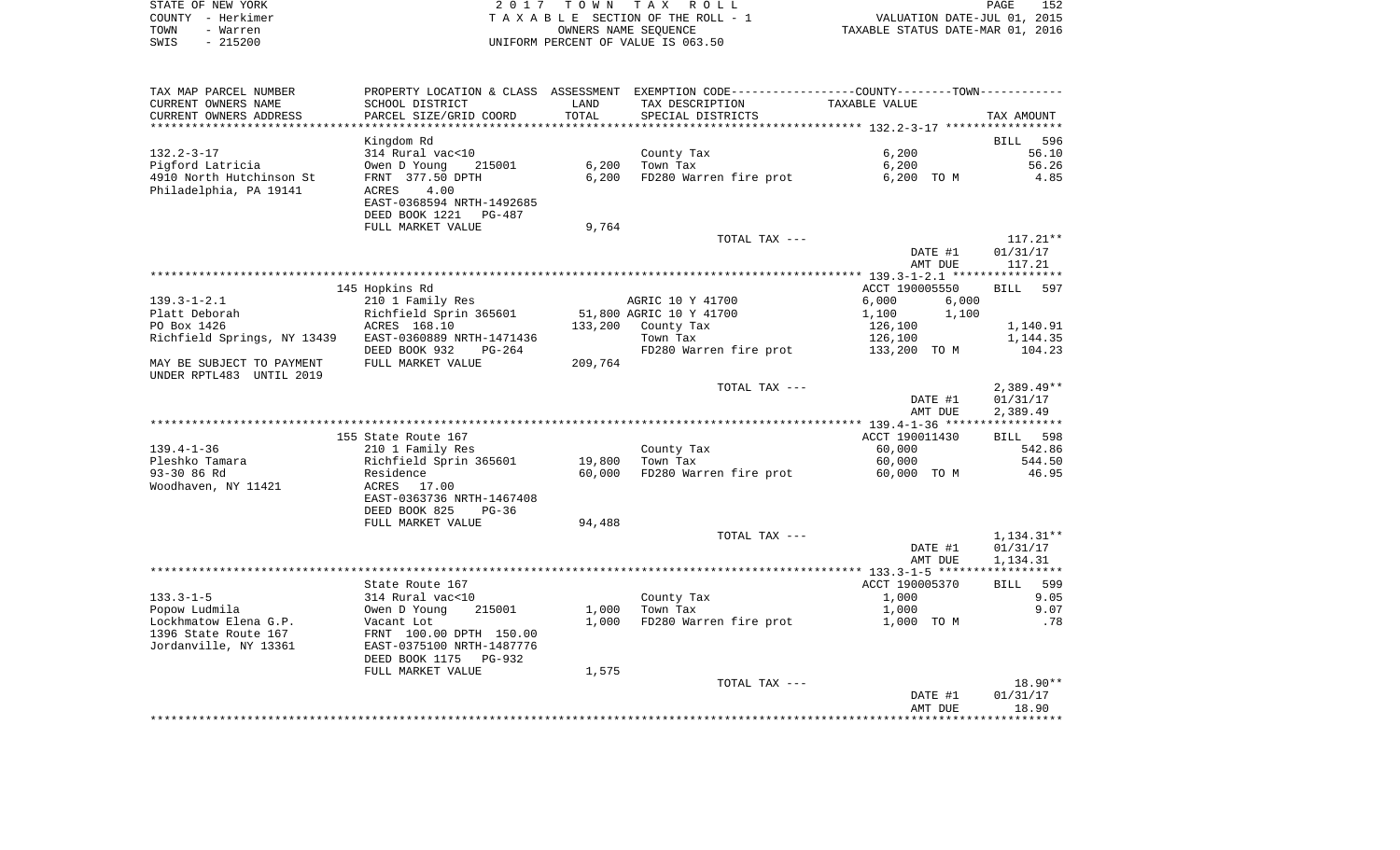| STATE OF NEW YORK                 |                                                                                               |                      | 2017 TOWN TAX ROLL                 |                                  | PAGE<br>153  |
|-----------------------------------|-----------------------------------------------------------------------------------------------|----------------------|------------------------------------|----------------------------------|--------------|
| COUNTY - Herkimer                 |                                                                                               |                      | TAXABLE SECTION OF THE ROLL - 1    | VALUATION DATE-JUL 01, 2015      |              |
| TOWN<br>- Warren                  |                                                                                               | OWNERS NAME SEOUENCE |                                    | TAXABLE STATUS DATE-MAR 01, 2016 |              |
| $-215200$<br>SWIS                 |                                                                                               |                      | UNIFORM PERCENT OF VALUE IS 063.50 |                                  |              |
|                                   |                                                                                               |                      |                                    |                                  |              |
| TAX MAP PARCEL NUMBER             | PROPERTY LOCATION & CLASS ASSESSMENT EXEMPTION CODE---------------COUNTY-------TOWN---------- |                      |                                    |                                  |              |
| CURRENT OWNERS NAME               | SCHOOL DISTRICT                                                                               | LAND                 | TAX DESCRIPTION                    | TAXABLE VALUE                    |              |
| CURRENT OWNERS ADDRESS            | PARCEL SIZE/GRID COORD                                                                        | TOTAL                | SPECIAL DISTRICTS                  |                                  | TAX AMOUNT   |
|                                   |                                                                                               |                      |                                    |                                  |              |
|                                   | 140 Sheridan Rd                                                                               |                      |                                    |                                  | BILL 600     |
| $139.4 - 1 - 46.4$                | 210 1 Family Res                                                                              |                      | County Tax                         | 88,700                           | 802.53       |
| Porter Stewart                    | Richfield Sprin 365601 11,100                                                                 |                      | Town Tax                           | 88,700                           | 804.95       |
| Porter Colleen<br>140 Sheridan Rd | Doublewide                                                                                    | 88,700               | FD280 Warren fire prot             | 88,700 TO M                      | 69.41        |
|                                   | FRNT 332.00 DPTH<br>ACRES<br>9.80                                                             |                      |                                    |                                  |              |
| Richfield Springs, NY 13439       | EAST-0363095 NRTH-1468050                                                                     |                      |                                    |                                  |              |
|                                   | DEED BOOK 1529 PG-126                                                                         |                      |                                    |                                  |              |
|                                   | FULL MARKET VALUE                                                                             | 139,685              |                                    |                                  |              |
|                                   |                                                                                               |                      | TOTAL TAX ---                      |                                  | $1,676.89**$ |
|                                   |                                                                                               |                      |                                    | DATE #1                          | 01/31/17     |
|                                   |                                                                                               |                      |                                    | AMT DUE                          | 1,676.89     |
|                                   |                                                                                               |                      |                                    |                                  |              |
|                                   | 358 Hoke Rd                                                                                   |                      |                                    | ACCT 190012881                   | 601<br>BILL  |
| $144.1 - 1 - 76$                  | 210 1 Family Res                                                                              |                      | County Tax                         | 102,700                          | 929.20       |
| Prime Robert J                    | Richfield Sprin 365601                                                                        | 14,800               | Town Tax                           | 102,700                          | 932.00       |
| Prime Shannon                     | 4.80<br>ACRES                                                                                 | 102,700              | FD280 Warren fire prot             | 102,700 TO M                     | 80.36        |
| 358 Hoke Rd                       | EAST-0384929 NRTH-1457159                                                                     |                      |                                    |                                  |              |
| Richfield Springs, NY 13439       | DEED BOOK 00652 PG-00476                                                                      |                      |                                    |                                  |              |
|                                   | FULL MARKET VALUE                                                                             | 161,732              |                                    |                                  |              |
|                                   |                                                                                               |                      | TOTAL TAX ---                      |                                  | 1,941.56**   |
|                                   |                                                                                               |                      |                                    | DATE #1                          | 01/31/17     |
|                                   |                                                                                               |                      |                                    | AMT DUE                          | 1,941.56     |
|                                   |                                                                                               |                      |                                    |                                  |              |
|                                   | 724 Hicks Rd                                                                                  |                      |                                    | ACCT 190001247                   | BILL 602     |
| $133.2 - 3 - 3$                   | 312 Vac w/imprv                                                                               |                      | County Tax                         | 15,700                           | 142.05       |

| 312 Vac w/imprv           |        | County Tax             | 15,700         | 142.05      |
|---------------------------|--------|------------------------|----------------|-------------|
| 215001<br>Owen D Young    | 15,000 | Town Tax               | 15,700         | 142.48      |
| shed                      | 15,700 | FD280 Warren fire prot | 15,700<br>TO M | 12.28       |
| 5.10<br>ACRES             |        |                        |                |             |
| EAST-0393439 NRTH-1492041 |        |                        |                |             |
| DEED BOOK 1105<br>PG-214  |        |                        |                |             |
| FULL MARKET VALUE         | 24,724 |                        |                |             |
|                           |        | TOTAL TAX ---          |                | $296.81**$  |
|                           |        |                        | DATE #1        | 01/31/17    |
|                           |        |                        | AMT DUE        | 296.81      |
|                           |        |                        |                |             |
| Hicks Rd                  |        |                        | ACCT 190001249 | 603<br>BILL |
| 270 Mfg housing           |        | County Tax             | 22,000         | 199.05      |
| 215001<br>Owen D Young    | 15,000 | Town Tax               | 22,000         | 199.65      |
| Residence                 | 22,000 | FD280 Warren fire prot | 22,000 TO M    | 17.21       |
| Mobile Home 10X50         |        |                        |                |             |
| 5.10<br>ACRES             |        |                        |                |             |
| EAST-0393762 NRTH-1492040 |        |                        |                |             |
| DEED BOOK 768<br>$PG-228$ |        |                        |                |             |
| FULL MARKET VALUE         | 34,646 |                        |                |             |
|                           |        |                        |                |             |

| TOTAL TAX --- | $415.91**$ |
|---------------|------------|
| DATE #1       | 01/31/17   |
| AMT DUE       | 415.91     |
|               |            |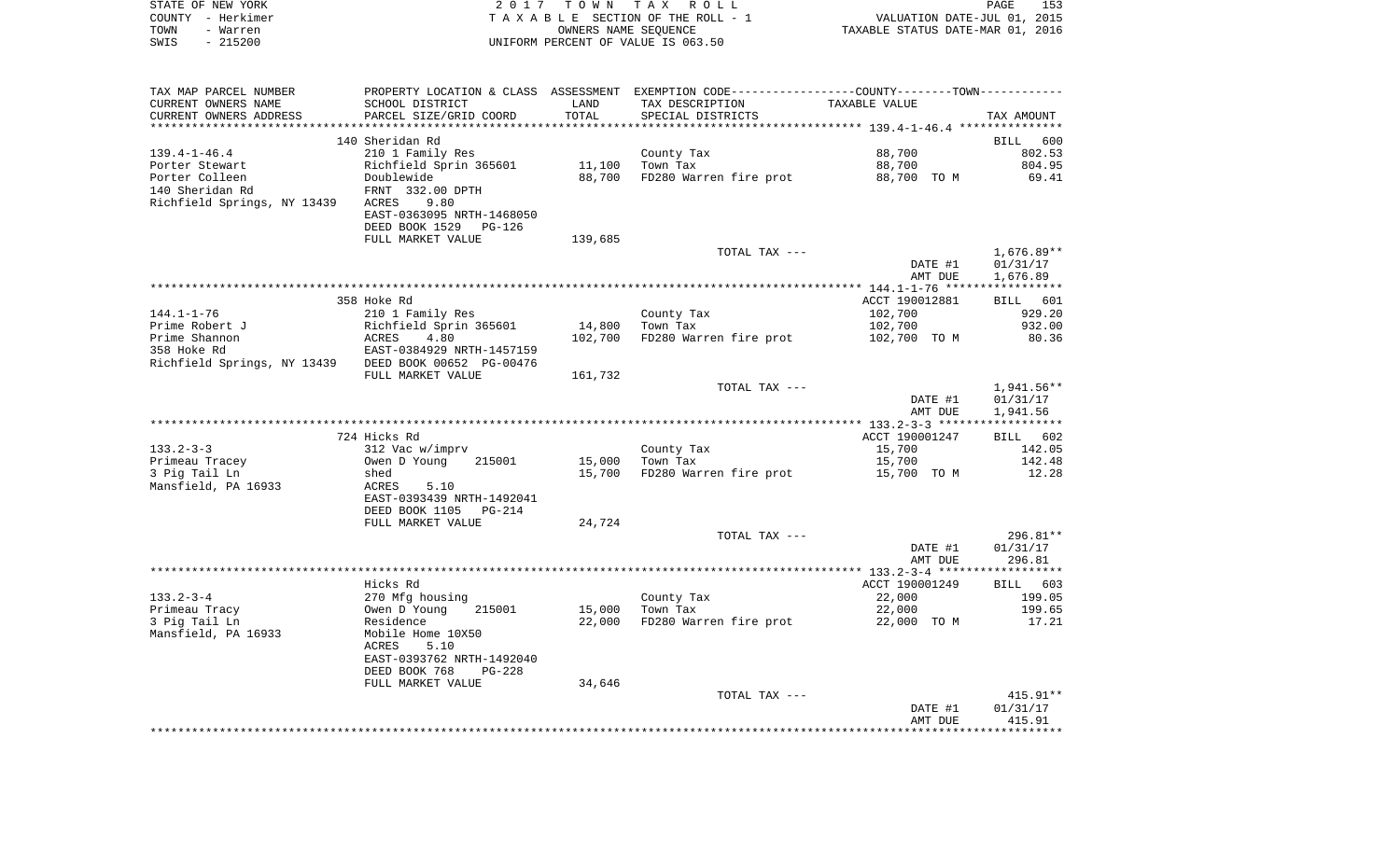| STATE OF NEW YORK | 2017 TOWN TAX ROLL                 | 154<br>PAGE                      |
|-------------------|------------------------------------|----------------------------------|
| COUNTY - Herkimer | TAXABLE SECTION OF THE ROLL - 1    | VALUATION DATE-JUL 01, 2015      |
| TOWN<br>- Warren  | OWNERS NAME SEOUENCE               | TAXABLE STATUS DATE-MAR 01, 2016 |
| $-215200$<br>SWIS | UNIFORM PERCENT OF VALUE IS 063.50 |                                  |

| TAX MAP PARCEL NUMBER                      | PROPERTY LOCATION & CLASS ASSESSMENT       |         | EXEMPTION CODE-----------------COUNTY--------TOWN---------- |                |                    |
|--------------------------------------------|--------------------------------------------|---------|-------------------------------------------------------------|----------------|--------------------|
| CURRENT OWNERS NAME                        | SCHOOL DISTRICT                            | LAND    | TAX DESCRIPTION                                             | TAXABLE VALUE  |                    |
| CURRENT OWNERS ADDRESS                     | PARCEL SIZE/GRID COORD                     | TOTAL   | SPECIAL DISTRICTS                                           |                | TAX AMOUNT         |
|                                            |                                            |         |                                                             |                |                    |
|                                            | Hoke Rd                                    |         |                                                             | ACCT 190012885 | BILL<br>604        |
| $144.1 - 1 - 77.1$                         | 314 Rural vac<10                           |         | County Tax                                                  | 4,200          | 38.00              |
| Prior Sandra                               | Richfield Sprin 365601                     | 4,200   | Town Tax                                                    | 4,200          | 38.11              |
| Prior Ronald                               | Land                                       | 4,200   | FD280 Warren fire prot                                      | 4,200 TO M     | 3.29               |
| 203 Lyford Rd                              | 6.20<br>ACRES                              |         |                                                             |                |                    |
| Brookfield, NH 03872                       | EAST-0385124 NRTH-1456830                  |         |                                                             |                |                    |
|                                            | DEED BOOK 1090<br>PG-728                   |         |                                                             |                |                    |
|                                            | FULL MARKET VALUE                          | 6,614   |                                                             |                |                    |
|                                            |                                            |         | TOTAL TAX ---                                               |                | 79.40**            |
|                                            |                                            |         |                                                             | DATE #1        | 01/31/17           |
|                                            |                                            |         |                                                             | AMT DUE        | 79.40              |
|                                            |                                            |         |                                                             |                |                    |
|                                            | 1242 Little Lakes Rd                       |         |                                                             |                | <b>BILL</b><br>605 |
| $133.3 - 1 - 21.3$                         | 210 1 Family Res                           |         | County Tax                                                  | 87,700         | 793.48             |
| Proctor Thomas J                           | Owen D Young<br>215001                     | 7,000   | Town Tax                                                    | 87,700         | 795.88             |
| Proctor Jessica & Barbara                  | FRNT 164.00 DPTH 212.00                    | 87,700  | FD280 Warren fire prot                                      | 87,700 TO M    | 68.62              |
| 1242 Little Lakes Rd                       | EAST-0379138 NRTH-1483539                  |         |                                                             |                |                    |
| Richfield Springs, NY 13439                | DEED BOOK 1322<br>PG-635                   |         |                                                             |                |                    |
|                                            | FULL MARKET VALUE                          | 138,110 |                                                             |                |                    |
|                                            |                                            |         | TOTAL TAX ---                                               |                | $1,657.98**$       |
|                                            |                                            |         |                                                             | DATE #1        | 01/31/17           |
|                                            |                                            |         |                                                             | AMT DUE        | 1,657.98           |
|                                            |                                            |         |                                                             |                | ************       |
|                                            | Little Lakes Rd                            |         |                                                             | ACCT 190000330 | BILL 606           |
| $140.3 - 1 - 22.1$                         | 105 Vac farmland                           |         | County Tax                                                  | 1,200          | 10.86              |
| Prokop Charles P Jr                        | Richfield Sprin 365601                     | 1,200   | Town Tax                                                    | 1,200          | 10.89              |
| Prokop Marie S                             |                                            |         | FD280 Warren fire prot                                      | 1,200 TO M     | .94                |
|                                            | Farm Land                                  | 1,200   |                                                             |                |                    |
| Prokop Living Trust                        | ACRES<br>2.90<br>EAST-0380280 NRTH-1465779 |         |                                                             |                |                    |
| 340 Little Lakes Rd                        |                                            |         |                                                             |                |                    |
| Richfield Springs, NY 13439 DEED BOOK 1204 | PG-584                                     |         |                                                             |                |                    |
|                                            | FULL MARKET VALUE                          | 1,890   | TOTAL TAX ---                                               |                | $22.69**$          |
|                                            |                                            |         |                                                             |                |                    |
|                                            |                                            |         |                                                             | DATE #1        | 01/31/17           |
|                                            |                                            |         |                                                             | AMT DUE        | 22.69              |
|                                            | 340 Little Lakes Rd                        |         |                                                             |                | 607                |
|                                            |                                            |         |                                                             | ACCT 190000335 | <b>BILL</b>        |
| $140.3 - 1 - 22.2$                         | 210 1 Family Res                           |         | VET WAR CT 41121                                            | 5,850<br>5,850 |                    |
| Prokop Charles P Jr                        | Richfield Sprin 365601                     | 14,400  | County Tax                                                  | 119,050        | 1,077.13           |
| Prokop Marie S                             | Residence                                  | 124,900 | Town Tax                                                    | 119,050        | 1,080.38           |
| Prokop Living Trust                        | 30% (40000)                                |         | FD280 Warren fire prot                                      | 124,900 TO M   | 97.73              |
| 340 Little Lakes Rd                        | FRNT 250.00 DPTH                           |         |                                                             |                |                    |
| Richfield Springs, NY 13439                | 4.50<br>ACRES                              |         |                                                             |                |                    |
|                                            | EAST-0380310 NRTH-1466284                  |         |                                                             |                |                    |
|                                            | DEED BOOK 1204<br>PG-584                   |         |                                                             |                |                    |
|                                            | FULL MARKET VALUE                          | 196,693 |                                                             |                |                    |
|                                            |                                            |         | TOTAL TAX ---                                               |                | $2,255.24**$       |
|                                            |                                            |         |                                                             | DATE #1        | 01/31/17           |
|                                            |                                            |         |                                                             | AMT DUE        | 2,255.24           |
|                                            |                                            |         |                                                             |                |                    |
|                                            |                                            |         |                                                             |                |                    |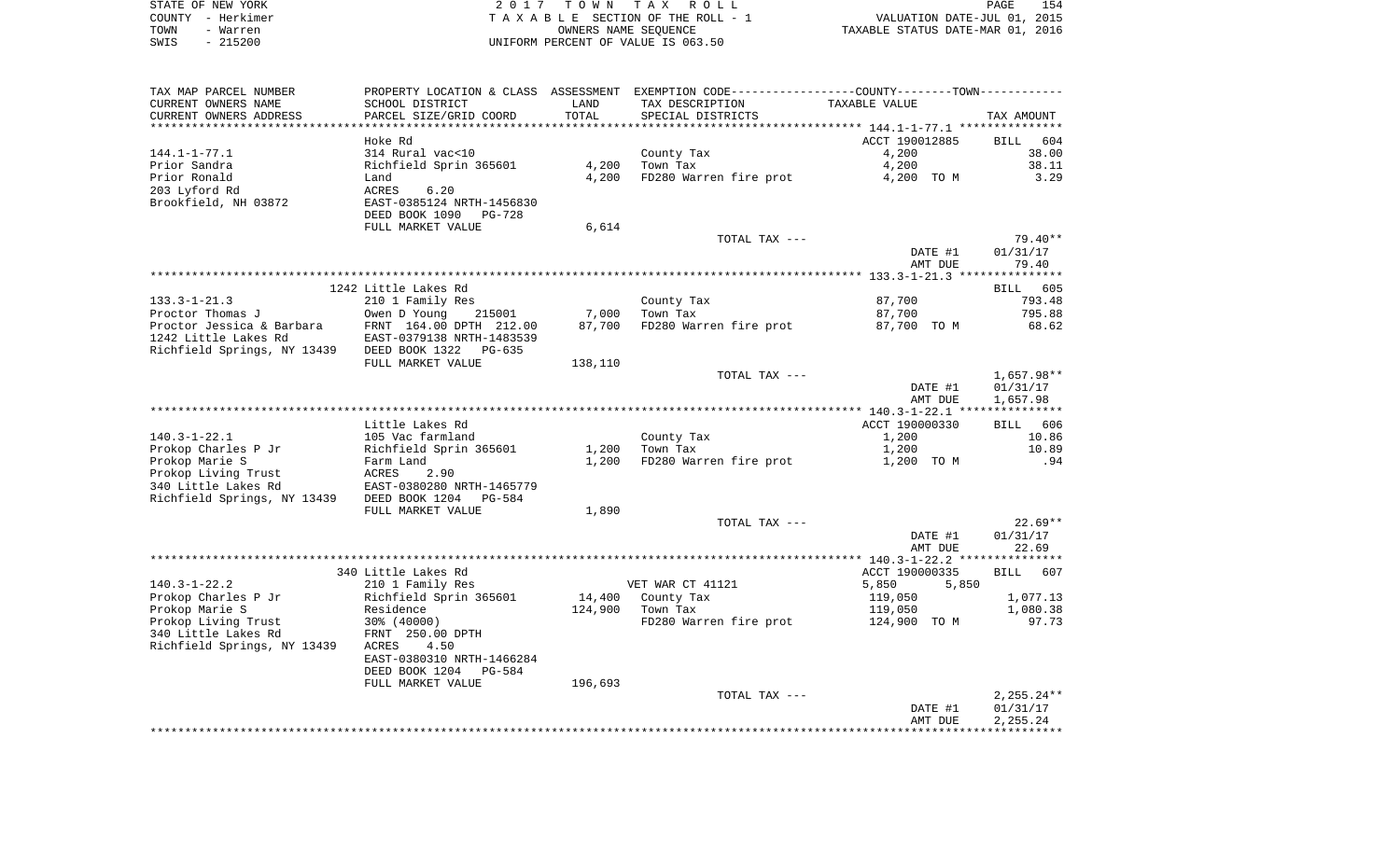| STATE OF NEW YORK<br>- Herkimer<br>COUNTY |                           |                      | 2017 TOWN TAX ROLL<br>TAXABLE SECTION OF THE ROLL - 1 |                                                             | PAGE<br>VALUATION DATE-JUL 01, 2015 | 155        |
|-------------------------------------------|---------------------------|----------------------|-------------------------------------------------------|-------------------------------------------------------------|-------------------------------------|------------|
| TOWN<br>- Warren<br>SWIS<br>$-215200$     |                           | OWNERS NAME SEOUENCE | UNIFORM PERCENT OF VALUE IS 063.50                    | TAXABLE STATUS DATE-MAR 01, 2016                            |                                     |            |
|                                           |                           |                      |                                                       |                                                             |                                     |            |
|                                           |                           |                      |                                                       |                                                             |                                     |            |
| TAX MAP PARCEL NUMBER                     | PROPERTY LOCATION & CLASS | ASSESSMENT           |                                                       | EXEMPTION CODE-----------------COUNTY-------TOWN----------- |                                     |            |
| CURRENT OWNERS NAME                       | SCHOOL DISTRICT           | LAND                 | TAX DESCRIPTION                                       | TAXABLE VALUE                                               |                                     |            |
| CURRENT OWNERS ADDRESS                    | PARCEL SIZE/GRID COORD    | TOTAL                | SPECIAL DISTRICTS                                     |                                                             |                                     | TAX AMOUNT |
|                                           |                           |                      |                                                       |                                                             |                                     |            |

|                             | 1160 State Route 167       |         |                          | ACCT 190008760 |          | <b>BILL</b>  | 608      |
|-----------------------------|----------------------------|---------|--------------------------|----------------|----------|--------------|----------|
| $132.4 - 1 - 89$            | 112 Dairy farm             |         | AGRIC 10 Y 41700         | 64,500         | 64,500   |              |          |
| Pronko John                 | Owen D Young<br>215001     |         | 95,200 AG MKTS L 41720   | 82,634         | 82,634   |              |          |
| Pronko Steven               | Farm                       |         | 279,500 AGRIC 10 Y 42100 | 2,000          | 2,000    |              |          |
| 1160 State Route 167        | 5/00 .008 To State Depart  |         | County Tax               | 130,366        |          |              | 1,179.51 |
| Richfield Springs, NY 13439 | Of Transportation          |         | Town Tax                 | 130,366        |          |              | 1,183.07 |
|                             | ACRES 212.00               |         | FD280 Warren fire prot   | 196,866 TO M   |          |              | 154.04   |
| MAY BE SUBJECT TO PAYMENT   | EAST-0371668 NRTH-1483370  |         | 82,634 EX                |                |          |              |          |
| UNDER AGDIST LAW TIL 2020   | DEED BOOK 1556<br>PG-711   |         |                          |                |          |              |          |
|                             | FULL MARKET VALUE          | 440,157 |                          |                |          |              |          |
|                             |                            |         | TOTAL TAX ---            |                |          | $2,516.62**$ |          |
|                             |                            |         |                          | DATE #1        |          | 01/31/17     |          |
|                             |                            |         |                          | AMT DUE        |          | 2,516.62     |          |
|                             |                            |         |                          |                |          |              |          |
|                             | Osley Rd                   |         |                          | ACCT 190008730 |          | <b>BILL</b>  | 609      |
| $132.4 - 1 - 81$            | 100 Agricultural           |         | AG MKTS L 41720          | 4,474          | 4,474    |              |          |
| Pronko Michael              | Richfield Sprin 365601     | 49,700  | County Tax               | 46,226         |          |              | 418.24   |
| 1160 State Route 167        | Farm Land                  | 50,700  | Town Tax                 | 46,226         |          |              | 419.50   |
| Richfield Spr, NY 13439     | 1Brn                       |         | FD280 Warren fire prot   | 46,226 TO M    |          |              | 36.17    |
|                             | ACRES 109.00               |         | 4,474 EX                 |                |          |              |          |
| MAY BE SUBJECT TO PAYMENT   | EAST-0363385 NRTH-1482673  |         |                          |                |          |              |          |
| UNDER AGDIST LAW TIL 2020   | DEED BOOK 00638 PG-00321   |         |                          |                |          |              |          |
|                             | FULL MARKET VALUE          | 79,843  |                          |                |          |              |          |
|                             |                            |         | TOTAL TAX ---            |                |          |              | 873.91** |
|                             |                            |         |                          | DATE #1        |          | 01/31/17     |          |
|                             |                            |         |                          | AMT DUE        |          | 873.91       |          |
|                             |                            |         |                          |                |          |              |          |
|                             | Jordanville Rd             |         |                          |                |          | <b>BILL</b>  | 610      |
| $132.4 - 1 - 3.2$           | 312 Vac w/imprv            |         | AG MKTS L 41720          | $\mathbf 0$    | $\Omega$ |              |          |
| Pronko Steven               | Owen D Young<br>215001     | 26,900  | County Tax               | 33,000         |          |              | 298.57   |
| 1160 State Route 167        | Vac/camp                   | 33,000  | Town Tax                 | 33,000         |          |              | 299.47   |
| Richfield Springs, NY 13439 | S                          |         | FD280 Warren fire prot   | 33,000 TO M    |          |              | 25.82    |
|                             | ACRES<br>60.90             |         |                          |                |          |              |          |
| MAY BE SUBJECT TO PAYMENT   | EAST-0363676 NRTH-1486660  |         |                          |                |          |              |          |
| UNDER AGDIST LAW TIL 2020   | DEED BOOK 1236<br>$PG-306$ |         |                          |                |          |              |          |
|                             | FULL MARKET VALUE          | 51,969  |                          |                |          |              |          |
|                             |                            |         | TOTAL TAX ---            |                |          |              | 623.86** |
|                             |                            |         |                          | DATE #1        |          | 01/31/17     |          |
|                             |                            |         |                          | AMT DUE        |          | 623.86       |          |
|                             |                            |         |                          |                |          |              |          |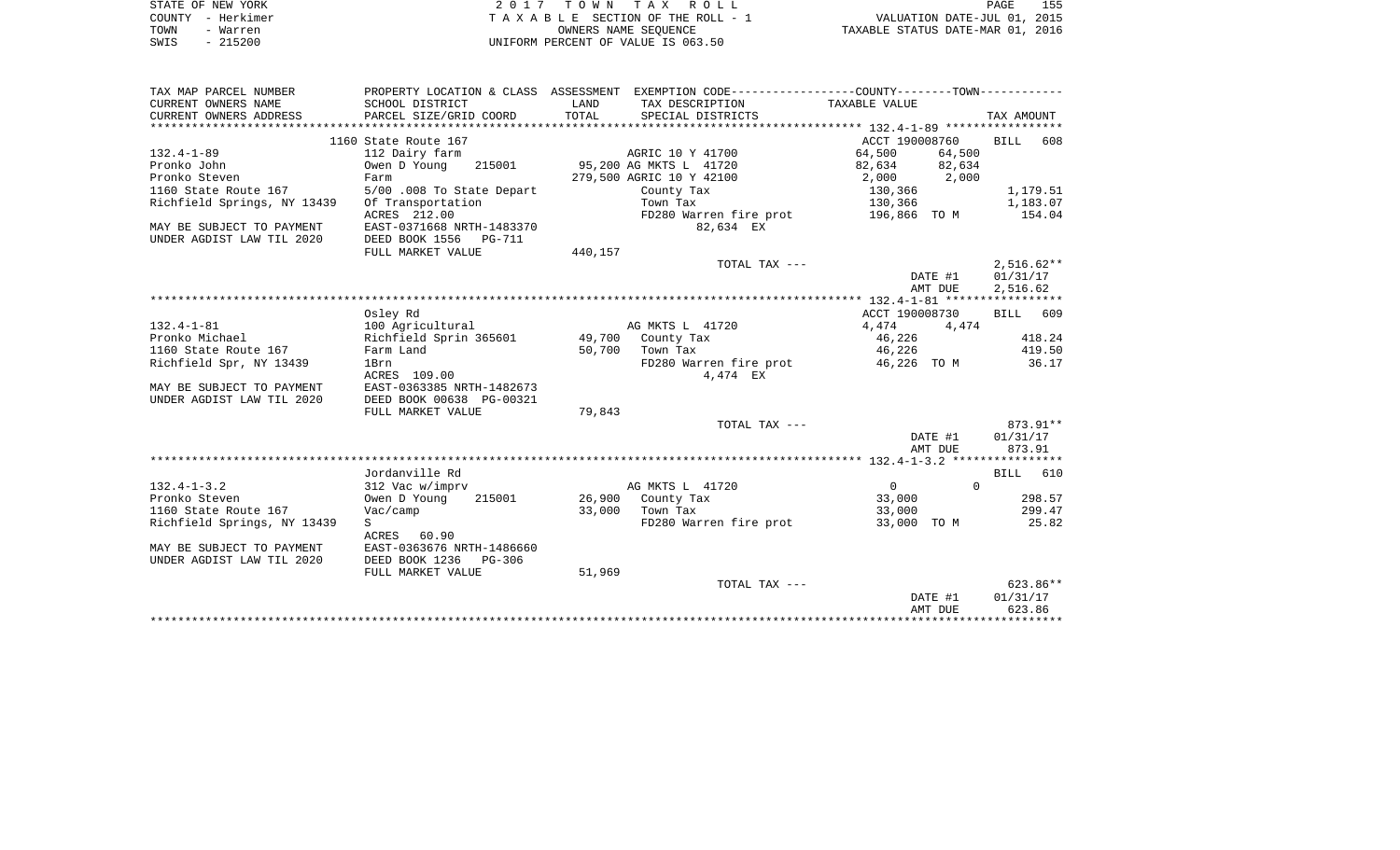| STATE OF NEW YORK                     |                                       |        | 2017 TOWN TAX ROLL                                                                            |                                  | 156<br>PAGE      |
|---------------------------------------|---------------------------------------|--------|-----------------------------------------------------------------------------------------------|----------------------------------|------------------|
| COUNTY - Herkimer                     | T A X A B L E SECTION OF THE ROLL - 1 |        |                                                                                               | VALUATION DATE-JUL 01, 2015      |                  |
| TOWN<br>- Warren                      |                                       |        | OWNERS NAME SEOUENCE                                                                          | TAXABLE STATUS DATE-MAR 01, 2016 |                  |
| $-215200$<br>SWIS                     |                                       |        | UNIFORM PERCENT OF VALUE IS 063.50                                                            |                                  |                  |
| TAX MAP PARCEL NUMBER                 |                                       |        | PROPERTY LOCATION & CLASS ASSESSMENT EXEMPTION CODE---------------COUNTY-------TOWN---------- |                                  |                  |
| CURRENT OWNERS NAME                   | SCHOOL DISTRICT                       | LAND   | TAX DESCRIPTION TAXABLE VALUE                                                                 |                                  |                  |
| CURRENT OWNERS ADDRESS                | PARCEL SIZE/GRID COORD                | TOTAL  | SPECIAL DISTRICTS                                                                             |                                  | TAX AMOUNT       |
|                                       |                                       |        |                                                                                               |                                  |                  |
|                                       | Yules Corners Rd                      |        |                                                                                               |                                  | BILL 611         |
| $132.4 - 1 - 80.2$                    | 105 Vac farmland                      |        | AG MKTS L 41720                                                                               | $\Omega$<br>$\Omega$             |                  |
| Pronko Steven<br>1160 State Route 167 | Owen D Young<br>215001<br>Vac Ld      |        | 48,000 County Tax<br>48,000 Town Tax                                                          | 48,000                           | 434.29<br>435.60 |
| Richfield Springs, NY 13439           | FRNT 832.30 DPTH                      |        | FD280 Warren fire prot                                                                        | 48,000<br>48,000 TO M            | 37.56            |
|                                       | ACRES 127.20                          |        |                                                                                               |                                  |                  |
| MAY BE SUBJECT TO PAYMENT             | EAST-0363707 NRTH-1484826             |        |                                                                                               |                                  |                  |
| UNDER AGDIST LAW TIL 2020             | DEED BOOK 1094 PG-577                 |        |                                                                                               |                                  |                  |
|                                       | FULL MARKET VALUE                     | 75,591 |                                                                                               |                                  |                  |
|                                       |                                       |        | TOTAL TAX ---                                                                                 |                                  | $907.45**$       |
|                                       |                                       |        |                                                                                               | DATE #1                          | 01/31/17         |
|                                       |                                       |        |                                                                                               | AMT DUE                          | 907.45           |
|                                       | Off Osley Rd                          |        |                                                                                               | ACCT 190008740                   | BILL 612         |
| $132.4 - 1 - 82$                      |                                       |        | AG MKTS L 41720                                                                               | 180<br>180                       |                  |
| Pronko Steven                         |                                       |        |                                                                                               | 120                              | 1.09             |
| 1160 State Route 167                  | Swamp                                 | 300    | Town Tax                                                                                      | 120                              | 1.09             |
| Richfield Springs, NY 13439           | <b>ACRES</b><br>2.80                  |        | FD280 Warren fire prot 120 TO M                                                               |                                  | .09              |
|                                       | EAST-0363067 NRTH-1481486             |        | 180 EX                                                                                        |                                  |                  |
| MAY BE SUBJECT TO PAYMENT             | DEED BOOK 1278 PG-589                 |        |                                                                                               |                                  |                  |
| UNDER AGDIST LAW TIL 2020             | FULL MARKET VALUE                     | 472    |                                                                                               |                                  |                  |
|                                       |                                       |        | TOTAL TAX ---                                                                                 |                                  | $2.27**$         |
|                                       |                                       |        |                                                                                               | DATE #1                          | 01/31/17         |
|                                       |                                       |        |                                                                                               | AMT DUE                          | 2.27             |
|                                       |                                       |        |                                                                                               |                                  |                  |
|                                       | Mumford Rd                            |        |                                                                                               | ACCT 190011310                   | BILL 613         |
| $132.4 - 1 - 84.1$                    | 120 Field crops                       |        | AGRIC 10 Y 41700                                                                              | 65,000 65,000                    |                  |
| Pronko Steven                         | 215001<br>Owen D Young                |        | 38,000 AG MKTS L 41720                                                                        | 2,520 2,520                      | .                |

| 132.4-1-84.1                                           | 120 Field crops                                    |         | AGRIC 10 Y 41700                   | 65,000       | 65,000  |            |
|--------------------------------------------------------|----------------------------------------------------|---------|------------------------------------|--------------|---------|------------|
| Pronko Steven                                          | 215001<br>Owen D Young                             |         | 38,000 AG MKTS L 41720             | 2,520        | 2,520   |            |
| Pronko Kristin                                         | Vacant Farm Land                                   | 103,000 | County Tax                         | 35,480       |         | 321.01     |
| 1160 State Route 167                                   | 83.60<br>ACRES                                     |         | Town Tax                           | 35,480       |         | 321.98     |
| Richfield Springs, NY 13439                            | EAST-0365344 NRTH-1482283<br>DEED BOOK 1424 PG-227 |         | FD280 Warren fire prot<br>2,520 EX | 100,480 TO M |         | 78.62      |
| MAY BE SUBJECT TO PAYMENT<br>UNDER AGDIST LAW TIL 2023 | FULL MARKET VALUE                                  | 162,205 |                                    |              |         |            |
|                                                        |                                                    |         | TOTAL TAX ---                      |              |         | $721.61**$ |
|                                                        |                                                    |         |                                    |              | DATE #1 | 01/31/17   |
|                                                        |                                                    |         |                                    |              | AMT DUE | 721.61     |
|                                                        |                                                    |         |                                    |              |         |            |
|                                                        | 380 Millstone Rd                                   |         |                                    |              |         | BILL 614   |
| 139.4-1-11.2                                           | 210 1 Family Res                                   |         | County Tax                         | 43,000       |         | 389.05     |
| Pross Robert                                           | Richfield Sprin 365601                             | 15,000  | Town Tax                           | 43,000       |         | 390.22     |
| Pross Doreen                                           | R1                                                 | 43,000  | FD280 Warren fire prot             | 43,000       | TO M    | 33.65      |
| 380 Millstone Rd<br>Richfield Springs, NY 13439        | 5.00<br>ACRES<br>EAST-0370039 NRTH-1467688         |         |                                    |              |         |            |
|                                                        | DEED BOOK 785<br>PG-699                            |         |                                    |              |         |            |
|                                                        | FULL MARKET VALUE                                  | 67,717  |                                    |              |         |            |
|                                                        |                                                    |         | TOTAL TAX ---                      |              |         | $812.92**$ |
|                                                        |                                                    |         |                                    |              | DATE #1 | 01/31/17   |
|                                                        |                                                    |         |                                    |              | AMT DUE | 812.92     |

\*\*\*\*\*\*\*\*\*\*\*\*\*\*\*\*\*\*\*\*\*\*\*\*\*\*\*\*\*\*\*\*\*\*\*\*\*\*\*\*\*\*\*\*\*\*\*\*\*\*\*\*\*\*\*\*\*\*\*\*\*\*\*\*\*\*\*\*\*\*\*\*\*\*\*\*\*\*\*\*\*\*\*\*\*\*\*\*\*\*\*\*\*\*\*\*\*\*\*\*\*\*\*\*\*\*\*\*\*\*\*\*\*\*\*\*\*\*\*\*\*\*\*\*\*\*\*\*\*\*\*\*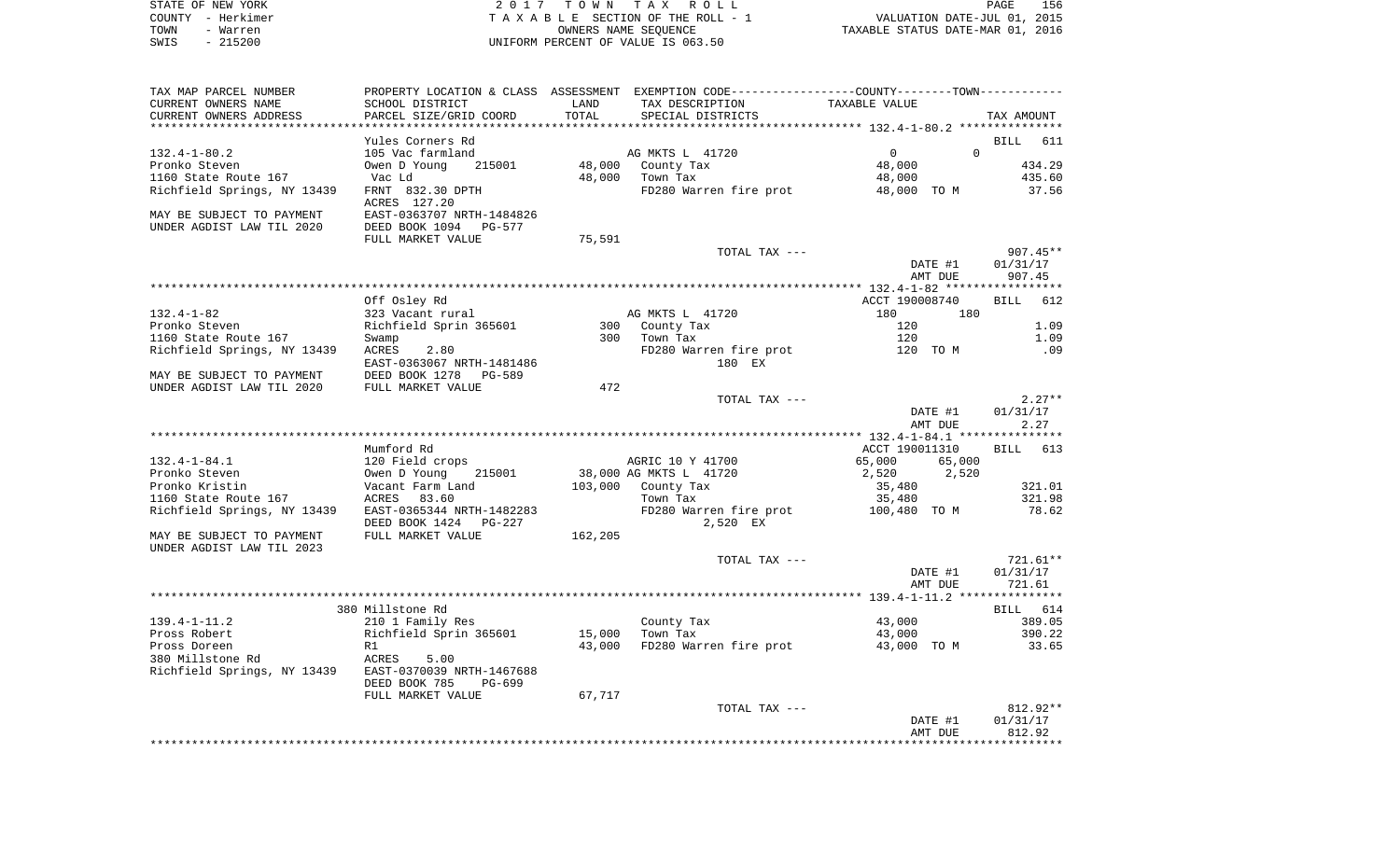| STATE OF NEW YORK | 2017 TOWN TAX ROLL                 | 157<br>PAGE                      |
|-------------------|------------------------------------|----------------------------------|
| COUNTY - Herkimer | TAXABLE SECTION OF THE ROLL - 1    | VALUATION DATE-JUL 01, 2015      |
| TOWN<br>- Warren  | OWNERS NAME SEOUENCE               | TAXABLE STATUS DATE-MAR 01, 2016 |
| $-215200$<br>SWIS | UNIFORM PERCENT OF VALUE IS 063.50 |                                  |

| TAX MAP PARCEL NUMBER                            | PROPERTY LOCATION & CLASS ASSESSMENT EXEMPTION CODE----------------COUNTY--------TOWN----------- |                |                        |                |                        |
|--------------------------------------------------|--------------------------------------------------------------------------------------------------|----------------|------------------------|----------------|------------------------|
| CURRENT OWNERS NAME                              | SCHOOL DISTRICT                                                                                  | LAND           | TAX DESCRIPTION        | TAXABLE VALUE  |                        |
| CURRENT OWNERS ADDRESS                           | PARCEL SIZE/GRID COORD                                                                           | TOTAL          | SPECIAL DISTRICTS      |                | TAX AMOUNT             |
|                                                  |                                                                                                  | ************** |                        |                |                        |
|                                                  | Millstone Rd                                                                                     |                |                        |                | BILL 615               |
| $139.4 - 1 - 11.4$                               | 322 Rural vac>10                                                                                 |                | County Tax             | 16,850         | 152.45                 |
| Pross Robert                                     | Richfield Sprin 365601                                                                           | 16,850         | Town Tax               | 16,850         | 152.91                 |
| Pross Doreen                                     | ACRES 33.70                                                                                      | 16,850         | FD280 Warren fire prot | 16,850 TO M    | 13.18                  |
| 380 Millstone Rd                                 | EAST-0369966 NRTH-1466623                                                                        |                |                        |                |                        |
| Richfield Springs, NY 13439 DEED BOOK 1259       | PG-867                                                                                           |                |                        |                |                        |
|                                                  | FULL MARKET VALUE                                                                                | 26,535         |                        |                |                        |
|                                                  |                                                                                                  |                | TOTAL TAX ---          |                | $318.54**$             |
|                                                  |                                                                                                  |                |                        | DATE #1        | 01/31/17               |
|                                                  |                                                                                                  |                |                        | AMT DUE        | 318.54                 |
|                                                  |                                                                                                  |                |                        |                |                        |
|                                                  | Millstone Rd                                                                                     |                |                        |                | BILL 616               |
| $139.4 - 1 - 11.5$                               | 311 Res vac land                                                                                 |                | County Tax             | 7,750          | 70.12                  |
| Pross Robert                                     | Richfield Sprin 365601                                                                           | 7,750          | Town Tax               | 7,750          | 70.33                  |
| Pross Doreen                                     | ACRES<br>6.20                                                                                    | 7,750          | FD280 Warren fire prot | 7,750 TO M     | 6.06                   |
| 380 Millstone Rd                                 | EAST-0369630 NRTH-1467465                                                                        |                |                        |                |                        |
| Richfield Springs, NY 13439 DEED BOOK 1437 PG-37 |                                                                                                  |                |                        |                |                        |
|                                                  | FULL MARKET VALUE                                                                                | 12,205         |                        |                |                        |
|                                                  |                                                                                                  |                | TOTAL TAX ---          | DATE #1        | $146.51**$<br>01/31/17 |
|                                                  |                                                                                                  |                |                        | AMT DUE        | 146.51                 |
|                                                  |                                                                                                  |                |                        |                |                        |
|                                                  | Hicks Rd                                                                                         |                |                        | ACCT 190009000 | BILL 617               |
| $133.2 - 2 - 7$                                  | 240 Rural res                                                                                    |                | County Tax             | 80,200         | 725.63                 |
| Puchalski Thomas                                 | Owen D Young<br>215001                                                                           | 58,500         | Town Tax               | 80,200         | 727.81                 |
| 21 Bruce Ln                                      | Rural Residence                                                                                  | 80,200         | FD280 Warren fire prot | 80,200 TO M    | 62.76                  |
| Valhalla, NY 10595                               | ACRES 123.00                                                                                     |                |                        |                |                        |
|                                                  | EAST-0386552 NRTH-1491019                                                                        |                |                        |                |                        |
|                                                  | DEED BOOK 1503<br>PG-904                                                                         |                |                        |                |                        |
|                                                  | FULL MARKET VALUE                                                                                | 126,299        |                        |                |                        |
|                                                  |                                                                                                  |                | TOTAL TAX ---          |                | $1,516.20**$           |
|                                                  |                                                                                                  |                |                        | DATE #1        | 01/31/17               |
|                                                  |                                                                                                  |                |                        | AMT DUE        | 1,516.20               |
|                                                  |                                                                                                  |                |                        |                |                        |
|                                                  | 287 Robinson Rd                                                                                  |                |                        | ACCT 190001470 | BILL 618               |
| $126.4 - 1 - 2$                                  | 210 1 Family Res                                                                                 |                | County Tax             | 51,400         | 465.05                 |
| Puco Ralph                                       | Owen D Young<br>215001                                                                           | 22,600         | Town Tax               | 51,400         | 466.45                 |
| Puco Stephen A                                   | Residence                                                                                        | 51,400         | FD280 Warren fire prot | 51,400 TO M    | 40.22                  |
| 26 Andys Ln                                      | Mobile Home                                                                                      |                |                        |                |                        |
| Eastport, NY 11941                               | ACRES<br>3.10                                                                                    |                |                        |                |                        |
|                                                  | EAST-0366890 NRTH-1499141                                                                        |                |                        |                |                        |
|                                                  | DEED BOOK 1366<br>PG-182                                                                         |                |                        |                |                        |
|                                                  | FULL MARKET VALUE                                                                                | 80,945         |                        |                |                        |
|                                                  |                                                                                                  |                | TOTAL TAX ---          |                | 971.72**               |
|                                                  |                                                                                                  |                |                        | DATE #1        | 01/31/17               |
|                                                  |                                                                                                  |                |                        | AMT DUE        | 971.72                 |
|                                                  |                                                                                                  |                |                        |                |                        |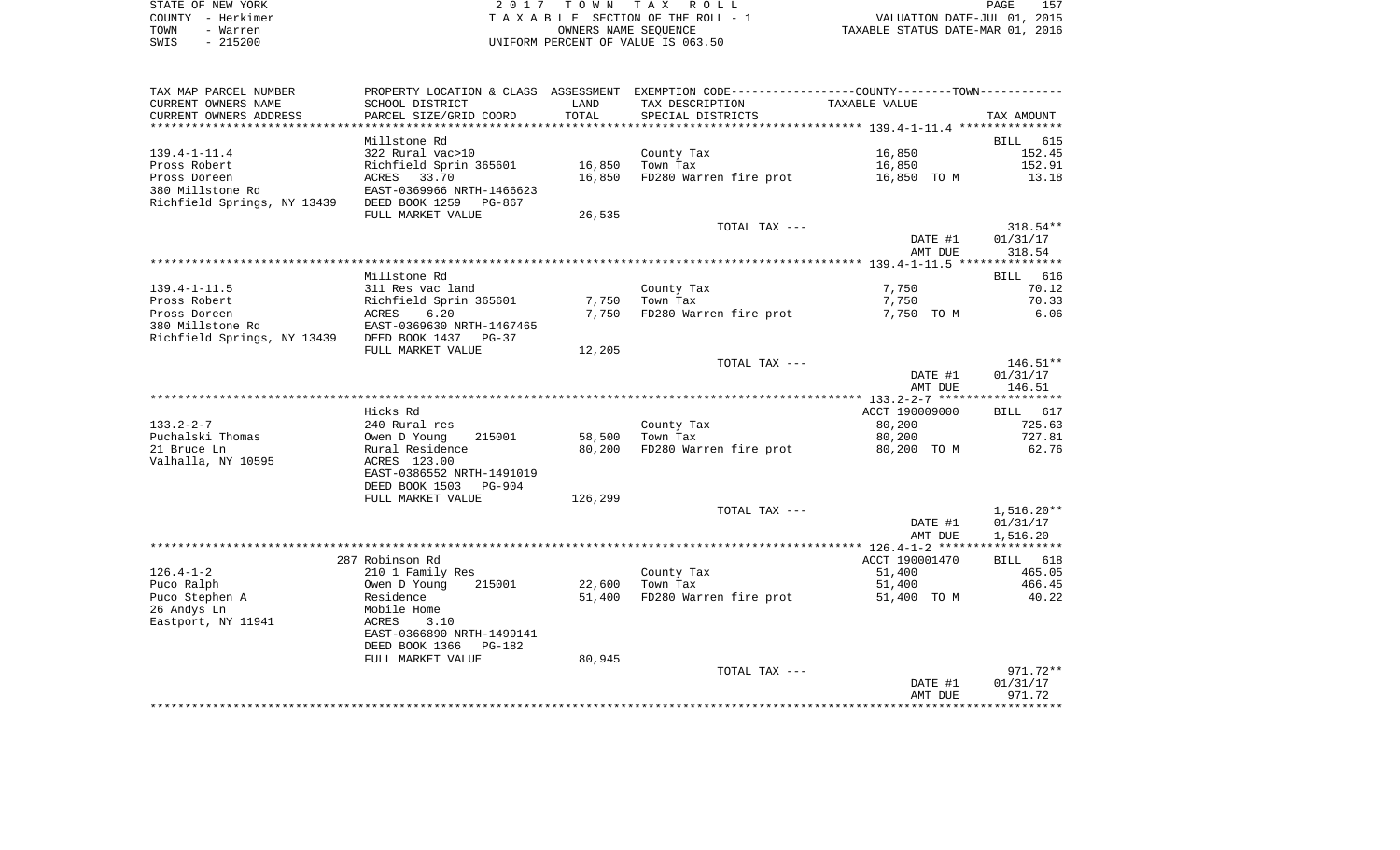| STATE OF NEW YORK | 2017 TOWN TAX ROLL                 | 158<br>PAGE                      |
|-------------------|------------------------------------|----------------------------------|
| COUNTY - Herkimer | TAXABLE SECTION OF THE ROLL - 1    | VALUATION DATE-JUL 01, 2015      |
| TOWN<br>- Warren  | OWNERS NAME SEOUENCE               | TAXABLE STATUS DATE-MAR 01, 2016 |
| $-215200$<br>SWIS | UNIFORM PERCENT OF VALUE IS 063.50 |                                  |

158<br>2015

| TAX MAP PARCEL NUMBER               | PROPERTY LOCATION & CLASS ASSESSMENT EXEMPTION CODE----------------COUNTY--------TOWN---------- |         |                                    |                       |                         |
|-------------------------------------|-------------------------------------------------------------------------------------------------|---------|------------------------------------|-----------------------|-------------------------|
| CURRENT OWNERS NAME                 | SCHOOL DISTRICT                                                                                 | LAND    | TAX DESCRIPTION                    | TAXABLE VALUE         |                         |
| CURRENT OWNERS ADDRESS              | PARCEL SIZE/GRID COORD                                                                          | TOTAL   | SPECIAL DISTRICTS                  |                       | TAX AMOUNT              |
|                                     |                                                                                                 |         |                                    |                       |                         |
|                                     | Robinson Rd                                                                                     |         |                                    |                       | <b>BILL</b><br>619      |
| $126.4 - 1 - 9.2$                   | 311 Res vac land                                                                                |         | County Tax                         | 9,100                 | 82.33                   |
| Puco Ralph                          | 215001<br>Owen D Young                                                                          | 9,100   | Town Tax                           | 9,100                 | 82.58                   |
| Puco Stephen A                      | ACRES<br>22.80                                                                                  | 9,100   | FD280 Warren fire prot             | 9,100 TO M            | 7.12                    |
| 26 Andys Ln                         | EAST-0366956 NRTH-1498471                                                                       |         |                                    |                       |                         |
| Eastport, NY 11941                  | DEED BOOK 1366<br>PG-182                                                                        |         |                                    |                       |                         |
|                                     | FULL MARKET VALUE                                                                               | 14,331  |                                    |                       |                         |
|                                     |                                                                                                 |         | TOTAL TAX ---                      |                       | $172.03**$              |
|                                     |                                                                                                 |         |                                    | DATE #1               | 01/31/17                |
|                                     |                                                                                                 |         |                                    | AMT DUE               | 172.03                  |
|                                     |                                                                                                 |         |                                    |                       |                         |
| $140.2 - 1 - 13.2$                  | Chyle Rd<br>105 Vac farmland                                                                    |         | AG MKTS L 41720                    | $\circ$               | BILL<br>620<br>$\Omega$ |
|                                     | 215001                                                                                          | 31,600  | County Tax                         |                       | 285.91                  |
| Pullis Allan J<br>Pullis Patricia J | Owen D Young<br>Vac Ld                                                                          | 31,600  |                                    | 31,600                | 286.77                  |
| 626 McShane Rd                      | ACRES<br>82.00                                                                                  |         | Town Tax<br>FD280 Warren fire prot | 31,600<br>31,600 TO M | 24.73                   |
| Richfield Springs, NY 13439         | EAST-0388624 NRTH-1473201                                                                       |         |                                    |                       |                         |
|                                     | DEED BOOK 834                                                                                   |         |                                    |                       |                         |
| MAY BE SUBJECT TO PAYMENT           | PG-563<br>FULL MARKET VALUE                                                                     | 49,764  |                                    |                       |                         |
| UNDER AGDIST LAW TIL 2020           |                                                                                                 |         |                                    |                       |                         |
|                                     |                                                                                                 |         | TOTAL TAX ---                      |                       | $597.41**$              |
|                                     |                                                                                                 |         |                                    | DATE #1               | 01/31/17                |
|                                     |                                                                                                 |         |                                    | AMT DUE               | 597.41                  |
|                                     |                                                                                                 |         |                                    |                       |                         |
|                                     | 2410 Jordanville                                                                                |         |                                    | ACCT 190011970        | 621<br>BILL             |
| $132.60 - 1 - 48$                   | 210 1 Family Res                                                                                |         | County Tax                         | 88,800                | 803.44                  |
| Pywowar Maria                       | Owen D Young<br>215001                                                                          | 13,100  | Town Tax                           | 88,800                | 805.86                  |
|                                     |                                                                                                 | 88,800  | FD280 Warren fire prot             | 88,800 TO M           | 69.48                   |
|                                     |                                                                                                 |         | LT180 Warren light #2              | 88,800 TO M           | 88.60                   |
|                                     |                                                                                                 |         |                                    |                       |                         |
| Jordanville, NY 13361               | FULL MARKET VALUE                                                                               | 139,843 |                                    |                       |                         |
|                                     |                                                                                                 |         | TOTAL TAX ---                      |                       | $1,767.38**$            |
|                                     |                                                                                                 |         |                                    | DATE #1               | 01/31/17                |
|                                     |                                                                                                 |         |                                    | AMT DUE               | 1,767.38                |
|                                     |                                                                                                 |         |                                    |                       |                         |
|                                     | Off Rt 167                                                                                      |         |                                    | ACCT 190011940        | 622<br>BILL             |
| $132.60 - 1 - 50$                   | 323 Vacant rural                                                                                |         | County Tax                         | 1,900                 | 17.19                   |
| Pywowar Maria                       | Owen D Young<br>215001                                                                          | 1,900   | Town Tax                           | 1,900                 | 17.24                   |
| Holy Trinity Monastery              | Swamp                                                                                           | 1,900   | FD280 Warren fire prot             | 1,900 TO M            | 1.49                    |
| C/O Holy Trinity Monastery          | includes 132.60-1-49(2002                                                                       |         |                                    |                       |                         |
| PO Box 36                           | ACRES<br>2.60                                                                                   |         |                                    |                       |                         |
| Jordanville, NY 13361               | EAST-0372276 NRTH-1486755                                                                       |         |                                    |                       |                         |
|                                     | DEED BOOK 883<br>$PG-207$                                                                       |         |                                    |                       |                         |
|                                     | FULL MARKET VALUE                                                                               | 2,992   |                                    |                       |                         |
|                                     |                                                                                                 |         | TOTAL TAX ---                      |                       | $35.92**$               |
|                                     |                                                                                                 |         |                                    | DATE #1               | 01/31/17                |
|                                     |                                                                                                 |         |                                    | AMT DUE               | 35.92                   |
|                                     |                                                                                                 |         |                                    |                       |                         |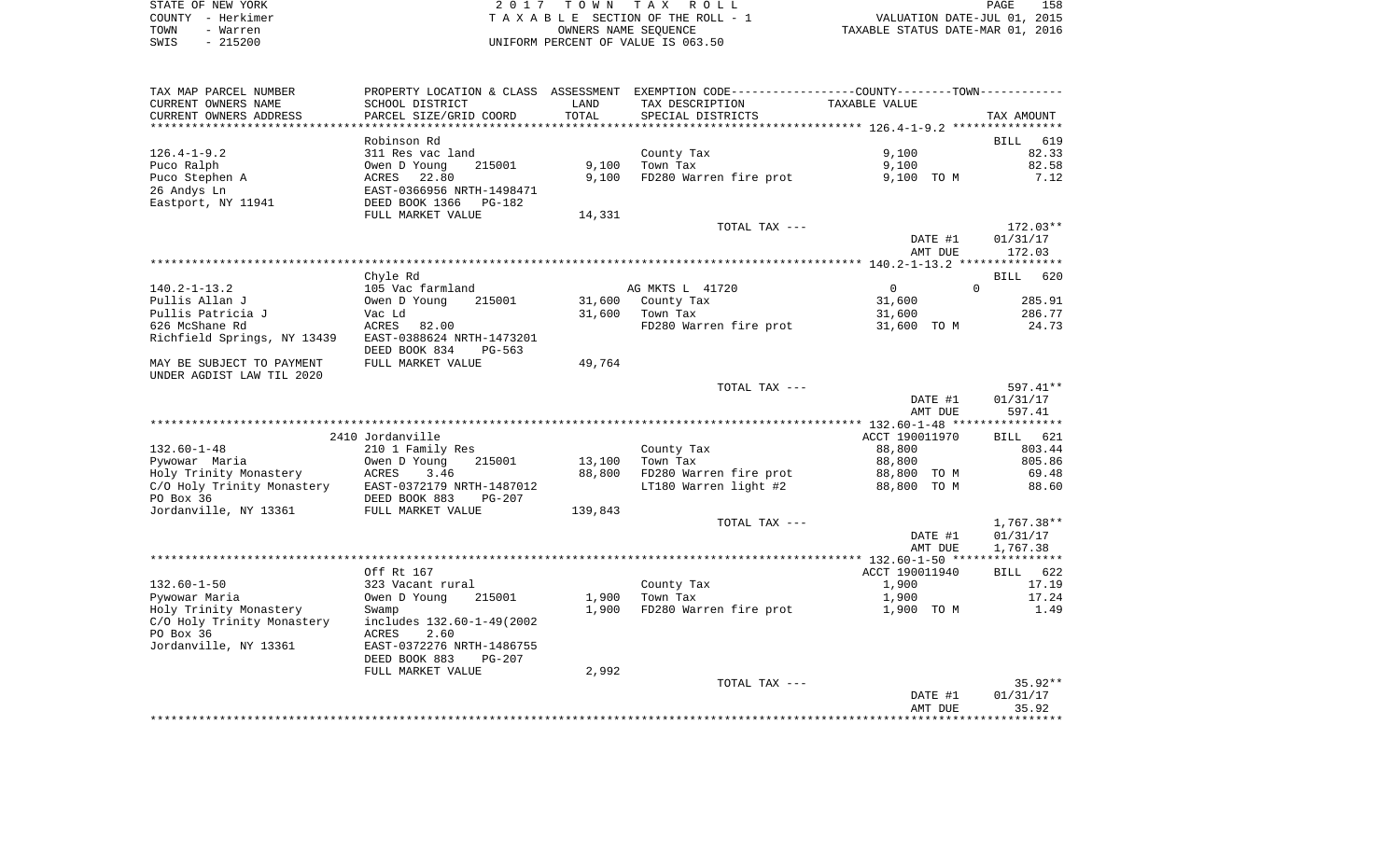|      | STATE OF NEW YORK | 2017 TOWN TAX ROLL                 | PAGE                             | 159 |
|------|-------------------|------------------------------------|----------------------------------|-----|
|      | COUNTY - Herkimer | TAXABLE SECTION OF THE ROLL - 1    | VALUATION DATE-JUL 01, 2015      |     |
| TOWN | - Warren          | OWNERS NAME SEOUENCE               | TAXABLE STATUS DATE-MAR 01, 2016 |     |
| SWIS | $-215200$         | UNIFORM PERCENT OF VALUE IS 063.50 |                                  |     |

| TAX MAP PARCEL NUMBER                                 |                           |        | PROPERTY LOCATION & CLASS ASSESSMENT EXEMPTION CODE---------------COUNTY-------TOWN---------- |                |                      |
|-------------------------------------------------------|---------------------------|--------|-----------------------------------------------------------------------------------------------|----------------|----------------------|
| CURRENT OWNERS NAME                                   | SCHOOL DISTRICT           | LAND   | TAX DESCRIPTION                                                                               | TAXABLE VALUE  |                      |
| CURRENT OWNERS ADDRESS                                | PARCEL SIZE/GRID COORD    | TOTAL  | SPECIAL DISTRICTS                                                                             |                | TAX AMOUNT           |
|                                                       |                           |        |                                                                                               |                |                      |
|                                                       | 105 Main St               |        |                                                                                               | ACCT 190011070 | BILL 623             |
| $132.60 - 1 - 2$                                      | 210 1 Family Res          |        | County Tax                                                                                    | 53,500         | 484.05               |
| Rasbach Aaron                                         | 215001<br>Owen D Young    | 8,000  | Town Tax                                                                                      | 53,500         | 485.51               |
| 105 Main St                                           | Residence                 | 53,500 | FD280 Warren fire prot                                                                        | 53,500 TO M    | 41.86                |
| Jordanville, NY 13361                                 | 91.50 DPTH 295.00<br>FRNT |        | LT180 Warren light #2                                                                         | 53,500 TO M    | 53.38                |
|                                                       | EAST-0370672 NRTH-1487379 |        |                                                                                               |                |                      |
|                                                       | DEED BOOK 1361 PG-550     |        |                                                                                               |                |                      |
|                                                       | FULL MARKET VALUE         | 84,252 |                                                                                               |                |                      |
|                                                       |                           |        | TOTAL TAX ---                                                                                 |                | $1,064.80**$         |
|                                                       |                           |        |                                                                                               | DATE #1        | 01/31/17             |
|                                                       |                           |        |                                                                                               | AMT DUE        | 1,064.80             |
|                                                       |                           |        |                                                                                               |                |                      |
|                                                       | 1302 Little Lakes Rd      |        |                                                                                               | ACCT 190008947 | BILL 624             |
| $133.3 - 4 - 4$                                       | 314 Rural vac<10          |        | County Tax                                                                                    | 5,000          | 45.24                |
| Recchia Jennifer A                                    | Owen D Young<br>215001    | 5,000  | Town Tax                                                                                      | 5,000          | 45.37                |
| % Andrew Bobak                                        | Farm Land                 | 5,000  | FD280 Warren fire prot                                                                        | 5,000 TO M     | 3.91                 |
| PO Box 645                                            | ACRES<br>5.30             |        |                                                                                               |                |                      |
| Richfield Springs, NY 13439 EAST-0377615 NRTH-1484074 |                           |        |                                                                                               |                |                      |
|                                                       | DEED BOOK 1518<br>PG-687  |        |                                                                                               |                |                      |
|                                                       | FULL MARKET VALUE         | 7,874  |                                                                                               |                |                      |
|                                                       |                           |        | TOTAL TAX ---                                                                                 |                | $94.52**$            |
|                                                       |                           |        |                                                                                               | DATE #1        | 01/31/17             |
|                                                       |                           |        |                                                                                               | AMT DUE        | 94.52                |
|                                                       |                           |        |                                                                                               |                |                      |
|                                                       | Rock Hill Rd              |        |                                                                                               | ACCT 190009630 | BILL 625             |
| $127.3 - 1 - 5.1$                                     | 105 Vac farmland          |        | County Tax                                                                                    | 20,000         | 180.95               |
| Richvalsky Michael                                    | Owen D Young<br>215001    | 20,000 | Town Tax                                                                                      | 20,000         | 181.50               |
| Richvalsky Robert                                     | Farm Land                 | 20,000 | FD280 Warren fire prot                                                                        | 20,000 TO M    | 15.65                |
| 1097 Robinson Rd                                      | ACRES<br>64.90            |        |                                                                                               |                |                      |
| Mohawk, NY 13407                                      | EAST-0377498 NRTH-1497309 |        |                                                                                               |                |                      |
|                                                       | DEED BOOK 809<br>$PG-80$  |        |                                                                                               |                |                      |
|                                                       | FULL MARKET VALUE         | 31,496 |                                                                                               |                |                      |
|                                                       |                           |        | TOTAL TAX ---                                                                                 |                | 378.10**             |
|                                                       |                           |        |                                                                                               | DATE #1        | 01/31/17             |
|                                                       |                           |        |                                                                                               | AMT DUE        | 378.10               |
|                                                       |                           |        |                                                                                               |                |                      |
|                                                       | Off Tri Town Rd           |        |                                                                                               | ACCT 190009660 | BILL 626             |
| $127.3 - 1 - 10$                                      | 105 Vac farmland          |        | County Tax                                                                                    | 500            | 4.52                 |
| Richvalsky Michael                                    | Owen D Young<br>215001    | 500    | Town Tax                                                                                      | 500            | 4.54                 |
| RichvalskyRobert Robert                               | Henderson                 | 500    | FD280 Warren fire prot                                                                        | 500 TO M       | .39                  |
| 1097 Robinson Rd                                      | Swamp 16                  |        |                                                                                               |                |                      |
| Mohawk, NY 13407                                      | 1.90<br>ACRES             |        |                                                                                               |                |                      |
|                                                       | EAST-0381540 NRTH-1497154 |        |                                                                                               |                |                      |
|                                                       | DEED BOOK 809<br>$PG-80$  | 787    |                                                                                               |                |                      |
|                                                       | FULL MARKET VALUE         |        |                                                                                               |                |                      |
|                                                       |                           |        | TOTAL TAX ---                                                                                 |                | $9.45**$<br>01/31/17 |
|                                                       |                           |        |                                                                                               | DATE #1        |                      |
|                                                       |                           |        |                                                                                               | AMT DUE        | 9.45                 |
|                                                       |                           |        |                                                                                               |                |                      |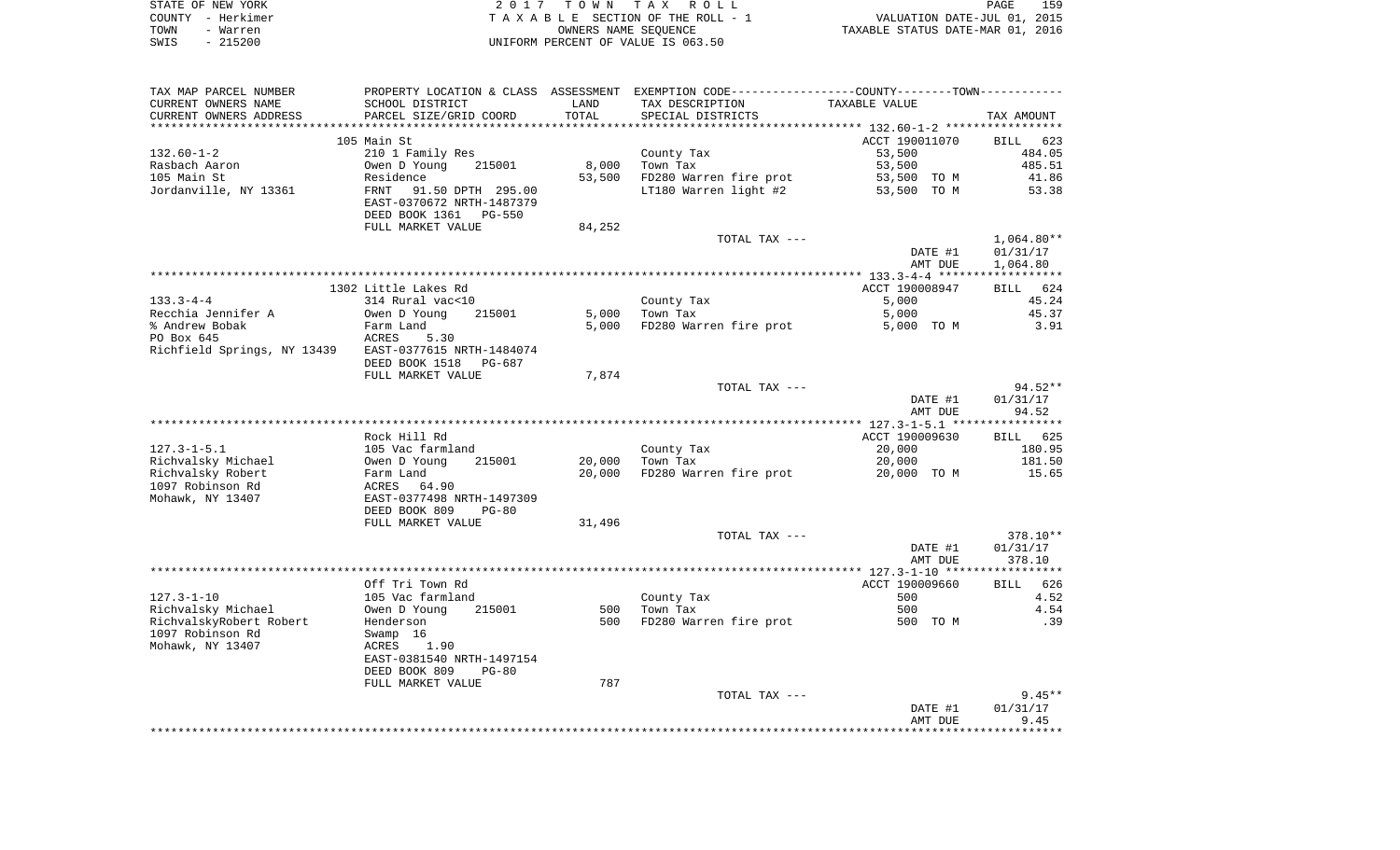| STATE OF NEW YORK | 2017 TOWN TAX ROLL                 | 160<br>PAGE                      |
|-------------------|------------------------------------|----------------------------------|
| COUNTY - Herkimer | TAXABLE SECTION OF THE ROLL - 1    | VALUATION DATE-JUL 01, 2015      |
| TOWN<br>- Warren  | OWNERS NAME SEOUENCE               | TAXABLE STATUS DATE-MAR 01, 2016 |
| $-215200$<br>SWIS | UNIFORM PERCENT OF VALUE IS 063.50 |                                  |

| TAX MAP PARCEL NUMBER   | PROPERTY LOCATION & CLASS ASSESSMENT EXEMPTION CODE----------------COUNTY--------TOWN----------- |         |                        |                |              |
|-------------------------|--------------------------------------------------------------------------------------------------|---------|------------------------|----------------|--------------|
| CURRENT OWNERS NAME     | SCHOOL DISTRICT                                                                                  | LAND    | TAX DESCRIPTION        | TAXABLE VALUE  |              |
| CURRENT OWNERS ADDRESS  | PARCEL SIZE/GRID COORD                                                                           | TOTAL   | SPECIAL DISTRICTS      |                | TAX AMOUNT   |
| *********************** |                                                                                                  |         |                        |                |              |
|                         | 1097 Robinson Rd                                                                                 |         |                        | ACCT 190009600 | BILL<br>627  |
| $133.1 - 1 - 1.1$       | 105 Vac farmland                                                                                 |         | County Tax             | 35,200         | 318.48       |
| Richvalsky Michael      | Owen D Young<br>215001                                                                           | 35,200  | Town Tax               | 35,200         | 319.44       |
| Richvalsky Robert       | ACRES 100.70                                                                                     | 35,200  | FD280 Warren fire prot | 35,200 TO M    | 27.54        |
| 1097 Robinson Rd        | EAST-0373972 NRTH-1496235                                                                        |         |                        |                |              |
| Mohawk, NY 13407        | DEED BOOK 814<br>$PG-167$                                                                        |         |                        |                |              |
|                         | FULL MARKET VALUE                                                                                | 55,433  |                        |                |              |
|                         |                                                                                                  |         | TOTAL TAX ---          |                | 665.46**     |
|                         |                                                                                                  |         |                        | DATE #1        | 01/31/17     |
|                         |                                                                                                  |         |                        | AMT DUE        | 665.46       |
|                         |                                                                                                  |         |                        |                |              |
|                         | Robinson Rd                                                                                      |         |                        |                | BILL 628     |
| $133.1 - 1 - 1.3$       | 112 Dairy farm                                                                                   |         | AGRIC 10 Y 42100       | 8,000<br>8,000 |              |
| Richvalsky Michael      | Owen D Young<br>215001                                                                           | 12,900  | County Tax             | 185,000        | 1,673.82     |
| Richvalsky Robert       | Milking Parlor                                                                                   | 193,000 | Town Tax               | 185,000        | 1,678.87     |
| 1097 Robinson Rd        | ACRES<br>3.30                                                                                    |         | FD280 Warren fire prot | 193,000 TO M   | 151.02       |
| Mohawk, NY 13407        | EAST-0371927 NRTH-1495685                                                                        |         |                        |                |              |
|                         | DEED BOOK 814<br>$PG-165$                                                                        |         |                        |                |              |
|                         | FULL MARKET VALUE                                                                                | 303,937 |                        |                |              |
|                         |                                                                                                  |         | TOTAL TAX ---          |                | $3,503.71**$ |
|                         |                                                                                                  |         |                        | DATE #1        | 01/31/17     |
|                         |                                                                                                  |         |                        | AMT DUE        | 3,503.71     |
|                         |                                                                                                  |         |                        |                |              |
|                         | State Route 167                                                                                  |         |                        | ACCT 190010770 | BILL 629     |
| $133.1 - 1 - 3.1$       | 105 Vac farmland                                                                                 |         | County Tax             | 37,700         | 341.10       |
| Richvalsky Michael      | Owen D Young<br>215001                                                                           | 37,700  | Town Tax               | 37,700         | 342.13       |
| Richvalsky Robert       | Rural Res                                                                                        | 37,700  | FD280 Warren fire prot | 37,700 TO M    | 29.50        |
| 1097 Robinson Rd        | ACRES 138.10                                                                                     |         |                        |                |              |
| Mohawk, NY 13407        | EAST-0377750 NRTH-1494195                                                                        |         |                        |                |              |
|                         | DEED BOOK 809<br>$PG-83$                                                                         |         |                        |                |              |
|                         | FULL MARKET VALUE                                                                                | 59,370  |                        |                |              |
|                         |                                                                                                  |         | TOTAL TAX ---          |                | $712.73**$   |
|                         |                                                                                                  |         |                        | DATE #1        | 01/31/17     |
|                         |                                                                                                  |         |                        | AMT DUE        | 712.73       |
|                         |                                                                                                  |         |                        |                |              |
|                         | 1097 Robinson Rd                                                                                 |         |                        |                | BILL 630     |
| $133.1 - 1 - 1.2$       | 210 1 Family Res                                                                                 |         | County Tax             | 76,000         | 687.63       |
| Richvalsky Michael A    | Owen D Young<br>215001                                                                           | 10,100  | Town Tax               | 76,000         | 689.70       |
| Richvalsky Sandra       | Rural Res                                                                                        | 76,000  | FD280 Warren fire prot | 76,000 TO M    | 59.47        |
| 1097 Robinson Rd        | FRNT 170.00 DPTH 200.00                                                                          |         |                        |                |              |
| Mohawk, NY 13407        | ACRES<br>1.10                                                                                    |         |                        |                |              |
|                         | EAST-0371611 NRTH-1495916                                                                        |         |                        |                |              |
|                         | DEED BOOK 773<br>$PG-85$                                                                         |         |                        |                |              |
|                         | FULL MARKET VALUE                                                                                | 119,685 |                        |                |              |
|                         |                                                                                                  |         | TOTAL TAX ---          |                | $1,436.80**$ |
|                         |                                                                                                  |         |                        | DATE #1        | 01/31/17     |
|                         |                                                                                                  |         |                        | AMT DUE        | 1,436.80     |
|                         |                                                                                                  |         |                        |                |              |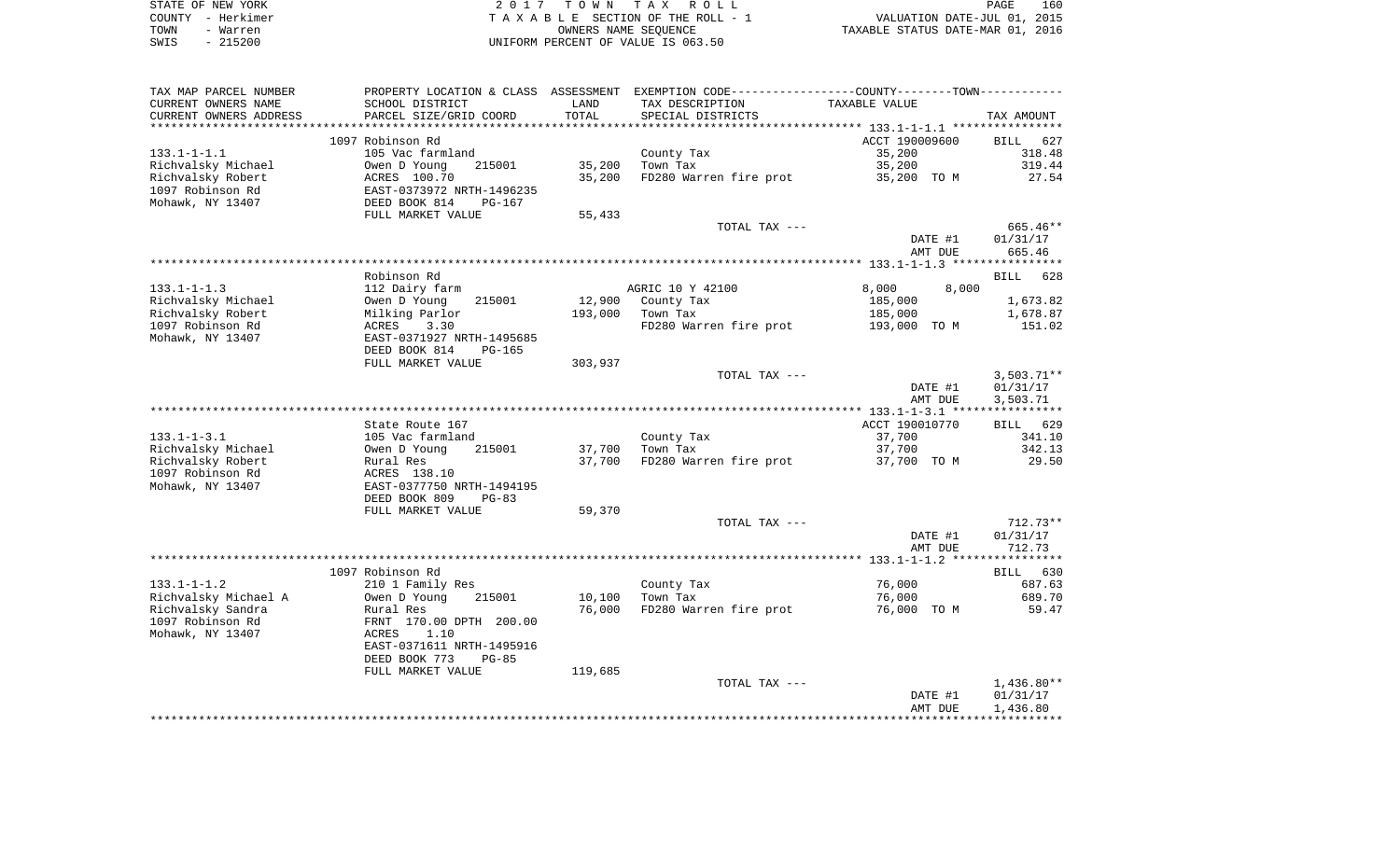|      | STATE OF NEW YORK | 2017 TOWN TAX ROLL                 | 161<br><b>PAGE</b>               |
|------|-------------------|------------------------------------|----------------------------------|
|      | COUNTY - Herkimer | TAXABLE SECTION OF THE ROLL - 1    | VALUATION DATE-JUL 01, 2015      |
| TOWN | - Warren          | OWNERS NAME SEOUENCE               | TAXABLE STATUS DATE-MAR 01, 2016 |
| SWIS | $-215200$         | UNIFORM PERCENT OF VALUE IS 063.50 |                                  |

| TAX MAP PARCEL NUMBER<br>CURRENT OWNERS NAME | SCHOOL DISTRICT                                                 | LAND                    | PROPERTY LOCATION & CLASS ASSESSMENT EXEMPTION CODE----------------COUNTY-------TOWN----------<br>TAX DESCRIPTION | TAXABLE VALUE       |                    |
|----------------------------------------------|-----------------------------------------------------------------|-------------------------|-------------------------------------------------------------------------------------------------------------------|---------------------|--------------------|
| CURRENT OWNERS ADDRESS                       | PARCEL SIZE/GRID COORD                                          | TOTAL<br>************** | SPECIAL DISTRICTS                                                                                                 |                     | TAX AMOUNT         |
|                                              | Mason Rd                                                        |                         |                                                                                                                   |                     | 631<br>BILL        |
| $132.2 - 1 - 3.1$                            | 314 Rural vac<10                                                |                         | County Tax                                                                                                        | 3,400               | 30.76              |
| Richvalsky Michael Rober                     | Owen D Young<br>215001                                          | 3,400                   | Town Tax                                                                                                          | 3,400               | 30.85              |
| Richvalsky Thomas                            | Woods                                                           | 3,400                   | FD280 Warren fire prot                                                                                            | 3,400 TO M          | 2.66               |
| 1097 Robinson Rd<br>Mohawk, NY 13407         | 7.80<br>ACRES<br>EAST-0371325 NRTH-1495115<br>FULL MARKET VALUE | 5,354                   |                                                                                                                   |                     |                    |
|                                              |                                                                 |                         | TOTAL TAX ---                                                                                                     |                     | $64.27**$          |
|                                              |                                                                 |                         |                                                                                                                   | DATE #1<br>AMT DUE  | 01/31/17<br>64.27  |
|                                              |                                                                 |                         |                                                                                                                   |                     |                    |
|                                              | Robinson Rd                                                     |                         |                                                                                                                   | ACCT 190004965      | 632<br><b>BILL</b> |
| $126.4 - 1 - 17.1$                           | 314 Rural vac<10                                                |                         | County Tax                                                                                                        | 8,000               | 72.38              |
| Richvalsky Robert<br>Richvalsky Rebecca      | Owen D Young<br>215001<br>Rural Lot                             | 8,000<br>8,000          | Town Tax<br>FD280 Warren fire prot                                                                                | 8,000<br>8,000 TO M | 72.60<br>6.26      |
| 1230 Mason Rd                                | 6.72<br>ACRES                                                   |                         |                                                                                                                   |                     |                    |
| Mohawk, NY 13407                             | EAST-0370973 NRTH-1495694                                       |                         |                                                                                                                   |                     |                    |
|                                              | DEED BOOK 1553<br><b>PG-507</b>                                 |                         |                                                                                                                   |                     |                    |
|                                              | FULL MARKET VALUE                                               | 12,598                  |                                                                                                                   |                     |                    |
|                                              |                                                                 |                         | TOTAL TAX ---                                                                                                     |                     | 151.24**           |
|                                              |                                                                 |                         |                                                                                                                   | DATE #1<br>AMT DUE  | 01/31/17<br>151.24 |
|                                              |                                                                 |                         |                                                                                                                   |                     |                    |
|                                              | Robinson Rd                                                     |                         |                                                                                                                   | ACCT 190004970      | BILL 633           |
| $126.4 - 1 - 18$                             | 314 Rural vac<10                                                |                         | County Tax                                                                                                        | 6,100               | 55.19              |
| Richvalsky Robert                            | Owen D Young<br>215001                                          | 6,100                   | Town Tax                                                                                                          | 6,100               | 55.36              |
| Richvalsky Rebecca                           | Lot                                                             | 6,100                   | FD280 Warren fire prot                                                                                            | 6,100 TO M          | 4.77               |
| 1230 Mason Rd                                | ACRES<br>1.90                                                   |                         |                                                                                                                   |                     |                    |
| Mohawk, NY 13407                             | EAST-0371273 NRTH-1495701<br>DEED BOOK 1592<br>PG-565           |                         |                                                                                                                   |                     |                    |
|                                              | FULL MARKET VALUE                                               | 9,606                   |                                                                                                                   |                     |                    |
|                                              |                                                                 |                         | TOTAL TAX ---                                                                                                     |                     | $115.32**$         |
|                                              |                                                                 |                         |                                                                                                                   | DATE #1             | 01/31/17           |
|                                              |                                                                 |                         |                                                                                                                   | AMT DUE             | 115.32             |
|                                              |                                                                 |                         |                                                                                                                   |                     |                    |
|                                              | Robinson Rd                                                     |                         |                                                                                                                   | ACCT 190004975      | 634<br>BILL        |
| $126.4 - 1 - 19$<br>Richvalsky Robert        | 314 Rural vac<10<br>215001                                      | 5,400                   | County Tax<br>Town Tax                                                                                            | 5,400<br>5,400      | 48.86<br>49.00     |
| Richvalsky Rebecca                           | Owen D Young<br>Rural Lot                                       | 5,400                   | FD280 Warren fire prot                                                                                            | 5,400 TO M          | 4.23               |
| 1230 Mason Rd                                | ACRES<br>1.31                                                   |                         |                                                                                                                   |                     |                    |
| Mohawk, NY 13407                             | EAST-0371412 NRTH-1495678                                       |                         |                                                                                                                   |                     |                    |
|                                              | DEED BOOK 1553<br>PG-507                                        |                         |                                                                                                                   |                     |                    |
|                                              | FULL MARKET VALUE                                               | 8,504                   |                                                                                                                   |                     |                    |
|                                              |                                                                 |                         | TOTAL TAX ---                                                                                                     |                     | $102.09**$         |
|                                              |                                                                 |                         |                                                                                                                   |                     |                    |
|                                              |                                                                 |                         |                                                                                                                   |                     |                    |
|                                              |                                                                 |                         |                                                                                                                   | DATE #1<br>AMT DUE  | 01/31/17<br>102.09 |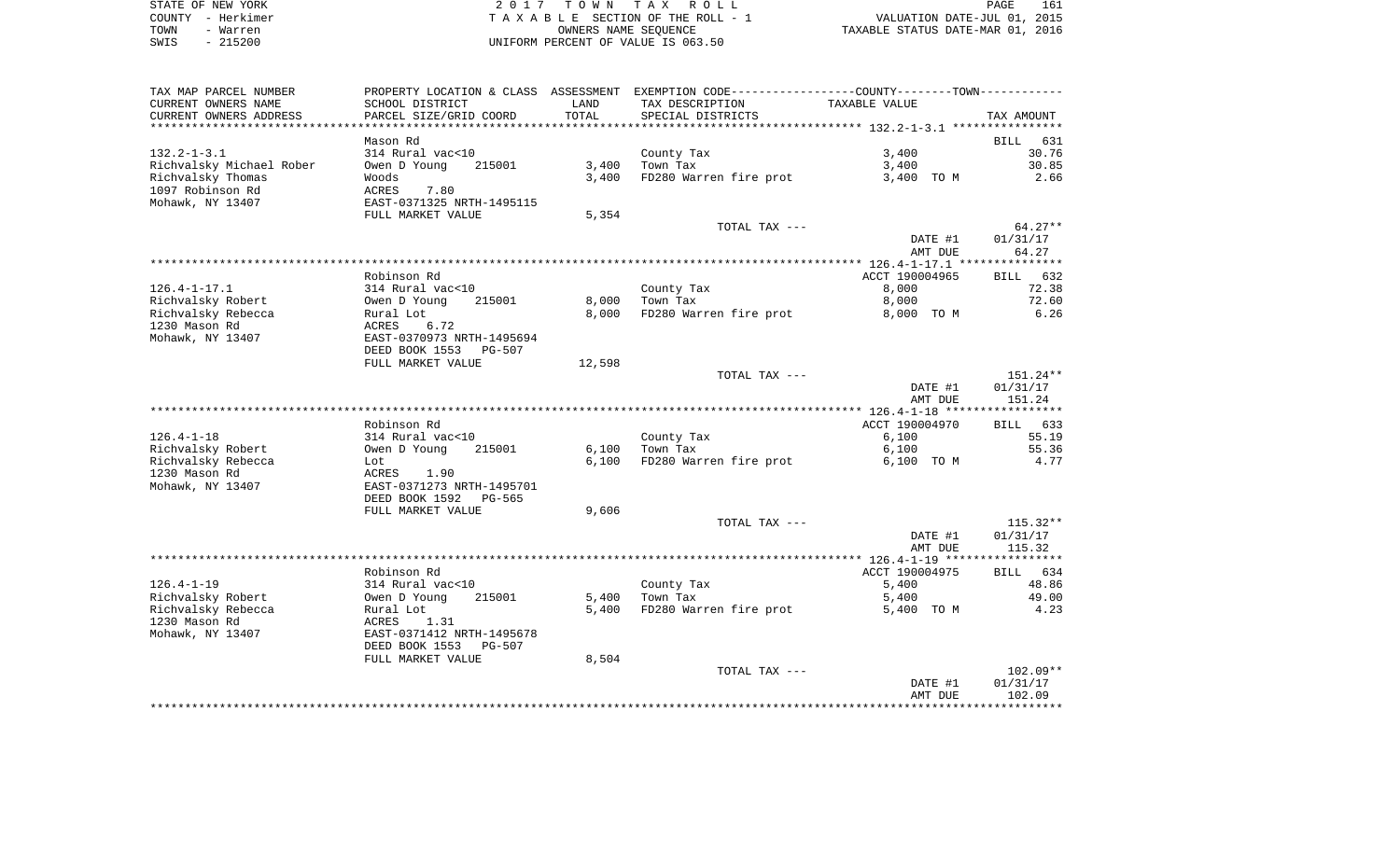| STATE OF NEW YORK | 2017 TOWN TAX ROLL                 |                      |                                  | PAGE | 162 |
|-------------------|------------------------------------|----------------------|----------------------------------|------|-----|
| COUNTY - Herkimer | TAXABLE SECTION OF THE ROLL - 1    |                      | VALUATION DATE-JUL 01, 2015      |      |     |
| TOWN<br>- Warren  |                                    | OWNERS NAME SEOUENCE | TAXABLE STATUS DATE-MAR 01, 2016 |      |     |
| SWIS<br>- 215200  | UNIFORM PERCENT OF VALUE IS 063.50 |                      |                                  |      |     |

| TAX MAP PARCEL NUMBER     |                                                             |         | PROPERTY LOCATION & CLASS ASSESSMENT EXEMPTION CODE---------------COUNTY-------TOWN---------- |                |                    |
|---------------------------|-------------------------------------------------------------|---------|-----------------------------------------------------------------------------------------------|----------------|--------------------|
| CURRENT OWNERS NAME       | SCHOOL DISTRICT                                             | LAND    | TAX DESCRIPTION                                                                               | TAXABLE VALUE  |                    |
| CURRENT OWNERS ADDRESS    | PARCEL SIZE/GRID COORD                                      | TOTAL   | SPECIAL DISTRICTS                                                                             |                | TAX AMOUNT         |
|                           |                                                             |         |                                                                                               |                |                    |
|                           | 1230 Mason Rd                                               |         |                                                                                               |                | <b>BILL</b><br>635 |
| $132.2 - 1 - 3.2$         | 210 1 Family Res                                            |         | County Tax                                                                                    | 66,300         | 599.86             |
| Richvalsky Robert         | Owen D Young<br>215001                                      | 11,300  | Town Tax                                                                                      | 66,300         | 601.67             |
| Richvalsky Rebecca        | Residence                                                   | 66,300  | FD280 Warren fire prot                                                                        | 66,300 TO M    | 51.88              |
| 1230 Mason Rd             | ACRES<br>2.06                                               |         |                                                                                               |                |                    |
| Mohawk, NY 13407          | EAST-0370921 NRTH-1495257                                   |         |                                                                                               |                |                    |
|                           | DEED BOOK 704<br><b>PG-161</b>                              |         |                                                                                               |                |                    |
|                           | FULL MARKET VALUE                                           | 104,409 |                                                                                               |                |                    |
|                           |                                                             |         | TOTAL TAX ---                                                                                 |                | $1,253.41**$       |
|                           |                                                             |         |                                                                                               | DATE #1        | 01/31/17           |
|                           |                                                             |         |                                                                                               | AMT DUE        | 1,253.41           |
|                           |                                                             |         |                                                                                               |                |                    |
|                           | Hicks Rd                                                    |         |                                                                                               | ACCT 190011520 | BILL 636           |
| $133.1 - 1 - 23.1$        | 105 Vac farmland                                            |         | County Tax                                                                                    | 24,700         | 223.48             |
| Richvalsky Thomas Et Al   | Owen D Young<br>215001                                      | 24,700  | Town Tax                                                                                      | 24,700         | 224.15             |
| 1097 Robinson Rd          | Farm Land                                                   | 24,700  | FD280 Warren fire prot                                                                        | 24,700 TO M    | 19.33              |
| Mohawk, NY 13407          | ACRES<br>42.00                                              |         |                                                                                               |                |                    |
| MAY BE SUBJECT TO PAYMENT | EAST-0383619 NRTH-1489513<br>DEED BOOK 1446<br><b>PG-51</b> |         |                                                                                               |                |                    |
| UNDER AGDIST LAW TIL 2016 | FULL MARKET VALUE                                           | 38,898  |                                                                                               |                |                    |
|                           |                                                             |         | TOTAL TAX ---                                                                                 |                | $466.96**$         |
|                           |                                                             |         |                                                                                               | DATE #1        | 01/31/17           |
|                           |                                                             |         |                                                                                               | AMT DUE        | 466.96             |
|                           |                                                             |         |                                                                                               |                |                    |
|                           | Off Hicks Rd                                                |         |                                                                                               | ACCT 190006090 | 637<br>BILL        |
| $133.1 - 1 - 25$          | 323 Vacant rural                                            |         | County Tax                                                                                    | 2,300          | 20.81              |
| Richvalsky Thomas Et Al   | 215001<br>Owen D Young                                      | 2,300   | Town Tax                                                                                      | 2,300          | 20.87              |
| 1097 Robinson Rd          | Farm Land                                                   | 2,300   | FD280 Warren fire prot                                                                        | 2,300 TO M     | 1.80               |
| Mohawk, NY 13407          | ACRES<br>9.00                                               |         |                                                                                               |                |                    |
|                           | EAST-0384460 NRTH-1491976                                   |         |                                                                                               |                |                    |
|                           | DEED BOOK 1446<br>$PG-51$                                   |         |                                                                                               |                |                    |
|                           | FULL MARKET VALUE                                           | 3,622   |                                                                                               |                |                    |
|                           |                                                             |         | TOTAL TAX ---                                                                                 |                | $43.48**$          |
|                           |                                                             |         |                                                                                               | DATE #1        | 01/31/17           |
|                           |                                                             |         |                                                                                               | AMT DUE        | 43.48              |
|                           |                                                             |         |                                                                                               |                |                    |
|                           | Jordanville Rd                                              |         |                                                                                               |                | BILL 638           |
| $133.1 - 1 - 26.2$        | 105 Vac farmland                                            |         | County Tax                                                                                    | 14,000         | 126.67             |
| Richvalsky Thomas Et Al   | 215001<br>Owen D Young                                      | 14,000  | Town Tax                                                                                      | 14,000         | 127.05             |
| 1097 Robinson Rd          | ACRES 34.00                                                 | 14,000  | FD280 Warren fire prot                                                                        | 14,000 TO M    | 10.95              |
| Mohawk, NY 13407          | EAST-0384410 NRTH-1489218                                   |         |                                                                                               |                |                    |
|                           | DEED BOOK 1446<br>PG-51                                     |         |                                                                                               |                |                    |
|                           | FULL MARKET VALUE                                           | 22,047  |                                                                                               |                |                    |
|                           |                                                             |         | TOTAL TAX ---                                                                                 |                | $264.67**$         |
|                           |                                                             |         |                                                                                               | DATE #1        | 01/31/17           |
|                           |                                                             |         |                                                                                               | AMT DUE        | 264.67             |
|                           |                                                             |         |                                                                                               |                |                    |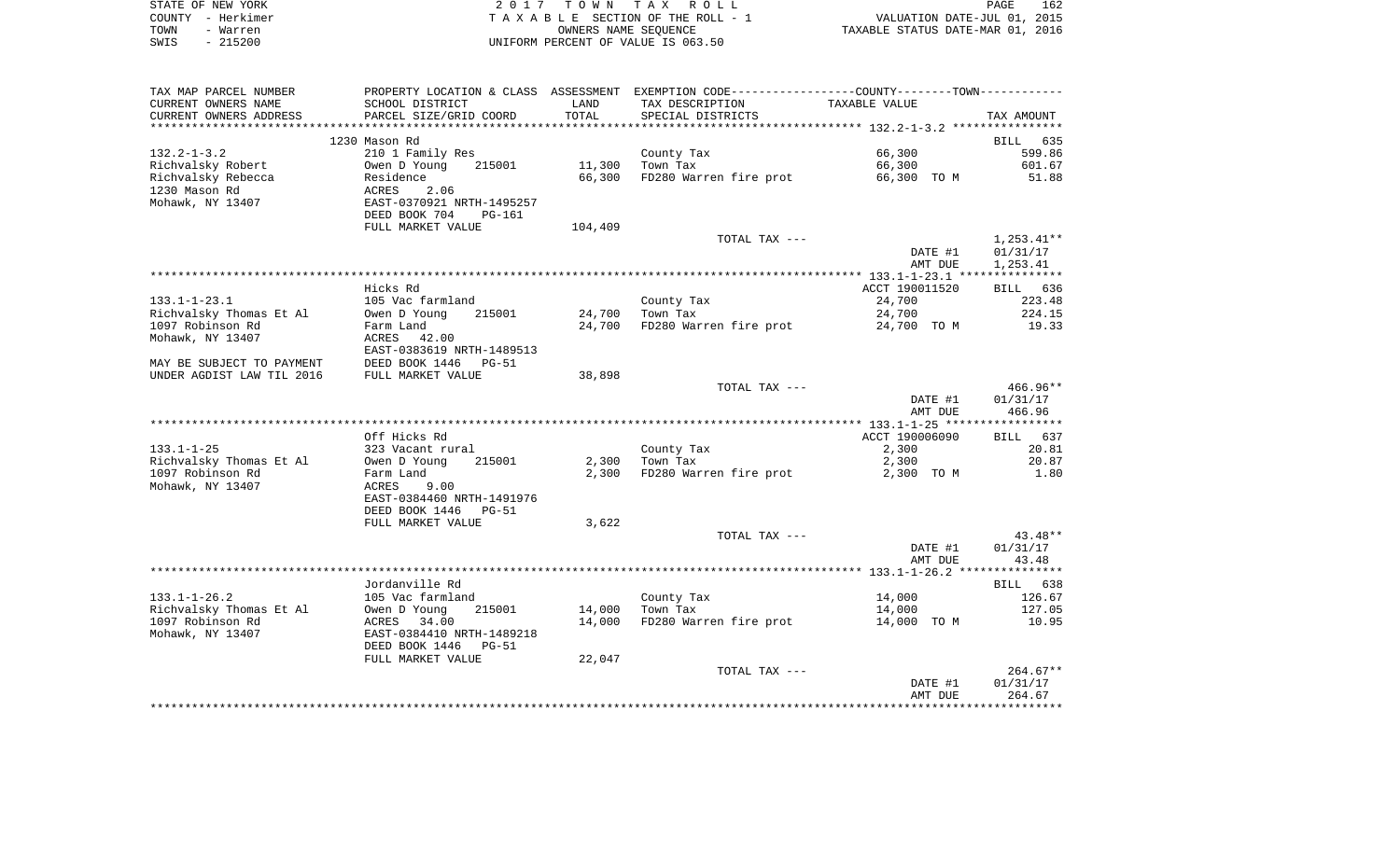| STATE OF NEW YORK |           | 2017 TOWN TAX ROLL                 |                      |                                  | PAGE | 163 |
|-------------------|-----------|------------------------------------|----------------------|----------------------------------|------|-----|
| COUNTY - Herkimer |           | TAXABLE SECTION OF THE ROLL - 1    |                      | VALUATION DATE-JUL 01, 2015      |      |     |
| TOWN              | - Warren  |                                    | OWNERS NAME SEOUENCE | TAXABLE STATUS DATE-MAR 01, 2016 |      |     |
| SWIS              | $-215200$ | UNIFORM PERCENT OF VALUE IS 063.50 |                      |                                  |      |     |

| TAX MAP PARCEL NUMBER                              | PROPERTY LOCATION & CLASS ASSESSMENT                  |        | EXEMPTION CODE----------------COUNTY-------TOWN----------- |                |                    |
|----------------------------------------------------|-------------------------------------------------------|--------|------------------------------------------------------------|----------------|--------------------|
| CURRENT OWNERS NAME                                | SCHOOL DISTRICT                                       | LAND   | TAX DESCRIPTION                                            | TAXABLE VALUE  |                    |
| CURRENT OWNERS ADDRESS<br>************************ | PARCEL SIZE/GRID COORD                                | TOTAL  | SPECIAL DISTRICTS                                          |                | TAX AMOUNT         |
|                                                    | Jordanville                                           |        |                                                            |                | 639<br><b>BILL</b> |
| $133.1 - 1 - 26.3$                                 | 105 Vac farmland                                      |        | County Tax                                                 | 30,000         | 271.43             |
| Richvalsky Thomas Et Al                            | 215001<br>Owen D Young                                | 30,000 | Town Tax                                                   | 30,000         | 272.25             |
| 1097 Robinson Rd                                   | ACRES 71.00                                           | 30,000 | FD280 Warren fire prot                                     | 30,000 TO M    | 23.47              |
| Mohawk, NY 13407                                   | EAST-0383765 NRTH-1491243                             |        |                                                            |                |                    |
|                                                    | DEED BOOK 1446<br><b>PG-51</b>                        |        |                                                            |                |                    |
|                                                    | FULL MARKET VALUE                                     | 47,244 |                                                            |                |                    |
|                                                    |                                                       |        | TOTAL TAX ---                                              |                | $567.15**$         |
|                                                    |                                                       |        |                                                            | DATE #1        | 01/31/17           |
|                                                    |                                                       |        |                                                            | AMT DUE        | 567.15             |
|                                                    | Jordanville                                           |        |                                                            |                | BILL 640           |
| $133.3 - 1 - 24.3$                                 | 105 Vac farmland                                      |        | County Tax                                                 | 16,600         | 150.19             |
| Richvalsky Thomas Et Al                            | Owen D Young<br>215001                                | 16,600 | Town Tax                                                   | 16,600         | 150.64             |
| 1097 Robinson Rd                                   | ACRES<br>30.00                                        | 16,600 | FD280 Warren fire prot                                     | 16,600 TO M    | 12.99              |
| Mohawk, NY 13407                                   | EAST-0383732 NRTH-1487505                             |        |                                                            |                |                    |
|                                                    | DEED BOOK 1446<br><b>PG-51</b>                        |        |                                                            |                |                    |
|                                                    | FULL MARKET VALUE                                     | 26,142 |                                                            |                |                    |
|                                                    |                                                       |        | TOTAL TAX ---                                              |                | $313.82**$         |
|                                                    |                                                       |        |                                                            | DATE #1        | 01/31/17           |
|                                                    |                                                       |        |                                                            | AMT DUE        | 313.82             |
|                                                    |                                                       |        |                                                            |                |                    |
|                                                    | Hoke Rd                                               |        |                                                            | ACCT 190001170 | BILL<br>641        |
| $144.1 - 1 - 72.1$                                 | 105 Vac farmland                                      |        | County Tax                                                 | 21,700         | 196.34             |
| Ringwood Farms Land Holdings                       | Richfield Sprin 365601                                | 21,700 | Town Tax                                                   | 21,700         | 196.93             |
| 147 Bartlett Rd<br>Cooperstown, NY 13326           | ACRES<br>50.50<br>EAST-0383734 NRTH-1459083           | 21,700 | FD280 Warren fire prot                                     | 21,700 TO M    | 16.98              |
|                                                    | DEED BOOK 1438<br>PG-363                              |        |                                                            |                |                    |
| MAY BE SUBJECT TO PAYMENT                          | FULL MARKET VALUE                                     | 34,173 |                                                            |                |                    |
| UNDER AGDIST LAW TIL 2019                          |                                                       |        |                                                            |                |                    |
|                                                    |                                                       |        | TOTAL TAX ---                                              |                | $410.25**$         |
|                                                    |                                                       |        |                                                            | DATE #1        | 01/31/17           |
|                                                    |                                                       |        |                                                            | AMT DUE        | 410.25             |
|                                                    |                                                       |        |                                                            |                |                    |
|                                                    | Hoke Rd                                               |        |                                                            |                | 642<br><b>BILL</b> |
| $144.1 - 1 - 71.3$                                 | 314 Rural vac<10                                      |        | County Tax                                                 | 950            | 8.60               |
| Ringwood Farms Land LLC                            | Richfield Sprin 365601                                | 950    | Town Tax                                                   | 950            | 8.62               |
| 147 Bartlett Rd                                    | 2.30<br>ACRES                                         | 950    | FD280 Warren fire prot                                     | 950 TO M       | .74                |
| Cooperstown, NY 13326                              | EAST-0383114 NRTH-1459116<br>DEED BOOK 1551<br>PG-282 |        |                                                            |                |                    |
|                                                    | FULL MARKET VALUE                                     | 1,496  |                                                            |                |                    |
|                                                    |                                                       |        | TOTAL TAX ---                                              |                | $17.96**$          |
|                                                    |                                                       |        |                                                            | DATE #1        | 01/31/17           |
|                                                    |                                                       |        |                                                            | AMT DUE        | 17.96              |
|                                                    |                                                       |        |                                                            |                |                    |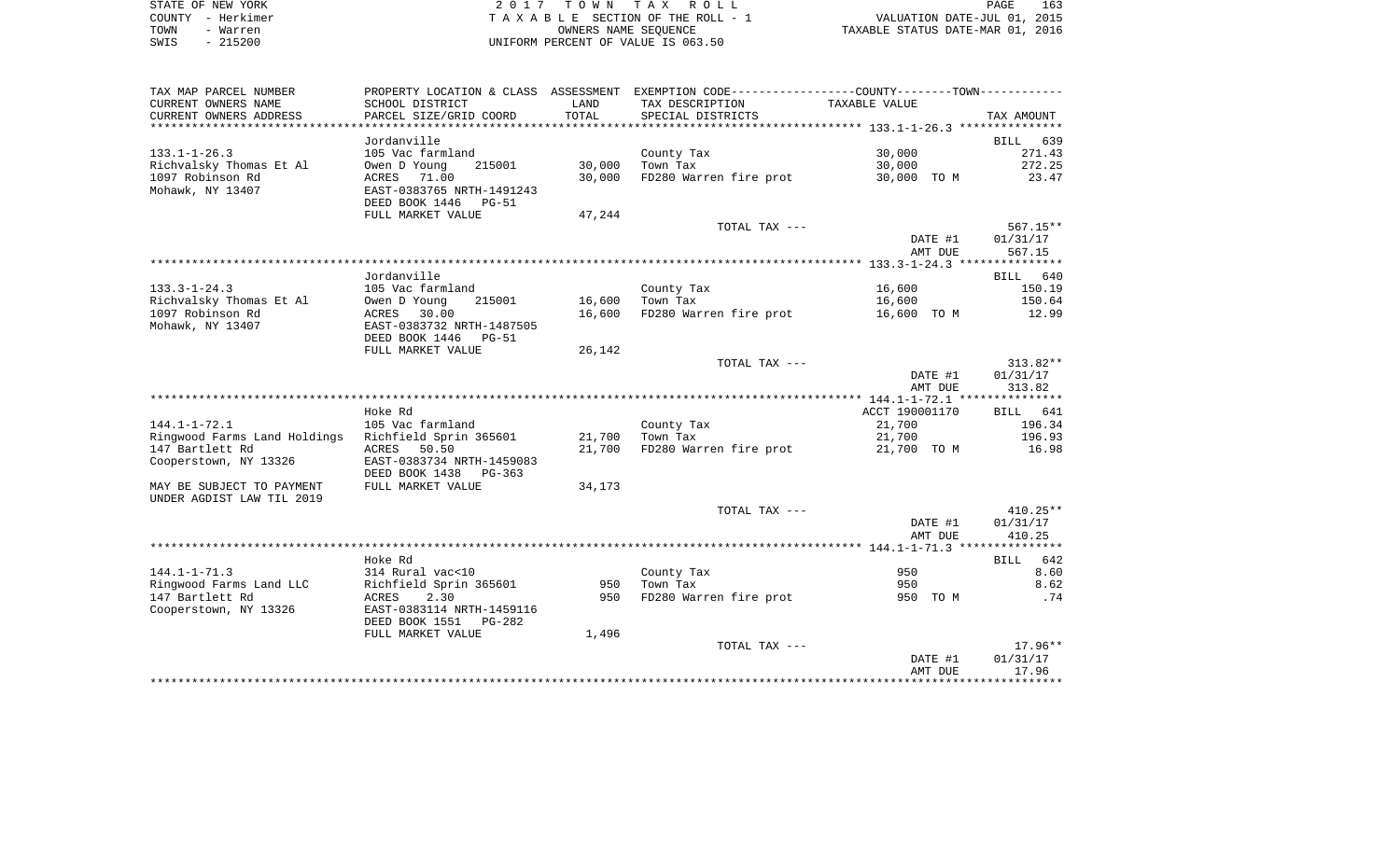| STATE OF NEW YORK | 2017 TOWN TAX ROLL                 | 164<br>PAGE                      |
|-------------------|------------------------------------|----------------------------------|
| COUNTY - Herkimer | TAXABLE SECTION OF THE ROLL - 1    | VALUATION DATE-JUL 01, 2015      |
| TOWN<br>- Warren  | OWNERS NAME SEOUENCE               | TAXABLE STATUS DATE-MAR 01, 2016 |
| $-215200$<br>SWIS | UNIFORM PERCENT OF VALUE IS 063.50 |                                  |

| TAX MAP PARCEL NUMBER   | PROPERTY LOCATION & CLASS ASSESSMENT EXEMPTION CODE----------------COUNTY-------TOWN----------- |        |                              |                |            |
|-------------------------|-------------------------------------------------------------------------------------------------|--------|------------------------------|----------------|------------|
| CURRENT OWNERS NAME     | SCHOOL DISTRICT                                                                                 | LAND   | TAX DESCRIPTION              | TAXABLE VALUE  |            |
| CURRENT OWNERS ADDRESS  | PARCEL SIZE/GRID COORD                                                                          | TOTAL  | SPECIAL DISTRICTS            |                | TAX AMOUNT |
| *********************** |                                                                                                 |        |                              |                |            |
|                         | Hoke Rd                                                                                         |        |                              | ACCT 190009690 | BILL 643   |
| $144.1 - 1 - 66.1$      | 105 Vac farmland                                                                                |        | County Tax                   | 18,400         | 166.48     |
| Rispoli Madeline        | Richfield Sprin 365601                                                                          | 18,400 | Town Tax                     | 18,400         | 166.98     |
| 3022 Rt 52              | Farm Land                                                                                       | 18,400 | FD280 Warren fire prot       | 18,400 TO M    | 14.40      |
| Pine Bush, NY 12566     | ACRES<br>29.00                                                                                  |        |                              |                |            |
|                         | EAST-0378536 NRTH-1460870                                                                       |        |                              |                |            |
|                         | DEED BOOK 792<br>$PG-62$                                                                        |        |                              |                |            |
|                         | FULL MARKET VALUE                                                                               | 28,976 |                              |                |            |
|                         |                                                                                                 |        | TOTAL TAX ---                |                | 347.86**   |
|                         |                                                                                                 |        |                              | DATE #1        | 01/31/17   |
|                         |                                                                                                 |        |                              | AMT DUE        | 347.86     |
|                         |                                                                                                 |        |                              |                |            |
|                         | Off Rt 167                                                                                      |        |                              |                | BILL 644   |
| $132.60 - 1 - 58.1$     | 314 Rural vac<10                                                                                |        | County Tax                   | 7,300          | 66.05      |
| Roberts Linda           | Owen D Young<br>215001                                                                          | 7,300  | Town Tax                     | 7,300          | 66.25      |
| 132 Main St             | FRNT 107.00 DPTH 255.00                                                                         |        | 7,300 FD280 Warren fire prot | 7,300 TO M     | 5.71       |
| Jordanville, NY 13361   | 0.39<br>ACRES                                                                                   |        |                              |                |            |
|                         | EAST-0371505 NRTH-1486998                                                                       |        |                              |                |            |
|                         | DEED BOOK 1524<br>PG-664                                                                        |        |                              |                |            |
|                         | FULL MARKET VALUE                                                                               | 11,496 |                              |                |            |
|                         |                                                                                                 |        | TOTAL TAX ---                |                | $138.01**$ |
|                         |                                                                                                 |        |                              | DATE #1        | 01/31/17   |
|                         |                                                                                                 |        |                              | AMT DUE        | 138.01     |
|                         |                                                                                                 |        |                              |                |            |
|                         | Jordanville Rd                                                                                  |        |                              | ACCT 190008223 | BILL 645   |
| $132.60 - 1 - 58.2$     | 312 Vac w/imprv                                                                                 |        | County Tax                   | 4,000          | 36.19      |
| Roberts Owen R          | Owen D Young<br>215001                                                                          | 1,000  | Town Tax                     | 4,000          | 36.30      |
| Roberts Linda A         | Ld & Gar<br>FRNT 87.00 DPTH 155.00<br>EAST-0371327 NRTH-1486976                                 | 4,000  | FD280 Warren fire prot       | 4,000 TO M     | 3.13       |
| Jordanville Rd          |                                                                                                 |        |                              |                |            |
| PO Box 129              |                                                                                                 |        |                              |                |            |
| Jordanville, NY 13361   | DEED BOOK 820<br>$PG-432$                                                                       |        |                              |                |            |
|                         | FULL MARKET VALUE                                                                               | 6,299  |                              |                |            |
|                         |                                                                                                 |        | TOTAL TAX ---                |                | 75.62**    |
|                         |                                                                                                 |        |                              | DATE #1        | 01/31/17   |
|                         |                                                                                                 |        |                              | AMT DUE        | 75.62      |
|                         |                                                                                                 |        |                              |                |            |
|                         | 2368 Jordanville Rd                                                                             |        |                              | ACCT 190008190 | BILL 646   |
| $132.60 - 1 - 59$       | 210 1 Family Res                                                                                |        | VET WAR CT 41121             | 5,850<br>5,850 |            |
| Roberts Owen R          | Owen D Young<br>215001                                                                          |        | 6,100 County Tax             | 48,950         | 442.88     |
| Roberts Linda           | Residence<br>FRNT 78.00 DPTH 155.00<br>EAST-0371342 NRTH-1487048                                | 54,800 | Town Tax                     | 48,950         | 444.22     |
| 132 Main St             |                                                                                                 |        | FD280 Warren fire prot       | 54,800 TO M    | 42.88      |
| PO Box 129              |                                                                                                 |        | LT180 Warren light #2        | 54,800 TO M    | 54.68      |
| Jordanville, NY 13361   | DEED BOOK 00643 PG-00492                                                                        |        |                              |                |            |
|                         | FULL MARKET VALUE                                                                               | 86,299 |                              |                |            |
|                         |                                                                                                 |        | TOTAL TAX ---                |                | 984.66**   |
|                         |                                                                                                 |        |                              | DATE #1        | 01/31/17   |
|                         |                                                                                                 |        |                              | AMT DUE        | 984.66     |
|                         |                                                                                                 |        |                              |                |            |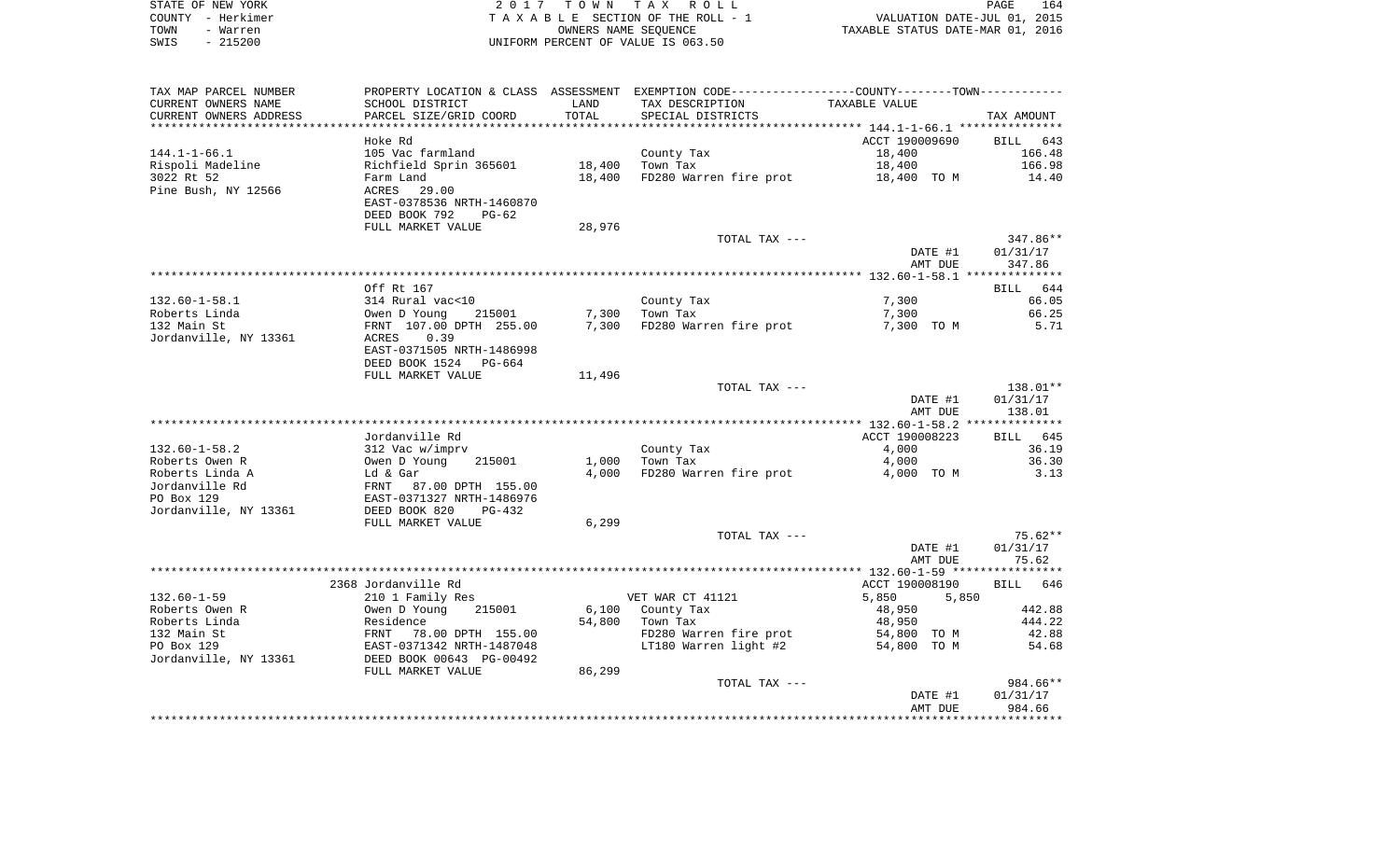| STATE OF NEW YORK |           | 2017 TOWN TAX ROLL                 |                                  | PAGE                        | 165 |
|-------------------|-----------|------------------------------------|----------------------------------|-----------------------------|-----|
| COUNTY - Herkimer |           | TAXABLE SECTION OF THE ROLL - 1    |                                  | VALUATION DATE-JUL 01, 2015 |     |
| TOWN              | - Warren  | OWNERS NAME SEOUENCE               | TAXABLE STATUS DATE-MAR 01, 2016 |                             |     |
| SWIS              | $-215200$ | UNIFORM PERCENT OF VALUE IS 063.50 |                                  |                             |     |

| TAX MAP PARCEL NUMBER                                 | PROPERTY LOCATION & CLASS ASSESSMENT EXEMPTION CODE---------------COUNTY-------TOWN---------- |                |                                    |                  |                    |
|-------------------------------------------------------|-----------------------------------------------------------------------------------------------|----------------|------------------------------------|------------------|--------------------|
| CURRENT OWNERS NAME                                   | SCHOOL DISTRICT                                                                               | LAND           | TAX DESCRIPTION                    | TAXABLE VALUE    |                    |
| CURRENT OWNERS ADDRESS                                | PARCEL SIZE/GRID COORD                                                                        | TOTAL          | SPECIAL DISTRICTS                  |                  | TAX AMOUNT         |
|                                                       | ********************                                                                          | ************** |                                    |                  |                    |
|                                                       | Hogsback Rd                                                                                   |                |                                    | ACCT 190013050   | BILL 647           |
| $140.3 - 1 - 4$                                       | 105 Vac farmland                                                                              |                | County Tax                         | 45,600           | 412.58             |
| Rodia William J                                       | Richfield Sprin 365601                                                                        | 45,600         | Town Tax                           | 45,600           | 413.82             |
| 114 Oakland Mills Rd                                  | Farm Land                                                                                     | 45,600         | FD280 Warren fire prot 45,600 TO M |                  | 35.68              |
| Manalapan, NJ 07726                                   | 96.00<br>ACRES                                                                                |                |                                    |                  |                    |
|                                                       | EAST-0375851 NRTH-1471446                                                                     |                |                                    |                  |                    |
|                                                       | DEED BOOK 906<br>$PG-53$                                                                      |                |                                    |                  |                    |
|                                                       | FULL MARKET VALUE                                                                             | 71,811         | TOTAL TAX ---                      |                  | 862.08**           |
|                                                       |                                                                                               |                |                                    | DATE #1          | 01/31/17           |
|                                                       |                                                                                               |                |                                    | AMT DUE          | 862.08             |
|                                                       |                                                                                               |                |                                    |                  |                    |
|                                                       | Mary Hill Rd                                                                                  |                |                                    | ACCT 190002100   | BILL 648           |
| $140.2 - 1 - 5.1$                                     | 105 Vac farmland                                                                              |                | AG MKTS L 41720                    | 10,925<br>10,925 |                    |
| Roedale Farm                                          | Owen D Young<br>215001                                                                        | 52,000         | County Tax                         | 41,075           | 371.63             |
| 626 McShane Rd                                        | Farm Land                                                                                     | 52,000         | Town Tax                           | 41,075           | 372.75             |
| Richfield Springs, NY 13439 ACRES 112.30              |                                                                                               |                | FD280 Warren fire prot             | 41,075 TO M      | 32.14              |
|                                                       | EAST-0387270 NRTH-1477483                                                                     |                | 10,925 EX                          |                  |                    |
| MAY BE SUBJECT TO PAYMENT                             | DEED BOOK 1411 PG-844                                                                         |                |                                    |                  |                    |
| UNDER AGDIST LAW TIL 2020                             | FULL MARKET VALUE                                                                             | 81,890         |                                    |                  |                    |
|                                                       |                                                                                               |                | TOTAL TAX ---                      |                  | $776.52**$         |
|                                                       |                                                                                               |                |                                    | DATE #1          | 01/31/17           |
|                                                       |                                                                                               |                |                                    | AMT DUE          | 776.52             |
|                                                       | Atswell Rd                                                                                    |                |                                    |                  | BILL 649           |
| $140.4 - 1 - 2$                                       | 310 Res Vac                                                                                   |                | County Tax                         | 400              | 3.62               |
| Roedale Farm                                          | Owen D Young<br>215001                                                                        | 400            | Town Tax                           | 400              | 3.63               |
| 626 McShane Rd                                        | ACRES<br>4.30                                                                                 | 400            | FD280 Warren fire prot             | 400 TO M         | .31                |
| Richfield Springs, NY 13439 EAST-0389066 NRTH-1471466 |                                                                                               |                |                                    |                  |                    |
|                                                       | DEED BOOK 1411 PG-844                                                                         |                |                                    |                  |                    |
|                                                       | FULL MARKET VALUE                                                                             | 630            |                                    |                  |                    |
|                                                       |                                                                                               |                | TOTAL TAX ---                      |                  | $7.56**$           |
|                                                       |                                                                                               |                |                                    | DATE #1          | 01/31/17           |
|                                                       |                                                                                               |                |                                    | AMT DUE          | 7.56               |
|                                                       |                                                                                               |                |                                    |                  |                    |
|                                                       | Geywits Rd                                                                                    |                |                                    | ACCT 190011102   | <b>BILL</b><br>650 |
| $140.4 - 1 - 3.3$                                     | 105 Vac farmland                                                                              |                | County Tax                         | 600              | 5.43               |
| Roedale Farm                                          | Richfield Sprin 365601                                                                        | 600            | Town Tax                           | 600              | 5.44               |
| 626 McShane Rd                                        | Farm Land                                                                                     | 600            | FD280 Warren fire prot             | 600 TO M         | .47                |
| Richfield Springs, NY 13439                           | <b>ACRES</b><br>1.50<br>EAST-0388651 NRTH-1468816                                             |                |                                    |                  |                    |
|                                                       | DEED BOOK 1411 PG-844                                                                         |                |                                    |                  |                    |
|                                                       | FULL MARKET VALUE                                                                             | 945            |                                    |                  |                    |
|                                                       |                                                                                               |                | TOTAL TAX ---                      |                  | $11.34**$          |
|                                                       |                                                                                               |                |                                    | DATE #1          | 01/31/17           |
|                                                       |                                                                                               |                |                                    | AMT DUE          | 11.34              |
|                                                       |                                                                                               |                |                                    |                  |                    |
|                                                       |                                                                                               |                |                                    |                  |                    |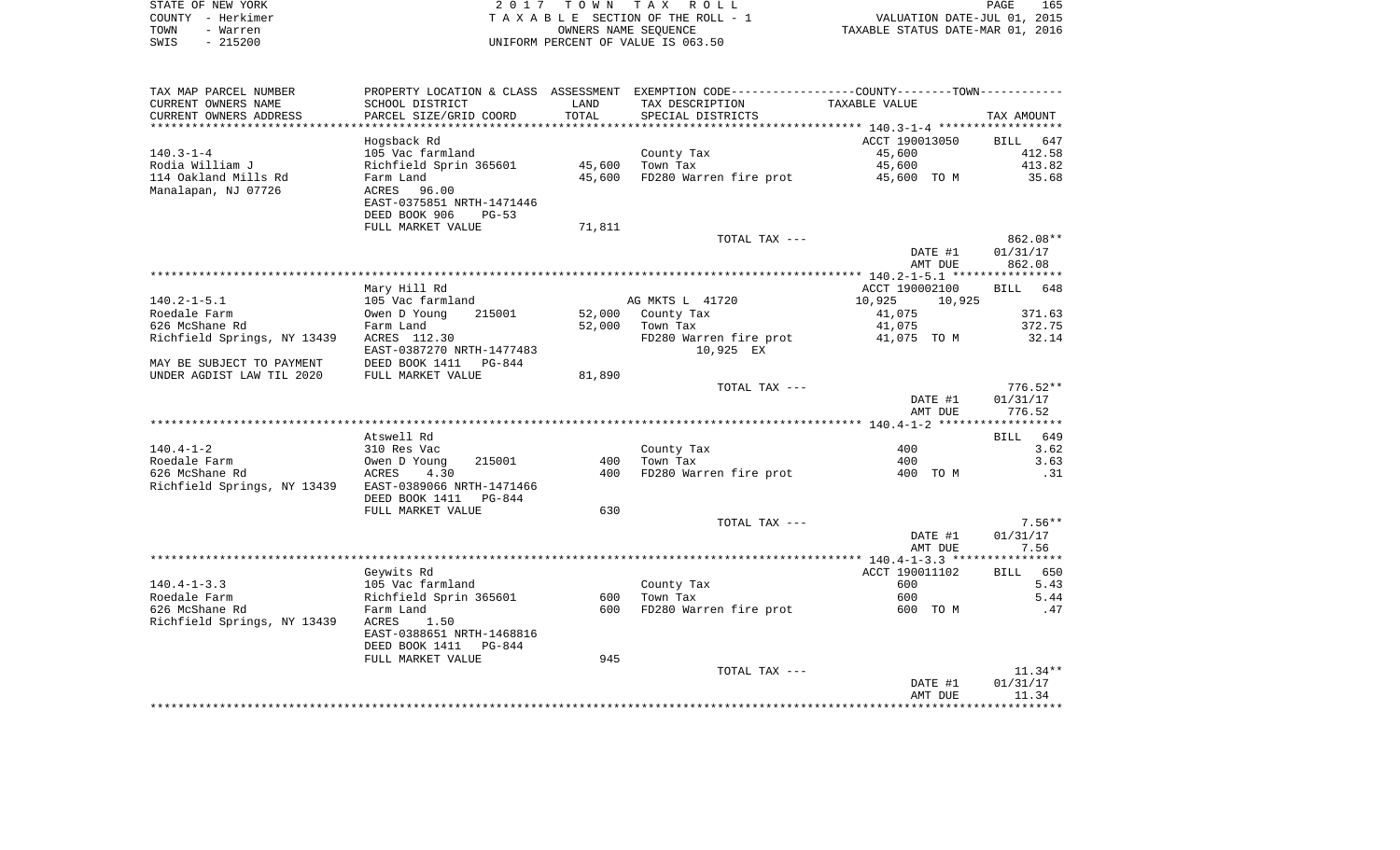| STATE OF NEW YORK | 2017 TOWN TAX ROLL                 | 166<br>PAGE                      |
|-------------------|------------------------------------|----------------------------------|
| COUNTY - Herkimer | TAXABLE SECTION OF THE ROLL - 1    | VALUATION DATE-JUL 01, 2015      |
| TOWN<br>- Warren  | OWNERS NAME SEOUENCE               | TAXABLE STATUS DATE-MAR 01, 2016 |
| - 215200<br>SWIS  | UNIFORM PERCENT OF VALUE IS 063.50 |                                  |

| TAX MAP PARCEL NUMBER  |                                             |         | PROPERTY LOCATION & CLASS ASSESSMENT EXEMPTION CODE---------------COUNTY-------TOWN---------- |                    |                    |
|------------------------|---------------------------------------------|---------|-----------------------------------------------------------------------------------------------|--------------------|--------------------|
| CURRENT OWNERS NAME    | SCHOOL DISTRICT                             | LAND    | TAX DESCRIPTION                                                                               | TAXABLE VALUE      |                    |
| CURRENT OWNERS ADDRESS | PARCEL SIZE/GRID COORD                      | TOTAL   | SPECIAL DISTRICTS                                                                             |                    | TAX AMOUNT         |
|                        |                                             |         |                                                                                               |                    |                    |
|                        | Off Rt 167                                  |         |                                                                                               | ACCT 190008220     | BILL 651           |
| $132.4 - 1 - 62.1$     | 321 Abandoned ag                            |         | County Tax                                                                                    | 24,000             | 217.14             |
| Rogers Deborah         | 215001<br>Owen D Young                      | 24,000  | Town Tax                                                                                      | 24,000             | 217.80             |
| 158 Main St            | Rural Land                                  | 24,000  | FD280 Warren fire prot                                                                        | 24,000 TO M        | 18.78              |
| Jordanville, NY 13361  | ACRES<br>78.90<br>EAST-0371700 NRTH-1485935 |         |                                                                                               |                    |                    |
|                        | DEED BOOK 788<br>$PG-383$                   |         |                                                                                               |                    |                    |
|                        | FULL MARKET VALUE                           | 37,795  |                                                                                               |                    |                    |
|                        |                                             |         | TOTAL TAX ---                                                                                 |                    | 453.72**           |
|                        |                                             |         |                                                                                               | DATE #1            | 01/31/17           |
|                        |                                             |         |                                                                                               | AMT DUE            | 453.72             |
|                        |                                             |         |                                                                                               |                    |                    |
|                        | Rock Hill Rd                                |         |                                                                                               | ACCT 190005640     | 652<br><b>BILL</b> |
| $127.3 - 1 - 8$        | 312 Vac w/imprv                             |         | County Tax                                                                                    | 3,000              | 27.14              |
| Rogers Marcia E        | Owen D Young<br>215001                      | 1,000   | Town Tax                                                                                      | 3,000              | 27.22              |
| 2212 Fairway Dr        | Henderson                                   | 3,000   | FD280 Warren fire prot                                                                        | 3,000 TO M         | 2.35               |
| Springfield, IL 62704  | Bldg<br>1                                   |         |                                                                                               |                    |                    |
|                        | FRNT<br>80.00 DPTH 200.00                   |         |                                                                                               |                    |                    |
|                        | EAST-0378314 NRTH-1497029                   |         |                                                                                               |                    |                    |
|                        | DEED BOOK 863<br><b>PG-312</b>              |         |                                                                                               |                    |                    |
|                        | FULL MARKET VALUE                           | 4,724   |                                                                                               |                    |                    |
|                        |                                             |         | TOTAL TAX ---                                                                                 |                    | $56.71**$          |
|                        |                                             |         |                                                                                               | DATE #1<br>AMT DUE | 01/31/17<br>56.71  |
|                        |                                             |         |                                                                                               |                    |                    |
|                        | 1971 State Route 167                        |         |                                                                                               | ACCT 190005610     | BILL 653           |
| $127.3 - 1 - 9$        | 241 Rural res&ag                            |         | County Tax                                                                                    | 125,000            | 1,130.96           |
| Rogers Marcia E        | Owen D Young<br>215001                      | 70,700  | Town Tax                                                                                      | 125,000            | 1,134.37           |
| 2212 Fairway Dr        | Farm                                        | 125,000 | FD280 Warren fire prot                                                                        | 125,000 TO M       | 97.81              |
| Springfield, IL 62704  | ACRES 149.30                                |         |                                                                                               |                    |                    |
|                        | EAST-0379801 NRTH-1497967                   |         |                                                                                               |                    |                    |
|                        | DEED BOOK 863<br>PG-312                     |         |                                                                                               |                    |                    |
|                        | FULL MARKET VALUE                           | 196,850 |                                                                                               |                    |                    |
|                        |                                             |         | TOTAL TAX ---                                                                                 |                    | $2,363.14**$       |
|                        |                                             |         |                                                                                               | DATE #1            | 01/31/17           |
|                        |                                             |         |                                                                                               | AMT DUE            | 2,363.14           |
|                        | State Route 167                             |         |                                                                                               | ACCT 190009090     | BILL 654           |
| $133.1 - 1 - 5$        | 314 Rural vac<10                            |         | County Tax                                                                                    | 2,300              | 20.81              |
| Rogers Marcia E        | Owen D Young<br>215001                      | 2,300   | Town Tax                                                                                      | 2,300              | 20.87              |
| 2212 Fairway Dr        | Henderson                                   | 2,300   | FD280 Warren fire prot                                                                        | 2,300 TO M         | 1.80               |
| Springfield, IL 62704  | Lot                                         |         |                                                                                               |                    |                    |
|                        | FRNT 275.00 DPTH 215.00                     |         |                                                                                               |                    |                    |
|                        | EAST-0378503 NRTH-1496853                   |         |                                                                                               |                    |                    |
|                        | DEED BOOK 863<br>PG-312                     |         |                                                                                               |                    |                    |
|                        | FULL MARKET VALUE                           | 3,622   |                                                                                               |                    |                    |
|                        |                                             |         | TOTAL TAX ---                                                                                 |                    | 43.48**            |
|                        |                                             |         |                                                                                               | DATE #1            | 01/31/17           |
|                        |                                             |         |                                                                                               | AMT DUE            | 43.48              |
|                        |                                             |         |                                                                                               |                    |                    |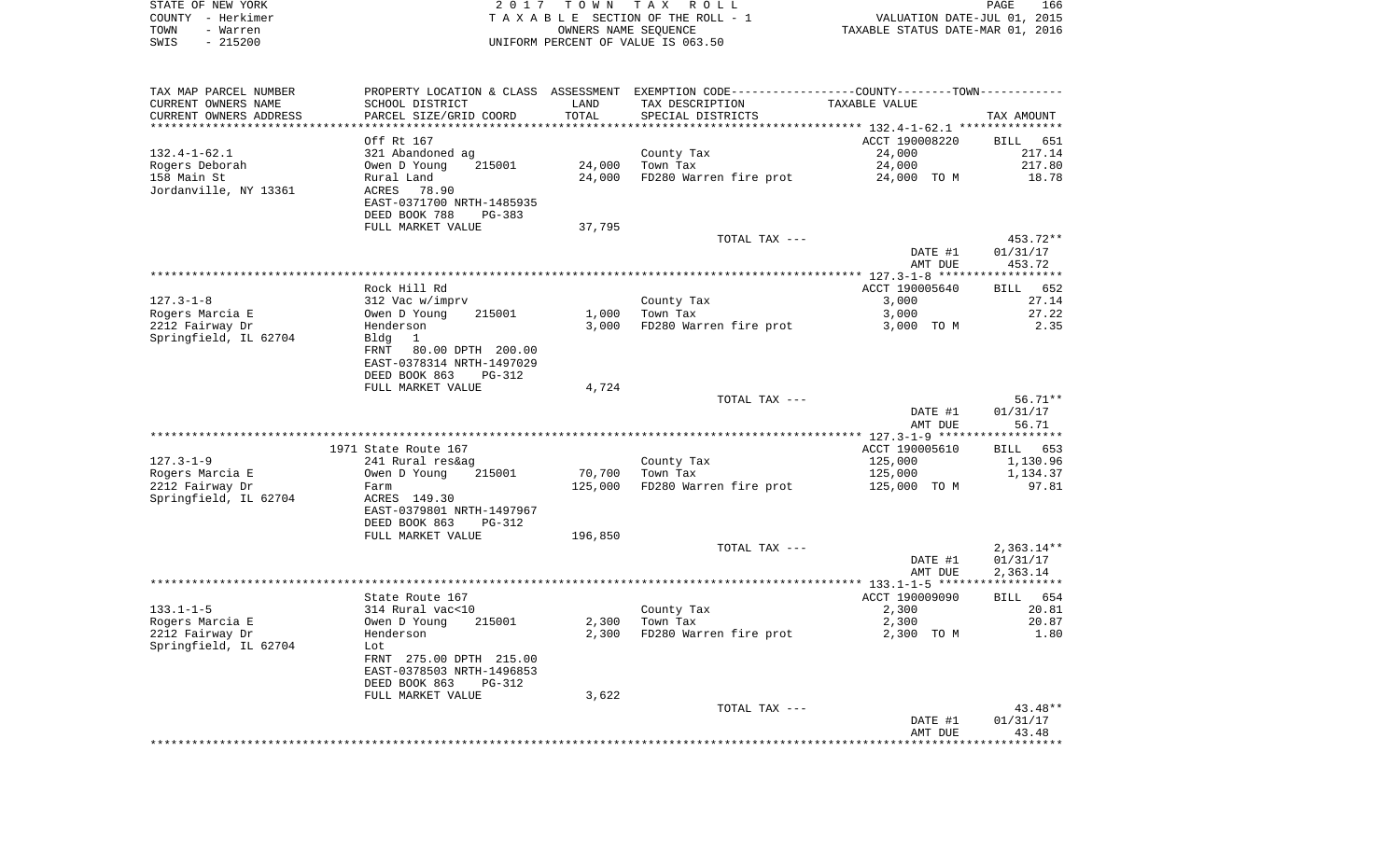|      | STATE OF NEW YORK | 2017 TOWN TAX ROLL                 | PAGE                             | 167 |
|------|-------------------|------------------------------------|----------------------------------|-----|
|      | COUNTY - Herkimer | TAXABLE SECTION OF THE ROLL - 1    | VALUATION DATE-JUL 01, 2015      |     |
| TOWN | - Warren          | OWNERS NAME SEOUENCE               | TAXABLE STATUS DATE-MAR 01, 2016 |     |
| SWIS | $-215200$         | UNIFORM PERCENT OF VALUE IS 063.50 |                                  |     |

| TAX MAP PARCEL NUMBER                                 | PROPERTY LOCATION & CLASS ASSESSMENT EXEMPTION CODE---------------COUNTY-------TOWN---------- |        |                        |                |                    |
|-------------------------------------------------------|-----------------------------------------------------------------------------------------------|--------|------------------------|----------------|--------------------|
| CURRENT OWNERS NAME                                   | SCHOOL DISTRICT                                                                               | LAND   | TAX DESCRIPTION        | TAXABLE VALUE  |                    |
| CURRENT OWNERS ADDRESS                                | PARCEL SIZE/GRID COORD                                                                        | TOTAL  | SPECIAL DISTRICTS      |                | TAX AMOUNT         |
|                                                       |                                                                                               |        |                        |                |                    |
|                                                       | Mixter/Blatchley                                                                              |        |                        |                | 655<br>BILL        |
| $133.3 - 1 - 53.2$                                    | 105 Vac farmland                                                                              |        | County Tax             | 2,100          | 19.00              |
| Rogers Michael                                        | Owen D Young<br>215001                                                                        | 2,100  | Town Tax               | 2,100          | 19.06              |
| Rogers Natalia                                        | 5.20<br>ACRES                                                                                 | 2,100  | FD280 Warren fire prot | 2,100 TO M     | 1.64               |
| 370 Blatchley Rd                                      | EAST-0376646 NRTH-1483259                                                                     |        |                        |                |                    |
| Richfield Springs, NY 13439                           | DEED BOOK 1293<br>PG-108                                                                      |        |                        |                |                    |
|                                                       | FULL MARKET VALUE                                                                             | 3,307  |                        |                |                    |
|                                                       |                                                                                               |        | TOTAL TAX ---          |                | $39.70**$          |
|                                                       |                                                                                               |        |                        | DATE #1        | 01/31/17           |
|                                                       |                                                                                               |        |                        | AMT DUE        | 39.70              |
|                                                       |                                                                                               |        |                        |                |                    |
|                                                       | 370 Blatchley Rd                                                                              |        |                        | ACCT 190011400 | BILL 656           |
| $133.3 - 1 - 52$                                      | 210 1 Family Res                                                                              |        | County Tax             | 11,000         | 99.52<br>99.82     |
| Rogers Natalia                                        | Owen D Young<br>215001                                                                        | 10,000 | Town Tax               | 11,000         |                    |
| Rogers Michael<br>283 Mixter Rd                       | Residence<br>ACRES<br>5.00                                                                    | 11,000 | FD280 Warren fire prot | 11,000 TO M    | 8.61               |
| Richfield Springs, NY 13439 EAST-0375893 NRTH-1483155 |                                                                                               |        |                        |                |                    |
|                                                       | DEED BOOK 1094<br>PG-858                                                                      |        |                        |                |                    |
|                                                       | FULL MARKET VALUE                                                                             | 17,323 |                        |                |                    |
|                                                       |                                                                                               |        | TOTAL TAX ---          |                | $207.95**$         |
|                                                       |                                                                                               |        |                        | DATE #1        | 01/31/17           |
|                                                       |                                                                                               |        |                        | AMT DUE        | 207.95             |
|                                                       |                                                                                               |        |                        |                |                    |
|                                                       | 158 Main St                                                                                   |        |                        |                | <b>BILL</b><br>657 |
| $132.60 - 1 - 52$                                     | 210 1 Family Res                                                                              |        | VETFUND CT 41101       | 1,200<br>1,200 |                    |
| Rogers Paul T                                         | Owen D Young<br>215001                                                                        | 13,300 | County Tax             | 54,700         | 494.91             |
| Rogers Deborah D                                      | Mobile Home                                                                                   | 55,900 | Town Tax               | 54,700         | 496.40             |
| 158 Main St                                           | ACRES<br>3.60                                                                                 |        | FD280 Warren fire prot | 55,900 TO M    | 43.74              |
| Jordanville, NY 13361                                 | EAST-0371857 NRTH-1486883                                                                     |        | LT180 Warren light #2  | 55,900 TO M    | 55.78              |
|                                                       | DEED BOOK 665<br>$PG-313$                                                                     |        |                        |                |                    |
|                                                       | FULL MARKET VALUE                                                                             | 88,031 |                        |                |                    |
|                                                       |                                                                                               |        | TOTAL TAX ---          |                | $1,090.83**$       |
|                                                       |                                                                                               |        |                        | DATE #1        | 01/31/17           |
|                                                       |                                                                                               |        |                        | AMT DUE        | 1,090.83           |
|                                                       |                                                                                               |        |                        |                |                    |
|                                                       | 3831 Us Hwy 20                                                                                |        |                        | ACCT 190003900 | BILL 658           |
| $143.2 - 1 - 3$                                       | 210 1 Family Res                                                                              |        | County Tax             | 22,000         | 199.05             |
| Rogers Rodney                                         | Richfield Sprin 365601                                                                        | 10,000 | Town Tax               | 22,000         | 199.65             |
| Rogers Virginia                                       | Rt 20                                                                                         | 22,000 | FD280 Warren fire prot | 22,000 TO M    | 17.21              |
| 156 Gage School House Rd<br>Cherry Valley, NY 13320   | Res<br>Life use Isabel Krish-Gar                                                              |        |                        |                |                    |
|                                                       | 1.00<br>ACRES                                                                                 |        |                        |                |                    |
|                                                       | EAST-0370847 NRTH-1463133                                                                     |        |                        |                |                    |
|                                                       | DEED BOOK 1394<br>PG-733                                                                      |        |                        |                |                    |
|                                                       | FULL MARKET VALUE                                                                             | 34,646 |                        |                |                    |
|                                                       |                                                                                               |        | TOTAL TAX ---          |                | $415.91**$         |
|                                                       |                                                                                               |        |                        | DATE #1        | 01/31/17           |
|                                                       |                                                                                               |        |                        | AMT DUE        | 415.91             |
|                                                       |                                                                                               |        |                        |                |                    |
|                                                       |                                                                                               |        |                        |                |                    |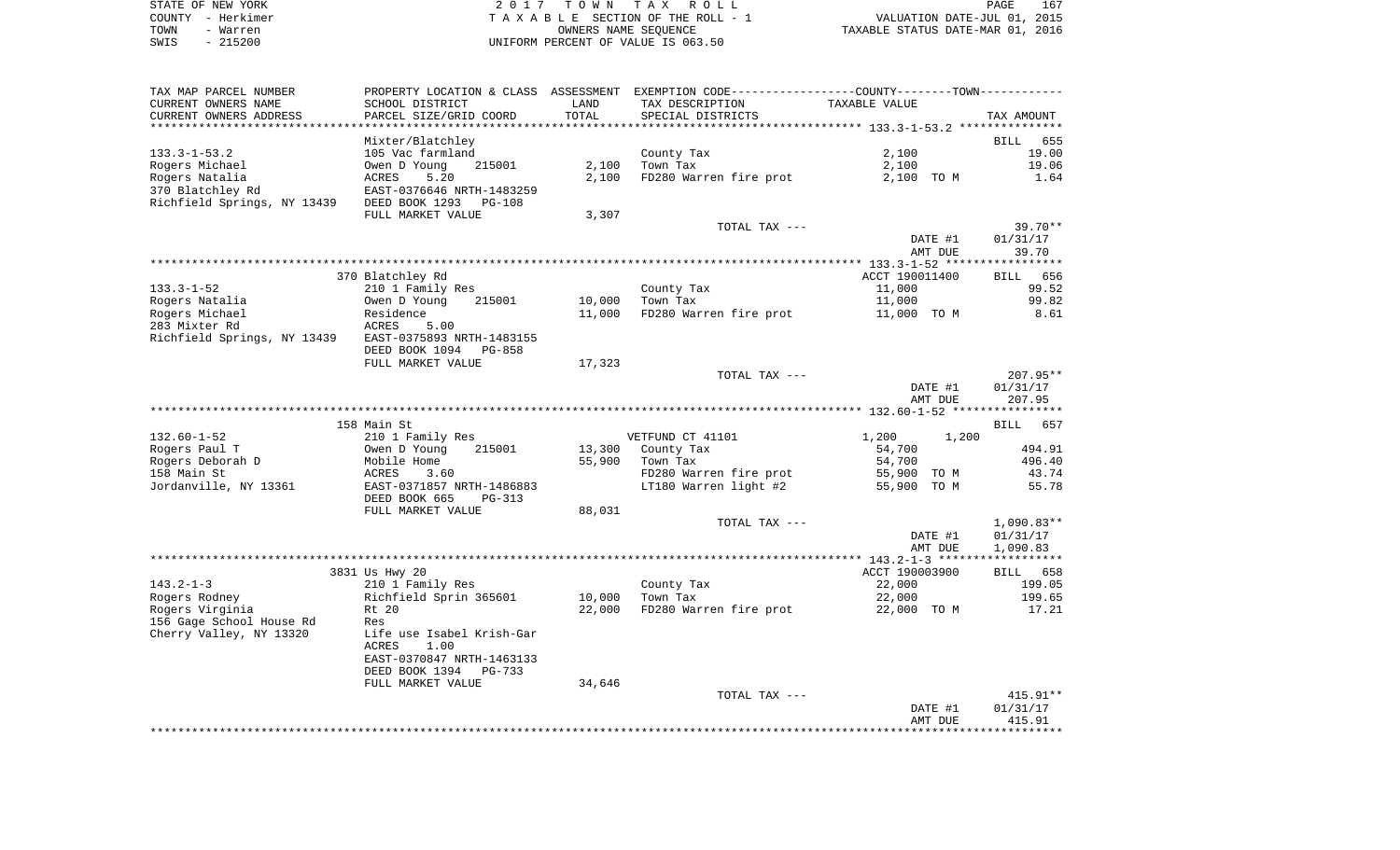| STATE OF NEW YORK | 2017 TOWN TAX ROLL                 | 168<br>PAGE                      |
|-------------------|------------------------------------|----------------------------------|
| COUNTY - Herkimer | TAXABLE SECTION OF THE ROLL - 1    | VALUATION DATE-JUL 01, 2015      |
| TOWN<br>- Warren  | OWNERS NAME SEOUENCE               | TAXABLE STATUS DATE-MAR 01, 2016 |
| $-215200$<br>SWIS | UNIFORM PERCENT OF VALUE IS 063.50 |                                  |

| TAX MAP PARCEL NUMBER<br>CURRENT OWNERS NAME       | SCHOOL DISTRICT                | LAND    | PROPERTY LOCATION & CLASS ASSESSMENT EXEMPTION CODE---------------COUNTY-------TOWN----------<br>TAX DESCRIPTION | TAXABLE VALUE      |                    |
|----------------------------------------------------|--------------------------------|---------|------------------------------------------------------------------------------------------------------------------|--------------------|--------------------|
| CURRENT OWNERS ADDRESS<br>************************ | PARCEL SIZE/GRID COORD         | TOTAL   | SPECIAL DISTRICTS                                                                                                |                    | TAX AMOUNT         |
|                                                    | Cullen Rd                      |         |                                                                                                                  |                    | 659<br><b>BILL</b> |
| $139.2 - 1 - 9.2$                                  | 320 Rural vacant               |         | County Tax                                                                                                       | 40,000             | 361.91             |
| Roman Frank & Susan                                | Richfield Sprin 365601         | 40,000  | Town Tax                                                                                                         | 40,000             | 363.00             |
| Roman Mark                                         | 62.50<br>ACRES                 | 40,000  | FD280 Warren fire prot                                                                                           | 40,000 TO M        | 31.30              |
| 1329 Lakeview Dr                                   | EAST-0362519 NRTH-1473787      |         |                                                                                                                  |                    |                    |
| White Haven, PA 18661                              | DEED BOOK 1302<br>$PG-121$     |         |                                                                                                                  |                    |                    |
|                                                    | FULL MARKET VALUE              | 62,992  |                                                                                                                  |                    |                    |
|                                                    |                                |         | TOTAL TAX ---                                                                                                    |                    | 756.21**           |
|                                                    |                                |         |                                                                                                                  | DATE #1<br>AMT DUE | 01/31/17<br>756.21 |
|                                                    |                                |         |                                                                                                                  |                    |                    |
|                                                    | Hopkins Rd                     |         |                                                                                                                  |                    | 660<br><b>BILL</b> |
| $139.4 - 1 - 1.3$                                  | 322 Rural vac>10               |         | County Tax                                                                                                       | 17,000             | 153.81             |
| Roman Frank & Susan                                | Richfield Sprin 365601         | 17,000  | Town Tax                                                                                                         | 17,000             | 154.27             |
| Roman Mark J                                       | 30.90<br>ACRES                 | 17,000  | FD280 Warren fire prot                                                                                           | 17,000 TO M        | 13.30              |
| 1329 Lakeview Dr                                   | EAST-0361584 NRTH-1473296      |         |                                                                                                                  |                    |                    |
| White Haven, PA 18661                              | DEED BOOK 1368<br>PG-483       |         |                                                                                                                  |                    |                    |
|                                                    | FULL MARKET VALUE              | 26,772  |                                                                                                                  |                    |                    |
|                                                    |                                |         | TOTAL TAX ---                                                                                                    |                    | 321.38**           |
|                                                    |                                |         |                                                                                                                  | DATE #1            | 01/31/17           |
|                                                    |                                |         |                                                                                                                  | AMT DUE            | 321.38             |
|                                                    | Geywits Rd                     |         |                                                                                                                  | ACCT 190008285     | 661<br>BILL        |
| $140.4 - 1 - 4.6$                                  | 314 Rural vac<10               |         | County Tax                                                                                                       | 6,000              | 54.29              |
| Roos Frederick A                                   | Richfield Sprin 365601         | 6,000   | Town Tax                                                                                                         | 6,000              | 54.45              |
| Roos Jodi L                                        | Vacant Land                    | 6,000   | FD280 Warren fire prot                                                                                           | 6,000 TO M         | 4.69               |
| Attn: Statewide Funding Cor                        | Res N Otsego Co                |         |                                                                                                                  |                    |                    |
| 264 Guywitts Rd                                    | ACRES<br>6.30                  |         |                                                                                                                  |                    |                    |
| Richfield Springs, NY 13439                        | EAST-0388526 NRTH-1467564      |         |                                                                                                                  |                    |                    |
|                                                    | DEED BOOK 817<br><b>PG-710</b> |         |                                                                                                                  |                    |                    |
|                                                    | FULL MARKET VALUE              | 9,449   |                                                                                                                  |                    |                    |
|                                                    |                                |         | TOTAL TAX ---                                                                                                    |                    | $113.43**$         |
|                                                    |                                |         |                                                                                                                  | DATE #1            | 01/31/17           |
|                                                    |                                |         |                                                                                                                  | AMT DUE            | 113.43             |
|                                                    | 2142 Jordanville Rd            |         |                                                                                                                  | ACCT 190012000     | <b>BILL</b><br>662 |
| $132.4 - 1 - 78$                                   | 112 Dairy farm                 |         | AGRIC 10 Y 42100                                                                                                 | 8,000<br>8,000     |                    |
| Rudd Allan K                                       | Owen D Young<br>215001         | 81,200  | County Tax                                                                                                       | 154,200            | 1,395.16           |
| Rudd Inga P                                        | Dairy Farm                     | 162,200 | Town Tax                                                                                                         | 154,200            | 1,399.36           |
| 2142 Jordanville Rd                                | ACRES 180.00                   |         | FD280 Warren fire prot                                                                                           | 162,200 TO M       | 126.92             |
| Jordanville, NY 13361                              | EAST-0366995 NRTH-1485807      |         |                                                                                                                  |                    |                    |
|                                                    | DEED BOOK 00620 PG-00732       |         |                                                                                                                  |                    |                    |
|                                                    | FULL MARKET VALUE              | 255,433 |                                                                                                                  |                    |                    |
|                                                    |                                |         | TOTAL TAX ---                                                                                                    |                    | $2,921.44**$       |
|                                                    |                                |         |                                                                                                                  | DATE #1            | 01/31/17           |
|                                                    |                                |         |                                                                                                                  | AMT DUE            | 2,921.44           |
|                                                    |                                |         |                                                                                                                  |                    |                    |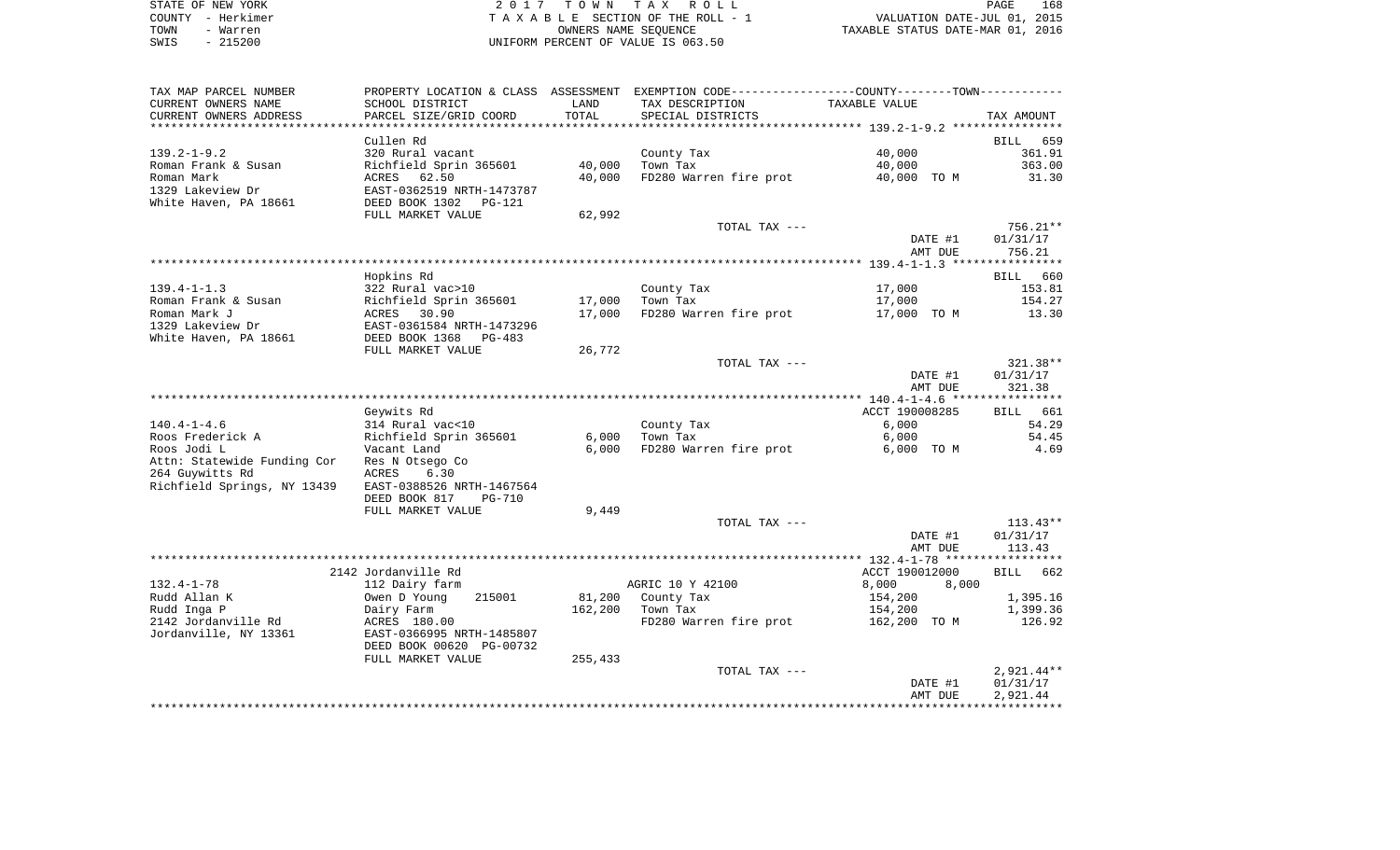| STATE OF NEW YORK<br>COUNTY - Herkimer<br>TOWN<br>- Warren<br>$-215200$<br>SWIS | 2017                                        | T O W N<br>OWNERS NAME SEQUENCE | TAX ROLL<br>TAXABLE SECTION OF THE ROLL - 1<br>UNIFORM PERCENT OF VALUE IS 063.50             | VALUATION DATE-JUL 01, 2015<br>TAXABLE STATUS DATE-MAR 01, 2016 | PAGE<br>169              |
|---------------------------------------------------------------------------------|---------------------------------------------|---------------------------------|-----------------------------------------------------------------------------------------------|-----------------------------------------------------------------|--------------------------|
| TAX MAP PARCEL NUMBER                                                           |                                             |                                 | PROPERTY LOCATION & CLASS ASSESSMENT EXEMPTION CODE---------------COUNTY-------TOWN---------- |                                                                 |                          |
| CURRENT OWNERS NAME                                                             | SCHOOL DISTRICT                             | LAND                            | TAX DESCRIPTION                                                                               | TAXABLE VALUE                                                   |                          |
| CURRENT OWNERS ADDRESS<br>************************                              | PARCEL SIZE/GRID COORD                      | TOTAL                           | SPECIAL DISTRICTS                                                                             |                                                                 | TAX AMOUNT               |
|                                                                                 | 450 Cullen Rd                               |                                 |                                                                                               |                                                                 | BILL<br>663              |
| $139.2 - 1 - 7.3$                                                               | 210 1 Family Res                            |                                 | County Tax                                                                                    | 74,500                                                          | 674.05                   |
| Rumrill Burton                                                                  | Richfield Sprin 365601                      | 20,000                          | Town Tax                                                                                      | 74,500                                                          | 676.09                   |
| Rumrill Janet                                                                   | R1 Plbrn                                    | 74,500                          | FD280 Warren fire prot                                                                        | 74,500 TO M                                                     | 58.30                    |
| 5351 W Rolling View Pl<br>Lecanto, FL 34461                                     | partial assessment<br>ACRES<br>20.10        |                                 |                                                                                               |                                                                 |                          |
|                                                                                 | EAST-0364407 NRTH-1474992                   |                                 |                                                                                               |                                                                 |                          |
|                                                                                 | DEED BOOK 1379<br>PG-221                    |                                 |                                                                                               |                                                                 |                          |
|                                                                                 | FULL MARKET VALUE                           | 117,323                         |                                                                                               |                                                                 |                          |
|                                                                                 |                                             |                                 | TOTAL TAX ---                                                                                 | DATE #1                                                         | $1,408.44**$<br>01/31/17 |
|                                                                                 |                                             |                                 |                                                                                               | AMT DUE                                                         | 1,408.44                 |
|                                                                                 |                                             |                                 |                                                                                               |                                                                 |                          |
|                                                                                 | 141 Sheridan Rd                             |                                 |                                                                                               | ACCT 190010410                                                  | BILL 664                 |
| $139.4 - 1 - 39.1$<br>Ryshchenko Svitlana I                                     | 210 1 Family Res<br>Richfield Sprin 365601  | 11,400                          | County Tax<br>Town Tax                                                                        | 72,300<br>72,300                                                | 654.15<br>656.12         |
| 141 Sheridan Rd                                                                 | Residence                                   | 72,300                          | FD280 Warren fire prot                                                                        | 72,300 TO M                                                     | 56.57                    |
| Richfield Springs, NY 13439                                                     | FRNT 245.00 DPTH 420.00                     |                                 |                                                                                               |                                                                 |                          |
|                                                                                 | ACRES<br>2.10<br>EAST-0363155 NRTH-1468899  |                                 |                                                                                               |                                                                 |                          |
|                                                                                 | DEED BOOK 1527<br>PG-577                    |                                 |                                                                                               |                                                                 |                          |
|                                                                                 | FULL MARKET VALUE                           | 113,858                         |                                                                                               |                                                                 |                          |
|                                                                                 |                                             |                                 | TOTAL TAX ---                                                                                 |                                                                 | 1,366.84**               |
|                                                                                 |                                             |                                 |                                                                                               | DATE #1<br>AMT DUE                                              | 01/31/17<br>1,366.84     |
|                                                                                 |                                             |                                 |                                                                                               |                                                                 |                          |
|                                                                                 | 120 Sheridan Rd                             |                                 |                                                                                               | ACCT 190010290                                                  | 665<br>BILL              |
| $139.4 - 1 - 37$<br>Sabelnik Stefan                                             | 240 Rural res                               |                                 | County Tax                                                                                    | 26,600                                                          | 240.67<br>241.39         |
| 789 Shady Ln                                                                    | Richfield Sprin 365601<br>partial unlivable | 18,600<br>26,600                | Town Tax<br>FD280 Warren fire prot                                                            | 26,600<br>26,600 TO M                                           | 20.81                    |
| Trenton, NJ 08619                                                               | ACRES<br>14.00                              |                                 |                                                                                               |                                                                 |                          |
|                                                                                 | EAST-0362721 NRTH-1467991                   |                                 |                                                                                               |                                                                 |                          |
|                                                                                 | DEED BOOK 730<br>PG-196                     |                                 |                                                                                               |                                                                 |                          |
|                                                                                 | FULL MARKET VALUE                           | 41,890                          | TOTAL TAX ---                                                                                 |                                                                 | 502.87**                 |
|                                                                                 |                                             |                                 |                                                                                               | DATE #1                                                         | 01/31/17                 |
|                                                                                 |                                             |                                 |                                                                                               | AMT DUE                                                         | 502.87                   |
|                                                                                 | State Route 167                             |                                 |                                                                                               | ACCT 190003060                                                  | 666<br>BILL              |
| $139.2 - 1 - 12$                                                                | 322 Rural vac>10                            |                                 | County Tax                                                                                    | 3,500                                                           | 31.67                    |
| Sadlon John                                                                     | Richfield Sprin 365601                      | 3,500                           | Town Tax                                                                                      | 3,500                                                           | 31.76                    |
| PO Box 808                                                                      | Rural Lot                                   | 3,500                           | FD280 Warren fire prot                                                                        | 3,500 TO M                                                      | 2.74                     |
| Richfield Springs, NY 13439                                                     | ACRES 11.70<br>EAST-0367108 NRTH-1474451    |                                 |                                                                                               |                                                                 |                          |
|                                                                                 | DEED BOOK 00627 PG-00962                    |                                 |                                                                                               |                                                                 |                          |
|                                                                                 | FULL MARKET VALUE                           | 5,512                           |                                                                                               |                                                                 |                          |
|                                                                                 |                                             |                                 | TOTAL TAX ---                                                                                 |                                                                 | 66.17**                  |
|                                                                                 |                                             |                                 |                                                                                               | DATE #1<br>AMT DUE                                              | 01/31/17<br>66.17        |
|                                                                                 |                                             |                                 |                                                                                               | *******************************                                 |                          |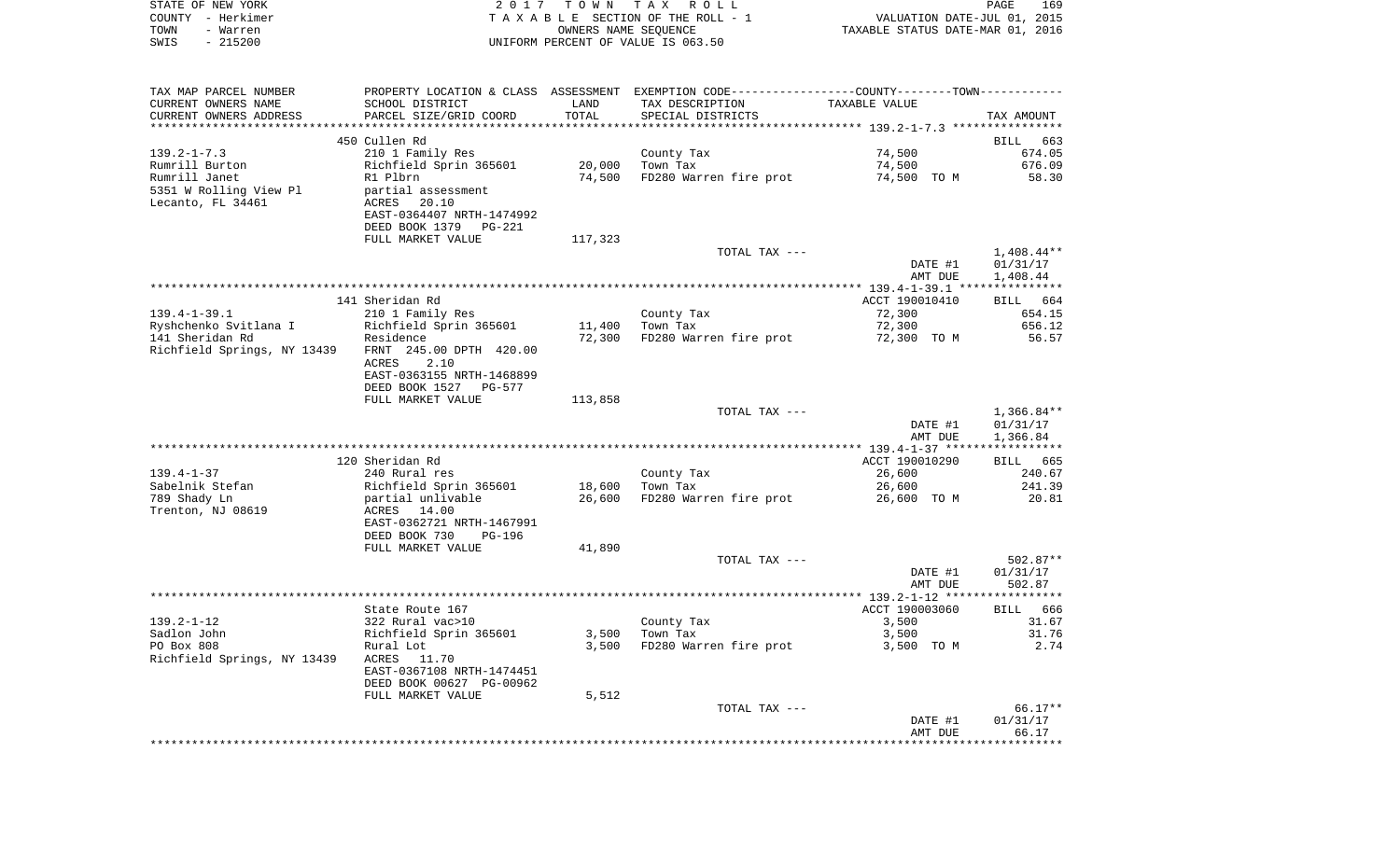|      | STATE OF NEW YORK | 2017 TOWN TAX ROLL                 | PAGE                             | 170 |
|------|-------------------|------------------------------------|----------------------------------|-----|
|      | COUNTY – Herkimer | TAXABLE SECTION OF THE ROLL - 1    | VALUATION DATE-JUL 01, 2015      |     |
| TOWN | - Warren          | OWNERS NAME SEOUENCE               | TAXABLE STATUS DATE-MAR 01, 2016 |     |
| SWIS | - 215200          | UNIFORM PERCENT OF VALUE IS 063.50 |                                  |     |

| TAX MAP PARCEL NUMBER                                  |                                 |         | PROPERTY LOCATION & CLASS ASSESSMENT EXEMPTION CODE----------------COUNTY--------TOWN----------- |                    |                          |
|--------------------------------------------------------|---------------------------------|---------|--------------------------------------------------------------------------------------------------|--------------------|--------------------------|
| CURRENT OWNERS NAME                                    | SCHOOL DISTRICT                 | LAND    | TAX DESCRIPTION                                                                                  | TAXABLE VALUE      |                          |
| CURRENT OWNERS ADDRESS                                 | PARCEL SIZE/GRID COORD          | TOTAL   | SPECIAL DISTRICTS                                                                                |                    | TAX AMOUNT               |
|                                                        |                                 |         |                                                                                                  |                    |                          |
|                                                        | Robinson Rd                     |         |                                                                                                  | ACCT 190001440     | BILL<br>667              |
| $126.4 - 1 - 9.3$                                      | 281 Multiple res                |         | County Tax                                                                                       | 213,400            | 1,930.78                 |
| Safflyn Green Industries                               | Owen D Young<br>215001          | 64,800  | Town Tax                                                                                         | 213,400            | 1,936.60                 |
| 243-21 Weller Ave                                      | cottage 2 houses old cast       | 213,400 | FD280 Warren fire prot                                                                           | 213,400 TO M       | 166.98                   |
| Rosedale, NY 11422                                     | ACRES 135.10                    |         |                                                                                                  |                    |                          |
|                                                        | EAST-0366226 NRTH-1496852       |         |                                                                                                  |                    |                          |
|                                                        | DEED BOOK 1600<br>PG-433        |         |                                                                                                  |                    |                          |
|                                                        | FULL MARKET VALUE               | 336,063 |                                                                                                  |                    |                          |
|                                                        |                                 |         | TOTAL TAX ---                                                                                    |                    | 4,034.36**               |
|                                                        |                                 |         |                                                                                                  | DATE #1            | 01/31/17                 |
|                                                        |                                 |         |                                                                                                  | AMT DUE            | 4,034.36                 |
|                                                        |                                 |         |                                                                                                  |                    |                          |
|                                                        | 980 Robinson Rd                 |         |                                                                                                  | ACCT 190001440     | 668<br>BILL              |
| $126.4 - 1 - 9.1$                                      | 250 Estate                      |         | County Tax                                                                                       | 613,100            | 5,547.14                 |
| Safford Jason                                          | Owen D Young<br>215001          | 31,200  | Town Tax                                                                                         | 613,100            | 5,563.87                 |
| 243-21 Weller Ave                                      | 10.00<br>ACRES                  | 613,100 | School Relevy                                                                                    |                    | 17,826.42                |
| Rosedale, NY 11422                                     | EAST-0366226 NRTH-1496852       |         | FD280 Warren fire prot                                                                           | 613,100 TO M       | 479.74                   |
|                                                        | DEED BOOK 1600<br>$PG-425$      |         |                                                                                                  |                    |                          |
|                                                        | FULL MARKET VALUE               | 965,512 |                                                                                                  |                    |                          |
|                                                        |                                 |         | TOTAL TAX ---                                                                                    |                    | 29, 417. 17**            |
|                                                        |                                 |         |                                                                                                  | DATE #1            | 01/31/17                 |
|                                                        |                                 |         |                                                                                                  | AMT DUE            | 29,417.17                |
|                                                        |                                 |         |                                                                                                  |                    |                          |
|                                                        | State Route 20                  |         |                                                                                                  | ACCT 190011195     | 669<br>BILL              |
| $144.31 - 1 - 15$                                      | 312 Vac w/imprv                 |         | County Tax                                                                                       | 15,000             | 135.72                   |
| Sagan Paul                                             | Richfield Sprin 365601          | 10,800  | Town Tax                                                                                         | 15,000             | 136.12                   |
| Sagan Stella                                           | Lot                             | 15,000  | FD280 Warren fire prot                                                                           | 15,000 TO M        | 11.74                    |
| 15 Candy Ln                                            | ACRES<br>11.10                  |         |                                                                                                  |                    |                          |
| Huntington Station, NY 11746 EAST-0380080 NRTH-1462096 |                                 |         |                                                                                                  |                    |                          |
|                                                        | DEED BOOK 1246<br>$PG-45$       |         |                                                                                                  |                    |                          |
|                                                        | FULL MARKET VALUE               | 23,622  |                                                                                                  |                    |                          |
|                                                        |                                 |         | TOTAL TAX ---                                                                                    |                    | 283.58**                 |
|                                                        |                                 |         |                                                                                                  | DATE #1            | 01/31/17                 |
|                                                        |                                 |         |                                                                                                  | AMT DUE            | 283.58                   |
|                                                        |                                 |         |                                                                                                  |                    |                          |
|                                                        | 190 Little Lakes Rd             |         |                                                                                                  | ACCT 190010590     | BILL 670                 |
| $144.23 - 1 - 21$                                      | 210 1 Family Res                |         | County Tax                                                                                       | 109,000            | 986.20                   |
| Santiago Maria Estrella                                | Richfield Sprin 365601          | 10,000  | Town Tax                                                                                         | 109,000            | 989.17                   |
| Santiago Ernesto                                       | Residence                       | 109,000 | FD280 Warren fire prot                                                                           | 109,000 TO M       | 85.29                    |
| 190 Little Lakes Rd                                    | Survey Map Jj4b36<br>1.00       |         |                                                                                                  |                    |                          |
| Richfield Springs, NY 13439                            | ACRES                           |         |                                                                                                  |                    |                          |
|                                                        | EAST-0379387 NRTH-1464284       |         |                                                                                                  |                    |                          |
|                                                        | DEED BOOK 1163<br><b>PG-905</b> |         |                                                                                                  |                    |                          |
|                                                        | FULL MARKET VALUE               | 171,654 | TOTAL TAX ---                                                                                    |                    |                          |
|                                                        |                                 |         |                                                                                                  |                    | $2,060.66**$<br>01/31/17 |
|                                                        |                                 |         |                                                                                                  | DATE #1<br>AMT DUE | 2,060.66                 |
|                                                        |                                 |         |                                                                                                  |                    |                          |
|                                                        |                                 |         |                                                                                                  |                    |                          |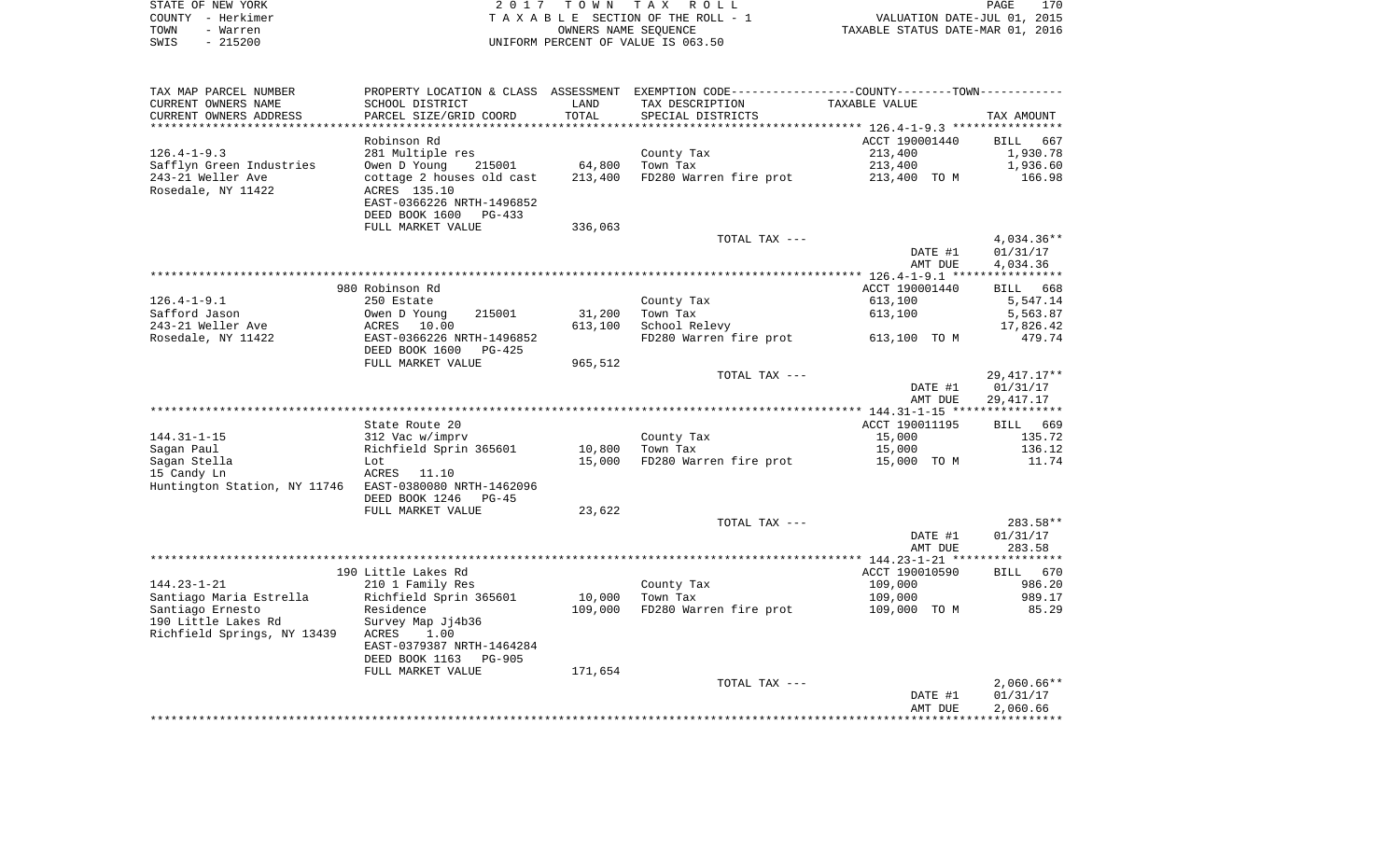|      | STATE OF NEW YORK | 2017 TOWN TAX ROLL                 | PAGE                             | 171 |
|------|-------------------|------------------------------------|----------------------------------|-----|
|      | COUNTY - Herkimer | TAXABLE SECTION OF THE ROLL - 1    | VALUATION DATE-JUL 01, 2015      |     |
| TOWN | - Warren          | OWNERS NAME SEOUENCE               | TAXABLE STATUS DATE-MAR 01, 2016 |     |
| SWIS | - 215200          | UNIFORM PERCENT OF VALUE IS 063.50 |                                  |     |
|      |                   |                                    |                                  |     |
|      |                   |                                    |                                  |     |

| TAX MAP PARCEL NUMBER       |                                               |        | PROPERTY LOCATION & CLASS ASSESSMENT EXEMPTION CODE----------------COUNTY--------TOWN---------- |                |                    |
|-----------------------------|-----------------------------------------------|--------|-------------------------------------------------------------------------------------------------|----------------|--------------------|
| CURRENT OWNERS NAME         | SCHOOL DISTRICT                               | LAND   | TAX DESCRIPTION                                                                                 | TAXABLE VALUE  |                    |
| CURRENT OWNERS ADDRESS      | PARCEL SIZE/GRID COORD                        | TOTAL  | SPECIAL DISTRICTS                                                                               |                | TAX AMOUNT         |
|                             |                                               |        |                                                                                                 |                |                    |
|                             | 696 Millstone Rd                              |        |                                                                                                 | ACCT 190000901 | <b>BILL</b><br>671 |
| $139.4 - 1 - 61$            | 270 Mfg housing                               |        | County Tax                                                                                      | 49,000         | 443.34             |
| Santoro Joseph A Jr         | Richfield Sprin 365601                        | 9,100  | Town Tax                                                                                        | 49,000         | 444.67             |
| 2931 Co Hwy 31              | Mobile Home                                   | 49,000 | FD280 Warren fire prot                                                                          | 49,000 TO M    | 38.34              |
| Cherry Valley, NY 13320     | Millstone Rd                                  |        |                                                                                                 |                |                    |
|                             | FRNT 200.00 DPTH 155.00                       |        |                                                                                                 |                |                    |
|                             | EAST-0372460 NRTH-1463491                     |        |                                                                                                 |                |                    |
|                             | DEED BOOK 1542 PG-205                         |        |                                                                                                 |                |                    |
|                             | FULL MARKET VALUE                             | 77,165 |                                                                                                 |                |                    |
|                             |                                               |        | TOTAL TAX ---                                                                                   |                | 926.35**           |
|                             |                                               |        |                                                                                                 | DATE #1        | 01/31/17           |
|                             |                                               |        |                                                                                                 | AMT DUE        | 926.35             |
|                             |                                               |        |                                                                                                 |                |                    |
|                             | Rock Hill Rd                                  |        |                                                                                                 | ACCT 190005130 | 672<br><b>BILL</b> |
| $126.4 - 5 - 23$            | 322 Rural vac>10                              |        | County Tax                                                                                      | 23,000         | 208.10             |
| Santulli Anthony            | Owen D Young<br>215001                        |        | 23,000 Town Tax                                                                                 | 23,000         | 208.72             |
| 35 Phillips Rd              | Subdivision lot # 23B                         | 23,000 | FD280 Warren fire prot                                                                          | 23,000 TO M    | 18.00              |
| Berkshire, NY 13736         | ACRES<br>15.40                                |        |                                                                                                 |                |                    |
| MAY BE SUBJECT TO PAYMENT   | EAST-0372310 NRTH-1499450                     |        |                                                                                                 |                |                    |
| UNDER AGDIST LAW TIL 2017   | DEED BOOK 1462<br>PG-207<br>FULL MARKET VALUE | 36,220 |                                                                                                 |                |                    |
|                             |                                               |        | TOTAL TAX ---                                                                                   |                | 434.82**           |
|                             |                                               |        |                                                                                                 | DATE #1        | 01/31/17           |
|                             |                                               |        |                                                                                                 | AMT DUE        | 434.82             |
|                             |                                               |        |                                                                                                 |                |                    |
|                             | Rock Hill Rd                                  |        |                                                                                                 | ACCT 190005130 | BILL 673           |
| $126.4 - 5 - 24$            | 322 Rural vac>10                              |        | County Tax                                                                                      | 18,750         | 169.64             |
| Santulli Anthony            | Owen D Young<br>215001                        | 18,750 | Town Tax                                                                                        | 18,750         | 170.16             |
| 35 Phillips Rd              | Subdivision lot # 24B                         |        | 18,750 FD280 Warren fire prot                                                                   | 18,750 TO M    | 14.67              |
| Berkshire, NY 13736         | ACRES 12.00                                   |        |                                                                                                 |                |                    |
|                             | EAST-0372849 NRTH-1499485                     |        |                                                                                                 |                |                    |
| MAY BE SUBJECT TO PAYMENT   | DEED BOOK 1462 PG-207                         |        |                                                                                                 |                |                    |
| UNDER AGDIST LAW TIL 2017   | FULL MARKET VALUE                             | 29,528 |                                                                                                 |                |                    |
|                             |                                               |        | TOTAL TAX ---                                                                                   |                | $354.47**$         |
|                             |                                               |        |                                                                                                 | DATE #1        | 01/31/17           |
|                             |                                               |        |                                                                                                 | AMT DUE        | 354.47             |
|                             |                                               |        |                                                                                                 |                |                    |
|                             | Bloomfield Rd                                 |        |                                                                                                 | ACCT 190000938 | 674<br><b>BILL</b> |
| $139.4 - 1 - 40.6$          | 320 Rural vacant                              |        | County Tax                                                                                      | 500            | 4.52               |
| Sarafin Carla               | Richfield Sprin 365601                        | 500    | Town Tax                                                                                        | 500            | 4.54               |
| 148 Bloomfield Rd           | Lot                                           | 500    | School Relevy                                                                                   |                | 8.98               |
| Richfield Springs, NY 13439 | FRNT 50.00 DPTH 653.40                        |        | FD280 Warren fire prot                                                                          | 500 TO M       | .39                |
|                             | EAST-0363203 NRTH-1470193                     |        |                                                                                                 |                |                    |
|                             | DEED BOOK 1197 PG-966                         |        |                                                                                                 |                |                    |
|                             | FULL MARKET VALUE                             | 787    |                                                                                                 |                |                    |
|                             |                                               |        | TOTAL TAX ---                                                                                   |                | $18.43**$          |
|                             |                                               |        |                                                                                                 | DATE #1        | 01/31/17           |
|                             |                                               |        |                                                                                                 | AMT DUE        | 18.43              |
|                             |                                               |        |                                                                                                 |                |                    |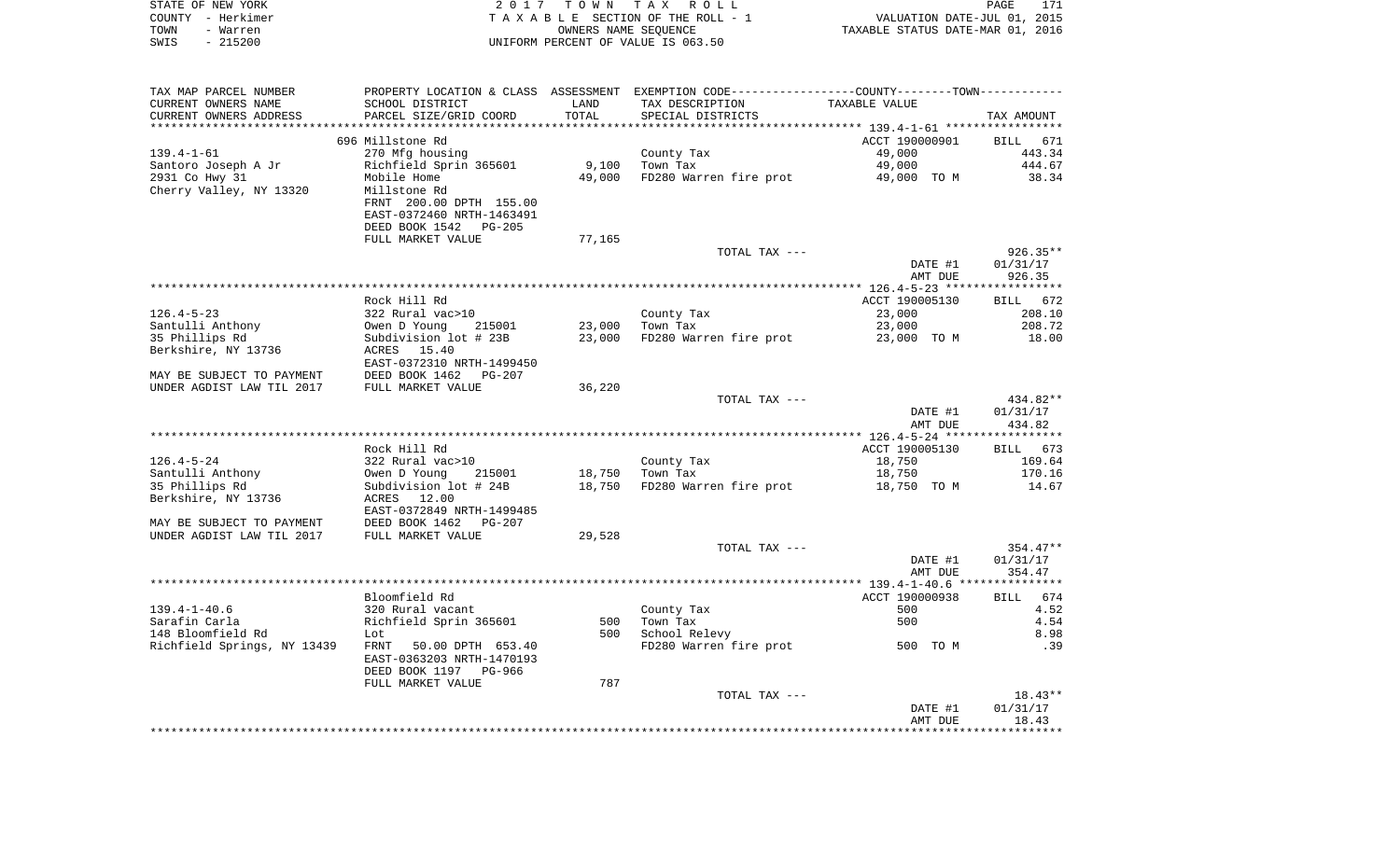|      | STATE OF NEW YORK | 2017 TOWN TAX ROLL                 | PAGE                             | 172 |
|------|-------------------|------------------------------------|----------------------------------|-----|
|      | COUNTY - Herkimer | TAXABLE SECTION OF THE ROLL - 1    | VALUATION DATE-JUL 01, 2015      |     |
| TOWN | - Warren          | OWNERS NAME SEOUENCE               | TAXABLE STATUS DATE-MAR 01, 2016 |     |
| SWIS | $-215200$         | UNIFORM PERCENT OF VALUE IS 063.50 |                                  |     |

| TAX MAP PARCEL NUMBER       | PROPERTY LOCATION & CLASS ASSESSMENT EXEMPTION CODE----------------COUNTY--------TOWN---------- |        |                        |                       |              |
|-----------------------------|-------------------------------------------------------------------------------------------------|--------|------------------------|-----------------------|--------------|
| CURRENT OWNERS NAME         | SCHOOL DISTRICT                                                                                 | LAND   | TAX DESCRIPTION        | TAXABLE VALUE         |              |
| CURRENT OWNERS ADDRESS      | PARCEL SIZE/GRID COORD                                                                          | TOTAL  | SPECIAL DISTRICTS      |                       | TAX AMOUNT   |
|                             |                                                                                                 |        |                        |                       |              |
|                             | 148 Bloomfield Rd                                                                               |        |                        | ACCT 190000931        | BILL 675     |
| $139.4 - 1 - 40.5$          | 210 1 Family Res                                                                                |        | County Tax             | 47,500                | 429.77       |
| Sarafin-Oakes Carla         | Richfield Sprin 365601                                                                          | 10,500 | Town Tax               | 47,500                | 431.06       |
| 148 Bloomfield Rd           | Residence                                                                                       | 47,500 | School Relevy          |                       | 504.14       |
| Richfield Springs, NY 13439 | ACRES<br>1.40                                                                                   |        | FD280 Warren fire prot | 47,500 TOM            | 37.17        |
|                             | EAST-0363124 NRTH-1470198                                                                       |        |                        |                       |              |
|                             | DEED BOOK 1197<br>PG-966                                                                        |        |                        |                       |              |
|                             | FULL MARKET VALUE                                                                               | 74,803 |                        |                       |              |
|                             |                                                                                                 |        | TOTAL TAX ---          |                       | $1,402.14**$ |
|                             |                                                                                                 |        |                        | DATE #1               | 01/31/17     |
|                             |                                                                                                 |        |                        | AMT DUE               | 1,402.14     |
|                             |                                                                                                 |        |                        |                       |              |
|                             | 175 Little Lakes Rd                                                                             |        |                        | ACCT 190010050        | BILL 676     |
| $144.23 - 1 - 19$           | 240 Rural res                                                                                   |        | County Tax             | 59,000                | 533.81       |
| Saxe Aubrey                 | Richfield Sprin 365601                                                                          | 20,600 | Town Tax               | 59,000                | 535.42       |
| PO Box 731                  | Residence                                                                                       | 59,000 | FD280 Warren fire prot | 59,000 TO M           | 46.17        |
| Richfield Springs, NY 13439 | 21.10<br>ACRES                                                                                  |        |                        |                       |              |
|                             | EAST-0378850 NRTH-1463639                                                                       |        |                        |                       |              |
|                             | DEED BOOK 1298<br>PG-194                                                                        |        |                        |                       |              |
|                             | FULL MARKET VALUE                                                                               | 92,913 |                        |                       |              |
|                             |                                                                                                 |        | TOTAL TAX ---          |                       | 1,115.40**   |
|                             |                                                                                                 |        |                        | DATE #1               | 01/31/17     |
|                             |                                                                                                 |        |                        | AMT DUE               | 1,115.40     |
|                             |                                                                                                 |        |                        |                       |              |
|                             | 171 State Route 167                                                                             |        |                        |                       | BILL 677     |
| $139.4 - 1 - 53.3$          | 314 Rural vac<10                                                                                |        | County Tax             | 11,800                | 106.76       |
| Schell Edward C Jr.         | Richfield Sprin 365601                                                                          | 11,800 | Town Tax               | 11,800                | 107.08       |
| Schell Judith               | ACRES<br>2.40                                                                                   | 11,800 | FD280 Warren fire prot | 11,800 TO M           | 9.23         |
| 235 Pine Grove Rd           | EAST-0364711 NRTH-1467801<br>DEED BOOK 927    PG-56                                             |        |                        |                       |              |
| Herkimer, NY 13350          |                                                                                                 |        |                        |                       |              |
|                             | FULL MARKET VALUE                                                                               | 18,583 |                        |                       |              |
|                             |                                                                                                 |        | TOTAL TAX ---          |                       | $223.07**$   |
|                             |                                                                                                 |        |                        | DATE #1               | 01/31/17     |
|                             |                                                                                                 |        |                        | AMT DUE               | 223.07       |
|                             | 170 State Route 167                                                                             |        |                        | ACCT 190011495        | BILL 678     |
| $139.4 - 1 - 53.2$          |                                                                                                 |        |                        |                       | 468.67       |
| Schell Tiffany Marie        | 270 Mfg housing<br>Richfield Sprin 365601 12,800                                                |        | County Tax<br>Town Tax | 51,800                | 470.08       |
| 170 State Route 167         | Life Use Edward & Judith                                                                        | 51,800 | FD280 Warren fire prot | 51,800<br>51,800 TO M | 40.53        |
| Richfield Springs, NY 13439 | ACRES<br>3.20                                                                                   |        |                        |                       |              |
|                             | EAST-0364636 NRTH-1467541                                                                       |        |                        |                       |              |
|                             | DEED BOOK 1510<br>PG-837                                                                        |        |                        |                       |              |
|                             | FULL MARKET VALUE                                                                               | 81,575 |                        |                       |              |
|                             |                                                                                                 |        | TOTAL TAX ---          |                       | $979.28**$   |
|                             |                                                                                                 |        |                        | DATE #1               | 01/31/17     |
|                             |                                                                                                 |        |                        | AMT DUE               | 979.28       |
|                             |                                                                                                 |        |                        |                       |              |
|                             |                                                                                                 |        |                        |                       |              |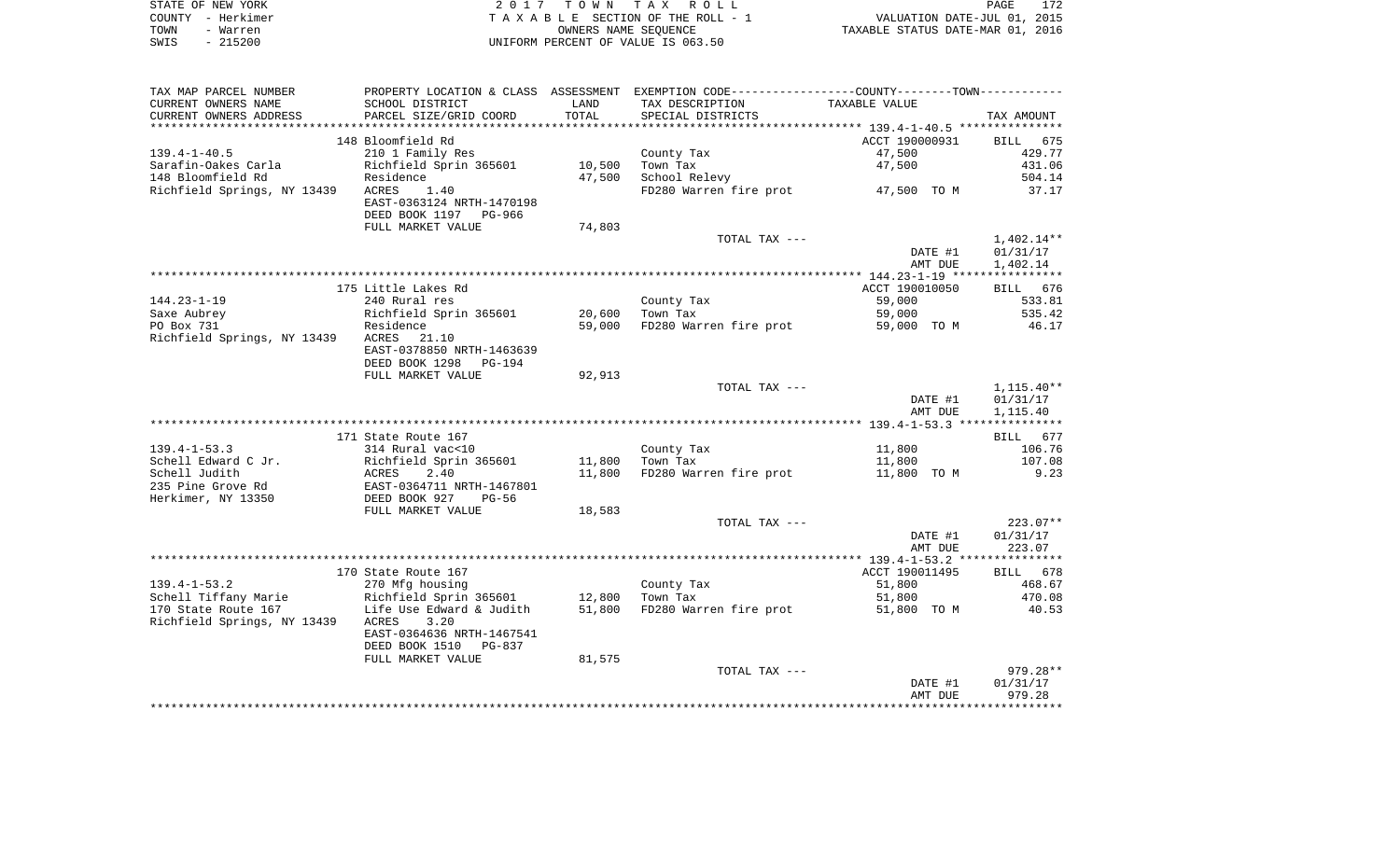| COUNTY<br>– Herkimer<br>TOWN<br>- Warren<br>SWIS<br>$-215200$ |                                                                                                                      | OWNERS NAME SEQUENCE | T A X A B L E SECTION OF THE ROLL - 1<br>UNIFORM PERCENT OF VALUE IS 063.50                   | TAXABLE STATUS DATE-MAR 01, 2016 | VALUATION DATE-JUL 01, 2015          |
|---------------------------------------------------------------|----------------------------------------------------------------------------------------------------------------------|----------------------|-----------------------------------------------------------------------------------------------|----------------------------------|--------------------------------------|
| TAX MAP PARCEL NUMBER                                         |                                                                                                                      |                      | PROPERTY LOCATION & CLASS ASSESSMENT EXEMPTION CODE---------------COUNTY-------TOWN---------- |                                  |                                      |
| CURRENT OWNERS NAME<br>CURRENT OWNERS ADDRESS                 | SCHOOL DISTRICT<br>PARCEL SIZE/GRID COORD                                                                            | LAND<br>TOTAL        | TAX DESCRIPTION<br>SPECIAL DISTRICTS                                                          | TAXABLE VALUE                    | TAX AMOUNT                           |
|                                                               |                                                                                                                      |                      |                                                                                               |                                  |                                      |
|                                                               | Warren St                                                                                                            |                      |                                                                                               | ACCT 190011490                   | 679<br>BILL                          |
| $139.4 - 1 - 53.1$                                            | 210 1 Family Res                                                                                                     |                      | County Tax                                                                                    | 109,850                          | 993.89                               |
| Schoenlein Charles F III                                      | Richfield Sprin 365601                                                                                               | 26,300               | Town Tax                                                                                      | 109,850                          | 996.89                               |
| 2213 Co Highway 22                                            | R1                                                                                                                   | 109,850              | FD280 Warren fire prot                                                                        | 109,850 TO M                     | 85.96                                |
| Richfield Springs, NY 13439                                   | inc. lot 49.2<br>ACRES<br>52.60<br>EAST-0365496 NRTH-1466109<br>DEED BOOK 852<br>PG-483                              |                      |                                                                                               |                                  |                                      |
|                                                               | FULL MARKET VALUE                                                                                                    | 172,992              |                                                                                               |                                  |                                      |
|                                                               |                                                                                                                      |                      | TOTAL TAX ---                                                                                 | DATE #1<br>AMT DUE               | $2,076.74**$<br>01/31/17<br>2,076.74 |
|                                                               |                                                                                                                      |                      |                                                                                               |                                  |                                      |
|                                                               | Millstone Rd                                                                                                         |                      |                                                                                               |                                  | BILL<br>680                          |
| $139.4 - 1 - 50$                                              | 323 Vacant rural                                                                                                     |                      | County Tax                                                                                    | 1,400                            | 12.67                                |
| Schoenlein Charles III                                        | Richfield Sprin 365601                                                                                               | 1,400                | Town Tax                                                                                      | 1,400                            | 12.70                                |
| RR3 Box 51S<br>Richfield Springs, NY 13439                    | Rural Lot<br>FRNT<br>60.00 DPTH 225.00<br>EAST-0365340 NRTH-1467778<br>DEED BOOK 781<br>PG-285                       | 1,400                | FD280 Warren fire prot                                                                        | 1,400 TO M                       | 1.10                                 |
|                                                               | FULL MARKET VALUE                                                                                                    | 2,205                |                                                                                               |                                  |                                      |
|                                                               |                                                                                                                      |                      | TOTAL TAX ---                                                                                 | DATE #1<br>AMT DUE               | $26.47**$<br>01/31/17<br>26.47       |
|                                                               |                                                                                                                      |                      |                                                                                               |                                  |                                      |
|                                                               | 473 Sarafin Rd                                                                                                       |                      |                                                                                               | ACCT 190012600                   | BILL 681                             |
| 132.2-1-11                                                    | 210 1 Family Res                                                                                                     |                      | County Tax                                                                                    | 50,800                           | 459.62                               |
| Schultz Eric P<br>Seamon Renee                                | Owen D Young<br>215001<br>Residence                                                                                  | 6,400<br>50,800      | Town Tax<br>FD280 Warren fire prot                                                            | 50,800<br>50,800 TO M            | 461.01<br>39.75                      |
| 473 Sarafin Rd<br>Mohawk, NY 13407                            | Mobile Home<br>FRNT 135.00 DPTH 115.00<br>EAST-0364609 NRTH-1492489<br>DEED BOOK 1531<br>PG-213<br>FULL MARKET VALUE | 80,000               |                                                                                               |                                  |                                      |
|                                                               |                                                                                                                      |                      | TOTAL TAX ---                                                                                 |                                  | $960.38**$                           |
|                                                               |                                                                                                                      |                      |                                                                                               | DATE #1<br>AMT DUE               | 01/31/17<br>960.38                   |
|                                                               |                                                                                                                      |                      |                                                                                               |                                  |                                      |
| $132.2 - 1 - 12$                                              | Sarafin Rd                                                                                                           |                      | County Tax                                                                                    | ACCT 190010950                   | 682<br>BILL<br>49.76                 |
| Schultz-Seamon Renee M                                        | 312 Vac w/imprv<br>215001<br>Owen D Young                                                                            | 2,500                | Town Tax                                                                                      | 5,500<br>5,500                   | 49.91                                |
| 473 Sarafin Rd                                                | Rural Lot                                                                                                            | 5,500                | FD280 Warren fire prot                                                                        | 5,500 TO M                       | 4.30                                 |
| Mohawk, NY 13407                                              | FRNT 669.00 DPTH<br>ACRES<br>3.20<br>EAST-0364577 NRTH-1492129                                                       |                      |                                                                                               |                                  |                                      |
|                                                               | DEED BOOK 1531<br>PG-213                                                                                             |                      |                                                                                               |                                  |                                      |
|                                                               | FULL MARKET VALUE                                                                                                    | 8,661                |                                                                                               |                                  |                                      |
|                                                               |                                                                                                                      |                      | TOTAL TAX ---                                                                                 | DATE #1<br>AMT DUE               | $103.97**$<br>01/31/17<br>103.97     |

PAGE 173

STATE OF NEW YORK **EXECUTE:**  $2017$  TOWN TAX ROLL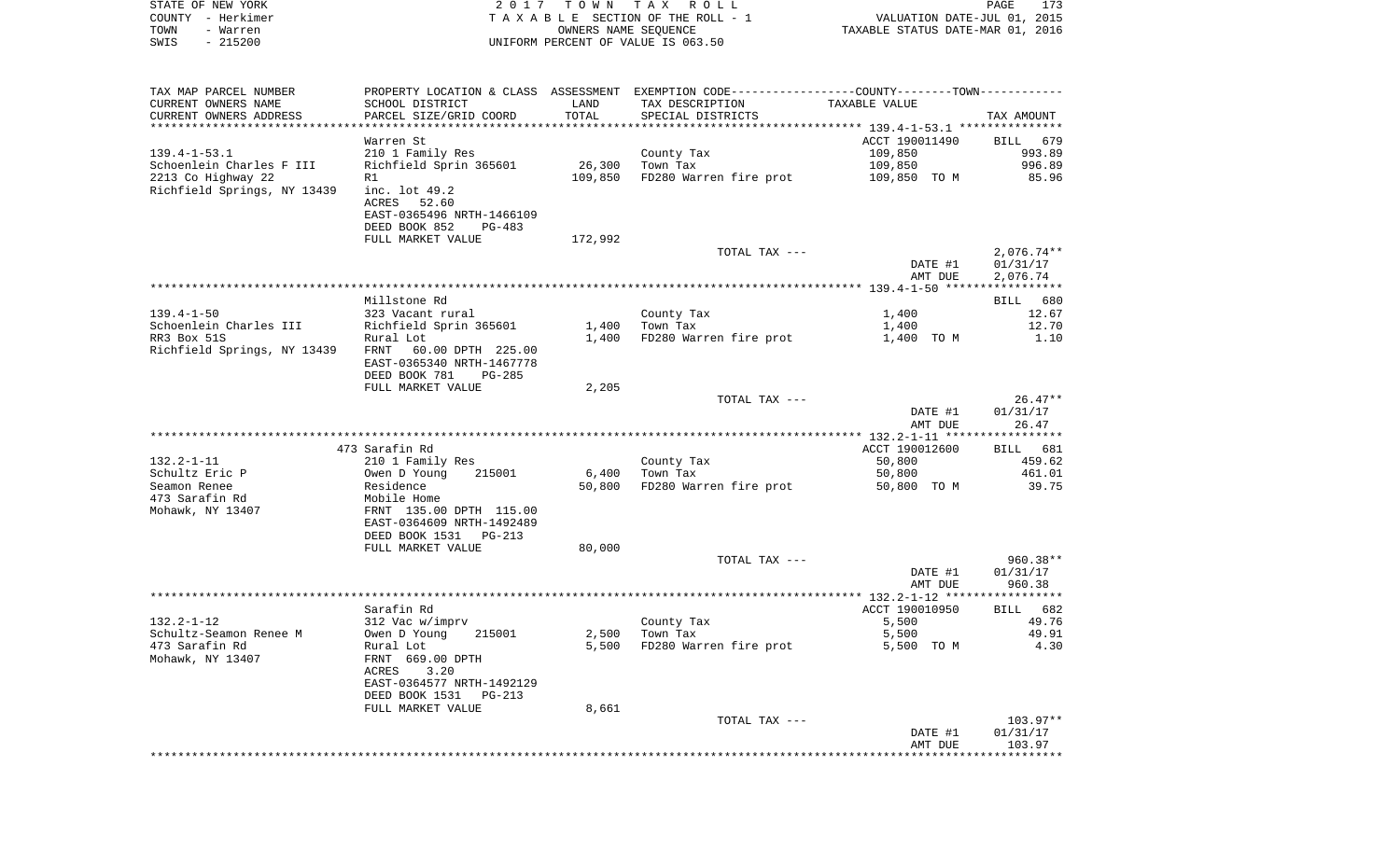| STATE OF NEW YORK | 2017 TOWN TAX ROLL                 | 174<br>PAGE                      |
|-------------------|------------------------------------|----------------------------------|
| COUNTY - Herkimer | TAXABLE SECTION OF THE ROLL - 1    | VALUATION DATE-JUL 01, 2015      |
| TOWN<br>- Warren  | OWNERS NAME SEOUENCE               | TAXABLE STATUS DATE-MAR 01, 2016 |
| SWIS - 215200     | UNIFORM PERCENT OF VALUE IS 063.50 |                                  |
|                   |                                    |                                  |
|                   |                                    |                                  |

| TAX MAP PARCEL NUMBER       | PROPERTY LOCATION & CLASS ASSESSMENT |         | EXEMPTION CODE-----------------COUNTY-------TOWN----------- |                |                    |
|-----------------------------|--------------------------------------|---------|-------------------------------------------------------------|----------------|--------------------|
| CURRENT OWNERS NAME         | SCHOOL DISTRICT                      | LAND    | TAX DESCRIPTION                                             | TAXABLE VALUE  |                    |
| CURRENT OWNERS ADDRESS      | PARCEL SIZE/GRID COORD               | TOTAL   | SPECIAL DISTRICTS                                           |                | TAX AMOUNT         |
| **********************      | ************************             |         |                                                             |                |                    |
|                             | 299 Delong Rd                        |         |                                                             | ACCT 190005850 | <b>BILL</b><br>683 |
| $139.4 - 1 - 31$            | 210 1 Family Res                     |         | County Tax                                                  | 19,700         | 178.24             |
| Schweighofer Diane          | Richfield Sprin 365601               | 12,300  | Town Tax                                                    | 19,700         | 178.78             |
| 637 John St Apt 308         | R1                                   | 19,700  | School Relevy                                               |                | 353.99             |
| Little Falls, NY 13365      | $1/2$ Interest W & R                 |         | FD280 Warren fire prot                                      | 19,700 TO M    | 15.41              |
|                             | <b>ACRES</b><br>2.80                 |         |                                                             |                |                    |
|                             | EAST-0361923 NRTH-1468832            |         |                                                             |                |                    |
|                             | DEED BOOK 944<br>$PG-400$            |         |                                                             |                |                    |
|                             | FULL MARKET VALUE                    | 31,024  |                                                             |                |                    |
|                             |                                      |         | TOTAL TAX ---                                               |                | $726.42**$         |
|                             |                                      |         |                                                             | DATE #1        | 01/31/17           |
|                             |                                      |         |                                                             | AMT DUE        | 726.42             |
|                             |                                      |         |                                                             |                |                    |
|                             | 181 Sheridan Rd                      |         |                                                             | ACCT 190000935 | 684<br><b>BILL</b> |
| $139.4 - 1 - 42$            | 210 1 Family Res                     |         | County Tax                                                  | 85,000         | 769.05             |
| Schweighofer Diane          | Richfield Sprin 365601               | 10,400  | Town Tax                                                    | 85,000         | 771.37             |
| VanCauwenberge Patricia     | Residence                            | 85,000  | FD280 Warren fire prot                                      | 85,000 TO M    | 66.51              |
| 637 John St Apt 308         | <b>ACRES</b><br>1.30                 |         |                                                             |                |                    |
| Little Falls, NY 13365      | EAST-0363946 NRTH-1468835            |         |                                                             |                |                    |
|                             | DEED BOOK 1393 PG-312                |         |                                                             |                |                    |
|                             | FULL MARKET VALUE                    | 133,858 |                                                             |                |                    |
|                             |                                      |         | TOTAL TAX ---                                               |                | $1,606.93**$       |
|                             |                                      |         |                                                             | DATE #1        | 01/31/17           |
|                             |                                      |         |                                                             | AMT DUE        | 1,606.93           |
|                             |                                      |         |                                                             |                |                    |
|                             | State Hwy 80                         |         |                                                             |                | 685<br>BILL        |
| $144.23 - 1 - 7.2$          | 314 Rural vac<10                     |         | County Tax                                                  | 2,000          | 18.10              |
| Seamon Matthew              | Richfield Sprin 365601               | 2,000   | Town Tax                                                    | 2,000          | 18.15              |
| 152 Ostrander Rd            | FRNT 16.00 DPTH 292.00               | 2,000   | FD280 Warren fire prot                                      | 2,000 TO M     | 1.56               |
| Richfield Springs, NY 13439 | EAST-0379230 NRTH-0146914            |         |                                                             |                |                    |
|                             | DEED BOOK 1407<br>$PG-78$            |         |                                                             |                |                    |
|                             | FULL MARKET VALUE                    | 3,150   |                                                             |                |                    |
|                             |                                      |         | TOTAL TAX ---                                               |                | $37.81**$          |
|                             |                                      |         |                                                             | DATE #1        | 01/31/17           |
|                             |                                      |         |                                                             | AMT DUE        | 37.81              |
|                             |                                      |         |                                                             |                |                    |
|                             | 152 Ostrander Rd                     |         |                                                             | ACCT 190010145 | 686<br><b>BILL</b> |
| $144.23 - 1 - 8$            | 270 Mfg housing                      |         | County Tax                                                  | 59,100         | 534.72             |
| Seamon Matthew              | Richfield Sprin 365601               | 7,100   | Town Tax                                                    | 59,100         | 536.33             |
| 152 Ostrander Rd            | Mobile Home                          | 59,100  | FD280 Warren fire prot                                      | 1,000<br>TO M  | .78                |
| Richfield Springs, NY 13439 | FRNT<br>92.00 DPTH 235.00            |         | LT170 Warren light #1                                       | TO M<br>59,100 | 81.49              |
|                             | EAST-0379170 NRTH-1462866            |         |                                                             |                |                    |
|                             | DEED BOOK 1407 PG-78                 |         |                                                             |                |                    |
|                             | FULL MARKET VALUE                    | 93,071  |                                                             |                |                    |
|                             |                                      |         | TOTAL TAX ---                                               |                | $1,153.32**$       |
|                             |                                      |         |                                                             | DATE #1        | 01/31/17           |
|                             |                                      |         |                                                             | AMT DUE        | 1,153.32           |
|                             |                                      |         |                                                             |                |                    |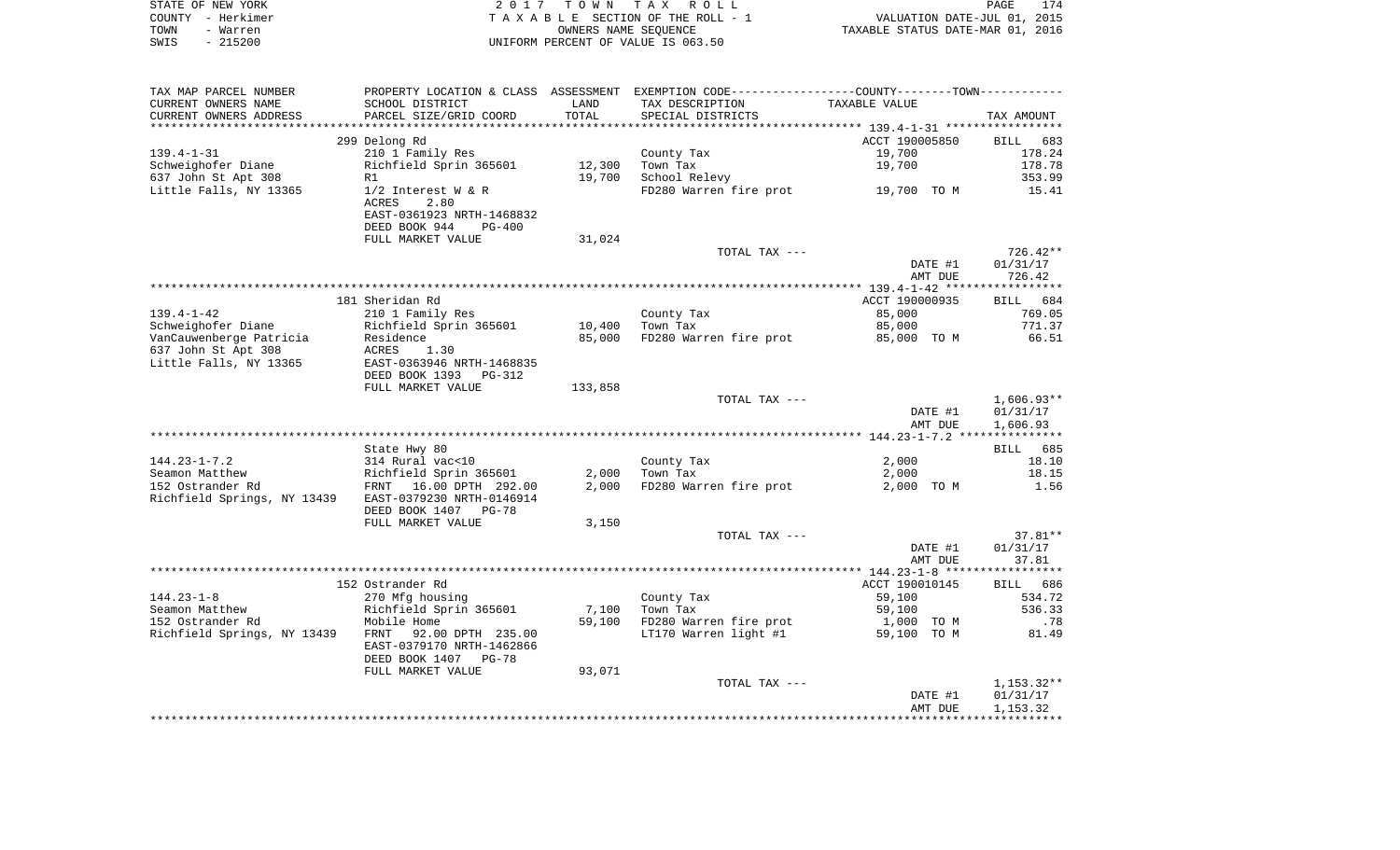|      | STATE OF NEW YORK | 2017 TOWN TAX ROLL                 | PAGE                             | 175 |
|------|-------------------|------------------------------------|----------------------------------|-----|
|      | COUNTY – Herkimer | TAXABLE SECTION OF THE ROLL - 1    | VALUATION DATE-JUL 01, 2015      |     |
| TOWN | - Warren          | OWNERS NAME SEOUENCE               | TAXABLE STATUS DATE-MAR 01, 2016 |     |
| SWIS | - 215200          | UNIFORM PERCENT OF VALUE IS 063.50 |                                  |     |

| TAX MAP PARCEL NUMBER                                 | PROPERTY LOCATION & CLASS ASSESSMENT EXEMPTION CODE----------------COUNTY--------TOWN----------- |         |                                     |                |                    |
|-------------------------------------------------------|--------------------------------------------------------------------------------------------------|---------|-------------------------------------|----------------|--------------------|
| CURRENT OWNERS NAME                                   | SCHOOL DISTRICT                                                                                  | LAND    | TAX DESCRIPTION                     | TAXABLE VALUE  |                    |
| CURRENT OWNERS ADDRESS                                | PARCEL SIZE/GRID COORD                                                                           | TOTAL   | SPECIAL DISTRICTS                   |                | TAX AMOUNT         |
|                                                       |                                                                                                  |         |                                     |                |                    |
|                                                       | Little Lakes Rd                                                                                  |         |                                     | ACCT 190010680 | <b>BILL</b><br>687 |
| $133.3 - 1 - 37$                                      | 323 Vacant rural                                                                                 |         | County Tax                          | 4,000          | 36.19              |
| Semyanko Andrew                                       | Owen D Young<br>215001                                                                           | 4,000   | Town Tax                            | 4,000          | 36.30              |
| Semyanko Katherine                                    | Rural Lot                                                                                        | 4,000   | FD280 Warren fire prot              | 4,000 TO M     | 3.13               |
| 27 Washington Ridge Rd                                | FRNT 100.00 DPTH 334.00                                                                          |         |                                     |                |                    |
| Grandby, CT 06026                                     | EAST-0376382 NRTH-1486408                                                                        |         |                                     |                |                    |
|                                                       | DEED BOOK 00575 PG-00738                                                                         |         |                                     |                |                    |
|                                                       | FULL MARKET VALUE                                                                                | 6,299   |                                     |                |                    |
|                                                       |                                                                                                  |         | TOTAL TAX ---                       |                | $75.62**$          |
|                                                       |                                                                                                  |         |                                     | DATE #1        | 01/31/17           |
|                                                       |                                                                                                  |         |                                     | AMT DUE        | 75.62              |
|                                                       |                                                                                                  |         |                                     |                |                    |
|                                                       | 141-162 Hidden Acres Dr                                                                          |         |                                     |                | BILL 688           |
| $139.4 - 1 - 60.4$                                    | 280 Res Multiple                                                                                 |         | County Tax                          | 132,400        | 1,197.92           |
| Sensation Properties LLC                              | Richfield Sprin 365601                                                                           | 12,000  | Town Tax                            | 132,400        | 1,201.53           |
| 207 Patterson Rd                                      | ACRES<br>6.10                                                                                    | 132,400 | FD280 Warren fire prot              | 132,400 TO M   | 103.60             |
| Richfield Springs, NY 13439                           | EAST-0368541 NRTH-1463825                                                                        |         |                                     |                |                    |
|                                                       | DEED BOOK 1535<br>PG-705                                                                         |         |                                     |                |                    |
|                                                       | FULL MARKET VALUE                                                                                | 208,504 |                                     |                |                    |
|                                                       |                                                                                                  |         | TOTAL TAX ---                       |                | $2,503.05**$       |
|                                                       |                                                                                                  |         |                                     | DATE #1        | 01/31/17           |
|                                                       |                                                                                                  |         |                                     | AMT DUE        | 2,503.05           |
|                                                       |                                                                                                  |         |                                     |                |                    |
|                                                       | 185 Ostrander Rd                                                                                 |         |                                     | ACCT 190010080 | BILL 689           |
| $144.23 - 1 - 24$                                     | 210 1 Family Res                                                                                 |         | VET COM CT 41131                    | 9,750<br>9,750 |                    |
| Sheldon Elwyn K                                       | Richfield Sprin 365601                                                                           |         | 13,600 County Tax                   | 91,750         | 830.13             |
| Sheldon Barbara N                                     | R1 G                                                                                             | 101,500 | Town Tax                            | 91,750         | 832.63             |
| PO Box 1328                                           | Pole Brn                                                                                         |         | School Relevy                       |                | 1,126.21           |
| Richfield Springs, NY 13439                           | ACRES<br>3.90                                                                                    |         | FD280 Warren fire prot 101,500 TO M |                | 79.42              |
|                                                       | EAST-0379772 NRTH-1463261                                                                        |         |                                     |                |                    |
|                                                       | DEED BOOK 906<br>$PG-136$                                                                        |         |                                     |                |                    |
|                                                       | FULL MARKET VALUE                                                                                | 159,843 |                                     |                |                    |
|                                                       |                                                                                                  |         | TOTAL TAX ---                       |                | $2,868.39**$       |
|                                                       |                                                                                                  |         |                                     | DATE #1        | 01/31/17           |
|                                                       |                                                                                                  |         |                                     | AMT DUE        | 2,868.39           |
|                                                       | 254 Atswell Rd                                                                                   |         |                                     |                | BILL 690           |
| $140.2 - 1 - 14.3$                                    | 210 1 Family Res                                                                                 |         | County Tax                          | 51,600         | 466.86             |
| Sheldon Melzer K                                      | Owen D Young<br>215001                                                                           | 13,800  | Town Tax                            | 51,600         | 468.27             |
| Sheldon Vanessa V                                     | FRNT 193.00 DPTH                                                                                 | 51,600  | FD280 Warren fire prot              | 51,600 TO M    | 40.38              |
| 254 Atswell Rd                                        | 3.90<br>ACRES                                                                                    |         |                                     |                |                    |
| Richfield Springs, NY 13439 EAST-0387496 NRTH-1472152 |                                                                                                  |         |                                     |                |                    |
|                                                       | FULL MARKET VALUE                                                                                | 81,260  |                                     |                |                    |
|                                                       |                                                                                                  |         | TOTAL TAX ---                       |                | $975.51**$         |
|                                                       |                                                                                                  |         |                                     | DATE #1        | 01/31/17           |
|                                                       |                                                                                                  |         |                                     | AMT DUE        | 975.51             |
|                                                       |                                                                                                  |         |                                     |                |                    |
|                                                       |                                                                                                  |         |                                     |                |                    |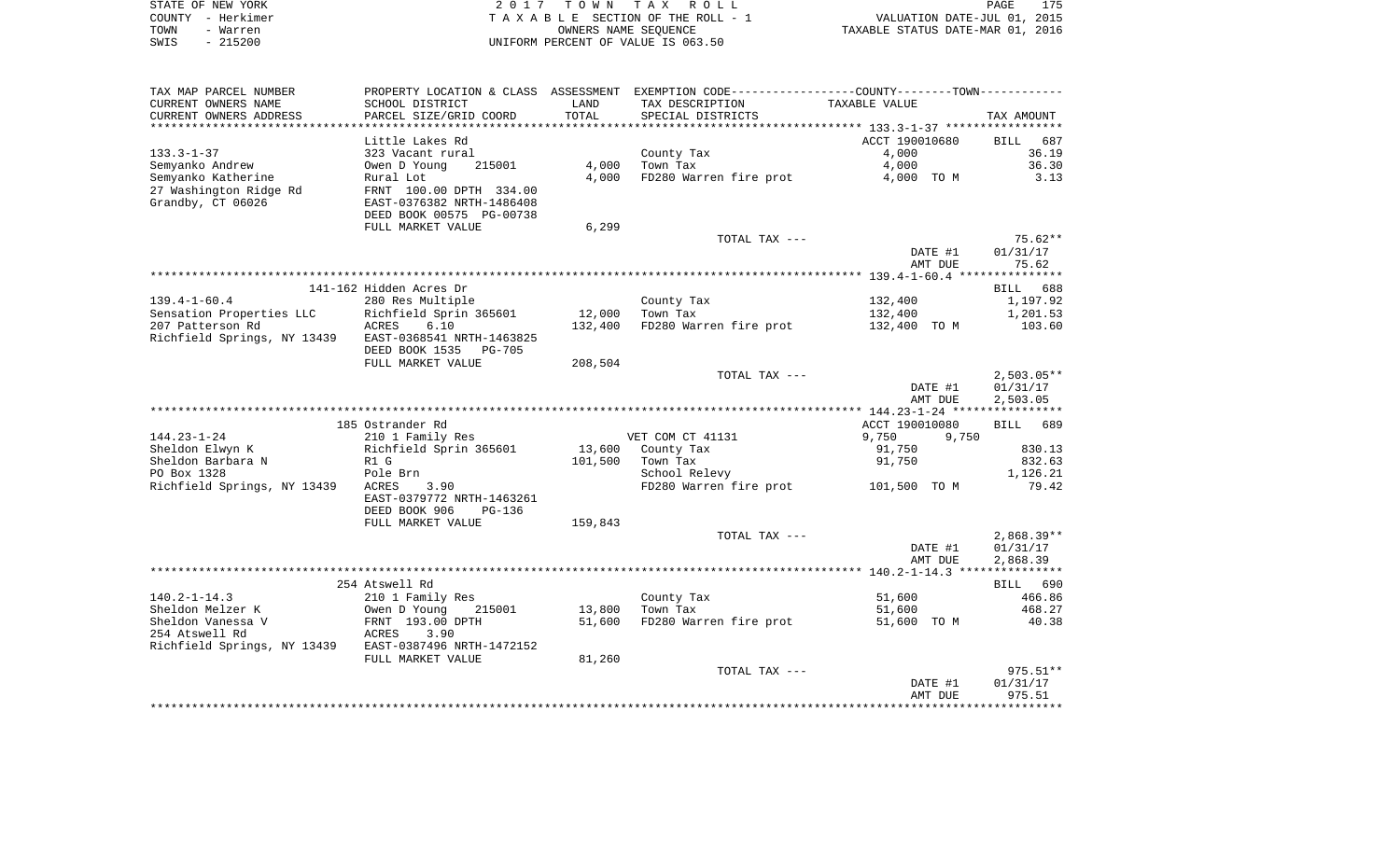| STATE OF NEW YORK<br>COUNTY - Herkimer                                                                                                                                       |                                                   |                 | 2017 TOWN TAX ROLL<br>TAXABLE SECTION OF THE ROLL - 1<br>TAXABLE SECTION OF THE ROLL - 1<br>OWNERS NAME SEQUENCE TAXABLE STATUS DATE-MAR 01, 2016 |                          | PAGE<br>176      |
|------------------------------------------------------------------------------------------------------------------------------------------------------------------------------|---------------------------------------------------|-----------------|---------------------------------------------------------------------------------------------------------------------------------------------------|--------------------------|------------------|
| TOWN - Warren                                                                                                                                                                |                                                   |                 |                                                                                                                                                   |                          |                  |
| SWIS<br>$-215200$                                                                                                                                                            |                                                   |                 | UNIFORM PERCENT OF VALUE IS 063.50                                                                                                                |                          |                  |
|                                                                                                                                                                              |                                                   |                 |                                                                                                                                                   |                          |                  |
|                                                                                                                                                                              |                                                   |                 |                                                                                                                                                   |                          |                  |
|                                                                                                                                                                              |                                                   |                 |                                                                                                                                                   |                          |                  |
|                                                                                                                                                                              |                                                   |                 |                                                                                                                                                   |                          |                  |
|                                                                                                                                                                              | 254 Atswell Rd                                    |                 |                                                                                                                                                   | ACCT 190008100           | BILL 691         |
| 140.2-1-14.1                                                                                                                                                                 | 312 Vac w/imprv                                   |                 | County Tax<br>$4,400$ Town Tax                                                                                                                    | 20,300                   | 183.67           |
|                                                                                                                                                                              |                                                   |                 |                                                                                                                                                   | 20,300                   | 184.22           |
|                                                                                                                                                                              |                                                   |                 | 20,300 FD280 Warren fire prot 20,300 TO M 15.88                                                                                                   |                          |                  |
| Richfield Springs, NY 13439 ACRES                                                                                                                                            | 1.20                                              |                 |                                                                                                                                                   |                          |                  |
|                                                                                                                                                                              | EAST-0387421 NRTH-1472404                         |                 |                                                                                                                                                   |                          |                  |
|                                                                                                                                                                              | DEED BOOK 916<br>PG-31                            |                 |                                                                                                                                                   |                          |                  |
|                                                                                                                                                                              | FULL MARKET VALUE                                 | 31,969          |                                                                                                                                                   |                          |                  |
|                                                                                                                                                                              |                                                   |                 | TOTAL TAX ---                                                                                                                                     |                          | $383.77**$       |
|                                                                                                                                                                              |                                                   |                 |                                                                                                                                                   | DATE #1                  | 01/31/17         |
|                                                                                                                                                                              |                                                   |                 |                                                                                                                                                   | AMT DUE                  | 383.77           |
|                                                                                                                                                                              |                                                   |                 |                                                                                                                                                   |                          |                  |
|                                                                                                                                                                              | 266 Atswell Rd                                    |                 |                                                                                                                                                   | ACCT 190008101           | BILL 692         |
| 140.2-1-14.2<br>Sheldon Wayne T                                                                                                                                              | 210 1 Family Res<br>Owen D Young 215001           |                 | County Tax<br>Town Tax<br>$9,800$ Town Tax                                                                                                        | 78,900<br>78,900         | 713.86<br>716.02 |
|                                                                                                                                                                              |                                                   | 78,900          | FD280 Warren fire prot 78,900 TO M                                                                                                                |                          | 61.74            |
| Sheldon wayne 1<br>Sheldon Michele Residence<br>266 Atswell Rd FRNT 125.00 DPTH 325.50<br>Richfield Springs, NY 13439 EAST-0387431 NRTH-1472574<br>ENST-0387431 NRTH-1472574 |                                                   |                 |                                                                                                                                                   |                          |                  |
|                                                                                                                                                                              |                                                   |                 |                                                                                                                                                   |                          |                  |
|                                                                                                                                                                              | DEED BOOK 754 PG-77                               |                 |                                                                                                                                                   |                          |                  |
|                                                                                                                                                                              | FULL MARKET VALUE                                 | 124,252         |                                                                                                                                                   |                          |                  |
|                                                                                                                                                                              |                                                   |                 | TOTAL TAX ---                                                                                                                                     |                          | 1,491.62**       |
|                                                                                                                                                                              |                                                   |                 |                                                                                                                                                   | DATE #1                  | 01/31/17         |
|                                                                                                                                                                              |                                                   |                 |                                                                                                                                                   | AMT DUE                  | 1,491.62         |
|                                                                                                                                                                              |                                                   |                 |                                                                                                                                                   |                          | BILL 693         |
| 144.23-1-10.31                                                                                                                                                               | 4243 Us Hwy 20<br>270 Mfg housing                 |                 |                                                                                                                                                   | ACCT 190003990<br>40,000 | 361.91           |
| Sheldon William                                                                                                                                                              |                                                   |                 | County Tax<br>Town Tax                                                                                                                            | 40,000                   | 363.00           |
| Sheldon Sharleen                                                                                                                                                             |                                                   | 7,500<br>40,000 | FD280 Warren fire prot 40,000 TO M                                                                                                                |                          | 31.30            |
| 4243 Us Hwy 20                                                                                                                                                               | Richfield Sprin 365601<br>Residence<br>ACRES 1.20 |                 | LT170 Warren light #1                                                                                                                             | 40,000 TO M              | 55.16            |
| Richfield Springs, NY 13439 EAST-0378956 NRTH-1462849                                                                                                                        |                                                   |                 |                                                                                                                                                   |                          |                  |
|                                                                                                                                                                              | DEED BOOK 803<br>PG-142                           |                 |                                                                                                                                                   |                          |                  |
|                                                                                                                                                                              | FULL MARKET VALUE                                 | 62,992          |                                                                                                                                                   |                          |                  |
|                                                                                                                                                                              |                                                   |                 | TOTAL TAX ---                                                                                                                                     |                          | $811.37**$       |
|                                                                                                                                                                              |                                                   |                 |                                                                                                                                                   | DATE #1                  | 01/31/17         |
|                                                                                                                                                                              |                                                   |                 |                                                                                                                                                   | AMT DUE                  | 811.37           |
|                                                                                                                                                                              | 345 Cullen Rd                                     |                 |                                                                                                                                                   | ACCT 190010470           | BILL 694         |
| 139.2-1-9.1                                                                                                                                                                  | 112 Dairy farm                                    |                 | County Tax                                                                                                                                        | 130,800                  | 1,183.44         |
|                                                                                                                                                                              |                                                   | 31,000          | Town Tax                                                                                                                                          | 130,800                  | 1,187.01         |
|                                                                                                                                                                              |                                                   | 130,800         | School Relevy                                                                                                                                     |                          | 2,000.95         |
|                                                                                                                                                                              |                                                   |                 | FD280 Warren fire prot 130,800 TO M                                                                                                               |                          | 102.35           |
|                                                                                                                                                                              |                                                   |                 |                                                                                                                                                   |                          |                  |
|                                                                                                                                                                              | FULL MARKET VALUE                                 | 205,984         |                                                                                                                                                   |                          |                  |
|                                                                                                                                                                              |                                                   |                 | TOTAL TAX ---                                                                                                                                     |                          | 4, 473.75**      |
|                                                                                                                                                                              |                                                   |                 |                                                                                                                                                   | DATE #1                  | 01/31/17         |

\*\*\*\*\*\*\*\*\*\*\*\*\*\*\*\*\*\*\*\*\*\*\*\*\*\*\*\*\*\*\*\*\*\*\*\*\*\*\*\*\*\*\*\*\*\*\*\*\*\*\*\*\*\*\*\*\*\*\*\*\*\*\*\*\*\*\*\*\*\*\*\*\*\*\*\*\*\*\*\*\*\*\*\*\*\*\*\*\*\*\*\*\*\*\*\*\*\*\*\*\*\*\*\*\*\*\*\*\*\*\*\*\*\*\*\*\*\*\*\*\*\*\*\*\*\*\*\*\*\*\*\*

AMT DUE 4,473.75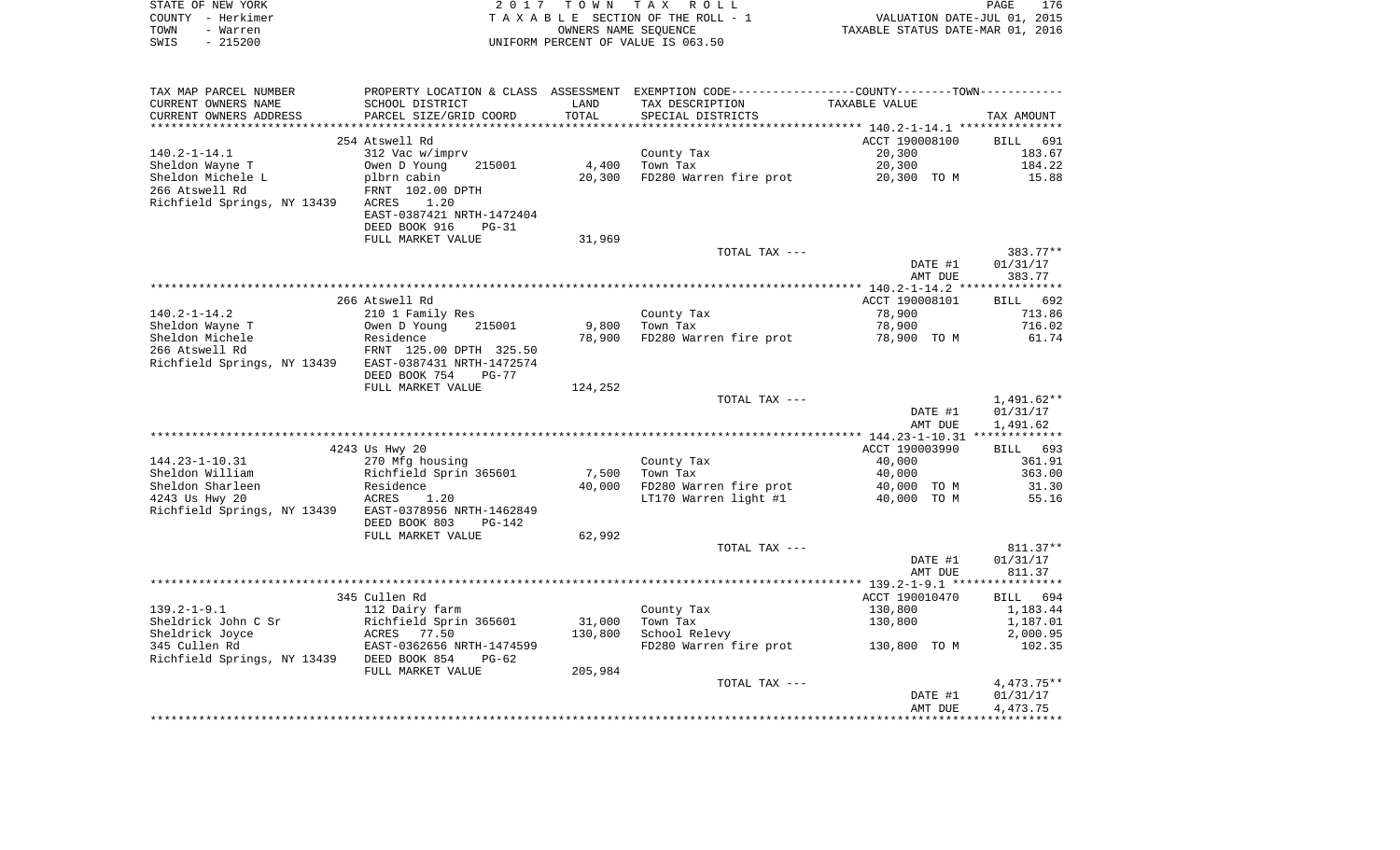| STATE OF NEW YORK |           | 2017 TOWN TAX ROLL                 | PAGE                             | 177 |
|-------------------|-----------|------------------------------------|----------------------------------|-----|
| COUNTY - Herkimer |           | TAXABLE SECTION OF THE ROLL - 1    | VALUATION DATE-JUL 01, 2015      |     |
| TOWN              | - Warren  | OWNERS NAME SEOUENCE               | TAXABLE STATUS DATE-MAR 01, 2016 |     |
| SWIS              | $-215200$ | UNIFORM PERCENT OF VALUE IS 063.50 |                                  |     |

| TAX MAP PARCEL NUMBER       |                                                    |        | PROPERTY LOCATION & CLASS ASSESSMENT EXEMPTION CODE---------------COUNTY-------TOWN---------- |                |             |
|-----------------------------|----------------------------------------------------|--------|-----------------------------------------------------------------------------------------------|----------------|-------------|
| CURRENT OWNERS NAME         | SCHOOL DISTRICT                                    | LAND   | TAX DESCRIPTION                                                                               | TAXABLE VALUE  |             |
| CURRENT OWNERS ADDRESS      | PARCEL SIZE/GRID COORD                             | TOTAL  | SPECIAL DISTRICTS                                                                             |                | TAX AMOUNT  |
|                             |                                                    |        |                                                                                               |                |             |
|                             | Kingdom Rd                                         |        |                                                                                               |                | BILL<br>695 |
| $132.2 - 3 - 19$            | 322 Rural vac>10                                   |        | County Tax                                                                                    | 16,800         | 152.00      |
| Shemanski Bryan             | Owen D Young<br>215001                             | 16,800 | Town Tax                                                                                      | 16,800         | 152.46      |
| Shemanski Dawn              | FRNT 200.00 DPTH                                   | 16,800 | FD280 Warren fire prot                                                                        | 16,800 TO M    | 13.15       |
| 104 Tuthill Rd              | 30.50<br>ACRES                                     |        |                                                                                               |                |             |
| Blooming Grove, NY 10914    | EAST-0368248 NRTH-1493609<br>DEED BOOK 1211 PG-772 |        |                                                                                               |                |             |
|                             | FULL MARKET VALUE                                  | 26,457 |                                                                                               |                |             |
|                             |                                                    |        | TOTAL TAX ---                                                                                 |                | $317.61**$  |
|                             |                                                    |        |                                                                                               | DATE #1        | 01/31/17    |
|                             |                                                    |        |                                                                                               | AMT DUE        | 317.61      |
|                             |                                                    |        |                                                                                               |                |             |
|                             | State Route 20                                     |        |                                                                                               | ACCT 190012930 | BILL 696    |
| $144.23 - 1 - 18$           | 240 Rural res                                      |        | County Tax                                                                                    | 43,500         | 393.57      |
| Shemanski Thomas R          | Richfield Sprin 365601                             | 17,000 | Town Tax                                                                                      | 43,500         | 394.76      |
| Shemanski Linda M           | Warren                                             | 43,500 | FD280 Warren fire prot                                                                        | 43,500 TO M    | 34.04       |
| 92 Spruce Ln                | Residence                                          |        | LT170 Warren light #1                                                                         | 43,500 TO M    | 59.98       |
| Valley Stream, NY 11581     | ACRES<br>10.90                                     |        |                                                                                               |                |             |
|                             | EAST-0378153 NRTH-1463157                          |        |                                                                                               |                |             |
|                             | DEED BOOK 838<br><b>PG-107</b>                     |        |                                                                                               |                |             |
|                             | FULL MARKET VALUE                                  | 68,504 | TOTAL TAX ---                                                                                 |                | 882.35**    |
|                             |                                                    |        |                                                                                               | DATE #1        | 01/31/17    |
|                             |                                                    |        |                                                                                               | AMT DUE        | 882.35      |
|                             |                                                    |        |                                                                                               |                |             |
|                             | State Route 167                                    |        |                                                                                               | ACCT 190010560 | BILL 697    |
| $139.4 - 1 - 3.1$           | 105 Vac farmland                                   |        | County Tax                                                                                    | 27,800         | 251.53      |
| Shipski Richard D           | Richfield Sprin 365601                             | 27,800 | Town Tax                                                                                      | 27,800         | 252.28      |
| 477 State Route 167         | Farm Land                                          | 27,800 | FD280 Warren fire prot                                                                        | 27,800 TO M    | 21.75       |
| Richfield Spring, NY 13439  | ACRES 74.00                                        |        |                                                                                               |                |             |
|                             | EAST-0364500 NRTH-1472506                          |        |                                                                                               |                |             |
|                             | DEED BOOK 1360<br>PG-980                           |        |                                                                                               |                |             |
|                             | FULL MARKET VALUE                                  | 43,780 |                                                                                               |                |             |
|                             |                                                    |        | TOTAL TAX ---                                                                                 |                | 525.56**    |
|                             |                                                    |        |                                                                                               | DATE #1        | 01/31/17    |
|                             |                                                    |        |                                                                                               | AMT DUE        | 525.56      |
|                             |                                                    |        |                                                                                               |                |             |
|                             | Cullen Rd                                          |        |                                                                                               | ACCT 190010532 | BILL 698    |
| $139.2 - 1 - 14.2$          | 314 Rural vac<10                                   |        | County Tax                                                                                    | 7,000          | 63.33       |
| Shypski John                | Richfield Sprin 365601                             | 7,000  | Town Tax                                                                                      | 7,000          | 63.52       |
| 587 Cullen Rd               | Lot                                                | 7,000  | FD280 Warren fire prot                                                                        | 7,000 TO M     | 5.48        |
| Richfield Springs, NY 13439 | 4.04<br>ACRES                                      |        |                                                                                               |                |             |
|                             | EAST-0367486 NRTH-1475635                          |        |                                                                                               |                |             |
|                             | DEED BOOK 682<br><b>PG-578</b>                     |        |                                                                                               |                |             |
|                             | FULL MARKET VALUE                                  | 11,024 |                                                                                               |                |             |
|                             |                                                    |        | TOTAL TAX ---                                                                                 |                | 132.33**    |
|                             |                                                    |        |                                                                                               | DATE #1        | 01/31/17    |
|                             |                                                    |        |                                                                                               | AMT DUE        | 132.33      |
|                             |                                                    |        |                                                                                               |                |             |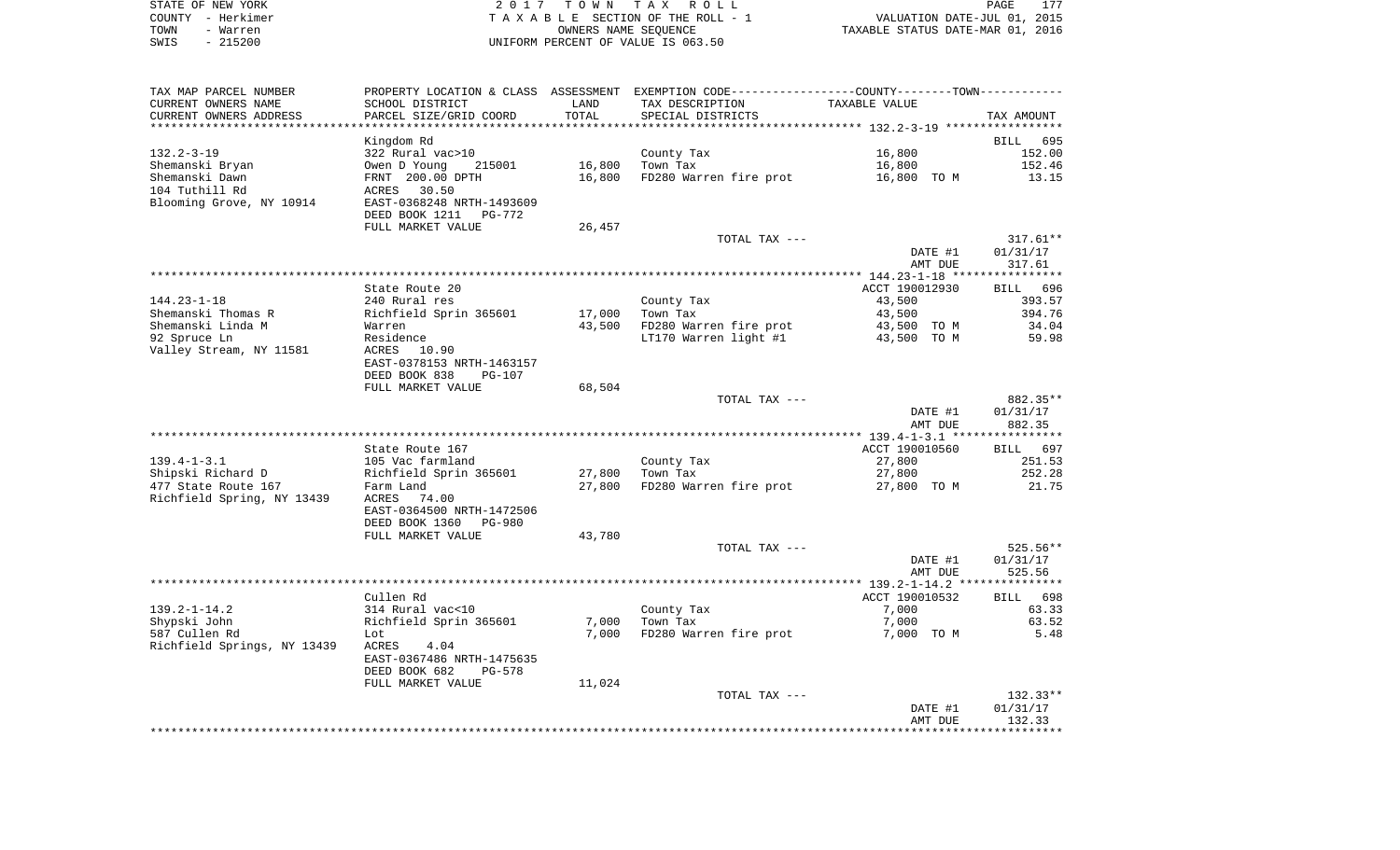|      | STATE OF NEW YORK | 2017 TOWN TAX ROLL                 | 178<br>PAGE                      |  |
|------|-------------------|------------------------------------|----------------------------------|--|
|      | COUNTY - Herkimer | TAXABLE SECTION OF THE ROLL - 1    | VALUATION DATE-JUL 01, 2015      |  |
| TOWN | - Warren          | OWNERS NAME SEOUENCE               | TAXABLE STATUS DATE-MAR 01, 2016 |  |
| SWIS | $-215200$         | UNIFORM PERCENT OF VALUE IS 063.50 |                                  |  |

| TAX MAP PARCEL NUMBER                                 |                           |         | PROPERTY LOCATION & CLASS ASSESSMENT EXEMPTION CODE----------------COUNTY-------TOWN---------- |                                    |                    |
|-------------------------------------------------------|---------------------------|---------|------------------------------------------------------------------------------------------------|------------------------------------|--------------------|
| CURRENT OWNERS NAME                                   | SCHOOL DISTRICT           | LAND    | TAX DESCRIPTION                                                                                | TAXABLE VALUE                      |                    |
| CURRENT OWNERS ADDRESS                                | PARCEL SIZE/GRID COORD    | TOTAL   | SPECIAL DISTRICTS                                                                              |                                    | TAX AMOUNT         |
|                                                       |                           |         |                                                                                                |                                    |                    |
|                                                       | 477 State Route 167       |         |                                                                                                |                                    | BILL 699           |
| $139.4 - 1 - 3.2$                                     | 210 1 Family Res          |         | VET WAR CT 41121                                                                               | 5,850<br>5,850                     |                    |
| Shypski Richard                                       | Richfield Sprin 365601    | 10,000  | County Tax                                                                                     | 46,050                             | 416.65             |
| Shypski Christine                                     | Residence                 | 51,900  | Town Tax                                                                                       | 46,050                             | 417.90             |
| 477 State Route 167                                   | FRNT 210.00 DPTH 310.00   |         |                                                                                                | FD280 Warren fire prot 51,900 TO M | 40.61              |
| Richfield Springs, NY 13439                           | 1.00<br>ACRES             |         |                                                                                                |                                    |                    |
|                                                       | EAST-0366017 NRTH-1472995 |         |                                                                                                |                                    |                    |
|                                                       | DEED BOOK 668<br>PG-537   |         |                                                                                                |                                    |                    |
|                                                       | FULL MARKET VALUE         | 81,732  |                                                                                                |                                    |                    |
|                                                       |                           |         | TOTAL TAX ---                                                                                  |                                    | $875.16**$         |
|                                                       |                           |         |                                                                                                | DATE #1                            | 01/31/17           |
|                                                       |                           |         |                                                                                                | AMT DUE                            | 875.16             |
|                                                       |                           |         |                                                                                                |                                    |                    |
|                                                       | 587 Cullen Rd             |         |                                                                                                | ACCT 190010530                     | <b>BILL</b><br>700 |
| $139.2 - 1 - 14.1$                                    | 112 Dairy farm            |         | VETFUND CT 41101                                                                               | 680<br>680                         |                    |
| Shypski Thomas ETAL                                   | Richfield Sprin 365601    |         | 48,100 AGRIC 10 Y 42100                                                                        | 2,000<br>2,000                     |                    |
| Clara Marie Shypski Life Use Dairy Farm               |                           |         | 121,000 County Tax                                                                             | 118,320                            | 1,070.52           |
| 587 Cullen Rd                                         | ACRES 98.50               |         | Town Tax                                                                                       | 118,320                            | 1,073.75           |
| Richfield Springs, NY 13439 EAST-0366948 NRTH-1476099 |                           |         | FD280 Warren fire prot 121,000 TO M                                                            |                                    | 94.68              |
|                                                       | DEED BOOK 1143 PG-441     |         |                                                                                                |                                    |                    |
|                                                       | FULL MARKET VALUE         | 190,551 |                                                                                                |                                    |                    |
|                                                       |                           |         | TOTAL TAX ---                                                                                  |                                    | $2,238.95**$       |
|                                                       |                           |         |                                                                                                | DATE #1                            | 01/31/17           |
|                                                       |                           |         |                                                                                                | AMT DUE                            | 2,238.95           |
|                                                       |                           |         |                                                                                                |                                    |                    |
|                                                       | 647 Cullen Rd             |         |                                                                                                | ACCT 190005820                     | BILL 701           |
| $139.2 - 1 - 21$                                      | 210 1 Family Res          |         | County Tax                                                                                     | 32,100                             | 290.43             |
| Simonds Patricia                                      | Richfield Sprin 365601    | 7,600   | Town Tax                                                                                       | 32,100                             | 291.31             |
| Simonds Damon                                         | Residence                 | 32,100  | School Relevy                                                                                  |                                    | 227.43             |
| 647 Cullen Rd                                         | FRNT 130.00 DPTH 220.00   |         | FD280 Warren fire prot 32,100 TO M                                                             |                                    | 25.12              |
| Richfield Springs, NY 13439 EAST-0367957 NRTH-1475240 |                           |         |                                                                                                |                                    |                    |
|                                                       | DEED BOOK 870<br>$PG-12$  |         |                                                                                                |                                    |                    |
|                                                       | FULL MARKET VALUE         | 50,551  |                                                                                                |                                    |                    |
|                                                       |                           |         | TOTAL TAX ---                                                                                  |                                    | 834.29**           |
|                                                       |                           |         |                                                                                                | DATE #1                            | 01/31/17           |
|                                                       |                           |         |                                                                                                | AMT DUE                            | 834.29             |
|                                                       |                           |         |                                                                                                |                                    |                    |
|                                                       | 115-117 Hogsback Rd       |         |                                                                                                | ACCT 190003000                     | BILL 702           |
| $139.2 - 1 - 24$                                      | 271 Mfg housings          |         |                                                                                                | 30,700                             | 277.76             |
| Siver Shain & Erica                                   | Richfield Sprin 365601    | 7,900   | County Tax<br>Town Tay<br>Town Tax                                                             | 30,700                             | 278.60             |
| 115 Hogsback Rd                                       | 2 Mobile Homes            | 30,700  | FD280 Warren fire prot 30,700 TO M                                                             |                                    | 24.02              |
| Richfield Springs, NY 13439                           | Garage                    |         |                                                                                                |                                    |                    |
|                                                       | land contract Dalton      |         |                                                                                                |                                    |                    |
| PRIOR OWNER ON 3/01/2016                              | FRNT 330.00 DPTH 190.00   |         |                                                                                                |                                    |                    |
| Fountain Ronald C                                     | EAST-0368335 NRTH-1475023 |         |                                                                                                |                                    |                    |
|                                                       | DEED BOOK 1614 PG-136     |         |                                                                                                |                                    |                    |
|                                                       | FULL MARKET VALUE         | 48,346  |                                                                                                |                                    |                    |
|                                                       |                           |         | TOTAL TAX ---                                                                                  |                                    | 580.38**           |
|                                                       |                           |         |                                                                                                | DATE #1                            | 01/31/17           |
|                                                       |                           |         |                                                                                                | AMT DUE                            | 580.38             |
|                                                       |                           |         |                                                                                                |                                    |                    |
|                                                       |                           |         |                                                                                                |                                    |                    |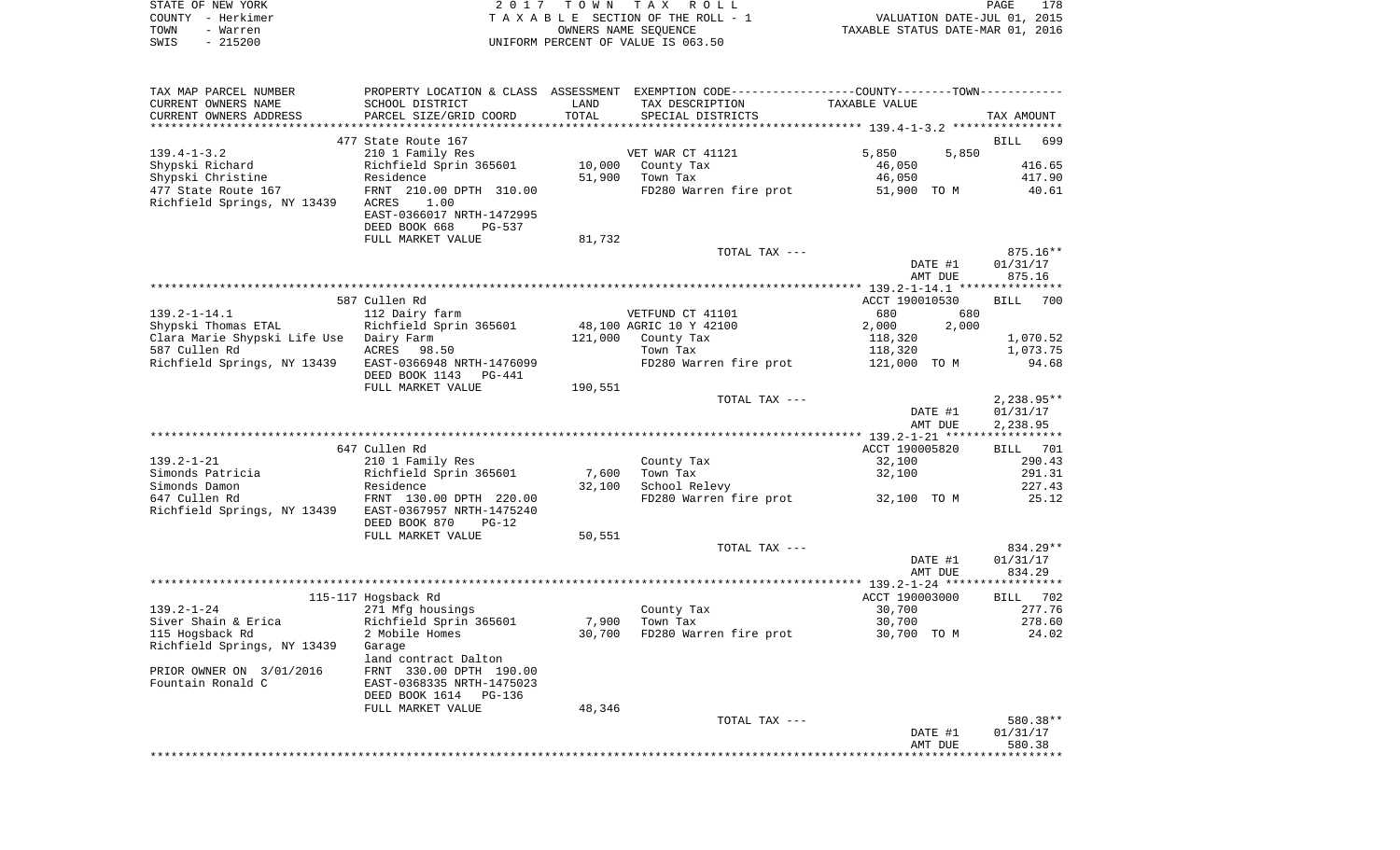| STATE OF NEW YORK | 2017 TOWN TAX ROLL                 | 179<br><b>PAGE</b>               |
|-------------------|------------------------------------|----------------------------------|
| COUNTY - Herkimer | TAXABLE SECTION OF THE ROLL - 1    | VALUATION DATE-JUL 01, 2015      |
| TOWN<br>- Warren  | OWNERS NAME SEOUENCE               | TAXABLE STATUS DATE-MAR 01, 2016 |
| SWIS<br>$-215200$ | UNIFORM PERCENT OF VALUE IS 063.50 |                                  |

| TAX MAP PARCEL NUMBER       |                           |        | PROPERTY LOCATION & CLASS ASSESSMENT EXEMPTION CODE---------------COUNTY-------TOWN---------- |                    |                    |
|-----------------------------|---------------------------|--------|-----------------------------------------------------------------------------------------------|--------------------|--------------------|
| CURRENT OWNERS NAME         | SCHOOL DISTRICT           | LAND   | TAX DESCRIPTION                                                                               | TAXABLE VALUE      |                    |
| CURRENT OWNERS ADDRESS      | PARCEL SIZE/GRID COORD    | TOTAL  | SPECIAL DISTRICTS                                                                             |                    | TAX AMOUNT         |
|                             |                           |        |                                                                                               |                    |                    |
|                             | 126 Hogsback Rd           |        |                                                                                               | ACCT 190003030     | <b>BILL</b><br>703 |
| $139.2 - 1 - 32$            | 270 Mfg housing           |        | County Tax                                                                                    | 12,000             | 108.57             |
| Siver Thomas                | Richfield Sprin 365601    | 5,000  | Town Tax                                                                                      | 12,000             | 108.90             |
| 126 Hogsback Rd             | Mobile Home               | 12,000 | School Relevy                                                                                 |                    | 215.63             |
| Richfield Springs, NY 13439 | FRNT 110.00 DPTH 185.00   |        | FD280 Warren fire prot 12,000 TO M                                                            |                    | 9.39               |
|                             | EAST-0368397 NRTH-1474771 |        |                                                                                               |                    |                    |
|                             | DEED BOOK 733<br>PG-282   |        |                                                                                               |                    |                    |
|                             | FULL MARKET VALUE         | 18,898 |                                                                                               |                    |                    |
|                             |                           |        | TOTAL TAX ---                                                                                 |                    | $442.49**$         |
|                             |                           |        |                                                                                               |                    | 01/31/17           |
|                             |                           |        |                                                                                               | DATE #1            |                    |
|                             |                           |        |                                                                                               | AMT DUE            | 442.49             |
|                             |                           |        |                                                                                               |                    |                    |
|                             | 143 Main St               |        |                                                                                               | ACCT 190001290     | BILL 704           |
| $132.60 - 1 - 27$           | 210 1 Family Res          |        | County Tax                                                                                    | 45,700             | 413.48             |
| Smith Claire                | Owen D Young<br>215001    | 4,800  | Town Tax                                                                                      | 45,700             | 414.73             |
| PO Box 86                   | Residence                 | 45,700 | School Relevy                                                                                 |                    | 1,328.77           |
| Jordanville, NY 13361       | FRNT<br>50.00 DPTH 175.00 |        | FD280 Warren fire prot                                                                        | 45,700 TO M        | 35.76              |
|                             | EAST-0371430 NRTH-1487395 |        | LT180 Warren light #2                                                                         | 45,700 TO M        | 45.60              |
|                             | DEED BOOK 00657 PG-00121  |        |                                                                                               |                    |                    |
|                             | FULL MARKET VALUE         | 71,969 |                                                                                               |                    |                    |
|                             |                           |        | TOTAL TAX ---                                                                                 |                    | $2,238.34**$       |
|                             |                           |        |                                                                                               | DATE #1            | 01/31/17           |
|                             |                           |        |                                                                                               | AMT DUE            | 2,238.34           |
|                             |                           |        |                                                                                               |                    |                    |
|                             | Ostrander Rd              |        |                                                                                               |                    | <b>BILL</b><br>705 |
| $144.23 - 1 - 10.2$         | 210 1 Family Res          |        | VET WAR CT 41121                                                                              | 5,850<br>5,850     |                    |
| Smith Gary W                | Richfield Sprin 365601    | 7,900  | County Tax                                                                                    | 43,450             | 393.12             |
| Smith MaryLou               | Mobile Home               | 49,300 | Town Tax                                                                                      | 43,450             | 394.31             |
| PO Box 1842                 | FRNT 120.00 DPTH 235.00   |        | FD280 Warren fire prot                                                                        | 49,300 TO M        | 38.58              |
| Richfield Springs, NY 13439 | EAST-0379062 NRTH-1462847 |        | LT170 Warren light #1                                                                         | 49,300 TO M        | 67.98              |
|                             | DEED BOOK 708<br>$PG-62$  |        |                                                                                               |                    |                    |
|                             | FULL MARKET VALUE         | 77,638 |                                                                                               |                    |                    |
|                             |                           |        | TOTAL TAX ---                                                                                 |                    | 893.99**           |
|                             |                           |        |                                                                                               |                    |                    |
|                             |                           |        |                                                                                               | DATE #1<br>AMT DUE | 01/31/17<br>893.99 |
|                             |                           |        |                                                                                               |                    |                    |
|                             |                           |        |                                                                                               |                    |                    |
|                             | State Route 167           |        |                                                                                               | ACCT 190005070     | BILL 706           |
| $132.60 - 1 - 5$            | 314 Rural vac<10          |        | County Tax                                                                                    | 2,500              | 22.62              |
| Smith Gordon Jay            | Owen D Young<br>215001    | 2,500  | Town Tax                                                                                      | 2,500              | 22.69              |
| Smith Kathleen E            | FRNT 136.00 DPTH<br>93.00 | 2,500  | FD280 Warren fire prot                                                                        | 2,500 TO M         | 1.96               |
| 111 Kingdom Rd              | EAST-0371124 NRTH-1487328 |        | LT180 Warren light #2                                                                         | 2,500 TO M         | 2.49               |
| Jordanville, NY 13361       | DEED BOOK 1531 PG-960     |        |                                                                                               |                    |                    |
|                             | FULL MARKET VALUE         | 3,937  |                                                                                               |                    |                    |
|                             |                           |        | TOTAL TAX ---                                                                                 |                    | $49.76**$          |
|                             |                           |        |                                                                                               | DATE #1            | 01/31/17           |
|                             |                           |        |                                                                                               | AMT DUE            | 49.76              |
|                             |                           |        |                                                                                               |                    |                    |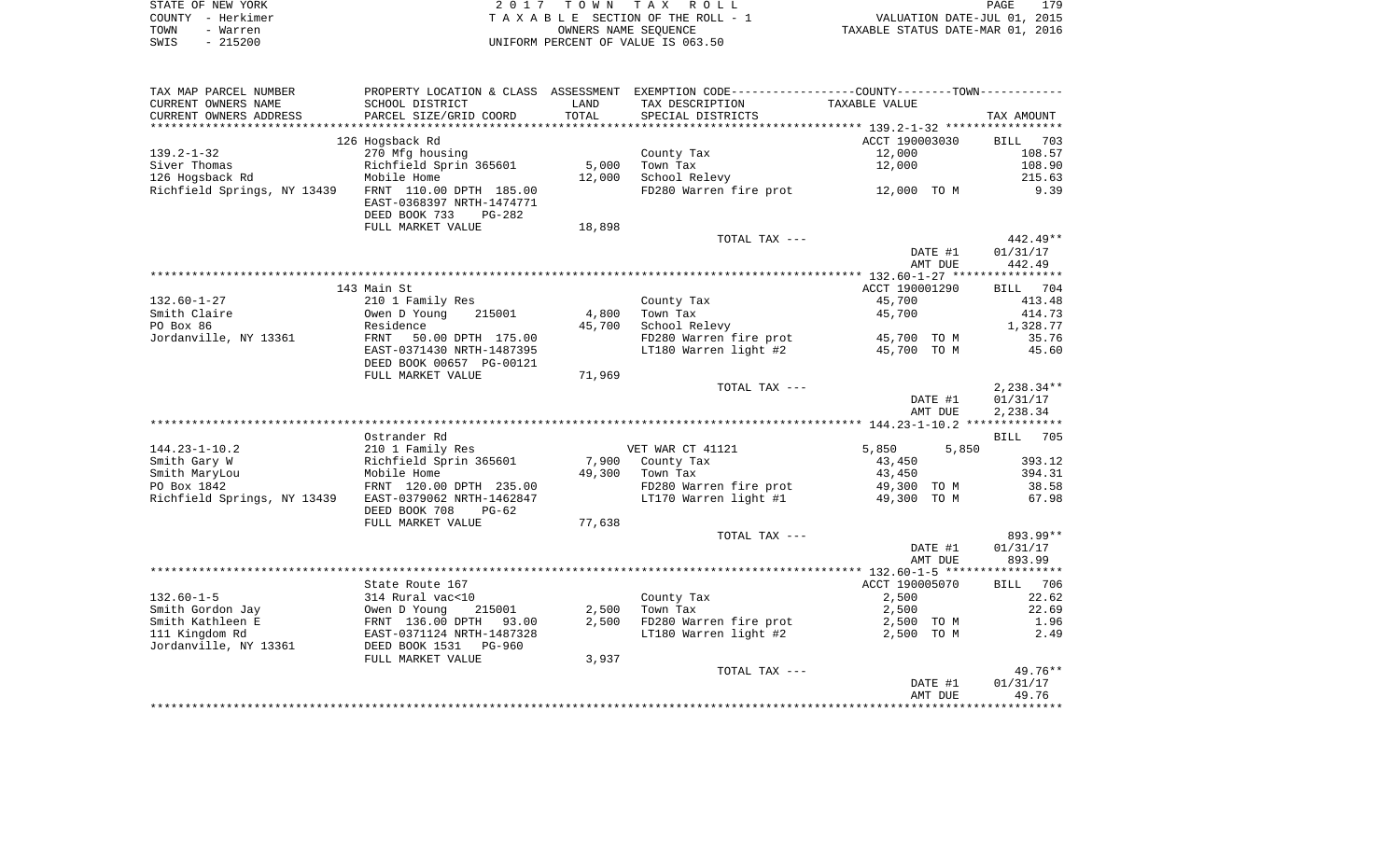| STATE OF NEW YORK |                                    | 2017 TOWN TAX ROLL              | PAGE                             | 180 |
|-------------------|------------------------------------|---------------------------------|----------------------------------|-----|
| COUNTY - Herkimer |                                    | TAXABLE SECTION OF THE ROLL - 1 | VALUATION DATE-JUL 01, 2015      |     |
| TOWN<br>- Warren  |                                    | OWNERS NAME SEOUENCE            | TAXABLE STATUS DATE-MAR 01, 2016 |     |
| $-215200$<br>SWIS | UNIFORM PERCENT OF VALUE IS 063.50 |                                 |                                  |     |

|                                         |                           |        | PROPERTY LOCATION & CLASS ASSESSMENT EXEMPTION CODE---------------COUNTY-------TOWN---------- |                    |                    |
|-----------------------------------------|---------------------------|--------|-----------------------------------------------------------------------------------------------|--------------------|--------------------|
| CURRENT OWNERS NAME                     | SCHOOL DISTRICT           | LAND   | TAX DESCRIPTION                                                                               | TAXABLE VALUE      |                    |
| CURRENT OWNERS ADDRESS                  | PARCEL SIZE/GRID COORD    | TOTAL  | SPECIAL DISTRICTS                                                                             |                    | TAX AMOUNT         |
|                                         |                           |        |                                                                                               |                    |                    |
|                                         | Kingdom Rd                |        |                                                                                               | ACCT 190009240     | BILL<br>707        |
| $132.60 - 1 - 6$                        | 331 Com vac w/im          |        | County Tax                                                                                    | 32,000             | 289.53             |
| Smith Gordon Jay                        | Owen D Young<br>215001    |        | $6,100$ Town Tax                                                                              | 32,000             | 290.40             |
| Smith Kathleen                          | Service Station           |        | 32,000 FD280 Warren fire prot                                                                 | 32,000 TO M        | 25.04              |
| 111 Kingdom Rd                          | FRNT 82.50 DPTH 146.00    |        | LT180 Warren light #2                                                                         | 32,000 TO M        | 31.93              |
| Jordanville, NY 13361                   | EAST-0371119 NRTH-1487414 |        |                                                                                               |                    |                    |
|                                         | DEED BOOK 747<br>PG-217   |        |                                                                                               |                    |                    |
|                                         | FULL MARKET VALUE         | 50,394 |                                                                                               |                    |                    |
|                                         |                           |        | TOTAL TAX ---                                                                                 |                    | $636.90**$         |
|                                         |                           |        |                                                                                               | DATE #1            | 01/31/17           |
|                                         |                           |        |                                                                                               | AMT DUE            | 636.90             |
|                                         |                           |        |                                                                                               |                    |                    |
|                                         | Kingdom Rd                |        |                                                                                               | ACCT 190002760     | 708<br><b>BILL</b> |
| $132.60 - 1 - 7$                        | 314 Rural vac<10          |        | County Tax                                                                                    | 500                | 4.52               |
| Smith Gordon Jay                        | Owen D Young<br>215001    |        | 500 Town Tax                                                                                  | 500                | 4.54               |
| Smith Kathleen                          | Lot                       |        | 500 FD280 Warren fire prot                                                                    | 500 TO M           | .39                |
| 111 Kingdom Rd                          | FRNT<br>58.00 DPTH 148.00 |        | LT180 Warren light #2                                                                         | 500 TO M           | .50                |
| Jordanville, NY 13361                   | EAST-0371112 NRTH-1487486 |        |                                                                                               |                    |                    |
|                                         | DEED BOOK 747<br>PG-217   |        |                                                                                               |                    |                    |
|                                         | FULL MARKET VALUE         | 787    |                                                                                               |                    |                    |
|                                         |                           |        | TOTAL TAX ---                                                                                 |                    | $9.95**$           |
|                                         |                           |        |                                                                                               |                    |                    |
|                                         |                           |        |                                                                                               | DATE #1            | 01/31/17           |
|                                         |                           |        |                                                                                               | AMT DUE            | 9.95               |
|                                         |                           |        |                                                                                               |                    |                    |
|                                         | 107 Kingdom Rd            |        |                                                                                               | ACCT 190011010     | BILL 709           |
| $132.60 - 1 - 8$                        | 210 1 Family Res          |        | County Tax                                                                                    | 45,400             | 410.77             |
| Smith Gordon Jay                        | Owen D Young<br>215001    |        | 6,000 Town Tax                                                                                | 45,400             | 412.00             |
| Smith Kathleen                          | Residence                 |        | 45,400 FD280 Warren fire prot                                                                 | 45,400 TO M        | 35.52              |
|                                         | FRNT<br>82.50 DPTH 148.00 |        | LT180 Warren light #2                                                                         | 45,400 TO M        | 45.30              |
| 111 Kingdom Rd<br>Jordanville, NY 13361 | EAST-0371114 NRTH-1487558 |        |                                                                                               |                    |                    |
|                                         | DEED BOOK 682<br>$PG-52$  |        |                                                                                               |                    |                    |
|                                         | FULL MARKET VALUE         | 71,496 |                                                                                               |                    |                    |
|                                         |                           |        | TOTAL TAX ---                                                                                 |                    | $903.59**$         |
|                                         |                           |        |                                                                                               | DATE #1            | 01/31/17           |
|                                         |                           |        |                                                                                               | AMT DUE            | 903.59             |
|                                         |                           |        |                                                                                               |                    |                    |
|                                         | 124 Kingdom Rd            |        |                                                                                               | ACCT 190001320     | BILL 710           |
| $132.60 - 1 - 21$                       | 210 1 Family Res          |        | County Tax                                                                                    | 26,400             | 238.86             |
| Smith James W                           | Owen D Young<br>215001    |        | 4,600 Town Tax                                                                                | 26,400             | 239.58             |
| Smith Pamela E                          | Residence                 |        | 26,400 FD280 Warren fire prot                                                                 | 26,400 TO M        | 20.66              |
| 124 Kingdom Rd                          | FRNT<br>72.00 DPTH 115.00 |        | LT180 Warren light #2                                                                         | 26,400 TO M        | 26.34              |
| Jordanville, NY 13361                   | EAST-0371270 NRTH-1487771 |        |                                                                                               |                    |                    |
|                                         | DEED BOOK 856<br>PG-191   |        |                                                                                               |                    |                    |
|                                         | FULL MARKET VALUE         | 41,575 |                                                                                               |                    |                    |
|                                         |                           |        | TOTAL TAX ---                                                                                 |                    | $525.44**$         |
|                                         |                           |        |                                                                                               | DATE #1<br>AMT DUE | 01/31/17<br>525.44 |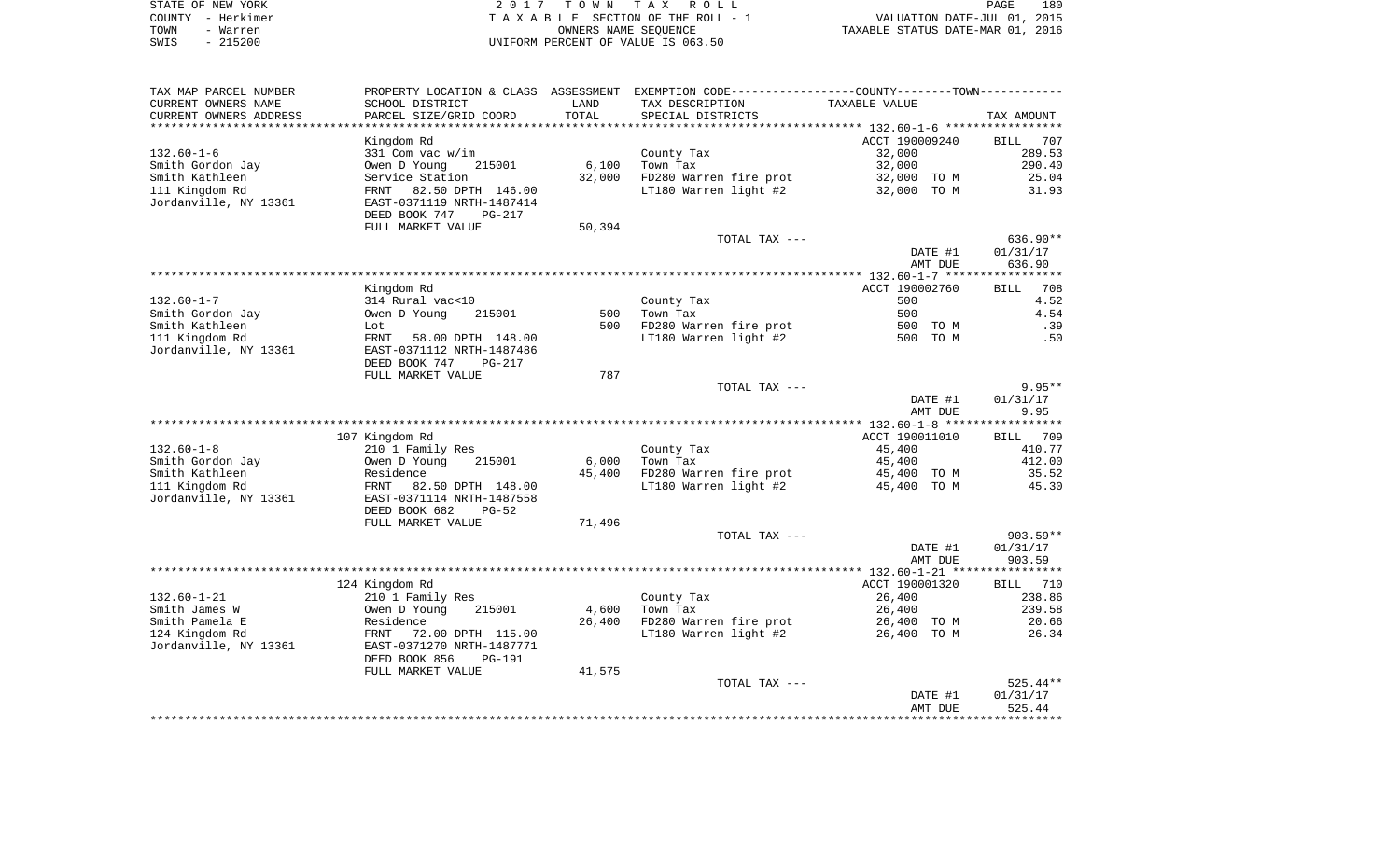|      | STATE OF NEW YORK | 2017 TOWN TAX ROLL                 | <b>PAGE</b>                      | 181 |
|------|-------------------|------------------------------------|----------------------------------|-----|
|      | COUNTY - Herkimer | TAXABLE SECTION OF THE ROLL - 1    | VALUATION DATE-JUL 01, 2015      |     |
| TOWN | - Warren          | OWNERS NAME SEOUENCE               | TAXABLE STATUS DATE-MAR 01, 2016 |     |
| SWIS | - 215200          | UNIFORM PERCENT OF VALUE IS 063.50 |                                  |     |

| CURRENT OWNERS NAME<br>SCHOOL DISTRICT<br>LAND<br>TAX DESCRIPTION<br>TAXABLE VALUE<br>TOTAL<br>CURRENT OWNERS ADDRESS<br>PARCEL SIZE/GRID COORD<br>SPECIAL DISTRICTS<br>ACCT 190005795<br>656 State Route 167<br>$139.2 - 1 - 17$<br>77,600<br>210 1 Family Res<br>County Tax<br>Richfield Sprin 365601<br>15,000<br>77,600<br>Smith Mark R<br>Town Tax<br>Smith Cynthia L<br>Residence<br>77,600<br>FD280 Warren fire prot<br>77,600 TO M<br>656 State Route 167<br>ACRES<br>5.00<br>Richfield Springs, NY<br>EAST-0368197 NRTH-1476044<br>13439-0218 DEED BOOK 856<br>$PG-324$<br>FULL MARKET VALUE<br>122,205<br>TOTAL TAX ---<br>DATE #1<br>AMT DUE<br>Hicks Rd<br>ACCT 190007380<br>$133.2 - 2 - 8$ | TAX AMOUNT<br>BILL 711<br>702.10<br>704.22<br>60.72 |
|----------------------------------------------------------------------------------------------------------------------------------------------------------------------------------------------------------------------------------------------------------------------------------------------------------------------------------------------------------------------------------------------------------------------------------------------------------------------------------------------------------------------------------------------------------------------------------------------------------------------------------------------------------------------------------------------------------|-----------------------------------------------------|
|                                                                                                                                                                                                                                                                                                                                                                                                                                                                                                                                                                                                                                                                                                          |                                                     |
|                                                                                                                                                                                                                                                                                                                                                                                                                                                                                                                                                                                                                                                                                                          |                                                     |
|                                                                                                                                                                                                                                                                                                                                                                                                                                                                                                                                                                                                                                                                                                          |                                                     |
|                                                                                                                                                                                                                                                                                                                                                                                                                                                                                                                                                                                                                                                                                                          |                                                     |
|                                                                                                                                                                                                                                                                                                                                                                                                                                                                                                                                                                                                                                                                                                          |                                                     |
|                                                                                                                                                                                                                                                                                                                                                                                                                                                                                                                                                                                                                                                                                                          |                                                     |
|                                                                                                                                                                                                                                                                                                                                                                                                                                                                                                                                                                                                                                                                                                          |                                                     |
|                                                                                                                                                                                                                                                                                                                                                                                                                                                                                                                                                                                                                                                                                                          |                                                     |
|                                                                                                                                                                                                                                                                                                                                                                                                                                                                                                                                                                                                                                                                                                          |                                                     |
|                                                                                                                                                                                                                                                                                                                                                                                                                                                                                                                                                                                                                                                                                                          |                                                     |
|                                                                                                                                                                                                                                                                                                                                                                                                                                                                                                                                                                                                                                                                                                          |                                                     |
|                                                                                                                                                                                                                                                                                                                                                                                                                                                                                                                                                                                                                                                                                                          | $1,467.04**$                                        |
|                                                                                                                                                                                                                                                                                                                                                                                                                                                                                                                                                                                                                                                                                                          | 01/31/17                                            |
|                                                                                                                                                                                                                                                                                                                                                                                                                                                                                                                                                                                                                                                                                                          | 1,467.04                                            |
|                                                                                                                                                                                                                                                                                                                                                                                                                                                                                                                                                                                                                                                                                                          |                                                     |
|                                                                                                                                                                                                                                                                                                                                                                                                                                                                                                                                                                                                                                                                                                          | BILL 712                                            |
| 322 Rural vac>10<br>County Tax<br>21,000                                                                                                                                                                                                                                                                                                                                                                                                                                                                                                                                                                                                                                                                 | 190.00                                              |
| Smith Mary C<br>21,000<br>Town Tax<br>21,000<br>Owen D Young<br>215001                                                                                                                                                                                                                                                                                                                                                                                                                                                                                                                                                                                                                                   | 190.57                                              |
| FD280 Warren fire prot<br>6212 Greenfield Rd<br>ACRES 32.70<br>21,000<br>21,000 TO M                                                                                                                                                                                                                                                                                                                                                                                                                                                                                                                                                                                                                     | 16.43                                               |
| Fort Worth, TX 76135-1309<br>EAST-0386599 NRTH-1489104                                                                                                                                                                                                                                                                                                                                                                                                                                                                                                                                                                                                                                                   |                                                     |
| DEED BOOK 817<br><b>PG-702</b>                                                                                                                                                                                                                                                                                                                                                                                                                                                                                                                                                                                                                                                                           |                                                     |
| 33,071<br>FULL MARKET VALUE                                                                                                                                                                                                                                                                                                                                                                                                                                                                                                                                                                                                                                                                              |                                                     |
| TOTAL TAX ---                                                                                                                                                                                                                                                                                                                                                                                                                                                                                                                                                                                                                                                                                            | 397.00**                                            |
| DATE #1                                                                                                                                                                                                                                                                                                                                                                                                                                                                                                                                                                                                                                                                                                  | 01/31/17                                            |
| AMT DUE                                                                                                                                                                                                                                                                                                                                                                                                                                                                                                                                                                                                                                                                                                  | 397.00                                              |
|                                                                                                                                                                                                                                                                                                                                                                                                                                                                                                                                                                                                                                                                                                          |                                                     |
| Hicks Rd                                                                                                                                                                                                                                                                                                                                                                                                                                                                                                                                                                                                                                                                                                 | BILL 713                                            |
| $133.2 - 2 - 9.3$<br>38,200<br>210 1 Family Res<br>County Tax                                                                                                                                                                                                                                                                                                                                                                                                                                                                                                                                                                                                                                            | 345.62                                              |
| Smith Richard & Mary<br>25,800<br>Town Tax<br>38,200<br>Owen D Young<br>215001                                                                                                                                                                                                                                                                                                                                                                                                                                                                                                                                                                                                                           | 346.66                                              |
| FD280 Warren fire prot<br>Smith Robert & Lorraine<br><b>ACRES</b><br>8.90<br>38,200<br>38,200 TO M                                                                                                                                                                                                                                                                                                                                                                                                                                                                                                                                                                                                       | 29.89                                               |
| 6212 Greenfield Rd<br>EAST-0038611 NRTH-1489766                                                                                                                                                                                                                                                                                                                                                                                                                                                                                                                                                                                                                                                          |                                                     |
| Fort Worth, TX 76135<br>DEED BOOK 1521<br>PG-459                                                                                                                                                                                                                                                                                                                                                                                                                                                                                                                                                                                                                                                         |                                                     |
| FULL MARKET VALUE<br>60,157                                                                                                                                                                                                                                                                                                                                                                                                                                                                                                                                                                                                                                                                              |                                                     |
| TOTAL TAX ---                                                                                                                                                                                                                                                                                                                                                                                                                                                                                                                                                                                                                                                                                            | $722.17**$                                          |
| DATE #1                                                                                                                                                                                                                                                                                                                                                                                                                                                                                                                                                                                                                                                                                                  | 01/31/17                                            |
| AMT DUE                                                                                                                                                                                                                                                                                                                                                                                                                                                                                                                                                                                                                                                                                                  | 722.17                                              |
|                                                                                                                                                                                                                                                                                                                                                                                                                                                                                                                                                                                                                                                                                                          |                                                     |
| ACCT 190008946<br>Little Lakes Rd                                                                                                                                                                                                                                                                                                                                                                                                                                                                                                                                                                                                                                                                        | BILL 714                                            |
| $133.3 - 4 - 3.1$<br>11,500<br>312 Vac w/imprv<br>County Tax                                                                                                                                                                                                                                                                                                                                                                                                                                                                                                                                                                                                                                             | 104.05                                              |
| Smith Sandra<br>Owen D Young<br>6,500<br>Town Tax<br>11,500<br>215001                                                                                                                                                                                                                                                                                                                                                                                                                                                                                                                                                                                                                                    | 104.36                                              |
| 1347 Little Lakes Rd<br>Barn<br>11,500<br>FD280 Warren fire prot<br>11,500 TO M                                                                                                                                                                                                                                                                                                                                                                                                                                                                                                                                                                                                                          | 9.00                                                |
| Richfield Springs, NY 13439<br>Merge W/133.3-4-3.3                                                                                                                                                                                                                                                                                                                                                                                                                                                                                                                                                                                                                                                       |                                                     |
| 5.20<br>ACRES                                                                                                                                                                                                                                                                                                                                                                                                                                                                                                                                                                                                                                                                                            |                                                     |
| EAST-0377315 NRTH-1483641                                                                                                                                                                                                                                                                                                                                                                                                                                                                                                                                                                                                                                                                                |                                                     |
| DEED BOOK 852<br><b>PG-196</b>                                                                                                                                                                                                                                                                                                                                                                                                                                                                                                                                                                                                                                                                           |                                                     |
| 18,110<br>FULL MARKET VALUE                                                                                                                                                                                                                                                                                                                                                                                                                                                                                                                                                                                                                                                                              |                                                     |
| TOTAL TAX ---                                                                                                                                                                                                                                                                                                                                                                                                                                                                                                                                                                                                                                                                                            | $217.41**$                                          |
| DATE #1                                                                                                                                                                                                                                                                                                                                                                                                                                                                                                                                                                                                                                                                                                  | 01/31/17                                            |
| AMT DUE                                                                                                                                                                                                                                                                                                                                                                                                                                                                                                                                                                                                                                                                                                  |                                                     |
|                                                                                                                                                                                                                                                                                                                                                                                                                                                                                                                                                                                                                                                                                                          | 217.41                                              |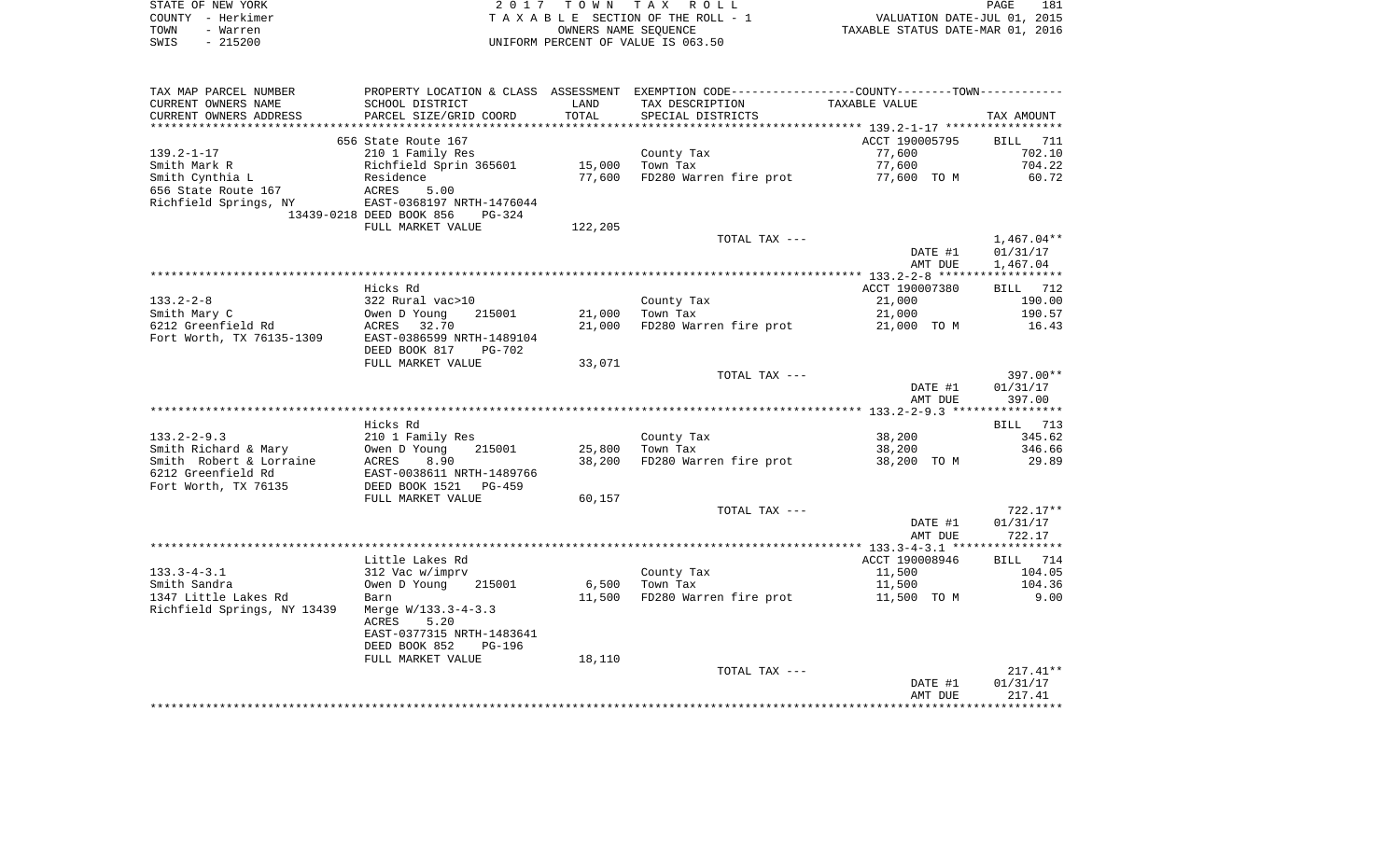|      | STATE OF NEW YORK | 2017 TOWN TAX ROLL                 |                                  | PAGE | 182 |
|------|-------------------|------------------------------------|----------------------------------|------|-----|
|      | COUNTY - Herkimer | TAXABLE SECTION OF THE ROLL - 1    | VALUATION DATE-JUL 01, 2015      |      |     |
| TOWN | - Warren          | OWNERS NAME SEOUENCE               | TAXABLE STATUS DATE-MAR 01, 2016 |      |     |
| SWIS | $-215200$         | UNIFORM PERCENT OF VALUE IS 063.50 |                                  |      |     |

| TAX MAP PARCEL NUMBER                       | PROPERTY LOCATION & CLASS ASSESSMENT                    |                 | EXEMPTION CODE-----------------COUNTY-------TOWN----------- |                                                           |                       |
|---------------------------------------------|---------------------------------------------------------|-----------------|-------------------------------------------------------------|-----------------------------------------------------------|-----------------------|
| CURRENT OWNERS NAME                         | SCHOOL DISTRICT                                         | LAND            | TAX DESCRIPTION                                             | TAXABLE VALUE                                             |                       |
| CURRENT OWNERS ADDRESS<br>***************** | PARCEL SIZE/GRID COORD<br>***************               | TOTAL<br>****** | SPECIAL DISTRICTS                                           |                                                           | TAX AMOUNT            |
|                                             |                                                         |                 |                                                             | ·*************************** 133.3-1-29 ***************** |                       |
|                                             | 1347 Little Lakes Rd                                    |                 |                                                             | ACCT 190008945                                            | BILL<br>715           |
| $133.3 - 1 - 29$                            | 210 1 Family Res                                        | 10,300          | County Tax<br>Town Tax                                      | 68,000<br>68,000                                          | 615.24<br>617.10      |
| Smith Sandra Ann<br>1347 Little Lakes Rd    | Owen D Young<br>215001<br>Residence                     | 68,000          | FD280 Warren fire prot                                      |                                                           | 53.21                 |
| Richfield Springs, NY 13439                 | 1.20<br><b>ACRES</b>                                    |                 |                                                             | 68,000 TO M                                               |                       |
|                                             | EAST-0376878 NRTH-1483675                               |                 |                                                             |                                                           |                       |
|                                             | DEED BOOK 1242<br>PG-490                                |                 |                                                             |                                                           |                       |
|                                             | FULL MARKET VALUE                                       | 107,087         |                                                             |                                                           |                       |
|                                             |                                                         |                 | TOTAL TAX ---                                               |                                                           | $1,285.55**$          |
|                                             |                                                         |                 |                                                             | DATE #1                                                   | 01/31/17              |
|                                             |                                                         |                 |                                                             | AMT DUE                                                   | 1,285.55              |
|                                             |                                                         |                 |                                                             |                                                           |                       |
|                                             | 4070 Us Hwy 20                                          |                 |                                                             | ACCT 190001725                                            | 716<br>BILL           |
| $144.1 - 1 - 57$                            | 270 Mfg housing                                         |                 | County Tax                                                  | 58,000                                                    | 524.77                |
| Smith Victor                                | Richfield Sprin 365601                                  | 11,100          | Town Tax                                                    | 58,000                                                    | 526.35                |
| Swatling Sandy                              | shed                                                    | 58,000          | FD280 Warren fire prot                                      | 58,000 TO M                                               | 45.38                 |
| 521 County Highway 28                       | <b>ACRES</b><br>1.90                                    |                 | LT170 Warren light #1                                       | 58,000 TO M                                               | 79.98                 |
| Cooperstown, NY 13326                       | EAST-0375537 NRTH-1462875<br>DEED BOOK 1131<br>$PG-423$ |                 |                                                             |                                                           |                       |
|                                             | FULL MARKET VALUE                                       | 91,339          |                                                             |                                                           |                       |
|                                             |                                                         |                 | TOTAL TAX ---                                               |                                                           | $1,176.48**$          |
|                                             |                                                         |                 |                                                             | DATE #1                                                   | 01/31/17              |
|                                             |                                                         |                 |                                                             | AMT DUE                                                   | 1,176.48              |
|                                             |                                                         |                 |                                                             |                                                           |                       |
|                                             | Little Lakes Rd                                         |                 |                                                             |                                                           | 717<br><b>BILL</b>    |
| $140.3 - 1 - 19.5$                          | 314 Rural vac<10                                        |                 | County Tax                                                  | 1,500                                                     | 13.57                 |
| Snyder Brian                                | Richfield Sprin 365601                                  | 1,500           | Town Tax                                                    | 1,500                                                     | 13.61                 |
| Bartl Mary Ann                              | land                                                    | 1,500           | School Relevy                                               |                                                           | 26.94                 |
| 341 Little Lakes Rd                         | FRNT 130.00 DPTH 220.00                                 |                 | FD280 Warren fire prot                                      | 1,500 TO M                                                | 1.17                  |
| Richfield Springs, NY 13439                 | EAST-0379796 NRTH-1468259                               |                 |                                                             |                                                           |                       |
|                                             | DEED BOOK 940<br>$PG-142$                               |                 |                                                             |                                                           |                       |
|                                             | FULL MARKET VALUE                                       | 2,362           |                                                             |                                                           |                       |
|                                             |                                                         |                 | TOTAL TAX ---                                               |                                                           | $55.29**$<br>01/31/17 |
|                                             |                                                         |                 |                                                             | DATE #1<br>AMT DUE                                        | 55.29                 |
|                                             |                                                         |                 |                                                             | **************** 140.3-1-20.2 ****************            |                       |
|                                             | 341 Little Lakes Rd                                     |                 |                                                             | ACCT 190000395                                            | BILL<br>718           |
| $140.3 - 1 - 20.2$                          | 210 1 Family Res                                        |                 | County Tax                                                  | 63,600                                                    | 575.43                |
| Snyder Brian                                | Richfield Sprin 365601                                  | 7,100           | Town Tax                                                    | 63,600                                                    | 577.17                |
| Bartl Mary Ann                              | Residence                                               | 63,600          | School Relevy                                               |                                                           | 793.46                |
| 341 Little Lakes Rd                         | FRNT 140.00 DPTH 140.00                                 |                 | FD280 Warren fire prot                                      | 63,600 TO M                                               | 49.77                 |
| Richfield Springs, NY 13439                 | EAST-0380317 NRTH-1466760                               |                 |                                                             |                                                           |                       |
|                                             | DEED BOOK 924<br>PG-472                                 |                 |                                                             |                                                           |                       |
|                                             | FULL MARKET VALUE                                       | 100,157         |                                                             |                                                           |                       |
|                                             |                                                         |                 | TOTAL TAX ---                                               |                                                           | 1,995.83**            |
|                                             |                                                         |                 |                                                             | DATE #1                                                   | 01/31/17              |
|                                             |                                                         |                 |                                                             | AMT DUE                                                   | 1,995.83              |
|                                             |                                                         |                 |                                                             |                                                           |                       |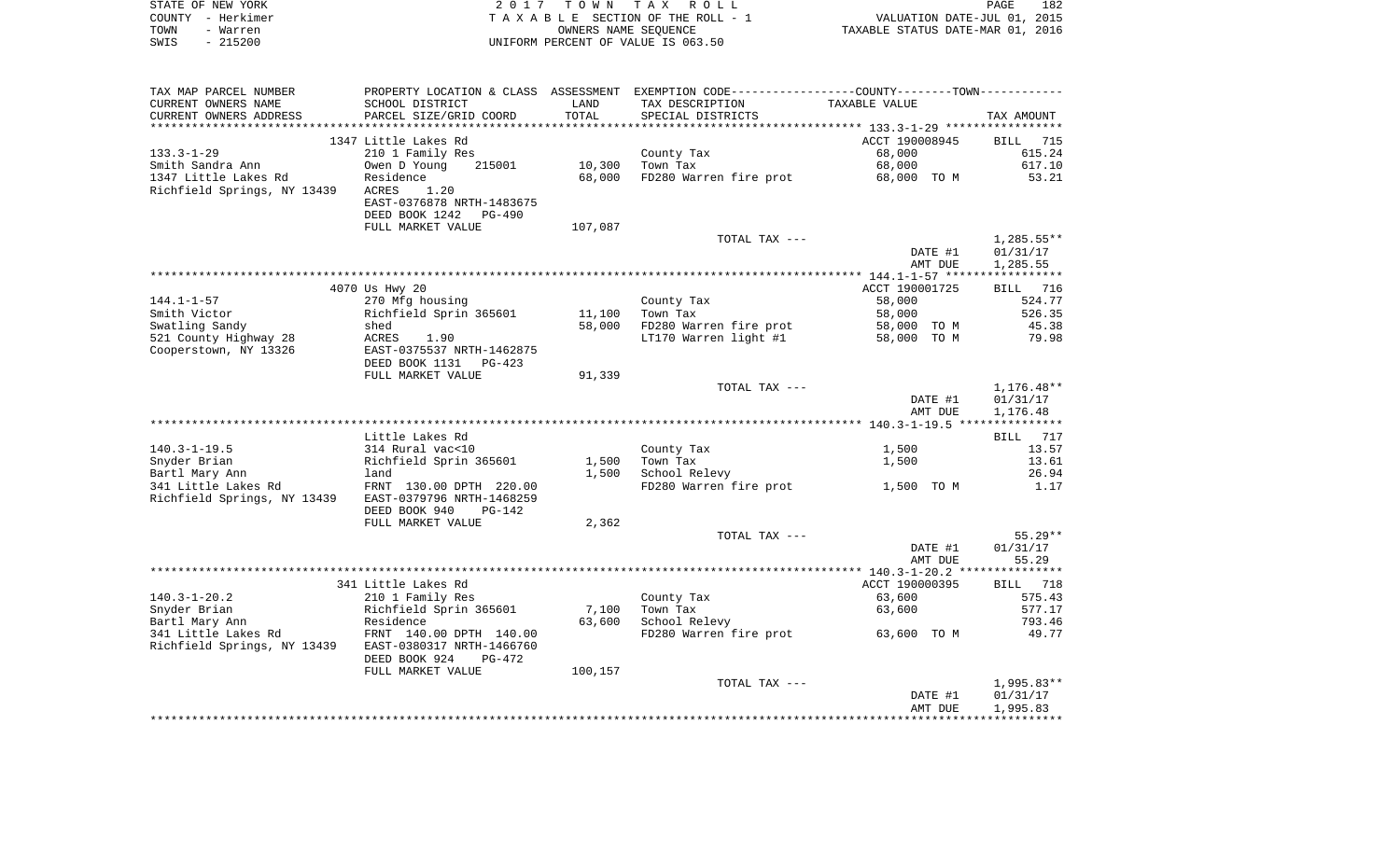|      | STATE OF NEW YORK | 2017 TOWN TAX ROLL                 | PAGE                             | 183 |
|------|-------------------|------------------------------------|----------------------------------|-----|
|      | COUNTY - Herkimer | TAXABLE SECTION OF THE ROLL - 1    | VALUATION DATE-JUL 01, 2015      |     |
| TOWN | - Warren          | OWNERS NAME SEOUENCE               | TAXABLE STATUS DATE-MAR 01, 2016 |     |
| SWIS | $-215200$         | UNIFORM PERCENT OF VALUE IS 063.50 |                                  |     |

| TAX MAP PARCEL NUMBER       | PROPERTY LOCATION & CLASS ASSESSMENT EXEMPTION CODE----------------COUNTY-------TOWN--------- |        |                        |                |              |
|-----------------------------|-----------------------------------------------------------------------------------------------|--------|------------------------|----------------|--------------|
| CURRENT OWNERS NAME         | SCHOOL DISTRICT                                                                               | LAND   | TAX DESCRIPTION        | TAXABLE VALUE  |              |
| CURRENT OWNERS ADDRESS      | PARCEL SIZE/GRID COORD                                                                        | TOTAL  | SPECIAL DISTRICTS      |                | TAX AMOUNT   |
| *****************           |                                                                                               |        |                        |                |              |
|                             | 1811 State Route 167                                                                          |        |                        | ACCT 190010771 | BILL 719     |
| $133.1 - 1 - 3.2$           | 210 1 Family Res                                                                              |        | County Tax             | 38,000         | 343.81       |
| Snyder David A              | 215001<br>Owen D Young                                                                        | 10,300 | Town Tax               | 38,000         | 344.85       |
| 1811 State Route 167        | Residence                                                                                     | 38,000 | FD280 Warren fire prot | 38,000 TO M    | 29.73        |
| Mohawk, NY 13407            | ACRES<br>1.20                                                                                 |        |                        |                |              |
|                             | EAST-0378559 NRTH-1493860                                                                     |        |                        |                |              |
|                             | DEED BOOK 861<br>$PG-607$                                                                     |        |                        |                |              |
|                             |                                                                                               |        |                        |                |              |
|                             | FULL MARKET VALUE                                                                             | 59,843 |                        |                |              |
|                             |                                                                                               |        | TOTAL TAX ---          |                | $718.39**$   |
|                             |                                                                                               |        |                        | DATE #1        | 01/31/17     |
|                             |                                                                                               |        |                        | AMT DUE        | 718.39       |
|                             |                                                                                               |        |                        |                |              |
|                             | 385 Earl Rd                                                                                   |        |                        |                | BILL 720     |
| $140.1 - 1 - 15.3$          | 270 Mfg housing                                                                               |        | County Tax             | 46,100         | 417.10       |
| Snyder Donald               | Richfield Sprin 365601                                                                        | 11,700 | Town Tax               | 46,100         | 418.36       |
| Snyder Heather              | MH                                                                                            | 46,100 | FD280 Warren fire prot | 46,100 TO M    | 36.07        |
| 385 Earl Rd                 | FRNT 204.00 DPTH                                                                              |        |                        |                |              |
| Richfield Springs, NY 13439 | ACRES<br>5.80                                                                                 |        |                        |                |              |
|                             | EAST-0373387 NRTH-1477414                                                                     |        |                        |                |              |
|                             | DEED BOOK 1102<br>PG-574                                                                      |        |                        |                |              |
|                             | FULL MARKET VALUE                                                                             | 72,598 |                        |                |              |
|                             |                                                                                               |        | TOTAL TAX ---          |                | 871.53**     |
|                             |                                                                                               |        |                        |                |              |
|                             |                                                                                               |        |                        | DATE #1        | 01/31/17     |
|                             |                                                                                               |        |                        | AMT DUE        | 871.53       |
|                             |                                                                                               |        |                        |                |              |
|                             | 1001 Rock Hill Rd                                                                             |        |                        | ACCT 190009150 | BILL 721     |
| $127.3 - 1 - 7$             | 210 1 Family Res                                                                              |        | County Tax             | 24,200         | 218.95       |
| Snyder Harold               | Owen D Young<br>215001                                                                        | 9,400  | Town Tax               | 24,200         | 219.61       |
| Snyder Melody               | Residence                                                                                     | 24,200 | FD280 Warren fire prot | 24,200 TO M    | 18.94        |
| 1001 Rock Hill Rd           | FRNT 300.00 DPTH 147.00                                                                       |        |                        |                |              |
| Mohawk, NY 13407            | EAST-0378154 NRTH-1497110                                                                     |        |                        |                |              |
|                             | DEED BOOK 743<br><b>PG-184</b>                                                                |        |                        |                |              |
|                             | FULL MARKET VALUE                                                                             | 38,110 |                        |                |              |
|                             |                                                                                               |        | TOTAL TAX ---          |                | 457.50**     |
|                             |                                                                                               |        |                        | DATE #1        | 01/31/17     |
|                             |                                                                                               |        |                        | AMT DUE        | 457.50       |
|                             |                                                                                               |        |                        |                |              |
|                             | 227 Main St                                                                                   |        |                        | ACCT 190007080 | BILL 722     |
| $132.60 - 1 - 42$           | 210 1 Family Res                                                                              |        | County Tax             | 53,300         | 482.24       |
|                             |                                                                                               |        |                        |                |              |
| Snyder Kristopher           | Owen D Young<br>215001                                                                        | 7,400  | Town Tax               | 53,300         | 483.70       |
| Snyder Adriana              | FRNT 115.00 DPTH 211.90                                                                       | 53,300 | FD280 Warren fire prot | 53,300 TO M    | 41.71        |
| 227 Main St                 | EAST-0373131 NRTH-1487510                                                                     |        | LT180 Warren light #2  | 53,300 TO M    | 53.18        |
| Jordanville, NY 13361       | DEED BOOK 1573 PG-330                                                                         |        |                        |                |              |
|                             | FULL MARKET VALUE                                                                             | 83,937 |                        |                |              |
|                             |                                                                                               |        | TOTAL TAX ---          |                | $1,060.83**$ |
|                             |                                                                                               |        |                        | DATE #1        | 01/31/17     |
|                             |                                                                                               |        |                        | AMT DUE        | 1,060.83     |
|                             |                                                                                               |        |                        |                |              |
|                             |                                                                                               |        |                        |                |              |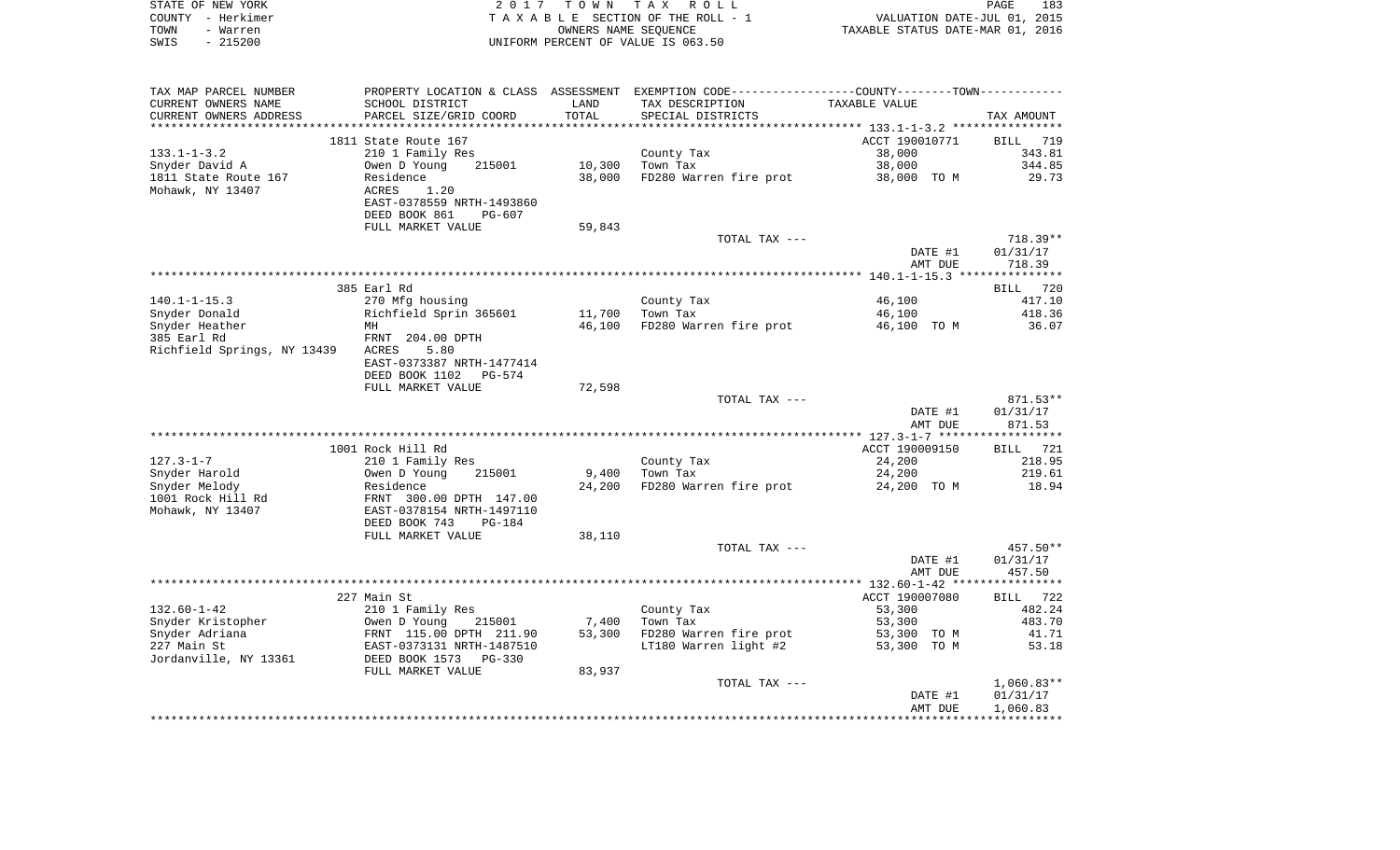|      | STATE OF NEW YORK | 2017 TOWN TAX ROLL                 | PAGE                             | 184 |
|------|-------------------|------------------------------------|----------------------------------|-----|
|      | COUNTY - Herkimer | TAXABLE SECTION OF THE ROLL - 1    | VALUATION DATE-JUL 01, 2015      |     |
| TOWN | - Warren          | OWNERS NAME SEOUENCE               | TAXABLE STATUS DATE-MAR 01, 2016 |     |
| SWIS | - 215200          | UNIFORM PERCENT OF VALUE IS 063.50 |                                  |     |
|      |                   |                                    |                                  |     |
|      |                   |                                    |                                  |     |
|      |                   |                                    |                                  |     |

TAX MAP PARCEL NUMBER PROPERTY LOCATION & CLASS ASSESSMENT EXEMPTION CODE------------------COUNTY--------TOWN------------

| CURRENT OWNERS NAME     | SCHOOL DISTRICT                  | LAND   | TAX DESCRIPTION        | TAXABLE VALUE                            |                    |
|-------------------------|----------------------------------|--------|------------------------|------------------------------------------|--------------------|
| CURRENT OWNERS ADDRESS  | PARCEL SIZE/GRID COORD           | TOTAL  | SPECIAL DISTRICTS      |                                          | TAX AMOUNT         |
|                         |                                  |        |                        | ***************** 132.60-1-28 ********** |                    |
|                         | 147 Main St                      |        |                        | ACCT 190004920                           | <b>BILL</b><br>723 |
| $132.60 - 1 - 28$       | 210 1 Family Res                 |        | County Tax             | 61,000                                   | 551.91             |
| Snyder-Berberick Amanda | Owen D Young<br>215001           | 10,000 | Town Tax               | 61,000                                   | 553.57             |
| PO Box 125              | Residence                        | 61,000 | FD280 Warren fire prot | 61,000 TO M                              | 47.73              |
| Jordanville, NY 13361   | <b>ACRES</b><br>1.10             |        | LT180 Warren light #2  | 61,000 TO M                              | 60.86              |
|                         |                                  |        |                        |                                          |                    |
|                         | EAST-0371505 NRTH-1487490        |        |                        |                                          |                    |
|                         | DEED BOOK 1488<br>$PG-973$       |        |                        |                                          |                    |
|                         | FULL MARKET VALUE                | 96,063 |                        |                                          |                    |
|                         |                                  |        | TOTAL TAX ---          |                                          | $1,214.07**$       |
|                         |                                  |        |                        | DATE #1                                  | 01/31/17           |
|                         |                                  |        |                        | AMT DUE                                  | 1,214.07           |
|                         |                                  |        |                        |                                          |                    |
|                         | Jordanville                      |        |                        | ACCT 190004925                           | 724<br>BILL        |
| $132.60 - 1 - 29$       | 314 Rural vac<10                 |        | County Tax             | 200                                      | 1.81               |
| Snyder-Berberick Amanda | Owen D Young<br>215001           | 200    | Town Tax               | 200                                      | 1.82               |
| PO Box 125              | Lot                              | 200    | FD280 Warren fire prot | 200 TO M                                 | .16                |
| Jordanville, NY 13361   | Right Of Way Nys Dot 6/00        |        | LT180 Warren light #2  | 200 TO M                                 | .20                |
|                         | 59.00 DPTH 110.00<br><b>FRNT</b> |        |                        |                                          |                    |
|                         | EAST-0371593 NRTH-1487375        |        |                        |                                          |                    |
|                         |                                  |        |                        |                                          |                    |
|                         | DEED BOOK 1488<br>$PG-973$       |        |                        |                                          |                    |
|                         | FULL MARKET VALUE                | 315    |                        |                                          |                    |
|                         |                                  |        | TOTAL TAX ---          |                                          | $3.99**$           |
|                         |                                  |        |                        | DATE #1                                  | 01/31/17           |
|                         |                                  |        |                        | AMT DUE                                  | 3.99               |
|                         |                                  |        |                        | ************ 133.3-1-14 *****            | ******             |
|                         | 2621 Jordanville Rd              |        |                        | ACCT 190011730                           | 725<br>BILL        |
| $133.3 - 1 - 14$        | 210 1 Family Res                 |        | County Tax             | 44,700                                   | 404.43             |
| Soloviev Michael        | Owen D Young<br>215001           | 12,500 | Town Tax               | 44,700                                   | 405.65             |
| Lahnovych Peter         | Life Use Nina Soloviev           | 44,700 | FD280 Warren fire prot | 44,700 TO M                              | 34.98              |
| C/O Nina Soloviev       | <b>ACRES</b><br>3.00             |        |                        |                                          |                    |
| 231 Stonington Rd       | EAST-0376163 NRTH-1487385        |        |                        |                                          |                    |
| Voorheesville, NY 12186 | DEED BOOK 1404<br>$PG-362$       |        |                        |                                          |                    |
|                         | FULL MARKET VALUE                | 70,394 |                        |                                          |                    |
|                         |                                  |        | TOTAL TAX ---          |                                          | 845.06**           |
|                         |                                  |        |                        | DATE #1                                  | 01/31/17           |
|                         |                                  |        |                        |                                          |                    |
|                         |                                  |        |                        | AMT DUE                                  | 845.06             |
|                         |                                  |        |                        |                                          |                    |
|                         | 1245 State Route 167             |        |                        | ACCT 190010745                           | BILL<br>726        |
| $132.4 - 1 - 75$        | 210 1 Family Res                 |        | VET COM CT 41131       | 9,750<br>9,750                           |                    |
| Soposki Anna C          | Owen D Young<br>215001           | 3,600  | County Tax             | 36,050                                   | 326.17             |
| 1245 State Route 167    | Residence                        | 45,800 | Town Tax               | 36,050                                   | 327.15             |
| Jordanville, NY 13361   | FRNT 199.00 DPTH<br>60.00        |        | FD280 Warren fire prot | 45,800 TO M                              | 35.84              |
|                         | EAST-0369957 NRTH-1485824        |        |                        |                                          |                    |
|                         | DEED BOOK 1408<br>$PG-272$       |        |                        |                                          |                    |
|                         | FULL MARKET VALUE                | 72,126 |                        |                                          |                    |
|                         |                                  |        | TOTAL TAX ---          |                                          | 689.16**           |
|                         |                                  |        |                        | DATE #1                                  | 01/31/17           |
|                         |                                  |        |                        | AMT DUE                                  | 689.16             |
|                         |                                  |        |                        |                                          |                    |
|                         |                                  |        |                        |                                          |                    |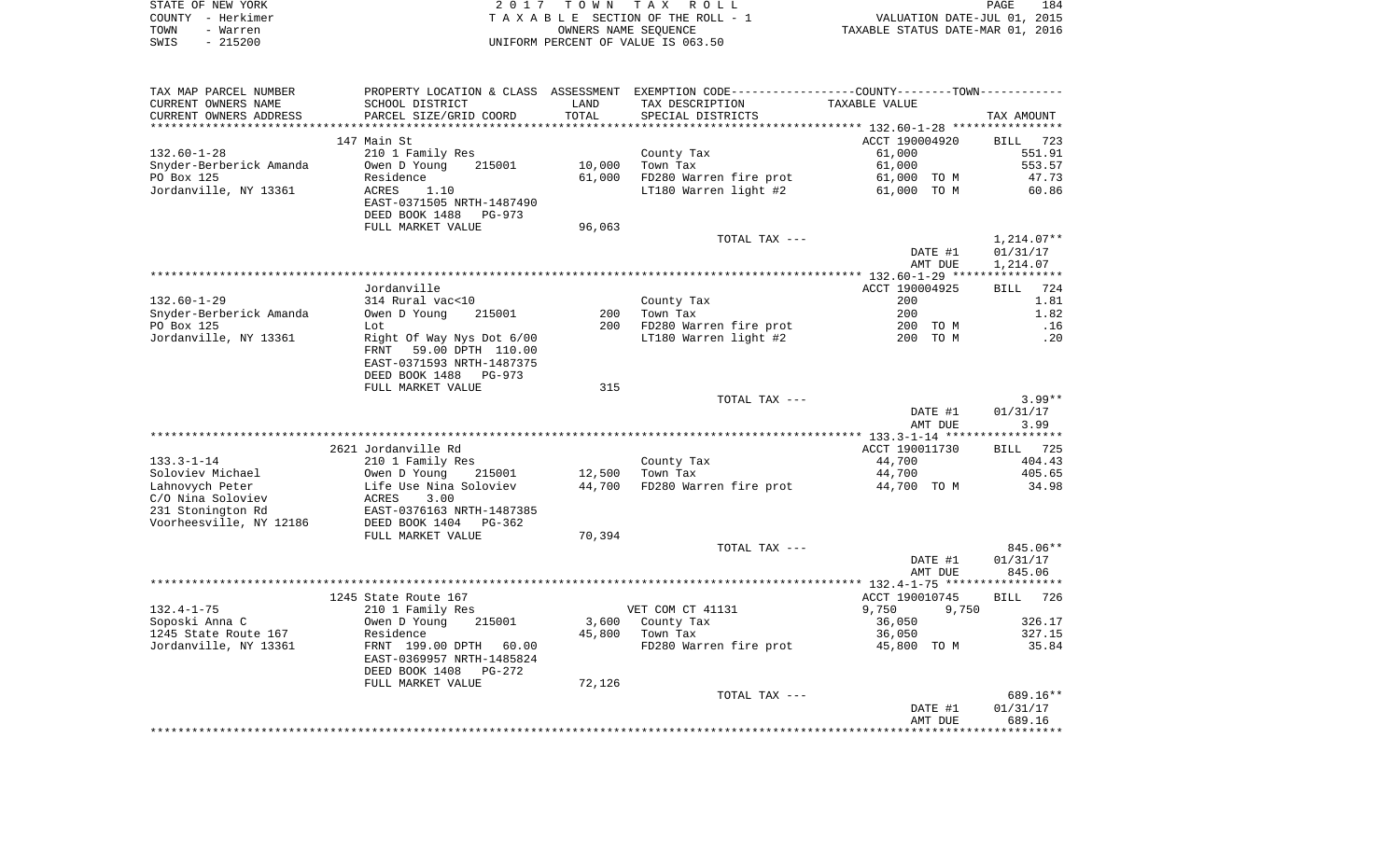|      | STATE OF NEW YORK | 2017 TOWN TAX ROLL                 | 185<br>PAGE                      |
|------|-------------------|------------------------------------|----------------------------------|
|      | COUNTY - Herkimer | TAXABLE SECTION OF THE ROLL - 1    | VALUATION DATE-JUL 01, 2015      |
| TOWN | - Warren          | OWNERS NAME SEOUENCE               | TAXABLE STATUS DATE-MAR 01, 2016 |
| SWIS | - 215200          | UNIFORM PERCENT OF VALUE IS 063.50 |                                  |

| TAX MAP PARCEL NUMBER       | PROPERTY LOCATION & CLASS                   | ASSESSMENT | EXEMPTION CODE----------------COUNTY-------TOWN----------- |                |                    |
|-----------------------------|---------------------------------------------|------------|------------------------------------------------------------|----------------|--------------------|
| CURRENT OWNERS NAME         | SCHOOL DISTRICT                             | LAND       | TAX DESCRIPTION                                            | TAXABLE VALUE  |                    |
| CURRENT OWNERS ADDRESS      | PARCEL SIZE/GRID COORD                      | TOTAL      | SPECIAL DISTRICTS                                          |                | TAX AMOUNT         |
|                             |                                             |            |                                                            |                |                    |
|                             | 102 Mumford Rd                              |            |                                                            | ACCT 190011310 | <b>BILL</b><br>727 |
| $132.4 - 1 - 84.3$          | 112 Dairy farm                              |            | AGRIC 10 Y 42100                                           | 4,000<br>4,000 |                    |
| Soposki Jason               | Owen D Young<br>215001                      | 32,300     | County Tax                                                 | 92,800         | 839.63             |
| 102 Mumford Rd              |                                             |            | Town Tax                                                   |                | 842.16             |
|                             | Dairy Farm                                  | 96,800     |                                                            | 92,800         |                    |
| Jordanville, NY 13361       | ACRES<br>45.53<br>EAST-0365848 NRTH-1483391 |            | FD280 Warren fire prot                                     | 96,800 TO M    | 75.74              |
| MAY BE SUBJECT TO PAYMENT   | DEED BOOK 1424<br>PG-232                    |            |                                                            |                |                    |
| UNDER AGDIST LAW TIL 2016   | FULL MARKET VALUE                           | 152,441    |                                                            |                |                    |
|                             |                                             |            | TOTAL TAX ---                                              |                | $1,757.53**$       |
|                             |                                             |            |                                                            | DATE #1        | 01/31/17           |
|                             |                                             |            |                                                            | AMT DUE        | 1,757.53           |
|                             |                                             |            |                                                            |                |                    |
|                             | Kingdom Rd                                  |            |                                                            | ACCT 190010890 | 728<br>BILL        |
|                             |                                             |            |                                                            |                |                    |
| $132.2 - 1 - 16$            | 105 Vac farmland                            |            | County Tax                                                 | 8,300          | 75.10              |
| Soposki Joseph M            | 215001<br>Owen D Young                      | 8,300      | Town Tax                                                   | 8,300          | 75.32              |
| Soposki Joyce C             | Farm Land                                   | 8,300      | FD280 Warren fire prot                                     | 8,300 TO M     | 6.49               |
| 523 Kingdom Rd              | ACRES<br>12.30                              |            |                                                            |                |                    |
| Mohawk, NY 13407            | EAST-0368167 NRTH-1491863                   |            |                                                            |                |                    |
|                             | DEED BOOK 756<br>$PG-4$                     |            |                                                            |                |                    |
|                             | FULL MARKET VALUE                           | 13,071     |                                                            |                |                    |
|                             |                                             |            | TOTAL TAX ---                                              |                | $156.91**$         |
|                             |                                             |            |                                                            | DATE #1        | 01/31/17           |
|                             |                                             |            |                                                            | AMT DUE        | 156.91             |
|                             |                                             |            |                                                            |                |                    |
|                             | 523 Kingdom Rd                              |            |                                                            | ACCT 190012630 | 729<br><b>BILL</b> |
| $132.2 - 1 - 15$            | 210 1 Family Res                            |            | VET WAR CT 41121                                           | 5,850<br>5,850 |                    |
|                             |                                             |            |                                                            |                |                    |
| Soposki Joseph Michael      | Owen D Young<br>215001                      | 10,000     | County Tax                                                 | 61,150         | 553.27             |
| Soposki Joyce C             | Rural Residence                             | 67,000     | Town Tax                                                   | 61,150         | 554.94             |
| 523 Kingdom Rd              | 1.00<br>ACRES                               |            | FD280 Warren fire prot                                     | 67,000 TO M    | 52.43              |
| Mohawk, NY 13407            | EAST-0367957 NRTH-1492441                   |            |                                                            |                |                    |
|                             | DEED BOOK 695<br><b>PG-705</b>              |            |                                                            |                |                    |
|                             | FULL MARKET VALUE                           | 105,512    |                                                            |                |                    |
|                             |                                             |            | TOTAL TAX ---                                              |                | $1,160.64**$       |
|                             |                                             |            |                                                            | DATE #1        | 01/31/17           |
|                             |                                             |            |                                                            | AMT DUE        | 1,160.64           |
|                             |                                             |            |                                                            |                |                    |
|                             | 4426 Us Hwy 20                              |            |                                                            | ACCT 190010110 | BILL 730           |
| $144.1 - 1 - 27$            | 210 1 Family Res                            |            | County Tax                                                 | 48,100         | 435.19             |
|                             |                                             |            |                                                            |                |                    |
| Spraker Robert              | Richfield Sprin 365601                      | 16,500     | Town Tax                                                   | 48,100         | 436.51             |
| Spraker Janet               | Residence                                   | 48,100     | FD280 Warren fire prot                                     | 48,100 TO M    | 37.64              |
| 4426 Us Hwy 20              | ACRES<br>8.00                               |            |                                                            |                |                    |
| PO Box 1531                 | EAST-0382760 NRTH-1461368                   |            |                                                            |                |                    |
| Richfield Springs, NY 13439 | DEED BOOK 00596 PG-00324                    |            |                                                            |                |                    |
|                             | FULL MARKET VALUE                           | 75,748     |                                                            |                |                    |
|                             |                                             |            | TOTAL TAX ---                                              |                | 909.34**           |
|                             |                                             |            |                                                            | DATE #1        | 01/31/17           |
|                             |                                             |            |                                                            | AMT DUE        | 909.34             |
|                             |                                             |            |                                                            |                |                    |
|                             |                                             |            |                                                            |                |                    |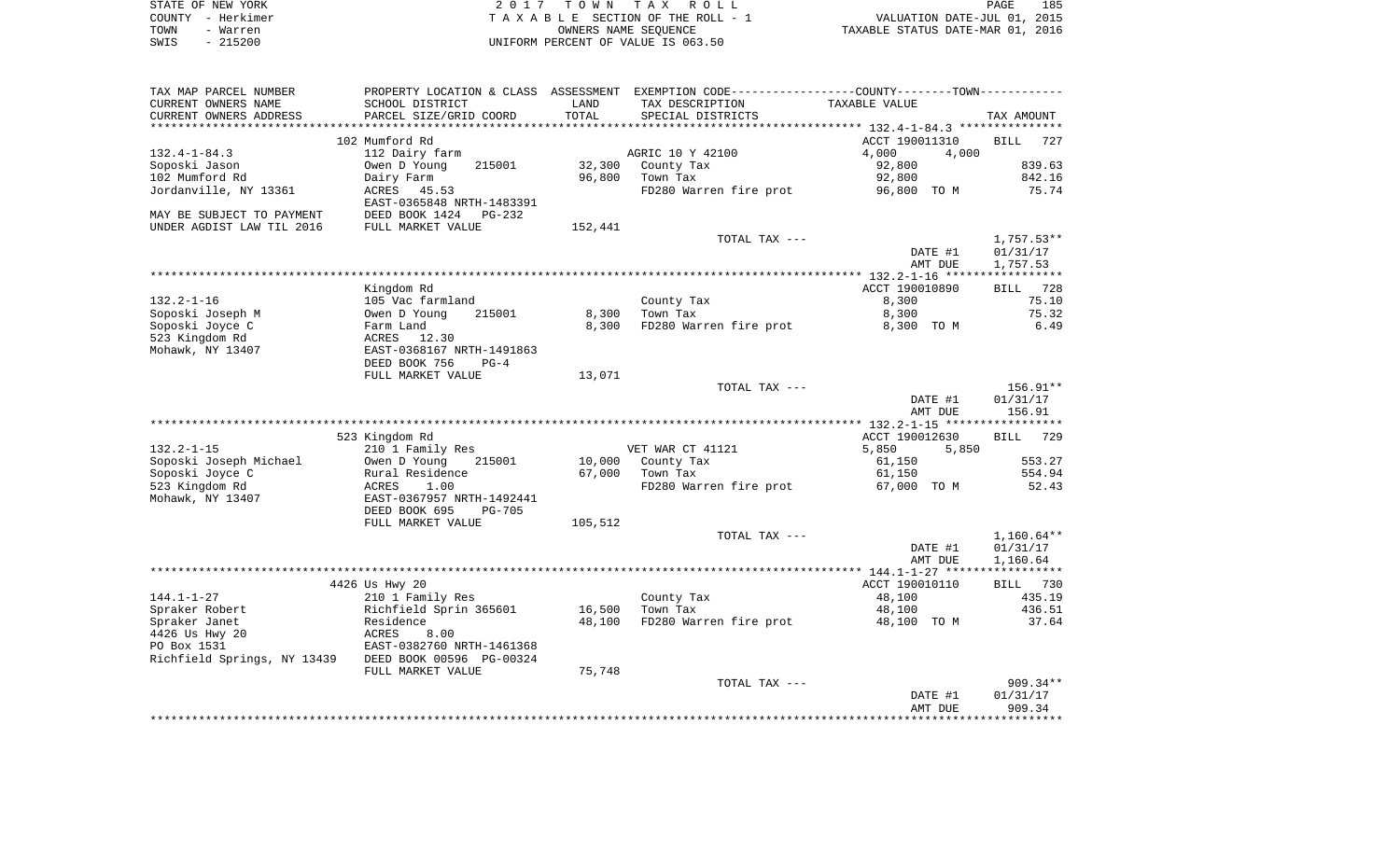|      | STATE OF NEW YORK | 2017 TOWN TAX ROLL                 | PAGE                             | 186 |
|------|-------------------|------------------------------------|----------------------------------|-----|
|      | COUNTY - Herkimer | TAXABLE SECTION OF THE ROLL - 1    | VALUATION DATE-JUL 01, 2015      |     |
| TOWN | - Warren          | OWNERS NAME SEOUENCE               | TAXABLE STATUS DATE-MAR 01, 2016 |     |
| SWIS | - 215200          | UNIFORM PERCENT OF VALUE IS 063.50 |                                  |     |

| TAX MAP PARCEL NUMBER                      |                           |         | PROPERTY LOCATION & CLASS ASSESSMENT EXEMPTION CODE---------------COUNTY-------TOWN---------- |                  |              |
|--------------------------------------------|---------------------------|---------|-----------------------------------------------------------------------------------------------|------------------|--------------|
| CURRENT OWNERS NAME                        | SCHOOL DISTRICT           | LAND    | TAX DESCRIPTION                                                                               | TAXABLE VALUE    |              |
| CURRENT OWNERS ADDRESS                     | PARCEL SIZE/GRID COORD    | TOTAL   | SPECIAL DISTRICTS                                                                             |                  | TAX AMOUNT   |
|                                            |                           |         |                                                                                               |                  |              |
|                                            | 411 State Route 167       |         |                                                                                               | ACCT 190011250   | BILL<br>731  |
| $139.4 - 1 - 19$                           | 241 Rural res&ag          |         | VET WAR CT 41121                                                                              | 5,850            | 5,850        |
| Stanfield Albert                           | Richfield Sprin 365601    |         | 17,100 AGRIC 10 Y 41700                                                                       | 40,700           | 40,700       |
| Stanfield Mary                             | R1 2brns                  |         | 194,300 AGRIC 10 Y 41700                                                                      | 61,000<br>61,000 |              |
| 411 State Route 167                        | 1brn                      |         | AGRIC 10 Y 41700                                                                              | 20,400           | 20,400       |
| Richfield Springs, NY 13439                | ACRES 10.20               |         | County Tax                                                                                    | 66,350           | 600.31       |
|                                            | EAST-0365827 NRTH-1471779 |         | Town Tax                                                                                      | 66,350           | 602.12       |
| MAY BE SUBJECT TO PAYMENT                  | DEED BOOK 1221 PG-278     |         | FD280 Warren fire prot                                                                        | 194,300 TO M     | 152.04       |
| UNDER RPTL483 UNTIL 2020                   | FULL MARKET VALUE         | 305,984 |                                                                                               |                  |              |
|                                            |                           |         | TOTAL TAX ---                                                                                 |                  | $1,354.47**$ |
|                                            |                           |         |                                                                                               |                  |              |
|                                            |                           |         |                                                                                               | DATE #1          | 01/31/17     |
|                                            |                           |         |                                                                                               | AMT DUE          | 1,354.47     |
|                                            |                           |         |                                                                                               |                  |              |
|                                            | 159 Vaughn Rd             |         |                                                                                               | ACCT 190011581   | BILL 732     |
| $139.4 - 1 - 25.2$                         | 312 Vac w/imprv           |         | County Tax                                                                                    | 12,500           | 113.10       |
| Stanfield Albert                           | Richfield Sprin 365601    | 10,500  | Town Tax                                                                                      | 12,500           | 113.44       |
| Stanfield Mary                             | ACRES<br>1.39             | 12,500  | FD280 Warren fire prot                                                                        | 12,500 TO M      | 9.78         |
| 411 State Route 167                        | EAST-0361838 NRTH-1469773 |         |                                                                                               |                  |              |
| Richfield Springs, NY 13439 DEED BOOK 1126 | PG-686                    |         |                                                                                               |                  |              |
|                                            | FULL MARKET VALUE         | 19,685  |                                                                                               |                  |              |
|                                            |                           |         | TOTAL TAX ---                                                                                 |                  | $236.32**$   |
|                                            |                           |         |                                                                                               | DATE #1          | 01/31/17     |
|                                            |                           |         |                                                                                               | AMT DUE          | 236.32       |
|                                            |                           |         |                                                                                               |                  |              |
|                                            | Hogsback Rd               |         |                                                                                               | ACCT 190004651   | BILL 733     |
| $140.1 - 1 - 15.2$                         | 322 Rural vac>10          |         | County Tax                                                                                    | 31,500           | 285.00       |
| Starcev Michael                            | Richfield Sprin 365601    | 31,500  | Town Tax                                                                                      | 31,500           | 285.86       |
| Starcev Wilma                              | Land                      | 31,500  | FD280 Warren fire prot                                                                        | 31,500 TO M      | 24.65        |
| 447 Ridge Rd                               | ACRES<br>82.60            |         |                                                                                               |                  |              |
| Newton, NJ 07860                           | EAST-0373934 NRTH-1473791 |         |                                                                                               |                  |              |
|                                            | DEED BOOK 835<br>PG-523   |         |                                                                                               |                  |              |
|                                            | FULL MARKET VALUE         | 49,606  |                                                                                               |                  |              |
|                                            |                           |         | TOTAL TAX ---                                                                                 |                  | 595.51**     |
|                                            |                           |         |                                                                                               | DATE #1          | 01/31/17     |
|                                            |                           |         |                                                                                               | AMT DUE          | 595.51       |
|                                            |                           |         |                                                                                               |                  |              |
|                                            | Rock Hill Rd              |         |                                                                                               | ACCT 190005130   | BILL 734     |
|                                            |                           |         |                                                                                               |                  |              |
| $126.4 - 5 - 20$                           | 314 Rural vac<10          |         | County Tax                                                                                    | 14,500           | 131.19       |
| Stark Garry                                | 215001<br>Owen D Young    | 14,500  | Town Tax                                                                                      | 14,500           | 131.59       |
| Stark Linda                                | Subdivision lot # 20B     | 14,500  | FD280 Warren fire prot                                                                        | 14,500 TO M      | 11.35        |
| 75 Emerson Dr                              | ACRES<br>8.60             |         |                                                                                               |                  |              |
| Great Neck, NY 11023                       | EAST-0370772 NRTH-1499961 |         |                                                                                               |                  |              |
|                                            | DEED BOOK 1462<br>PG-345  |         |                                                                                               |                  |              |
| MAY BE SUBJECT TO PAYMENT                  | FULL MARKET VALUE         | 22,835  |                                                                                               |                  |              |
| UNDER AGDIST LAW TIL 2017                  |                           |         |                                                                                               |                  |              |
|                                            |                           |         | TOTAL TAX ---                                                                                 |                  | $274.13**$   |
|                                            |                           |         |                                                                                               | DATE #1          | 01/31/17     |
|                                            |                           |         |                                                                                               | AMT DUE          | 274.13       |
|                                            |                           |         |                                                                                               |                  |              |
|                                            |                           |         |                                                                                               |                  |              |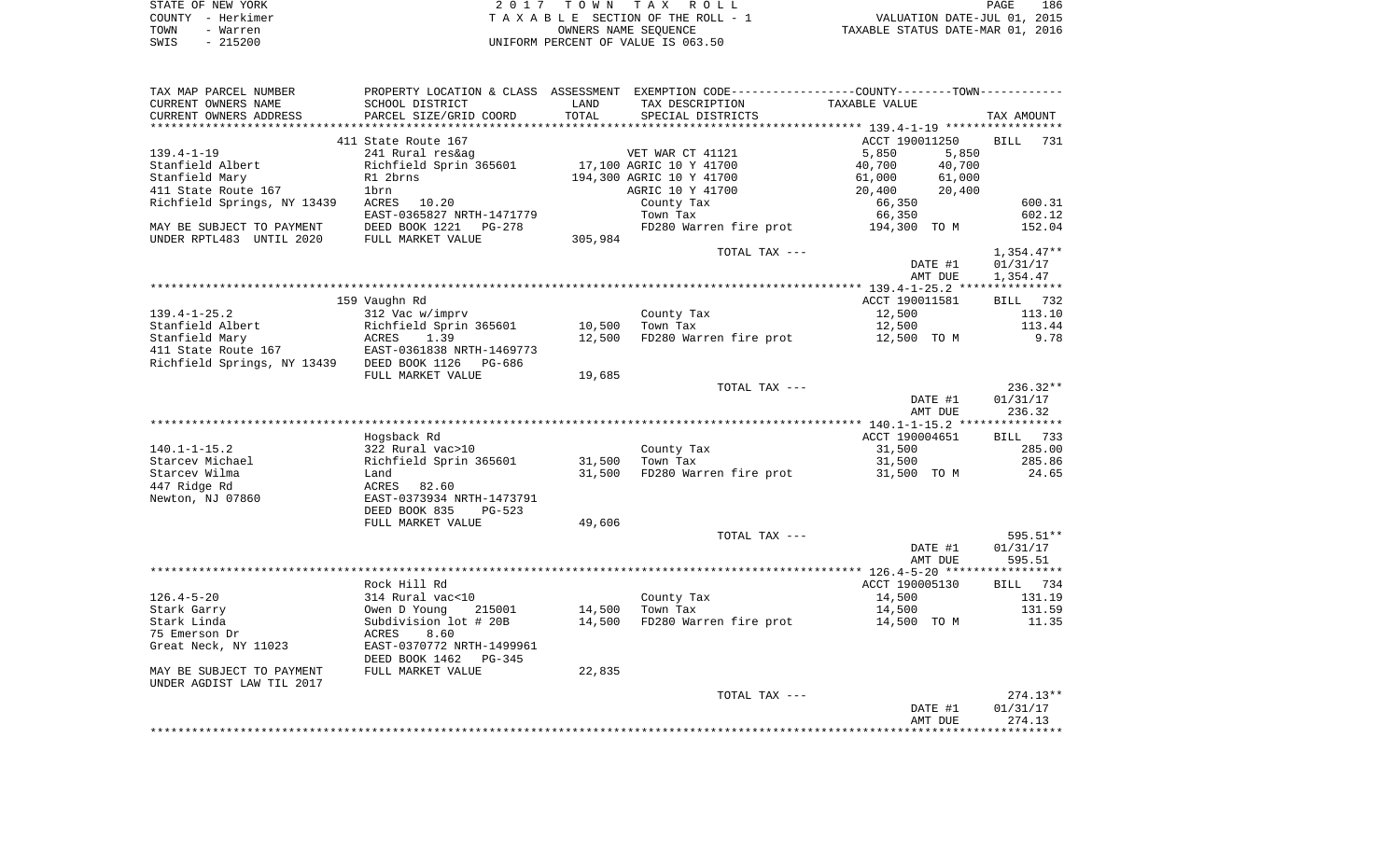| STATE OF NEW YORK | 2017 TOWN TAX ROLL                 | 187<br>PAGE                      |
|-------------------|------------------------------------|----------------------------------|
| COUNTY - Herkimer | TAXABLE SECTION OF THE ROLL - 1    | VALUATION DATE-JUL 01, 2015      |
| TOWN<br>- Warren  | OWNERS NAME SEOUENCE               | TAXABLE STATUS DATE-MAR 01, 2016 |
| - 215200<br>SWIS  | UNIFORM PERCENT OF VALUE IS 063.50 |                                  |

 $\frac{187}{2015}$ 

| TAX MAP PARCEL NUMBER     |                                          |         | PROPERTY LOCATION & CLASS ASSESSMENT EXEMPTION CODE---------------COUNTY--------TOWN---------- |                            |                    |
|---------------------------|------------------------------------------|---------|------------------------------------------------------------------------------------------------|----------------------------|--------------------|
| CURRENT OWNERS NAME       | SCHOOL DISTRICT                          | LAND    | TAX DESCRIPTION                                                                                | <b>TAXABLE VALUE</b>       |                    |
| CURRENT OWNERS ADDRESS    | PARCEL SIZE/GRID COORD                   | TOTAL   | SPECIAL DISTRICTS                                                                              |                            | TAX AMOUNT         |
|                           |                                          |         |                                                                                                |                            |                    |
|                           | Rock Hill Rd                             |         |                                                                                                | ACCT 190005130             | BILL 735           |
| $126.4 - 5 - 21$          | 322 Rural vac>10                         |         | County Tax                                                                                     | 41,000                     | 370.96             |
| Stark Garry               | Owen D Young<br>215001                   | 41,000  | Town Tax                                                                                       | 41,000                     | 372.07             |
| Stark Linda               | Subdivision lot # 21B                    | 41,000  | FD280 Warren fire prot                                                                         | 41,000 TO M                | 32.08              |
| 75 Emerson Dr             | 29.80<br>ACRES                           |         |                                                                                                |                            |                    |
| Great Neck, NY 11023      | EAST-0371210 NRTH-1499405                |         |                                                                                                |                            |                    |
|                           | DEED BOOK 1462<br>PG-345                 |         |                                                                                                |                            |                    |
| MAY BE SUBJECT TO PAYMENT | FULL MARKET VALUE                        | 64,567  |                                                                                                |                            |                    |
| UNDER AGDIST LAW TIL 2017 |                                          |         |                                                                                                |                            |                    |
|                           |                                          |         | TOTAL TAX ---                                                                                  |                            | $775.11**$         |
|                           |                                          |         |                                                                                                | DATE #1                    | 01/31/17           |
|                           |                                          |         |                                                                                                | AMT DUE                    | 775.11             |
|                           |                                          |         |                                                                                                |                            |                    |
|                           | Rock Hill Rd                             |         |                                                                                                | ACCT 190005130             | BILL 736           |
| $126.4 - 5 - 22$          | 322 Rural vac>10                         |         | County Tax                                                                                     | 20,900                     | 189.10             |
| Stark Garry               | 215001<br>Owen D Young                   | 20,900  | Town Tax                                                                                       | 20,900                     | 189.67             |
| Stark Linda               | Subdivision lot # 22B                    | 20,900  | FD280 Warren fire prot                                                                         | 20,900 TO M                | 16.35              |
| 75 Emerson Dr             | ACRES 13.70                              |         |                                                                                                |                            |                    |
| Great Neck, NY 11023      | EAST-0371817 NRTH-1499426                |         |                                                                                                |                            |                    |
|                           | DEED BOOK 1497 PG-365                    |         |                                                                                                |                            |                    |
| MAY BE SUBJECT TO PAYMENT | FULL MARKET VALUE                        | 32,913  |                                                                                                |                            |                    |
| UNDER AGDIST LAW TIL 2017 |                                          |         |                                                                                                |                            |                    |
|                           |                                          |         | TOTAL TAX ---                                                                                  |                            | 395.12**           |
|                           |                                          |         |                                                                                                | DATE #1                    | 01/31/17           |
|                           |                                          |         |                                                                                                | AMT DUE                    | 395.12             |
|                           |                                          |         |                                                                                                |                            |                    |
| $132.60 - 1 - 3$          | 109 Main St                              |         | VET COM CT 41131                                                                               | ACCT 190011040<br>9,750    | <b>BILL</b><br>737 |
|                           | 210 1 Family Res                         |         |                                                                                                | 9,750                      |                    |
| Staruck Steven            | Owen D Young<br>215001                   |         | 9,700 VET DIS CT 41141                                                                         | 17,850<br>17,850           |                    |
| Staruck Marian            | Residence                                | 71,400  | County Tax                                                                                     | 43,800                     | 396.29<br>397.48   |
| 109 Main St<br>PO Box 128 | FRNT 140.00 DPTH 295.00<br>ACRES<br>1.00 |         | Town Tax                                                                                       | 43,800                     | 55.87              |
| Jordanville, NY 13361     | EAST-0370788 NRTH-1487389                |         | FD280 Warren fire prot<br>LT180 Warren light #2                                                | 71,400 TO M<br>71,400 TO M | 71.24              |
|                           | DEED BOOK 00449 PG-00012                 |         |                                                                                                |                            |                    |
|                           | FULL MARKET VALUE                        | 112,441 |                                                                                                |                            |                    |
|                           |                                          |         | TOTAL TAX ---                                                                                  |                            | 920.88**           |
|                           |                                          |         |                                                                                                | DATE #1                    | 01/31/17           |
|                           |                                          |         |                                                                                                | AMT DUE                    | 920.88             |
|                           |                                          |         |                                                                                                |                            |                    |
|                           | 929 Rock Hill Rd                         |         |                                                                                                | ACCT 190009640             | BILL 738           |
| $127.3 - 1 - 4$           | 210 1 Family Res                         |         | County Tax                                                                                     | 81,000                     | 732.86             |
| Staruck Steven M          | Owen D Young<br>215001                   | 10,800  | Town Tax                                                                                       | 81,000                     | 735.07             |
| Staruck Kathleen A        | R1                                       | 81,000  | FD280 Warren fire prot                                                                         | 81,000 TO M                | 63.38              |
| 929 Rockhill Rd           | ACRES<br>1.60                            |         |                                                                                                |                            |                    |
| Mohawk, NY 13407          | EAST-0377047 NRTH-1498117                |         |                                                                                                |                            |                    |
|                           | DEED BOOK 00636 PG-00404                 |         |                                                                                                |                            |                    |
|                           | FULL MARKET VALUE                        | 127,559 |                                                                                                |                            |                    |
|                           |                                          |         | TOTAL TAX ---                                                                                  |                            | $1,531.31**$       |
|                           |                                          |         |                                                                                                | DATE #1                    | 01/31/17           |
|                           |                                          |         |                                                                                                | AMT DUE                    | 1,531.31           |
|                           |                                          |         |                                                                                                |                            |                    |
|                           |                                          |         |                                                                                                |                            |                    |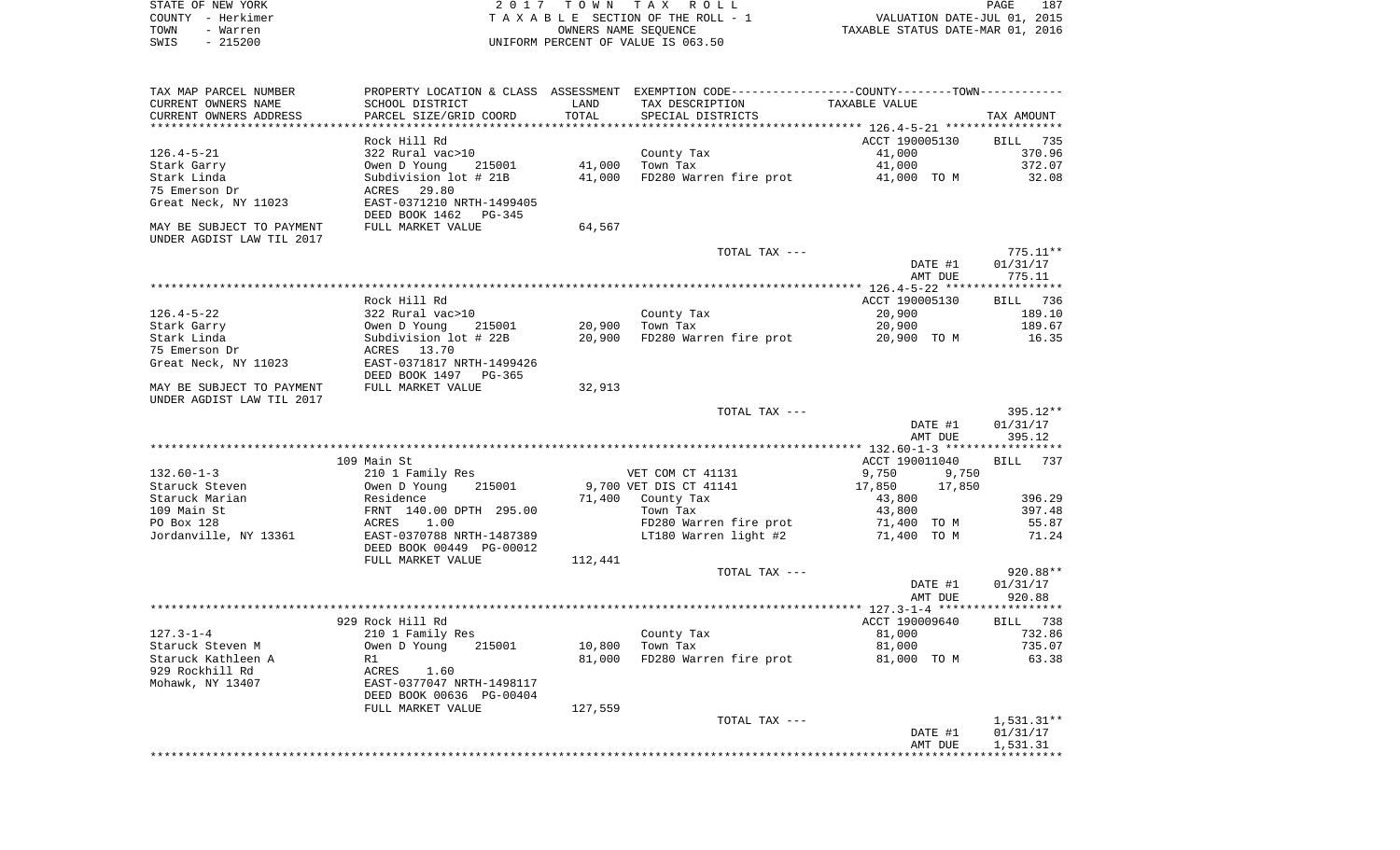|      | STATE OF NEW YORK | 2017 TOWN TAX ROLL                 | PAGE                             | 188 |
|------|-------------------|------------------------------------|----------------------------------|-----|
|      | COUNTY - Herkimer | TAXABLE SECTION OF THE ROLL - 1    | VALUATION DATE-JUL 01, 2015      |     |
| TOWN | - Warren          | OWNERS NAME SEOUENCE               | TAXABLE STATUS DATE-MAR 01, 2016 |     |
| SWIS | $-215200$         | UNIFORM PERCENT OF VALUE IS 063.50 |                                  |     |

| TAX MAP PARCEL NUMBER                        |                                |         |                        | PROPERTY LOCATION & CLASS ASSESSMENT EXEMPTION CODE----------------COUNTY-------TOWN---------- |                 |
|----------------------------------------------|--------------------------------|---------|------------------------|------------------------------------------------------------------------------------------------|-----------------|
| CURRENT OWNERS NAME                          | SCHOOL DISTRICT                | LAND    | TAX DESCRIPTION        | TAXABLE VALUE                                                                                  |                 |
| CURRENT OWNERS ADDRESS                       | PARCEL SIZE/GRID COORD         | TOTAL   | SPECIAL DISTRICTS      |                                                                                                | TAX AMOUNT      |
|                                              |                                |         |                        |                                                                                                |                 |
|                                              | Rock Hill Rd                   |         |                        | ACCT 190009631                                                                                 | BILL 739        |
| $127.3 - 1 - 5.2$                            | 312 Vac w/imprv                |         | County Tax             | 3,500                                                                                          | 31.67           |
| Staruck Steven M                             | 215001<br>Owen D Young         | 1,000   | Town Tax               | 3,500                                                                                          | 31.76           |
| Staruck Kathleen A                           | Horse Barn                     | 3,500   | FD280 Warren fire prot | 3,500 TO M                                                                                     | 2.74            |
| 929 Rockhill Rd                              | ACRES<br>1.00                  |         |                        |                                                                                                |                 |
| Mohawk, NY 13407                             | EAST-0377237 NRTH-1498003      |         |                        |                                                                                                |                 |
|                                              | DEED BOOK 763<br>PG-462        |         |                        |                                                                                                |                 |
|                                              | FULL MARKET VALUE              | 5,512   |                        |                                                                                                |                 |
|                                              |                                |         | TOTAL TAX ---          |                                                                                                | 66.17**         |
|                                              |                                |         |                        | DATE #1                                                                                        | 01/31/17        |
|                                              |                                |         |                        | AMT DUE                                                                                        | 66.17           |
|                                              |                                |         |                        |                                                                                                |                 |
|                                              | 227 Millstone Rd               |         |                        |                                                                                                | BILL 740        |
| $139.4 - 1 - 55.7$                           | 210 1 Family Res               |         | County Tax             | 62,400                                                                                         | 564.58          |
| Stefanec Otto                                | Richfield Sprin 365601         | 12,700  | Town Tax               | 62,400                                                                                         | 566.28          |
| Stefanec Nancy Ann                           | Doublewide                     | 62,400  | School Relevy          |                                                                                                | 1,121.25        |
| 227 Millstone Rd                             | shed                           |         | FD280 Warren fire prot | 62,400 TO M                                                                                    | 48.83           |
| Richfield Springs, NY 13439                  | FRNT 284.00 DPTH               |         |                        |                                                                                                |                 |
|                                              | 3.00<br>ACRES                  |         |                        |                                                                                                |                 |
|                                              | EAST-0366812 NRTH-1467332      |         |                        |                                                                                                |                 |
|                                              | DEED BOOK 894<br><b>PG-220</b> |         |                        |                                                                                                |                 |
|                                              | FULL MARKET VALUE              | 98,268  |                        |                                                                                                |                 |
|                                              |                                |         | TOTAL TAX ---          |                                                                                                | $2,300.94**$    |
|                                              |                                |         |                        | DATE #1                                                                                        | 01/31/17        |
|                                              |                                |         |                        | AMT DUE                                                                                        | 2,300.94        |
|                                              |                                |         |                        |                                                                                                |                 |
|                                              | 323 Hoke Rd                    |         |                        | ACCT 190012877                                                                                 | <b>BILL</b> 741 |
| $144.3 - 1 - 1.1$                            | 240 Rural res                  |         | County Tax             | 104,800                                                                                        | 948.20          |
| Stein Barbara                                | Richfield Sprin 365601         | 21,300  | Town Tax               | 104,800                                                                                        | 951.06          |
| 323 Hoke Rd                                  | Residence                      | 104,800 | FD280 Warren fire prot | 104,800 TO M                                                                                   | 82.00           |
| Richfield Springs, NY 13439 FRNT 363.00 DPTH |                                |         |                        |                                                                                                |                 |
|                                              | ACRES<br>16.70                 |         |                        |                                                                                                |                 |
|                                              | EAST-0384338 NRTH-1455828      |         |                        |                                                                                                |                 |
|                                              | DEED BOOK 942<br>$PG-29$       |         |                        |                                                                                                |                 |
|                                              | FULL MARKET VALUE              | 165,039 |                        |                                                                                                |                 |
|                                              |                                |         | TOTAL TAX ---          |                                                                                                | 1,981.26**      |
|                                              |                                |         |                        | DATE #1                                                                                        | 01/31/17        |
|                                              |                                |         |                        | AMT DUE                                                                                        | 1,981.26        |
|                                              |                                |         |                        |                                                                                                |                 |
|                                              | Hoke Rd                        |         |                        | ACCT 190012871                                                                                 | BILL<br>742     |
| $144.3 - 1 - 2.2$                            | 321 Abandoned ag               |         | County Tax             | 3,700                                                                                          | 33.48           |
| Stein Barbara                                | Richfield Sprin 365601         | 3,700   | Town Tax               | 3,700                                                                                          | 33.58           |
| 323 Hoke Rd                                  | Vacant Land                    | 3,700   | FD280 Warren fire prot | 3,700 TO M                                                                                     | 2.90            |
| Richfield Springs, NY 13439                  | FRNT 530.00 DPTH               |         |                        |                                                                                                |                 |
|                                              | ACRES 11.50                    |         |                        |                                                                                                |                 |
|                                              | EAST-0383937 NRTH-1455854      |         |                        |                                                                                                |                 |
|                                              | DEED BOOK 942<br>$PG-32$       |         |                        |                                                                                                |                 |
|                                              | FULL MARKET VALUE              | 5,827   |                        |                                                                                                |                 |
|                                              |                                |         | TOTAL TAX ---          |                                                                                                | 69.96**         |
|                                              |                                |         |                        | DATE #1                                                                                        | 01/31/17        |
|                                              |                                |         |                        | AMT DUE                                                                                        | 69.96           |
|                                              |                                |         |                        |                                                                                                |                 |
|                                              |                                |         |                        |                                                                                                |                 |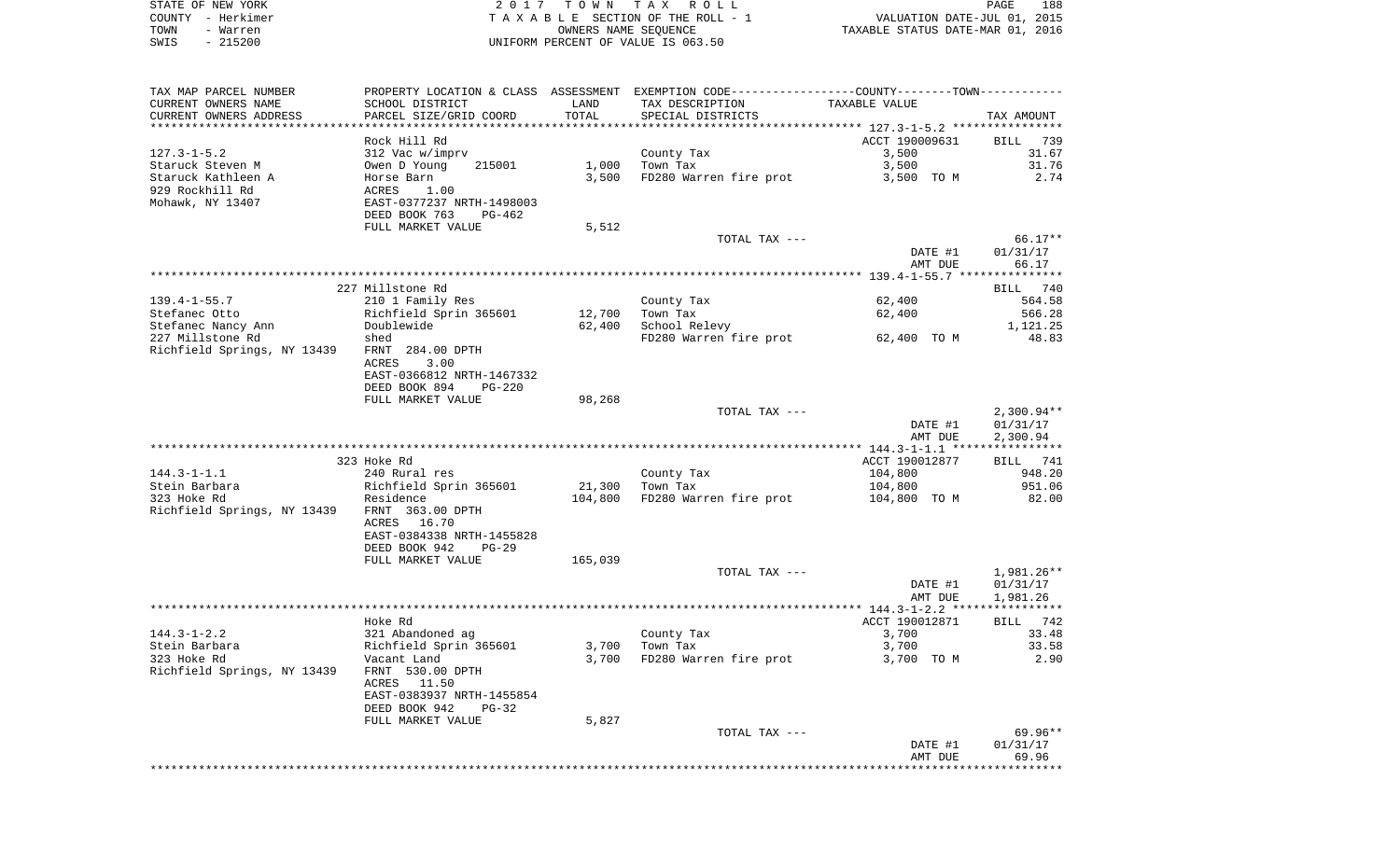| STATE OF NEW YORK                                  |                                                                                               |         | 2017 TOWN TAX ROLL                 |                                                                             | 189                      |
|----------------------------------------------------|-----------------------------------------------------------------------------------------------|---------|------------------------------------|-----------------------------------------------------------------------------|--------------------------|
| COUNTY - Herkimer                                  | TAXABLE SECTION OF THE ROLL - 1                                                               |         |                                    |                                                                             |                          |
| - Warren<br>TOWN                                   |                                                                                               |         | OWNERS NAME SEOUENCE               | PAGE 189<br>VALUATION DATE-JUL 01, 2015<br>TAXABLE STATUS DATE-MAR 01, 2016 |                          |
| $-215200$<br>SWIS                                  |                                                                                               |         | UNIFORM PERCENT OF VALUE IS 063.50 |                                                                             |                          |
|                                                    |                                                                                               |         |                                    |                                                                             |                          |
| TAX MAP PARCEL NUMBER                              | PROPERTY LOCATION & CLASS ASSESSMENT EXEMPTION CODE---------------COUNTY-------TOWN---------- |         |                                    |                                                                             |                          |
| CURRENT OWNERS NAME                                | SCHOOL DISTRICT                                                                               | LAND    | TAX DESCRIPTION                    | TAXABLE VALUE                                                               |                          |
| CURRENT OWNERS ADDRESS                             | PARCEL SIZE/GRID COORD                                                                        | TOTAL   | SPECIAL DISTRICTS                  |                                                                             | TAX AMOUNT               |
|                                                    |                                                                                               |         |                                    |                                                                             |                          |
|                                                    | Hoke Rd                                                                                       |         |                                    |                                                                             | BILL 743                 |
| $144.3 - 1 - 2.4$                                  | 314 Rural vac<10                                                                              |         | County Tax                         | 1,400                                                                       | 12.67                    |
| Stein Barbara                                      | Richfield Sprin 365601                                                                        |         | $\mathbf{r}$<br>$1,400$ Town Tax   | 1,400                                                                       | 12.70                    |
| 323 Hoke Rd                                        | Vac Ld                                                                                        |         | 1,400 FD280 Warren fire prot       | 1,400 TO M                                                                  | 1.10                     |
| Richfield Springs, NY 13439                        | FRNT<br>30.50 DPTH                                                                            |         |                                    |                                                                             |                          |
|                                                    | 7.10<br>ACRES                                                                                 |         |                                    |                                                                             |                          |
|                                                    | EAST-0384306 NRTH-1456355                                                                     |         |                                    |                                                                             |                          |
|                                                    | DEED BOOK 942<br>$PG-32$                                                                      |         |                                    |                                                                             |                          |
|                                                    | FULL MARKET VALUE                                                                             | 2,205   |                                    |                                                                             |                          |
|                                                    |                                                                                               |         | TOTAL TAX ---                      |                                                                             | $26.47**$                |
|                                                    |                                                                                               |         |                                    | DATE #1                                                                     | 01/31/17                 |
|                                                    |                                                                                               |         |                                    | AMT DUE                                                                     | 26.47                    |
|                                                    |                                                                                               |         |                                    |                                                                             |                          |
|                                                    | 118 Kingdom Rd                                                                                |         |                                    | ACCT 190001530                                                              | 744<br>BILL              |
| $132.60 - 1 - 20.1$                                | 210 1 Family Res                                                                              |         | County Tax                         | 59,900                                                                      | 541.96                   |
| Stephens Nathan J Jr                               | Owen D Young<br>215001                                                                        |         | 10,500 Town Tax                    | 59,900                                                                      | 543.59                   |
| 118 Kingdom Rd                                     | R1 & Com Gar                                                                                  |         | 59,900 FD280 Warren fire prot      | 59,900 TO M                                                                 | 46.87                    |
| Jordanville, NY 13361                              | FRNT<br>74.25 DPTH                                                                            |         | LT180 Warren light #2              | 59,900 TO M                                                                 | 59.77                    |
|                                                    | 1.40<br>ACRES                                                                                 |         |                                    |                                                                             |                          |
|                                                    | EAST-0371579 NRTH-1487644                                                                     |         |                                    |                                                                             |                          |
|                                                    | DEED BOOK 1575<br>PG-536                                                                      |         |                                    |                                                                             |                          |
|                                                    | FULL MARKET VALUE                                                                             | 94,331  |                                    |                                                                             |                          |
|                                                    |                                                                                               |         | TOTAL TAX ---                      |                                                                             | $1,192.19**$             |
|                                                    |                                                                                               |         |                                    | DATE #1                                                                     | 01/31/17                 |
|                                                    |                                                                                               |         |                                    | AMT DUE                                                                     | 1,192.19                 |
|                                                    | 911 Little Lakes Rd                                                                           |         |                                    |                                                                             | 745<br>BILL              |
| $140.1 - 1 - 18.3$                                 | 112 Dairy farm                                                                                |         | AG MKTS L 41720                    | 43,368 43,368                                                               |                          |
| Stetson Brian                                      | Owen D Young<br>215001                                                                        |         | 100,000 AGRIC 10 Y 42100           | 4,000                                                                       | 4,000                    |
| Stetson Amy                                        | ACRES 112.40                                                                                  |         | 132,000 County Tax                 | 84,632                                                                      | 765.72                   |
|                                                    |                                                                                               |         |                                    |                                                                             |                          |
| 911 Little Lakes Rd<br>Richfield Springs, NY 13439 | EAST-0380700 NRTH-1476639<br>DEED BOOK 1339 PG-724                                            |         | Town Tax<br>FD280 Warren fire prot | 84,632<br>88,632 TO M                                                       | 768.03<br>69.35          |
|                                                    | FULL MARKET VALUE                                                                             | 207,874 | 43,368 EX                          |                                                                             |                          |
| MAY BE SUBJECT TO PAYMENT                          |                                                                                               |         |                                    |                                                                             |                          |
|                                                    |                                                                                               |         |                                    |                                                                             |                          |
|                                                    |                                                                                               |         |                                    |                                                                             |                          |
| UNDER AGDIST LAW TIL 2020                          |                                                                                               |         |                                    |                                                                             |                          |
|                                                    |                                                                                               |         | TOTAL TAX ---                      | DATE #1                                                                     | $1,603.10**$<br>01/31/17 |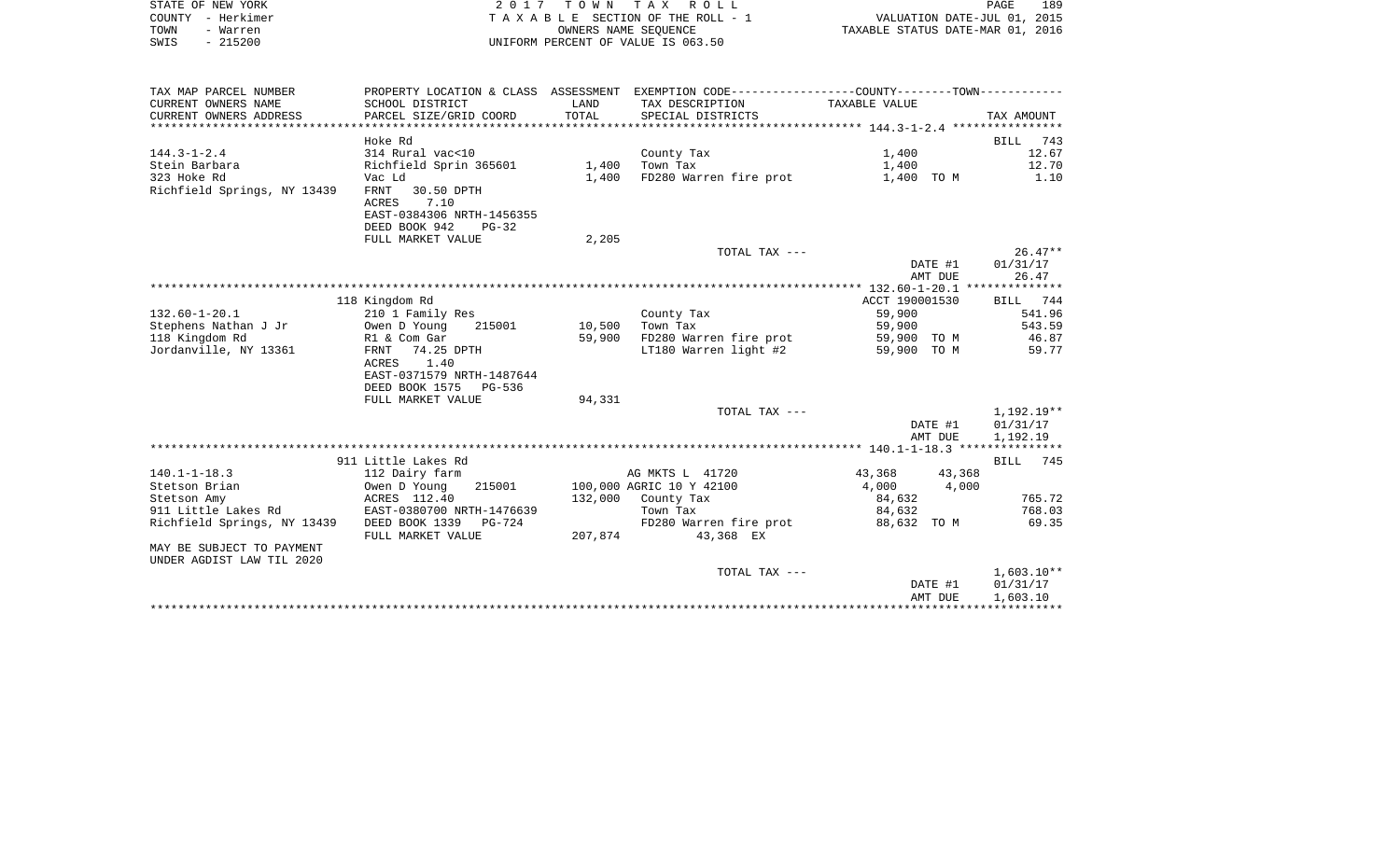| STATE OF NEW YORK | 2017 TOWN TAX ROLL                 | 190<br>PAGE                      |
|-------------------|------------------------------------|----------------------------------|
| COUNTY - Herkimer | TAXABLE SECTION OF THE ROLL - 1    | VALUATION DATE-JUL 01, 2015      |
| TOWN<br>- Warren  | OWNERS NAME SEOUENCE               | TAXABLE STATUS DATE-MAR 01, 2016 |
| - 215200<br>SWIS  | UNIFORM PERCENT OF VALUE IS 063.50 |                                  |

| TAX MAP PARCEL NUMBER                                  |                           |         | PROPERTY LOCATION & CLASS ASSESSMENT EXEMPTION CODE----------------COUNTY-------TOWN---------- |                      |                          |
|--------------------------------------------------------|---------------------------|---------|------------------------------------------------------------------------------------------------|----------------------|--------------------------|
| CURRENT OWNERS NAME                                    | SCHOOL DISTRICT           | LAND    | TAX DESCRIPTION                                                                                | TAXABLE VALUE        |                          |
| CURRENT OWNERS ADDRESS                                 | PARCEL SIZE/GRID COORD    | TOTAL   | SPECIAL DISTRICTS                                                                              |                      | TAX AMOUNT               |
|                                                        |                           |         |                                                                                                |                      |                          |
|                                                        | Ostrander Rd              |         |                                                                                                |                      | <b>BILL</b><br>746       |
| $140.4 - 1 - 6.2$                                      | 105 Vac farmland          |         | AG MKTS L 41720                                                                                | $\Omega$<br>$\Omega$ |                          |
| Stitzel's Waterpoint Farms                             | Richfield Sprin 365601    | 64,900  | County Tax                                                                                     | 64,900               | 587.20                   |
| PO Box 207                                             | Farm Land                 | 64,900  | Town Tax                                                                                       | 64,900               | 588.97                   |
| Springfield Center, NY 13468                           | FRNT 1067.70 DPTH         |         | School Relevy                                                                                  |                      | 1,166.17                 |
|                                                        | ACRES 152.00              |         | FD280 Warren fire prot                                                                         | 64,900 TO M          | 50.78                    |
| MAY BE SUBJECT TO PAYMENT<br>UNDER AGDIST LAW TIL 2020 | EAST-0386767 NRTH-1465697 |         |                                                                                                |                      |                          |
|                                                        | DEED BOOK 1082 PG-597     |         |                                                                                                |                      |                          |
|                                                        | FULL MARKET VALUE         | 102,205 | TOTAL TAX ---                                                                                  |                      | $2,393.12**$             |
|                                                        |                           |         |                                                                                                | DATE #1              | 01/31/17                 |
|                                                        |                           |         |                                                                                                | AMT DUE              | 2,393.12                 |
|                                                        |                           |         |                                                                                                |                      |                          |
|                                                        | Hoke Rd                   |         |                                                                                                | ACCT 190012875       | 747<br>BILL              |
| $144.1 - 1 - 74$                                       | 105 Vac farmland          |         | AG MKTS L 41720                                                                                | 4,082<br>4,082       |                          |
| Stitzel's Waterpoint Farms                             | Richfield Sprin 365601    | 11,100  | County Tax                                                                                     | 7,018                | 63.50                    |
| PO Box 207                                             | Farm Land                 | 11,100  | Town Tax                                                                                       | 7,018                | 63.69                    |
| Springfield Center, NY 13468                           | ACRES<br>20.20            |         | School Relevy                                                                                  |                      | 126.11                   |
|                                                        | EAST-0384368 NRTH-1458481 |         | FD280 Warren fire prot                                                                         | 7,018 TO M           | 5.49                     |
| MAY BE SUBJECT TO PAYMENT                              | DEED BOOK 1082<br>PG-597  |         | 4,082 EX                                                                                       |                      |                          |
| UNDER AGDIST LAW TIL 2020                              | FULL MARKET VALUE         | 17,480  |                                                                                                |                      |                          |
|                                                        |                           |         | TOTAL TAX ---                                                                                  |                      | 258.79**                 |
|                                                        |                           |         |                                                                                                | DATE #1              | 01/31/17                 |
|                                                        |                           |         |                                                                                                | AMT DUE              | 258.79                   |
|                                                        |                           |         |                                                                                                |                      |                          |
|                                                        | Hoke Rd                   |         |                                                                                                | ACCT 190012876       | 748<br><b>BILL</b>       |
| $144.1 - 1 - 79$                                       | 105 Vac farmland          |         | AG MKTS L 41720                                                                                | 2,882<br>2,882       |                          |
| Stitzel's Waterpoint Farms                             | Richfield Sprin 365601    | 10,200  | County Tax                                                                                     | 7,318                | 66.21                    |
| PO Box 207                                             | Farm Land                 | 10,200  | Town Tax                                                                                       | 7,318                | 66.41                    |
| Springfield Center, NY 13468                           | ACRES<br>20.00            |         | School Relevy                                                                                  |                      | 131.49                   |
|                                                        | EAST-0384803 NRTH-1458142 |         | FD280 Warren fire prot                                                                         | 7,318 TO M           | 5.73                     |
| MAY BE SUBJECT TO PAYMENT                              | DEED BOOK 1082 PG-597     |         | 2,882 EX                                                                                       |                      |                          |
| UNDER AGDIST LAW TIL 2020                              | FULL MARKET VALUE         | 16,063  |                                                                                                |                      |                          |
|                                                        |                           |         | TOTAL TAX ---                                                                                  |                      | 269.84**                 |
|                                                        |                           |         |                                                                                                | DATE #1              | 01/31/17                 |
|                                                        |                           |         |                                                                                                | AMT DUE              | 269.84                   |
|                                                        |                           |         |                                                                                                |                      |                          |
|                                                        | State Route 20            |         |                                                                                                | ACCT 190007560       | <b>BILL</b><br>749       |
| $144.2 - 1 - 14$                                       | 105 Vac farmland          |         | AG MKTS L 41720                                                                                | 2,557<br>2,557       |                          |
| Stitzel's Waterpoint Farms                             | Richfield Sprin 365601    | 31,200  | County Tax                                                                                     | 28,643               | 259.15                   |
| PO Box 207                                             | Farm Land                 | 31,200  | Town Tax                                                                                       | 28,643               | 259.93                   |
| Springfield Center, NY 13468                           | ACRES 72.70               |         | School Relevy                                                                                  |                      | 514.68                   |
|                                                        | EAST-0385338 NRTH-1459511 |         | FD280 Warren fire prot 28,643 TO M                                                             |                      | 22.41                    |
| MAY BE SUBJECT TO PAYMENT                              | DEED BOOK 1082<br>PG-597  |         | 2,557 EX                                                                                       |                      |                          |
| UNDER AGDIST LAW TIL 2020                              | FULL MARKET VALUE         | 49,134  |                                                                                                |                      |                          |
|                                                        |                           |         | TOTAL TAX ---                                                                                  | DATE #1              | $1,056.17**$<br>01/31/17 |
|                                                        |                           |         |                                                                                                | AMT DUE              | 1,056.17                 |
|                                                        |                           |         |                                                                                                |                      |                          |
|                                                        |                           |         |                                                                                                |                      |                          |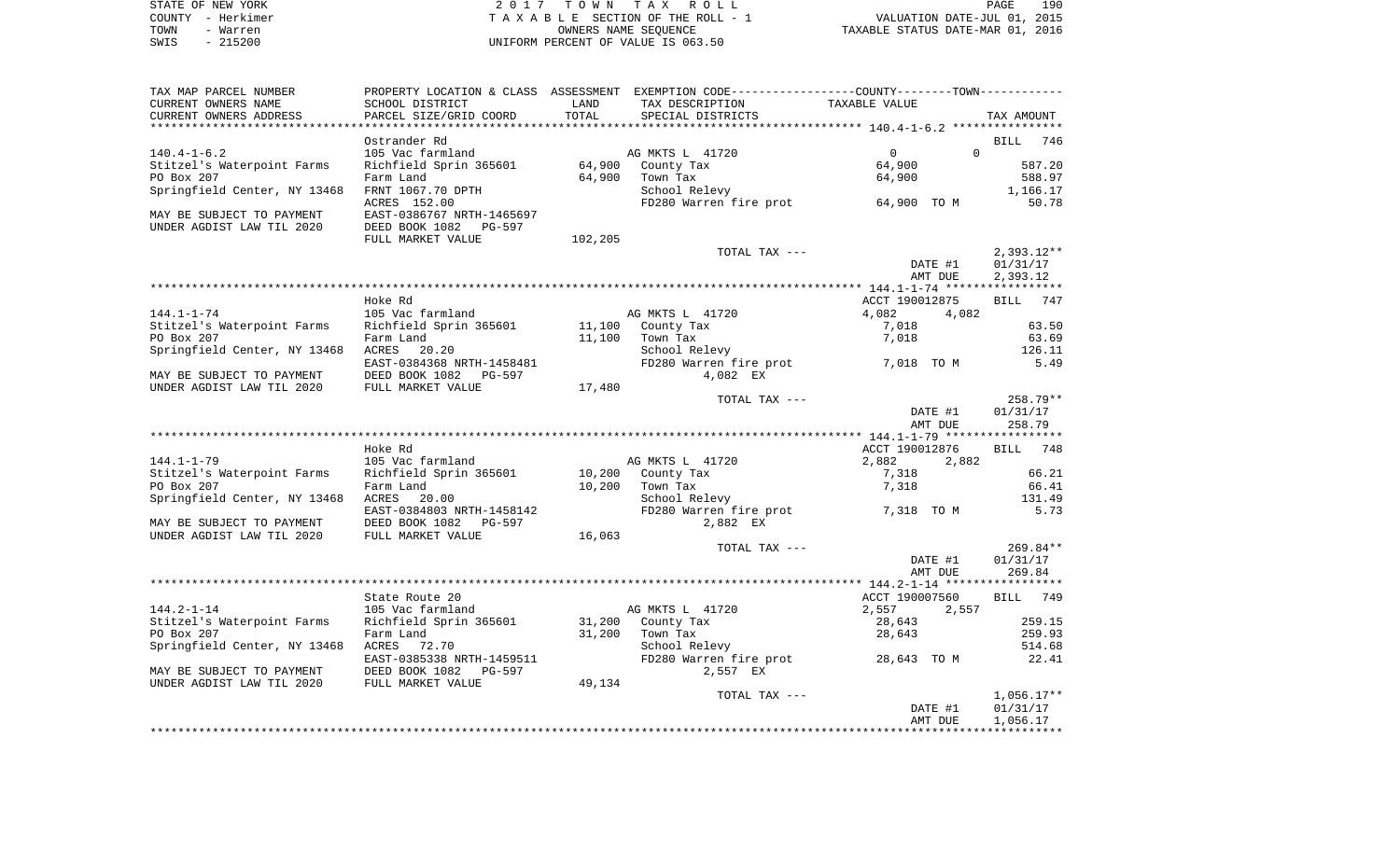| STATE OF NEW YORK |          | 2017 TOWN TAX ROLL                 | PAGE                             | 191 |
|-------------------|----------|------------------------------------|----------------------------------|-----|
| COUNTY - Herkimer |          | TAXABLE SECTION OF THE ROLL - 1    | VALUATION DATE-JUL 01, 2015      |     |
| TOWN              | - Warren | OWNERS NAME SEOUENCE               | TAXABLE STATUS DATE-MAR 01, 2016 |     |
| SWIS              | - 215200 | UNIFORM PERCENT OF VALUE IS 063.50 |                                  |     |

| TAX MAP PARCEL NUMBER                                                                                                          | PROPERTY LOCATION & CLASS ASSESSMENT EXEMPTION CODE----------------COUNTY--------TOWN---------- |        |                        |                |                 |
|--------------------------------------------------------------------------------------------------------------------------------|-------------------------------------------------------------------------------------------------|--------|------------------------|----------------|-----------------|
| CURRENT OWNERS NAME                                                                                                            | SCHOOL DISTRICT                                                                                 | LAND   | TAX DESCRIPTION        | TAXABLE VALUE  |                 |
| CURRENT OWNERS ADDRESS                                                                                                         | PARCEL SIZE/GRID COORD                                                                          | TOTAL  | SPECIAL DISTRICTS      |                | TAX AMOUNT      |
|                                                                                                                                |                                                                                                 |        |                        |                |                 |
|                                                                                                                                | 4255 US Highway 20                                                                              |        |                        | ACCT 190002580 | BILL 750        |
| 144.23-1-7.1                                                                                                                   | 210 1 Family Res                                                                                |        | County Tax             | 40,700         | 368.24          |
| ------ - ---<br>Stocking Brenda                         Richfield Sprin 365601<br>7761 State Highway 80         ACRES     1.40 |                                                                                                 | 4,000  | Town Tax               | 40,700         | 369.35          |
|                                                                                                                                |                                                                                                 | 40,700 | FD280 Warren fire prot | 40,700 TO M    | 31.85           |
| Springfield Center, NY 13465 EAST-0379256 NRTH-1462764                                                                         |                                                                                                 |        | LT170 Warren light #1  | 40,700 TO M    | 56.12           |
|                                                                                                                                | DEED BOOK 1299 PG-383                                                                           |        |                        |                |                 |
|                                                                                                                                | FULL MARKET VALUE                                                                               | 64,094 |                        |                |                 |
|                                                                                                                                |                                                                                                 |        | TOTAL TAX ---          |                | 825.56**        |
|                                                                                                                                |                                                                                                 |        |                        | DATE #1        | 01/31/17        |
|                                                                                                                                |                                                                                                 |        |                        | AMT DUE        | 825.56          |
|                                                                                                                                |                                                                                                 |        |                        |                |                 |
|                                                                                                                                | 189 Millstone Rd                                                                                |        |                        | ACCT 190000450 | <b>BILL</b> 751 |
| 139.4-1-55.1                                                                                                                   | 240 Rural res                                                                                   |        | County Tax             | 52,200         | 472.29          |
| Suhocki Dennis G                                                                                                               | Richfield Sprin 365601<br>Residence<br>plebrn                                                   | 17,000 | Town Tax               | 52,200         | 473.71          |
| Suhocki Diane J                                                                                                                |                                                                                                 | 52,200 | FD280 Warren fire prot | 52,200 TO M    | 40.85           |
| 189 Millstone Rd                                                                                                               |                                                                                                 |        |                        |                |                 |
| Richfield Springs, NY 13439 ACRES 22.70                                                                                        |                                                                                                 |        |                        |                |                 |
|                                                                                                                                | EAST-0366344 NRTH-1467972                                                                       |        |                        |                |                 |
|                                                                                                                                | DEED BOOK 801<br>PG-27                                                                          |        |                        |                |                 |
|                                                                                                                                | FULL MARKET VALUE                                                                               | 82,205 |                        |                |                 |
|                                                                                                                                |                                                                                                 |        | TOTAL TAX ---          |                | 986.85**        |
|                                                                                                                                |                                                                                                 |        |                        | DATE #1        | 01/31/17        |
|                                                                                                                                |                                                                                                 |        |                        | AMT DUE        | 986.85          |
|                                                                                                                                |                                                                                                 |        |                        |                |                 |
|                                                                                                                                | Off Rt 20                                                                                       |        |                        |                | <b>BILL</b> 752 |
| 139.4-1-57                                                                                                                     | 314 Rural vac<10                                                                                |        | County Tax             | 1,000          | 9.05            |
| Svet Frank A Jr                                                                                                                | Richfield Sprin 365601                                                                          | 1,000  | Town Tax               | 1,000          | 9.07            |
| PO Box 186                                                                                                                     | Lot                                                                                             | 1,000  | FD280 Warren fire prot | 1,000 TO M     | .78             |
| Alpha, OH 45301                                                                                                                | ACRES 2.40                                                                                      |        |                        |                |                 |
|                                                                                                                                | EAST-0366078 NRTH-1464970                                                                       |        |                        |                |                 |
|                                                                                                                                | DEED BOOK 786<br><b>PG-55</b>                                                                   |        |                        |                |                 |
|                                                                                                                                | FULL MARKET VALUE                                                                               | 1,575  |                        |                |                 |
|                                                                                                                                |                                                                                                 |        | TOTAL TAX ---          |                | 18.90**         |
|                                                                                                                                |                                                                                                 |        |                        | DATE #1        | 01/31/17        |
|                                                                                                                                |                                                                                                 |        |                        | AMT DUE        | 18.90           |
|                                                                                                                                |                                                                                                 |        |                        |                |                 |
|                                                                                                                                | Jordanville Rd                                                                                  |        |                        | ACCT 190012570 | <b>BILL</b> 753 |
| 133.4-2-4                                                                                                                      | 323 Vacant rural                                                                                |        | County Tax             | 1,000          | 9.05            |
| Talma Grace                                                                                                                    | Owen D Young 215001                                                                             | 1,000  | Town Tax               | 1,000          | 9.07            |
| PO Box 1530                                                                                                                    | Lot                                                                                             | 1,000  | FD280 Warren fire prot | 1,000 TO M     | .78             |
| Richfield Springs, NY 13439 FRNT 197.34 DPTH 200.00                                                                            |                                                                                                 |        |                        |                |                 |
|                                                                                                                                | EAST-0390668 NRTH-1485944                                                                       |        |                        |                |                 |
|                                                                                                                                | DEED BOOK 1318 PG-883                                                                           |        |                        |                |                 |
|                                                                                                                                | FULL MARKET VALUE                                                                               | 1,575  |                        |                |                 |
|                                                                                                                                |                                                                                                 |        | TOTAL TAX ---          |                | $18.90**$       |
|                                                                                                                                |                                                                                                 |        |                        | DATE #1        | 01/31/17        |
|                                                                                                                                |                                                                                                 |        |                        | AMT DUE        | 18.90           |
|                                                                                                                                |                                                                                                 |        |                        |                |                 |
|                                                                                                                                |                                                                                                 |        |                        |                |                 |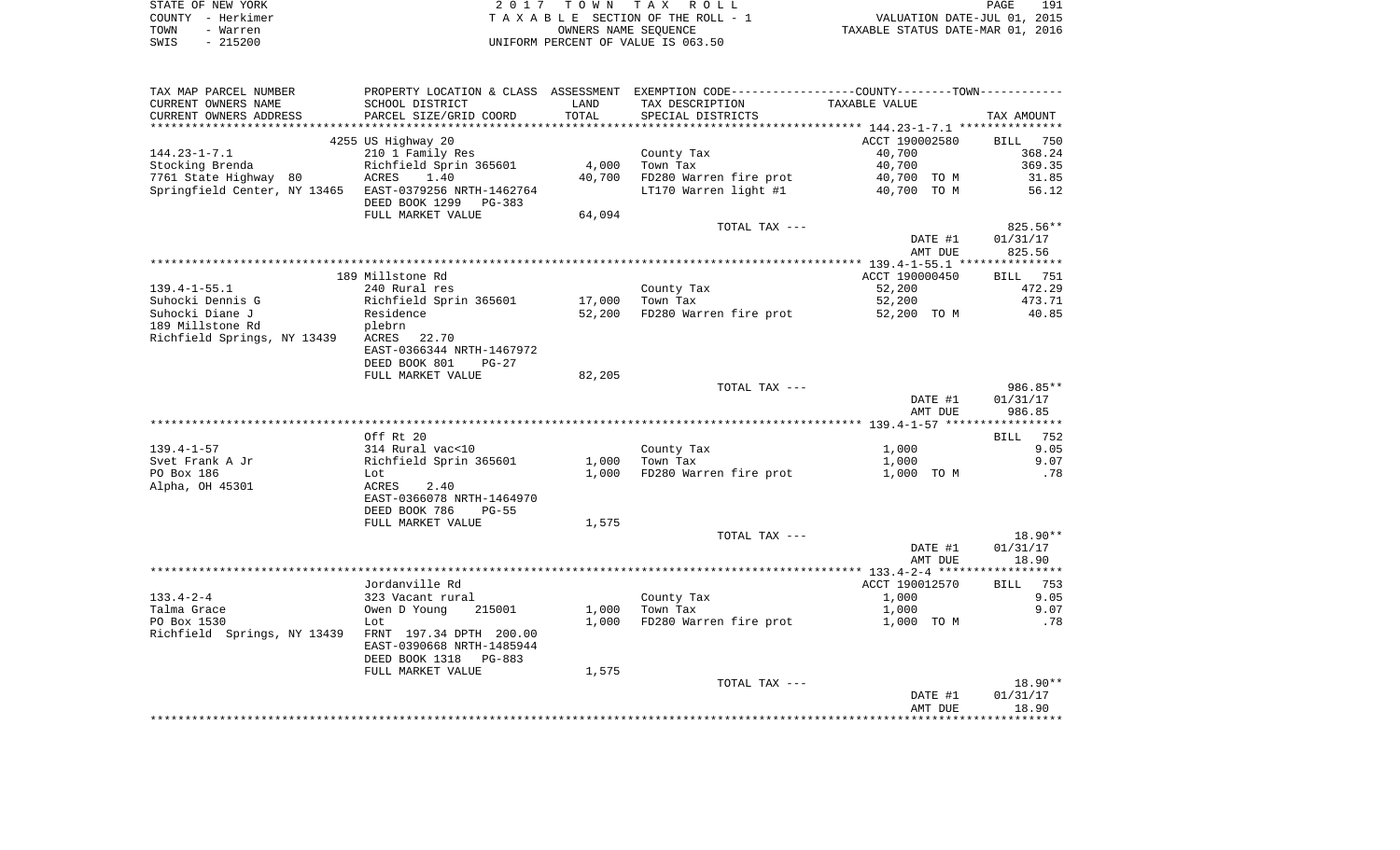|      | STATE OF NEW YORK | 2017 TOWN TAX ROLL                 | PAGE                             | 192 |
|------|-------------------|------------------------------------|----------------------------------|-----|
|      | COUNTY - Herkimer | TAXABLE SECTION OF THE ROLL - 1    | VALUATION DATE-JUL 01, 2015      |     |
| TOWN | - Warren          | OWNERS NAME SEOUENCE               | TAXABLE STATUS DATE-MAR 01, 2016 |     |
| SWIS | $-215200$         | UNIFORM PERCENT OF VALUE IS 063.50 |                                  |     |

| TAX MAP PARCEL NUMBER       | PROPERTY LOCATION & CLASS ASSESSMENT |         | EXEMPTION CODE-----------------COUNTY-------TOWN----------- |                |                    |
|-----------------------------|--------------------------------------|---------|-------------------------------------------------------------|----------------|--------------------|
| CURRENT OWNERS NAME         | SCHOOL DISTRICT                      | LAND    | TAX DESCRIPTION                                             | TAXABLE VALUE  |                    |
| CURRENT OWNERS ADDRESS      | PARCEL SIZE/GRID COORD               | TOTAL   | SPECIAL DISTRICTS                                           |                | TAX AMOUNT         |
|                             |                                      |         |                                                             |                |                    |
|                             | 3375 Jordanville Rd                  |         |                                                             |                | 754<br><b>BILL</b> |
| $133.4 - 2 - 20.3$          | 314 Rural vac<10                     |         | County Tax                                                  | 9,600          | 86.86              |
| Talma Grace P               | 215001<br>Owen D Young               | 9,600   | Town Tax                                                    | 9,600          | 87.12              |
| PO Box 1530                 | ACRES<br>6.00                        | 9,600   | FD280 Warren fire prot                                      | 9,600 TO M     | 7.51               |
| Richfield Spring, NY 13439  | EAST-0390922 NRTH-1486013            |         |                                                             |                |                    |
|                             | DEED BOOK 1310<br>PG-869             |         |                                                             |                |                    |
|                             | FULL MARKET VALUE                    | 15,118  |                                                             |                |                    |
|                             |                                      |         | TOTAL TAX ---                                               |                | 181.49**           |
|                             |                                      |         |                                                             | DATE #1        | 01/31/17           |
|                             |                                      |         |                                                             | AMT DUE        | 181.49             |
|                             |                                      |         |                                                             |                |                    |
|                             | 102 State Route 167                  |         |                                                             | ACCT 190010260 | <b>BILL</b><br>755 |
| $139.4 - 1 - 48$            | 240 Rural res                        |         | County Tax                                                  | 200,700        | 1,815.87           |
| Talma Sidney J              | Richfield Sprin 365601               | 17,800  | Town Tax                                                    | 200,700        | 1,821.35           |
| Talma Grace P               | Estate                               | 200,700 | FD280 Warren fire prot                                      | 200,700 TO M   | 157.04             |
| PO Box 1530                 | ACRES 12.00                          |         |                                                             |                |                    |
| Richfield Springs, NY 13439 | EAST-0363903 NRTH-1466560            |         |                                                             |                |                    |
|                             | DEED BOOK 1456<br>PG-619             |         |                                                             |                |                    |
|                             | FULL MARKET VALUE                    | 316,063 |                                                             |                |                    |
|                             |                                      |         | TOTAL TAX ---                                               |                | $3,794.26**$       |
|                             |                                      |         |                                                             | DATE #1        | 01/31/17           |
|                             |                                      |         |                                                             | AMT DUE        | 3,794.26           |
|                             |                                      |         |                                                             |                |                    |
|                             | State Route 167                      |         |                                                             | ACCT 190010771 | BILL 756           |
| $133.1 - 1 - 10$            | 314 Rural vac<10                     |         | County Tax                                                  | 5,300          | 47.95              |
| Tarasenko Michael           | Owen D Young<br>215001               | 5,300   | Town Tax                                                    | 5,300          | 48.10              |
| Tarasenko Valentina         | Route 167                            | 5,300   | FD280 Warren fire prot                                      | 5,300 TO M     | 4.15               |
| 2 Salisbury Pt Apt 2D       | ACRES<br>1.20                        |         |                                                             |                |                    |
| South Nyack, NY 10960       | EAST-0378760 NRTH-1493182            |         |                                                             |                |                    |
|                             | DEED BOOK 815<br>$PG-548$            |         |                                                             |                |                    |
|                             | FULL MARKET VALUE                    | 8,346   |                                                             |                |                    |
|                             |                                      |         | TOTAL TAX ---                                               |                | $100.20**$         |
|                             |                                      |         |                                                             | DATE #1        | 01/31/17           |
|                             |                                      |         |                                                             | AMT DUE        | 100.20             |
|                             |                                      |         |                                                             |                |                    |
|                             | State Route 167                      |         |                                                             | ACCT 190010772 | BILL 757           |
| $133.1 - 1 - 11$            | 314 Rural vac<10                     |         | County Tax                                                  | 5,400          | 48.86              |
| Tarasenko Michael           | 215001<br>Owen D Young               | 5,400   | Town Tax                                                    | 5,400          | 49.00              |
| Tarasenko Valentina         | Rt 167                               | 5,400   | FD280 Warren fire prot                                      | 5,400 TO M     | 4.23               |
| 2 Salisbury Pt Apt 2D       | ACRES<br>1.30                        |         |                                                             |                |                    |
| South Nyack, NY 10960       | EAST-0377601 NRTH-1493050            |         |                                                             |                |                    |
|                             | DEED BOOK 815<br>PG-548              |         |                                                             |                |                    |
|                             | FULL MARKET VALUE                    | 8,504   |                                                             |                |                    |
|                             |                                      |         | TOTAL TAX ---                                               |                | $102.09**$         |
|                             |                                      |         |                                                             | DATE #1        | 01/31/17           |
|                             |                                      |         |                                                             | AMT DUE        | 102.09             |
|                             |                                      |         |                                                             |                |                    |
|                             |                                      |         |                                                             |                |                    |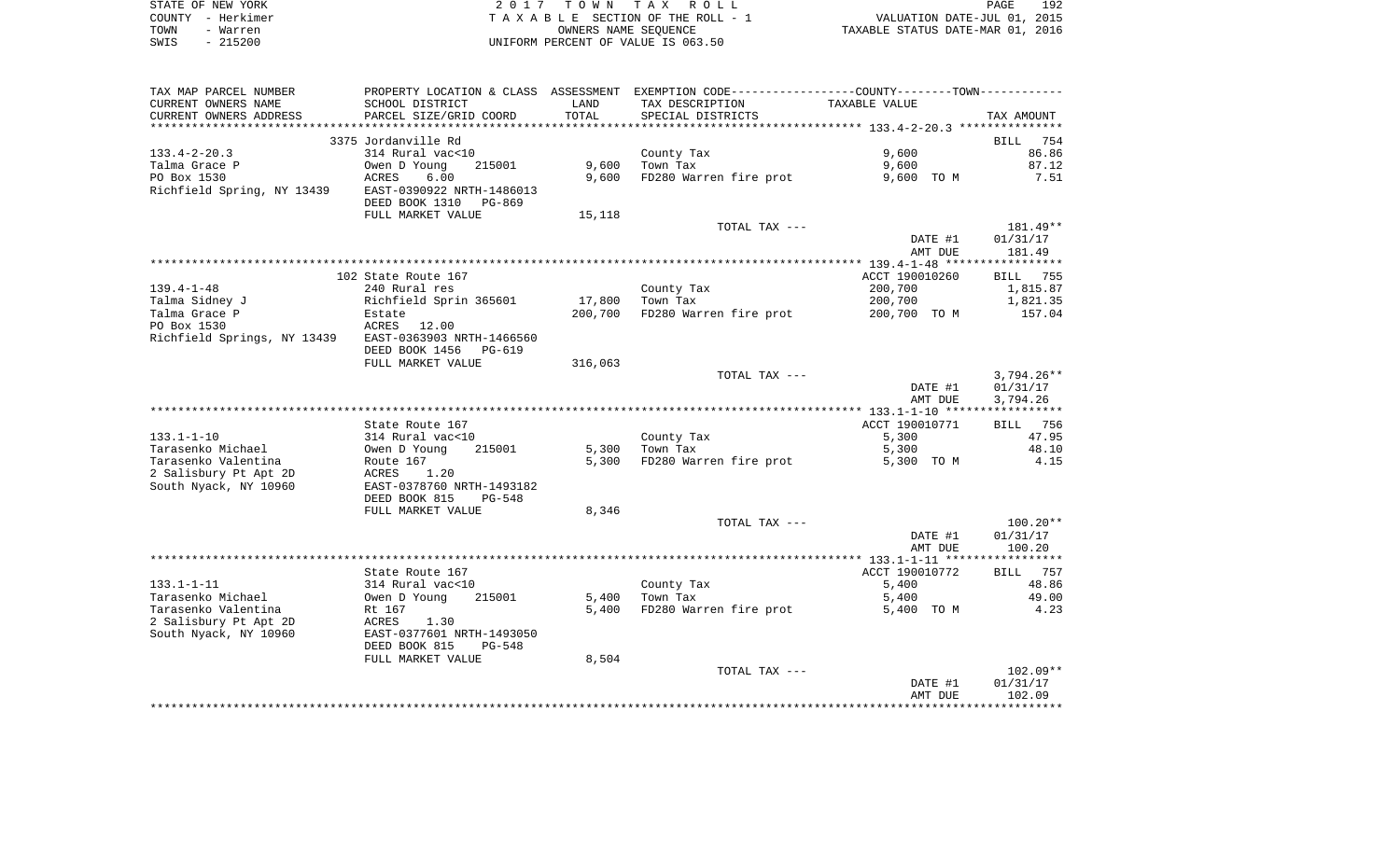|      | STATE OF NEW YORK | 2017 TOWN TAX ROLL                 | PAGE                             | 193 |
|------|-------------------|------------------------------------|----------------------------------|-----|
|      | COUNTY – Herkimer | TAXABLE SECTION OF THE ROLL - 1    | VALUATION DATE-JUL 01, 2015      |     |
| TOWN | - Warren          | OWNERS NAME SEOUENCE               | TAXABLE STATUS DATE-MAR 01, 2016 |     |
| SWIS | - 215200          | UNIFORM PERCENT OF VALUE IS 063.50 |                                  |     |

| TAX MAP PARCEL NUMBER                                                                          |                                    |         | PROPERTY LOCATION & CLASS ASSESSMENT EXEMPTION CODE---------------COUNTY-------TOWN--------- |                                                 |                 |
|------------------------------------------------------------------------------------------------|------------------------------------|---------|----------------------------------------------------------------------------------------------|-------------------------------------------------|-----------------|
| CURRENT OWNERS NAME                                                                            | SCHOOL DISTRICT                    | LAND    | TAX DESCRIPTION                                                                              | TAXABLE VALUE                                   |                 |
| CURRENT OWNERS ADDRESS                                                                         | PARCEL SIZE/GRID COORD             | TOTAL   | SPECIAL DISTRICTS                                                                            |                                                 | TAX AMOUNT      |
|                                                                                                |                                    |         |                                                                                              | ****************** 133.2-2-11 ***************** |                 |
|                                                                                                | 815 Hicks Rd                       |         |                                                                                              | ACCT 190001235                                  | BILL 758        |
| $133.2 - 2 - 11$                                                                               | 411 Apartment                      |         | AGRIC 10 Y 42100                                                                             | 2,300<br>2,300                                  |                 |
| Tarasenko Valentina                                                                            | Owen D Young<br>215001             | 31,300  | County Tax                                                                                   | 102,100                                         | 923.77          |
| 2 Salisbury Pt Apt 2D                                                                          | Residence                          | 104,400 | Town Tax                                                                                     | 102,100                                         | 926.56          |
| South Nyack, NY 10960                                                                          | ACRES<br>46.00                     |         | FD280 Warren fire prot                                                                       | 104,400 TO M                                    | 81.69           |
|                                                                                                | EAST-0388615 NRTH-1489879          |         |                                                                                              |                                                 |                 |
|                                                                                                | DEED BOOK 1311<br>PG-413           |         |                                                                                              |                                                 |                 |
|                                                                                                | FULL MARKET VALUE                  | 164,409 |                                                                                              |                                                 |                 |
|                                                                                                |                                    |         | TOTAL TAX ---                                                                                |                                                 | $1,932.02**$    |
|                                                                                                |                                    |         |                                                                                              | DATE #1                                         | 01/31/17        |
|                                                                                                |                                    |         |                                                                                              | AMT DUE                                         | 1,932.02        |
|                                                                                                |                                    |         |                                                                                              |                                                 |                 |
|                                                                                                | Casler Rd                          |         |                                                                                              | ACCT 190007770                                  | 759<br>BILL     |
| $133.3 - 1 - 15$                                                                               | 314 Rural vac<10                   |         | County Tax                                                                                   | 4,000                                           | 36.19           |
| Tarasenko Valentina                                                                            | Owen D Young<br>215001             | 4,000   | Town Tax                                                                                     | 4,000                                           | 36.30           |
| Tarasenko Michael                                                                              | Lot                                | 4,000   | FD280 Warren fire prot                                                                       | 4,000 TO M                                      | 3.13            |
| 2 Salisbury Pt Apt 2D                                                                          | FRNT 236.00 DPTH 188.00            |         |                                                                                              |                                                 |                 |
| South Nyack, NY 10960                                                                          | EAST-0376369 NRTH-1487482          |         |                                                                                              |                                                 |                 |
|                                                                                                | $PG-81$                            |         |                                                                                              |                                                 |                 |
|                                                                                                | DEED BOOK 773<br>FULL MARKET VALUE | 6,299   |                                                                                              |                                                 |                 |
|                                                                                                |                                    |         | TOTAL TAX ---                                                                                |                                                 | 75.62**         |
|                                                                                                |                                    |         |                                                                                              | DATE #1                                         | 01/31/17        |
|                                                                                                |                                    |         |                                                                                              | AMT DUE                                         | 75.62           |
|                                                                                                |                                    |         |                                                                                              |                                                 |                 |
|                                                                                                | 122 Hyde-Bell Ln                   |         |                                                                                              | ACCT 190001264                                  | BILL 760        |
|                                                                                                |                                    |         |                                                                                              |                                                 | 488.58          |
| $132.60 - 1 - 16$                                                                              | 210 1 Family Res                   |         | County Tax                                                                                   | 54,000                                          |                 |
| Tarbox Homer M                                                                                 | 215001<br>Owen D Young             | 11,400  | Town Tax                                                                                     | 54,000                                          | 490.05          |
| Tarbox Edna E                                                                                  | Mobile Home                        | 54,000  | FD280 Warren fire prot                                                                       | 54,000 TO M                                     | 42.25           |
| 122 Hyde-Bell Ave<br>122 hyde Beil Ave<br>Jordanville, NY 13361-0143 EAST-0372531 NRTH-1487802 | ACRES<br>2.20                      |         |                                                                                              |                                                 |                 |
|                                                                                                |                                    |         |                                                                                              |                                                 |                 |
|                                                                                                | DEED BOOK 793<br>PG-591            |         |                                                                                              |                                                 |                 |
|                                                                                                | FULL MARKET VALUE                  | 85,039  |                                                                                              |                                                 |                 |
|                                                                                                |                                    |         | TOTAL TAX ---                                                                                |                                                 | $1,020.88**$    |
|                                                                                                |                                    |         |                                                                                              | DATE #1                                         | 01/31/17        |
|                                                                                                |                                    |         |                                                                                              | AMT DUE                                         | 1,020.88        |
|                                                                                                |                                    |         |                                                                                              |                                                 |                 |
|                                                                                                | 877 Littlelakes Rd                 |         |                                                                                              |                                                 | <b>BILL</b> 761 |
| $140.1 - 1 - 19.1$                                                                             | 240 Rural res                      |         | County Tax                                                                                   | 57,200                                          | 517.53          |
| Teel Robert                                                                                    | Owen D Young<br>215001             | 19,000  | Town Tax                                                                                     | 57,200                                          | 519.09          |
| Smith August                                                                                   | R1                                 | 57,200  | FD280 Warren fire prot                                                                       | 57,200 TO M                                     | 44.76           |
| 877 Little Lakes Rd                                                                            | FRNT 550.00 DPTH                   |         |                                                                                              |                                                 |                 |
| Richfield Springs, NY 13439                                                                    | 15.00<br>ACRES                     |         |                                                                                              |                                                 |                 |
|                                                                                                | EAST-0378991 NRTH-1476008          |         |                                                                                              |                                                 |                 |
|                                                                                                | DEED BOOK 916<br>PG-596            |         |                                                                                              |                                                 |                 |
|                                                                                                | FULL MARKET VALUE                  | 90,079  |                                                                                              |                                                 |                 |
|                                                                                                |                                    |         | TOTAL TAX ---                                                                                |                                                 | $1,081.38**$    |
|                                                                                                |                                    |         |                                                                                              | DATE #1                                         | 01/31/17        |
|                                                                                                |                                    |         |                                                                                              | AMT DUE                                         | 1,081.38        |
|                                                                                                |                                    |         |                                                                                              |                                                 |                 |
|                                                                                                |                                    |         |                                                                                              |                                                 |                 |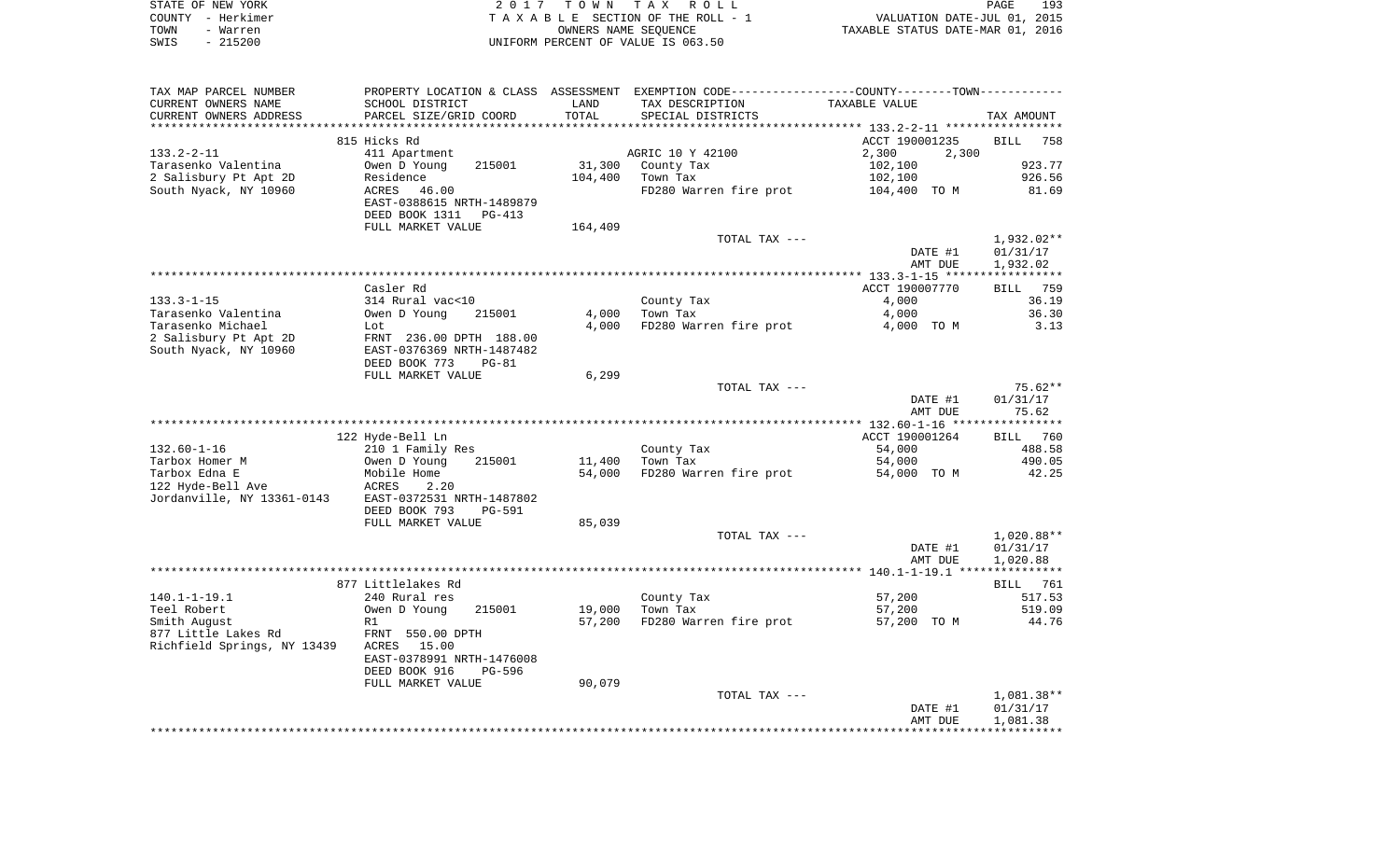| STATE OF NEW YORK | 2017 TOWN TAX ROLL                 |                                  | PAGE | 194 |
|-------------------|------------------------------------|----------------------------------|------|-----|
| COUNTY - Herkimer | TAXABLE SECTION OF THE ROLL - 1    | VALUATION DATE-JUL 01, 2015      |      |     |
| TOWN<br>- Warren  | OWNERS NAME SEOUENCE               | TAXABLE STATUS DATE-MAR 01, 2016 |      |     |
| $-215200$<br>SWIS | UNIFORM PERCENT OF VALUE IS 063.50 |                                  |      |     |

| TAX MAP PARCEL NUMBER     | PROPERTY LOCATION & CLASS ASSESSMENT |         | EXEMPTION CODE----------------COUNTY-------TOWN-----------          |                |                        |
|---------------------------|--------------------------------------|---------|---------------------------------------------------------------------|----------------|------------------------|
| CURRENT OWNERS NAME       | SCHOOL DISTRICT                      | LAND    | TAX DESCRIPTION                                                     | TAXABLE VALUE  |                        |
| CURRENT OWNERS ADDRESS    | PARCEL SIZE/GRID COORD               | TOTAL   | SPECIAL DISTRICTS                                                   |                | TAX AMOUNT             |
|                           |                                      |         | ************************************* 133.1-1-13 ****************** |                |                        |
|                           | Off Rt 167                           |         |                                                                     | ACCT 190011670 | <b>BILL</b><br>762     |
| $133.1 - 1 - 13$          | 323 Vacant rural                     |         | County Tax                                                          | 1,500          | 13.57                  |
| Teeple Kevin              | Owen D Young<br>215001               | 1,500   | Town Tax                                                            | 1,500          | 13.61                  |
| Teeple Debra              | Swamp                                | 1,500   | FD280 Warren fire prot                                              | 1,500 TO M     | 1.17                   |
| 97 Shore Ave              | ACRES<br>6.00                        |         |                                                                     |                |                        |
| Manahawkin, NJ 08050      | EAST-0377014 NRTH-1490709            |         |                                                                     |                |                        |
|                           | DEED BOOK 1126<br>PG-953             |         |                                                                     |                |                        |
|                           | FULL MARKET VALUE                    | 2,362   |                                                                     |                |                        |
|                           |                                      |         | TOTAL TAX ---                                                       |                | $28.35**$              |
|                           |                                      |         |                                                                     | DATE #1        | 01/31/17               |
|                           |                                      |         |                                                                     | AMT DUE        | 28.35                  |
|                           | 114 Williams Rd N                    |         |                                                                     | ACCT 190004830 | BILL<br>763            |
| $133.1 - 1 - 16$          | 240 Rural res                        |         | County Tax                                                          | 120,100        | 1,086.63               |
| Teeple Kevin              | Owen D Young<br>215001               | 54,700  | Town Tax                                                            | 120,100        | 1,089.91               |
| Teeple Debra              | Rural Res W Acreage                  | 120,100 | FD280 Warren fire prot                                              | 120,100 TO M   | 93.98                  |
| 97 Shore Ave              | ACRES 105.60                         |         |                                                                     |                |                        |
| Manahawkin, NJ 08050      | EAST-0378584 NRTH-1488740            |         |                                                                     |                |                        |
|                           | DEED BOOK 1126<br>PG-953             |         |                                                                     |                |                        |
| MAY BE SUBJECT TO PAYMENT | FULL MARKET VALUE                    | 189,134 |                                                                     |                |                        |
| UNDER AGDIST LAW TIL 2016 |                                      |         |                                                                     |                |                        |
|                           |                                      |         | TOTAL TAX ---                                                       |                | $2,270.52**$           |
|                           |                                      |         |                                                                     | DATE #1        | 01/31/17               |
|                           |                                      |         |                                                                     | AMT DUE        | 2,270.52               |
|                           |                                      |         |                                                                     |                |                        |
|                           | Ostrander Rd                         |         |                                                                     |                | 764<br>BILL            |
| $140.4 - 1 - 6.1$         | 582 Camping park                     |         | County Tax                                                          | 262,200        | 2,372.31               |
| The Campinator, LLC       | Richfield Sprin 365601               | 20,200  | Town Tax                                                            | 262,200        | 2,379.46               |
| 192 Main St               | Koa Camp Ground                      | 262,200 | FD280 Warren fire prot                                              | 262,200 TO M   | 205.17                 |
| Cooperstown, NY 13326     | ACRES 17.90                          |         |                                                                     |                |                        |
|                           | EAST-0387304 NRTH-1464624            |         |                                                                     |                |                        |
| PRIOR OWNER ON 3/01/2016  | DEED BOOK 1599<br>PG-919             |         |                                                                     |                |                        |
| M&G Dailey LLC            | FULL MARKET VALUE                    | 412,913 |                                                                     |                |                        |
|                           |                                      |         | TOTAL TAX ---                                                       | DATE #1        | 4,956.94**<br>01/31/17 |
|                           |                                      |         |                                                                     | AMT DUE        | 4,956.94               |
|                           |                                      |         |                                                                     |                |                        |
|                           | 1353 State Route 167                 |         |                                                                     | ACCT 190004800 | BILL 765               |
| $133.3 - 1 - 2$           | 210 1 Family Res                     |         | County Tax                                                          | 38,000         | 343.81                 |
| Thomas Diane Marie        | Owen D Young<br>215001               | 10,500  | Town Tax                                                            | 38,000         | 344.85                 |
| 1353 State Route 167      | Residence                            | 38,000  | FD280 Warren fire prot                                              | 38,000 TO M    | 29.73                  |
| Jordanville, NY 13361     | ACRES<br>1.40                        |         |                                                                     |                |                        |
|                           | EAST-0374465 NRTH-1487836            |         |                                                                     |                |                        |
|                           | DEED BOOK 914<br>PG-592              |         |                                                                     |                |                        |
|                           | FULL MARKET VALUE                    | 59,843  |                                                                     |                |                        |
|                           |                                      |         | TOTAL TAX ---                                                       |                | $718.39**$             |
|                           |                                      |         |                                                                     | DATE #1        | 01/31/17               |
|                           |                                      |         |                                                                     | AMT DUE        | 718.39                 |
|                           |                                      |         |                                                                     |                |                        |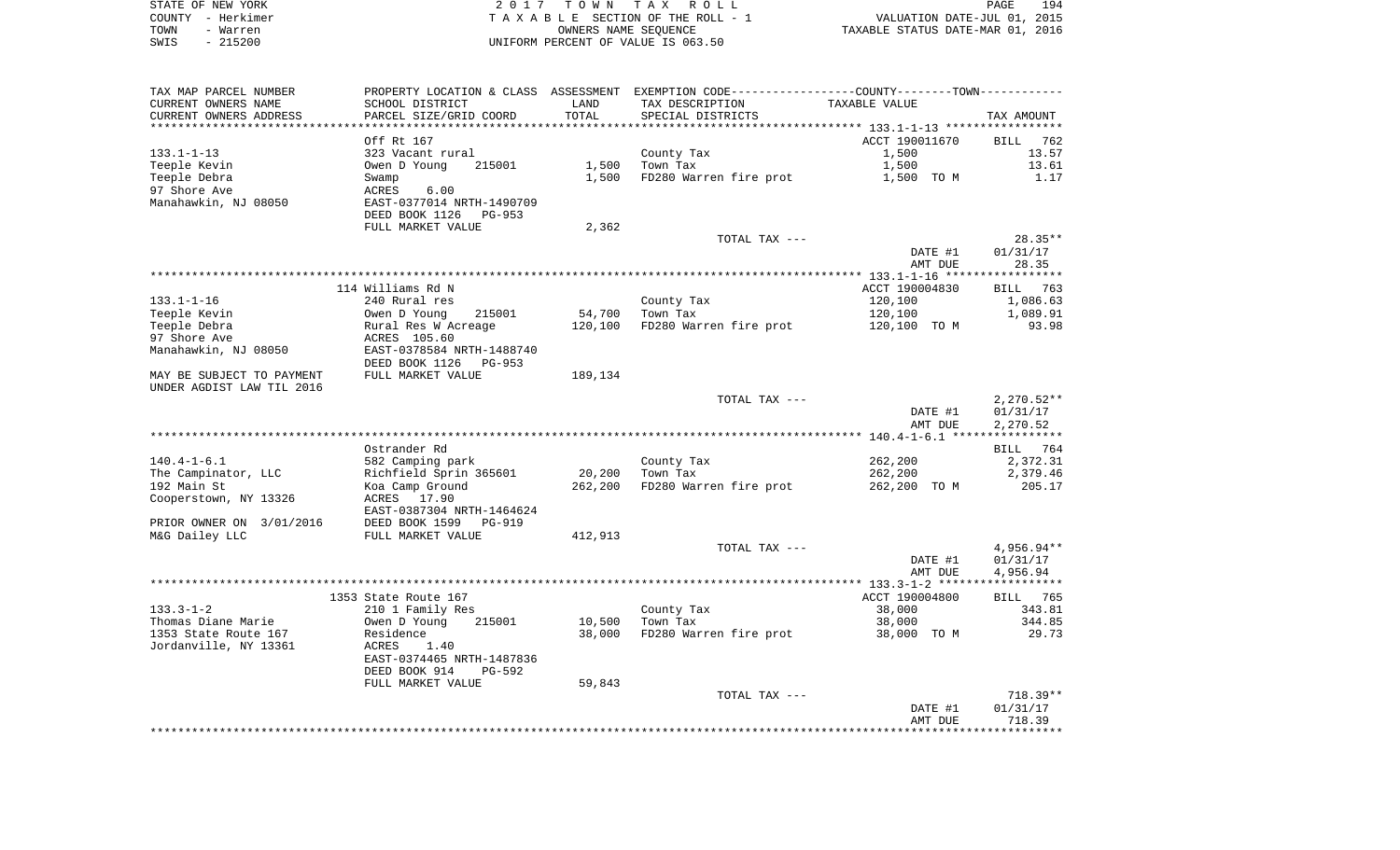|      | STATE OF NEW YORK | 2017 TOWN TAX ROLL                 | PAGE                             | 195 |
|------|-------------------|------------------------------------|----------------------------------|-----|
|      | COUNTY - Herkimer | TAXABLE SECTION OF THE ROLL - 1    | VALUATION DATE-JUL 01, 2015      |     |
| TOWN | – Warren          | OWNERS NAME SEOUENCE               | TAXABLE STATUS DATE-MAR 01, 2016 |     |
| SWIS | $-215200$         | UNIFORM PERCENT OF VALUE IS 063.50 |                                  |     |

| TAX MAP PARCEL NUMBER       |                            |         | PROPERTY LOCATION & CLASS ASSESSMENT EXEMPTION CODE---------------COUNTY-------TOWN---------- |                |              |
|-----------------------------|----------------------------|---------|-----------------------------------------------------------------------------------------------|----------------|--------------|
| CURRENT OWNERS NAME         | SCHOOL DISTRICT            | LAND    | TAX DESCRIPTION                                                                               | TAXABLE VALUE  |              |
| CURRENT OWNERS ADDRESS      | PARCEL SIZE/GRID COORD     | TOTAL   | SPECIAL DISTRICTS                                                                             |                | TAX AMOUNT   |
| ************************    |                            |         |                                                                                               |                |              |
|                             | 2588 Jordanville Rd        |         |                                                                                               | ACCT 190003610 | BILL 766     |
| $133.3 - 1 - 41$            | 210 1 Family Res           |         | County Tax                                                                                    | 82,100         | 742.82       |
| Tomforde Sophia H           | Owen D Young<br>215001     | 15,800  | Town Tax                                                                                      | 82,100         | 745.06       |
| 2588 Jordanville Rd         | Residence                  | 82,100  | FD280 Warren fire prot                                                                        | 82,100 TO M    | 64.24        |
| Jordanville, NY 13361       | <b>ACRES</b><br>7.10       |         |                                                                                               |                |              |
|                             | EAST-0375673 NRTH-1486647  |         |                                                                                               |                |              |
|                             | DEED BOOK 910<br>PG-686    |         |                                                                                               |                |              |
|                             | FULL MARKET VALUE          | 129,291 |                                                                                               |                |              |
|                             |                            |         | TOTAL TAX ---                                                                                 |                | 1,552.12**   |
|                             |                            |         |                                                                                               | DATE #1        | 01/31/17     |
|                             |                            |         |                                                                                               | AMT DUE        | 1,552.12     |
|                             |                            |         |                                                                                               |                |              |
|                             | 149 Vaughn Rd              |         |                                                                                               | ACCT 190003120 | BILL<br>767  |
|                             |                            |         |                                                                                               |                | $\mathbf 0$  |
| $139.4 - 1 - 27$            | 270 Mfg housing            |         | AGED-C/S 41805                                                                                | 13,050         |              |
| Toner Rodney F              | Richfield Sprin 365601     |         | 10,300 County Tax                                                                             | 13,050         | 118.07       |
| Toner Debra J               | Mobile Home                | 26,100  | Town Tax                                                                                      | 26,100         | 236.86       |
| 149 Vaughn Rd               | Life Use S Barringer       |         | FD280 Warren fire prot                                                                        | 26,100 TO M    | 20.42        |
| Richfield Springs, NY 13439 | FRNT 300.00 DPTH 175.00    |         |                                                                                               |                |              |
|                             | EAST-0361844 NRTH-1469461  |         |                                                                                               |                |              |
|                             | DEED BOOK 1379<br>$PG-373$ |         |                                                                                               |                |              |
|                             | FULL MARKET VALUE          | 41,102  |                                                                                               |                |              |
|                             |                            |         | TOTAL TAX ---                                                                                 |                | $375.35**$   |
|                             |                            |         |                                                                                               | DATE #1        | 01/31/17     |
|                             |                            |         |                                                                                               | AMT DUE        | 375.35       |
|                             |                            |         |                                                                                               |                |              |
|                             | 139 Vaughn Rd              |         |                                                                                               | ACCT 190005580 | BILL 768     |
| $139.4 - 1 - 28$            | 210 1 Family Res           |         | County Tax                                                                                    | 58,000         | 524.77       |
| Toner Rodney F              | Richfield Sprin 365601     | 8,900   | Town Tax                                                                                      | 58,000         | 526.35       |
| Toner Debra J               | Residence                  | 58,000  | FD280 Warren fire prot                                                                        | 58,000 TO M    | 45.38        |
| 139 Vaughn Rd               | FRNT 200.00 DPTH 175.00    |         |                                                                                               |                |              |
| Richfield Springs, NY 13439 | EAST-0361876 NRTH-1469207  |         |                                                                                               |                |              |
|                             | DEED BOOK 1379<br>PG-369   |         |                                                                                               |                |              |
|                             | FULL MARKET VALUE          | 91,339  |                                                                                               |                |              |
|                             |                            |         | TOTAL TAX ---                                                                                 |                | $1,096.50**$ |
|                             |                            |         |                                                                                               | DATE #1        | 01/31/17     |
|                             |                            |         |                                                                                               | AMT DUE        | 1,096.50     |
|                             |                            |         |                                                                                               |                |              |
|                             | 235 Yules Corners Rd       |         |                                                                                               | ACCT 190001345 | BILL 769     |
| $132.4 - 1 - 79.1$          | 240 Rural res              |         | County Tax                                                                                    | 58,300         | 527.48       |
| Toner Steven                | Owen D Young<br>215001     | 18,900  | Town Tax                                                                                      | 58,300         | 529.07       |
| Toner Joyce                 | Residence                  | 58,300  | FD280 Warren fire prot                                                                        | 58,300 TO M    | 45.62        |
| 235 Yules Corners Rd        | 11.80<br>ACRES             |         |                                                                                               |                |              |
| Jordanville, NY 13361       | EAST-0364949 NRTH-1485144  |         |                                                                                               |                |              |
|                             | DEED BOOK 831<br>PG-335    |         |                                                                                               |                |              |
|                             |                            | 91,811  |                                                                                               |                |              |
|                             | FULL MARKET VALUE          |         |                                                                                               |                |              |
|                             |                            |         | TOTAL TAX ---                                                                                 | DATE #1        | $1,102.17**$ |
|                             |                            |         |                                                                                               |                | 01/31/17     |
|                             |                            |         |                                                                                               | AMT DUE        | 1,102.17     |
|                             |                            |         |                                                                                               |                |              |
|                             |                            |         |                                                                                               |                |              |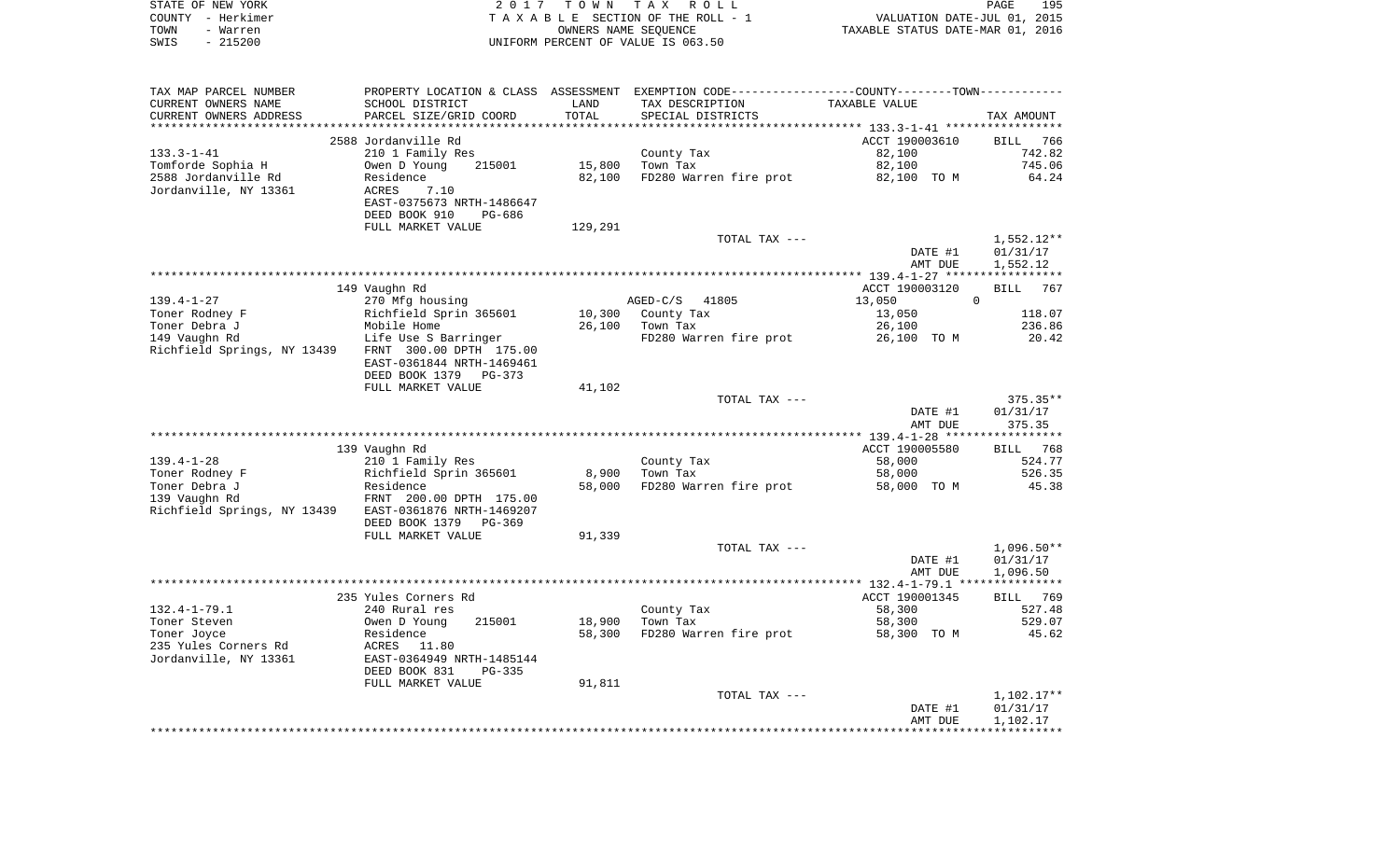| STATE OF NEW YORK | 2017 TOWN TAX ROLL                 | 196<br>PAGE                      |
|-------------------|------------------------------------|----------------------------------|
| COUNTY - Herkimer | TAXABLE SECTION OF THE ROLL - 1    | VALUATION DATE-JUL 01, 2015      |
| TOWN<br>- Warren  | OWNERS NAME SEOUENCE               | TAXABLE STATUS DATE-MAR 01, 2016 |
| $-215200$<br>SWIS | UNIFORM PERCENT OF VALUE IS 063.50 |                                  |

| TAX MAP PARCEL NUMBER                                 |                           |         | PROPERTY LOCATION & CLASS ASSESSMENT EXEMPTION CODE---------------COUNTY-------TOWN---------- |                |                    |
|-------------------------------------------------------|---------------------------|---------|-----------------------------------------------------------------------------------------------|----------------|--------------------|
| CURRENT OWNERS NAME                                   | SCHOOL DISTRICT           | LAND    | TAX DESCRIPTION                                                                               | TAXABLE VALUE  |                    |
| CURRENT OWNERS ADDRESS                                | PARCEL SIZE/GRID COORD    | TOTAL   | SPECIAL DISTRICTS                                                                             |                | TAX AMOUNT         |
|                                                       |                           |         |                                                                                               |                |                    |
|                                                       | Ostrander Rd              |         |                                                                                               | ACCT 190000810 | <b>BILL</b><br>770 |
| $144.23 - 1 - 4$                                      | 314 Rural vac<10          |         | County Tax                                                                                    | 1,000          | 9.05               |
| Towne Milo                                            | Richfield Sprin 365601    | 1,000   | Town Tax                                                                                      | 1,000          | 9.07               |
| Bernholz Dawn                                         | Lot                       | 1,000   | FD280 Warren fire prot                                                                        | 1,000 TO M     | .78                |
| 155 Ostrander Rd                                      | FRNT 140.00 DPTH 177.00   |         | LT170 Warren light #1                                                                         | 1,000 TO M     | 1.38               |
| Richfield Springs, NY 13439                           | EAST-0379125 NRTH-1463100 |         |                                                                                               |                |                    |
|                                                       | DEED BOOK 1288 PG-665     |         |                                                                                               |                |                    |
|                                                       | FULL MARKET VALUE         | 1,575   |                                                                                               |                |                    |
|                                                       |                           |         | TOTAL TAX ---                                                                                 |                | $20.28**$          |
|                                                       |                           |         |                                                                                               | DATE #1        | 01/31/17           |
|                                                       |                           |         |                                                                                               | AMT DUE        | 20.28              |
|                                                       |                           |         |                                                                                               |                |                    |
|                                                       |                           |         |                                                                                               |                |                    |
|                                                       | 155 Ostrander Rd          |         |                                                                                               | ACCT 190000780 | BILL 771           |
| $144.23 - 1 - 5$                                      | 210 1 Family Res          |         | County Tax                                                                                    | 67,800         | 613.43             |
| Towne Milo                                            | Richfield Sprin 365601    | 7,300   | Town Tax                                                                                      | 67,800         | 615.28             |
| Bernholz Dawn                                         | Residence                 | 67,800  | FD280 Warren fire prot                                                                        | 67,800 TO M    | 53.05              |
| 155 Ostrander Rd                                      | FRNT 130.00 DPTH 167.00   |         | LT170 Warren light #1                                                                         | 67,800 TO M    | 93.49              |
| Richfield Springs, NY 13439 EAST-0379260 NRTH-1463120 |                           |         |                                                                                               |                |                    |
|                                                       | DEED BOOK 1288 PG-665     |         |                                                                                               |                |                    |
|                                                       | FULL MARKET VALUE         | 106,772 |                                                                                               |                |                    |
|                                                       |                           |         | TOTAL TAX ---                                                                                 |                | 1,375.25**         |
|                                                       |                           |         |                                                                                               | DATE #1        | 01/31/17           |
|                                                       |                           |         |                                                                                               | AMT DUE        | 1,375.25           |
|                                                       |                           |         |                                                                                               |                |                    |
|                                                       | 247 Spur Rd               |         |                                                                                               | ACCT 190008370 | BILL 772           |
| $144.2 - 1 - 3.1$                                     | 210 1 Family Res          |         | County Tax                                                                                    | 55,000         | 497.62             |
|                                                       |                           | 10,300  | Town Tax                                                                                      | 55,000         | 499.12             |
|                                                       |                           | 55,000  | FD280 Warren fire prot                                                                        | 55,000 TO M    | 43.04              |
| Richfield Springs, NY 13329                           | ACRES<br>1.20             |         |                                                                                               |                |                    |
|                                                       | EAST-0387421 NRTH-1463344 |         |                                                                                               |                |                    |
|                                                       |                           |         |                                                                                               |                |                    |
|                                                       | DEED BOOK 1492<br>PG-358  |         |                                                                                               |                |                    |
|                                                       | FULL MARKET VALUE         | 86,614  |                                                                                               |                |                    |
|                                                       |                           |         | TOTAL TAX ---                                                                                 |                | 1,039.78**         |
|                                                       |                           |         |                                                                                               | DATE #1        | 01/31/17           |
|                                                       |                           |         |                                                                                               | AMT DUE        | 1,039.78           |
|                                                       |                           |         |                                                                                               |                |                    |
|                                                       | Yules Corners Rd          |         |                                                                                               | ACCT 190012391 | BILL 773           |
| $132.4 - 1 - 1.2$                                     | 210 1 Family Res          |         | County Tax                                                                                    | 39,000         | 352.86             |
| Vancourt Jesse Sr                                     | 215001<br>Owen D Young    | 10,600  | Town Tax                                                                                      | 39,000         | 353.92             |
| Vancourt Linda                                        | Residence                 | 39,000  | FD280 Warren fire prot                                                                        | 39,000 TO M    | 30.52              |
| 267 Yules Corners Rd                                  | 1.50<br>ACRES             |         |                                                                                               |                |                    |
| Jordanville, NY 13361                                 | EAST-0365203 NRTH-1486168 |         |                                                                                               |                |                    |
|                                                       | DEED BOOK 812<br>$PG-663$ |         |                                                                                               |                |                    |
|                                                       | FULL MARKET VALUE         | 61,417  |                                                                                               |                |                    |
|                                                       |                           |         | TOTAL TAX ---                                                                                 |                | 737.30**           |
|                                                       |                           |         |                                                                                               | DATE #1        | 01/31/17           |
|                                                       |                           |         |                                                                                               | AMT DUE        | 737.30             |
|                                                       |                           |         |                                                                                               |                |                    |
|                                                       |                           |         |                                                                                               |                |                    |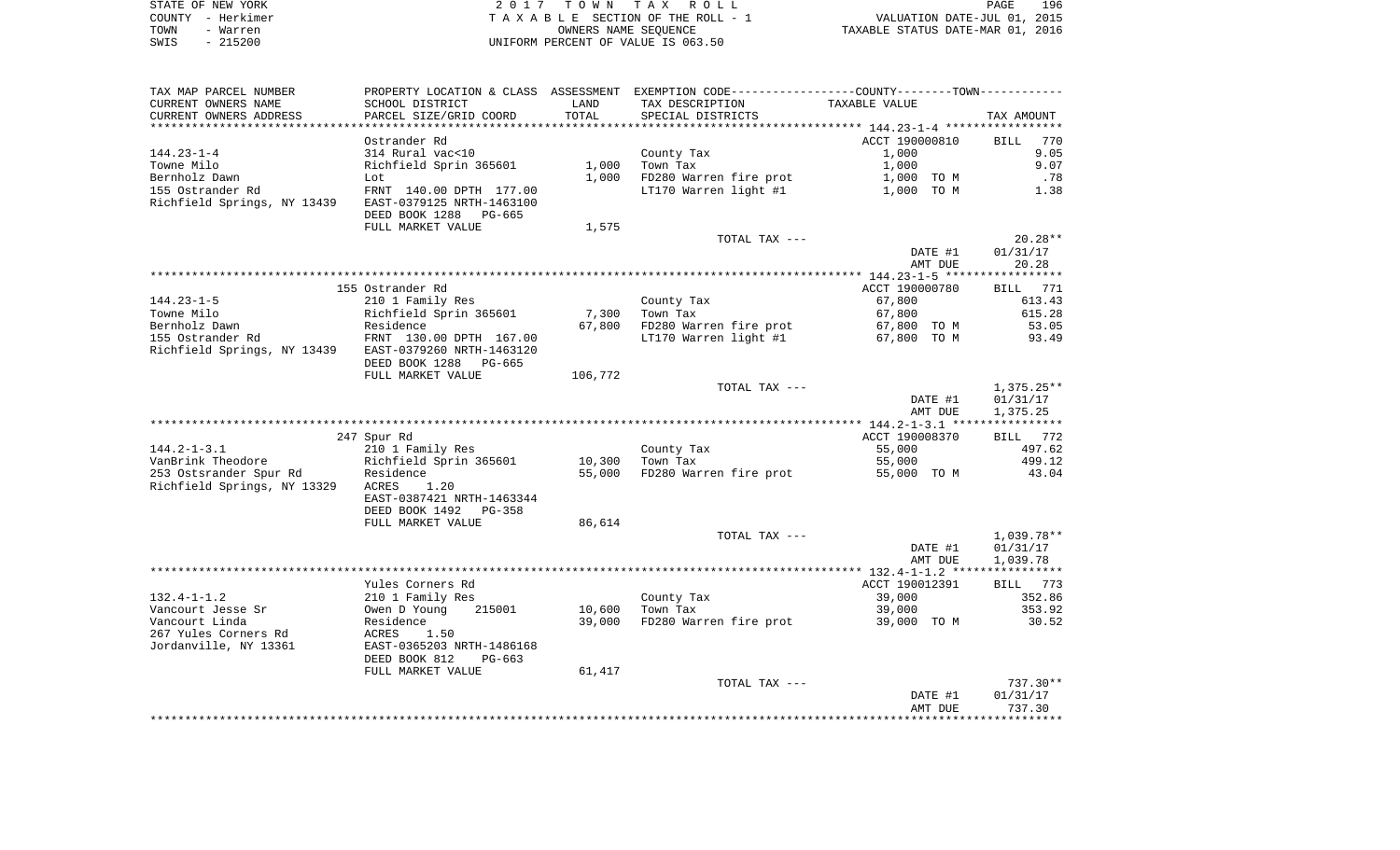| TAXABLE SECTION OF THE ROLL - 1<br>VALUATION DATE-JUL 01, 2015<br>TOWN<br>- Warren<br>OWNERS NAME SEQUENCE<br>TAXABLE STATUS DATE-MAR 01, 2016<br>$-215200$<br>SWIS<br>UNIFORM PERCENT OF VALUE IS 063.50<br>TAX MAP PARCEL NUMBER<br>PROPERTY LOCATION & CLASS ASSESSMENT EXEMPTION CODE---------------COUNTY-------TOWN----------<br>CURRENT OWNERS NAME<br>SCHOOL DISTRICT<br>LAND<br>TAX DESCRIPTION<br>TAXABLE VALUE<br>TOTAL<br>CURRENT OWNERS ADDRESS<br>PARCEL SIZE/GRID COORD<br>SPECIAL DISTRICTS<br>TAX AMOUNT<br>*************************<br>4657 Us Hwy 20<br>ACCT 190008380<br>774<br>BILL<br>86,000<br>778.10<br>210 1 Family Res<br>County Tax<br>780.45<br>Richfield Sprin 365601<br>12,500<br>Town Tax<br>86,000<br>Garbera Lisa<br>FD280 Warren fire prot<br>Residence<br>86,000<br>86,000 TO M<br>67.29<br>4657 Us Hwy 20<br>90% Complete<br>Richfield Springs, NY 13439<br>3.00<br>ACRES<br>EAST-0387115 NRTH-1460757<br>DEED BOOK 712<br><b>PG-106</b><br>FULL MARKET VALUE<br>135,433<br>TOTAL TAX ---<br>1,625.84**<br>01/31/17<br>DATE #1<br>1,625.84<br>AMT DUE<br>Bloomfield Rd<br>ACCT 190010350<br>775<br>BILL<br>23.52<br>105 Vac farmland<br>County Tax<br>2,600<br>23.59<br>Richfield Sprin 365601<br>2,600<br>Town Tax<br>2,600<br>2.03<br>Farm Land<br>2,600<br>FD280 Warren fire prot<br>2,600 TO M<br>Richfield Springs, NY 13439<br>Hopkins Corner<br>ACRES<br>6.00<br>EAST-0362767 NRTH-1470259<br>DEED BOOK 00612 PG-00812<br>FULL MARKET VALUE<br>4,094<br>49.14**<br>TOTAL TAX ---<br>DATE #1<br>01/31/17<br>AMT DUE<br>49.14<br>180 Vaughn Rd<br>43 PCT OF VALUE USED FOR EXEMPTION PURPOSES ACCT 190011580<br>776<br>BILL<br>5,850<br>111 Poultry farm<br>VET WAR CT 41121<br>5,850<br>832.84<br>Richfield Sprin 365601<br>18,900<br>County Tax<br>92,050<br>97,900<br>835.35<br>Poultry Farm<br>Town Tax<br>92,050<br>FD280 Warren fire prot<br>Residence<br>97,900 TO M<br>76.61<br>Richfield Springs, NY 13439<br>ACRES<br>15.60<br>EAST-0362097 NRTH-1470071<br>DEED BOOK 00587 PG-00422<br>FULL MARKET VALUE<br>154,173<br>TOTAL TAX ---<br>1,744.80**<br>DATE #1<br>01/31/17<br>1,744.80<br>AMT DUE<br>ACCT 190010411<br>777<br>Vaughn Rd<br>BILL<br>111 Poultry farm<br>County Tax<br>21,200<br>191.81<br>Richfield Sprin 365601<br>15,800<br>Town Tax<br>21,200<br>192.39<br>16.59<br>Poultry Products<br>FD280 Warren fire prot<br>21,200 TO M<br>21,200<br>22.80<br>ACRES<br>EAST-0362559 NRTH-1469336<br>DEED BOOK 00612 PG-00812<br>33,386<br>FULL MARKET VALUE<br>$400.79**$<br>TOTAL TAX ---<br>DATE #1<br>01/31/17<br>400.79<br>AMT DUE | STATE OF NEW YORK       | 2017 | T O W N | T A X<br>R O L L | PAGE<br>197 |
|----------------------------------------------------------------------------------------------------------------------------------------------------------------------------------------------------------------------------------------------------------------------------------------------------------------------------------------------------------------------------------------------------------------------------------------------------------------------------------------------------------------------------------------------------------------------------------------------------------------------------------------------------------------------------------------------------------------------------------------------------------------------------------------------------------------------------------------------------------------------------------------------------------------------------------------------------------------------------------------------------------------------------------------------------------------------------------------------------------------------------------------------------------------------------------------------------------------------------------------------------------------------------------------------------------------------------------------------------------------------------------------------------------------------------------------------------------------------------------------------------------------------------------------------------------------------------------------------------------------------------------------------------------------------------------------------------------------------------------------------------------------------------------------------------------------------------------------------------------------------------------------------------------------------------------------------------------------------------------------------------------------------------------------------------------------------------------------------------------------------------------------------------------------------------------------------------------------------------------------------------------------------------------------------------------------------------------------------------------------------------------------------------------------------------------------------------------------------------------------------------------------------------------------------------------------------------------------------------|-------------------------|------|---------|------------------|-------------|
|                                                                                                                                                                                                                                                                                                                                                                                                                                                                                                                                                                                                                                                                                                                                                                                                                                                                                                                                                                                                                                                                                                                                                                                                                                                                                                                                                                                                                                                                                                                                                                                                                                                                                                                                                                                                                                                                                                                                                                                                                                                                                                                                                                                                                                                                                                                                                                                                                                                                                                                                                                                                    | COUNTY - Herkimer       |      |         |                  |             |
|                                                                                                                                                                                                                                                                                                                                                                                                                                                                                                                                                                                                                                                                                                                                                                                                                                                                                                                                                                                                                                                                                                                                                                                                                                                                                                                                                                                                                                                                                                                                                                                                                                                                                                                                                                                                                                                                                                                                                                                                                                                                                                                                                                                                                                                                                                                                                                                                                                                                                                                                                                                                    |                         |      |         |                  |             |
|                                                                                                                                                                                                                                                                                                                                                                                                                                                                                                                                                                                                                                                                                                                                                                                                                                                                                                                                                                                                                                                                                                                                                                                                                                                                                                                                                                                                                                                                                                                                                                                                                                                                                                                                                                                                                                                                                                                                                                                                                                                                                                                                                                                                                                                                                                                                                                                                                                                                                                                                                                                                    |                         |      |         |                  |             |
|                                                                                                                                                                                                                                                                                                                                                                                                                                                                                                                                                                                                                                                                                                                                                                                                                                                                                                                                                                                                                                                                                                                                                                                                                                                                                                                                                                                                                                                                                                                                                                                                                                                                                                                                                                                                                                                                                                                                                                                                                                                                                                                                                                                                                                                                                                                                                                                                                                                                                                                                                                                                    |                         |      |         |                  |             |
|                                                                                                                                                                                                                                                                                                                                                                                                                                                                                                                                                                                                                                                                                                                                                                                                                                                                                                                                                                                                                                                                                                                                                                                                                                                                                                                                                                                                                                                                                                                                                                                                                                                                                                                                                                                                                                                                                                                                                                                                                                                                                                                                                                                                                                                                                                                                                                                                                                                                                                                                                                                                    |                         |      |         |                  |             |
|                                                                                                                                                                                                                                                                                                                                                                                                                                                                                                                                                                                                                                                                                                                                                                                                                                                                                                                                                                                                                                                                                                                                                                                                                                                                                                                                                                                                                                                                                                                                                                                                                                                                                                                                                                                                                                                                                                                                                                                                                                                                                                                                                                                                                                                                                                                                                                                                                                                                                                                                                                                                    |                         |      |         |                  |             |
|                                                                                                                                                                                                                                                                                                                                                                                                                                                                                                                                                                                                                                                                                                                                                                                                                                                                                                                                                                                                                                                                                                                                                                                                                                                                                                                                                                                                                                                                                                                                                                                                                                                                                                                                                                                                                                                                                                                                                                                                                                                                                                                                                                                                                                                                                                                                                                                                                                                                                                                                                                                                    |                         |      |         |                  |             |
|                                                                                                                                                                                                                                                                                                                                                                                                                                                                                                                                                                                                                                                                                                                                                                                                                                                                                                                                                                                                                                                                                                                                                                                                                                                                                                                                                                                                                                                                                                                                                                                                                                                                                                                                                                                                                                                                                                                                                                                                                                                                                                                                                                                                                                                                                                                                                                                                                                                                                                                                                                                                    |                         |      |         |                  |             |
|                                                                                                                                                                                                                                                                                                                                                                                                                                                                                                                                                                                                                                                                                                                                                                                                                                                                                                                                                                                                                                                                                                                                                                                                                                                                                                                                                                                                                                                                                                                                                                                                                                                                                                                                                                                                                                                                                                                                                                                                                                                                                                                                                                                                                                                                                                                                                                                                                                                                                                                                                                                                    |                         |      |         |                  |             |
|                                                                                                                                                                                                                                                                                                                                                                                                                                                                                                                                                                                                                                                                                                                                                                                                                                                                                                                                                                                                                                                                                                                                                                                                                                                                                                                                                                                                                                                                                                                                                                                                                                                                                                                                                                                                                                                                                                                                                                                                                                                                                                                                                                                                                                                                                                                                                                                                                                                                                                                                                                                                    | $144.2 - 1 - 9$         |      |         |                  |             |
|                                                                                                                                                                                                                                                                                                                                                                                                                                                                                                                                                                                                                                                                                                                                                                                                                                                                                                                                                                                                                                                                                                                                                                                                                                                                                                                                                                                                                                                                                                                                                                                                                                                                                                                                                                                                                                                                                                                                                                                                                                                                                                                                                                                                                                                                                                                                                                                                                                                                                                                                                                                                    | Vanwinkler Mitchell     |      |         |                  |             |
|                                                                                                                                                                                                                                                                                                                                                                                                                                                                                                                                                                                                                                                                                                                                                                                                                                                                                                                                                                                                                                                                                                                                                                                                                                                                                                                                                                                                                                                                                                                                                                                                                                                                                                                                                                                                                                                                                                                                                                                                                                                                                                                                                                                                                                                                                                                                                                                                                                                                                                                                                                                                    |                         |      |         |                  |             |
|                                                                                                                                                                                                                                                                                                                                                                                                                                                                                                                                                                                                                                                                                                                                                                                                                                                                                                                                                                                                                                                                                                                                                                                                                                                                                                                                                                                                                                                                                                                                                                                                                                                                                                                                                                                                                                                                                                                                                                                                                                                                                                                                                                                                                                                                                                                                                                                                                                                                                                                                                                                                    |                         |      |         |                  |             |
|                                                                                                                                                                                                                                                                                                                                                                                                                                                                                                                                                                                                                                                                                                                                                                                                                                                                                                                                                                                                                                                                                                                                                                                                                                                                                                                                                                                                                                                                                                                                                                                                                                                                                                                                                                                                                                                                                                                                                                                                                                                                                                                                                                                                                                                                                                                                                                                                                                                                                                                                                                                                    |                         |      |         |                  |             |
|                                                                                                                                                                                                                                                                                                                                                                                                                                                                                                                                                                                                                                                                                                                                                                                                                                                                                                                                                                                                                                                                                                                                                                                                                                                                                                                                                                                                                                                                                                                                                                                                                                                                                                                                                                                                                                                                                                                                                                                                                                                                                                                                                                                                                                                                                                                                                                                                                                                                                                                                                                                                    |                         |      |         |                  |             |
|                                                                                                                                                                                                                                                                                                                                                                                                                                                                                                                                                                                                                                                                                                                                                                                                                                                                                                                                                                                                                                                                                                                                                                                                                                                                                                                                                                                                                                                                                                                                                                                                                                                                                                                                                                                                                                                                                                                                                                                                                                                                                                                                                                                                                                                                                                                                                                                                                                                                                                                                                                                                    |                         |      |         |                  |             |
|                                                                                                                                                                                                                                                                                                                                                                                                                                                                                                                                                                                                                                                                                                                                                                                                                                                                                                                                                                                                                                                                                                                                                                                                                                                                                                                                                                                                                                                                                                                                                                                                                                                                                                                                                                                                                                                                                                                                                                                                                                                                                                                                                                                                                                                                                                                                                                                                                                                                                                                                                                                                    |                         |      |         |                  |             |
|                                                                                                                                                                                                                                                                                                                                                                                                                                                                                                                                                                                                                                                                                                                                                                                                                                                                                                                                                                                                                                                                                                                                                                                                                                                                                                                                                                                                                                                                                                                                                                                                                                                                                                                                                                                                                                                                                                                                                                                                                                                                                                                                                                                                                                                                                                                                                                                                                                                                                                                                                                                                    |                         |      |         |                  |             |
|                                                                                                                                                                                                                                                                                                                                                                                                                                                                                                                                                                                                                                                                                                                                                                                                                                                                                                                                                                                                                                                                                                                                                                                                                                                                                                                                                                                                                                                                                                                                                                                                                                                                                                                                                                                                                                                                                                                                                                                                                                                                                                                                                                                                                                                                                                                                                                                                                                                                                                                                                                                                    |                         |      |         |                  |             |
|                                                                                                                                                                                                                                                                                                                                                                                                                                                                                                                                                                                                                                                                                                                                                                                                                                                                                                                                                                                                                                                                                                                                                                                                                                                                                                                                                                                                                                                                                                                                                                                                                                                                                                                                                                                                                                                                                                                                                                                                                                                                                                                                                                                                                                                                                                                                                                                                                                                                                                                                                                                                    |                         |      |         |                  |             |
|                                                                                                                                                                                                                                                                                                                                                                                                                                                                                                                                                                                                                                                                                                                                                                                                                                                                                                                                                                                                                                                                                                                                                                                                                                                                                                                                                                                                                                                                                                                                                                                                                                                                                                                                                                                                                                                                                                                                                                                                                                                                                                                                                                                                                                                                                                                                                                                                                                                                                                                                                                                                    |                         |      |         |                  |             |
|                                                                                                                                                                                                                                                                                                                                                                                                                                                                                                                                                                                                                                                                                                                                                                                                                                                                                                                                                                                                                                                                                                                                                                                                                                                                                                                                                                                                                                                                                                                                                                                                                                                                                                                                                                                                                                                                                                                                                                                                                                                                                                                                                                                                                                                                                                                                                                                                                                                                                                                                                                                                    | $139.4 - 1 - 24$        |      |         |                  |             |
|                                                                                                                                                                                                                                                                                                                                                                                                                                                                                                                                                                                                                                                                                                                                                                                                                                                                                                                                                                                                                                                                                                                                                                                                                                                                                                                                                                                                                                                                                                                                                                                                                                                                                                                                                                                                                                                                                                                                                                                                                                                                                                                                                                                                                                                                                                                                                                                                                                                                                                                                                                                                    | Vaughn Roger            |      |         |                  |             |
|                                                                                                                                                                                                                                                                                                                                                                                                                                                                                                                                                                                                                                                                                                                                                                                                                                                                                                                                                                                                                                                                                                                                                                                                                                                                                                                                                                                                                                                                                                                                                                                                                                                                                                                                                                                                                                                                                                                                                                                                                                                                                                                                                                                                                                                                                                                                                                                                                                                                                                                                                                                                    | 180 Vaughn Rd           |      |         |                  |             |
|                                                                                                                                                                                                                                                                                                                                                                                                                                                                                                                                                                                                                                                                                                                                                                                                                                                                                                                                                                                                                                                                                                                                                                                                                                                                                                                                                                                                                                                                                                                                                                                                                                                                                                                                                                                                                                                                                                                                                                                                                                                                                                                                                                                                                                                                                                                                                                                                                                                                                                                                                                                                    |                         |      |         |                  |             |
|                                                                                                                                                                                                                                                                                                                                                                                                                                                                                                                                                                                                                                                                                                                                                                                                                                                                                                                                                                                                                                                                                                                                                                                                                                                                                                                                                                                                                                                                                                                                                                                                                                                                                                                                                                                                                                                                                                                                                                                                                                                                                                                                                                                                                                                                                                                                                                                                                                                                                                                                                                                                    |                         |      |         |                  |             |
|                                                                                                                                                                                                                                                                                                                                                                                                                                                                                                                                                                                                                                                                                                                                                                                                                                                                                                                                                                                                                                                                                                                                                                                                                                                                                                                                                                                                                                                                                                                                                                                                                                                                                                                                                                                                                                                                                                                                                                                                                                                                                                                                                                                                                                                                                                                                                                                                                                                                                                                                                                                                    |                         |      |         |                  |             |
|                                                                                                                                                                                                                                                                                                                                                                                                                                                                                                                                                                                                                                                                                                                                                                                                                                                                                                                                                                                                                                                                                                                                                                                                                                                                                                                                                                                                                                                                                                                                                                                                                                                                                                                                                                                                                                                                                                                                                                                                                                                                                                                                                                                                                                                                                                                                                                                                                                                                                                                                                                                                    |                         |      |         |                  |             |
|                                                                                                                                                                                                                                                                                                                                                                                                                                                                                                                                                                                                                                                                                                                                                                                                                                                                                                                                                                                                                                                                                                                                                                                                                                                                                                                                                                                                                                                                                                                                                                                                                                                                                                                                                                                                                                                                                                                                                                                                                                                                                                                                                                                                                                                                                                                                                                                                                                                                                                                                                                                                    |                         |      |         |                  |             |
|                                                                                                                                                                                                                                                                                                                                                                                                                                                                                                                                                                                                                                                                                                                                                                                                                                                                                                                                                                                                                                                                                                                                                                                                                                                                                                                                                                                                                                                                                                                                                                                                                                                                                                                                                                                                                                                                                                                                                                                                                                                                                                                                                                                                                                                                                                                                                                                                                                                                                                                                                                                                    |                         |      |         |                  |             |
|                                                                                                                                                                                                                                                                                                                                                                                                                                                                                                                                                                                                                                                                                                                                                                                                                                                                                                                                                                                                                                                                                                                                                                                                                                                                                                                                                                                                                                                                                                                                                                                                                                                                                                                                                                                                                                                                                                                                                                                                                                                                                                                                                                                                                                                                                                                                                                                                                                                                                                                                                                                                    |                         |      |         |                  |             |
|                                                                                                                                                                                                                                                                                                                                                                                                                                                                                                                                                                                                                                                                                                                                                                                                                                                                                                                                                                                                                                                                                                                                                                                                                                                                                                                                                                                                                                                                                                                                                                                                                                                                                                                                                                                                                                                                                                                                                                                                                                                                                                                                                                                                                                                                                                                                                                                                                                                                                                                                                                                                    |                         |      |         |                  |             |
|                                                                                                                                                                                                                                                                                                                                                                                                                                                                                                                                                                                                                                                                                                                                                                                                                                                                                                                                                                                                                                                                                                                                                                                                                                                                                                                                                                                                                                                                                                                                                                                                                                                                                                                                                                                                                                                                                                                                                                                                                                                                                                                                                                                                                                                                                                                                                                                                                                                                                                                                                                                                    |                         |      |         |                  |             |
|                                                                                                                                                                                                                                                                                                                                                                                                                                                                                                                                                                                                                                                                                                                                                                                                                                                                                                                                                                                                                                                                                                                                                                                                                                                                                                                                                                                                                                                                                                                                                                                                                                                                                                                                                                                                                                                                                                                                                                                                                                                                                                                                                                                                                                                                                                                                                                                                                                                                                                                                                                                                    | $139.4 - 1 - 25.1$      |      |         |                  |             |
|                                                                                                                                                                                                                                                                                                                                                                                                                                                                                                                                                                                                                                                                                                                                                                                                                                                                                                                                                                                                                                                                                                                                                                                                                                                                                                                                                                                                                                                                                                                                                                                                                                                                                                                                                                                                                                                                                                                                                                                                                                                                                                                                                                                                                                                                                                                                                                                                                                                                                                                                                                                                    | Vaughn Roger            |      |         |                  |             |
|                                                                                                                                                                                                                                                                                                                                                                                                                                                                                                                                                                                                                                                                                                                                                                                                                                                                                                                                                                                                                                                                                                                                                                                                                                                                                                                                                                                                                                                                                                                                                                                                                                                                                                                                                                                                                                                                                                                                                                                                                                                                                                                                                                                                                                                                                                                                                                                                                                                                                                                                                                                                    | Vaughn Dianne S         |      |         |                  |             |
|                                                                                                                                                                                                                                                                                                                                                                                                                                                                                                                                                                                                                                                                                                                                                                                                                                                                                                                                                                                                                                                                                                                                                                                                                                                                                                                                                                                                                                                                                                                                                                                                                                                                                                                                                                                                                                                                                                                                                                                                                                                                                                                                                                                                                                                                                                                                                                                                                                                                                                                                                                                                    | 180 Vaughn Rd           |      |         |                  |             |
|                                                                                                                                                                                                                                                                                                                                                                                                                                                                                                                                                                                                                                                                                                                                                                                                                                                                                                                                                                                                                                                                                                                                                                                                                                                                                                                                                                                                                                                                                                                                                                                                                                                                                                                                                                                                                                                                                                                                                                                                                                                                                                                                                                                                                                                                                                                                                                                                                                                                                                                                                                                                    |                         |      |         |                  |             |
|                                                                                                                                                                                                                                                                                                                                                                                                                                                                                                                                                                                                                                                                                                                                                                                                                                                                                                                                                                                                                                                                                                                                                                                                                                                                                                                                                                                                                                                                                                                                                                                                                                                                                                                                                                                                                                                                                                                                                                                                                                                                                                                                                                                                                                                                                                                                                                                                                                                                                                                                                                                                    |                         |      |         |                  |             |
|                                                                                                                                                                                                                                                                                                                                                                                                                                                                                                                                                                                                                                                                                                                                                                                                                                                                                                                                                                                                                                                                                                                                                                                                                                                                                                                                                                                                                                                                                                                                                                                                                                                                                                                                                                                                                                                                                                                                                                                                                                                                                                                                                                                                                                                                                                                                                                                                                                                                                                                                                                                                    |                         |      |         |                  |             |
|                                                                                                                                                                                                                                                                                                                                                                                                                                                                                                                                                                                                                                                                                                                                                                                                                                                                                                                                                                                                                                                                                                                                                                                                                                                                                                                                                                                                                                                                                                                                                                                                                                                                                                                                                                                                                                                                                                                                                                                                                                                                                                                                                                                                                                                                                                                                                                                                                                                                                                                                                                                                    |                         |      |         |                  |             |
|                                                                                                                                                                                                                                                                                                                                                                                                                                                                                                                                                                                                                                                                                                                                                                                                                                                                                                                                                                                                                                                                                                                                                                                                                                                                                                                                                                                                                                                                                                                                                                                                                                                                                                                                                                                                                                                                                                                                                                                                                                                                                                                                                                                                                                                                                                                                                                                                                                                                                                                                                                                                    |                         |      |         |                  |             |
|                                                                                                                                                                                                                                                                                                                                                                                                                                                                                                                                                                                                                                                                                                                                                                                                                                                                                                                                                                                                                                                                                                                                                                                                                                                                                                                                                                                                                                                                                                                                                                                                                                                                                                                                                                                                                                                                                                                                                                                                                                                                                                                                                                                                                                                                                                                                                                                                                                                                                                                                                                                                    |                         |      |         |                  |             |
|                                                                                                                                                                                                                                                                                                                                                                                                                                                                                                                                                                                                                                                                                                                                                                                                                                                                                                                                                                                                                                                                                                                                                                                                                                                                                                                                                                                                                                                                                                                                                                                                                                                                                                                                                                                                                                                                                                                                                                                                                                                                                                                                                                                                                                                                                                                                                                                                                                                                                                                                                                                                    |                         |      |         |                  |             |
|                                                                                                                                                                                                                                                                                                                                                                                                                                                                                                                                                                                                                                                                                                                                                                                                                                                                                                                                                                                                                                                                                                                                                                                                                                                                                                                                                                                                                                                                                                                                                                                                                                                                                                                                                                                                                                                                                                                                                                                                                                                                                                                                                                                                                                                                                                                                                                                                                                                                                                                                                                                                    |                         |      |         |                  |             |
|                                                                                                                                                                                                                                                                                                                                                                                                                                                                                                                                                                                                                                                                                                                                                                                                                                                                                                                                                                                                                                                                                                                                                                                                                                                                                                                                                                                                                                                                                                                                                                                                                                                                                                                                                                                                                                                                                                                                                                                                                                                                                                                                                                                                                                                                                                                                                                                                                                                                                                                                                                                                    | $139.4 - 1 - 26.1$      |      |         |                  |             |
|                                                                                                                                                                                                                                                                                                                                                                                                                                                                                                                                                                                                                                                                                                                                                                                                                                                                                                                                                                                                                                                                                                                                                                                                                                                                                                                                                                                                                                                                                                                                                                                                                                                                                                                                                                                                                                                                                                                                                                                                                                                                                                                                                                                                                                                                                                                                                                                                                                                                                                                                                                                                    | Vaughn Roger            |      |         |                  |             |
|                                                                                                                                                                                                                                                                                                                                                                                                                                                                                                                                                                                                                                                                                                                                                                                                                                                                                                                                                                                                                                                                                                                                                                                                                                                                                                                                                                                                                                                                                                                                                                                                                                                                                                                                                                                                                                                                                                                                                                                                                                                                                                                                                                                                                                                                                                                                                                                                                                                                                                                                                                                                    | 180 Vaughn Rd           |      |         |                  |             |
|                                                                                                                                                                                                                                                                                                                                                                                                                                                                                                                                                                                                                                                                                                                                                                                                                                                                                                                                                                                                                                                                                                                                                                                                                                                                                                                                                                                                                                                                                                                                                                                                                                                                                                                                                                                                                                                                                                                                                                                                                                                                                                                                                                                                                                                                                                                                                                                                                                                                                                                                                                                                    | Richfield Spr, NY 13439 |      |         |                  |             |
|                                                                                                                                                                                                                                                                                                                                                                                                                                                                                                                                                                                                                                                                                                                                                                                                                                                                                                                                                                                                                                                                                                                                                                                                                                                                                                                                                                                                                                                                                                                                                                                                                                                                                                                                                                                                                                                                                                                                                                                                                                                                                                                                                                                                                                                                                                                                                                                                                                                                                                                                                                                                    |                         |      |         |                  |             |
|                                                                                                                                                                                                                                                                                                                                                                                                                                                                                                                                                                                                                                                                                                                                                                                                                                                                                                                                                                                                                                                                                                                                                                                                                                                                                                                                                                                                                                                                                                                                                                                                                                                                                                                                                                                                                                                                                                                                                                                                                                                                                                                                                                                                                                                                                                                                                                                                                                                                                                                                                                                                    |                         |      |         |                  |             |
|                                                                                                                                                                                                                                                                                                                                                                                                                                                                                                                                                                                                                                                                                                                                                                                                                                                                                                                                                                                                                                                                                                                                                                                                                                                                                                                                                                                                                                                                                                                                                                                                                                                                                                                                                                                                                                                                                                                                                                                                                                                                                                                                                                                                                                                                                                                                                                                                                                                                                                                                                                                                    |                         |      |         |                  |             |
|                                                                                                                                                                                                                                                                                                                                                                                                                                                                                                                                                                                                                                                                                                                                                                                                                                                                                                                                                                                                                                                                                                                                                                                                                                                                                                                                                                                                                                                                                                                                                                                                                                                                                                                                                                                                                                                                                                                                                                                                                                                                                                                                                                                                                                                                                                                                                                                                                                                                                                                                                                                                    |                         |      |         |                  |             |
|                                                                                                                                                                                                                                                                                                                                                                                                                                                                                                                                                                                                                                                                                                                                                                                                                                                                                                                                                                                                                                                                                                                                                                                                                                                                                                                                                                                                                                                                                                                                                                                                                                                                                                                                                                                                                                                                                                                                                                                                                                                                                                                                                                                                                                                                                                                                                                                                                                                                                                                                                                                                    |                         |      |         |                  |             |
|                                                                                                                                                                                                                                                                                                                                                                                                                                                                                                                                                                                                                                                                                                                                                                                                                                                                                                                                                                                                                                                                                                                                                                                                                                                                                                                                                                                                                                                                                                                                                                                                                                                                                                                                                                                                                                                                                                                                                                                                                                                                                                                                                                                                                                                                                                                                                                                                                                                                                                                                                                                                    |                         |      |         |                  |             |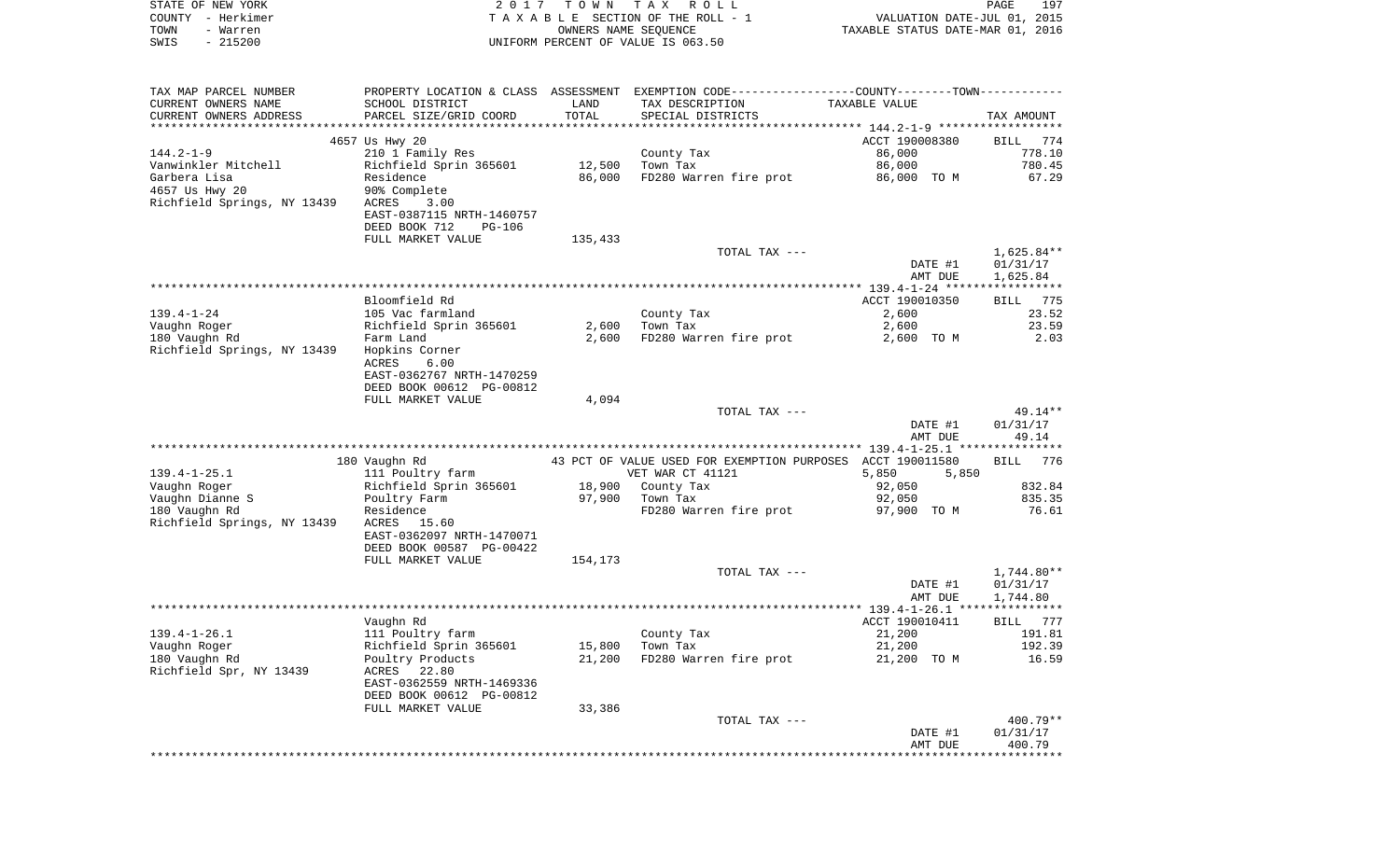|      | STATE OF NEW YORK | 2017 TOWN TAX ROLL                 | PAGE                             | 198 |
|------|-------------------|------------------------------------|----------------------------------|-----|
|      | COUNTY - Herkimer | TAXABLE SECTION OF THE ROLL - 1    | VALUATION DATE-JUL 01, 2015      |     |
| TOWN | - Warren          | OWNERS NAME SEOUENCE               | TAXABLE STATUS DATE-MAR 01, 2016 |     |
| SWIS | $-215200$         | UNIFORM PERCENT OF VALUE IS 063.50 |                                  |     |

| TAX MAP PARCEL NUMBER<br>CURRENT OWNERS NAME | SCHOOL DISTRICT                                        | LAND<br>TOTAL   | PROPERTY LOCATION & CLASS ASSESSMENT EXEMPTION CODE---------------COUNTY-------TOWN----------<br>TAX DESCRIPTION | TAXABLE VALUE         |                    |
|----------------------------------------------|--------------------------------------------------------|-----------------|------------------------------------------------------------------------------------------------------------------|-----------------------|--------------------|
| CURRENT OWNERS ADDRESS                       | PARCEL SIZE/GRID COORD                                 |                 | SPECIAL DISTRICTS                                                                                                |                       | TAX AMOUNT         |
|                                              | Bloomfield Rd                                          |                 |                                                                                                                  |                       | <b>BILL</b><br>778 |
| $139.4 - 1 - 65$                             | 323 Vacant rural                                       |                 | County Tax                                                                                                       | 400                   | 3.62               |
| Vaughn Roger S                               | Richfield Sprin 365601                                 | 400             | Town Tax                                                                                                         | 400                   | 3.63               |
| Vaughn Diane S                               | Lot                                                    | 400             | FD280 Warren fire prot                                                                                           | 400 TO M              | .31                |
| 180 Vaughn Rd                                | ACRES<br>1.30                                          |                 |                                                                                                                  |                       |                    |
| Richfield Springs, NY 13439                  | EAST-0361660 NRTH-1470364<br>DEED BOOK 782<br>$PG-193$ |                 |                                                                                                                  |                       |                    |
|                                              | FULL MARKET VALUE                                      | 630             |                                                                                                                  |                       |                    |
|                                              |                                                        |                 | TOTAL TAX ---                                                                                                    |                       | $7.56**$           |
|                                              |                                                        |                 |                                                                                                                  | DATE #1               | 01/31/17           |
|                                              |                                                        |                 |                                                                                                                  | AMT DUE               | 7.56               |
|                                              |                                                        |                 |                                                                                                                  |                       |                    |
|                                              | 4208 Us Highway 20                                     |                 |                                                                                                                  | ACCT 190008040        | BILL 779           |
| $144.31 - 1 - 4$                             | 220 2 Family Res                                       |                 | County Tax                                                                                                       | 34,100                | 308.53             |
| Velasco John<br>Velasco Leona                | Richfield Sprin 365601<br>Residence                    | 6,400<br>34,100 | Town Tax<br>FD280 Warren fire prot                                                                               | 34,100<br>34,100 TO M | 309.46<br>26.68    |
| 4208 Us Highway 20                           | 814/532 & 814/534                                      |                 | LT170 Warren light #1                                                                                            | 34,100 TO M           | 47.02              |
| Richfield Springs, NY 13439                  | FRNT 135.00 DPTH 120.00                                |                 |                                                                                                                  |                       |                    |
|                                              | EAST-0378378 NRTH-1462593                              |                 |                                                                                                                  |                       |                    |
|                                              | DEED BOOK 1344<br>PG-464                               |                 |                                                                                                                  |                       |                    |
|                                              | FULL MARKET VALUE                                      | 53,701          |                                                                                                                  |                       |                    |
|                                              |                                                        |                 | TOTAL TAX ---                                                                                                    |                       | 691.69**           |
|                                              |                                                        |                 |                                                                                                                  | DATE #1<br>AMT DUE    | 01/31/17<br>691.69 |
|                                              |                                                        |                 |                                                                                                                  |                       |                    |
|                                              | 165 Main St                                            |                 |                                                                                                                  | ACCT 190006120        | BILL<br>780        |
| $132.60 - 1 - 32$                            | 210 1 Family Res                                       |                 | County Tax                                                                                                       | 35,000                | 316.67             |
| Voght Ryan                                   | Owen D Young<br>215001                                 | 5,300           | Town Tax                                                                                                         | 35,000                | 317.62             |
| 165 Main St                                  | Residence                                              | 35,000          | FD280 Warren fire prot                                                                                           | 35,000 TO M           | 27.39              |
| Jordanville, NY 13361                        | FRNT<br>60.60 DPTH 159.60<br>EAST-0371840 NRTH-1487422 |                 | LT180 Warren light #2                                                                                            | 35,000 TO M           | 34.92              |
| PRIOR OWNER ON 3/01/2016                     | DEED BOOK 1627<br>$PG-250$                             |                 |                                                                                                                  |                       |                    |
| Potter Terry                                 | FULL MARKET VALUE                                      | 55,118          |                                                                                                                  |                       |                    |
|                                              |                                                        |                 | TOTAL TAX ---                                                                                                    |                       | 696.60**           |
|                                              |                                                        |                 |                                                                                                                  | DATE #1               | 01/31/17           |
|                                              |                                                        |                 |                                                                                                                  | AMT DUE               | 696.60             |
|                                              |                                                        |                 |                                                                                                                  |                       |                    |
|                                              | 222 Little Lakes Rd                                    |                 |                                                                                                                  |                       | 781<br>BILL        |
| $140.3 - 1 - 19.2$                           | 210 1 Family Res                                       |                 | County Tax                                                                                                       | 66,000                | 597.15             |
| Vriesema John                                | Richfield Sprin 365601                                 | 8,000           | Town Tax                                                                                                         | 66,000                | 598.95             |
| 219 Nersesian Rd                             | Doublewide                                             | 66,000          | FD280 Warren fire prot                                                                                           | 66,000 TO M           | 51.64              |
| Hartwick, NY 13348                           | FRNT 165.00 DPTH 200.00<br>EAST-0379250 NRTH-1464921   |                 |                                                                                                                  |                       |                    |
|                                              | DEED BOOK 843<br><b>PG-507</b>                         |                 |                                                                                                                  |                       |                    |
|                                              | FULL MARKET VALUE                                      | 103,937         |                                                                                                                  |                       |                    |
|                                              |                                                        |                 | TOTAL TAX ---                                                                                                    |                       | $1,247.74**$       |
|                                              |                                                        |                 |                                                                                                                  | DATE #1               | 01/31/17           |
|                                              |                                                        |                 |                                                                                                                  | AMT DUE               | 1,247.74           |
|                                              |                                                        |                 |                                                                                                                  |                       |                    |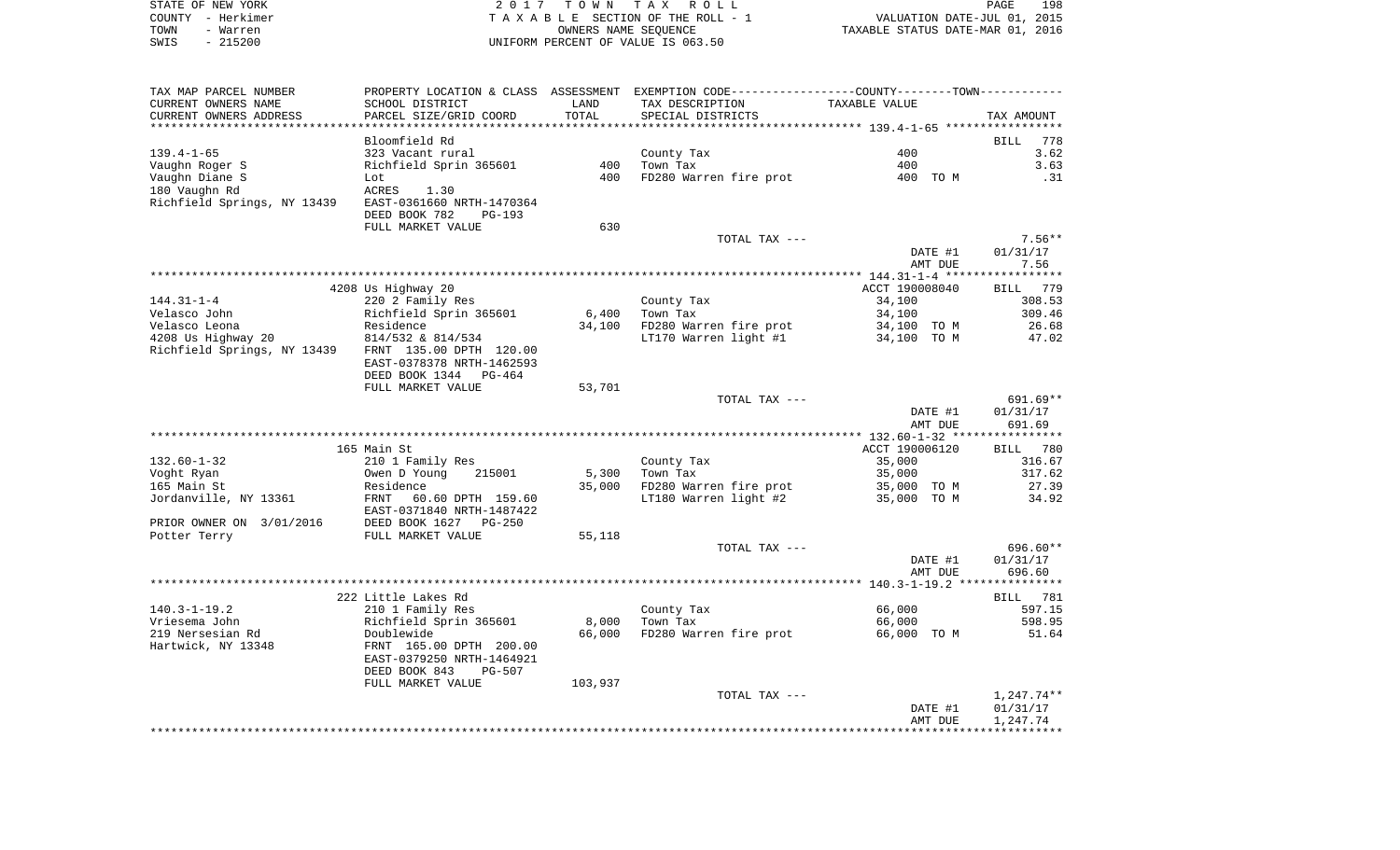| STATE OF NEW YORK | 2017 TOWN TAX ROLL                 | 199<br>PAGE                      |
|-------------------|------------------------------------|----------------------------------|
| COUNTY - Herkimer | TAXABLE SECTION OF THE ROLL - 1    | VALUATION DATE-JUL 01, 2015      |
| TOWN<br>- Warren  | OWNERS NAME SEOUENCE               | TAXABLE STATUS DATE-MAR 01, 2016 |
| $-215200$<br>SWIS | UNIFORM PERCENT OF VALUE IS 063.50 |                                  |

| TAX MAP PARCEL NUMBER                                 |                                |         | PROPERTY LOCATION & CLASS ASSESSMENT EXEMPTION CODE----------------COUNTY--------TOWN---------- |                |                        |
|-------------------------------------------------------|--------------------------------|---------|-------------------------------------------------------------------------------------------------|----------------|------------------------|
| CURRENT OWNERS NAME                                   | SCHOOL DISTRICT                | LAND    | TAX DESCRIPTION                                                                                 | TAXABLE VALUE  |                        |
| CURRENT OWNERS ADDRESS                                | PARCEL SIZE/GRID COORD         | TOTAL   | SPECIAL DISTRICTS                                                                               |                | TAX AMOUNT             |
|                                                       |                                |         |                                                                                                 |                |                        |
|                                                       | State Route 167                |         |                                                                                                 | ACCT 190008880 | BILL<br>782            |
| $133.3 - 1 - 48$                                      | 314 Rural vac<10               |         | County Tax                                                                                      | 2,600          | 23.52                  |
| Walsh Thomas                                          | 215001<br>Owen D Young         | 2,600   | Town Tax                                                                                        | 2,600          | 23.59                  |
| Walsh Jean                                            | ACRES<br>6.50                  | 2,600   | FD280 Warren fire prot                                                                          | 2,600 TO M     | 2.03                   |
| 228 Main St                                           | EAST-0372784 NRTH-1486931      |         | LT180 Warren light #2                                                                           | 2,600 TO M     | 2.59                   |
| Jordanville, NY 13361                                 | DEED BOOK 918<br>PG-181        |         |                                                                                                 |                |                        |
|                                                       | FULL MARKET VALUE              | 4,094   |                                                                                                 |                |                        |
|                                                       |                                |         | TOTAL TAX ---                                                                                   |                | $51.73**$              |
|                                                       |                                |         |                                                                                                 | DATE #1        | 01/31/17               |
|                                                       |                                |         |                                                                                                 | AMT DUE        | 51.73                  |
|                                                       |                                |         |                                                                                                 |                |                        |
|                                                       | 228 Main St                    |         |                                                                                                 |                | BILL 783               |
| $133.3 - 1 - 49.2$                                    | 112 Dairy farm                 |         | County Tax                                                                                      | 56,000         | 506.67                 |
| Walsh Thomas                                          | 215001<br>Owen D Young         | 26,800  | Town Tax                                                                                        | 56,000         | 508.20                 |
| Walsh Jean                                            | Farm                           | 56,000  | FD280 Warren fire prot                                                                          | 56,000 TO M    | 43.82                  |
| 228 Main St                                           | ACRES<br>36.00                 |         | LT170 Warren light #1                                                                           | 42,300 TO M    | 58.33                  |
| Jordanville, NY 13361                                 | EAST-0372798 NRTH-1486234      |         |                                                                                                 |                |                        |
|                                                       | DEED BOOK 918<br><b>PG-181</b> |         |                                                                                                 |                |                        |
|                                                       | FULL MARKET VALUE              | 88,189  | TOTAL TAX ---                                                                                   |                |                        |
|                                                       |                                |         |                                                                                                 | DATE #1        | 1,117.02**<br>01/31/17 |
|                                                       |                                |         |                                                                                                 | AMT DUE        | 1,117.02               |
|                                                       |                                |         |                                                                                                 |                |                        |
|                                                       | 505 State Route 167            |         |                                                                                                 |                | BILL 784               |
| $139.2 - 1 - 10.3$                                    | 210 1 Family Res               |         | County Tax                                                                                      | 92,200         | 834.20                 |
| Ward Wayne M                                          | Richfield Sprin 365601         | 15,000  | Town Tax                                                                                        | 92,200         | 836.71                 |
| Ward Catherine Ann                                    | R1                             | 92,200  | FD280 Warren fire prot                                                                          | 92,200 TO M    | 72.15                  |
| 505 State Route 167                                   | ACRES<br>5.00                  |         |                                                                                                 |                |                        |
| Richfield Springs, NY 13439 EAST-0366242 NRTH-1473874 |                                |         |                                                                                                 |                |                        |
|                                                       | DEED BOOK 819<br>$PG-100$      |         |                                                                                                 |                |                        |
|                                                       | FULL MARKET VALUE              | 145,197 |                                                                                                 |                |                        |
|                                                       |                                |         | TOTAL TAX ---                                                                                   |                | 1,743.06**             |
|                                                       |                                |         |                                                                                                 | DATE #1        | 01/31/17               |
|                                                       |                                |         |                                                                                                 | AMT DUE        | 1,743.06               |
|                                                       |                                |         |                                                                                                 |                |                        |
|                                                       | Off Jordanville Rd             |         |                                                                                                 |                | BILL 785               |
| $132.4 - 1 - 1.4$                                     | 105 Vac farmland               |         | County Tax                                                                                      | 7,400          | 66.95                  |
| Weaver Enos                                           | 215001<br>Owen D Young         | 7,400   | Town Tax                                                                                        | 7,400          | 67.15                  |
| Weaver Jemima                                         | Farmland                       | 7,400   | School Relevy                                                                                   |                | 215.16                 |
| 1963 Jordanville Rd                                   | 24.70<br>ACRES                 |         | FD280 Warren fire prot                                                                          | 7,400 TO M     | 5.79                   |
| Jordanville, NY 13361                                 | EAST-0363814 NRTH-1488548      |         |                                                                                                 |                |                        |
|                                                       | DEED BOOK 1569<br>PG-140       |         |                                                                                                 |                |                        |
|                                                       | FULL MARKET VALUE              | 11,654  |                                                                                                 |                |                        |
|                                                       |                                |         | TOTAL TAX ---                                                                                   |                | $355.05**$             |
|                                                       |                                |         |                                                                                                 | DATE #1        | 01/31/17               |
|                                                       |                                |         |                                                                                                 | AMT DUE        | 355.05                 |
|                                                       |                                |         |                                                                                                 |                |                        |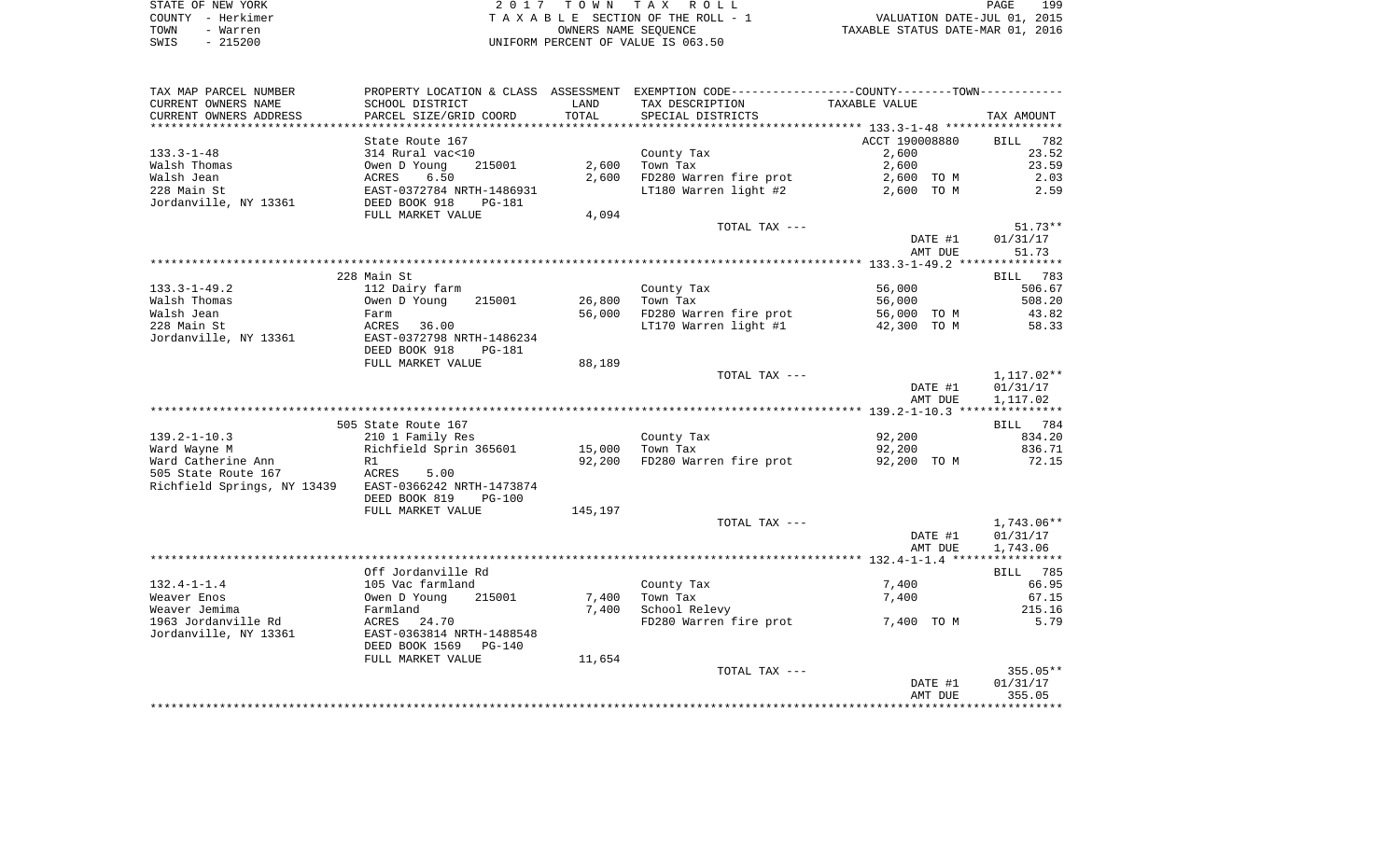| STATE OF NEW YORK | 2017 TOWN TAX ROLL                 | 200<br>PAGE                      |
|-------------------|------------------------------------|----------------------------------|
| COUNTY - Herkimer | TAXABLE SECTION OF THE ROLL - 1    | VALUATION DATE-JUL 01, 2015      |
| TOWN<br>- Warren  | OWNERS NAME SEOUENCE               | TAXABLE STATUS DATE-MAR 01, 2016 |
| - 215200<br>SWIS  | UNIFORM PERCENT OF VALUE IS 063.50 |                                  |

| TAX MAP PARCEL NUMBER       | PROPERTY LOCATION & CLASS ASSESSMENT EXEMPTION CODE----------------COUNTY--------TOWN---------- |         |                        |                |              |
|-----------------------------|-------------------------------------------------------------------------------------------------|---------|------------------------|----------------|--------------|
| CURRENT OWNERS NAME         | SCHOOL DISTRICT                                                                                 | LAND    | TAX DESCRIPTION        | TAXABLE VALUE  |              |
| CURRENT OWNERS ADDRESS      | PARCEL SIZE/GRID COORD                                                                          | TOTAL   | SPECIAL DISTRICTS      |                | TAX AMOUNT   |
|                             |                                                                                                 |         |                        |                |              |
|                             | Yules Corners Rd                                                                                |         |                        |                | BILL 786     |
| $132.4 - 1 - 1.6$           | 322 Rural vac>10                                                                                |         | County Tax             | 15,000         | 135.72       |
| Weaver Enos                 | Owen D Young<br>215001                                                                          | 15,000  | Town Tax               | 15,000         | 136.12       |
| Weaver Jemima               | Vac Ld                                                                                          | 15,000  | School Relevy          |                | 436.14       |
| 1963 Jordanville Rd         |                                                                                                 |         |                        |                | 11.74        |
| Jordanville, NY 13361       | FRNT 1560.00 DPTH<br>ACRES<br>31.60                                                             |         | FD280 Warren fire prot | 15,000 TO M    |              |
|                             |                                                                                                 |         |                        |                |              |
|                             | EAST-0364580 NRTH-1488789                                                                       |         |                        |                |              |
|                             | DEED BOOK 1569<br><b>PG-140</b>                                                                 |         |                        |                |              |
|                             | FULL MARKET VALUE                                                                               | 23,622  |                        |                |              |
|                             |                                                                                                 |         | TOTAL TAX ---          |                | 719.72**     |
|                             |                                                                                                 |         |                        | DATE #1        | 01/31/17     |
|                             |                                                                                                 |         |                        | AMT DUE        | 719.72       |
|                             |                                                                                                 |         |                        |                |              |
|                             | 1963 Jordanville Rd                                                                             |         |                        | ACCT 190003660 | BILL 787     |
| $132.4 - 1 - 3.1$           | 210 1 Family Res                                                                                |         | County Tax             | 105,000        | 950.01       |
| Weaver Enos                 | Owen D Young<br>215001                                                                          | 15,800  | Town Tax               | 105,000        | 952.87       |
| Weaver Jemima               | R1                                                                                              | 105,000 | School Relevy          |                | 3,052.97     |
| 1963 Jordanville Rd         | N                                                                                               |         | FD280 Warren fire prot | 105,000 TO M   | 82.16        |
| Jordanville, NY 13361       | ACRES 15.20                                                                                     |         |                        |                |              |
|                             | EAST-0363945 NRTH-1487641                                                                       |         |                        |                |              |
|                             | DEED BOOK 1569<br>PG-140                                                                        |         |                        |                |              |
|                             | FULL MARKET VALUE                                                                               | 165,354 |                        |                |              |
|                             |                                                                                                 |         | TOTAL TAX ---          |                | $5,038.01**$ |
|                             |                                                                                                 |         |                        | DATE #1        | 01/31/17     |
|                             |                                                                                                 |         |                        | AMT DUE        | 5,038.01     |
|                             |                                                                                                 |         |                        |                |              |
|                             | Delong Rd                                                                                       |         |                        | ACCT 190002312 | BILL 788     |
| $139.3 - 1 - 3.2$           | 105 Vac farmland                                                                                |         | County Tax             | 38,200         | 345.62       |
| Weingates Gary V            | Richfield Sprin 365601                                                                          | 38,200  | Town Tax               | 38,200         | 346.66       |
| RD3 Box 25                  |                                                                                                 | 38,200  |                        | 38,200 TO M    | 29.89        |
|                             | Farm Land                                                                                       |         | FD280 Warren fire prot |                |              |
| Richfield Springs, NY 13439 | ACRES<br>75.40                                                                                  |         |                        |                |              |
|                             | EAST-0359999 NRTH-1469525                                                                       |         |                        |                |              |
|                             | DEED BOOK 688<br>$PG-473$                                                                       |         |                        |                |              |
|                             | FULL MARKET VALUE                                                                               | 60,157  |                        |                |              |
|                             |                                                                                                 |         | TOTAL TAX ---          |                | $722.17**$   |
|                             |                                                                                                 |         |                        | DATE #1        | 01/31/17     |
|                             |                                                                                                 |         |                        | AMT DUE        | 722.17       |
|                             |                                                                                                 |         |                        |                |              |
|                             | 782 Hicks Rd                                                                                    |         |                        | ACCT 190001253 | BILL 789     |
| $133.2 - 3 - 6$             | 210 1 Family Res                                                                                |         | County Tax             | 69,000         | 624.29       |
| Wellenstein Leif            | 215001<br>Owen D Young                                                                          | 15,500  | Town Tax               | 69,000         | 626.17       |
| Wellenstein Ashlee          | Residence                                                                                       | 69,000  | FD280 Warren fire prot | 69,000 TO M    | 53.99        |
| 782 Hicks Rd                | Mobile Home                                                                                     |         |                        |                |              |
| Mohawk, NY 13407            | ACRES<br>6.30                                                                                   |         |                        |                |              |
|                             | EAST-0388239 NRTH-1489130                                                                       |         |                        |                |              |
|                             | DEED BOOK 1101<br><b>PG-196</b>                                                                 |         |                        |                |              |
|                             | FULL MARKET VALUE                                                                               | 108,661 |                        |                |              |
|                             |                                                                                                 |         | TOTAL TAX ---          |                | $1,304.45**$ |
|                             |                                                                                                 |         |                        | DATE #1        | 01/31/17     |
|                             |                                                                                                 |         |                        | AMT DUE        | 1,304.45     |
|                             |                                                                                                 |         |                        |                |              |
|                             |                                                                                                 |         |                        |                |              |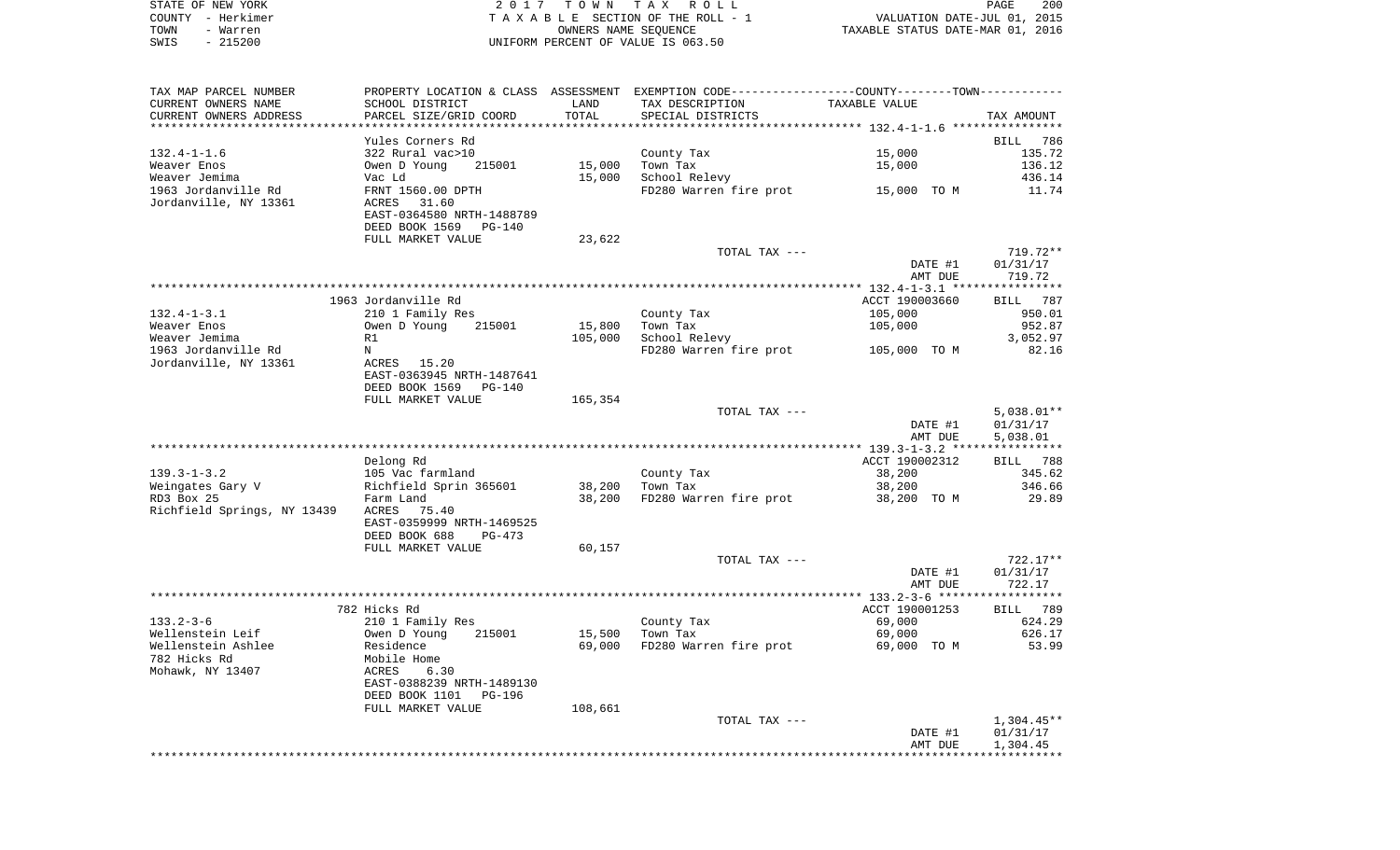| STATE OF NEW YORK<br>COUNTY - Herkimer<br>TOWN<br>- Warren<br>SWIS<br>$-215200$ |                                           |               | 2017 TOWN TAX ROLL<br>TAXABLE SECTION OF THE ROLL - 1<br>OWNERS NAME SEQUENCE<br>UNIFORM PERCENT OF VALUE IS 063.50 | VALUATION DATE-JUL 01, 2015<br>TAXABLE STATUS DATE-MAR 01, 2016 | PAGE<br>201        |
|---------------------------------------------------------------------------------|-------------------------------------------|---------------|---------------------------------------------------------------------------------------------------------------------|-----------------------------------------------------------------|--------------------|
|                                                                                 |                                           |               |                                                                                                                     |                                                                 |                    |
| TAX MAP PARCEL NUMBER                                                           | PROPERTY LOCATION & CLASS ASSESSMENT      |               | EXEMPTION CODE-----------------COUNTY-------TOWN-----------                                                         |                                                                 |                    |
| CURRENT OWNERS NAME<br>CURRENT OWNERS ADDRESS                                   | SCHOOL DISTRICT<br>PARCEL SIZE/GRID COORD | LAND<br>TOTAL | TAX DESCRIPTION<br>SPECIAL DISTRICTS                                                                                | TAXABLE VALUE                                                   | TAX AMOUNT         |
|                                                                                 |                                           |               |                                                                                                                     |                                                                 |                    |
|                                                                                 | Millstone Rd S                            |               |                                                                                                                     | ACCT 190000453                                                  | 790<br>BILL        |
| $139.4 - 1 - 55.3$                                                              | 314 Rural vac<10                          | 9,000         | County Tax<br>Town Tax                                                                                              | 9,000<br>9,000                                                  | 81.43<br>81.67     |
| Wellenstein Ronald<br>Wellenstein Alice                                         | Richfield Sprin 365601<br>Vacant Land     | 9,000         | FD280 Warren fire prot                                                                                              | 9,000 TO M                                                      | 7.04               |
| 2107 Cty Hwy 22                                                                 | 8.00<br>ACRES                             |               |                                                                                                                     |                                                                 |                    |
| Richfield Springs, NY 13439                                                     | EAST-0367679 NRTH-1466730                 |               |                                                                                                                     |                                                                 |                    |
|                                                                                 | DEED BOOK 752<br>$PG-5$                   |               |                                                                                                                     |                                                                 |                    |
|                                                                                 | FULL MARKET VALUE                         | 14,173        |                                                                                                                     |                                                                 |                    |
|                                                                                 |                                           |               | TOTAL TAX ---                                                                                                       |                                                                 | 170.14**           |
|                                                                                 |                                           |               |                                                                                                                     | DATE #1                                                         | 01/31/17           |
|                                                                                 |                                           |               |                                                                                                                     | AMT DUE                                                         | 170.14             |
|                                                                                 | 601 State Route 167                       |               |                                                                                                                     | ACCT 190004020                                                  | <b>BILL</b><br>791 |
| $139.2 - 1 - 13$                                                                | 240 Rural res                             |               | VET WAR CT 41121                                                                                                    | 5,160<br>5,160                                                  |                    |
| Wells James                                                                     | Richfield Sprin 365601                    | 15,800        | County Tax                                                                                                          | 29,240                                                          | 264.55             |
| Wells Laurene A                                                                 | Residence                                 | 34,400        | Town Tax                                                                                                            | 29,240                                                          | 265.35             |
| 601 State Route 167                                                             | 5/00 Nys Department Trans                 |               | School Relevy                                                                                                       |                                                                 | 268.76             |
| Richfield Springs, NY 13439                                                     | $.068$ Ac<br><b>ACRES</b><br>7.00         |               | FD280 Warren fire prot                                                                                              | 34,400 TO M                                                     | 26.92              |
|                                                                                 | EAST-0367676 NRTH-1474942                 |               |                                                                                                                     |                                                                 |                    |
|                                                                                 | DEED BOOK 877<br>PG-684                   |               |                                                                                                                     |                                                                 |                    |
|                                                                                 | FULL MARKET VALUE                         | 54,173        |                                                                                                                     |                                                                 |                    |
|                                                                                 |                                           |               | TOTAL TAX ---                                                                                                       |                                                                 | 825.58**           |
|                                                                                 |                                           |               |                                                                                                                     | DATE #1                                                         | 01/31/17           |
|                                                                                 |                                           |               |                                                                                                                     | AMT DUE                                                         | 825.58             |
|                                                                                 | Little Lakes Rd                           |               |                                                                                                                     | ACCT 190000360                                                  | BILL 792           |
| $140.3 - 1 - 19.1$                                                              | 105 Vac farmland                          |               | County Tax                                                                                                          | 87,500                                                          | 791.67             |
| Whortlekill Rod & Gun Club Inc Richfield Sprin 365601                           |                                           | 87,500        | Town Tax                                                                                                            | 87,500                                                          | 794.06             |
| PO Box 1371                                                                     | Dairy Farm                                | 87,500        | FD280 Warren fire prot                                                                                              | 87,500 TO M                                                     | 68.47              |
| Hopewell Junction, NY 12533                                                     | FRNT 360.00 DPTH                          |               |                                                                                                                     |                                                                 |                    |
|                                                                                 | ACRES 300.90                              |               |                                                                                                                     |                                                                 |                    |
|                                                                                 | EAST-0376366 NRTH-1467889                 |               |                                                                                                                     |                                                                 |                    |
|                                                                                 | DEED BOOK 1592<br>PG-977                  |               |                                                                                                                     |                                                                 |                    |
|                                                                                 | FULL MARKET VALUE                         | 137,795       |                                                                                                                     |                                                                 |                    |

|                      |                           |       | TOTAL TAX ---          |               | $1.654.20**$ |
|----------------------|---------------------------|-------|------------------------|---------------|--------------|
|                      |                           |       |                        | DATE #1       | 01/31/17     |
|                      |                           |       |                        | AMT DUE       | 1,654.20     |
|                      |                           |       |                        |               |              |
|                      | Yule/Kingdom Rd           |       |                        |               | BILL 793     |
| $132.2 - 3 - 8$      | 314 Rural vac<10          |       | County Tax             | 6,160         | 55.73        |
| Wielhouwer Paul M Jr | 215001<br>Owen D Young    | 6,160 | Town Tax               | 6,160         | 55.90        |
| 4 Lawrence Ln        | FRNT 300.00 DPTH          | 6,160 | FD280 Warren fire prot | 6,160<br>TO M | 4.82         |
| Goshen, NY 10924     | 3.90<br>ACRES             |       |                        |               |              |
|                      | EAST-0365310 NRTH-1492305 |       |                        |               |              |
|                      | DEED BOOK 1214 PG-175     |       |                        |               |              |
|                      | FULL MARKET VALUE         | 9,701 |                        |               |              |
|                      |                           |       | TOTAL TAX ---          |               | $116.45**$   |
|                      |                           |       |                        | DATE #1       | 01/31/17     |
|                      |                           |       |                        | AMT DUE       | 116.45       |
|                      |                           |       |                        |               |              |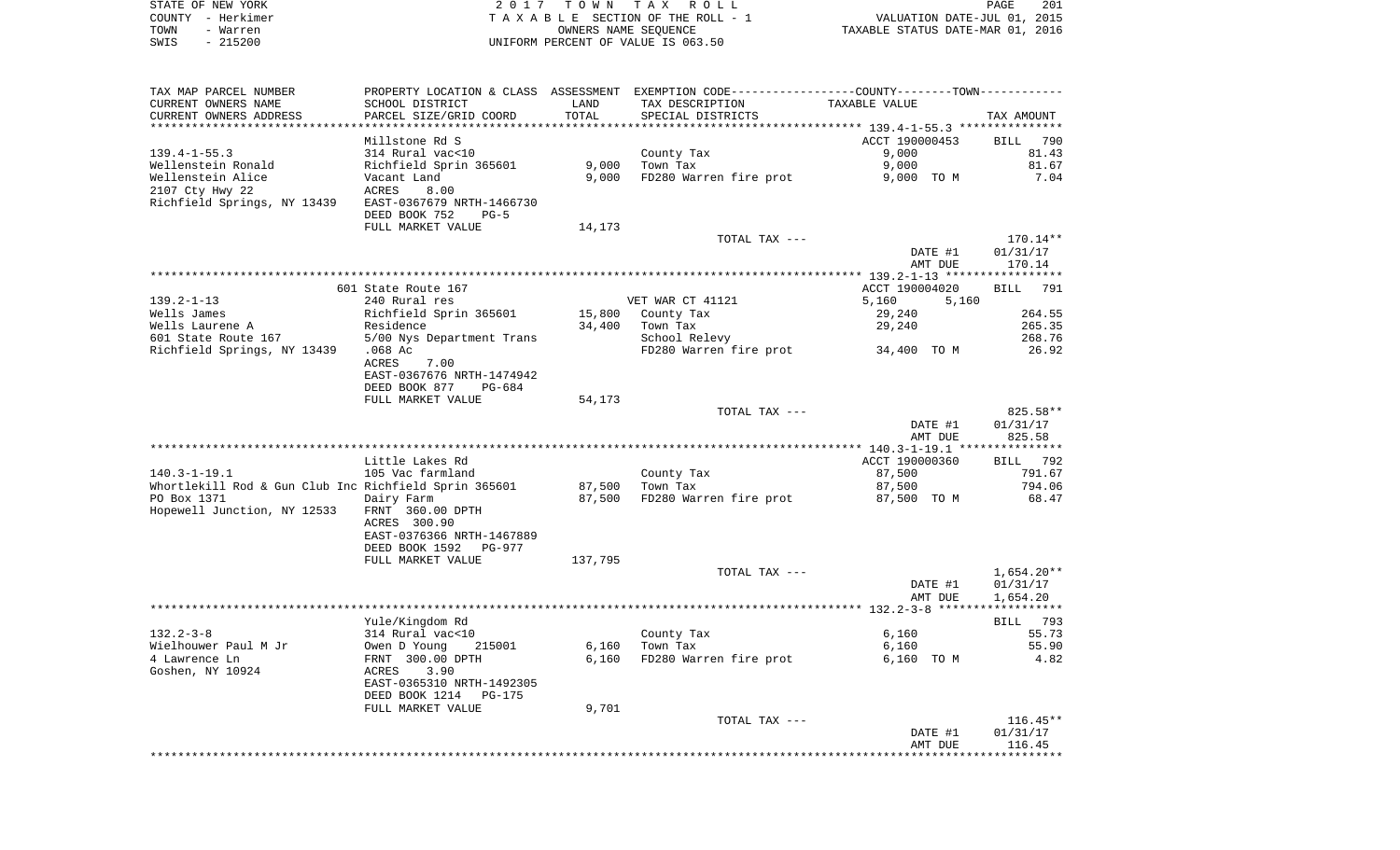| STATE OF NEW YORK |                   | 2017 TOWN TAX ROLL                 | PAGE                             | 202 |
|-------------------|-------------------|------------------------------------|----------------------------------|-----|
|                   | COUNTY – Herkimer | TAXABLE SECTION OF THE ROLL - 1    | VALUATION DATE-JUL 01, 2015      |     |
| TOWN              | - Warren          | OWNERS NAME SEOUENCE               | TAXABLE STATUS DATE-MAR 01, 2016 |     |
| SWIS              | - 215200          | UNIFORM PERCENT OF VALUE IS 063.50 |                                  |     |

| TAX MAP PARCEL NUMBER<br>CURRENT OWNERS NAME        | PROPERTY LOCATION & CLASS ASSESSMENT EXEMPTION CODE---------------COUNTY--------TOWN----------<br>SCHOOL DISTRICT | LAND              | TAX DESCRIPTION         | TAXABLE VALUE                                            |                    |
|-----------------------------------------------------|-------------------------------------------------------------------------------------------------------------------|-------------------|-------------------------|----------------------------------------------------------|--------------------|
| CURRENT OWNERS ADDRESS                              | PARCEL SIZE/GRID COORD                                                                                            | TOTAL<br>******** | SPECIAL DISTRICTS       |                                                          | TAX AMOUNT         |
|                                                     |                                                                                                                   |                   |                         | *************************** 139.2-1-4.1 **************** |                    |
|                                                     | 838 State Route 167                                                                                               |                   |                         | ACCT 190006420                                           | BILL<br>794        |
| $139.2 - 1 - 4.1$                                   | 210 1 Family Res                                                                                                  |                   | County Tax              | 49,500                                                   | 447.86             |
| Willmarth Joel                                      | Richfield Sprin 365601                                                                                            | 10,600            | Town Tax                | 49,500                                                   | 449.21             |
| 838 State Route 167                                 | ACRES<br>1.50<br>EAST-0367368 NRTH-1479342                                                                        | 49,500            | FD280 Warren fire prot  | 49,500 TO M                                              | 38.73              |
| Richfield Springs, NY 13439                         | DEED BOOK 1626<br>PG-913                                                                                          |                   |                         |                                                          |                    |
| PRIOR OWNER ON 3/01/2016                            | FULL MARKET VALUE                                                                                                 | 77,953            |                         |                                                          |                    |
| Lamphere Pamela                                     |                                                                                                                   |                   |                         |                                                          |                    |
|                                                     |                                                                                                                   |                   | TOTAL TAX ---           |                                                          | 935.80**           |
|                                                     |                                                                                                                   |                   |                         | DATE #1                                                  | 01/31/17           |
|                                                     |                                                                                                                   |                   |                         | AMT DUE                                                  | 935.80             |
|                                                     |                                                                                                                   |                   |                         |                                                          |                    |
|                                                     | 108 Kingdom Rd                                                                                                    |                   |                         | ACCT 190006240                                           | 795<br>BILL        |
| $132.60 - 1 - 24$                                   | 210 1 Family Res                                                                                                  |                   | County Tax              | 30,100                                                   | 272.34             |
| Willsey Sherri                                      | Owen D Young<br>215001                                                                                            | 5,800             | Town Tax                | 30,100                                                   | 273.16             |
| 108 Kingdom Rd                                      | Residence                                                                                                         | 30,100            | FD280 Warren fire prot  | 30,100 TO M                                              | 23.55              |
| Jordanville, NY 13361                               | FRNT<br>85.00 DPTH 100.00                                                                                         |                   | LT180 Warren light #2   | 30,100 TO M                                              | 30.03              |
|                                                     | EAST-0371288 NRTH-1487443                                                                                         |                   |                         |                                                          |                    |
|                                                     | DEED BOOK 1280<br>PG-348                                                                                          |                   |                         |                                                          |                    |
|                                                     | FULL MARKET VALUE                                                                                                 | 47,402            |                         |                                                          |                    |
|                                                     |                                                                                                                   |                   | TOTAL TAX ---           |                                                          | 599.08**           |
|                                                     |                                                                                                                   |                   |                         | DATE #1                                                  | 01/31/17           |
|                                                     |                                                                                                                   |                   |                         | AMT DUE                                                  | 599.08             |
|                                                     |                                                                                                                   |                   |                         |                                                          |                    |
|                                                     | 1380 Little Lakes Rd                                                                                              |                   |                         | ACCT 190008943                                           | <b>BILL</b><br>796 |
| $133.3 - 4 - 1$                                     | 210 1 Family Res                                                                                                  |                   | VET COM CT 41131        | 9,750<br>9,750                                           |                    |
| Wilson Brian John                                   | Owen D Young<br>215001                                                                                            | 72,000            | 17,100 VET DIS CT 41141 | 14,400<br>14,400                                         | 432.93             |
| 1380 Little Lakes Rd<br>Richfield Springs, NY 13439 | R1<br>ACRES<br>10.30                                                                                              |                   | County Tax<br>Town Tax  | 47,850<br>47,850                                         | 434.24             |
|                                                     | EAST-0377187 NRTH-1484306                                                                                         |                   | FD280 Warren fire prot  | 72,000 TO M                                              | 56.34              |
|                                                     | DEED BOOK 778<br>PG-261                                                                                           |                   |                         |                                                          |                    |
|                                                     | FULL MARKET VALUE                                                                                                 | 113,386           |                         |                                                          |                    |
|                                                     |                                                                                                                   |                   | TOTAL TAX ---           |                                                          | 923.51**           |
|                                                     |                                                                                                                   |                   |                         | DATE #1                                                  | 01/31/17           |
|                                                     |                                                                                                                   |                   |                         | AMT DUE                                                  | 923.51             |
|                                                     |                                                                                                                   |                   |                         |                                                          |                    |
|                                                     | 164 Millstone Rd                                                                                                  |                   |                         | ACCT 190006990                                           | <b>BILL</b><br>797 |
| $139.4 - 1 - 51$                                    | 210 1 Family Res                                                                                                  |                   | County Tax              | 83,600                                                   | 756.39             |
| Wilson Kaylee                                       | Richfield Sprin 365601                                                                                            | 11,000            | Town Tax                | 83,600                                                   | 758.67             |
| 329 Mary Hill Rd                                    | Residence                                                                                                         | 83,600            | FD280 Warren fire prot  | 83,600 TO M                                              | 65.42              |
| Richfield Springs, NY 13439                         | 1.80<br>ACRES                                                                                                     |                   |                         |                                                          |                    |
|                                                     | EAST-0365578 NRTH-1467199                                                                                         |                   |                         |                                                          |                    |
|                                                     | DEED BOOK 1497<br><b>PG-915</b>                                                                                   |                   |                         |                                                          |                    |
|                                                     | FULL MARKET VALUE                                                                                                 | 131,654           |                         |                                                          |                    |
|                                                     |                                                                                                                   |                   | TOTAL TAX ---           |                                                          | $1,580.48**$       |
|                                                     |                                                                                                                   |                   |                         | DATE #1                                                  | 01/31/17           |
|                                                     |                                                                                                                   |                   |                         | AMT DUE                                                  | 1,580.48           |
|                                                     |                                                                                                                   |                   |                         |                                                          |                    |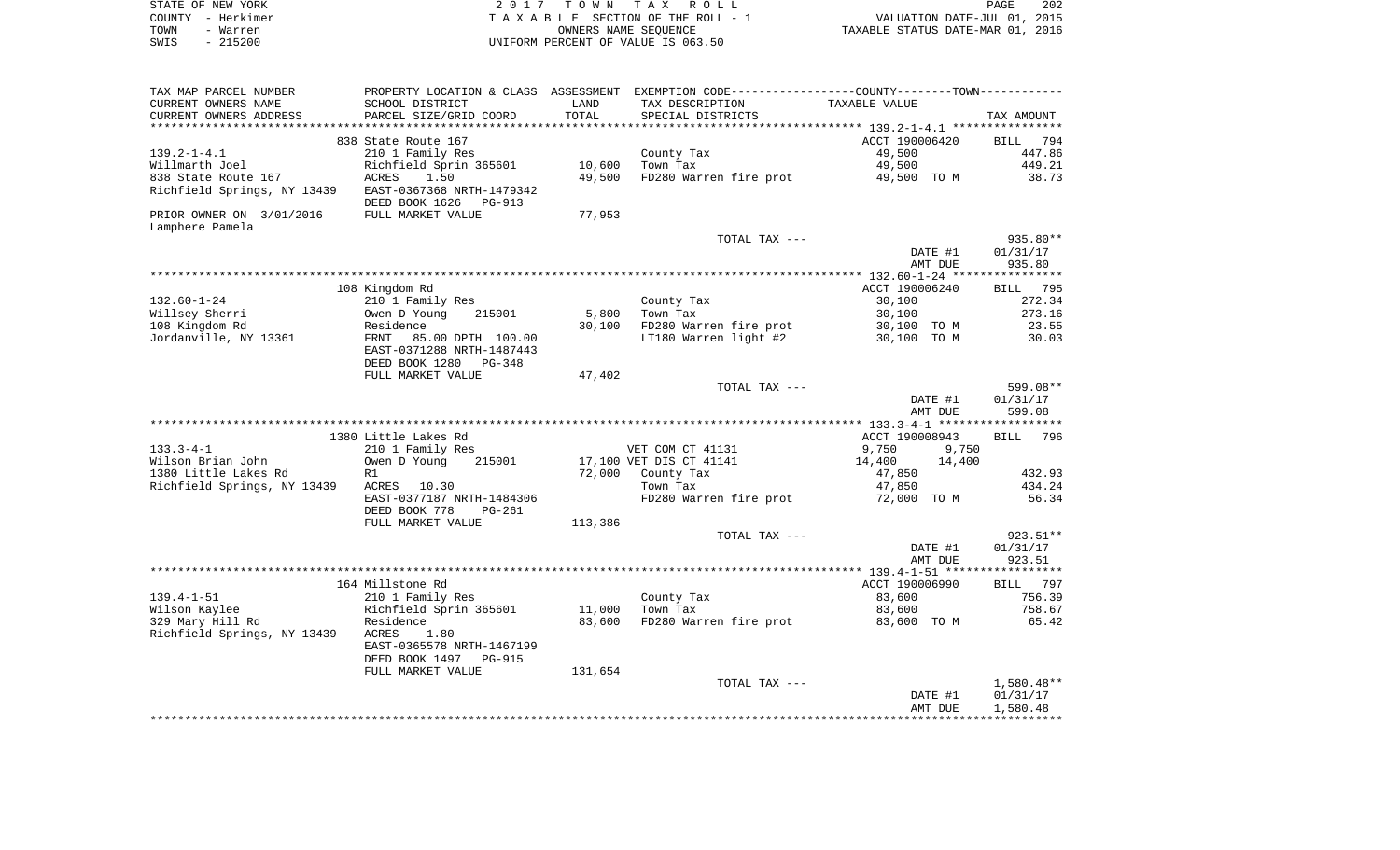|      | STATE OF NEW YORK | 2017 TOWN TAX ROLL                 | PAGE                             | 203 |
|------|-------------------|------------------------------------|----------------------------------|-----|
|      | COUNTY - Herkimer | TAXABLE SECTION OF THE ROLL - 1    | VALUATION DATE-JUL 01, 2015      |     |
| TOWN | - Warren          | OWNERS NAME SEOUENCE               | TAXABLE STATUS DATE-MAR 01, 2016 |     |
| SWIS | - 215200          | UNIFORM PERCENT OF VALUE IS 063.50 |                                  |     |

| TAX MAP PARCEL NUMBER       | PROPERTY LOCATION & CLASS ASSESSMENT EXEMPTION CODE---------------COUNTY-------TOWN---------- |         |                                    |                |                    |
|-----------------------------|-----------------------------------------------------------------------------------------------|---------|------------------------------------|----------------|--------------------|
| CURRENT OWNERS NAME         | SCHOOL DISTRICT                                                                               | LAND    | TAX DESCRIPTION                    | TAXABLE VALUE  |                    |
| CURRENT OWNERS ADDRESS      | PARCEL SIZE/GRID COORD                                                                        | TOTAL   | SPECIAL DISTRICTS                  |                | TAX AMOUNT         |
|                             |                                                                                               |         |                                    |                |                    |
|                             | 1056 Robinson Rd                                                                              |         |                                    | ACCT 190004965 | BILL 798           |
| $126.4 - 1 - 17.2$          | 210 1 Family Res                                                                              |         | County Tax                         | 68,800         | 622.48             |
| Winslow Timothy             | Owen D Young<br>215001                                                                        | 10,100  | Town Tax                           | 68,800         | 624.36             |
| Richvalsky-Smith Cassidy    | Residence                                                                                     | 68,800  | FD280 Warren fire prot 68,800 TO M |                | 53.83              |
| 1056 Robinson Rd            | FRNT 147.50 DPTH 323.00                                                                       |         |                                    |                |                    |
|                             |                                                                                               |         |                                    |                |                    |
| Mohawk, NY 13407            | EAST-0370985 NRTH-1495916                                                                     |         |                                    |                |                    |
|                             | DEED BOOK 1385 PG-207                                                                         |         |                                    |                |                    |
|                             | FULL MARKET VALUE                                                                             | 108,346 |                                    |                |                    |
|                             |                                                                                               |         | TOTAL TAX ---                      |                | $1,300.67**$       |
|                             |                                                                                               |         |                                    | DATE #1        | 01/31/17           |
|                             |                                                                                               |         |                                    | AMT DUE        | 1,300.67           |
|                             |                                                                                               |         |                                    |                |                    |
|                             | Chyle Rd                                                                                      |         |                                    |                | 799<br>BILL        |
| $140.2 - 1 - 2$             | 314 Rural vac<10                                                                              |         | County Tax                         | 5,800          | 52.48              |
| Wolfe Douglas & Michael     | Owen D Young<br>215001                                                                        | 5,800   | Town Tax                           | 5,800          | 52.63              |
| 454 Chyle Rd                | found in mapping 2002                                                                         | 5,800   | FD280 Warren fire prot             | 5,800 TO M     | 4.54               |
| Richfield Springs, NY 13439 | 5.50<br>ACRES                                                                                 |         |                                    |                |                    |
|                             | EAST-0389929 NRTH-1478588                                                                     |         |                                    |                |                    |
|                             | DEED BOOK 1559<br>PG-579                                                                      |         |                                    |                |                    |
|                             | FULL MARKET VALUE                                                                             | 9,134   |                                    |                |                    |
|                             |                                                                                               |         | TOTAL TAX ---                      |                | $109.65**$         |
|                             |                                                                                               |         |                                    |                | 01/31/17           |
|                             |                                                                                               |         |                                    | DATE #1        |                    |
|                             |                                                                                               |         |                                    | AMT DUE        | 109.65             |
|                             |                                                                                               |         |                                    |                |                    |
|                             | Chyle Rd                                                                                      |         |                                    |                | BILL 800           |
| $140.2 - 1 - 13.5$          | 314 Rural vac<10                                                                              |         | County Tax                         | 11,400         | 103.14             |
| Wolfe Douglas & Michael     | Owen D Young<br>215001                                                                        | 11,400  | Town Tax                           | 11,400         | 103.45             |
| 454 Chyle Rd                | ACRES 18.50                                                                                   | 11,400  | FD280 Warren fire prot             | 11,400 TO M    | 8.92               |
| Richfield Springs, NY 13439 | EAST-0389513 NRTH-1475872                                                                     |         |                                    |                |                    |
|                             | DEED BOOK 1559<br>PG-579                                                                      |         |                                    |                |                    |
|                             | FULL MARKET VALUE                                                                             | 17,953  |                                    |                |                    |
|                             |                                                                                               |         | TOTAL TAX ---                      |                | $215.51**$         |
|                             |                                                                                               |         |                                    | DATE #1        | 01/31/17           |
|                             |                                                                                               |         |                                    | AMT DUE        | 215.51             |
|                             |                                                                                               |         |                                    |                |                    |
|                             | Off Mary Hill Rd                                                                              |         |                                    | ACCT 190008340 | <b>BILL</b><br>801 |
| $140.2 - 1 - 4$             | 105 Vac farmland                                                                              |         | AG MKTS L 41720                    | $\overline{0}$ | $\Omega$           |
| Wolfe Douglas H             | Owen D Young<br>215001                                                                        | 16,600  | County Tax                         | 16,600         | 150.19             |
| Wolfe Michael D             | Farm Land                                                                                     | 16,600  | Town Tax                           | 16,600         | 150.64             |
| 454 Chyle Rd                | 51.00<br>ACRES                                                                                |         | FD280 Warren fire prot             | 16,600 TO M    | 12.99              |
| Richfield Springs, NY 13439 | EAST-0389023 NRTH-1477234                                                                     |         |                                    |                |                    |
|                             |                                                                                               |         |                                    |                |                    |
|                             | DEED BOOK 835<br><b>PG-219</b>                                                                |         |                                    |                |                    |
| MAY BE SUBJECT TO PAYMENT   | FULL MARKET VALUE                                                                             | 26,142  |                                    |                |                    |
| UNDER AGDIST LAW TIL 2020   |                                                                                               |         |                                    |                |                    |
|                             |                                                                                               |         | TOTAL TAX ---                      |                | 313.82**           |
|                             |                                                                                               |         |                                    | DATE #1        | 01/31/17           |
|                             |                                                                                               |         |                                    | AMT DUE        | 313.82             |
|                             |                                                                                               |         |                                    |                |                    |
|                             |                                                                                               |         |                                    |                |                    |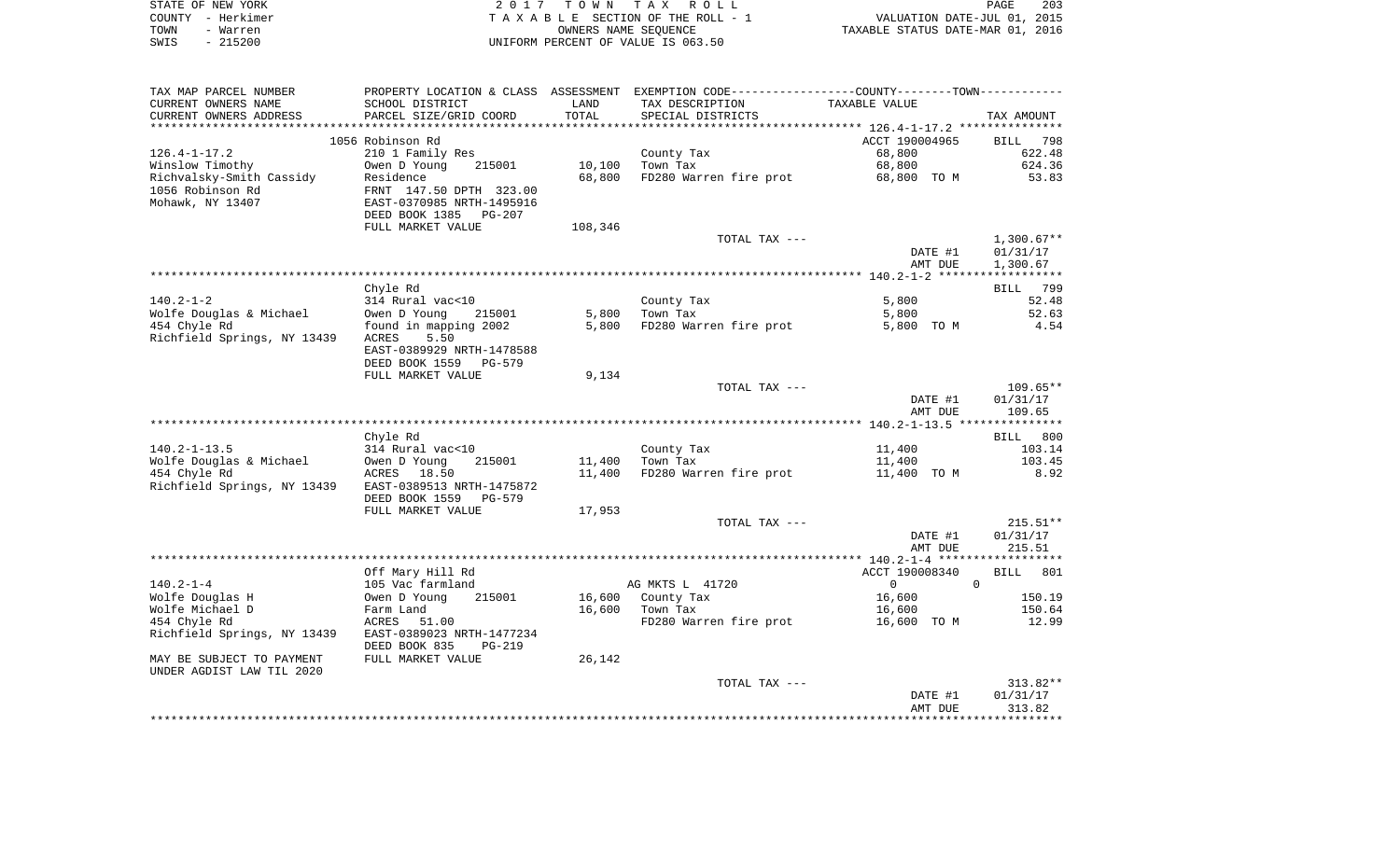| STATE OF NEW YORK<br>COUNTY - Herkimer                 |                                                                   |               | 2017 TOWN TAX ROLL<br>TAXABLE SECTION OF THE ROLL - 1                                           | VALUATION DATE-JUL 01, 2015<br>TAXABLE STATUS DATE-MAR 01, 2016 | PAGE<br>204     |
|--------------------------------------------------------|-------------------------------------------------------------------|---------------|-------------------------------------------------------------------------------------------------|-----------------------------------------------------------------|-----------------|
| TOWN<br>- Warren<br>SWIS<br>$-215200$                  |                                                                   |               | OWNERS NAME SEQUENCE<br>UNIFORM PERCENT OF VALUE IS 063.50                                      |                                                                 |                 |
|                                                        |                                                                   |               |                                                                                                 |                                                                 |                 |
| TAX MAP PARCEL NUMBER                                  |                                                                   |               | PROPERTY LOCATION & CLASS ASSESSMENT EXEMPTION CODE----------------COUNTY--------TOWN---------- |                                                                 |                 |
| CURRENT OWNERS NAME<br>CURRENT OWNERS ADDRESS          | SCHOOL DISTRICT<br>PARCEL SIZE/GRID COORD                         | LAND<br>TOTAL | TAX DESCRIPTION<br>SPECIAL DISTRICTS                                                            | TAXABLE VALUE                                                   | TAX AMOUNT      |
|                                                        | 454 Chyle Rd                                                      |               |                                                                                                 | ACCT 190006815                                                  | BILL 802        |
| 140.2-1-10                                             | 210 1 Family Res                                                  |               | County Tax                                                                                      | 85,000                                                          | 769.05          |
| Wolfe Douglas H                                        | Owen D Young 215001                                               | 11,300        | Town Tax                                                                                        | 85,000                                                          | 771.37          |
| 454 Chyle Rd                                           | Residence                                                         | 85,000        | FD280 Warren fire prot                                                                          | 85,000 TO M                                                     | 66.51           |
| Richfield Springs, NY 13439                            | ACRES<br>2.00<br>EAST-0387348 NRTH-1474062                        |               |                                                                                                 |                                                                 |                 |
|                                                        | DEED BOOK 797<br>PG-263                                           |               |                                                                                                 |                                                                 |                 |
|                                                        | FULL MARKET VALUE                                                 | 133,858       | TOTAL TAX ---                                                                                   |                                                                 | $1,606.93**$    |
|                                                        |                                                                   |               |                                                                                                 | DATE #1                                                         | 01/31/17        |
|                                                        |                                                                   |               |                                                                                                 | AMT DUE                                                         | 1,606.93        |
|                                                        |                                                                   |               |                                                                                                 |                                                                 |                 |
|                                                        | Mary Hill Rd                                                      |               |                                                                                                 | ACCT 190008310                                                  | BILL 803        |
| 140.2-1-11.1                                           | 105 Vac farmland                                                  |               | AG MKTS L 41720                                                                                 | 3,039<br>3,039                                                  |                 |
| Wolfe Douglas H                                        | Owen D Young<br>215001                                            | 27,700        | 27,700 County Tax                                                                               | 24,661                                                          | 223.13          |
| 454 Chyle Rd<br>Richfield Springs, NY 13439            | Farm Land<br>delete merge $w/140.2 - 1 - 12$<br>FRNT 2860.00 DPTH |               | Town Tax<br>FD280 Warren fire prot<br>3,039 EX                                                  | 24,661<br>24,661   TO M                                         | 223.80<br>19.30 |
| MAY BE SUBJECT TO PAYMENT                              | ACRES 60.80                                                       |               |                                                                                                 |                                                                 |                 |
| UNDER AGDIST LAW TIL 2020                              | EAST-0351408 NRTH-1050618<br>DEED BOOK 903<br><b>PG-100</b>       |               |                                                                                                 |                                                                 |                 |
|                                                        | FULL MARKET VALUE                                                 | 43,622        |                                                                                                 |                                                                 |                 |
|                                                        |                                                                   |               | TOTAL TAX ---                                                                                   |                                                                 | $466.23**$      |
|                                                        |                                                                   |               |                                                                                                 | DATE #1<br>AMT DUE                                              | 01/31/17        |
|                                                        |                                                                   |               |                                                                                                 |                                                                 | 466.23          |
|                                                        | 436 Chyle Rd                                                      |               |                                                                                                 | ACCT 190006810                                                  | BILL 804        |
| $140.2 - 1 - 8$                                        | 112 Dairy farm                                                    |               | AG MKTS L 41720                                                                                 | $\overline{0}$<br>$\mathbf{0}$                                  |                 |
| Wolfe Howard W                                         | 215001<br>Owen D Young                                            |               | 69,300 AGRIC 10 Y 42100                                                                         | 8,000<br>8,000                                                  |                 |
| Wolfe Virginia                                         | Dairy Farm                                                        |               | 292,000 County Tax                                                                              | 284,000                                                         | 2,569.55        |
| 436 Chyle Rd                                           | ACRES 149.00                                                      |               | Town Tax                                                                                        | 284,000                                                         | 2,577.29        |
| Richfield Springs, NY 13439 EAST-0386748 NRTH-1474417  | DEED BOOK 00650 PG-00868                                          |               | FD280 Warren fire prot                                                                          | 292,000 TO M                                                    | 228.49          |
| MAY BE SUBJECT TO PAYMENT<br>UNDER AGDIST LAW TIL 2020 | FULL MARKET VALUE                                                 | 459,843       |                                                                                                 |                                                                 |                 |
|                                                        |                                                                   |               | TOTAL TAX ---                                                                                   |                                                                 | $5,375.33**$    |
|                                                        |                                                                   |               |                                                                                                 | DATE #1                                                         | 01/31/17        |
| *****************************                          |                                                                   |               |                                                                                                 | AMT DUE<br>$140.4 - 1 - 1.1$ ****************                   | 5,375.33        |
|                                                        | Atswell Rd                                                        |               |                                                                                                 | ACCT 190006840                                                  | BILL 805        |
| 140.4-1-1.1                                            | 105 Vac farmland                                                  |               | County Tax                                                                                      | 52,100                                                          | 471.39          |
| Wolfe Howard W                                         | Richfield Sprin 365601                                            | 52,100        | Town Tax                                                                                        | 52,100                                                          | 472.81          |
| Wolfe Virginia D                                       | Farm Land                                                         | 52,100        | FD280 Warren fire prot                                                                          | 52,100 TO M                                                     | 40.77           |
| 436 Chyle Rd                                           | Merge $W/4.5$ & 3.1                                               |               |                                                                                                 |                                                                 |                 |
| Richfield Springs, NY 13439                            | ACRES 150.60                                                      |               |                                                                                                 |                                                                 |                 |
|                                                        | EAST-0387406 NRTH-1470873<br>DEED BOOK 00650 PG-00868             |               |                                                                                                 |                                                                 |                 |
|                                                        | FULL MARKET VALUE                                                 | 82,047        |                                                                                                 |                                                                 |                 |
|                                                        |                                                                   |               | TOTAL TAX ---                                                                                   |                                                                 | 984.97**        |

984.97\*<br>DATE #1 01/31/17<br>AMT DUE 984.97 984.97 \*\*\*\*\*\*\*\*\*\*\*\*\*\*\*\*\*\*\*\*\*\*\*\*\*\*\*\*\*\*\*\*\*\*\*\*\*\*\*\*\*\*\*\*\*\*\*\*\*\*\*\*\*\*\*\*\*\*\*\*\*\*\*\*\*\*\*\*\*\*\*\*\*\*\*\*\*\*\*\*\*\*\*\*\*\*\*\*\*\*\*\*\*\*\*\*\*\*\*\*\*\*\*\*\*\*\*\*\*\*\*\*\*\*\*\*\*\*\*\*\*\*\*\*\*\*\*\*\*\*\*\*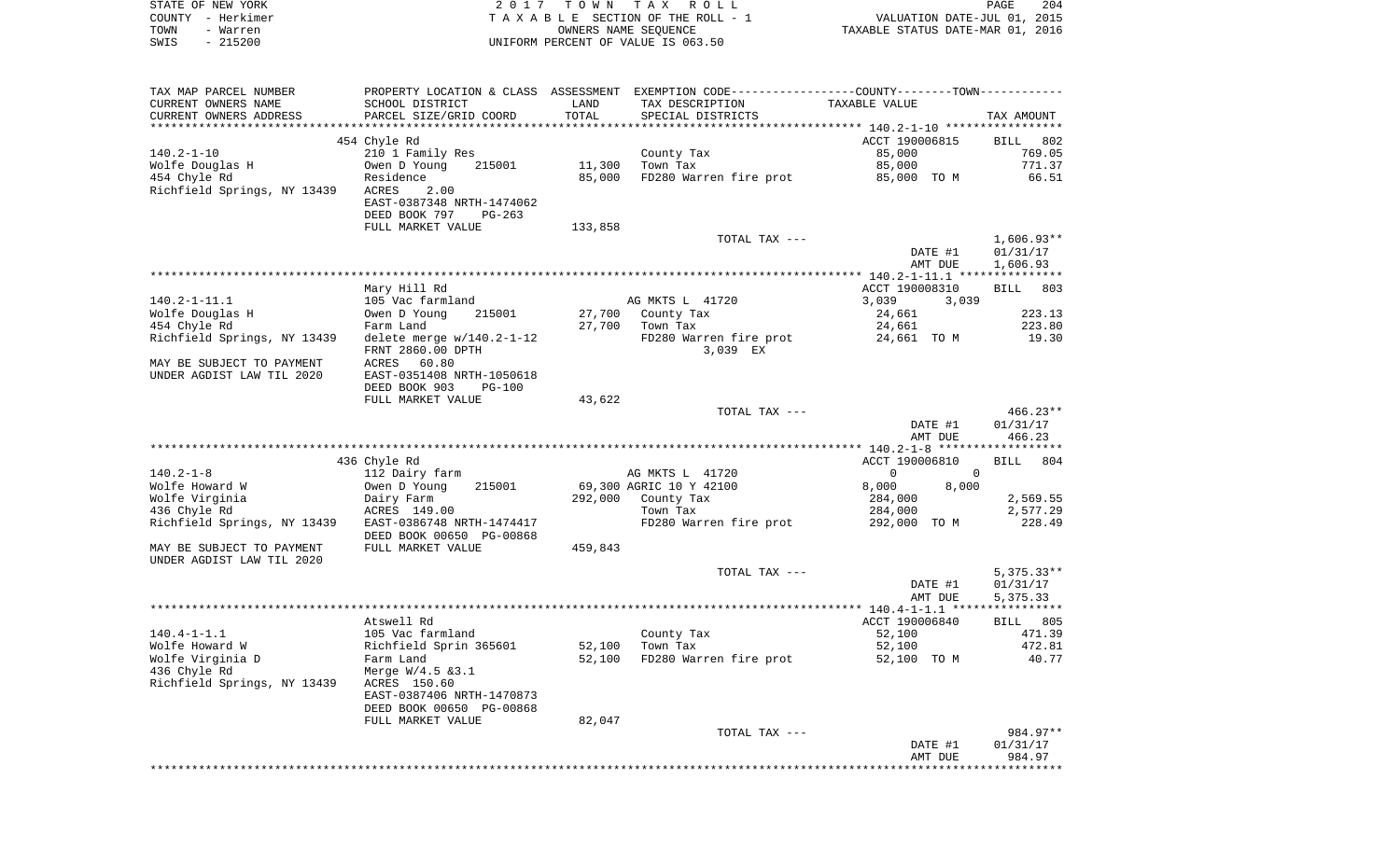|      | STATE OF NEW YORK | 2017 TOWN TAX ROLL                 | <b>PAGE</b>                      | 205 |
|------|-------------------|------------------------------------|----------------------------------|-----|
|      | COUNTY – Herkimer | TAXABLE SECTION OF THE ROLL - 1    | VALUATION DATE-JUL 01, 2015      |     |
| TOWN | - Warren          | OWNERS NAME SEOUENCE               | TAXABLE STATUS DATE-MAR 01, 2016 |     |
| SWIS | - 215200          | UNIFORM PERCENT OF VALUE IS 063.50 |                                  |     |

| TAX MAP PARCEL NUMBER       |                           |         | PROPERTY LOCATION & CLASS ASSESSMENT EXEMPTION CODE----------------COUNTY-------TOWN---------- |                |              |
|-----------------------------|---------------------------|---------|------------------------------------------------------------------------------------------------|----------------|--------------|
| CURRENT OWNERS NAME         | SCHOOL DISTRICT           | LAND    | TAX DESCRIPTION                                                                                | TAXABLE VALUE  |              |
| CURRENT OWNERS ADDRESS      | PARCEL SIZE/GRID COORD    | TOTAL   | SPECIAL DISTRICTS                                                                              |                | TAX AMOUNT   |
|                             |                           |         |                                                                                                |                |              |
|                             | 215 Geywits Rd            |         |                                                                                                |                | BILL 806     |
| $140.4 - 1 - 1.2$           | 210 1 Family Res          |         | County Tax                                                                                     | 129,200        | 1,168.96     |
| Wolfe Michael               | Richfield Sprin 365601    | 12,500  | Town Tax                                                                                       | 129,200        | 1,172.49     |
| Wolfe Monica                | R1 G                      | 129,200 | FD280 Warren fire prot                                                                         | 129,200 TO M   | 101.10       |
|                             |                           |         |                                                                                                |                |              |
| 215 Geywits Rd              | ACRES<br>2.80             |         |                                                                                                |                |              |
| Richfield Springs, NY 13439 | EAST-0387568 NRTH-1469501 |         |                                                                                                |                |              |
|                             | DEED BOOK 946<br>$PG-72$  |         |                                                                                                |                |              |
|                             | FULL MARKET VALUE         | 203,465 |                                                                                                |                |              |
|                             |                           |         | TOTAL TAX ---                                                                                  |                | $2,442.55**$ |
|                             |                           |         |                                                                                                | DATE #1        | 01/31/17     |
|                             |                           |         |                                                                                                | AMT DUE        | 2,442.55     |
|                             |                           |         |                                                                                                |                |              |
|                             | Geywits Rd                |         |                                                                                                | ACCT 190011101 | 807<br>BILL  |
| $140.4 - 1 - 3.2$           | 323 Vacant rural          |         | County Tax                                                                                     | 2,500          | 22.62        |
| Wolfe Michael               | Richfield Sprin 365601    | 2,500   | Town Tax                                                                                       | 2,500          | 22.69        |
| Wolfe Monica                | Swamp                     | 2,500   | FD280 Warren fire prot                                                                         | 2,500 TO M     | 1.96         |
| 215 Geywits Rd              | ACRES<br>9.81             |         |                                                                                                |                |              |
| Richfield Springs, NY 13439 | EAST-0387371 NRTH-1470047 |         |                                                                                                |                |              |
|                             | DEED BOOK 1164 PG-501     |         |                                                                                                |                |              |
|                             |                           |         |                                                                                                |                |              |
|                             | FULL MARKET VALUE         | 3,937   |                                                                                                |                |              |
|                             |                           |         | TOTAL TAX ---                                                                                  |                | $47.27**$    |
|                             |                           |         |                                                                                                | DATE #1        | 01/31/17     |
|                             |                           |         |                                                                                                | AMT DUE        | 47.27        |
|                             |                           |         |                                                                                                |                |              |
|                             | 259 Main St               |         |                                                                                                |                | BILL 808     |
| $133.3 - 1 - 1.2$           | 240 Rural res             |         | County Tax                                                                                     | 163,200        | 1,476.58     |
| Wolter Judy L               | Owen D Young<br>215001    | 36,600  | Town Tax                                                                                       | 163,200        | 1,481.04     |
| 803 Gulf Rd                 | G/apt plbrns              | 163,200 | FD280 Warren fire prot                                                                         | 163,200 TO M   | 127.70       |
| Northfield, MA 01360        | R1                        |         | LT180 Warren light #2                                                                          | 3,200 TO M     | 3.19         |
|                             | FRNT 1015.00 DPTH         |         |                                                                                                |                |              |
|                             | 52.00<br>ACRES            |         |                                                                                                |                |              |
|                             | EAST-0373488 NRTH-1488154 |         |                                                                                                |                |              |
|                             | DEED BOOK 1214<br>PG-688  |         |                                                                                                |                |              |
|                             | FULL MARKET VALUE         | 257,008 |                                                                                                |                |              |
|                             |                           |         | TOTAL TAX ---                                                                                  |                | $3,088.51**$ |
|                             |                           |         |                                                                                                | DATE #1        | 01/31/17     |
|                             |                           |         |                                                                                                |                |              |
|                             |                           |         |                                                                                                | AMT DUE        | 3,088.51     |
|                             |                           |         |                                                                                                |                |              |
|                             | Kingdom Rd                |         |                                                                                                | ACCT 190002070 | BILL 809     |
| $132.60 - 1 - 23$           | 210 1 Family Res          |         | County Tax                                                                                     | 28,600         | 258.76       |
| Wood Carl D                 | 215001<br>Owen D Young    | 5,800   | Town Tax                                                                                       | 28,600         | 259.54       |
| 25 Kingdom Rd               | Residence                 | 28,600  | FD280 Warren fire prot                                                                         | 28,600 TO M    | 22.38        |
| Jordanville, NY 13361       | 96.00 DPTH 105.25<br>FRNT |         | LT180 Warren light #2                                                                          | 28,600 TO M    | 28.54        |
|                             | EAST-0371282 NRTH-1487537 |         |                                                                                                |                |              |
|                             | DEED BOOK 906<br>$PG-362$ |         |                                                                                                |                |              |
|                             | FULL MARKET VALUE         | 45,039  |                                                                                                |                |              |
|                             |                           |         | TOTAL TAX ---                                                                                  |                | 569.22**     |
|                             |                           |         |                                                                                                | DATE #1        | 01/31/17     |
|                             |                           |         |                                                                                                | AMT DUE        | 569.22       |
|                             |                           |         |                                                                                                |                |              |
|                             |                           |         |                                                                                                |                |              |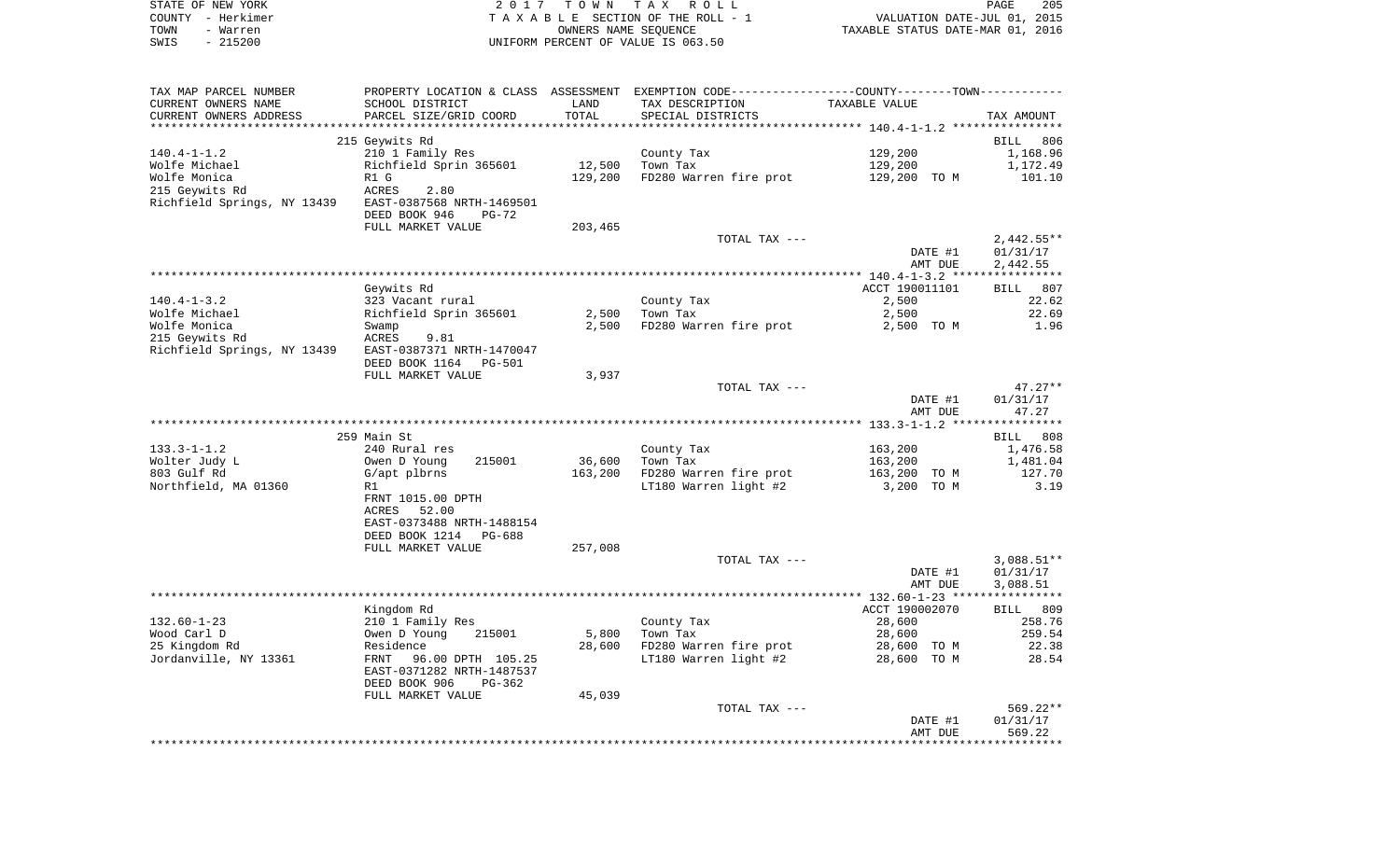| STATE OF NEW YORK | 2017 TOWN TAX ROLL                 | 206<br><b>PAGE</b>               |
|-------------------|------------------------------------|----------------------------------|
| COUNTY - Herkimer | TAXABLE SECTION OF THE ROLL - 1    | VALUATION DATE-JUL 01, 2015      |
| TOWN<br>- Warren  | OWNERS NAME SEOUENCE               | TAXABLE STATUS DATE-MAR 01, 2016 |
| SWIS<br>$-215200$ | UNIFORM PERCENT OF VALUE IS 063.50 |                                  |

| TAX MAP PARCEL NUMBER       | PROPERTY LOCATION & CLASS ASSESSMENT |                  | EXEMPTION CODE-----------------COUNTY--------TOWN----------- |                       |                    |
|-----------------------------|--------------------------------------|------------------|--------------------------------------------------------------|-----------------------|--------------------|
| CURRENT OWNERS NAME         | SCHOOL DISTRICT                      | LAND             | TAX DESCRIPTION                                              | TAXABLE VALUE         |                    |
| CURRENT OWNERS ADDRESS      | PARCEL SIZE/GRID COORD               | TOTAL            | SPECIAL DISTRICTS                                            |                       | TAX AMOUNT         |
|                             |                                      |                  |                                                              |                       |                    |
|                             | 2538 Jordanville Rd                  |                  |                                                              | ACCT 190003602        | <b>BILL</b><br>810 |
| $133.3 - 1 - 46$            | 210 1 Family Res                     |                  | AGED-CT<br>41801                                             | 17,000<br>17,000      |                    |
| Wright Lyudmila             | 215001<br>Owen D Young               | 14,500           | County Tax                                                   | 17,000                | 153.81             |
| Bowen Lloyd Clayton III     | ACRES<br>4.60                        | 34,000           | Town Tax                                                     | 17,000                | 154.27             |
| PO Box 18                   | EAST-0374679 NRTH-1486818            |                  | FD280 Warren fire prot                                       | 34,000 TO M           | 26.60              |
| Jordanville, NY 13361       | DEED BOOK 850<br>$PG-704$            |                  |                                                              |                       |                    |
|                             | FULL MARKET VALUE                    | 53,543           |                                                              |                       |                    |
|                             |                                      |                  | TOTAL TAX ---                                                |                       | 334.68**           |
|                             |                                      |                  |                                                              | DATE #1               | 01/31/17           |
|                             |                                      |                  |                                                              | AMT DUE               | 334.68             |
|                             |                                      |                  |                                                              |                       |                    |
|                             | Delong Rd                            |                  |                                                              | ACCT 190002310        | 811<br><b>BILL</b> |
| $139.3 - 1 - 3.1$           | 314 Rural vac<10                     |                  | County Tax                                                   | 5,600                 | 50.67              |
| Yaworski Walter J           | Richfield Sprin 365601               | 5,600            | Town Tax                                                     | 5,600                 | 50.82              |
| %Fran Dorantes              | Farm Land                            | 5,600            | School Relevy                                                |                       | 100.62             |
| 304 Delong Rd               | ACRES<br>5.60                        |                  | FD280 Warren fire prot                                       | 5,600 TO M            | 4.38               |
| Richfield Springs, NY 13439 | EAST-0360029 NRTH-1468773            |                  |                                                              |                       |                    |
|                             | DEED BOOK 849<br>$PG-453$            |                  |                                                              |                       |                    |
|                             | FULL MARKET VALUE                    | 8,819            |                                                              |                       |                    |
|                             |                                      |                  | TOTAL TAX ---                                                |                       | $206.49**$         |
|                             |                                      |                  |                                                              | DATE #1               | 01/31/17           |
|                             |                                      |                  |                                                              | AMT DUE               | 206.49             |
|                             |                                      |                  |                                                              | ACCT 190002281        |                    |
| $139.4 - 1 - 32.2$          | 304 Delong Rd                        |                  |                                                              |                       | 812<br>BILL        |
| Yaworski Walter J           | 210 1 Family Res                     |                  | County Tax<br>Town Tax                                       | 68,400                | 618.86<br>620.73   |
| 304 Delong Rd               | Richfield Sprin 365601<br>R1 G       | 12,900<br>68,400 | FD280 Warren fire prot                                       | 68,400<br>68,400 TO M | 53.52              |
| Richfield Springs, NY 13439 | 3.30<br>ACRES                        |                  |                                                              |                       |                    |
|                             | EAST-0362052 NRTH-1468511            |                  |                                                              |                       |                    |
|                             | DEED BOOK 1336<br>PG-689             |                  |                                                              |                       |                    |
|                             | FULL MARKET VALUE                    | 107,717          |                                                              |                       |                    |
|                             |                                      |                  | TOTAL TAX ---                                                |                       | $1,293.11**$       |
|                             |                                      |                  |                                                              | DATE #1               | 01/31/17           |
|                             |                                      |                  |                                                              | AMT DUE               | 1,293.11           |
|                             |                                      |                  |                                                              |                       |                    |
|                             | Off House Rd                         |                  |                                                              | ACCT 190010300        | 813<br>BILL        |
| $139.4 - 1 - 34$            | 314 Rural vac<10                     |                  | County Tax                                                   | 5,500                 | 49.76              |
| Yaworski Walter J           | Richfield Sprin 365601               | 5,500            | Town Tax                                                     | 5,500                 | 49.91              |
| Dorantes                    | Lot                                  | 5,500            | School Relevy                                                |                       | 98.83              |
| % Fran Dorantes             | ACRES<br>5.50                        |                  | FD280 Warren fire prot                                       | 5,500 TO M            | 4.30               |
| 304 Delong Rd               | EAST-0362922 NRTH-1466979            |                  |                                                              |                       |                    |
| Richfield Springs, NY 13439 | DEED BOOK 849<br>PG-453              |                  |                                                              |                       |                    |
|                             | FULL MARKET VALUE                    | 8,661            |                                                              |                       |                    |
|                             |                                      |                  | TOTAL TAX ---                                                |                       | $202.80**$         |
|                             |                                      |                  |                                                              | DATE #1               | 01/31/17           |
|                             |                                      |                  |                                                              | AMT DUE               | 202.80             |
|                             |                                      |                  |                                                              |                       |                    |
|                             |                                      |                  |                                                              |                       |                    |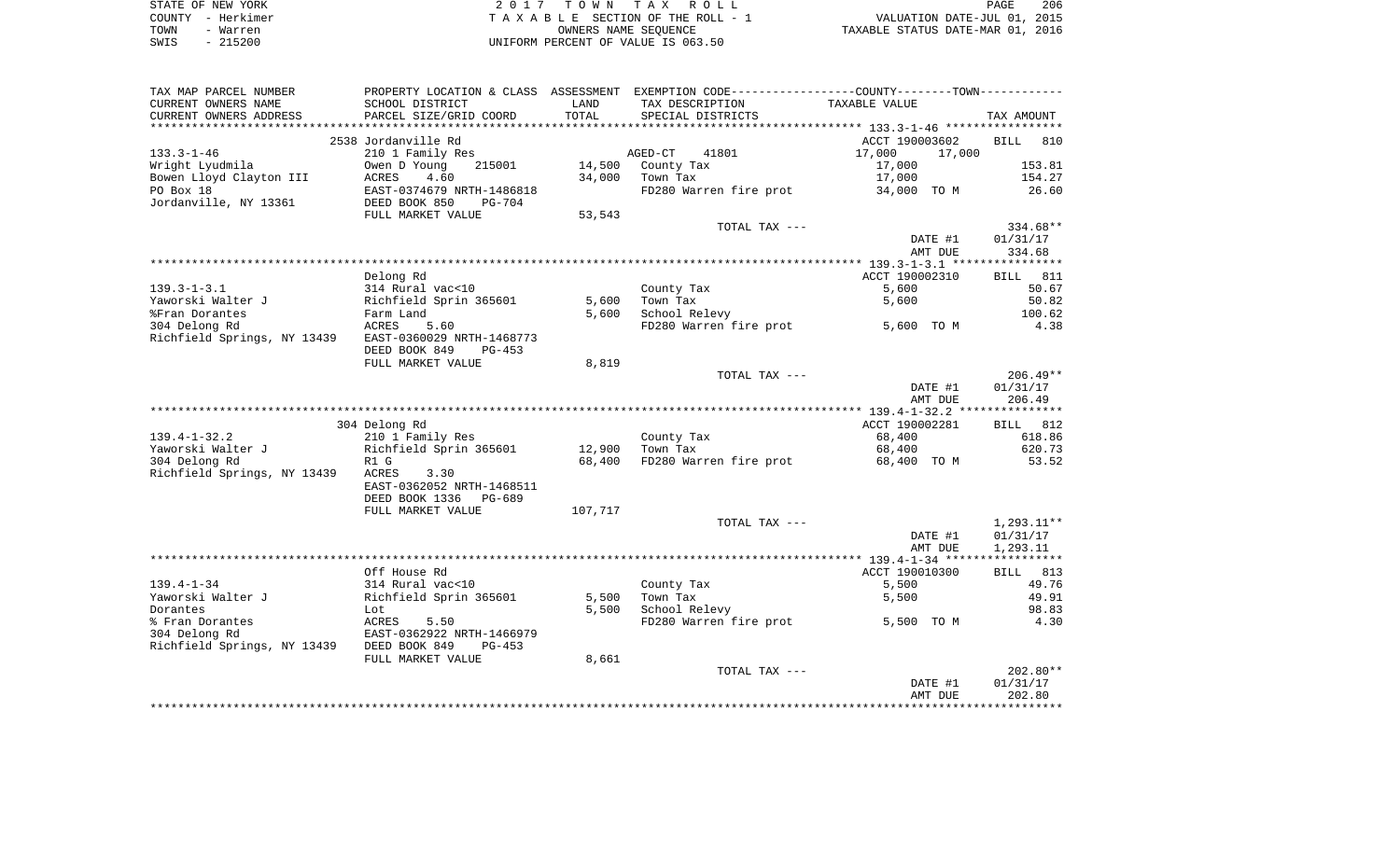|      | STATE OF NEW YORK | 2017 TOWN TAX ROLL                 | PAGE                             | 207 |
|------|-------------------|------------------------------------|----------------------------------|-----|
|      | COUNTY - Herkimer | TAXABLE SECTION OF THE ROLL - 1    | VALUATION DATE-JUL 01, 2015      |     |
| TOWN | - Warren          | OWNERS NAME SEOUENCE               | TAXABLE STATUS DATE-MAR 01, 2016 |     |
| SWIS | $-215200$         | UNIFORM PERCENT OF VALUE IS 063.50 |                                  |     |

| TAX MAP PARCEL NUMBER       | PROPERTY LOCATION & CLASS ASSESSMENT EXEMPTION CODE---------------COUNTY-------TOWN---------- |         |                        |                |              |
|-----------------------------|-----------------------------------------------------------------------------------------------|---------|------------------------|----------------|--------------|
| CURRENT OWNERS NAME         | SCHOOL DISTRICT                                                                               | LAND    | TAX DESCRIPTION        | TAXABLE VALUE  |              |
| CURRENT OWNERS ADDRESS      | PARCEL SIZE/GRID COORD                                                                        | TOTAL   | SPECIAL DISTRICTS      |                | TAX AMOUNT   |
|                             |                                                                                               |         |                        |                |              |
|                             | Off Rt 167                                                                                    |         |                        | ACCT 190012360 | BILL 814     |
| $139.2 - 1 - 5$             | 322 Rural vac>10                                                                              |         | County Tax             | 4,200          | 38.00        |
| Yerdon Mark                 | Richfield Sprin 365601                                                                        | 4,200   | Town Tax               | 4,200          | 38.11        |
| 194 Hogsback Rd             | Wood Lot                                                                                      | 4,200   | FD280 Warren fire prot |                | 3.29         |
|                             |                                                                                               |         |                        | 4,200 TO M     |              |
| Richfield Springs, NY 13439 | ACRES 12.00                                                                                   |         |                        |                |              |
|                             | EAST-0371451 NRTH-1478279                                                                     |         |                        |                |              |
|                             | DEED BOOK 1501 PG-308                                                                         |         |                        |                |              |
|                             | FULL MARKET VALUE                                                                             | 6,614   |                        |                |              |
|                             |                                                                                               |         | TOTAL TAX ---          |                | 79.40**      |
|                             |                                                                                               |         |                        | DATE #1        | 01/31/17     |
|                             |                                                                                               |         |                        | AMT DUE        | 79.40        |
|                             |                                                                                               |         |                        |                |              |
|                             | 194 Hogsback Rd                                                                               |         |                        |                | BILL 815     |
| $139.4 - 1 - 5.3$           | 270 Mfg housing                                                                               |         | County Tax             | 29,000         | 262.38       |
| Yerdon Mark                 | Richfield Sprin 365601                                                                        | 18,000  | Town Tax               | 29,000         | 263.17       |
| PO Box 1326                 | FRNT 538.00 DPTH                                                                              | 29,000  | FD280 Warren fire prot | 29,000 TO M    | 22.69        |
| Richfield Springs, NY 13439 | ACRES 12.00                                                                                   |         |                        |                |              |
|                             |                                                                                               |         |                        |                |              |
|                             | EAST-0368672 NRTH-1473709                                                                     |         |                        |                |              |
|                             | DEED BOOK 897<br>$PG-529$                                                                     |         |                        |                |              |
|                             | FULL MARKET VALUE                                                                             | 45,669  |                        |                |              |
|                             |                                                                                               |         | TOTAL TAX ---          |                | 548.24**     |
|                             |                                                                                               |         |                        | DATE #1        | 01/31/17     |
|                             |                                                                                               |         |                        | AMT DUE        | 548.24       |
|                             |                                                                                               |         |                        |                |              |
|                             | Tunnicliff Rd                                                                                 |         |                        |                | BILL 816     |
| $139.4 - 1 - 5.4$           | 322 Rural vac>10                                                                              |         | County Tax             | 18,800         | 170.10       |
| Yerdon Scott                | Richfield Sprin 365601                                                                        | 18,800  | Town Tax               | 18,800         | 170.61       |
| 5805 Linda Dr               | FRNT 843.00 DPTH                                                                              | 18,800  | FD280 Warren fire prot | 18,800 TO M    | 14.71        |
| Marcy, NY 13403             | ACRES<br>46.80                                                                                |         |                        |                |              |
|                             | EAST-0369406 NRTH-1471410                                                                     |         |                        |                |              |
| PRIOR OWNER ON 3/01/2016    | DEED BOOK 1625<br>PG-686                                                                      |         |                        |                |              |
| Yerdon Richard W            | FULL MARKET VALUE                                                                             | 29,606  |                        |                |              |
|                             |                                                                                               |         |                        |                |              |
|                             |                                                                                               |         | TOTAL TAX ---          |                | $355.42**$   |
|                             |                                                                                               |         |                        | DATE #1        | 01/31/17     |
|                             |                                                                                               |         |                        | AMT DUE        | 355.42       |
|                             |                                                                                               |         |                        |                |              |
|                             | 278 Atswell Rd                                                                                |         |                        |                | BILL 817     |
| $140.2 - 1 - 13.3$          | 270 Mfg housing                                                                               |         | County Tax             | 93,200         | 843.25       |
| Yoder Harry                 | Owen D Young<br>215001                                                                        | 29,600  | Town Tax               | 93,200         | 845.79       |
| Yoder Martha                | mobile home                                                                                   | 93,200  | FD280 Warren fire prot | 93,200 TO M    | 72.93        |
| 278 Atswell Rd              | ACRES 27.00                                                                                   |         |                        |                |              |
| Richfield Springs, NY 13439 | EAST-0388620 NRTH-1472290                                                                     |         |                        |                |              |
|                             | DEED BOOK 1569<br><b>PG-895</b>                                                               |         |                        |                |              |
|                             |                                                                                               | 146,772 |                        |                |              |
|                             | FULL MARKET VALUE                                                                             |         |                        |                |              |
|                             |                                                                                               |         | TOTAL TAX ---          |                | $1,761.97**$ |
|                             |                                                                                               |         |                        | DATE #1        | 01/31/17     |
|                             |                                                                                               |         |                        | AMT DUE        | 1,761.97     |
|                             |                                                                                               |         |                        |                |              |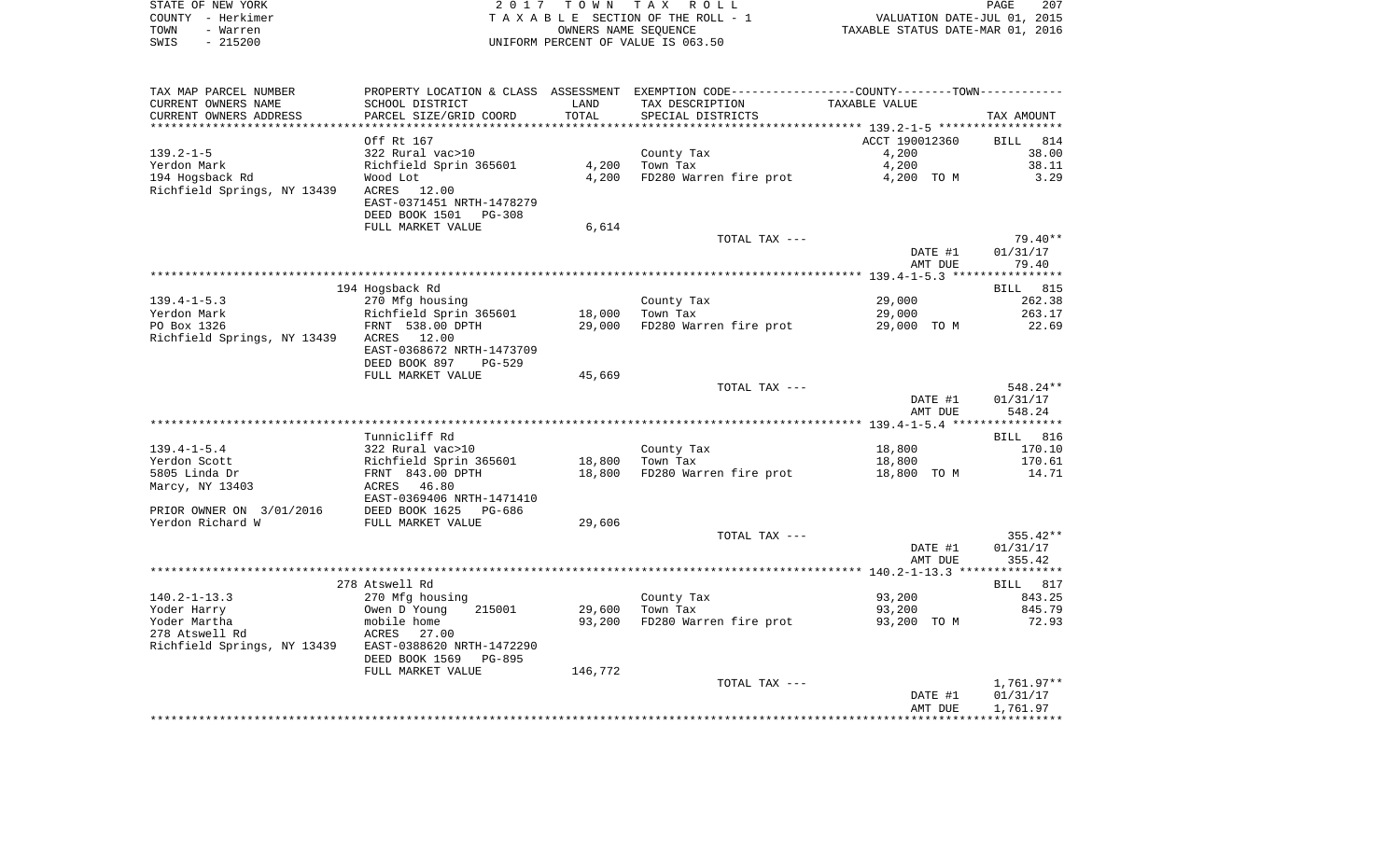| STATE OF NEW YORK | 2017 TOWN TAX ROLL                 |                                  | PAGE | 208 |
|-------------------|------------------------------------|----------------------------------|------|-----|
| COUNTY – Herkimer | TAXABLE SECTION OF THE ROLL - 1    | VALUATION DATE-JUL 01, 2015      |      |     |
| TOWN<br>- Warren  | OWNERS NAME SEOUENCE               | TAXABLE STATUS DATE-MAR 01, 2016 |      |     |
| - 215200<br>SWIS  | UNIFORM PERCENT OF VALUE IS 063.50 |                                  |      |     |

| TAX MAP PARCEL NUMBER  |                           |         | PROPERTY LOCATION & CLASS ASSESSMENT EXEMPTION CODE---------------COUNTY-------TOWN---------- |                |                 |
|------------------------|---------------------------|---------|-----------------------------------------------------------------------------------------------|----------------|-----------------|
| CURRENT OWNERS NAME    | SCHOOL DISTRICT           | LAND    | TAX DESCRIPTION                                                                               | TAXABLE VALUE  |                 |
| CURRENT OWNERS ADDRESS | PARCEL SIZE/GRID COORD    | TOTAL   | SPECIAL DISTRICTS                                                                             |                | TAX AMOUNT      |
|                        |                           |         |                                                                                               |                |                 |
|                        | 1207 State Route 167      |         |                                                                                               |                | BILL 818        |
| $132.4 - 1 - 87.4$     | 210 1 Family Res          |         | County Tax                                                                                    | 126,700        | 1,146.34        |
| Young Christopher      | 215001<br>Owen D Young    | 7,500   | Town Tax                                                                                      | 126,700        | 1,149.80        |
| Young Christine        | R1 G S                    | 126,700 | FD280 Warren fire prot                                                                        | 126,700 TO M   | 99.14           |
| 1207 State Route 167   | FRNT 150.00 DPTH 274.00   |         |                                                                                               |                |                 |
| Jordanville, NY 13361  | EAST-0369639 NRTH-1485048 |         |                                                                                               |                |                 |
|                        | DEED BOOK 1083 PG-586     |         |                                                                                               |                |                 |
|                        | FULL MARKET VALUE         | 199,528 |                                                                                               |                |                 |
|                        |                           |         | TOTAL TAX ---                                                                                 |                | $2,395.28**$    |
|                        |                           |         |                                                                                               | DATE #1        | 01/31/17        |
|                        |                           |         |                                                                                               |                |                 |
|                        |                           |         |                                                                                               | AMT DUE        | 2,395.28        |
|                        |                           |         |                                                                                               |                |                 |
|                        | 120 Main St               |         |                                                                                               | ACCT 190001560 | <b>BILL</b> 819 |
| $132.60 - 1 - 63$      | 210 1 Family Res          |         | County Tax                                                                                    | 45,400         | 410.77          |
| Young David A Jr       | Owen D Young<br>215001    | 6,300   | Town Tax                                                                                      | 45,400         | 412.00          |
| Young Tracy L          | Residence                 | 45,400  | FD280 Warren fire prot                                                                        | 45,400 TO M    | 35.52           |
| 120 Main St            | FRNT 100.00 DPTH 137.00   |         | LT180 Warren light #2                                                                         | 45,400 TO M    | 45.30           |
| Jordanville, NY 13361  | EAST-0371044 NRTH-1487154 |         |                                                                                               |                |                 |
|                        | DEED BOOK 907<br>PG-29    |         |                                                                                               |                |                 |
|                        | FULL MARKET VALUE         | 71,496  |                                                                                               |                |                 |
|                        |                           |         | TOTAL TAX ---                                                                                 |                | $903.59**$      |
|                        |                           |         |                                                                                               | DATE #1        | 01/31/17        |
|                        |                           |         |                                                                                               | AMT DUE        | 903.59          |
|                        |                           |         |                                                                                               |                |                 |
|                        | State Route 167           |         |                                                                                               | ACCT 190001590 | BILL 820        |
| $132.60 - 1 - 65$      | 314 Rural vac<10          |         | County Tax                                                                                    | 400            | 3.62            |
| Young David A Jr       | Owen D Young<br>215001    | 400     | Town Tax                                                                                      | 400            | 3.63            |
| Young Tracy L          | Lot                       |         | 400 FD280 Warren fire prot                                                                    | 400 TO M       | .31             |
| 120 Main St            | FRNT 112.00 DPTH 104.00   |         | LT180 Warren light #2                                                                         | 400 TO M       | .40             |
| Jordanville, NY 13361  | EAST-0370940 NRTH-1487158 |         |                                                                                               |                |                 |
|                        | DEED BOOK 907<br>$PG-29$  |         |                                                                                               |                |                 |
|                        | FULL MARKET VALUE         | 630     |                                                                                               |                |                 |
|                        |                           |         | TOTAL TAX ---                                                                                 |                | $7.96**$        |
|                        |                           |         |                                                                                               | DATE #1        | 01/31/17        |
|                        |                           |         |                                                                                               | AMT DUE        | 7.96            |
|                        |                           |         |                                                                                               |                |                 |
|                        | Williams Rd N             |         |                                                                                               | ACCT 190009300 | BILL 821        |
| $133.1 - 1 - 18$       |                           |         |                                                                                               | 12,000         | 108.57          |
|                        | 210 1 Family Res          |         | County Tax                                                                                    |                |                 |
| Zaikoff Natalie        | 215001<br>Owen D Young    | 8,300   | Town Tax                                                                                      | 12,000         | 108.90          |
| 5462 Lavoie Montreal   | Bronners Cor              | 12,000  | FD280 Warren fire prot                                                                        | 12,000 TO M    | 9.39            |
| Ouebec, Canada H3W-2J6 | Residence                 |         |                                                                                               |                |                 |
|                        | FRNT 115.00 DPTH 295.00   |         |                                                                                               |                |                 |
|                        | EAST-0379518 NRTH-1488784 |         |                                                                                               |                |                 |
|                        | DEED BOOK 690<br>PG-298   |         |                                                                                               |                |                 |
|                        | FULL MARKET VALUE         | 18,898  |                                                                                               |                |                 |
|                        |                           |         | TOTAL TAX ---                                                                                 |                | 226.86**        |
|                        |                           |         |                                                                                               | DATE #1        | 01/31/17        |
|                        |                           |         |                                                                                               | AMT DUE        | 226.86          |
|                        |                           |         |                                                                                               |                |                 |
|                        |                           |         |                                                                                               |                |                 |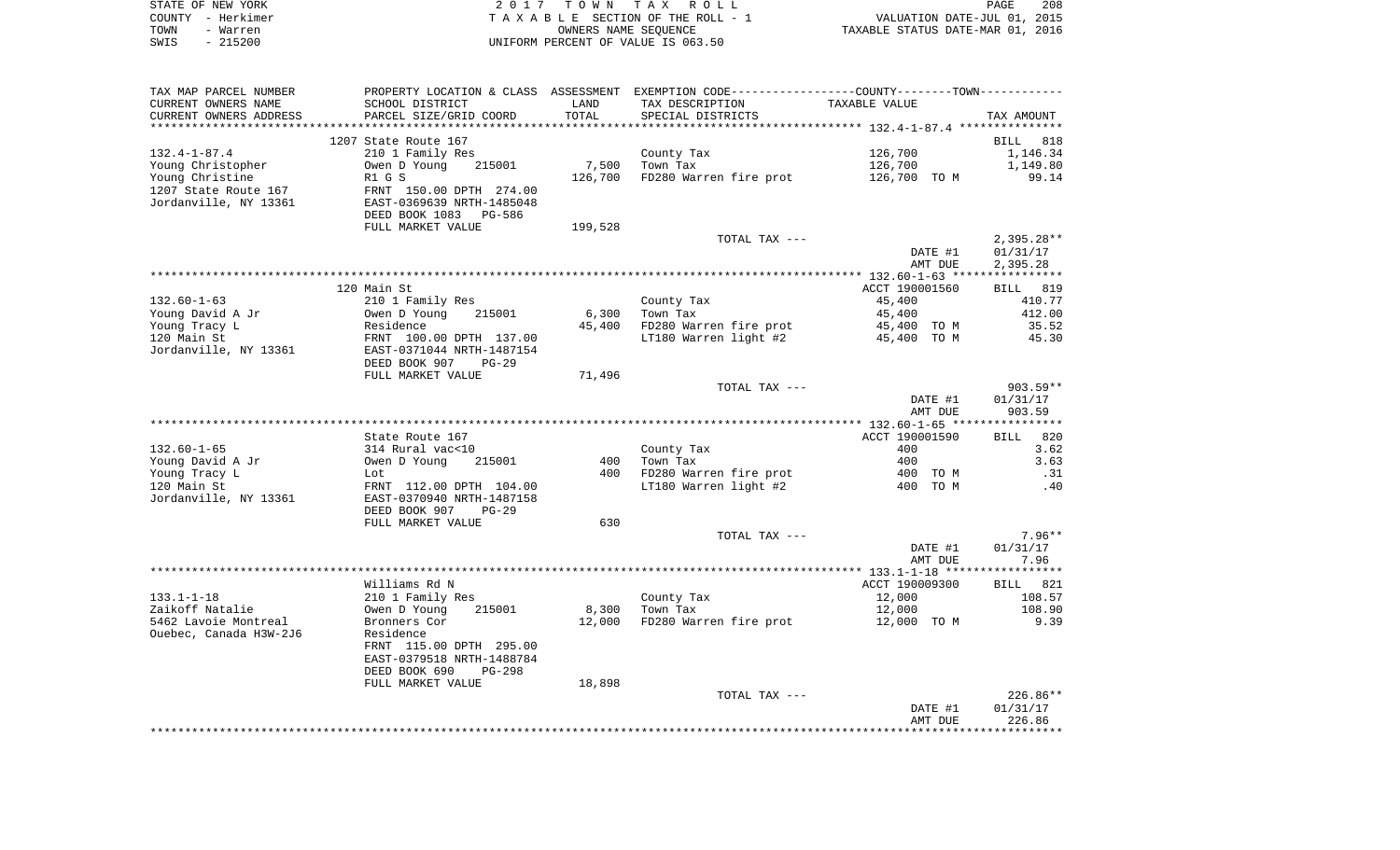| STATE OF NEW YORK | 2017 TOWN TAX ROLL                 | PAGE                             | 209 |
|-------------------|------------------------------------|----------------------------------|-----|
| COUNTY - Herkimer | TAXABLE SECTION OF THE ROLL - 1    | VALUATION DATE-JUL 01, 2015      |     |
| TOWN<br>- Warren  | OWNERS NAME SEOUENCE               | TAXABLE STATUS DATE-MAR 01, 2016 |     |
| - 215200<br>SWIS  | UNIFORM PERCENT OF VALUE IS 063.50 |                                  |     |

| TAX MAP PARCEL NUMBER  | PROPERTY LOCATION & CLASS ASSESSMENT |         | EXEMPTION CODE----------------COUNTY-------TOWN----------- |                |            |
|------------------------|--------------------------------------|---------|------------------------------------------------------------|----------------|------------|
| CURRENT OWNERS NAME    | SCHOOL DISTRICT                      | LAND    | TAX DESCRIPTION                                            | TAXABLE VALUE  |            |
| CURRENT OWNERS ADDRESS | PARCEL SIZE/GRID COORD               | TOTAL   | SPECIAL DISTRICTS                                          |                | TAX AMOUNT |
|                        |                                      |         |                                                            |                |            |
|                        | Jordanville                          |         |                                                            | ACCT 190001380 | BILL 822   |
| $132.60 - 1 - 25$      | 483 Converted Re                     |         | County Tax                                                 | 72,000         | 651.43     |
| Zecher Larry E         | Owen D Young<br>215001               | 6,000   | Town Tax                                                   | 72,000         | 653.40     |
| 2652 W Boxx Arnold Rd  | Store Front                          | 72,000  | FD280 Warren fire prot                                     | 72,000 TO M    | 56.34      |
| Knoxville, MD 21758    | Apartment                            |         | LT180 Warren light #2                                      | 72,000 TO M    | 71.84      |
|                        | Post Office                          |         |                                                            |                |            |
|                        | FRNT 100.00 DPTH 107.00              |         |                                                            |                |            |
|                        | EAST-0371291 NRTH-1487353            |         |                                                            |                |            |
|                        | DEED BOOK 905<br>$PG-184$            |         |                                                            |                |            |
|                        | FULL MARKET VALUE                    | 113,386 |                                                            |                |            |
|                        |                                      |         | TOTAL TAX ---                                              |                | 1,433.01** |
|                        |                                      |         |                                                            | DATE #1        | 01/31/17   |
|                        |                                      |         |                                                            | AMT DUE        | 1,433.01   |
|                        |                                      |         |                                                            |                |            |
|                        | Kingdom Rd                           |         |                                                            |                | BILL 823   |
| $132.60 - 1 - 11.2$    | 314 Rural vac<10                     |         | County Tax                                                 | 1,000          | 9.05       |
| Zylinsky Andrew J Jr   | 215001<br>Owen D Young               | 1,000   | Town Tax                                                   | 1,000          | 9.07       |
| Zylinsky Patricia      | Access Lot                           | 1,000   | FD280 Warren fire prot                                     | 1,000 TO M     | .78        |
| PO Box 95              | FRNT 30.00 DPTH 430.00               |         |                                                            |                |            |
| Jordanville, NY 13361  | EAST-0371433 NRTH-1487780            |         |                                                            |                |            |
|                        | DEED BOOK 843<br>PG-574              |         |                                                            |                |            |
|                        | FULL MARKET VALUE                    | 1,575   |                                                            |                |            |
|                        |                                      |         | TOTAL TAX ---                                              |                | $18.90**$  |
|                        |                                      |         |                                                            | DATE #1        | 01/31/17   |
|                        |                                      |         |                                                            | AMT DUE        | 18.90      |
|                        |                                      |         |                                                            |                |            |
|                        | 128 Kingdom Rd                       |         |                                                            | ACCT 190001531 | BILL 824   |
| $132.60 - 1 - 20.2$    | 210 1 Family Res                     |         | County Tax                                                 | 50,000         | 452.38     |
| Zylinsky Andrew J Jr   | Owen D Young<br>215001               | 8,500   | Town Tax                                                   | 50,000         | 453.75     |
| Zylinsky Patricia A    | Mobile Home                          | 50,000  | FD280 Warren fire prot                                     | 50,000 TO M    | 39.12      |
| PO Box 95              | FRNT 325.00 DPTH 135.00              |         |                                                            |                |            |
| Jordanville, NY 13361  | EAST-0371687 NRTH-1487646            |         |                                                            |                |            |
|                        | DEED BOOK 843<br>PG-574              |         |                                                            |                |            |
|                        | FULL MARKET VALUE                    | 78,740  |                                                            |                |            |
|                        |                                      |         | TOTAL TAX ---                                              |                | $945.25**$ |
|                        |                                      |         |                                                            | DATE #1        | 01/31/17   |
|                        |                                      |         |                                                            | AMT DUE        | 945.25     |
|                        |                                      |         |                                                            |                |            |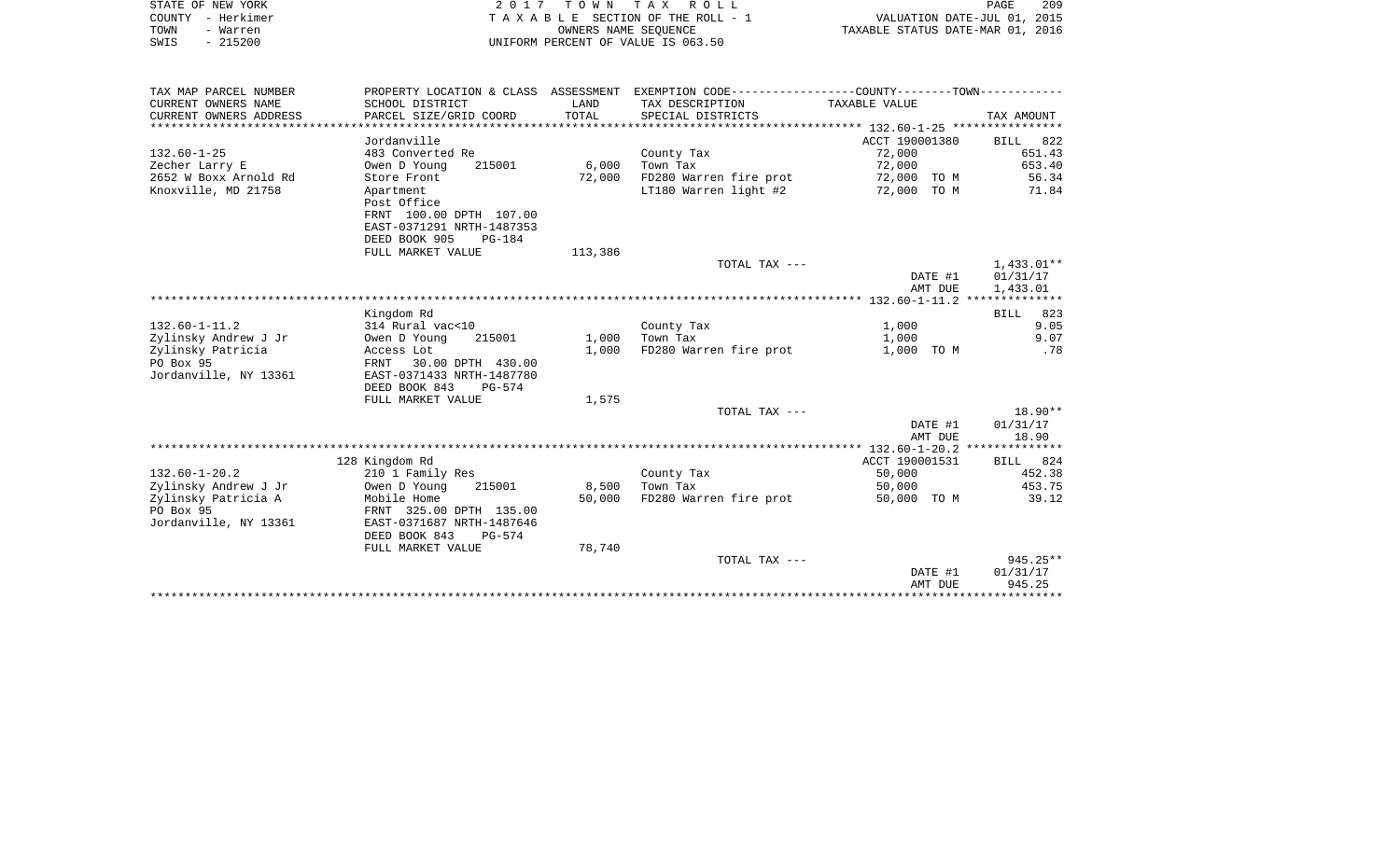|      | STATE OF NEW YORK | 2017 TOWN TAX ROLL                 |                                  | PAGE                    | 210 |
|------|-------------------|------------------------------------|----------------------------------|-------------------------|-----|
|      | COUNTY - Herkimer | TAXABLE SECTION OF THE ROLL - 1    | VALUATION DATE-JUL 01, 2015      |                         |     |
| TOWN | - Warren          |                                    | TAXABLE STATUS DATE-MAR 01, 2016 |                         |     |
| SWIS | - 215200          | UNIFORM PERCENT OF VALUE IS 063.50 |                                  | RPS155/V04/L015         |     |
|      |                   |                                    |                                  | CURRENT DATE 12/20/2016 |     |

#### R O L L S U B S E C T I O N - - T O T A L S

#### \*\*\* S P E C I A L D I S T R I C T S U M M A R Y \*\*\*

|      |                      | TOTAL   | EXTENSION   | EXTENSION | AD VALOREM | EXEMPT  | TAXABLE   | TOTAL     |
|------|----------------------|---------|-------------|-----------|------------|---------|-----------|-----------|
| CODE | DISTRICT NAME        | PARCELS | TYPE        | VALUE     | VALUE      | AMOUNT  | VALUE     | TAX       |
|      |                      |         |             |           |            |         |           |           |
|      | FD280 Warren fire pr |         | 822 TOTAL M |           | 42042,867  | 302,661 | 41740,206 | 32,660.91 |
|      | LT170 Warren light # |         | 31 TOTAL M  |           | 1087,800   |         | 1087,800  | 1,500.00  |
|      | LT180 Warren light # |         | 58 TOTAL M  |           | 2608,850   | 3,071   | 2605,779  | 2,600.01  |
|      | LT190 Warren light # |         | 8 TOTAL M   |           | 513,620    |         | 513,620   | 825.01    |

# \*\*\* S C H O O L D I S T R I C T S U M M A R Y \*\*\*

| CODE   | DISTRICT NAME             | TOTAL<br>PARCELS | ASSESSED<br>LAND | ASSESSED<br>TOTAL | <b>EXEMPT</b><br>AMOUNT | TOTAL<br>TAXABLE         |
|--------|---------------------------|------------------|------------------|-------------------|-------------------------|--------------------------|
|        |                           |                  |                  |                   | STAR AMOUNT             | STAR TAXABLE             |
|        | Owen D Young              | 446              | 7591,672         | 21951,762         | 1147,047                | 20,804,715               |
| 215001 | Richfield Springs         | 378              | 6747,205         | 20159,205         | 3158,800<br>428,844     | 17,645,915<br>19,730,361 |
| 365601 |                           |                  |                  |                   | 2954,550                | 16,775,811               |
|        | SUB-TOTAL                 | 824              | 14338,877        | 42110,967         | 1575,891                | 40,535,076               |
|        | S U B - T O T A $L(CONT)$ |                  |                  |                   | 6113,350                | 34, 421, 726             |
|        | TOTAL                     | 824              | 14338,877        | 42110,967         | 1575,891                | 40,535,076               |
|        | TO TAL (CONT)             |                  |                  |                   | 6113,350                | 34, 421, 726             |

# \*\*\* S Y S T E M C O D E S S U M M A R Y \*\*\*

NO SYSTEM EXEMPTIONS AT THIS LEVEL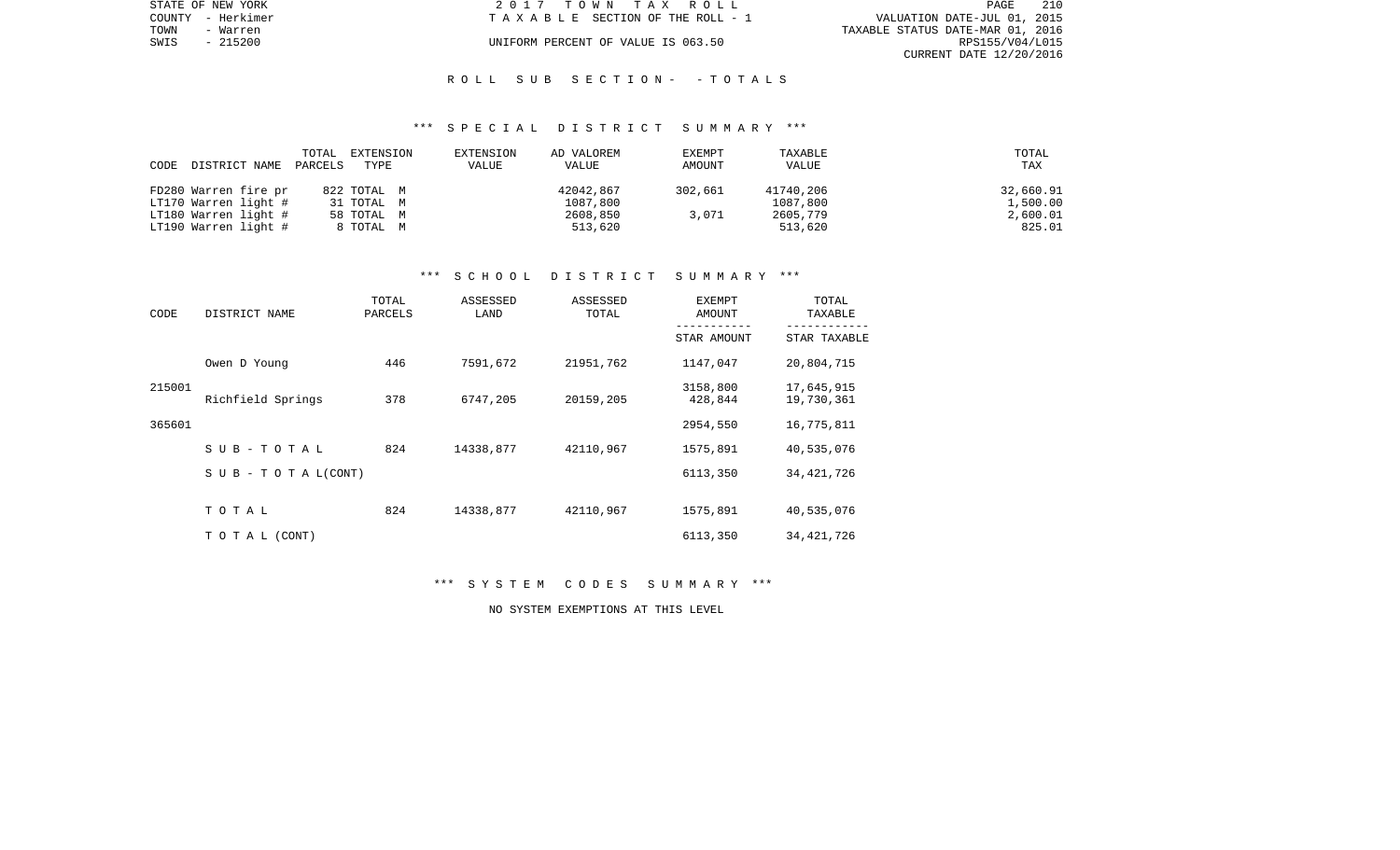| STATE OF NEW YORK | 2017 TOWN TAX ROLL                 | -211<br>PAGE                     |
|-------------------|------------------------------------|----------------------------------|
| COUNTY - Herkimer | TAXABLE SECTION OF THE ROLL - 1    | VALUATION DATE-JUL 01, 2015      |
| TOWN<br>- Warren  |                                    | TAXABLE STATUS DATE-MAR 01, 2016 |
| SWIS<br>- 215200  | UNIFORM PERCENT OF VALUE IS 063.50 | RPS155/V04/L015                  |
|                   |                                    | CURRENT DATE 12/20/2016          |
|                   |                                    |                                  |

# R O L L S U B S E C T I O N - - T O T A L S

## \*\*\* E X E M P T I O N S U M M A R Y \*\*\*

|       |                | TOTAL   |          |          |
|-------|----------------|---------|----------|----------|
| CODE  | DESCRIPTION    | PARCELS | COUNTY   | TOWN     |
| 41101 |                |         | 4,938    |          |
|       | VETFUND CT     | 4       |          | 4,938    |
| 41121 | VET WAR CT     | 23      | 130,560  | 130,560  |
| 41131 | VET COM CT     | 17      | 160,150  | 160,150  |
| 41141 | VET DIS CT     | 10      | 170,355  | 170,355  |
| 41162 | $CW$ 15 $VET/$ | 3       | 15,375   |          |
| 41172 | CW DISBLD      | 1       | 1,225    |          |
| 41400 | CLERGY         | 2       | 3.000    | 3,000    |
| 41700 | AGRIC 10 Y     | 16      | 988,400  | 988,400  |
| 41720 | AG MKTS L      | 58      | 302,661  | 302,661  |
| 41730 | AG MKTS        | 13      | 50,780   | 50,780   |
| 41801 | AGED-CT        | 2       | 65,750   | 65,750   |
| 41802 | AGED-CNTY      | 1       | 9,800    |          |
| 41805 | $AGED-C/S$     |         | 13,050   |          |
| 42100 | AGRIC 10 Y     | 35      | 218,000  | 218,000  |
|       | ТОТАЬ          | 186     | 2134,044 | 2094,594 |

#### \*\*\* G R A N D T O T A L S \*\*\*

| ROLL<br>SEC | DESCRIPTION                             | TOTAL<br>PARCELS | ASSESSED<br>LAND       | ASSESSED<br>TOTAL      | EXEMPT<br>AMOUNT<br>----------- | TOTAL<br>TAXABLE<br>---------- | TOTAL<br>TAX                          |
|-------------|-----------------------------------------|------------------|------------------------|------------------------|---------------------------------|--------------------------------|---------------------------------------|
|             |                                         |                  |                        |                        | STAR AMOUNT                     | STAR TAXABLE                   |                                       |
|             | County Tax<br>Town Tax<br>School Relevy |                  | 14338,877<br>14338,877 | 42110,967<br>42110,967 | 2,134,044<br>2,094,594          | 39,976,923<br>40,016,373       | 361,699.14<br>363,147.07              |
|             | SPEC DIST TAXES<br>TAXABLE              | 824              |                        |                        |                                 |                                | 101,351.55<br>37,585.93<br>863,783.69 |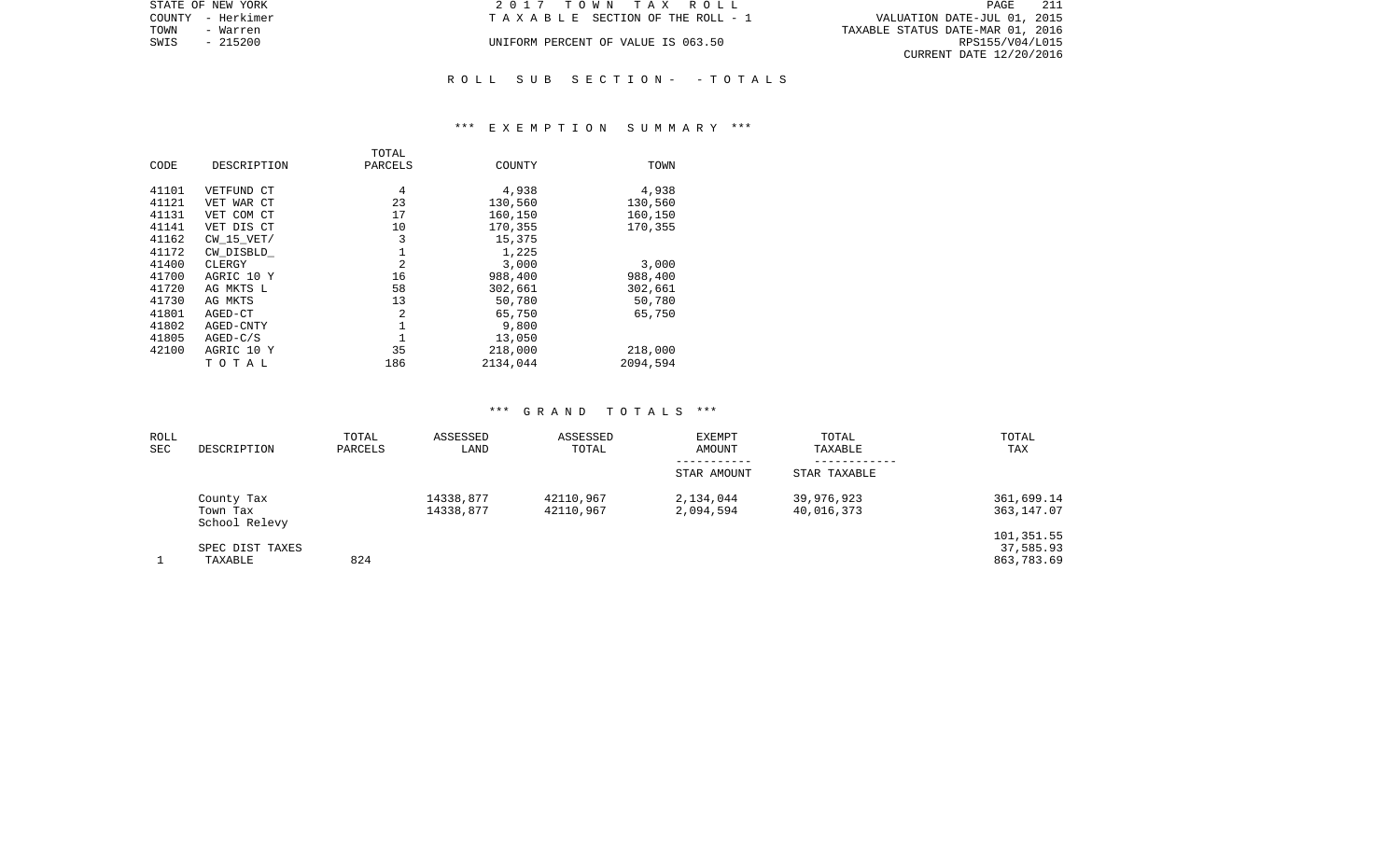|      | STATE OF NEW YORK | 2017 TOWN TAX ROLL                 | PAGE                             | - 212 |
|------|-------------------|------------------------------------|----------------------------------|-------|
|      | COUNTY - Herkimer | TAXABLE SECTION OF THE ROLL - 1    | VALUATION DATE-JUL 01, 2015      |       |
| TOWN | - Warren          |                                    | TAXABLE STATUS DATE-MAR 01, 2016 |       |
| SWIS | $-215200$         | UNIFORM PERCENT OF VALUE IS 063.50 | RPS155/V04/L015                  |       |
|      |                   |                                    | CURRENT DATE 12/20/2016          |       |

## R O L L S E C T I O N T O T A L S

## \*\*\* S P E C I A L D I S T R I C T S U M M A R Y \*\*\*

| CODE | DISTRICT NAME        | TOTAL<br>PARCELS | EXTENSION<br>TYPE | EXTENSION<br><b>VALUE</b> | AD VALOREM<br>VALUE | EXEMPT<br>AMOUNT | TAXABLE<br>VALUE | TOTAL<br>TAX |
|------|----------------------|------------------|-------------------|---------------------------|---------------------|------------------|------------------|--------------|
|      |                      |                  |                   |                           |                     |                  |                  |              |
|      | FD280 Warren fire pr |                  | 822 TOTAL M       |                           | 42042,867           | 302,661          | 41740,206        | 32,660.91    |
|      | LT170 Warren light # |                  | 31 TOTAL M        |                           | 1087,800            |                  | 1087,800         | 1,500.00     |
|      | LT180 Warren light # |                  | 58 TOTAL M        |                           | 2608,850            | 3,071            | 2605,779         | 2,600.01     |
|      | LT190 Warren light # |                  | 8 TOTAL M         |                           | 513,620             |                  | 513,620          | 825.01       |

# \*\*\* S C H O O L D I S T R I C T S U M M A R Y \*\*\*

| CODE   | DISTRICT NAME             | TOTAL<br>PARCELS | ASSESSED<br>LAND | ASSESSED<br>TOTAL | EXEMPT<br>AMOUNT    | TOTAL<br>TAXABLE         |
|--------|---------------------------|------------------|------------------|-------------------|---------------------|--------------------------|
|        |                           |                  |                  |                   | STAR AMOUNT         | STAR TAXABLE             |
|        | Owen D Young              | 446              | 7591,672         | 21951,762         | 1147,047            | 20,804,715               |
| 215001 | Richfield Springs         | 378              | 6747,205         | 20159,205         | 3158,800<br>428,844 | 17,645,915<br>19,730,361 |
| 365601 |                           |                  |                  |                   | 2954,550            | 16,775,811               |
|        | SUB-TOTAL                 | 824              | 14338,877        | 42110,967         | 1575,891            | 40,535,076               |
|        | S U B - T O T A $L(CONT)$ |                  |                  |                   | 6113,350            | 34, 421, 726             |
|        | TOTAL                     | 824              | 14338,877        | 42110,967         | 1575,891            | 40,535,076               |
|        | TO TAL (CONT)             |                  |                  |                   | 6113,350            | 34, 421, 726             |

# \*\*\* S Y S T E M C O D E S S U M M A R Y \*\*\*

NO SYSTEM EXEMPTIONS AT THIS LEVEL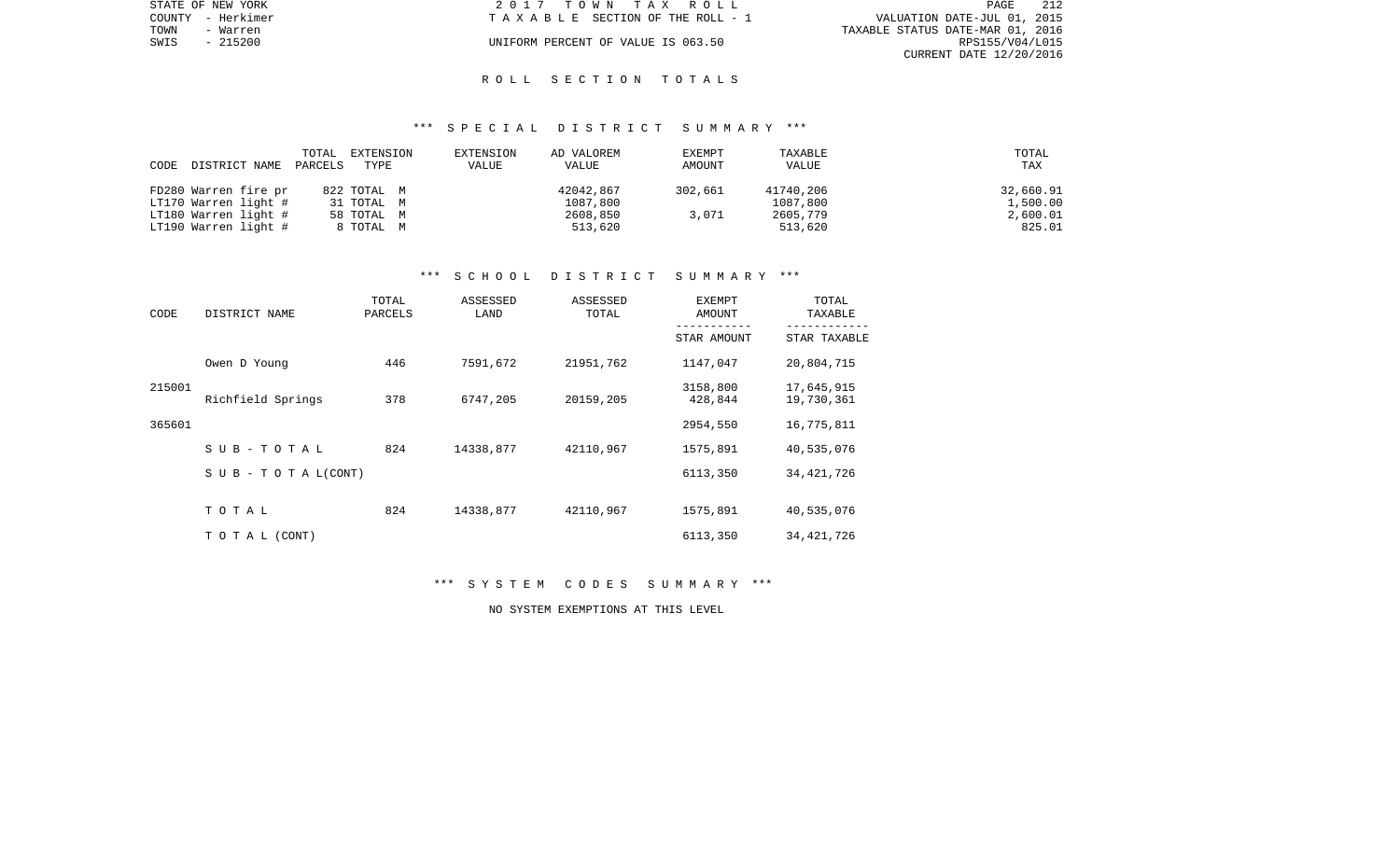| STATE OF NEW YORK | 2017 TOWN TAX ROLL                 | 213<br>PAGE                      |
|-------------------|------------------------------------|----------------------------------|
| COUNTY - Herkimer | TAXABLE SECTION OF THE ROLL - 1    | VALUATION DATE-JUL 01, 2015      |
| TOWN<br>- Warren  |                                    | TAXABLE STATUS DATE-MAR 01, 2016 |
| - 215200<br>SWIS  | UNIFORM PERCENT OF VALUE IS 063.50 | RPS155/V04/L015                  |
|                   |                                    | CURRENT DATE 12/20/2016          |
|                   |                                    |                                  |

# R O L L S E C T I O N T O T A L S

## \*\*\* E X E M P T I O N S U M M A R Y \*\*\*

|       |                | TOTAL   |          |          |
|-------|----------------|---------|----------|----------|
| CODE  | DESCRIPTION    | PARCELS | COUNTY   | TOWN     |
| 41101 | VETFUND CT     | 4       | 4,938    | 4,938    |
|       |                | 23      |          |          |
| 41121 | VET WAR CT     |         | 130,560  | 130,560  |
| 41131 | VET COM CT     | 17      | 160,150  | 160,150  |
| 41141 | VET DIS CT     | 10      | 170,355  | 170,355  |
| 41162 | $CW$ 15 $VET/$ | 3       | 15,375   |          |
| 41172 | CW DISBLD      | 1       | 1,225    |          |
| 41400 | CLERGY         | 2       | 3.000    | 3,000    |
| 41700 | AGRIC 10 Y     | 16      | 988,400  | 988,400  |
| 41720 | AG MKTS L      | 58      | 302,661  | 302,661  |
| 41730 | AG MKTS        | 13      | 50,780   | 50,780   |
| 41801 | AGED-CT        | 2       | 65,750   | 65,750   |
| 41802 | AGED-CNTY      | 1       | 9,800    |          |
| 41805 | $AGED-C/S$     |         | 13,050   |          |
| 42100 | AGRIC 10 Y     | 35      | 218,000  | 218,000  |
|       | ТОТАЬ          | 186     | 2134,044 | 2094,594 |

#### \*\*\* G R A N D T O T A L S \*\*\*

| ROLL<br>SEC | DESCRIPTION                             | TOTAL<br>PARCELS | ASSESSED<br>LAND       | ASSESSED<br>TOTAL      | <b>EXEMPT</b><br>AMOUNT<br>----------- | TOTAL<br>TAXABLE<br>---------- | TOTAL<br>TAX                          |
|-------------|-----------------------------------------|------------------|------------------------|------------------------|----------------------------------------|--------------------------------|---------------------------------------|
|             |                                         |                  |                        |                        | STAR AMOUNT                            | STAR TAXABLE                   |                                       |
|             | County Tax<br>Town Tax<br>School Relevy |                  | 14338,877<br>14338,877 | 42110,967<br>42110.967 | 2,134,044<br>2,094,594                 | 39,976,923<br>40,016,373       | 361,699.14<br>363,147.07              |
|             | SPEC DIST TAXES<br>TAXABLE              | 824              |                        |                        |                                        |                                | 101,351.55<br>37,585.93<br>863,783.69 |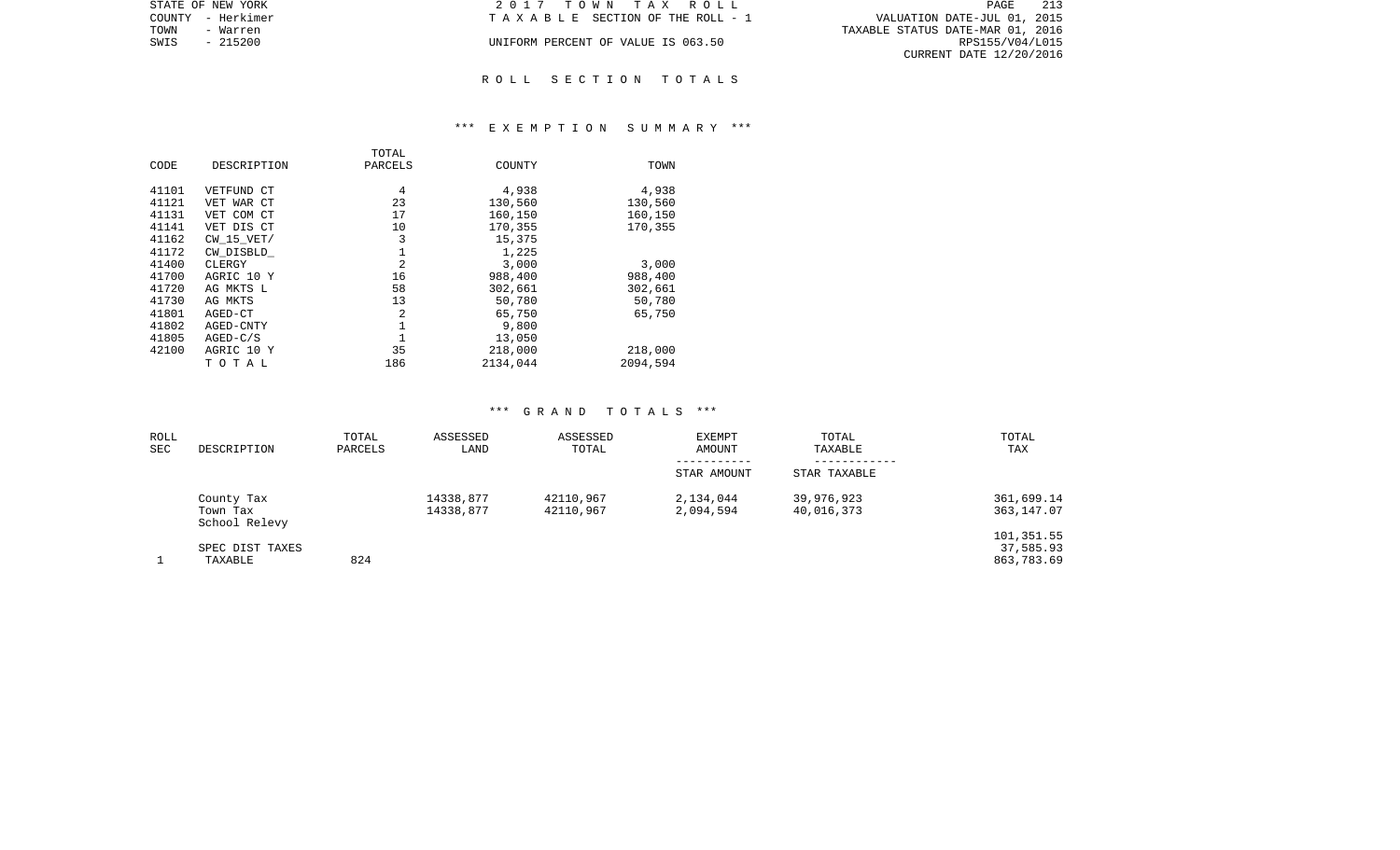| STATE OF NEW YORK<br>COUNTY - Herkimer<br>TOWN<br>- Warren                   | ROLL SUB-SECT - A- SECTION 532-A RPTL WILD OR FOREST LANDS |                      | 2017 TOWN TAX ROLL<br>STATE OWNED LAND SECTION OF THE ROLL - 3 SUB-SECT - A VALUATION DATE-JUL 01, 2015 | TAXABLE STATUS DATE-MAR 01, 2016 | 214<br>PAGE            |
|------------------------------------------------------------------------------|------------------------------------------------------------|----------------------|---------------------------------------------------------------------------------------------------------|----------------------------------|------------------------|
| $-215200$<br>SWIS                                                            |                                                            | OWNERS NAME SEOUENCE |                                                                                                         |                                  |                        |
|                                                                              |                                                            |                      | UNIFORM PERCENT OF VALUE IS 063.50                                                                      |                                  |                        |
| TAX MAP PARCEL NUMBER                                                        |                                                            |                      | PROPERTY LOCATION & CLASS ASSESSMENT EXEMPTION CODE---------------COUNTY-------TOWN---------            |                                  |                        |
| CURRENT OWNERS NAME<br>CURRENT OWNERS ADDRESS                                | SCHOOL DISTRICT<br>PARCEL SIZE/GRID COORD                  | LAND<br>TOTAL        | TAX DESCRIPTION<br>SPECIAL DISTRICTS                                                                    | TAXABLE VALUE                    | TAX AMOUNT             |
|                                                                              |                                                            |                      |                                                                                                         |                                  |                        |
|                                                                              | Mead Fretts Vhcs                                           |                      |                                                                                                         | ACCT 0120001                     |                        |
| $139.2 - 1 - 2$                                                              | 930 State forest                                           |                      | County Tax                                                                                              | 3,400                            | 30.76                  |
| Land Claims ST Of NY                                                         | 215001<br>Owen D Young                                     | 3,400                | Town Tax                                                                                                | 3,400                            | 30.85                  |
| Office Of St Comptroller<br>Attn: Office Of St Comptroller Lot 7 Mead Fretts | Swamp                                                      | 3,400                | FD280 Warren fire prot                                                                                  | 3,400 TO M                       | 2.66                   |
| Bureau Of St Expenditures                                                    | 12a                                                        |                      |                                                                                                         |                                  |                        |
| Albany, NY 12236                                                             | ACRES 12.00                                                |                      |                                                                                                         |                                  |                        |
|                                                                              | EAST-0362700 NRTH-1478609                                  |                      |                                                                                                         |                                  |                        |
|                                                                              | DEED BOOK 00176 PG-00251                                   |                      |                                                                                                         |                                  |                        |
|                                                                              | FULL MARKET VALUE                                          | 5,354                | TOTAL TAX ---                                                                                           |                                  | $64.27**$              |
|                                                                              |                                                            |                      |                                                                                                         | DATE #1                          | 01/31/17               |
|                                                                              |                                                            |                      |                                                                                                         | AMT DUE                          | 64.27                  |
|                                                                              |                                                            |                      |                                                                                                         |                                  |                        |
|                                                                              | Kosma Synovic Vhcs                                         |                      |                                                                                                         | ACCT 0140001                     |                        |
| $333. - 1 - 1$                                                               | 930 State forest                                           |                      | County Tax                                                                                              | 17,600                           | 159.24                 |
| Land Claims ST Of NY<br>Attn: Office Of St Comptroller Farm Lot              | Owen D Young<br>215001                                     | 17,600<br>17,600     | Town Tax<br>FD280 Warren fire prot                                                                      | 17,600<br>17,600 TO M            | 159.72<br>13.77        |
| Bureau Of St Expenditures                                                    | Lot 16 Kosmar Sznovic                                      |                      |                                                                                                         |                                  |                        |
| Albany, NY 12236                                                             | 40a                                                        |                      |                                                                                                         |                                  |                        |
|                                                                              | ACRES<br>40.00                                             |                      |                                                                                                         |                                  |                        |
|                                                                              | DEED BOOK 00000                                            |                      |                                                                                                         |                                  |                        |
|                                                                              | FULL MARKET VALUE                                          | 27,717               |                                                                                                         |                                  |                        |
|                                                                              |                                                            |                      | TOTAL TAX ---                                                                                           | DATE #1                          | $332.73**$<br>01/31/17 |
|                                                                              |                                                            |                      |                                                                                                         | <b>AMT DILE</b>                  | 332 73                 |

AMT DUE 332.73 \*\*\*\*\*\*\*\*\*\*\*\*\*\*\*\*\*\*\*\*\*\*\*\*\*\*\*\*\*\*\*\*\*\*\*\*\*\*\*\*\*\*\*\*\*\*\*\*\*\*\*\*\*\*\*\*\*\*\*\*\*\*\*\*\*\*\*\*\*\*\*\*\*\*\*\*\*\*\*\*\*\*\*\*\*\*\*\*\*\*\*\*\*\*\*\*\*\*\*\*\*\*\*\*\*\*\*\*\*\*\*\*\*\*\*\*\*\*\*\*\*\*\*\*\*\*\*\*\*\*\*\*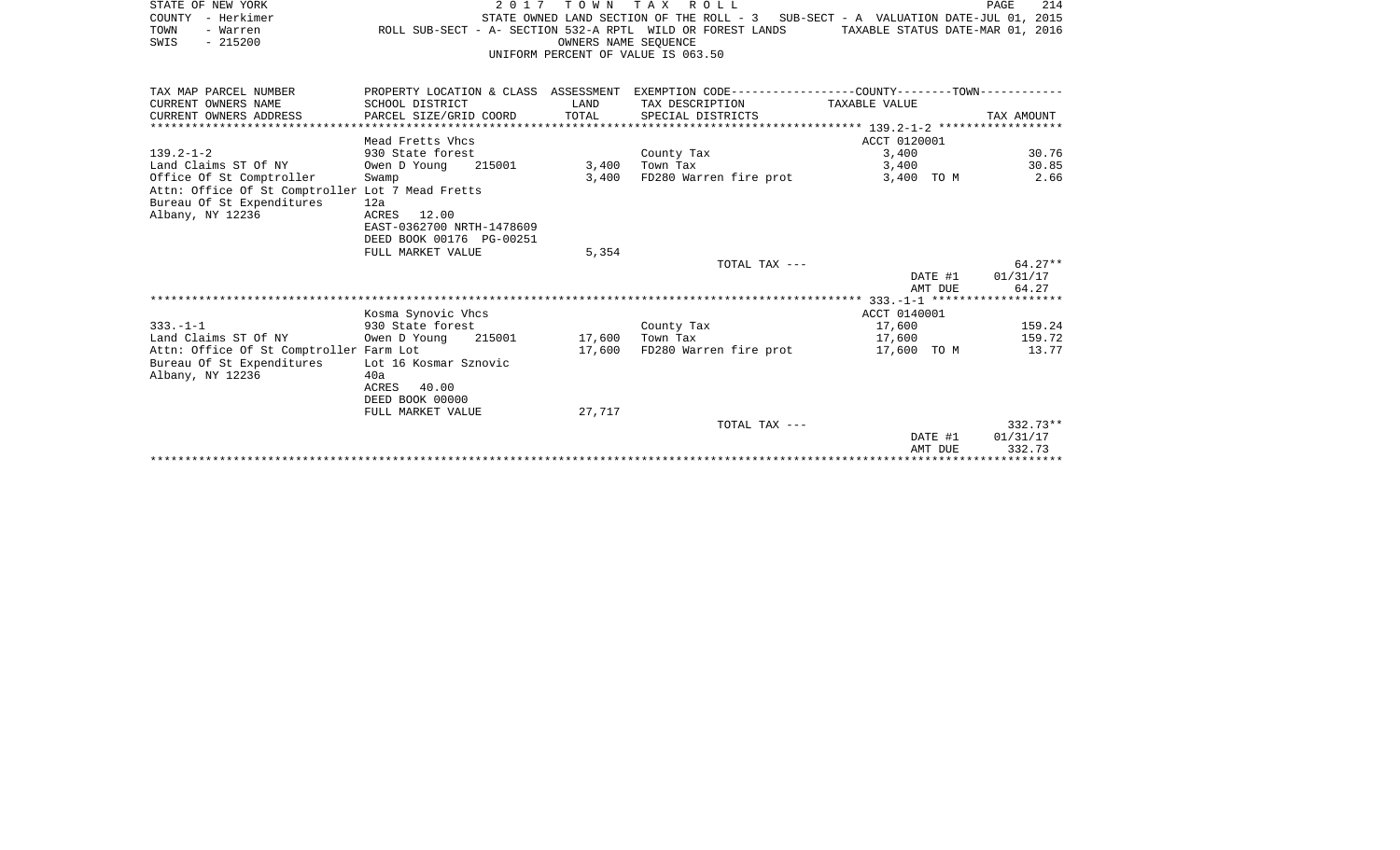| STATE OF NEW YORK                                                              | 2017 TOWN TAX ROLL                 |  |                                                                                   | PAGE                    | 215 |
|--------------------------------------------------------------------------------|------------------------------------|--|-----------------------------------------------------------------------------------|-------------------------|-----|
| COUNTY - Herkimer                                                              |                                    |  | STATE OWNED LAND SECTION OF THE ROLL - 3 SUB-SECT - A VALUATION DATE-JUL 01, 2015 |                         |     |
| ROLL SUB-SECT - A- SECTION 532-A RPTL WILD OR FOREST LANDS<br>TOWN<br>- Warren |                                    |  | TAXABLE STATUS DATE-MAR 01, 2016                                                  |                         |     |
| SWIS - 215200                                                                  |                                    |  |                                                                                   | RPS155/V04/L015         |     |
|                                                                                | UNIFORM PERCENT OF VALUE IS 063.50 |  |                                                                                   | CURRENT DATE 12/20/2016 |     |

# R O L L S U B S E C T I O N - A - T O T A L S

## \*\*\* S P E C I A L D I S T R I C T S U M M A R Y \*\*\*

| CODE | DISTRICT NAME PARCELS | TOTAL | EXTENSION<br>TYPE | <b>EXTENSION</b><br>VALUE | AD VALOREM<br>VALUE | EXEMPT<br>AMOUNT | TAXABLE<br>VALUE | TOTAL<br>TAX |
|------|-----------------------|-------|-------------------|---------------------------|---------------------|------------------|------------------|--------------|
|      | FD280 Warren fire pr  |       | 2 ТОТАL М         |                           | 21,000              |                  | 21,000           | 16.43        |

# \*\*\* S C H O O L D I S T R I C T S U M M A R Y \*\*\*

| CODE   | DISTRICT NAME                    | TOTAL<br>PARCELS | ASSESSED<br>LAND | ASSESSED<br>TOTAL | EXEMPT<br>AMOUNT | TOTAL<br>TAXABLE |
|--------|----------------------------------|------------------|------------------|-------------------|------------------|------------------|
|        |                                  |                  |                  |                   | STAR AMOUNT      | STAR TAXABLE     |
|        | Owen D Young                     | 2                | 21,000           | 21,000            |                  | 21,000           |
| 215001 |                                  |                  |                  |                   |                  | 21,000           |
|        | SUB-TOTAL                        | 2                | 21,000           | 21,000            |                  | 21,000           |
|        | $S \cup B - T \cup T A L (CONT)$ |                  |                  |                   |                  | 21,000           |
|        |                                  |                  |                  |                   |                  |                  |
|        | TOTAL                            | 2                | 21,000           | 21,000            |                  | 21,000           |
|        | TO TAL (CONT)                    |                  |                  |                   |                  | 21,000           |

\*\*\* S Y S T E M C O D E S S U M M A R Y \*\*\*

#### NO SYSTEM EXEMPTIONS AT THIS LEVEL

\*\*\* E X E M P T I O N S U M M A R Y \*\*\*

# NO EXEMPTIONS AT THIS LEVEL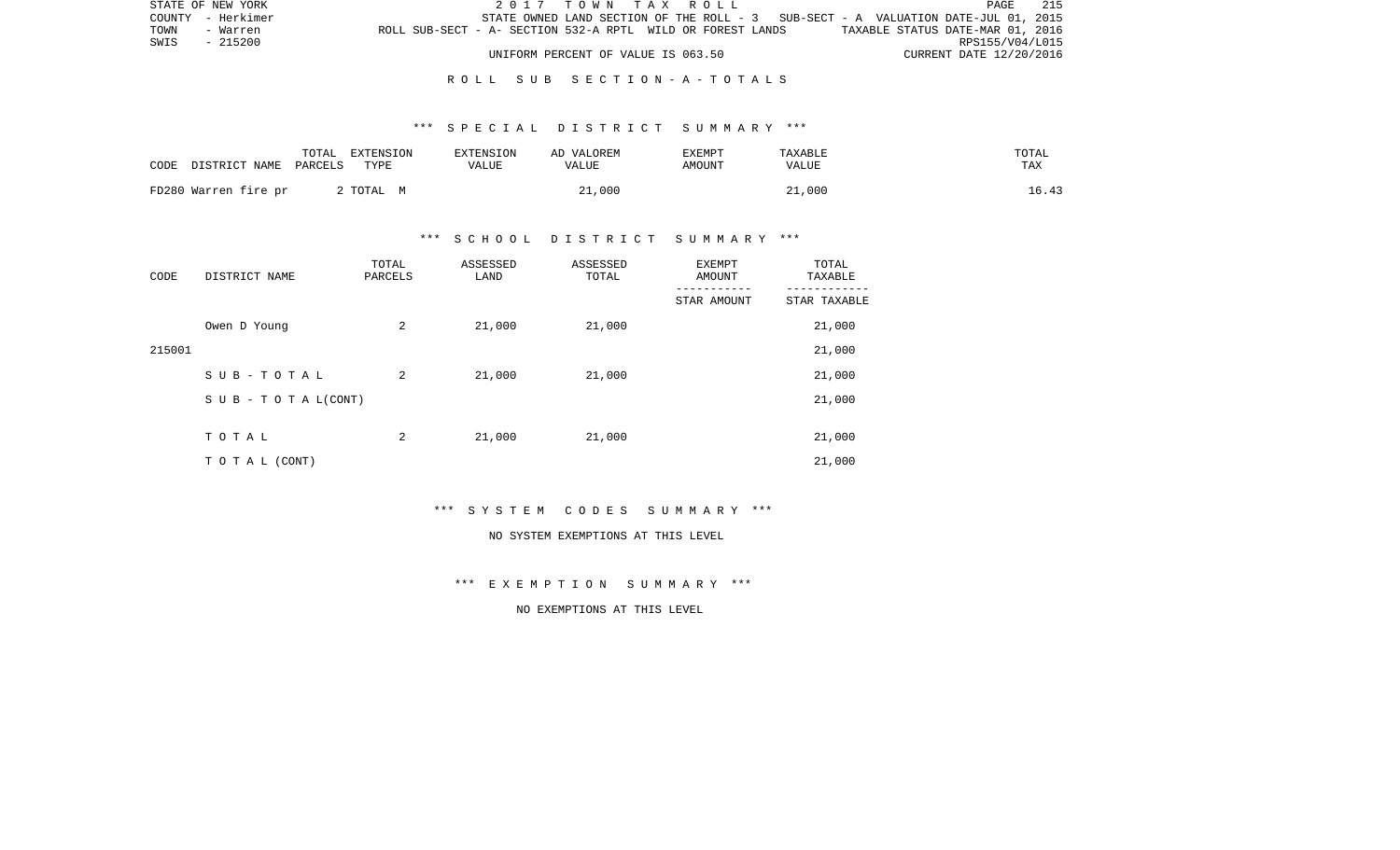|      | STATE OF NEW YORK |                                                            | 2017 TOWN TAX ROLL                 |  |                                                                                   | <b>PAGE</b>             | 216 |
|------|-------------------|------------------------------------------------------------|------------------------------------|--|-----------------------------------------------------------------------------------|-------------------------|-----|
|      | COUNTY - Herkimer |                                                            |                                    |  | STATE OWNED LAND SECTION OF THE ROLL - 3 SUB-SECT - A VALUATION DATE-JUL 01, 2015 |                         |     |
| TOWN | - Warren          | ROLL SUB-SECT - A- SECTION 532-A RPTL WILD OR FOREST LANDS |                                    |  | TAXABLE STATUS DATE-MAR 01, 2016                                                  |                         |     |
| SWIS | - 215200          |                                                            |                                    |  |                                                                                   | RPS155/V04/L015         |     |
|      |                   |                                                            | UNIFORM PERCENT OF VALUE IS 063.50 |  |                                                                                   | CURRENT DATE 12/20/2016 |     |

| ROLL<br>SEC | DESCRIPTION      | TOTAL<br>PARCELS | ASSESSED<br>LAND | ASSESSED<br>TOTAL | <b>EXEMPT</b><br>AMOUNT | TOTAL<br>TAXABLE | TOTAL<br>TAX |
|-------------|------------------|------------------|------------------|-------------------|-------------------------|------------------|--------------|
|             |                  |                  |                  |                   | STAR AMOUNT             | STAR TAXABLE     |              |
|             | County Tax       |                  | 21,000           | 21,000            |                         | 21,000           | 190.00       |
|             | Town Tax         |                  | 21,000           | 21,000            |                         | 21,000           | 190.57       |
|             | SPEC DIST TAXES  |                  |                  |                   |                         |                  | 16.43        |
|             | STATE OWNED LAND |                  |                  |                   |                         |                  | 397.00       |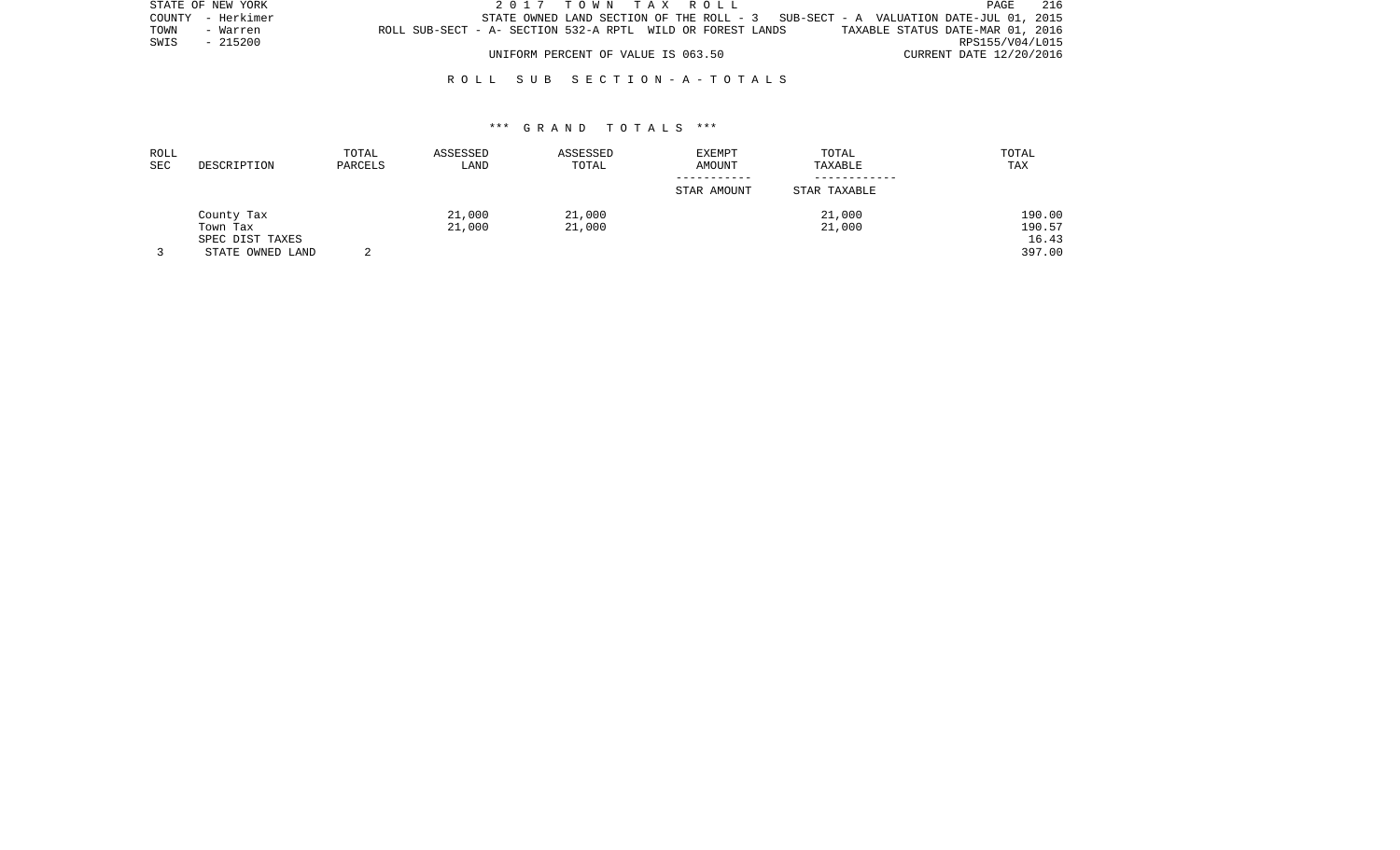|      | STATE OF NEW YORK |                                                            |  | 2017 TOWN TAX ROLL                 |  |                                                                                   |                                  | PAGE | 217 |
|------|-------------------|------------------------------------------------------------|--|------------------------------------|--|-----------------------------------------------------------------------------------|----------------------------------|------|-----|
|      | COUNTY - Herkimer |                                                            |  |                                    |  | STATE OWNED LAND SECTION OF THE ROLL - 3 SUB-SECT - Y VALUATION DATE-JUL 01, 2015 |                                  |      |     |
| TOWN | - Warren          | ROLL SUB-SECT - Y- SECTION 545 RPTL TRANSITION ASSESSMENTS |  |                                    |  |                                                                                   | TAXABLE STATUS DATE-MAR 01, 2016 |      |     |
| SWIS | - 215200          |                                                            |  | OWNERS NAME SEOUENCE               |  |                                                                                   |                                  |      |     |
|      |                   |                                                            |  | UNIFORM PERCENT OF VALUE IS 063.50 |  |                                                                                   |                                  |      |     |
|      |                   |                                                            |  |                                    |  |                                                                                   |                                  |      |     |

| TAX MAP PARCEL NUMBER                | PROPERTY LOCATION & CLASS | ASSESSMENT | EXEMPTION CODE-----------------COUNTY-------TOWN------------ |               |         |            |
|--------------------------------------|---------------------------|------------|--------------------------------------------------------------|---------------|---------|------------|
| CURRENT OWNERS NAME                  | SCHOOL DISTRICT           | LAND       | TAX DESCRIPTION                                              | TAXABLE VALUE |         |            |
| CURRENT OWNERS ADDRESS               | PARCEL SIZE/GRID COORD    | TOTAL      | SPECIAL DISTRICTS                                            |               |         | TAX AMOUNT |
|                                      |                           |            |                                                              |               |         |            |
|                                      | Transitional              |            |                                                              |               |         |            |
| $333 - 1 - 2$                        | 993 Transition t          |            | County Tax                                                   | 180           |         | 1.63       |
| Land Claims State of NY              | 215001<br>Owen D Young    |            | Town Tax                                                     | 180           |         | 1.63       |
| Attn: Office of State Comptrol ACRES | 0.01                      | 180        | FD280 Warren fire prot                                       | 180           | TO M    | .14        |
| Bureau of State Expenditures         | FULL MARKET VALUE         | 283        |                                                              |               |         |            |
| Albany, NY 12236                     |                           |            |                                                              |               |         |            |
|                                      |                           |            | TOTAL TAX $---$                                              |               |         | $3.40**$   |
|                                      |                           |            |                                                              |               | DATE #1 | 01/31/17   |
|                                      |                           |            |                                                              |               | AMT DUE | 3.40       |
|                                      |                           |            |                                                              |               |         |            |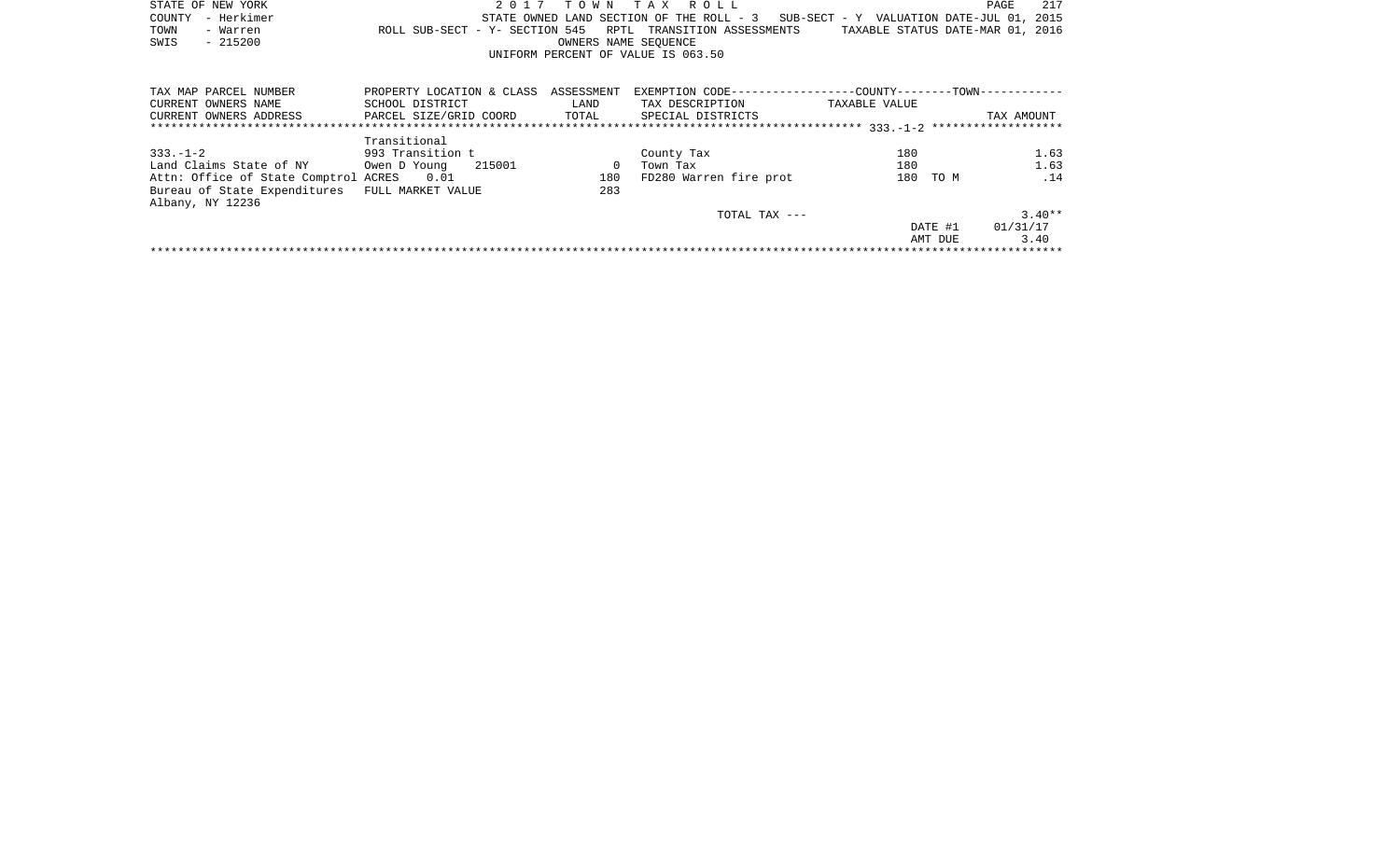|      | STATE OF NEW YORK |                                                            |  |  | 2017 TOWN TAX ROLL                 |  |  |                                                                                   |                                  |                         | PAGE | 218 |
|------|-------------------|------------------------------------------------------------|--|--|------------------------------------|--|--|-----------------------------------------------------------------------------------|----------------------------------|-------------------------|------|-----|
|      | COUNTY - Herkimer |                                                            |  |  |                                    |  |  | STATE OWNED LAND SECTION OF THE ROLL - 3 SUB-SECT - Y VALUATION DATE-JUL 01, 2015 |                                  |                         |      |     |
| TOWN | - Warren          | ROLL SUB-SECT - Y- SECTION 545 RPTL TRANSITION ASSESSMENTS |  |  |                                    |  |  |                                                                                   | TAXABLE STATUS DATE-MAR 01, 2016 |                         |      |     |
| SWIS | - 215200          |                                                            |  |  |                                    |  |  |                                                                                   |                                  | RPS155/V04/L015         |      |     |
|      |                   |                                                            |  |  | UNIFORM PERCENT OF VALUE IS 063.50 |  |  |                                                                                   |                                  | CURRENT DATE 12/20/2016 |      |     |

### \*\*\* S P E C I A L D I S T R I C T S U M M A R Y \*\*\*

| CODE | DISTRICT NAME PARCELS | TOTAL | EXTENSION<br>TYPE | EXTENSION<br><b>VALUE</b> | AD VALOREM<br><b>VALUE</b> | EXEMPT<br>AMOUNT | TAXABLE<br>VALUE | TOTAL<br>TAX |
|------|-----------------------|-------|-------------------|---------------------------|----------------------------|------------------|------------------|--------------|
|      | FD280 Warren fire pr  |       | . TOTAL M         |                           | 180                        |                  | 18C              |              |

# \*\*\* S C H O O L D I S T R I C T S U M M A R Y \*\*\*

| CODE   | DISTRICT NAME              | TOTAL<br>PARCELS | ASSESSED<br>LAND | ASSESSED<br>TOTAL | <b>EXEMPT</b><br>AMOUNT | TOTAL<br>TAXABLE |
|--------|----------------------------|------------------|------------------|-------------------|-------------------------|------------------|
|        |                            |                  |                  |                   | STAR AMOUNT             | STAR TAXABLE     |
|        | Owen D Young               | 1                |                  | 180               |                         | 180              |
| 215001 |                            |                  |                  |                   |                         | 180              |
|        | SUB-TOTAL                  | $\mathbf 1$      |                  | 180               |                         | 180              |
|        | S U B - T O T A $L$ (CONT) |                  |                  |                   |                         | 180              |
|        |                            |                  |                  |                   |                         |                  |
|        | TOTAL                      | 1                |                  | 180               |                         | 180              |
|        | TO TAL (CONT)              |                  |                  |                   |                         | 180              |

\*\*\* S Y S T E M C O D E S S U M M A R Y \*\*\*

#### NO SYSTEM EXEMPTIONS AT THIS LEVEL

\*\*\* E X E M P T I O N S U M M A R Y \*\*\*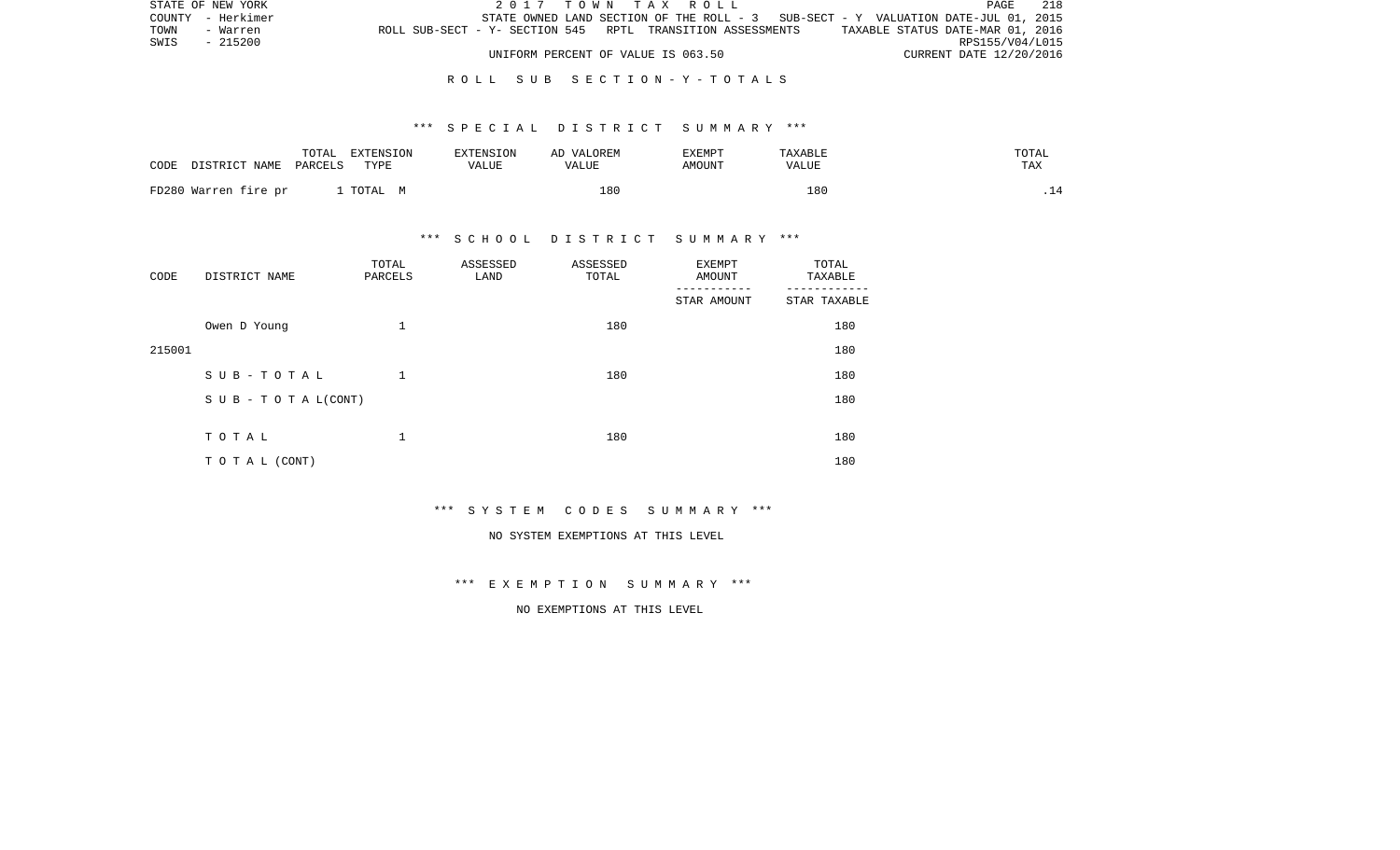|      | STATE OF NEW YORK |                                                            |  | 2017 TOWN TAX ROLL                 |  |                                                                                     |                                  |                         | PAGE            | 219 |
|------|-------------------|------------------------------------------------------------|--|------------------------------------|--|-------------------------------------------------------------------------------------|----------------------------------|-------------------------|-----------------|-----|
|      | COUNTY - Herkimer |                                                            |  |                                    |  | STATE OWNED LAND SECTION OF THE ROLL - $3$ SUB-SECT - Y VALUATION DATE-JUL 01, 2015 |                                  |                         |                 |     |
| TOWN | - Warren          | ROLL SUB-SECT - Y- SECTION 545 RPTL TRANSITION ASSESSMENTS |  |                                    |  |                                                                                     | TAXABLE STATUS DATE-MAR 01, 2016 |                         |                 |     |
| SWIS | - 215200          |                                                            |  |                                    |  |                                                                                     |                                  |                         | RPS155/V04/L015 |     |
|      |                   |                                                            |  | UNIFORM PERCENT OF VALUE IS 063.50 |  |                                                                                     |                                  | CURRENT DATE 12/20/2016 |                 |     |

| ROLL |                  | TOTAL   | ASSESSED | ASSESSED | EXEMPT      | TOTAL        | TOTAL |
|------|------------------|---------|----------|----------|-------------|--------------|-------|
| SEC  | DESCRIPTION      | PARCELS | LAND     | TOTAL    | AMOUNT      | TAXABLE      | TAX   |
|      |                  |         |          |          | ----------- |              |       |
|      |                  |         |          |          | STAR AMOUNT | STAR TAXABLE |       |
|      | County Tax       |         |          | 180      |             | 180          | 1.63  |
|      | Town Tax         |         |          | 180      |             | 180          | 1.63  |
|      | SPEC DIST TAXES  |         |          |          |             |              | .14   |
|      | STATE OWNED LAND |         |          |          |             |              | 3.40  |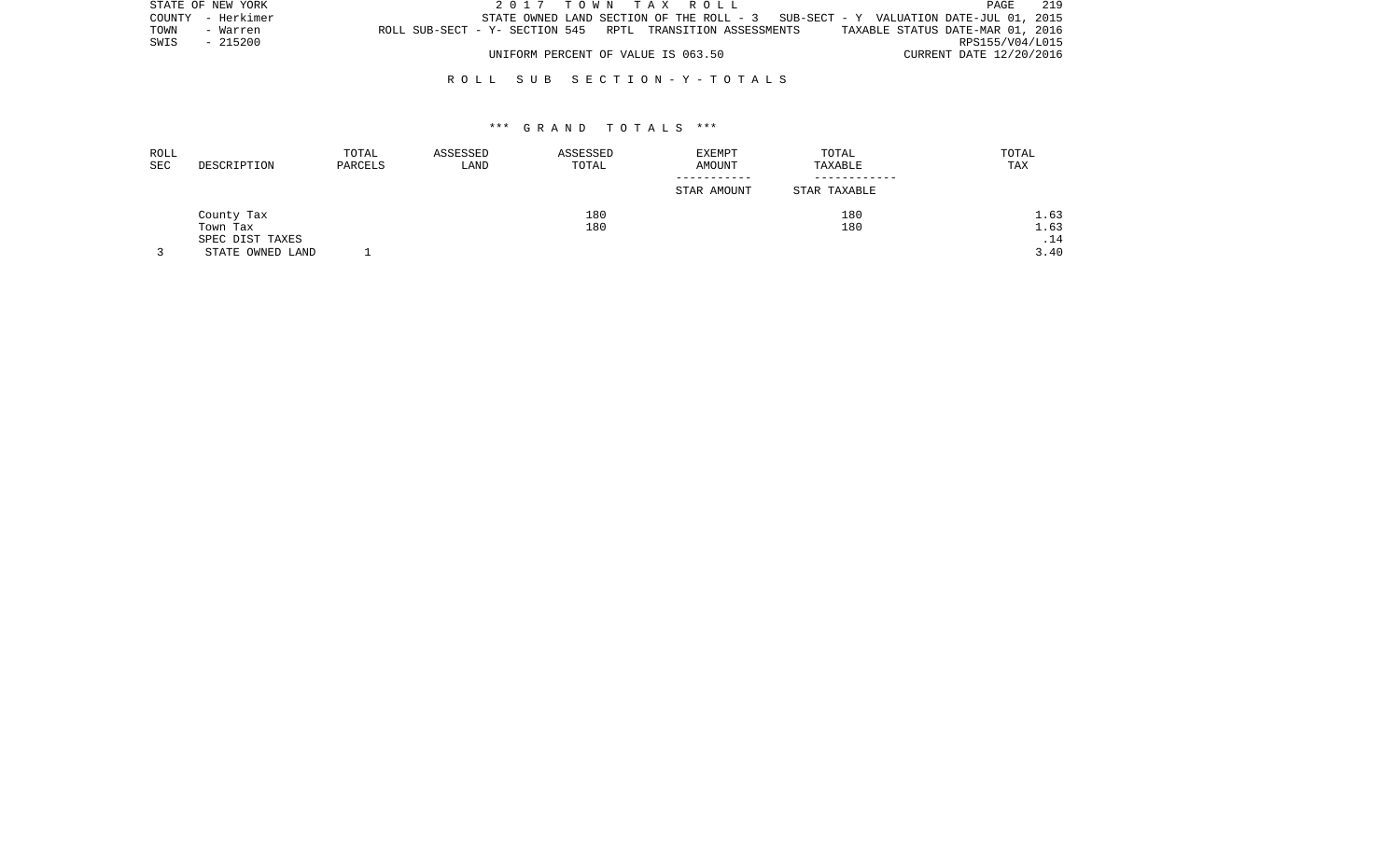| STATE OF NEW YORK<br>– Herkimer<br>COUNTY<br>TOWN<br>- Warren<br>SWIS<br>$-215200$                                                        | 2017<br>ROLL SUB-SECT - A- SECTION 532-A RPTL WILD OR FOREST LANDS                                                   | T O W N<br>OWNERS NAME SEQUENCE | T A X<br>ROLL<br>UNIFORM PERCENT OF VALUE IS 063.50 | STATE OWNED LAND SECTION OF THE ROLL - 3 SUB-SECT - A VALUATION DATE-JUL 01, 2015<br>TAXABLE STATUS DATE-MAR 01, 2016 | 220<br>PAGE                        |
|-------------------------------------------------------------------------------------------------------------------------------------------|----------------------------------------------------------------------------------------------------------------------|---------------------------------|-----------------------------------------------------|-----------------------------------------------------------------------------------------------------------------------|------------------------------------|
| TAX MAP PARCEL NUMBER<br>CURRENT OWNERS NAME<br>CURRENT OWNERS ADDRESS                                                                    | PROPERTY LOCATION & CLASS ASSESSMENT<br>SCHOOL DISTRICT<br>PARCEL SIZE/GRID COORD                                    | LAND<br>TOTAL                   | TAX DESCRIPTION<br>SPECIAL DISTRICTS                | TAXABLE VALUE                                                                                                         | TAX AMOUNT                         |
|                                                                                                                                           | H & A Mason Vhcs                                                                                                     |                                 |                                                     | ACCT 0130001                                                                                                          |                                    |
| $133.1 - 1 - 28$<br>Land Claims Unit ST Of NY<br>Attn: Office Of St Comptroller Farm Lot<br>Bureau Of St Expenditures<br>Albany, NY 12236 | 910 Priv forest<br>Owen D Young<br>215001<br>Lot 10 H & A Mason<br>125a<br>ACRES 125.00<br>EAST-0373442 NRTH-1495331 | 66,875<br>66,875                | County Tax<br>Town Tax<br>FD280 Warren fire prot    | 66,875<br>66,875<br>66,875 TO M                                                                                       | 605.06<br>606.89<br>52.33          |
|                                                                                                                                           | DEED BOOK 00000<br>FULL MARKET VALUE                                                                                 | 105,315                         | TOTAL TAX ---                                       | DATE #1<br>AMT DUE                                                                                                    | 1,264.28**<br>01/31/17<br>1,264.28 |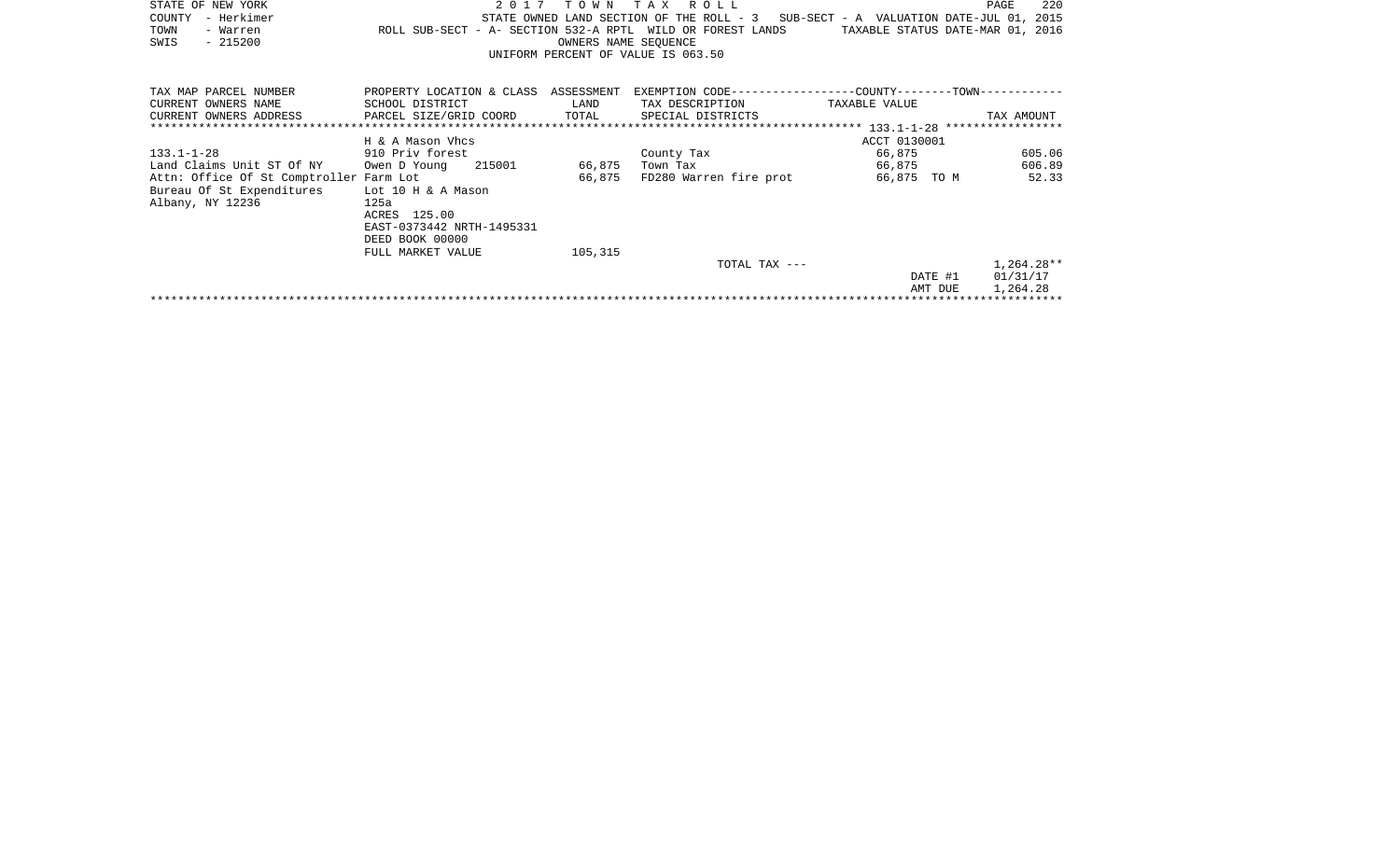| STATE OF NEW YORK |                                                            | 2017 TOWN TAX ROLL                 |                                                                                   | -221<br>PAGE                     |
|-------------------|------------------------------------------------------------|------------------------------------|-----------------------------------------------------------------------------------|----------------------------------|
| COUNTY - Herkimer |                                                            |                                    | STATE OWNED LAND SECTION OF THE ROLL - 3 SUB-SECT - A VALUATION DATE-JUL 01, 2015 |                                  |
| TOWN<br>- Warren  | ROLL SUB-SECT - A- SECTION 532-A RPTL WILD OR FOREST LANDS |                                    |                                                                                   | TAXABLE STATUS DATE-MAR 01, 2016 |
| SWIS<br>- 215200  |                                                            |                                    |                                                                                   | RPS155/V04/L015                  |
|                   |                                                            | UNIFORM PERCENT OF VALUE IS 063.50 |                                                                                   | CURRENT DATE 12/20/2016          |

## \*\*\* S P E C I A L D I S T R I C T S U M M A R Y \*\*\*

| CODE DISTRICT NAME   | TOTAL   | EXTENSION | EXTENSION | AD VALOREM | EXEMPT | TAXABLE | TOTAL |
|----------------------|---------|-----------|-----------|------------|--------|---------|-------|
|                      | PARCELS | TYPE      | VALUE     | VALUE      | AMOUNT | VALUE   | TAX   |
| FD280 Warren fire pr |         | . TOTAL M |           | 66,875     |        | 66,875  | 52.33 |

# \*\*\* S C H O O L D I S T R I C T S U M M A R Y \*\*\*

| CODE   | DISTRICT NAME                    | TOTAL<br>PARCELS | ASSESSED<br>LAND | ASSESSED<br>TOTAL | EXEMPT<br>AMOUNT | TOTAL<br>TAXABLE |
|--------|----------------------------------|------------------|------------------|-------------------|------------------|------------------|
|        |                                  |                  |                  |                   | STAR AMOUNT      | STAR TAXABLE     |
|        | Owen D Young                     | 1                | 66,875           | 66,875            |                  | 66,875           |
| 215001 |                                  |                  |                  |                   |                  | 66,875           |
|        | SUB-TOTAL                        | $\mathbf 1$      | 66,875           | 66,875            |                  | 66,875           |
|        | $S \cup B - T \cup T A L (CONT)$ |                  |                  |                   |                  | 66,875           |
|        |                                  |                  |                  |                   |                  |                  |
|        | TOTAL                            | 1                | 66,875           | 66,875            |                  | 66,875           |
|        | T O T A L (CONT)                 |                  |                  |                   |                  | 66,875           |

\*\*\* S Y S T E M C O D E S S U M M A R Y \*\*\*

#### NO SYSTEM EXEMPTIONS AT THIS LEVEL

\*\*\* E X E M P T I O N S U M M A R Y \*\*\*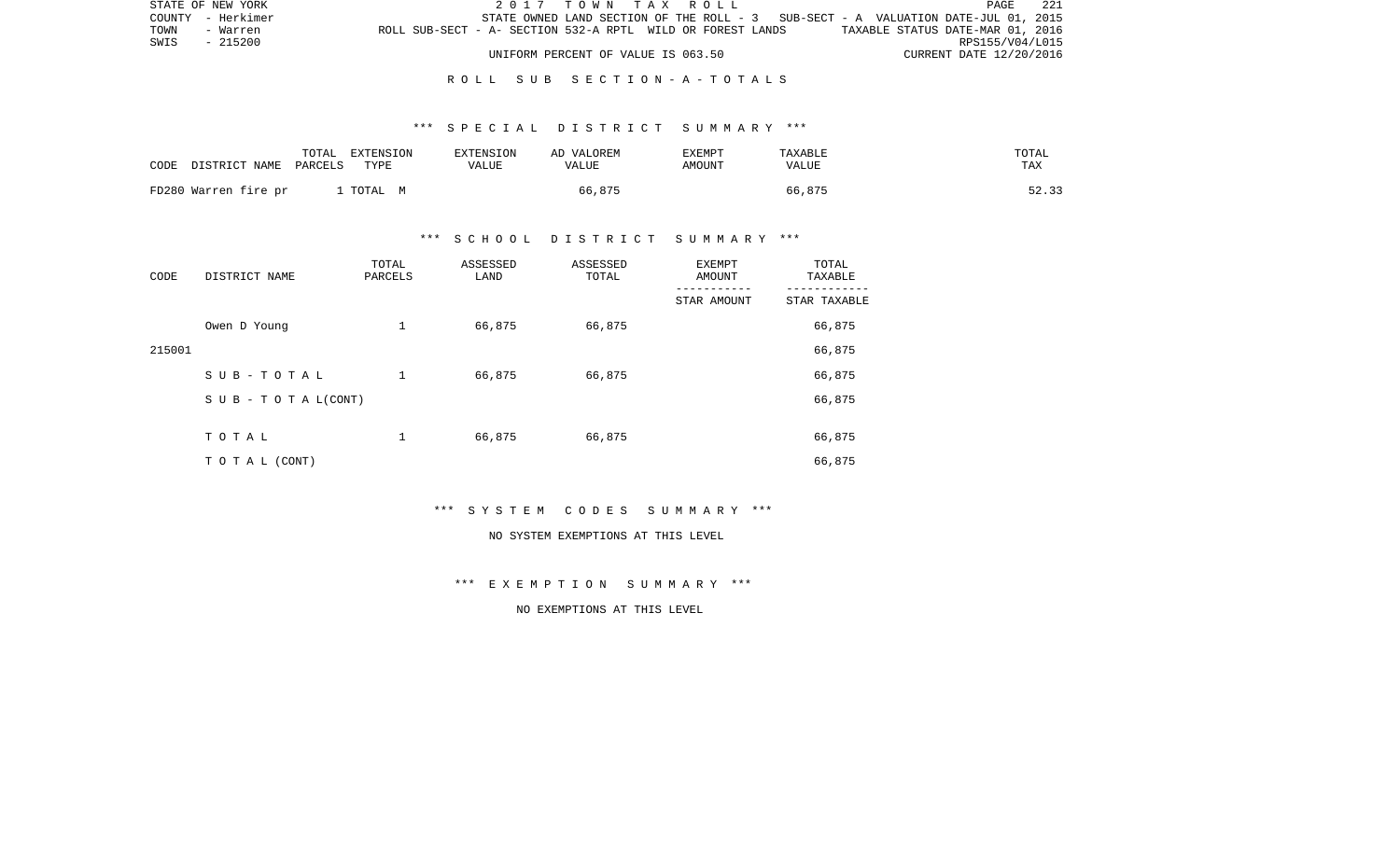| STATE OF NEW YORK |          |                                                            |  |                                    |  |  | 2017 TOWN TAX ROLL |  |                                                                                   |                         | PAGE            | -222 |
|-------------------|----------|------------------------------------------------------------|--|------------------------------------|--|--|--------------------|--|-----------------------------------------------------------------------------------|-------------------------|-----------------|------|
| COUNTY - Herkimer |          |                                                            |  |                                    |  |  |                    |  | STATE OWNED LAND SECTION OF THE ROLL - 3 SUB-SECT - A VALUATION DATE-JUL 01, 2015 |                         |                 |      |
| TOWN              | - Warren | ROLL SUB-SECT - A- SECTION 532-A RPTL WILD OR FOREST LANDS |  |                                    |  |  |                    |  | TAXABLE STATUS DATE-MAR 01, 2016                                                  |                         |                 |      |
| SWIS              | - 215200 |                                                            |  |                                    |  |  |                    |  |                                                                                   |                         | RPS155/V04/L015 |      |
|                   |          |                                                            |  | UNIFORM PERCENT OF VALUE IS 063.50 |  |  |                    |  |                                                                                   | CURRENT DATE 12/20/2016 |                 |      |

| ROLL<br>SEC | DESCRIPTION      | TOTAL<br>PARCELS | ASSESSED<br>LAND | ASSESSED<br>TOTAL | <b>EXEMPT</b><br>AMOUNT | TOTAL<br>TAXABLE | TOTAL<br>TAX |
|-------------|------------------|------------------|------------------|-------------------|-------------------------|------------------|--------------|
|             |                  |                  |                  |                   | STAR AMOUNT             | STAR TAXABLE     |              |
|             | County Tax       |                  | 66,875           | 66,875            |                         | 66,875           | 605.06       |
|             | Town Tax         |                  | 66,875           | 66,875            |                         | 66,875           | 606.89       |
|             | SPEC DIST TAXES  |                  |                  |                   |                         |                  | 52.33        |
|             | STATE OWNED LAND |                  |                  |                   |                         |                  | 1,264.28     |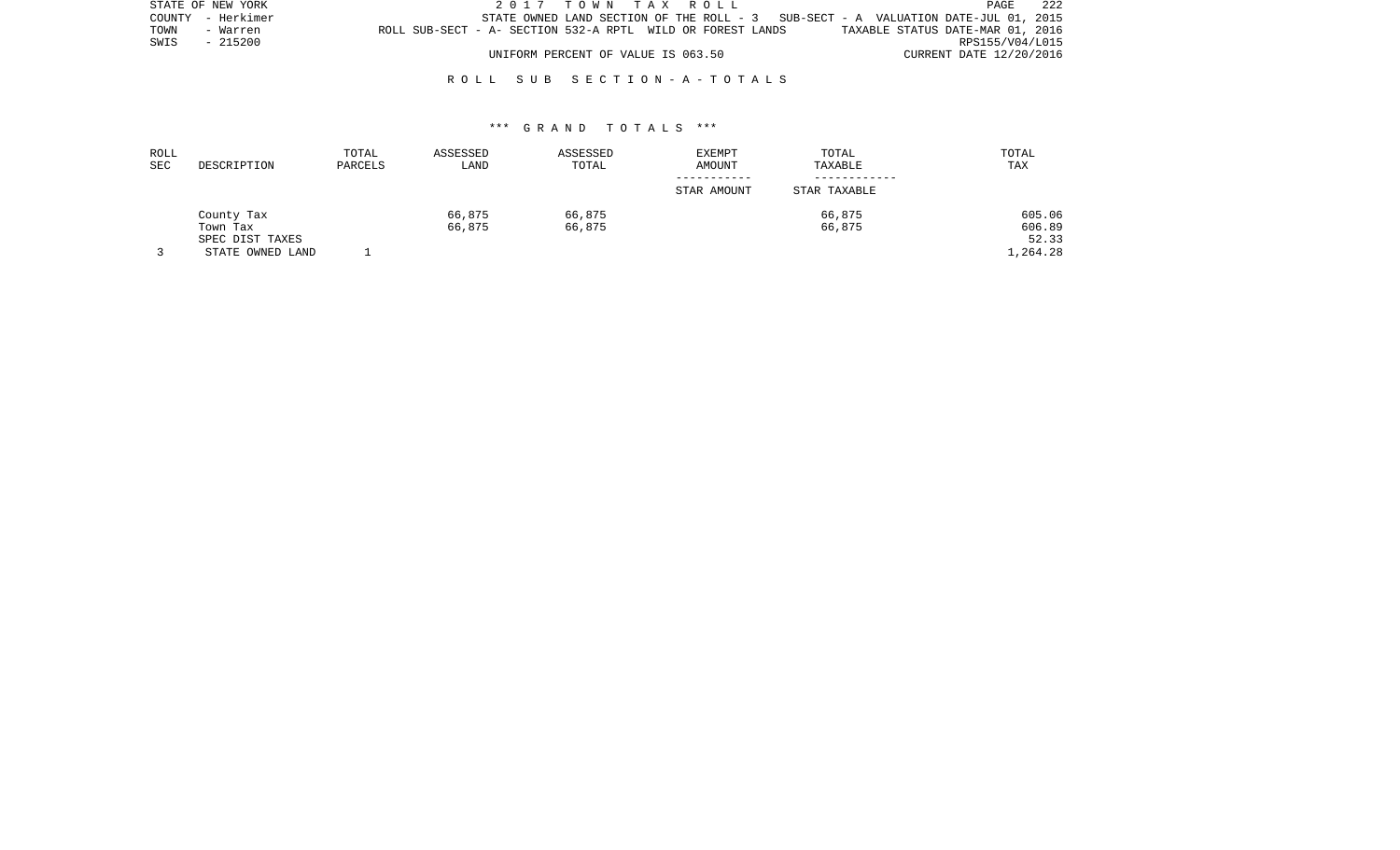|      | STATE OF NEW YORK | 2017 TOWN TAX ROLL                       | 223<br>PAGE                      |
|------|-------------------|------------------------------------------|----------------------------------|
|      | COUNTY - Herkimer | STATE OWNED LAND SECTION OF THE ROLL - 3 | VALUATION DATE-JUL 01, 2015      |
| TOWN | - Warren          |                                          | TAXABLE STATUS DATE-MAR 01, 2016 |
| SWIS | - 215200          |                                          | RPS155/V04/L015                  |
|      |                   | UNIFORM PERCENT OF VALUE IS 063.50       | CURRENT DATE 12/20/2016          |
|      |                   |                                          |                                  |

# \*\*\* S P E C I A L D I S T R I C T S U M M A R Y \*\*\*

R O L L S E C T I O N T O T A L S

| CODE | DISTRICT NAME        | TOTAL<br>PARCELS | EXTENSION<br>TYPE | EXTENSION<br><b>VALUE</b> | AD VALOREM<br>VALUE | EXEMPT<br>AMOUNT | TAXABLE<br>VALUE | TOTAL<br>TAX |
|------|----------------------|------------------|-------------------|---------------------------|---------------------|------------------|------------------|--------------|
|      | FD280 Warren fire pr |                  | 4 TOTAL M         |                           | 88,055              |                  | 88,055           | 68.90        |

# \*\*\* S C H O O L D I S T R I C T S U M M A R Y \*\*\*

| CODE   | DISTRICT NAME                    | TOTAL<br>PARCELS | ASSESSED<br>LAND | ASSESSED<br>TOTAL | EXEMPT<br>AMOUNT | TOTAL<br>TAXABLE |
|--------|----------------------------------|------------------|------------------|-------------------|------------------|------------------|
|        |                                  |                  |                  |                   | STAR AMOUNT      | STAR TAXABLE     |
|        | Owen D Young                     | $\overline{4}$   | 87,875           | 88,055            |                  | 88,055           |
| 215001 |                                  |                  |                  |                   |                  | 88,055           |
|        | SUB-TOTAL                        | 4                | 87,875           | 88,055            |                  | 88,055           |
|        | $S \cup B - T \cup T A L (CONT)$ |                  |                  |                   |                  | 88,055           |
|        |                                  |                  |                  |                   |                  |                  |
|        | TOTAL                            | 4                | 87,875           | 88,055            |                  | 88,055           |
|        | T O T A L (CONT)                 |                  |                  |                   |                  | 88,055           |

\*\*\* S Y S T E M C O D E S S U M M A R Y \*\*\*

#### NO SYSTEM EXEMPTIONS AT THIS LEVEL

\*\*\* E X E M P T I O N S U M M A R Y \*\*\*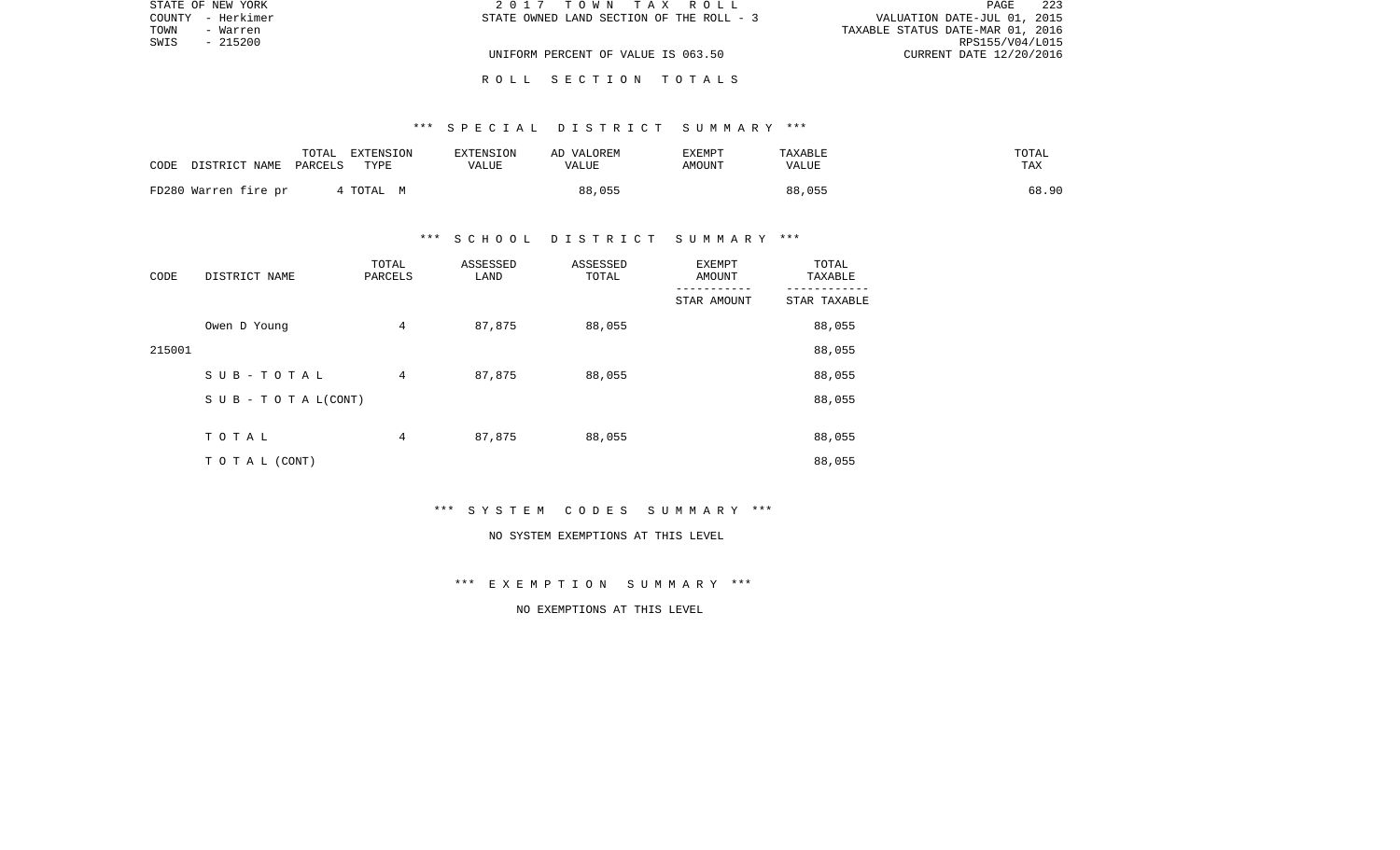| STATE OF NEW YORK |           | 2017 TOWN TAX ROLL                       | 224<br>PAGE                      |
|-------------------|-----------|------------------------------------------|----------------------------------|
| COUNTY - Herkimer |           | STATE OWNED LAND SECTION OF THE ROLL - 3 | VALUATION DATE-JUL 01, 2015      |
| TOWN              | - Warren  |                                          | TAXABLE STATUS DATE-MAR 01, 2016 |
| SWIS              | $-215200$ |                                          | RPS155/V04/L015                  |
|                   |           | UNIFORM PERCENT OF VALUE IS 063.50       | CURRENT DATE 12/20/2016          |
|                   |           |                                          |                                  |

# \*\*\* G R A N D T O T A L S \*\*\*

R O L L S E C T I O N T O T A L S

| ROLL<br><b>SEC</b> | DESCRIPTION      | TOTAL<br>PARCELS | ASSESSED<br>LAND | ASSESSED<br>TOTAL | <b>EXEMPT</b><br>AMOUNT | TOTAL<br>TAXABLE | TOTAL<br>TAX |
|--------------------|------------------|------------------|------------------|-------------------|-------------------------|------------------|--------------|
|                    |                  |                  |                  |                   | STAR AMOUNT             | STAR TAXABLE     |              |
|                    | County Tax       |                  | 87,875           | 88,055            |                         | 88,055           | 796.69       |
|                    | Town Tax         |                  | 87,875           | 88,055            |                         | 88,055           | 799.09       |
|                    | SPEC DIST TAXES  |                  |                  |                   |                         |                  | 68.90        |
|                    | STATE OWNED LAND |                  |                  |                   |                         |                  | .,664.68     |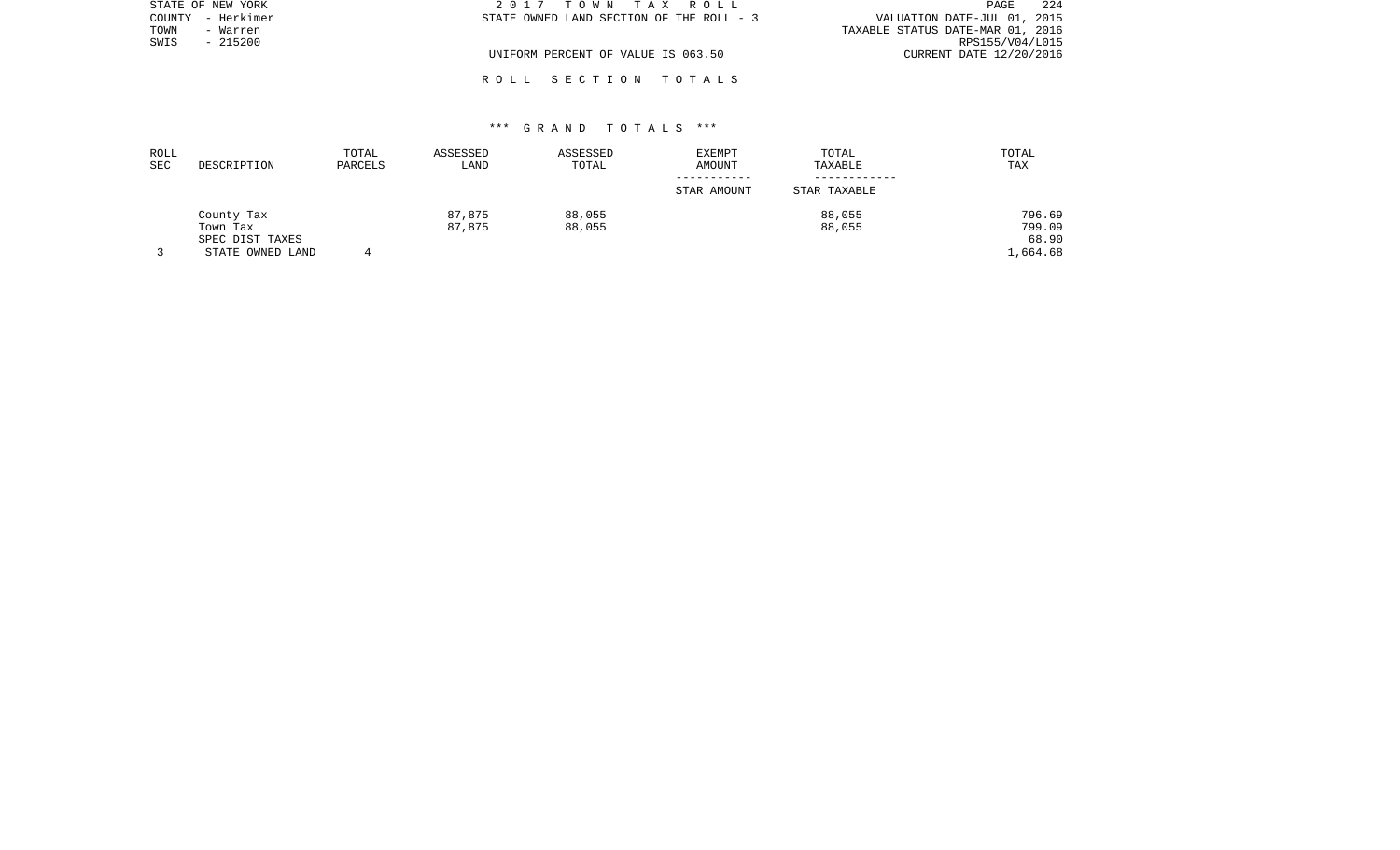|      | STATE OF NEW YORK | 2017 TOWN TAX ROLL                        | PAGE                             | 225 |
|------|-------------------|-------------------------------------------|----------------------------------|-----|
|      | COUNTY - Herkimer | SPECIAL FRANCHISE SECTION OF THE ROLL - 5 | VALUATION DATE-JUL 01, 2015      |     |
| TOWN | - Warren          | OWNERS NAME SEOUENCE                      | TAXABLE STATUS DATE-MAR 01, 2016 |     |
| SWIS | $-215200$         | UNIFORM PERCENT OF VALUE IS 063.50        |                                  |     |

| TAX MAP PARCEL NUMBER                                  |                          |                | PROPERTY LOCATION & CLASS ASSESSMENT EXEMPTION CODE----------------COUNTY-------TOWN---------- |                |                         |
|--------------------------------------------------------|--------------------------|----------------|------------------------------------------------------------------------------------------------|----------------|-------------------------|
| CURRENT OWNERS NAME                                    | SCHOOL DISTRICT          | LAND           | TAX DESCRIPTION                                                                                | TAXABLE VALUE  |                         |
| CURRENT OWNERS ADDRESS                                 | PARCEL SIZE/GRID COORD   | TOTAL          | SPECIAL DISTRICTS                                                                              |                | TAX AMOUNT              |
|                                                        |                          |                |                                                                                                |                |                         |
|                                                        | Warren St                |                |                                                                                                |                | 825<br><b>BILL</b>      |
| $555. - 5 - 1.1$                                       | 866 Telephone            |                | County Tax                                                                                     | 1,008          | 9.12                    |
| Citizens Telecom                                       | Richfield Sprin 365601   | $\mathbf 0$    | Town Tax                                                                                       | 1,008          | 9.15                    |
| 3 Highridge Park                                       | Buried Fibre-Optic Cable | 1,008          | FD280 Warren fire prot                                                                         | 1,008 TO M     | .79                     |
| Stamford, CT 06905                                     | ACRES<br>0.01            |                |                                                                                                |                |                         |
|                                                        | FULL MARKET VALUE        | 1,587          |                                                                                                |                | 19.06**                 |
|                                                        |                          |                | TOTAL TAX ---                                                                                  | DATE #1        | 01/31/17                |
|                                                        |                          |                |                                                                                                |                |                         |
|                                                        |                          |                |                                                                                                | AMT DUE        | 19.06                   |
|                                                        |                          |                |                                                                                                |                | BILL 826                |
| $555. - 4 - 1$                                         | 861 Elec & gas           |                | County Tax                                                                                     | 4,540          | 41.08                   |
| National Grid Corp                                     | Owen D Young<br>215001   | $\overline{0}$ | Town Tax                                                                                       | 4,540          | 41.20                   |
| 300 Erie Blvd West Bldg D-G Pole & Line                |                          | 4,540          | FD280 Warren fire prot                                                                         | 4,540 TO M     | 3.55                    |
| Syracuse, NY 13202                                     | FULL MARKET VALUE        | 7,150          |                                                                                                |                |                         |
|                                                        |                          |                | TOTAL TAX ---                                                                                  |                | 85.83**                 |
|                                                        |                          |                |                                                                                                | DATE #1        | 01/31/17                |
|                                                        |                          |                |                                                                                                | AMT DUE        | 85.83                   |
|                                                        |                          |                |                                                                                                |                |                         |
|                                                        |                          |                |                                                                                                | ACCT 190500060 | BILL 827                |
| $555. - 2 - 1.1$                                       | 861 Elec & gas           |                | County Tax                                                                                     | 132,549        | 1,199.26                |
| <b>NYSEG</b>                                           | Richfield Sprin 365601   | $\overline{0}$ | Town Tax                                                                                       | 132,549        | 1,202.88                |
| Attn: Uitlity Shared Local Tax App For School (43.00%) |                          | 132,549        | FD280 Warren fire prot                                                                         | 132,549 TO M   | 103.72                  |
| 70 Farm View Dr                                        | FULL MARKET VALUE        | 208,739        |                                                                                                |                |                         |
| New Gloucester, ME 04260                               |                          |                |                                                                                                |                |                         |
|                                                        |                          |                | TOTAL TAX ---                                                                                  |                | $2,505.86**$            |
|                                                        |                          |                |                                                                                                | DATE #1        | 01/31/17                |
|                                                        |                          |                |                                                                                                | AMT DUE        | 2,505.86                |
|                                                        |                          |                |                                                                                                |                | * * * * * * * * * * * * |
|                                                        |                          |                |                                                                                                | ACCT 190500060 | BILL 828                |
| $555. - 2 - 1.2$                                       | 861 Elec & gas           |                | County Tax                                                                                     | 175,704        | 1,589.72                |
| <b>NYSEG</b>                                           | Owen D Young<br>215001   | $\overline{0}$ | Town Tax                                                                                       | 175,704        | 1,594.51                |
| Attn: Utility Shared Local Tax App For School (57.00%) |                          | 175,704        | FD280 Warren fire prot                                                                         | 175,704 TO M   | 137.49                  |
| 70 Farm View Dr                                        | DEED BOOK 00000          |                |                                                                                                |                |                         |
| New Gloucester, ME 04260 FULL MARKET VALUE             |                          | 276,699        |                                                                                                |                |                         |
|                                                        |                          |                | TOTAL TAX ---                                                                                  |                | $3,321.72**$            |
|                                                        |                          |                |                                                                                                | DATE #1        | 01/31/17                |
|                                                        |                          |                |                                                                                                | AMT DUE        | 3,321.72                |
|                                                        |                          |                |                                                                                                |                | * * * * * * * * * * * * |
|                                                        |                          |                |                                                                                                | ACCT 190500030 | BILL 829                |
| $555. - 3 - 1.1$                                       | 866 Telephone            |                | County Tax                                                                                     | 86,363         | 781.39                  |
| Verizon New York Inc                                   | Owen D Young<br>215001   | $\overline{0}$ | Town Tax                                                                                       | 86,363         | 783.74                  |
| %Duff & Phelps                                         | App For School (57.00)   | 86,363         | FD280 Warren fire prot                                                                         | 86,363 TO M    | 67.58                   |
| PO Box 2749                                            | FULL MARKET VALUE        | 136,005        |                                                                                                |                |                         |
| Addison, TX 75001                                      |                          |                |                                                                                                |                |                         |
|                                                        |                          |                | TOTAL TAX ---                                                                                  |                | $1,632.71**$            |
|                                                        |                          |                |                                                                                                | DATE #1        | 01/31/17                |
|                                                        |                          |                |                                                                                                | AMT DUE        | 1,632.71                |
|                                                        |                          |                |                                                                                                |                |                         |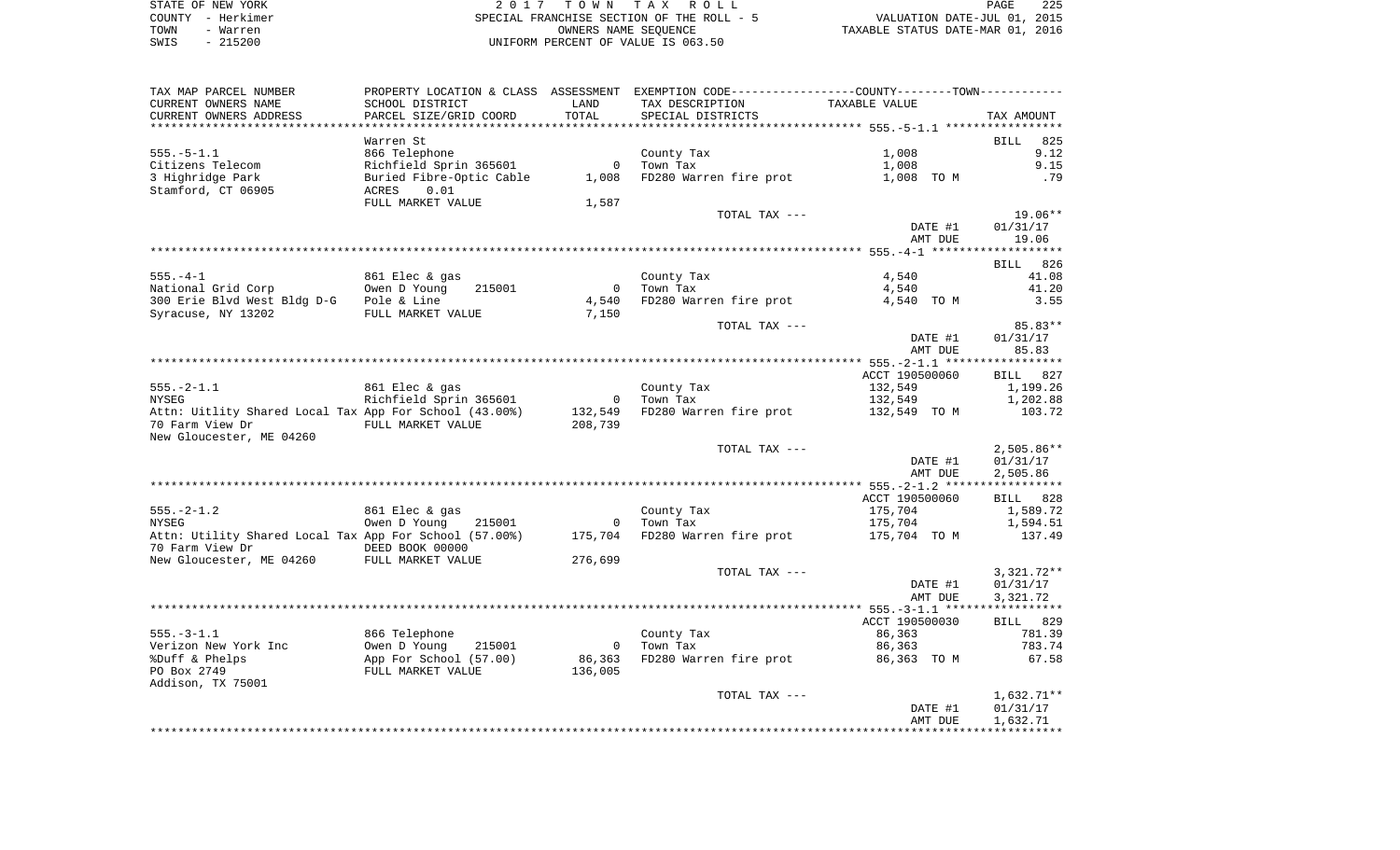|      | STATE OF NEW YORK | 2017 TOWN TAX ROLL                        | -226<br><b>PAGE</b>              |
|------|-------------------|-------------------------------------------|----------------------------------|
|      | COUNTY - Herkimer | SPECIAL FRANCHISE SECTION OF THE ROLL - 5 | VALUATION DATE-JUL 01, 2015      |
| TOWN | - Warren          | OWNERS NAME SEOUENCE                      | TAXABLE STATUS DATE-MAR 01, 2016 |
| SWIS | $-215200$         | UNIFORM PERCENT OF VALUE IS 063.50        |                                  |

| TAX MAP PARCEL NUMBER  | PROPERTY LOCATION & CLASS | ASSESSMENT | EXEMPTION CODE--       | -COUNTY--------TOWN------------ |              |
|------------------------|---------------------------|------------|------------------------|---------------------------------|--------------|
| CURRENT OWNERS NAME    | SCHOOL DISTRICT           | LAND       | TAX DESCRIPTION        | TAXABLE VALUE                   |              |
| CURRENT OWNERS ADDRESS | PARCEL SIZE/GRID COORD    | TOTAL      | SPECIAL DISTRICTS      |                                 | TAX AMOUNT   |
|                        |                           |            |                        |                                 |              |
|                        |                           |            |                        | ACCT 190500030                  | 830<br>BILL  |
| $555. - 3 - 1.2$       | 866 Telephone             |            | County Tax             | 65,151                          | 589.47       |
| Verizon New York Inc   | Richfield Sprin 365601    |            | Town Tax               | 65,151                          | 591.24       |
| %Duff & Phelps         | App For School (43.00%)   | 65,151     | FD280 Warren fire prot | 65,151 TO M                     | 50.98        |
| PO Box 2749            | FULL MARKET VALUE         | 102,600    |                        |                                 |              |
| Addison, TX 75001      |                           |            |                        |                                 |              |
|                        |                           |            | TOTAL TAX ---          |                                 | $1,231.69**$ |
|                        |                           |            |                        | DATE #1                         | 01/31/17     |
|                        |                           |            |                        | AMT DUE                         | 1,231.69     |
|                        |                           |            |                        |                                 |              |
|                        |                           |            |                        |                                 |              |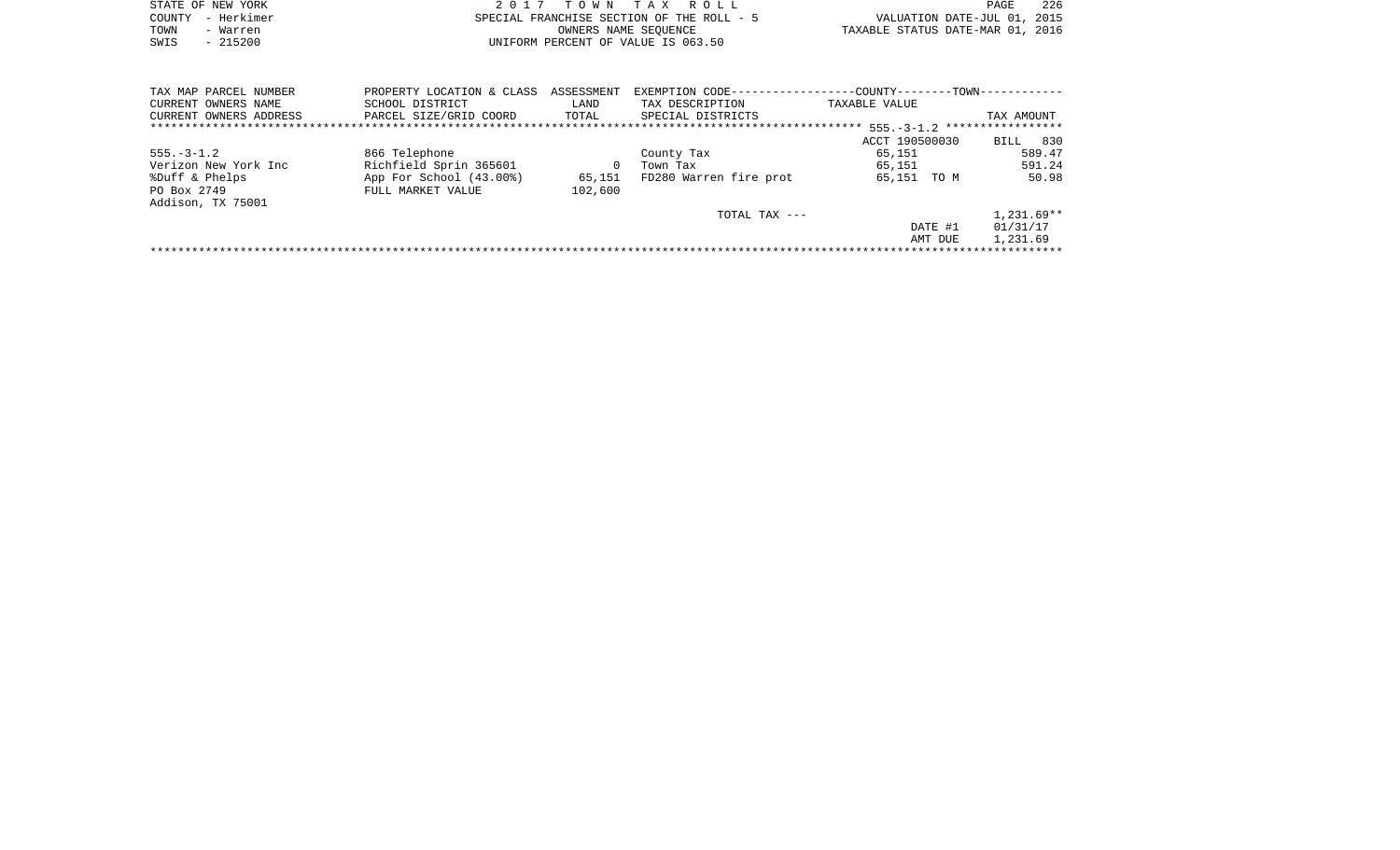|      | STATE OF NEW YORK | 2017 TOWN TAX ROLL                        | -227<br>PAGE                     |
|------|-------------------|-------------------------------------------|----------------------------------|
|      | COUNTY - Herkimer | SPECIAL FRANCHISE SECTION OF THE ROLL - 5 | VALUATION DATE-JUL 01, 2015      |
| TOWN | - Warren          |                                           | TAXABLE STATUS DATE-MAR 01, 2016 |
| SWIS | - 215200          | UNIFORM PERCENT OF VALUE IS 063.50        | RPS155/V04/L015                  |
|      |                   |                                           | CURRENT DATE 12/20/2016          |

### \*\*\* S P E C I A L D I S T R I C T S U M M A R Y \*\*\*

| CODE | DISTRICT NAME PARCELS | TOTAL | EXTENSION<br>TYPE | EXTENSION<br>VALUE | AD VALOREM<br>VALUE | EXEMPT<br>AMOUNT | TAXABLE<br>VALUE | TOTAL<br>TAX |
|------|-----------------------|-------|-------------------|--------------------|---------------------|------------------|------------------|--------------|
|      | FD280 Warren fire pr  |       | 6 TOTAL M         |                    | 465,315             |                  | 465,315          | 364.11       |

# \*\*\* S C H O O L D I S T R I C T S U M M A R Y \*\*\*

| CODE   | DISTRICT NAME                    | TOTAL<br>PARCELS | ASSESSED<br>LAND | ASSESSED<br>TOTAL | <b>EXEMPT</b><br>AMOUNT | TOTAL<br>TAXABLE   |
|--------|----------------------------------|------------------|------------------|-------------------|-------------------------|--------------------|
|        |                                  |                  |                  |                   | STAR AMOUNT             | STAR TAXABLE       |
|        | Owen D Young                     | 3                |                  | 266,607           |                         | 266,607            |
| 215001 | Richfield Springs                | 3                |                  | 198,708           |                         | 266,607<br>198,708 |
| 365601 |                                  |                  |                  |                   |                         | 198,708            |
|        | $SUB - TO T AL$                  | 6                |                  | 465,315           |                         | 465,315            |
|        | $S \cup B - T \cup T A L (CONT)$ |                  |                  |                   |                         | 465,315            |
|        | TOTAL                            | 6                |                  | 465,315           |                         | 465,315            |
|        | TO TAL (CONT)                    |                  |                  |                   |                         | 465,315            |

#### \*\*\* S Y S T E M C O D E S S U M M A R Y \*\*\*

# NO SYSTEM EXEMPTIONS AT THIS LEVEL

\*\*\* E X E M P T I O N S U M M A R Y \*\*\*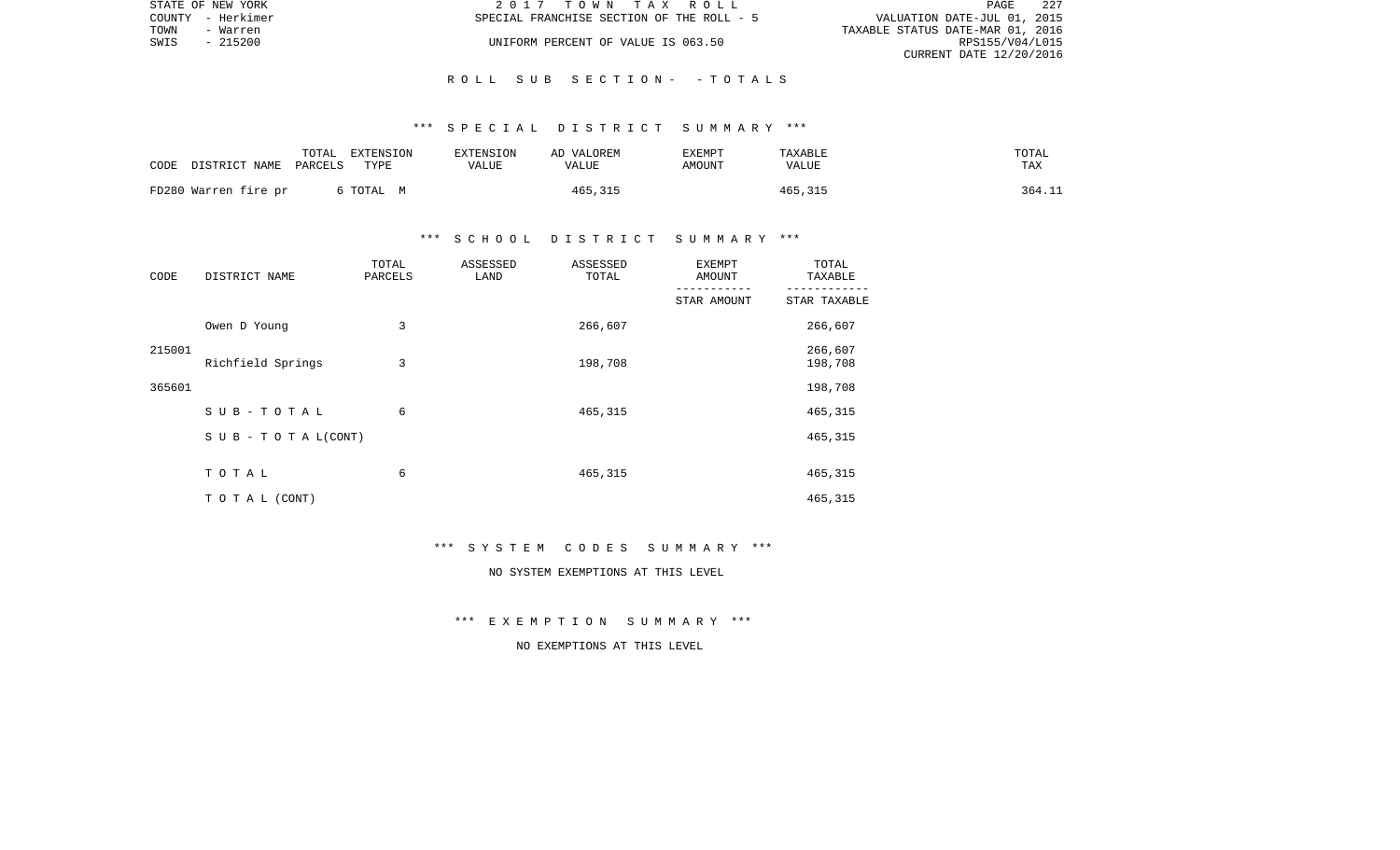|      | STATE OF NEW YORK | 2017 TOWN TAX ROLL                        | - 228<br>PAGE                    |
|------|-------------------|-------------------------------------------|----------------------------------|
|      | COUNTY - Herkimer | SPECIAL FRANCHISE SECTION OF THE ROLL - 5 | VALUATION DATE-JUL 01, 2015      |
| TOWN | - Warren          |                                           | TAXABLE STATUS DATE-MAR 01, 2016 |
| SWIS | - 215200          | UNIFORM PERCENT OF VALUE IS 063.50        | RPS155/V04/L015                  |
|      |                   |                                           | CURRENT DATE 12/20/2016          |

| ROLL<br>SEC | DESCRIPTION       | TOTAL<br>PARCELS | ASSESSED<br>LAND | ASSESSED<br>TOTAL | <b>EXEMPT</b><br>AMOUNT | TOTAL<br>TAXABLE | TOTAL<br>TAX |
|-------------|-------------------|------------------|------------------|-------------------|-------------------------|------------------|--------------|
|             |                   |                  |                  |                   | -----------             |                  |              |
|             |                   |                  |                  |                   | STAR AMOUNT             | STAR TAXABLE     |              |
|             | County Tax        |                  |                  | 465,315           |                         | 465,315          | 4,210.04     |
|             | Town Tax          |                  |                  | 465,315           |                         | 465,315          | 4,222.72     |
|             | SPEC DIST TAXES   |                  |                  |                   |                         |                  | 364.11       |
|             | SPECIAL FRANCHISE |                  |                  |                   |                         |                  | 8,796.87     |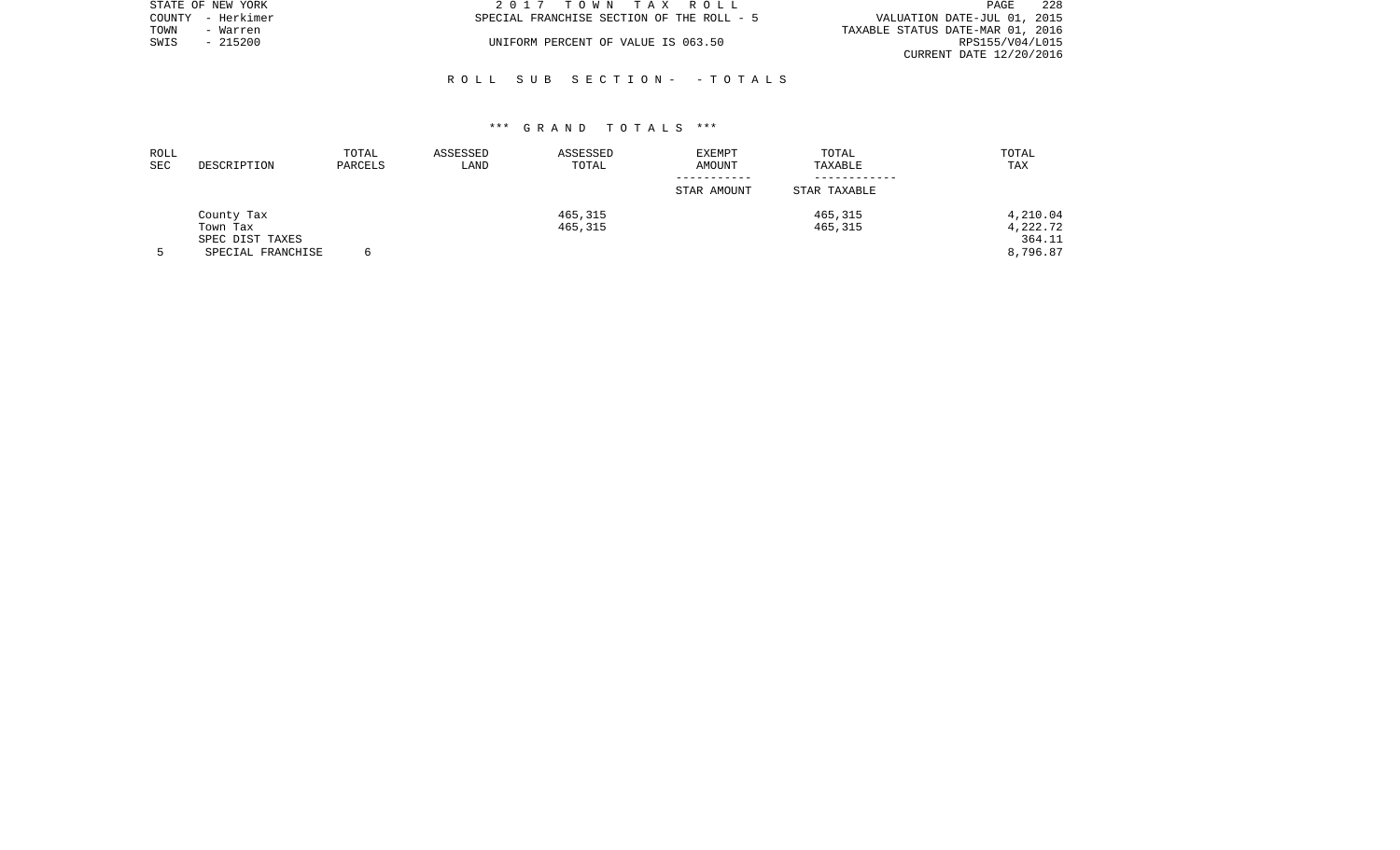|      | STATE OF NEW YORK | 2017 TOWN TAX ROLL                        | 229<br><b>PAGE</b>               |
|------|-------------------|-------------------------------------------|----------------------------------|
|      | COUNTY - Herkimer | SPECIAL FRANCHISE SECTION OF THE ROLL - 5 | VALUATION DATE-JUL 01, 2015      |
| TOWN | - Warren          |                                           | TAXABLE STATUS DATE-MAR 01, 2016 |
| SWIS | - 215200          | UNIFORM PERCENT OF VALUE IS 063.50        | RPS155/V04/L015                  |
|      |                   |                                           | CURRENT DATE 12/20/2016          |

## \*\*\* S P E C I A L D I S T R I C T S U M M A R Y \*\*\*

| CODE | DISTRICT NAME PARCELS | TOTAL | EXTENSION<br>TYPE | EXTENSION<br><b>VALUE</b> | AD VALOREM<br>VALUE | EXEMPT<br>AMOUNT | TAXABLE<br>VALUE | TOTAL<br>TAX |
|------|-----------------------|-------|-------------------|---------------------------|---------------------|------------------|------------------|--------------|
|      | FD280 Warren fire pr  |       | 6 ТОТАL М         |                           | 465,315             |                  | 465,315          | 364.11       |

# \*\*\* S C H O O L D I S T R I C T S U M M A R Y \*\*\*

| CODE   | DISTRICT NAME                    | TOTAL<br>PARCELS | ASSESSED<br>LAND | ASSESSED<br>TOTAL | <b>EXEMPT</b><br>AMOUNT | TOTAL<br>TAXABLE   |
|--------|----------------------------------|------------------|------------------|-------------------|-------------------------|--------------------|
|        |                                  |                  |                  |                   | STAR AMOUNT             | STAR TAXABLE       |
|        | Owen D Young                     | 3                |                  | 266,607           |                         | 266,607            |
| 215001 | Richfield Springs                | 3                |                  | 198,708           |                         | 266,607<br>198,708 |
| 365601 |                                  |                  |                  |                   |                         | 198,708            |
|        | SUB-TOTAL                        | 6                |                  | 465,315           |                         | 465,315            |
|        | $S \cup B - T \cup T A L (CONT)$ |                  |                  |                   |                         | 465,315            |
|        | TOTAL                            | 6                |                  | 465,315           |                         | 465,315            |
|        | TO TAL (CONT)                    |                  |                  |                   |                         | 465,315            |

#### \*\*\* S Y S T E M C O D E S S U M M A R Y \*\*\*

# NO SYSTEM EXEMPTIONS AT THIS LEVEL

\*\*\* E X E M P T I O N S U M M A R Y \*\*\*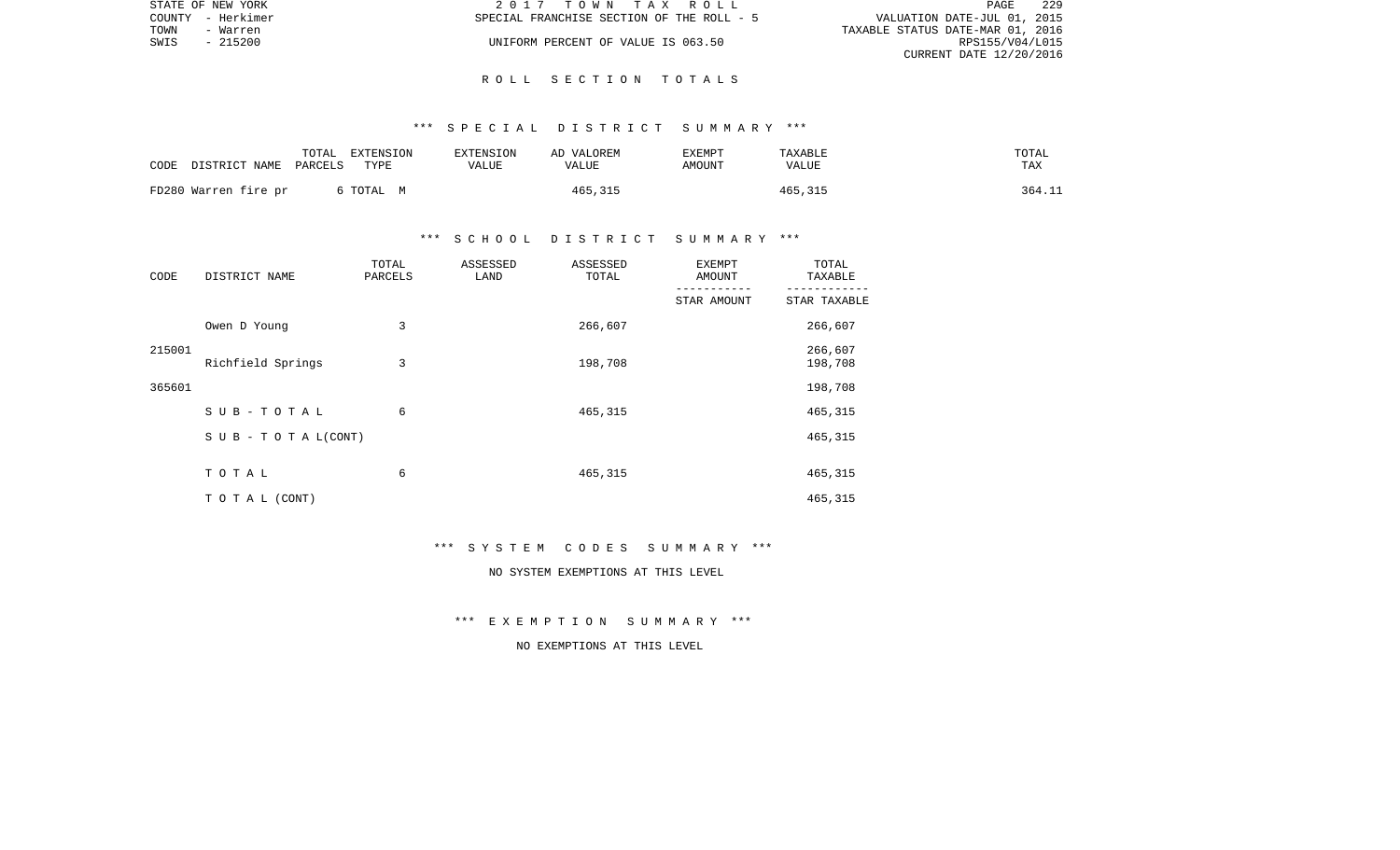| STATE OF NEW YORK |                   | 2017 TOWN TAX ROLL                        | 230<br>PAGE                      |
|-------------------|-------------------|-------------------------------------------|----------------------------------|
|                   | COUNTY - Herkimer | SPECIAL FRANCHISE SECTION OF THE ROLL - 5 | VALUATION DATE-JUL 01, 2015      |
| TOWN              | - Warren          |                                           | TAXABLE STATUS DATE-MAR 01, 2016 |
| SWIS              | - 215200          | UNIFORM PERCENT OF VALUE IS 063.50        | RPS155/V04/L015                  |
|                   |                   |                                           | CURRENT DATE 12/20/2016          |

| ROLL<br><b>SEC</b> | DESCRIPTION       | TOTAL<br>PARCELS | ASSESSED<br>LAND | ASSESSED<br>TOTAL | EXEMPT<br>AMOUNT | TOTAL<br>TAXABLE | TOTAL<br>TAX |
|--------------------|-------------------|------------------|------------------|-------------------|------------------|------------------|--------------|
|                    |                   |                  |                  |                   | STAR AMOUNT      | STAR TAXABLE     |              |
|                    | County Tax        |                  |                  | 465,315           |                  | 465,315          | 4,210.04     |
|                    | Town Tax          |                  |                  | 465,315           |                  | 465,315          | 4,222.72     |
|                    | SPEC DIST TAXES   |                  |                  |                   |                  |                  | 364.11       |
|                    | SPECIAL FRANCHISE |                  |                  |                   |                  |                  | 8,796.87     |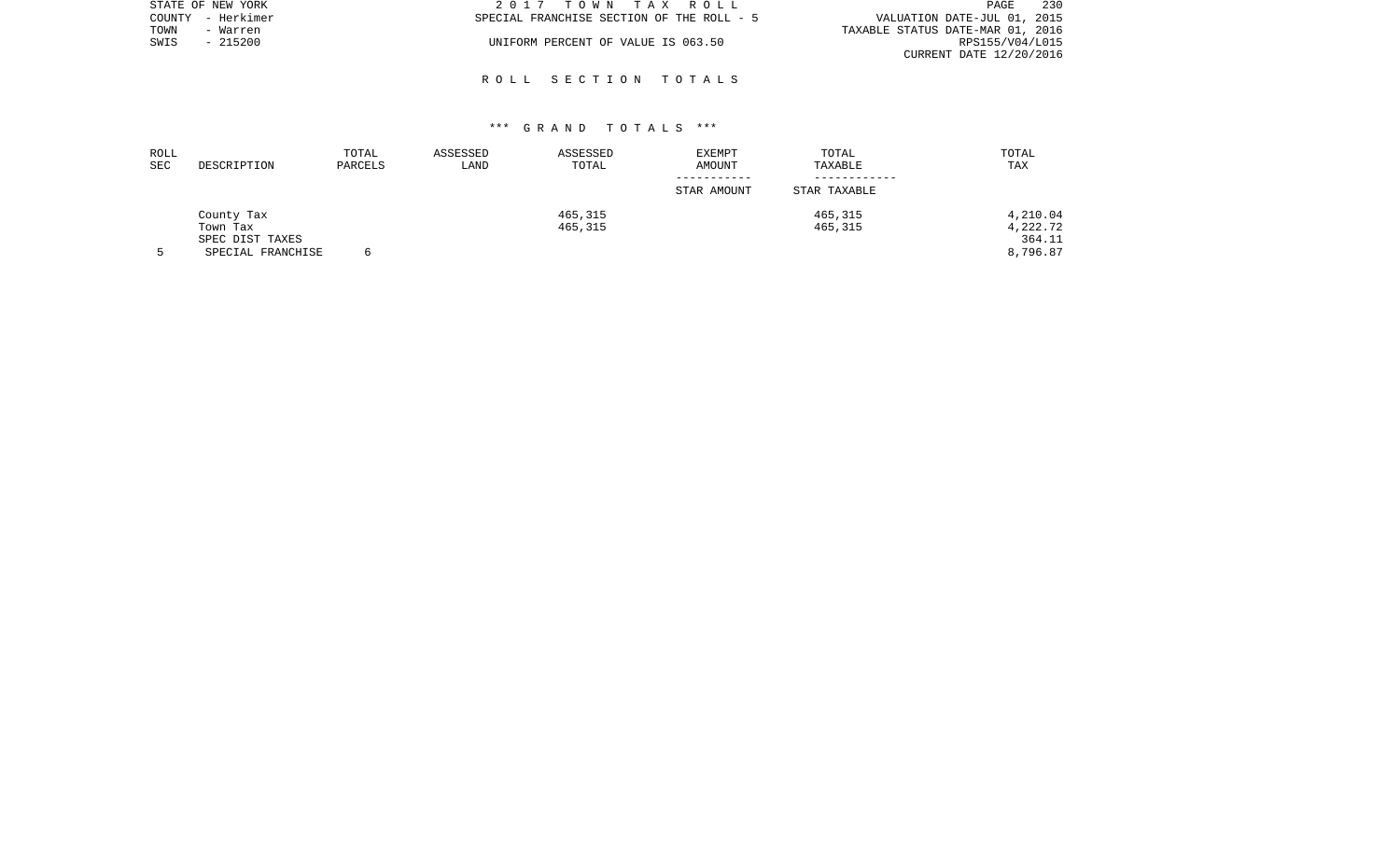| STATE OF NEW YORK | 2017 TOWN TAX ROLL                     | 231<br>PAGE                      |
|-------------------|----------------------------------------|----------------------------------|
| COUNTY - Herkimer | UTILITY & R.R. SECTION OF THE ROLL - 6 | VALUATION DATE-JUL 01, 2015      |
| TOWN<br>- Warren  | OWNERS NAME SEOUENCE                   | TAXABLE STATUS DATE-MAR 01, 2016 |
| - 215200<br>SWIS  | UNIFORM PERCENT OF VALUE IS 063.50     |                                  |

| TAX MAP PARCEL NUMBER                                                      | PROPERTY LOCATION & CLASS ASSESSMENT EXEMPTION CODE---------------COUNTY-------TOWN---------- |                |                        |                    |                      |
|----------------------------------------------------------------------------|-----------------------------------------------------------------------------------------------|----------------|------------------------|--------------------|----------------------|
| CURRENT OWNERS NAME                                                        | SCHOOL DISTRICT                                                                               | LAND           | TAX DESCRIPTION        | TAXABLE VALUE      |                      |
| CURRENT OWNERS ADDRESS                                                     | PARCEL SIZE/GRID COORD                                                                        | TOTAL          | SPECIAL DISTRICTS      |                    | TAX AMOUNT           |
| ********************                                                       |                                                                                               | *************  |                        |                    |                      |
|                                                                            | Outside Plant                                                                                 |                |                        |                    | 831<br>BILL          |
| 652. - 9999 - 618. 75 - 1882                                               | 836 Telecom. eq.                                                                              |                | County Tax             | 277,960            | 2,514.90             |
| Citizens Communications                                                    | Richfield Sprin 365601                                                                        | $\Omega$       | Town Tax               | 277,960            | 2,522.48             |
| Peleschuk Steve                                                            | Location No 888888                                                                            | 277,960        | FD280 Warren fire prot | 277,960 TO M       | 217.50               |
| 3 Highridge Park                                                           | App Factor 1.000                                                                              |                |                        |                    |                      |
| Stamford, CT 06905                                                         | Poles Wires Cables                                                                            |                |                        |                    |                      |
|                                                                            | FULL MARKET VALUE                                                                             | 437,732        |                        |                    |                      |
|                                                                            |                                                                                               |                | TOTAL TAX ---          |                    | $5,254.88**$         |
|                                                                            |                                                                                               |                |                        | DATE #1<br>AMT DUE | 01/31/17<br>5,254.88 |
|                                                                            |                                                                                               |                |                        |                    |                      |
|                                                                            | Kingdom Rd                                                                                    |                |                        | ACCT 190300210     | 832<br>BILL          |
| $132.2 - 1 - 24$                                                           | 872 Elec-Substation                                                                           |                | County Tax             | 337,400            | 3,052.69             |
| NYSEG                                                                      | Owen D Young<br>215001                                                                        | 7,000          | Town Tax               | 337,400            | 3,061.90             |
| Attn: Utility Shared Local Tax Location No 001359                          |                                                                                               | 337,400        | FD280 Warren fire prot | 337,400 TO M       | 264.01               |
| 70 Farm View Dr Freeport Bldg Jordanville Sub-Station                      |                                                                                               |                |                        |                    |                      |
| New Gloucester, ME 04260                                                   | ACRES<br>1.30                                                                                 |                |                        |                    |                      |
|                                                                            | EAST-0371240 NRTH-1489255                                                                     |                |                        |                    |                      |
|                                                                            | DEED BOOK 775<br>PG-71                                                                        |                |                        |                    |                      |
|                                                                            | FULL MARKET VALUE                                                                             | 531,339        |                        |                    |                      |
|                                                                            |                                                                                               |                | TOTAL TAX ---          |                    | $6,378.60**$         |
|                                                                            |                                                                                               |                |                        | DATE #1            | 01/31/17             |
|                                                                            |                                                                                               |                |                        | AMT DUE            | 6,378.60             |
|                                                                            |                                                                                               |                |                        |                    |                      |
|                                                                            | Elec Transmission                                                                             |                |                        | ACCT 190300180     | BILL 833             |
| 652. - 9999-131. 6-1001                                                    | 882 Elec Trans Imp                                                                            |                | County Tax             | 463,180            | 4,190.71             |
| NYSEG                                                                      | Owen D Young<br>215001                                                                        | $\circ$        | Town Tax               | 463,180            | 4,203.35             |
| Attn: Utility Shared Local Tax Location No 000032                          |                                                                                               | 463,180        | FD280 Warren fire prot | 463,180 TO M       | 362.43               |
| 70 Farm View Dr Freeport Bldg App Factor .5679<br>New Gloucester, ME 04260 | Oneonta Group Transline                                                                       |                |                        |                    |                      |
|                                                                            | FULL MARKET VALUE                                                                             | 729,417        |                        |                    |                      |
|                                                                            |                                                                                               |                | TOTAL TAX ---          |                    | $8,756.49**$         |
|                                                                            |                                                                                               |                |                        | DATE #1            | 01/31/17             |
|                                                                            |                                                                                               |                |                        | AMT DUE            | 8,756.49             |
|                                                                            |                                                                                               |                |                        |                    |                      |
|                                                                            | Elec Transmission                                                                             |                |                        |                    | BILL 834             |
| 652. - 9999 - 131. 6 - 1002                                                | 882 Elec Trans Imp                                                                            |                | County Tax             | 352,420            | 3,188.59             |
| NYSEG                                                                      | Richfield Sprin 365601                                                                        | $\overline{0}$ | Town Tax               | 352,420            | 3,198.20             |
| Attn: Utility Shared Local Tax Location No 000032                          |                                                                                               | 352,420        |                        |                    |                      |
| 70 Farm View Dr Freeport Bldg App Factor 0.4321                            |                                                                                               |                |                        |                    |                      |
| New Gloucester, ME 04260                                                   | Oneonta Group Transline                                                                       |                |                        |                    |                      |
|                                                                            | FULL MARKET VALUE                                                                             | 554,992        |                        |                    |                      |
|                                                                            |                                                                                               |                | TOTAL TAX ---          |                    | $6,386.79**$         |
|                                                                            |                                                                                               |                |                        | DATE #1            | 01/31/17             |
|                                                                            |                                                                                               |                |                        | AMT DUE            | 6,386.79             |
|                                                                            |                                                                                               |                |                        |                    |                      |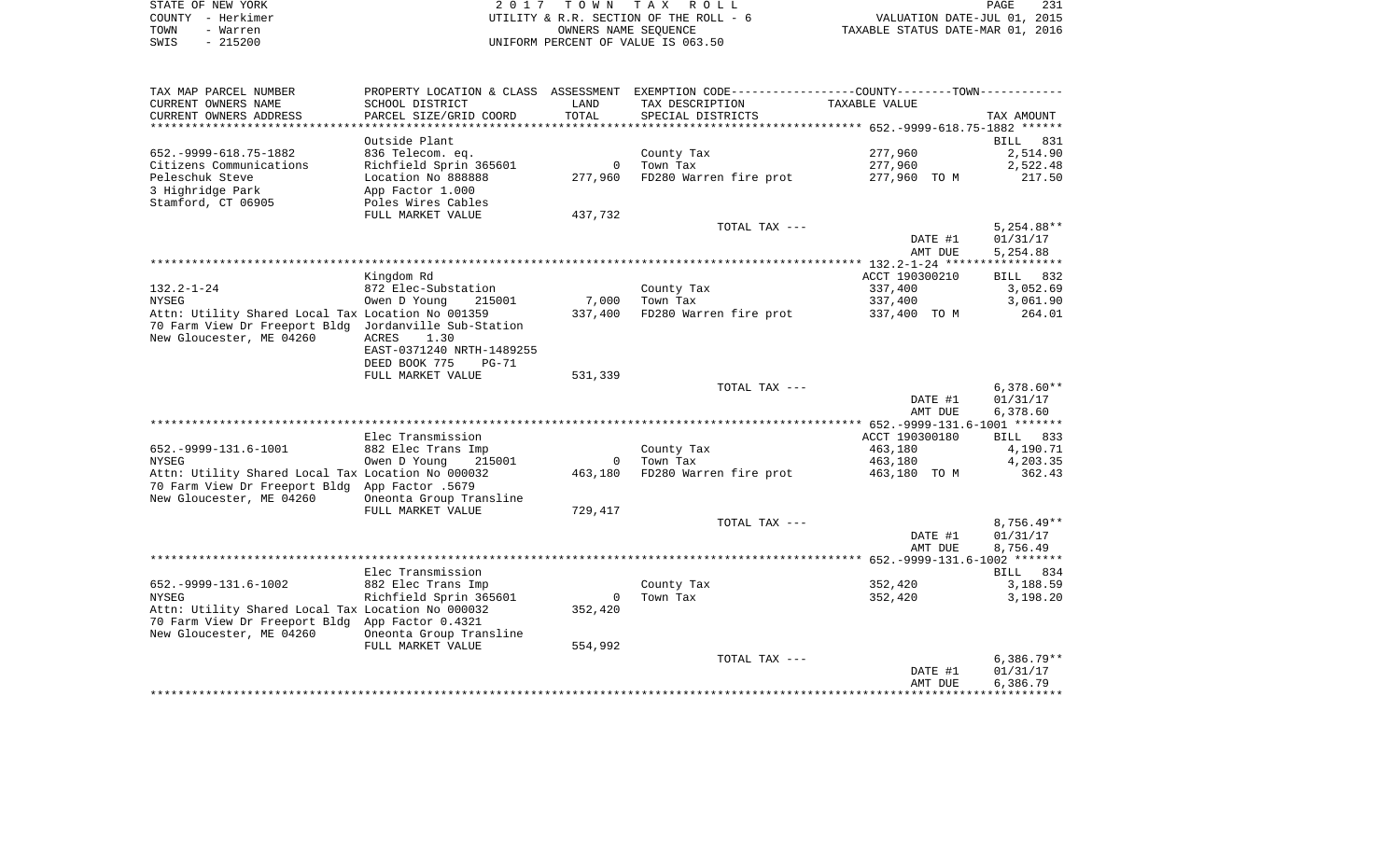|      | STATE OF NEW YORK | 2017 TOWN TAX ROLL                     | 232<br>PAGE                      |
|------|-------------------|----------------------------------------|----------------------------------|
|      | COUNTY - Herkimer | UTILITY & R.R. SECTION OF THE ROLL - 6 | VALUATION DATE-JUL 01, 2015      |
| TOWN | - Warren          | OWNERS NAME SEOUENCE                   | TAXABLE STATUS DATE-MAR 01, 2016 |
| SWIS | $-215200$         | UNIFORM PERCENT OF VALUE IS 063.50     |                                  |
|      |                   |                                        |                                  |
|      |                   |                                        |                                  |
|      |                   |                                        |                                  |

TAX MAP PARCEL NUMBER PROPERTY LOCATION & CLASS ASSESSMENT EXEMPTION CODE------------------COUNTY--------TOWN------------

| CURRENT OWNERS NAME                               | SCHOOL DISTRICT           | LAND         | TAX DESCRIPTION        | TAXABLE VALUE      |                      |
|---------------------------------------------------|---------------------------|--------------|------------------------|--------------------|----------------------|
| CURRENT OWNERS ADDRESS                            | PARCEL SIZE/GRID COORD    | TOTAL        | SPECIAL DISTRICTS      |                    | TAX AMOUNT           |
| **********************                            |                           |              |                        |                    |                      |
|                                                   | Elec Transmission         |              |                        | ACCT 190300180     | 835<br>BILL          |
| 652. - 9999 - 131. 6 - 1011                       | 882 Elec Trans Imp        |              | County Tax             | 6,190              | 56.01                |
| NYSEG                                             | Richfield Sprin 365601    | $\mathbf{0}$ | Town Tax               | 6,190              | 56.17                |
| Attn: Utility Shared Local Tax Location No 000095 |                           | 6,190        | FD280 Warren fire prot | 6,190 TO M         | 4.84                 |
| 70 Farm View Dr Freeport Bldg                     | App Factor 0.5679         |              |                        |                    |                      |
| New Gloucester, ME 04260                          | E Springfield Richfield T |              |                        |                    |                      |
|                                                   | FULL MARKET VALUE         | 9,748        |                        |                    |                      |
|                                                   |                           |              | TOTAL TAX ---          |                    | $117.02**$           |
|                                                   |                           |              |                        | DATE #1            | 01/31/17             |
|                                                   |                           |              |                        | AMT DUE            | 117.02               |
|                                                   |                           |              |                        |                    |                      |
|                                                   | Elec Transmission         |              |                        |                    | 836<br>BILL          |
| 652. - 9999 - 131. 6 - 1012                       | 882 Elec Trans Imp        |              | County Tax             | 4,710              | 42.61                |
| <b>NYSEG</b>                                      | Richfield Sprin 365601    | $\mathbf{0}$ | Town Tax               | 4,710              | 42.74                |
| Attn: Utility Shared Local Tax Location No 000095 |                           | 4,710        |                        |                    |                      |
| 70 Farm View Dr Freeport Bldg                     | App Factor 0.4321         |              |                        |                    |                      |
| New Gloucester, ME 04260                          | E Springfirld Richfield T |              |                        |                    |                      |
|                                                   | FULL MARKET VALUE         | 7,417        |                        |                    |                      |
|                                                   |                           |              | TOTAL TAX ---          |                    | $85.35**$            |
|                                                   |                           |              |                        | DATE #1            | 01/31/17             |
|                                                   |                           |              |                        | AMT DUE            | 85.35                |
|                                                   |                           |              |                        |                    |                      |
|                                                   | Outside Plant             |              |                        |                    | 837<br>BILL          |
| 652. - 9999 - 131. 6 - 1881                       | 884 Elec Dist Out         |              | County Tax             | 453,525            | 4,103.36             |
| <b>NYSEG</b>                                      | Owen D Young<br>215001    | $\mathbf{0}$ | Town Tax               | 453,525            | 4, 115.73            |
| Attn: Utility Shared Local Tax Location No 888888 |                           | 453,525      |                        |                    |                      |
| 70 Farm View Dr Freeport Bldg                     | App Factor 0.5679         |              |                        |                    |                      |
| New Gloucester, ME 04260                          | Poles Wires Cables        |              |                        |                    |                      |
|                                                   | FULL MARKET VALUE         | 714,213      |                        |                    |                      |
|                                                   |                           |              | TOTAL TAX ---          |                    | $8,219.09**$         |
|                                                   |                           |              |                        | DATE #1            | 01/31/17             |
|                                                   |                           |              |                        | AMT DUE            | 8,219.09             |
|                                                   |                           |              |                        |                    |                      |
|                                                   | Outside Plant             |              |                        |                    | 838<br>BILL          |
| 652. - 9999 - 131. 6 - 1882                       | 884 Elec Dist Out         |              | County Tax             | 345,075            | 3,122.13             |
| <b>NYSEG</b>                                      | Richfield Sprin 365601    | $\mathbf{0}$ | Town Tax               | 345,075            | 3,131.55             |
| Attn: Utility Shared Local Tax Location No 888888 |                           | 345,075      |                        |                    |                      |
| 70 Farm View Dr Freeport Bldg App Factor 0.4321   |                           |              |                        |                    |                      |
| New Gloucester, ME 04260                          | Poles Wires Cables        |              |                        |                    |                      |
|                                                   | FULL MARKET VALUE         | 543,425      |                        |                    |                      |
|                                                   |                           |              | TOTAL TAX ---          |                    |                      |
|                                                   |                           |              |                        |                    |                      |
|                                                   |                           |              |                        |                    | $6,253.68**$         |
|                                                   |                           |              |                        | DATE #1<br>AMT DUE | 01/31/17<br>6,253.68 |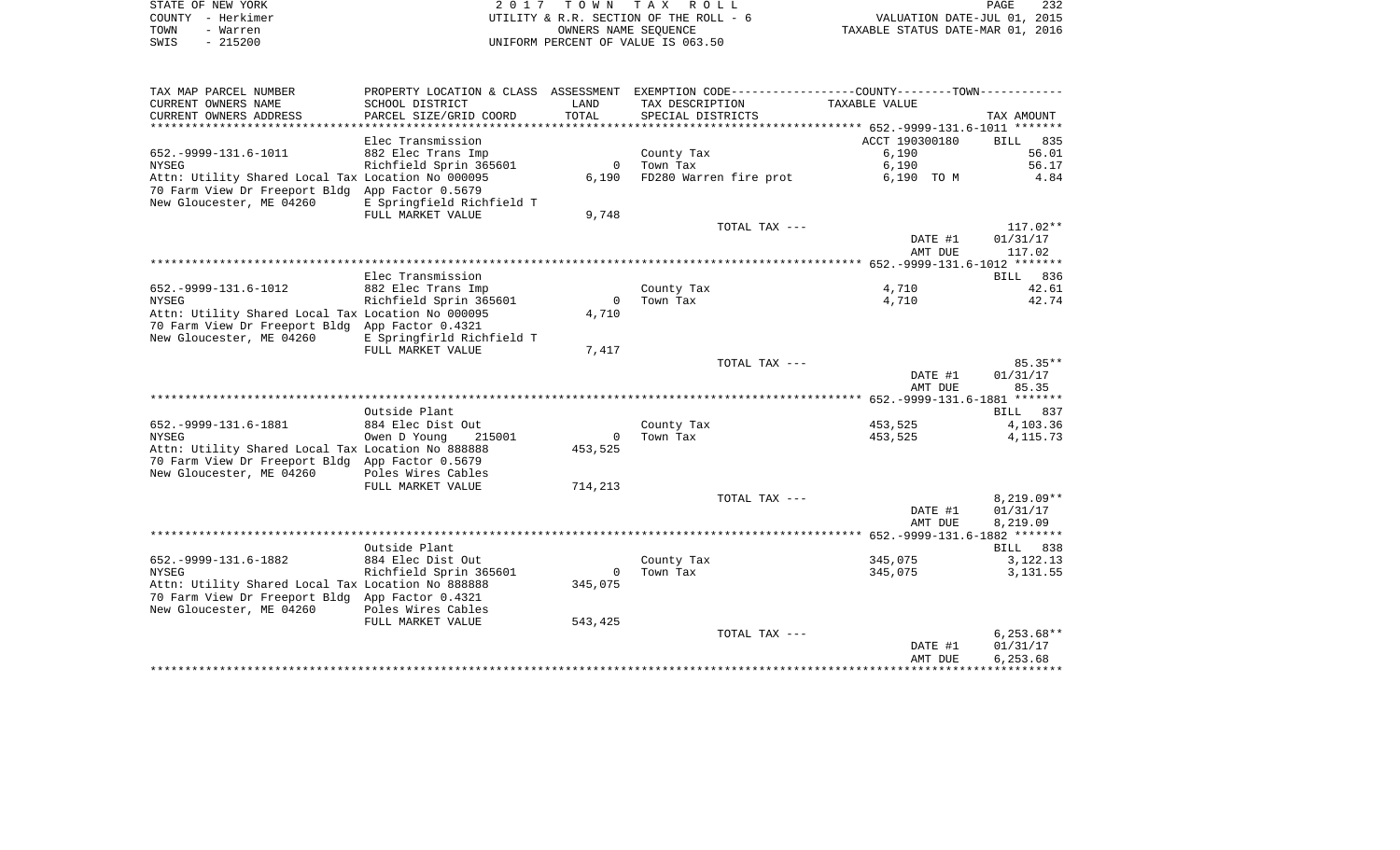|      | STATE OF NEW YORK | 2017 TOWN TAX ROLL                     | 233<br>PAGE                      |
|------|-------------------|----------------------------------------|----------------------------------|
|      | COUNTY - Herkimer | UTILITY & R.R. SECTION OF THE ROLL - 6 | VALUATION DATE-JUL 01, 2015      |
| TOWN | - Warren          | OWNERS NAME SEOUENCE                   | TAXABLE STATUS DATE-MAR 01, 2016 |
| SWIS | - 215200          | UNIFORM PERCENT OF VALUE IS 063.50     |                                  |

| SCHOOL DISTRICT<br>LAND<br>TAX DESCRIPTION<br>TAXABLE VALUE<br>TOTAL<br>PARCEL SIZE/GRID COORD<br>SPECIAL DISTRICTS<br>TAX AMOUNT<br>**********<br>************************<br>839<br>BILL<br>town<br>2,158<br>652. - 9999 - 131. 6 - 1883<br>19.52<br>883 Gas Trans Impr<br>County Tax<br>$\overline{0}$<br>Town Tax<br>2,158<br>19.58<br><b>NYSEG</b><br>Owen D Young<br>215001<br>Attn: Utility Shared Local Tax .5679<br>2,158<br>70 Farm View Dr Freeport Bldg Gas Distribution<br>New Gloucester, ME 04260<br>FULL MARKET VALUE<br>3,398<br>$39.10**$<br>TOTAL TAX ---<br>DATE #1<br>01/31/17<br>AMT DUE<br>39.10<br>BILL 840<br>town<br>652. - 9999 - 131. 6 - 1884<br>883 Gas Trans Impr<br>County Tax<br>1,642<br>14.86<br>Richfield Sprin 365601<br>$\Omega$<br>Town Tax<br><b>NYSEG</b><br>1,642<br>14.90<br>Attn: Utility Shared Local Tax .4321<br>1,642<br>Gas Distribution<br>70 Farm View Dr Freeport Bld<br>New Gloucester, ME 04260<br>2,586<br>FULL MARKET VALUE<br>$29.76**$<br>TOTAL TAX ---<br>01/31/17<br>DATE #1<br>29.76<br>AMT DUE<br>Gas Transmission<br>ACCT 190300030<br>BILL 841<br>652. - 9999 - 844. 75 - 2882<br>883 Gas Trans Impr<br>County Tax<br>3837,584<br>34,721.30<br>Richfield Sprin 365601<br>Town Tax<br>3837,584<br>34,826.00<br>$\Omega$<br>Location No 888888<br>FD280 Warren fire prot<br>3837,584<br>3837,584 TO M<br>3,002.85<br>App Factor 1.0000<br>Gas Trans Long Lines<br>DEED BOOK 00000<br>6043,439<br>FULL MARKET VALUE<br>TOTAL TAX ---<br>DATE #1<br>01/31/17<br>AMT DUE<br>72,550.15<br>Outside Plant<br>ACCT 190300060<br>BILL 842<br>7,177<br>652.000-0000-631.900-1881<br>836 Telecom. eq.<br>Mass Telec 47100<br>7,177<br>Verizon New York Inc<br>County Tax<br>343.31<br>Owen D Young<br>215001<br>37,945<br>$\Omega$<br>%Duff & Phelps<br>Location No 88888800<br>45,122<br>Town Tax<br>37,945<br>344.35<br>PO Box 2749<br>FD280 Warren fire prot<br>37,945 TO M<br>29.69<br>App Factor0.546800<br>Addison, TX 75001<br>Poles Wires Cables<br>7,177 EX<br>DEED BOOK 00000<br>FULL MARKET VALUE<br>71,058<br>$717.35**$<br>TOTAL TAX ---<br>01/31/17<br>DATE #1<br>AMT DUE<br>717.35 | TAX MAP PARCEL NUMBER     | PROPERTY LOCATION & CLASS ASSESSMENT | EXEMPTION CODE-----------------COUNTY--------TOWN----------- |  |
|-------------------------------------------------------------------------------------------------------------------------------------------------------------------------------------------------------------------------------------------------------------------------------------------------------------------------------------------------------------------------------------------------------------------------------------------------------------------------------------------------------------------------------------------------------------------------------------------------------------------------------------------------------------------------------------------------------------------------------------------------------------------------------------------------------------------------------------------------------------------------------------------------------------------------------------------------------------------------------------------------------------------------------------------------------------------------------------------------------------------------------------------------------------------------------------------------------------------------------------------------------------------------------------------------------------------------------------------------------------------------------------------------------------------------------------------------------------------------------------------------------------------------------------------------------------------------------------------------------------------------------------------------------------------------------------------------------------------------------------------------------------------------------------------------------------------------------------------------------------------------------------------------------------------------------------------------------------------------------------------------------------------------------------------------------------------------------------------------------------------------------------------------------|---------------------------|--------------------------------------|--------------------------------------------------------------|--|
| $72,550.15**$                                                                                                                                                                                                                                                                                                                                                                                                                                                                                                                                                                                                                                                                                                                                                                                                                                                                                                                                                                                                                                                                                                                                                                                                                                                                                                                                                                                                                                                                                                                                                                                                                                                                                                                                                                                                                                                                                                                                                                                                                                                                                                                                         | CURRENT OWNERS NAME       |                                      |                                                              |  |
|                                                                                                                                                                                                                                                                                                                                                                                                                                                                                                                                                                                                                                                                                                                                                                                                                                                                                                                                                                                                                                                                                                                                                                                                                                                                                                                                                                                                                                                                                                                                                                                                                                                                                                                                                                                                                                                                                                                                                                                                                                                                                                                                                       | CURRENT OWNERS ADDRESS    |                                      |                                                              |  |
|                                                                                                                                                                                                                                                                                                                                                                                                                                                                                                                                                                                                                                                                                                                                                                                                                                                                                                                                                                                                                                                                                                                                                                                                                                                                                                                                                                                                                                                                                                                                                                                                                                                                                                                                                                                                                                                                                                                                                                                                                                                                                                                                                       |                           |                                      |                                                              |  |
|                                                                                                                                                                                                                                                                                                                                                                                                                                                                                                                                                                                                                                                                                                                                                                                                                                                                                                                                                                                                                                                                                                                                                                                                                                                                                                                                                                                                                                                                                                                                                                                                                                                                                                                                                                                                                                                                                                                                                                                                                                                                                                                                                       |                           |                                      |                                                              |  |
|                                                                                                                                                                                                                                                                                                                                                                                                                                                                                                                                                                                                                                                                                                                                                                                                                                                                                                                                                                                                                                                                                                                                                                                                                                                                                                                                                                                                                                                                                                                                                                                                                                                                                                                                                                                                                                                                                                                                                                                                                                                                                                                                                       |                           |                                      |                                                              |  |
|                                                                                                                                                                                                                                                                                                                                                                                                                                                                                                                                                                                                                                                                                                                                                                                                                                                                                                                                                                                                                                                                                                                                                                                                                                                                                                                                                                                                                                                                                                                                                                                                                                                                                                                                                                                                                                                                                                                                                                                                                                                                                                                                                       |                           |                                      |                                                              |  |
|                                                                                                                                                                                                                                                                                                                                                                                                                                                                                                                                                                                                                                                                                                                                                                                                                                                                                                                                                                                                                                                                                                                                                                                                                                                                                                                                                                                                                                                                                                                                                                                                                                                                                                                                                                                                                                                                                                                                                                                                                                                                                                                                                       |                           |                                      |                                                              |  |
|                                                                                                                                                                                                                                                                                                                                                                                                                                                                                                                                                                                                                                                                                                                                                                                                                                                                                                                                                                                                                                                                                                                                                                                                                                                                                                                                                                                                                                                                                                                                                                                                                                                                                                                                                                                                                                                                                                                                                                                                                                                                                                                                                       |                           |                                      |                                                              |  |
|                                                                                                                                                                                                                                                                                                                                                                                                                                                                                                                                                                                                                                                                                                                                                                                                                                                                                                                                                                                                                                                                                                                                                                                                                                                                                                                                                                                                                                                                                                                                                                                                                                                                                                                                                                                                                                                                                                                                                                                                                                                                                                                                                       |                           |                                      |                                                              |  |
|                                                                                                                                                                                                                                                                                                                                                                                                                                                                                                                                                                                                                                                                                                                                                                                                                                                                                                                                                                                                                                                                                                                                                                                                                                                                                                                                                                                                                                                                                                                                                                                                                                                                                                                                                                                                                                                                                                                                                                                                                                                                                                                                                       |                           |                                      |                                                              |  |
|                                                                                                                                                                                                                                                                                                                                                                                                                                                                                                                                                                                                                                                                                                                                                                                                                                                                                                                                                                                                                                                                                                                                                                                                                                                                                                                                                                                                                                                                                                                                                                                                                                                                                                                                                                                                                                                                                                                                                                                                                                                                                                                                                       |                           |                                      |                                                              |  |
|                                                                                                                                                                                                                                                                                                                                                                                                                                                                                                                                                                                                                                                                                                                                                                                                                                                                                                                                                                                                                                                                                                                                                                                                                                                                                                                                                                                                                                                                                                                                                                                                                                                                                                                                                                                                                                                                                                                                                                                                                                                                                                                                                       |                           |                                      |                                                              |  |
|                                                                                                                                                                                                                                                                                                                                                                                                                                                                                                                                                                                                                                                                                                                                                                                                                                                                                                                                                                                                                                                                                                                                                                                                                                                                                                                                                                                                                                                                                                                                                                                                                                                                                                                                                                                                                                                                                                                                                                                                                                                                                                                                                       |                           |                                      |                                                              |  |
|                                                                                                                                                                                                                                                                                                                                                                                                                                                                                                                                                                                                                                                                                                                                                                                                                                                                                                                                                                                                                                                                                                                                                                                                                                                                                                                                                                                                                                                                                                                                                                                                                                                                                                                                                                                                                                                                                                                                                                                                                                                                                                                                                       |                           |                                      |                                                              |  |
|                                                                                                                                                                                                                                                                                                                                                                                                                                                                                                                                                                                                                                                                                                                                                                                                                                                                                                                                                                                                                                                                                                                                                                                                                                                                                                                                                                                                                                                                                                                                                                                                                                                                                                                                                                                                                                                                                                                                                                                                                                                                                                                                                       |                           |                                      |                                                              |  |
|                                                                                                                                                                                                                                                                                                                                                                                                                                                                                                                                                                                                                                                                                                                                                                                                                                                                                                                                                                                                                                                                                                                                                                                                                                                                                                                                                                                                                                                                                                                                                                                                                                                                                                                                                                                                                                                                                                                                                                                                                                                                                                                                                       |                           |                                      |                                                              |  |
|                                                                                                                                                                                                                                                                                                                                                                                                                                                                                                                                                                                                                                                                                                                                                                                                                                                                                                                                                                                                                                                                                                                                                                                                                                                                                                                                                                                                                                                                                                                                                                                                                                                                                                                                                                                                                                                                                                                                                                                                                                                                                                                                                       |                           |                                      |                                                              |  |
|                                                                                                                                                                                                                                                                                                                                                                                                                                                                                                                                                                                                                                                                                                                                                                                                                                                                                                                                                                                                                                                                                                                                                                                                                                                                                                                                                                                                                                                                                                                                                                                                                                                                                                                                                                                                                                                                                                                                                                                                                                                                                                                                                       |                           |                                      |                                                              |  |
|                                                                                                                                                                                                                                                                                                                                                                                                                                                                                                                                                                                                                                                                                                                                                                                                                                                                                                                                                                                                                                                                                                                                                                                                                                                                                                                                                                                                                                                                                                                                                                                                                                                                                                                                                                                                                                                                                                                                                                                                                                                                                                                                                       |                           |                                      |                                                              |  |
|                                                                                                                                                                                                                                                                                                                                                                                                                                                                                                                                                                                                                                                                                                                                                                                                                                                                                                                                                                                                                                                                                                                                                                                                                                                                                                                                                                                                                                                                                                                                                                                                                                                                                                                                                                                                                                                                                                                                                                                                                                                                                                                                                       |                           |                                      |                                                              |  |
|                                                                                                                                                                                                                                                                                                                                                                                                                                                                                                                                                                                                                                                                                                                                                                                                                                                                                                                                                                                                                                                                                                                                                                                                                                                                                                                                                                                                                                                                                                                                                                                                                                                                                                                                                                                                                                                                                                                                                                                                                                                                                                                                                       |                           |                                      |                                                              |  |
|                                                                                                                                                                                                                                                                                                                                                                                                                                                                                                                                                                                                                                                                                                                                                                                                                                                                                                                                                                                                                                                                                                                                                                                                                                                                                                                                                                                                                                                                                                                                                                                                                                                                                                                                                                                                                                                                                                                                                                                                                                                                                                                                                       |                           |                                      |                                                              |  |
|                                                                                                                                                                                                                                                                                                                                                                                                                                                                                                                                                                                                                                                                                                                                                                                                                                                                                                                                                                                                                                                                                                                                                                                                                                                                                                                                                                                                                                                                                                                                                                                                                                                                                                                                                                                                                                                                                                                                                                                                                                                                                                                                                       |                           |                                      |                                                              |  |
|                                                                                                                                                                                                                                                                                                                                                                                                                                                                                                                                                                                                                                                                                                                                                                                                                                                                                                                                                                                                                                                                                                                                                                                                                                                                                                                                                                                                                                                                                                                                                                                                                                                                                                                                                                                                                                                                                                                                                                                                                                                                                                                                                       |                           |                                      |                                                              |  |
|                                                                                                                                                                                                                                                                                                                                                                                                                                                                                                                                                                                                                                                                                                                                                                                                                                                                                                                                                                                                                                                                                                                                                                                                                                                                                                                                                                                                                                                                                                                                                                                                                                                                                                                                                                                                                                                                                                                                                                                                                                                                                                                                                       |                           |                                      |                                                              |  |
|                                                                                                                                                                                                                                                                                                                                                                                                                                                                                                                                                                                                                                                                                                                                                                                                                                                                                                                                                                                                                                                                                                                                                                                                                                                                                                                                                                                                                                                                                                                                                                                                                                                                                                                                                                                                                                                                                                                                                                                                                                                                                                                                                       |                           |                                      |                                                              |  |
|                                                                                                                                                                                                                                                                                                                                                                                                                                                                                                                                                                                                                                                                                                                                                                                                                                                                                                                                                                                                                                                                                                                                                                                                                                                                                                                                                                                                                                                                                                                                                                                                                                                                                                                                                                                                                                                                                                                                                                                                                                                                                                                                                       | Tennessee Gas Pipeline Co |                                      |                                                              |  |
|                                                                                                                                                                                                                                                                                                                                                                                                                                                                                                                                                                                                                                                                                                                                                                                                                                                                                                                                                                                                                                                                                                                                                                                                                                                                                                                                                                                                                                                                                                                                                                                                                                                                                                                                                                                                                                                                                                                                                                                                                                                                                                                                                       | Attn: Tax Dept            |                                      |                                                              |  |
|                                                                                                                                                                                                                                                                                                                                                                                                                                                                                                                                                                                                                                                                                                                                                                                                                                                                                                                                                                                                                                                                                                                                                                                                                                                                                                                                                                                                                                                                                                                                                                                                                                                                                                                                                                                                                                                                                                                                                                                                                                                                                                                                                       | PO Box 4372               |                                      |                                                              |  |
|                                                                                                                                                                                                                                                                                                                                                                                                                                                                                                                                                                                                                                                                                                                                                                                                                                                                                                                                                                                                                                                                                                                                                                                                                                                                                                                                                                                                                                                                                                                                                                                                                                                                                                                                                                                                                                                                                                                                                                                                                                                                                                                                                       | Houston, TX 77210-9874    |                                      |                                                              |  |
|                                                                                                                                                                                                                                                                                                                                                                                                                                                                                                                                                                                                                                                                                                                                                                                                                                                                                                                                                                                                                                                                                                                                                                                                                                                                                                                                                                                                                                                                                                                                                                                                                                                                                                                                                                                                                                                                                                                                                                                                                                                                                                                                                       |                           |                                      |                                                              |  |
|                                                                                                                                                                                                                                                                                                                                                                                                                                                                                                                                                                                                                                                                                                                                                                                                                                                                                                                                                                                                                                                                                                                                                                                                                                                                                                                                                                                                                                                                                                                                                                                                                                                                                                                                                                                                                                                                                                                                                                                                                                                                                                                                                       |                           |                                      |                                                              |  |
|                                                                                                                                                                                                                                                                                                                                                                                                                                                                                                                                                                                                                                                                                                                                                                                                                                                                                                                                                                                                                                                                                                                                                                                                                                                                                                                                                                                                                                                                                                                                                                                                                                                                                                                                                                                                                                                                                                                                                                                                                                                                                                                                                       |                           |                                      |                                                              |  |
|                                                                                                                                                                                                                                                                                                                                                                                                                                                                                                                                                                                                                                                                                                                                                                                                                                                                                                                                                                                                                                                                                                                                                                                                                                                                                                                                                                                                                                                                                                                                                                                                                                                                                                                                                                                                                                                                                                                                                                                                                                                                                                                                                       |                           |                                      |                                                              |  |
|                                                                                                                                                                                                                                                                                                                                                                                                                                                                                                                                                                                                                                                                                                                                                                                                                                                                                                                                                                                                                                                                                                                                                                                                                                                                                                                                                                                                                                                                                                                                                                                                                                                                                                                                                                                                                                                                                                                                                                                                                                                                                                                                                       |                           |                                      |                                                              |  |
|                                                                                                                                                                                                                                                                                                                                                                                                                                                                                                                                                                                                                                                                                                                                                                                                                                                                                                                                                                                                                                                                                                                                                                                                                                                                                                                                                                                                                                                                                                                                                                                                                                                                                                                                                                                                                                                                                                                                                                                                                                                                                                                                                       |                           |                                      |                                                              |  |
|                                                                                                                                                                                                                                                                                                                                                                                                                                                                                                                                                                                                                                                                                                                                                                                                                                                                                                                                                                                                                                                                                                                                                                                                                                                                                                                                                                                                                                                                                                                                                                                                                                                                                                                                                                                                                                                                                                                                                                                                                                                                                                                                                       |                           |                                      |                                                              |  |
|                                                                                                                                                                                                                                                                                                                                                                                                                                                                                                                                                                                                                                                                                                                                                                                                                                                                                                                                                                                                                                                                                                                                                                                                                                                                                                                                                                                                                                                                                                                                                                                                                                                                                                                                                                                                                                                                                                                                                                                                                                                                                                                                                       |                           |                                      |                                                              |  |
|                                                                                                                                                                                                                                                                                                                                                                                                                                                                                                                                                                                                                                                                                                                                                                                                                                                                                                                                                                                                                                                                                                                                                                                                                                                                                                                                                                                                                                                                                                                                                                                                                                                                                                                                                                                                                                                                                                                                                                                                                                                                                                                                                       |                           |                                      |                                                              |  |
|                                                                                                                                                                                                                                                                                                                                                                                                                                                                                                                                                                                                                                                                                                                                                                                                                                                                                                                                                                                                                                                                                                                                                                                                                                                                                                                                                                                                                                                                                                                                                                                                                                                                                                                                                                                                                                                                                                                                                                                                                                                                                                                                                       |                           |                                      |                                                              |  |
|                                                                                                                                                                                                                                                                                                                                                                                                                                                                                                                                                                                                                                                                                                                                                                                                                                                                                                                                                                                                                                                                                                                                                                                                                                                                                                                                                                                                                                                                                                                                                                                                                                                                                                                                                                                                                                                                                                                                                                                                                                                                                                                                                       |                           |                                      |                                                              |  |
|                                                                                                                                                                                                                                                                                                                                                                                                                                                                                                                                                                                                                                                                                                                                                                                                                                                                                                                                                                                                                                                                                                                                                                                                                                                                                                                                                                                                                                                                                                                                                                                                                                                                                                                                                                                                                                                                                                                                                                                                                                                                                                                                                       |                           |                                      |                                                              |  |
|                                                                                                                                                                                                                                                                                                                                                                                                                                                                                                                                                                                                                                                                                                                                                                                                                                                                                                                                                                                                                                                                                                                                                                                                                                                                                                                                                                                                                                                                                                                                                                                                                                                                                                                                                                                                                                                                                                                                                                                                                                                                                                                                                       |                           |                                      |                                                              |  |
|                                                                                                                                                                                                                                                                                                                                                                                                                                                                                                                                                                                                                                                                                                                                                                                                                                                                                                                                                                                                                                                                                                                                                                                                                                                                                                                                                                                                                                                                                                                                                                                                                                                                                                                                                                                                                                                                                                                                                                                                                                                                                                                                                       |                           |                                      |                                                              |  |
|                                                                                                                                                                                                                                                                                                                                                                                                                                                                                                                                                                                                                                                                                                                                                                                                                                                                                                                                                                                                                                                                                                                                                                                                                                                                                                                                                                                                                                                                                                                                                                                                                                                                                                                                                                                                                                                                                                                                                                                                                                                                                                                                                       |                           |                                      |                                                              |  |
|                                                                                                                                                                                                                                                                                                                                                                                                                                                                                                                                                                                                                                                                                                                                                                                                                                                                                                                                                                                                                                                                                                                                                                                                                                                                                                                                                                                                                                                                                                                                                                                                                                                                                                                                                                                                                                                                                                                                                                                                                                                                                                                                                       |                           |                                      |                                                              |  |
|                                                                                                                                                                                                                                                                                                                                                                                                                                                                                                                                                                                                                                                                                                                                                                                                                                                                                                                                                                                                                                                                                                                                                                                                                                                                                                                                                                                                                                                                                                                                                                                                                                                                                                                                                                                                                                                                                                                                                                                                                                                                                                                                                       |                           |                                      |                                                              |  |
|                                                                                                                                                                                                                                                                                                                                                                                                                                                                                                                                                                                                                                                                                                                                                                                                                                                                                                                                                                                                                                                                                                                                                                                                                                                                                                                                                                                                                                                                                                                                                                                                                                                                                                                                                                                                                                                                                                                                                                                                                                                                                                                                                       |                           |                                      |                                                              |  |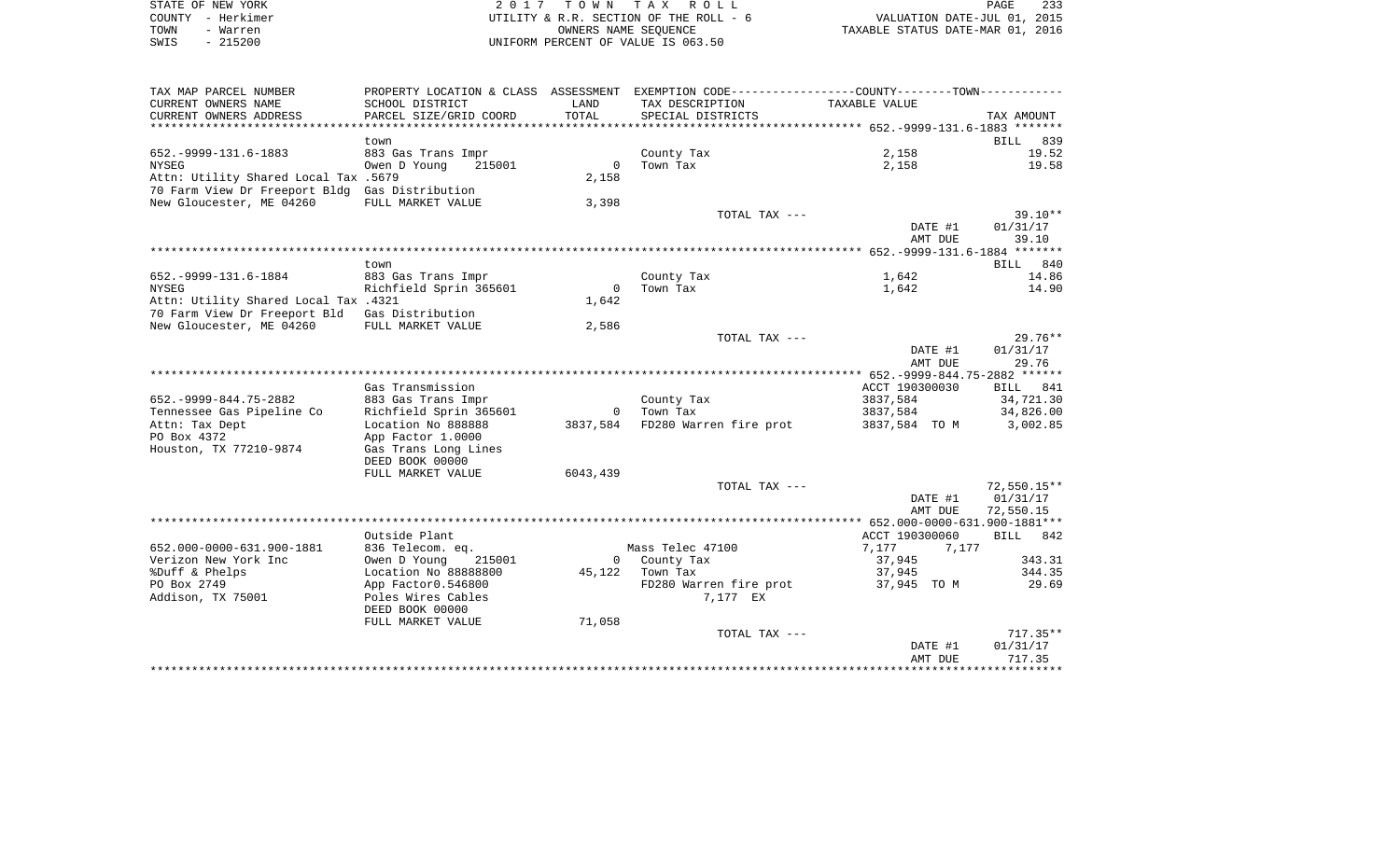|      | STATE OF NEW YORK | 2017 TOWN TAX ROLL                     | PAGE                             | 234 |
|------|-------------------|----------------------------------------|----------------------------------|-----|
|      | COUNTY - Herkimer | UTILITY & R.R. SECTION OF THE ROLL - 6 | VALUATION DATE-JUL 01, 2015      |     |
| TOWN | - Warren          | OWNERS NAME SEOUENCE                   | TAXABLE STATUS DATE-MAR 01, 2016 |     |
| SWIS | $-215200$         | UNIFORM PERCENT OF VALUE IS 063.50     |                                  |     |

| TAX MAP PARCEL NUMBER          | PROPERTY LOCATION & CLASS ASSESSMENT |              |                        |                              |         |            |            |  |
|--------------------------------|--------------------------------------|--------------|------------------------|------------------------------|---------|------------|------------|--|
| CURRENT OWNERS NAME            | SCHOOL DISTRICT                      | LAND         | TAX DESCRIPTION        | TAXABLE VALUE                |         |            |            |  |
| CURRENT OWNERS ADDRESS         | PARCEL SIZE/GRID COORD               | TOTAL        | SPECIAL DISTRICTS      |                              |         | TAX AMOUNT |            |  |
| ****************************** |                                      |              |                        |                              |         |            |            |  |
|                                | Outside Plant                        |              |                        | ACCT 190300060               |         | BILL       | 843        |  |
| 652.000-0000-631.900-1882      | 836 Telecom. eq.                     |              | Mass Telec 47100       |                              | ı       |            |            |  |
| Verizon New York Inc           | Cherry Valley 362401                 | $\circ$      | County Tax             | 35                           |         |            | 0.32       |  |
| %Duff & Phelps                 | Location No 888888                   | 36           | Town Tax               | 35                           |         |            | 0.32       |  |
| PO Box 2749                    | App Factor 0000500                   |              | FD280 Warren fire prot |                              | 35 TO M |            | .03        |  |
| Addison, TX 75001              | Poles Wires Cables                   |              | $1$ $EX$               |                              |         |            |            |  |
|                                | FULL MARKET VALUE                    | 57           |                        |                              |         |            |            |  |
|                                |                                      |              | TOTAL TAX ---          |                              |         |            | $0.67**$   |  |
|                                |                                      |              |                        |                              | DATE #1 | 01/31/17   |            |  |
|                                |                                      |              |                        |                              | AMT DUE |            | 0.67       |  |
|                                |                                      |              |                        | 652.000-0000-631.900-1883*** |         |            |            |  |
|                                | Outside Plant                        |              |                        |                              |         | BILL 844   |            |  |
| 652.000-0000-631.900-1883      | 831 Tele Comm                        |              | Mass Telec 47100       | 2,917                        | 2,917   |            |            |  |
|                                |                                      |              |                        |                              |         |            |            |  |
| Verizon New York Inc           | Richfield Sprin 365601               | $\mathbf{0}$ | County Tax             | 31,415                       |         |            | 284.23     |  |
| %Duff & Phelps                 | Apport. Factor .452700               | 34,332       | Town Tax               | 31,415                       |         |            | 285.09     |  |
| PO Box 2749                    | FULL MARKET VALUE                    | 54,066       | FD280 Warren fire prot | 31,415 TO M                  |         |            | 24.58      |  |
| Addison, TX 75001              |                                      |              | 2,917 EX               |                              |         |            |            |  |
|                                |                                      |              | TOTAL TAX ---          |                              |         |            | $593.90**$ |  |
|                                |                                      |              |                        |                              | DATE #1 | 01/31/17   |            |  |
|                                |                                      |              |                        |                              | AMT DUE | 593.90     |            |  |
|                                |                                      |              |                        |                              |         |            |            |  |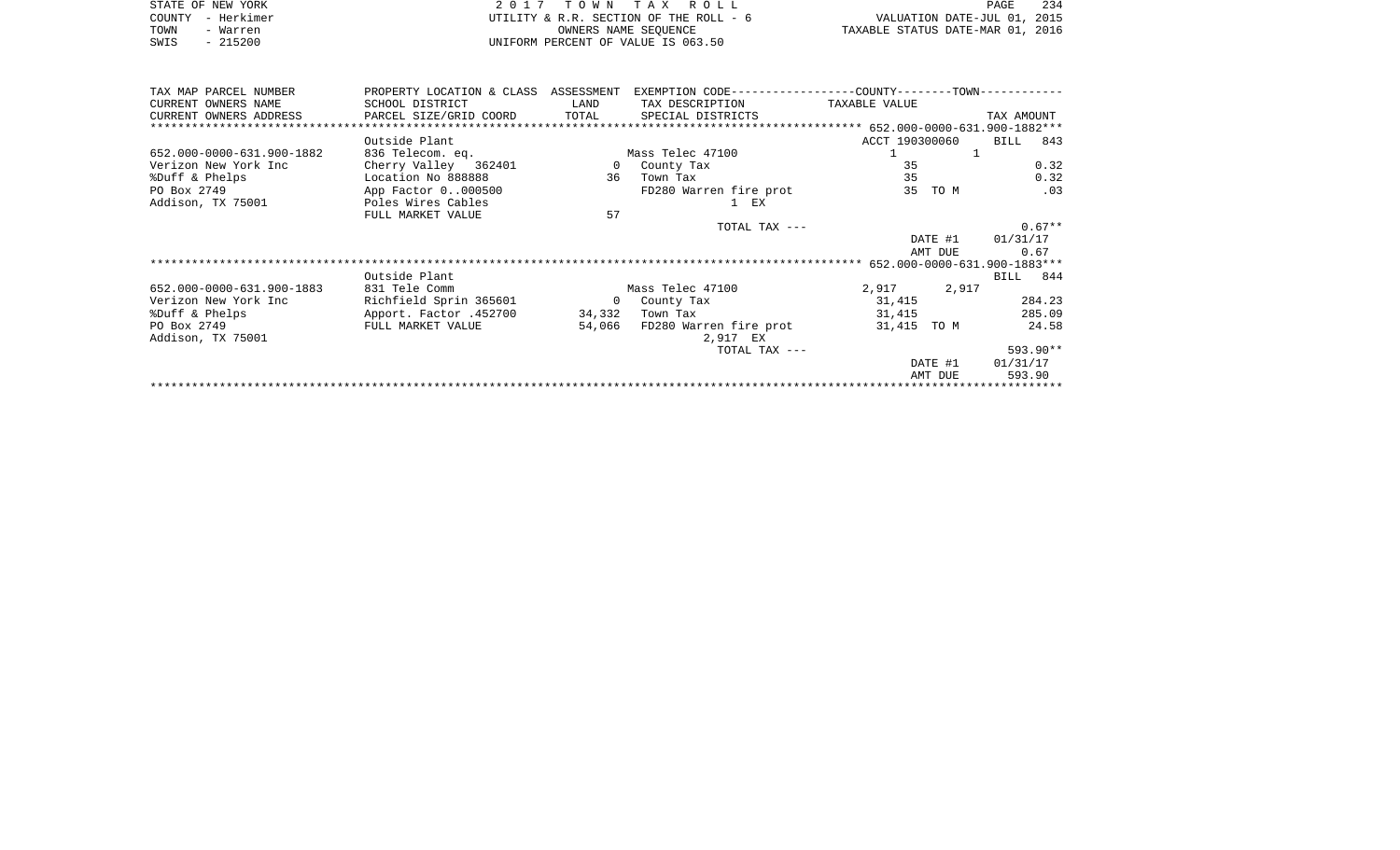|      | STATE OF NEW YORK | 2017 TOWN TAX ROLL                     | PAGE                        | 235 |
|------|-------------------|----------------------------------------|-----------------------------|-----|
|      | COUNTY - Herkimer | UTILITY & R.R. SECTION OF THE ROLL - 6 | VALUATION DATE-JUL 01, 2015 |     |
| TOWN | - Warren          | TAXABLE STATUS DATE-MAR 01, 2016       |                             |     |
| SWIS | - 215200          | UNIFORM PERCENT OF VALUE IS 063.50     | RPS155/V04/L015             |     |
|      |                   |                                        | CURRENT DATE 12/20/2016     |     |

## \*\*\* S P E C I A L D I S T R I C T S U M M A R Y \*\*\*

| CODE | DISTRICT NAME        | TOTAL<br>PARCELS | EXTENSION<br>TYPE | EXTENSION<br>VALUE | AD VALOREM<br>VALUE | <b>EXEMPT</b><br>AMOUNT | TAXABLE<br>VALUE | TOTAL<br>TAX |
|------|----------------------|------------------|-------------------|--------------------|---------------------|-------------------------|------------------|--------------|
|      | FD280 Warren fire pr |                  | 8 TOTAL M         |                    | 5001,804            | 10,095                  | 4991,709         | 3,905.93     |

# \*\*\* S C H O O L D I S T R I C T S U M M A R Y \*\*\*

| CODE   | DISTRICT NAME                    | TOTAL<br>PARCELS | ASSESSED<br>LAND | ASSESSED<br>TOTAL | <b>EXEMPT</b><br>AMOUNT | TOTAL<br>TAXABLE |
|--------|----------------------------------|------------------|------------------|-------------------|-------------------------|------------------|
|        |                                  |                  |                  |                   | STAR AMOUNT             | STAR TAXABLE     |
|        | Owen D Young                     | 5                | 7,000            | 1301,385          | 7,177                   | 1,294,208        |
| 215001 | Cherry Valley                    | $1\,$            |                  | 36                | $\mathbf 1$             | 1,294,208<br>35  |
| 362401 | Richfield Springs                | 8                |                  | 4859,913          | 2,917                   | 35<br>4,856,996  |
| 365601 |                                  |                  |                  |                   |                         | 4,856,996        |
|        | SUB-TOTAL                        | 14               | 7,000            | 6161,334          | 10,095                  | 6,151,239        |
|        | $S \cup B - T \cup T A L (CONT)$ |                  |                  |                   |                         | 6,151,239        |
|        | TOTAL                            | 14               | 7,000            | 6161,334          | 10,095                  | 6,151,239        |
|        | TO TAL (CONT)                    |                  |                  |                   |                         | 6,151,239        |

# \*\*\* S Y S T E M C O D E S S U M M A R Y \*\*\*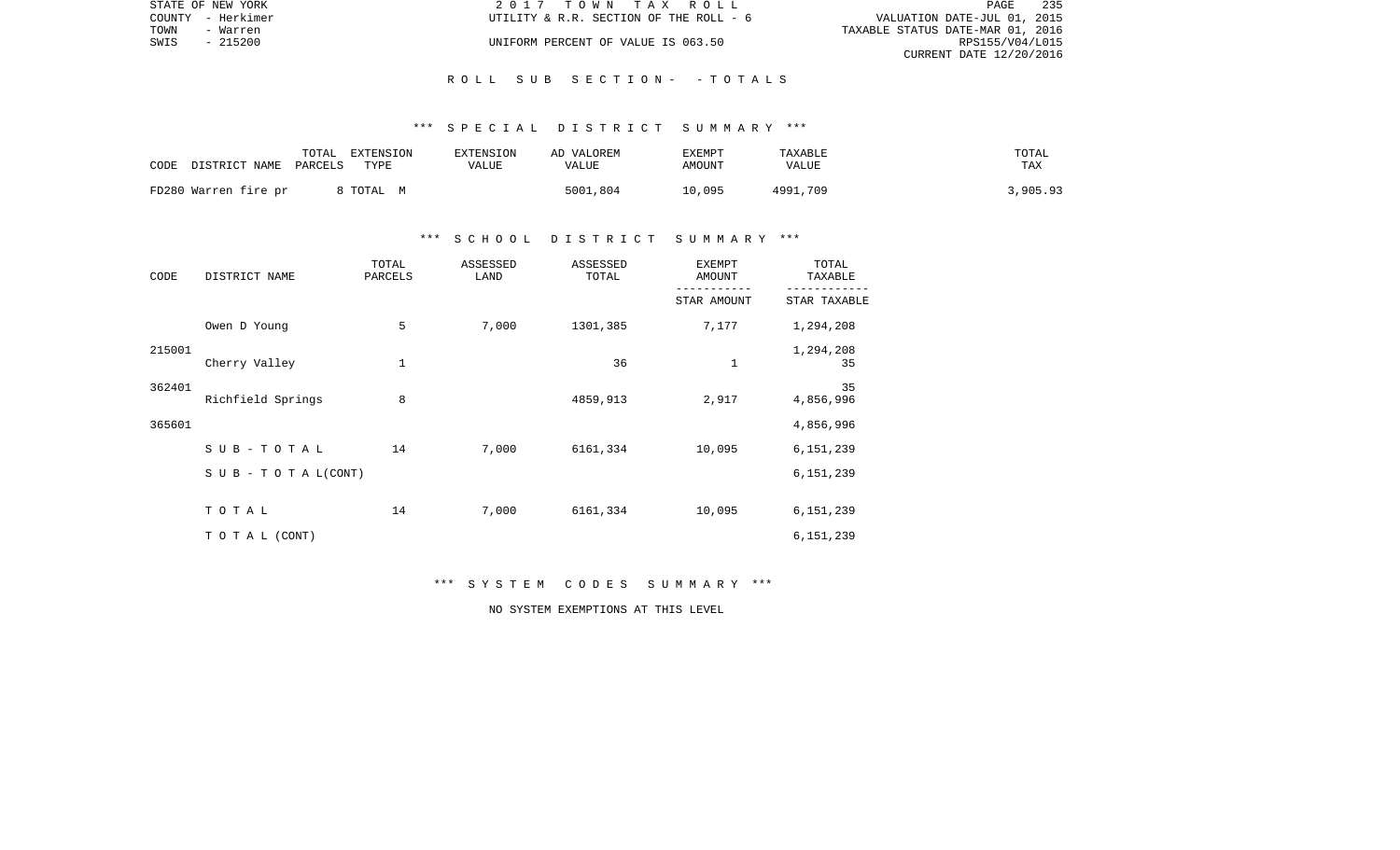| STATE OF NEW YORK | 2017 TOWN TAX ROLL                     | 236<br>PAGE                      |
|-------------------|----------------------------------------|----------------------------------|
| COUNTY - Herkimer | UTILITY & R.R. SECTION OF THE ROLL - 6 | VALUATION DATE-JUL 01, 2015      |
| TOWN<br>- Warren  |                                        | TAXABLE STATUS DATE-MAR 01, 2016 |
| SWIS<br>- 215200  | UNIFORM PERCENT OF VALUE IS 063.50     | RPS155/V04/L015                  |
|                   |                                        | CURRENT DATE 12/20/2016          |
|                   |                                        |                                  |

# \*\*\* E X E M P T I O N S U M M A R Y \*\*\*

| CODE  | DESCRIPTION         | TOTAL<br>PARCELS | COUNTY           | TOWN             |
|-------|---------------------|------------------|------------------|------------------|
| 47100 | Mass Telec<br>тотаь |                  | 10,095<br>10,095 | 10,095<br>10,095 |

| ROLL<br><b>SEC</b> | DESCRIPTION                                                   | TOTAL<br>PARCELS | ASSESSED<br>LAND | ASSESSED<br>TOTAL    | <b>EXEMPT</b><br>AMOUNT<br>STAR AMOUNT | TOTAL<br>TAXABLE<br>STAR TAXABLE | TOTAL<br>TAX                                     |
|--------------------|---------------------------------------------------------------|------------------|------------------|----------------------|----------------------------------------|----------------------------------|--------------------------------------------------|
|                    | County Tax<br>Town Tax<br>SPEC DIST TAXES<br>UTILITIES & N.C. | 14               | 7,000<br>7,000   | 6161,334<br>6161,334 | 10,095<br>10,095                       | 6,151,239<br>6,151,239           | 55,654.54<br>55,822.36<br>3,905.93<br>115,382.83 |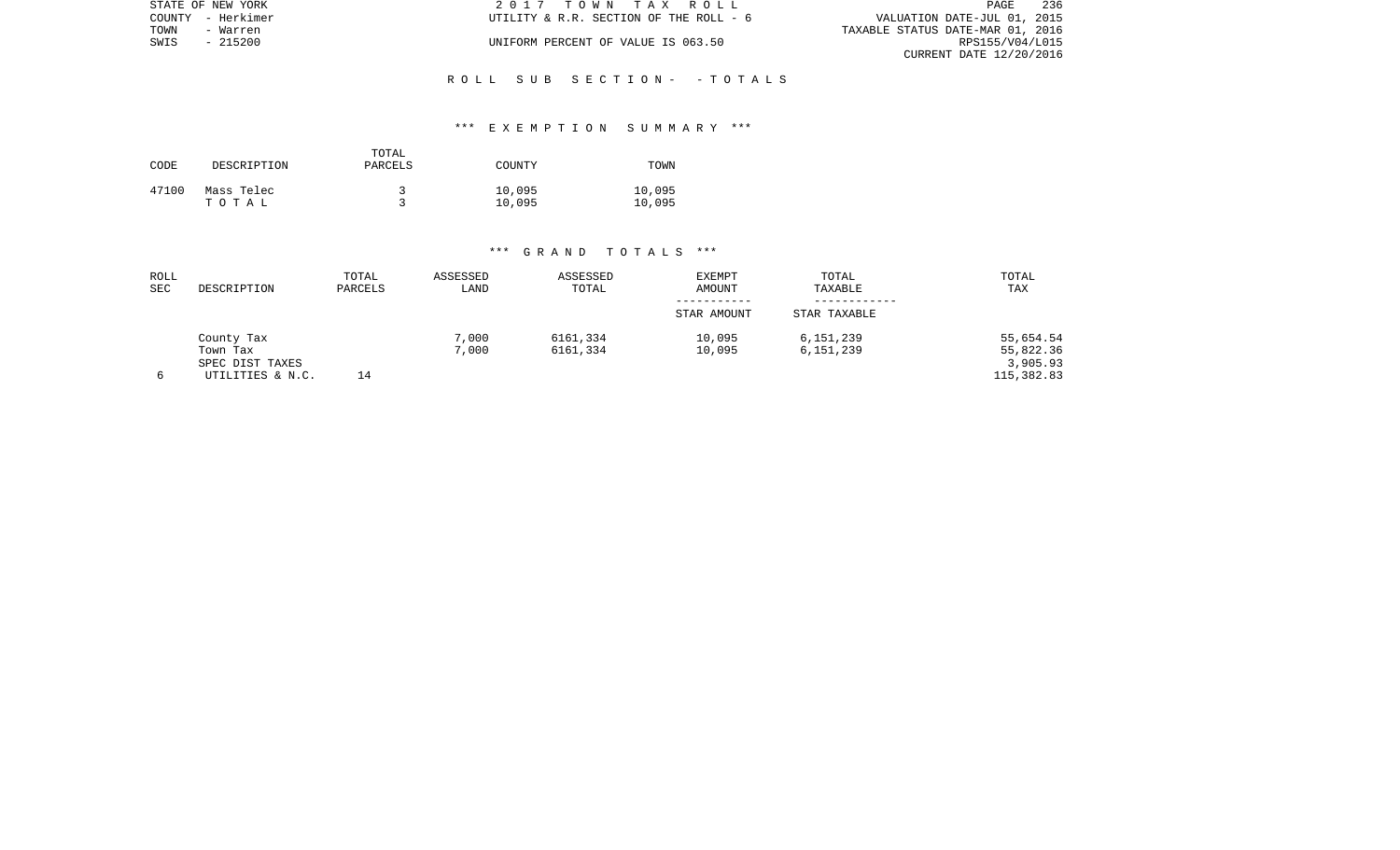|      | STATE OF NEW YORK | 2017 TOWN TAX ROLL                     | PAGE                             | 237 |
|------|-------------------|----------------------------------------|----------------------------------|-----|
|      | COUNTY - Herkimer | UTILITY & R.R. SECTION OF THE ROLL - 6 | VALUATION DATE-JUL 01, 2015      |     |
| TOWN | - Warren          |                                        | TAXABLE STATUS DATE-MAR 01, 2016 |     |
| SWIS | $-215200$         | UNIFORM PERCENT OF VALUE IS 063.50     | RPS155/V04/L015                  |     |
|      |                   |                                        | CURRENT DATE 12/20/2016          |     |

## \*\*\* S P E C I A L D I S T R I C T S U M M A R Y \*\*\*

| CODE | DISTRICT NAME        | TOTAL<br>PARCELS | EXTENSION<br>TYPE | EXTENSION<br>VALUE | AD VALOREM<br>VALUE | <b>EXEMPT</b><br>AMOUNT | TAXABLE<br>VALUE | TOTAL<br>TAX |
|------|----------------------|------------------|-------------------|--------------------|---------------------|-------------------------|------------------|--------------|
|      | FD280 Warren fire pr |                  | 8 TOTAL M         |                    | 5001,804            | 10,095                  | 4991,709         | 3,905.93     |

# \*\*\* S C H O O L D I S T R I C T S U M M A R Y \*\*\*

| CODE   | DISTRICT NAME                    | TOTAL<br>PARCELS | ASSESSED<br>LAND | ASSESSED<br>TOTAL | EXEMPT<br>AMOUNT | TOTAL<br>TAXABLE |
|--------|----------------------------------|------------------|------------------|-------------------|------------------|------------------|
|        |                                  |                  |                  |                   | STAR AMOUNT      | STAR TAXABLE     |
|        | Owen D Young                     | 5                | 7,000            | 1301,385          | 7,177            | 1,294,208        |
| 215001 | Cherry Valley                    | $1\,$            |                  | 36                | $\mathbf 1$      | 1,294,208<br>35  |
| 362401 | Richfield Springs                | 8                |                  | 4859,913          | 2,917            | 35<br>4,856,996  |
| 365601 |                                  |                  |                  |                   |                  | 4,856,996        |
|        | SUB-TOTAL                        | 14               | 7,000            | 6161,334          | 10,095           | 6,151,239        |
|        | $S \cup B - T \cup T A L (CONT)$ |                  |                  |                   |                  | 6,151,239        |
|        | TOTAL                            | 14               | 7,000            | 6161,334          | 10,095           | 6,151,239        |
|        | TO TAL (CONT)                    |                  |                  |                   |                  | 6,151,239        |

# \*\*\* S Y S T E M C O D E S S U M M A R Y \*\*\*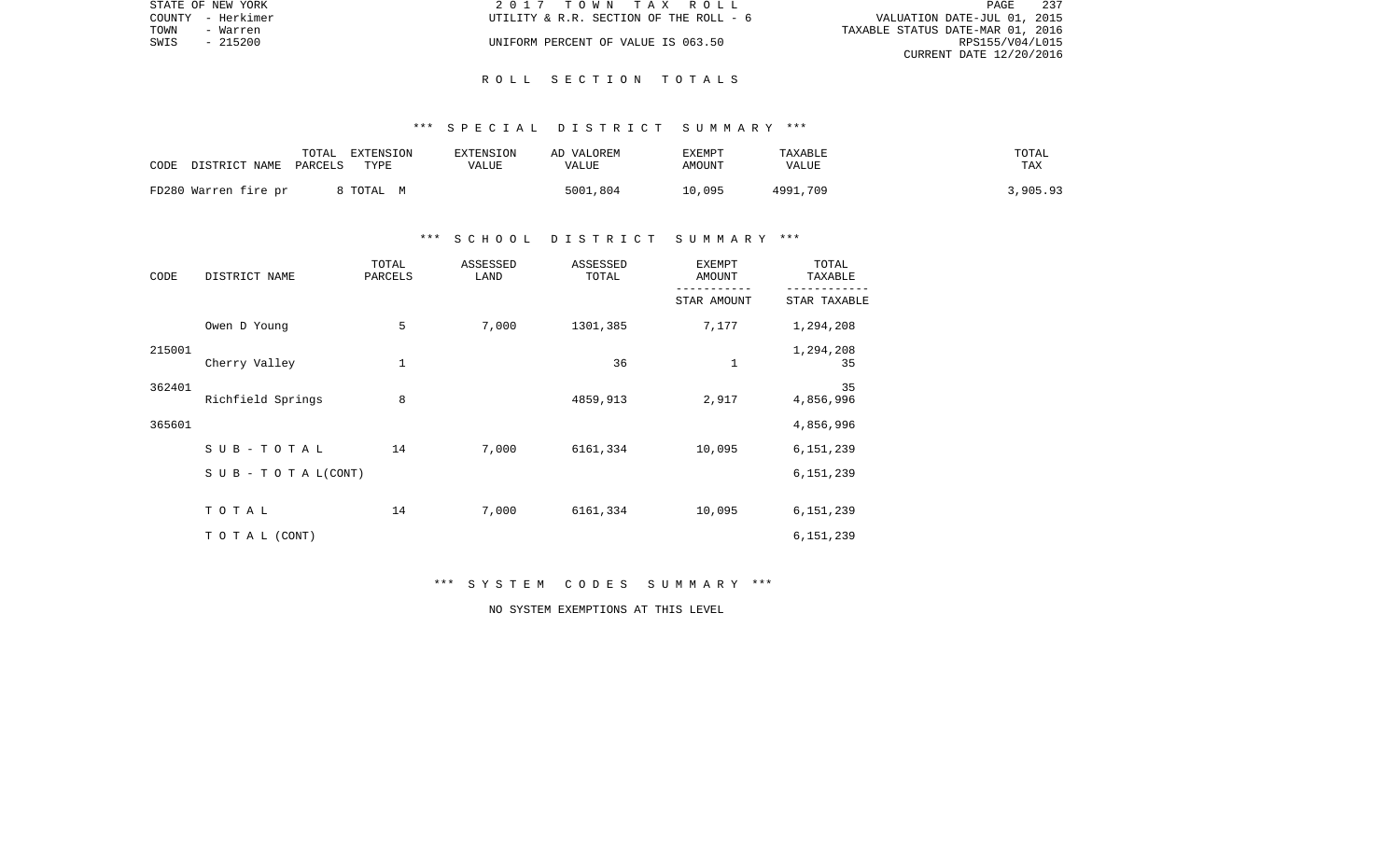| STATE OF NEW YORK | 2017 TOWN TAX ROLL                     | 238<br>PAGE                      |
|-------------------|----------------------------------------|----------------------------------|
| COUNTY - Herkimer | UTILITY & R.R. SECTION OF THE ROLL - 6 | VALUATION DATE-JUL 01, 2015      |
| TOWN<br>- Warren  |                                        | TAXABLE STATUS DATE-MAR 01, 2016 |
| SWIS<br>- 215200  | UNIFORM PERCENT OF VALUE IS 063.50     | RPS155/V04/L015                  |
|                   |                                        | CURRENT DATE 12/20/2016          |
|                   |                                        |                                  |

# \*\*\* E X E M P T I O N S U M M A R Y \*\*\*

| CODE  | DESCRIPTION         | TOTAL<br>PARCELS | COUNTY           | TOWN             |
|-------|---------------------|------------------|------------------|------------------|
| 47100 | Mass Telec<br>тотаь |                  | 10,095<br>10,095 | 10,095<br>10,095 |

| ROLL<br>SEC | DESCRIPTION            | TOTAL<br>PARCELS | ASSESSED<br>LAND | ASSESSED<br>TOTAL    | <b>EXEMPT</b><br>AMOUNT | TOTAL<br>TAXABLE       | TOTAL<br>TAX           |
|-------------|------------------------|------------------|------------------|----------------------|-------------------------|------------------------|------------------------|
|             |                        |                  |                  |                      | STAR AMOUNT             | STAR TAXABLE           |                        |
|             | County Tax<br>Town Tax |                  | 7,000<br>7,000   | 6161,334<br>6161,334 | 10,095<br>10,095        | 6,151,239<br>6,151,239 | 55,654.54<br>55,822.36 |
|             | SPEC DIST TAXES        |                  |                  |                      |                         |                        | 3,905.93               |
| 6           | UTILITIES & N.C.       | 14               |                  |                      |                         |                        | 115,382.83             |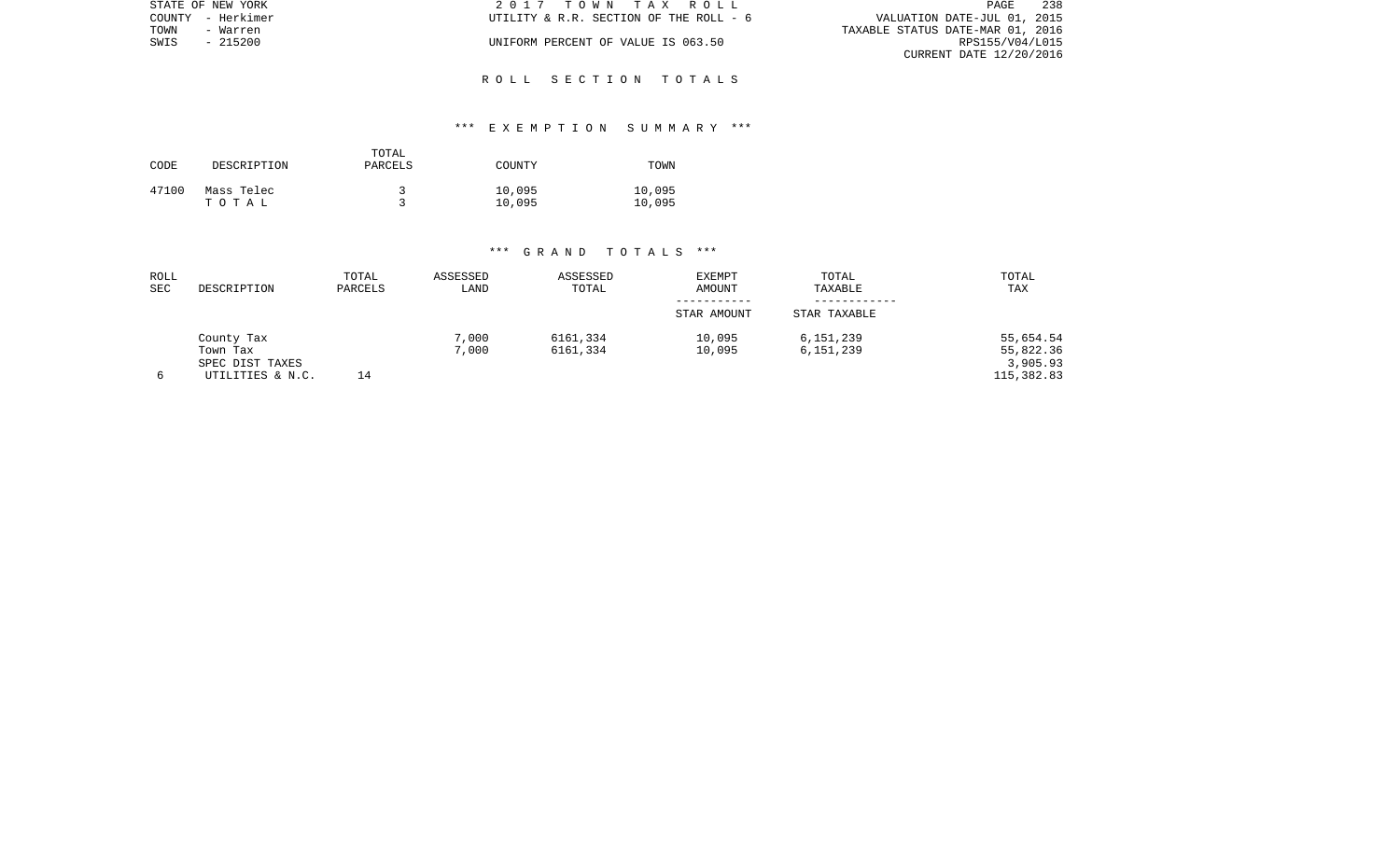| STATE OF NEW YORK | 2017 TOWN TAX ROLL                    | 239<br>PAGE                      |
|-------------------|---------------------------------------|----------------------------------|
| COUNTY - Herkimer | WHOLLY EXEMPT SECTION OF THE ROLL - 8 | VALUATION DATE-JUL 01, 2015      |
| TOWN<br>- Warren  | OWNERS NAME SEOUENCE                  | TAXABLE STATUS DATE-MAR 01, 2016 |
| $-215200$<br>SWIS | UNIFORM PERCENT OF VALUE IS 063.50    |                                  |

| TAX MAP PARCEL NUMBER                 |                                        |        | PROPERTY LOCATION & CLASS ASSESSMENT EXEMPTION CODE---------------COUNTY--------TOWN---------- |                                        |        |            |
|---------------------------------------|----------------------------------------|--------|------------------------------------------------------------------------------------------------|----------------------------------------|--------|------------|
| CURRENT OWNERS NAME                   | SCHOOL DISTRICT                        | LAND   | TAX DESCRIPTION                                                                                | TAXABLE VALUE                          |        |            |
| CURRENT OWNERS ADDRESS                | PARCEL SIZE/GRID COORD                 | TOTAL  | SPECIAL DISTRICTS                                                                              |                                        |        | TAX AMOUNT |
|                                       |                                        |        |                                                                                                |                                        |        |            |
|                                       | Tunnicliff Rd                          |        |                                                                                                | ACCT 190300150                         |        |            |
| $139.4 - 1 - 14$                      | 831 Tele Comm                          |        | WDRL/FORCL 29700                                                                               | 10,503                                 | 10,503 |            |
| AM Telecom Properties Inc             | Richfield Sprin 365601                 |        | 7,700 County Tax                                                                               | 0.00                                   |        | 0.00       |
| 1664 US Highway 63 South              | Location No 215201                     | 10,503 | Town Tax                                                                                       | 0.00                                   |        | 0.00       |
| West Plains, MO 65775                 | Cable & Equip                          |        | FD280 Warren fire prot                                                                         | 0 TO M                                 |        |            |
|                                       | Tunnicliff Rd                          |        | 10,503 EX                                                                                      |                                        |        |            |
|                                       | FRNT 125.00 DPTH 248.18                |        |                                                                                                |                                        |        |            |
|                                       | EAST-0370007 NRTH-1470047              |        |                                                                                                |                                        |        |            |
|                                       | DEED BOOK 1120 PG-437                  |        |                                                                                                |                                        |        |            |
|                                       | FULL MARKET VALUE                      | 16,540 |                                                                                                |                                        |        |            |
|                                       |                                        |        | TOTAL TAX ---                                                                                  |                                        |        | $0.00**$   |
|                                       |                                        |        |                                                                                                |                                        |        |            |
|                                       | Jordanville                            |        |                                                                                                | ACCT 190001275                         |        |            |
| $132.60 - 1 - 38$<br>Baptist Cemetery | 695 Cemetery<br>Owen D Young<br>215001 |        | C CEM-LND 13110<br>1,100 County Tax                                                            | 1,100<br>0.00                          | 1,100  | 0.00       |
| Jordanville, NY 13361                 | Cemetery                               |        | $1,100$ Town Tax                                                                               | 0.00                                   |        | 0.00       |
|                                       | FRNT 192.00 DPTH 175.50                |        | FD280 Warren fire prot                                                                         |                                        | 0 TO M |            |
|                                       | EAST-0372531 NRTH-1487492              |        | 1,100 EX                                                                                       |                                        |        |            |
|                                       | DEED BOOK 76<br>PG-154                 |        |                                                                                                |                                        |        |            |
|                                       | FULL MARKET VALUE                      | 1,732  |                                                                                                |                                        |        |            |
|                                       |                                        |        | TOTAL TAX ---                                                                                  |                                        |        | $0.00**$   |
|                                       |                                        |        |                                                                                                |                                        |        |            |
|                                       | State Route 167                        |        |                                                                                                |                                        |        |            |
| $139.4 - 1 - 66$                      | 695 Cemetery                           |        | PRIV CEM 27350                                                                                 | 2,000                                  | 2,000  |            |
| Bloomfield Cemetary                   | Richfield Sprin 365601                 |        | 2,000 County Tax                                                                               | 0.00                                   |        | 0.00       |
|                                       | ACRES<br>0.50                          |        | $2,000$ Town Tax                                                                               | 0.00                                   |        | 0.00       |
|                                       | EAST-0365332 NRTH-1470035              |        | FD280 Warren fire prot                                                                         | $0$ TOM                                |        |            |
|                                       | FULL MARKET VALUE                      | 3,150  | 2,000 EX                                                                                       |                                        |        |            |
|                                       |                                        |        | TOTAL TAX ---                                                                                  |                                        |        | $0.00**$   |
|                                       |                                        |        |                                                                                                |                                        |        |            |
| $140.2 - 1 - 15$                      | Chyle Rd                               |        | PRIV CEM 27350                                                                                 | ACCT 190007651<br>500                  | 500    |            |
| Chyle Cemetery                        | 695 Cemetery<br>Owen D Young<br>215001 |        | 500 County Tax                                                                                 | 0.00                                   |        | 0.00       |
| Richfield Spa, NY 13439               | Cemetery                               | 500    | Town Tax                                                                                       | 0.00                                   |        | 0.00       |
|                                       | FRNT 125.00 DPTH 155.00                |        | FD280 Warren fire prot                                                                         | 0 TO M                                 |        |            |
|                                       | EAST-0388362 NRTH-1474506              |        | 500 EX                                                                                         |                                        |        |            |
|                                       | FULL MARKET VALUE                      | 787    |                                                                                                |                                        |        |            |
|                                       |                                        |        | TOTAL TAX ---                                                                                  |                                        |        | $0.00**$   |
|                                       |                                        |        |                                                                                                | ************************************** |        |            |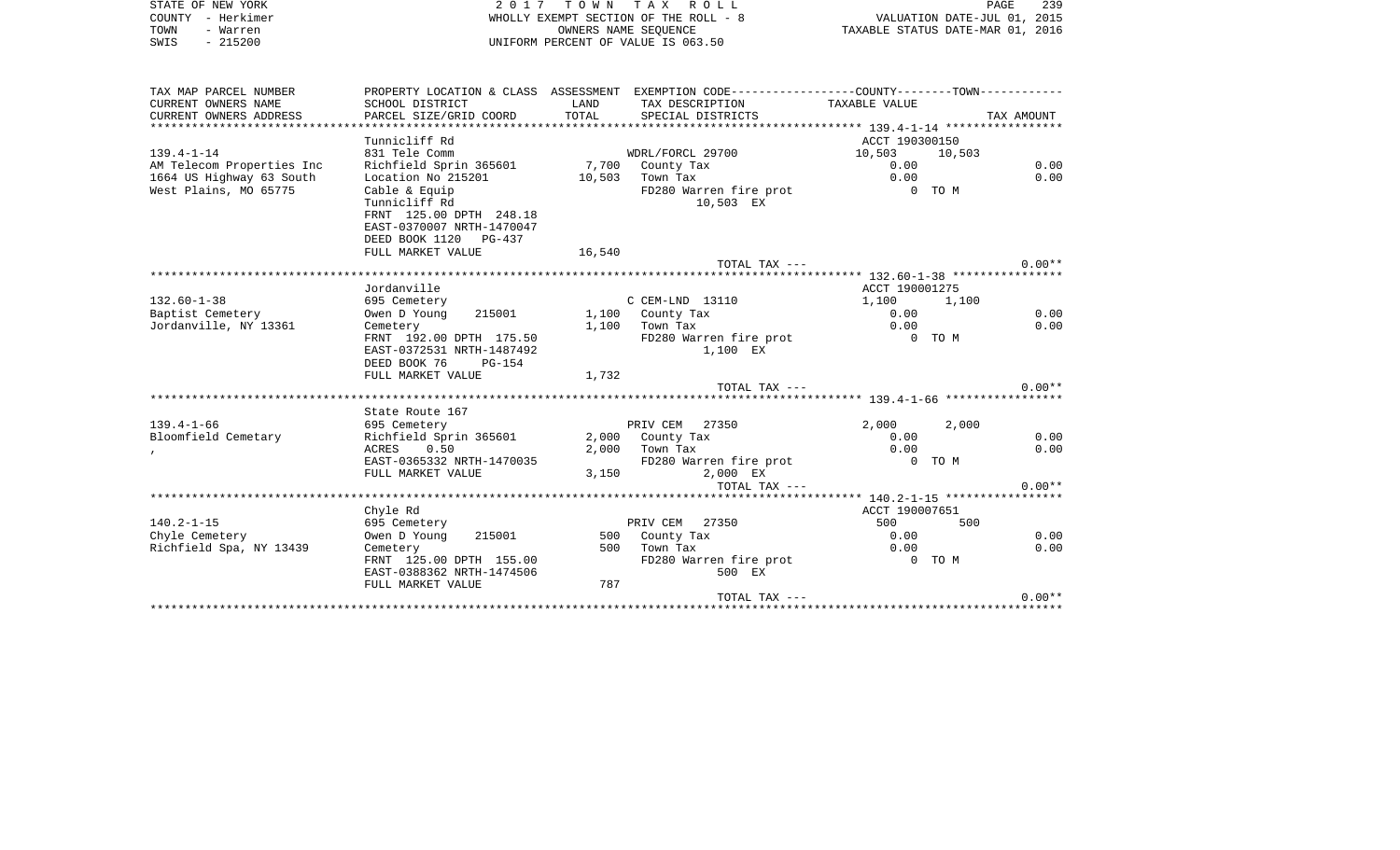|                                                                                                     |                                                                                              |       |                                                             |                                  |                                     | 240          |
|-----------------------------------------------------------------------------------------------------|----------------------------------------------------------------------------------------------|-------|-------------------------------------------------------------|----------------------------------|-------------------------------------|--------------|
| STATE OF NEW YORK<br>COUNTY<br>- Herkimer                                                           |                                                                                              |       | 2017 TOWN TAX ROLL<br>WHOLLY EXEMPT SECTION OF THE ROLL - 8 |                                  | PAGE<br>VALUATION DATE-JUL 01, 2015 |              |
| TOWN<br>- Warren                                                                                    |                                                                                              |       | OWNERS NAME SEQUENCE                                        | TAXABLE STATUS DATE-MAR 01, 2016 |                                     |              |
| $-215200$<br>SWIS                                                                                   |                                                                                              |       | UNIFORM PERCENT OF VALUE IS 063.50                          |                                  |                                     |              |
| TAX MAP PARCEL NUMBER                                                                               | PROPERTY LOCATION & CLASS ASSESSMENT EXEMPTION CODE---------------COUNTY-------TOWN--------- |       |                                                             |                                  |                                     |              |
| CURRENT OWNERS NAME                                                                                 | SCHOOL DISTRICT                                                                              | LAND  | TAX DESCRIPTION TAXABLE VALUE                               |                                  |                                     |              |
| CURRENT OWNERS ADDRESS PARCEL SIZE/GRID COORD                                                       |                                                                                              |       | TOTAL SPECIAL DISTRICTS                                     |                                  |                                     | TAX AMOUNT   |
|                                                                                                     |                                                                                              |       |                                                             |                                  |                                     |              |
|                                                                                                     | Hogsback Rd                                                                                  |       |                                                             |                                  |                                     |              |
| $139.2 - 1 - 26.2$<br>695 Cemetery                                                                  |                                                                                              |       | $C$ $CEM-LND$ 13110                                         | 650 650                          | 650                                 |              |
|                                                                                                     | Richfield Sprin 365601 650 County Tax                                                        |       |                                                             | 0.00                             |                                     | 0.00         |
| Crain Memorial Cemetery Richfield Sprin 365601 650<br>C/O Kenneth Empey FRNT 200.00 DPTH 224.30 650 |                                                                                              |       | Town Tax                                                    | 0.00                             |                                     | 0.00         |
| 350 Cullen Rd                                                                                       | EAST-0368839 NRTH-1474036                                                                    |       | FD280 Warren fire prot 6 0 TOM                              |                                  |                                     |              |
| Richfield Springs, NY 13439                                                                         | DEED BOOK 1190 PG-641                                                                        |       | 650 EX                                                      |                                  |                                     |              |
|                                                                                                     | FULL MARKET VALUE                                                                            | 1,024 |                                                             |                                  |                                     |              |
|                                                                                                     |                                                                                              |       | TOTAL TAX ---                                               |                                  |                                     | $0.00**$     |
|                                                                                                     |                                                                                              |       |                                                             |                                  |                                     |              |
|                                                                                                     | Williams Rd N                                                                                |       |                                                             |                                  |                                     |              |
| $133.1 - 1 - 24$                                                                                    | 695 Cemetery                                                                                 |       | PRIV CEM 27350                                              | 500 000                          | 500                                 |              |
| Crim Family Cemetary<br>Mohawk, NY 13407                                                            | Owen D Young<br>215001<br>Cemetery                                                           |       | 500 County Tax<br>500 Town Tax                              | 0.00<br>0.00                     |                                     | 0.00<br>0.00 |
|                                                                                                     | Vac Ld                                                                                       |       | FD280 Warren fire prot                                      |                                  | 0 TO M                              |              |
|                                                                                                     | Williams Rd                                                                                  |       | 500 EX                                                      |                                  |                                     |              |
|                                                                                                     | FRNT 66.00 DPTH 132.00                                                                       |       |                                                             |                                  |                                     |              |
|                                                                                                     |                                                                                              |       |                                                             |                                  |                                     |              |
|                                                                                                     |                                                                                              |       |                                                             |                                  |                                     |              |
|                                                                                                     | EAST-0379416 NRTH-1487597<br>FULL MARKET VALUE                                               | 787   |                                                             |                                  |                                     |              |

|                          | 643 State Route 167                                         |         |                        | ACCT 190004726  |        |          |
|--------------------------|-------------------------------------------------------------|---------|------------------------|-----------------|--------|----------|
| $139.2 - 1 - 35$         | 620 Religious                                               |         | NON PROF 9 25300       | 50,000          | 50,000 |          |
|                          | Diocese of Albany of the Prote Richfield Sprin 365601 1,900 |         | County Tax             | 0.00            |        | 0.00     |
| %William Love            | Chapel                                                      | 50,000  | Town Tax               | 0.00            |        | 0.00     |
| 580 Burton Rd            | FRNT 50.00 DPTH 70.00                                       |         | FD280 Warren fire prot |                 | 0 TO M |          |
| Greenwich, NY 12834      | EAST-0368053 NRTH-1475442                                   |         | 50,000 EX              |                 |        |          |
|                          | DEED BOOK 1623 PG-2                                         |         |                        |                 |        |          |
|                          | FULL MARKET VALUE                                           | 78,740  |                        |                 |        |          |
|                          |                                                             |         | TOTAL TAX ---          |                 |        | $0.00**$ |
|                          |                                                             |         |                        |                 |        |          |
|                          | State Route 28                                              |         |                        |                 |        |          |
| 652.999-9-9              | 883 Gas Trans Im                                            |         | MUN OWNED 13100        | 433,400 433,400 |        |          |
| Herkimer County IDA      | Richfield Sprin 365601                                      | 25,000  | County Tax             | 0.00            |        | 0.00     |
| 420 E German St Ste 101A | 2017                                                        | 433,400 | Town Tax               | 0.00            |        | 0.00     |
| Herkimer, NY 13350       | 0.01<br>ACRES                                               |         | FD280 Warren fire prot |                 | 0 TO M |          |
|                          | FULL MARKET VALUE                                           | 682,520 | 433,400 EX             |                 |        |          |
|                          |                                                             |         | TOTAL TAX $---$        |                 |        | $0.00**$ |
|                          |                                                             |         |                        |                 |        |          |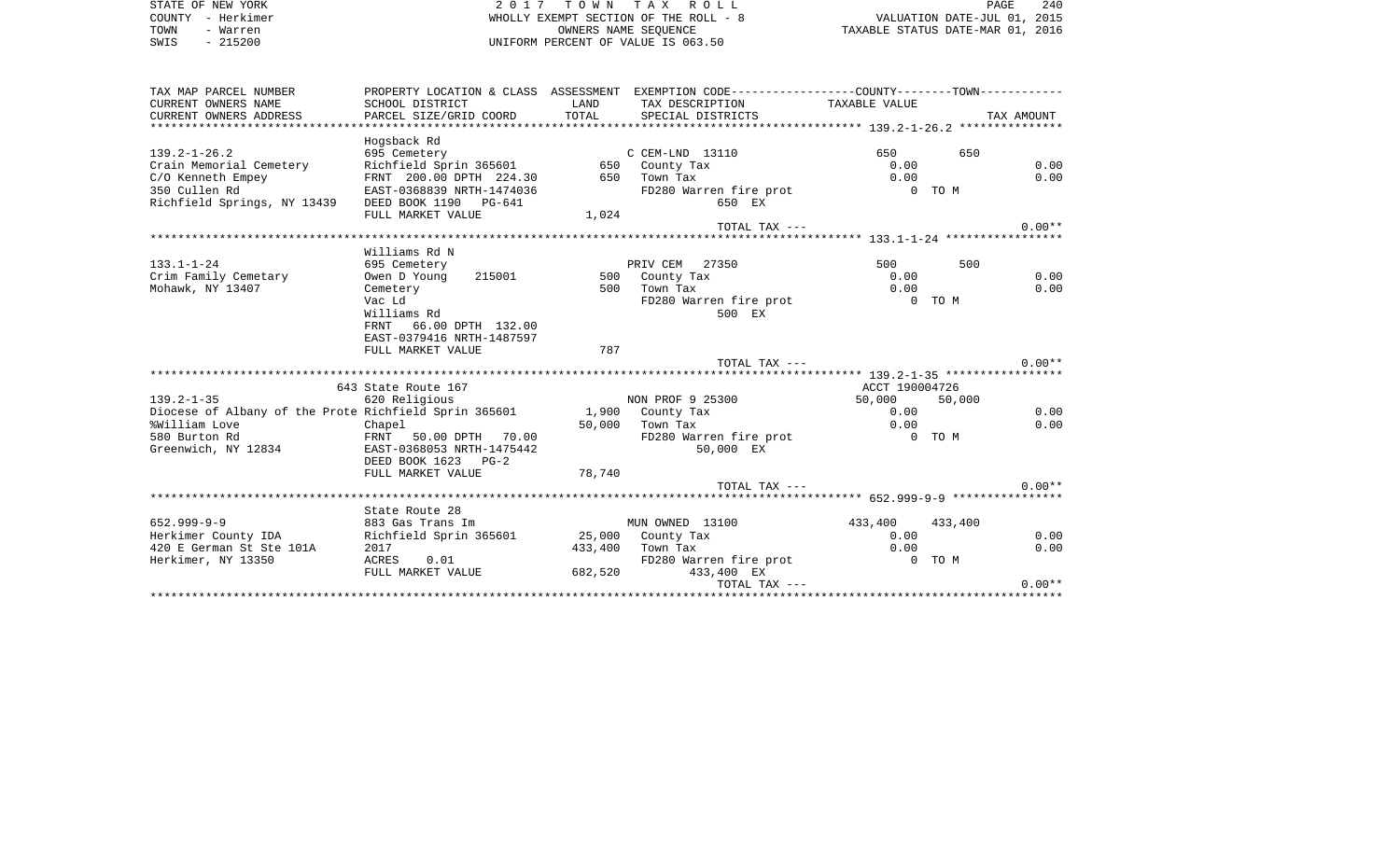STATE OF NEW YORK 2 0 1 7 T O W N T A X R O L L PAGE 241COUNTY - Herkimer WHOLLY EXEMPT SECTION OF THE ROLL - 8 VALUATION DATE-JUL 01, 2015 TOWN - Warren OWNERS NAME SEQUENCE TAXABLE STATUS DATE-MAR 01, 2016 SWIS - 215200 UNIFORM PERCENT OF VALUE IS 063.50

TAX MAP PARCEL NUMBER PROPERTY LOCATION & CLASS ASSESSMENT EXEMPTION CODE------------------COUNTY--------TOWN------------ CURRENT OWNERS NAME SCHOOL DISTRICT LAND TAX DESCRIPTION TAXABLE VALUECURRENT OWNERS ADDRESS PARCEL SIZE/GRID COORD TOTAL SPECIAL DISTRICTS TAX AMOUNT \*\*\*\*\*\*\*\*\*\*\*\*\*\*\*\*\*\*\*\*\*\*\*\*\*\*\*\*\*\*\*\*\*\*\*\*\*\*\*\*\*\*\*\*\*\*\*\*\*\*\*\*\*\*\*\*\*\*\*\*\*\*\*\*\*\*\*\*\*\*\*\*\*\*\*\*\*\*\*\*\*\*\*\*\*\*\*\*\*\*\*\*\*\*\*\*\*\*\*\*\*\*\* 133.3-1-3 \*\*\*\*\*\*\*\*\*\*\*\*\*\*\*\*\*\*Jordanville Rd ACCT 190010725 133.3-1-3 695 Cemetery PRIV CEM 27350 4,000 4,000 Highland Cemetery Owen D Young 215001 4,000 County Tax 0.00 0.00 Jordanville, NY 13361 Cemetery 4,000 Town Tax 0.00 0.00 ACRES 4.00 FD280 Warren fire prot 0 TO M EAST-0374478 NRTH-1487529 FULL MARKET VALUE 6,299 TOTAL TAX  $---$  0.00\*\* \*\*\*\*\*\*\*\*\*\*\*\*\*\*\*\*\*\*\*\*\*\*\*\*\*\*\*\*\*\*\*\*\*\*\*\*\*\*\*\*\*\*\*\*\*\*\*\*\*\*\*\*\*\*\*\*\*\*\*\*\*\*\*\*\*\*\*\*\*\*\*\*\*\*\*\*\*\*\*\*\*\*\*\*\*\*\*\*\*\*\*\*\*\*\*\*\*\*\*\*\*\*\* 133.3-1-12 \*\*\*\*\*\*\*\*\*\*\*\*\*\*\*\*\* Jordanville Rd **ACCT** 190006480 133.3-1-12 210 1 Family Res NON PROF 9 25300 39,000 39,000 Holy Trinity Monastery Owen D Young 215001 9,800 County Tax 0.00 0.00 PO Box 36 **Residence** 8 89,000 Town Tax 0.00 0.00 0.00 Jordanville, NY 13361 FRNT 80.00 DPTH 572.00 FD280 Warren fire prot 0 TO M EAST-0375846 NRTH-1487447 39,000 EX DEED BOOK 698 PG-572FULL MARKET VALUE 61,417 TOTAL TAX  $---$  0.00\*\* \*\*\*\*\*\*\*\*\*\*\*\*\*\*\*\*\*\*\*\*\*\*\*\*\*\*\*\*\*\*\*\*\*\*\*\*\*\*\*\*\*\*\*\*\*\*\*\*\*\*\*\*\*\*\*\*\*\*\*\*\*\*\*\*\*\*\*\*\*\*\*\*\*\*\*\*\*\*\*\*\*\*\*\*\*\*\*\*\*\*\*\*\*\*\*\*\*\*\*\*\*\*\* 133.3-1-40 \*\*\*\*\*\*\*\*\*\*\*\*\*\*\*\*\* Jordanville Rd ACCT 190011370133.3-1-40 210 1 Family Res NON PROF 9 25300 55,800 55,800 Holy Trinity Monastery Owen D Young 215001 9,500 County Tax 0.00 0.00 PO Box 36 Residence 55,800 Town Tax 0.00 0.00 Jordanville, NY 13361 FRNT 200.00 DPTH 208.00 FD280 Warren fire prot 0 TO M EAST-0375719 NRTH-1487048 DEED BOOK 709 PG-987FULL MARKET VALUE 87,874 TOTAL TAX  $---$  0.00\*\* \*\*\*\*\*\*\*\*\*\*\*\*\*\*\*\*\*\*\*\*\*\*\*\*\*\*\*\*\*\*\*\*\*\*\*\*\*\*\*\*\*\*\*\*\*\*\*\*\*\*\*\*\*\*\*\*\*\*\*\*\*\*\*\*\*\*\*\*\*\*\*\*\*\*\*\*\*\*\*\*\*\*\*\*\*\*\*\*\*\*\*\*\*\*\*\*\*\*\*\*\*\*\* 133.1-1-2 \*\*\*\*\*\*\*\*\*\*\*\*\*\*\*\*\*\*Robinson Rd ACCT 190005170 133.1-1-2 620 Religious NON PROF 9 25300 2903,800 2903,800 Holy Trinity Russian Owen D Young 215001 143,100 County Tax 0.00 0.00 Orthodox Monastery Monastery 2903,800 Town Tax 0.00 0.00 Jordanville, NY 13361 ACRES 382.60 ACRES 282.60 FD280 Warren fire prot 0 TO M EAST-0375499 NRTH-1492855 2903,800 EX DEED BOOK 316 PG-531FULL MARKET VALUE 4572, 913 TOTAL TAX  $---$  0.00\*\* \*\*\*\*\*\*\*\*\*\*\*\*\*\*\*\*\*\*\*\*\*\*\*\*\*\*\*\*\*\*\*\*\*\*\*\*\*\*\*\*\*\*\*\*\*\*\*\*\*\*\*\*\*\*\*\*\*\*\*\*\*\*\*\*\*\*\*\*\*\*\*\*\*\*\*\*\*\*\*\*\*\*\*\*\*\*\*\*\*\*\*\*\*\*\*\*\*\*\*\*\*\*\*\*\*\*\*\*\*\*\*\*\*\*\*\*\*\*\*\*\*\*\*\*\*\*\*\*\*\*\*\*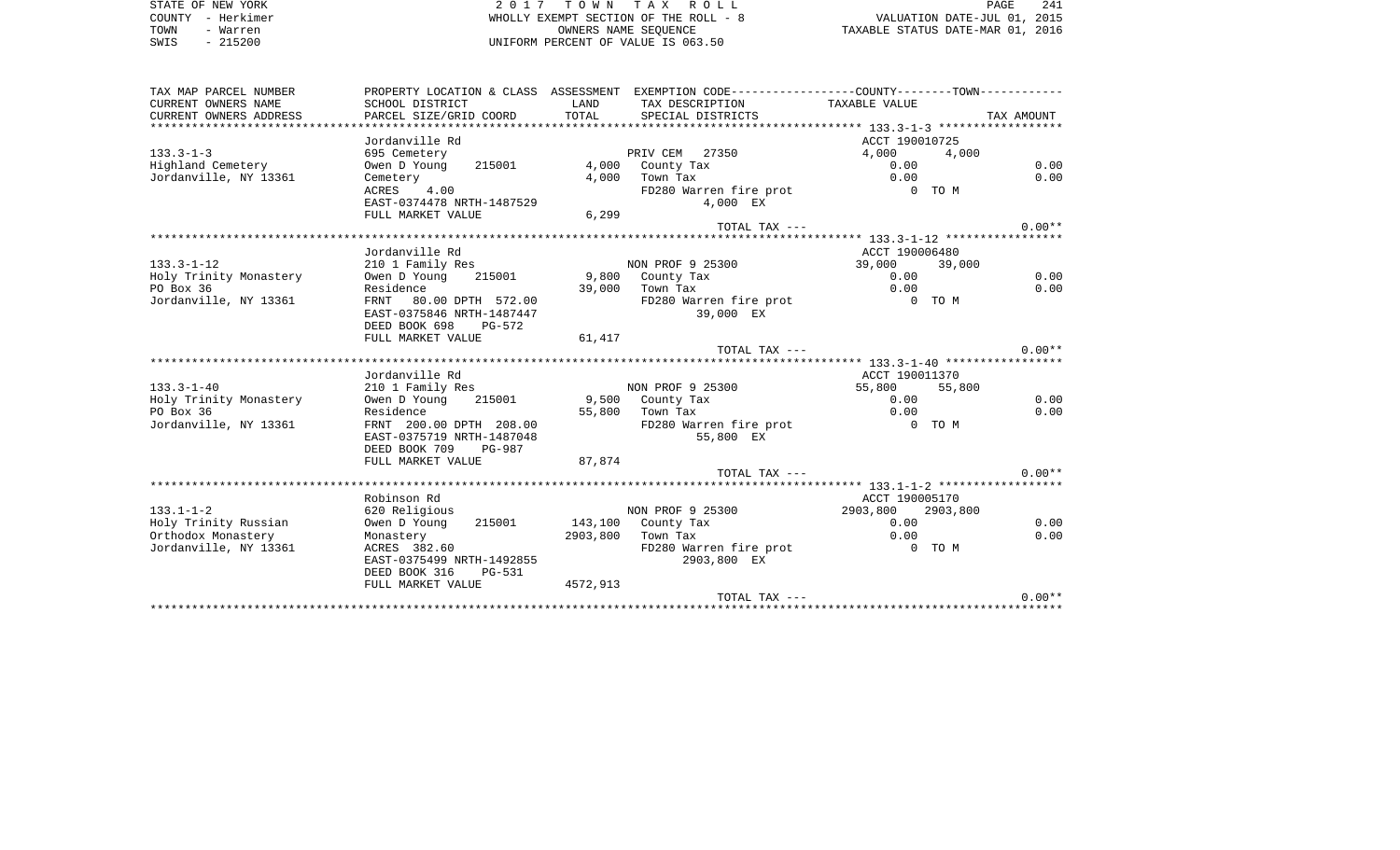STATE OF NEW YORK **EXECUTE:**  $2017$  TOWN TAX ROLL COUNTY - Herkimer WHOLLY EXEMPT SECTION OF THE ROLL - 8 VALUATION DATE-JUL 01, 2015 TOWN - Warren OWNERS NAME SEQUENCE TAXABLE STATUS DATE-MAR 01, 2016 SWIS - 215200 UNIFORM PERCENT OF VALUE IS 063.50

| TAX MAP PARCEL NUMBER                                               |                                       |         | PROPERTY LOCATION & CLASS ASSESSMENT EXEMPTION CODE----------------COUNTY-------TOWN---------- |                 |        |            |
|---------------------------------------------------------------------|---------------------------------------|---------|------------------------------------------------------------------------------------------------|-----------------|--------|------------|
| CURRENT OWNERS NAME                                                 | SCHOOL DISTRICT                       | LAND    | TAX DESCRIPTION                                                                                | TAXABLE VALUE   |        |            |
| CURRENT OWNERS ADDRESS                                              | PARCEL SIZE/GRID COORD                | TOTAL   | SPECIAL DISTRICTS                                                                              |                 |        | TAX AMOUNT |
|                                                                     |                                       |         |                                                                                                |                 |        |            |
|                                                                     | Henderson Rd                          |         |                                                                                                | ACCT 0990256    |        |            |
| $133.1 - 1 - 27$                                                    | 695 Cemetery                          |         | PRIV CEM 27350                                                                                 | 200             | 200    |            |
| Hoyer Hill Cemetery                                                 | Owen D Young<br>215001                |         | 200 County Tax                                                                                 | 0.00            |        | 0.00       |
| Jordanville, NY 13361                                               | Cemetery                              | 200     | Town Tax                                                                                       | 0.00            |        | 0.00       |
|                                                                     | FRNT 99.00 DPTH 66.00                 |         | FD280 Warren fire prot                                                                         | 0 TO M          |        |            |
|                                                                     | EAST-0378896 NRTH-1492020             |         | 200 EX                                                                                         |                 |        |            |
|                                                                     | FULL MARKET VALUE                     | 315     |                                                                                                |                 |        |            |
|                                                                     |                                       |         | TOTAL TAX ---                                                                                  |                 |        | $0.00**$   |
|                                                                     |                                       |         |                                                                                                |                 |        |            |
|                                                                     | Jordanville                           |         |                                                                                                | ACCT 190001280  |        |            |
| $132.60 - 1 - 39$                                                   | 620 Religious                         |         | NON PROF 9 25300                                                                               | 143,000 143,000 |        |            |
| Jordanville Federated Church                                        | Owen D Young 215001 11,000 County Tax |         |                                                                                                | 0.00            |        | 0.00       |
| Jordanville, NY 13361                                               | Church                                | 143,000 | Town Tax                                                                                       | 0.00            |        | 0.00       |
|                                                                     | FRNT 214.50 DPTH 173.50               |         | FD280 Warren fire prot                                                                         | 0 TO M          |        |            |
|                                                                     | EAST-0372751 NRTH-1487502             |         | 143,000 EX                                                                                     |                 |        |            |
|                                                                     | DEED BOOK 52<br><b>PG-281</b>         |         |                                                                                                |                 |        |            |
|                                                                     |                                       |         |                                                                                                |                 |        |            |
|                                                                     | FULL MARKET VALUE                     | 225,197 |                                                                                                |                 |        | $0.00**$   |
|                                                                     |                                       |         | TOTAL TAX ---                                                                                  |                 |        |            |
|                                                                     |                                       |         |                                                                                                |                 |        |            |
|                                                                     | Jordanville                           |         |                                                                                                | ACCT 190001285  |        |            |
| $132.60 - 1 - 40$                                                   | 620 Religious                         |         | NON PROF 9 25300                                                                               | 63,100          | 63,100 |            |
| Jordanville Federated Church P Owen D Young 215001 7,000 County Tax |                                       |         |                                                                                                | 0.00            |        | 0.00       |
| Jordanville, NY 13361                                               | Parsonage                             |         | 63,100 Town Tax                                                                                | 0.00            |        | 0.00       |
|                                                                     | FRNT 115.50 DPTH 163.53               |         | FD280 Warren fire prot                                                                         | 0 TO M          |        |            |
|                                                                     | EAST-0372894 NRTH-1487508             |         | 63,100 EX                                                                                      |                 |        |            |
|                                                                     | FULL MARKET VALUE                     | 99,370  |                                                                                                |                 |        |            |
|                                                                     |                                       |         | TOTAL TAX ---                                                                                  |                 |        | $0.00**$   |
|                                                                     |                                       |         |                                                                                                |                 |        |            |
|                                                                     | Jordanville                           |         |                                                                                                | ACCT 190001270  |        |            |
| $132.60 - 1 - 37$                                                   |                                       |         |                                                                                                |                 |        |            |
|                                                                     | 611 Library                           |         | N/P-EDUCAT 25120                                                                               | 37,700 37,700   |        |            |
| Jordanville Public Library                                          | Owen D Young 215001                   |         | 6,300 County Tax                                                                               | 0.00            |        | 0.00       |
| Jordanville, NY 13361                                               | Library                               | 37,700  | Town Tax                                                                                       | 0.00            |        | 0.00       |
|                                                                     | FRNT 150.00 DPTH 100.00               |         | FD280 Warren fire prot 6 0 TO M                                                                |                 |        |            |
|                                                                     | EAST-0372359 NRTH-1487442             |         | 37,700 EX                                                                                      |                 |        |            |
|                                                                     | DEED BOOK 693<br>PG-982               |         |                                                                                                |                 |        |            |
|                                                                     | FULL MARKET VALUE                     | 59,370  |                                                                                                |                 |        |            |
|                                                                     |                                       |         | TOTAL TAX ---                                                                                  |                 |        | $0.00**$   |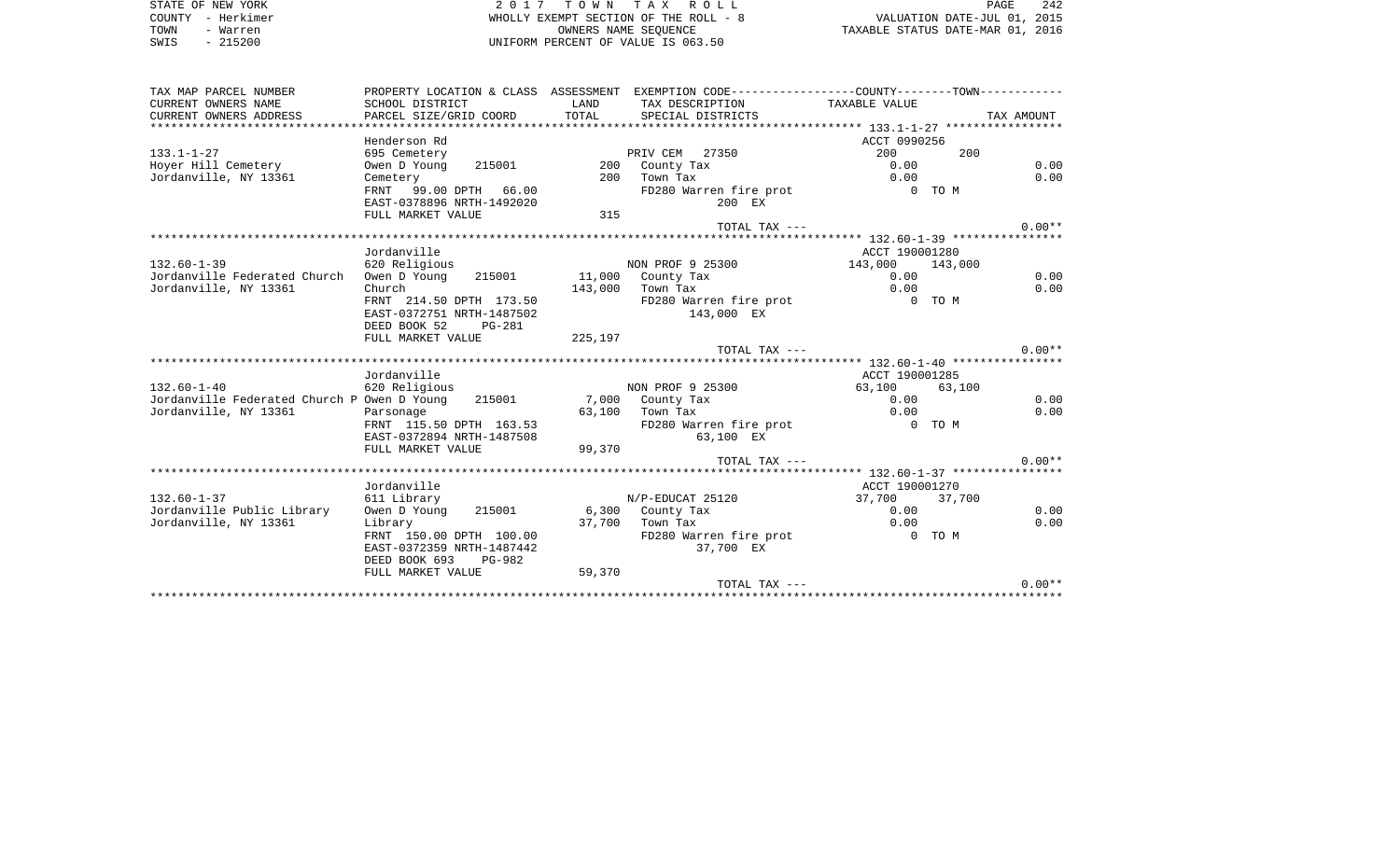|      | STATE OF NEW YORK | 2017 TOWN TAX ROLL                    | PAGE                             | 243 |
|------|-------------------|---------------------------------------|----------------------------------|-----|
|      | COUNTY - Herkimer | WHOLLY EXEMPT SECTION OF THE ROLL - 8 | VALUATION DATE-JUL 01, 2015      |     |
| TOWN | - Warren          | OWNERS NAME SEOUENCE                  | TAXABLE STATUS DATE-MAR 01, 2016 |     |
| SWIS | $-215200$         | UNIFORM PERCENT OF VALUE IS 063.50    |                                  |     |

| TAX MAP PARCEL NUMBER                                                                |                                         |                   | PROPERTY LOCATION & CLASS ASSESSMENT EXEMPTION CODE---------------COUNTY-------TOWN---------- |                         |        |            |
|--------------------------------------------------------------------------------------|-----------------------------------------|-------------------|-----------------------------------------------------------------------------------------------|-------------------------|--------|------------|
| CURRENT OWNERS NAME                                                                  | SCHOOL DISTRICT                         | LAND              | TAX DESCRIPTION TAXABLE VALUE                                                                 |                         |        |            |
| CURRENT OWNERS ADDRESS                                                               | PARCEL SIZE/GRID COORD                  | TOTAL             | SPECIAL DISTRICTS                                                                             |                         |        | TAX AMOUNT |
|                                                                                      |                                         |                   |                                                                                               |                         |        |            |
|                                                                                      | Jordanville                             |                   |                                                                                               | ACCT 190002795          |        |            |
| $132.60 - 1 - 61$                                                                    | 330 Vacant comm                         |                   | $N/P-RELLIG$ 25110                                                                            | 1,000 1,000             |        |            |
| Methodist Church                                                                     | Owen D Young                            |                   | 215001 1,000 County Tax                                                                       | 0.00                    |        | 0.00       |
| Jordanville, NY 13361                                                                | Vacant Lot                              |                   | $1,000$ Town Tax                                                                              | 0.00                    |        | 0.00       |
|                                                                                      | FRNT 82.50 DPTH 132.00                  |                   | FD280 Warren fire prot                                                                        | 0 TO M                  |        |            |
|                                                                                      | EAST-0371189 NRTH-1487167               |                   | 1,000 EX                                                                                      |                         |        |            |
|                                                                                      | FULL MARKET VALUE                       | 1,575             |                                                                                               |                         |        |            |
|                                                                                      |                                         |                   | TOTAL TAX ---                                                                                 |                         |        | $0.00**$   |
|                                                                                      |                                         |                   |                                                                                               |                         |        |            |
|                                                                                      | Bloomfield Rd                           |                   |                                                                                               |                         |        |            |
| $139.4 - 1 - 67$                                                                     | 695 Cemetery                            |                   | PRIV CEM 27350                                                                                | 1,000 1,000             |        |            |
| Methodist Episcopal Church                                                           | Richfield Sprin 365601 1,000 County Tax |                   |                                                                                               | 0.00                    |        | 0.00       |
|                                                                                      | FRNT 125.00 DPTH 321.00                 |                   | $1,000$ Town Tax                                                                              | 0.00                    |        | 0.00       |
|                                                                                      | EAST-0364284 NRTH-1470646               |                   | FD280 Warren fire prot                                                                        | $0$ TOM                 |        |            |
|                                                                                      | FULL MARKET VALUE                       | $\frac{1}{1.575}$ | 1,575 1,000 EX                                                                                |                         |        |            |
|                                                                                      |                                         |                   | TOTAL TAX ---                                                                                 |                         |        | $0.00**$   |
|                                                                                      |                                         |                   |                                                                                               |                         |        |            |
| $144.1 - 1 - 6$                                                                      | State Route 20<br>961 State park        |                   | MUN OWNED 13100                                                                               | ACCT 190008400<br>5,300 | 5,300  |            |
|                                                                                      |                                         |                   |                                                                                               |                         |        | 0.00       |
| NYS Dept Of Environmental Cons Richfield Sprin 365601 5,300 County Tax<br>50 Wolf Rd | Fishermen's Access To                   |                   | 5,300 Town Tax                                                                                | 0.00<br>0.00            |        | 0.00       |
| Albany, NY 12233                                                                     | Weaver Lake                             |                   | FD280 Warren fire prot                                                                        | 0 TO M                  |        |            |
|                                                                                      | O-Wa Herkimer 109                       |                   | 5,300 EX                                                                                      |                         |        |            |
|                                                                                      | FRNT 650.00 DPTH                        |                   | LT190 Warren light #3                                                                         |                         | 0 TO M |            |
|                                                                                      | ACRES 4.80                              |                   | 5,300 EX                                                                                      |                         |        |            |
|                                                                                      | EAST-0377171 NRTH-1463034               |                   |                                                                                               |                         |        |            |
|                                                                                      | DEED BOOK 783<br>PG-576                 |                   |                                                                                               |                         |        |            |
|                                                                                      | FULL MARKET VALUE                       | 8,346             |                                                                                               |                         |        |            |
|                                                                                      |                                         |                   | TOTAL TAX ---                                                                                 |                         |        | $0.00**$   |
|                                                                                      |                                         |                   |                                                                                               |                         |        |            |
|                                                                                      | 4654 Us Hwy 20                          |                   |                                                                                               | ACCT 190009422          |        |            |
| $144.2 - 1 - 15.2$                                                                   | 615 Educatn fac                         |                   | N/P-EDUCAT 25120                                                                              | 66,000                  | 66,000 |            |
| Petrified Creatures 6. Richfield Sprin 365601 15,200 County Tax                      |                                         |                   |                                                                                               | 0.00                    |        | 0.00       |
|                                                                                      |                                         |                   | 66,000 Town Tax                                                                               | 0.00                    |        | 0.00       |
|                                                                                      |                                         |                   | FD280 Warren fire prot                                                                        | $0$ TOM                 |        |            |
| Richfield Springs, NY 13439 EAST-0386887 NRTH-1459990                                |                                         |                   | 66,000 EX                                                                                     |                         |        |            |
|                                                                                      | DEED BOOK 757<br>PG-149                 |                   |                                                                                               |                         |        |            |
|                                                                                      | FULL MARKET VALUE                       | 103,937           |                                                                                               |                         |        |            |
|                                                                                      |                                         |                   | TOTAL TAX ---                                                                                 |                         |        | $0.00**$   |
|                                                                                      |                                         |                   |                                                                                               |                         |        |            |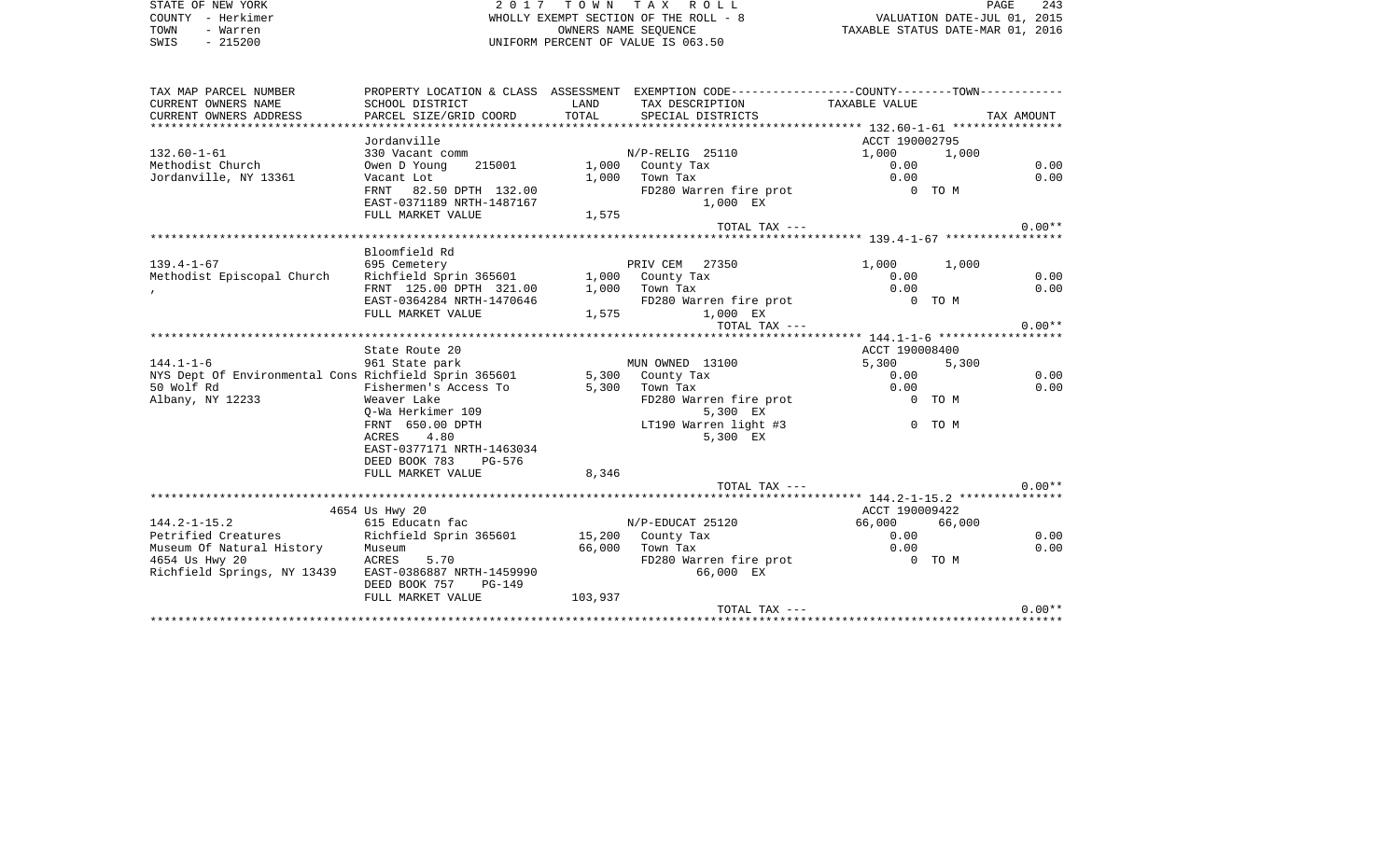|      | STATE OF NEW YORK | 2017 TOWN TAX ROLL                    | 244<br>PAGE                      |
|------|-------------------|---------------------------------------|----------------------------------|
|      | COUNTY - Herkimer | WHOLLY EXEMPT SECTION OF THE ROLL - 8 | VALUATION DATE-JUL 01, 2015      |
| TOWN | - Warren          | OWNERS NAME SEOUENCE                  | TAXABLE STATUS DATE-MAR 01, 2016 |
| SWIS | $-215200$         | UNIFORM PERCENT OF VALUE IS 063.50    |                                  |

| TAX MAP PARCEL NUMBER                                                                                                  |                                        |         | PROPERTY LOCATION & CLASS ASSESSMENT EXEMPTION CODE---------------COUNTY-------TOWN---------- |                 |        |            |
|------------------------------------------------------------------------------------------------------------------------|----------------------------------------|---------|-----------------------------------------------------------------------------------------------|-----------------|--------|------------|
| CURRENT OWNERS NAME                                                                                                    | SCHOOL DISTRICT                        | LAND    | TAX DESCRIPTION TAXABLE VALUE                                                                 |                 |        |            |
| CURRENT OWNERS ADDRESS                                                                                                 | PARCEL SIZE/GRID COORD                 | TOTAL   | SPECIAL DISTRICTS                                                                             |                 |        | TAX AMOUNT |
|                                                                                                                        |                                        |         |                                                                                               |                 |        |            |
|                                                                                                                        | US Route 20                            |         |                                                                                               |                 |        |            |
| $144.1 - 1 - 4.2$                                                                                                      | 971 Wetlands                           |         | NYS HOSP 12100                                                                                | 3,380           | 3,380  |            |
| State of New York Dept Environ Richfield Sprin 365601 3,380 County Tax                                                 |                                        |         |                                                                                               | 0.00            |        | 0.00       |
| o25 Broadway<br>Albany, NY 12233-4256                                                                                  | ACRES 4.20                             |         | 3,380 Town Tax                                                                                | 0.00            |        | 0.00       |
|                                                                                                                        | EAST-0375710 NRTH-1463850              |         | FD280 Warren fire prot                                                                        |                 | 0 TO M |            |
|                                                                                                                        | DEED BOOK 1258 PG-630                  |         | 3,380 EX                                                                                      |                 |        |            |
|                                                                                                                        | FULL MARKET VALUE                      |         | 5,323 LT190 Warren light #3                                                                   |                 | 0 TO M |            |
|                                                                                                                        |                                        |         | 3,380 EX                                                                                      |                 |        |            |
|                                                                                                                        |                                        |         | TOTAL TAX ---                                                                                 |                 |        | $0.00**$   |
|                                                                                                                        |                                        |         |                                                                                               |                 |        |            |
|                                                                                                                        | US State Route 20                      |         |                                                                                               |                 |        |            |
| $144.1 - 1 - 5.2$                                                                                                      | 970 Wild lands                         |         | NYS HOSP 12100                                                                                | 27,000 27,000   |        |            |
| State of New York Dept Environ Richfield Sprin 365601 27,000 County Tax                                                |                                        |         |                                                                                               | 0.00            |        | 0.00       |
| 625 Broadway<br>ACRES 22.90<br>33-4256 EAST-0376517                                                                    |                                        |         | 27,000 Town Tax                                                                               | 0.00            |        | 0.00       |
| Albany, NY 12233-4256                                                                                                  | EAST-0376517 NRTH-1463480              |         |                                                                                               |                 |        |            |
|                                                                                                                        | DEED BOOK 1258 PG-630                  |         |                                                                                               |                 |        |            |
|                                                                                                                        | FULL MARKET VALUE                      | 42,520  |                                                                                               |                 |        |            |
|                                                                                                                        |                                        |         | TOTAL TAX ---                                                                                 |                 |        | $0.00**$   |
|                                                                                                                        |                                        |         |                                                                                               |                 |        |            |
|                                                                                                                        | State Route 20                         |         |                                                                                               | ACCT 190001715  |        |            |
| 144.1-1-55 331 Com vac w/im NON PROF 9 25300<br>The Rachel Walker Charit Foun Richfield Sprin 365601 16,700 County Tax |                                        |         |                                                                                               | 147,200 147,200 |        |            |
|                                                                                                                        |                                        |         |                                                                                               | 0.00            |        | 0.00       |
| 101 Main St                                                                                                            | Commercial Structures 147,200 Town Tax |         |                                                                                               | 0.00            |        | 0.00       |
| Cooperstown, NY 13326                                                                                                  | loading dock in back                   |         | FD280 Warren fire prot                                                                        | 0 TO M          |        |            |
|                                                                                                                        | ACRES 10.00                            |         | 147,200 EX                                                                                    |                 |        |            |
|                                                                                                                        | EAST-0377303 NRTH-1462515              |         | LT190 Warren light #3                                                                         |                 | 0 TO M |            |
|                                                                                                                        | DEED BOOK 1114 PG-508                  | 231,811 | 147,200 EX                                                                                    |                 |        |            |
|                                                                                                                        | FULL MARKET VALUE                      |         |                                                                                               |                 |        |            |
|                                                                                                                        |                                        |         | TOTAL TAX ---                                                                                 |                 |        | $0.00**$   |
|                                                                                                                        |                                        |         |                                                                                               |                 |        |            |
|                                                                                                                        | Jordanville                            |         |                                                                                               | ACCT 190001262  |        |            |
| $132.60 - 1 - 14$                                                                                                      | 651 Highway gar                        |         | TOWN-GEN 13500                                                                                | 78,600 78,600   |        |            |
| Town of Warren                                                                                                         | Owen D Young                           |         | 215001 10,600 County Tax                                                                      | 0.00            |        | 0.00       |
| Mohawk, NY 13407                                                                                                       | Govt Highway Garage                    |         | 78,600 Town Tax<br>Town Tax<br>FD280 Warren fire prot                                         | 0.00            |        | 0.00       |
|                                                                                                                        | ACRES 1.50                             |         |                                                                                               | 0 TO M          |        |            |
|                                                                                                                        | EAST-0372259 NRTH-1488164              |         | 78,600 EX                                                                                     |                 |        |            |
|                                                                                                                        | DEED BOOK 694<br>PG-491                |         |                                                                                               |                 |        |            |
|                                                                                                                        | FULL MARKET VALUE                      | 123,780 |                                                                                               |                 |        |            |
|                                                                                                                        |                                        |         | TOTAL TAX ---                                                                                 |                 |        | $0.00**$   |
|                                                                                                                        |                                        |         |                                                                                               |                 |        |            |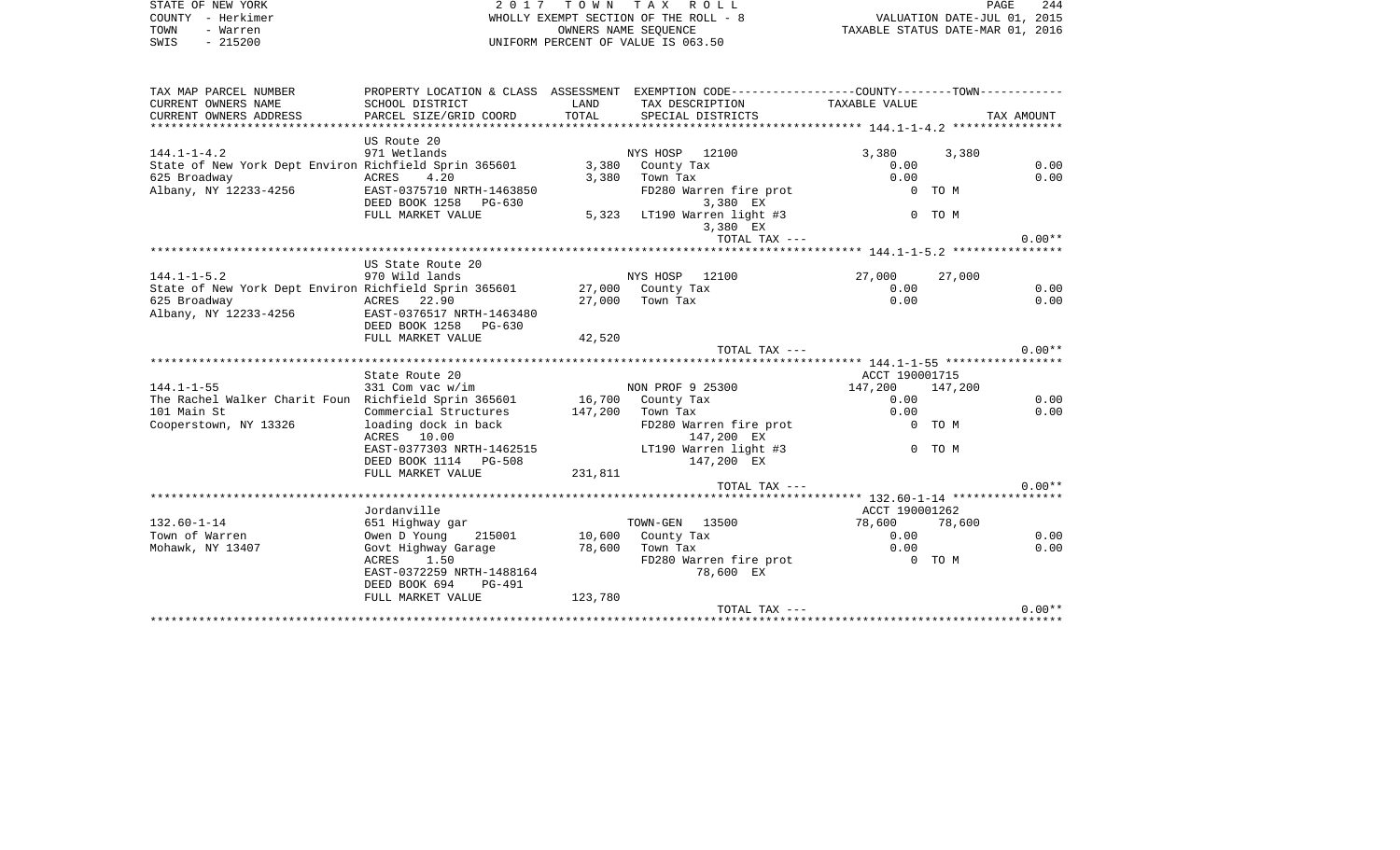STATE OF NEW YORK **EXECUTE:**  $2017$  TOWN TAX ROLL COUNTY - Herkimer WHOLLY EXEMPT SECTION OF THE ROLL - 8 VALUATION DATE-JUL 01, 2015 TOWN - Warren OWNERS NAME SEQUENCE TAXABLE STATUS DATE-MAR 01, 2016 SWIS - 215200 UNIFORM PERCENT OF VALUE IS 063.50

| TAX MAP PARCEL NUMBER       |                                                                                                           |         | PROPERTY LOCATION & CLASS ASSESSMENT EXEMPTION CODE---------------COUNTY-------TOWN---------- |                 |       |            |
|-----------------------------|-----------------------------------------------------------------------------------------------------------|---------|-----------------------------------------------------------------------------------------------|-----------------|-------|------------|
| CURRENT OWNERS NAME         | SCHOOL DISTRICT                                                                                           | LAND    | TAX DESCRIPTION TAXABLE VALUE                                                                 |                 |       |            |
| CURRENT OWNERS ADDRESS      | PARCEL SIZE/GRID COORD                                                                                    | TOTAL   | SPECIAL DISTRICTS                                                                             |                 |       | TAX AMOUNT |
|                             |                                                                                                           |         |                                                                                               |                 |       |            |
|                             | Jordanville                                                                                               |         |                                                                                               | ACCT 190001261  |       |            |
| $132.60 - 1 - 17$           | 330 Vacant comm                                                                                           |         | TOWN-GEN 13500                                                                                | 2,400           | 2,400 |            |
| Town of Warren              | Owen D Young<br>215001                                                                                    |         | 2,400 County Tax                                                                              | 0.00            |       | 0.00       |
| Mohawk, NY 13407            | Govt Highway Garage                                                                                       |         | $2,400$ Town Tax                                                                              | 0.00            |       | 0.00       |
|                             | ACRES 1.90                                                                                                |         | FD280 Warren fire prot 6 0 TO M                                                               |                 |       |            |
|                             | EAST-0372308 NRTH-1487743                                                                                 |         | 2,400 EX                                                                                      |                 |       |            |
|                             | DEED BOOK 694 PG-493                                                                                      |         |                                                                                               |                 |       |            |
|                             | FULL MARKET VALUE                                                                                         | 3,780   |                                                                                               |                 |       |            |
|                             |                                                                                                           |         | TOTAL TAX ---                                                                                 |                 |       | $0.00**$   |
|                             |                                                                                                           |         |                                                                                               |                 |       |            |
|                             | Jordanville                                                                                               |         |                                                                                               | ACCT 190001265  |       |            |
| $132.60 - 1 - 15$           | 651 Highway gar                                                                                           |         | TOWN-GEN 13500                                                                                | 115,300 115,300 |       |            |
| Town Of Warren Garage       | Owen D Young 215001                                                                                       |         | 11,300 County Tax                                                                             | 0.00            |       | 0.00       |
| Jordanville, NY 13361       | Highway Garage                                                                                            |         | 115,300 Town Tax                                                                              | 0.00            |       | 0.00       |
|                             | ACRES<br>2.00                                                                                             |         | FD280 Warren fire prot 6 0 TO M                                                               |                 |       |            |
|                             | EAST-0372467 NRTH-1488181                                                                                 |         | 115,300 EX                                                                                    |                 |       |            |
|                             | DEED BOOK 482 PG-302                                                                                      |         |                                                                                               |                 |       |            |
|                             | FULL MARKET VALUE                                                                                         | 181,575 |                                                                                               |                 |       | $0.00**$   |
|                             |                                                                                                           |         | TOTAL TAX ---                                                                                 |                 |       |            |
|                             | Jordanville                                                                                               |         |                                                                                               | ACCT 190001295  |       |            |
| $132.60 - 1 - 51$           | 652 Govt bldgs                                                                                            |         | MUN OWNED 13100                                                                               | 35,300 35,300   |       |            |
| Town Of Warren Hall         | Owen D Young<br>215001                                                                                    |         |                                                                                               | 0.00            |       | 0.00       |
| Jordanville, NY 13361       | Town Hall                                                                                                 |         | 8,800    County Tax<br>35,300    Town Tax                                                     | 0.00            |       | 0.00       |
|                             |                                                                                                           |         | FD280 Warren fire prot                                                                        | 0 TO M          |       |            |
|                             | Town Hall<br>FRNT 150.00 DPTH 227.86<br>1407106<br><b>EAST-0371949 NRTH-1487186</b><br>FIILL MARKET VALUE |         | 35,300 EX                                                                                     |                 |       |            |
|                             |                                                                                                           | 55,591  |                                                                                               |                 |       |            |
|                             |                                                                                                           |         | TOTAL TAX ---                                                                                 |                 |       | $0.00**$   |
|                             |                                                                                                           |         |                                                                                               |                 |       |            |
|                             | State Route 28                                                                                            |         |                                                                                               |                 |       |            |
| $139.3 - 1 - 1.2$           | 612 School                                                                                                |         | SCHOOL DST 13800                                                                              | 81,000 81,000   |       |            |
| Trinity Christian School    | Richfield Sprin 365601 15,000 County Tax                                                                  |         |                                                                                               | 0.00            |       | 0.00       |
| PO Box 868                  | Modular School Buildings 81,000 Town Tax                                                                  |         |                                                                                               | 0.00            |       | 0.00       |
| Richfield Springs, NY 13439 | FRNT 450.00 DPTH                                                                                          |         | FD280 Warren fire prot                                                                        | $0$ TOM         |       |            |
|                             | 5.00<br>ACRES                                                                                             |         | 81,000 EX                                                                                     |                 |       |            |
|                             | EAST-0358326 NRTH-1470243                                                                                 |         |                                                                                               |                 |       |            |
|                             | DEED BOOK 1380 PG-552                                                                                     |         |                                                                                               |                 |       |            |
|                             |                                                                                                           |         |                                                                                               |                 |       |            |
|                             | FULL MARKET VALUE                                                                                         | 127,559 |                                                                                               |                 |       |            |
|                             |                                                                                                           |         | TOTAL TAX ---                                                                                 |                 |       | $0.00**$   |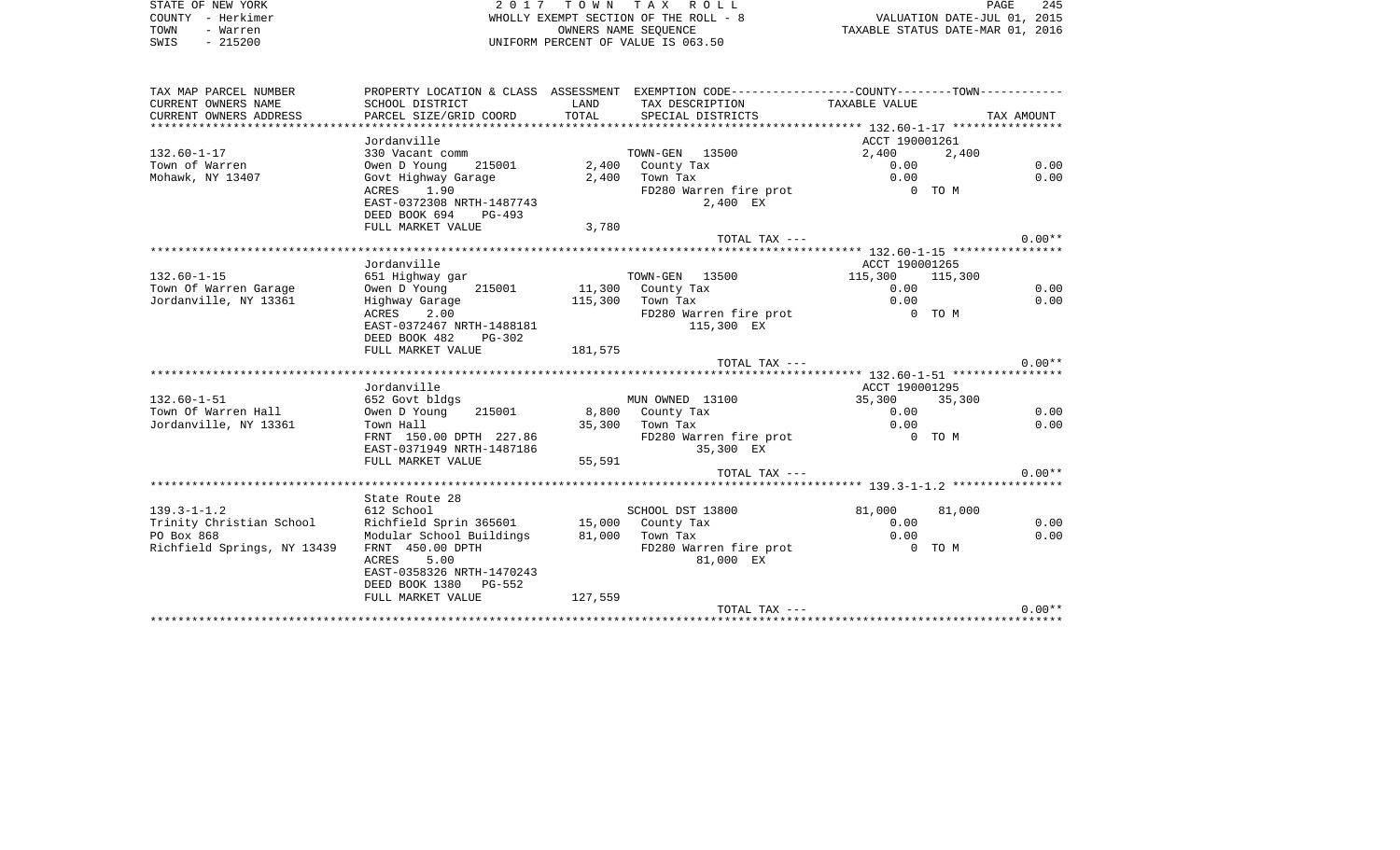|      | STATE OF NEW YORK | 2017 TOWN TAX ROLL                    | PAGE                             | 246 |
|------|-------------------|---------------------------------------|----------------------------------|-----|
|      | COUNTY - Herkimer | WHOLLY EXEMPT SECTION OF THE ROLL - 8 | VALUATION DATE-JUL 01, 2015      |     |
| TOWN | - Warren          | OWNERS NAME SEOUENCE                  | TAXABLE STATUS DATE-MAR 01, 2016 |     |
| SWIS | $-215200$         | UNIFORM PERCENT OF VALUE IS 063.50    |                                  |     |

| TAX MAP PARCEL NUMBER   | PROPERTY LOCATION & CLASS ASSESSMENT |       | EXEMPTION CODE----------------- |                | -COUNTY--------TOWN------------ |          |
|-------------------------|--------------------------------------|-------|---------------------------------|----------------|---------------------------------|----------|
| CURRENT OWNERS NAME     | SCHOOL DISTRICT                      | LAND  | TAX DESCRIPTION                 | TAXABLE VALUE  |                                 |          |
| CURRENT OWNERS ADDRESS  | PARCEL SIZE/GRID COORD               | TOTAL | SPECIAL DISTRICTS               |                | TAX AMOUNT                      |          |
|                         |                                      |       |                                 |                |                                 |          |
|                         | State Route 20                       |       |                                 | ACCT 190012105 |                                 |          |
| $144.1 - 1 - 53$        | 695 Cemetery                         |       | 27350<br>PRIV CEM               | 1,400          | 1,400                           |          |
| Warren Cemetery         | Richfield Sprin 365601               | 1,400 | County Tax                      | 0.00           |                                 | 0.00     |
| Richfield Spa, NY 13439 | Cemetery                             | 1,400 | Town Tax                        | 0.00           |                                 | 0.00     |
|                         | FRNT 248.00 DPTH 180.00              |       | FD280 Warren fire prot          |                | 0 TO M                          |          |
|                         | EAST-0377935 NRTH-1462418            |       | 1,400 EX                        |                |                                 |          |
|                         | FULL MARKET VALUE                    | 2,205 |                                 |                |                                 |          |
|                         |                                      |       | TOTAL TAX $---$                 |                |                                 | $0.00**$ |
|                         |                                      |       |                                 |                |                                 |          |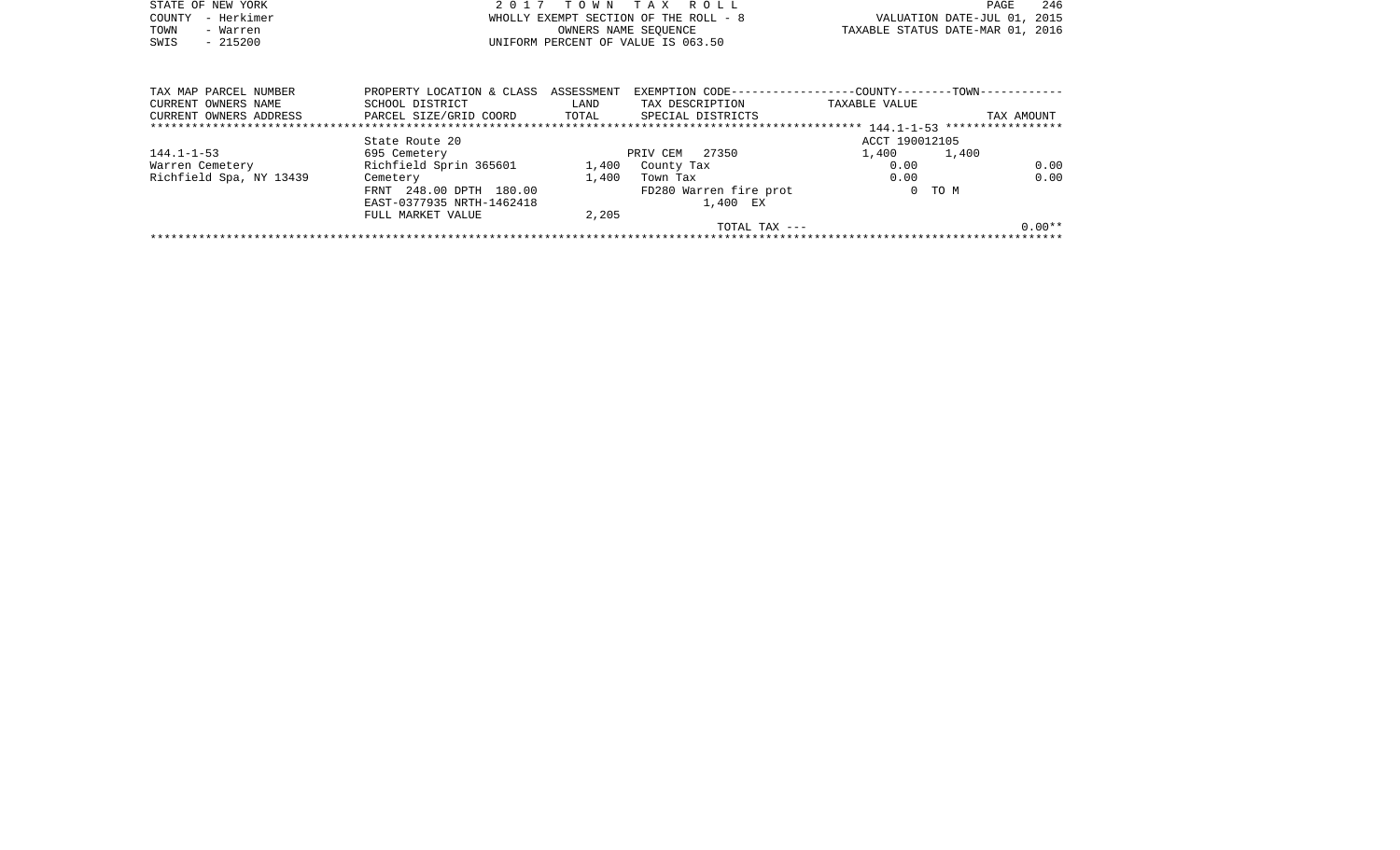|      | STATE OF NEW YORK | 2017 TOWN TAX ROLL                    | PAGE                             | -247 |
|------|-------------------|---------------------------------------|----------------------------------|------|
|      | COUNTY - Herkimer | WHOLLY EXEMPT SECTION OF THE ROLL - 8 | VALUATION DATE-JUL 01, 2015      |      |
| TOWN | - Warren          |                                       | TAXABLE STATUS DATE-MAR 01, 2016 |      |
| SWIS | - 215200          | UNIFORM PERCENT OF VALUE IS 063.50    | RPS155/V04/L015                  |      |
|      |                   |                                       | CURRENT DATE 12/20/2016          |      |

#### \*\*\* S P E C I A L D I S T R I C T S U M M A R Y \*\*\*

| CODE                                         | TOTAL   | EXTENSION                      | EXTENSION | AD VALOREM          | <b>EXEMPT</b>       | TAXABLE | TOTAL |
|----------------------------------------------|---------|--------------------------------|-----------|---------------------|---------------------|---------|-------|
| DISTRICT NAME                                | PARCELS | TYPE                           | VALUE     | VALUE               | AMOUNT              | VALUE   | TAX   |
| FD280 Warren fire pr<br>LT190 Warren light # |         | 28 TOTAL M<br>$^{\circ}$ TOTAL |           | 4283,133<br>155,880 | 4283,133<br>155,880 |         |       |

#### \*\*\* S C H O O L D I S T R I C T S U M M A R Y \*\*\*

| CODE   | DISTRICT NAME             | TOTAL<br>PARCELS | ASSESSED<br>LAND | ASSESSED<br>TOTAL | <b>EXEMPT</b><br>AMOUNT    | TOTAL<br>TAXABLE |
|--------|---------------------------|------------------|------------------|-------------------|----------------------------|------------------|
|        |                           |                  |                  |                   | -----------<br>STAR AMOUNT | STAR TAXABLE     |
|        | Owen D Young              | 16               | 227,100          | 3481,300          | 3481,300                   |                  |
| 215001 | Richfield Springs         | 13               | 122,230          | 828,833           | 828,833                    |                  |
| 365601 |                           |                  |                  |                   |                            |                  |
|        | SUB-TOTAL                 | 29               | 349,330          | 4310,133          | 4310,133                   |                  |
|        | S U B - T O T A $L(CONT)$ |                  |                  |                   |                            |                  |
|        | TOTAL                     | 29               | 349,330          | 4310,133          | 4310,133                   |                  |
|        | TO TAL (CONT)             |                  |                  |                   |                            |                  |

\*\*\* S Y S T E M C O D E S S U M M A R Y \*\*\*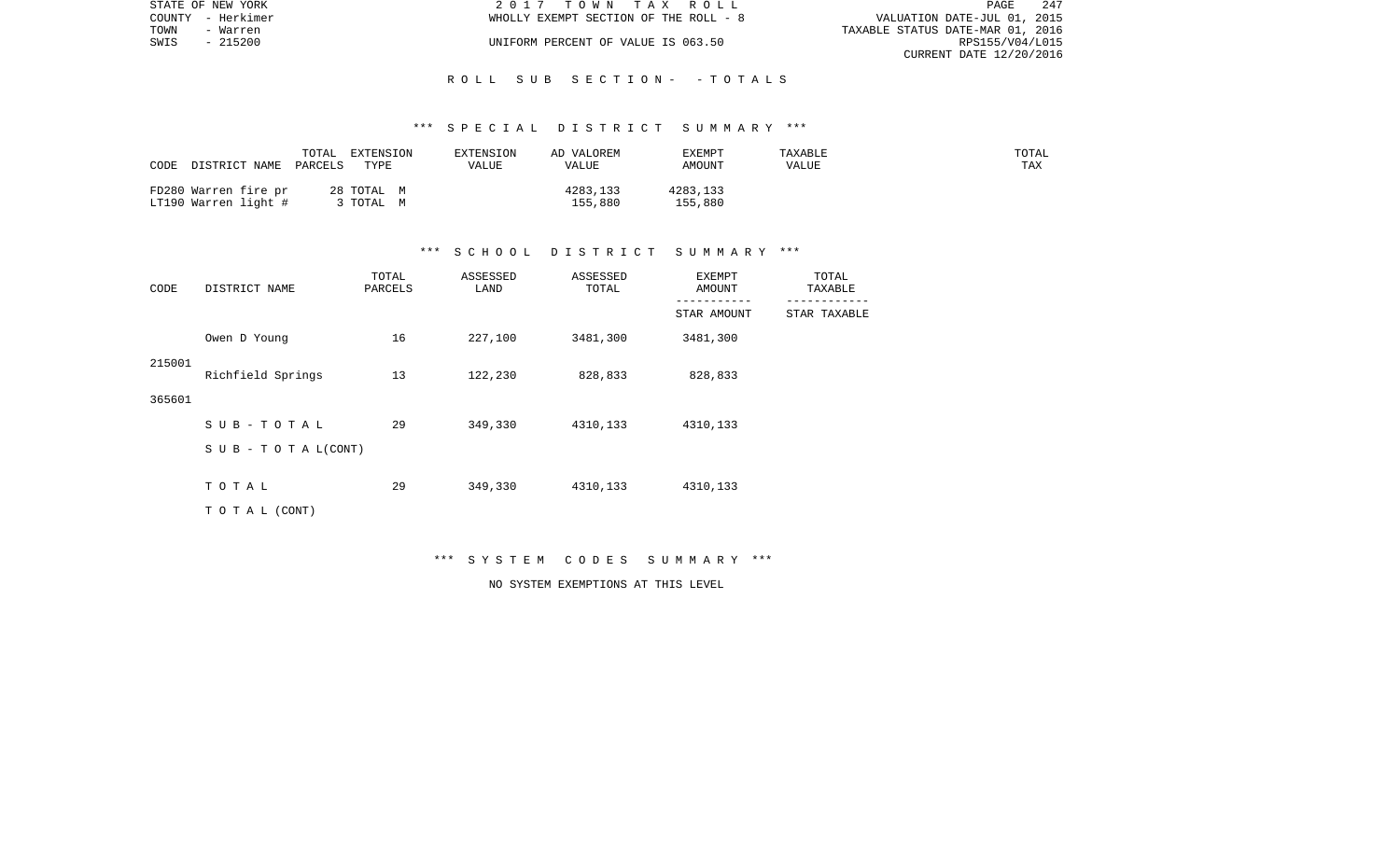| STATE OF NEW YORK | 2017 TOWN TAX ROLL                    | 248<br>PAGE                      |
|-------------------|---------------------------------------|----------------------------------|
| COUNTY - Herkimer | WHOLLY EXEMPT SECTION OF THE ROLL - 8 | VALUATION DATE-JUL 01, 2015      |
| TOWN<br>- Warren  |                                       | TAXABLE STATUS DATE-MAR 01, 2016 |
| SWIS<br>$-215200$ | UNIFORM PERCENT OF VALUE IS 063.50    | RPS155/V04/L015                  |
|                   |                                       | CURRENT DATE 12/20/2016          |
|                   |                                       |                                  |

# \*\*\* E X E M P T I O N S U M M A R Y \*\*\*

R O L L S U B S E C T I O N - - T O T A L S

| CODE  | DESCRIPTION         | TOTAL<br>PARCELS | COUNTY             | TOWN               |
|-------|---------------------|------------------|--------------------|--------------------|
| 12100 | NYS HOSP            | 2                | 30,380             | 30,380             |
| 13100 | MUN OWNED           | 3                | 474,000            | 474,000            |
| 13110 | C CEM-LND           | 2                | 1,750              | 1,750              |
| 13500 | TOWN-GEN            | 3                | 196,300            | 196,300            |
| 13800 | SCHOOL DST          |                  | 81,000             | 81,000             |
| 25110 | $N/P-RELLG$         | $\overline{2}$   | 1,000              | 1,000              |
| 25120 | N/P-EDUCAT          |                  | 103,700            | 103,700            |
| 25300 | NON PROF 9          | 7                | 3401,900           | 3401,900           |
| 27350 | PRIV CEM            | 7                | 9,600              | 9,600              |
| 29700 | WDRL/FORCL<br>TOTAL | 29               | 10,503<br>4310,133 | 10,503<br>4310,133 |

| ROLL<br><b>SEC</b> | DESCRIPTION                                    | TOTAL<br>PARCELS | ASSESSED<br>LAND | ASSESSED<br>TOTAL | <b>EXEMPT</b><br>AMOUNT | TOTAL<br>TAXABLE | TOTAL<br><b>TAX</b> |
|--------------------|------------------------------------------------|------------------|------------------|-------------------|-------------------------|------------------|---------------------|
|                    |                                                |                  |                  |                   | STAR AMOUNT             | STAR TAXABLE     |                     |
| 8                  | RS 8 TOTAL<br>SPEC DIST TAXES<br>WHOLLY EXEMPT | 29               | 349,330          | 4310,133          | 4,310,133               |                  |                     |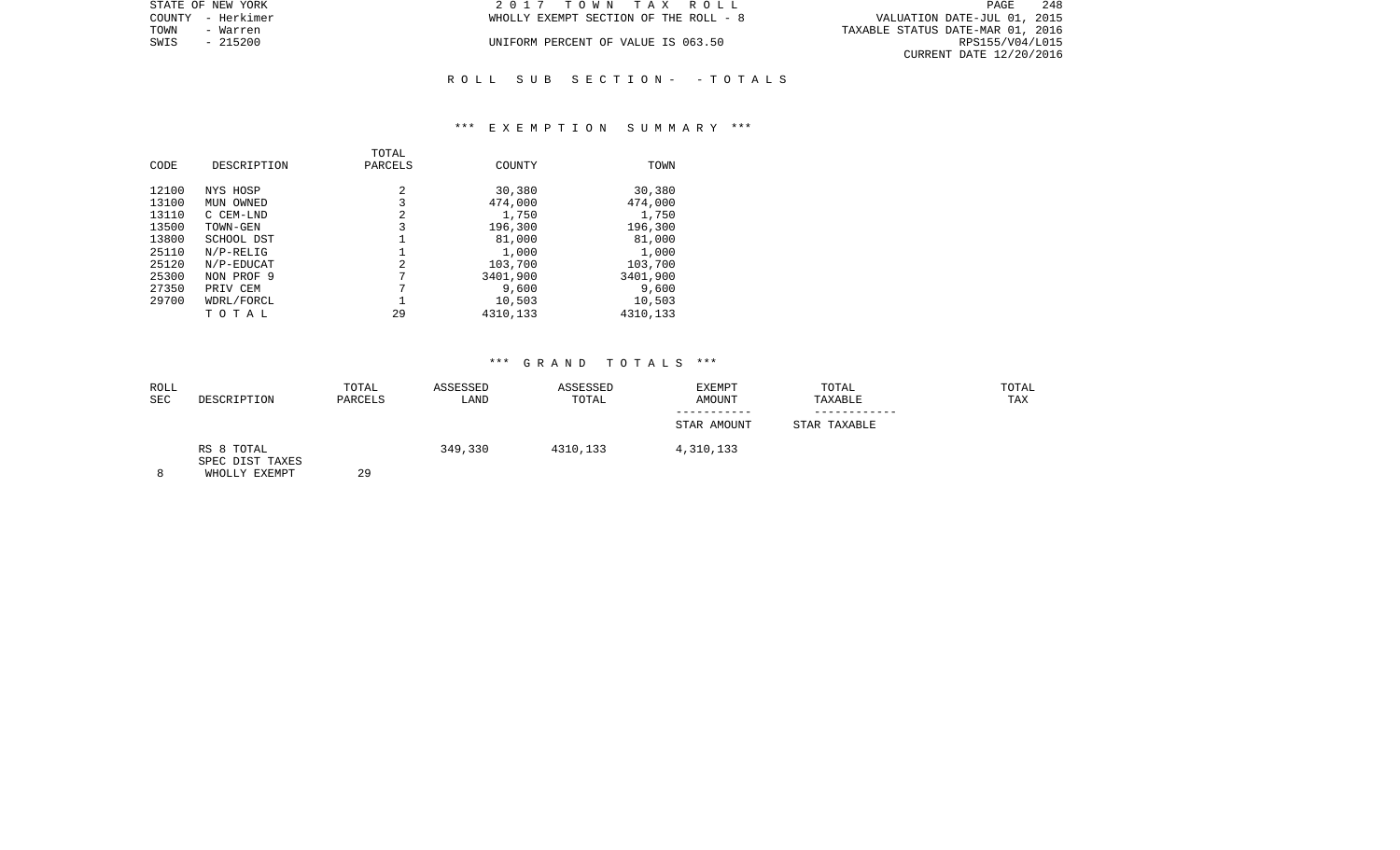|      | STATE OF NEW YORK | 2017 TOWN TAX ROLL                    |                                  | PAGE            | 249 |
|------|-------------------|---------------------------------------|----------------------------------|-----------------|-----|
|      | COUNTY - Herkimer | WHOLLY EXEMPT SECTION OF THE ROLL - 8 | VALUATION DATE-JUL 01, 2015      |                 |     |
| TOWN | - Warren          |                                       | TAXABLE STATUS DATE-MAR 01, 2016 |                 |     |
| SWIS | - 215200          | UNIFORM PERCENT OF VALUE IS 063.50    |                                  | RPS155/V04/L015 |     |
|      |                   |                                       | CURRENT DATE 12/20/2016          |                 |     |

### \*\*\* S P E C I A L D I S T R I C T S U M M A R Y \*\*\*

| TOTAL<br>CODE<br>DISTRICT NAME PARCELS       | EXTENSION<br>TYPE   | EXTENSION<br>VALUE | AD VALOREM<br>VALUE | EXEMPT<br>AMOUNT    | TAXABLE<br>VALUE | TOTAL<br>TAX |
|----------------------------------------------|---------------------|--------------------|---------------------|---------------------|------------------|--------------|
| FD280 Warren fire pr<br>LT190 Warren light # | 28 TOTAL M<br>TOTAL |                    | 4283,133<br>155,880 | 4283,133<br>155,880 |                  |              |

#### \*\*\* S C H O O L D I S T R I C T S U M M A R Y \*\*\*

| CODE   | DISTRICT NAME                    | TOTAL<br>PARCELS | ASSESSED<br>LAND | ASSESSED<br>TOTAL | EXEMPT<br>AMOUNT<br>--------- | TOTAL<br>TAXABLE |
|--------|----------------------------------|------------------|------------------|-------------------|-------------------------------|------------------|
|        |                                  |                  |                  |                   | STAR AMOUNT                   | STAR TAXABLE     |
|        | Owen D Young                     | 16               | 227,100          | 3481,300          | 3481,300                      |                  |
| 215001 | Richfield Springs                | 13               | 122,230          | 828,833           | 828,833                       |                  |
| 365601 |                                  |                  |                  |                   |                               |                  |
|        | SUB-TOTAL                        | 29               | 349,330          | 4310,133          | 4310,133                      |                  |
|        | $S \cup B - T \cup T A L (CONT)$ |                  |                  |                   |                               |                  |
|        | TOTAL                            | 29               | 349,330          | 4310,133          | 4310,133                      |                  |
|        |                                  |                  |                  |                   |                               |                  |
|        | T O T A L (CONT)                 |                  |                  |                   |                               |                  |

\*\*\* S Y S T E M C O D E S S U M M A R Y \*\*\*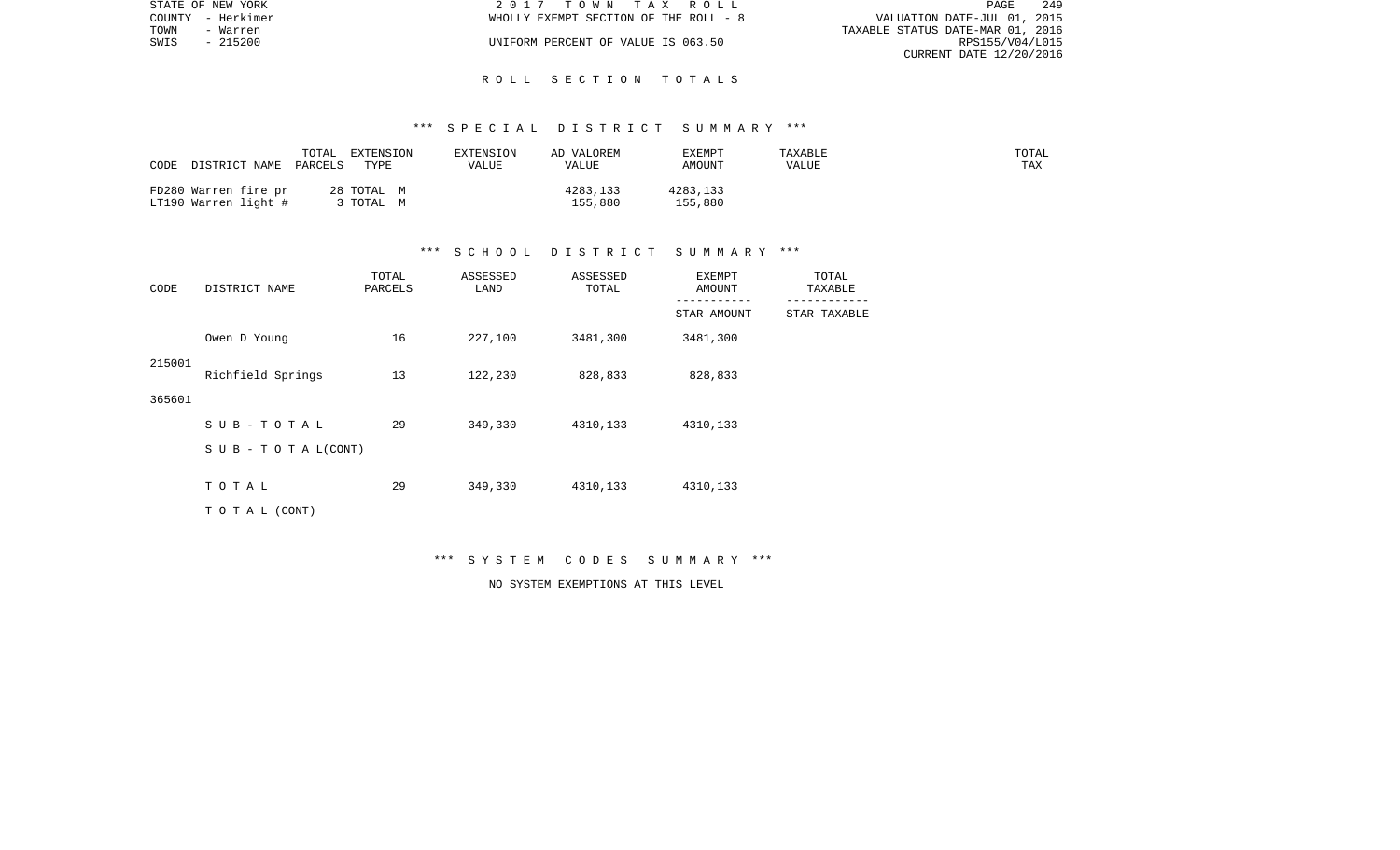| STATE OF NEW YORK | 2017 TOWN TAX ROLL                    | 250<br>PAGE                      |
|-------------------|---------------------------------------|----------------------------------|
| COUNTY - Herkimer | WHOLLY EXEMPT SECTION OF THE ROLL - 8 | VALUATION DATE-JUL 01, 2015      |
| TOWN<br>- Warren  |                                       | TAXABLE STATUS DATE-MAR 01, 2016 |
| SWIS<br>$-215200$ | UNIFORM PERCENT OF VALUE IS 063.50    | RPS155/V04/L015                  |
|                   |                                       | CURRENT DATE 12/20/2016          |
|                   |                                       |                                  |

### \*\*\* E X E M P T I O N S U M M A R Y \*\*\*

| CODE  | DESCRIPTION | TOTAL<br>PARCELS | COUNTY   | TOWN     |
|-------|-------------|------------------|----------|----------|
|       |             |                  |          |          |
| 12100 | NYS HOSP    | 2                | 30,380   | 30,380   |
| 13100 | MUN OWNED   | 3                | 474,000  | 474,000  |
| 13110 | C CEM-LND   | 2                | 1,750    | 1,750    |
| 13500 | TOWN-GEN    | 3                | 196,300  | 196,300  |
| 13800 | SCHOOL DST  |                  | 81,000   | 81,000   |
| 25110 | $N/P-RELIG$ |                  | 1,000    | 1,000    |
| 25120 | N/P-EDUCAT  | 2                | 103,700  | 103,700  |
| 25300 | NON PROF 9  | 7                | 3401,900 | 3401,900 |
| 27350 | PRIV CEM    | 7                | 9,600    | 9,600    |
| 29700 | WDRL/FORCL  |                  | 10,503   | 10,503   |
|       | ТОТАЬ       | 29               | 4310,133 | 4310,133 |

| ROLL<br>SEC | DESCRIPTION                                    | TOTAL<br>PARCELS | ASSESSED<br>LAND | ASSESSED<br>TOTAL | <b>EXEMPT</b><br>AMOUNT | TOTAL<br>TAXABLE | TOTAL<br>TAX |
|-------------|------------------------------------------------|------------------|------------------|-------------------|-------------------------|------------------|--------------|
|             |                                                |                  |                  |                   |                         |                  |              |
|             |                                                |                  |                  |                   | STAR AMOUNT             | STAR TAXABLE     |              |
| 8           | RS 8 TOTAL<br>SPEC DIST TAXES<br>WHOLLY EXEMPT | 29               | 349,330          | 4310,133          | 4,310,133               |                  |              |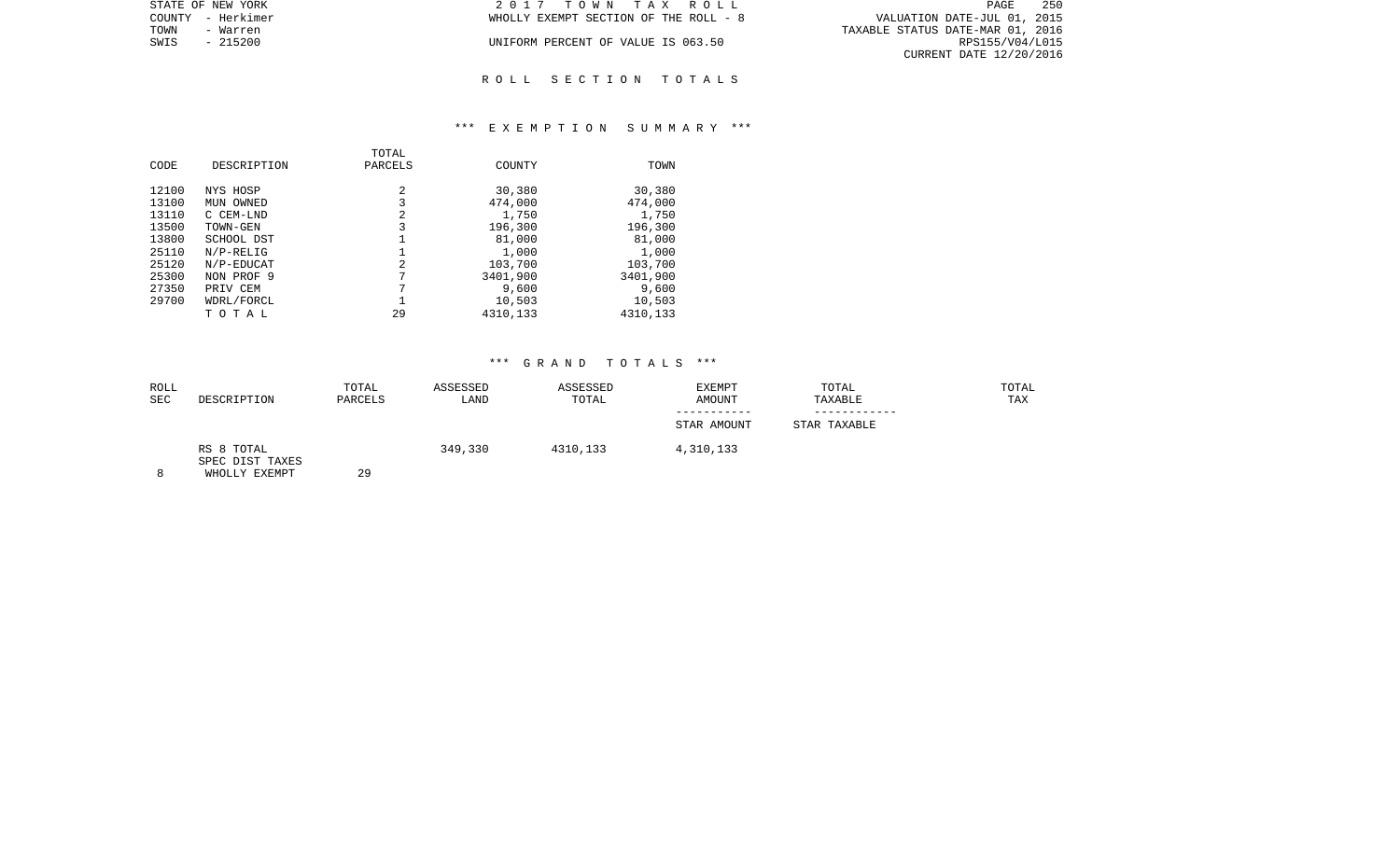STATE OF NEW YORK 2 0 1 7 T O W N T A X R O L L PAGE 251 COUNTY - Herkimer VALUATION DATE-JUL 01, 2015 TOWN - Warren S W I S T O T A L S TAXABLE STATUS DATE-MAR 01, 2016 SWIS - 215200 RPS155/V04/L015 CURRENT DATE 12/20/2016

# \*\*\* S P E C I A L D I S T R I C T S U M M A R Y \*\*\*

|      |                      | TOTAL   | EXTENSION   | EXTENSION | AD VALOREM | EXEMPT   | TAXABLE   | TAX      | TOTAL     |
|------|----------------------|---------|-------------|-----------|------------|----------|-----------|----------|-----------|
| CODE | DISTRICT NAME        | PARCELS | TYPE        | VALUE     | VALUE      | AMOUNT   | VALUE     | RATE     | TAX       |
|      |                      |         |             |           |            |          |           |          |           |
|      | FD280 Warren fire pr |         | 868 TOTAL M |           | 51881,174  | 4595,889 | 47285,285 | .782484  | 36,999.85 |
|      | LT170 Warren light # |         | 31 TOTAL M  |           | 1087,800   |          | 1087,800  | 1.378930 | 1,500.00  |
|      | LT180 Warren light # |         | 58 TOTAL M  |           | 2608,850   | 3,071    | 2605,779  | .997782  | 2,600.01  |
|      | LT190 Warren light # |         | 11 TOTAL M  |           | 669,500    | 155,880  | 513,620   | 1.606246 | 825.01    |

# \*\*\* S C H O O L D I S T R I C T S U M M A R Y \*\*\*

| CODE   | DISTRICT NAME                    | TOTAL<br>PARCELS | ASSESSED<br>LAND | ASSESSED<br>TOTAL | <b>EXEMPT</b><br>AMOUNT | TOTAL<br>TAXABLE |  |
|--------|----------------------------------|------------------|------------------|-------------------|-------------------------|------------------|--|
|        |                                  |                  |                  |                   | STAR AMOUNT             | STAR TAXABLE     |  |
|        | Owen D Young                     | 474              | 7913,647         | 27089,109         | 4635,524                | 22, 453, 585     |  |
| 215001 | Cherry Valley                    | $1\,$            |                  | 36                | 3158,800                | 19,294,785<br>35 |  |
| 362401 | Richfield Springs                | 402              | 6869,435         | 26046,659         | 1260,594                | 35<br>24,786,065 |  |
| 365601 |                                  |                  |                  |                   | 2954,550                | 21,831,515       |  |
|        | $SUB - TO T AL$                  | 877              | 14783,082        | 53135,804         | 5896,119                | 47,239,685       |  |
|        | $S \cup B - T \cup T A L (CONT)$ |                  |                  |                   | 6113,350                | 41, 126, 335     |  |
|        | TOTAL                            | 877              | 14783,082        | 53135,804         | 5896,119                | 47,239,685       |  |
|        | TO TAL (CONT)                    |                  |                  |                   | 6113,350                | 41, 126, 335     |  |

\*\*\* S Y S T E M C O D E S S U M M A R Y \*\*\*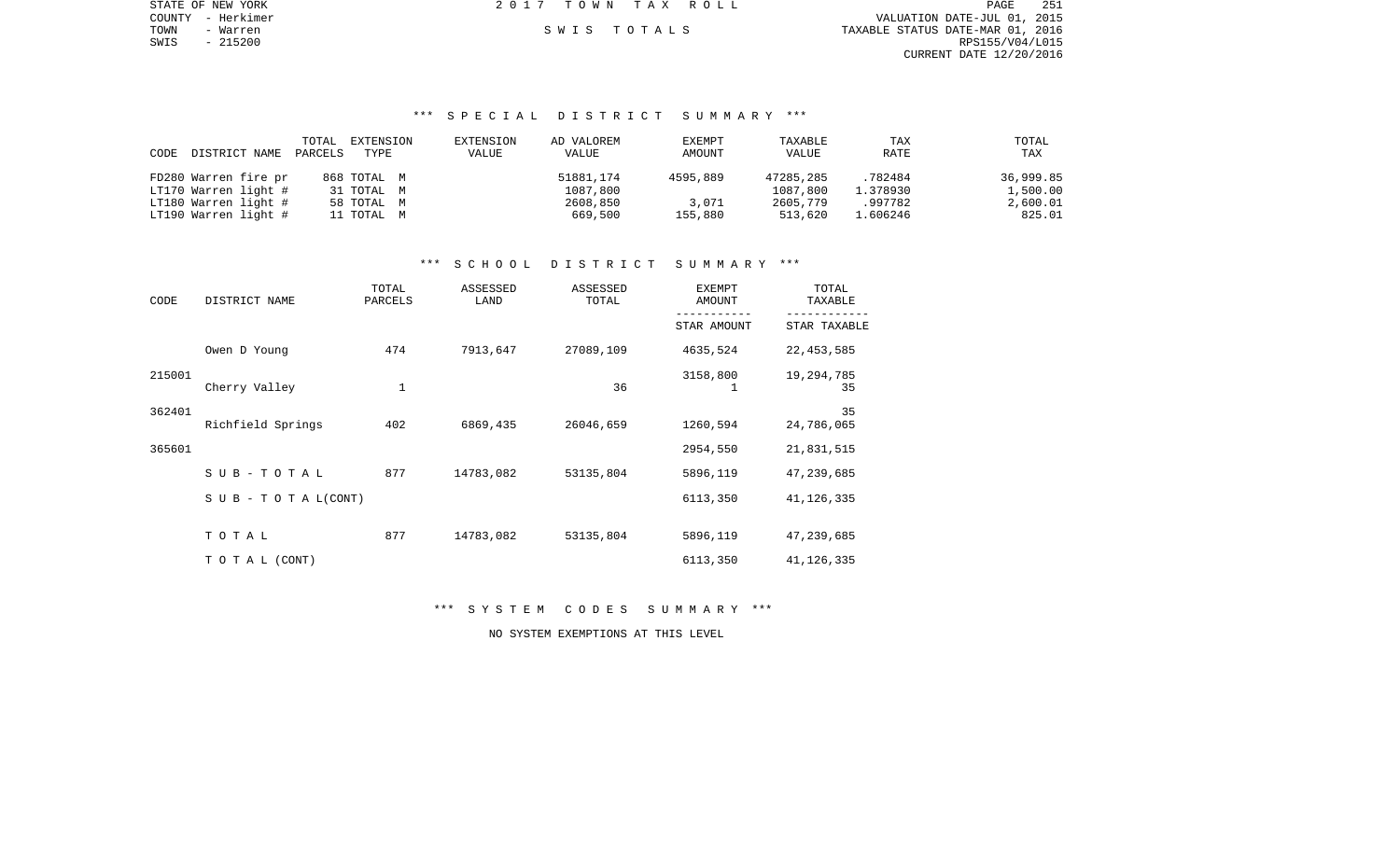| STATE OF NEW YORK | 2017 TOWN TAX ROLL | 252<br>PAGE                      |
|-------------------|--------------------|----------------------------------|
| COUNTY - Herkimer |                    | VALUATION DATE-JUL 01, 2015      |
| TOWN<br>- Warren  | SWIS TOTALS        | TAXABLE STATUS DATE-MAR 01, 2016 |
| SWIS<br>- 215200  |                    | RPS155/V04/L015                  |
|                   |                    | CURRENT DATE 12/20/2016          |
|                   |                    |                                  |

## \*\*\* E X E M P T I O N S U M M A R Y \*\*\*

|       |                | TOTAL          |          |          |
|-------|----------------|----------------|----------|----------|
| CODE  | DESCRIPTION    | PARCELS        | COUNTY   | TOWN     |
| 12100 | NYS HOSP       | 2              | 30,380   | 30,380   |
| 13100 | MUN OWNED      | 3              | 474,000  | 474,000  |
| 13110 | C CEM-LND      | $\overline{2}$ | 1,750    | 1,750    |
| 13500 | TOWN-GEN       | 3              | 196,300  | 196,300  |
| 13800 | SCHOOL DST     | 1              | 81,000   | 81,000   |
| 25110 | $N/P-RELIG$    | $\mathbf 1$    | 1,000    | 1,000    |
| 25120 | N/P-EDUCAT     | $\overline{2}$ | 103,700  | 103,700  |
| 25300 | NON PROF 9     | 7              | 3401,900 | 3401,900 |
| 27350 | PRIV CEM       | 7              | 9,600    | 9,600    |
| 29700 | WDRL/FORCL     | $1\,$          | 10,503   | 10,503   |
| 41101 | VETFUND CT     | $\overline{4}$ | 4,938    | 4,938    |
| 41121 | VET WAR CT     | 23             | 130,560  | 130,560  |
| 41131 | VET COM CT     | 17             | 160,150  | 160,150  |
| 41141 | VET DIS CT     | 10             | 170,355  | 170,355  |
| 41162 | $CW$ 15 $VET/$ | 3              | 15,375   |          |
| 41172 | CW_DISBLD_     | $1\,$          | 1,225    |          |
| 41400 | CLERGY         | $\overline{2}$ | 3,000    | 3,000    |
| 41700 | AGRIC 10 Y     | 16             | 988,400  | 988,400  |
| 41720 | AG MKTS L      | 58             | 302,661  | 302,661  |
| 41730 | AG MKTS        | 13             | 50,780   | 50,780   |
| 41801 | AGED-CT        | $\overline{2}$ | 65,750   | 65,750   |
| 41802 | AGED-CNTY      | $1\,$          | 9,800    |          |
| 41805 | $AGED-C/S$     | $\mathbf{1}$   | 13,050   |          |
| 42100 | AGRIC 10 Y     | 35             | 218,000  | 218,000  |
| 47100 | Mass Telec     | 3              | 10,095   | 10,095   |
|       | TOTAL          | 218            | 6454,272 | 6414,822 |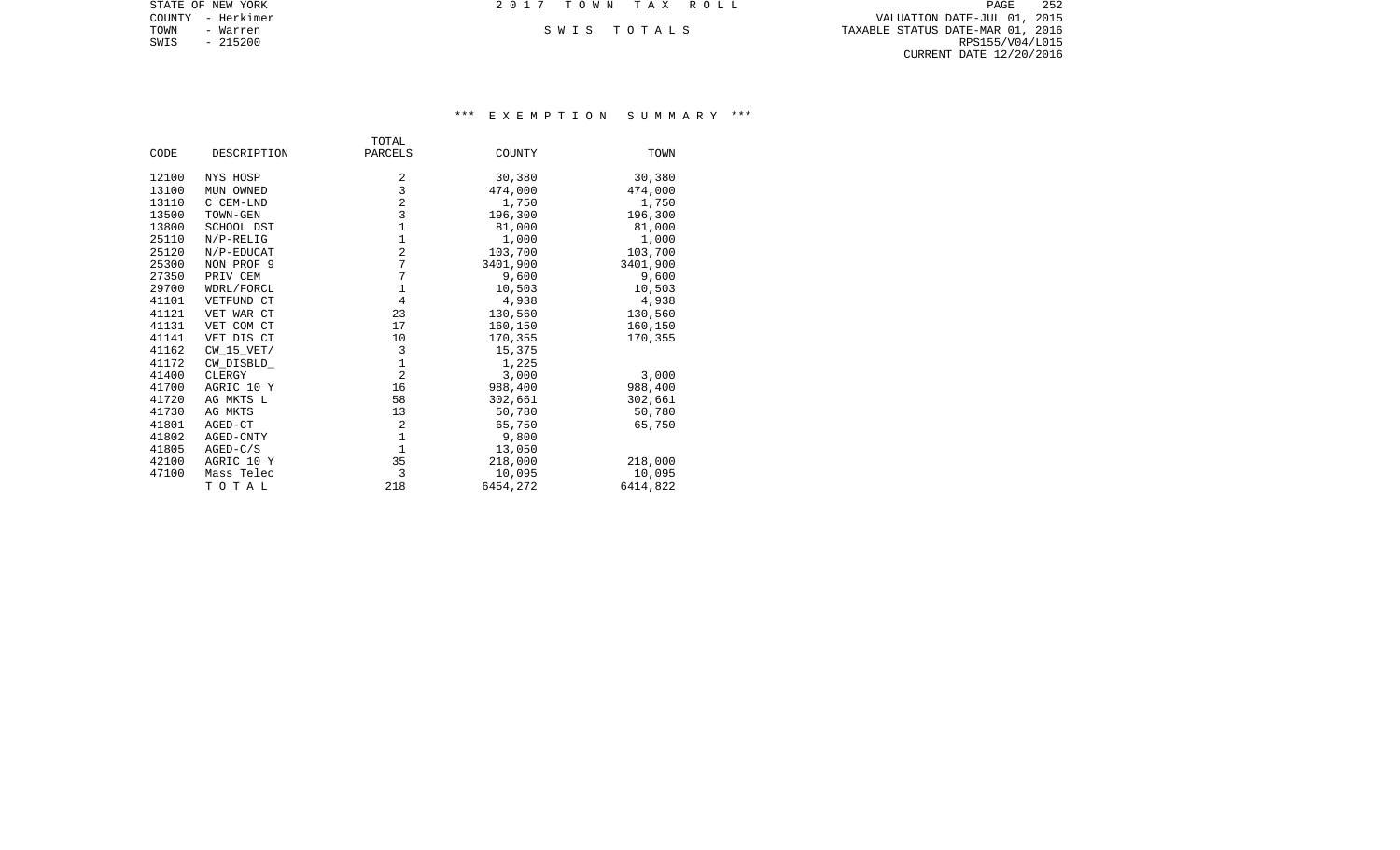COUNTY - Herkimer VALUATION DATE-JUL 01, 2015 TOWN - Warren S W I S T O T A L S TAXABLE STATUS DATE-MAR 01, 2016 SWIS - Warren – Alexander SWIS TOTALS (SUIT ALL SUITS) (SUITS) (SUITS) (SUITS) (SUITS) (SUITS) (SUITS) (SUITS)<br>SWIS - 215200 RPS155/V04/L015 CURRENT DATE 12/20/2016

STATE OF NEW YORK **EXECUTE:**  $2017$  TOWN TAX ROLL

| <b>ROLL</b><br>SEC | DESCRIPTION                                                           | TOTAL<br><b>PARCELS</b> | ASSESSED<br>LAND       | ASSESSED<br>TOTAL      | <b>EXEMPT</b><br><b>AMOUNT</b> | TOTAL<br>TAXABLE<br>------------ | TAX                  |                                                                    |
|--------------------|-----------------------------------------------------------------------|-------------------------|------------------------|------------------------|--------------------------------|----------------------------------|----------------------|--------------------------------------------------------------------|
|                    |                                                                       |                         |                        |                        | STAR AMOUNT                    | STAR TAXABLE                     | <b>RATE</b>          |                                                                    |
| $\mathbf{1}$       | County Tax<br>Town Tax<br>School Relevy<br>SPEC DIST TAXES<br>TAXABLE | 824                     | 14338,877<br>14338,877 | 42110,967<br>42110,967 | 2,134,044<br>2,094,594         | 39,976,923<br>40,016,373         | 9.047698<br>9.074980 | 361,699.14<br>363, 147.07<br>101,351.55<br>37,585.93<br>863,783.69 |
| 3                  | County Tax<br>Town Tax<br>SPEC DIST TAXES<br>STATE OWNED LAND         | 4                       | 87,875<br>87,875       | 88,055<br>88,055       |                                | 88,055<br>88,055                 | 9.047698<br>9.074980 | 796.69<br>799.09<br>68.90<br>1,664.68                              |
| 5                  | County Tax<br>Town Tax<br>SPEC DIST TAXES<br>SPECIAL FRANCHISE        | 6                       |                        | 465,315<br>465,315     |                                | 465,315<br>465,315               | 9.047698<br>9.074980 | 4,210.04<br>4,222.72<br>364.11<br>8,796.87                         |
| 6                  | County Tax<br>Town Tax<br>SPEC DIST TAXES<br>UTILITIES & N.C.         | 14                      | 7,000<br>7,000         | 6161,334<br>6161,334   | 10,095<br>10,095               | 6,151,239<br>6, 151, 239         | 9.047698<br>9.074980 | 55,654.54<br>55,822.36<br>3,905.93<br>115,382.83                   |
| 8                  | RS 8 TOTAL<br>SPEC DIST TAXES<br>WHOLLY EXEMPT                        | 29                      | 349,330                | 4310,133               | 4,310,133                      |                                  |                      |                                                                    |
|                    | County Tax<br>Town Tax<br>School Relevy<br>SPEC DIST TAXES            |                         | 14783,082<br>14783,082 | 53135,804<br>53135,804 | 6,454,272<br>6,414,822         | 46,681,532<br>46,720,982         | 9.047698<br>9.074980 | 422,360.41<br>423,991.24<br>101,351.55<br>41,924.87                |
| $\ast$             | SUB TOTAL                                                             | 877                     |                        |                        |                                |                                  |                      | 989,628.07                                                         |
|                    | County Tax                                                            |                         | 14783,082              | 53135,804              | 6,454,272                      | 46,681,532                       | 9.047698             | 422,360.41                                                         |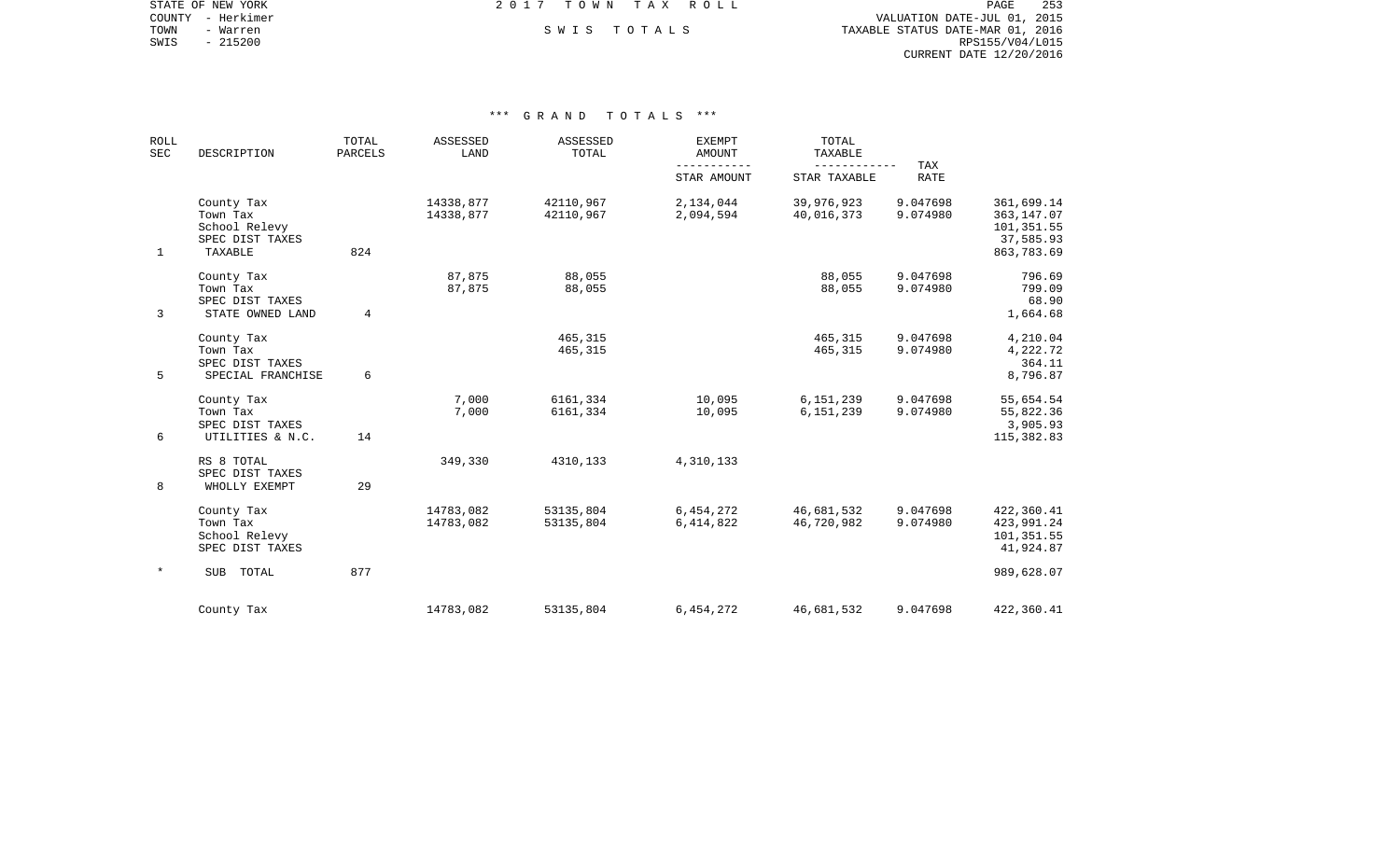|      | STATE OF NEW YORK | 2017 TOWN TAX ROLL |             | PAGE                             | 254 |
|------|-------------------|--------------------|-------------|----------------------------------|-----|
|      | COUNTY - Herkimer |                    |             | VALUATION DATE-JUL 01, 2015      |     |
| TOWN | - Warren          |                    | SWIS TOTALS | TAXABLE STATUS DATE-MAR 01, 2016 |     |
| SWIS | $-215200$         |                    |             | RPS155/V04/L015                  |     |
|      |                   |                    |             | CURRENT DATE 12/20/2016          |     |
|      |                   |                    |             |                                  |     |

| <b>ROLL</b><br><b>SEC</b> | DESCRIPTION                                  | TOTAL<br>PARCELS | ASSESSED<br>LAND | ASSESSED<br>TOTAL | EXEMPT<br>AMOUNT<br>STAR AMOUNT | TOTAL<br>TAXABLE<br>------------<br>STAR TAXABLE | TAX<br>RATE |                                       |
|---------------------------|----------------------------------------------|------------------|------------------|-------------------|---------------------------------|--------------------------------------------------|-------------|---------------------------------------|
|                           | Town Tax<br>School Relevy<br>SPEC DIST TAXES |                  | 14783,082        | 53135,804         | 6,414,822                       | 46,720,982                                       | 9.074980    | 423,991.24<br>101,351.55<br>41,924.87 |
| $* *$                     | GRAND TOTAL                                  | 877              |                  |                   |                                 |                                                  |             | 989,628.07                            |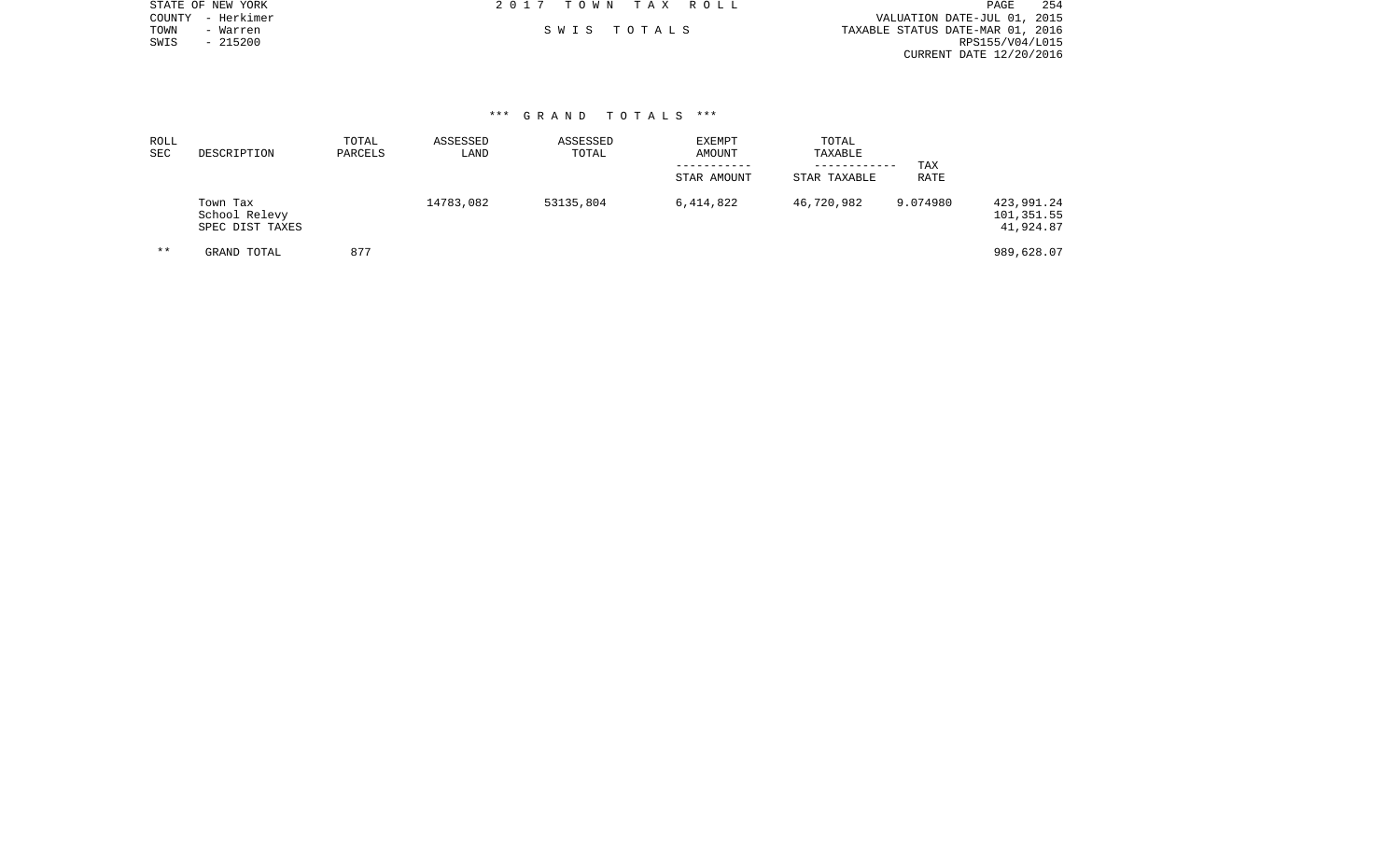STATE OF NEW YORK 2 0 1 7 T O W N T A X R O L L PAGE 255TOWN - Warren TAXABLE STATUS DATE-MAR 01, 2016 RPS155/V04/L015 CURRENT DATE 12/20/2016

COUNTY - Herkimer T O W N T O T A L S VALUATION DATE-JUL 01, 2015

# \*\*\* S P E C I A L D I S T R I C T S U M M A R Y \*\*\*

|      |                      | TOTAL   | EXTENSION   | EXTENSION | AD VALOREM | EXEMPT   | TAXABLE   | TOTAL     |
|------|----------------------|---------|-------------|-----------|------------|----------|-----------|-----------|
| CODE | DISTRICT NAME        | PARCELS | TYPE        | VALUE     | VALUE      | AMOUNT   | VALUE     | TAX       |
|      |                      |         |             |           |            |          |           |           |
|      | FD280 Warren fire pr |         | 868 ТОТАL М |           | 51881,174  | 4595,889 | 47285,285 | 36,999.85 |
|      | LT170 Warren light # |         | 31 TOTAL M  |           | 1087,800   |          | 1087,800  | 1,500.00  |
|      | LT180 Warren light # |         | 58 TOTAL M  |           | 2608,850   | 3,071    | 2605,779  | 2,600.01  |
|      | LT190 Warren light # |         | 11 TOTAL M  |           | 669,500    | 155,880  | 513,620   | 825.01    |

# \*\*\* S C H O O L D I S T R I C T S U M M A R Y \*\*\*

| CODE   | DISTRICT NAME                    | TOTAL<br>PARCELS | ASSESSED<br>LAND | ASSESSED<br>TOTAL | <b>EXEMPT</b><br>AMOUNT | TOTAL<br>TAXABLE |
|--------|----------------------------------|------------------|------------------|-------------------|-------------------------|------------------|
|        |                                  |                  |                  |                   | STAR AMOUNT             | STAR TAXABLE     |
|        | Owen D Young                     | 474              | 7913,647         | 27089,109         | 4635,524                | 22, 453, 585     |
| 215001 | Cherry Valley                    | $\mathbf 1$      |                  | 36                | 3158,800                | 19,294,785<br>35 |
| 362401 | Richfield Springs                | 402              | 6869,435         | 26046,659         | 1260,594                | 35<br>24,786,065 |
| 365601 |                                  |                  |                  |                   | 2954,550                | 21,831,515       |
|        | $SUB - TO T AL$                  | 877              | 14783,082        | 53135,804         | 5896,119                | 47,239,685       |
|        | $S \cup B - T \cup T A L (CONT)$ |                  |                  |                   | 6113,350                | 41, 126, 335     |
|        | TOTAL                            | 877              | 14783,082        | 53135,804         | 5896,119                | 47,239,685       |
|        | TO TAL (CONT)                    |                  |                  |                   | 6113,350                | 41, 126, 335     |

\*\*\* S Y S T E M C O D E S S U M M A R Y \*\*\*

NO SYSTEM EXEMPTIONS AT THIS LEVEL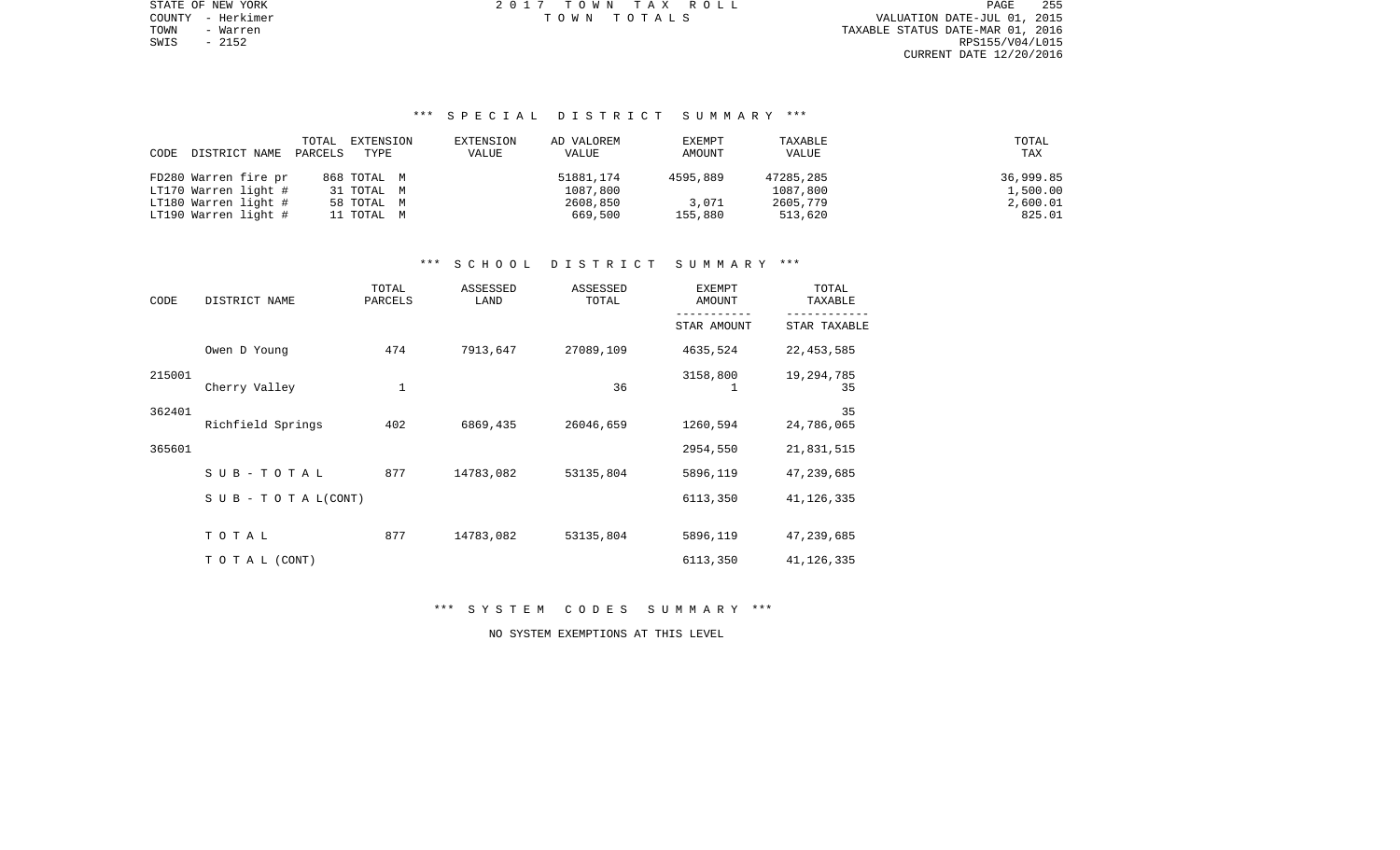TOWN - Warren TAXABLE STATUS DATE-MAR 01, 2016 SWIS - Warren 2016<br>SWIS - 2152 RPS155/V04/L015<br>SWIS - 2152 RPS155/V04/L015 CURRENT DATE 12/20/2016

STATE OF NEW YORK **EXECUTE:** TOWN TAX ROLL COUNTY - Herkimer T O W N T O T A L S VALUATION DATE-JUL 01, 2015

# \*\*\* E X E M P T I O N S U M M A R Y \*\*\*

|       |              | TOTAL          |          |          |
|-------|--------------|----------------|----------|----------|
| CODE  | DESCRIPTION  | PARCELS        | COUNTY   | TOWN     |
| 12100 | NYS HOSP     | 2              | 30,380   | 30,380   |
| 13100 | MUN OWNED    | 3              | 474,000  | 474,000  |
| 13110 | C CEM-LND    | $\overline{2}$ | 1,750    | 1,750    |
| 13500 | TOWN-GEN     | 3              | 196,300  | 196,300  |
| 13800 | SCHOOL DST   | $\mathbf 1$    | 81,000   | 81,000   |
| 25110 | $N/P-RELIG$  | $\mathbf{1}$   | 1,000    | 1,000    |
| 25120 | N/P-EDUCAT   | $\overline{2}$ | 103,700  | 103,700  |
| 25300 | NON PROF 9   | 7              | 3401,900 | 3401,900 |
| 27350 | PRIV CEM     | 7              | 9,600    | 9,600    |
| 29700 | WDRL/FORCL   | $\mathbf 1$    | 10,503   | 10,503   |
| 41101 | VETFUND CT   | $\overline{4}$ | 4,938    | 4,938    |
| 41121 | VET WAR CT   | 23             | 130,560  | 130,560  |
| 41131 | VET COM CT   | 17             | 160,150  | 160,150  |
| 41141 | VET DIS CT   | 10             | 170,355  | 170,355  |
| 41162 | $CW_15_VET/$ | 3              | 15,375   |          |
| 41172 | CW DISBLD    | $\mathbf 1$    | 1,225    |          |
| 41400 | CLERGY       | $\overline{2}$ | 3,000    | 3,000    |
| 41700 | AGRIC 10 Y   | 16             | 988,400  | 988,400  |
| 41720 | AG MKTS L    | 58             | 302,661  | 302,661  |
| 41730 | AG MKTS      | 13             | 50,780   | 50,780   |
| 41801 | AGED-CT      | $\overline{2}$ | 65,750   | 65,750   |
| 41802 | AGED-CNTY    | $\mathbf{1}$   | 9,800    |          |
| 41805 | $AGED-C/S$   | $\mathbf{1}$   | 13,050   |          |
| 42100 | AGRIC 10 Y   | 35             | 218,000  | 218,000  |
| 47100 | Mass Telec   | 3              | 10,095   | 10,095   |
|       | TOTAL        | 218            | 6454,272 | 6414,822 |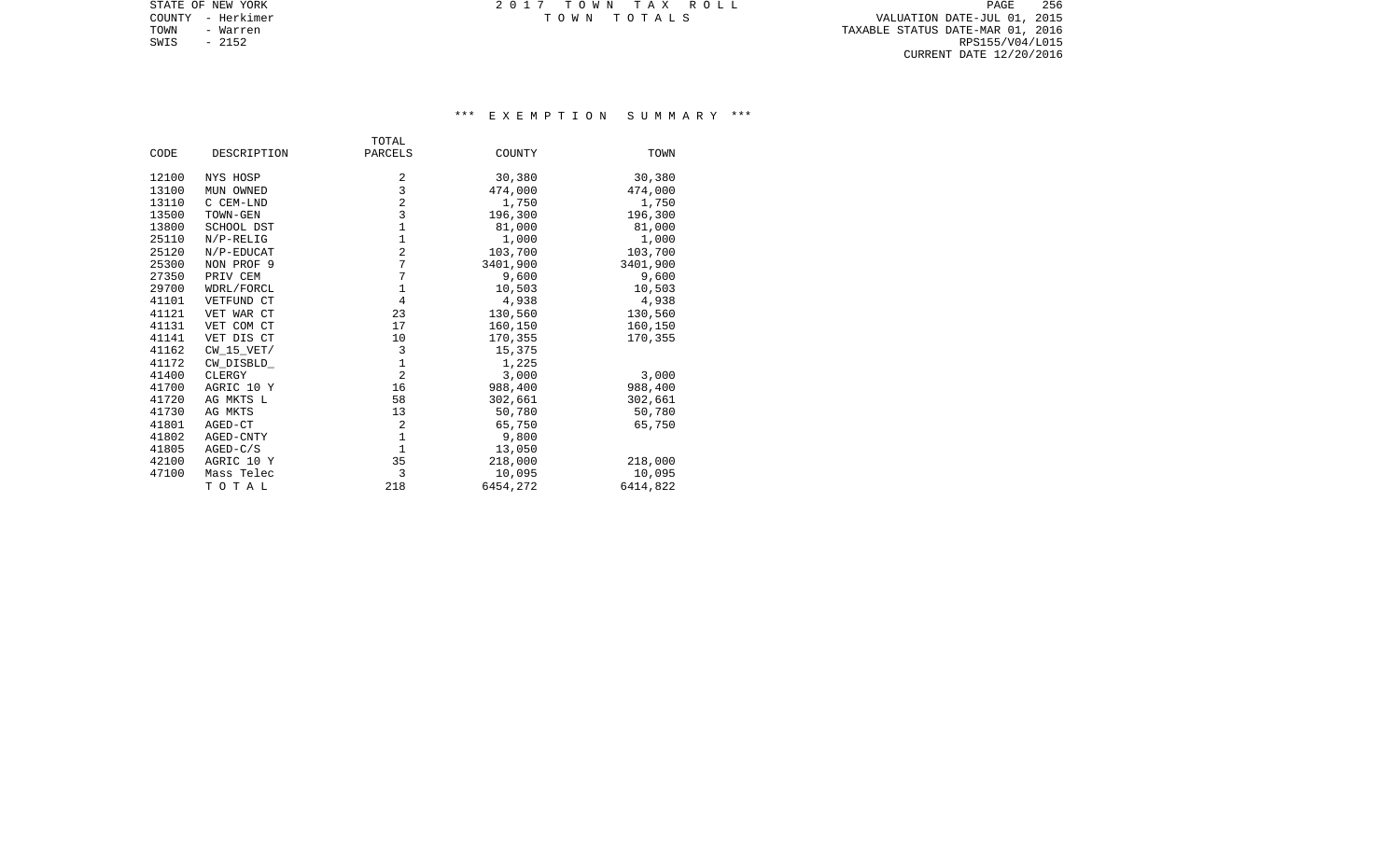STATE OF NEW YORK **EXECUTE:**  $2017$  TOWN TAX ROLL COUNTY - Herkimer T O W N T O T A L S VALUATION DATE-JUL 01, 2015

TOWN - Warren TAXABLE STATUS DATE-MAR 01, 2016 SWIS - Warren 2016<br>SWIS - 2152 RPS155/V04/L015<br>SWIS - 2152 RPS155/V04/L015 CURRENT DATE 12/20/2016

| <b>ROLL</b><br>SEC | DESCRIPTION                                                           | TOTAL<br><b>PARCELS</b> | ASSESSED<br>LAND       | ASSESSED<br>TOTAL      | <b>EXEMPT</b><br>AMOUNT<br>$- - - - -$ | TOTAL<br>TAXABLE         | TAX         | TOTAL<br>TAX                                                       |
|--------------------|-----------------------------------------------------------------------|-------------------------|------------------------|------------------------|----------------------------------------|--------------------------|-------------|--------------------------------------------------------------------|
|                    |                                                                       |                         |                        |                        | STAR AMOUNT                            | STAR TAXABLE             | <b>RATE</b> |                                                                    |
| $\mathbf 1$        | County Tax<br>Town Tax<br>School Relevy<br>SPEC DIST TAXES<br>TAXABLE | 824                     | 14338,877<br>14338,877 | 42110,967<br>42110,967 | 2,134,044<br>2,094,594                 | 39,976,923<br>40,016,373 |             | 361,699.14<br>363, 147.07<br>101,351.55<br>37,585.93<br>863,783.69 |
| 3                  | County Tax<br>Town Tax<br>SPEC DIST TAXES<br>STATE OWNED LAND         | 4                       | 87,875<br>87,875       | 88,055<br>88,055       |                                        | 88,055<br>88,055         |             | 796.69<br>799.09<br>68.90<br>1,664.68                              |
| 5                  | County Tax<br>Town Tax<br>SPEC DIST TAXES<br>SPECIAL FRANCHISE        | 6                       |                        | 465,315<br>465, 315    |                                        | 465,315<br>465,315       |             | 4,210.04<br>4,222.72<br>364.11<br>8,796.87                         |
| 6                  | County Tax<br>Town Tax<br>SPEC DIST TAXES<br>UTILITIES & N.C.         | 14                      | 7,000<br>7,000         | 6161,334<br>6161,334   | 10,095<br>10,095                       | 6,151,239<br>6,151,239   |             | 55,654.54<br>55,822.36<br>3,905.93<br>115,382.83                   |
| 8                  | RS 8 TOTAL<br>SPEC DIST TAXES<br>WHOLLY EXEMPT                        | 29                      | 349,330                | 4310,133               | 4,310,133                              |                          |             |                                                                    |
|                    | County Tax<br>Town Tax<br>School Relevy<br>SPEC DIST TAXES            |                         | 14783,082<br>14783,082 | 53135,804<br>53135,804 | 6,454,272<br>6,414,822                 | 46,681,532<br>46,720,982 |             | 422,360.41<br>423,991.24<br>101,351.55<br>41,924.87                |
| $^\star$           | SUB TOTAL                                                             | 877                     |                        |                        |                                        |                          |             | 989,628.07                                                         |
|                    | County Tax                                                            |                         | 14783,082              | 53135,804              | 6,454,272                              | 46,681,532               |             | 422,360.41                                                         |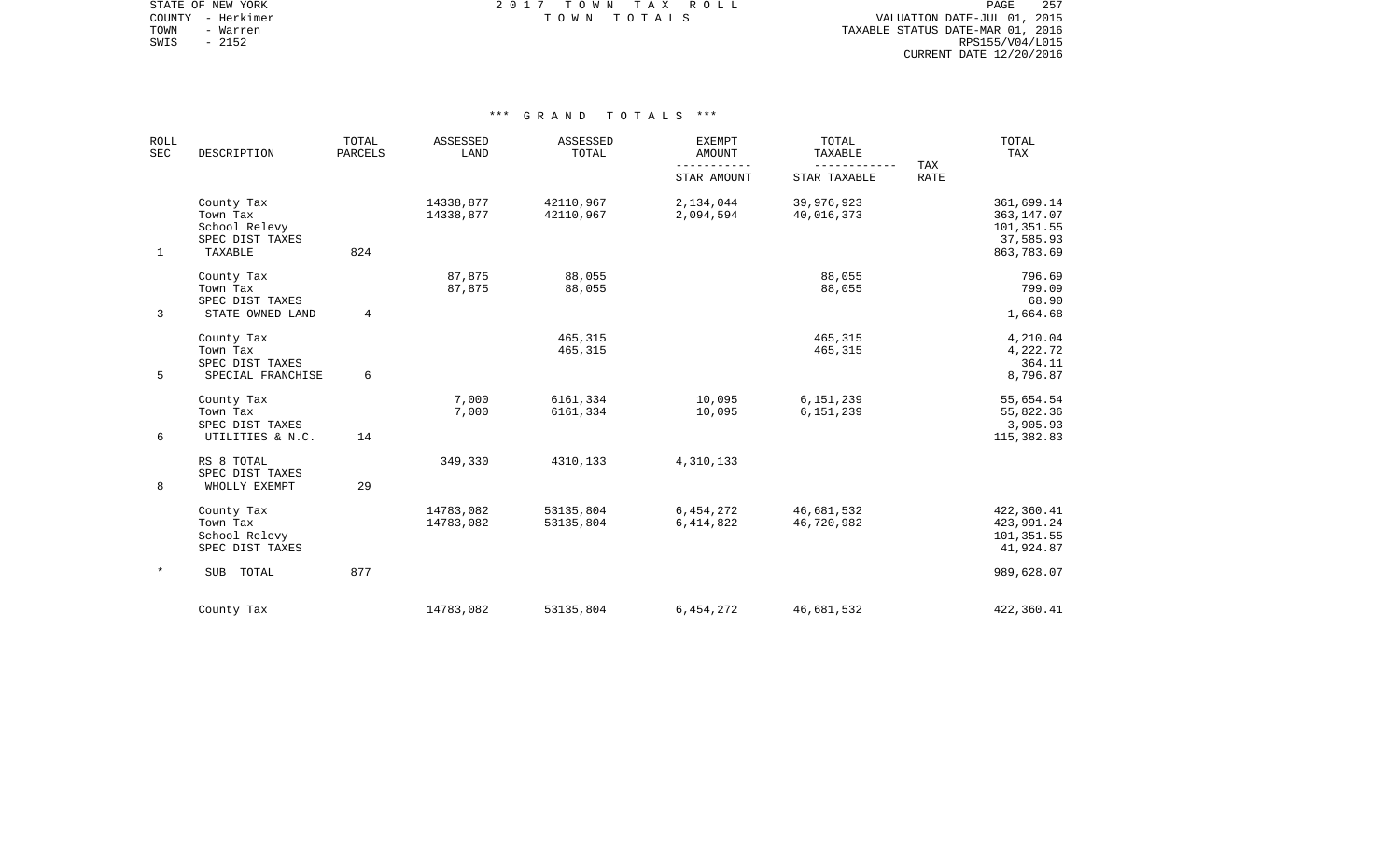|      | STATE OF NEW YORK | 2017 TOWN TAX ROLL | PAGE                             | -258 |
|------|-------------------|--------------------|----------------------------------|------|
|      | COUNTY - Herkimer | TOWN TOTALS        | VALUATION DATE-JUL 01, 2015      |      |
| TOWN | - Warren          |                    | TAXABLE STATUS DATE-MAR 01, 2016 |      |
| SWIS | $-2152$           |                    | RPS155/V04/L015                  |      |
|      |                   |                    | CURRENT DATE 12/20/2016          |      |
|      |                   |                    |                                  |      |

| ROLL<br>SEC | DESCRIPTION                                  | TOTAL<br>PARCELS | ASSESSED<br>LAND | ASSESSED<br>TOTAL | <b>EXEMPT</b><br>AMOUNT<br>STAR AMOUNT | TOTAL<br>TAXABLE<br>------------<br>STAR TAXABLE | TAX<br><b>RATE</b> | TOTAL<br>TAX                          |
|-------------|----------------------------------------------|------------------|------------------|-------------------|----------------------------------------|--------------------------------------------------|--------------------|---------------------------------------|
|             | Town Tax<br>School Relevy<br>SPEC DIST TAXES |                  | 14783,082        | 53135,804         | 6,414,822                              | 46,720,982                                       |                    | 423,991.24<br>101,351.55<br>41,924.87 |
| $* *$       | GRAND TOTAL                                  | 877              |                  |                   |                                        |                                                  |                    | 989,628.07                            |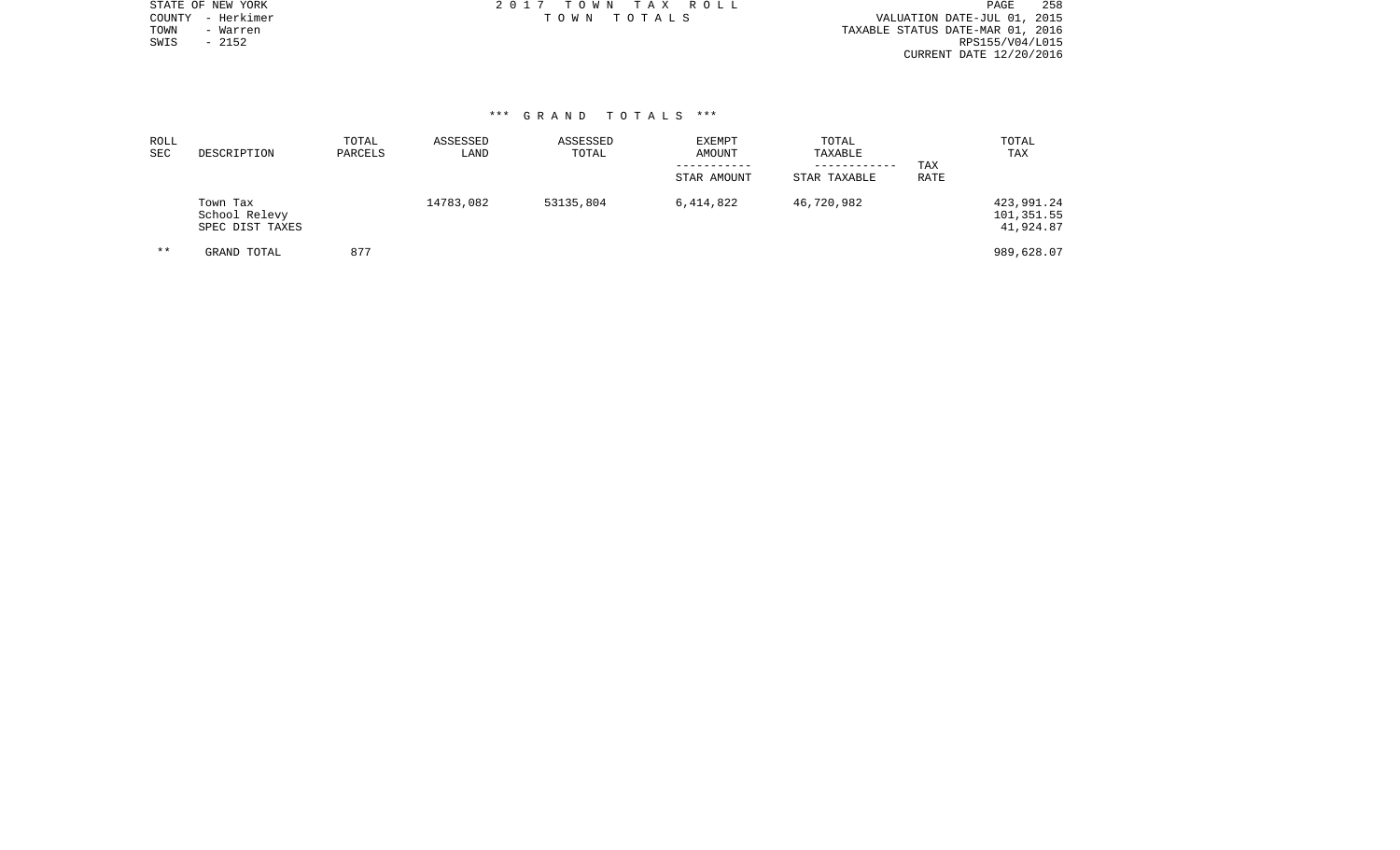| STATE OF NEW YORK                                |                                                            |                      | 2017 TOWN TAX ROLL                                                                             |                                  | PAGE<br>1  |
|--------------------------------------------------|------------------------------------------------------------|----------------------|------------------------------------------------------------------------------------------------|----------------------------------|------------|
| COUNTY - Herkimer                                |                                                            |                      | STATE OWNED LAND SECTION OF THE ROLL - 3 SUB-SECT - A VALUATION DATE-JUL 01, 2015              |                                  |            |
| TOWN<br>- Warren                                 | ROLL SUB-SECT - A- SECTION 532-A RPTL WILD OR FOREST LANDS |                      |                                                                                                | TAXABLE STATUS DATE-MAR 01, 2016 |            |
| $-215200$<br>SWIS                                |                                                            | OWNERS NAME SEOUENCE |                                                                                                |                                  |            |
|                                                  |                                                            |                      | UNIFORM PERCENT OF VALUE IS 063.50                                                             |                                  |            |
|                                                  |                                                            |                      |                                                                                                |                                  |            |
|                                                  |                                                            |                      |                                                                                                |                                  |            |
| TAX MAP PARCEL NUMBER                            |                                                            |                      | PROPERTY LOCATION & CLASS ASSESSMENT EXEMPTION CODE---------------COUNTY--------TOWN---------- |                                  |            |
| CURRENT OWNERS NAME                              | SCHOOL DISTRICT                                            | LAND                 | TAX DESCRIPTION                                                                                | TAXABLE VALUE                    |            |
| CURRENT OWNERS ADDRESS                           | PARCEL SIZE/GRID COORD                                     | TOTAL                | SPECIAL DISTRICTS                                                                              |                                  | TAX AMOUNT |
|                                                  |                                                            |                      |                                                                                                |                                  |            |
|                                                  | Mead Fretts Vhcs                                           |                      |                                                                                                | ACCT 0120001                     |            |
| $139.2 - 1 - 2$                                  | 930 State forest                                           |                      | County Tax                                                                                     | 3,400                            | 30.76      |
| Land Claims ST Of NY                             | 215001<br>Owen D Young                                     | 3,400                | Town Tax                                                                                       | 3,400                            | 30.85      |
| Office Of St Comptroller                         | Swamp                                                      | 3,400                | FD280 Warren fire prot                                                                         | 3,400 TO M                       | 2.66       |
| Attn: Office Of St Comptroller Lot 7 Mead Fretts |                                                            |                      |                                                                                                |                                  |            |
| Bureau Of St Expenditures                        | 12a                                                        |                      |                                                                                                |                                  |            |
| Albany, NY 12236                                 | ACRES 12.00                                                |                      |                                                                                                |                                  |            |
|                                                  | EAST-0362700 NRTH-1478609                                  |                      |                                                                                                |                                  |            |
|                                                  | DEED BOOK 00176 PG-00251                                   |                      |                                                                                                |                                  |            |
|                                                  | FULL MARKET VALUE                                          | 5,354                |                                                                                                |                                  |            |
|                                                  |                                                            |                      | TOTAL TAX ---                                                                                  |                                  | $64.27**$  |
|                                                  |                                                            |                      |                                                                                                | DATE #1                          | 01/31/17   |
|                                                  |                                                            |                      |                                                                                                | AMT DUE                          | 64.27      |
|                                                  |                                                            |                      |                                                                                                |                                  |            |
|                                                  | Kosma Synovic Vhcs                                         |                      |                                                                                                | ACCT 0140001                     |            |
| $333. -1 -1$                                     | 930 State forest                                           |                      | County Tax                                                                                     | 17,600                           | 159.24     |
| Land Claims ST Of NY                             | Owen D Young<br>215001                                     | 17,600               | Town Tax                                                                                       | 17,600                           | 159.72     |
| Attn: Office Of St Comptroller Farm Lot          |                                                            | 17,600               | FD280 Warren fire prot                                                                         | 17,600 TO M                      | 13.77      |
| Bureau Of St Expenditures<br>Albany, NY 12236    | Lot 16 Kosmar Sznovic                                      |                      |                                                                                                |                                  |            |
|                                                  | 40a<br>ACRES<br>40.00                                      |                      |                                                                                                |                                  |            |
|                                                  | DEED BOOK 00000                                            |                      |                                                                                                |                                  |            |
|                                                  | FULL MARKET VALUE                                          | 27,717               |                                                                                                |                                  |            |
|                                                  |                                                            |                      | TOTAL TAX ---                                                                                  |                                  | $332.73**$ |
|                                                  |                                                            |                      |                                                                                                | DATE #1                          | 01/31/17   |
|                                                  |                                                            |                      |                                                                                                | $\lambda$                        | 222222     |

AMT DUE 332.73 \*\*\*\*\*\*\*\*\*\*\*\*\*\*\*\*\*\*\*\*\*\*\*\*\*\*\*\*\*\*\*\*\*\*\*\*\*\*\*\*\*\*\*\*\*\*\*\*\*\*\*\*\*\*\*\*\*\*\*\*\*\*\*\*\*\*\*\*\*\*\*\*\*\*\*\*\*\*\*\*\*\*\*\*\*\*\*\*\*\*\*\*\*\*\*\*\*\*\*\*\*\*\*\*\*\*\*\*\*\*\*\*\*\*\*\*\*\*\*\*\*\*\*\*\*\*\*\*\*\*\*\*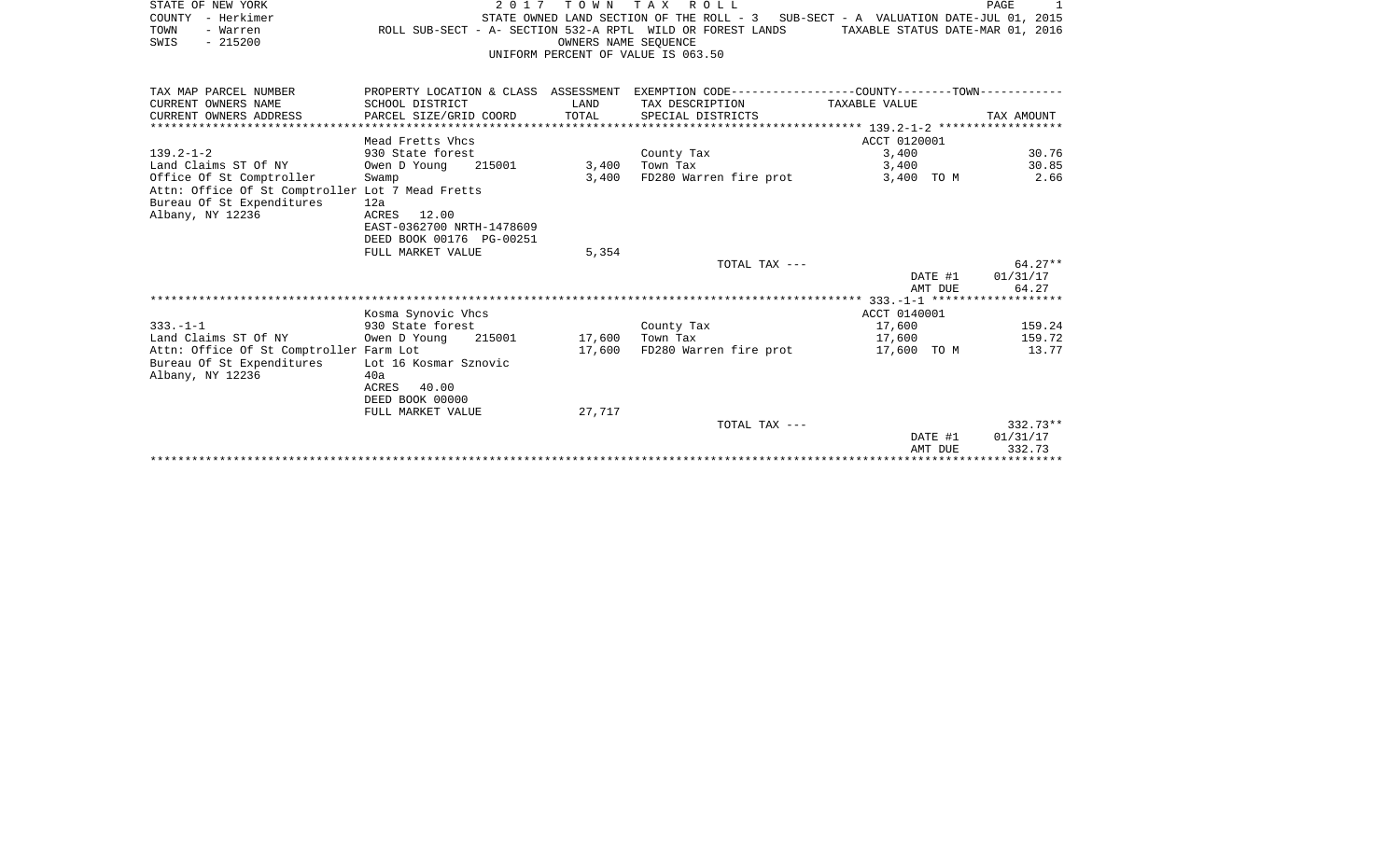| STATE OF NEW YORK | 2017 TOWN TAX ROLL                                                                | PAGE                             |
|-------------------|-----------------------------------------------------------------------------------|----------------------------------|
| COUNTY - Herkimer | STATE OWNED LAND SECTION OF THE ROLL - 3 SUB-SECT - A VALUATION DATE-JUL 01, 2015 |                                  |
| TOWN<br>- Warren  | ROLL SUB-SECT - A- SECTION 532-A RPTL WILD OR FOREST LANDS                        | TAXABLE STATUS DATE-MAR 01, 2016 |
| SWIS<br>- 215200  |                                                                                   | RPS155/V04/L015                  |
|                   | UNIFORM PERCENT OF VALUE IS 063.50                                                | CURRENT DATE 12/20/2016          |

### \*\*\* S P E C I A L D I S T R I C T S U M M A R Y \*\*\*

| CODE | DISTRICT NAME        | TOTAL<br>PARCELS | EXTENSION<br>TYPE | EXTENSION<br>VALUE | AD VALOREM<br>VALUE | <b>EXEMPT</b><br>AMOUNT | TAXABLE<br>VALUE | TOTAL<br>TAX |
|------|----------------------|------------------|-------------------|--------------------|---------------------|-------------------------|------------------|--------------|
|      | FD280 Warren fire pr |                  | 2 TOTAL M         |                    | 21,000              |                         | 21,000           | 16.43        |

### \*\*\* S C H O O L D I S T R I C T S U M M A R Y \*\*\*

| CODE   | DISTRICT NAME                    | TOTAL<br>PARCELS | ASSESSED<br>LAND | ASSESSED<br>TOTAL | <b>EXEMPT</b><br>AMOUNT<br>--------- | TOTAL<br>TAXABLE |
|--------|----------------------------------|------------------|------------------|-------------------|--------------------------------------|------------------|
|        |                                  |                  |                  |                   | STAR AMOUNT                          | STAR TAXABLE     |
|        | Owen D Young                     | 2                | 21,000           | 21,000            |                                      | 21,000           |
| 215001 |                                  |                  |                  |                   |                                      | 21,000           |
|        | SUB-TOTAL                        | 2                | 21,000           | 21,000            |                                      | 21,000           |
|        | $S \cup B - T \cup T A L (CONT)$ |                  |                  |                   |                                      | 21,000           |
|        |                                  |                  |                  |                   |                                      |                  |
|        | TOTAL                            | 2                | 21,000           | 21,000            |                                      | 21,000           |
|        | TO TAL (CONT)                    |                  |                  |                   |                                      | 21,000           |

\*\*\* S Y S T E M C O D E S S U M M A R Y \*\*\*

#### NO SYSTEM EXEMPTIONS AT THIS LEVEL

\*\*\* E X E M P T I O N S U M M A R Y \*\*\*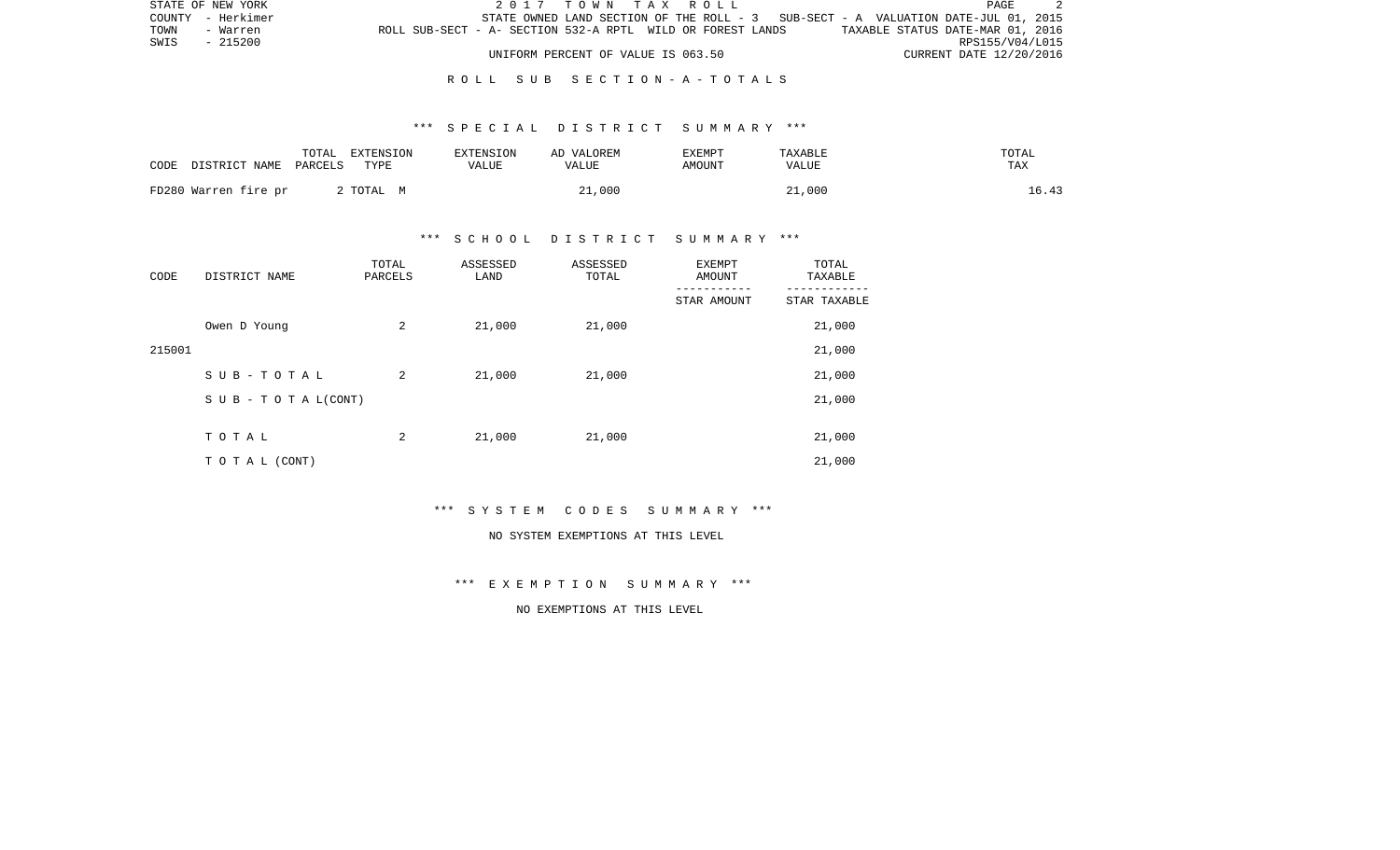|      | STATE OF NEW YORK |                                                            |  |                                    |  | 2017 TOWN TAX ROLL |                                                                                   |  |                                  | PAGE |  |
|------|-------------------|------------------------------------------------------------|--|------------------------------------|--|--------------------|-----------------------------------------------------------------------------------|--|----------------------------------|------|--|
|      | COUNTY - Herkimer |                                                            |  |                                    |  |                    | STATE OWNED LAND SECTION OF THE ROLL - 3 SUB-SECT - A VALUATION DATE-JUL 01, 2015 |  |                                  |      |  |
| TOWN | - Warren          | ROLL SUB-SECT - A- SECTION 532-A RPTL WILD OR FOREST LANDS |  |                                    |  |                    |                                                                                   |  | TAXABLE STATUS DATE-MAR 01, 2016 |      |  |
| SWIS | - 215200          |                                                            |  |                                    |  |                    |                                                                                   |  | RPS155/V04/L015                  |      |  |
|      |                   |                                                            |  | UNIFORM PERCENT OF VALUE IS 063.50 |  |                    |                                                                                   |  | CURRENT DATE 12/20/2016          |      |  |

| ROLL<br>SEC | DESCRIPTION                         | TOTAL<br>PARCELS | ASSESSED<br>LAND | ASSESSED<br>TOTAL | <b>EXEMPT</b><br>AMOUNT | TOTAL<br>TAXABLE             |             | TOTAL<br>TAX     |
|-------------|-------------------------------------|------------------|------------------|-------------------|-------------------------|------------------------------|-------------|------------------|
|             |                                     |                  |                  |                   | STAR AMOUNT             | ------------<br>STAR TAXABLE | TAX<br>RATE |                  |
|             | County Tax<br>Town Tax              |                  | 21,000<br>21,000 | 21,000<br>21,000  |                         | 21,000<br>21,000             |             | 190.00<br>190.57 |
|             | SPEC DIST TAXES<br>STATE OWNED LAND |                  |                  |                   |                         |                              |             | 16.43<br>397.00  |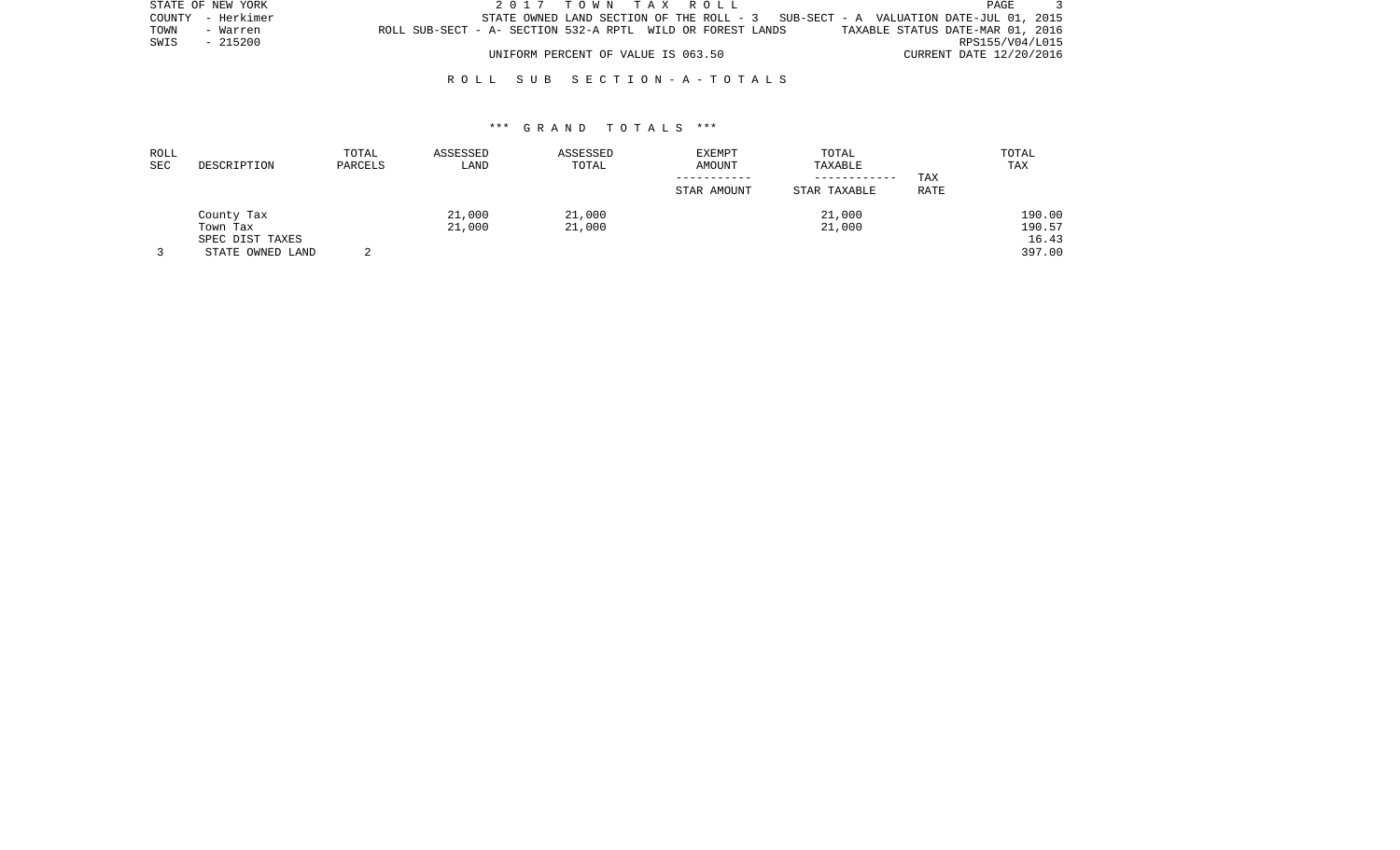| STATE OF NEW YORK | 2017 TOWN TAX ROLL                                         | 4<br>PAGE                                                                         |
|-------------------|------------------------------------------------------------|-----------------------------------------------------------------------------------|
| COUNTY - Herkimer |                                                            | STATE OWNED LAND SECTION OF THE ROLL - 3 SUB-SECT - Y VALUATION DATE-JUL 01, 2015 |
| TOWN<br>- Warren  | ROLL SUB-SECT - Y- SECTION 545 RPTL TRANSITION ASSESSMENTS | TAXABLE STATUS DATE-MAR 01, 2016                                                  |
| SWIS<br>- 215200  | OWNERS NAME SEOUENCE                                       |                                                                                   |
|                   | UNIFORM PERCENT OF VALUE IS 063.50                         |                                                                                   |

| TAX MAP PARCEL NUMBER                | PROPERTY LOCATION & CLASS | ASSESSMENT | EXEMPTION CODE-----------------COUNTY-------TOWN------------ |               |         |            |
|--------------------------------------|---------------------------|------------|--------------------------------------------------------------|---------------|---------|------------|
| CURRENT OWNERS NAME                  | SCHOOL DISTRICT           | LAND       | TAX DESCRIPTION                                              | TAXABLE VALUE |         |            |
| CURRENT OWNERS ADDRESS               | PARCEL SIZE/GRID COORD    | TOTAL      | SPECIAL DISTRICTS                                            |               |         | TAX AMOUNT |
|                                      |                           |            |                                                              |               |         |            |
|                                      | Transitional              |            |                                                              |               |         |            |
| $333 - 1 - 2$                        | 993 Transition t          |            | County Tax                                                   | 180           |         | 1.63       |
| Land Claims State of NY              | 215001<br>Owen D Young    |            | Town Tax                                                     | 180           |         | 1.63       |
| Attn: Office of State Comptrol ACRES | 0.01                      | 180        | FD280 Warren fire prot                                       | 180           | TO M    | .14        |
| Bureau of State Expenditures         | FULL MARKET VALUE         | 283        |                                                              |               |         |            |
| Albany, NY 12236                     |                           |            |                                                              |               |         |            |
|                                      |                           |            | TOTAL TAX $---$                                              |               |         | $3.40**$   |
|                                      |                           |            |                                                              |               | DATE #1 | 01/31/17   |
|                                      |                           |            |                                                              |               | AMT DUE | 3.40       |
|                                      |                           |            |                                                              |               |         |            |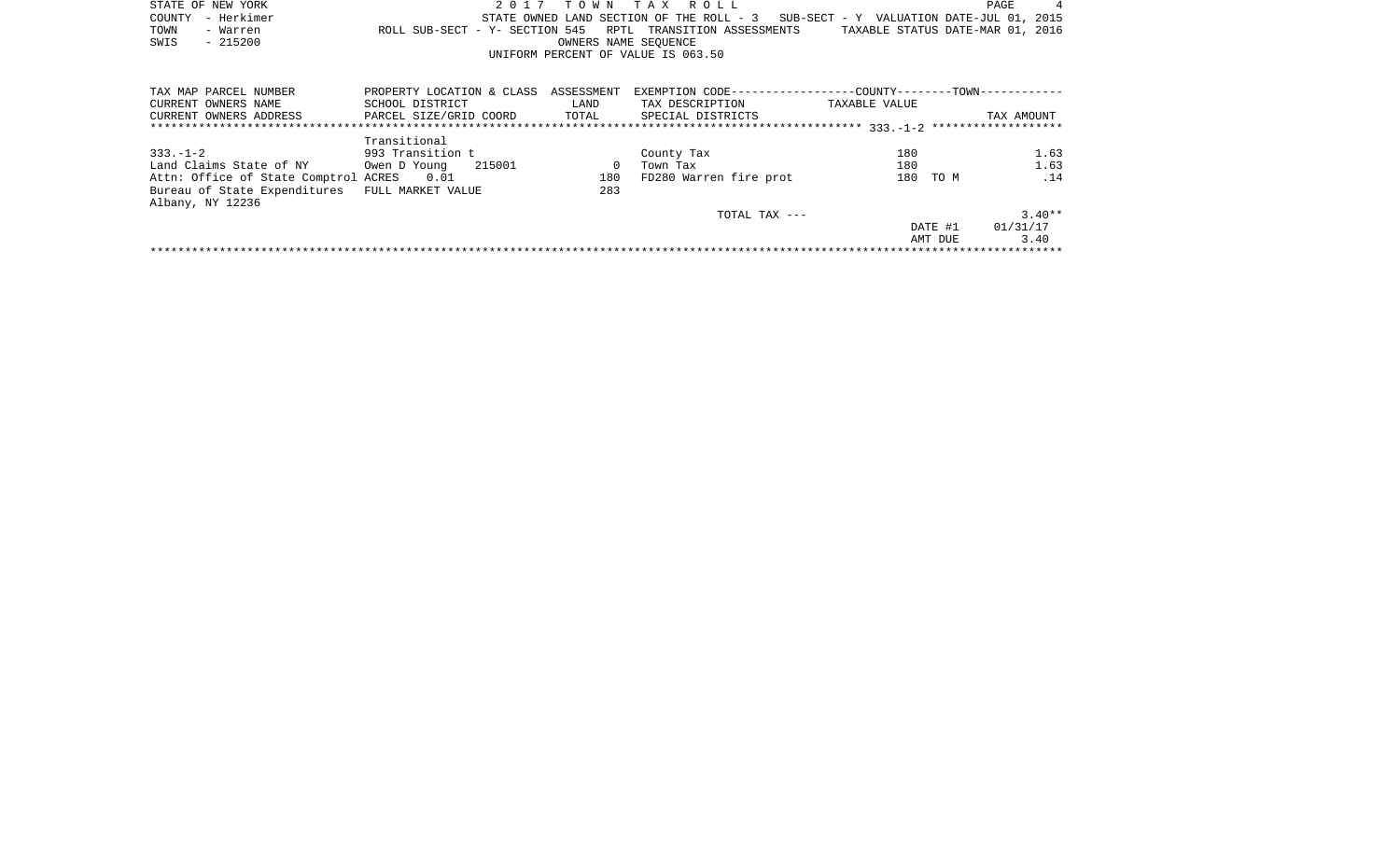|      | STATE OF NEW YORK |                                                            |  | 2017 TOWN TAX ROLL                 |  |                                                                                   |  |                                  | PAGE |  |
|------|-------------------|------------------------------------------------------------|--|------------------------------------|--|-----------------------------------------------------------------------------------|--|----------------------------------|------|--|
|      | COUNTY - Herkimer |                                                            |  |                                    |  | STATE OWNED LAND SECTION OF THE ROLL - 3 SUB-SECT - Y VALUATION DATE-JUL 01, 2015 |  |                                  |      |  |
| TOWN | - Warren          | ROLL SUB-SECT - Y- SECTION 545 RPTL TRANSITION ASSESSMENTS |  |                                    |  |                                                                                   |  | TAXABLE STATUS DATE-MAR 01, 2016 |      |  |
| SWIS | - 215200          |                                                            |  |                                    |  |                                                                                   |  | RPS155/V04/L015                  |      |  |
|      |                   |                                                            |  | UNIFORM PERCENT OF VALUE IS 063.50 |  |                                                                                   |  | CURRENT DATE 12/20/2016          |      |  |

#### \*\*\* S P E C I A L D I S T R I C T S U M M A R Y \*\*\*

| CODE | DISTRICT NAME        | TOTAL<br>PARCELS | EXTENSION<br>TYPE | <b>EXTENSION</b><br>VALUE | AD VALOREM<br>VALUE | EXEMPT<br>AMOUNT | TAXABLE<br>VALUE | TOTAL<br>TAX |
|------|----------------------|------------------|-------------------|---------------------------|---------------------|------------------|------------------|--------------|
|      | FD280 Warren fire pr |                  | . TOTAL M         |                           | 180                 |                  | 180              | .            |

### \*\*\* S C H O O L D I S T R I C T S U M M A R Y \*\*\*

| CODE   | DISTRICT NAME      | TOTAL<br>PARCELS | ASSESSED<br>LAND | ASSESSED<br>TOTAL | EXEMPT<br>AMOUNT | TOTAL<br>TAXABLE |
|--------|--------------------|------------------|------------------|-------------------|------------------|------------------|
|        |                    |                  |                  |                   | STAR AMOUNT      | STAR TAXABLE     |
|        | Owen D Young       | 1                |                  | 180               |                  | 180              |
| 215001 |                    |                  |                  |                   |                  | 180              |
|        | SUB-TOTAL          | 1                |                  | 180               |                  | 180              |
|        | SUB - TO TAL(CONT) |                  |                  |                   |                  | 180              |
|        |                    |                  |                  |                   |                  |                  |
|        | TOTAL              | 1                |                  | 180               |                  | 180              |
|        | TO TAL (CONT)      |                  |                  |                   |                  | 180              |

\*\*\* S Y S T E M C O D E S S U M M A R Y \*\*\*

#### NO SYSTEM EXEMPTIONS AT THIS LEVEL

\*\*\* E X E M P T I O N S U M M A R Y \*\*\*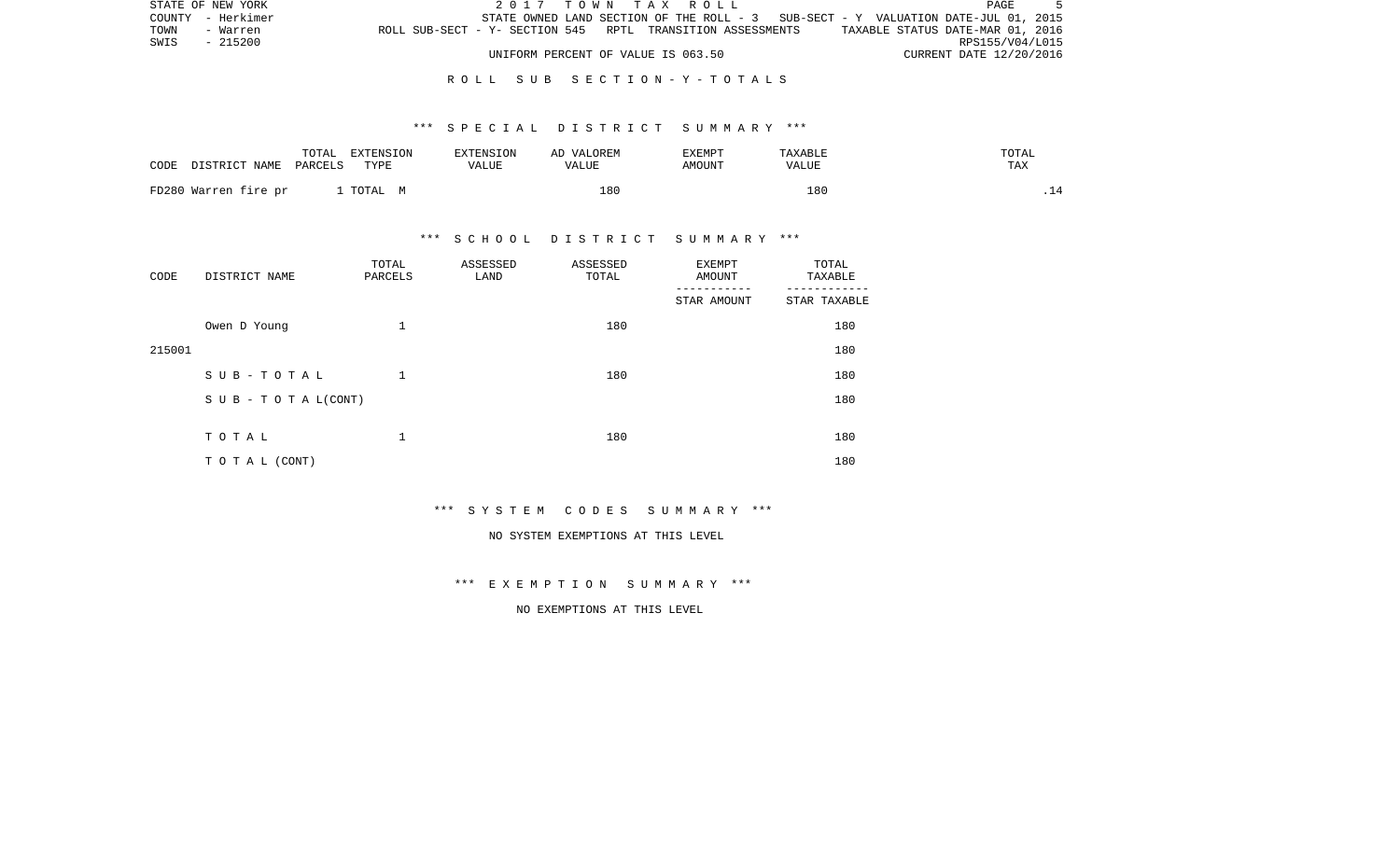|      | STATE OF NEW YORK |                                                            | 2017 TOWN TAX ROLL                 |  |                                                                                   |                                  | PAGE            |  |
|------|-------------------|------------------------------------------------------------|------------------------------------|--|-----------------------------------------------------------------------------------|----------------------------------|-----------------|--|
|      | COUNTY - Herkimer |                                                            |                                    |  | STATE OWNED LAND SECTION OF THE ROLL - 3 SUB-SECT - Y VALUATION DATE-JUL 01, 2015 |                                  |                 |  |
| TOWN | - Warren          | ROLL SUB-SECT - Y- SECTION 545 RPTL TRANSITION ASSESSMENTS |                                    |  |                                                                                   | TAXABLE STATUS DATE-MAR 01, 2016 |                 |  |
| SWIS | - 215200          |                                                            |                                    |  |                                                                                   |                                  | RPS155/V04/L015 |  |
|      |                   |                                                            | UNIFORM PERCENT OF VALUE IS 063.50 |  |                                                                                   | CURRENT DATE 12/20/2016          |                 |  |

| ROLL |                  | TOTAL   | ASSESSED | ASSESSED | EXEMPT      | TOTAL        |      | TOTAL |
|------|------------------|---------|----------|----------|-------------|--------------|------|-------|
| SEC  | DESCRIPTION      | PARCELS | LAND     | TOTAL    | AMOUNT      | TAXABLE      |      | TAX   |
|      |                  |         |          |          |             | ------------ | TAX  |       |
|      |                  |         |          |          | STAR AMOUNT | STAR TAXABLE | RATE |       |
|      | County Tax       |         |          | 180      |             | 180          |      | 1.63  |
|      | Town Tax         |         |          | 180      |             | 180          |      | 1.63  |
|      | SPEC DIST TAXES  |         |          |          |             |              |      | .14   |
|      | STATE OWNED LAND |         |          |          |             |              |      | 3.40  |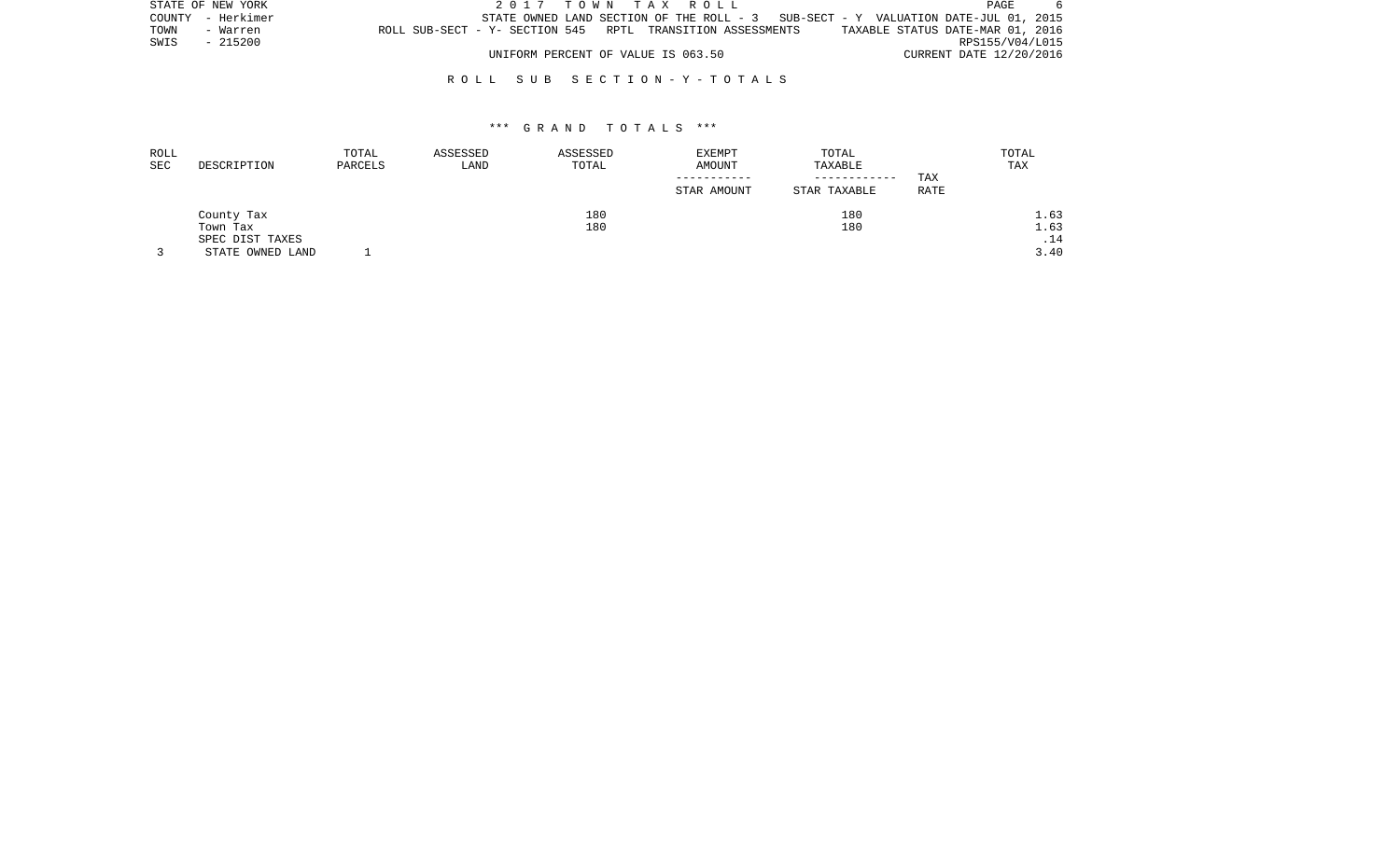| STATE OF NEW YORK                             | 2017                                  | T O W N              | R O L L<br>T A X                                           |                                          | PAGE       |
|-----------------------------------------------|---------------------------------------|----------------------|------------------------------------------------------------|------------------------------------------|------------|
| COUNTY<br>- Herkimer                          |                                       |                      | STATE OWNED LAND SECTION OF THE ROLL - 3                   | SUB-SECT - A VALUATION DATE-JUL 01, 2015 |            |
| TOWN<br>- Warren                              | ROLL SUB-SECT - A- SECTION 532-A RPTL |                      | WILD OR FOREST LANDS                                       | TAXABLE STATUS DATE-MAR 01, 2016         |            |
| $-215200$<br>SWIS                             |                                       | OWNERS NAME SEQUENCE |                                                            |                                          |            |
|                                               |                                       |                      | UNIFORM PERCENT OF VALUE IS 063.50                         |                                          |            |
|                                               |                                       |                      |                                                            |                                          |            |
| TAX MAP PARCEL NUMBER                         | PROPERTY LOCATION & CLASS ASSESSMENT  |                      | EXEMPTION CODE----------------COUNTY-------TOWN----------- |                                          |            |
| CURRENT OWNERS NAME                           | SCHOOL DISTRICT                       | LAND                 | TAX DESCRIPTION                                            | TAXABLE VALUE                            |            |
| CURRENT OWNERS ADDRESS                        | PARCEL SIZE/GRID COORD                | TOTAL                | SPECIAL DISTRICTS                                          |                                          | TAX AMOUNT |
|                                               |                                       |                      |                                                            |                                          |            |
|                                               | H & A Mason Vhcs                      |                      |                                                            | ACCT 0130001                             |            |
| $133.1 - 1 - 28$                              | 910 Priv forest                       |                      | County Tax                                                 | 66,875                                   | 605.06     |
| Land Claims Unit ST Of NY Owen D Young 215001 |                                       | 66,875               | Town Tax                                                   | 66,875                                   | 606.89     |
| Attn: Office Of St Comptroller Farm Lot       |                                       | 66,875               | FD280 Warren fire prot                                     | 66,875 TO M                              | 52.33      |
| Bureau Of St Expenditures Lot 10 H & A Mason  |                                       |                      |                                                            |                                          |            |
| Albany, NY 12236                              | 125a                                  |                      |                                                            |                                          |            |
|                                               | ACRES 125.00                          |                      |                                                            |                                          |            |
|                                               | EAST-0373442 NRTH-1495331             |                      |                                                            |                                          |            |
|                                               | DEED BOOK 00000                       |                      |                                                            |                                          |            |
|                                               | FULL MARKET VALUE                     | 105,315              |                                                            |                                          |            |
|                                               |                                       |                      | TOTAL TAX ---                                              |                                          | 1,264.28** |
|                                               |                                       |                      |                                                            | DATE #1                                  | 01/31/17   |
|                                               |                                       |                      |                                                            | AMT DUE                                  | 1,264.28   |
|                                               |                                       |                      |                                                            |                                          |            |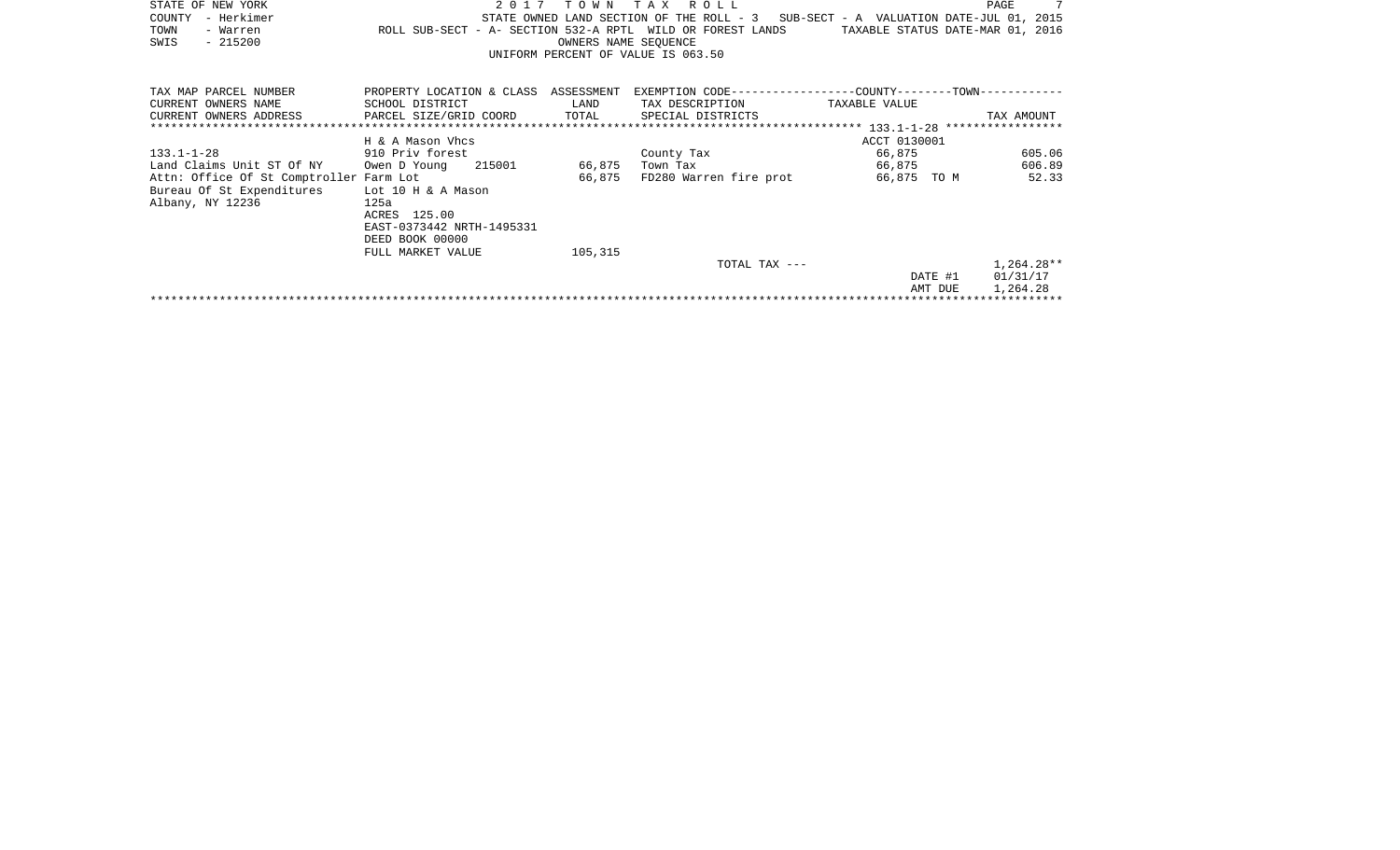| STATE OF NEW YORK |                                                            | 2017 TOWN TAX ROLL                 |                                                                                   |                                  | PAGE                    |
|-------------------|------------------------------------------------------------|------------------------------------|-----------------------------------------------------------------------------------|----------------------------------|-------------------------|
| COUNTY - Herkimer |                                                            |                                    | STATE OWNED LAND SECTION OF THE ROLL - 3 SUB-SECT - A VALUATION DATE-JUL 01, 2015 |                                  |                         |
| TOWN<br>- Warren  | ROLL SUB-SECT - A- SECTION 532-A RPTL WILD OR FOREST LANDS |                                    |                                                                                   | TAXABLE STATUS DATE-MAR 01, 2016 |                         |
| SWIS<br>- 215200  |                                                            |                                    |                                                                                   |                                  | RPS155/V04/L015         |
|                   |                                                            | UNIFORM PERCENT OF VALUE IS 063.50 |                                                                                   |                                  | CURRENT DATE 12/20/2016 |

### \*\*\* S P E C I A L D I S T R I C T S U M M A R Y \*\*\*

| CODE                 | TOTAL   | EXTENSION | <b>EXTENSION</b> | AD VALOREM | <b>EXEMPT</b> | TAXABLE | TOTAL |
|----------------------|---------|-----------|------------------|------------|---------------|---------|-------|
| DISTRICT NAME        | PARCELS | TYPE      | VALUE            | VALUE      | AMOUNT        | VALUE   | TAX   |
| FD280 Warren fire pr |         | TOTAL M   |                  | 66,875     |               | 66,875  | 52.33 |

### \*\*\* S C H O O L D I S T R I C T S U M M A R Y \*\*\*

| CODE   | DISTRICT NAME                    | TOTAL<br>PARCELS | ASSESSED<br>LAND | ASSESSED<br>TOTAL | EXEMPT<br>AMOUNT | TOTAL<br>TAXABLE |
|--------|----------------------------------|------------------|------------------|-------------------|------------------|------------------|
|        |                                  |                  |                  |                   | STAR AMOUNT      | STAR TAXABLE     |
|        | Owen D Young                     | 1                | 66,875           | 66,875            |                  | 66,875           |
| 215001 |                                  |                  |                  |                   |                  | 66,875           |
|        | SUB-TOTAL                        | $\mathbf 1$      | 66,875           | 66,875            |                  | 66,875           |
|        | $S \cup B - T \cup T A L (CONT)$ |                  |                  |                   |                  | 66,875           |
|        |                                  |                  |                  |                   |                  |                  |
|        | TOTAL                            | 1                | 66,875           | 66,875            |                  | 66,875           |
|        | T O T A L (CONT)                 |                  |                  |                   |                  | 66,875           |

\*\*\* S Y S T E M C O D E S S U M M A R Y \*\*\*

#### NO SYSTEM EXEMPTIONS AT THIS LEVEL

\*\*\* E X E M P T I O N S U M M A R Y \*\*\*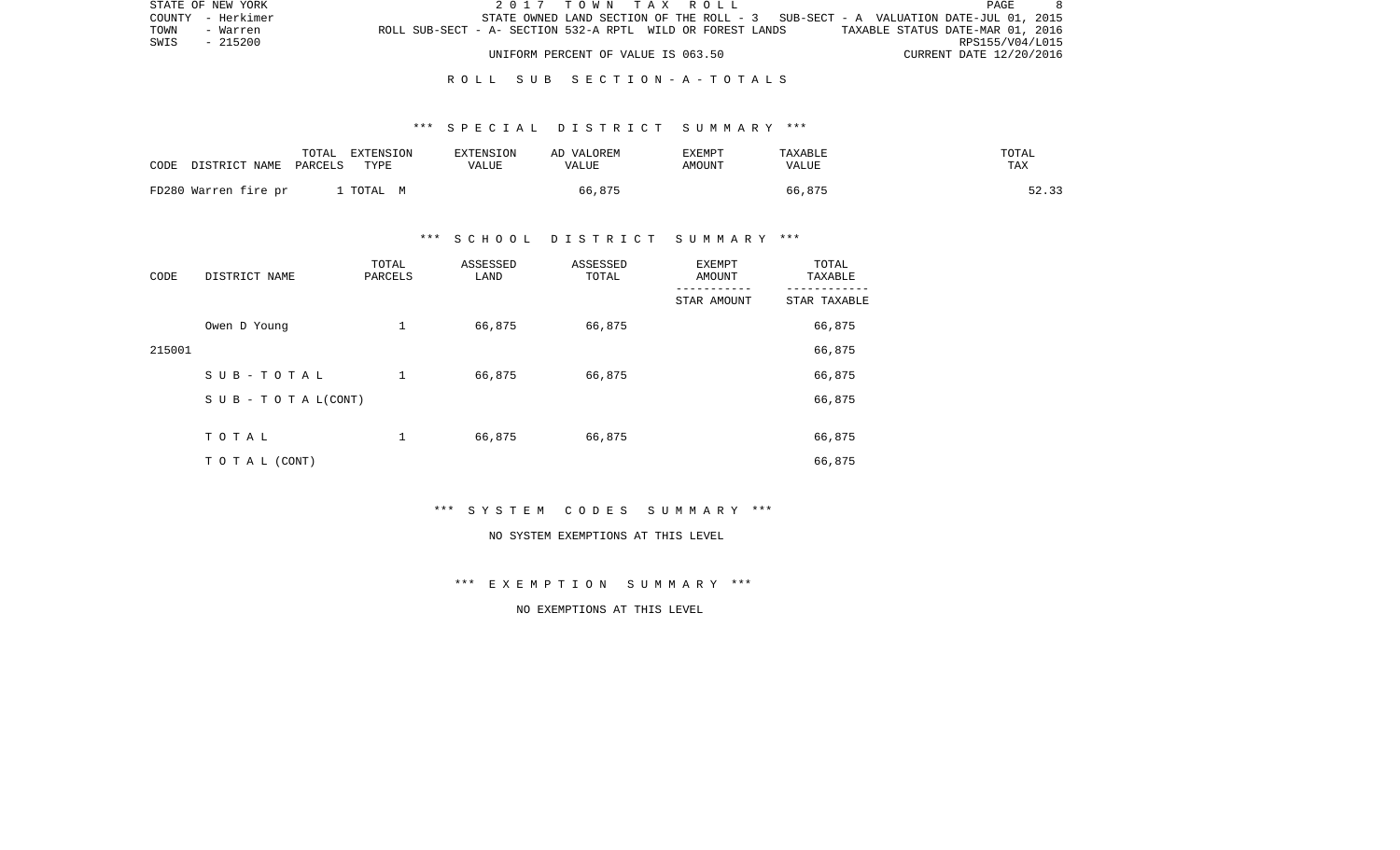| STATE OF NEW YORK | 2017 TOWN TAX ROLL                                                                  | PAGE                             |
|-------------------|-------------------------------------------------------------------------------------|----------------------------------|
| COUNTY - Herkimer | STATE OWNED LAND SECTION OF THE ROLL - $3$ SUB-SECT - A VALUATION DATE-JUL 01, 2015 |                                  |
| TOWN<br>- Warren  | ROLL SUB-SECT - A- SECTION 532-A RPTL WILD OR FOREST LANDS                          | TAXABLE STATUS DATE-MAR 01, 2016 |
| SWIS<br>- 215200  |                                                                                     | RPS155/V04/L015                  |
|                   | UNIFORM PERCENT OF VALUE IS 063.50                                                  | CURRENT DATE 12/20/2016          |

| ROLL |                  | TOTAL   | ASSESSED | ASSESSED | EXEMPT      | TOTAL        |      | TOTAL    |
|------|------------------|---------|----------|----------|-------------|--------------|------|----------|
| SEC  | DESCRIPTION      | PARCELS | LAND     | TOTAL    | AMOUNT      | TAXABLE      |      | TAX      |
|      |                  |         |          |          |             |              | TAX  |          |
|      |                  |         |          |          | STAR AMOUNT | STAR TAXABLE | RATE |          |
|      | County Tax       |         | 66,875   | 66,875   |             | 66,875       |      | 605.06   |
|      | Town Tax         |         | 66,875   | 66,875   |             | 66,875       |      | 606.89   |
|      | SPEC DIST TAXES  |         |          |          |             |              |      | 52.33    |
|      | STATE OWNED LAND |         |          |          |             |              |      | 1,264.28 |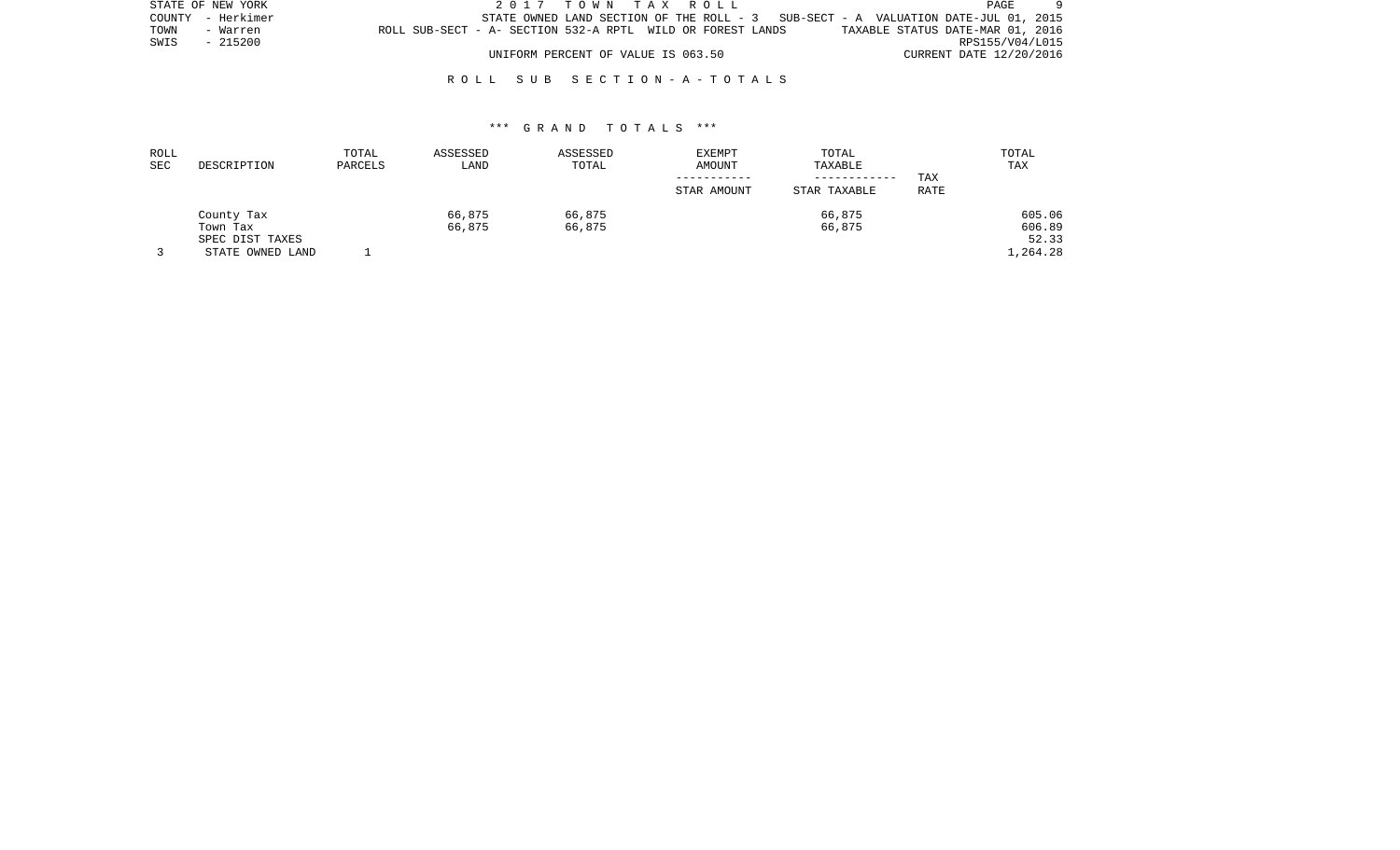|      | STATE OF NEW YORK | 2017 TOWN TAX ROLL                       | 10<br>PAGE                       |
|------|-------------------|------------------------------------------|----------------------------------|
|      | COUNTY - Herkimer | STATE OWNED LAND SECTION OF THE ROLL - 3 | VALUATION DATE-JUL 01, 2015      |
| TOWN | - Warren          |                                          | TAXABLE STATUS DATE-MAR 01, 2016 |
| SWIS | - 215200          |                                          | RPS155/V04/L015                  |
|      |                   | UNIFORM PERCENT OF VALUE IS 063.50       | CURRENT DATE 12/20/2016          |
|      |                   |                                          |                                  |

### \*\*\* S P E C I A L D I S T R I C T S U M M A R Y \*\*\*

R O L L S E C T I O N T O T A L S

| CODE DISTRICT NAME   | TOTAL<br>PARCELS | EXTENSION<br>TYPE | EXTENSION<br>VALUE | AD VALOREM<br>VALUE | EXEMPT<br>AMOUNT | TAXABLE<br>VALUE | TOTAL<br>TAX |
|----------------------|------------------|-------------------|--------------------|---------------------|------------------|------------------|--------------|
| FD280 Warren fire pr |                  | 4 TOTAL M         |                    | 88,055              |                  | 88,055           | 68.90        |

### \*\*\* S C H O O L D I S T R I C T S U M M A R Y \*\*\*

| CODE   | DISTRICT NAME                    | TOTAL<br>PARCELS | ASSESSED<br>LAND | ASSESSED<br>TOTAL | EXEMPT<br>AMOUNT | TOTAL<br>TAXABLE |
|--------|----------------------------------|------------------|------------------|-------------------|------------------|------------------|
|        |                                  |                  |                  |                   | STAR AMOUNT      | STAR TAXABLE     |
|        | Owen D Young                     | $\overline{4}$   | 87,875           | 88,055            |                  | 88,055           |
| 215001 |                                  |                  |                  |                   |                  | 88,055           |
|        | SUB-TOTAL                        | 4                | 87,875           | 88,055            |                  | 88,055           |
|        | $S \cup B - T \cup T A L (CONT)$ |                  |                  |                   |                  | 88,055           |
|        |                                  |                  |                  |                   |                  |                  |
|        | TOTAL                            | 4                | 87,875           | 88,055            |                  | 88,055           |
|        | T O T A L (CONT)                 |                  |                  |                   |                  | 88,055           |

\*\*\* S Y S T E M C O D E S S U M M A R Y \*\*\*

#### NO SYSTEM EXEMPTIONS AT THIS LEVEL

\*\*\* E X E M P T I O N S U M M A R Y \*\*\*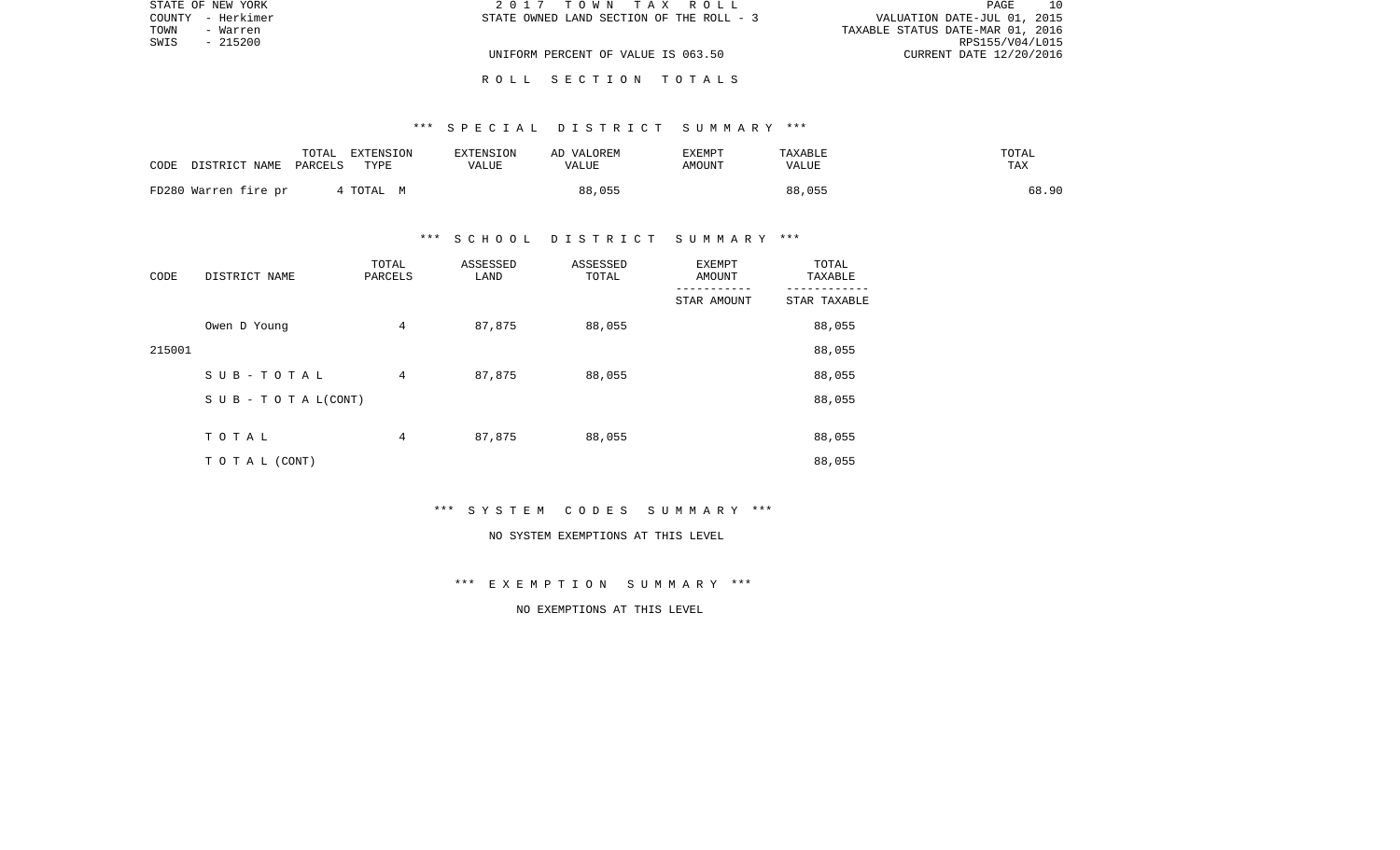| STATE OF NEW YORK    | 2017 TOWN TAX ROLL                       | PAGE                             |
|----------------------|------------------------------------------|----------------------------------|
| – Herkimer<br>COUNTY | STATE OWNED LAND SECTION OF THE ROLL - 3 | VALUATION DATE-JUL 01, 2015      |
| TOWN<br>- Warren     |                                          | TAXABLE STATUS DATE-MAR 01, 2016 |
| $-215200$<br>SWIS    |                                          | RPS155/V04/L015                  |
|                      | UNIFORM PERCENT OF VALUE IS 063.50       | CURRENT DATE 12/20/2016          |
|                      |                                          |                                  |

R O L L S E C T I O N T O T A L S

| ROLL |                  | TOTAL   | ASSESSED | ASSESSED | EXEMPT      | TOTAL        |      | TOTAL    |
|------|------------------|---------|----------|----------|-------------|--------------|------|----------|
| SEC  | DESCRIPTION      | PARCELS | LAND     | TOTAL    | AMOUNT      | TAXABLE      |      | TAX      |
|      |                  |         |          |          |             | ------------ | TAX  |          |
|      |                  |         |          |          | STAR AMOUNT | STAR TAXABLE | RATE |          |
|      | County Tax       |         | 87,875   | 88,055   |             | 88,055       |      | 796.69   |
|      | Town Tax         |         | 87,875   | 88,055   |             | 88,055       |      | 799.09   |
|      | SPEC DIST TAXES  |         |          |          |             |              |      | 68.90    |
|      | STATE OWNED LAND |         |          |          |             |              |      | 1,664.68 |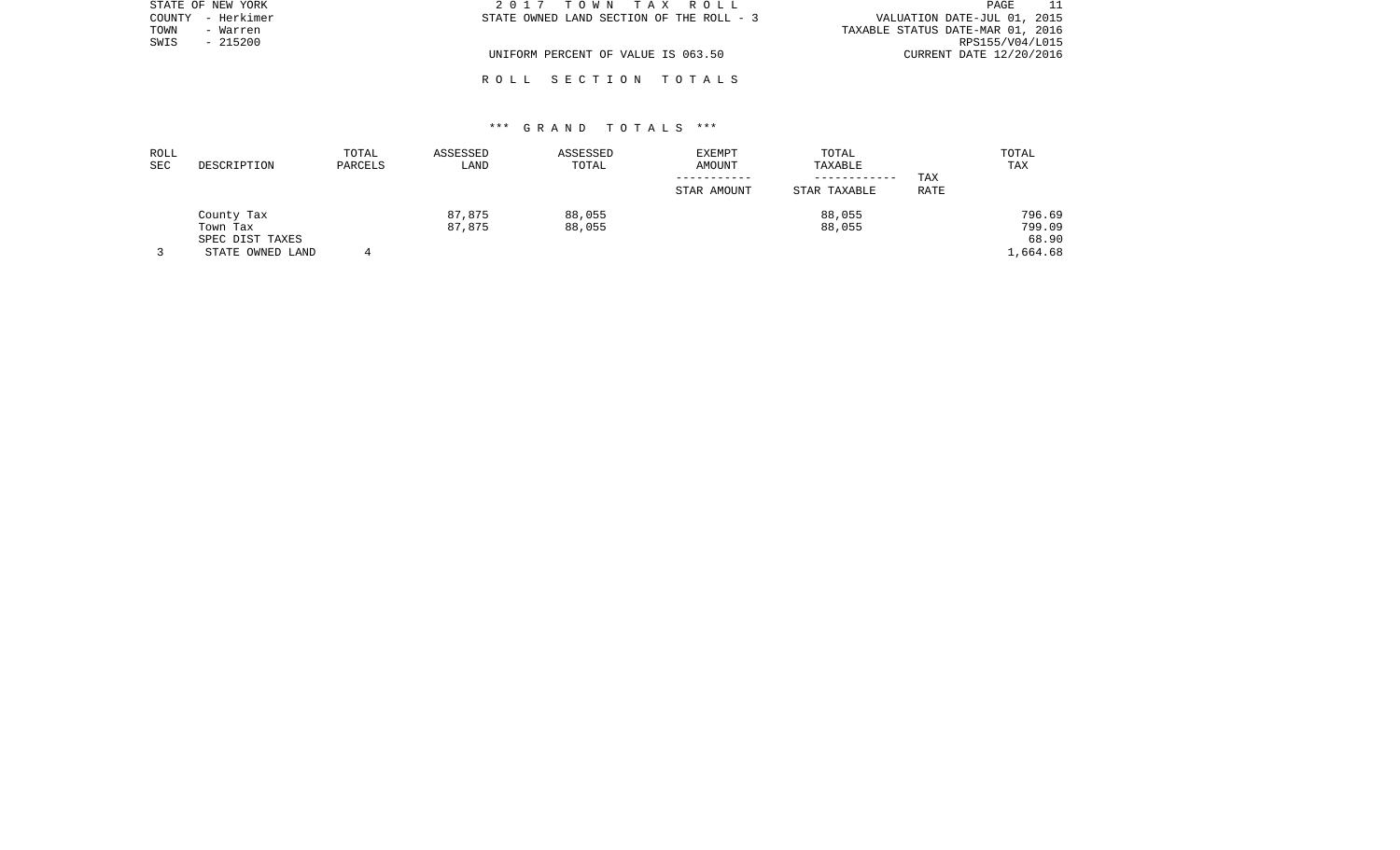|      | STATE OF NEW YORK | 2017 TOWN TAX ROLL |             | PAGE                             |  |
|------|-------------------|--------------------|-------------|----------------------------------|--|
|      | COUNTY - Herkimer |                    |             | VALUATION DATE-JUL 01, 2015      |  |
| TOWN | - Warren          |                    |             | TAXABLE STATUS DATE-MAR 01, 2016 |  |
| SWIS | $-215200$         |                    | SWIS TOTALS | RPS155/V04/L015                  |  |
|      |                   |                    |             | CURRENT DATE 12/20/2016          |  |

# \*\*\* S P E C I A L D I S T R I C T S U M M A R Y \*\*\*

| CODE<br>DISTRICT NAME | TOTAL<br>EXTENSION<br>TYPE<br>PARCELS | <b>EXTENSION</b><br>VALUE | AD VALOREM<br>VALUE | EXEMPT<br>AMOUNT | TAXABLE<br>VALUE | TAX<br>RATE | TOTAL<br>TAX |
|-----------------------|---------------------------------------|---------------------------|---------------------|------------------|------------------|-------------|--------------|
| FD280 Warren fire pr  | 4 TOTAL M                             |                           | 88,055              |                  | 88,055           | 782484      | 68.90        |

#### \*\*\* S C H O O L D I S T R I C T S U M M A R Y \*\*\*

| CODE   | DISTRICT NAME                    | TOTAL<br>PARCELS | ASSESSED<br>LAND | ASSESSED<br>TOTAL | <b>EXEMPT</b><br>AMOUNT | TOTAL<br>TAXABLE |
|--------|----------------------------------|------------------|------------------|-------------------|-------------------------|------------------|
|        |                                  |                  |                  |                   | STAR AMOUNT             | STAR TAXABLE     |
|        | Owen D Young                     | 4                | 87,875           | 88,055            |                         | 88,055           |
| 215001 |                                  |                  |                  |                   |                         | 88,055           |
|        | SUB-TOTAL                        | 4                | 87,875           | 88,055            |                         | 88,055           |
|        | $S \cup B - T \cup T A L (CONT)$ |                  |                  |                   |                         | 88,055           |
|        |                                  |                  |                  |                   |                         |                  |
|        | TOTAL                            | 4                | 87,875           | 88,055            |                         | 88,055           |
|        | T O T A L (CONT)                 |                  |                  |                   |                         | 88,055           |

#### \*\*\* S Y S T E M C O D E S S U M M A R Y \*\*\*

# NO SYSTEM EXEMPTIONS AT THIS LEVEL

# \*\*\* E X E M P T I O N S U M M A R Y \*\*\*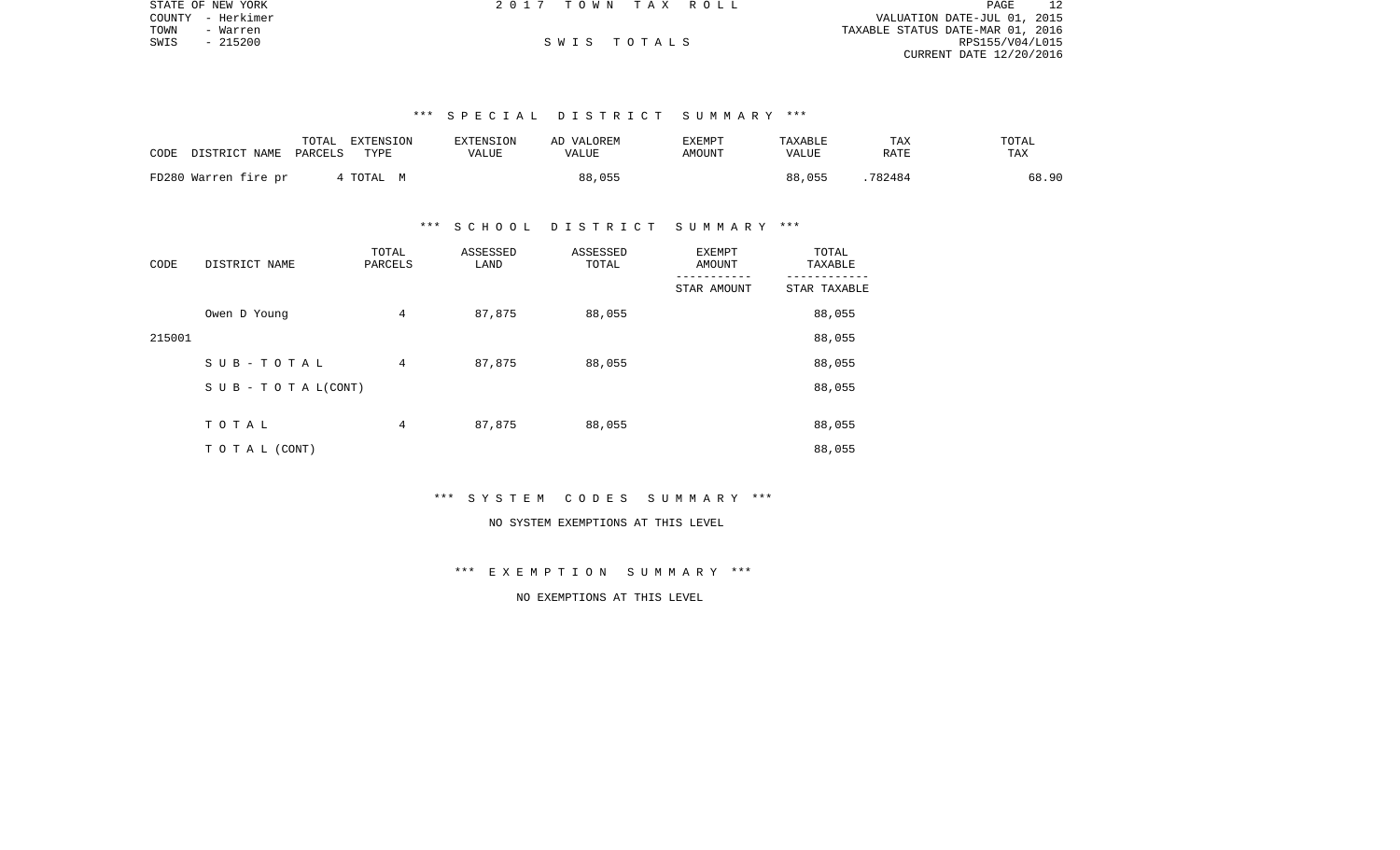|      | STATE OF NEW YORK | 2017 TOWN TAX ROLL |             | PAGE                             |  |
|------|-------------------|--------------------|-------------|----------------------------------|--|
|      | COUNTY - Herkimer |                    |             | VALUATION DATE-JUL 01, 2015      |  |
| TOWN | - Warren          |                    |             | TAXABLE STATUS DATE-MAR 01, 2016 |  |
| SWIS | $-215200$         |                    | SWIS TOTALS | RPS155/V04/L015                  |  |
|      |                   |                    |             | CURRENT DATE 12/20/2016          |  |

| ROLL<br>SEC | DESCRIPTION                                                   | TOTAL<br>PARCELS | ASSESSED<br>LAND | ASSESSED<br>TOTAL | <b>EXEMPT</b><br><b>AMOUNT</b> | TOTAL<br>TAXABLE |                      |                                       |
|-------------|---------------------------------------------------------------|------------------|------------------|-------------------|--------------------------------|------------------|----------------------|---------------------------------------|
|             |                                                               |                  |                  |                   | STAR AMOUNT                    | STAR TAXABLE     | TAX<br>RATE          |                                       |
| 3           | County Tax<br>Town Tax<br>SPEC DIST TAXES<br>STATE OWNED LAND | $\overline{4}$   | 87,875<br>87,875 | 88,055<br>88,055  |                                | 88,055<br>88,055 | 9.047698<br>9.074980 | 796.69<br>799.09<br>68.90<br>1,664.68 |
|             | County Tax<br>Town Tax<br>SPEC DIST TAXES                     |                  | 87,875<br>87,875 | 88,055<br>88,055  |                                | 88,055<br>88,055 | 9.047698<br>9.074980 | 796.69<br>799.09<br>68.90             |
| $\ast$      | SUB<br>TOTAL                                                  | $\overline{4}$   |                  |                   |                                |                  |                      | 1,664.68                              |
|             | County Tax<br>Town Tax<br>SPEC DIST TAXES                     |                  | 87,875<br>87,875 | 88,055<br>88,055  |                                | 88,055<br>88,055 | 9.047698<br>9.074980 | 796.69<br>799.09<br>68.90             |
| $* *$       | GRAND TOTAL                                                   | $\overline{4}$   |                  |                   |                                |                  |                      | 1,664.68                              |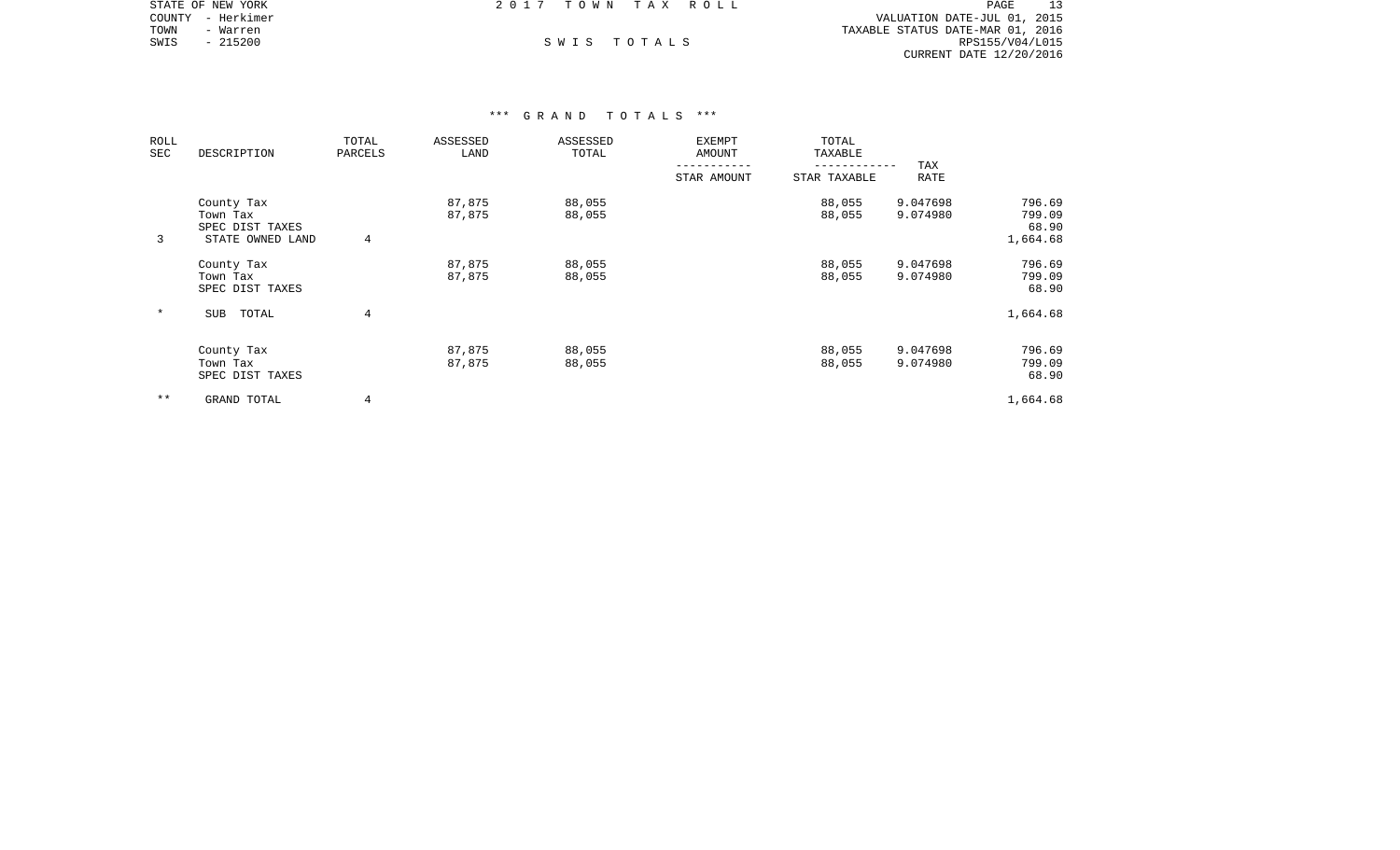PAGE 14 COUNTY - Herkimer T O W N T O T A L S VALUATION DATE-JUL 01, 2015 TOWN - Warren TAXABLE STATUS DATE-MAR 01, 2016 RPS155/V04/L015 CURRENT DATE 12/20/2016

# \*\*\* S P E C I A L D I S T R I C T S U M M A R Y \*\*\*

| TOTAL<br>DISTRICT NAME<br>CODE<br>PARCELS | EXTENSION<br>TYPE | EXTENSION<br><b>VALUE</b> | AD VALOREM<br>VALUE | <b>EXEMPT</b><br><b>AMOUNT</b> | TAXABLE<br><b>VALUE</b> | TOTAL<br>TAX |
|-------------------------------------------|-------------------|---------------------------|---------------------|--------------------------------|-------------------------|--------------|
| FD280 Warren fire pr                      | TOTAL M           |                           | 88,055              |                                | 88,055                  | 68.90        |

#### \*\*\* S C H O O L D I S T R I C T S U M M A R Y \*\*\*

| CODE   | DISTRICT NAME      | TOTAL<br>PARCELS | ASSESSED<br>LAND | ASSESSED<br>TOTAL | EXEMPT<br>AMOUNT | TOTAL<br>TAXABLE |
|--------|--------------------|------------------|------------------|-------------------|------------------|------------------|
|        |                    |                  |                  |                   | STAR AMOUNT      | STAR TAXABLE     |
|        | Owen D Young       | 4                | 87,875           | 88,055            |                  | 88,055           |
| 215001 |                    |                  |                  |                   |                  | 88,055           |
|        | SUB-TOTAL          | 4                | 87,875           | 88,055            |                  | 88,055           |
|        | SUB - TO TAL(CONT) |                  |                  |                   |                  | 88,055           |
|        |                    |                  |                  |                   |                  |                  |
|        | TOTAL              | 4                | 87,875           | 88,055            |                  | 88,055           |
|        | TO TAL (CONT)      |                  |                  |                   |                  | 88,055           |

# \*\*\* S Y S T E M C O D E S S U M M A R Y \*\*\*

# NO SYSTEM EXEMPTIONS AT THIS LEVEL

# \*\*\* E X E M P T I O N S U M M A R Y \*\*\*